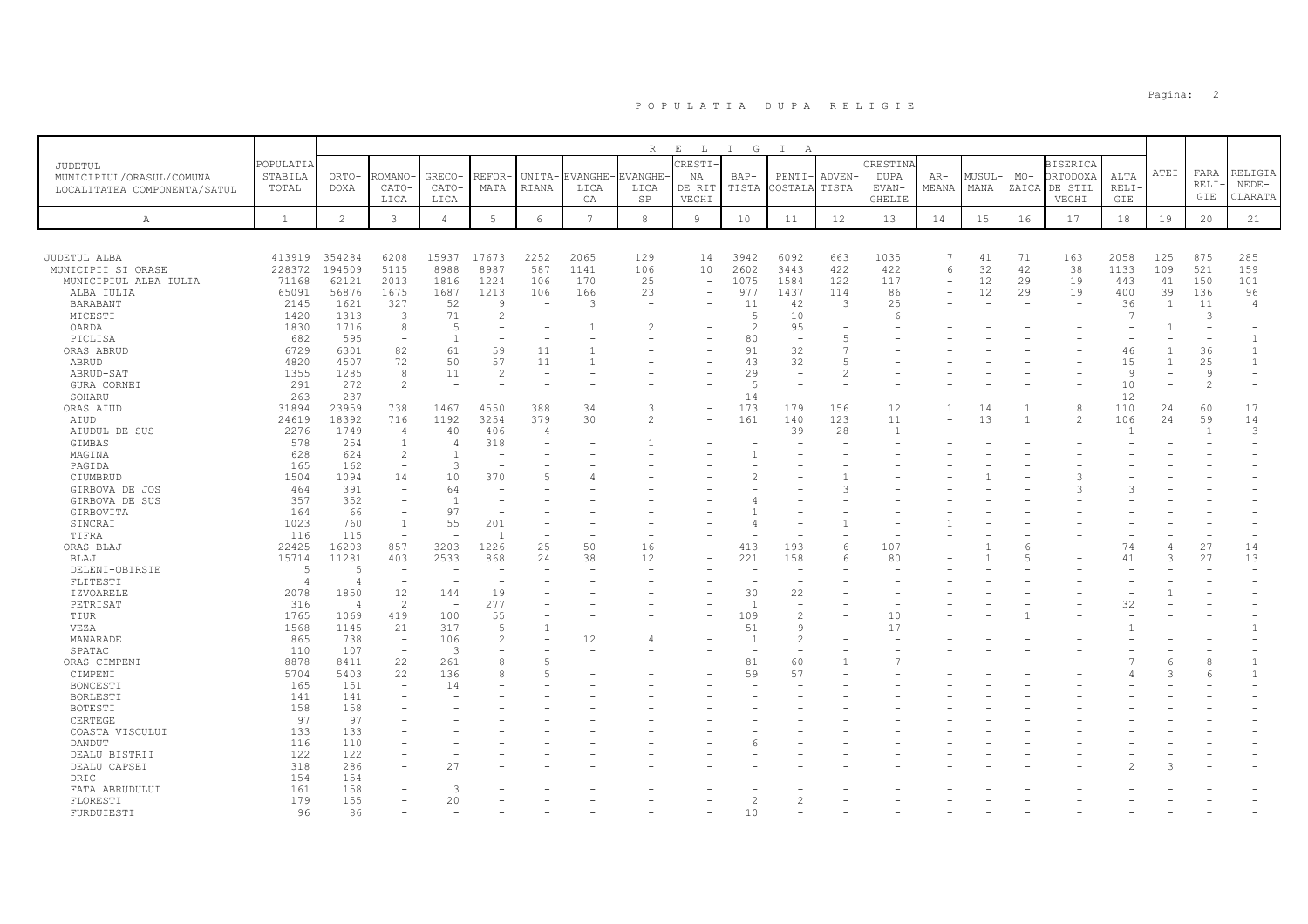|                              |              |                |                          |                |                 |                |                 | $R_{\perp}$    | $E$ $L$ | I G            | $\mathbb{I}$<br>A        |                |                |                |       |       |                          |                |                          |                |                |
|------------------------------|--------------|----------------|--------------------------|----------------|-----------------|----------------|-----------------|----------------|---------|----------------|--------------------------|----------------|----------------|----------------|-------|-------|--------------------------|----------------|--------------------------|----------------|----------------|
| <b>JUDETUL</b>               | POPULATIA    |                |                          |                |                 |                |                 |                | CRESTI- |                |                          |                | CRESTINA       |                |       |       | <b>BISERICA</b>          |                |                          |                |                |
| MUNICIPIUL/ORASUL/COMUNA     | STABILA      | ORTO-          | ROMANO                   | GRECO-         | REFOR           | UNITA-         | EVANGHE-        | <b>EVANGHE</b> | ΝA      | $BAP-$         | PENTI-                   | ADVEN-         | <b>DUPA</b>    | $AR-$          | MUSUL | $MO-$ | ORTODOXA                 | ALTA           | ATEI                     | FARA           | RELIGIA        |
|                              | TOTAL        | <b>DOXA</b>    | CATO-                    | CATO-          | MATA            | RIANA          | LICA            | LICA           | DE RIT  | TISTA          | COSTALA                  | TISTA          | EVAN-          | MEANA          | MANA  |       | ZAICA DE STIL            | RELI·          |                          | RELI·          | $NEDE-$        |
| LOCALITATEA COMPONENTA/SATUL |              |                | LICA                     | LICA           |                 |                | СA              | SP             | VECHI   |                |                          |                | <b>GHELIE</b>  |                |       |       | VECHI                    | GIE            |                          | GIE            | CLARATA        |
|                              |              |                |                          |                |                 |                |                 |                |         |                |                          |                |                |                |       |       |                          |                |                          |                |                |
| Α                            | $\mathbf{1}$ | $\overline{c}$ | $\mathbf{3}$             | $\sqrt{4}$     | $5\phantom{.0}$ | $\epsilon$     | $7\phantom{.0}$ | 8              | 9       | 10             | 11                       | 12             | 13             | 14             | 15    | 16    | 17                       | 18             | 19                       | 20             | 21             |
|                              |              |                |                          |                |                 |                |                 |                |         |                |                          |                |                |                |       |       |                          |                |                          |                |                |
| MIHOESTI                     | 186          | 170            |                          | .5             |                 |                |                 |                |         |                |                          |                |                |                |       |       |                          |                |                          |                |                |
| MOTORASTI                    | 108          | 105            |                          | 3              |                 |                |                 |                |         |                |                          |                |                |                |       |       |                          |                |                          |                |                |
| PESTE VALEA BISTRII          | 61           | 60             |                          |                |                 |                |                 |                |         |                |                          |                |                |                |       |       |                          |                |                          |                |                |
| PODURI                       | 152          | 133            |                          | 19             |                 |                |                 |                |         |                |                          |                |                |                |       |       |                          |                |                          |                |                |
| SORLITA                      | 35           | 35             |                          |                |                 |                |                 |                |         |                |                          |                |                |                |       |       |                          |                |                          |                |                |
| TOMUSESTI                    | 85           | 82             |                          |                |                 |                |                 |                |         |                |                          |                |                |                |       |       |                          |                |                          |                |                |
| VALEA BISTRII                | 379          | 350            |                          | 28             |                 |                |                 |                |         |                |                          |                |                |                |       |       |                          |                |                          |                |                |
| VALEA CASELOR                | 141          | 140            | $\sim$                   |                |                 |                |                 |                |         |                |                          |                |                |                |       |       |                          |                |                          |                |                |
| VIRSI                        | 187          | 182            | $\sim$                   | $\overline{5}$ |                 |                |                 |                |         |                |                          |                |                |                |       |       |                          |                |                          |                |                |
| ORAS CUGIR                   | 31877        | 29505          | 466                      | 491            | 216             | $\overline{7}$ | 70              | 11             | 5       | 277            | 448                      | 16             | 82             | 3              |       | 3     | 9                        | 115            | 20                       | 121            | 9              |
| CUGIR                        | 28780        | 26549          | 465                      | 479            | 214             | 6              | 70              | 11             | 5       | 277            | 349                      | 16             | 81             | $\mathcal{L}$  |       |       | $\mathbf{Q}$             | 112            | 20                       | 99             | 9              |
| <b>BOCSITURA</b>             | 87           | 85             | $\sim$                   | $\overline{1}$ |                 |                |                 |                |         |                |                          |                |                |                |       |       |                          |                |                          |                |                |
| <b>BUCURU</b>                | 141          | 131            |                          | 10             |                 |                |                 |                |         |                |                          |                |                |                |       |       |                          |                |                          |                |                |
| CALENE                       | 121          | 121            | ۳                        |                |                 |                |                 |                |         |                |                          |                |                |                |       |       |                          |                |                          |                |                |
| FETENI                       | 119          | 119            |                          |                |                 |                |                 |                |         |                |                          |                |                |                |       |       |                          |                |                          |                |                |
| GOASELE                      | 37           | 37             |                          |                |                 |                |                 |                |         |                |                          |                |                |                |       |       |                          |                |                          |                |                |
| MUGESTI                      | 152          | 152            |                          |                |                 |                |                 |                |         |                |                          |                |                |                |       |       |                          |                |                          |                |                |
| VINEREA                      | 2440         | 2311           | $\overline{1}$           | $\overline{1}$ |                 | $\overline{1}$ |                 |                |         |                | 99                       |                |                |                |       |       |                          | 3              |                          | 22             |                |
| ORAS OCNA MURES              | 16256        | 12179          | 495                      | 1346           | 1520            | 38             |                 | ٩              |         | 151            | 280                      | 101            |                |                |       |       |                          | 98             | 8                        | 19             | 1              |
| <b>OCNA MURES</b>            | 11009        | 7714           | 388                      | 1082           | 1255            | 35             |                 |                |         | 123            | 198                      | 101            |                |                |       | Р     |                          | 73             | 8                        | 17             |                |
| UIOARA DE JOS                | 1345         | 1159           | 16                       | 126            | 15              | $\overline{1}$ |                 |                |         | 8              | 7                        |                |                |                |       |       |                          | 10             |                          | $\overline{1}$ |                |
| UIOARA DE SUS                | 1415         | 1213           | 28                       | 35             | 88              |                |                 |                |         | $\overline{4}$ | 43                       |                |                |                |       |       |                          | $\mathbf{1}$   |                          | $\overline{1}$ | $\mathbf{1}$   |
| CISTEIU DE MURES             | 643          | 437            | 37                       | 69             | 98              |                |                 |                |         |                |                          |                |                |                |       |       |                          | $\mathbf{1}$   |                          |                |                |
| MICOSLANCA                   | 336          | 314            | $\sim$                   | 21             | $\overline{1}$  |                |                 |                |         |                | $\overline{\phantom{a}}$ |                |                |                |       |       |                          |                |                          |                |                |
| RAZBOIENI-CETATE             | 1508         | 1342           | 26                       | 13             | 63              | $\mathbf{1}$   |                 |                |         | 16             | 32                       |                | $\overline{2}$ |                |       |       |                          | 13             |                          |                |                |
| ORAS SEBES                   | 29754        | 26836          | 305                      | 244            | 148             | 6              | 807             | 48             | 5       | 296            | 664                      | 12             | 93             | $\mathfrak{D}$ |       |       | $\overline{2}$           | 215            | $\overline{\mathcal{L}}$ | 58             | 10             |
| SEBES                        | 23227        | 21257          | 267                      | 237            | 126             | $\overline{5}$ | 355             | 48             | 5       | 251            | 342                      | 12             | 52             | $\mathfrak{D}$ |       |       | $\overline{\mathcal{L}}$ | 202            | $\overline{2}$           | 55             | 6              |
| LANCRAM                      | 1487         | 1424           | $\mathbf{1}$             | $\overline{2}$ | $\mathcal{L}$   |                |                 |                |         | 9              | 12                       | $\sim$         | 28             |                |       |       |                          | 6              |                          | $\mathcal{L}$  |                |
| PETRESTI                     | 4120         | 3261           | 37                       | $\overline{5}$ | 17              | $\overline{a}$ | 452             |                | ۳       | 35             | 289                      | $\sim$         | 13             |                |       |       |                          | $\overline{7}$ |                          |                | $\overline{4}$ |
| RAHAU                        | 920          | 894            | $\overline{\phantom{a}}$ | $\overline{a}$ | 3               |                |                 |                |         | $\overline{1}$ | 21                       |                |                |                |       |       |                          |                |                          |                |                |
| ORAS ZLATNA                  | 9391         | 8994           | 137                      | 99             | 36              |                |                 |                |         | 45             | 3                        | $\overline{1}$ |                |                |       |       |                          | 25             | 3                        | 42             | 5              |
| ZLATNA                       | 4446         | 4172           | 135                      | 48             | 34              |                |                 |                |         | 29             | 3                        |                |                |                |       |       |                          | 12             | $\mathcal{R}$            | $\mathcal{R}$  |                |
| <b>BOTESTI</b>               | 113          | 111            | $\sim$                   |                |                 |                |                 |                |         | <u>.</u>       | $\sim$                   |                |                |                |       |       |                          |                |                          |                |                |
| <b>BUDENI</b>                | 88           | 75             |                          |                |                 |                |                 |                |         | 10             |                          |                |                |                |       |       |                          | 3              |                          |                |                |
| DEALU ROATEI                 | 49           | 49             |                          |                |                 |                |                 |                |         |                |                          |                |                |                |       |       |                          |                |                          |                |                |
| <b>DOBROT</b>                | 30           | 30             |                          |                |                 |                |                 |                |         |                |                          |                |                |                |       |       |                          |                |                          |                |                |
| DUMBRAVA                     | 16           | 15             |                          |                |                 |                |                 |                |         |                |                          |                |                |                |       |       |                          |                |                          |                |                |
| FENES                        | 1163         | 1121           |                          | 42             |                 |                |                 |                |         |                |                          |                |                |                |       |       |                          |                |                          |                |                |
| GALATI                       | 465          | 465            |                          |                |                 |                |                 |                |         |                |                          |                |                |                |       |       |                          |                |                          |                |                |
| IZVORUL AMPOIULUI            | 486          | 458            |                          |                |                 |                |                 |                |         |                |                          |                |                |                |       |       |                          |                |                          | 24             | 4              |
| PATRINGENI                   | 412          | 406            |                          |                |                 |                |                 |                |         |                |                          |                |                |                |       |       |                          |                |                          |                |                |
| PIRAU GRUIULUI               | 238          | 237            |                          |                |                 |                |                 |                |         |                |                          |                |                |                |       |       |                          |                |                          |                |                |
| PIRITA                       | 163          | 159            |                          |                |                 |                |                 |                |         |                |                          |                |                |                |       |       |                          |                |                          |                |                |
| PODU LUI PAUL                | 65           | 59             |                          |                |                 |                |                 |                |         |                |                          |                |                |                |       |       |                          |                |                          |                |                |
| <b>RUNC</b>                  | 52           | 52             |                          |                |                 |                |                 |                |         |                |                          |                |                |                |       |       |                          |                |                          |                |                |
| RUSI                         | 66           | 59             |                          |                |                 |                |                 |                |         |                |                          |                |                |                |       |       |                          |                |                          |                |                |
| SUSENI                       | 168          | 165            |                          |                |                 |                |                 |                |         |                |                          |                |                |                |       |       |                          |                |                          |                |                |
| TRIMPOIELE                   | 593          | 586            |                          |                |                 |                |                 |                |         |                |                          |                |                |                |       |       |                          |                |                          |                | $\mathbf{1}$   |
| VALEA MICA                   | 517          | 516            |                          |                |                 |                |                 |                |         |                |                          |                |                |                |       |       |                          |                |                          |                |                |

en die staatste verwys van die stads van die stads van die stads van die stads van die stads van die stads van <br>'n stads van die stads van die stads van die stads van die stads van die stads van die stads van die stads van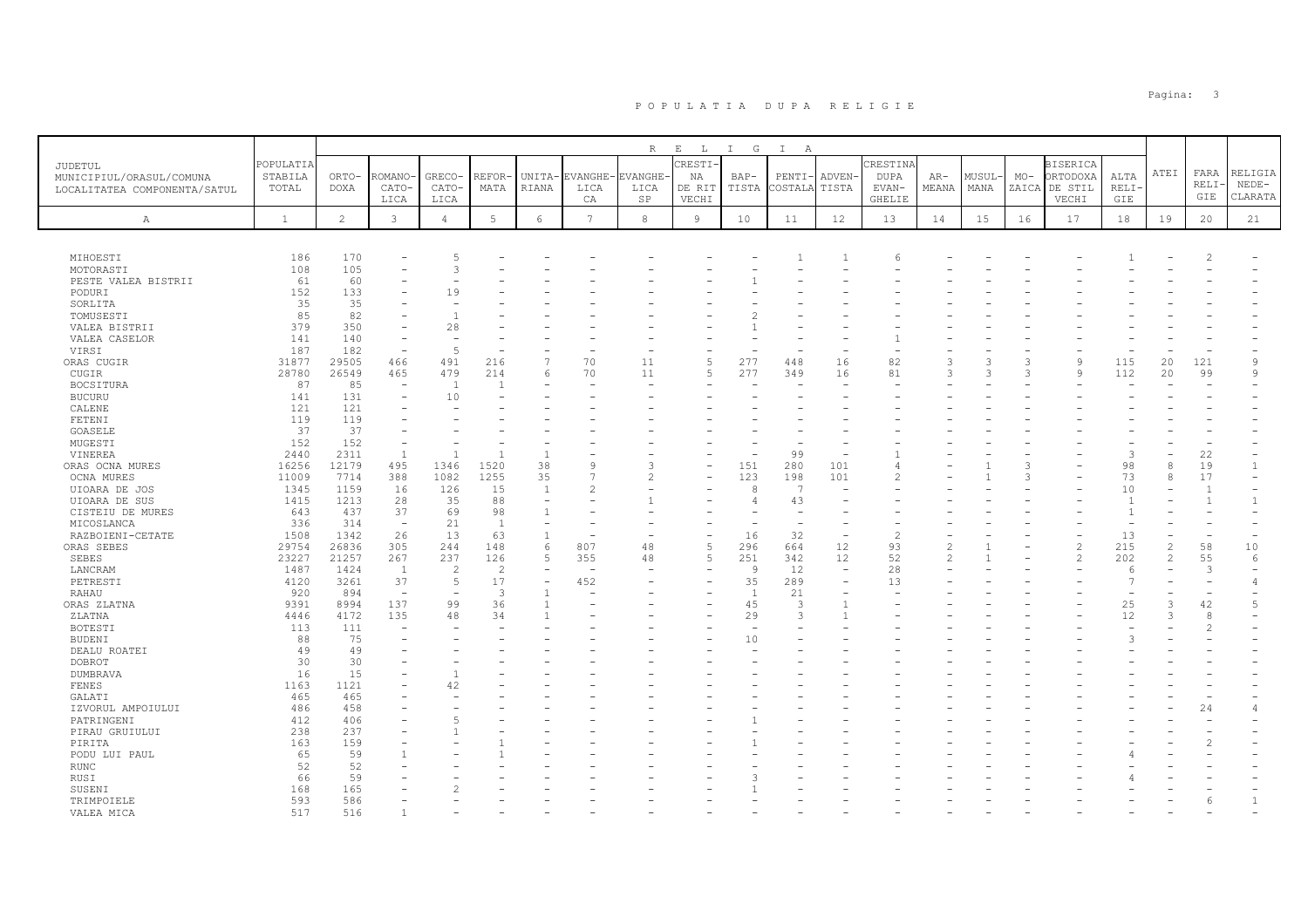|                              |              |                |              |                |        |        |                 | $\mathbb R$              | $\mathbf{E}$<br>$\mathbb{L}$ | $I$ G          | $\mathbb{I}$<br>A |        |               |       |        |                          |                          |                |      |                          |                |
|------------------------------|--------------|----------------|--------------|----------------|--------|--------|-----------------|--------------------------|------------------------------|----------------|-------------------|--------|---------------|-------|--------|--------------------------|--------------------------|----------------|------|--------------------------|----------------|
| JUDETUL                      | POPULATIA    |                |              |                |        |        |                 |                          | CRESTI-                      |                |                   |        | CRESTINA      |       |        |                          | <b>BISERICA</b>          |                |      |                          |                |
| MUNICIPIUL/ORASUL/COMUNA     | STABILA      | ORTO-          | ROMANO       | GRECO-         | REFOR- | UNITA- | <b>EVANGHE</b>  | EVANGHE-                 | NA                           | $BAP-$         | PENTI-            | ADVEN- | <b>DUPA</b>   | AR-   | MUSUL- | $MO-$                    | ORTODOXA                 | ALTA           | ATEI | FARA                     | RELIGIA        |
|                              | TOTAL        | DOXA           | CATO-        | CATO-          | MATA   | RIANA  | LICA            | LICA                     | DE RIT                       | TISTA          | COSTALA           | TISTA  | EVAN-         | MEANA | MANA   | ZAICA                    | DE STIL                  | RELI-          |      | RELI-                    | $NEDE-$        |
| LOCALITATEA COMPONENTA/SATUL |              |                | LICA         | LICA           |        |        | CA              | SP                       | VECHI                        |                |                   |        | <b>GHELIE</b> |       |        |                          | VECHI                    | GIE            |      | GIE                      | CLARATA        |
|                              |              |                |              |                |        |        |                 |                          |                              |                |                   |        |               |       |        |                          |                          |                |      |                          |                |
| A                            | <sup>1</sup> | $\overline{c}$ | $\mathbf{3}$ | $\overline{4}$ | $5 -$  | 6      | $7\overline{ }$ | $^{\rm 8}$               | 9                            | 10             | 11                | 12     | 13            | 14    | 15     | 16                       | 17                       | 18             | 19   | 20                       | 21             |
|                              |              |                |              |                |        |        |                 |                          |                              |                |                   |        |               |       |        |                          |                          |                |      |                          |                |
| VILTORI                      | 261          | 259            |              |                |        |        |                 | $\overline{\phantom{0}}$ |                              |                |                   |        |               |       |        | $\overline{\phantom{0}}$ | $\overline{\phantom{a}}$ | $\overline{c}$ |      | $\overline{\phantom{0}}$ |                |
| COMUNE                       | 185547       | 159775         | 1093         | 6949           | 8686   | 1665   | 924             | 23                       |                              | 1340           | 2649              | 241    | 613           |       | 9      | 29                       | 125                      | 925            | 16   | 354                      | 126            |
| ALBAC                        | 2403         | 2398           |              |                |        |        |                 |                          |                              |                |                   |        |               |       |        |                          | $\equiv$                 | $\overline{5}$ |      |                          | ٠              |
| ALBAC                        | 524          | 521            |              |                |        |        |                 |                          |                              |                |                   |        |               |       |        |                          |                          | 3              |      |                          |                |
| BARASTI                      | 209          | 209            |              |                |        |        |                 |                          |                              |                |                   |        |               |       |        |                          |                          |                |      |                          |                |
| BUDAIESTI                    | 115          | 115            |              |                |        |        |                 |                          |                              |                |                   |        |               |       |        |                          |                          |                |      |                          |                |
| CIONESTI                     | 119          | 119            |              |                |        |        |                 |                          |                              |                |                   |        |               |       |        |                          |                          |                |      |                          |                |
| COSTESTI                     | 150          | 150            |              |                |        |        |                 |                          |                              |                |                   |        |               |       |        |                          |                          |                |      |                          |                |
| DEALU LAMASOI                | 263          | 263            |              |                |        |        |                 |                          |                              |                |                   |        |               |       |        |                          |                          |                |      |                          |                |
| DEVE                         | 44           | 44             |              |                |        |        |                 |                          |                              |                |                   |        |               |       |        |                          |                          |                |      |                          |                |
| DUPA PLESE                   | 174          | 174            |              |                |        |        |                 |                          |                              |                |                   |        |               |       |        |                          |                          |                |      |                          |                |
| FATA                         | 318          | 318            |              |                |        |        |                 |                          |                              |                |                   |        |               |       |        |                          |                          |                |      |                          |                |
| PLESESTI                     | 71           | 71             |              |                |        |        |                 |                          |                              |                |                   |        |               |       |        |                          |                          |                |      |                          |                |
| POTIONCI                     | 88           | 88             |              |                |        |        |                 |                          |                              |                |                   |        |               |       |        |                          |                          |                |      |                          |                |
| ROGOZ                        | 112          | 110            |              |                |        |        |                 |                          |                              |                |                   |        |               |       |        |                          |                          |                |      |                          |                |
| ROSESTI                      | 65           | 65             |              |                |        |        |                 |                          |                              |                |                   |        |               |       |        |                          |                          |                |      |                          |                |
| RUSESTI                      | 71           | 71             |              |                |        |        |                 |                          |                              |                |                   |        |               |       |        |                          |                          |                |      |                          |                |
| SOHODOL                      | 37           | 37             |              |                |        |        |                 |                          |                              |                |                   |        |               |       |        |                          |                          |                |      |                          |                |
| TAMBORESTI                   | 43           | 43             |              |                |        |        |                 |                          |                              |                |                   |        |               |       |        |                          |                          |                |      |                          |                |
| ALMASU MARE                  | 2144         | 2020           |              | 22             |        |        |                 |                          |                              |                | 69                |        |               |       |        |                          |                          | 28             |      |                          |                |
| ALMASU MARE                  | 890          | 860            |              |                |        |        |                 |                          |                              |                | 4                 |        |               |       |        |                          |                          | 26             |      |                          |                |
| ALMASU DE MIJLOC             | 238          | 208            |              |                |        |        |                 |                          |                              |                | 25                |        |               |       |        |                          |                          |                |      |                          |                |
| <b>BRADET</b>                | 60           | 60             |              |                |        |        |                 |                          |                              |                |                   |        |               |       |        |                          |                          |                |      |                          |                |
| CHEILE CIBULUI               | 57           | 57             |              |                |        |        |                 |                          |                              |                |                   |        |               |       |        |                          |                          |                |      |                          |                |
| CIB                          | 401          | 379            |              | 22             |        |        |                 |                          |                              |                |                   |        |               |       |        |                          |                          |                |      |                          |                |
| GLOD                         | 271          | 236            |              |                |        |        |                 |                          |                              |                | 35                |        |               |       |        |                          |                          |                |      |                          |                |
| NADASTIA                     | 227          | 220            |              |                |        |        |                 |                          |                              |                | .5                |        |               |       |        |                          |                          |                |      |                          |                |
| ARIESENI                     | 2017         | 1893           |              |                |        |        |                 |                          |                              | 11             | 113               |        |               |       |        |                          |                          |                |      |                          |                |
| ARIESENI                     | 104          | 104            |              |                |        |        |                 |                          |                              |                |                   |        |               |       |        |                          |                          |                |      |                          |                |
| AVRAMESTI                    | 56           | 56             |              |                |        |        |                 |                          |                              |                |                   |        |               |       |        |                          |                          |                |      |                          |                |
| <b>BUBESTI</b>               | 94           | 90             |              |                |        |        |                 |                          |                              |                |                   |        |               |       |        |                          |                          |                |      |                          |                |
| CASA DE PIATRA               | 63           | 63             |              |                |        |        |                 |                          |                              |                |                   |        |               |       |        |                          |                          |                |      |                          |                |
| COBLES                       | 240          | 159            |              |                |        |        |                 |                          |                              |                | 81                |        |               |       |        |                          |                          |                |      |                          |                |
| DEALU BAJULUI                | 178          | 168            |              |                |        |        |                 |                          |                              | 10             |                   |        |               |       |        |                          |                          |                |      |                          |                |
| FATA CRISTESEI               | 211          | 203            |              |                |        |        |                 |                          |                              |                |                   |        |               |       |        |                          |                          |                |      |                          |                |
| FATA LAPUSULUI               | 144          | 144            |              |                |        |        |                 |                          |                              |                |                   |        |               |       |        |                          |                          |                |      |                          |                |
| GALBENA                      | 204          | 204            |              |                |        |        |                 |                          |                              |                |                   |        |               |       |        |                          |                          |                |      |                          |                |
| HODOBANA                     | 69           | 69             |              |                |        |        |                 |                          |                              |                |                   |        |               |       |        |                          |                          |                |      |                          |                |
| IZLAZ                        | 143          | 143            |              |                |        |        |                 |                          |                              |                |                   |        |               |       |        |                          |                          |                |      |                          |                |
| PANTESTI                     | 124          | 116            |              |                |        |        |                 |                          |                              |                |                   |        |               |       |        |                          |                          |                |      |                          |                |
| PATRAHAITESTI                | 83           | 82             |              |                |        |        |                 |                          |                              |                |                   |        |               |       |        |                          |                          |                |      |                          |                |
| POIENITA                     | 67           | 65             |              |                |        |        |                 |                          |                              |                |                   |        |               |       |        |                          |                          |                |      |                          |                |
| RAVICESTI                    | 34           | 34             |              |                |        |        |                 |                          |                              |                |                   |        |               |       |        |                          |                          |                |      |                          |                |
| STEI-ARIESENI                | 91           | 81             |              |                |        |        |                 |                          |                              |                | 1 <sub>0</sub>    |        |               |       |        |                          |                          |                |      |                          |                |
| STURU                        | 75           | 75             |              |                |        |        |                 |                          |                              |                |                   |        |               |       |        |                          |                          |                |      |                          |                |
| VANVUCESTI                   | 37           | 37             |              |                |        |        |                 |                          |                              |                |                   |        |               |       |        |                          |                          |                |      |                          |                |
| AVRAM IANCU                  | 2217         | 1925           |              |                |        |        |                 |                          |                              | 111            | 150               |        |               |       |        |                          |                          | 1.5            |      | 13                       | $\overline{c}$ |
| AVRAM IANCU                  | 177          | 172            |              |                |        |        |                 |                          |                              | $\overline{c}$ | 3                 |        |               |       |        |                          |                          |                |      |                          |                |
| <b>ACHIMETESTI</b>           | 30           | 30             |              |                |        |        |                 |                          |                              |                |                   |        |               |       |        |                          |                          |                |      |                          |                |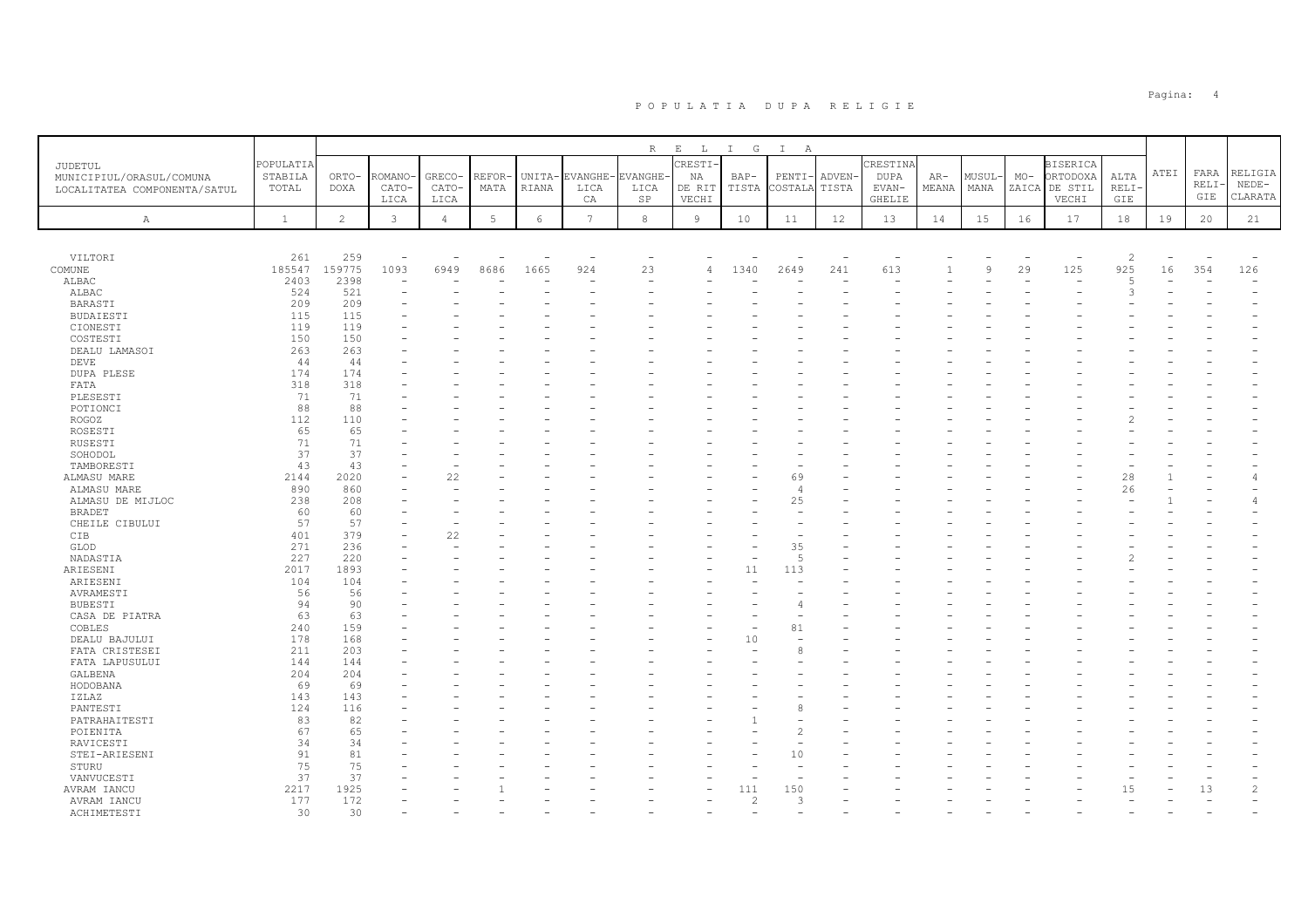|                                  |              |                |                |                |          |            |                 | R              | $\mathbf{E}=-\mathbf{L}$ | $I$ G          | $\mathbb{I}$<br>A |        |             |       |        |       |                 |       |      |       |         |
|----------------------------------|--------------|----------------|----------------|----------------|----------|------------|-----------------|----------------|--------------------------|----------------|-------------------|--------|-------------|-------|--------|-------|-----------------|-------|------|-------|---------|
| <b>JUDETUL</b>                   | POPULATIA    |                |                |                |          |            |                 |                | <b>CRESTI-</b>           |                |                   |        | CRESTINA    |       |        |       | <b>BISERICA</b> |       |      |       |         |
| MUNICIPIUL/ORASUL/COMUNA         | STABILA      | ORTO-          | ROMANO         | GRECO-         | REFOR-   |            | UNITA-EVANGHE-  | <b>EVANGHE</b> | NA                       | $BAP-$         | PENTI-            | ADVEN- | <b>DUPA</b> | AR-   | MUSUL- | $MO-$ | ORTODOXA        | ALTA  | ATEI | FARA  | RELIGIA |
| LOCALITATEA COMPONENTA/SATUL     | TOTAL        | DOXA           | CATO-          | CATO-          | MATA     | RIANA      | LICA            | LICA           | DE RIT                   | TISTA          | COSTALA           | TISTA  | EVAN-       | MEANA | MANA   | ZAICA | DE STIL         | RELI- |      | RELI- | $NEDE-$ |
|                                  |              |                | LICA           | LICA           |          |            | CA              | SP             | VECHI                    |                |                   |        | GHELIE      |       |        |       | VECHI           | GIE   |      | GIE   | CLARATA |
|                                  | $\mathbf{1}$ | $\overline{c}$ | 3              |                | $5 -$    | $\epsilon$ | $7\overline{ }$ | 8              | $\overline{9}$           | 10             | 11                | 12     | 13          | 14    |        |       | 17              | 18    |      |       |         |
| Α                                |              |                |                | $\overline{4}$ |          |            |                 |                |                          |                |                   |        |             |       | 15     | 16    |                 |       | 19   | 20    | 21      |
|                                  |              |                |                |                |          |            |                 |                |                          |                |                   |        |             |       |        |       |                 |       |      |       |         |
| AVRAMESTI                        | 34           | 34             |                |                |          |            |                 |                |                          |                |                   |        |             |       |        |       |                 |       |      |       |         |
| BADAI                            | 36           | 34             |                |                |          |            |                 |                |                          |                |                   |        |             |       |        |       |                 |       |      |       |         |
| BOLDESTI                         | 14           | 5              |                |                |          |            |                 |                |                          | $\alpha$       |                   |        |             |       |        |       |                 |       |      |       |         |
| CALUGARESTI                      | 113          | 97             |                |                |          |            |                 |                |                          |                | 16                |        |             |       |        |       |                 |       |      |       |         |
| CASOAIA                          | 46           | 43             |                |                |          |            |                 |                |                          |                |                   |        |             |       |        |       |                 |       |      |       |         |
| CINDESTI                         | 30           | 29             |                |                |          |            |                 |                |                          |                |                   |        |             |       |        |       |                 |       |      |       |         |
| CIRASTI                          | 38           | 38             |                |                |          |            |                 |                |                          |                |                   |        |             |       |        |       |                 |       |      |       |         |
| CIRTULESTI                       | 51           | 43             |                |                |          |            |                 |                |                          |                |                   |        |             |       |        |       |                 |       |      |       |         |
| COCESTI                          | 93           | 91             |                |                |          |            |                 |                |                          |                |                   |        |             |       |        |       |                 |       |      |       |         |
| COCOSESTI                        | 29           | 29             |                |                |          |            |                 |                |                          |                |                   |        |             |       |        |       |                 |       |      |       |         |
| COROIESTI                        | 62           | 57             |                |                |          |            |                 |                |                          | .5             |                   |        |             |       |        |       |                 |       |      |       |         |
| DEALU CRISULUI                   | 9            | 7              |                |                |          |            |                 |                |                          |                |                   |        |             |       |        |       |                 |       |      |       |         |
| DOLESTI                          | 118          | 79             |                |                |          |            |                 |                |                          | 11             | 19                |        |             |       |        |       |                 |       |      |       |         |
| DUMACESTI                        | 56<br>62     | 39<br>40       |                |                |          |            |                 |                |                          | 11<br>10       | -6<br><b>Q</b>    |        |             |       |        |       |                 |       |      |       |         |
| GOJEIESTI<br>HELERESTI           | 61           | 52             |                |                |          |            |                 |                |                          | $\overline{c}$ | -6                |        |             |       |        |       |                 |       |      |       |         |
| INCESTI                          | 74           | 61             |                |                |          |            |                 |                |                          |                | 13                |        |             |       |        |       |                 |       |      |       |         |
| JOJEI                            | 48           | 32             |                |                |          |            |                 |                |                          | 10             | $\overline{1}$    |        |             |       |        |       |                 |       |      |       |         |
| MARTESTI                         | 67           | 58             |                |                |          |            |                 |                |                          | $\overline{7}$ |                   |        |             |       |        |       |                 |       |      |       |         |
| ORGESTI                          | 75           | 68             |                |                |          |            |                 |                |                          | $\mathcal{P}$  |                   |        |             |       |        |       |                 |       |      |       |         |
| PATRUTESTI                       | 65           | 65             |                |                |          |            |                 |                |                          |                |                   |        |             |       |        |       |                 |       |      |       |         |
| PLAI                             | 75           | 48             |                |                |          |            |                 |                |                          | $\mathfrak{D}$ | 23                |        |             |       |        |       |                 |       |      |       |         |
| PUSELESTI                        | 21           | 19             |                |                |          |            |                 |                |                          |                |                   |        |             |       |        |       |                 |       |      |       |         |
| SOICESTI                         | 50           | 50             |                |                |          |            |                 |                |                          |                |                   |        |             |       |        |       |                 |       |      |       |         |
| STERTESTI                        | 13           | $\overline{7}$ |                |                |          |            |                 |                |                          |                |                   |        |             |       |        |       |                 |       |      |       |         |
| TIRSA                            | 358          | 347            |                |                |          |            |                 |                |                          | $\mathfrak{D}$ |                   |        |             |       |        |       |                 |       |      |       |         |
| TIRSA-PLAI                       | 33           | 23             |                |                |          |            |                 |                |                          |                | 10                |        |             |       |        |       |                 |       |      |       |         |
| VALEA MACIULUI                   | 20           | 17             |                |                |          |            |                 |                |                          |                | $\hat{z}$         |        |             |       |        |       |                 |       |      |       |         |
| VALEA UTULUI                     | 53           | 47             |                |                |          |            |                 |                |                          |                |                   |        |             |       |        |       |                 |       |      |       |         |
| VERDESTI                         | 100          | 92             |                |                |          |            |                 |                |                          | $\overline{7}$ |                   |        |             |       |        |       |                 |       |      |       |         |
| VIDRISOARA                       | 106          | 72             | 40             | 40             |          |            |                 |                |                          | 27             |                   |        |             |       |        |       |                 | 17    |      | 8     |         |
| BAIA DE ARIES<br>BAIA DE ARIES   | 5061<br>3521 | 4858<br>3366   | 40             | 38             | 25<br>25 | 20<br>20   |                 |                |                          | 32<br>9        |                   |        |             |       |        |       | 6               |       |      |       | 6<br>3  |
| BRAZESTI                         | 315          | 310            | $\equiv$       | $\overline{1}$ |          |            |                 |                |                          | $\mathfrak{D}$ |                   |        |             |       |        |       |                 |       |      |       |         |
| CIOARA DE SUS                    | 303          | 278            |                | $\overline{1}$ |          |            |                 |                |                          | 20             |                   |        |             |       |        |       |                 |       |      |       |         |
| MUNCELU                          | 421          | 404            |                |                |          |            |                 |                |                          |                |                   |        |             |       |        |       |                 |       |      |       | 3       |
| SARTAS                           | 490          | 490            |                |                |          |            |                 |                |                          |                |                   |        |             |       |        |       |                 |       |      |       |         |
| SIMULESTI                        | 11           | 10             |                |                |          |            |                 |                |                          | $\overline{1}$ |                   |        |             |       |        |       |                 |       |      |       |         |
| <b>BERGHIN</b>                   | 2260         | 2010           | $\overline{c}$ | $\mathcal{Q}$  |          |            | 146             |                |                          | 44             | 18                | 5      | 18          |       |        |       |                 |       |      |       |         |
| <b>BERGHIN</b>                   | 652          | 481            | $\overline{2}$ |                |          |            | 146             |                |                          | $\overline{2}$ | 12                | 5      | $\sim$      |       |        |       |                 |       |      |       |         |
| GHIRBOM                          | 696          | 639            |                |                |          |            |                 |                |                          | 32             | -6                |        | 18          |       |        |       |                 |       |      |       |         |
| HENIG                            | 503          | 493            |                |                |          |            |                 |                |                          |                |                   |        |             |       |        |       |                 |       |      |       |         |
| STRAJA                           | 409          | 397            |                | $\mathfrak{D}$ |          |            |                 |                |                          | 10             |                   |        |             |       |        |       |                 |       |      |       |         |
| <b>BISTRA</b>                    | 5361         | 5185           |                | 131            |          |            |                 |                |                          | 16             |                   |        |             |       |        |       |                 | 12    |      |       |         |
| <b>BISTRA</b>                    | 1597         | 1541           |                | 49             |          |            |                 |                |                          | -6             |                   |        |             |       |        |       |                 |       |      |       |         |
| ARONESTI                         | 12           | 12             |                |                |          |            |                 |                |                          |                |                   |        |             |       |        |       |                 |       |      |       |         |
| <b>BALESTI</b>                   | 38           | 38             |                |                |          |            |                 |                |                          |                |                   |        |             |       |        |       |                 |       |      |       |         |
| BALESTI-CATUN<br><b>BIRLESTI</b> | 85<br>81     | 85<br>81       |                |                |          |            |                 |                |                          |                |                   |        |             |       |        |       |                 |       |      |       |         |
|                                  |              |                |                |                |          |            |                 |                |                          |                |                   |        |             |       |        |       |                 |       |      |       |         |

en die staatste verwys van die stads van die stads van die stads van die stads van die stads van die stads op die stads van die stads van die stads van die stads van die stads van die stads van die stads van die stads van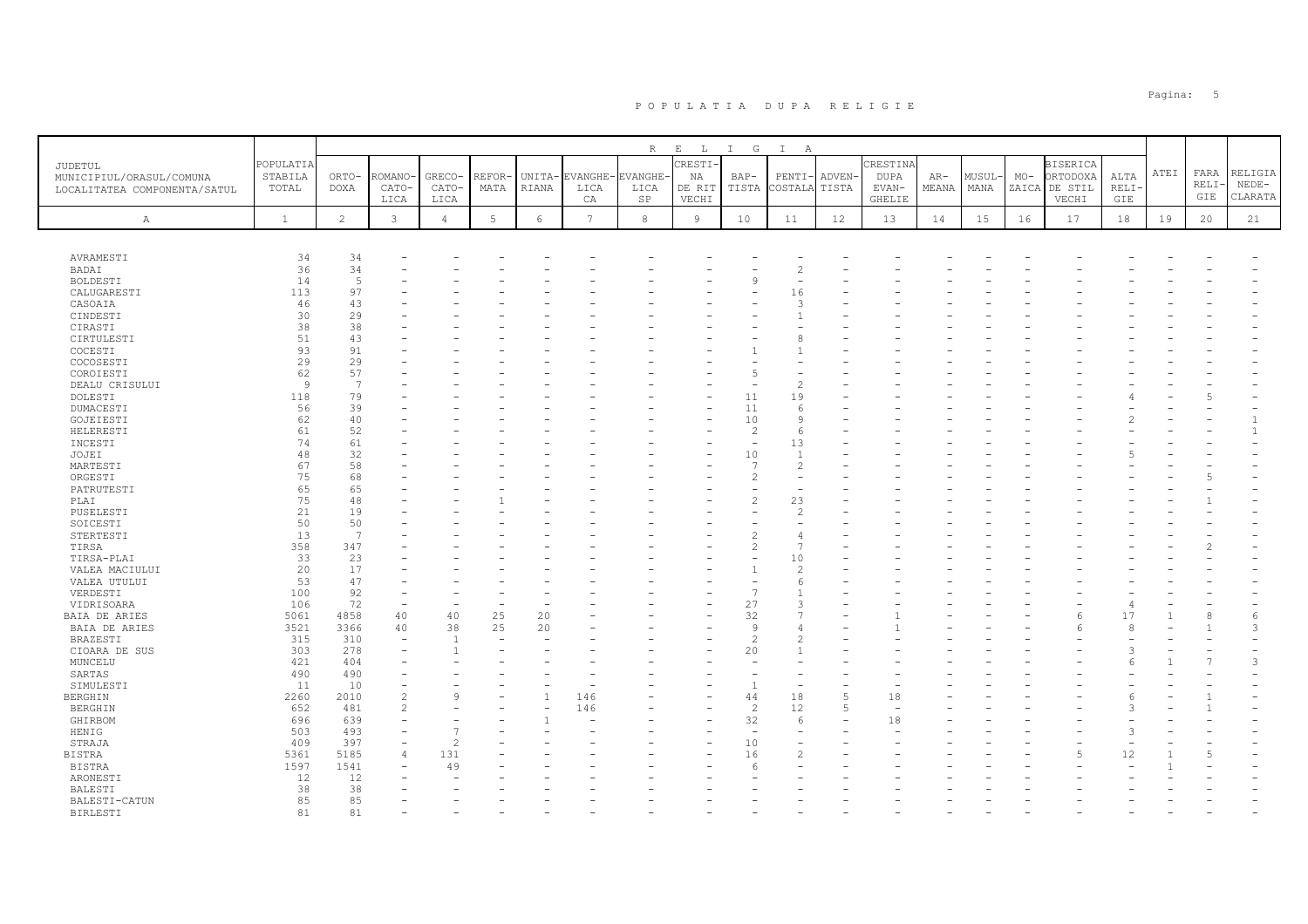|                              |              |                |                |                |        |            |                | R              | $\,$ E<br>$\mathbb L$ | $\mathbb{I}$<br>G | $\mathbb{I}$<br>A |        |          |       |        |       |                 |                      |      |       |                |
|------------------------------|--------------|----------------|----------------|----------------|--------|------------|----------------|----------------|-----------------------|-------------------|-------------------|--------|----------|-------|--------|-------|-----------------|----------------------|------|-------|----------------|
| <b>JUDETUL</b>               | POPULATIA    |                |                |                |        |            |                |                | <b>CRESTI-</b>        |                   |                   |        | CRESTINA |       |        |       | <b>BISERICA</b> |                      |      |       |                |
| MUNICIPIUL/ORASUL/COMUNA     | STABILA      | ORTO-          | ROMANO         | <b>GRECO</b>   | REFOR- |            | UNITA-EVANGHE  | <b>EVANGHE</b> | NA                    | BAP-              | PENTI             | ADVEN- | DUPA     | AR-   | MUSUL- | $MO-$ | ORTODOXA        | ALTA                 | ATEI | FARA  | RELIGIA        |
| LOCALITATEA COMPONENTA/SATUL | TOTAL        | <b>DOXA</b>    | CATO-          | CATO-          | MATA   | RIANA      | LICA           | LICA           | DE RIT                | TISTA             | COSTALA           | TISTA  | EVAN-    | MEANA | MANA   | ZAICA | DE STIL         | RELI-                |      | RELI- | $NEDE-$        |
|                              |              |                | LICA           | LICA           |        |            | CA             | SP             | VECHI                 |                   |                   |        | GHELIE   |       |        |       | VECHI           | GIE                  |      | GIE   | CLARATA        |
|                              |              | $\overline{c}$ |                |                | 5      |            | $\overline{7}$ | $\overline{8}$ |                       |                   |                   |        |          |       |        |       |                 |                      |      |       |                |
| Α                            | $\mathbf{1}$ |                | 3              | $\overline{4}$ |        | $\epsilon$ |                |                | $\overline{9}$        | 10                | 11                | 12     | 13       | 14    | 15     | 16    | 17              | 18                   | 19   | 20    | 21             |
|                              |              |                |                |                |        |            |                |                |                       |                   |                   |        |          |       |        |       |                 |                      |      |       |                |
|                              | 30           |                |                |                |        |            |                |                |                       |                   |                   |        |          |       |        |       |                 |                      |      |       |                |
| CHELETENI<br>CIULDESTI       | 284          | 30<br>282      |                | $\overline{c}$ |        |            |                |                |                       |                   |                   |        |          |       |        |       |                 |                      |      |       |                |
| CRETESTI                     | 220          | 207            |                | 13             |        |            |                |                |                       |                   |                   |        |          |       |        |       |                 |                      |      |       |                |
| DEALU MUNTELUI               | 265          | 265            |                |                |        |            |                |                |                       |                   |                   |        |          |       |        |       |                 |                      |      |       |                |
| DIMBURENI                    | 70           | 48             |                | 22             |        |            |                |                |                       |                   |                   |        |          |       |        |       |                 |                      |      |       |                |
| DURASTI                      | 84           | 83             |                |                |        |            |                |                |                       |                   |                   |        |          |       |        |       |                 |                      |      |       |                |
| GANESTI                      | 150          | 148            |                |                |        |            |                |                |                       |                   |                   |        |          |       |        |       |                 |                      |      |       |                |
| GIRDE                        | 437          | 415            |                | 21             |        |            |                |                |                       |                   |                   |        |          |       |        |       |                 |                      |      |       |                |
| HODISESTI                    | 322          | 322            |                |                |        |            |                |                |                       |                   |                   |        |          |       |        |       |                 |                      |      |       |                |
| HUDRICESTI                   | 145          | 143            |                |                |        |            |                |                |                       |                   |                   |        |          |       |        |       |                 |                      |      |       |                |
| LIPAIA                       | 198          | 186            |                |                |        |            |                |                |                       |                   |                   |        |          |       |        |       |                 |                      |      |       |                |
| LUNCA LARGA                  | 125          | 125            |                |                |        |            |                |                |                       |                   |                   |        |          |       |        |       |                 |                      |      |       |                |
| LUNCA MERILOR                | 154          | 152            |                |                |        |            |                |                |                       |                   |                   |        |          |       |        |       |                 |                      |      |       |                |
| MIHAIESTI                    | 57           | 57             |                |                |        |            |                |                |                       |                   |                   |        |          |       |        |       |                 |                      |      |       |                |
| NAMAS                        | 73           | 73             |                |                |        |            |                |                |                       |                   |                   |        |          |       |        |       |                 |                      |      |       |                |
| NOVACESTI<br>PERJESTI        | 52<br>21     | 52<br>19       |                |                |        |            |                |                |                       |                   |                   |        |          |       |        |       |                 |                      |      |       |                |
| POIANA                       | 116          | 115            |                |                |        |            |                |                |                       |                   |                   |        |          |       |        |       |                 |                      |      |       |                |
| POIU                         | 63           | 61             |                | $\mathcal{D}$  |        |            |                |                |                       |                   |                   |        |          |       |        |       |                 |                      |      |       |                |
| RATITIS                      | 120          | 114            |                |                |        |            |                |                |                       |                   |                   |        |          |       |        |       |                 |                      |      |       |                |
| RUNCURI                      | 20           | 19             |                |                |        |            |                |                |                       |                   |                   |        |          |       |        |       |                 |                      |      |       |                |
| SALAGESTI                    | 48           | 48             |                |                |        |            |                |                |                       |                   |                   |        |          |       |        |       |                 |                      |      |       |                |
| STEFANCA                     | 52           | 52             |                |                |        |            |                |                |                       |                   |                   |        |          |       |        |       |                 |                      |      |       |                |
| TARANESTI                    | 50           | 50             |                |                |        |            |                |                |                       |                   |                   |        |          |       |        |       |                 |                      |      |       |                |
| TOLACESTI                    | 56           | 56             |                |                |        |            |                |                |                       |                   |                   |        |          |       |        |       |                 |                      |      |       |                |
| TOMNATEC                     | 20           | 13             |                |                |        |            |                |                |                       |                   |                   |        |          |       |        |       |                 |                      |      |       |                |
| TRISORESTI                   | 154          | 148            |                | $\hat{z}$      |        |            |                |                |                       |                   |                   |        |          |       |        |       |                 |                      |      |       |                |
| VIRSI-RONTU                  | 33           | 25             |                |                |        |            |                |                |                       |                   |                   |        |          |       |        |       |                 |                      |      |       |                |
| VIRSII MARI                  | 19           | 18             |                |                |        |            |                |                |                       |                   |                   |        |          |       |        |       |                 |                      |      |       |                |
| VIRSII MICI                  | 110          | 102            |                | 8              |        |            |                |                |                       |                   |                   |        |          |       |        |       |                 |                      |      |       |                |
| BLANDIANA                    | 1252         | 1148           |                |                |        |            |                |                |                       | 72                |                   |        | 14       |       |        |       |                 | 18                   |      |       |                |
| BLANDIANA                    | 673<br>503   | 644<br>428     |                |                |        |            |                |                |                       | 10<br>62          |                   |        | 14       |       |        |       |                 | $\overline{5}$<br>13 |      |       |                |
| ACMARIU<br>IBRU              | 9            | $\overline{9}$ |                |                |        |            |                |                |                       |                   |                   |        |          |       |        |       |                 |                      |      |       |                |
| POIENI                       | 16           | 16             |                |                |        |            |                |                |                       |                   |                   |        |          |       |        |       |                 |                      |      |       |                |
| RACATAU                      | 51           | 51             |                |                |        |            |                |                |                       |                   |                   |        |          |       |        |       |                 |                      |      |       |                |
| BUCIUM                       | 2115         | 1954           | $\overline{c}$ | 15             |        |            |                |                |                       |                   |                   |        |          |       |        |       |                 | 74                   |      | 37    | 20             |
| <b>BUCIUM</b>                | 119          | 94             |                | $\overline{7}$ |        |            |                |                |                       |                   |                   |        |          |       |        |       |                 |                      |      | 7     | $\overline{4}$ |
| ANGHELESTI                   | 91           | 91             |                |                |        |            |                |                |                       |                   |                   |        |          |       |        |       |                 |                      |      |       |                |
| BISERICANI                   | 39           | 32             |                |                |        |            |                |                |                       |                   |                   |        |          |       |        |       |                 |                      |      |       |                |
| BUCIUM-SAT                   | 204          | 191            |                |                |        |            |                |                |                       |                   |                   |        |          |       |        |       |                 | 11                   |      |       |                |
| CERBU                        | 126          | 122            |                |                |        |            |                |                |                       |                   |                   |        |          |       |        |       |                 |                      |      |       |                |
| CIUCULESTI                   | 68           | 47             |                | $\mathcal{L}$  |        |            |                |                |                       |                   |                   |        |          |       |        |       |                 |                      |      | €     | $\sqrt{2}$     |
| COLESENI                     | 79           | 79             |                |                |        |            |                |                |                       |                   |                   |        |          |       |        |       |                 |                      |      |       |                |
| DOGARESTI                    | 21           | 21             |                |                |        |            |                |                |                       |                   |                   |        |          |       |        |       |                 |                      |      |       |                |
| FERESTI                      | 45           | 42             |                |                |        |            |                |                |                       |                   |                   |        |          |       |        |       |                 |                      |      |       |                |
| FLORESTI                     | 27           | 27             |                |                |        |            |                |                |                       |                   |                   |        |          |       |        |       |                 |                      |      |       |                |
| GURA IZBITEI                 | 35           | 35<br>34       |                |                |        |            |                |                |                       |                   |                   |        |          |       |        |       |                 |                      |      |       |                |
| HELESTI                      | 34           |                |                |                |        |            |                |                |                       |                   |                   |        |          |       |        |       |                 |                      |      |       |                |

en die staatste koning van die gewone van die gewone van die gewone van die gewone van die gewone van die gewon<br>Gebeure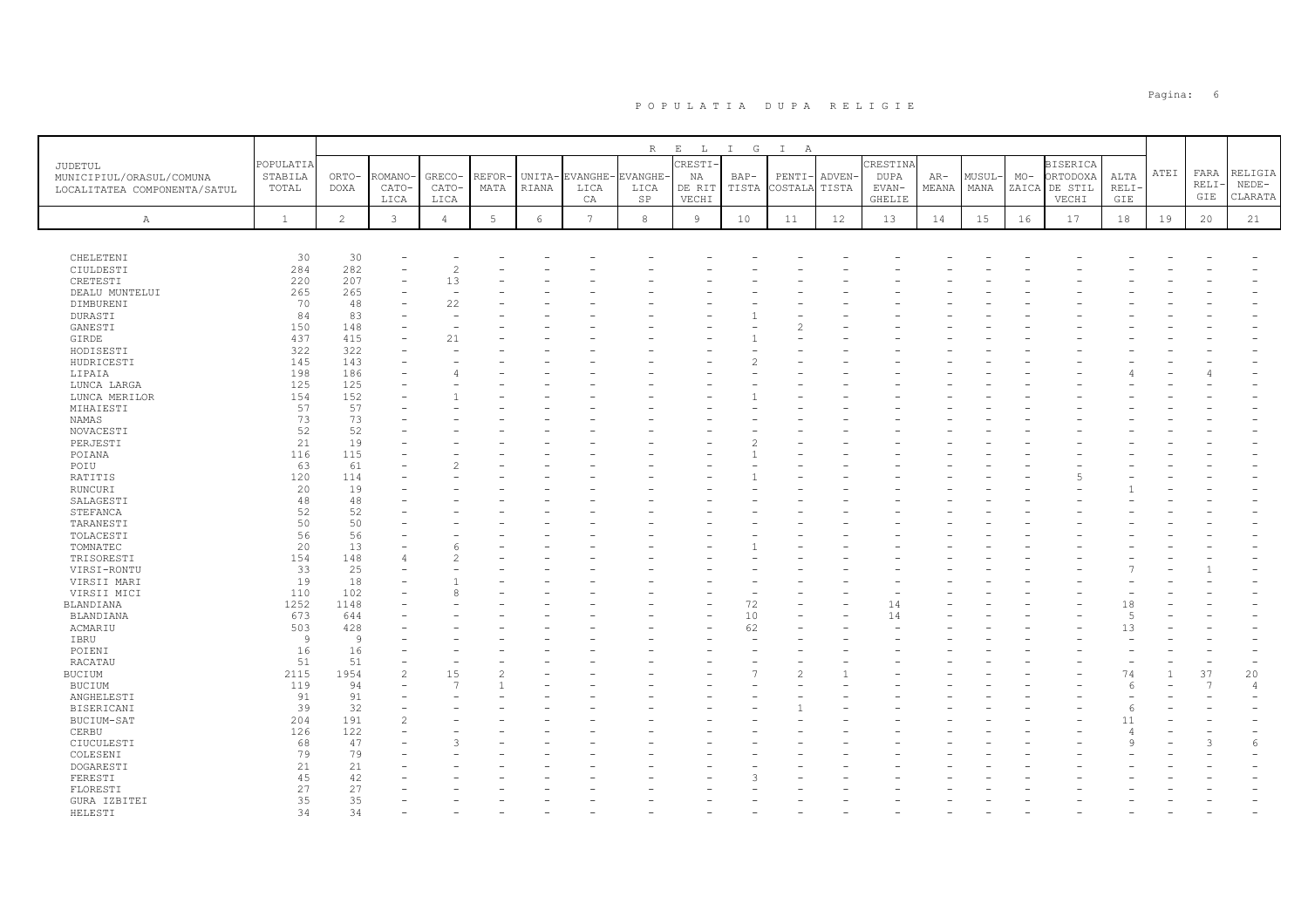|                                                                            |                               |                      |                          |                          |                |                 |                      | R                      | $\mathbf{E}=-\mathbf{L}$ . | $I$ G                    | $\mathbb{I}$<br>A        |                       |                                  |                |                |       |                                              |                |      |                      |                               |
|----------------------------------------------------------------------------|-------------------------------|----------------------|--------------------------|--------------------------|----------------|-----------------|----------------------|------------------------|----------------------------|--------------------------|--------------------------|-----------------------|----------------------------------|----------------|----------------|-------|----------------------------------------------|----------------|------|----------------------|-------------------------------|
| <b>JUDETUL</b><br>MUNICIPIUL/ORASUL/COMUNA<br>LOCALITATEA COMPONENTA/SATUL | POPULATIA<br>STABILA<br>TOTAL | ORTO-<br><b>DOXA</b> | ROMANO<br>CATO-          | GRECO-<br>CATO-          | REFOR·<br>MATA | UNITA-<br>RIANA | EVANGHE-<br>LICA     | <b>EVANGHE</b><br>LICA | CRESTI-<br>NA<br>DE RIT    | $BAP-$<br>TISTA          | PENTI-<br>COSTALA        | <b>ADVEN</b><br>TISTA | CRESTINA<br><b>DUPA</b><br>EVAN- | $AR-$<br>MEANA | MUSUL-<br>MANA | $MO-$ | <b>BISERICA</b><br>ORTODOXA<br>ZAICA DE STIL | ALTA<br>RELI   | ATEI | FARA<br>RELI·<br>GIE | RELIGIA<br>$NEDE-$<br>CLARATA |
| Α                                                                          | $\mathbf{1}$                  | $\overline{2}$       | LICA<br>$\mathbf{3}$     | LICA<br>$\overline{4}$   | 5              | 6               | СA<br>$\overline{7}$ | SP<br>$_{\rm 8}$       | VECHI<br>9                 | 10                       | 11                       | 12                    | <b>GHELIE</b><br>13              | 14             | 15             | 16    | VECHI<br>17                                  | GIE<br>18      | 19   | 20                   | 21                            |
|                                                                            |                               |                      |                          |                          |                |                 |                      |                        |                            |                          |                          |                       |                                  |                |                |       |                                              |                |      |                      |                               |
| IZBICIOARA                                                                 | 22                            | 22                   |                          |                          |                |                 |                      |                        |                            |                          |                          |                       |                                  |                |                |       |                                              |                |      |                      |                               |
| IZBITA                                                                     | 73                            | 69                   |                          |                          |                |                 |                      |                        |                            |                          |                          |                       |                                  |                |                |       |                                              |                |      |                      |                               |
| <b>JURCUIESTI</b>                                                          | 10                            | $\overline{4}$       |                          |                          |                |                 |                      |                        |                            |                          |                          |                       |                                  |                |                |       |                                              |                |      |                      |                               |
| LUPULESTI                                                                  | 45                            | 38                   |                          |                          |                |                 |                      |                        |                            |                          |                          |                       |                                  |                |                |       |                                              |                |      |                      | 3                             |
| MAGURA                                                                     | 33                            | 33                   |                          |                          |                |                 |                      |                        |                            |                          |                          |                       |                                  |                |                |       |                                              |                |      |                      |                               |
| MUNTARI                                                                    | 11                            | 8                    |                          |                          |                |                 |                      |                        |                            |                          |                          |                       |                                  |                |                |       |                                              |                |      |                      |                               |
| PETRENI                                                                    | 10                            | 10                   |                          |                          |                |                 |                      |                        |                            |                          |                          |                       |                                  |                |                |       |                                              |                |      |                      |                               |
| POIANA                                                                     | 35                            | 31                   |                          |                          |                |                 |                      |                        |                            |                          |                          |                       |                                  |                |                |       |                                              |                |      |                      |                               |
| POIENI                                                                     | 143                           | 139                  |                          |                          |                |                 |                      |                        |                            |                          |                          |                       |                                  |                |                |       |                                              |                |      |                      |                               |
|                                                                            |                               |                      |                          |                          |                |                 |                      |                        |                            |                          |                          |                       |                                  |                |                |       |                                              |                |      |                      |                               |
| STILNISOARA                                                                | 28                            | 27                   |                          |                          |                |                 |                      |                        |                            |                          |                          |                       |                                  |                |                |       |                                              |                |      |                      |                               |
| VALEA ABRUZEL                                                              | 146                           | 139                  |                          |                          |                |                 |                      |                        |                            |                          |                          |                       |                                  |                |                |       |                                              |                |      |                      |                               |
| VALEA ALBA                                                                 | 117                           | 102                  |                          |                          |                |                 |                      |                        |                            |                          |                          |                       |                                  |                |                |       |                                              |                |      |                      | $\overline{7}$                |
| VALEA CERBULUI                                                             | 89                            | 87                   |                          |                          |                |                 |                      |                        |                            |                          |                          |                       |                                  |                |                |       |                                              |                |      |                      |                               |
| VALEA NEGRILESII                                                           | 133                           | 131                  |                          |                          |                |                 |                      |                        |                            |                          |                          |                       |                                  |                |                |       |                                              |                |      |                      |                               |
| VALEA POIENII                                                              | 47                            | 44                   |                          |                          |                |                 |                      |                        |                            |                          |                          |                       |                                  |                |                |       |                                              | $\mathfrak{D}$ |      |                      |                               |
| VALEA SESII                                                                | 219                           | 194                  |                          |                          |                |                 |                      |                        |                            |                          |                          |                       |                                  |                |                |       |                                              | 10             |      | 10                   |                               |
| VALENI                                                                     | 21                            | 20                   |                          |                          |                |                 |                      |                        |                            |                          |                          |                       |                                  |                |                |       |                                              |                |      |                      |                               |
| VILCEA                                                                     | 45                            | 41                   |                          |                          |                |                 |                      |                        |                            |                          |                          |                       |                                  |                |                |       |                                              |                |      |                      |                               |
| CENADE                                                                     | 1133                          | 877                  |                          | 95                       | 3              |                 | 142                  |                        |                            | -6                       | 10                       |                       |                                  |                |                |       |                                              |                |      |                      |                               |
| CENADE                                                                     | 1099                          | 855                  |                          | 84                       | 3              |                 | 141                  |                        |                            | 6                        | 10                       |                       |                                  |                |                |       |                                              |                |      |                      |                               |
| CAPU DEALULUI                                                              | 11                            | 5                    |                          | $\overline{5}$           |                |                 |                      |                        |                            |                          | $\overline{\phantom{0}}$ |                       |                                  |                |                |       |                                              |                |      |                      |                               |
| GORGAN                                                                     | 23                            | 17                   | ۰                        | $\epsilon$               |                |                 |                      |                        |                            |                          | $\overline{\phantom{0}}$ |                       |                                  |                |                |       |                                              |                |      |                      |                               |
| CERGAU                                                                     | 1794                          | 1651                 |                          | 34                       |                |                 |                      |                        |                            | 81                       | 25                       |                       |                                  |                |                |       |                                              |                |      |                      |                               |
|                                                                            | 1037                          | 986                  |                          | 27                       |                |                 |                      |                        |                            | $\overline{4}$           | 19                       |                       |                                  |                |                |       |                                              |                |      |                      |                               |
| CERGAU MARE                                                                | 382                           | 305                  |                          |                          |                |                 |                      |                        |                            | 77                       | $\overline{\phantom{0}}$ |                       |                                  |                |                |       |                                              |                |      |                      |                               |
| CERGAU MIC                                                                 |                               |                      |                          |                          |                |                 |                      |                        |                            |                          |                          |                       |                                  |                |                |       |                                              |                |      |                      |                               |
| LUPU                                                                       | 375                           | 360                  |                          |                          |                |                 |                      |                        |                            |                          | 6                        |                       |                                  |                |                |       |                                              |                |      |                      |                               |
| CERU-BACAINTI                                                              | 494                           | 491                  |                          |                          |                |                 |                      |                        |                            |                          |                          |                       |                                  |                |                |       |                                              |                |      |                      |                               |
| CERU-BACAINTI                                                              | 88                            | 87                   |                          |                          |                |                 |                      |                        |                            |                          |                          |                       |                                  |                |                |       |                                              |                |      |                      |                               |
| BOLOVANESTI                                                                | 26                            | 26                   |                          |                          |                |                 |                      |                        |                            |                          |                          |                       |                                  |                |                |       |                                              |                |      |                      |                               |
| <b>BULBUC</b>                                                              | 51                            | 51                   |                          |                          |                |                 |                      |                        |                            |                          |                          |                       |                                  |                |                |       |                                              |                |      |                      |                               |
| <b>CUCUTA</b>                                                              | 68                            | 68                   |                          |                          |                |                 |                      |                        |                            |                          |                          |                       |                                  |                |                |       |                                              |                |      |                      |                               |
| CURPENI                                                                    | 54                            | 54                   |                          |                          |                |                 |                      |                        |                            |                          |                          |                       |                                  |                |                |       |                                              |                |      |                      |                               |
| DUMBRAVITA                                                                 | 56                            | 55                   |                          |                          |                |                 |                      |                        |                            |                          |                          |                       |                                  |                |                |       |                                              |                |      |                      |                               |
| FINTINELE                                                                  | 45                            | 45                   |                          |                          |                |                 |                      |                        |                            |                          |                          |                       |                                  |                |                |       |                                              |                |      |                      |                               |
| GROSI                                                                      | 47                            | 46                   |                          |                          |                |                 |                      |                        |                            |                          |                          |                       |                                  |                |                |       |                                              |                |      |                      |                               |
| VALEA MARE                                                                 | 42                            | 42                   |                          |                          |                |                 |                      |                        |                            |                          |                          |                       |                                  |                |                |       |                                              |                |      |                      |                               |
| VIEZURI                                                                    | 17                            | 17                   | $\overline{\phantom{a}}$ | $\overline{\phantom{a}}$ |                |                 |                      |                        |                            |                          | $\overline{\phantom{0}}$ |                       |                                  |                |                |       |                                              |                |      |                      |                               |
| CETATEA DE BALTA                                                           | 3423                          | 2493                 | 23                       | 115                      | 629            | $\overline{7}$  | 63                   |                        |                            | 5                        | 23                       |                       | 25                               |                |                |       |                                              | 39             |      |                      |                               |
|                                                                            | 2031                          | 1478                 | 21                       | 43                       | 438            | 6               |                      |                        |                            |                          | 19                       |                       | 25                               |                |                |       |                                              |                |      |                      | $\mathbf{1}$                  |
| CETATEA DE BALTA                                                           |                               |                      |                          |                          |                |                 |                      |                        |                            |                          |                          |                       |                                  |                |                |       |                                              |                |      |                      |                               |
| CRACIUNELU DE SUS                                                          | 259                           | 240                  | $\overline{\phantom{a}}$ | 17                       |                |                 |                      |                        |                            | $\overline{\mathcal{L}}$ |                          |                       |                                  |                |                |       |                                              |                |      |                      |                               |
| SINTAMARIE                                                                 | 348                           | 120                  | $\overline{c}$           | 31                       | 191            |                 |                      |                        |                            |                          | 3                        |                       |                                  |                |                |       |                                              |                |      |                      |                               |
| TATIRLAUA                                                                  | 785                           | 655                  | ÷,                       | 24                       |                |                 | 63                   |                        |                            | 3                        | $\mathbf{1}$             |                       |                                  |                |                |       |                                              | 39             |      |                      |                               |
| CIUGUD                                                                     | 2583                          | 2328                 | 5                        | 12                       | 4              |                 |                      |                        |                            | 99                       | 45                       | $\overline{c}$        | 82                               |                |                |       |                                              | $\overline{1}$ |      | -3                   | $\overline{c}$                |
| CIUGUD                                                                     | 423                           | 416                  | $\overline{c}$           | $\overline{1}$           |                |                 |                      |                        |                            | $\overline{c}$           | $\overline{c}$           |                       |                                  |                |                |       |                                              |                |      |                      |                               |
| DRIMBAR                                                                    | 372                           | 365                  | 2                        |                          | ς              |                 |                      |                        |                            | $\overline{1}$           | $\overline{\phantom{m}}$ |                       |                                  |                |                |       |                                              |                |      |                      |                               |
| DUMBRAVA                                                                   | 290                           | 271                  |                          |                          |                |                 |                      |                        |                            | 16                       | $\mathbf{1}$             |                       |                                  |                |                |       |                                              |                |      |                      | $\mathfrak{D}$                |
| HAPRIA                                                                     | 507                           | 429                  |                          | 11                       |                |                 |                      |                        |                            | 66                       | ÷,                       |                       |                                  |                |                |       |                                              |                |      |                      |                               |
| SEUSA                                                                      | 606                           | 468                  |                          |                          |                |                 |                      |                        |                            | 11                       | 42                       | $\overline{c}$        | 82                               |                |                |       |                                              |                |      |                      |                               |
| TELEAC                                                                     | 385                           | 379                  |                          |                          |                |                 |                      |                        |                            | $\overline{a}$           |                          |                       |                                  |                |                |       |                                              |                |      |                      |                               |

en die staatste verwys van die stads van die stads van die stads van die stads van die stads van die stads van die stads van die stads van die stads van die stads van die stads van die stads van die stads van die stads van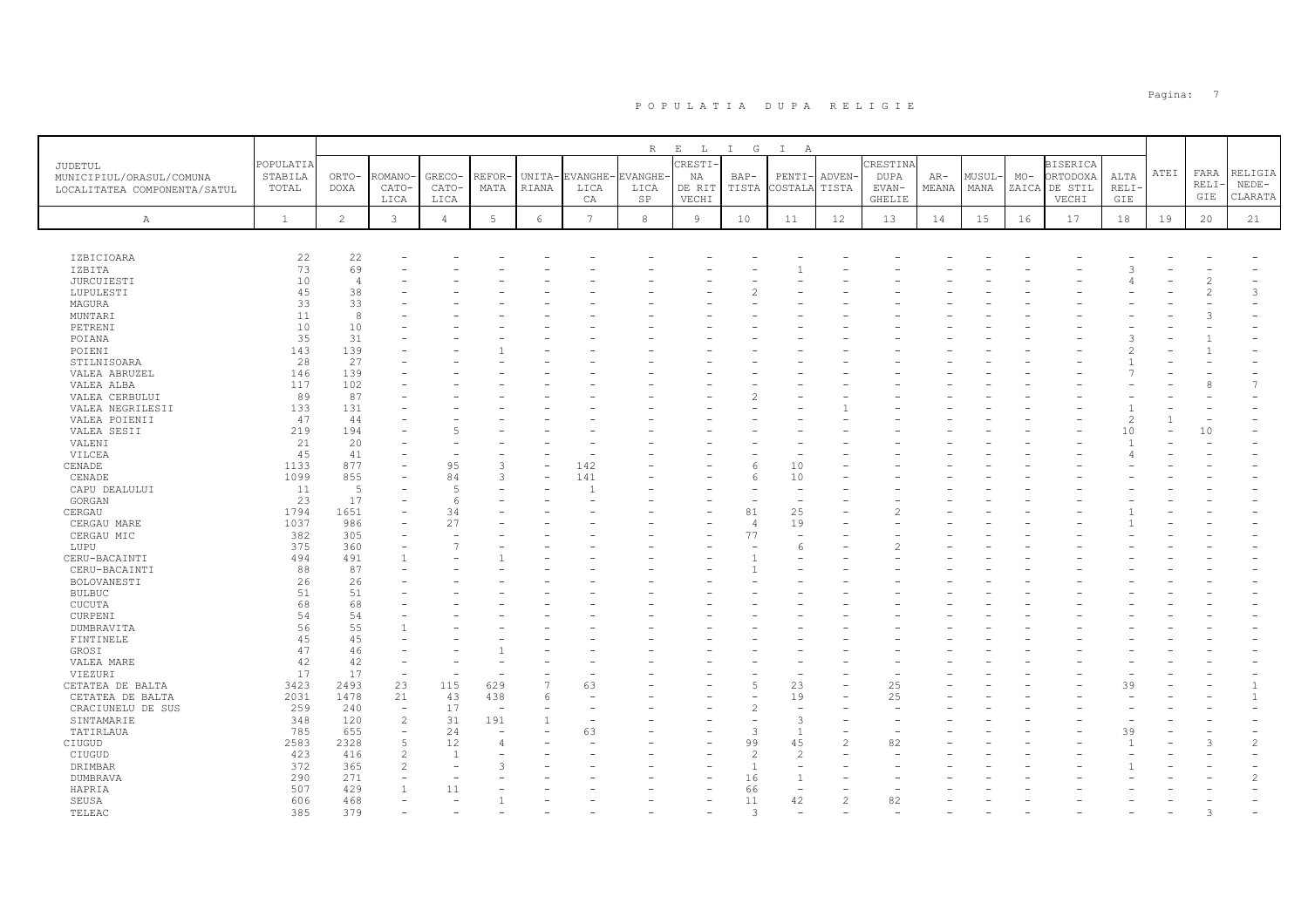|                              |              |                          |                          |                          |                          |                          |                | R              | $\mathbf{E}=-\mathbf{L}$ . | I G            | $\mathbb{I}$<br>A              |                |             |       |       |       |                 |      |      |                |                |
|------------------------------|--------------|--------------------------|--------------------------|--------------------------|--------------------------|--------------------------|----------------|----------------|----------------------------|----------------|--------------------------------|----------------|-------------|-------|-------|-------|-----------------|------|------|----------------|----------------|
| <b>JUDETUL</b>               | POPULATIA    |                          |                          |                          |                          |                          |                |                | CRESTI-                    |                |                                |                | CRESTINA    |       |       |       | <b>BISERICA</b> |      |      |                |                |
| MUNICIPIUL/ORASUL/COMUNA     | STABILA      | ORTO-                    | <b>ROMANO</b>            | GRECO-                   | REFOR-                   | UNITA-                   | EVANGHE-       | <b>EVANGHE</b> | NA                         | $BAP-$         | PENTI-                         | ADVEN-         | <b>DUPA</b> | $AR-$ | MUSUL | $MO-$ | ORTODOXA        | ALTA | ATEI | FARA           | RELIGIA        |
| LOCALITATEA COMPONENTA/SATUL | TOTAL        | <b>DOXA</b>              | CATO-                    | CATO-                    | MATA                     | RIANA                    | LICA           | LICA           | DE RIT                     | TISTA          | COSTALA                        | TISTA          | EVAN-       | MEANA | MANA  |       | ZAICA DE STIL   | RELI |      | RELI·          | $NEDE-$        |
|                              |              |                          | LICA                     | LICA                     |                          |                          | CA             | SP             | VECHI                      |                |                                |                | GHELIE      |       |       |       | VECHI           | GIE  |      | GIE            | CLARATA        |
|                              |              |                          |                          |                          |                          |                          |                |                |                            |                |                                |                |             |       |       |       |                 |      |      |                |                |
| Α                            | $\mathbf{1}$ | $\overline{c}$           | $\mathbf{3}$             | $\overline{4}$           | $5\phantom{.0}$          | $\epsilon$               | $\overline{7}$ | $^{\rm 8}$     | 9                          | 10             | 11                             | 12             | 13          | 14    | 15    | 16    | 17              | 18   | 19   | 20             | 21             |
|                              |              |                          |                          |                          |                          |                          |                |                |                            |                |                                |                |             |       |       |       |                 |      |      |                |                |
| CIURULEASA                   | 1599         | 1515                     |                          |                          |                          |                          |                |                |                            | 35             | 41                             | 3              |             |       |       |       |                 |      |      |                |                |
| CIURULEASA                   | 618          | 553                      |                          |                          |                          |                          |                |                |                            | 27             | 38                             |                |             |       |       |       |                 |      |      |                |                |
| <b>BIDIGESTI</b>             | 37           | 37                       |                          |                          |                          |                          |                |                |                            | ٠              | $\overline{\phantom{0}}$       |                |             |       |       |       |                 |      |      |                |                |
| BODRESTI                     | 57           | 57                       |                          |                          |                          |                          |                |                |                            |                |                                |                |             |       |       |       |                 |      |      |                |                |
| BOGLESTI                     | 156          | 146                      |                          |                          |                          |                          |                |                |                            |                | 3                              |                |             |       |       |       |                 |      |      |                |                |
| BUNINGINEA                   | 143          | 140                      |                          |                          |                          |                          |                |                |                            |                |                                |                |             |       |       |       |                 |      |      |                |                |
| GHEDULESTI                   | 100          | 100                      |                          |                          |                          |                          |                |                |                            |                |                                |                |             |       |       |       |                 |      |      |                |                |
| MATISESTI                    | 179          | 176                      |                          |                          |                          |                          |                |                |                            |                |                                |                |             |       |       |       |                 |      |      |                |                |
| MORARESTI                    | 197          | 194                      |                          |                          |                          |                          |                |                |                            |                |                                |                |             |       |       |       |                 |      |      |                |                |
| VULCAN                       | 112          | 112                      |                          |                          |                          |                          |                |                |                            |                |                                |                |             |       |       |       |                 |      |      |                |                |
| CILNIC                       | 3115         | 2973                     | 4                        |                          |                          |                          | 48             |                |                            |                | 39                             | 12             | 22          |       |       |       |                 |      |      |                |                |
| CILNIC                       | 1209         | 1082                     | 3                        |                          |                          |                          | 48             |                |                            |                | 39                             | 12             | 12          |       |       |       |                 |      |      |                |                |
| CUT                          | 1391         | 1376                     | $\mathbf{1}$             |                          |                          |                          |                |                |                            |                |                                | $\sim$         | 10          |       |       |       |                 |      |      |                |                |
| DEAL                         | 515          | 515                      | $\equiv$                 |                          |                          |                          |                |                |                            |                | $\equiv$                       |                |             |       |       |       |                 |      |      |                |                |
| CRICAU                       | 2008         | 1796                     | 3                        | 94                       |                          |                          |                |                |                            | 103            | $\overline{c}$                 |                |             |       |       |       |                 |      |      |                |                |
| CRICAU                       | 1191         | 1054                     | $\overline{c}$           | 94                       |                          |                          |                |                |                            | 31             | 2                              | 6              |             |       |       |       |                 |      |      |                |                |
| CRAIVA                       | 376          | 306                      | $\equiv$                 |                          |                          |                          |                |                |                            | 70             | $\equiv$                       |                |             |       |       |       |                 |      |      |                |                |
| TIBRU                        | 441          | 436                      | $\mathbf{1}$             |                          |                          |                          |                |                |                            | $\overline{c}$ | $\overline{\phantom{a}}$       |                |             |       |       |       |                 |      |      |                |                |
| CRACIUNELU DE JOS            | 4326         | 3209                     | 25                       | 278                      | 753                      |                          |                |                |                            | 45             | 14                             |                |             |       |       |       |                 |      |      |                |                |
| CRACIUNELU DE JOS            | 2028         | 1710                     | 13                       | 197                      | 94                       |                          |                |                |                            | 11             | $\overline{1}$                 |                |             |       |       |       |                 |      |      |                |                |
| BUCERDEA GRINOASA            | 2198         | 1457                     | 4                        | 77                       | 620                      |                          |                |                |                            | 27             | 13                             |                |             |       |       |       |                 |      |      |                |                |
| CORNU                        | 33           | 8                        | $\overline{\phantom{0}}$ | 2                        | 17                       |                          |                |                |                            | 6              | $\overline{\phantom{a}}$       |                |             |       |       |       |                 |      |      |                |                |
| PADURE                       | 42           | 20                       | $\overline{c}$           | $\overline{c}$           | 18                       |                          |                |                |                            |                |                                |                |             |       |       |       |                 |      |      |                |                |
| PINCA                        | 25           | 14                       | 6                        |                          |                          |                          |                |                |                            | $\overline{1}$ |                                |                |             |       |       |       |                 |      |      |                |                |
| DAIA ROMANA                  | 3080         | 2790                     |                          | 5                        |                          |                          |                |                |                            | 12             | 70                             |                |             |       |       |       |                 | 174  |      | 23             | $\overline{4}$ |
| DAIA ROMANA                  | 3080         | 2790                     |                          | $\sqrt{2}$               |                          |                          |                |                |                            | 12<br>L,       | 70                             |                |             |       |       |       |                 | 174  |      | 23             | 4              |
| DOSTAT                       | 1018         | 973                      |                          | 13                       |                          |                          |                |                |                            |                | 12<br>÷,                       |                | 15          |       |       |       |                 |      |      |                |                |
| DOSTAT                       | 623          | 619                      |                          | 9                        |                          |                          |                |                |                            |                |                                |                |             |       |       |       |                 |      |      |                |                |
| BOZ                          | 371<br>24    | 330<br>24                | ۰<br>$\sim$              | $\overline{\phantom{a}}$ |                          |                          |                |                |                            |                | 12<br>$\overline{\phantom{a}}$ |                | 15          |       |       |       |                 |      |      |                |                |
| DEALU DOSTATULUI<br>FARAU    | 2245         | 1413                     | 12                       | 85                       | 550                      | 15                       |                |                |                            | $\overline{1}$ | 132                            | $\overline{ }$ |             |       |       |       |                 |      |      | 18             | $\mathbf{1}$   |
| FARAU                        | 736          | 546                      | $\equiv$                 | 70                       | $\overline{\phantom{a}}$ |                          |                |                |                            | $\overline{1}$ | 119                            |                |             |       |       |       |                 |      |      |                |                |
| HERIA                        | 383          | 313                      | $\overline{\phantom{a}}$ | $\overline{\phantom{a}}$ | 53                       |                          |                |                |                            |                | 13                             |                |             |       |       |       |                 |      |      | $\mathcal{L}$  |                |
| MEDVES                       | 263          | $\overline{\phantom{a}}$ | $\overline{\phantom{a}}$ | $\overline{\phantom{a}}$ | 259                      | $\overline{1}$           |                |                |                            |                |                                |                |             |       |       |       |                 |      |      |                |                |
| SILEA                        | 490          | 322                      | 12                       | 10                       | 128                      | $\overline{\phantom{a}}$ |                |                |                            |                |                                |                |             |       |       |       |                 |      |      | 14             |                |
| SINBENEDIC                   | 373          | 232                      | $\overline{\phantom{a}}$ | -5                       | 110                      | 14                       |                |                |                            |                |                                |                |             |       |       |       |                 |      |      | $\overline{1}$ |                |
| GALDA DE JOS                 | 4863         | 4051                     | 35                       | 170                      | 527                      | $\overline{4}$           |                |                |                            | $\overline{c}$ | 14                             | 47             |             |       |       |       |                 |      |      |                |                |
| GALDA DE JOS                 | 1885         | 1757                     | 18                       | 49                       | 20                       |                          |                |                |                            |                |                                | 38             |             |       |       |       |                 |      |      |                |                |
| BENIC                        | 508          | 429                      | $\overline{\phantom{a}}$ | 74                       |                          |                          |                |                |                            |                | 3                              | ÷              |             |       |       |       |                 |      |      |                |                |
| CETEA                        | 559          | 538                      | 3                        | Q                        |                          |                          |                |                |                            |                | 3                              | 2              |             |       |       |       |                 |      |      |                |                |
| GALDA DE SUS                 | 467          | 446                      | ۳                        | 12                       |                          |                          |                |                |                            |                |                                |                |             |       |       |       |                 |      |      |                |                |
| LUPSENI                      | 54           | 54                       |                          |                          |                          |                          |                |                |                            |                |                                |                |             |       |       |       |                 |      |      |                |                |
| MAGURA                       | 56           | 55                       | ۳                        |                          |                          |                          |                |                |                            |                |                                |                |             |       |       |       |                 |      |      |                |                |
| MESENTEA                     | 216          | 215                      | ۳                        |                          |                          |                          |                |                |                            |                |                                |                |             |       |       |       |                 |      |      |                |                |
| OIEJDEA                      | 886          | 334                      | 14                       | 26                       | 505                      |                          |                |                |                            |                |                                |                |             |       |       |       |                 |      |      |                |                |
| POIANA GALDEI                | 174          | 174                      |                          |                          |                          |                          |                |                |                            |                |                                |                |             |       |       |       |                 |      |      |                |                |
| RAICANI                      | 46           | 37                       |                          |                          |                          |                          |                |                |                            |                |                                |                |             |       |       |       |                 |      |      |                |                |
| ZAGRIS                       | 12           | 12                       |                          |                          |                          |                          |                |                |                            |                |                                |                |             |       |       |       |                 |      |      |                |                |
| GIRBOVA                      | 2067         | 1786                     | $\alpha$                 |                          |                          |                          | 44             |                |                            |                | 122                            |                | 84          |       |       |       |                 |      |      |                |                |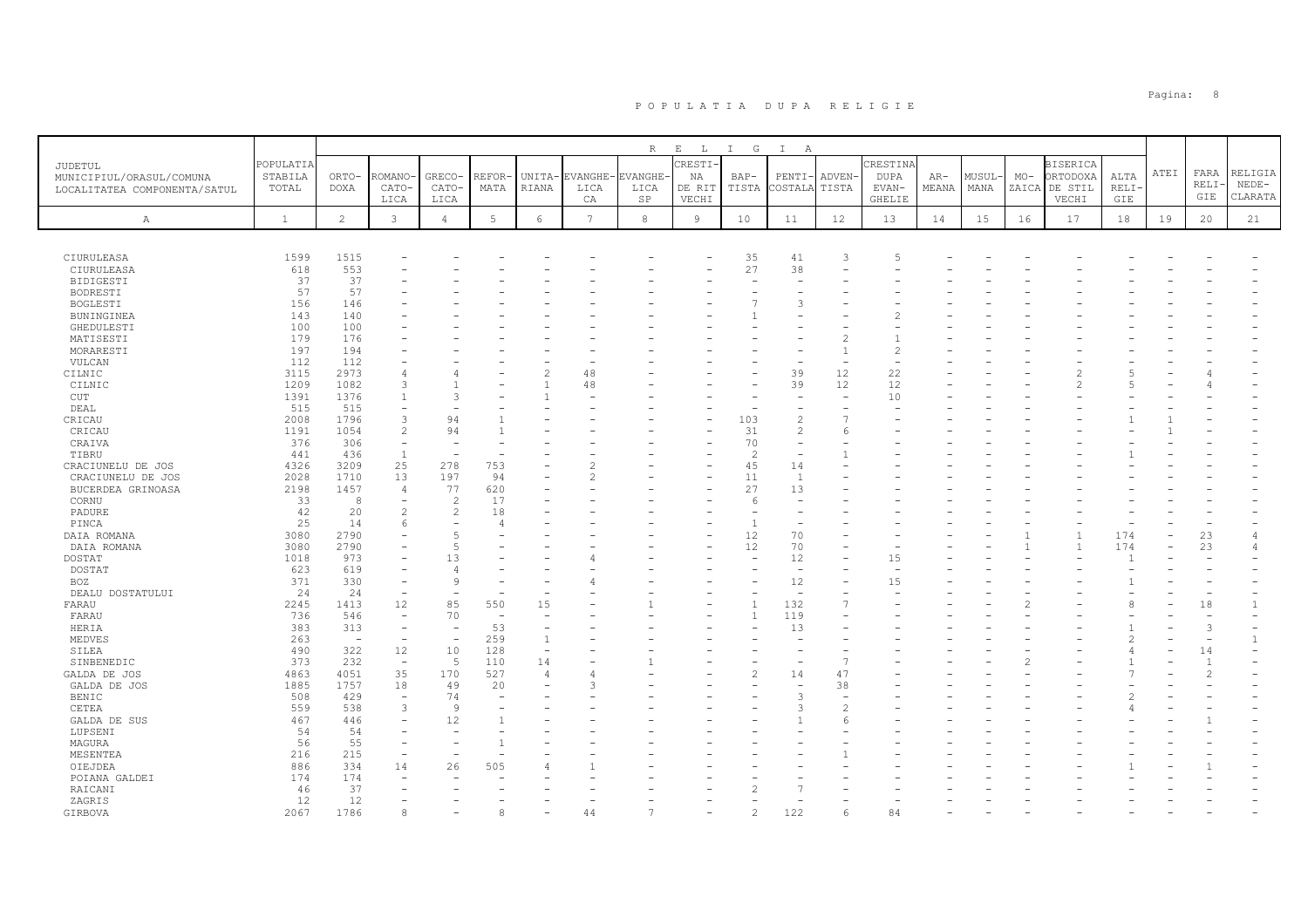|                              |              |                |                          |                          |             |            |                | R              | $\mathbf{E}=-\mathbf{L}$ . | I G                      | $\mathbb{I}$<br>A        |        |             |       |       |       |                 |               |      |       |                |
|------------------------------|--------------|----------------|--------------------------|--------------------------|-------------|------------|----------------|----------------|----------------------------|--------------------------|--------------------------|--------|-------------|-------|-------|-------|-----------------|---------------|------|-------|----------------|
|                              | POPULATIA    |                |                          |                          |             |            |                |                | CRESTI-                    |                          |                          |        | CRESTINA    |       |       |       | <b>BISERICA</b> |               |      |       |                |
| <b>JUDETUL</b>               | STABILA      | ORTO-          | <b>ROMANO</b>            | GRECO-                   | REFOR-      | UNITA-     | EVANGHE-       | <b>EVANGHE</b> | NA                         | $BAP-$                   | PENTI-                   | ADVEN- | <b>DUPA</b> | $AR-$ | MUSUL | $MO-$ | ORTODOXA        | ALTA          | ATEI | FARA  | RELIGIA        |
| MUNICIPIUL/ORASUL/COMUNA     | TOTAL        | <b>DOXA</b>    | CATO-                    | CATO-                    | MATA        | RIANA      | LICA           | LICA           | DE RIT                     | TISTA                    | COSTALA TISTA            |        | EVAN-       | MEANA | MANA  |       | ZAICA DE STIL   | RELI          |      | RELI- | $NEDE-$        |
| LOCALITATEA COMPONENTA/SATUL |              |                | LICA                     | LICA                     |             |            | CA             | SP             | VECHI                      |                          |                          |        | GHELIE      |       |       |       | VECHI           | GIE           |      | GIE   | CLARATA        |
|                              |              |                |                          |                          |             |            |                |                |                            |                          |                          |        |             |       |       |       |                 |               |      |       |                |
| Α                            | $\mathbf{1}$ | $\overline{c}$ | $\mathbf{3}$             | $\overline{4}$           | $\mathbf 5$ | $\epsilon$ | $\overline{7}$ | $^{\rm 8}$     | $\overline{9}$             | 10                       | 11                       | 12     | 13          | 14    | 15    | 16    | 17              | 18            | 19   | 20    | 21             |
|                              |              |                |                          |                          |             |            |                |                |                            |                          |                          |        |             |       |       |       |                 |               |      |       |                |
|                              |              |                |                          |                          |             |            |                |                |                            |                          |                          |        |             |       |       |       |                 |               |      |       |                |
| GIRBOVA                      | 1460         | 1202           |                          |                          |             |            | 39             |                |                            | $\overline{c}$           | 113                      | 6      | 84          |       |       |       |                 |               |      |       |                |
| CARPINIS                     | 334          | 324            | $\mathbf{1}$             |                          |             |            |                |                |                            |                          | 9                        |        |             |       |       |       |                 |               |      |       |                |
| RECIU                        | 273          | 260            | ۳                        |                          |             |            | ц              |                |                            |                          | $\overline{\phantom{a}}$ |        |             |       |       |       |                 |               |      |       |                |
| GIRDA DE SUS                 | 2130         | 2116           |                          |                          |             |            |                |                |                            |                          | $\overline{c}$           |        |             |       |       |       |                 |               |      |       |                |
| GIRDA DE SUS                 | 431          | 427            |                          |                          |             |            |                |                |                            |                          |                          |        |             |       |       |       |                 |               |      |       |                |
| BIHARIA                      | 124          | 119            |                          |                          |             |            |                |                |                            |                          |                          |        |             |       |       |       |                 |               |      |       | $\overline{4}$ |
| DEALU FRUMOS                 | 103          | 103            |                          |                          |             |            |                |                |                            |                          |                          |        |             |       |       |       |                 |               |      |       |                |
| DEALU ORDINCUSII             | 29           | 29             |                          |                          |             |            |                |                |                            |                          |                          |        |             |       |       |       |                 |               |      |       |                |
| DOBRESTI                     | 67           | 67             |                          |                          |             |            |                |                |                            |                          |                          |        |             |       |       |       |                 |               |      |       |                |
| GHETARI                      | 126          | 126            |                          |                          |             |            |                |                |                            |                          |                          |        |             |       |       |       |                 |               |      |       |                |
| GIRDA SEACA                  | 149          | 149            |                          |                          |             |            |                |                |                            |                          |                          |        |             |       |       |       |                 |               |      |       |                |
| HANASESTI                    | 112          | 112            |                          |                          |             |            |                |                |                            |                          |                          |        |             |       |       |       |                 |               |      |       |                |
| HUZARESTI                    | 111          | 111            |                          |                          |             |            |                |                |                            |                          |                          |        |             |       |       |       |                 |               |      |       |                |
| <b>IZVOARELE</b>             | 69           | 69             |                          |                          |             |            |                |                |                            |                          |                          |        |             |       |       |       |                 |               |      |       |                |
| MUNUNA                       | 92           | 92             |                          |                          |             |            |                |                |                            |                          |                          |        |             |       |       |       |                 |               |      |       |                |
| OCOALE                       | 310          | 310            |                          |                          |             |            |                |                |                            |                          |                          |        |             |       |       |       |                 |               |      |       |                |
| PLAI                         | 150          | 146            |                          |                          |             |            |                |                |                            |                          |                          |        |             |       |       |       |                 |               |      |       |                |
| PLISTI                       | 38           | 38             |                          |                          |             |            |                |                |                            |                          |                          |        |             |       |       |       |                 |               |      |       |                |
| SCOARTA                      | 28           | 28             |                          |                          |             |            |                |                |                            |                          |                          |        |             |       |       |       |                 |               |      |       |                |
| SNIDE                        | 120          | 120            |                          |                          |             |            |                |                |                            |                          |                          |        |             |       |       |       |                 |               |      |       |                |
| SUCESTI                      | 71           | 70             |                          |                          |             |            |                |                |                            |                          |                          |        |             |       |       |       |                 |               |      |       |                |
|                              |              | 1476           | $\overline{1}$           | 45                       | 13          |            |                |                |                            | 11                       | Q                        |        |             |       |       |       |                 | $\mathcal{D}$ |      |       |                |
| HOPIRTA                      | 1558         |                |                          |                          |             |            |                |                |                            |                          |                          |        |             |       |       |       |                 |               |      |       |                |
| HOPIRTA                      | 407          | 374            | $\overline{1}$           | 21                       |             |            |                |                |                            | 10                       |                          |        |             |       |       |       |                 |               |      |       |                |
| SILIVAS                      | 218          | 200            | L,                       | 16                       |             |            |                |                |                            | $\overline{1}$           |                          |        |             |       |       |       |                 |               |      |       |                |
| SPALNACA                     | 329          | 325            |                          |                          |             |            |                |                |                            |                          |                          |        |             |       |       |       |                 |               |      |       |                |
| TURDAS                       | 361          | 346            |                          | 8                        |             |            |                |                |                            |                          | 7                        |        |             |       |       |       |                 |               |      |       |                |
| VAMA SEACA                   | 243          | 231            |                          |                          | 12          |            |                |                |                            |                          |                          |        |             |       |       |       |                 |               |      |       |                |
| HOREA                        | 2336         | 2308           |                          |                          |             |            |                |                |                            |                          | 28                       |        |             |       |       |       |                 |               |      |       |                |
| HOREA                        | 293          | 293            |                          |                          |             |            |                |                |                            |                          |                          |        |             |       |       |       |                 |               |      |       |                |
| <b>BABA</b>                  | 45           | 45             |                          |                          |             |            |                |                |                            |                          |                          |        |             |       |       |       |                 |               |      |       |                |
| <b>BUTESTI</b>               | 88           | 88             |                          |                          |             |            |                |                |                            |                          |                          |        |             |       |       |       |                 |               |      |       |                |
| DIRLESTI                     | 378          | 364            |                          |                          |             |            |                |                |                            |                          | 14                       |        |             |       |       |       |                 |               |      |       |                |
| FERICET                      | 204          | 204            |                          |                          |             |            |                |                |                            |                          |                          |        |             |       |       |       |                 |               |      |       |                |
| GIURGIUT                     | 104          | 104            |                          |                          |             |            |                |                |                            |                          |                          |        |             |       |       |       |                 |               |      |       |                |
| MANCESTI                     | 87           | 87             |                          |                          |             |            |                |                |                            |                          |                          |        |             |       |       |       |                 |               |      |       |                |
| MATISESTI                    | 464          | 450            |                          |                          |             |            |                |                |                            |                          | 14                       |        |             |       |       |       |                 |               |      |       |                |
| NICULESTI                    | 51           | 51             |                          |                          |             |            |                |                |                            |                          |                          |        |             |       |       |       |                 |               |      |       |                |
| PATRUSESTI                   | 190          | 190            |                          |                          |             |            |                |                |                            |                          |                          |        |             |       |       |       |                 |               |      |       |                |
| PETREASA                     | 69           | 69             |                          |                          |             |            |                |                |                            |                          |                          |        |             |       |       |       |                 |               |      |       |                |
| PRELUCA                      | 95           | 95             |                          |                          |             |            |                |                |                            |                          |                          |        |             |       |       |       |                 |               |      |       |                |
| TEIU                         | 78           | 78             |                          |                          |             |            |                |                |                            |                          |                          |        |             |       |       |       |                 |               |      |       |                |
| TRIFESTI                     | 108          | 108            |                          |                          |             |            |                |                |                            |                          |                          |        |             |       |       |       |                 |               |      |       |                |
| ZINZESTI                     | 82           | 82             | $\sim$                   |                          |             |            |                |                |                            |                          |                          |        |             |       |       |       |                 |               |      |       |                |
| IGHIU                        | 6401         | 5699           | 21                       | 317                      | 19          |            |                |                |                            | 35                       | 278                      |        | 23          |       |       |       |                 |               |      |       | $\overline{c}$ |
| IGHIU                        | 1172         | 996            | 11                       | 116                      | 7           |            |                |                |                            | $\overline{\phantom{a}}$ | 40                       |        |             |       |       |       |                 |               |      |       |                |
| BUCERDEA VINOASA             | 1091         | 929            | $\overline{\phantom{a}}$ | 138                      |             |            |                |                | $\mathbf{1}$               | 20                       | $\overline{\phantom{0}}$ |        |             |       |       |       |                 |               |      |       | $\mathfrak{D}$ |
| IGHIEL                       | 1055         | 857            |                          | $\overline{\phantom{0}}$ |             |            |                |                |                            | ÷,                       | 197                      |        |             |       |       |       |                 |               |      |       |                |
| SARD                         | 1861         | 1735           | 9                        | 62                       | 11          |            |                |                |                            | 15                       | 3                        |        | 23          |       |       |       |                 | 3             |      |       |                |
| TELNA                        | 1222         | 1182           |                          |                          |             |            |                |                |                            |                          | 38                       |        |             |       |       |       |                 |               |      |       |                |
|                              |              |                |                          |                          |             |            |                |                |                            |                          |                          |        |             |       |       |       |                 |               |      |       |                |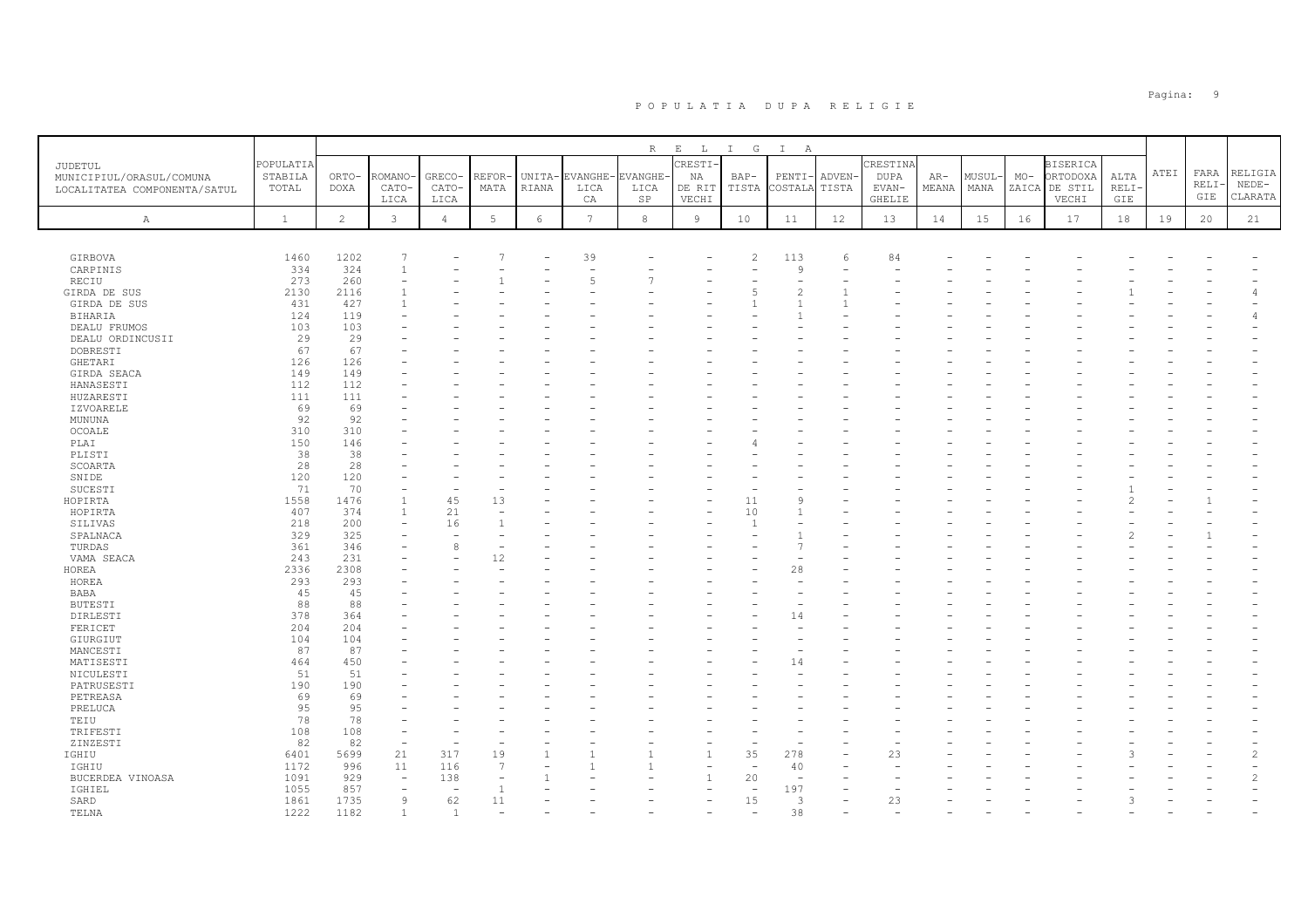|                                     |                      |              |                                          |                      |                       |                |                | $\mathbb R$ | $\mathop{}\mathopen{} E$<br>$\mathbb{L}$ | $I$ G          | $\mathbb{I}$<br>$\mathbb{A}$ |        |                         |       |        |       |                             |        |      |       |              |
|-------------------------------------|----------------------|--------------|------------------------------------------|----------------------|-----------------------|----------------|----------------|-------------|------------------------------------------|----------------|------------------------------|--------|-------------------------|-------|--------|-------|-----------------------------|--------|------|-------|--------------|
| JUDETUL<br>MUNICIPIUL/ORASUL/COMUNA | POPULATIA<br>STABILA | ORTO-        | ROMANO                                   | GRECO-               | REFOR-                | UNITA-         | EVANGHE-       | EVANGHE     | CRESTI-<br>ΝA                            | $BAP-$         | PENTI·                       | ADVEN- | CRESTINA<br><b>DUPA</b> | $AR-$ | MUSUL- | $MO-$ | <b>BISERICA</b><br>ORTODOXA | ALTA   | ATEI | FARA  | RELIGIA      |
| LOCALITATEA COMPONENTA/SATUL        | TOTAL                | <b>DOXA</b>  | CATO-                                    | CATO-                | MATA                  | RIANA          | LICA           | LICA        | DE RIT                                   | TISTA          | COSTALA                      | TISTA  | EVAN-                   | MEANA | MANA   | ZAICA | DE STIL                     | RELI-  |      | RELI- | $NEDE-$      |
|                                     |                      |              | LICA                                     | LICA                 |                       |                | CA             | SP          | VECHI                                    |                |                              |        | GHELIE                  |       |        |       | VECHI                       | GIE    |      | GIE   | CLARATA      |
| $\mathbb{A}$                        | $\mathbf{1}$         | $\mathbf{2}$ | $\mathbf{3}$                             | $\overline{4}$       | $5\phantom{.0}$       | 6              | $\overline{7}$ | 8           | $\overline{9}$                           | 10             | 11                           | 12     | 13                      | 14    | 15     | 16    | 17                          | $1\,8$ | 19   | 20    | 21           |
|                                     |                      |              |                                          |                      |                       |                |                |             |                                          |                |                              |        |                         |       |        |       |                             |        |      |       |              |
|                                     |                      |              |                                          |                      |                       |                |                |             |                                          |                |                              |        |                         |       |        |       |                             |        |      |       |              |
| INTREGALDE                          | 1093                 | 1071         |                                          |                      |                       |                |                |             |                                          | $\overline{2}$ | $\mathbf{1}$                 | 19     |                         |       |        |       |                             |        |      |       |              |
| INTREGALDE                          | 124                  | 124          |                                          |                      |                       |                |                |             |                                          |                |                              | ٠      |                         |       |        |       |                             |        |      |       |              |
| DEALU GEOAGIULUI<br>GHIONCANI       | 112<br>130           | 110<br>124   |                                          |                      |                       |                |                |             |                                          | $\overline{c}$ |                              | 5      |                         |       |        |       |                             |        |      |       |              |
| ILIESTI                             | 31                   | 31           |                                          |                      |                       |                |                |             |                                          |                |                              |        |                         |       |        |       |                             |        |      |       |              |
| IVANIS                              | 116                  | 103          |                                          |                      |                       |                |                |             |                                          |                |                              | 13     |                         |       |        |       |                             |        |      |       |              |
| MARINESTI                           | 28                   | 28           |                                          |                      |                       |                |                |             |                                          |                |                              |        |                         |       |        |       |                             |        |      |       |              |
| MODOLESTI                           | 160                  | 160          |                                          |                      |                       |                |                |             |                                          |                |                              |        |                         |       |        |       |                             |        |      |       |              |
| NECRILESTI                          | 215                  | 214          |                                          |                      |                       |                |                |             |                                          |                |                              |        |                         |       |        |       |                             |        |      |       |              |
| POPESTI                             | 20                   | 20           |                                          |                      |                       |                |                |             |                                          |                |                              |        |                         |       |        |       |                             |        |      |       |              |
| SFIRCEA                             | 88                   | 88           |                                          |                      |                       |                |                |             |                                          |                |                              |        |                         |       |        |       |                             |        |      |       |              |
| TECSESTI<br>JIDVEI                  | 69<br>5354           | 69           | 20                                       | 198                  | 141                   | $\overline{3}$ | 198            |             |                                          |                | 109                          |        |                         |       |        |       |                             |        |      |       |              |
| JIDVEI                              | 1265                 | 4670<br>984  | 5                                        | 97                   | 31                    | $\overline{c}$ | 146            |             |                                          |                |                              |        |                         |       |        |       |                             |        |      |       |              |
| <b>BALCACIU</b>                     | 1103                 | 994          | 6                                        | 3                    | 15                    | 1              | 31             |             |                                          |                | 47                           |        |                         |       |        |       |                             |        |      |       |              |
| CAPILNA DE JOS                      | 913                  | 793          |                                          | 52                   | $\overline{c}$        |                | $\overline{2}$ |             |                                          |                | 62                           |        |                         |       |        |       |                             |        |      |       |              |
| FEISA                               | 1026                 | 980          | $\overline{7}$                           | 35                   | $\mathbf{1}$          |                |                |             |                                          |                |                              |        |                         |       |        |       |                             |        |      |       |              |
| VESEUS                              | 1047                 | 919          | $\overline{c}$                           | $1\,1$               | 92                    |                | 19             |             |                                          |                |                              |        |                         |       |        |       |                             |        |      |       |              |
| LIVEZILE                            | 1973                 | 1843         | ÷,                                       | 121                  | $\overline{1}$        | $\overline{2}$ |                |             |                                          | 3              |                              |        |                         |       |        |       |                             |        |      |       |              |
| LIVEZILE                            | 843                  | 789          |                                          | 51                   |                       |                |                |             |                                          |                |                              |        |                         |       |        |       |                             |        |      |       |              |
| <b>IZVOARELE</b>                    | 337                  | 336          |                                          | ÷,                   |                       |                |                |             |                                          |                |                              |        |                         |       |        |       |                             |        |      |       |              |
| POIANA AIUDULUI                     | 515                  | 510          | $\overline{\phantom{a}}$                 | $\overline{c}$       |                       |                |                |             |                                          | 3              |                              |        |                         |       |        |       |                             |        |      |       |              |
| VALISOARA                           | 278                  | 208          | $\overline{\phantom{a}}$                 | 68                   |                       |                |                |             |                                          |                |                              |        |                         |       |        |       |                             |        |      |       |              |
| LOPADEA NOUA                        | 3429                 | 1611         | 21                                       | 37                   | 1747                  | $\circ$        | $\mathfrak{D}$ |             |                                          |                |                              |        |                         |       |        |       |                             |        |      |       |              |
| LOPADEA NOUA                        | 1132                 | 16           | 16                                       | ÷,<br>÷,             | 1097<br>$\mathcal{R}$ |                |                |             |                                          |                |                              |        |                         |       |        |       |                             |        |      |       |              |
| ASINIP                              | 230                  | 227<br>474   | $\overline{\phantom{a}}$                 |                      |                       | 3              |                |             |                                          |                |                              |        |                         |       |        |       |                             |        |      |       |              |
| <b>BAGAU</b><br>BETA                | 623<br>549           | 18           | $\overline{\phantom{a}}$<br>$\mathbf{1}$ | 22<br>$\overline{c}$ | 123<br>523            | 5              |                |             |                                          |                |                              |        |                         |       |        |       |                             |        |      |       |              |
| CICIRD                              | 7                    | 7            |                                          |                      |                       |                |                |             |                                          |                |                              |        |                         |       |        |       |                             |        |      |       |              |
| CIUGUZEL                            | 749                  | 741          | $\overline{4}$                           | 3                    | $\overline{1}$        |                |                |             |                                          |                |                              |        |                         |       |        |       |                             |        |      |       |              |
| OCNISOARA                           | 51                   | 49           |                                          | $\overline{1}$       |                       |                |                |             |                                          |                |                              |        |                         |       |        |       |                             |        |      |       |              |
| ODVEREM                             | 88                   | 79           | $\overline{\phantom{a}}$                 | 9                    |                       |                |                |             |                                          |                |                              |        |                         |       |        |       |                             |        |      |       |              |
| LUNCA MURESULUI                     | 2647                 | 1690         | 53                                       | 13                   | 766                   |                |                |             |                                          | 29             | 50                           | 6      |                         |       |        |       |                             | 28     |      |       |              |
| LUNCA MURESULUI                     | 2105                 | 1158         | 53                                       | 13                   | 762                   | 5              |                |             |                                          | 26             | 50                           | 6      |                         |       |        |       |                             | 25     |      |       |              |
| GURA ARIESULUI                      | 542                  | 532          | $\overline{\phantom{a}}$                 | $\sim$               |                       |                |                |             |                                          | 3              |                              |        |                         |       |        |       |                             | 3      |      |       |              |
| LUPSA                               | 4020                 | 3948         | 13                                       | 9                    |                       |                |                |             |                                          |                | -6                           |        |                         |       |        |       |                             | 37     |      |       | $\mathbf{1}$ |
| LUPSA                               | 767                  | 760          |                                          |                      |                       |                |                |             |                                          |                | Б                            |        |                         |       |        |       |                             |        |      |       |              |
| BIRDESTI                            | 21                   | 13           |                                          |                      |                       |                |                |             |                                          |                |                              |        |                         |       |        |       |                             |        |      |       |              |
| <b>BIRZAN</b>                       | 48                   | 42           |                                          |                      |                       |                |                |             |                                          |                |                              |        |                         |       |        |       |                             |        |      |       |              |
| CURMATURA                           | 51                   | 47           |                                          |                      |                       |                |                |             |                                          |                |                              |        |                         |       |        |       |                             |        |      |       |              |
| DUPA DEAL                           | 92<br>7              | 91<br>7      |                                          |                      |                       |                |                |             |                                          |                |                              |        |                         |       |        |       |                             |        |      |       |              |
| GEAMANA<br>HADARAU                  | 364                  | 363          |                                          |                      |                       |                |                |             |                                          |                |                              |        |                         |       |        |       |                             |        |      |       |              |
| HOLOBANI                            | 23                   | 20           |                                          |                      |                       |                |                |             |                                          |                |                              |        |                         |       |        |       |                             |        |      |       |              |
| LAZURI                              | 350                  | 334          | 12                                       | ₹                    |                       |                |                |             |                                          |                |                              |        |                         |       |        |       |                             |        |      |       |              |
| LUNCA                               | 131                  | 131          |                                          |                      |                       |                |                |             |                                          |                |                              |        |                         |       |        |       |                             |        |      |       |              |
| MANASTIRE                           | 85                   | 85           |                                          |                      |                       |                |                |             |                                          |                |                              |        |                         |       |        |       |                             |        |      |       |              |
| MARGAIA                             | 10                   | 10           |                                          |                      |                       |                |                |             |                                          |                |                              |        |                         |       |        |       |                             |        |      |       |              |
| MUSCA                               | 583                  | 577          |                                          | 6                    |                       |                |                |             |                                          |                |                              |        |                         |       |        |       |                             |        |      |       |              |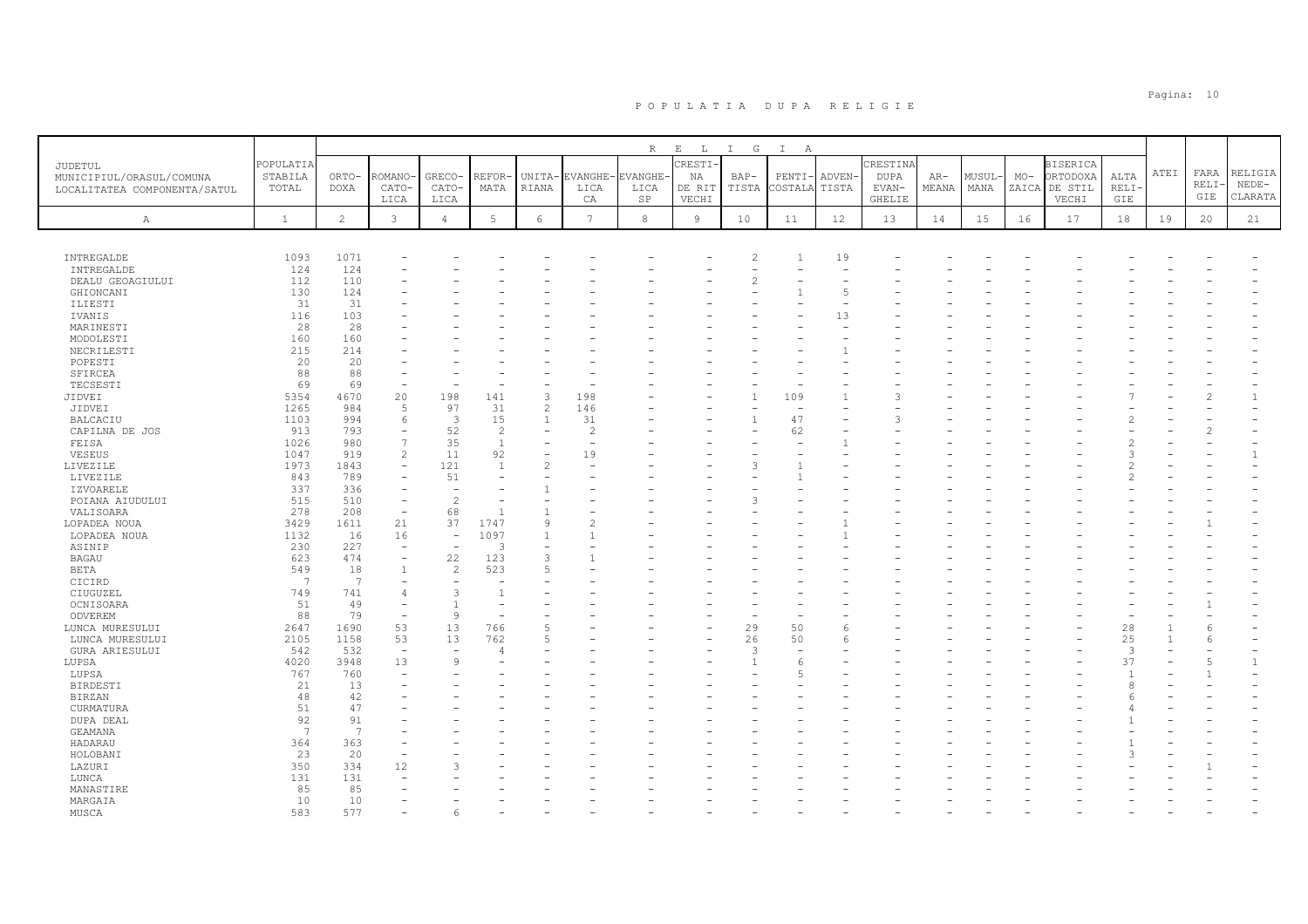|                                            |              |                |                |                |                          |              |                 | $R_{\odot}$    | $\mathbf{E}$<br>$\mathbb L$ | $I$ G                    | $\mathbb{I}$<br>A              |                          |                |       |        |       |                 |       |      |       |              |
|--------------------------------------------|--------------|----------------|----------------|----------------|--------------------------|--------------|-----------------|----------------|-----------------------------|--------------------------|--------------------------------|--------------------------|----------------|-------|--------|-------|-----------------|-------|------|-------|--------------|
|                                            | POPULATIA    |                |                |                |                          |              |                 |                | CRESTI-                     |                          |                                |                          | CRESTIN        |       |        |       | <b>BISERICA</b> |       |      |       |              |
| <b>JUDETUL</b><br>MUNICIPIUL/ORASUL/COMUNA | STABILA      | ORTO-          | ROMANO         | GRECO-         | REFOR-                   | <b>UNITA</b> | <b>EVANGHE</b>  | <b>EVANGHE</b> | ΝA                          | $BAP-$                   | PENTI-                         | ADVEN-                   | <b>DUPA</b>    | $AR-$ | MUSUL- | $MO-$ | ORTODOXA        | ALTA  | ATEI | FARA  | RELIGIA      |
| LOCALITATEA COMPONENTA/SATUL               | TOTAL        | <b>DOXA</b>    | CATO-          | CATO-          | MATA                     | RIANA        | LICA            | LICA           | DE RIT                      | TISTA                    | COSTALA                        | TISTA                    | EVAN-          | MEANA | MANA   | ZAICA | DE STIL         | RELI- |      | RELI- | $NEDE-$      |
|                                            |              |                | LICA           | LICA           |                          |              | CA              | SP             | VECHI                       |                          |                                |                          | <b>GHELIE</b>  |       |        |       | VECHI           | GIE   |      | GIE   | CLARATA      |
|                                            |              |                |                |                |                          |              |                 |                |                             |                          |                                |                          |                |       |        |       |                 |       |      |       |              |
| $\mathbb{A}$                               | $\mathbf{1}$ | $\overline{2}$ | $\mathbf{3}$   | $\overline{4}$ | $5\phantom{.0}$          | 6            | $7\overline{ }$ | 8              | 9                           | 10                       | 11                             | 12                       | 13             | 14    | 15     | 16    | 17              | 18    | 19   | 20    | 21           |
|                                            |              |                |                |                |                          |              |                 |                |                             |                          |                                |                          |                |       |        |       |                 |       |      |       |              |
|                                            | 45           | 43             |                |                |                          |              |                 |                |                             |                          |                                |                          |                |       |        |       |                 |       |      |       |              |
| PIRIU-CARBUNARI<br>PITIGA                  | 206          | 206            |                |                |                          |              |                 |                |                             |                          |                                |                          |                |       |        |       |                 |       |      |       |              |
| POSOGANI                                   | 80           | 80             |                |                |                          |              |                 |                |                             |                          |                                |                          |                |       |        |       |                 |       |      |       |              |
| SASA                                       | 25           | 25             |                |                |                          |              |                 |                |                             |                          |                                |                          |                |       |        |       |                 |       |      |       |              |
| TRIFESTI                                   | 19           | 19             |                |                |                          |              |                 |                |                             |                          |                                |                          |                |       |        |       |                 |       |      |       |              |
| VAI                                        | 168          | 164            |                |                |                          |              |                 |                |                             |                          |                                |                          |                |       |        |       |                 |       |      |       |              |
| VALEA HOLHORII                             | 40           | 38             |                |                |                          |              |                 |                |                             |                          |                                |                          |                |       |        |       |                 |       |      |       |              |
| VALEA LUPSII                               | 737          | 736            |                |                |                          |              |                 |                |                             |                          |                                |                          |                |       |        |       |                 |       |      |       |              |
| VALEA SESII                                | 81           | 81             |                |                |                          |              |                 |                |                             |                          |                                |                          |                |       |        |       |                 |       |      |       |              |
| VINTA                                      | 87           | 76             |                |                |                          |              |                 |                |                             |                          |                                |                          |                |       |        |       |                 | 9     |      |       |              |
| METES                                      | 3318         | 3115           |                |                |                          |              |                 |                |                             | 25                       | 34                             | 35                       | 53             |       |        |       |                 | 10    |      | 43    | $\mathbf{1}$ |
| METES                                      | 444          | 439            |                |                |                          |              |                 |                |                             | $\overline{\phantom{a}}$ | 5                              | $\sim$                   | $\overline{a}$ |       |        |       |                 |       |      |       |              |
| AMPOITA                                    | 700          | 655            |                |                |                          |              |                 |                |                             | $\overline{c}$           |                                |                          | 42             |       |        |       |                 |       |      |       |              |
| ISCA                                       | 16           | 16             |                |                |                          |              |                 |                |                             |                          |                                | $\overline{\phantom{a}}$ |                |       |        |       |                 |       |      |       |              |
| LUNCA AMPOITEI                             | 186          | 157            |                |                |                          |              |                 |                |                             |                          | 3                              | 23                       |                |       |        |       |                 |       |      |       |              |
| LUNCA METESULUI                            | 130          | 126            |                |                |                          |              |                 |                |                             |                          |                                | $\overline{4}$           |                |       |        |       |                 |       |      |       |              |
| PADUREA                                    | 66           | 62             |                |                |                          |              |                 |                |                             |                          |                                | 4                        |                |       |        |       |                 |       |      |       |              |
| POIANA AMPOIULUI                           | 337          | 279<br>24      |                |                |                          |              |                 |                |                             |                          | 15<br>$\overline{\phantom{a}}$ |                          |                |       |        |       |                 |       |      | 43    |              |
| POIANA URSULUI                             | 24           | 448            |                |                |                          |              |                 |                |                             | 5                        | 10                             |                          |                |       |        |       |                 |       |      |       |              |
| PRESACA AMPOIULUI<br><b>REMETEA</b>        | 464<br>26    | 26             |                |                |                          |              |                 |                |                             |                          |                                |                          |                |       |        |       |                 |       |      |       |              |
| TAUTI                                      | 638          | 596            |                |                |                          |              |                 |                |                             | 18                       |                                | 3                        | 11             |       |        |       |                 |       |      |       |              |
| VALENI                                     | 287          | 287            |                |                |                          |              |                 |                |                             | ٠                        |                                |                          |                |       |        |       |                 |       |      |       |              |
| MIHALT                                     | 3872         | 2782           |                | 1033           |                          |              |                 |                |                             | 40                       |                                | $\mathcal{D}$            |                |       |        |       |                 |       |      |       |              |
| MIHALT                                     | 2392         | 1479           |                | 866            | $\mathcal{R}$            |              |                 |                |                             | 35                       | $\overline{1}$                 | $\overline{c}$           |                |       |        |       |                 |       |      |       |              |
| CISTEI                                     | 671          | 560            |                | 101            | Δ                        |              |                 |                |                             | $\overline{5}$           |                                |                          |                |       |        |       |                 |       |      |       |              |
| OBREJA                                     | 809          | 743            |                | 66             |                          |              |                 |                |                             |                          |                                |                          |                |       |        |       |                 |       |      |       |              |
| ZARIES                                     | ÷            |                |                | ÷              |                          |              |                 |                |                             |                          |                                |                          |                |       |        |       |                 |       |      |       |              |
| MIRASLAU                                   | 2495         | 1594           | 6              | 197            | 647                      |              |                 |                |                             | $\overline{\mathcal{L}}$ |                                |                          |                |       |        |       |                 | 35    |      |       | 6            |
| MIRASLAU                                   | 924          | 548            | $\overline{2}$ | 25             | 322                      |              |                 |                |                             |                          |                                |                          |                |       |        |       |                 | 27    |      |       |              |
| CICAU                                      | 260          | 211            |                | 43             | $\overline{\phantom{a}}$ |              |                 |                |                             |                          |                                |                          |                |       |        |       |                 |       |      |       | 6            |
| DECEA                                      | 727          | 318            |                | 67             | 323                      |              |                 |                |                             |                          |                                |                          |                |       |        |       |                 |       |      |       |              |
| LOPADEA VECHE                              | 417          | 366            |                | 49             | 2                        |              |                 |                |                             |                          |                                |                          |                |       |        |       |                 |       |      |       |              |
| ORMENIS                                    | 127          | 117            |                | 7              |                          |              |                 |                |                             |                          |                                |                          |                |       |        |       |                 |       |      |       |              |
| RACHIS                                     | 40           | 34             |                | 6              |                          |              |                 |                |                             |                          |                                |                          |                |       |        |       |                 |       |      |       |              |
| MOGOS                                      | 1534         | 1518           |                |                |                          |              |                 |                |                             |                          | 6                              |                          | 2              |       |        |       |                 |       |      |       |              |
| MOGOS                                      | 158          | 157            |                |                |                          |              |                 |                |                             |                          |                                |                          |                |       |        |       |                 |       |      |       |              |
| BARBESTI                                   | 49           | 49             |                |                |                          |              |                 |                |                             |                          |                                |                          |                |       |        |       |                 |       |      |       |              |
| <b>BIRLESTI</b>                            | 149          | 149            |                |                |                          |              |                 |                |                             |                          |                                |                          |                |       |        |       |                 |       |      |       |              |
| BIRLESTI-CATUN                             | 35<br>45     | 35<br>45       |                |                |                          |              |                 |                |                             |                          |                                |                          |                |       |        |       |                 |       |      |       |              |
| BIRZOGANI<br><b>BOCESTI</b>                | 37           | 37             |                |                |                          |              |                 |                |                             |                          |                                |                          |                |       |        |       |                 |       |      |       |              |
| BOGDANESTI                                 | 21           | 21             |                |                |                          |              |                 |                |                             |                          |                                |                          |                |       |        |       |                 |       |      |       |              |
| <b>BUTESTI</b>                             | 54           | 54             |                |                |                          |              |                 |                |                             |                          |                                |                          |                |       |        |       |                 |       |      |       |              |
| COJOCANI                                   | 72           | 72             |                |                |                          |              |                 |                |                             |                          |                                |                          |                |       |        |       |                 |       |      |       |              |
| CRISTESTI                                  | 90           | 90             |                |                |                          |              |                 |                |                             |                          |                                |                          |                |       |        |       |                 |       |      |       |              |
| MAMALIGANI                                 | 60           | 60             |                |                |                          |              |                 |                |                             |                          |                                |                          |                |       |        |       |                 |       |      |       |              |
| NEGRESTI                                   | 22           | 22             |                |                |                          |              |                 |                |                             |                          |                                |                          |                |       |        |       |                 |       |      |       |              |
| ONCESTI                                    | 60           | 57             |                |                |                          |              |                 |                |                             |                          |                                |                          |                |       |        |       |                 |       |      |       |              |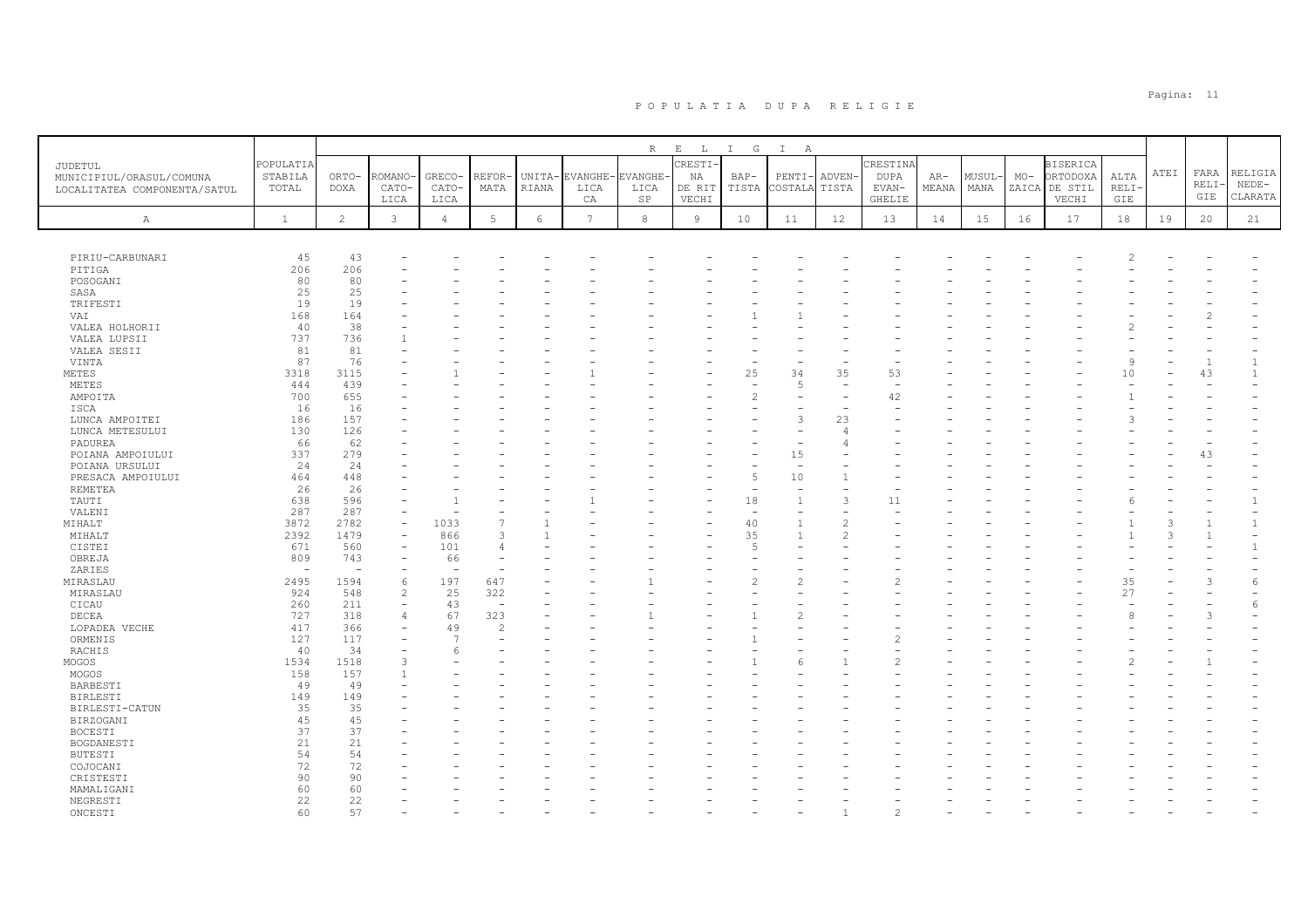|                              |              |                |                          |                               |                                |        |                 | R        | $\,$ E<br>L    | $I$ G               | $\mathbb{I}$<br>A    |         |             |       |        |       |                 |       |      |       |               |
|------------------------------|--------------|----------------|--------------------------|-------------------------------|--------------------------------|--------|-----------------|----------|----------------|---------------------|----------------------|---------|-------------|-------|--------|-------|-----------------|-------|------|-------|---------------|
| <b>JUDETUL</b>               | POPULATIA    |                |                          |                               |                                |        |                 |          | CRESTI-        |                     |                      |         | CRESTINA    |       |        |       | <b>BISERICA</b> |       |      |       |               |
| MUNICIPIUL/ORASUL/COMUNA     | STABILA      | ORTO-          | ROMANO·                  | GRECO-                        | REFOR-                         | UNITA- | <b>EVANGHE-</b> | EVANGHE- | ΝA             | $BAP-$              | PENTI-               | ADVEN-  | <b>DUPA</b> | AR-   | MUSUL- | $MO-$ | ORTODOXA        | ALTA  | ATEI | FARA  | RELIGIA       |
| LOCALITATEA COMPONENTA/SATUL | TOTAL        | DOXA           | CATO-                    | CATO-                         | MATA                           | RIANA  | LICA            | LICA     | DE RIT         | TISTA               | COSTALA              | TISTA   | $EVAN-$     | MEANA | MANA   | ZAICA | DE STIL         | RELI- |      | RELI- | $NEDE-$       |
|                              |              |                | LICA                     | LICA                          |                                |        | СA              | SP       | VECHI          |                     |                      |         | GHELIE      |       |        |       | VECHI           | GIE   |      | GIE   | CLARATA       |
| Α                            | $\mathbf{1}$ | $\overline{2}$ | $\mathbf{3}$             | $\overline{4}$                | 5                              | 6      | $7\overline{ }$ | 8        | $\overline{9}$ | 10                  | 11                   | 12      | 13          | 14    | 15     | 16    | 17              | 18    | 19   | 20    | 21            |
|                              |              |                |                          |                               |                                |        |                 |          |                |                     |                      |         |             |       |        |       |                 |       |      |       |               |
|                              |              |                |                          |                               |                                |        |                 |          |                |                     |                      |         |             |       |        |       |                 |       |      |       |               |
| POIENILE-MOGOS               | 183          | 183            |                          |                               |                                |        |                 |          |                |                     |                      |         |             |       |        |       |                 |       |      |       |               |
| TOMESTI                      | 36           | 36             |                          |                               |                                |        |                 |          |                |                     |                      |         |             |       |        |       |                 |       |      |       |               |
| VALEA BARNII                 | 137          | 137            |                          |                               |                                |        |                 |          |                |                     |                      |         |             |       |        |       |                 |       |      |       |               |
| VALEA BIRLUTESTI             | 48           | 48             |                          |                               |                                |        |                 |          |                |                     |                      |         |             |       |        |       |                 |       |      |       |               |
| VALEA COCESTI                | 38           | 29             |                          |                               |                                |        |                 |          |                |                     |                      |         |             |       |        |       |                 |       |      |       |               |
| VALEA GIOGESTI               | 60           | 60             |                          |                               |                                |        |                 |          |                |                     |                      |         |             |       |        |       |                 |       |      |       |               |
| VALEA MLACII                 | 111          | 109            | $\mathfrak{D}$           |                               |                                |        |                 |          |                |                     |                      |         |             |       |        |       |                 |       |      |       |               |
| VALEA TUPILOR                | 69           | 68             | $\overline{\phantom{a}}$ |                               |                                |        |                 |          |                |                     |                      |         |             |       |        |       |                 |       |      |       |               |
| NOSLAC                       | 2157         | 1619           | 10                       | 30                            | 418                            |        |                 |          |                | 57                  |                      |         |             |       |        |       |                 | 16    |      |       |               |
| NOSLAC                       | 884          | 624            | 9                        | 24                            | 187                            |        |                 |          |                | 36                  |                      |         |             |       |        |       |                 |       |      |       |               |
| CAPTALAN<br>COPAND           | 396<br>234   | 345<br>124     | $\overline{\phantom{a}}$ | $\overline{c}$<br>$\equiv$    | 41<br>107                      |        |                 |          |                | 8                   |                      |         |             |       |        |       |                 |       |      |       |               |
| GABUD                        | 335          | 324            |                          | $\overline{c}$                | $\overline{1}$                 |        |                 |          |                | 4                   |                      |         |             |       |        |       |                 |       |      |       |               |
| STINA DE MURES               | 217          | 142            |                          | $\overline{c}$                | 66                             |        |                 |          |                |                     |                      |         |             |       |        |       |                 |       |      |       |               |
| VALEA CIUCIULUI              | 91           | 60             |                          | $\overline{\phantom{a}}$      | 16                             |        |                 |          |                | 3                   |                      |         |             |       |        |       |                 | 12    |      |       |               |
| OCOLIS                       | 999          | 992            |                          |                               |                                |        |                 |          |                |                     |                      |         |             |       |        |       |                 |       |      |       |               |
| OCOLIS                       | 519          | 516            |                          |                               |                                |        |                 |          |                |                     |                      |         |             |       |        |       |                 |       |      |       |               |
| LUNCA LARGA                  | 116          | 116            |                          |                               |                                |        |                 |          |                |                     |                      |         |             |       |        |       |                 |       |      |       |               |
| <b>RUNC</b>                  | 203          | 203            |                          |                               |                                |        |                 |          |                |                     |                      |         |             |       |        |       |                 |       |      |       |               |
| VIDOLM                       | 161          | 157            |                          |                               |                                |        |                 |          |                |                     |                      |         |             |       |        |       |                 |       |      |       |               |
| OHABA                        | 1155         | 1006           | $\mathfrak{D}$           | 20                            |                                |        |                 |          |                | 119                 | 3                    |         |             |       |        |       |                 |       |      |       | $\mathcal{L}$ |
| OHABA                        | 706          | 605            |                          |                               |                                |        |                 |          |                | 91                  |                      |         |             |       |        |       |                 |       |      |       |               |
| COLIBI                       | 93           | 77             |                          | $\mathbf{1}$                  |                                |        |                 |          |                | 15                  |                      |         |             |       |        |       |                 |       |      |       |               |
| MAGHIERAT                    | 12           | 12             |                          |                               |                                |        |                 |          |                |                     |                      |         |             |       |        |       |                 |       |      |       |               |
| SECASEL                      | 344          | 312            |                          | 19                            |                                |        |                 |          |                | 13                  |                      |         |             |       |        |       |                 |       |      |       |               |
| PIANU                        | 3552         | 3451           | $\overline{c}$           | 8                             | 21<br>$\overline{\phantom{a}}$ |        | 14              |          |                | $\overline{4}$<br>۰ | 39                   | 10<br>9 |             |       |        |       |                 |       |      |       |               |
| PIANU DE SUS                 | 1706<br>1142 | 1658<br>1089   |                          | $\overline{\phantom{a}}$<br>8 | 21                             |        | 14              |          |                |                     | 38<br>$\overline{1}$ |         |             |       |        |       |                 |       |      |       |               |
| PIANU DE JOS<br>PLAIURI      | 99           | 99             |                          |                               |                                |        |                 |          |                |                     |                      |         |             |       |        |       |                 |       |      |       |               |
| PURCARETI                    | 385          | 385            |                          |                               |                                |        |                 |          |                |                     |                      |         |             |       |        |       |                 |       |      |       |               |
| STRUNGARI                    | 220          | 220            |                          |                               |                                |        |                 |          |                | ۰                   |                      |         |             |       |        |       |                 |       |      |       |               |
| POIANA VADULUI               | 1466         | 1300           |                          |                               |                                |        |                 |          |                | 12                  | 74                   |         |             |       |        |       |                 | 74    |      |       |               |
| POIANA VADULUI               | 190          | 189            |                          |                               |                                |        |                 |          |                | ۰                   | $\sim$               |         |             |       |        |       |                 |       |      |       |               |
| COSTESTI                     | 201          | 157            |                          |                               |                                |        |                 |          |                |                     | 11                   |         |             |       |        |       |                 | 33    |      |       |               |
| DUDUIENI                     | 125          | 82             |                          |                               |                                |        |                 |          |                | $\overline{c}$      | 38                   |         |             |       |        |       |                 | 3     |      |       |               |
| FAGETU DE JOS                | 119          | 118            |                          |                               |                                |        |                 |          |                |                     | $\overline{1}$       |         |             |       |        |       |                 |       |      |       |               |
| FAGETU DE SUS                | 177          | 156            |                          |                               |                                |        |                 |          |                | ÷,                  | 3                    |         |             |       |        |       |                 | 18    |      |       |               |
| HANASESTI                    | 116          | 96             |                          |                               |                                |        |                 |          |                | 10                  | 10                   |         |             |       |        |       |                 |       |      |       |               |
| LUPAIESTI                    | 48           | 48             |                          |                               |                                |        |                 |          |                | ÷                   |                      |         |             |       |        |       |                 |       |      |       |               |
| MORCANESTI                   | 46           | 46             |                          |                               |                                |        |                 |          |                |                     |                      |         |             |       |        |       |                 |       |      |       |               |
| PASTESTI<br>PETELEI          | 182<br>96    | 162<br>86      |                          |                               |                                |        |                 |          |                |                     | 8                    |         |             |       |        |       |                 |       |      |       |               |
| STANESTI                     | 166          | 160            |                          |                               |                                |        |                 |          |                |                     |                      |         |             |       |        |       |                 |       |      |       |               |
| <b>PONOR</b>                 | 886          | 873            |                          |                               |                                |        |                 |          |                |                     |                      |         |             |       |        |       |                 |       |      |       |               |
| PONOR                        | 158          | 158            |                          |                               |                                |        |                 |          |                |                     |                      |         |             |       |        |       |                 |       |      |       |               |
| DUPA DEAL                    | 125          | 122            |                          |                               |                                |        |                 |          |                |                     |                      |         |             |       |        |       |                 |       |      |       |               |
| GEOGEL                       | 234          | 229            |                          |                               |                                |        |                 |          |                |                     |                      |         |             |       |        |       |                 |       |      |       |               |
| MACARESTI                    | 62           | 59             |                          |                               |                                |        |                 |          |                |                     |                      |         |             |       |        |       |                 |       |      |       |               |
| VALE DE JOS                  | 229          | 227            |                          |                               |                                |        |                 |          |                |                     |                      |         |             |       |        |       |                 |       |      |       |               |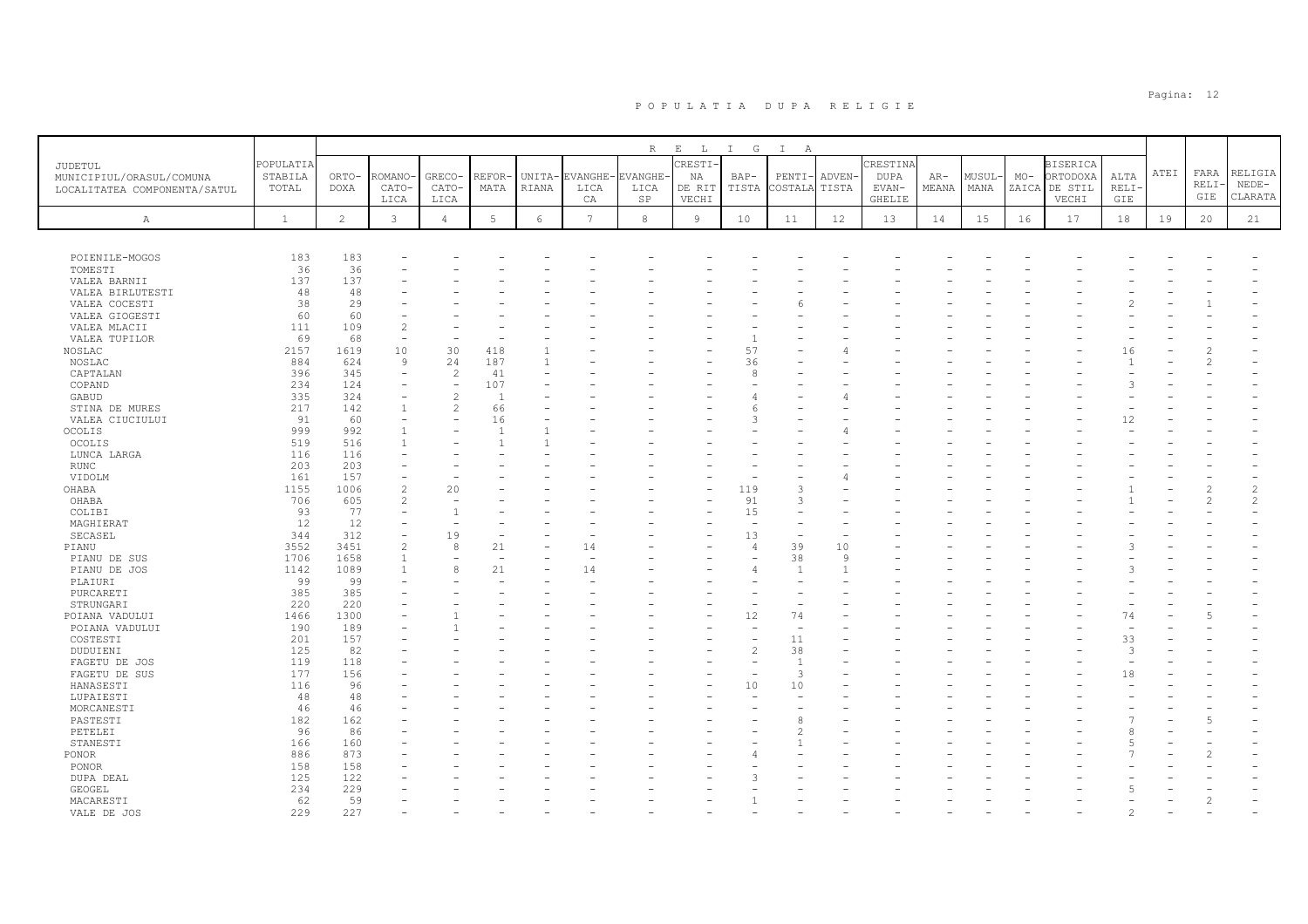|                              |              |                         |                          |                          |                |               |                 | R             | $E$ $L$ | I G            | $\mathbb{I}$<br>A        |        |             |       |        |       |                 |               |      |               |                |
|------------------------------|--------------|-------------------------|--------------------------|--------------------------|----------------|---------------|-----------------|---------------|---------|----------------|--------------------------|--------|-------------|-------|--------|-------|-----------------|---------------|------|---------------|----------------|
| <b>JUDETUL</b>               | POPULATIA    |                         |                          |                          |                |               |                 |               | CRESTI  |                |                          |        | CRESTINA    |       |        |       | <b>BISERICA</b> |               |      |               |                |
| MUNICIPIUL/ORASUL/COMUNA     | STABILA      | ORTO-                   | ROMANO                   | GRECO-                   | REFOR          | UNITA-        | EVANGHE         | <b>VANGHE</b> | NA      | $BAP-$         | $PENTI-$                 | ADVEN- | <b>DUPA</b> | $AR-$ | MUSUL- | $MO-$ | ORTODOXA        | ALTA          | ATEI | FARA          | RELIGIA        |
| LOCALITATEA COMPONENTA/SATUL | TOTAL        | DOXA                    | CATO-                    | CATO-                    | MATA           | RIANA         | LICA            | LICA          | DE RIT  | TISTA          | COSTALA                  | TISTA  | EVAN-       | MEANA | MANA   |       | ZAICA DE STIL   | RELI-         |      | <b>RELI·</b>  | $NEDE-$        |
|                              |              |                         | LICA                     | LICA                     |                |               | СA              | SP            | VECHI   |                |                          |        | GHELIE      |       |        |       | VECHI           | GIE           |      | GIE           | CLARATA        |
| $\mathbb{A}$                 | $\mathbf{1}$ | $\overline{2}$          | 3                        | $\overline{4}$           | 5              | 6             | $7\phantom{.0}$ | $_{\rm 8}$    | 9       | 10             | 11                       | 12     | 13          | 14    | 15     | 16    | 17              | 18            | 19   | 20            | 21             |
|                              |              |                         |                          |                          |                |               |                 |               |         |                |                          |        |             |       |        |       |                 |               |      |               |                |
|                              |              |                         |                          |                          |                |               |                 |               |         |                |                          |        |             |       |        |       |                 |               |      |               |                |
| VALEA BUCURULUI              | 78           | 78                      |                          |                          |                |               |                 |               |         |                |                          |        |             |       |        |       |                 |               |      |               |                |
| POSAGA                       | 1618         | 1373                    | 4                        | 228                      |                |               |                 |               |         |                |                          |        |             |       |        |       |                 |               |      |               | 2              |
| POSAGA DE JOS                | 542          | 439                     |                          | 90                       |                |               |                 |               |         |                |                          |        |             |       |        |       |                 |               |      |               | $\mathfrak{D}$ |
| CORTESTI                     | 32           | 32                      |                          |                          |                |               |                 |               |         |                |                          |        |             |       |        |       |                 |               |      |               |                |
| INCESTI                      | $\mathbf{3}$ | $\overline{\mathbf{3}}$ |                          |                          |                |               |                 |               |         |                |                          |        |             |       |        |       |                 |               |      |               |                |
| LUNCA                        | 255          | 254                     |                          |                          |                |               |                 |               |         |                |                          |        |             |       |        |       |                 |               |      |               |                |
| ORASTI                       | 162          | 162                     |                          |                          |                |               |                 |               |         |                |                          |        |             |       |        |       |                 |               |      |               |                |
| POSAGA DE SUS                | 268          | 232                     | 3                        | 33                       |                |               |                 |               |         |                |                          |        |             |       |        |       |                 |               |      |               |                |
| SAGAGEA                      | 356          | 251                     | $\overline{\phantom{a}}$ | 105                      |                |               |                 |               |         |                |                          |        |             |       |        |       |                 |               |      |               |                |
| RADESTI                      | 1459         | 883                     | 3                        | 231                      | 337            | $\mathcal{L}$ |                 |               |         |                |                          |        |             |       |        |       |                 |               |      |               | 3              |
| RADESTI                      | 724          | 468                     | $\mathfrak{D}$           | 176                      | 75             |               |                 |               |         |                |                          |        |             |       |        |       |                 |               |      |               |                |
| LEORINT                      | 359          | 121                     | $\equiv$                 | 24                       | 212            | $\mathcal{L}$ |                 |               |         |                |                          |        |             |       |        |       |                 |               |      |               |                |
| MESCREAC                     | 277          | 245                     | $\overline{\phantom{a}}$ | 31                       | $\overline{1}$ |               |                 |               |         |                |                          |        |             |       |        |       |                 |               |      |               |                |
| SOIMUS                       | 99           | 49                      | -1                       | $\overline{\phantom{a}}$ | 49             |               |                 |               |         |                |                          |        |             |       |        |       |                 |               |      |               |                |
| RIMETEA                      | 1393         | 151                     | 41                       | $\overline{\phantom{a}}$ | 60             | 1084          |                 |               |         |                | 20                       | 2      |             |       |        |       |                 | 33            |      |               |                |
| RIMETEA                      | 640          | 127                     | 15                       |                          | $\overline{5}$ | 489           |                 |               |         |                |                          | 2      |             |       |        |       |                 | 2             |      |               |                |
| COLTESTI                     | 753          | 24                      | 26                       |                          | 55             | 595           |                 |               |         |                | 20                       |        |             |       |        |       |                 | 31            |      |               |                |
| <b>RIMET</b>                 | 970          | 968                     |                          |                          |                |               |                 |               |         |                |                          |        |             |       |        |       |                 | $\mathcal{P}$ |      |               |                |
| RIMET                        | 63           | 63                      |                          |                          |                |               |                 |               |         |                |                          |        |             |       |        |       |                 |               |      |               |                |
| BOTANI                       | 8            | 8                       |                          |                          |                |               |                 |               |         |                |                          |        |             |       |        |       |                 |               |      |               |                |
| BRADESTI                     | 61           | 61                      |                          |                          |                |               |                 |               |         |                |                          |        |             |       |        |       |                 |               |      |               |                |
| CHEIA                        | 17           | 17                      |                          |                          |                |               |                 |               |         |                |                          |        |             |       |        |       |                 |               |      |               |                |
| COTORASTI                    | 139<br>53    | 139<br>53               |                          |                          |                |               |                 |               |         |                |                          |        |             |       |        |       |                 |               |      |               |                |
| FLORESTI                     | 41           | 41                      |                          |                          |                |               |                 |               |         |                |                          |        |             |       |        |       |                 |               |      |               |                |
| OLTENI                       | 64           | 64                      |                          |                          |                |               |                 |               |         |                |                          |        |             |       |        |       |                 |               |      |               |                |
| VALEA FAGETULUI              | 117          | 117                     |                          |                          |                |               |                 |               |         |                |                          |        |             |       |        |       |                 |               |      |               |                |
| VALEA INZELULUI              | 158          | 158                     |                          |                          |                |               |                 |               |         |                |                          |        |             |       |        |       |                 |               |      |               |                |
| VALEA MANASTIRII             | 93           | 91                      |                          |                          |                |               |                 |               |         |                |                          |        |             |       |        |       |                 |               |      |               |                |
| VALEA POIENII                | 104          | 104                     |                          |                          |                |               |                 |               |         |                |                          |        |             |       |        |       |                 |               |      |               |                |
| VALEA UZEI<br>VLADESTI       | 52           | 52                      | $\equiv$                 |                          |                |               |                 |               |         |                |                          |        |             |       |        |       |                 |               |      |               |                |
| ROSIA MONTANA                | 4146         | 3414                    | 222                      | 234                      | 12             | 45            |                 |               |         | 60             | 128                      |        | 16          |       |        |       |                 |               |      | 10            |                |
| ROSIA MONTANA                | 1556         | 996                     | 215                      | 204                      | 12             | 42            |                 |               |         | 12             | 58                       |        | 14          |       |        |       |                 |               |      | $\mathcal{R}$ |                |
| BALMOSESTI                   | 41           | 39                      | $\sim$                   | $\mathcal{P}$            |                |               |                 |               |         |                |                          |        |             |       |        |       |                 |               |      |               |                |
| BLIDESTI                     | 103          | 88                      |                          | 3                        |                |               |                 |               |         | $\overline{4}$ | 8                        |        |             |       |        |       |                 |               |      |               |                |
| BUNTA                        | 41           | 31                      |                          |                          |                |               |                 |               |         | 10             | ٠                        |        |             |       |        |       |                 |               |      |               |                |
| CARPINIS                     | 401          | 371                     |                          |                          |                |               |                 |               |         | 3              | 22                       |        |             |       |        |       |                 |               |      |               |                |
| COASTA HENTII                | 141          | 139                     |                          |                          |                |               |                 |               |         |                | $\overline{\mathcal{L}}$ |        |             |       |        |       |                 |               |      |               |                |
| CORNA                        | 358          | 305                     |                          | 14                       |                |               |                 |               |         | 19             | 10                       |        |             |       |        |       |                 |               |      |               |                |
| CURATURI                     | 245          | 237                     |                          |                          |                |               |                 |               |         |                | 8                        |        |             |       |        |       |                 |               |      |               |                |
| DAROAIA                      | 402          | 400                     |                          |                          |                |               |                 |               |         |                | $\overline{2}$           |        |             |       |        |       |                 |               |      |               |                |
| GIRDA-BARBULESTI             | 107          | 103                     |                          |                          |                |               |                 |               |         |                |                          |        |             |       |        |       |                 |               |      |               |                |
| <b>GURA ROSIEI</b>           | 106          | 99                      |                          |                          |                |               |                 |               |         |                | $\overline{\phantom{0}}$ |        |             |       |        |       |                 |               |      |               |                |
| IACOBESTI                    | 54           | 50                      |                          |                          |                |               |                 |               |         |                | $\mathcal{D}$            |        |             |       |        |       |                 |               |      |               |                |
| IGNATESTI                    | 102          | 90                      |                          |                          |                |               |                 |               |         |                | 10                       |        |             |       |        |       |                 |               |      |               |                |
| SOAL                         | 119          | 118                     |                          |                          |                |               |                 |               |         |                |                          |        |             |       |        |       |                 |               |      |               |                |
| TARINA                       | 172          | 156                     | 3                        |                          |                |               |                 |               |         |                | 5                        |        |             |       |        |       |                 |               |      |               |                |
| VIRTOP                       | 198          | 192                     |                          |                          |                |               |                 |               |         |                | $\mathbf{1}$             |        |             |       |        |       |                 |               |      |               |                |
| ROSIA DE SECAS               | 1783         | 1606                    |                          | 35                       | 28             |               |                 |               |         | 39             | 55                       |        | 20          |       |        |       |                 |               |      |               |                |
|                              |              |                         |                          |                          |                |               |                 |               |         |                |                          |        |             |       |        |       |                 |               |      |               |                |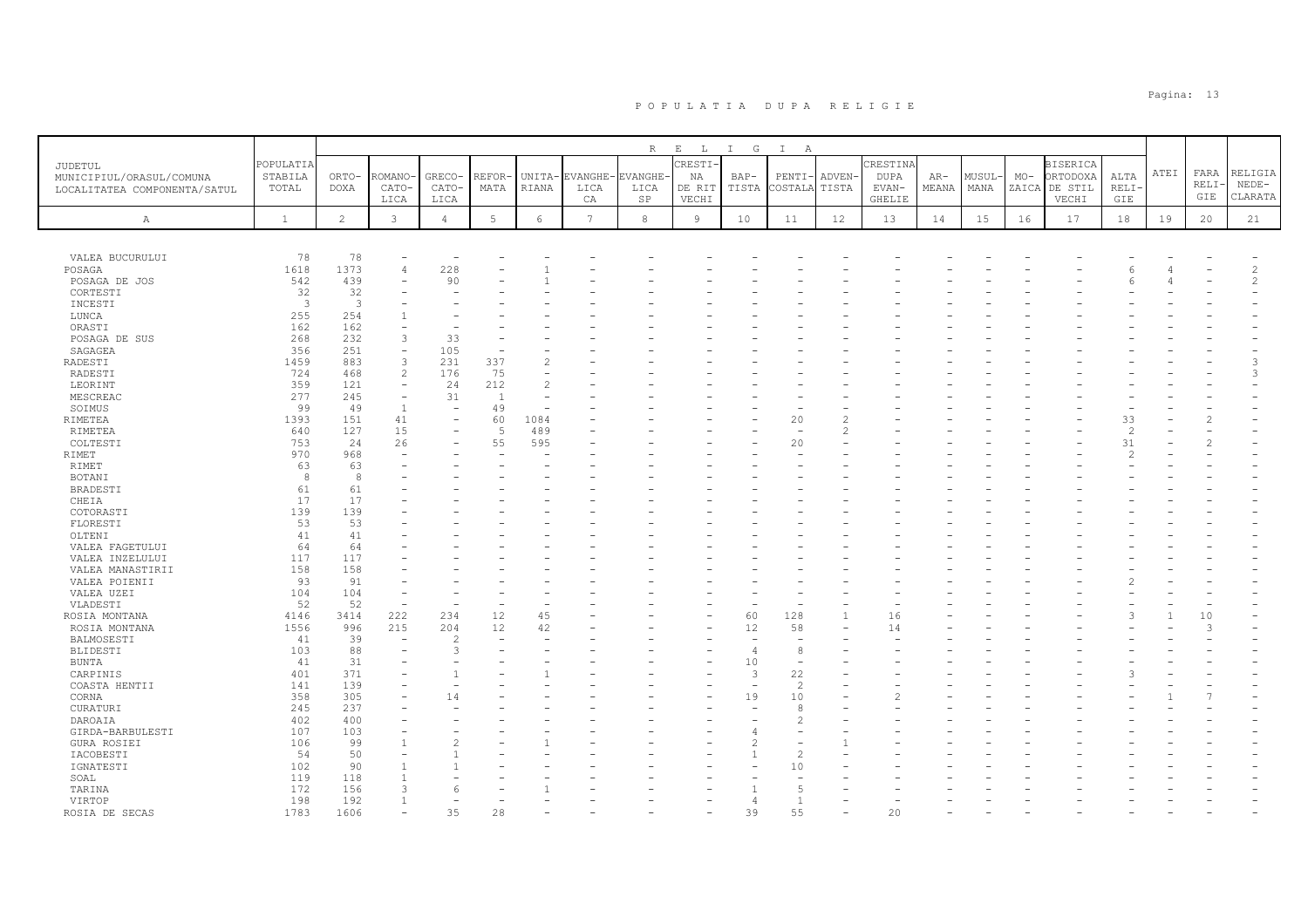|                               |              |                |                          |                          |        |              |                | R              | $\mathbf{E}=-\mathbf{L}$ | $I$ G          | $\mathbb{I}$<br>A |        |                |       |        |       |                          |             |      |                |                |
|-------------------------------|--------------|----------------|--------------------------|--------------------------|--------|--------------|----------------|----------------|--------------------------|----------------|-------------------|--------|----------------|-------|--------|-------|--------------------------|-------------|------|----------------|----------------|
| JUDETUL                       | POPULATIA    |                |                          |                          |        |              |                |                | CRESTI-                  |                |                   |        | CRESTINA       |       |        |       | <b>BISERICA</b>          |             |      |                |                |
| MUNICIPIUL/ORASUL/COMUNA      | STABILA      | ORTO-          | ROMANO                   | GRECO-                   | REFOR- | UNITA-       | <b>EVANGHE</b> | <b>EVANGHE</b> | NA                       | BAP-           | PENTI             | ADVEN- | DUPA           | $AR-$ | MUSUL- | $MO-$ | ORTODOXA                 | ALTA        | ATEI | FARA           | RELIGIA        |
| LOCALITATEA COMPONENTA/SATUL  | TOTAL        | <b>DOXA</b>    | CATO-                    | CATO-                    | MATA   | <b>RIANA</b> | LICA           | LICA           | DE RIT                   | TISTA          | COSTALA           | TISTA  | EVAN-          | MEANA | MANA   | ZAICA | DE STIL                  | <b>RELI</b> |      | RELI-          | $NEDE-$        |
|                               |              |                | LICA                     | LICA                     |        |              | CA             | SP             | VECHI                    |                |                   |        | GHELIE         |       |        |       | VECHI                    | GIE         |      | GIE            | CLARATA        |
| Α                             | $\mathbf{1}$ | $\overline{c}$ | 3                        | $\overline{4}$           | 5      | 6            | $\overline{7}$ | $^{\rm 8}$     | 9                        | 10             | 11                | 12     | 13             | 14    | 15     | 16    | 17                       | 18          | 19   | 20             | 21             |
|                               |              |                |                          |                          |        |              |                |                |                          |                |                   |        |                |       |        |       |                          |             |      |                |                |
|                               |              |                |                          |                          |        |              |                |                |                          |                |                   |        |                |       |        |       |                          |             |      |                |                |
| ROSIA DE SECAS                | 851          | 780            |                          | 15                       |        |              |                |                |                          |                | 51                |        | 5              |       |        |       |                          |             |      |                |                |
| TAU                           | 582          | 523            |                          | 20                       |        |              |                |                |                          | 39             |                   |        |                |       |        |       |                          |             |      |                |                |
| <b>UNGUREI</b>                | 350          | 303            |                          | ÷                        | 28     |              |                |                |                          |                |                   |        | 15             |       |        |       |                          |             |      |                |                |
| SALCIUA                       | 1939         | 1813           |                          | 111                      |        |              |                |                |                          |                |                   |        | ÷              |       |        |       |                          | 12          |      |                |                |
| SALCIUA DE JOS                | 689          | 641            |                          | 42                       |        |              |                |                |                          |                |                   |        |                |       |        |       |                          |             |      |                |                |
| DEALU CASELOR                 | 132          | 132            |                          |                          |        |              |                |                |                          |                |                   |        |                |       |        |       |                          |             |      |                |                |
| DUMESTI                       | 111          | 98             |                          | 10                       |        |              |                |                |                          |                |                   |        |                |       |        |       |                          |             |      |                |                |
| SALCIUA DE SUS                | 627          | 622            |                          | $\overline{\phantom{a}}$ |        |              |                |                |                          |                |                   |        |                |       |        |       |                          |             |      |                |                |
| SUB PIATRA                    | 192<br>188   | 133<br>187     |                          | 59                       |        |              |                |                |                          |                |                   |        |                |       |        |       |                          |             |      |                |                |
| VALEA LARGA                   | 2374         | 2226           |                          |                          |        |              |                |                |                          |                | 127               |        | 16             |       |        |       |                          |             |      |                |                |
| SALISTEA<br>SALISTEA          | 1272         | 1191           |                          |                          |        |              |                |                |                          | 3              | 77                |        | $\overline{1}$ |       |        |       |                          |             |      |                |                |
| MARGINENI                     | 100          | 100            |                          |                          |        |              |                |                |                          |                |                   |        |                |       |        |       |                          |             |      |                |                |
| SALISTEA-DEAL                 | 255          | 195            |                          |                          |        |              |                |                |                          | $\overline{1}$ | 44                |        | 15             |       |        |       |                          |             |      |                |                |
| TARTARIA                      | 747          | 740            |                          |                          |        |              |                |                |                          |                | -6                |        |                |       |        |       |                          |             |      |                | $\mathbf{1}$   |
| SASCIORI                      | 5944         | 5632           | 14                       |                          |        |              |                |                |                          | $\overline{1}$ | 213               |        |                |       |        |       | $\overline{\mathcal{L}}$ | 27          |      | 36             | 6              |
| SASCIORI                      | 1505         | 1449           | 12                       |                          |        |              |                |                |                          |                | -3                |        |                |       |        |       |                          |             |      | 28             |                |
| CAPILNA                       | 942          | 865            | $\overline{\phantom{m}}$ |                          |        |              |                |                |                          |                | 57                |        |                |       |        |       |                          |             |      | $\overline{4}$ | $\overline{5}$ |
| DUMBRAVA                      | 116          | 116            |                          |                          |        |              |                |                |                          |                |                   |        |                |       |        |       |                          |             |      |                |                |
| LAZ                           | 466          | 454            |                          |                          |        |              |                |                |                          |                |                   |        |                |       |        |       |                          |             |      |                |                |
| LOMAN                         | 617          | 599            |                          |                          |        |              |                |                |                          |                | 10                |        |                |       |        |       |                          |             |      |                |                |
| PLESI                         | 150          | 149            |                          |                          |        |              |                |                |                          |                | $\overline{1}$    |        |                |       |        |       |                          |             |      |                |                |
| RACHITA                       | 737          | 686            |                          |                          |        |              |                |                |                          |                | 51                |        |                |       |        |       |                          |             |      |                |                |
| SEBESEL                       | 1094         | 997            |                          |                          |        |              |                |                |                          |                | 84                |        |                |       |        |       |                          |             |      |                |                |
| TONEA                         | 317          | 317            |                          |                          |        |              |                |                |                          |                |                   |        |                |       |        |       |                          |             |      |                |                |
| SCARISOARA                    | 2187         | 2168           |                          |                          |        |              |                |                |                          |                | 18                |        |                |       |        |       |                          |             |      |                |                |
| SCARISOARA<br><b>BIRLESTI</b> | 791<br>41    | 790<br>23      |                          |                          |        |              |                |                |                          |                | 18                |        |                |       |        |       |                          |             |      |                |                |
| BOTESTI                       | 24           | 24             |                          |                          |        |              |                |                |                          |                |                   |        |                |       |        |       |                          |             |      |                |                |
| FATA-LAZESTI                  | 118          | 118            |                          |                          |        |              |                |                |                          |                |                   |        |                |       |        |       |                          |             |      |                |                |
| FLORESTI                      | 64           | 64             |                          |                          |        |              |                |                |                          |                |                   |        |                |       |        |       |                          |             |      |                |                |
| LAZESTI                       | 117          | 117            |                          |                          |        |              |                |                |                          |                |                   |        |                |       |        |       |                          |             |      |                |                |
| LESPEZEA                      | 119          | 119            |                          |                          |        |              |                |                |                          |                |                   |        |                |       |        |       |                          |             |      |                |                |
| MATEI                         | 68           | 68             |                          |                          |        |              |                |                |                          |                |                   |        |                |       |        |       |                          |             |      |                |                |
| NEGESTI                       | 183          | 183            |                          |                          |        |              |                |                |                          |                |                   |        |                |       |        |       |                          |             |      |                |                |
| PRELUCA                       | 100          | 100            |                          |                          |        |              |                |                |                          |                |                   |        |                |       |        |       |                          |             |      |                |                |
| <b>RUNC</b>                   | 194          | 194            |                          |                          |        |              |                |                |                          |                |                   |        |                |       |        |       |                          |             |      |                |                |
| SFOARTEA                      | 107          | 107            |                          |                          |        |              |                |                |                          |                |                   |        |                |       |        |       |                          |             |      |                |                |
| STIULETI                      | 219          | 219            |                          |                          |        |              |                |                |                          |                |                   |        |                |       |        |       |                          |             |      |                |                |
| TRINCESTI                     | 42           | 42             |                          |                          |        |              |                |                |                          |                |                   |        |                |       |        |       |                          |             |      |                |                |
| SINCEL                        | 2908         | 2644           | $\overline{\phantom{0}}$ | 244                      |        |              |                |                |                          |                |                   |        |                |       |        |       |                          |             |      |                | $\mathfrak{D}$ |
| SINCEL                        | 1745         | 1585           | $\overline{\phantom{a}}$ | 153                      |        |              |                |                |                          |                |                   |        |                |       |        |       |                          |             |      |                |                |
| ICLOD<br>PANADE               | 447<br>716   | 441<br>618     | $\overline{\phantom{a}}$ | $\overline{1}$<br>90     |        |              |                |                |                          |                |                   |        |                |       |        |       |                          |             |      |                |                |
| SINTIMBRU                     | 2661         | 2453           | 16                       | 153                      | 27     |              |                |                |                          |                |                   |        |                |       |        |       |                          |             |      | 3              |                |
| SINTIMBRU                     | 1150         | 1080           | 15                       | 19                       | 27     |              |                |                |                          |                |                   |        |                |       |        |       |                          |             |      | 3              |                |
| COSLARIU                      | 409          | 384            |                          | 25                       |        |              |                |                |                          |                |                   |        |                |       |        |       |                          |             |      |                |                |
| DUMITRA                       | 138          | 64             |                          | 74                       |        |              |                |                |                          |                |                   |        |                |       |        |       |                          |             |      |                |                |
| GALTIU                        | 403          | 374            |                          | 27                       |        |              |                |                |                          |                |                   |        |                |       |        |       |                          |             |      |                |                |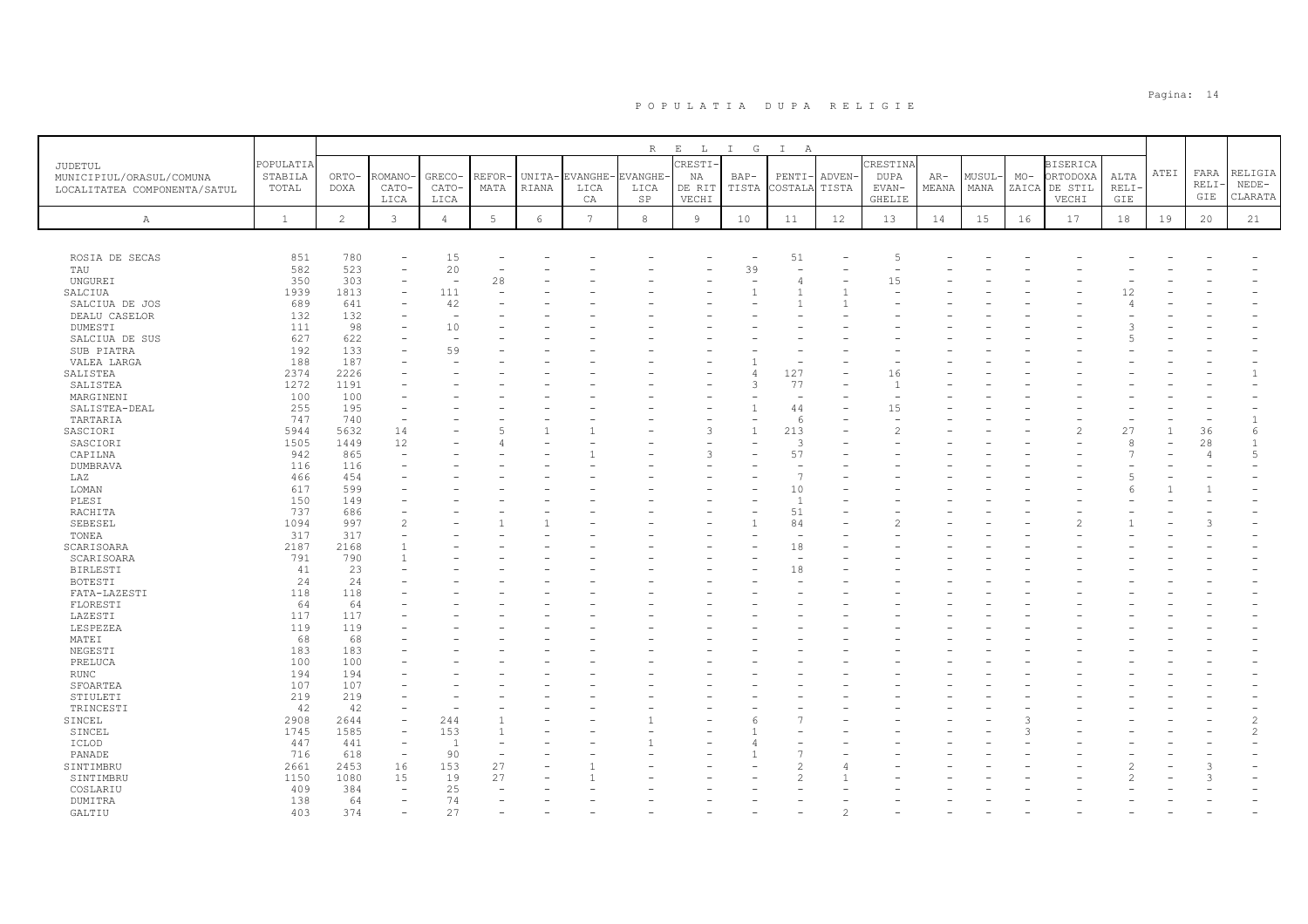|                              |              |                |                          |                          |                 |                          |                 | R          | $\mathbf{E}$<br>$\mathbb{L}$ | $I$ G                    | $\mathbb{I}$<br>A |                |             |       |        |       |                 |                |      |                |                          |
|------------------------------|--------------|----------------|--------------------------|--------------------------|-----------------|--------------------------|-----------------|------------|------------------------------|--------------------------|-------------------|----------------|-------------|-------|--------|-------|-----------------|----------------|------|----------------|--------------------------|
| JUDETUL                      | POPULATIA    |                |                          |                          |                 |                          |                 |            | RESTI-                       |                          |                   |                | CRESTINA    |       |        |       | <b>BISERICA</b> |                |      |                |                          |
| MUNICIPIUL/ORASUL/COMUNA     | STABILA      | ORTO-          | ROMANO                   | GRECO-                   | REFOR-          | UNITA-                   | EVANGHE-        | EVANGHE-   | NA                           | $BAP-$                   | PENTI             | ADVEN-         | <b>DUPA</b> | AR-   | MUSUL- | $MO-$ | ORTODOXA        | ALTA           | ATEI | FARA           | RELIGIA                  |
| LOCALITATEA COMPONENTA/SATUL | TOTAL        | <b>DOXA</b>    | CATO-                    | CATO-                    | MATA            | RIANA                    | LICA            | LICA       | DE RIT                       | TISTA                    | COSTALA TISTA     |                | EVAN-       | MEANA | MANA   | ZAICA | DE STIL         | RELI-          |      | RELI-          | $NEDE-$                  |
|                              |              |                | LICA                     | LICA                     |                 |                          | CA              | SP         | VECHI                        |                          |                   |                | GHELIE      |       |        |       | VECHI           | GIE            |      | GIE            | CLARATA                  |
|                              |              |                |                          |                          |                 |                          |                 |            |                              |                          |                   |                |             |       |        |       |                 |                |      |                |                          |
| A                            | $\mathbf{1}$ | $\overline{c}$ | $\mathbf{3}$             | $\overline{4}$           | $5\overline{)}$ | 6                        | $7\overline{ }$ | $^{\rm 8}$ | 9                            | 10                       | 11                | 12             | 13          | 14    | 15     | 16    | 17              | 18             | 19   | 20             | 21                       |
|                              |              |                |                          |                          |                 |                          |                 |            |                              |                          |                   |                |             |       |        |       |                 |                |      |                |                          |
| TOTOI                        | 561          | 551            | $\overline{1}$           | 8                        |                 |                          |                 |            |                              | $\overline{\phantom{a}}$ | ٠                 | $\overline{1}$ |             |       |        |       |                 |                |      |                |                          |
| SOHODOL                      | 2371         | 2288           | $\overline{1}$           | 12                       |                 |                          |                 |            |                              | 42                       | 14                | $\overline{1}$ |             |       |        |       |                 |                |      | $\overline{c}$ |                          |
| SOHODOL                      | 225          | 217            |                          | $\overline{4}$           |                 |                          |                 |            |                              | $\overline{4}$           |                   |                |             |       |        |       |                 |                |      |                |                          |
| BAZESTI                      | 63           | 53             |                          |                          |                 |                          |                 |            |                              |                          |                   |                |             |       |        |       |                 |                |      |                |                          |
| <b>BILANESTI</b>             | 144          | 138            |                          |                          |                 |                          |                 |            |                              |                          |                   |                |             |       |        |       |                 |                |      |                |                          |
| BOBARESTI                    | 57           | 56             |                          |                          |                 |                          |                 |            |                              |                          |                   |                |             |       |        |       |                 |                |      |                |                          |
| <b>BRADEANA</b>              | 196          | 194            |                          |                          |                 |                          |                 |            |                              |                          |                   |                |             |       |        |       |                 |                |      |                |                          |
| <b>BURZONESTI</b>            | 68           | 66             |                          |                          |                 |                          |                 |            |                              |                          |                   |                |             |       |        |       |                 |                |      |                |                          |
| DEONCESTI                    | 45           | 41             |                          |                          |                 |                          |                 |            |                              |                          |                   |                |             |       |        |       |                 |                |      |                |                          |
| DILIMANI                     | 60           | 55             |                          |                          |                 |                          |                 |            |                              | 2                        |                   |                |             |       |        |       |                 |                |      |                |                          |
| FURDUIESTI                   | 58           | 58             |                          |                          |                 |                          |                 |            |                              |                          |                   |                |             |       |        |       |                 |                |      |                |                          |
| GURA SOHODOL                 | 202          | 196            |                          | 5                        |                 |                          |                 |            |                              |                          |                   |                |             |       |        |       |                 |                |      |                |                          |
| HOANCA                       | 101          | 101            |                          |                          |                 |                          |                 |            |                              |                          |                   |                |             |       |        |       |                 |                |      |                |                          |
| JOLDISESTI                   | 18           | 13             |                          |                          |                 |                          |                 |            |                              | 5                        |                   |                |             |       |        |       |                 |                |      |                |                          |
| LAZURI                       | 174          | 172            |                          |                          |                 |                          |                 |            |                              |                          |                   |                |             |       |        |       |                 |                |      |                |                          |
| LEHESTI                      | 77           | 76             |                          |                          |                 |                          |                 |            |                              |                          |                   |                |             |       |        |       |                 |                |      |                |                          |
| LUMINESTI                    | 120          | 105            |                          |                          |                 |                          |                 |            |                              | 15                       |                   |                |             |       |        |       |                 |                |      |                |                          |
| MEDRESTI                     | 6            | 6              |                          |                          |                 |                          |                 |            |                              |                          |                   |                |             |       |        |       |                 |                |      |                |                          |
| MORARESTI                    | 55           | 54             |                          |                          |                 |                          |                 |            |                              |                          |                   |                |             |       |        |       |                 |                |      |                |                          |
| MUNESTI                      | 57           | 57             |                          |                          |                 |                          |                 |            |                              |                          |                   |                |             |       |        |       |                 |                |      |                |                          |
| NAPAIESTI                    | 54           | 52             |                          |                          |                 |                          |                 |            |                              |                          |                   |                |             |       |        |       |                 |                |      |                |                          |
| NELEGESTI                    | 44           | 42             |                          |                          |                 |                          |                 |            |                              |                          |                   |                |             |       |        |       |                 |                |      |                |                          |
| NICORESTI                    | 57           | 55             |                          |                          |                 |                          |                 |            |                              |                          |                   |                |             |       |        |       |                 |                |      |                |                          |
| PELES                        | 74           | 74             |                          |                          |                 |                          |                 |            |                              |                          |                   |                |             |       |        |       |                 |                |      |                |                          |
| POIANA                       | 21           | 20             |                          |                          |                 |                          |                 |            |                              |                          |                   |                |             |       |        |       |                 |                |      |                |                          |
| ROBESTI                      | 20           | 20             |                          |                          |                 |                          |                 |            |                              |                          |                   |                |             |       |        |       |                 |                |      |                |                          |
| SEBISESTI                    | 76           | 76             |                          |                          |                 |                          |                 |            |                              |                          |                   |                |             |       |        |       |                 |                |      |                |                          |
| SICOIESTI                    | 40           | 40             |                          |                          |                 |                          |                 |            |                              |                          |                   |                |             |       |        |       |                 |                |      |                |                          |
| SIMOCESTI                    | 68           | 64             |                          |                          |                 |                          |                 |            |                              | $\overline{c}$           |                   |                |             |       |        |       |                 |                |      |                |                          |
| SURDESTI                     | 52           | 50             |                          |                          |                 |                          |                 |            |                              |                          |                   |                |             |       |        |       |                 |                |      |                |                          |
| TOCI                         | 14<br>31     | 14<br>30       |                          |                          |                 |                          |                 |            |                              |                          |                   |                |             |       |        |       |                 |                |      |                |                          |
| VALEA VERDE<br>VLADOSESTI    | 94           | 93             |                          | $\mathbf{1}$             |                 |                          |                 |            |                              |                          |                   |                |             |       |        |       |                 |                |      |                |                          |
| STREMT                       | 2930         | 2885           | 11                       | 12                       |                 |                          |                 |            |                              | $\overline{c}$           |                   | $\overline{5}$ |             |       |        |       |                 |                |      |                |                          |
| STREMT                       | 1439         | 1399           | 10                       | 10                       |                 |                          |                 |            |                              | $\overline{2}$           |                   | $\overline{5}$ |             |       |        |       |                 |                |      |                | $\overline{1}$           |
| FATA PIETRII                 | 111          | 111            | $\overline{\phantom{a}}$ |                          |                 |                          |                 |            |                              |                          |                   |                |             |       |        |       |                 |                |      |                |                          |
| GEOAGIU DE SUS               | 897          | 893            | $\overline{1}$           | $\overline{c}$           |                 |                          |                 |            |                              |                          |                   |                |             |       |        |       |                 |                |      |                |                          |
| GEOMAL                       | 483          | 482            |                          | $\rightarrow$            |                 |                          |                 |            |                              |                          |                   |                |             |       |        |       |                 |                |      |                | ٠                        |
| SIBOT                        | 2564         | 2330           |                          | 80                       |                 |                          |                 |            |                              | 23                       |                   |                |             |       |        |       |                 | 45             |      | 58             | 14                       |
| SIBOT                        | 1344         | 1274           |                          | 15                       |                 |                          |                 |            |                              | 7                        |                   |                |             |       |        |       |                 | 22             |      | 18             | $\equiv$                 |
| BACAINTI                     | 322          | 310            |                          | $\overline{\phantom{0}}$ |                 |                          |                 |            |                              |                          |                   |                |             |       |        |       |                 | 6              |      | $\overline{1}$ | $\overline{\phantom{a}}$ |
| BALOMIRU DE CIMP             | 638          | 604            | $\overline{\phantom{a}}$ | $\overline{\phantom{a}}$ |                 |                          |                 |            |                              | 15                       |                   |                |             |       |        |       |                 | 12             |      | $\overline{c}$ | 3                        |
| SARACSAU                     | 260          | 142            |                          | 65                       |                 | $\overline{\phantom{0}}$ |                 |            |                              |                          |                   |                |             |       |        |       |                 | $\overline{5}$ |      | 37             | 11                       |
| SONA                         | 4647         | 3047           | 47                       | 240                      | 769             | 445                      | 54              |            |                              |                          | З                 | 5              |             |       |        |       |                 | 16             |      | 9              | $\overline{c}$           |
| SONA                         | 979          | 870            | 5                        | 16                       | 27              | $\overline{c}$           | 54              |            |                              |                          |                   |                |             |       |        |       |                 |                |      | $\overline{5}$ |                          |
| <b>ALECUS</b>                | 285          | 163            | $\mathcal{R}$            | $\overline{\mathcal{L}}$ | 116             |                          |                 |            |                              |                          |                   |                |             |       |        |       |                 |                |      |                |                          |
| BIIA                         | 1414         | 1260           |                          | 26                       | 105             |                          |                 |            |                              |                          |                   |                |             |       |        |       |                 |                |      |                |                          |
| DOPTAU                       | $\sim$       |                |                          | ÷                        |                 |                          |                 |            |                              |                          |                   |                |             |       |        |       |                 |                |      |                |                          |
| LUNCA TIRNAVEI               | 458          | 300            |                          | 154                      |                 |                          |                 |            |                              |                          |                   |                |             |       |        |       |                 |                |      |                |                          |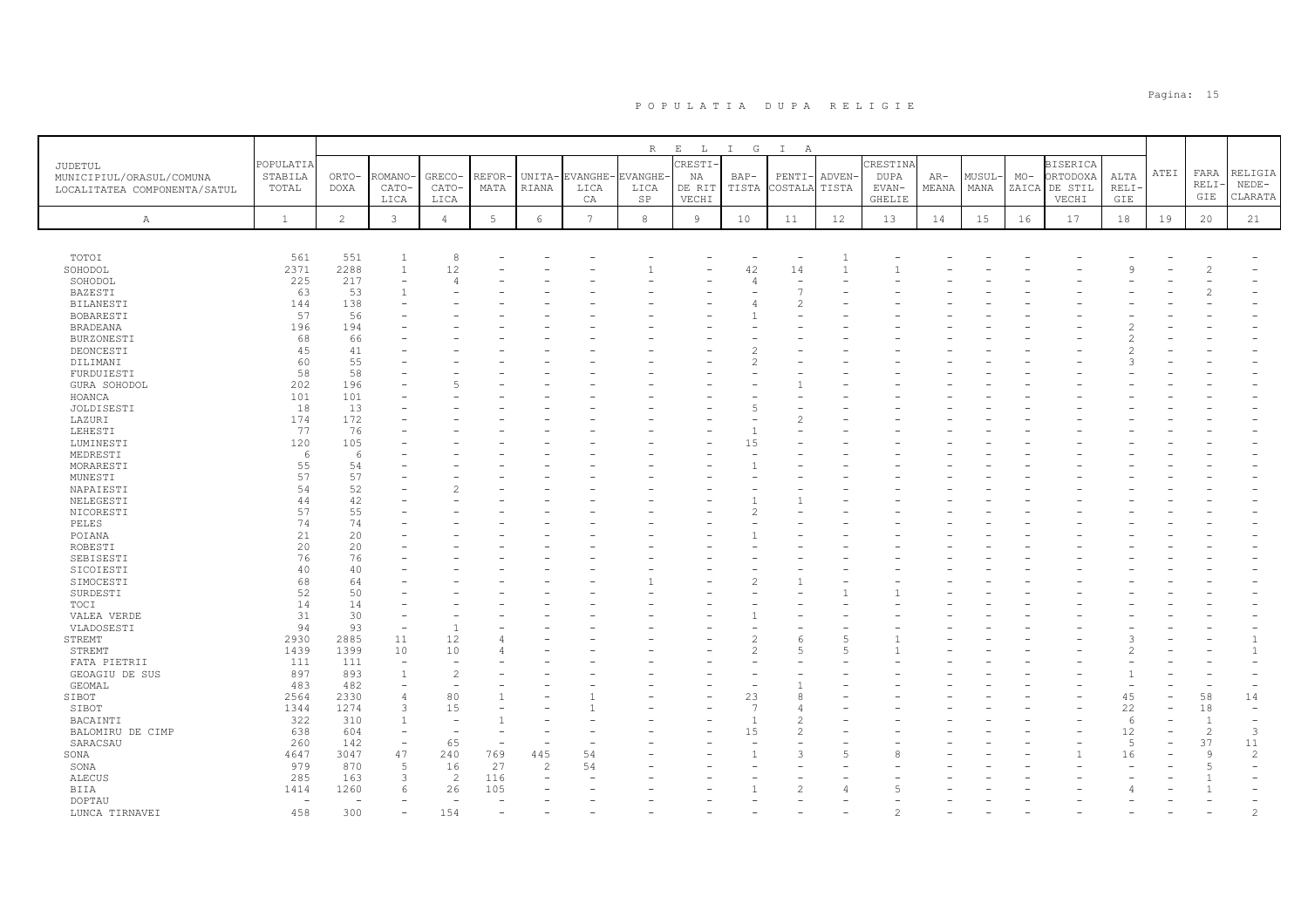|                              |                |                |                          |                |                          |                          |                | $\mathbb R$ | $\,$ E<br>$\mathbb{L}$ | I G            | $\mathbb{I}$<br>A |              |                          |       |       |       |                 |       |      |       |         |
|------------------------------|----------------|----------------|--------------------------|----------------|--------------------------|--------------------------|----------------|-------------|------------------------|----------------|-------------------|--------------|--------------------------|-------|-------|-------|-----------------|-------|------|-------|---------|
|                              | POPULATIA      |                |                          |                |                          |                          |                |             | CRESTI                 |                |                   |              | CRESTINA                 |       |       |       | <b>BISERICA</b> |       |      |       |         |
| JUDETUL                      | STABILA        | ORTO-          | ROMANO                   | GRECO-         | REFOR-                   | UNITA-                   | EVANGHE        | EVANGHE-    | ΝA                     | $BAP-$         | PENTI             | ADVEN-       | DUPA                     | AR-   | MUSUL | $MO-$ | ORTODOXA        | ALTA  | ATEI | FARA  | RELIGIA |
| MUNICIPIUL/ORASUL/COMUNA     | TOTAL          | DOXA           | CATO-                    | CATO-          | MATA                     | RIANA                    | LICA           | LICA        | DE RIT                 | TISTA          | <b>COSTALA</b>    | TISTA        | EVAN-                    | MEANA | MANA  | ZAICA | DE STIL         | RELI- |      | RELI- | $NEDE-$ |
| LOCALITATEA COMPONENTA/SATUL |                |                | LICA                     | LICA           |                          |                          | CA             | SP          | VECHI                  |                |                   |              | <b>GHELIE</b>            |       |       |       | VECHI           | GIE   |      | GIE   | CLARATA |
|                              |                |                |                          |                |                          |                          |                |             |                        |                |                   |              |                          |       |       |       |                 |       |      |       |         |
| A                            | $\mathbf{1}$   | $\overline{c}$ | $\mathbf{3}$             | $\overline{4}$ | $5\phantom{.0}$          | 6                        | $\overline{7}$ | $_{\rm 8}$  | 9                      | 10             | 11                | 12           | 13                       | 14    | 15    | 16    | 17              | 18    | 19   | 20    | 21      |
|                              |                |                |                          |                |                          |                          |                |             |                        |                |                   |              |                          |       |       |       |                 |       |      |       |         |
| SINMICLAUS                   | 1472           | 422            | 33                       | 35             | 521                      | 443                      |                |             |                        |                |                   | $\mathbf{1}$ | -1                       |       |       |       |                 | 12    |      | 2     |         |
| VALEA SASULUI                | 39             | 32             | $\overline{\phantom{a}}$ | 7              | ٠                        |                          |                |             |                        |                |                   |              | $\overline{\phantom{0}}$ |       |       |       |                 |       |      |       |         |
| SPRING                       | 2704           | 2400           | $\overline{c}$           | 6              |                          |                          | 105            |             |                        | $\mathsf{Q}$   | 8                 |              | 172                      |       |       |       |                 |       |      |       |         |
| SPRING                       | 607            | 573            |                          | $\overline{2}$ |                          |                          |                |             |                        |                |                   |              | 32                       |       |       |       |                 |       |      |       |         |
| CARPEN                       | 227            | 214            |                          |                |                          |                          |                |             |                        |                |                   |              | 11                       |       |       |       |                 |       |      |       |         |
| CARPENII DE SUS              | $\overline{4}$ | $\overline{4}$ |                          |                |                          |                          |                |             |                        |                |                   |              |                          |       |       |       |                 |       |      |       |         |
| <b>CUNTA</b>                 | 597            | 583            | $\mathfrak{D}$           |                |                          |                          |                |             |                        |                |                   |              | $\overline{1}$           |       |       |       |                 |       |      |       |         |
| DRASOV                       | 573            | 525            | $\overline{\phantom{a}}$ | 3              |                          |                          |                |             |                        | $\mathfrak{D}$ |                   |              | 39                       |       |       |       |                 |       |      |       |         |
| VINGARD                      | 696            | 501            |                          |                |                          |                          | 105            |             |                        |                |                   |              | 89                       |       |       |       |                 |       |      |       |         |
| SUGAG                        | 4258           | 4136           | 36                       | $\overline{7}$ | 27                       | $\overline{c}$           | $\overline{c}$ |             |                        | $\mathbf{1}$   | 34                |              |                          |       |       |       |                 |       |      |       | 3       |
| SUGAG                        | 1317           | 1274           | 8                        | $\overline{7}$ | $\angle$                 | $\overline{2}$           | $\overline{c}$ |             |                        |                | 15                |              |                          |       |       |       |                 |       |      |       | 3       |
| ARTI                         | 456            | 456            | $\overline{\phantom{0}}$ |                |                          |                          |                |             |                        |                |                   |              |                          |       |       |       |                 |       |      |       |         |
| <b>BIRSANA</b>               | 302            | 302            |                          |                |                          |                          |                |             |                        |                |                   |              |                          |       |       |       |                 |       |      |       |         |
| <b>DOBRA</b>                 | 1096           | 1034           | 18                       |                | 17                       |                          |                |             |                        |                | 18                |              |                          |       |       |       |                 |       |      |       |         |
| JIDOSTINA                    | 138            | 138            | $\overline{\phantom{a}}$ |                |                          |                          |                |             |                        |                |                   |              |                          |       |       |       |                 |       |      |       |         |
| MARTINIE                     | 536            | 534            | $\overline{\phantom{a}}$ | ÷,             |                          |                          |                |             |                        |                |                   |              |                          |       |       |       |                 |       |      |       |         |
| TAU BISTRA                   | 413            | 398            | 10                       |                | 5                        |                          |                |             |                        |                |                   |              |                          |       |       |       |                 |       |      |       |         |
| TEIUS                        | 7199           | 5280           | 125                      | 1221           | 351                      | $\overline{\mathcal{L}}$ | $\mathfrak{D}$ |             |                        | 46             | 16                | 18           | 14                       |       |       |       | 86              | 27    |      | 9     |         |
| TEIUS                        | 6206           | 4375           | 106                      | 1190           | 318                      | $\overline{\mathcal{L}}$ | $\mathfrak{D}$ |             |                        | 44             | 16                | 18           | 14                       |       |       |       | 86              | 27    |      |       |         |
| <b>BELDIU</b>                | 249            | 212            | 18                       | 17             | $\overline{\phantom{a}}$ |                          |                |             |                        |                |                   |              |                          |       |       |       |                 |       |      |       |         |
| CAPUD                        | 369            | 328            | -1                       | -7             | 30                       |                          |                |             |                        | $\overline{c}$ |                   |              |                          |       |       |       |                 |       |      |       |         |
| COSLARIU NOU                 | 95             | 91             | $\overline{\phantom{a}}$ | $\mathbf{1}$   | 3                        |                          |                |             |                        |                |                   |              |                          |       |       |       |                 |       |      |       |         |
| PETELCA                      | 280            | 274            | $\overline{\phantom{a}}$ | 6              |                          |                          |                |             |                        |                |                   |              |                          |       |       |       |                 |       |      |       |         |
| UNIREA                       | 5723           | 4296           | 126                      | 407            | 695                      | 9                        |                |             |                        | $\overline{4}$ | 91                | 10           |                          |       |       |       |                 | 45    |      | 31    |         |
| UNIREA                       | 3924           | 2726           | 121                      | 194            | 688                      | $\circ$                  |                |             |                        | $\mathbf{1}$   | 91                | 10           |                          |       |       |       |                 | 44    |      | 31    |         |
| CIUGUDU DE JOS               | 422            | 418            | $\overline{2}$           | $\overline{2}$ |                          |                          |                |             |                        |                |                   |              |                          |       |       |       |                 |       |      |       |         |
| CIUGUDU DE SUS               | 296            | 290            |                          | 3              |                          |                          |                |             |                        | $\mathcal{R}$  |                   |              |                          |       |       |       |                 |       |      |       |         |
| <b>DUMBRAVA</b>              | 387            | 369            |                          | 10             |                          |                          |                |             |                        |                |                   |              |                          |       |       |       |                 |       |      |       |         |
| INOC                         | 271            | 231            |                          | 40             |                          |                          |                |             |                        |                |                   |              |                          |       |       |       |                 |       |      |       |         |
| MAHACENI                     | 423            | 262            | 3                        | 158            |                          |                          |                |             |                        |                |                   |              |                          |       |       |       |                 |       |      |       |         |
| VADU MOTILOR                 | 1634           | 1566           |                          |                |                          |                          |                |             |                        | 16             | 11                |              |                          |       |       |       |                 | 33    |      |       |         |
| VADU MOTILOR                 | 193            | 190            |                          |                |                          |                          |                |             |                        | $\mathfrak{D}$ |                   |              |                          |       |       |       |                 |       |      |       |         |
| BODESTI                      | 162            | 162            |                          |                |                          |                          |                |             |                        |                |                   |              |                          |       |       |       |                 |       |      |       |         |
| <b>BURZESTI</b>              | 49             | 49             |                          |                |                          |                          |                |             |                        |                |                   |              |                          |       |       |       |                 |       |      |       |         |
| DEALU FRUMOS                 | 271            | 271            |                          |                |                          |                          |                |             |                        |                |                   |              |                          |       |       |       |                 |       |      |       |         |
| LAZESTI                      | 56             | 56             |                          |                |                          |                          |                |             |                        |                |                   |              |                          |       |       |       |                 |       |      |       |         |
| NECSESTI                     | 221            | 193            |                          |                |                          |                          |                |             |                        | 14             |                   |              |                          |       |       |       |                 |       |      |       |         |
| PODURI-BRICESTI              | 162            | 131            |                          |                |                          |                          |                |             |                        |                |                   |              |                          |       |       |       |                 | 30    |      |       |         |
| POPESTII DE JOS              | 110            | 107            |                          |                |                          |                          |                |             |                        |                |                   |              |                          |       |       |       |                 |       |      |       |         |
| POPESTII DE SUS              | 159            | 157            |                          |                |                          |                          |                |             |                        |                |                   |              |                          |       |       |       |                 |       |      |       |         |
| TOMUTESTI                    | 131            | 131            |                          |                |                          |                          |                |             |                        |                |                   |              |                          |       |       |       |                 |       |      |       |         |
| TOTESTI                      | 48             | 48             |                          |                |                          |                          |                |             |                        |                |                   |              |                          |       |       |       |                 |       |      |       |         |
| VILTORI                      | 72             | 71<br>2622     | 47                       | 547            | 66                       | $\mathbf{1}$             | 88             | 10          |                        |                | 60                |              |                          |       |       |       | 22              |       |      | 3     | 31      |
| VALEA LUNGA                  | 3506<br>1858   | 1426           | 47                       | 138            | 65                       |                          | 87             | 10          |                        |                | 58                |              |                          |       |       |       | 22              |       |      | 3     |         |
| VALEA LUNGA<br>FAGET         | 95             | 95             |                          |                |                          |                          |                |             |                        |                |                   |              |                          |       |       |       |                 |       |      |       |         |
| GLOGOVET                     | 226            | 219            |                          | $\overline{7}$ |                          |                          |                |             |                        |                |                   |              |                          |       |       |       |                 |       |      |       |         |
| LODROMAN                     | 274            | 239            |                          | 35             |                          |                          |                |             |                        |                |                   |              |                          |       |       |       |                 |       |      |       |         |
| LUNCA                        | 553            | 485            |                          | 67             |                          |                          |                |             |                        |                |                   |              |                          |       |       |       |                 |       |      |       |         |
|                              |                |                |                          |                |                          |                          |                |             |                        |                |                   |              |                          |       |       |       |                 |       |      |       |         |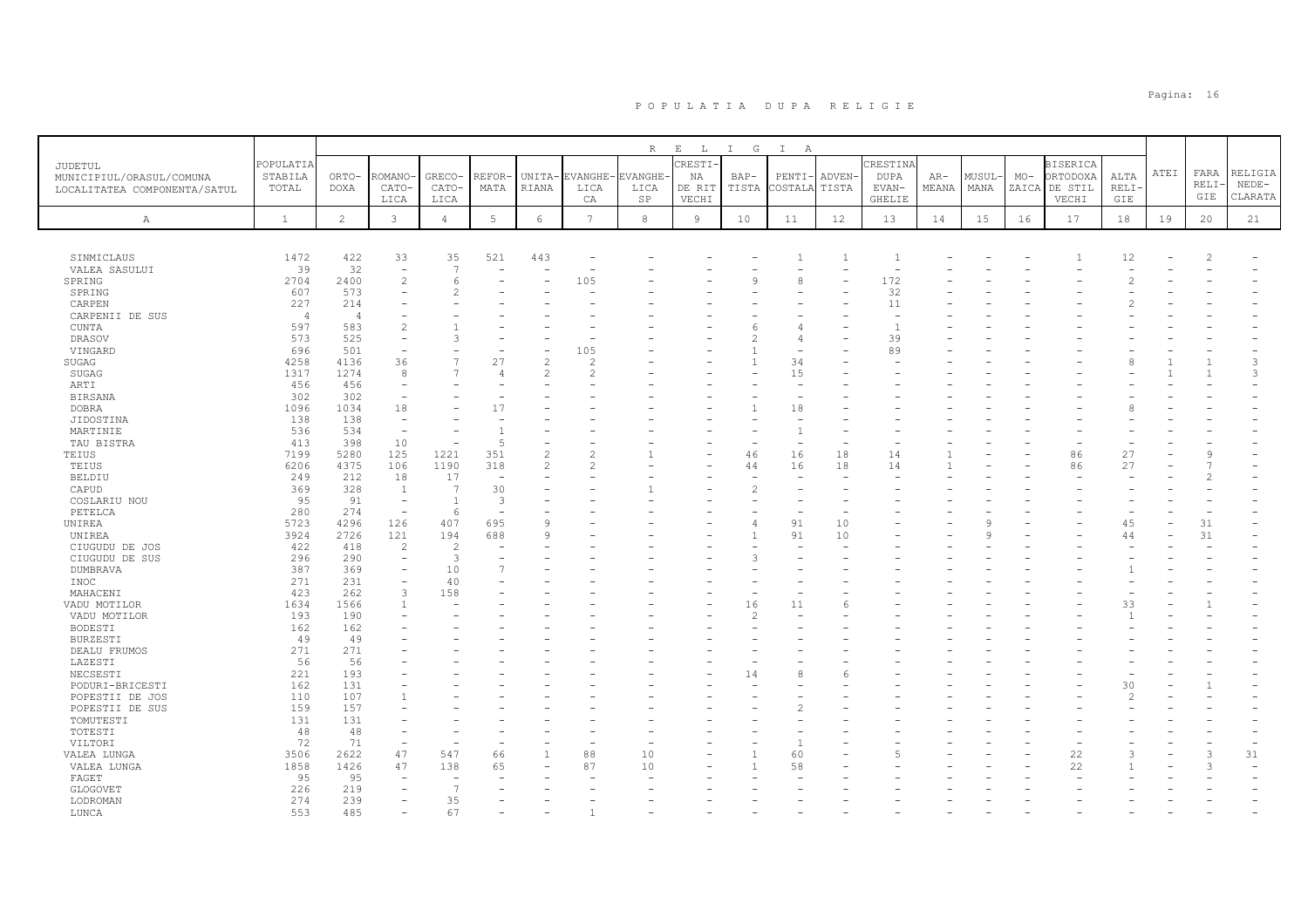|                              |                |                |               |                |                 |        |                 | R          | $\,$ E<br>$\mathbb{L}$ | $I$ G        | $\mathbf{I}$<br>A |                |               |       |        |       |                 |       |      |       |                          |
|------------------------------|----------------|----------------|---------------|----------------|-----------------|--------|-----------------|------------|------------------------|--------------|-------------------|----------------|---------------|-------|--------|-------|-----------------|-------|------|-------|--------------------------|
| JUDETUL                      | POPULATIA      |                |               |                |                 |        |                 |            | CRESTI-                |              |                   |                | CRESTINA      |       |        |       | <b>BISERICA</b> |       |      |       |                          |
| MUNICIPIUL/ORASUL/COMUNA     | STABILA        | ORTO-          | ROMANO        | GRECO-         | REFOR-          | UNITA- | EVANGHE-        | EVANGHE-   | NA                     | $BAP-$       | PENTI-            | ADVEN-         | <b>DUPA</b>   | AR-   | MUSUL- | $MO-$ | ORTODOXA        | ALTA  | ATEI | FARA  | RELIGIA                  |
|                              | TOTAL          | <b>DOXA</b>    | CATO-         | CATO-          | MATA            | RIANA  | LICA            | LICA       | DE RIT                 | TISTA        | COSTALA TISTA     |                | EVAN-         | MEANA | MANA   | ZAICA | DE STIL         | RELI- |      | RELI- | $NEDE-$                  |
| LOCALITATEA COMPONENTA/SATUL |                |                | LICA          | LICA           |                 |        | CA              | SP         | VECHI                  |              |                   |                | <b>GHELIE</b> |       |        |       | VECHI           | GIE   |      | GIE   | CLARATA                  |
|                              |                |                |               |                |                 |        |                 |            |                        |              |                   |                |               |       |        |       |                 |       |      |       |                          |
| $\mathbb{A}$                 | $\mathbf{1}$   | $\overline{c}$ | $\mathbf{3}$  | $\overline{4}$ | $5\overline{)}$ | 6      | $7\overline{ }$ | $^{\rm 8}$ | 9                      | 10           | 11                | 12             | 13            | 14    | 15     | 16    | 17              | 18    | 19   | 20    | 21                       |
|                              |                |                |               |                |                 |        |                 |            |                        |              |                   |                |               |       |        |       |                 |       |      |       |                          |
| TAUNI                        | 500            | 158            |               | 300            |                 |        |                 |            |                        |              | $\overline{2}$    |                | 5             |       |        |       |                 | 2     |      |       | 31                       |
| VIDRA                        | 2444           | 2207           | 3             | 6              |                 |        |                 |            |                        | 44           | 177               |                |               |       |        |       |                 |       |      |       | $\overline{\phantom{0}}$ |
| VIDRA                        | 65             | 54             | $\mathcal{P}$ |                |                 |        |                 |            |                        |              | $\circ$           |                |               |       |        |       |                 |       |      |       |                          |
| BAI                          | 33             | 33             |               |                |                 |        |                 |            |                        |              |                   |                |               |       |        |       |                 |       |      |       |                          |
| BOBARESTI                    | 78             | 55             |               |                |                 |        |                 |            |                        | 19           |                   |                |               |       |        |       |                 |       |      |       |                          |
| BOGDANESTI                   | 64             | 64             |               |                |                 |        |                 |            |                        |              |                   |                |               |       |        |       |                 |       |      |       |                          |
| BORDESTII POIENI             | 12             | 10             |               |                |                 |        |                 |            |                        |              |                   |                |               |       |        |       |                 |       |      |       |                          |
| CULDESTI                     | 91             | 91             |               |                |                 |        |                 |            |                        |              |                   |                |               |       |        |       |                 |       |      |       |                          |
|                              | 89             | 63             |               |                |                 |        |                 |            |                        |              |                   |                |               |       |        |       |                 |       |      |       |                          |
| DEALU GOIESTI                |                |                |               |                |                 |        |                 |            |                        |              | 26                |                |               |       |        |       |                 |       |      |       |                          |
| <b>DOS</b>                   | 89             | 66             |               |                |                 |        |                 |            |                        |              | 23                |                |               |       |        |       |                 |       |      |       |                          |
| DOSU LUNCII                  | 56             | 56             |               |                |                 |        |                 |            |                        |              | $\sim$            |                |               |       |        |       |                 |       |      |       |                          |
| DOSU VASESTI                 | 15             | 5              |               |                |                 |        |                 |            |                        |              | 10                |                |               |       |        |       |                 |       |      |       |                          |
| DRAGOIESTI-LUNCA             | 109            | 97             |               |                |                 |        |                 |            |                        | 10           | $\overline{1}$    |                |               |       |        |       |                 |       |      |       |                          |
| FICARESTI                    | 62             | 62             |               |                |                 |        |                 |            |                        |              |                   |                |               |       |        |       |                 |       |      |       |                          |
| GLIGORESTI                   | 40             | 36             |               |                |                 |        |                 |            |                        |              |                   |                |               |       |        |       |                 |       |      |       |                          |
| GOIESTI                      | 82             | 76             |               |                |                 |        |                 |            |                        |              |                   |                |               |       |        |       |                 |       |      |       |                          |
| HAIDUCESTI                   | 108            | 107            |               |                |                 |        |                 |            |                        |              |                   |                |               |       |        |       |                 |       |      |       |                          |
| HARASTI                      | $\overline{9}$ | 9              |               |                |                 |        |                 |            |                        |              |                   |                |               |       |        |       |                 |       |      |       |                          |
| HOANCA                       | 22             | 20             |               |                |                 |        |                 |            |                        |              |                   |                |               |       |        |       |                 |       |      |       |                          |
| JEFLESTI                     | 34             | 34             |               |                |                 |        |                 |            |                        |              |                   |                |               |       |        |       |                 |       |      |       |                          |
| LUNCA                        | 62             | 57             |               |                |                 |        |                 |            |                        |              | $\overline{5}$    |                |               |       |        |       |                 |       |      |       |                          |
| LUNCA BISERICII              | 78             | 65             |               |                |                 |        |                 |            |                        |              | 13                |                |               |       |        |       |                 |       |      |       |                          |
| LUNCA DE JOS                 | 31             | 18             |               |                |                 |        |                 |            |                        |              | 13                |                |               |       |        |       |                 |       |      |       |                          |
| LUNCA GOIESTI                | 75             | 61             |               |                |                 |        |                 |            |                        |              | 13                |                |               |       |        |       |                 |       |      |       |                          |
| LUNCA VESESTI                | 85             | 85             |               |                |                 |        |                 |            |                        |              |                   |                |               |       |        |       |                 |       |      |       |                          |
| MODOLESTI                    | 34             | 34             |               |                |                 |        |                 |            |                        |              |                   |                |               |       |        |       |                 |       |      |       |                          |
| NEMESI                       | 85             | 72             |               |                |                 |        |                 |            |                        |              | 13                |                |               |       |        |       |                 |       |      |       |                          |
| OIDESTI                      | 77             | 61             |               |                |                 |        |                 |            |                        |              | 16                |                |               |       |        |       |                 |       |      |       |                          |
| PITARCESTI                   | 42             | 37             |               |                |                 |        |                 |            |                        |              |                   |                |               |       |        |       |                 |       |      |       |                          |
| PLESCUTA                     | 137            | 120            |               |                |                 |        |                 |            |                        | $\mathsf{Q}$ |                   |                |               |       |        |       |                 |       |      |       |                          |
| POIENI                       | 15             | 15             |               |                |                 |        |                 |            |                        |              |                   |                |               |       |        |       |                 |       |      |       |                          |
| PONOREL                      | 52             | 43             |               |                |                 |        |                 |            |                        |              |                   |                |               |       |        |       |                 |       |      |       |                          |
| PUIULETESTI                  | 76             | 76             |               |                |                 |        |                 |            |                        |              |                   |                |               |       |        |       |                 |       |      |       |                          |
| <b>RUNC</b>                  | 87             | 87             |               |                |                 |        |                 |            |                        |              |                   |                |               |       |        |       |                 |       |      |       |                          |
| SEGAJ                        | 43             | 43             |               |                |                 |        |                 |            |                        |              |                   |                |               |       |        |       |                 |       |      |       |                          |
| URDES                        | 45             | 45             |               |                |                 |        |                 |            |                        |              |                   |                |               |       |        |       |                 |       |      |       |                          |
| VALEA MORII                  | 184            | 176            |               |                |                 |        |                 |            |                        |              |                   |                |               |       |        |       |                 |       |      |       |                          |
| VASESTI                      | 53             | 53             |               |                |                 |        |                 |            |                        |              |                   |                |               |       |        |       |                 |       |      |       |                          |
| VILCANEASA                   | 57             | 53             |               |                |                 |        |                 |            |                        |              |                   |                |               |       |        |       |                 |       |      |       |                          |
| VILCESTI                     | 13             | 13             |               |                |                 |        |                 |            |                        |              |                   |                |               |       |        |       |                 |       |      |       |                          |
| VIRTANESTI                   | 55             | 55             |               | ٠              |                 |        |                 |            |                        |              |                   |                |               |       |        |       |                 |       |      |       |                          |
| VINTU DE JOS                 | 5232           | 4968           | 71            | 23             | 18              |        |                 |            |                        |              | 97                | 14             |               |       |        | 23    |                 |       |      |       | 3                        |
| VINTU DE JOS                 | 3029           | 2822           | 70            | 22             | 15              |        |                 |            |                        | $\Delta$     | 62                | $\overline{5}$ |               |       |        | 21    |                 |       |      |       |                          |
| CIMPU GOBLII                 | 140            | 139            |               |                |                 |        |                 |            |                        |              |                   |                |               |       |        |       |                 |       |      |       |                          |
| CIOCASU                      | 25             | 25             |               |                |                 |        |                 |            |                        |              |                   |                |               |       |        |       |                 |       |      |       |                          |
| CRISENI                      | 68             | 67             |               |                |                 |        |                 |            |                        |              |                   |                |               |       |        |       |                 |       |      |       |                          |
| DEALU FERULUI                | 53             | 52             |               |                |                 |        |                 |            |                        |              |                   |                |               |       |        |       |                 |       |      |       |                          |
| GURA CUTULUI                 | 50             | 50             |               |                |                 |        |                 |            |                        |              |                   |                |               |       |        |       |                 |       |      |       |                          |
| HATEGANA                     | 48             | 48             |               |                |                 |        |                 |            |                        |              |                   |                |               |       |        |       |                 |       |      |       |                          |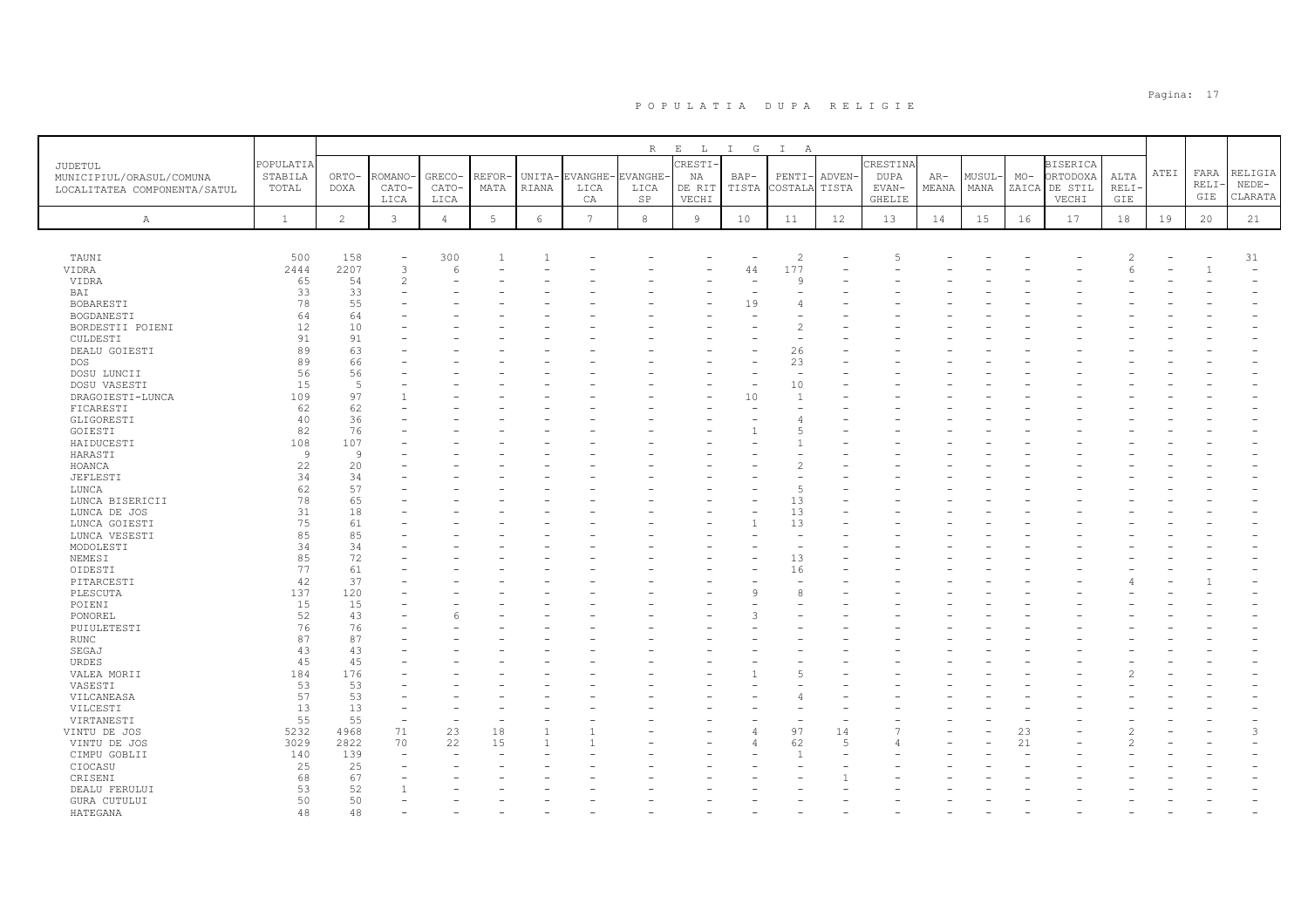|                                                                     |                               |                      |                          |                         |                |       |                                      | R          |                                  | (             |                                |    |                                     |                |                |       |                                                       |                        |      |                      |                               |
|---------------------------------------------------------------------|-------------------------------|----------------------|--------------------------|-------------------------|----------------|-------|--------------------------------------|------------|----------------------------------|---------------|--------------------------------|----|-------------------------------------|----------------|----------------|-------|-------------------------------------------------------|------------------------|------|----------------------|-------------------------------|
| JUDETUL<br>MUNICIPIUL/ORASUL/COMUNA<br>LOCALITATEA COMPONENTA/SATUL | POPULATIA<br>STABILA<br>TOTAL | ORTO-<br><b>DOXA</b> | ROMANO-<br>CATO-<br>LICA | GRECO-<br>CATO-<br>LICA | REFOR-<br>MATA | RIANA | UNITA-EVANGHE-EVANGHE-<br>LICA<br>СA | LICA<br>SP | CRESTI-<br>NA<br>DE RIT<br>VECHI | BAP-<br>TISTA | PENTI- ADVEN-<br>COSTALA TISTA |    | CRESTINA<br>DUPA<br>EVAN-<br>GHELIE | $AR-$<br>MEANA | MUSUL-<br>MANA | $MO-$ | <b>BISERICA</b><br>ORTODOXA<br>ZAICA DE STIL<br>VECHI | ALTA<br>$RELI-$<br>GIE | ATEI | FARA<br>RELI-<br>GIE | RELIGIA<br>$NEDE-$<br>CLARATA |
| $\mathcal{A}$                                                       |                               | ∠                    |                          |                         |                |       |                                      | 8          |                                  | 10            | 11                             | 12 | 13                                  | 14             | 15             | 16    | 17                                                    | 18                     | 19   | 20                   | 21                            |
|                                                                     |                               |                      |                          |                         |                |       |                                      |            |                                  |               |                                |    |                                     |                |                |       |                                                       |                        |      |                      |                               |
| INURI                                                               | 159                           | 159                  |                          |                         |                |       |                                      |            |                                  |               |                                |    |                                     |                |                |       |                                                       |                        |      |                      |                               |
| LAZ                                                                 | 23                            | 23                   |                          |                         |                |       |                                      |            |                                  |               |                                |    |                                     |                |                |       |                                                       |                        |      |                      |                               |
| MATACINA                                                            | 22                            | 22                   |                          |                         |                |       |                                      |            |                                  |               |                                |    |                                     |                |                |       |                                                       |                        |      |                      |                               |
| MERETEU                                                             | 201                           | 197                  |                          |                         |                |       |                                      |            |                                  |               |                                |    |                                     |                |                |       |                                                       |                        |      |                      |                               |
| PIRAU LUI MIHAI                                                     | 127                           | 126                  |                          |                         |                |       |                                      |            |                                  |               |                                |    |                                     |                |                |       |                                                       |                        |      |                      |                               |
| POIENITA                                                            | 48                            | 48                   |                          |                         |                |       |                                      |            |                                  |               |                                |    |                                     |                |                |       |                                                       |                        |      |                      |                               |
| STAUINI                                                             | 68                            | 65                   |                          |                         |                |       |                                      |            |                                  |               |                                |    |                                     |                |                |       |                                                       |                        |      |                      |                               |
| VALEA GOBLII                                                        | 109                           | 107                  |                          |                         |                |       |                                      |            | -                                | -             |                                |    |                                     |                |                |       |                                                       |                        |      |                      |                               |
| VALEA LUI MIHAI                                                     | 52                            | 52                   | -                        |                         |                |       |                                      |            |                                  |               |                                |    |                                     |                |                |       |                                                       |                        |      |                      |                               |
| VALEA VINTULUI                                                      | 546                           | 513                  |                          |                         |                |       |                                      |            |                                  |               |                                |    |                                     |                |                |       |                                                       |                        |      |                      |                               |
| VURPAR                                                              | 464                           | 453                  |                          |                         |                |       |                                      |            |                                  |               |                                |    |                                     |                |                |       |                                                       |                        |      |                      |                               |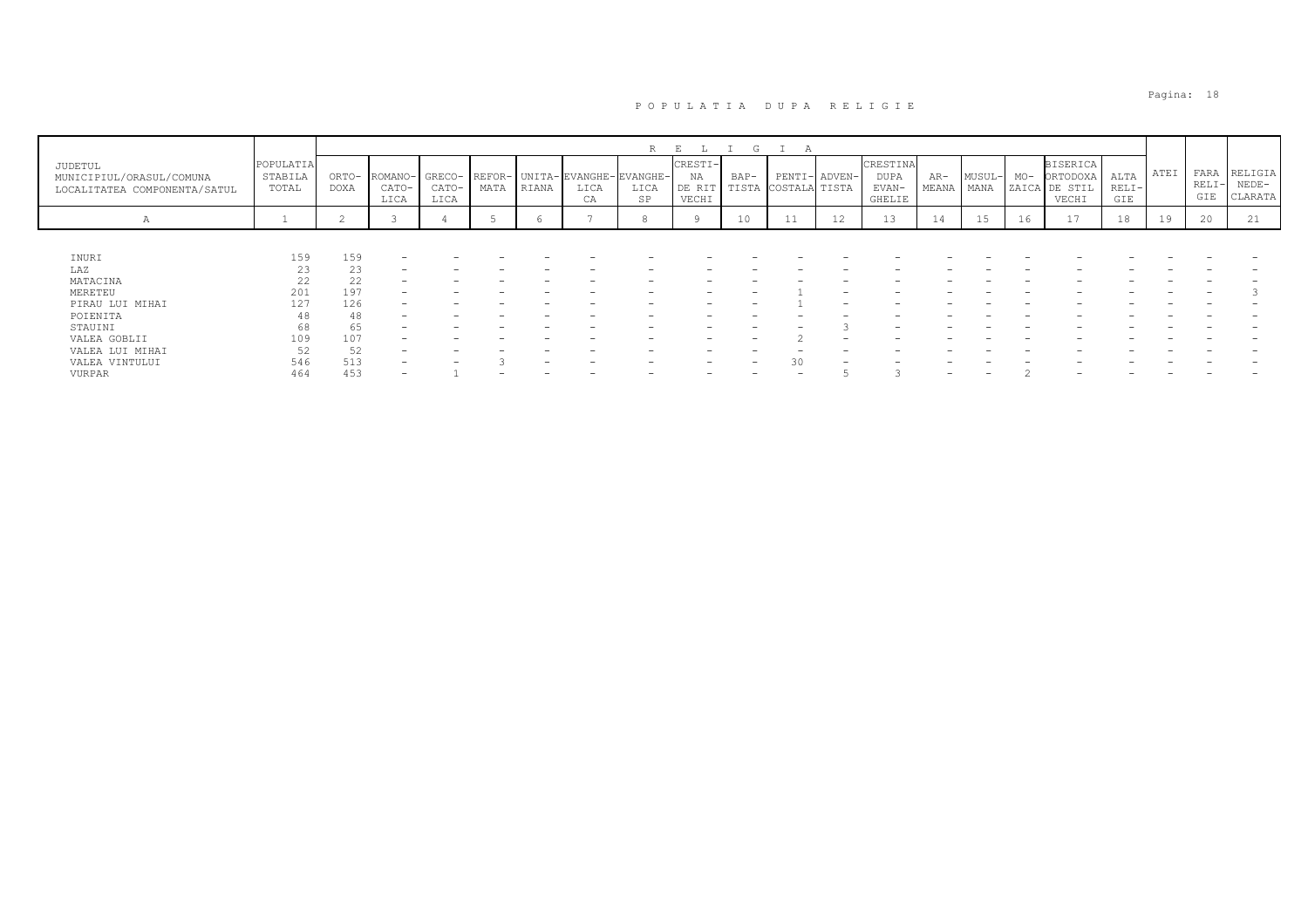|                                       |                  |                       |                   |                          |                       |                          |                          | $R_{\odot}$    | $\mathbf{E}$<br>$\mathbb{L}$ | $\mathbb{I}$<br>G     | $\mathbb{I}$<br>A        |                                |                 |          |                          |                |                 |                |               |                |                          |
|---------------------------------------|------------------|-----------------------|-------------------|--------------------------|-----------------------|--------------------------|--------------------------|----------------|------------------------------|-----------------------|--------------------------|--------------------------------|-----------------|----------|--------------------------|----------------|-----------------|----------------|---------------|----------------|--------------------------|
| JUDETUL                               | POPULATIA        |                       |                   |                          |                       |                          |                          |                | <b>RESTI-</b>                |                       |                          |                                | <b>CRESTINA</b> |          |                          |                | <b>BISERICA</b> |                |               |                |                          |
| MUNICIPIUL/ORASUL/COMUNA              | STABILA          | ORTO-                 | ROMANO            | GRECO-                   | REFOR·                | UNITA-                   | EVANGHE                  | VANGHE         | ΝA                           | $BAP-$                | PENTI                    | ADVEN-                         | <b>DUPA</b>     | $AR-$    | MUSUL-                   | $MO-$          | ORTODOXA        | ALTA           | ATEI          | FARA           | RELIGIA                  |
| LOCALITATEA COMPONENTA/SATUL          | TOTAL            | <b>DOXA</b>           | CATO-             | CATO                     | MATA                  | RIANA                    | LICA                     | LICA           | DE RIT                       | TISTA                 | COSTALA                  | TISTA                          | EVAN-           | MEANA    | MANA                     | ZAICA          | DE STIL         | RELI           |               | RELI-          | $NEDE-$                  |
|                                       |                  |                       | LICA              | LICA                     |                       |                          | CA                       | $_{\rm SP}$    | VECHI                        |                       |                          |                                | <b>GHELIE</b>   |          |                          |                | VECHI           | GIE            |               | GIE            | CLARATA                  |
| $\mathbb{A}$                          | $\mathbf{1}$     | $\mathbf{2}^{\prime}$ | $\mathbf{3}$      | $\overline{4}$           | 5                     | $\epsilon$               | $7\phantom{.0}$          | $_{\rm 8}$     | 9                            | 10                    | 11                       | 12                             | 13              | 14       | 15                       | 16             | 17              | 18             | 19            | 20             | 21                       |
|                                       |                  |                       |                   |                          |                       |                          |                          |                |                              |                       |                          |                                |                 |          |                          |                |                 |                |               |                |                          |
|                                       |                  |                       |                   |                          |                       |                          |                          |                |                              |                       |                          |                                |                 |          |                          |                |                 |                |               |                |                          |
| JUDETUL ARAD                          | 487617<br>254993 | 358308<br>180566      | 58863<br>35490    | 4926<br>2552             | 15407<br>9460         | 218<br>141               | 912<br>666               | 4798<br>3883   | 33<br>19                     | 18360<br>10168        | 18501<br>8628            | 4173<br>1146                   | 242<br>164      | 6        | 15<br>13                 | 308<br>307     | 134<br>77       | 1244<br>820    | 217<br>179    | 821<br>603     | 130<br>105               |
| MUNICIPII SI ORASE<br>MUNICIPIUL ARAD | 190114           | 136403                | 27838             | 2121                     | 7216                  | 109                      | 546                      | 337            | 16                           | 7487                  | 5449                     | 663                            | 152             | $\kappa$ | 13                       | 289            | 68              | 596            | 161           | 562            | 82                       |
| ARAD                                  | 190114           | 136403                | 27838             | 2121                     | 7216                  | 109                      | 546                      | 337            | 16                           | 7487                  | 5449                     | 663                            | 152             | 6        | 13                       | 289            | 68              | 596            | 161           | 562            | 82                       |
| ORAS CHISINEU-CRIS                    | 9021             | 6184                  | 824               | 26                       | 1582                  | <sup>1</sup>             | 19                       | 2              |                              | 249                   | 63                       | 36                             | $\overline{1}$  |          | $\overline{\phantom{a}}$ | $\mathbf{1}$   | $\overline{7}$  | 21             | $\sim$        | $\overline{2}$ | 3                        |
| CHISINEU-CRIS                         | 7156             | 4451                  | 807               | 24                       | 1581                  | $\mathbf{1}$             | 19                       | $\mathcal{L}$  |                              | 172                   | 31                       | 34                             | $\mathbf{1}$    |          |                          | $\mathbf{1}$   | $\overline{7}$  | 20             |               | 2              | 3                        |
| NADAB                                 | 1865             | 1733                  | 17                | 2                        | -1                    | $\overline{\phantom{a}}$ |                          |                |                              | 77                    | 32                       | 2                              |                 |          |                          |                |                 |                |               |                |                          |
| ORAS CURTICI                          | 9987             | 6602                  | 2164              | 19                       | 28                    | $\mathbf{1}$             | 3                        |                |                              | 812                   | 189                      | 151                            |                 |          |                          | $\overline{2}$ |                 |                |               | 5              | 7                        |
| CURTICI                               | 8146             | 6551                  | 390               | 18                       | 16                    | $\mathbf{1}$             |                          |                |                              | 812                   | 189                      | 151                            |                 |          |                          | $\overline{2}$ |                 |                |               | 5              | 7                        |
| DOROBANTI                             | 1841             | 51                    | 1774              | 1                        | 12                    | $\overline{\phantom{a}}$ | $\mathbf{1}$             |                |                              |                       | $\overline{\phantom{a}}$ | $\overline{a}$                 |                 |          |                          |                |                 | $\overline{1}$ |               | ۰              |                          |
| ORAS INEU                             | 10915            | 8790                  | 1094              | 45                       | 158                   | 13                       | 39                       | 40             |                              | 255                   | 334                      | 98                             | 3               |          |                          | 8              |                 | 14             |               | 15             | $\overline{c}$           |
| INEU                                  | 9942             | 8035                  | 1023              | 27                       | 154                   | 7                        | 14                       | $\overline{1}$ | $\mathfrak{D}$               | 254<br>$\overline{1}$ | 289                      | 98                             | $\overline{2}$  |          |                          |                |                 | 14             |               | 15             | $\overline{c}$           |
| MOCREA                                | 973<br>12059     | 755<br>9424           | 71<br>1190        | 18<br>66                 | $\overline{4}$<br>107 | 6<br>$\overline{c}$      | 25<br>$\mathcal{Q}$      | 39<br>-6       | $\equiv$                     | 309                   | 45<br>885                | $\overline{\phantom{0}}$<br>26 | 3               |          |                          | 8<br>3         |                 | 13             | 6             | 8              | $\overline{c}$           |
| ORAS LIPOVA<br>LIPOVA                 | 8829             | 7180                  | 913               | 50                       | 69                    | $\overline{c}$           |                          |                |                              | 128                   | 436                      | 10                             | 3               |          |                          | 3              |                 | 13             |               | 6              | $\mathbf{1}$             |
| RADNA                                 | 2435             | 1705                  | 262               | 14                       | 37                    | $\overline{\phantom{a}}$ | $\mathcal{L}$            |                |                              | 146                   | 250                      | 16                             |                 |          |                          |                |                 |                |               | $\overline{c}$ | $\overline{\phantom{0}}$ |
| SOIMOS                                | 795              | 539                   | 15                | 2                        | $\overline{1}$        | $\overline{\phantom{a}}$ | $\overline{\mathcal{L}}$ |                |                              | 35                    | 199                      | $\overline{a}$                 |                 |          |                          |                |                 |                |               |                | 1                        |
| ORAS NADLAC                           | 8458             | 3149                  | 1159              | 234                      | 68                    | 12                       | 36                       | 3489           |                              | 82                    | 209                      | $\overline{\phantom{a}}$       |                 |          |                          |                |                 | 8              | 2             | 9              |                          |
| NADLAC                                | 8458             | 3149                  | 1159              | 234                      | 68                    | 12                       | 36                       | 3489           |                              | 82                    | 209                      | $\overline{\phantom{a}}$       |                 |          |                          |                |                 | 8              |               | 9              |                          |
| ORAS PINCOTA                          | 7446             | 4864                  | 1047              | 8                        | 166                   | 2                        | 12                       | -5             |                              | 303                   | 707                      | 161                            |                 |          |                          | $\mathcal{P}$  | $\overline{1}$  | 157            | $\mathcal{P}$ |                | $\mathsf{Q}$             |
| PINCOTA                               | 5989             | 3762                  | 1035              | 8                        | 159                   | $\overline{c}$           | 11                       |                |                              | 235                   | 603                      | $\overline{\phantom{a}}$       |                 |          |                          | 2              | $\overline{1}$  | 156            |               |                | 9                        |
| MADERAT                               | 1457             | 1102                  | 12                | $\overline{\phantom{a}}$ | - 7                   | $\overline{\phantom{a}}$ | -1                       |                |                              | 68                    | 104                      | 161                            |                 |          |                          |                |                 |                |               |                |                          |
| ORAS SEBIS                            | 6993             | 5150                  | 174               | 33                       | 135                   | $\overline{1}$           |                          |                | $\overline{1}$               | 671                   | 792                      | 11                             | 5               |          |                          |                |                 | Q              |               | 2              |                          |
| SEBIS                                 | 5943             | 4235                  | 174               | 33                       | 133                   |                          |                          |                |                              | 662                   | 670                      | 11                             | 5               |          |                          |                |                 |                |               |                |                          |
| DONCENI                               | 192              | 159                   |                   |                          |                       |                          |                          |                |                              |                       | 27<br>42                 |                                |                 |          |                          |                |                 |                |               | $\overline{c}$ |                          |
| PRUNISOR<br>SALAJENI                  | 619<br>239       | 571<br>185            | $\qquad \qquad -$ |                          |                       |                          |                          |                |                              |                       | 53                       | $\overline{\phantom{a}}$       |                 |          |                          |                |                 |                |               |                |                          |
| COMUNE                                | 232624           | 177742                | 23373             | 2374                     | 5947                  | 77                       | 246                      | 915            | 14                           | 8192                  | 9873                     | 3027                           | 78              |          | $\overline{c}$           |                | 57              | 424            | 38            | 218            | 25                       |
| ALMAS                                 | 3119             | 2177                  | 5                 | $\mathcal{P}$            |                       |                          |                          |                |                              | 400                   | 534                      |                                |                 |          |                          |                |                 |                |               |                |                          |
| ALMAS                                 | 1662             | 1221                  | ÷                 |                          |                       |                          |                          |                |                              | 161                   | 279                      | $\overline{\phantom{a}}$       |                 |          |                          |                |                 |                |               |                |                          |
| CIL                                   | 661              | 483                   | 4                 |                          |                       |                          |                          |                |                              | -8                    | 166                      |                                |                 |          |                          |                |                 |                |               |                |                          |
| JOIA MARE                             | 218              | 173                   |                   |                          |                       |                          |                          |                |                              | 33                    | 10                       | $\overline{\phantom{a}}$       |                 |          |                          |                |                 |                |               |                |                          |
| RADESTI                               | 578              | 300                   |                   |                          |                       |                          |                          |                |                              | 198                   | 79                       | $\overline{\phantom{a}}$       |                 |          |                          |                |                 |                |               |                |                          |
| APATEU                                | 3960             | 3638                  |                   |                          |                       |                          |                          |                |                              | 86                    | 16                       | 216                            |                 |          |                          |                |                 |                |               |                |                          |
| APATEU                                | 2536             | 2300                  |                   |                          |                       |                          |                          |                |                              | 24                    | $\overline{2}$           | 209                            |                 |          |                          |                |                 |                |               |                |                          |
| <b>BERECHIU</b>                       | 991              | 905                   |                   |                          |                       |                          |                          |                |                              | 62                    | 14                       | $\overline{7}$                 |                 |          |                          |                |                 |                |               |                |                          |
| MOTIORI                               | 433              | 433                   | 3                 |                          |                       |                          |                          |                |                              |                       |                          | $\overline{\phantom{a}}$       |                 |          |                          |                |                 |                |               |                |                          |
| ARCHIS                                | 1905<br>488      | 1442<br>319           | 1                 |                          |                       |                          |                          |                |                              | 262<br>51             | 39<br>$\overline{4}$     | 145<br>113                     |                 |          |                          |                |                 |                |               | 14             |                          |
| ARCHIS<br><b>BIRZESTI</b>             | 193              | 66                    |                   |                          |                       |                          |                          |                |                              | 94                    | $\overline{7}$           | 12                             |                 |          |                          |                |                 |                |               | 14             |                          |
| GROSENI                               | 982              | 901                   | $\overline{1}$    |                          |                       |                          |                          |                |                              | 40                    | 26                       | 14                             |                 |          |                          |                |                 |                |               |                |                          |
| NERMIS                                | 242              | 156                   | $\overline{1}$    |                          |                       |                          |                          |                |                              | 77                    |                          | -6                             |                 |          |                          |                |                 |                |               |                |                          |
| BATA                                  | 1251             | 1068                  | 149               |                          |                       |                          |                          |                |                              | 19                    |                          |                                |                 |          |                          |                |                 |                |               | $\mathfrak{D}$ |                          |
| BATA                                  | 477              | 446                   | 3                 |                          |                       |                          |                          |                |                              | 19                    |                          |                                |                 |          |                          |                |                 |                |               | $\overline{c}$ |                          |
| BACAU DE MIJLOC                       | 237              | 228                   | 5                 |                          |                       |                          |                          |                |                              |                       |                          |                                |                 |          |                          |                |                 |                |               |                |                          |
| <b>BULCI</b>                          | 162              | 20                    | 141               |                          |                       |                          |                          |                |                              |                       |                          |                                |                 |          |                          |                |                 |                |               |                |                          |
| TELA                                  | 375              | 374                   |                   |                          |                       |                          |                          |                |                              |                       |                          |                                |                 |          |                          |                |                 |                |               |                |                          |
| BELIU                                 | 3542             | 2609                  | 102               | 326                      |                       |                          |                          |                |                              | 282                   | 70                       | 117                            |                 |          |                          |                |                 | 13             |               | 10             | 4                        |
| <b>BELIU</b>                          | 1999             | 1231                  | 92                | 325                      |                       |                          |                          |                |                              | 183                   | 67                       | 70                             |                 |          |                          |                |                 | 13             |               | 8              |                          |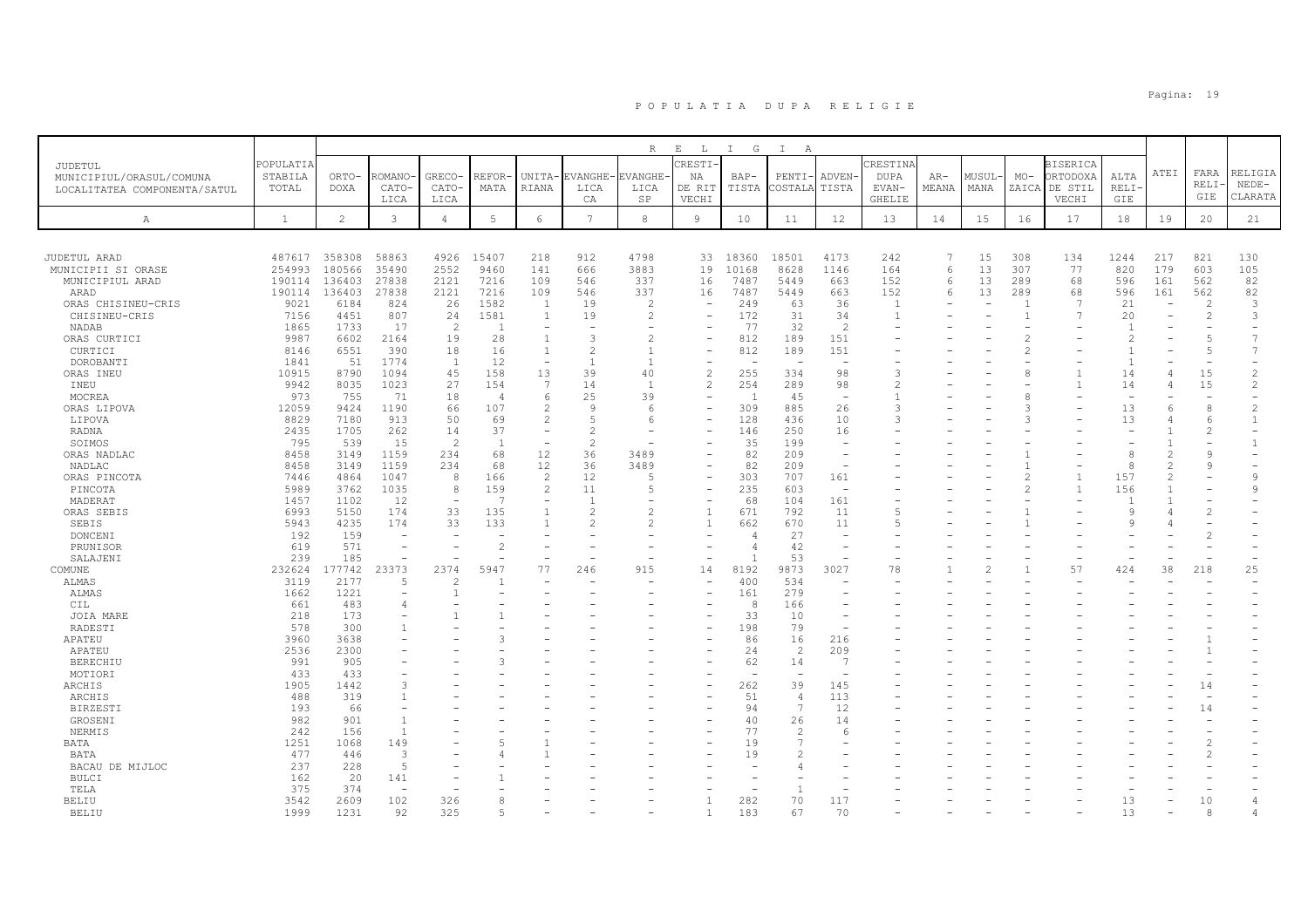|                              |              |                |                                |                          |          |               |                 | $\mathbb R$              | $\mathbf{E}$<br>$\mathbb{L}$ | $\mathbb{I}$<br>G        | $\mathbb{I}$<br>A        |                          |               |       |       |       |                 |        |      |       |                          |
|------------------------------|--------------|----------------|--------------------------------|--------------------------|----------|---------------|-----------------|--------------------------|------------------------------|--------------------------|--------------------------|--------------------------|---------------|-------|-------|-------|-----------------|--------|------|-------|--------------------------|
| JUDETUL                      | POPULATIA    |                |                                |                          |          |               |                 |                          | <b>RESTI</b>                 |                          |                          |                          | CRESTINA      |       |       |       | <b>BISERICA</b> |        |      |       |                          |
| MUNICIPIUL/ORASUL/COMUNA     | STABILA      | ORTO-          | <b>COMANO</b>                  | GRECO-                   | REFOR·   | UNITA-        | <b>EVANGHE</b>  | EVANGHE-                 | ΝA                           | $BAP-$                   | PENTI-                   | ADVEN-                   | <b>DUPA</b>   | $AR-$ | MUSUL | $MO-$ | ORTODOXA        | ALTA   | ATEI | FARA  | RELIGIA                  |
| LOCALITATEA COMPONENTA/SATUL | TOTAL        | DOXA           | CATO-                          | CATO-                    | MATA     | RIANA         | LICA            | LICA                     | DE RIT                       | TISTA                    | COSTALA                  | TISTA                    | EVAN-         | MEANA | MANA  | ZAICA | DE STIL         | RELI-  |      | RELI- | $NEDE-$                  |
|                              |              |                | LICA                           | LICA                     |          |               | CA              | SP                       | VECHI                        |                          |                          |                          | <b>GHELIE</b> |       |       |       | VECHI           | GIE    |      | GIE   | CLARATA                  |
| Α                            | $\mathbf{1}$ | $\overline{c}$ | $\mathbf{3}$                   | 4                        | 5        | 6             | $7\phantom{.0}$ | 8                        | 9                            | 10                       | 11                       | 12                       | 13            | 14    | 15    | 16    | 17              | $1\,8$ | 19   | 20    | 21                       |
|                              |              |                |                                |                          |          |               |                 |                          |                              |                          |                          |                          |               |       |       |       |                 |        |      |       |                          |
|                              |              |                |                                |                          |          |               |                 |                          |                              |                          |                          |                          |               |       |       |       |                 |        |      |       |                          |
| <b>BENESTI</b>               | 133          | 103            |                                |                          |          |               |                 |                          |                              | 28                       |                          | $\overline{2}$           |               |       |       |       |                 |        |      |       |                          |
| <b>BOCHIA</b>                | 108          | 92             |                                |                          |          |               |                 |                          |                              | 13                       | $\overline{2}$           | $\overline{1}$           |               |       |       |       |                 |        |      |       |                          |
| LUNCA TEUZULUI               | 505          | 478            |                                |                          |          |               |                 |                          |                              | 26                       | $\overline{1}$           |                          |               |       |       |       |                 |        |      |       |                          |
| SECACI<br>TAGADAU            | 228<br>569   | 224<br>481     | 10                             |                          | ß        |               |                 |                          |                              | 4<br>28                  | $\overline{\phantom{a}}$ | 44                       |               |       |       |       |                 |        |      |       |                          |
| <b>BIRCHIS</b>               | 2106         | 1994           | $\overline{4}$                 |                          | 10       |               |                 |                          |                              | 42                       | 45                       | 8                        |               |       |       |       |                 |        |      |       |                          |
| <b>BIRCHIS</b>               | 752          | 718            |                                |                          |          |               |                 |                          |                              | 10                       | 17                       |                          |               |       |       |       |                 |        |      |       |                          |
| CAPALNAS                     | 1024         | 960            |                                |                          |          |               |                 |                          |                              | 32                       | 17                       | 8                        |               |       |       |       |                 |        |      |       |                          |
| OSTROV                       | 264          | 252            |                                |                          |          |               |                 |                          |                              |                          | 10                       |                          |               |       |       |       |                 |        |      |       |                          |
| VIRISMORT                    | 66           | 64             |                                |                          |          |               |                 |                          |                              | $\overline{\phantom{a}}$ | $\overline{1}$           |                          |               |       |       |       |                 |        |      |       |                          |
| <b>BIRSA</b>                 | 2101         | 1895           |                                | $\overline{2}$           |          |               |                 |                          |                              | 113                      | 83                       |                          |               |       |       |       |                 |        |      |       |                          |
| BIRSA                        | 1077         | 1003           | $\mathfrak{D}$                 |                          |          |               |                 |                          |                              | 57                       | 13                       |                          |               |       |       |       |                 |        |      |       |                          |
| ALDESTI                      | 630          | 513            | 3                              |                          |          |               |                 |                          |                              | 45                       | 69                       |                          |               |       |       |       |                 |        |      |       |                          |
| HODIS                        | 226          | 220            | $\sim$                         | $\overline{\phantom{a}}$ |          |               |                 |                          |                              | 6                        | ÷.                       |                          |               |       |       |       |                 |        |      |       |                          |
| VOIVODENI                    | 168<br>3279  | 159<br>2901    | $\overline{\phantom{m}}$<br>11 | $\overline{c}$           | 10       |               |                 |                          |                              | 5                        | $\overline{1}$<br>137    | 3                        |               |       |       |       |                 |        |      |       |                          |
| BIRZAVA<br><b>BIRZAVA</b>    | 1063         | 870            | 5                              | 125<br>123               | 6        |               |                 |                          |                              | 64<br>$\mathsf{Q}$       | 50                       |                          |               |       |       |       |                 | 22     |      |       |                          |
| BATUTA                       | 94           | 89             | -1                             |                          |          |               |                 |                          |                              | $\overline{1}$           | $\overline{\phantom{a}}$ |                          |               |       |       |       |                 |        |      |       |                          |
| CAPRUTA                      | 348          | 326            |                                |                          |          |               |                 |                          |                              | 10                       | -8                       |                          |               |       |       |       |                 |        |      |       |                          |
| DUMBRAVITA                   | 385          | 349            |                                |                          |          |               |                 |                          |                              | 15                       | 15                       | $\overline{2}$           |               |       |       |       |                 |        |      |       |                          |
| GROSII NOI                   | 346          | 343            |                                |                          |          |               |                 |                          |                              |                          | $\mathbf{1}$             |                          |               |       |       |       |                 |        |      |       |                          |
| LALASINT                     | 519          | 478            |                                | $\overline{c}$           |          |               |                 |                          |                              | 29                       | 8                        |                          |               |       |       |       |                 |        |      |       |                          |
| MONOROSTIA                   | 292          | 269            | $\overline{4}$                 | $\overline{\phantom{a}}$ |          |               |                 |                          |                              | $\overline{\phantom{a}}$ | 19                       |                          |               |       |       |       |                 |        |      |       |                          |
| SLATINA DE MURES             | 232          | 177            | $\overline{\phantom{a}}$       |                          |          |               |                 |                          |                              | $\overline{\phantom{a}}$ | 36                       | $\overline{\phantom{0}}$ |               |       |       |       |                 | 19     |      |       |                          |
| <b>BOCSIG</b>                | 3886         | 3264           | 96                             | 237                      | 15       |               |                 | 2                        |                              | 118                      | 110                      | 16                       |               |       |       |       |                 | 19     |      |       |                          |
| <b>BOCSIG</b>                | 2580         | 2040           | 95                             | 236                      | 15       |               | g               | $\overline{\mathcal{L}}$ |                              | 81                       | 89                       | 11                       |               |       |       |       |                 | 3      |      |       |                          |
| MINERAU                      | 452          | 432            | $\overline{\phantom{a}}$       |                          |          |               |                 |                          |                              | $\overline{1}$           | 13                       | 5                        |               |       |       |       |                 |        |      |       |                          |
| RAPSIG                       | 854          | 792            |                                |                          |          |               |                 |                          |                              | 36                       | 8                        |                          |               |       |       |       |                 | 16     |      |       |                          |
| BRAZII                       | 1508         | 937            | $\overline{\mathcal{L}}$       | $\mathcal{L}$            |          |               |                 |                          | $\overline{\mathcal{L}}$     | 89                       | 469<br>÷                 |                          |               |       |       |       |                 |        |      |       |                          |
| BRAZII<br>BUCEAVA-SOIMUS     | 129<br>256   | 108<br>155     |                                |                          |          |               |                 |                          |                              | 19<br>$\overline{2}$     | 99                       |                          |               |       |       |       |                 |        |      |       |                          |
| IACOBINI                     | 277          | 246            |                                |                          |          |               |                 |                          |                              | $\overline{4}$           | 24                       |                          |               |       |       |       |                 |        |      |       |                          |
| MADRIGESTI                   | 331          | 170            | $\overline{\phantom{a}}$       |                          |          |               |                 |                          |                              | ۰                        | 157                      |                          |               |       |       |       |                 |        |      |       |                          |
| SECAS                        | 515          | 258            | -1                             | $\overline{2}$           |          |               |                 |                          |                              | 64                       | 189                      |                          |               |       |       |       |                 |        |      |       |                          |
| <b>BUTENI</b>                | 3702         | 3114           | 48                             | 3                        | 8        | $\mathcal{D}$ |                 |                          |                              | 417                      | 108                      |                          |               |       |       |       |                 |        |      |       | $\overline{\mathcal{L}}$ |
| <b>BUTENI</b>                | 2201         | 1807           | 47                             | $\overline{1}$           |          |               |                 |                          |                              | 273                      | 63                       |                          |               |       |       |       |                 |        |      |       | 1                        |
| BERINDIA                     | 253          | 222            | $\overline{\phantom{a}}$       |                          |          |               |                 |                          |                              | 12                       | 19                       |                          |               |       |       |       |                 |        |      |       |                          |
| CUIED                        | 884          | 817            |                                | $\mathcal{L}$            |          |               |                 |                          |                              | 59                       | $\overline{4}$           |                          |               |       |       |       |                 |        |      |       |                          |
| LIVADA                       | 364          | 268            |                                |                          |          |               |                 |                          |                              | 73                       | 22                       | $\overline{\phantom{a}}$ |               |       |       |       |                 |        |      |       |                          |
| CARAND                       | 1395         | 879            |                                |                          |          |               |                 |                          |                              | 340                      | 164                      | 9                        |               |       |       |       |                 |        |      |       | 3                        |
| CARAND                       | 801          | 509            |                                |                          |          |               |                 |                          |                              | 182                      | 104                      | 3                        |               |       |       |       |                 |        |      |       | 3                        |
| SELISTEA                     | 594          | 370            |                                |                          |          |               |                 |                          |                              | 158                      | 60                       | 6                        |               |       |       |       |                 |        |      |       |                          |
| CERMEI<br>CERMEI             | 3029<br>1914 | 2520<br>1484   | 244<br>244                     | 9<br>6                   | 45<br>45 |               |                 |                          |                              | 88<br>55                 | $\overline{\phantom{a}}$ | 119<br>76                |               |       |       |       |                 |        |      |       |                          |
| AVRAM IANCU                  | 132          | 132            |                                |                          |          |               |                 |                          |                              | $\sim$                   |                          | $\overline{\phantom{a}}$ |               |       |       |       |                 |        |      |       |                          |
| SOMOSCHES                    | 983          | 904            |                                | 3                        |          |               |                 |                          |                              | 33                       |                          | 43                       |               |       |       |       |                 |        |      |       |                          |
| CHISINDIA                    | 1880         | 1668           |                                |                          |          |               |                 |                          |                              | 100                      | 105                      | 4                        |               |       |       |       |                 |        |      |       |                          |
| CHISINDIA                    | 1158         | 984            | $\overline{c}$                 |                          |          |               |                 |                          |                              | 82                       | 85                       | 4                        |               |       |       |       |                 |        |      |       |                          |
| PATUSENT                     | 574          | 539            |                                |                          |          |               |                 |                          |                              | 1.5                      | 20                       |                          |               |       |       |       |                 |        |      |       |                          |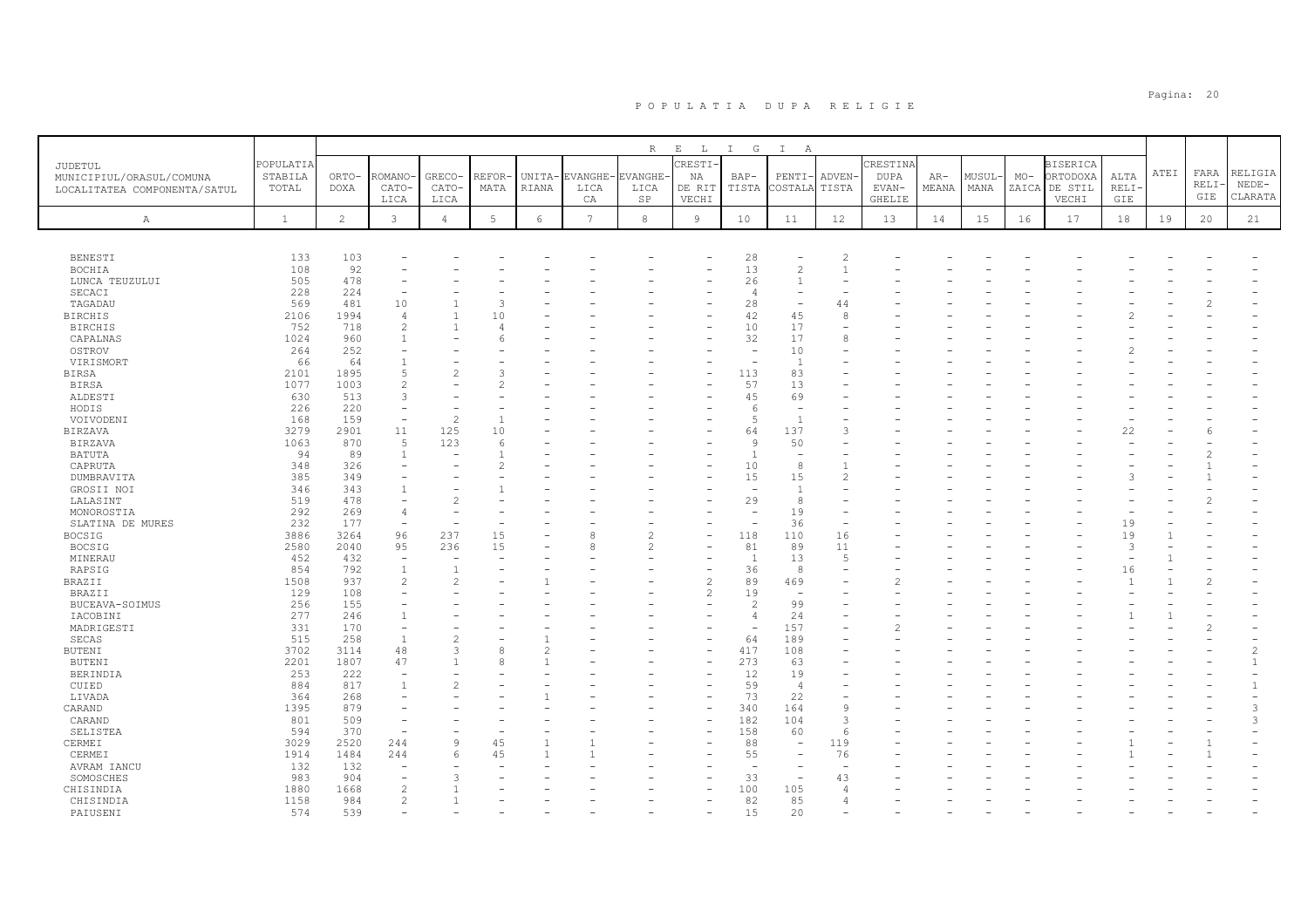|                              |              |                |                          |                          |                 |                                          |                 | R              | $\mathbf{E}$<br>$\mathbb{L}$ | G<br>$\mathbb{I}$              | $\mathbb{I}$<br>A        |                          |          |       |              |       |                 |                    |      |                |                |
|------------------------------|--------------|----------------|--------------------------|--------------------------|-----------------|------------------------------------------|-----------------|----------------|------------------------------|--------------------------------|--------------------------|--------------------------|----------|-------|--------------|-------|-----------------|--------------------|------|----------------|----------------|
| <b>JUDETUL</b>               | POPULATIA    |                |                          |                          |                 |                                          |                 |                | RESTI-                       |                                |                          |                          | CRESTINA |       |              |       | <b>BISERICA</b> |                    |      |                |                |
| MUNICIPIUL/ORASUL/COMUNA     | STABILA      | ORTO-          | ROMANO                   | GRECO-                   | REFOR-          |                                          | UNITA-EVANGHE-  | <b>EVANGHE</b> | NA                           | $BAP-$                         | PENTI-                   | ADVEN-                   | DUPA     | $AR-$ | <b>MUSUL</b> | $MO-$ | ORTODOXA        | ALTA               | ATEI | FARA           | RELIGIA        |
| LOCALITATEA COMPONENTA/SATUL | TOTAL        | DOXA           | CATO-                    | CATO-                    | MATA            | RIANA                                    | LICA            | LICA           | DE RIT                       | TISTA                          | COSTALA                  | TISTA                    | EVAN-    | MEANA | MANA         | ZAICA | DE STIL         | <b>RELI</b>        |      | RELI-          | $NEDE-$        |
|                              |              |                | LICA                     | LICA                     |                 |                                          | CA              | $_{\rm SP}$    | VECHI                        |                                |                          |                          | GHELIE   |       |              |       | VECHI           | GIE                |      | GIE            | CLARATA        |
|                              |              |                |                          |                          |                 |                                          | $7\overline{ }$ |                |                              |                                |                          |                          |          |       |              |       |                 |                    |      |                |                |
| Α                            | $\mathbf{1}$ | $\overline{2}$ | 3                        | $\overline{4}$           | $5\overline{)}$ | $\epsilon$                               |                 | $\,8\,$        | $\overline{9}$               | 10                             | 11                       | 12                       | 13       | 14    | 15           | 16    | 17              | 18                 | 19   | 20             | 21             |
|                              |              |                |                          |                          |                 |                                          |                 |                |                              |                                |                          |                          |          |       |              |       |                 |                    |      |                |                |
| VASOAIA                      | 148          | 145            |                          |                          |                 |                                          |                 |                |                              |                                |                          |                          |          |       |              |       |                 |                    |      |                |                |
| CONOP                        | 2478         | 2192           | 20                       | $\overline{c}$           |                 |                                          |                 |                |                              | 3<br>40                        | 217                      |                          |          |       |              |       |                 |                    |      |                |                |
| CONOP                        | 581          | 542            | 7                        | $\mathcal{L}$            |                 |                                          |                 |                |                              |                                | 26                       |                          |          |       |              |       |                 |                    |      |                |                |
| BELOTINT                     | 385          | 328            |                          |                          |                 |                                          |                 |                |                              |                                | 56                       |                          |          |       |              |       |                 |                    |      |                |                |
| CHELMAC                      | 459          | 412            |                          |                          |                 |                                          |                 |                |                              | $\mathbf{1}$                   | 46                       |                          |          |       |              |       |                 |                    |      |                |                |
| MILOVA                       | 560          | 507            | 6                        |                          |                 |                                          |                 |                |                              | 34                             | 12                       |                          |          |       |              |       |                 |                    |      |                |                |
| ODVOS                        | 493          | 403            | 7                        |                          |                 |                                          |                 |                |                              | 1                              | 77                       | $\overline{\phantom{a}}$ |          |       |              |       |                 |                    |      |                |                |
| COVASINT                     | 2595         | 2297           | 16                       |                          |                 |                                          |                 |                |                              | 106                            | 27                       | 142                      |          |       |              |       |                 |                    |      | $\overline{c}$ |                |
| COVASINT                     | 2595         | 2297           | 16                       |                          |                 |                                          |                 |                |                              | 106                            | 27                       | 142                      |          |       |              |       |                 |                    |      | $\overline{c}$ |                |
| CRAIVA                       | 3492         | 3025           | $\overline{1}$           |                          |                 |                                          |                 |                |                              | 267                            | 138                      | 11                       |          |       |              |       |                 | 25                 |      | 23             |                |
| CRAIVA                       | 636          | 572            |                          |                          |                 |                                          |                 |                |                              | 46                             | -4                       | 11                       |          |       |              |       |                 | $\mathcal{P}$      |      |                |                |
| CHISLACA                     | 703          | 611            |                          |                          |                 |                                          |                 |                |                              | 46                             | $\overline{1}$           |                          |          |       |              |       |                 | 23                 |      | 22             |                |
| CIUNTESTI                    | 234          | 234            |                          |                          |                 |                                          |                 |                |                              |                                |                          |                          |          |       |              |       |                 |                    |      |                |                |
| COROI                        | 203          | 180<br>291     |                          |                          |                 |                                          |                 |                |                              | 22                             |                          |                          |          |       |              |       |                 |                    |      |                |                |
| MARAUS<br>ROGOZ DE BELIU     | 349<br>213   | 137            |                          |                          |                 |                                          |                 |                |                              | 50<br>$\overline{\phantom{a}}$ | 76                       |                          |          |       |              |       |                 |                    |      |                |                |
| SIAD                         | 334          | 247            |                          |                          |                 |                                          |                 |                |                              | 86                             |                          |                          |          |       |              |       |                 |                    |      |                |                |
| STOINESTI                    | 219          | 174            |                          |                          |                 |                                          |                 |                |                              |                                | 44                       |                          |          |       |              |       |                 |                    |      |                |                |
| SUSAG                        | 512          | 494            |                          |                          |                 |                                          |                 |                |                              | 14                             |                          |                          |          |       |              |       |                 |                    |      |                |                |
| TALMACI                      | 89           | 85             |                          |                          |                 |                                          |                 |                |                              | 3                              | $\overline{1}$           |                          |          |       |              |       |                 |                    |      |                |                |
| DEZNA                        | 1736         | 1525           | 6                        |                          |                 |                                          |                 |                |                              | 140                            | 61                       |                          |          |       |              |       |                 |                    |      |                |                |
| DEZNA                        | 975          | 848            | $\mathcal{L}$            |                          |                 |                                          |                 |                |                              | 101                            | 22                       |                          |          |       |              |       |                 |                    |      |                |                |
| BUHANI                       | 215          | 206            |                          |                          |                 |                                          |                 |                |                              |                                | $\overline{7}$           |                          |          |       |              |       |                 |                    |      |                |                |
| LAZ                          | 114          | 64             |                          |                          |                 |                                          |                 |                |                              | 19                             | 31                       |                          |          |       |              |       |                 |                    |      |                |                |
| NEAGRA                       | 203          | 196            |                          |                          |                 |                                          |                 |                |                              | $\overline{4}$                 | -1                       |                          |          |       |              |       |                 |                    |      |                |                |
| SLATINA DE CRIS              | 229          | 211            |                          |                          |                 |                                          |                 |                |                              | 16                             | $\overline{\phantom{a}}$ |                          |          |       |              |       |                 |                    |      |                |                |
| DIECI                        | 1883         | 1538           |                          |                          |                 |                                          |                 |                |                              | 248                            | 89                       |                          |          |       |              |       |                 |                    |      |                | $\overline{1}$ |
| DIECI                        | 880          | 754            |                          |                          |                 |                                          |                 |                |                              | 121                            | -1                       |                          |          |       |              |       |                 |                    |      |                |                |
| COCIUBA                      | 174          | 106            |                          |                          |                 |                                          |                 |                |                              | 57                             | 10                       |                          |          |       |              |       |                 |                    |      |                | $\mathbf{1}$   |
| CROCNA<br>REVETIS            | 555<br>188   | 486<br>155     |                          |                          |                 |                                          |                 |                |                              | 32<br>15                       | 34<br>18                 |                          |          |       |              |       |                 |                    |      |                |                |
| ROSIA                        | 86           | 37             |                          |                          |                 |                                          |                 |                |                              | 23                             | 26                       |                          |          |       |              |       |                 |                    |      |                |                |
| <b>DORGOS</b>                | 1411         | 1168           | 5                        |                          |                 |                                          |                 |                |                              | 3                              | 233                      |                          |          |       |              |       |                 |                    |      |                | $\mathbf{1}$   |
| <b>DORGOS</b>                | 244          | 232            |                          |                          |                 |                                          |                 |                |                              |                                | 12                       |                          |          |       |              |       |                 |                    |      |                |                |
| BRUZNIC                      | 214          | 171            |                          |                          |                 |                                          |                 |                |                              |                                | 41                       |                          |          |       |              |       |                 |                    |      |                |                |
| PATIRS                       | 108          | 71             |                          |                          |                 |                                          |                 |                |                              |                                | 37                       |                          |          |       |              |       |                 |                    |      |                |                |
| USUSAU                       | 533          | 447            | 4                        |                          |                 |                                          |                 |                |                              |                                | 82                       |                          |          |       |              |       |                 |                    |      |                |                |
| ZABALT                       | 312          | 247            | $\overline{1}$           |                          |                 |                                          |                 |                |                              | 3                              | 61                       | $\overline{\phantom{a}}$ |          |       |              |       |                 |                    |      |                |                |
| FELNAC                       | 4988         | 4418           | 115                      | 37                       | 13              |                                          |                 |                |                              | 63                             | 320                      | 10                       |          |       |              |       |                 |                    |      |                |                |
| FELNAC                       | 2496         | 2258           | 20                       |                          | $\overline{1}$  |                                          |                 |                |                              | 51                             | 153                      | $\overline{7}$           |          |       |              |       |                 |                    |      |                |                |
| BODROGU NOU                  | 216          | 201            | $\mathbf{3}$             |                          | $\overline{5}$  |                                          |                 |                |                              |                                | -6                       |                          |          |       |              |       |                 |                    |      |                |                |
| CALUGARENI                   | 244          | 240            | $\overline{\phantom{a}}$ | $\overline{\phantom{a}}$ |                 |                                          |                 |                |                              | 3                              | $\overline{1}$           | $\overline{\phantom{a}}$ |          |       |              |       |                 |                    |      |                |                |
| ZADARENI                     | 2032         | 1719           | 92                       | 37                       | -7              | $\overline{1}$                           | 2               |                |                              | $\overline{9}$                 | 160                      | 3                        |          |       |              |       |                 |                    |      |                |                |
| FINTINELE                    | 5545         | 4346           | 536                      | 104                      | 226<br>179      | $\mathbf{1}$<br>$\overline{\phantom{m}}$ | 10              |                |                              | 88                             | 182                      | 16<br>2                  |          |       |              |       |                 | 25<br>$\mathsf{Q}$ |      |                |                |
| FINTINELE<br>ALUNIS          | 2186<br>886  | 1464<br>836    | 365<br>34                | 39<br>$\mathbf{1}$       | $\overline{1}$  |                                          | 10              |                |                              | 61                             | 47<br>-7                 | 3                        |          |       |              |       |                 |                    |      |                |                |
| FRUMUSENI                    | 1570         | 1294           | 102                      | 64                       | 41              |                                          |                 |                |                              | 22                             | 22                       | 11                       |          |       |              |       |                 | 12                 |      |                |                |
| TISA NOUA                    | 903          | 752            | 35                       |                          | $\overline{5}$  |                                          |                 |                |                              | 5                              | 106                      | $\overline{\phantom{0}}$ |          |       |              |       |                 |                    |      |                |                |
| GHIOROC                      | 4210         | 2749           | 785                      | $\overline{7}$           | 78              | $\overline{7}$                           |                 |                |                              | 75                             | 147                      | 344                      |          |       |              |       |                 |                    | 6    | $\overline{a}$ |                |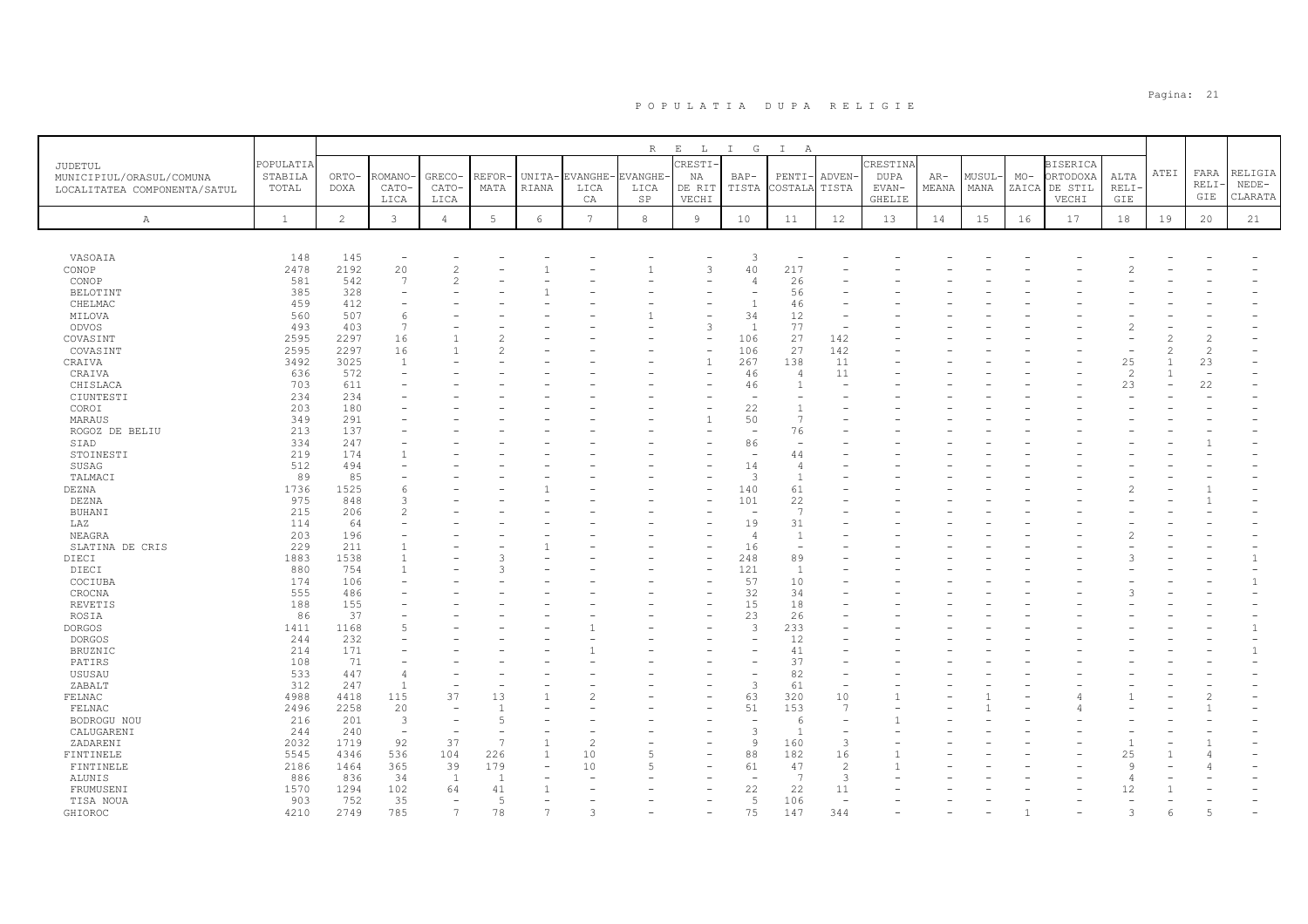|                              |                  |                      |                          |                    |                |                        |                 | R                      | $\mathbf{E}=-\mathbf{L}$ | I G                      | $\mathbb{I}$<br>A              |                          |                      |                |                |       |                           |               |      |               |              |
|------------------------------|------------------|----------------------|--------------------------|--------------------|----------------|------------------------|-----------------|------------------------|--------------------------|--------------------------|--------------------------------|--------------------------|----------------------|----------------|----------------|-------|---------------------------|---------------|------|---------------|--------------|
| JUDETUL                      | POPULATIA        |                      |                          |                    |                |                        |                 |                        | CRESTI.                  |                          |                                |                          | CRESTINA             |                |                |       | <b>BISERICA</b>           |               | ATEI | FARA          | RELIGIA      |
| MUNICIPIUL/ORASUL/COMUNA     | STABILA<br>TOTAL | ORTO-<br><b>DOXA</b> | ROMANO·<br>CATO-         | GRECO-<br>CATO-    | REFOR<br>MATA  | UNITA-<br><b>RIANA</b> | EVANGHE<br>LICA | <b>EVANGHE</b><br>LICA | NA<br>DE RIT             | $BAP-$<br>TISTA          | PENTI-<br>COSTALA              | ADVEN-<br>TISTA          | <b>DUPA</b><br>EVAN- | $AR-$<br>MEANA | MUSUL-<br>MANA | $MO-$ | ORTODOXA<br>ZAICA DE STIL | ALTA<br>RELI· |      | RELI·         | $NEDE-$      |
| LOCALITATEA COMPONENTA/SATUL |                  |                      | LICA                     | LICA               |                |                        | CA              | SP                     | VECHI                    |                          |                                |                          | <b>GHELIE</b>        |                |                |       | VECHI                     | GIE           |      | GIE           | CLARATA      |
|                              |                  |                      |                          |                    |                |                        |                 |                        |                          |                          |                                |                          |                      |                |                |       |                           |               |      |               |              |
| Α                            | $\mathbf{1}$     | $\overline{c}$       | $\mathbf{3}$             | $\overline{4}$     | $\mathbf 5$    | 6                      | $7\overline{ }$ | 8                      | $\overline{9}$           | 10                       | 11                             | 12                       | 13                   | 14             | 15             | 16    | 17                        | 18            | 19   | 20            | 21           |
|                              |                  |                      |                          |                    |                |                        |                 |                        |                          |                          |                                |                          |                      |                |                |       |                           |               |      |               |              |
| GHIOROC                      | 1867             | 925                  | 718                      | 5                  | 69             | -1                     | 2               |                        |                          | 35                       | 28                             | 77                       |                      |                |                |       |                           |               |      | 3             |              |
| CUVIN                        | 1579             | 1140                 | 35                       |                    | $\overline{4}$ |                        |                 |                        |                          | 31                       | 100                            | 263                      |                      |                |                |       |                           |               |      | $\mathcal{L}$ |              |
| MINIS                        | 764              | 684                  | 32                       | $\overline{c}$     | $\overline{5}$ | 6                      |                 |                        |                          | $\overline{9}$           | 19                             | $\overline{4}$           |                      |                |                |       |                           |               |      |               |              |
| GRANICERI                    | 2462             | 2216                 | 90                       | $\overline{2}$     | 10             |                        |                 |                        |                          | 99                       | 6                              | 34                       |                      |                |                |       |                           |               |      |               |              |
| GRANICERI                    | 1285             | 1134                 | 81                       | $\overline{1}$     | 9              |                        |                 |                        |                          | 51                       | $\overline{5}$                 | $\overline{\phantom{a}}$ |                      |                |                |       |                           |               |      |               |              |
| SICLAU                       | 1177             | 1082                 | 9                        | $\mathbf{1}$       |                |                        |                 |                        |                          | 48                       | $\overline{1}$                 | 34                       |                      |                |                |       |                           |               |      |               |              |
| GURAHONT                     | 4895             | 4005                 | 45                       |                    |                |                        |                 | 2                      | $\overline{\phantom{a}}$ | 451                      | 369                            | $\overline{\phantom{a}}$ |                      |                |                |       |                           |               |      |               | 3            |
| GURAHONT                     | 2160             | 1721                 | 41                       |                    |                |                        |                 | $\overline{c}$         |                          | 169                      | 209                            |                          |                      |                |                |       |                           |               |      |               | 1            |
| BONTESTI                     | 703              | 437                  |                          |                    |                |                        |                 |                        |                          | 177                      | 88<br>$\overline{\phantom{0}}$ |                          |                      |                |                |       |                           |               |      |               | $\mathbf{1}$ |
| DULCELE<br>FENIS             | 123<br>214       | 122<br>167           |                          |                    |                |                        |                 |                        |                          | 47                       | $\overline{\phantom{0}}$       |                          |                      |                |                |       |                           |               |      |               |              |
| HONTISOR                     | 373              | 327                  |                          |                    |                |                        |                 |                        |                          | $\overline{2}$           | 42                             |                          |                      |                |                |       |                           |               |      |               | $\mathbf{1}$ |
| IOSAS                        | 273              | 223                  |                          |                    |                |                        |                 |                        |                          | 21                       | 29                             |                          |                      |                |                |       |                           |               |      |               |              |
| MUSTESTI                     | 105              | -99                  |                          |                    |                |                        |                 |                        |                          | 6                        |                                |                          |                      |                |                |       |                           |               |      |               |              |
| PESCARI                      | 357              | 339                  |                          |                    |                |                        |                 |                        |                          | 16                       | $\overline{\phantom{0}}$       |                          |                      |                |                |       |                           |               |      |               |              |
| VALEA MARE                   | 134              | 131                  | $\overline{1}$           |                    |                |                        |                 |                        |                          | $\overline{1}$           | $\mathbf{1}$                   |                          |                      |                |                |       |                           |               |      |               |              |
| ZIMBRU                       | 453              | 439                  | $\overline{c}$           |                    |                |                        |                 |                        |                          | 12                       | $\overline{\phantom{0}}$       |                          |                      |                |                |       |                           |               |      |               |              |
| HALMAGIU                     | 4081             | 3907                 | 13                       |                    |                |                        |                 |                        |                          | 45                       | 110                            |                          |                      |                |                |       |                           |               |      |               |              |
| HALMAGIU                     | 1200             | 1133                 | 11                       |                    |                |                        |                 |                        |                          | 25                       | 25                             | 5                        |                      |                |                |       |                           |               |      |               |              |
| BANESTI                      | 306              | 306                  | $\overline{\phantom{a}}$ |                    |                |                        |                 |                        |                          |                          |                                |                          |                      |                |                |       |                           |               |      |               |              |
| BODESTI                      | 241              | 241                  |                          |                    |                |                        |                 |                        |                          |                          |                                |                          |                      |                |                |       |                           |               |      |               |              |
| <b>BRUSTURI</b>              | 605              | 605                  |                          |                    |                |                        |                 |                        |                          |                          |                                |                          |                      |                |                |       |                           |               |      |               |              |
| CRISTESTI                    | 137              | 137                  |                          |                    |                |                        |                 |                        |                          |                          |                                |                          |                      |                |                |       |                           |               |      |               |              |
| IONESTI                      | 242              | 234                  |                          |                    |                |                        |                 |                        |                          |                          |                                |                          |                      |                |                |       |                           |               |      |               |              |
| LEASA                        | 356              | 282                  |                          |                    |                |                        |                 |                        |                          |                          | 74                             |                          |                      |                |                |       |                           |               |      |               |              |
| LESTIOARA                    | 92               | 92                   |                          |                    |                |                        |                 |                        |                          |                          |                                |                          |                      |                |                |       |                           |               |      |               |              |
| POIENARI                     | 270              | 269                  |                          |                    |                |                        |                 |                        |                          |                          |                                |                          |                      |                |                |       |                           |               |      |               |              |
| TARMURE                      | 294              | 292                  | $\overline{c}$           |                    |                |                        |                 |                        |                          |                          |                                |                          |                      |                |                |       |                           |               |      |               |              |
| TISA                         | 338<br>1979      | 316<br>1975          |                          |                    |                |                        |                 |                        |                          | 11<br>2                  | 11<br>$\mathcal{L}$            |                          |                      |                |                |       |                           |               |      |               |              |
| HALMAGEL<br>HALMAGEL         | 727              | 723                  |                          |                    |                |                        |                 |                        |                          | $\mathfrak{D}$           | $\mathfrak{D}$                 |                          |                      |                |                |       |                           |               |      |               |              |
| LUNCSOARA                    | 644              | 644                  |                          |                    |                |                        |                 |                        |                          |                          |                                |                          |                      |                |                |       |                           |               |      |               |              |
| SIRBI                        | 200              | 200                  |                          |                    |                |                        |                 |                        |                          |                          |                                |                          |                      |                |                |       |                           |               |      |               |              |
| TIRNAVITA                    | 255              | 255                  |                          |                    |                |                        |                 |                        |                          |                          |                                |                          |                      |                |                |       |                           |               |      |               |              |
| TOHESTI                      | 153              | 153                  |                          |                    |                |                        |                 |                        |                          |                          |                                |                          |                      |                |                |       |                           |               |      |               |              |
| HASMAS                       | 1588             | 1217                 | $\Delta$                 |                    |                |                        |                 |                        |                          | 146                      | 66                             | 152                      |                      |                |                |       |                           |               |      |               |              |
| HASMAS                       | 583              | 518                  |                          |                    |                |                        |                 |                        |                          | $\overline{\phantom{a}}$ | 26                             | 37                       |                      |                |                |       |                           |               |      |               |              |
| AGRISU MIC                   | 242              | 163                  | 3                        |                    |                |                        |                 |                        |                          | 34                       | 38                             | 4                        |                      |                |                |       |                           |               |      |               |              |
| <b>BOTFEI</b>                | 261              | 193                  |                          |                    |                |                        |                 |                        |                          | 30                       |                                | 38                       |                      |                |                |       |                           |               |      |               |              |
| CLIT                         | 98               | 90                   |                          |                    |                |                        |                 |                        |                          | $\sim$                   | $\sim$                         | 8                        |                      |                |                |       |                           |               |      |               |              |
| COMANESTI                    | 141              | 96                   |                          |                    |                |                        |                 |                        |                          | 44                       | $\sim$                         |                          |                      |                |                |       |                           |               |      |               |              |
| URVISU DE BELIU              | 263              | 157                  |                          |                    |                |                        |                 |                        |                          | 38                       | 2                              | 65                       |                      |                |                |       |                           |               |      |               |              |
| IGNESTI                      | 858              | 668                  |                          | Q                  |                |                        |                 |                        |                          | 25                       | 46                             | 96                       |                      |                |                |       |                           | 13            |      |               |              |
| IGNESTI                      | 273              | 243                  | $\overline{1}$           |                    |                |                        |                 |                        |                          | 6                        | 20                             | 3                        |                      |                |                |       |                           |               |      |               |              |
| MINEAD                       | 149              | 131                  |                          |                    |                |                        |                 |                        |                          | $\overline{1}$           | Q                              | $\overline{5}$           |                      |                |                |       |                           |               |      |               |              |
| NADALBESTI                   | 153              | 79                   |                          |                    |                |                        |                 |                        |                          | $\sim$                   | 11                             | 49                       |                      |                |                |       |                           | 13            |      |               |              |
| SUSANI                       | 283              | 215                  | ٠                        |                    |                |                        |                 |                        |                          | 18                       | 6<br>$\overline{7}$            | 39                       |                      |                |                |       |                           |               |      |               |              |
| IRATOSU                      | 2637<br>2053     | 1104                 | 1419<br>1018             | 4<br>$\mathcal{L}$ | 78<br>40       | -1                     | $\mathfrak{D}$  |                        |                          | 21<br>21                 |                                |                          |                      |                |                |       |                           |               |      |               |              |
| IRATOSU                      |                  | 964                  |                          |                    |                |                        |                 |                        |                          |                          | $\overline{4}$                 |                          |                      |                |                |       |                           |               |      |               |              |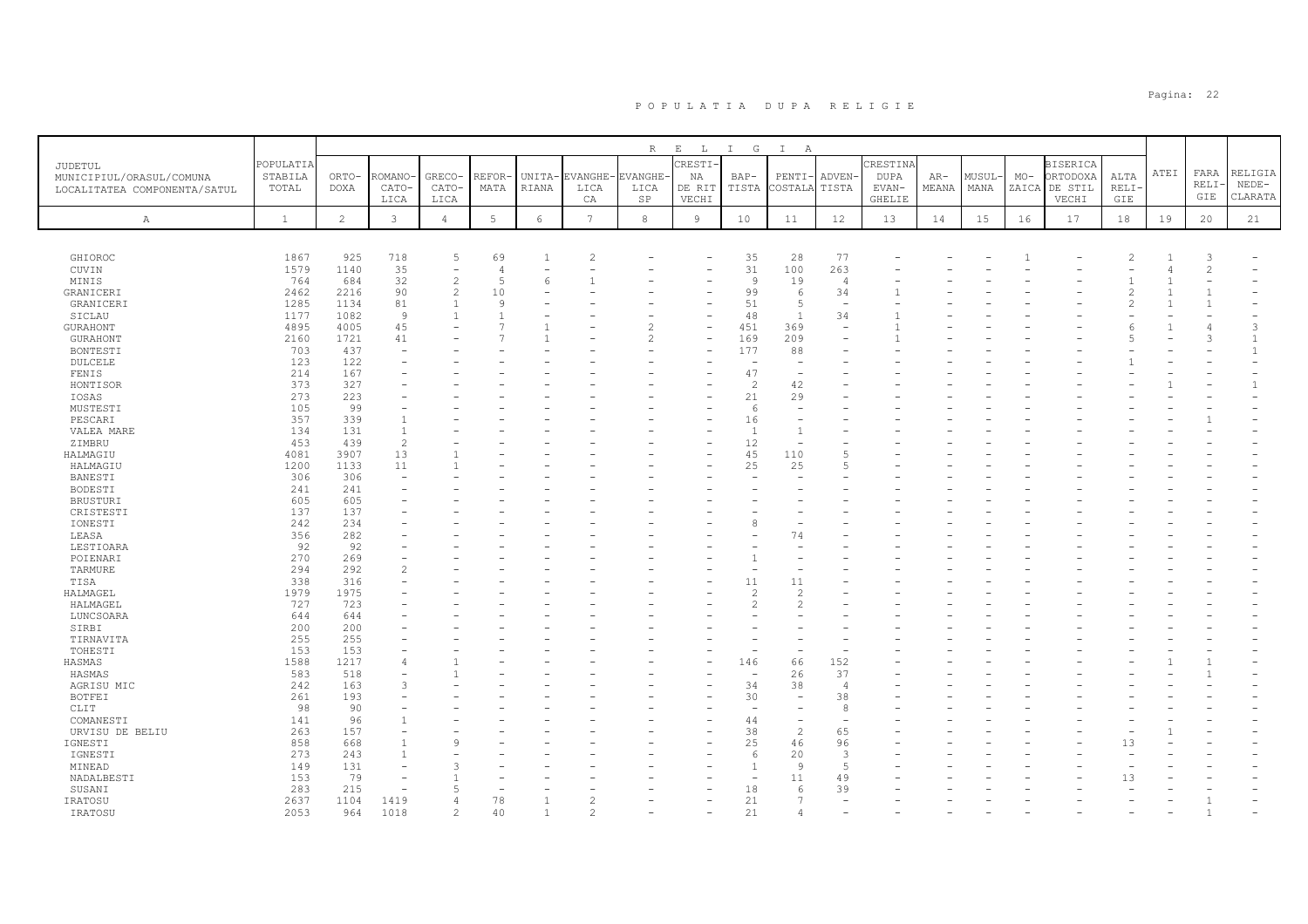|                              |              |                |                          |                          |                          |                                                                                                                                                               |                 | R              | $\,$ E<br>$\mathbb{L}$ | G<br>$\mathbb{I}$        | $\mathbb{I}$<br>A        |                          |               |       |       |       |                 |             |      |                |                     |
|------------------------------|--------------|----------------|--------------------------|--------------------------|--------------------------|---------------------------------------------------------------------------------------------------------------------------------------------------------------|-----------------|----------------|------------------------|--------------------------|--------------------------|--------------------------|---------------|-------|-------|-------|-----------------|-------------|------|----------------|---------------------|
| JUDETUL                      | POPULATIA    |                |                          |                          |                          |                                                                                                                                                               |                 |                | <b>CRESTI-</b>         |                          |                          |                          | CRESTINA      |       |       |       | <b>BISERICA</b> |             |      |                |                     |
| MUNICIPIUL/ORASUL/COMUNA     | STABILA      | ORTO-          | ROMANO                   | <b>GRECO</b>             | REFOR-                   |                                                                                                                                                               | UNITA-EVANGHE   | <b>EVANGHE</b> | NA                     | $BAP-$                   | PENTI·                   | ADVEN-                   | <b>DUPA</b>   | $AR-$ | MUSUL | $MO-$ | ORTODOXA        | ALTA        | ATEI | FARA           | RELIGIA             |
| LOCALITATEA COMPONENTA/SATUL | TOTAL        | DOXA           | CATO-                    | CATO-                    | MATA                     | RIANA                                                                                                                                                         | LICA            | LICA           | DE RIT                 | TISTA                    | COSTALA                  | TISTA                    | EVAN-         | MEANA | MANA  | ZAICA | DE STIL         | <b>RELI</b> |      | RELI-          | $NEDE-$             |
|                              |              |                | LICA                     | LICA                     |                          |                                                                                                                                                               | CA              | SP             | VECHI                  |                          |                          |                          | <b>GHELIE</b> |       |       |       | VECHI           | GIE         |      | GIE            | CLARATA             |
| Α                            | $\,$ 1       | $\overline{c}$ | 3                        | $\overline{4}$           | $5\overline{)}$          | $\epsilon$                                                                                                                                                    | $7\overline{ }$ | 8              | $\overline{9}$         | 10                       | 11                       | 12                       | 13            | 14    | 15    | 16    | 17              | 18          | 19   | 20             | 21                  |
|                              |              |                |                          |                          |                          |                                                                                                                                                               |                 |                |                        |                          |                          |                          |               |       |       |       |                 |             |      |                |                     |
|                              |              |                |                          |                          |                          |                                                                                                                                                               |                 |                |                        |                          |                          |                          |               |       |       |       |                 |             |      |                |                     |
| VARIASU MARE                 | 447          | 105            | 313                      | 2                        | 27                       |                                                                                                                                                               |                 |                |                        |                          |                          |                          |               |       |       |       |                 |             |      |                |                     |
| VARIASU MIC                  | 137          | 35             | 88                       | $\overline{\phantom{a}}$ | 11                       |                                                                                                                                                               |                 |                |                        |                          | 3                        |                          |               |       |       |       |                 |             |      |                |                     |
| LIVADA                       | 2756         | 1817           | 233                      | 6                        | 240                      |                                                                                                                                                               |                 |                |                        | 40                       | 401                      |                          |               |       |       |       |                 |             |      |                |                     |
| LIVADA                       | 1328         | 1033           | 82                       | 2                        | 28                       |                                                                                                                                                               |                 |                |                        | 30                       | 147                      | 3                        |               |       |       |       |                 |             |      |                |                     |
| SINLEANI                     | 1428         | 784            | 151                      | $\overline{4}$           | 212                      | $\overline{\phantom{m}}$                                                                                                                                      |                 |                |                        | 10                       | 254                      | $\overline{1}$           |               |       |       |       |                 |             |      |                |                     |
| MACEA                        | 5715         | 4223           | 721                      | 9                        | 18                       | $\overline{1}$                                                                                                                                                |                 |                |                        | 228                      | 79                       | 422                      |               |       |       |       |                 |             |      |                |                     |
| MACEA                        | 3948         | 2949           | 426                      | $\overline{4}$           | 5                        |                                                                                                                                                               |                 |                |                        | 198                      | 5                        | 352                      |               |       |       |       |                 |             |      | 4              |                     |
| SINMARTIN                    | 1767<br>3510 | 1274<br>1606   | 295<br>788               | 5<br>$\overline{4}$      | 13<br>766                | $\mathbf{1}$<br>8                                                                                                                                             |                 | 38             |                        | 30<br>157                | 74<br>62                 | 70<br>36                 |               |       |       |       |                 | 18          |      |                | 4<br>$\overline{1}$ |
| MISCA                        | 1165         | 924            | $\overline{2}$           | $\overline{1}$           | $\overline{5}$           | $\overline{1}$                                                                                                                                                |                 | $\overline{a}$ |                        | 117                      | 61                       | 36                       |               |       |       |       |                 |             |      | 24<br>18       |                     |
| MISCA<br>SATU NOU            | 898          | 15             | 738                      | 3                        | 98                       | 4                                                                                                                                                             |                 | 37             |                        |                          | -1                       |                          |               |       |       |       |                 |             |      | ٠              |                     |
| VINATORI                     | 1180         | 663            | 38                       | $\overline{\phantom{a}}$ | 432                      | $\mathfrak{D}_{1}^{2}(\mathfrak{D}_{1})=\mathfrak{D}_{2}^{2}(\mathfrak{D}_{2})=\mathfrak{D}_{2}^{2}(\mathfrak{D}_{1})=\mathfrak{D}_{2}^{2}(\mathfrak{D}_{2})$ |                 | $\overline{1}$ |                        | 37                       |                          |                          |               |       |       |       |                 |             |      |                |                     |
| ZERINDU MIC                  | 267          | $\overline{4}$ | 10                       | $\equiv$                 | 231                      |                                                                                                                                                               |                 |                |                        | 3                        |                          |                          |               |       |       |       |                 | 13          |      | 5              |                     |
| MONEASA                      | 1291         | 1101           | 26                       | 2                        | -5                       |                                                                                                                                                               |                 |                |                        | 74                       | 78                       |                          |               |       |       |       |                 |             |      |                |                     |
| MONEASA                      | 964          | 798            | 24                       | 2                        | $\overline{5}$           |                                                                                                                                                               |                 |                |                        | 68                       | 62                       |                          |               |       |       |       |                 |             |      |                |                     |
| RANUSA                       | 327          | 303            | 2                        | $\overline{\phantom{a}}$ |                          |                                                                                                                                                               |                 |                |                        | 6                        | 16                       |                          |               |       |       |       |                 |             |      |                |                     |
| OLARI                        | 2011         | 1114           | 153                      | 14                       | 16                       | 6                                                                                                                                                             |                 | 699            |                        |                          | $\overline{2}$           |                          |               |       |       |       |                 |             |      |                |                     |
| OLARI                        | 1598         | 813            | 48                       | 11                       | 16                       | 6                                                                                                                                                             |                 | 698            |                        | 5                        |                          | -1                       |               |       |       |       |                 |             |      |                |                     |
| SINTEA MICA                  | 413          | 301            | 105                      | 3                        | $\overline{\phantom{a}}$ |                                                                                                                                                               |                 |                |                        |                          | $\overline{\mathcal{L}}$ | $\sim$                   |               |       |       |       |                 |             |      |                |                     |
| PAULIS                       | 4220         | 3204           | 225                      | 29                       | 21                       | $\overline{4}$                                                                                                                                                |                 |                |                        | 256                      | 440                      | 28                       |               |       |       |       |                 |             |      |                |                     |
| PAULIS                       | 1812         | 1375           | 189                      | 16                       | 11                       | 3                                                                                                                                                             |                 |                |                        | 88                       | 102                      | 27                       |               |       |       |       |                 |             |      |                |                     |
| <b>BARATCA</b>               | 309          | 255            | 23                       | 9                        | 8                        |                                                                                                                                                               |                 |                |                        | $\overline{5}$           | 8                        | $\sim$                   |               |       |       |       |                 |             |      |                |                     |
| CLADOVA                      | 389          | 364            | 5                        | 3                        | $\overline{1}$           |                                                                                                                                                               |                 |                |                        | 8                        | 8                        |                          |               |       |       |       |                 |             |      |                |                     |
| SIMBATENI                    | 1710         | 1210           | 8                        | $\overline{1}$           | $\overline{1}$           |                                                                                                                                                               |                 |                |                        | 155                      | 322                      | $\overline{1}$           |               |       |       |       | 8               |             |      | $\overline{4}$ |                     |
| PECICA                       | 12930        | 7216           | 5020                     | 51                       | 204                      | $\overline{7}$                                                                                                                                                | 22              | $\mathcal{R}$  |                        | 178                      | 166                      | 12                       | 9             |       |       |       |                 | 15          | 13   | 12             | $\overline{c}$      |
| PECICA                       | 11472        | 6378           | 4491                     | 31                       | 183                      | 6                                                                                                                                                             | 20              |                |                        | 146                      | 161                      | 10                       | $\mathcal{Q}$ |       |       |       |                 |             | 13   | 12             | 2                   |
| BODROGU VECHI                | 17           | 16             | -1                       | $\overline{\phantom{a}}$ |                          |                                                                                                                                                               |                 |                |                        |                          |                          |                          |               |       |       |       |                 |             |      |                |                     |
| SEDERHAT                     | 277          | 152            | 82                       | 11                       | $\overline{c}$           |                                                                                                                                                               |                 |                |                        | 26                       |                          | $\overline{c}$           |               |       |       |       |                 |             |      |                |                     |
| TURNU                        | 1164         | 670            | 446                      | $\overline{9}$           | 19                       | $\mathbf{1}$                                                                                                                                                  |                 |                |                        | 6                        | $\overline{5}$           |                          |               |       |       |       |                 |             |      |                |                     |
| PEREGU MARE                  | 2058         | 457            | 271                      | 230                      | 1060                     |                                                                                                                                                               |                 |                |                        |                          | 10                       |                          | 6             |       |       |       |                 |             |      |                |                     |
| PEREGU MARE                  | 1011<br>1047 | 417<br>40      | 221<br>50                | 230                      | 112<br>948               |                                                                                                                                                               |                 |                |                        |                          | 10                       |                          | 6             |       |       |       |                 |             |      | 5              |                     |
| PEREGU MIC<br>PETRIS         | 2020         | 1681           | 3                        |                          |                          |                                                                                                                                                               |                 |                |                        | 55                       | 268                      | 12                       |               |       |       |       |                 |             |      |                |                     |
| PETRIS                       | 702          | 652            | $\overline{c}$           |                          |                          |                                                                                                                                                               |                 |                |                        | 36                       | 11                       | $\overline{1}$           |               |       |       |       |                 |             |      |                |                     |
| CORBESTI                     | 248          | 166            |                          |                          |                          |                                                                                                                                                               |                 |                |                        | 10                       | 72                       | $\overline{\phantom{a}}$ |               |       |       |       |                 |             |      |                |                     |
| <b>ILTEU</b>                 | 346          | 314            |                          |                          |                          |                                                                                                                                                               |                 |                |                        | $\overline{1}$           | 30                       |                          |               |       |       |       |                 |             |      |                |                     |
| OBIRSIA                      | 165          | 125            |                          |                          |                          |                                                                                                                                                               |                 |                |                        | $\overline{\phantom{0}}$ | 40                       | $\overline{\phantom{a}}$ |               |       |       |       |                 |             |      |                |                     |
| ROSIA NOUA                   | 417          | 289            |                          |                          |                          |                                                                                                                                                               |                 |                |                        | $\overline{c}$           | 114                      | 11                       |               |       |       |       |                 |             |      |                |                     |
| SELISTE                      | 142          | 135            | $\overline{\phantom{a}}$ |                          |                          |                                                                                                                                                               |                 |                |                        | 6                        | -1                       | $\overline{\phantom{a}}$ |               |       |       |       |                 |             |      |                |                     |
| PILU                         | 1861         | 1584           | 165                      | $\mathfrak{D}$           | 19                       |                                                                                                                                                               |                 |                |                        | 30                       | 47                       | 8                        |               |       |       |       |                 |             |      |                |                     |
| PILU                         | 994          | 890            | 37                       | $\overline{\mathcal{L}}$ | 3                        |                                                                                                                                                               |                 |                |                        | $\overline{7}$           | 47                       | 8                        |               |       |       |       |                 |             |      |                |                     |
| VARSAND                      | 867          | 694            | 128                      |                          | 16                       |                                                                                                                                                               |                 |                |                        | 23                       |                          |                          |               |       |       |       |                 |             |      |                |                     |
| PLESCUTA                     | 1796         | 1360           | $\overline{1}$           |                          |                          |                                                                                                                                                               |                 |                |                        | 309                      | 118                      |                          |               |       |       |       |                 |             |      |                |                     |
| PLESCUTA                     | 349          | 219            |                          |                          |                          |                                                                                                                                                               |                 |                |                        | 104                      | 18                       |                          |               |       |       |       |                 |             |      | 3              |                     |
| ACIUTA                       | 295          | 211            |                          |                          |                          |                                                                                                                                                               |                 |                |                        | 84                       |                          |                          |               |       |       |       |                 |             |      |                |                     |
| <b>BUDESTI</b>               | 59           | 59             |                          |                          |                          |                                                                                                                                                               |                 |                |                        |                          |                          |                          |               |       |       |       |                 |             |      |                |                     |
| <b>DUMBRAVA</b>              | 147          | 102            |                          |                          |                          |                                                                                                                                                               |                 |                |                        | 38                       |                          |                          |               |       |       |       |                 |             |      |                |                     |
| GURA VAII                    | 223          | 169            |                          |                          |                          |                                                                                                                                                               |                 |                |                        |                          | 54                       |                          |               |       |       |       |                 |             |      |                |                     |
| ROSTOCI                      | 158          | 122            |                          |                          |                          |                                                                                                                                                               |                 |                |                        | 25                       | 11                       |                          |               |       |       |       |                 |             |      |                |                     |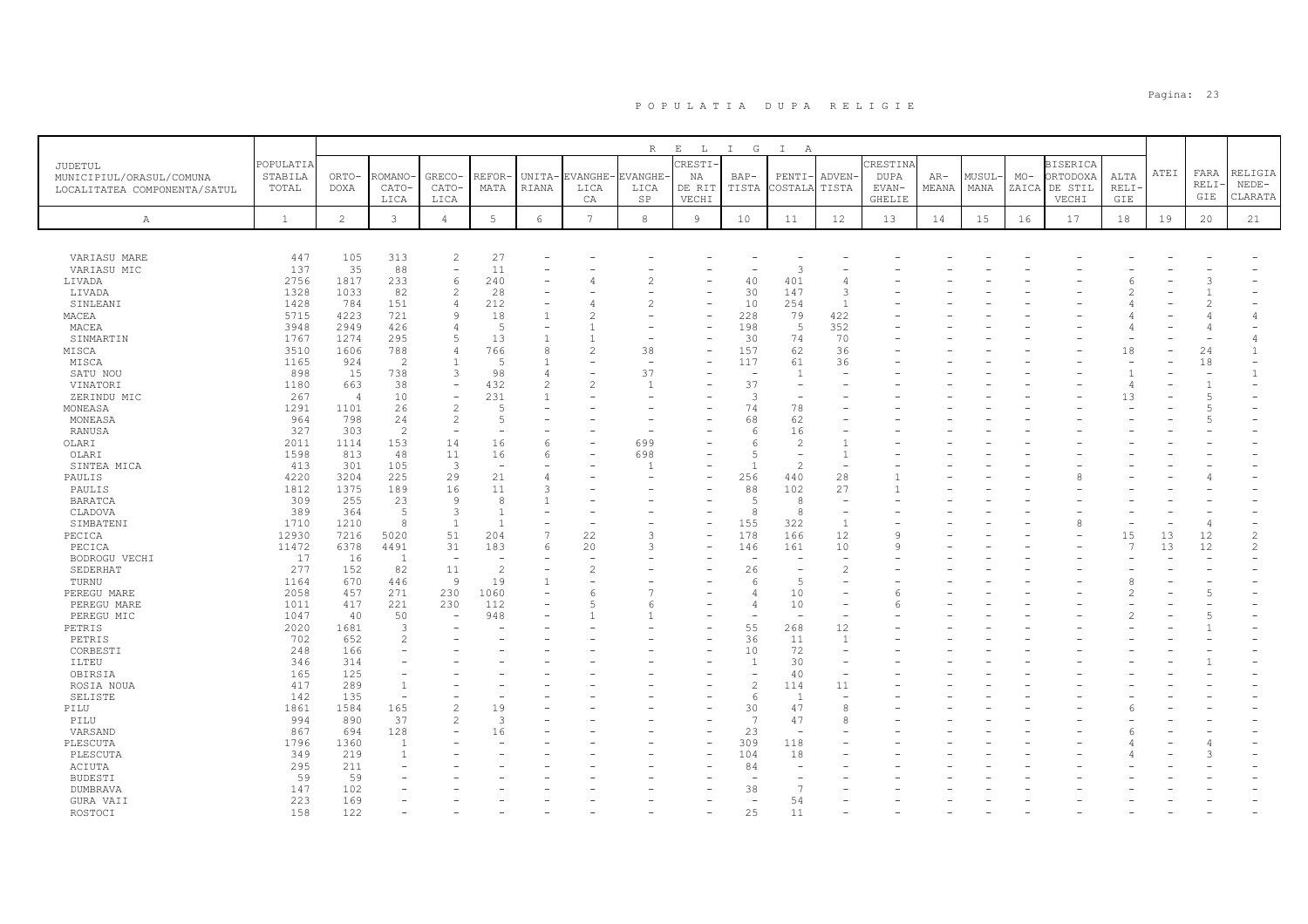|                              |              |                |                |                          |                 |                               |                | R              | $\,$ E<br>$\mathbb{L}$ | G<br>$\mathbb{I}$                          | $\mathbb{I}$<br>A        |                                                      |                |       |       |       |                 |      |      |         |              |
|------------------------------|--------------|----------------|----------------|--------------------------|-----------------|-------------------------------|----------------|----------------|------------------------|--------------------------------------------|--------------------------|------------------------------------------------------|----------------|-------|-------|-------|-----------------|------|------|---------|--------------|
| JUDETUL                      | POPULATIA    |                |                |                          |                 |                               |                |                | <b>CRESTI-</b>         |                                            |                          |                                                      | CRESTINA       |       |       |       | <b>BISERICA</b> |      |      |         |              |
| MUNICIPIUL/ORASUL/COMUNA     | STABILA      | ORTO-          | ROMANO         | <b>GRECO</b>             | REFOR-          | UNITA-                        | <b>EVANGHE</b> | <b>EVANGHE</b> | NA                     | $BAP-$                                     | PENTI                    | ADVEN-                                               | <b>DUPA</b>    | $AR-$ | MUSUL | $MO-$ | ORTODOXA        | ALTA | ATEI | FARA    | RELIGIA      |
| LOCALITATEA COMPONENTA/SATUL | TOTAL        | DOXA           | CATO-          | CATO-                    | MATA            | RIANA                         | LICA           | LICA           | DE RIT                 | TISTA                                      | COSTALA                  | TISTA                                                | EVAN-          | MEANA | MANA  | ZAICA | DE STIL         | RELI |      | RELI-   | $NEDE-$      |
|                              |              |                | LICA           | LICA                     |                 |                               | CA             | SP             | VECHI                  |                                            |                          |                                                      | <b>GHELIE</b>  |       |       |       | VECHI           | GIE  |      | GIE     | CLARATA      |
|                              | $\mathbf{1}$ | $\overline{c}$ | 3              | $\overline{4}$           | $5\phantom{.0}$ | $\epsilon$                    | $\overline{7}$ | 8              | $\overline{9}$         | 10                                         | 11                       | 12                                                   | 13             | 14    | 15    |       | 17              | 18   | 19   |         | 21           |
| Α                            |              |                |                |                          |                 |                               |                |                |                        |                                            |                          |                                                      |                |       |       | 16    |                 |      |      | 20      |              |
|                              |              |                |                |                          |                 |                               |                |                |                        |                                            |                          |                                                      |                |       |       |       |                 |      |      |         |              |
| TALAGIU                      | 565          | 478            |                |                          |                 |                               |                |                |                        | 58                                         | 28                       | $\overline{\phantom{a}}$                             |                |       |       |       |                 |      |      |         |              |
| SAVIRSIN                     | 3600         | 3128           | 80             | 8                        | 10              |                               |                |                |                        | 75                                         | 253                      | 33                                                   |                |       |       |       |                 |      |      |         | $\mathbf{1}$ |
| SAVIRSIN                     | 1490         | 1215           | 76             | 8                        | 8               |                               |                |                |                        | $\overline{5}$                             | 158                      | 10                                                   |                |       |       |       |                 |      |      |         |              |
| CAPRIOARA                    | 380          | 361            |                |                          |                 |                               |                |                |                        | 19                                         |                          |                                                      |                |       |       |       |                 |      |      |         |              |
| CUIAS                        | 92           | 89             |                |                          |                 |                               |                |                |                        | 1                                          |                          | $\overline{\phantom{a}}$                             |                |       |       |       |                 |      |      |         |              |
| HALALIS                      | 162          | 148            |                |                          |                 |                               |                |                |                        |                                            | 3                        | 11                                                   |                |       |       |       |                 |      |      |         |              |
| PIRNESTI                     | 274          | 262            |                |                          |                 |                               |                |                |                        | $\overline{1}$                             | 10                       |                                                      |                |       |       |       |                 |      |      |         |              |
| TEMESESTI                    | 173          | 165            |                |                          |                 |                               |                |                |                        |                                            | 8                        |                                                      |                |       |       |       |                 |      |      |         |              |
| TOC                          | 501          | 448            |                |                          |                 |                               |                |                |                        | 41                                         | $\alpha$                 |                                                      |                |       |       |       |                 |      |      |         |              |
| TROAS                        | 258          | 224            |                |                          |                 |                               |                |                |                        |                                            | 34                       | $\overline{\phantom{a}}$                             |                |       |       |       |                 |      |      |         |              |
| VALEA MARE                   | 270          | 216            | 3              |                          |                 |                               |                |                |                        | 8                                          | 30                       | 12                                                   |                |       |       |       |                 |      |      |         |              |
| SECUSIGIU                    | 5631         | 4518           | 715            | 67                       | 42              |                               |                |                |                        | 13                                         | 175                      | 66                                                   |                |       |       |       | 18              |      |      |         |              |
| SECUSIGIU                    | 2135         | 1744           | 153            | 43                       |                 |                               |                |                |                        | $\overline{1}$                             | 158                      | 10                                                   |                |       |       |       | 18              |      |      |         |              |
| <b>MUNAR</b>                 | 539          | 446            | 90             | $\overline{\phantom{m}}$ |                 |                               |                |                |                        | $\overline{\phantom{m}}$<br>$\overline{7}$ | 3                        | $\overline{\phantom{a}}$                             |                |       |       |       |                 |      |      |         |              |
| SATU MARE                    | 1005         | 879            | 62             | 3                        | $\mathcal{L}$   |                               |                |                |                        |                                            | $\overline{1}$           | 50                                                   |                |       |       |       |                 |      |      |         |              |
| SINPETRU GERMAN              | 1952         | 1449           | 410            | 21                       | 38              |                               |                |                |                        | 5                                          | 13                       | 6                                                    |                |       |       |       |                 |      |      |         |              |
| <b>SELEUS</b>                | 3328         | 2541           | 8              |                          | 3               |                               |                |                |                        | 378                                        | 395                      | 3                                                    |                |       |       |       |                 |      |      |         |              |
| <b>SELEUS</b>                | 2138         | 1698           | 6<br>$\equiv$  |                          | $\mathcal{L}$   |                               |                |                |                        | 274                                        | 156                      | $\mathbf{1}$                                         |                |       |       |       |                 |      |      |         |              |
| IERMATA                      | 483          | 246            | $\overline{c}$ |                          |                 |                               |                |                |                        | 51                                         | 184                      | $\mathbf{2}$                                         |                |       |       |       |                 |      |      |         |              |
| MORODA                       | 707<br>3787  | 597            |                |                          |                 |                               |                |                |                        | 53                                         | 55                       | $\overline{\phantom{a}}$<br>$\overline{\phantom{a}}$ |                |       |       |       | 5               |      |      |         |              |
| SEMLAC                       | 3787         | 2741           | 264            | 240                      | 112             | 6                             | 123<br>123     | 85<br>85       |                        | 21<br>21                                   | 155<br>155               | $\overline{a}$                                       | 13             |       |       |       | 5               | 22   |      |         |              |
| SEMLAC                       |              | 2741           | 264            | 240                      | 112             | 6                             |                |                |                        |                                            | $\overline{2}$           | 54                                                   | 13             |       |       |       |                 | 22   |      |         |              |
| SINTEA MARE                  | 3594         | 1514           | 978<br>6       | 47                       | 861             | 6<br>$\overline{\phantom{a}}$ | 4              | 50             |                        | 49                                         | $\overline{\phantom{a}}$ |                                                      | $\overline{2}$ |       |       |       |                 | 14   |      | 13<br>6 |              |
| SINTEA MARE<br>ADEA          | 1164<br>1025 | 1019<br>96     | 82             | 43<br>3                  | 15<br>811       | $\mathbf{1}$                  |                | $\overline{1}$ |                        | 20<br>29                                   | $\overline{c}$           | 54                                                   |                |       |       |       |                 |      |      |         |              |
| TIPAR                        | 1405         | 399            | 890            | $\mathbf{1}$             | 35              | 5                             | 3              | 49             |                        |                                            |                          | $\overline{\phantom{a}}$                             |                |       |       |       |                 | 14   |      |         |              |
| SINTANA                      | 12125        | 10034          | 1339           | 41                       | 49              | 6                             | 14             | $\overline{c}$ |                        | 89                                         | 492                      | 13                                                   | 4              |       |       |       |                 | 38   |      | 3       |              |
| SINTANA                      | 10877        | 8920           | 1337           | 39                       | 49              | 6                             | 14             | $\mathcal{P}$  |                        | 62                                         | 394                      | 13                                                   |                |       |       |       |                 | 34   |      | 3       |              |
| CAPORAL ALEXA                | 1248         | 1114           | $\overline{2}$ | 2                        |                 |                               |                |                |                        | 27                                         | 98                       | $\overline{\phantom{a}}$                             |                |       |       |       |                 |      |      |         |              |
| SOCODOR                      | 2322         | 2026           | 142            | 13                       | 27              |                               |                |                |                        | 28                                         | -1                       | 77                                                   |                |       |       |       |                 |      |      |         |              |
| SOCODOR                      | 2322         | 2026           | 142            | 13                       | 27              |                               |                |                |                        | 28                                         | $\overline{1}$           | 77                                                   |                |       |       |       |                 |      |      |         |              |
| SOFRONEA                     | 2551         | 1228           | 1033           | 12                       | 38              |                               |                |                |                        | 129                                        | $\mathcal{R}$            | 87                                                   |                |       |       |       |                 |      |      | q       |              |
| SOFRONEA                     | 1925         | 1210           | 442            | 11                       | 26              |                               |                |                |                        | 127                                        | 8                        | 87                                                   |                |       |       |       |                 |      |      | 9       |              |
| SINPAUL                      | 626          | 18             | 591            | 1                        | 12              |                               |                |                |                        | $\mathcal{L}$                              |                          |                                                      |                |       |       |       |                 |      |      |         |              |
| SAGU                         | 3858         | 3366           | 281            | 2                        | 19              |                               |                |                |                        | 84                                         | 100                      |                                                      |                |       |       |       |                 |      |      |         |              |
| SAGU                         | 2033         | 1781           | 150            | $\sim$                   | 16              |                               |                |                |                        | 68                                         | 13                       |                                                      |                |       |       |       |                 |      |      |         |              |
| CRUCENI                      | 613          | 496            | 29             | $\overline{\phantom{a}}$ | 2               |                               |                |                |                        |                                            | 85                       |                                                      |                |       |       |       |                 |      |      |         |              |
| FIRITEAZ                     | 455          | 359            | 83             | $\overline{c}$           |                 |                               |                |                |                        | 8                                          |                          |                                                      |                |       |       |       |                 |      |      |         |              |
| FISCUT                       | 527          | 501            | 18             | $\overline{\phantom{a}}$ |                 |                               |                |                |                        | 8                                          |                          |                                                      |                |       |       |       |                 |      |      |         |              |
| HUNEDOARA TIMISANA           | 230          | 229            | 1              |                          |                 |                               |                |                |                        |                                            |                          |                                                      |                |       |       |       |                 |      |      |         |              |
| SEITIN                       | 2713         | 2329           | 27             | 143                      |                 |                               |                |                |                        | 19                                         | 183                      |                                                      |                |       |       |       |                 |      |      |         |              |
| SEITIN                       | 2713         | 2329           | 27             | 143                      |                 |                               |                |                |                        | 19                                         | 183                      |                                                      |                |       |       |       |                 |      |      |         |              |
| <b>SEPREUS</b>               | 2759         | 2329           | 10             | $\overline{2}$           |                 |                               |                |                |                        | 69                                         | -1                       | 347                                                  |                |       |       |       |                 |      |      |         |              |
| SEPREUS                      | 2759         | 2329           | 10             | $\overline{2}$           |                 |                               |                |                |                        | 69                                         | $\overline{1}$           | 347                                                  |                |       |       |       |                 |      |      |         |              |
| SICULA                       | 4974         | 4485           | 25             | 87                       |                 |                               |                |                |                        | 164                                        | 174                      | 34                                                   |                |       |       |       |                 |      |      |         |              |
| SICULA                       | 2592         | 2300           | 22             | 3                        |                 |                               |                |                |                        | 69                                         | 160                      | 34                                                   |                |       |       |       |                 |      |      |         |              |
| CHERELUS                     | 1032         | 920            | 3              | 84                       |                 |                               |                |                |                        | 12                                         | 12                       |                                                      |                |       |       |       |                 |      |      |         |              |
| GURBA                        | 1350         | 1265           |                |                          |                 |                               |                |                |                        | 83                                         | 2                        |                                                      |                |       |       |       |                 |      |      |         |              |
| SILINDIA                     | 1031         | 801            | 194            |                          |                 |                               |                |                |                        | 26                                         | 2                        |                                                      |                |       |       |       |                 |      |      |         |              |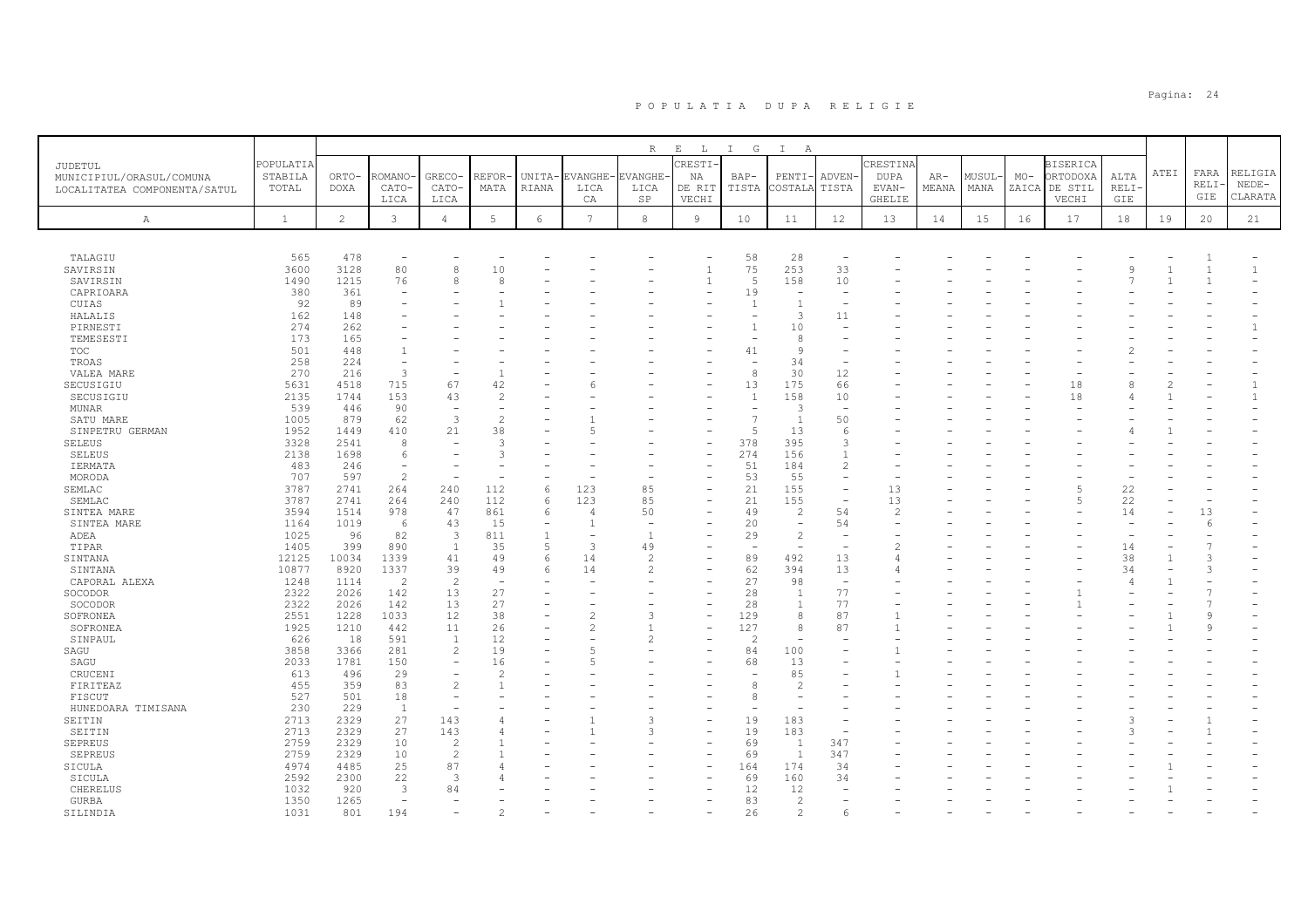|                                                                     |                               |                      |                          |                          |               |                 |                  | $R_{\perp}$            | $E$ $L$                  | $I$ G                    | $\mathbb{I}$<br>$\mathbb{A}$ |                          |                           |                |                |       |                                              |              |      |               |                    |
|---------------------------------------------------------------------|-------------------------------|----------------------|--------------------------|--------------------------|---------------|-----------------|------------------|------------------------|--------------------------|--------------------------|------------------------------|--------------------------|---------------------------|----------------|----------------|-------|----------------------------------------------|--------------|------|---------------|--------------------|
| JUDETUL<br>MUNICIPIUL/ORASUL/COMUNA<br>LOCALITATEA COMPONENTA/SATUL | POPULATIA<br>STABILA<br>TOTAL | ORTO-<br><b>DOXA</b> | <b>COMANO</b><br>CATO-   | GRECO-<br>CATO-          | REFOR<br>MATA | UNITA-<br>RIANA | EVANGHE-<br>LICA | <b>EVANGHE</b><br>LICA | CRESTI-<br>NA<br>DE RIT  | BAP-<br>TISTA            | $PENTI-$<br>COSTALA          | <b>ADVEN</b><br>TISTA    | CRESTINA<br>DUPA<br>EVAN- | $AR-$<br>MEANA | MUSUL-<br>MANA | $MO-$ | <b>BISERICA</b><br>ORTODOXA<br>ZAICA DE STIL | ALTA<br>RELI | ATEI | FARA<br>RELI  | RELIGIA<br>$NEDE-$ |
|                                                                     |                               |                      | LICA                     | LICA                     |               |                 | CA               | SP                     | VECHI                    |                          |                              |                          | GHELIE                    |                |                |       | VECHI                                        | GIE          |      | GIE           | CLARATA            |
| Α                                                                   | <sup>1</sup>                  | 2                    | 3                        | $\overline{4}$           | 5             | 6               | $7\phantom{.0}$  | 8                      | $\overline{9}$           | 10                       | 11                           | 12                       | 13                        | 14             | 15             | 16    | 17                                           | 18           | 19   | 20            | 21                 |
| SILINDIA                                                            | 489                           | 431                  | 54                       |                          |               |                 |                  |                        |                          |                          |                              |                          |                           |                |                |       |                                              |              |      |               |                    |
| CAMNA                                                               | 99                            | 95                   | $\mathbf{1}$             |                          |               |                 |                  |                        |                          |                          |                              | 3                        |                           |                |                |       |                                              |              |      |               |                    |
| IERCOSENI                                                           | 71                            | 71                   | $\sim$                   |                          |               |                 |                  |                        |                          |                          |                              |                          |                           |                |                |       |                                              |              |      |               |                    |
| LUGUZAU                                                             | 158                           | 110                  | 23                       |                          |               |                 |                  |                        |                          | 22                       |                              | ß                        |                           |                |                |       |                                              |              |      |               |                    |
| SATU MIC                                                            | 214                           | 94                   | 116                      |                          |               |                 |                  |                        |                          | ÷                        | $\mathcal{D}$                |                          |                           |                |                |       |                                              |              |      |               |                    |
| SIMAND                                                              | 4049                          | 3425                 | 314                      | 30                       | 18            |                 |                  |                        |                          | ۳                        | 198                          | 61                       |                           |                |                |       |                                              |              |      |               |                    |
| SIMAND                                                              | 4049                          | 3425                 | 314                      | 30                       | 18            |                 |                  |                        |                          |                          | 198                          | 61                       |                           |                |                |       |                                              |              |      |               |                    |
| SIRIA                                                               | 8057                          | 6543                 | 763                      | 52                       | 24            | 3               |                  |                        | $\overline{1}$           | 226                      | 349                          | 90                       |                           |                |                |       |                                              |              |      |               |                    |
| SIRIA                                                               | 5030                          | 4008                 | 432                      | 46                       | 18            | 3               |                  |                        | $\mathbf{1}$             | 146                      | 280                          | 90                       |                           |                |                |       |                                              |              |      |               |                    |
| GALSA                                                               | 1993                          | 1531                 | 327                      | 6                        | 3             |                 |                  |                        |                          | 62                       | 64                           | ÷.                       |                           |                |                |       |                                              |              |      |               |                    |
| MISCA                                                               | 1034                          | 1004                 | $\overline{4}$           |                          | ς             |                 |                  |                        |                          | 18                       | 5                            |                          |                           |                |                |       |                                              |              |      |               |                    |
| SISTAROVAT                                                          | 398                           | 363                  | $\overline{4}$           |                          |               |                 |                  |                        |                          | 23                       | 6                            |                          |                           |                |                |       |                                              |              |      |               |                    |
| SISTAROVAT                                                          | 314                           | 288                  | 3                        |                          |               |                 |                  |                        |                          | 23                       |                              |                          |                           |                |                |       |                                              |              |      |               |                    |
| CUVESDIA                                                            | 57                            | 57                   |                          |                          |               |                 |                  |                        |                          |                          |                              |                          |                           |                |                |       |                                              |              |      |               |                    |
| LABASINT                                                            | 15                            | 10                   |                          |                          |               |                 |                  |                        |                          |                          | 5                            |                          |                           |                |                |       |                                              |              |      |               |                    |
| VARNITA                                                             | 12                            | 8                    | $\overline{1}$           |                          |               |                 |                  |                        |                          |                          | $\mathbf{1}$                 |                          |                           |                |                |       |                                              |              |      |               |                    |
| TAUT                                                                | 2489                          | 2043                 | 6                        | 246                      |               |                 |                  |                        |                          | 115                      | 74                           |                          |                           |                |                |       |                                              |              |      |               |                    |
| TAUT                                                                | 972                           | 909                  | $\overline{1}$           | -5                       |               |                 |                  |                        |                          | 51                       | 3                            |                          |                           |                |                |       |                                              |              |      |               |                    |
| MINISEL                                                             | 274                           | 156                  | 3                        | 85                       |               |                 |                  |                        |                          | 12                       | 16                           |                          |                           |                |                |       |                                              |              |      |               |                    |
| MINISU DE SUS                                                       | 216                           | 12                   | $\sim$                   | 154                      |               |                 |                  |                        |                          | 34                       | 16                           |                          |                           |                |                |       |                                              |              |      |               |                    |
| NADAS                                                               | 1027                          | 966                  | 2                        | 2                        |               |                 |                  |                        |                          | 18                       | 39                           |                          |                           |                |                |       |                                              |              |      |               |                    |
| TIRNOVA                                                             | 6144                          | 4866                 | 37                       | 9                        |               |                 |                  |                        | $\overline{\phantom{0}}$ | 473                      | 638                          | 102                      |                           |                |                |       |                                              |              |      | $\mathcal{Q}$ | $\mathbf{1}$       |
| TIRNOVA                                                             | 1888                          | 1534                 | 11                       |                          |               |                 |                  |                        |                          | 131                      | 122                          | 78                       |                           |                |                |       |                                              |              |      |               |                    |
| AGRISU MARE                                                         | 1013                          | 738                  | $\overline{3}$           |                          |               |                 |                  |                        |                          | 52                       | 208                          | $\mathbf{Q}$             |                           |                |                |       |                                              |              |      |               |                    |
| ARANEAG                                                             | 467                           | 359                  | $\overline{c}$           |                          |               |                 |                  |                        |                          | 55                       | 51                           |                          |                           |                |                |       |                                              |              |      |               |                    |
| CHIER                                                               | 1130                          | 904                  | 10                       |                          |               |                 |                  |                        | ۰                        | 102                      | 104                          | 8                        |                           |                |                |       |                                              |              |      |               | $\mathbf{1}$       |
| DRAUT                                                               | 1100                          | 879                  | $\overline{2}$           |                          |               |                 |                  |                        |                          | 127                      | 82                           | $\mathbf{1}$             |                           |                |                |       |                                              |              |      |               |                    |
| DUD                                                                 | 546                           | 452                  | $\overline{9}$           |                          |               |                 |                  |                        |                          | 6                        | 71                           | $\sqrt{2}$               |                           |                |                |       |                                              |              |      |               |                    |
| VARADIA DE MURES                                                    | 2279                          | 2078                 | 14                       | 35                       |               |                 |                  |                        |                          | 14                       | 133                          |                          |                           |                |                |       |                                              |              |      |               |                    |
| VARADIA DE MURES                                                    | 768                           | 674                  | 8                        | $\overline{c}$           |               |                 |                  |                        |                          | $\overline{\phantom{a}}$ | 81                           |                          |                           |                |                |       |                                              |              |      |               |                    |
| BAIA                                                                | 175                           | 173                  |                          |                          |               |                 |                  |                        |                          |                          | $\overline{c}$               |                          |                           |                |                |       |                                              |              |      |               |                    |
| JULITA                                                              | 476                           | 431                  |                          | 33                       |               |                 |                  |                        |                          | 3                        | $\overline{7}$               |                          |                           |                |                |       |                                              |              |      |               |                    |
| LUPESTI                                                             | 365                           | 334                  |                          |                          |               |                 |                  |                        |                          |                          | 31                           |                          |                           |                |                |       |                                              |              |      |               |                    |
| NICOLAE BALCESCU                                                    | 316                           | 290                  | 5                        |                          |               |                 |                  |                        |                          | 10                       | 11                           |                          |                           |                |                |       |                                              |              |      |               |                    |
| STEJAR                                                              | 179                           | 176                  | $\overline{1}$           |                          |               |                 |                  |                        |                          | $\overline{1}$           | $\overline{1}$               | ÷                        |                           |                |                |       |                                              |              |      |               |                    |
| VINGA                                                               | 6418                          | 3303                 | 2658                     | 13                       | 145           |                 |                  |                        |                          | 93                       | 158                          | 15                       | 23                        |                |                |       |                                              |              |      |               |                    |
| VINGA                                                               | 4132                          | 2360                 | 1452                     | 13                       | 44            |                 |                  |                        |                          | 87                       | 155                          | 15                       | $\overline{1}$            |                |                |       |                                              |              |      |               |                    |
| MAILAT                                                              | 1133                          | 36                   | 965                      | $\overline{\phantom{a}}$ | 101           |                 |                  |                        |                          | $\overline{4}$           | $\overline{\phantom{a}}$     | $\overline{\phantom{a}}$ | 22                        |                |                |       |                                              |              |      |               |                    |
| MANASTUR                                                            | 1153                          | 907                  | 241                      |                          |               |                 |                  |                        |                          | $\overline{c}$           | 3                            |                          |                           |                |                |       |                                              |              |      |               |                    |
| VIRFURILE                                                           | 3738                          | 3589                 | 3                        |                          |               |                 |                  |                        |                          | 101                      | 43                           |                          |                           |                |                |       |                                              |              |      |               |                    |
| VIRFURILE                                                           | 950                           | 862                  | $\overline{\phantom{0}}$ |                          |               |                 |                  |                        |                          | 87                       | $\overline{\phantom{a}}$     |                          |                           |                |                |       |                                              |              |      |               |                    |
| AVRAM IANCU                                                         | 883                           | 843                  | $\overline{c}$           |                          |               |                 |                  |                        |                          | J.                       | 31                           |                          |                           |                |                |       |                                              |              |      |               |                    |
| GROSI                                                               | 146                           | 146                  |                          |                          |               |                 |                  |                        |                          |                          |                              |                          |                           |                |                |       |                                              |              |      |               |                    |
| LAZURI                                                              | 540                           | 534                  |                          |                          |               |                 |                  |                        |                          |                          |                              |                          |                           |                |                |       |                                              |              |      |               |                    |
| MAGULICEA                                                           | 359                           | 354                  |                          |                          |               |                 |                  |                        |                          |                          | 3                            |                          |                           |                |                |       |                                              |              |      |               |                    |
| MERMESTI                                                            | 242                           | 241                  |                          |                          |               |                 |                  |                        |                          |                          |                              |                          |                           |                |                |       |                                              |              |      |               |                    |
| POIANA                                                              | 249                           | 240                  |                          |                          |               |                 |                  |                        |                          |                          | Q                            |                          |                           |                |                |       |                                              |              |      |               |                    |
| VIDRA                                                               | 369                           | 369                  |                          |                          |               |                 |                  |                        |                          |                          |                              |                          |                           |                |                |       |                                              |              |      |               |                    |
| VLADIMIRESCU                                                        | 9764                          | 8249                 | 703                      | 47                       | 79            |                 |                  |                        | 气                        | 190                      | 385                          | 33                       |                           |                |                |       |                                              | 46           |      | 12            |                    |
|                                                                     |                               |                      |                          |                          |               |                 |                  |                        |                          |                          |                              |                          |                           |                |                |       |                                              |              |      |               |                    |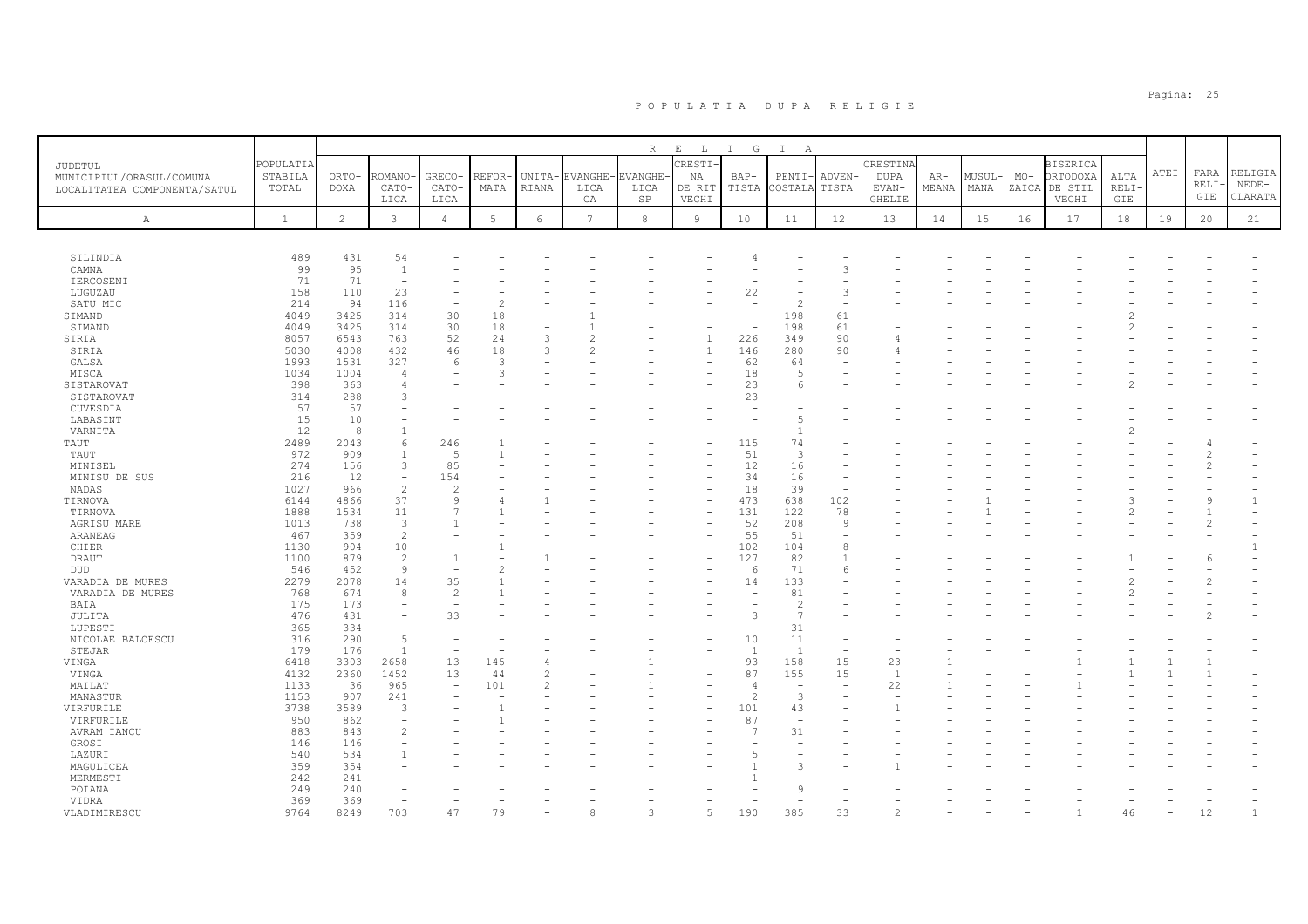|                                                                     |                               |                      |                          |                          |      |                          |                                             | R          | E<br>L                           | G                        | А                             |        |                                            |                |                |       |                                                       |                        |      |                      |                               |
|---------------------------------------------------------------------|-------------------------------|----------------------|--------------------------|--------------------------|------|--------------------------|---------------------------------------------|------------|----------------------------------|--------------------------|-------------------------------|--------|--------------------------------------------|----------------|----------------|-------|-------------------------------------------------------|------------------------|------|----------------------|-------------------------------|
| JUDETUL<br>MUNICIPIUL/ORASUL/COMUNA<br>LOCALITATEA COMPONENTA/SATUL | POPULATIA<br>STABILA<br>TOTAL | ORTO-<br><b>DOXA</b> | ROMANO-<br>CATO-<br>LICA | GRECO-<br>CATO-<br>LICA  | MATA | RIANA                    | REFOR- UNITA-EVANGHE-EVANGHE-<br>LICA<br>CA | LICA<br>SP | CRESTI-<br>NA<br>DE RIT<br>VECHI | BAP-                     | PENTI-<br>TISTA COSTALA TISTA | ADVEN- | CRESTINA<br><b>DUPA</b><br>EVAN-<br>GHELIE | $AR-$<br>MEANA | MUSUL-<br>MANA | $MO-$ | <b>BISERICA</b><br>ORTODOXA<br>ZAICA DE STIL<br>VECHI | ALTA<br>$RELI-$<br>GIE | ATEI | FARA<br>RELI-<br>GIE | RELIGIA<br>$NEDE-$<br>CLARATA |
| Α                                                                   |                               |                      |                          |                          |      |                          |                                             | 8          |                                  | 10                       | 11                            | 12     | 13                                         | 14             | 15             | 16    | 17                                                    | 18                     | 19   | 20                   | 21                            |
|                                                                     |                               |                      |                          |                          |      |                          |                                             |            |                                  |                          |                               |        |                                            |                |                |       |                                                       |                        |      |                      |                               |
| VLADIMIRESCU                                                        | 5559                          | 4451                 | 560                      | 32                       | 68   | $\overline{\phantom{a}}$ |                                             |            | $\overline{\phantom{m}}$         | 120                      | 240                           | 26     |                                            |                |                |       |                                                       |                        | -    |                      |                               |
| CICIR                                                               | 894                           | 797                  | 11                       |                          |      |                          |                                             |            |                                  |                          | 32                            |        |                                            |                |                |       |                                                       |                        |      |                      |                               |
| HORIA                                                               | 2205                          | 1978                 | 130                      |                          | 10   |                          |                                             |            |                                  |                          | 68                            |        |                                            |                |                |       |                                                       |                        |      |                      |                               |
| MINDRULOC                                                           | 1106                          | 1023                 | $\overline{c}$           |                          |      | $\overline{\phantom{0}}$ |                                             |            |                                  | 18                       | 45                            |        |                                            |                |                |       |                                                       |                        |      |                      |                               |
| ZABRANI                                                             | 4373                          | 3809                 | 257                      | 34                       | 15   |                          |                                             |            |                                  |                          | 181                           | 13     |                                            |                |                |       | 19                                                    |                        |      |                      |                               |
| ZABRANI                                                             | 2146                          | 1767                 | 101                      | 32                       |      |                          |                                             |            |                                  | 37                       | 177                           |        |                                            |                |                |       | 19                                                    |                        |      |                      |                               |
| CHESINT                                                             | 1207                          | 1201                 |                          |                          |      |                          |                                             |            |                                  |                          |                               |        |                                            |                |                |       |                                                       |                        |      |                      |                               |
| NEUDORF                                                             | 1020                          | 841                  | 152                      |                          |      |                          |                                             |            |                                  |                          |                               | 8      |                                            |                |                |       |                                                       |                        |      |                      |                               |
| ZARAND                                                              | 2733                          | 2517                 |                          |                          |      |                          |                                             |            | $\overline{\phantom{0}}$         |                          | 161                           |        |                                            |                |                |       |                                                       |                        |      |                      |                               |
| ZARAND                                                              | 1494                          | 1405                 |                          |                          |      |                          |                                             |            |                                  |                          | 39                            |        |                                            |                |                |       |                                                       |                        |      |                      |                               |
| CINTEI                                                              | 1239                          | 1112                 |                          |                          |      |                          |                                             |            |                                  | $\overline{\phantom{a}}$ | 122                           |        |                                            |                |                |       |                                                       |                        |      |                      |                               |
| ZERIND                                                              | 1679                          | 53                   | 77                       |                          | 1484 |                          |                                             |            | -                                | 43                       | $\qquad \qquad -$             | 10     |                                            |                |                |       |                                                       |                        |      |                      |                               |
| ZERIND                                                              | 1013                          | 34                   | 36                       |                          | 924  |                          |                                             |            |                                  |                          |                               |        |                                            |                |                |       |                                                       |                        |      |                      |                               |
| IERMATA NEAGRA                                                      | 666                           | 19                   | 41                       | $\overline{\phantom{0}}$ | 560  |                          |                                             |            | $\overline{\phantom{0}}$         | 36                       | -                             |        |                                            |                |                |       |                                                       |                        |      |                      |                               |
| ZIMANDU NOU                                                         | 4561                          | 2045                 | 2103                     | 20                       | 127  | 6                        |                                             |            | $\overline{\phantom{a}}$         | 106                      | 28                            | 13     |                                            |                |                |       |                                                       | 79                     |      |                      |                               |
| ZIMANDU NOU                                                         | 1535                          | 506                  | 918                      |                          | 46   |                          |                                             |            | $\overline{\phantom{0}}$         | 19                       |                               |        |                                            |                |                |       |                                                       |                        |      |                      |                               |
| ANDREI SAGUNA                                                       | 1824                          | 1259                 | 426                      |                          | 32   |                          |                                             |            | -                                | 76                       | 18                            |        |                                            |                |                |       |                                                       |                        |      |                      |                               |
| ZIMANDCUZ                                                           | 1202                          | 280                  | 759                      | 12                       | 49   |                          |                                             |            | $\overline{\phantom{0}}$         |                          | 10                            |        |                                            |                |                |       |                                                       | 62                     |      |                      |                               |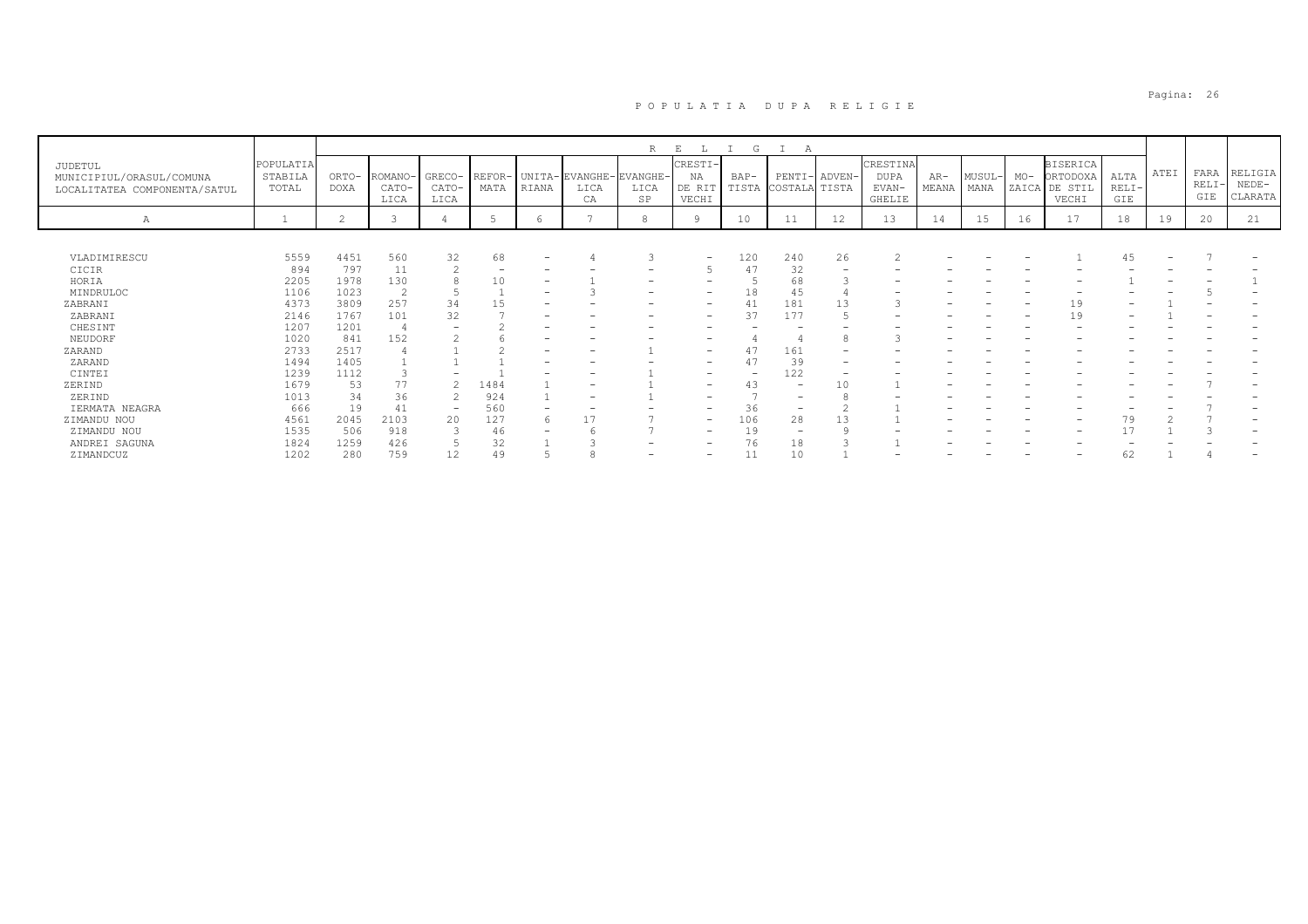|                                                                     |                               |                      |                          |                         |      |       |                                      | R                      | E                                | G    |                     |               |                                     |              |                |       |                                                       |                        |      |                        |                               |
|---------------------------------------------------------------------|-------------------------------|----------------------|--------------------------|-------------------------|------|-------|--------------------------------------|------------------------|----------------------------------|------|---------------------|---------------|-------------------------------------|--------------|----------------|-------|-------------------------------------------------------|------------------------|------|------------------------|-------------------------------|
| JUDETUL<br>MUNICIPIUL/ORASUL/COMUNA<br>LOCALITATEA COMPONENTA/SATUL | POPULATIA<br>STABILA<br>TOTAL | ORTO-<br><b>DOXA</b> | ROMANO-<br>CATO-<br>LICA | GRECO-<br>CATO-<br>LICA | MATA | RIANA | REFOR- UNITA-EVANGHE-I<br>LICA<br>CA | EVANGHE-<br>LICA<br>SP | CRESTI-<br>NA<br>DE RIT<br>VECHI | BAP- | TISTA COSTALA TISTA | PENTI- ADVEN- | CRESTINA<br>DUPA<br>EVAN-<br>GHELIE | AR-<br>MEANA | MUSUL-<br>MANA | $MO-$ | <b>BISERICA</b><br>ORTODOXA<br>ZAICA DE STIL<br>VECHI | ALTA<br>$RELI-$<br>GIE | ATEI | FARA<br>$RELI-$<br>GIE | RELIGIA<br>$NEDE-$<br>CLARATA |
| Α                                                                   |                               | 2                    |                          |                         |      | 6     |                                      | 8                      | Q                                | 10   | 11                  | 12            | 13                                  | 14           | 15             | 16    | 17                                                    | 18                     | 19   | 20                     | 21                            |
|                                                                     |                               |                      |                          |                         |      |       |                                      |                        |                                  |      |                     |               |                                     |              |                |       |                                                       |                        |      |                        |                               |
| JUDETUL BACAU                                                       |                               |                      |                          |                         |      |       |                                      |                        |                                  |      |                     |               |                                     |              |                |       |                                                       |                        |      |                        |                               |
| COMUNA AGAS                                                         |                               |                      |                          |                         |      |       |                                      |                        |                                  |      |                     |               |                                     |              |                |       |                                                       |                        |      |                        |                               |
| COSNEA                                                              | 643                           | 296                  | 336                      | 11                      |      |       |                                      |                        |                                  |      |                     |               |                                     |              |                |       |                                                       |                        |      |                        |                               |
| COMUNA GHIMES-FAGET                                                 | 5326                          | 2140                 | 3095                     | 83                      |      |       |                                      |                        |                                  |      |                     |               |                                     |              |                |       |                                                       |                        |      |                        |                               |
| FAGET                                                               | 1612                          | 344                  | 1226                     | 39                      |      |       |                                      |                        |                                  |      |                     |               |                                     |              |                |       |                                                       |                        |      |                        |                               |
| <b>BOLOVANIS</b>                                                    | 1064                          | 807                  | 252                      |                         |      |       |                                      |                        |                                  |      |                     |               |                                     |              |                |       |                                                       |                        |      |                        |                               |
| FAGETU DE SUS                                                       | 309                           | 50                   | 259                      |                         |      |       |                                      |                        |                                  |      |                     |               |                                     |              |                |       |                                                       |                        |      |                        |                               |
| GHIMES                                                              | 1279                          | 161                  | 1103                     |                         |      |       |                                      |                        |                                  |      |                     |               |                                     |              |                |       |                                                       |                        |      |                        |                               |
| RACHITIS                                                            | 290                           | 268                  |                          |                         |      |       |                                      |                        |                                  |      |                     |               |                                     |              |                |       |                                                       |                        |      |                        |                               |
| TARHAUSI                                                            | 772                           | 510                  | 250                      |                         |      |       |                                      |                        |                                  |      |                     |               |                                     |              |                |       |                                                       |                        |      |                        |                               |
| COMUNA OITUZ                                                        |                               |                      |                          |                         |      |       |                                      |                        |                                  |      |                     |               |                                     |              |                |       |                                                       |                        |      |                        |                               |
| POIANA SARATA                                                       | 355                           | 323                  | 28                       |                         |      |       |                                      |                        |                                  |      |                     |               | -                                   |              |                |       |                                                       |                        |      |                        |                               |
| COMUNA PALANCA                                                      |                               |                      |                          |                         |      |       |                                      |                        |                                  |      |                     |               |                                     |              |                |       |                                                       |                        |      |                        |                               |
| CADARESTI                                                           | 138                           | 87                   | 51                       |                         |      |       |                                      |                        |                                  |      |                     |               |                                     |              |                |       |                                                       |                        |      |                        |                               |
| CIUGHES                                                             | 2040                          | 692                  | 1345                     |                         |      |       |                                      |                        |                                  |      |                     |               |                                     |              |                |       |                                                       |                        |      |                        |                               |
| PAJISTEA                                                            | 41                            | 32                   |                          |                         |      |       |                                      |                        |                                  |      |                     |               |                                     |              |                |       |                                                       |                        |      |                        |                               |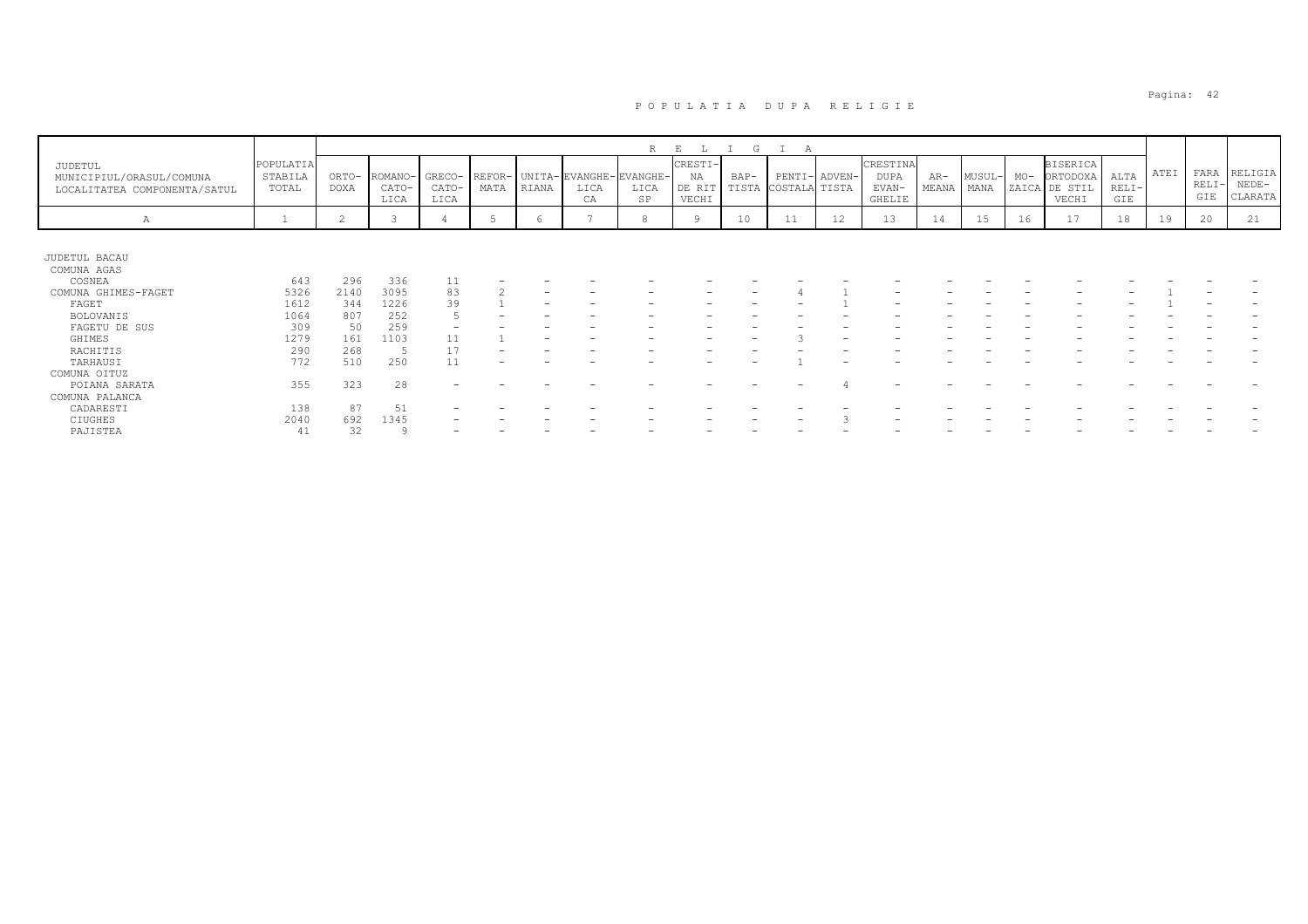|                              |                |                |                     |                                |                |                          |             | $R_{\parallel}$ | $\,$ E<br>$\mathbb{L}$ | $\mathbb{I}$<br>G    | $\mathbb{I}$<br>A        |                                      |                |                |        |                |                          |                          |                |                |                          |
|------------------------------|----------------|----------------|---------------------|--------------------------------|----------------|--------------------------|-------------|-----------------|------------------------|----------------------|--------------------------|--------------------------------------|----------------|----------------|--------|----------------|--------------------------|--------------------------|----------------|----------------|--------------------------|
| JUDETUL                      | POPULATIA      |                |                     |                                |                |                          |             |                 | RESTI-                 |                      |                          |                                      | CRESTINA       |                |        |                | <b>BISERICA</b>          |                          |                |                |                          |
| MUNICIPIUL/ORASUL/COMUNA     | STABILA        | ORTO-          | <b>ROMANO</b>       | GRECO-                         | REFOR·         | UNITA-                   | EVANGHE     | <b>VANGHE</b>   | ΝA                     | $BAP-$               | PENTI-                   | ADVEN-                               | <b>DUPA</b>    | $AR-$          | MUSUL· | $MO-$          | ORTODOXA                 | ALTA                     | ATEI           | FARA           | RELIGIA                  |
| LOCALITATEA COMPONENTA/SATUL | TOTAL          | DOXA           | CATO-               | CATO-                          | MATA           | RIANA                    | LICA        | LICA            | DE RIT                 | TISTA                | COSTALA                  | TISTA                                | EVAN-          | MEANA          | MANA   | ZAICA          | DE STIL                  | RELI-                    |                | RELI-<br>GIE   | $NEDE-$                  |
|                              |                |                | LICA                | LICA                           |                |                          | CA          | SP              | VECHI                  |                      |                          |                                      | <b>GHELIE</b>  |                |        |                | VECHI                    | GIE                      |                |                | CLARATA                  |
| Α                            | $\mathbf{1}$   | $\overline{c}$ | $\mathbf{3}$        | $\overline{4}$                 | 5              | $\epsilon$               | $7^{\circ}$ | $_{\rm 8}$      | 9                      | 10                   | 11                       | 12                                   | 13             | 14             | 15     | 16             | 17                       | 18                       | 19             | 20             | 21                       |
|                              |                |                |                     |                                |                |                          |             |                 |                        |                      |                          |                                      |                |                |        |                |                          |                          |                |                |                          |
| JUDETUL BIHOR                | 638863         | 384931         | 64616               | 14485 124580                   |                | 420                      | 295         | 331             | 55                     | 19407                | 24400                    | 1339                                 | 374            | 9              | 31     | 326            | 224                      | 1398                     | 241            | 1240           | 161                      |
| MUNICIPII SI ORASE           | 312533         | 170647         | 40492               | 9207                           | 69322          | 364                      | 265         | 299             | 30                     | 9051                 | 9639                     | 466                                  | 191            | 8              | 15     | 320            | 117                      | 838                      | 224            | 917            | 121                      |
| MUNICIPIUL ORADEA            | 222741         | 123161         | 29723               | 7605                           | 43878          | 307                      | 229         | 268             | 27                     | 6799                 | 7964                     | 397                                  | 179            | 7              | 13     | 294            | 117                      | 700                      | 203            | 750            | 120                      |
| ORADEA                       | 222741         | 123161         | 29723               | 7605                           | 43878          | 307                      | 229         | 268             | 27                     | 6799                 | 7964                     | 397                                  | 179            | $\overline{7}$ | 13     | 294            | 117                      | 700                      | 203            | 750            | 120                      |
| ORAS ALESD                   | 10920          | 5655           | 2136                | 86                             | 1608           | 22                       |             | 3               | $\mathcal{L}$          | 811                  | 530                      | 3                                    | $\overline{1}$ |                |        | 2              | $\overline{\phantom{m}}$ | 28                       | $\overline{1}$ | 28             | $\overline{\phantom{0}}$ |
| ALESD                        | 7609           | 4009           | 1500                | 70                             | 1313           | 22                       |             | $\mathcal{L}$   | $\overline{1}$         | 298                  | 326                      | 3                                    | $\overline{1}$ |                |        | $\overline{2}$ |                          | 28                       | $\mathbf{1}$   | 28             |                          |
| PADUREA NEAGRA               | 1040<br>1468   | 229<br>986     | 467                 | 14<br>$\overline{\phantom{a}}$ | 294            | $\overline{\phantom{a}}$ |             |                 |                        | $\epsilon$<br>229    | 30<br>91                 | $\equiv$<br>$\overline{\phantom{a}}$ |                |                |        |                |                          |                          |                |                |                          |
| PESTIS<br>TINAUD             | 803            | 431            | 162<br>7            | $\mathfrak{D}$                 | $\overline{1}$ |                          |             |                 | $\overline{1}$         | 278                  | 83                       | $\overline{a}$                       |                |                |        |                |                          | $\overline{\phantom{a}}$ |                |                |                          |
| ORAS BEIUS                   | 12353          | 10266          | 294                 | 489                            | 793            | $\overline{1}$           |             |                 |                        | 291                  | 145                      | 24                                   | 3              |                |        | 8              |                          | 12                       | $\mathcal{L}$  | 19             |                          |
| <b>BEIUS</b>                 | 11923          | 9973           | 293                 | 365                            | 781            | $\mathbf{1}$             |             |                 |                        | 291                  | 145                      | 24                                   | 3              |                |        | 8              |                          | 12                       | 3              | 19             |                          |
| DELANI                       | 430            | 293            | - 1                 | 124                            | 12             |                          |             |                 |                        |                      |                          |                                      |                |                |        |                |                          | $\overline{\phantom{a}}$ |                |                |                          |
| ORAS MARGHITA                | 19071          | 8592           | 3103                | 483                            | 6058           | 6                        |             |                 |                        | 308                  | 466                      | 14                                   |                |                |        |                |                          | 11                       |                | 20             |                          |
| MARGHITA                     | 17162          | 7398           | 3036                | 413                            | 5527           | 6                        |             |                 |                        | 282                  | 445                      | 14                                   | $\overline{2}$ |                |        |                |                          | 11                       |                | 20             |                          |
| CHET                         | 1110           | 451            | 61                  | 24                             | 529            |                          |             |                 |                        | 26                   | 19                       |                                      |                |                |        |                |                          |                          |                |                |                          |
| <b>GHENETEA</b>              | 799            | 743            | 6                   | 46                             | $\overline{2}$ |                          |             |                 |                        |                      | $\overline{2}$           |                                      |                |                |        |                |                          |                          |                |                |                          |
| ORAS NUCET                   | 2531           | 2268           | 75                  | 96                             | 38             |                          |             |                 |                        | 3                    | 42                       |                                      |                |                |        |                |                          | 8                        |                |                |                          |
| NUCET                        | 1723           | 1603           | 52                  | $\overline{5}$                 | 30             |                          |             |                 |                        | $\mathcal{R}$        | 23                       |                                      |                |                |        |                |                          | 6                        |                |                |                          |
| BAITA                        | 659            | 528            | 22                  | 90                             | $\sim$         |                          |             |                 |                        |                      | 19                       |                                      |                |                |        |                |                          |                          |                |                |                          |
| BAITA-PLAI                   | 149            | 137            | $\overline{1}$      | $\mathbf{1}$                   | 8              | $\overline{a}$           |             |                 |                        |                      | $\overline{\phantom{a}}$ |                                      |                |                |        |                |                          | $\overline{c}$           |                |                |                          |
| ORAS SALONTA                 | 20660          | 7009           | 1729                | 86                             | 11053          | 24                       | 23          | 16              |                        | 512                  | 59                       | 20                                   | $\mathfrak{D}$ |                |        |                |                          | 36                       |                | 79             |                          |
| SALONTA                      | 20660          | 7009           | 1729                | 86                             | 11053          | 24                       | 23          | 16              |                        | 512                  | 59                       | 20                                   | $\mathcal{D}$  |                |        | 8              |                          | 36                       |                | 79             |                          |
| ORAS STEI                    | 10415          | 9372           | 227                 | 89                             | 218            | 1                        |             |                 |                        | 158                  | 310<br>310               | 6                                    | 3<br>3         |                |        |                |                          | 12                       |                |                |                          |
| STEI<br>ORAS VALEA LUI MIHAI | 10415<br>10505 | 9372<br>1099   | 227<br>3177         | 89<br>259                      | 218<br>5670    | 1<br>3                   |             |                 |                        | 158<br>130           | 106                      | 6<br>$\overline{c}$                  |                |                |        | 3              |                          | 12<br>30                 |                | 8              | $\mathbf{1}$             |
| VALEA LUI MIHAI              | 10505          | 1099           | 3177                | 259                            | 5670           | 3                        |             |                 |                        | 130                  | 106                      | $\mathbf{2}$                         |                |                |        |                |                          | 30                       |                |                |                          |
| ORAS VASCAU                  | 3337           | 3225           | 28                  | 14                             |                |                          |             |                 |                        | 39                   | 17                       |                                      |                |                |        |                |                          |                          |                |                |                          |
| VASCAU                       | 1977           | 1898           | 28                  | 14                             |                |                          |             |                 |                        | 12                   | 15                       |                                      |                |                |        |                |                          |                          |                |                |                          |
| CIMP                         | 390            | 388            |                     |                                |                |                          |             |                 |                        |                      | $\mathcal{L}$            |                                      |                |                |        |                |                          |                          |                |                |                          |
| CIMP-MOTI                    | 157            | 157            |                     |                                |                |                          |             |                 |                        |                      |                          |                                      |                |                |        |                |                          |                          |                |                |                          |
| COLESTI                      | 313            | 288            |                     |                                |                |                          |             |                 |                        | 25                   |                          |                                      |                |                |        |                |                          |                          |                |                |                          |
| VARZARII DE JOS              | 315            | 313            |                     |                                |                |                          |             |                 |                        | $\mathfrak{D}$       |                          |                                      |                |                |        |                |                          |                          |                |                |                          |
| VARZARII DE SUS              | 185            | 181            |                     |                                |                |                          |             |                 |                        |                      |                          |                                      |                |                |        |                |                          |                          |                | 3              |                          |
| COMUNE                       | 326330         | 214284         | 24124               | 5278                           | 55258          | 56                       | 30          | 32              | 25                     | 10356                | 4761                     | 873                                  | 183            |                | 16     | 6              | 107                      | 560                      | 17             | 323            | 40                       |
| ABRAM                        | 3417           | 2909           | 47                  | 8                              | 206            |                          |             |                 |                        | 45                   | 154                      | 15                                   |                |                |        |                | $\overline{1}$           |                          |                | 32             |                          |
| ABRAM                        | 863            | 626            | 30                  | 8                              | 174            |                          |             |                 |                        | 11                   | $\mathcal{R}$            | $\overline{4}$                       |                |                |        |                |                          |                          |                | $\overline{1}$ |                          |
| COHANI                       | 154            | 132            | 6                   |                                | 13             |                          |             |                 |                        |                      | 3                        |                                      |                |                |        |                |                          |                          |                |                |                          |
| DIJIR                        | 371            | 283            | 5                   |                                |                |                          |             |                 |                        |                      | 50<br>$\overline{7}$     |                                      |                |                |        |                |                          |                          |                | 31             |                          |
| ITEU                         | 372            | 327            |                     |                                |                |                          |             |                 |                        | 19                   | $\alpha$                 | 11                                   |                |                |        |                |                          |                          |                |                |                          |
| ITEU NOU                     | 184            | 151<br>632     | $\mathfrak{D}$<br>3 |                                |                |                          |             |                 |                        | 14<br>$\overline{1}$ | 3                        |                                      |                |                |        |                |                          |                          |                |                |                          |
| MARGINE<br>SATU BARBA        | 640<br>289     | 288            | $\mathbf{1}$        |                                |                |                          |             |                 |                        |                      |                          |                                      |                |                |        |                |                          |                          |                |                |                          |
| SUIUG                        | 544            | 470            | $\equiv$            |                                |                |                          |             |                 |                        |                      | 74                       |                                      |                |                |        |                |                          |                          |                |                |                          |
| ABRAMUT                      | 2842           | 821            | 955                 | 125                            | 774            |                          |             |                 |                        | 124                  | 40                       |                                      |                |                |        |                |                          |                          |                |                |                          |
| ABRAMUT                      | 486            | 156            | 18                  | 68                             | 162            |                          |             |                 |                        | 50                   | 31                       |                                      |                |                |        |                |                          |                          |                |                |                          |
| CRESTUR                      | 461            | 75             | 48                  | 46                             | 291            |                          |             |                 |                        | $\overline{1}$       |                          |                                      |                |                |        |                |                          |                          |                |                |                          |
| FANCICA                      | 378            | 322            | -5                  |                                | $-5$           |                          |             |                 |                        | 46                   |                          |                                      |                |                |        |                |                          |                          |                |                |                          |
| PETREU                       | 1517           | 268            | 884                 | 11                             | 316            |                          |             |                 |                        | 27                   | Q                        |                                      |                |                |        |                |                          |                          |                |                |                          |
| ASTILEU                      | 4003           | 3133           | 245                 | 21                             | 68             |                          |             |                 |                        | 86                   | 429                      |                                      |                |                |        |                |                          |                          |                |                |                          |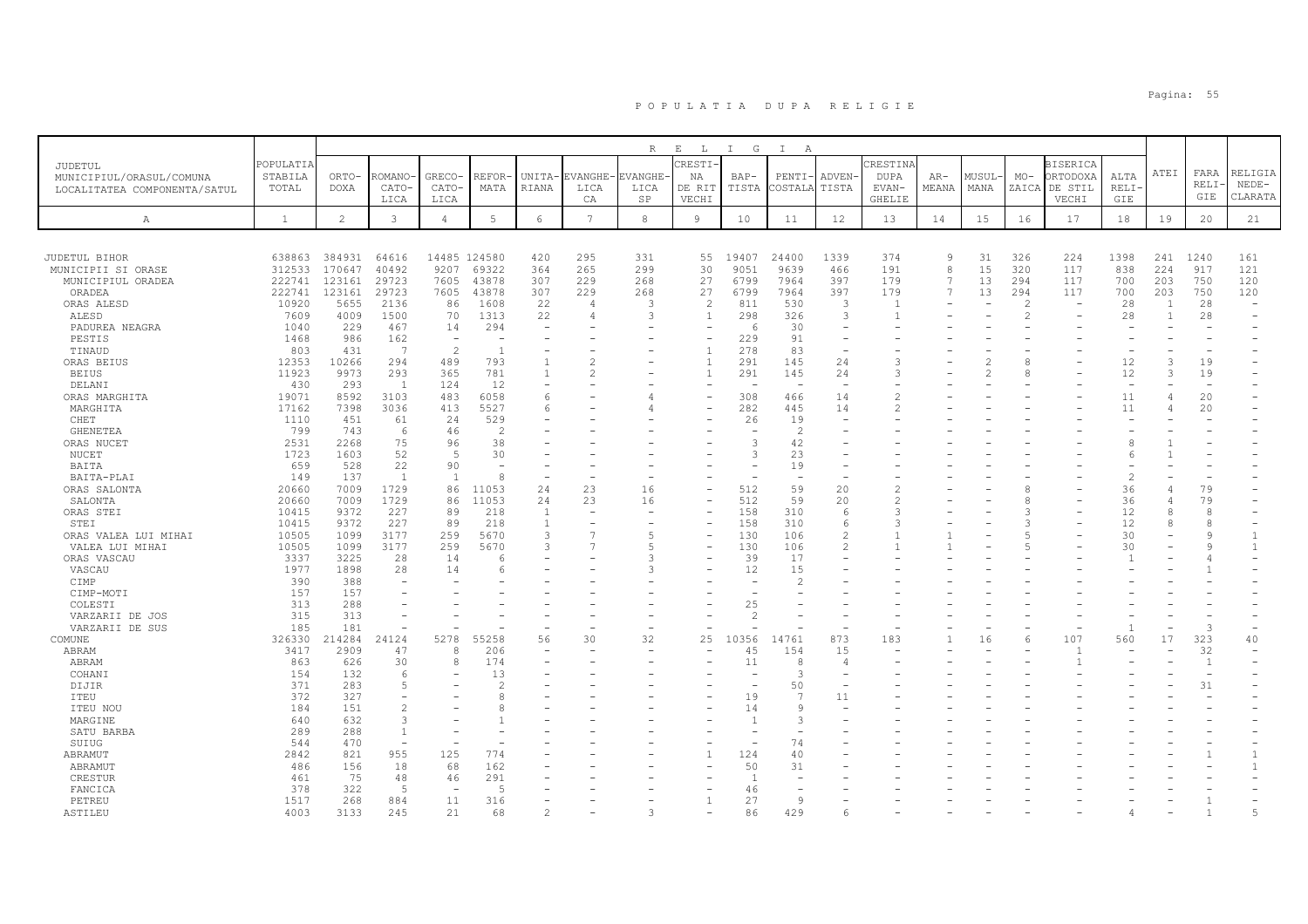| $\mathbb R$<br>$\mathop{}\mathopen{} E$<br>$\mathbb{L}$<br>I G<br>$\mathbb{I}$<br>A<br>RESTI-<br>CRESTIN<br><b>POPULATIA</b><br><b>BISERICA</b><br><b>JUDETUL</b><br>ATEI<br>FARA<br>RELIGIA<br>ORTODOXA<br>STABILA<br>ORTO-<br>ROMANO<br>GRECO-<br>REFOR·<br><b>EVANGHE</b><br>EVANGHE-<br>ADVEN-<br><b>DUPA</b><br>MUSUL<br>$MO-$<br>ALTA<br>UNITA-<br>ΝA<br>$BAP-$<br>$PENTI-$<br>$AR-$<br>MUNICIPIUL/ORASUL/COMUNA<br>RELI-<br>$NEDE-$<br>TOTAL<br>DOXA<br>CATO-<br>CATO-<br>MATA<br>RIANA<br>LICA<br>LICA<br>DE RIT<br>TISTA<br>COSTALA<br>TISTA<br>EVAN-<br>MEANA<br>MANA<br>ZAICA<br>DE STIL<br>RELI-<br>LOCALITATEA COMPONENTA/SATUL<br>GIE<br>CLARATA<br>LICA<br>LICA<br>SP<br>VECHI<br><b>GHELIE</b><br>VECHI<br>GIE<br>CA<br>$\overline{c}$<br>$\mathbf{3}$<br>$5\phantom{.0}$<br>$7\phantom{.0}$<br>$^{\rm 8}$<br>12<br>$1\,8$<br>$\mathbf{1}$<br>6<br>9<br>10<br>11<br>13<br>14<br>15<br>17<br>19<br>20<br>21<br>$\overline{4}$<br>16<br>Α<br>ASTILEU<br>1528<br>1115<br>220<br>10<br>52<br>14<br>108<br>CALATEA<br>988<br>928<br>59<br>$\overline{1}$<br>$\overline{\phantom{a}}$<br>$\overline{\phantom{a}}$<br>$\overline{\phantom{a}}$<br>660<br>509<br>19<br>11<br>3<br>41<br>56<br>CHISTAG<br>14<br>6<br>581<br>30<br>PESTERE<br>827<br>6<br>$\overline{c}$<br>206<br>$\overline{\phantom{a}}$<br>AUSEU<br>3193<br>2652<br>206<br>14<br>182<br>130<br>8<br>532<br>451<br>12<br>56<br>AUSEU<br>6<br>$\sqrt{2}$<br>190<br>29<br>CACUCIU VECHI<br>160<br>$\mathbf{1}$<br>$\overline{\phantom{a}}$<br>63<br>CODRISORU<br>63<br>$\overline{\phantom{a}}$<br>272<br>257<br>$\overline{1}$<br><b>GHEGHIE</b><br>$\overline{2}$<br>4<br>1002<br>728<br>69<br>84<br>118<br>GROSI<br>2<br>1056<br>67<br>$\overline{c}$<br>1134<br>9<br>LUNCSOARA<br>$\overline{\phantom{0}}$<br>3436<br>2720<br>26<br>$\mathbf{1}$<br>423<br>99<br>154<br>12<br>AVRAM IANCU<br>2047<br>1875<br>$\overline{c}$<br>8<br>27<br>126<br>8<br>AVRAM IANCU<br>$\mathbf{1}$<br>12<br>211<br>230<br>6<br>ANT<br>- 1<br>$\overline{\phantom{a}}$<br>٠<br>833<br>18<br>204<br>72<br>27<br>1159<br>TAMASDA<br>$\overline{\phantom{a}}$<br>4<br>54<br>3682<br>134<br>23<br>879<br>$\mathfrak{D}$<br>3<br>139<br><b>BALC</b><br>2448<br>129<br>13<br>54<br>1359<br>280<br>868<br>10<br>BALC<br>2<br>Э<br>825<br>960<br>124<br>ALMASU MARE<br>-5<br>$\overline{\phantom{a}}$<br>-6<br>$\overline{\phantom{a}}$<br>552<br>549<br>3<br>ALMASU MIC<br>203<br>195<br>$\overline{c}$<br>GHIDA<br>6<br>608<br>599<br>$\overline{2}$<br>3<br>SALDABAGIU DE BARCAU<br>3678<br>59<br>5364<br>8<br>783<br>771<br>16<br>39<br><b>BATAR</b><br>15<br>237<br>1731<br>1432<br>3<br>16<br>28<br><b>BATAR</b><br>$\overline{\phantom{a}}$<br>29<br>ARPASEL<br>905<br>148<br>$\mathbf{1}$<br>706<br>9<br>9<br>3<br>$\overline{\phantom{a}}$<br>$\mathbf{2}$<br>335<br>TALPOS<br>1727<br>1348<br>22<br>-7<br>-6<br>$\mathbf{2}$<br>39<br>190<br>TAUT<br>1001<br>750<br>-9<br>5<br>$\overline{\phantom{a}}$<br>$\overline{4}$<br>1<br>23<br>5668<br>499<br>580<br>29<br>4171<br>3<br>306<br>25<br>BIHARIA<br>7<br>16<br>23<br>3072<br>228<br>497<br>22<br>2095<br>162<br>19<br><b>BIHARIA</b><br>6<br>3<br>14<br>5<br>30<br>3<br>19<br>CAUACEU<br>603<br>543<br>$\overline{c}$<br>$\overline{\phantom{0}}$<br>212<br>NIUVED<br>234<br>$\overline{4}$<br>14<br>$\overline{4}$<br>$\overline{\phantom{a}}$<br>512<br>238<br>259<br>PARHIDA<br>7<br>$\overline{\phantom{a}}$<br>٠<br>256<br>245<br>$\overline{c}$<br>SATU NOU<br>$\mathbf{1}$<br>$\overline{7}$<br>$\overline{\phantom{a}}$<br>23<br>35<br>817<br>TAMASEU<br>991<br>$\overline{4}$<br>109<br>$\overline{2}$<br>27<br>1531<br>1276<br>11<br>78<br>40<br>98<br><b>BOIANU MARE</b><br>662<br>593<br>59<br>$\overline{1}$<br>$\overline{1}$<br>6<br>$\overline{1}$<br>BOIANU MARE<br>88<br>66<br>$\overline{2}$<br>19<br>CORBOAIA<br>29<br>22<br>-7<br>HUTA<br>$\overline{\phantom{0}}$<br>۰<br>$\overline{\phantom{0}}$<br>742<br>594<br>26<br>8<br>63<br>39<br>12<br>PAGAIA<br>8<br>$\overline{1}$<br><b>RUGEA</b><br>10<br>$\overline{1}$<br>$\overline{\phantom{a}}$<br>$\overline{\phantom{a}}$<br>$\overline{\phantom{a}}$<br>39<br>11<br>43<br>312<br>4539<br>3568<br>549<br>15<br><b>BOROD</b><br>21<br>17<br>1515<br>1346<br>34<br>11<br>69<br>15<br><b>BOROD</b><br>617<br>22<br>27<br>671<br>BOROZEL<br>5<br>$\overline{\phantom{a}}$<br>5<br>CETEA<br>408<br>400<br>3<br>$\overline{\phantom{a}}$<br>631<br>548<br>81<br>CORNITEL<br>$\overline{1}$<br>522<br>767<br>245<br>SERANI<br>$\overline{\phantom{a}}$<br>$\overline{\phantom{a}}$<br>547<br>412<br>135<br>VALEA MARE DE CRIS<br>3285<br>121<br>303<br>29<br>67<br><b>BORS</b><br>2726<br>$\overline{5}$<br>$\mathcal{L}$<br>26<br>938<br>1118<br>66<br>101<br>2<br>$\mathcal{D}$<br><b>BORS</b><br>1<br>8<br>311<br>22<br>248<br>SANTAUL MARE<br>20<br>17 |  |  |  |  |  |  |  |  |  |  |  |
|------------------------------------------------------------------------------------------------------------------------------------------------------------------------------------------------------------------------------------------------------------------------------------------------------------------------------------------------------------------------------------------------------------------------------------------------------------------------------------------------------------------------------------------------------------------------------------------------------------------------------------------------------------------------------------------------------------------------------------------------------------------------------------------------------------------------------------------------------------------------------------------------------------------------------------------------------------------------------------------------------------------------------------------------------------------------------------------------------------------------------------------------------------------------------------------------------------------------------------------------------------------------------------------------------------------------------------------------------------------------------------------------------------------------------------------------------------------------------------------------------------------------------------------------------------------------------------------------------------------------------------------------------------------------------------------------------------------------------------------------------------------------------------------------------------------------------------------------------------------------------------------------------------------------------------------------------------------------------------------------------------------------------------------------------------------------------------------------------------------------------------------------------------------------------------------------------------------------------------------------------------------------------------------------------------------------------------------------------------------------------------------------------------------------------------------------------------------------------------------------------------------------------------------------------------------------------------------------------------------------------------------------------------------------------------------------------------------------------------------------------------------------------------------------------------------------------------------------------------------------------------------------------------------------------------------------------------------------------------------------------------------------------------------------------------------------------------------------------------------------------------------------------------------------------------------------------------------------------------------------------------------------------------------------------------------------------------------------------------------------------------------------------------------------------------------------------------------------------------------------------------------------------------------------------------------------------------------------------------------------------------------------------------------------------------------------------------------------------------------------------------------------------------------------------------------------------------------------------------------------------------------------------------------------------------------------------------------------------------------------------------------------------------------------------------------------------------------------------------------------------------------------------------------------------------------------------------------------------------------------------------------------------------------------------------------------------------------------------------------------------------------------------------------------------------------------------------------------------------------------------------------------------------------------------------------------------------------------------------------------------------------------------------------------------------------------------------------------------------------------------------------------------------------------------------------------------------------------|--|--|--|--|--|--|--|--|--|--|--|
|                                                                                                                                                                                                                                                                                                                                                                                                                                                                                                                                                                                                                                                                                                                                                                                                                                                                                                                                                                                                                                                                                                                                                                                                                                                                                                                                                                                                                                                                                                                                                                                                                                                                                                                                                                                                                                                                                                                                                                                                                                                                                                                                                                                                                                                                                                                                                                                                                                                                                                                                                                                                                                                                                                                                                                                                                                                                                                                                                                                                                                                                                                                                                                                                                                                                                                                                                                                                                                                                                                                                                                                                                                                                                                                                                                                                                                                                                                                                                                                                                                                                                                                                                                                                                                                                                                                                                                                                                                                                                                                                                                                                                                                                                                                                                                                                                                                |  |  |  |  |  |  |  |  |  |  |  |
|                                                                                                                                                                                                                                                                                                                                                                                                                                                                                                                                                                                                                                                                                                                                                                                                                                                                                                                                                                                                                                                                                                                                                                                                                                                                                                                                                                                                                                                                                                                                                                                                                                                                                                                                                                                                                                                                                                                                                                                                                                                                                                                                                                                                                                                                                                                                                                                                                                                                                                                                                                                                                                                                                                                                                                                                                                                                                                                                                                                                                                                                                                                                                                                                                                                                                                                                                                                                                                                                                                                                                                                                                                                                                                                                                                                                                                                                                                                                                                                                                                                                                                                                                                                                                                                                                                                                                                                                                                                                                                                                                                                                                                                                                                                                                                                                                                                |  |  |  |  |  |  |  |  |  |  |  |
|                                                                                                                                                                                                                                                                                                                                                                                                                                                                                                                                                                                                                                                                                                                                                                                                                                                                                                                                                                                                                                                                                                                                                                                                                                                                                                                                                                                                                                                                                                                                                                                                                                                                                                                                                                                                                                                                                                                                                                                                                                                                                                                                                                                                                                                                                                                                                                                                                                                                                                                                                                                                                                                                                                                                                                                                                                                                                                                                                                                                                                                                                                                                                                                                                                                                                                                                                                                                                                                                                                                                                                                                                                                                                                                                                                                                                                                                                                                                                                                                                                                                                                                                                                                                                                                                                                                                                                                                                                                                                                                                                                                                                                                                                                                                                                                                                                                |  |  |  |  |  |  |  |  |  |  |  |
|                                                                                                                                                                                                                                                                                                                                                                                                                                                                                                                                                                                                                                                                                                                                                                                                                                                                                                                                                                                                                                                                                                                                                                                                                                                                                                                                                                                                                                                                                                                                                                                                                                                                                                                                                                                                                                                                                                                                                                                                                                                                                                                                                                                                                                                                                                                                                                                                                                                                                                                                                                                                                                                                                                                                                                                                                                                                                                                                                                                                                                                                                                                                                                                                                                                                                                                                                                                                                                                                                                                                                                                                                                                                                                                                                                                                                                                                                                                                                                                                                                                                                                                                                                                                                                                                                                                                                                                                                                                                                                                                                                                                                                                                                                                                                                                                                                                |  |  |  |  |  |  |  |  |  |  |  |
|                                                                                                                                                                                                                                                                                                                                                                                                                                                                                                                                                                                                                                                                                                                                                                                                                                                                                                                                                                                                                                                                                                                                                                                                                                                                                                                                                                                                                                                                                                                                                                                                                                                                                                                                                                                                                                                                                                                                                                                                                                                                                                                                                                                                                                                                                                                                                                                                                                                                                                                                                                                                                                                                                                                                                                                                                                                                                                                                                                                                                                                                                                                                                                                                                                                                                                                                                                                                                                                                                                                                                                                                                                                                                                                                                                                                                                                                                                                                                                                                                                                                                                                                                                                                                                                                                                                                                                                                                                                                                                                                                                                                                                                                                                                                                                                                                                                |  |  |  |  |  |  |  |  |  |  |  |
|                                                                                                                                                                                                                                                                                                                                                                                                                                                                                                                                                                                                                                                                                                                                                                                                                                                                                                                                                                                                                                                                                                                                                                                                                                                                                                                                                                                                                                                                                                                                                                                                                                                                                                                                                                                                                                                                                                                                                                                                                                                                                                                                                                                                                                                                                                                                                                                                                                                                                                                                                                                                                                                                                                                                                                                                                                                                                                                                                                                                                                                                                                                                                                                                                                                                                                                                                                                                                                                                                                                                                                                                                                                                                                                                                                                                                                                                                                                                                                                                                                                                                                                                                                                                                                                                                                                                                                                                                                                                                                                                                                                                                                                                                                                                                                                                                                                |  |  |  |  |  |  |  |  |  |  |  |
|                                                                                                                                                                                                                                                                                                                                                                                                                                                                                                                                                                                                                                                                                                                                                                                                                                                                                                                                                                                                                                                                                                                                                                                                                                                                                                                                                                                                                                                                                                                                                                                                                                                                                                                                                                                                                                                                                                                                                                                                                                                                                                                                                                                                                                                                                                                                                                                                                                                                                                                                                                                                                                                                                                                                                                                                                                                                                                                                                                                                                                                                                                                                                                                                                                                                                                                                                                                                                                                                                                                                                                                                                                                                                                                                                                                                                                                                                                                                                                                                                                                                                                                                                                                                                                                                                                                                                                                                                                                                                                                                                                                                                                                                                                                                                                                                                                                |  |  |  |  |  |  |  |  |  |  |  |
|                                                                                                                                                                                                                                                                                                                                                                                                                                                                                                                                                                                                                                                                                                                                                                                                                                                                                                                                                                                                                                                                                                                                                                                                                                                                                                                                                                                                                                                                                                                                                                                                                                                                                                                                                                                                                                                                                                                                                                                                                                                                                                                                                                                                                                                                                                                                                                                                                                                                                                                                                                                                                                                                                                                                                                                                                                                                                                                                                                                                                                                                                                                                                                                                                                                                                                                                                                                                                                                                                                                                                                                                                                                                                                                                                                                                                                                                                                                                                                                                                                                                                                                                                                                                                                                                                                                                                                                                                                                                                                                                                                                                                                                                                                                                                                                                                                                |  |  |  |  |  |  |  |  |  |  |  |
|                                                                                                                                                                                                                                                                                                                                                                                                                                                                                                                                                                                                                                                                                                                                                                                                                                                                                                                                                                                                                                                                                                                                                                                                                                                                                                                                                                                                                                                                                                                                                                                                                                                                                                                                                                                                                                                                                                                                                                                                                                                                                                                                                                                                                                                                                                                                                                                                                                                                                                                                                                                                                                                                                                                                                                                                                                                                                                                                                                                                                                                                                                                                                                                                                                                                                                                                                                                                                                                                                                                                                                                                                                                                                                                                                                                                                                                                                                                                                                                                                                                                                                                                                                                                                                                                                                                                                                                                                                                                                                                                                                                                                                                                                                                                                                                                                                                |  |  |  |  |  |  |  |  |  |  |  |
|                                                                                                                                                                                                                                                                                                                                                                                                                                                                                                                                                                                                                                                                                                                                                                                                                                                                                                                                                                                                                                                                                                                                                                                                                                                                                                                                                                                                                                                                                                                                                                                                                                                                                                                                                                                                                                                                                                                                                                                                                                                                                                                                                                                                                                                                                                                                                                                                                                                                                                                                                                                                                                                                                                                                                                                                                                                                                                                                                                                                                                                                                                                                                                                                                                                                                                                                                                                                                                                                                                                                                                                                                                                                                                                                                                                                                                                                                                                                                                                                                                                                                                                                                                                                                                                                                                                                                                                                                                                                                                                                                                                                                                                                                                                                                                                                                                                |  |  |  |  |  |  |  |  |  |  |  |
|                                                                                                                                                                                                                                                                                                                                                                                                                                                                                                                                                                                                                                                                                                                                                                                                                                                                                                                                                                                                                                                                                                                                                                                                                                                                                                                                                                                                                                                                                                                                                                                                                                                                                                                                                                                                                                                                                                                                                                                                                                                                                                                                                                                                                                                                                                                                                                                                                                                                                                                                                                                                                                                                                                                                                                                                                                                                                                                                                                                                                                                                                                                                                                                                                                                                                                                                                                                                                                                                                                                                                                                                                                                                                                                                                                                                                                                                                                                                                                                                                                                                                                                                                                                                                                                                                                                                                                                                                                                                                                                                                                                                                                                                                                                                                                                                                                                |  |  |  |  |  |  |  |  |  |  |  |
|                                                                                                                                                                                                                                                                                                                                                                                                                                                                                                                                                                                                                                                                                                                                                                                                                                                                                                                                                                                                                                                                                                                                                                                                                                                                                                                                                                                                                                                                                                                                                                                                                                                                                                                                                                                                                                                                                                                                                                                                                                                                                                                                                                                                                                                                                                                                                                                                                                                                                                                                                                                                                                                                                                                                                                                                                                                                                                                                                                                                                                                                                                                                                                                                                                                                                                                                                                                                                                                                                                                                                                                                                                                                                                                                                                                                                                                                                                                                                                                                                                                                                                                                                                                                                                                                                                                                                                                                                                                                                                                                                                                                                                                                                                                                                                                                                                                |  |  |  |  |  |  |  |  |  |  |  |
|                                                                                                                                                                                                                                                                                                                                                                                                                                                                                                                                                                                                                                                                                                                                                                                                                                                                                                                                                                                                                                                                                                                                                                                                                                                                                                                                                                                                                                                                                                                                                                                                                                                                                                                                                                                                                                                                                                                                                                                                                                                                                                                                                                                                                                                                                                                                                                                                                                                                                                                                                                                                                                                                                                                                                                                                                                                                                                                                                                                                                                                                                                                                                                                                                                                                                                                                                                                                                                                                                                                                                                                                                                                                                                                                                                                                                                                                                                                                                                                                                                                                                                                                                                                                                                                                                                                                                                                                                                                                                                                                                                                                                                                                                                                                                                                                                                                |  |  |  |  |  |  |  |  |  |  |  |
|                                                                                                                                                                                                                                                                                                                                                                                                                                                                                                                                                                                                                                                                                                                                                                                                                                                                                                                                                                                                                                                                                                                                                                                                                                                                                                                                                                                                                                                                                                                                                                                                                                                                                                                                                                                                                                                                                                                                                                                                                                                                                                                                                                                                                                                                                                                                                                                                                                                                                                                                                                                                                                                                                                                                                                                                                                                                                                                                                                                                                                                                                                                                                                                                                                                                                                                                                                                                                                                                                                                                                                                                                                                                                                                                                                                                                                                                                                                                                                                                                                                                                                                                                                                                                                                                                                                                                                                                                                                                                                                                                                                                                                                                                                                                                                                                                                                |  |  |  |  |  |  |  |  |  |  |  |
|                                                                                                                                                                                                                                                                                                                                                                                                                                                                                                                                                                                                                                                                                                                                                                                                                                                                                                                                                                                                                                                                                                                                                                                                                                                                                                                                                                                                                                                                                                                                                                                                                                                                                                                                                                                                                                                                                                                                                                                                                                                                                                                                                                                                                                                                                                                                                                                                                                                                                                                                                                                                                                                                                                                                                                                                                                                                                                                                                                                                                                                                                                                                                                                                                                                                                                                                                                                                                                                                                                                                                                                                                                                                                                                                                                                                                                                                                                                                                                                                                                                                                                                                                                                                                                                                                                                                                                                                                                                                                                                                                                                                                                                                                                                                                                                                                                                |  |  |  |  |  |  |  |  |  |  |  |
|                                                                                                                                                                                                                                                                                                                                                                                                                                                                                                                                                                                                                                                                                                                                                                                                                                                                                                                                                                                                                                                                                                                                                                                                                                                                                                                                                                                                                                                                                                                                                                                                                                                                                                                                                                                                                                                                                                                                                                                                                                                                                                                                                                                                                                                                                                                                                                                                                                                                                                                                                                                                                                                                                                                                                                                                                                                                                                                                                                                                                                                                                                                                                                                                                                                                                                                                                                                                                                                                                                                                                                                                                                                                                                                                                                                                                                                                                                                                                                                                                                                                                                                                                                                                                                                                                                                                                                                                                                                                                                                                                                                                                                                                                                                                                                                                                                                |  |  |  |  |  |  |  |  |  |  |  |
|                                                                                                                                                                                                                                                                                                                                                                                                                                                                                                                                                                                                                                                                                                                                                                                                                                                                                                                                                                                                                                                                                                                                                                                                                                                                                                                                                                                                                                                                                                                                                                                                                                                                                                                                                                                                                                                                                                                                                                                                                                                                                                                                                                                                                                                                                                                                                                                                                                                                                                                                                                                                                                                                                                                                                                                                                                                                                                                                                                                                                                                                                                                                                                                                                                                                                                                                                                                                                                                                                                                                                                                                                                                                                                                                                                                                                                                                                                                                                                                                                                                                                                                                                                                                                                                                                                                                                                                                                                                                                                                                                                                                                                                                                                                                                                                                                                                |  |  |  |  |  |  |  |  |  |  |  |
|                                                                                                                                                                                                                                                                                                                                                                                                                                                                                                                                                                                                                                                                                                                                                                                                                                                                                                                                                                                                                                                                                                                                                                                                                                                                                                                                                                                                                                                                                                                                                                                                                                                                                                                                                                                                                                                                                                                                                                                                                                                                                                                                                                                                                                                                                                                                                                                                                                                                                                                                                                                                                                                                                                                                                                                                                                                                                                                                                                                                                                                                                                                                                                                                                                                                                                                                                                                                                                                                                                                                                                                                                                                                                                                                                                                                                                                                                                                                                                                                                                                                                                                                                                                                                                                                                                                                                                                                                                                                                                                                                                                                                                                                                                                                                                                                                                                |  |  |  |  |  |  |  |  |  |  |  |
|                                                                                                                                                                                                                                                                                                                                                                                                                                                                                                                                                                                                                                                                                                                                                                                                                                                                                                                                                                                                                                                                                                                                                                                                                                                                                                                                                                                                                                                                                                                                                                                                                                                                                                                                                                                                                                                                                                                                                                                                                                                                                                                                                                                                                                                                                                                                                                                                                                                                                                                                                                                                                                                                                                                                                                                                                                                                                                                                                                                                                                                                                                                                                                                                                                                                                                                                                                                                                                                                                                                                                                                                                                                                                                                                                                                                                                                                                                                                                                                                                                                                                                                                                                                                                                                                                                                                                                                                                                                                                                                                                                                                                                                                                                                                                                                                                                                |  |  |  |  |  |  |  |  |  |  |  |
|                                                                                                                                                                                                                                                                                                                                                                                                                                                                                                                                                                                                                                                                                                                                                                                                                                                                                                                                                                                                                                                                                                                                                                                                                                                                                                                                                                                                                                                                                                                                                                                                                                                                                                                                                                                                                                                                                                                                                                                                                                                                                                                                                                                                                                                                                                                                                                                                                                                                                                                                                                                                                                                                                                                                                                                                                                                                                                                                                                                                                                                                                                                                                                                                                                                                                                                                                                                                                                                                                                                                                                                                                                                                                                                                                                                                                                                                                                                                                                                                                                                                                                                                                                                                                                                                                                                                                                                                                                                                                                                                                                                                                                                                                                                                                                                                                                                |  |  |  |  |  |  |  |  |  |  |  |
|                                                                                                                                                                                                                                                                                                                                                                                                                                                                                                                                                                                                                                                                                                                                                                                                                                                                                                                                                                                                                                                                                                                                                                                                                                                                                                                                                                                                                                                                                                                                                                                                                                                                                                                                                                                                                                                                                                                                                                                                                                                                                                                                                                                                                                                                                                                                                                                                                                                                                                                                                                                                                                                                                                                                                                                                                                                                                                                                                                                                                                                                                                                                                                                                                                                                                                                                                                                                                                                                                                                                                                                                                                                                                                                                                                                                                                                                                                                                                                                                                                                                                                                                                                                                                                                                                                                                                                                                                                                                                                                                                                                                                                                                                                                                                                                                                                                |  |  |  |  |  |  |  |  |  |  |  |
|                                                                                                                                                                                                                                                                                                                                                                                                                                                                                                                                                                                                                                                                                                                                                                                                                                                                                                                                                                                                                                                                                                                                                                                                                                                                                                                                                                                                                                                                                                                                                                                                                                                                                                                                                                                                                                                                                                                                                                                                                                                                                                                                                                                                                                                                                                                                                                                                                                                                                                                                                                                                                                                                                                                                                                                                                                                                                                                                                                                                                                                                                                                                                                                                                                                                                                                                                                                                                                                                                                                                                                                                                                                                                                                                                                                                                                                                                                                                                                                                                                                                                                                                                                                                                                                                                                                                                                                                                                                                                                                                                                                                                                                                                                                                                                                                                                                |  |  |  |  |  |  |  |  |  |  |  |
|                                                                                                                                                                                                                                                                                                                                                                                                                                                                                                                                                                                                                                                                                                                                                                                                                                                                                                                                                                                                                                                                                                                                                                                                                                                                                                                                                                                                                                                                                                                                                                                                                                                                                                                                                                                                                                                                                                                                                                                                                                                                                                                                                                                                                                                                                                                                                                                                                                                                                                                                                                                                                                                                                                                                                                                                                                                                                                                                                                                                                                                                                                                                                                                                                                                                                                                                                                                                                                                                                                                                                                                                                                                                                                                                                                                                                                                                                                                                                                                                                                                                                                                                                                                                                                                                                                                                                                                                                                                                                                                                                                                                                                                                                                                                                                                                                                                |  |  |  |  |  |  |  |  |  |  |  |
|                                                                                                                                                                                                                                                                                                                                                                                                                                                                                                                                                                                                                                                                                                                                                                                                                                                                                                                                                                                                                                                                                                                                                                                                                                                                                                                                                                                                                                                                                                                                                                                                                                                                                                                                                                                                                                                                                                                                                                                                                                                                                                                                                                                                                                                                                                                                                                                                                                                                                                                                                                                                                                                                                                                                                                                                                                                                                                                                                                                                                                                                                                                                                                                                                                                                                                                                                                                                                                                                                                                                                                                                                                                                                                                                                                                                                                                                                                                                                                                                                                                                                                                                                                                                                                                                                                                                                                                                                                                                                                                                                                                                                                                                                                                                                                                                                                                |  |  |  |  |  |  |  |  |  |  |  |
|                                                                                                                                                                                                                                                                                                                                                                                                                                                                                                                                                                                                                                                                                                                                                                                                                                                                                                                                                                                                                                                                                                                                                                                                                                                                                                                                                                                                                                                                                                                                                                                                                                                                                                                                                                                                                                                                                                                                                                                                                                                                                                                                                                                                                                                                                                                                                                                                                                                                                                                                                                                                                                                                                                                                                                                                                                                                                                                                                                                                                                                                                                                                                                                                                                                                                                                                                                                                                                                                                                                                                                                                                                                                                                                                                                                                                                                                                                                                                                                                                                                                                                                                                                                                                                                                                                                                                                                                                                                                                                                                                                                                                                                                                                                                                                                                                                                |  |  |  |  |  |  |  |  |  |  |  |
|                                                                                                                                                                                                                                                                                                                                                                                                                                                                                                                                                                                                                                                                                                                                                                                                                                                                                                                                                                                                                                                                                                                                                                                                                                                                                                                                                                                                                                                                                                                                                                                                                                                                                                                                                                                                                                                                                                                                                                                                                                                                                                                                                                                                                                                                                                                                                                                                                                                                                                                                                                                                                                                                                                                                                                                                                                                                                                                                                                                                                                                                                                                                                                                                                                                                                                                                                                                                                                                                                                                                                                                                                                                                                                                                                                                                                                                                                                                                                                                                                                                                                                                                                                                                                                                                                                                                                                                                                                                                                                                                                                                                                                                                                                                                                                                                                                                |  |  |  |  |  |  |  |  |  |  |  |
|                                                                                                                                                                                                                                                                                                                                                                                                                                                                                                                                                                                                                                                                                                                                                                                                                                                                                                                                                                                                                                                                                                                                                                                                                                                                                                                                                                                                                                                                                                                                                                                                                                                                                                                                                                                                                                                                                                                                                                                                                                                                                                                                                                                                                                                                                                                                                                                                                                                                                                                                                                                                                                                                                                                                                                                                                                                                                                                                                                                                                                                                                                                                                                                                                                                                                                                                                                                                                                                                                                                                                                                                                                                                                                                                                                                                                                                                                                                                                                                                                                                                                                                                                                                                                                                                                                                                                                                                                                                                                                                                                                                                                                                                                                                                                                                                                                                |  |  |  |  |  |  |  |  |  |  |  |
|                                                                                                                                                                                                                                                                                                                                                                                                                                                                                                                                                                                                                                                                                                                                                                                                                                                                                                                                                                                                                                                                                                                                                                                                                                                                                                                                                                                                                                                                                                                                                                                                                                                                                                                                                                                                                                                                                                                                                                                                                                                                                                                                                                                                                                                                                                                                                                                                                                                                                                                                                                                                                                                                                                                                                                                                                                                                                                                                                                                                                                                                                                                                                                                                                                                                                                                                                                                                                                                                                                                                                                                                                                                                                                                                                                                                                                                                                                                                                                                                                                                                                                                                                                                                                                                                                                                                                                                                                                                                                                                                                                                                                                                                                                                                                                                                                                                |  |  |  |  |  |  |  |  |  |  |  |
|                                                                                                                                                                                                                                                                                                                                                                                                                                                                                                                                                                                                                                                                                                                                                                                                                                                                                                                                                                                                                                                                                                                                                                                                                                                                                                                                                                                                                                                                                                                                                                                                                                                                                                                                                                                                                                                                                                                                                                                                                                                                                                                                                                                                                                                                                                                                                                                                                                                                                                                                                                                                                                                                                                                                                                                                                                                                                                                                                                                                                                                                                                                                                                                                                                                                                                                                                                                                                                                                                                                                                                                                                                                                                                                                                                                                                                                                                                                                                                                                                                                                                                                                                                                                                                                                                                                                                                                                                                                                                                                                                                                                                                                                                                                                                                                                                                                |  |  |  |  |  |  |  |  |  |  |  |
|                                                                                                                                                                                                                                                                                                                                                                                                                                                                                                                                                                                                                                                                                                                                                                                                                                                                                                                                                                                                                                                                                                                                                                                                                                                                                                                                                                                                                                                                                                                                                                                                                                                                                                                                                                                                                                                                                                                                                                                                                                                                                                                                                                                                                                                                                                                                                                                                                                                                                                                                                                                                                                                                                                                                                                                                                                                                                                                                                                                                                                                                                                                                                                                                                                                                                                                                                                                                                                                                                                                                                                                                                                                                                                                                                                                                                                                                                                                                                                                                                                                                                                                                                                                                                                                                                                                                                                                                                                                                                                                                                                                                                                                                                                                                                                                                                                                |  |  |  |  |  |  |  |  |  |  |  |
|                                                                                                                                                                                                                                                                                                                                                                                                                                                                                                                                                                                                                                                                                                                                                                                                                                                                                                                                                                                                                                                                                                                                                                                                                                                                                                                                                                                                                                                                                                                                                                                                                                                                                                                                                                                                                                                                                                                                                                                                                                                                                                                                                                                                                                                                                                                                                                                                                                                                                                                                                                                                                                                                                                                                                                                                                                                                                                                                                                                                                                                                                                                                                                                                                                                                                                                                                                                                                                                                                                                                                                                                                                                                                                                                                                                                                                                                                                                                                                                                                                                                                                                                                                                                                                                                                                                                                                                                                                                                                                                                                                                                                                                                                                                                                                                                                                                |  |  |  |  |  |  |  |  |  |  |  |
|                                                                                                                                                                                                                                                                                                                                                                                                                                                                                                                                                                                                                                                                                                                                                                                                                                                                                                                                                                                                                                                                                                                                                                                                                                                                                                                                                                                                                                                                                                                                                                                                                                                                                                                                                                                                                                                                                                                                                                                                                                                                                                                                                                                                                                                                                                                                                                                                                                                                                                                                                                                                                                                                                                                                                                                                                                                                                                                                                                                                                                                                                                                                                                                                                                                                                                                                                                                                                                                                                                                                                                                                                                                                                                                                                                                                                                                                                                                                                                                                                                                                                                                                                                                                                                                                                                                                                                                                                                                                                                                                                                                                                                                                                                                                                                                                                                                |  |  |  |  |  |  |  |  |  |  |  |
|                                                                                                                                                                                                                                                                                                                                                                                                                                                                                                                                                                                                                                                                                                                                                                                                                                                                                                                                                                                                                                                                                                                                                                                                                                                                                                                                                                                                                                                                                                                                                                                                                                                                                                                                                                                                                                                                                                                                                                                                                                                                                                                                                                                                                                                                                                                                                                                                                                                                                                                                                                                                                                                                                                                                                                                                                                                                                                                                                                                                                                                                                                                                                                                                                                                                                                                                                                                                                                                                                                                                                                                                                                                                                                                                                                                                                                                                                                                                                                                                                                                                                                                                                                                                                                                                                                                                                                                                                                                                                                                                                                                                                                                                                                                                                                                                                                                |  |  |  |  |  |  |  |  |  |  |  |
|                                                                                                                                                                                                                                                                                                                                                                                                                                                                                                                                                                                                                                                                                                                                                                                                                                                                                                                                                                                                                                                                                                                                                                                                                                                                                                                                                                                                                                                                                                                                                                                                                                                                                                                                                                                                                                                                                                                                                                                                                                                                                                                                                                                                                                                                                                                                                                                                                                                                                                                                                                                                                                                                                                                                                                                                                                                                                                                                                                                                                                                                                                                                                                                                                                                                                                                                                                                                                                                                                                                                                                                                                                                                                                                                                                                                                                                                                                                                                                                                                                                                                                                                                                                                                                                                                                                                                                                                                                                                                                                                                                                                                                                                                                                                                                                                                                                |  |  |  |  |  |  |  |  |  |  |  |
|                                                                                                                                                                                                                                                                                                                                                                                                                                                                                                                                                                                                                                                                                                                                                                                                                                                                                                                                                                                                                                                                                                                                                                                                                                                                                                                                                                                                                                                                                                                                                                                                                                                                                                                                                                                                                                                                                                                                                                                                                                                                                                                                                                                                                                                                                                                                                                                                                                                                                                                                                                                                                                                                                                                                                                                                                                                                                                                                                                                                                                                                                                                                                                                                                                                                                                                                                                                                                                                                                                                                                                                                                                                                                                                                                                                                                                                                                                                                                                                                                                                                                                                                                                                                                                                                                                                                                                                                                                                                                                                                                                                                                                                                                                                                                                                                                                                |  |  |  |  |  |  |  |  |  |  |  |
|                                                                                                                                                                                                                                                                                                                                                                                                                                                                                                                                                                                                                                                                                                                                                                                                                                                                                                                                                                                                                                                                                                                                                                                                                                                                                                                                                                                                                                                                                                                                                                                                                                                                                                                                                                                                                                                                                                                                                                                                                                                                                                                                                                                                                                                                                                                                                                                                                                                                                                                                                                                                                                                                                                                                                                                                                                                                                                                                                                                                                                                                                                                                                                                                                                                                                                                                                                                                                                                                                                                                                                                                                                                                                                                                                                                                                                                                                                                                                                                                                                                                                                                                                                                                                                                                                                                                                                                                                                                                                                                                                                                                                                                                                                                                                                                                                                                |  |  |  |  |  |  |  |  |  |  |  |
|                                                                                                                                                                                                                                                                                                                                                                                                                                                                                                                                                                                                                                                                                                                                                                                                                                                                                                                                                                                                                                                                                                                                                                                                                                                                                                                                                                                                                                                                                                                                                                                                                                                                                                                                                                                                                                                                                                                                                                                                                                                                                                                                                                                                                                                                                                                                                                                                                                                                                                                                                                                                                                                                                                                                                                                                                                                                                                                                                                                                                                                                                                                                                                                                                                                                                                                                                                                                                                                                                                                                                                                                                                                                                                                                                                                                                                                                                                                                                                                                                                                                                                                                                                                                                                                                                                                                                                                                                                                                                                                                                                                                                                                                                                                                                                                                                                                |  |  |  |  |  |  |  |  |  |  |  |
|                                                                                                                                                                                                                                                                                                                                                                                                                                                                                                                                                                                                                                                                                                                                                                                                                                                                                                                                                                                                                                                                                                                                                                                                                                                                                                                                                                                                                                                                                                                                                                                                                                                                                                                                                                                                                                                                                                                                                                                                                                                                                                                                                                                                                                                                                                                                                                                                                                                                                                                                                                                                                                                                                                                                                                                                                                                                                                                                                                                                                                                                                                                                                                                                                                                                                                                                                                                                                                                                                                                                                                                                                                                                                                                                                                                                                                                                                                                                                                                                                                                                                                                                                                                                                                                                                                                                                                                                                                                                                                                                                                                                                                                                                                                                                                                                                                                |  |  |  |  |  |  |  |  |  |  |  |
|                                                                                                                                                                                                                                                                                                                                                                                                                                                                                                                                                                                                                                                                                                                                                                                                                                                                                                                                                                                                                                                                                                                                                                                                                                                                                                                                                                                                                                                                                                                                                                                                                                                                                                                                                                                                                                                                                                                                                                                                                                                                                                                                                                                                                                                                                                                                                                                                                                                                                                                                                                                                                                                                                                                                                                                                                                                                                                                                                                                                                                                                                                                                                                                                                                                                                                                                                                                                                                                                                                                                                                                                                                                                                                                                                                                                                                                                                                                                                                                                                                                                                                                                                                                                                                                                                                                                                                                                                                                                                                                                                                                                                                                                                                                                                                                                                                                |  |  |  |  |  |  |  |  |  |  |  |
|                                                                                                                                                                                                                                                                                                                                                                                                                                                                                                                                                                                                                                                                                                                                                                                                                                                                                                                                                                                                                                                                                                                                                                                                                                                                                                                                                                                                                                                                                                                                                                                                                                                                                                                                                                                                                                                                                                                                                                                                                                                                                                                                                                                                                                                                                                                                                                                                                                                                                                                                                                                                                                                                                                                                                                                                                                                                                                                                                                                                                                                                                                                                                                                                                                                                                                                                                                                                                                                                                                                                                                                                                                                                                                                                                                                                                                                                                                                                                                                                                                                                                                                                                                                                                                                                                                                                                                                                                                                                                                                                                                                                                                                                                                                                                                                                                                                |  |  |  |  |  |  |  |  |  |  |  |
|                                                                                                                                                                                                                                                                                                                                                                                                                                                                                                                                                                                                                                                                                                                                                                                                                                                                                                                                                                                                                                                                                                                                                                                                                                                                                                                                                                                                                                                                                                                                                                                                                                                                                                                                                                                                                                                                                                                                                                                                                                                                                                                                                                                                                                                                                                                                                                                                                                                                                                                                                                                                                                                                                                                                                                                                                                                                                                                                                                                                                                                                                                                                                                                                                                                                                                                                                                                                                                                                                                                                                                                                                                                                                                                                                                                                                                                                                                                                                                                                                                                                                                                                                                                                                                                                                                                                                                                                                                                                                                                                                                                                                                                                                                                                                                                                                                                |  |  |  |  |  |  |  |  |  |  |  |
|                                                                                                                                                                                                                                                                                                                                                                                                                                                                                                                                                                                                                                                                                                                                                                                                                                                                                                                                                                                                                                                                                                                                                                                                                                                                                                                                                                                                                                                                                                                                                                                                                                                                                                                                                                                                                                                                                                                                                                                                                                                                                                                                                                                                                                                                                                                                                                                                                                                                                                                                                                                                                                                                                                                                                                                                                                                                                                                                                                                                                                                                                                                                                                                                                                                                                                                                                                                                                                                                                                                                                                                                                                                                                                                                                                                                                                                                                                                                                                                                                                                                                                                                                                                                                                                                                                                                                                                                                                                                                                                                                                                                                                                                                                                                                                                                                                                |  |  |  |  |  |  |  |  |  |  |  |
|                                                                                                                                                                                                                                                                                                                                                                                                                                                                                                                                                                                                                                                                                                                                                                                                                                                                                                                                                                                                                                                                                                                                                                                                                                                                                                                                                                                                                                                                                                                                                                                                                                                                                                                                                                                                                                                                                                                                                                                                                                                                                                                                                                                                                                                                                                                                                                                                                                                                                                                                                                                                                                                                                                                                                                                                                                                                                                                                                                                                                                                                                                                                                                                                                                                                                                                                                                                                                                                                                                                                                                                                                                                                                                                                                                                                                                                                                                                                                                                                                                                                                                                                                                                                                                                                                                                                                                                                                                                                                                                                                                                                                                                                                                                                                                                                                                                |  |  |  |  |  |  |  |  |  |  |  |
|                                                                                                                                                                                                                                                                                                                                                                                                                                                                                                                                                                                                                                                                                                                                                                                                                                                                                                                                                                                                                                                                                                                                                                                                                                                                                                                                                                                                                                                                                                                                                                                                                                                                                                                                                                                                                                                                                                                                                                                                                                                                                                                                                                                                                                                                                                                                                                                                                                                                                                                                                                                                                                                                                                                                                                                                                                                                                                                                                                                                                                                                                                                                                                                                                                                                                                                                                                                                                                                                                                                                                                                                                                                                                                                                                                                                                                                                                                                                                                                                                                                                                                                                                                                                                                                                                                                                                                                                                                                                                                                                                                                                                                                                                                                                                                                                                                                |  |  |  |  |  |  |  |  |  |  |  |
|                                                                                                                                                                                                                                                                                                                                                                                                                                                                                                                                                                                                                                                                                                                                                                                                                                                                                                                                                                                                                                                                                                                                                                                                                                                                                                                                                                                                                                                                                                                                                                                                                                                                                                                                                                                                                                                                                                                                                                                                                                                                                                                                                                                                                                                                                                                                                                                                                                                                                                                                                                                                                                                                                                                                                                                                                                                                                                                                                                                                                                                                                                                                                                                                                                                                                                                                                                                                                                                                                                                                                                                                                                                                                                                                                                                                                                                                                                                                                                                                                                                                                                                                                                                                                                                                                                                                                                                                                                                                                                                                                                                                                                                                                                                                                                                                                                                |  |  |  |  |  |  |  |  |  |  |  |
|                                                                                                                                                                                                                                                                                                                                                                                                                                                                                                                                                                                                                                                                                                                                                                                                                                                                                                                                                                                                                                                                                                                                                                                                                                                                                                                                                                                                                                                                                                                                                                                                                                                                                                                                                                                                                                                                                                                                                                                                                                                                                                                                                                                                                                                                                                                                                                                                                                                                                                                                                                                                                                                                                                                                                                                                                                                                                                                                                                                                                                                                                                                                                                                                                                                                                                                                                                                                                                                                                                                                                                                                                                                                                                                                                                                                                                                                                                                                                                                                                                                                                                                                                                                                                                                                                                                                                                                                                                                                                                                                                                                                                                                                                                                                                                                                                                                |  |  |  |  |  |  |  |  |  |  |  |
|                                                                                                                                                                                                                                                                                                                                                                                                                                                                                                                                                                                                                                                                                                                                                                                                                                                                                                                                                                                                                                                                                                                                                                                                                                                                                                                                                                                                                                                                                                                                                                                                                                                                                                                                                                                                                                                                                                                                                                                                                                                                                                                                                                                                                                                                                                                                                                                                                                                                                                                                                                                                                                                                                                                                                                                                                                                                                                                                                                                                                                                                                                                                                                                                                                                                                                                                                                                                                                                                                                                                                                                                                                                                                                                                                                                                                                                                                                                                                                                                                                                                                                                                                                                                                                                                                                                                                                                                                                                                                                                                                                                                                                                                                                                                                                                                                                                |  |  |  |  |  |  |  |  |  |  |  |
|                                                                                                                                                                                                                                                                                                                                                                                                                                                                                                                                                                                                                                                                                                                                                                                                                                                                                                                                                                                                                                                                                                                                                                                                                                                                                                                                                                                                                                                                                                                                                                                                                                                                                                                                                                                                                                                                                                                                                                                                                                                                                                                                                                                                                                                                                                                                                                                                                                                                                                                                                                                                                                                                                                                                                                                                                                                                                                                                                                                                                                                                                                                                                                                                                                                                                                                                                                                                                                                                                                                                                                                                                                                                                                                                                                                                                                                                                                                                                                                                                                                                                                                                                                                                                                                                                                                                                                                                                                                                                                                                                                                                                                                                                                                                                                                                                                                |  |  |  |  |  |  |  |  |  |  |  |
|                                                                                                                                                                                                                                                                                                                                                                                                                                                                                                                                                                                                                                                                                                                                                                                                                                                                                                                                                                                                                                                                                                                                                                                                                                                                                                                                                                                                                                                                                                                                                                                                                                                                                                                                                                                                                                                                                                                                                                                                                                                                                                                                                                                                                                                                                                                                                                                                                                                                                                                                                                                                                                                                                                                                                                                                                                                                                                                                                                                                                                                                                                                                                                                                                                                                                                                                                                                                                                                                                                                                                                                                                                                                                                                                                                                                                                                                                                                                                                                                                                                                                                                                                                                                                                                                                                                                                                                                                                                                                                                                                                                                                                                                                                                                                                                                                                                |  |  |  |  |  |  |  |  |  |  |  |
|                                                                                                                                                                                                                                                                                                                                                                                                                                                                                                                                                                                                                                                                                                                                                                                                                                                                                                                                                                                                                                                                                                                                                                                                                                                                                                                                                                                                                                                                                                                                                                                                                                                                                                                                                                                                                                                                                                                                                                                                                                                                                                                                                                                                                                                                                                                                                                                                                                                                                                                                                                                                                                                                                                                                                                                                                                                                                                                                                                                                                                                                                                                                                                                                                                                                                                                                                                                                                                                                                                                                                                                                                                                                                                                                                                                                                                                                                                                                                                                                                                                                                                                                                                                                                                                                                                                                                                                                                                                                                                                                                                                                                                                                                                                                                                                                                                                |  |  |  |  |  |  |  |  |  |  |  |
|                                                                                                                                                                                                                                                                                                                                                                                                                                                                                                                                                                                                                                                                                                                                                                                                                                                                                                                                                                                                                                                                                                                                                                                                                                                                                                                                                                                                                                                                                                                                                                                                                                                                                                                                                                                                                                                                                                                                                                                                                                                                                                                                                                                                                                                                                                                                                                                                                                                                                                                                                                                                                                                                                                                                                                                                                                                                                                                                                                                                                                                                                                                                                                                                                                                                                                                                                                                                                                                                                                                                                                                                                                                                                                                                                                                                                                                                                                                                                                                                                                                                                                                                                                                                                                                                                                                                                                                                                                                                                                                                                                                                                                                                                                                                                                                                                                                |  |  |  |  |  |  |  |  |  |  |  |
|                                                                                                                                                                                                                                                                                                                                                                                                                                                                                                                                                                                                                                                                                                                                                                                                                                                                                                                                                                                                                                                                                                                                                                                                                                                                                                                                                                                                                                                                                                                                                                                                                                                                                                                                                                                                                                                                                                                                                                                                                                                                                                                                                                                                                                                                                                                                                                                                                                                                                                                                                                                                                                                                                                                                                                                                                                                                                                                                                                                                                                                                                                                                                                                                                                                                                                                                                                                                                                                                                                                                                                                                                                                                                                                                                                                                                                                                                                                                                                                                                                                                                                                                                                                                                                                                                                                                                                                                                                                                                                                                                                                                                                                                                                                                                                                                                                                |  |  |  |  |  |  |  |  |  |  |  |
|                                                                                                                                                                                                                                                                                                                                                                                                                                                                                                                                                                                                                                                                                                                                                                                                                                                                                                                                                                                                                                                                                                                                                                                                                                                                                                                                                                                                                                                                                                                                                                                                                                                                                                                                                                                                                                                                                                                                                                                                                                                                                                                                                                                                                                                                                                                                                                                                                                                                                                                                                                                                                                                                                                                                                                                                                                                                                                                                                                                                                                                                                                                                                                                                                                                                                                                                                                                                                                                                                                                                                                                                                                                                                                                                                                                                                                                                                                                                                                                                                                                                                                                                                                                                                                                                                                                                                                                                                                                                                                                                                                                                                                                                                                                                                                                                                                                |  |  |  |  |  |  |  |  |  |  |  |
|                                                                                                                                                                                                                                                                                                                                                                                                                                                                                                                                                                                                                                                                                                                                                                                                                                                                                                                                                                                                                                                                                                                                                                                                                                                                                                                                                                                                                                                                                                                                                                                                                                                                                                                                                                                                                                                                                                                                                                                                                                                                                                                                                                                                                                                                                                                                                                                                                                                                                                                                                                                                                                                                                                                                                                                                                                                                                                                                                                                                                                                                                                                                                                                                                                                                                                                                                                                                                                                                                                                                                                                                                                                                                                                                                                                                                                                                                                                                                                                                                                                                                                                                                                                                                                                                                                                                                                                                                                                                                                                                                                                                                                                                                                                                                                                                                                                |  |  |  |  |  |  |  |  |  |  |  |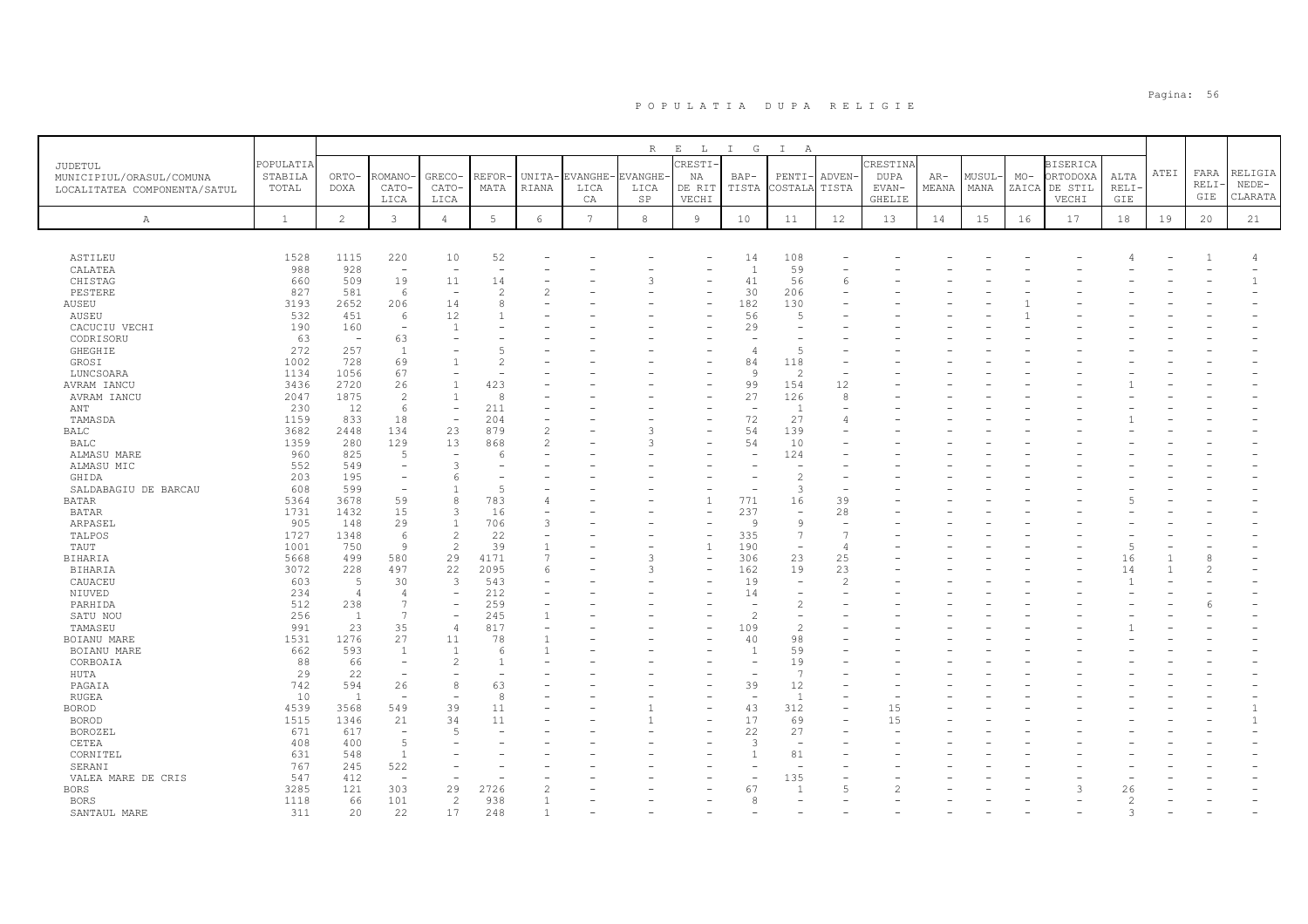|                                   |              |                |                                          |                          |                                                                                                                        |        |                 | R              | $\mathbf{E}$ $\qquad$ $\mathbf{L}$ | I G                      | $\mathbb{I}$<br>A        |                |                |       |        |       |                 |             |      |       |         |
|-----------------------------------|--------------|----------------|------------------------------------------|--------------------------|------------------------------------------------------------------------------------------------------------------------|--------|-----------------|----------------|------------------------------------|--------------------------|--------------------------|----------------|----------------|-------|--------|-------|-----------------|-------------|------|-------|---------|
| JUDETUL                           | POPULATIA    |                |                                          |                          |                                                                                                                        |        |                 |                | CRESTI-                            |                          |                          |                | CRESTINA       |       |        |       | <b>BISERICA</b> |             |      |       |         |
| MUNICIPIUL/ORASUL/COMUNA          | STABILA      | ORTO-          | <b>ROMANO</b>                            | GRECO-                   | REFOR                                                                                                                  | UNITA- | EVANGHE·        | <b>EVANGHE</b> | ΝA                                 | $BAP-$                   | PENTI-                   | ADVEN-         | <b>DUPA</b>    | AR-   | MUSUL- | $MO-$ | ORTODOXA        | ALTA        | ATEI | FARA  | RELIGIA |
| LOCALITATEA COMPONENTA/SATUL      | TOTAL        | DOXA           | CATO-                                    | CATO-                    | MATA                                                                                                                   | RIANA  | LICA            | LICA           | DE RIT                             | TISTA                    | COSTALA                  | TISTA          | EVAN-          | MEANA | MANA   |       | ZAICA DE STIL   | <b>RELI</b> |      | RELI· | $NEDE-$ |
|                                   |              |                | LICA                                     | LICA                     |                                                                                                                        |        | CA              | $_{\rm SP}$    | VECHI                              |                          |                          |                | GHELIE         |       |        |       | VECHI           | GIE         |      | GIE   | CLARATA |
| $\mathbb{A}$                      | $\mathbf{1}$ | $\overline{2}$ | $\mathbf{3}$                             | $\overline{4}$           | 5                                                                                                                      | 6      | $7\phantom{.0}$ | 8              | $\overline{9}$                     | 10                       | 11                       | 12             | 13             | 14    | 15     | 16    | 17              | 18          | 19   | 20    | 21      |
|                                   |              |                |                                          |                          |                                                                                                                        |        |                 |                |                                    |                          |                          |                |                |       |        |       |                 |             |      |       |         |
|                                   |              |                |                                          |                          |                                                                                                                        |        |                 |                |                                    |                          |                          |                |                |       |        |       |                 |             |      |       |         |
| SANTAUL MIC                       | 403          | 10             | 36                                       | 6                        | 328                                                                                                                    |        |                 |                |                                    | 3                        |                          |                |                |       |        |       | 3               | 17          |      |       |         |
| SINTION                           | 1453         | 25             | 144                                      | $\overline{4}$           | 1212                                                                                                                   |        |                 |                |                                    | 56                       | $\overline{1}$           | $\overline{5}$ | $\overline{2}$ |       |        |       |                 |             |      |       |         |
| <b>BRATCA</b>                     | 6208         | 5186           | 27                                       | 95                       | $\overline{ }$                                                                                                         |        |                 |                |                                    | 231                      | 659                      |                |                |       |        |       |                 |             |      |       |         |
| <b>BRATCA</b>                     | 1729         | 1523           | 21                                       | 3                        | 5                                                                                                                      |        |                 |                |                                    | 29                       | 146                      |                |                |       |        |       |                 |             |      |       |         |
| DAMIS                             | 883          | 760            | 1                                        |                          |                                                                                                                        |        |                 |                |                                    | ÷,                       | 122                      |                |                |       |        |       |                 |             |      |       |         |
| DELURENI                          | 1600         | 1234           | $\overline{4}$                           | 92                       |                                                                                                                        |        |                 |                |                                    | 168                      | 101                      |                |                |       |        |       |                 |             |      |       |         |
| LORAU                             | 560          | 507            | $\overline{\phantom{a}}$                 |                          |                                                                                                                        |        |                 |                |                                    | 5                        | 46                       |                |                |       |        |       |                 |             |      |       |         |
| PONOARA                           | 850          | 625<br>537     | $\mathbf{1}$<br>$\overline{\phantom{a}}$ |                          |                                                                                                                        |        |                 |                |                                    | ۰                        | 224                      |                |                |       |        |       |                 |             |      |       |         |
| VALEA CRISULUI<br><b>BRUSTURI</b> | 586<br>4823  | 3890           | 170                                      | 35                       | 54                                                                                                                     |        |                 |                |                                    | 29<br>57                 | 20<br>614                |                |                |       |        |       |                 |             |      |       |         |
| <b>BRUSTURI</b>                   | 1478         | 1267           | 50                                       | 6                        | 37                                                                                                                     |        |                 |                |                                    | 8                        | 109                      |                |                |       |        |       |                 |             |      |       |         |
| CUIESD                            | 507          | 387            | 21                                       |                          |                                                                                                                        |        |                 |                |                                    | 4                        | 94                       |                |                |       |        |       |                 |             |      |       |         |
| LORANTA                           | 161          | 160            | <sup>1</sup>                             |                          |                                                                                                                        |        |                 |                |                                    |                          | $\overline{\phantom{a}}$ |                |                |       |        |       |                 |             |      |       |         |
| ORVISELE                          | 678          | 519            | $\overline{\phantom{a}}$                 | 3                        |                                                                                                                        |        |                 |                |                                    | 5                        | 151                      |                |                |       |        |       |                 |             |      |       |         |
| PAULESTI                          | 442          | 379            | $\overline{2}$                           | 24                       |                                                                                                                        |        |                 |                |                                    | $\overline{1}$           | 32                       |                |                |       |        |       |                 |             |      |       |         |
| PICLEU                            | 948          | 828            | 6                                        |                          |                                                                                                                        |        |                 |                |                                    | $\overline{c}$           | 112                      |                |                |       |        |       |                 |             |      |       |         |
| TIGANESTII DE CRIS                | 435          | 328            | 32                                       |                          |                                                                                                                        |        |                 |                |                                    | 31                       | 43                       |                |                |       |        |       |                 |             |      |       |         |
| VARASAU                           | 174          | 22             | 58                                       | $\overline{c}$           | 12                                                                                                                     |        |                 |                |                                    | 6                        | 73                       |                |                |       |        |       |                 |             |      |       |         |
| <b>BUDUREASA</b>                  | 2819         | 2778           | $\overline{c}$                           | $\overline{\mathcal{L}}$ | $\mathfrak{D}_{1}^{2}(\mathfrak{D}_{1})=\mathfrak{D}_{2}^{2}(\mathfrak{D}_{2})=\mathfrak{D}_{2}^{2}(\mathfrak{D}_{1})$ |        |                 |                |                                    |                          | 27                       | 8              |                |       |        |       |                 |             |      |       |         |
| <b>BUDUREASA</b>                  | 1604         | 1582           | $\overline{\phantom{a}}$                 | $\mathfrak{D}_{1}^{(1)}$ | 2                                                                                                                      |        |                 |                |                                    |                          | 17                       |                |                |       |        |       |                 |             |      |       |         |
| <b>BURDA</b>                      | 473          | 462            | $\overline{1}$                           |                          |                                                                                                                        |        |                 |                |                                    |                          | 10                       |                |                |       |        |       |                 |             |      |       |         |
| SACA                              | 231          | 224            |                                          |                          |                                                                                                                        |        |                 |                |                                    |                          |                          |                |                |       |        |       |                 |             |      |       |         |
| SALISTE DE BEIUS                  | 284          | 283            | $\overline{1}$                           |                          |                                                                                                                        |        |                 |                |                                    |                          |                          |                |                |       |        |       |                 |             |      |       |         |
| TELEAC                            | 227          | 227            | $\overline{\phantom{a}}$                 |                          |                                                                                                                        |        |                 |                |                                    |                          |                          |                |                |       |        |       |                 |             |      |       |         |
| <b>BUDUSLAU</b>                   | 2075         | 35<br>11       | 70                                       | $\overline{5}$           | 1956                                                                                                                   |        |                 |                |                                    |                          |                          |                |                |       |        |       |                 |             |      |       |         |
| <b>BUDUSLAU</b>                   | 1016         |                | 13<br>57                                 | $\overline{5}$           | 985<br>971                                                                                                             |        |                 |                |                                    |                          |                          |                |                |       |        |       |                 |             |      |       |         |
| ALBIS                             | 1059         | 24<br>2554     |                                          | $\mathbf{1}$             | 9                                                                                                                      |        |                 |                | $\overline{c}$                     | 8                        | 265                      |                |                |       |        |       |                 |             |      |       |         |
| BULZ<br>BULZ                      | 2851<br>1008 | 883            | 10<br>1                                  |                          |                                                                                                                        |        |                 |                | 2                                  | $\overline{4}$           | 116                      |                |                |       |        |       |                 |             |      |       |         |
| MUNTENI                           | 691          | 576            | $\overline{\phantom{a}}$                 |                          |                                                                                                                        |        |                 |                |                                    |                          | 114                      |                |                |       |        |       |                 |             |      |       |         |
| REMETI                            | 1152         | 1095           | $\mathsf{Q}$                             |                          | $\circ$                                                                                                                |        |                 |                |                                    | $\overline{4}$           | 35                       |                |                |       |        |       |                 |             |      |       |         |
| <b>BUNTESTI</b>                   | 5054         | 4690           | $\overline{4}$                           |                          |                                                                                                                        |        |                 |                |                                    | 15                       | 344                      |                |                |       |        |       |                 |             |      |       |         |
| <b>BUNTESTI</b>                   | 588          | 582            |                                          |                          |                                                                                                                        |        |                 |                |                                    | $\overline{\phantom{a}}$ | -6                       |                |                |       |        |       |                 |             |      |       |         |
| <b>BRADET</b>                     | 739          | 702            |                                          |                          |                                                                                                                        |        |                 |                |                                    | 5                        | 31                       |                |                |       |        |       |                 |             |      |       |         |
| DUMBRAVANI                        | 366          | 363            | 3                                        |                          |                                                                                                                        |        |                 |                |                                    |                          | $\overline{\phantom{a}}$ |                |                |       |        |       |                 |             |      |       |         |
| FERICE                            | 623          | 500            |                                          |                          |                                                                                                                        |        |                 |                |                                    | $\overline{1}$           | 121                      |                |                |       |        |       |                 |             |      |       |         |
| LELESTI                           | 514          | 513            |                                          |                          |                                                                                                                        |        |                 |                |                                    |                          | $\overline{1}$           |                |                |       |        |       |                 |             |      |       |         |
| POIENII DE JOS                    | 680          | 623            |                                          |                          |                                                                                                                        |        |                 |                |                                    | 3                        | 54                       |                |                |       |        |       |                 |             |      |       |         |
| POIENII DE SUS                    | 775          | 746            |                                          |                          |                                                                                                                        |        |                 |                |                                    |                          | 28                       |                |                |       |        |       |                 |             |      |       |         |
| SAUD                              | 448          | 373            |                                          |                          |                                                                                                                        |        |                 |                |                                    | 5                        | 70                       |                |                |       |        |       |                 |             |      |       |         |
| STINCESTI                         | 321          | 288            |                                          |                          |                                                                                                                        |        |                 |                |                                    |                          | 33                       |                |                |       |        |       |                 |             |      |       |         |
| CABESTI                           | 2328         | 2076           | $\overline{c}$                           |                          |                                                                                                                        |        |                 |                |                                    | $\overline{1}$           | 240                      |                |                |       |        |       |                 |             |      |       |         |
| CABESTI                           | 1054         | 947            | $\mathfrak{D}$                           |                          |                                                                                                                        |        |                 |                |                                    | $\overline{\phantom{a}}$ | 103                      |                |                |       |        |       |                 |             |      |       |         |
| GOILA                             | 244<br>234   | 215<br>212     |                                          |                          |                                                                                                                        |        |                 |                |                                    | $\overline{1}$           | 29<br>15                 |                |                |       |        |       |                 |             |      |       |         |
| <b>GURBESTI</b>                   | 399          | 337            |                                          |                          |                                                                                                                        |        |                 |                |                                    |                          | 62                       |                |                |       |        |       |                 |             |      |       |         |
| JOSANI<br>SOHODOL                 | 397          | 365            | $\overline{\phantom{m}}$                 |                          |                                                                                                                        |        |                 |                |                                    | ۰                        | 31                       |                |                |       |        |       |                 |             |      |       |         |
| CAPILNA                           | 2321         | 1836           | 26                                       | 4                        | 334                                                                                                                    |        |                 |                |                                    | 94                       | 24                       |                |                |       |        |       |                 |             |      |       |         |
| CAPILNA                           | 468          | 433            | $\overline{\phantom{0}}$                 |                          |                                                                                                                        |        |                 |                |                                    | 30                       | $\overline{4}$           |                |                |       |        |       |                 |             |      |       |         |
|                                   |              |                |                                          |                          |                                                                                                                        |        |                 |                |                                    |                          |                          |                |                |       |        |       |                 |             |      |       |         |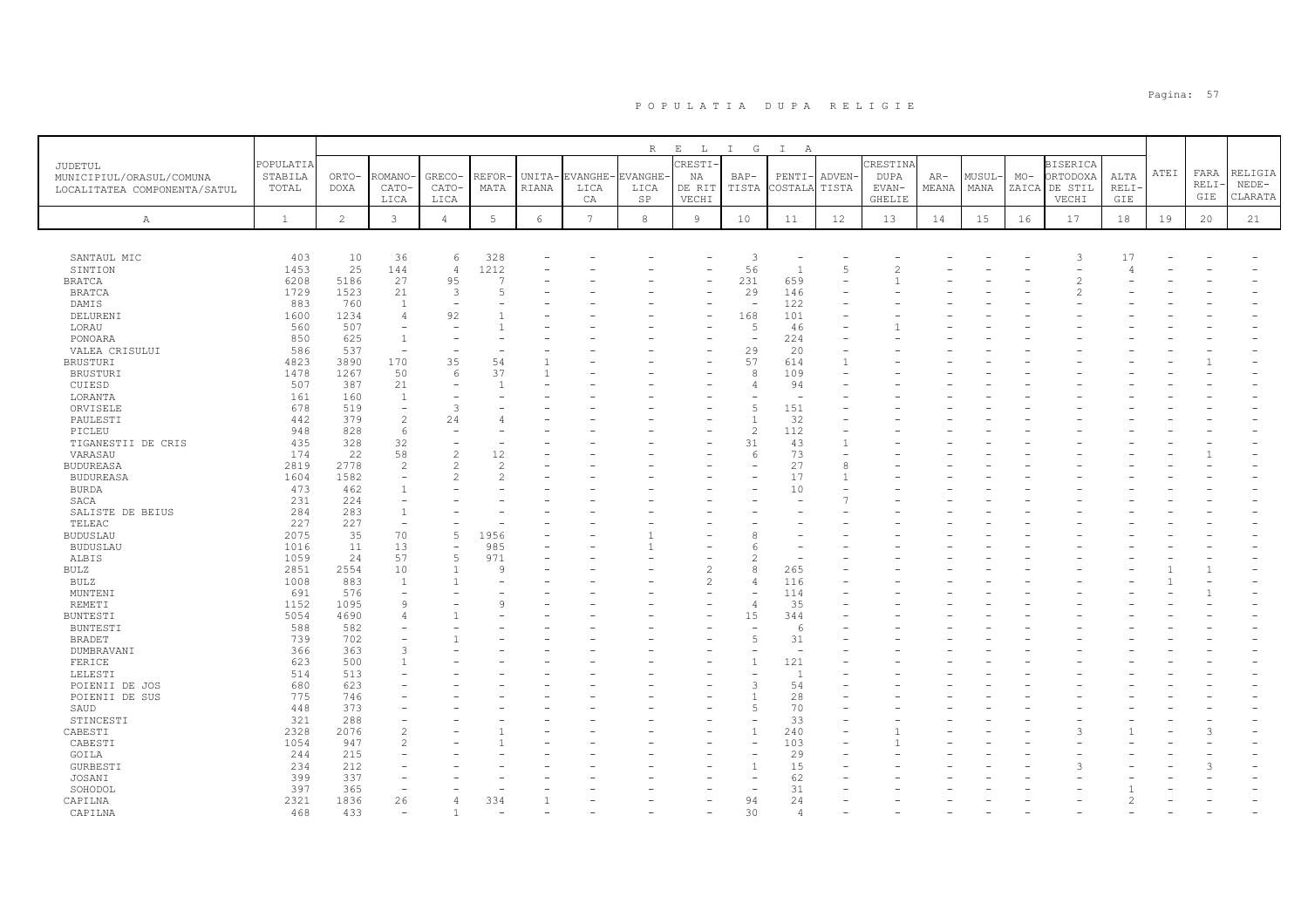|                              |              |                                  |                          |                          |               |              |                 | R          | $\mathop{}\mathopen{} E$<br>$\mathbb{L}$ | $I$ G                    | $\mathbb{I}$<br>A               |                |             |       |        |       |                 |                |      |       |         |
|------------------------------|--------------|----------------------------------|--------------------------|--------------------------|---------------|--------------|-----------------|------------|------------------------------------------|--------------------------|---------------------------------|----------------|-------------|-------|--------|-------|-----------------|----------------|------|-------|---------|
| JUDETUL                      | POPULATIA    |                                  |                          |                          |               |              |                 |            | CRESTI                                   |                          |                                 |                | CRESTIN     |       |        |       | <b>BISERICA</b> |                |      |       |         |
| MUNICIPIUL/ORASUL/COMUNA     | STABILA      | ORTO-                            | ROMANO                   | GRECO-                   | REFOR-        | UNITA-       | :VANGHE-        | EVANGHE-   | ΝA                                       | $BAP-$                   | PENTI                           | ADVEN-         | <b>DUPA</b> | AR-   | MUSUL- | $MO-$ | ORTODOXA        | ALTA           | ATEI | FARA  | RELIGIA |
| LOCALITATEA COMPONENTA/SATUL | TOTAL        | <b>DOXA</b>                      | CATO-                    | CATO-                    | MATA          | <b>RIANA</b> | LICA            | LICA       | DE RIT                                   | TISTA                    | COSTALA                         | TISTA          | EVAN-       | MEANA | MANA   | ZAICA | DE STIL         | RELI-          |      | RELI- | $NEDE-$ |
|                              |              |                                  | LICA                     | LICA                     |               |              | CA              | SP         | VECHI                                    |                          |                                 |                | GHELIE      |       |        |       | VECHI           | GIE            |      | GIE   | CLARATA |
|                              |              |                                  |                          |                          |               |              |                 |            |                                          |                          |                                 |                |             |       |        |       |                 |                |      |       |         |
| Α                            | $\mathbf{1}$ | $\overline{c}$                   | $\mathbf{3}$             | $\overline{4}$           | 5             | 6            | $7\overline{ }$ | $^{\rm 8}$ | 9                                        | 10                       | 11                              | 12             | 13          | 14    | 15     | 16    | 17              | $1\,8$         | 19   | 20    | 21      |
|                              |              |                                  |                          |                          |               |              |                 |            |                                          |                          |                                 |                |             |       |        |       |                 |                |      |       |         |
|                              |              |                                  |                          |                          |               |              |                 |            |                                          |                          |                                 |                |             |       |        |       |                 |                |      |       |         |
| <b>GINTA</b>                 | 441          | 63                               | 22                       | 3                        | 325           |              |                 |            |                                          | 24                       | $\overline{c}$                  |                |             |       |        |       |                 |                |      |       |         |
| ROHANI                       | 183          | 175                              | $\overline{1}$           |                          |               |              |                 |            |                                          | $\overline{7}$           |                                 |                |             |       |        |       |                 |                |      |       |         |
| SALDABAGIU MIC               | 686          | 683                              | $\overline{1}$           |                          |               |              |                 |            |                                          | $\mathbf{1}$             |                                 |                |             |       |        |       |                 |                |      |       |         |
| SUPLACU DE TINCA             | 543          | 482                              | $\overline{c}$           |                          |               |              |                 |            |                                          | 32                       | 18                              |                |             |       |        |       |                 |                |      |       |         |
| CARPINET                     | 2713         | 2632                             |                          |                          |               |              |                 |            |                                          | 30                       | 39                              | 5              |             |       |        |       |                 |                |      |       |         |
| CARPINET                     | 620          | 599                              |                          |                          |               |              |                 |            |                                          | $\overline{5}$           | 12                              |                |             |       |        |       |                 |                |      |       |         |
| IZBUC                        | 736          | 690                              |                          |                          |               |              |                 |            |                                          | 25                       | 21                              |                |             |       |        |       |                 |                |      |       |         |
| LEHECENI                     | 513<br>844   | 502<br>841                       | $\overline{c}$           |                          |               |              |                 |            |                                          | L,                       | .5<br>$\overline{1}$            | 5<br>L,        |             |       |        |       |                 |                |      |       |         |
| PONOARELE                    |              | 5511                             | 311                      | 9                        |               |              |                 |            |                                          |                          |                                 |                |             |       |        |       |                 |                |      |       |         |
| CEFA                         | 6208         | 1124                             | 70                       | 3                        | 49            |              |                 |            |                                          | 252<br>39                | 38<br>$\overline{4}$            | 33<br>3        |             |       |        |       |                 |                |      |       |         |
| CEFA<br>ATEAS                | 1269<br>225  | 215                              | $\overline{\phantom{a}}$ |                          | 26            |              |                 |            |                                          | 10                       |                                 |                |             |       |        |       |                 |                |      |       |         |
| <b>BERECHIU</b>              | 344          | 319                              | $\overline{\phantom{a}}$ |                          |               |              |                 |            |                                          | 24                       | $\overline{1}$                  |                |             |       |        |       |                 |                |      |       |         |
| <b>BICACI</b>                | 591          | 356                              | 209                      |                          | 2             |              |                 |            |                                          | 8                        | $\overline{4}$                  | 12             |             |       |        |       |                 |                |      |       |         |
| GEPIU                        | 1017         | 958                              | 7                        |                          | $\mathcal{L}$ |              |                 |            |                                          | 21                       | 18                              | 10             |             |       |        |       |                 |                |      |       |         |
| INAND                        | 899          | 846                              | 19                       | 1                        | 17            |              |                 |            |                                          | 6                        | 8                               |                |             |       |        |       |                 |                |      |       |         |
| ROIT                         | 645          | 622                              | $\overline{4}$           |                          |               |              |                 |            |                                          | 17                       | $\overline{1}$                  |                |             |       |        |       |                 |                |      |       |         |
| SINNICOLAU ROMIN             | 1218         | 1071                             | $\overline{c}$           | 4                        | $\mathbf{1}$  |              |                 |            |                                          | 127                      | $\overline{c}$                  | 8              |             |       |        |       |                 |                |      |       |         |
| CEICA                        | 4348         | 3165                             | 15                       | $\overline{7}$           | 11            |              |                 |            |                                          | 296                      | 774                             | $\mathbf{1}$   |             |       |        |       | 76              |                |      |       |         |
| CEICA                        | 934          | 829                              | 13                       | $\overline{7}$           | 10            |              |                 |            |                                          | 6                        | 69                              |                |             |       |        |       |                 |                |      |       |         |
| <b>BUCIUM</b>                | 279          | 244                              | $\overline{1}$           |                          |               |              |                 |            |                                          | $\overline{\phantom{a}}$ | 33                              |                |             |       |        |       |                 |                |      |       |         |
| CEISOARA                     | 763          | 475                              | $\overline{1}$           |                          |               |              |                 |            |                                          | 50                       | 158                             |                |             |       |        |       | 76              |                |      |       |         |
| CORBESTI                     | 639          | 570                              |                          |                          |               |              |                 |            |                                          | ÷.                       | 69                              |                |             |       |        |       |                 |                |      |       |         |
| COTIGLET                     | 594          | 348                              |                          |                          |               |              |                 |            |                                          | 147                      | 99                              |                |             |       |        |       |                 |                |      |       |         |
| DUSESTI                      | 640          | 464                              |                          |                          |               |              |                 |            |                                          | 85                       | 90                              | 1              |             |       |        |       |                 |                |      |       |         |
| INCESTI                      | 499          | 235                              |                          |                          |               |              |                 |            |                                          | 8                        | 256                             |                |             |       |        |       |                 |                |      |       |         |
| CETARIU                      | 3975         | 376                              | 775                      | 6                        | 2563          | ₹            |                 |            |                                          | 148                      | 44                              | $\mathfrak{D}$ |             |       |        |       |                 | 48             |      |       |         |
| CETARIU                      | 1039         | 15                               | 281                      | $\mathbf{1}$             | 710           |              |                 | 2          |                                          | $\overline{c}$           |                                 |                |             |       |        |       |                 | 27             |      |       |         |
| PALEU                        | 489          | 6                                | 40                       | $\overline{\phantom{a}}$ | 429           |              |                 |            |                                          | 12                       |                                 |                |             |       |        |       |                 |                |      |       |         |
| SALDABAGIU DE MUNTE          | 588          | 13                               | 31                       | $\overline{2}$           | 458           |              |                 |            |                                          | 81                       | $\overline{\phantom{0}}$        |                |             |       |        |       |                 | $\overline{c}$ |      |       |         |
| SISTEREA                     | 670          | 8                                | 44                       | $\overline{\phantom{0}}$ | 553           |              |                 |            |                                          | 24                       | 16                              |                |             |       |        |       |                 | 18             |      |       |         |
| SUSTUROGI                    | 384          | 328                              | $\overline{1}$           | Ē,                       |               |              |                 |            |                                          | 26                       | 28                              | $\mathbf{1}$   |             |       |        |       |                 |                |      |       |         |
| TAUTELEC                     | 250          | $\overline{\phantom{a}}$         | 238                      | $\mathbf{1}$             | 11            |              |                 |            |                                          |                          |                                 |                |             |       |        |       |                 |                |      |       |         |
| UILEACU DE MUNTE             | 555          | $6\,$                            | 140                      | $\overline{c}$           | 402           |              |                 |            |                                          | 3                        |                                 |                |             |       |        |       |                 |                |      |       |         |
| CHERECHIU                    | 2546         | 22                               | 456                      | 14                       | 2029          |              |                 |            |                                          | 17                       | $\overline{2}$                  |                |             |       |        |       |                 |                |      |       |         |
| CHERECHIU                    | 805          | 14                               | 57                       | 3                        | 723           |              |                 |            |                                          | $\overline{c}$<br>۰      | $\overline{1}$                  |                |             |       |        |       |                 |                |      |       |         |
| CHESEREU                     | 1107         | $\overline{4}$<br>$\overline{4}$ | 202                      | $\overline{1}$           | 899           |              |                 |            |                                          |                          | $\overline{1}$                  |                |             |       |        |       |                 |                |      |       |         |
| TIRGUSOR                     | 634<br>3573  | 1866                             | 197<br>251               | 10<br>121                | 407<br>1002   |              |                 |            |                                          | 15<br>184                | $\overline{\phantom{a}}$<br>123 |                |             |       |        |       |                 |                |      | 15    |         |
| CHISLAZ<br>CHISLAZ           | 608          | 498                              | 11                       | -3                       |               |              |                 |            |                                          | 76                       | 19                              |                |             |       |        |       |                 |                |      |       |         |
| CHIRALEU                     | 654          | 572                              | $\overline{2}$           | $\sim$                   | 6             |              |                 |            |                                          | $\overline{c}$           | 72                              |                |             |       |        |       |                 |                |      |       |         |
| HAUCESTI                     | 89           | 65                               | $\overline{\phantom{a}}$ | 3                        |               |              |                 |            |                                          | 15                       | $\overline{4}$                  |                |             |       |        |       |                 |                |      |       |         |
| MISCA                        | 1017         | 15                               | 213                      | 7                        | 735           |              |                 |            |                                          | 40                       | ٠                               |                |             |       |        |       |                 |                |      |       |         |
| POCLUSA DE BARCAU            | 417          | 99                               | 22                       | 3                        | 260           |              |                 |            |                                          | 14                       | $\overline{2}$                  |                |             |       |        |       |                 |                |      |       |         |
| SARSIG                       | 332          | 251                              | $\overline{c}$           | 53                       | $\sim$        |              |                 |            |                                          | 17                       | $\mathcal{Q}$                   |                |             |       |        |       |                 |                |      |       |         |
| SINLAZAR                     | 456          | 366                              | $\overline{1}$           | 52                       |               |              |                 |            |                                          | 20                       | 17                              |                |             |       |        |       |                 |                |      |       |         |
| CIUHOI                       | 2359         | 794                              | 1056                     | 81                       | 306           |              |                 |            |                                          | 14                       | 108                             |                |             |       |        |       |                 |                |      |       |         |
| CIUHOI                       | 457          | 407                              | 4                        | 1                        | 5             |              |                 |            |                                          | 6                        | 34                              |                |             |       |        |       |                 |                |      |       |         |
| CENALOS                      | 304          | 200                              | 72                       | 28                       | 3             |              |                 |            |                                          |                          | $\overline{1}$                  |                |             |       |        |       |                 |                |      |       |         |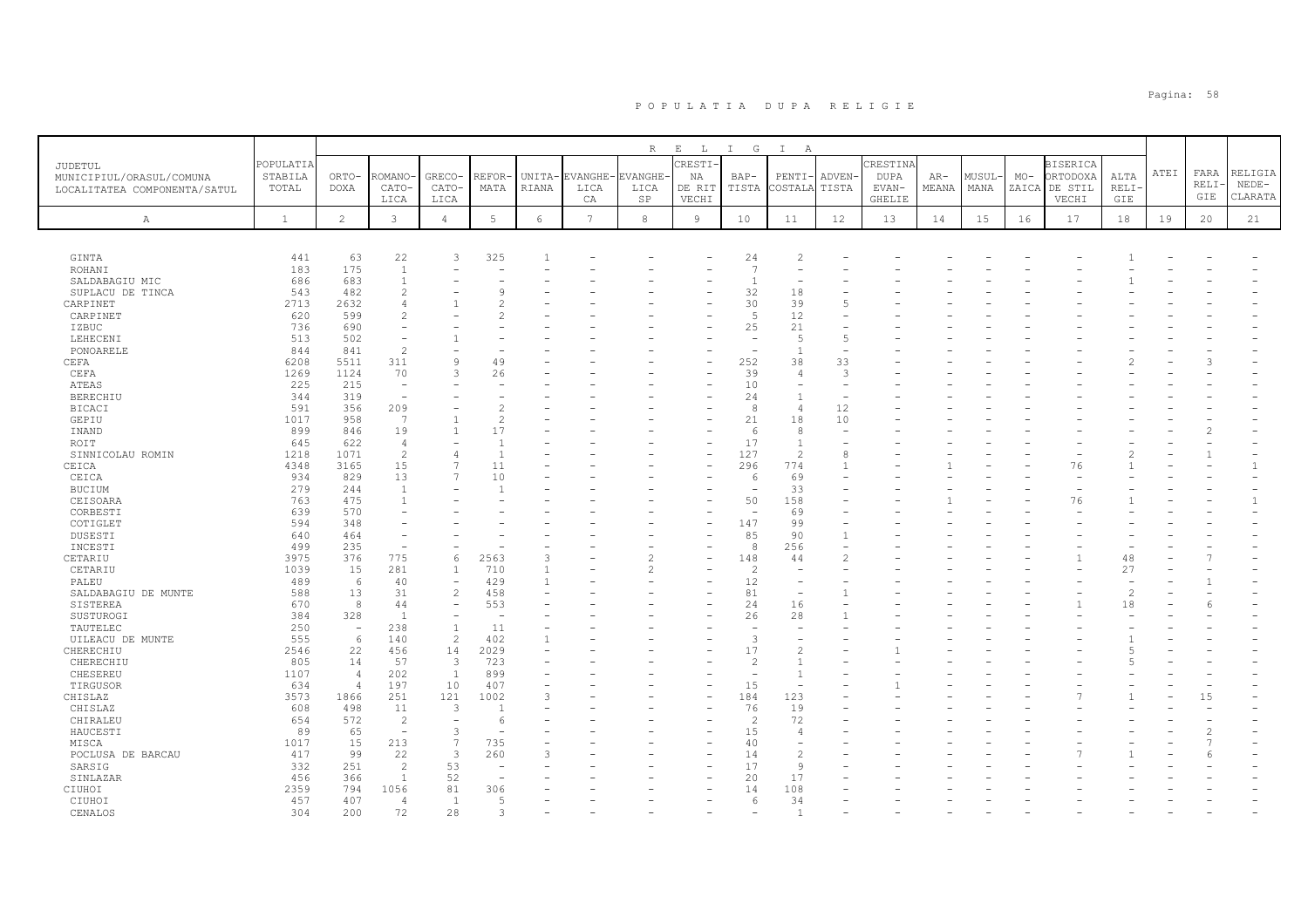|                              |              |                                 |                          |                          |                |                |                 | R           | $\mathbb E$ $\qquad$ L $\qquad$ | I G                      | $\mathbb{I}$<br>A             |                |             |       |       |       |                          |                |      |                |              |
|------------------------------|--------------|---------------------------------|--------------------------|--------------------------|----------------|----------------|-----------------|-------------|---------------------------------|--------------------------|-------------------------------|----------------|-------------|-------|-------|-------|--------------------------|----------------|------|----------------|--------------|
| <b>JUDETUL</b>               | POPULATIA    |                                 |                          |                          |                |                |                 |             | CRESTI.                         |                          |                               |                | CRESTINA    |       |       |       | <b>BISERICA</b>          |                |      |                |              |
| MUNICIPIUL/ORASUL/COMUNA     | STABILA      | ORTO-                           | ROMANO·                  | GRECO-                   | REFOR          | UNITA-         | EVANGHE-        | EVANGHE     | NA                              | $BAP-$                   | PENTI-                        | ADVEN-         | <b>DUPA</b> | AR-   | MUSUL | $MO-$ | ORTODOXA                 | ALTA           | ATEI | FARA           | RELIGIA      |
| LOCALITATEA COMPONENTA/SATUL | TOTAL        | DOXA                            | CATO-                    | CATO-                    | MATA           | RIANA          | LICA            | LICA        | DE RIT                          | TISTA                    | COSTALA TISTA                 |                | EVAN-       | MEANA | MANA  |       | ZAICA DE STIL            | RELI·          |      | RELI           | $NEDE-$      |
|                              |              |                                 | LICA                     | LICA                     |                |                | CA              | $_{\rm SP}$ | VECHI                           |                          |                               |                | GHELIE      |       |       |       | VECHI                    | GIE            |      | GIE            | CLARATA      |
|                              |              |                                 |                          |                          |                |                |                 |             |                                 |                          |                               |                |             |       |       |       |                          |                |      |                |              |
| Α                            | $\mathbf{1}$ | $\overline{2}$                  | $\mathbf{3}$             | $\overline{4}$           | 5              | $6\,$          | $7\phantom{.0}$ | 8           | $\overline{9}$                  | 10                       | 11                            | 12             | 13          | 14    | 15    | 16    | 17                       | 18             | 19   | 20             | 21           |
|                              |              |                                 |                          |                          |                |                |                 |             |                                 |                          |                               |                |             |       |       |       |                          |                |      |                |              |
|                              |              |                                 |                          |                          |                |                |                 |             |                                 |                          |                               |                |             |       |       |       |                          |                |      |                |              |
| SFIRNAS                      | 299          | 176                             | 3                        | 49                       | $\overline{1}$ |                |                 |             |                                 |                          | 70                            |                |             |       |       |       |                          |                |      |                |              |
| SINIOB                       | 1299         | 11                              | 977                      | $\overline{3}$           | 297            |                |                 |             |                                 | 8                        | 3                             |                |             |       |       |       |                          |                |      |                |              |
| CIUMEGHIU                    | 4564         | 2936                            | 74                       | $\circ$                  | 1475           |                |                 |             |                                 | 54                       | -6                            |                |             |       |       |       |                          |                |      |                |              |
| CIUMEGHIU                    | 1742         | 1688                            | 10                       | $\overline{c}$           | 11             |                |                 |             |                                 | 20                       | 4<br>$\overline{\phantom{a}}$ |                |             |       |       |       |                          |                |      |                |              |
| BOIU                         | 900          | 225                             | 16                       | 2<br>5                   | 650            |                |                 |             |                                 | $\overline{4}$           | $\overline{c}$                |                |             |       |       |       |                          |                |      |                |              |
| GHIORAC                      | 1922         | 1023                            | 48<br>$\overline{5}$     |                          | 814            |                |                 |             |                                 | 30                       |                               |                |             |       |       |       |                          |                |      |                |              |
| CIMPANI                      | 2998         | 2902                            |                          |                          |                |                |                 |             |                                 | $\overline{c}$           | 78                            |                |             |       |       |       |                          |                |      |                |              |
| CIMPANI                      | 1007         | 988                             | $\overline{1}$           |                          |                |                |                 |             |                                 |                          | 14                            |                |             |       |       |       |                          |                |      |                |              |
| FINATE                       | 752          | 690                             |                          |                          |                |                |                 |             |                                 |                          | 55                            |                |             |       |       |       |                          |                |      |                |              |
| HIRSESTI                     | 403          | 393                             |                          |                          |                |                |                 |             |                                 |                          | 9                             |                |             |       |       |       |                          |                |      |                |              |
| SIGHISTEL                    | 418          | 413                             | $\Delta$                 |                          |                |                |                 |             |                                 |                          | $\overline{\phantom{m}}$      |                |             |       |       |       |                          |                |      |                |              |
| VALEA DE SUS                 | 418          | 418                             |                          |                          |                |                |                 |             |                                 |                          |                               |                |             |       |       |       | $\overline{\mathcal{C}}$ |                |      |                |              |
| COCIUBA MARE                 | 3418         | 3000                            | $\overline{5}$           |                          | 19             |                |                 |             | $\overline{\phantom{a}}$        | 184                      | 28                            |                |             |       |       |       |                          | 137            |      | 39             |              |
| COCIUBA MARE                 | 1059         | 1033                            |                          |                          |                |                |                 |             |                                 | 15                       | $\overline{4}$                |                |             |       |       |       |                          | .5             |      |                |              |
| CARASAU                      | 809          | 727                             |                          |                          |                |                |                 |             |                                 | 61                       | 16                            |                |             |       |       |       |                          | $\overline{c}$ |      | $\overline{c}$ |              |
| CHESA                        | 818          | 559                             | 3                        |                          | 18             |                |                 |             |                                 | 64                       | $\overline{c}$                |                |             |       |       |       | $\overline{\mathcal{L}}$ | 130            |      | 37             |              |
| PETID                        | 732          | 681                             | $\overline{\phantom{0}}$ |                          |                |                |                 |             | ۰                               | 44                       | 6                             |                |             |       |       |       |                          |                |      |                |              |
| COPACEL                      | 2614         | 2387                            | 6                        |                          |                |                |                 |             | $\overline{c}$                  | 11                       | 201                           |                |             |       |       |       |                          |                |      |                |              |
| COPACEL                      | 433          | 386                             |                          |                          |                |                |                 |             |                                 | ۰                        | 46                            |                |             |       |       |       |                          |                |      |                |              |
| BUCUROAIA                    | 555          | 509                             |                          |                          |                |                |                 |             | $\overline{2}$                  | $\overline{c}$           | 41                            |                |             |       |       |       |                          |                |      |                |              |
| CHIJIC                       | 314          | 301                             |                          |                          |                |                |                 |             |                                 | 8                        | $\overline{5}$                |                |             |       |       |       |                          |                |      |                |              |
| POIANA TASAD                 | 233          | 219                             |                          |                          |                |                |                 |             |                                 |                          | 12                            |                |             |       |       |       |                          |                |      |                |              |
| SARAND                       | 530          | 497                             |                          |                          |                |                |                 |             |                                 |                          | 32                            |                |             |       |       |       |                          |                |      |                |              |
| SURDUC                       | 549          | 475                             | 3                        |                          |                |                |                 |             |                                 |                          | 65                            |                |             |       |       |       |                          |                |      |                |              |
| CRISTIORU DE JOS             | 1981         | 1951                            |                          |                          |                |                |                 |             |                                 |                          | 25                            |                |             |       |       |       |                          |                |      |                |              |
| CRISTIORU DE JOS             | 447          | 446                             |                          |                          |                |                |                 |             |                                 |                          |                               |                |             |       |       |       |                          |                |      |                |              |
| <b>BILC</b>                  | 42           | 42                              |                          |                          |                |                |                 |             |                                 |                          |                               |                |             |       |       |       |                          |                |      |                |              |
| CRISTIORU DE SUS             | 237          | 237                             |                          |                          |                |                |                 |             |                                 |                          |                               |                |             |       |       |       |                          |                |      |                |              |
| POIANA                       | 663          | 653                             |                          |                          |                |                |                 |             |                                 |                          | 6                             |                |             |       |       |       |                          |                |      |                |              |
| SALISTE DE VASCAU            | 592          | 573                             |                          |                          |                |                |                 |             |                                 |                          | 19                            |                |             |       |       |       |                          |                |      |                |              |
| CURATELE                     | 2908         | 2802                            | $\overline{c}$           |                          |                |                |                 |             |                                 | 39                       | 13                            | 45             |             |       |       |       |                          |                |      |                |              |
| CURATELE                     | 464          | 447                             |                          |                          |                |                |                 |             |                                 | $\overline{\phantom{a}}$ | $\overline{7}$                | 10             |             |       |       |       |                          |                |      |                |              |
| <b>BEIUSELE</b>              | 553          | 514                             |                          |                          |                |                |                 |             |                                 | 36                       | $\overline{c}$                |                |             |       |       |       |                          |                |      |                |              |
| CRESUIA                      | 542          | 540                             | $\overline{1}$           |                          |                |                |                 |             |                                 |                          |                               |                |             |       |       |       |                          |                |      |                |              |
| NIMAIESTI                    | 953          | 946                             | $\overline{\phantom{0}}$ | $\mathbf{1}$             |                |                |                 |             |                                 | 3                        | 3                             |                |             |       |       |       |                          |                |      |                |              |
| POCIOVELISTE                 | 396          | 355                             | $\equiv$                 | $\overline{\phantom{0}}$ |                |                |                 |             |                                 |                          |                               | 35             |             |       |       |       |                          |                |      |                |              |
|                              | 3917         | 1488                            |                          |                          |                |                |                 |             |                                 |                          | $\mathbf{1}$                  |                |             |       |       |       |                          |                |      |                |              |
| CURTUISENI                   |              |                                 | 380                      | 364                      | 1681           |                |                 |             |                                 |                          |                               |                |             |       |       |       |                          |                |      |                |              |
| CURTUISENI                   | 2839         | 465                             | 378                      | 316                      | 1678           |                |                 |             |                                 |                          |                               |                |             |       |       |       |                          |                |      |                |              |
| VASAD                        | 1078         | 1023                            | $\overline{c}$           | 48                       | 3              |                |                 |             |                                 |                          |                               |                |             |       |       |       |                          |                |      |                |              |
| <b>DERNA</b>                 | 3503         | 2229                            | 669                      | 100                      | 108            |                |                 | ٩           |                                 | 83                       | 276                           |                |             |       |       |       |                          | 16             |      |                |              |
| DERNA                        | 1058         | 535                             | 300                      | 25                       | 104            |                |                 |             |                                 | $\overline{c}$           | 72                            |                |             |       |       |       |                          | 16             |      |                |              |
| DERNISOARA                   | 725          | 616                             | $\overline{4}$           |                          |                |                |                 |             |                                 | 46                       | 53                            | 3              |             |       |       |       |                          |                |      |                |              |
| SACALASAU                    | 786          | 690                             | 14                       |                          |                |                |                 |             |                                 | $\overline{1}$           | 81                            |                |             |       |       |       |                          |                |      |                |              |
| SACALASAU NOU                | 420          | $\hspace{0.1mm}-\hspace{0.1mm}$ | 344                      | $\overline{\phantom{a}}$ | $\overline{c}$ |                |                 | Р           |                                 | $\overline{\phantom{a}}$ | 66                            | $\overline{4}$ |             |       |       |       |                          |                |      |                | $\mathbf{1}$ |
| TRIA                         | 514          | 388                             | 7                        | 75                       | $\overline{c}$ |                |                 |             |                                 | 34                       | $\overline{4}$                |                |             |       |       |       |                          |                |      | $\overline{1}$ | 3            |
| DIOSIG                       | 9442         | 2707                            | 768                      | 48                       | 5182           | $\overline{c}$ |                 |             | ۰                               | 171                      | 389                           | 143            |             |       |       |       |                          | $\mathcal{L}$  |      | 27             |              |
| DIOSIG                       | 6237         | 1573                            | 645                      | 46                       | 3383           | $\overline{c}$ |                 |             |                                 | 134                      | 300                           | 123            |             |       |       |       |                          | $\mathcal{L}$  |      | 27             |              |
| IANCA                        | 285          | 28                              | 54                       | $\overline{\phantom{m}}$ | 203            |                |                 |             |                                 | ۰                        | $\overline{\phantom{a}}$      |                |             |       |       |       |                          |                |      |                |              |
| MIHAI BRAVU                  | 1160         | 1063                            | $\overline{4}$           |                          |                |                |                 |             |                                 |                          | 85                            | -7             |             |       |       |       |                          |                |      |                |              |
|                              |              |                                 |                          |                          |                |                |                 |             |                                 |                          |                               |                |             |       |       |       |                          |                |      |                |              |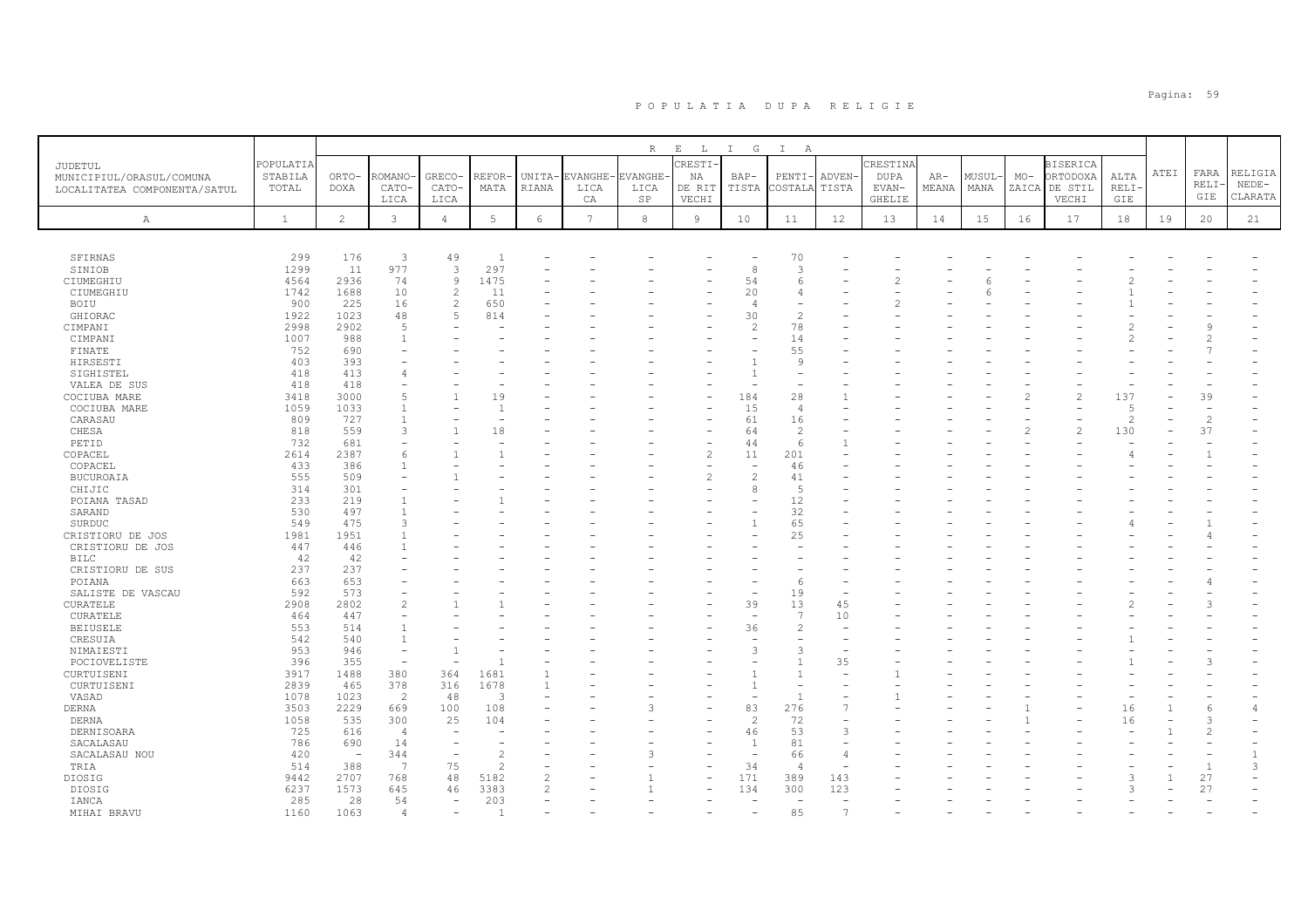|                              |              |                 |                                |                                |                 |            |         | R          | $\mathbb E$ $\qquad$ L | $\mathbbm{I}$<br>G       | $\mathbb{I}$<br>$\mathbb{A}$ |                          |               |       |       |       |                 |             |      |      |         |
|------------------------------|--------------|-----------------|--------------------------------|--------------------------------|-----------------|------------|---------|------------|------------------------|--------------------------|------------------------------|--------------------------|---------------|-------|-------|-------|-----------------|-------------|------|------|---------|
| <b>JUDETUL</b>               | POPULATIA    |                 |                                |                                |                 |            |         |            | <b>RESTI</b>           |                          |                              |                          | CRESTINA      |       |       |       | <b>BISERICA</b> |             |      |      |         |
| MUNICIPIUL/ORASUL/COMUNA     | STABILA      | ORTO-           | <b>COMANO</b>                  | <b>GRECO</b>                   | REFOR·          | UNITA-     | EVANGHE | VANGHE     | ΝA                     | BAP-                     | PENTI                        | <b>ADVEN</b>             | <b>DUPA</b>   | AR-   | MUSUL | $MO-$ | ORTODOXA        | ALTA        | ATEI | FARA | RELIGIA |
| LOCALITATEA COMPONENTA/SATUL | TOTAL        | <b>DOXA</b>     | CATO-                          | CATO-                          | MATA            | RIANA      | LICA    | LICA       | DE RIT                 | TISTA                    | COSTALA                      | TISTA                    | EVAN-         | MEANA | MANA  | ZAICA | DE STIL         | <b>RELI</b> |      | RELI | $NEDE-$ |
|                              |              |                 | LICA                           | LICA                           |                 |            | CA      | SP         | VECHI                  |                          |                              |                          | <b>GHELIE</b> |       |       |       | VECHI           | GIE         |      | GIE  | CLARATA |
| Α                            | $\mathbf{1}$ | $\overline{2}$  | $\mathbf{3}$                   | $\overline{4}$                 | $5\phantom{.0}$ | $\epsilon$ | 7       | $^{\rm 8}$ | $\overline{9}$         | 10                       | 11                           | 12                       | 13            | 14    | 15    | 16    | 17              | 18          | 19   | 20   | 21      |
|                              |              |                 |                                |                                |                 |            |         |            |                        |                          |                              |                          |               |       |       |       |                 |             |      |      |         |
|                              |              |                 |                                |                                |                 |            |         |            |                        |                          |                              |                          |               |       |       |       |                 |             |      |      |         |
| ROSIORI                      | 1162         | 42              | 42                             | $\mathbf{1}$                   | 1030            |            |         |            |                        | 30                       | 3                            | 13                       |               |       |       |       |                 |             |      |      |         |
| VAIDA                        | 598          | 1               | 23                             | $\overline{1}$                 | 565             |            |         |            |                        | $\overline{7}$           | $\overline{1}$               |                          |               |       |       |       |                 |             |      |      |         |
| DOBRESTI                     | 5953         | 4710            | 11                             | $\overline{c}$                 | $\overline{a}$  |            |         |            |                        | 117                      | 1105                         |                          |               |       |       |       |                 |             |      |      |         |
| DOBRESTI                     | 1982         | 1795            | 6                              | $\overline{c}$                 |                 |            |         |            |                        | 24                       | 149                          |                          |               |       |       |       |                 |             |      |      |         |
| CORNISESTI<br>CRINCESTI      | 335<br>583   | 301<br>348      |                                |                                |                 |            |         |            |                        | 24                       | 10<br>235                    |                          |               |       |       |       |                 |             |      |      |         |
| HIDISEL                      | 767          | 543             | 3                              |                                |                 |            |         |            |                        | $\overline{1}$           | 219                          |                          |               |       |       |       |                 |             |      |      |         |
| LUNCASPRIE                   | 1072         | 733             | 2                              |                                |                 |            |         |            |                        |                          | 337                          |                          |               |       |       |       |                 |             |      |      |         |
| <b>RACAS</b>                 | 142          | 108             |                                |                                |                 |            |         |            |                        |                          | 34                           |                          |               |       |       |       |                 |             |      |      |         |
| TOPA DE JOS                  | 269          | 254             |                                |                                |                 |            |         |            |                        |                          | 15                           |                          |               |       |       |       |                 |             |      |      |         |
| TOPA DE SUS                  | 803          | 628             |                                | $\overline{\phantom{a}}$       |                 |            |         |            |                        | 68                       | 106                          |                          |               |       |       |       |                 |             |      |      |         |
| DRAGANESTI                   | 3076         | 2696            | 6                              | 56                             | 214             |            |         |            |                        | 38                       | 60                           | -6                       |               |       |       |       |                 |             |      |      |         |
| DRAGANESTI                   | 422          | 411             |                                |                                |                 |            |         |            |                        | $\overline{\phantom{a}}$ | 11                           |                          |               |       |       |       |                 |             |      |      |         |
| BELEJENI                     | 332          | 312             |                                |                                |                 |            |         |            |                        |                          | 20                           |                          |               |       |       |       |                 |             |      |      |         |
| GRADINARI                    | 478          | 175             | $\overline{5}$                 | 56                             | 213             |            |         |            |                        | 29                       |                              |                          |               |       |       |       |                 |             |      |      |         |
| LIVADA BEIUSULUI             | 148          | 148             |                                |                                |                 |            |         |            |                        |                          |                              |                          |               |       |       |       |                 |             |      |      |         |
| MIZIES                       | 460          | 454             |                                |                                |                 |            |         |            |                        | $\overline{c}$           |                              |                          |               |       |       |       |                 |             |      |      |         |
| PANTASESTI                   | 186          | 174<br>371      |                                |                                |                 |            |         |            |                        | 6<br>$\overline{1}$      | -6<br>$\mathbf{1}$           |                          |               |       |       |       |                 |             |      |      |         |
| SEBIS<br>TALPE               | 373<br>303   | 302             |                                |                                |                 |            |         |            |                        |                          | -1                           |                          |               |       |       |       |                 |             |      |      |         |
| TIGANESTII DE BEIUS          | 374          | 349             |                                |                                |                 |            |         |            |                        | ÷,                       | 20                           | $\overline{5}$           |               |       |       |       |                 |             |      |      |         |
| DRAGESTI                     | 2656         | 2250            |                                | 113                            |                 |            |         |            |                        | 76                       | 211                          | 2                        |               |       |       |       |                 |             |      |      |         |
| DRAGESTI                     | 431          | 340             |                                | 47                             |                 |            |         |            |                        | 28                       | 13                           |                          |               |       |       |       |                 |             |      |      |         |
| DICANESTI                    | 324          | 256             |                                | 65                             |                 |            |         |            |                        |                          | -3                           |                          |               |       |       |       |                 |             |      |      |         |
| STRACOS                      | 357          | 300             |                                | $\mathbf{1}$                   |                 |            |         |            |                        | 43                       | 13                           |                          |               |       |       |       |                 |             |      |      |         |
| TASAD                        | 1267         | 1092            | $\overline{1}$                 |                                |                 |            |         |            |                        | 5                        | 167                          | 2                        |               |       |       |       |                 |             |      |      |         |
| TOPESTI                      | 277          | 262             | $\overline{\phantom{0}}$       | ÷,                             |                 |            |         |            |                        | $\sim$                   | 15                           | $\overline{\phantom{a}}$ |               |       |       |       |                 |             |      |      |         |
| FINIS                        | 3683         | 1917            | 57                             | 117                            | 1432            |            |         |            |                        | 73                       | 67                           | $\mathsf{Q}$             | q             |       |       |       |                 |             |      |      |         |
| FINIS                        | 1849         | 726             | 36                             | 22                             | 994             |            |         |            |                        | 45                       | 8                            | Q                        | 8             |       |       |       |                 |             |      |      |         |
| <b>BRUSTURI</b>              | 7            | $7\phantom{.0}$ | $\overline{a}$                 | ٠                              |                 |            |         |            |                        |                          |                              |                          |               |       |       |       |                 |             |      |      |         |
| FIZIS                        | 269<br>683   | 269<br>360      | $\overline{\phantom{a}}$<br>12 | $\overline{\phantom{a}}$<br>61 | 185             |            |         |            |                        | 18                       | 45                           |                          |               |       |       |       |                 |             |      |      |         |
| IOANIS<br>SUNCUIS            | 875          | 555             | 9                              | 34                             | 253             |            |         |            |                        | 10                       | 14                           |                          |               |       |       |       |                 |             |      |      |         |
| GIRISU DE CRIS               | 5088         | 4201            | 797                            | 41                             | 38              |            |         |            |                        | 3                        | 5                            |                          |               |       |       |       |                 |             |      |      |         |
| GIRISU DE CRIS               | 1233         | 1149            | 38                             | 35                             | 3               |            |         |            |                        | $\mathfrak{D}$           |                              |                          |               |       |       |       |                 |             |      |      |         |
| CHERESIG                     | 1053         | 1052            | $\overline{a}$                 | $\overline{1}$                 |                 |            |         |            |                        |                          |                              |                          |               |       |       |       |                 |             |      |      |         |
| TARIAN                       | 1798         | 1000            | 759                            | $\overline{4}$                 | 33              |            |         |            |                        | $\overline{1}$           |                              |                          |               |       |       |       |                 |             |      |      |         |
| TOBOLIU                      | 1004         | 1000            |                                |                                | $\mathcal{D}$   |            |         |            |                        |                          | -1                           |                          |               |       |       |       |                 |             |      |      |         |
| HIDISELU DE SUS              | 3416         | 2817            |                                | $\mathcal{L}$                  | $\angle$        |            |         |            |                        | 487                      | 91                           | 10                       |               |       |       |       |                 |             |      |      |         |
| HIDISELU DE SUS              | 1061         | 844             |                                |                                |                 |            |         |            |                        | 141                      | 69                           | $\overline{1}$           |               |       |       |       |                 |             |      | 3    |         |
| HIDISELU DE JOS              | 573          | 555             |                                |                                |                 |            |         |            |                        | 5                        | $\mathcal{R}$                | 9                        |               |       |       |       |                 |             |      |      |         |
| MIERLAU                      | 903          | 617             |                                |                                |                 |            |         |            | $\overline{1}$         | 281                      | 2                            |                          |               |       |       |       |                 |             |      |      |         |
| SINTELEC                     | 379          | 348             |                                | $\overline{1}$                 |                 |            |         |            |                        | 14                       | 16                           |                          |               |       |       |       |                 |             |      |      |         |
| SUMUGIU                      | 500          | 453<br>3465     |                                | 175                            |                 |            |         |            |                        | 46<br>103                | <sup>1</sup><br>91           |                          |               |       |       |       |                 |             |      |      |         |
| HOLOD<br>HOLOD               | 3863<br>686  | 559             | 10<br>3                        | 102                            |                 |            |         |            |                        | $\mathcal{R}$            | 18                           | 16                       |               |       |       |       |                 |             |      |      |         |
| DUMBRAVA                     | 577          | 531             |                                | 42                             |                 |            |         |            |                        | 3                        | ÷,                           |                          |               |       |       |       |                 |             |      |      |         |
| DUMBRAVITA                   | 339          | 288             |                                | $\overline{7}$                 |                 |            |         |            |                        | $\mathbf{1}$             | 42                           |                          |               |       |       |       |                 |             |      |      |         |
| FOROSIG                      | 246          | 245             |                                |                                |                 |            |         |            |                        |                          |                              |                          |               |       |       |       |                 |             |      |      |         |
|                              |              |                 |                                |                                |                 |            |         |            |                        |                          |                              |                          |               |       |       |       |                 |             |      |      |         |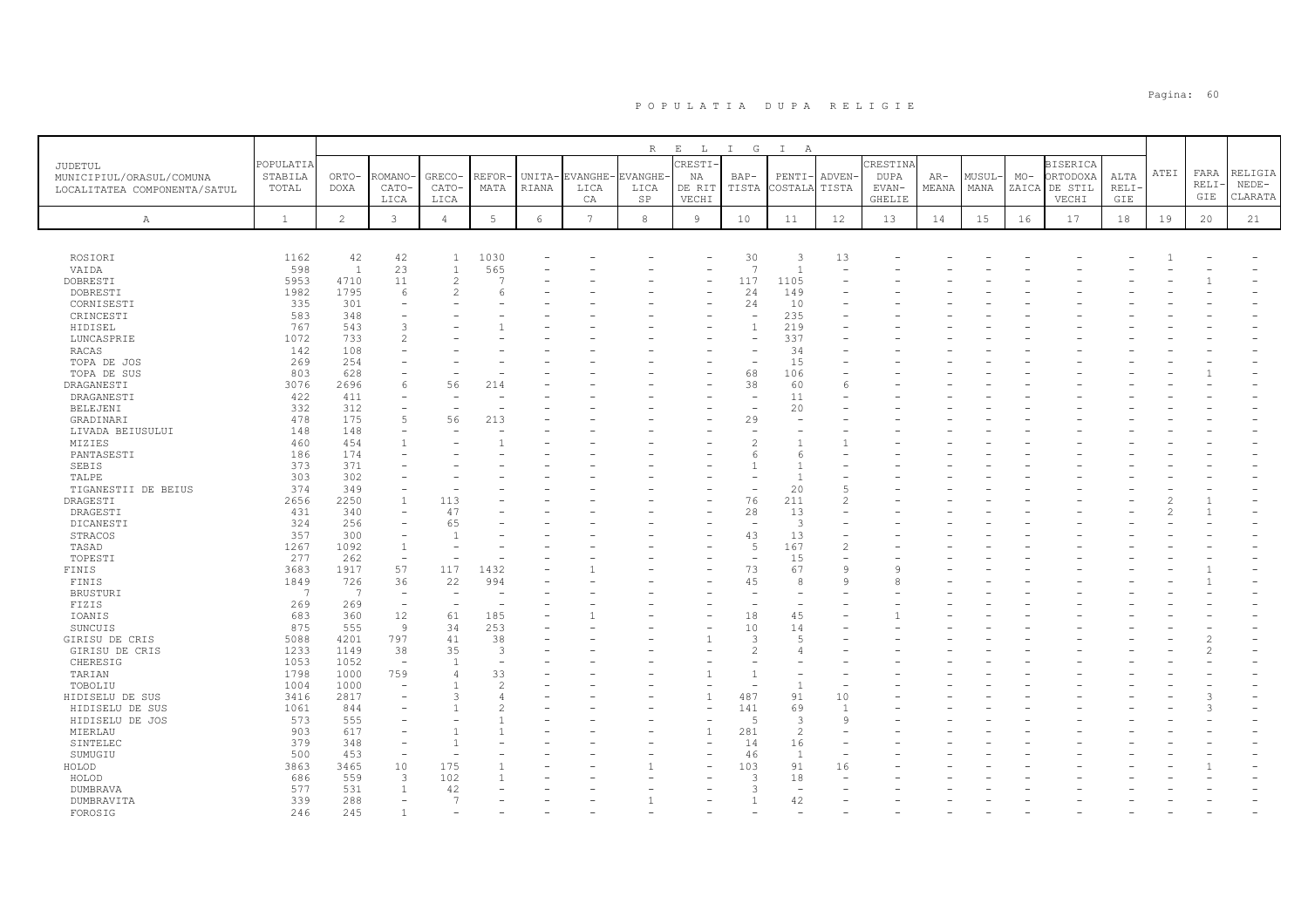|                                |                  |               |                                |                          |                       |                 |                  | $R_{\perp}$     | $\mathbf{E}$<br>L.       | $\mathbb{I}$<br>G              | $\mathbb{I}$<br>A                  |                       |               |              |               |       |                           |               |      |      |                |
|--------------------------------|------------------|---------------|--------------------------------|--------------------------|-----------------------|-----------------|------------------|-----------------|--------------------------|--------------------------------|------------------------------------|-----------------------|---------------|--------------|---------------|-------|---------------------------|---------------|------|------|----------------|
| JUDETUL                        | POPULATIA        |               |                                |                          |                       |                 |                  |                 | CRESTI                   |                                |                                    |                       | CRESTINA      |              |               |       | <b>BISERICA</b>           |               | ATEI | FARA | RELIGIA        |
| MUNICIPIUL/ORASUL/COMUNA       | STABILA<br>TOTAL | ORTO-<br>DOXA | ROMANO-<br>CATO-               | GRECO-<br>CATO-          | REFOR<br>MATA         | UNITA-<br>RIANA | EVANGHE-<br>LICA | EVANGHE<br>LICA | ΝA<br>DE RIT             | BAP-<br>TISTA                  | PENTI-<br>COSTALA                  | <b>ADVEN</b><br>TISTA | DUPA<br>EVAN- | AR-<br>MEANA | MUSUL<br>MANA | $MO-$ | ORTODOXA<br>ZAICA DE STIL | ALTA<br>RELI- |      | RELI | $NEDE-$        |
| LOCALITATEA COMPONENTA/SATUL   |                  |               | LICA                           | LICA                     |                       |                 | CA               | SP              | VECHI                    |                                |                                    |                       | GHELIE        |              |               |       | VECHI                     | GIE           |      | GIE  | CLARATA        |
| $\mathbb{A}$                   | $\mathbf{1}$     | $\mathbf{2}$  | 3                              | $\overline{4}$           | 5                     | 6               | $7\overline{ }$  | 8               | 9                        | 10                             | 11                                 | 12                    | 13            | 14           | 15            | 16    | 17                        | 18            | 19   | 20   | 21             |
|                                |                  |               |                                |                          |                       |                 |                  |                 |                          |                                |                                    |                       |               |              |               |       |                           |               |      |      |                |
|                                |                  |               |                                |                          |                       |                 |                  |                 |                          |                                |                                    |                       |               |              |               |       |                           |               |      |      |                |
| HODIS                          | 315              | 264           |                                |                          |                       |                 |                  |                 |                          | 26                             | 25                                 |                       |               |              |               |       |                           |               |      |      |                |
| LUPOAIA                        | 546              | 529           | 3                              |                          |                       |                 |                  |                 |                          | 8                              | 6                                  |                       |               |              |               |       |                           |               |      |      |                |
| VALEA MARE DE CODRU<br>VINTERE | 145<br>1009      | 142<br>907    | $\mathbf{1}$<br>$\overline{1}$ | 23                       |                       |                 |                  |                 |                          | 61                             | $\overline{\phantom{a}}$<br>$\sim$ | 16                    |               |              |               |       |                           |               |      |      |                |
| HUSASAU DE TINCA               | 2467             | 2172          | 5                              | 3                        | 11                    |                 |                  |                 |                          | 228                            | 20                                 | -9                    |               |              |               |       |                           |               |      | 16   | $\overline{c}$ |
| HUSASAU DE TINCA               | 779              | 691           | $\mathbf{1}$                   |                          |                       |                 |                  |                 |                          | 82                             | $\overline{1}$                     |                       |               |              |               |       |                           |               |      |      | $\overline{c}$ |
| FONAU                          | 217              | 198           | $\overline{\phantom{a}}$       |                          |                       |                 |                  |                 |                          | 17                             | $\mathbf{2}$                       |                       |               |              |               |       |                           |               |      |      |                |
| MIERSIG                        | 436              | 375           | 3                              |                          | 11                    |                 |                  |                 |                          | 38                             | $\mathbf{1}$                       |                       |               |              |               |       |                           |               |      |      |                |
| OSAND                          | 474              | 395           | $\overline{\phantom{m}}$       |                          |                       |                 |                  |                 | $\overline{\phantom{a}}$ | 60                             | $\overline{1}$                     |                       |               |              |               |       |                           |               |      | 16   |                |
| SITITELEC                      | 561              | 513           | $\overline{1}$                 |                          |                       |                 |                  |                 |                          | 31                             | 15                                 | $\overline{1}$        |               |              |               |       |                           |               |      |      |                |
| INEU                           | 3546             | 2573          | 15                             | $\overline{4}$           | 370                   |                 |                  |                 | ÷                        | 182                            | 299                                | 94                    |               |              |               |       |                           |               |      |      |                |
| INEU                           | 1969             | 1390          | 15                             | 3                        | 368                   |                 |                  |                 |                          | 73                             | 101                                | 10                    |               |              |               |       |                           |               |      |      |                |
| <b>BOTEAN</b>                  | 700              | 531           | $\overline{\phantom{m}}$       |                          |                       |                 |                  |                 | $\overline{\phantom{a}}$ | 79                             | 8                                  | 81                    |               |              |               |       |                           |               |      |      |                |
| HUSASAU DE CRIS                | 877              | 652           |                                |                          |                       |                 |                  |                 |                          | 30                             | 190                                | 3                     |               |              |               |       |                           |               |      |      |                |
| LAZURI DE BEIUS                | 2142             | 1976          |                                |                          |                       |                 |                  |                 | ۰                        | 109                            | 30                                 | 27                    |               |              |               |       |                           |               |      |      |                |
| LAZURI DE BEIUS                | 400              | 393           |                                |                          |                       |                 |                  |                 |                          |                                | $\overline{7}$                     | 3                     |               |              |               |       |                           |               |      |      |                |
| BALENI<br>CUSUIUS              | 263<br>591       | 260<br>552    |                                |                          |                       |                 |                  |                 |                          | 36                             | $\overline{\phantom{a}}$<br>3      |                       |               |              |               |       |                           |               |      |      |                |
| HINCHIRIS                      | 888              | 771           |                                |                          |                       |                 |                  |                 | $\overline{\phantom{a}}$ | 73                             | 20                                 | 24                    |               |              |               |       |                           |               |      |      |                |
| LAZARENI                       | 3102             | 2717          | $\mathfrak{D}$                 | 30                       |                       |                 |                  |                 |                          | 223                            | 124                                |                       |               |              |               |       |                           |               |      |      | $\mathbf{1}$   |
| LAZARENI                       | 666              | 489           | $\overline{1}$                 |                          |                       |                 |                  |                 |                          | 94                             | 81                                 |                       |               |              |               |       |                           |               |      |      |                |
| <b>BICACEL</b>                 | 272              | 272           |                                |                          |                       |                 |                  |                 |                          |                                |                                    |                       |               |              |               |       |                           |               |      |      |                |
| CALEA MARE                     | 724              | 696           | $\equiv$                       | 25                       |                       |                 |                  |                 |                          |                                | 3                                  |                       |               |              |               |       |                           |               |      |      |                |
| CARANDENI                      | 208              | 162           |                                |                          |                       |                 |                  |                 |                          | -6                             | 38                                 |                       |               |              |               |       |                           |               |      |      |                |
| CARANZEL                       | 145              | 144           |                                |                          |                       |                 |                  |                 |                          | ٠                              | $\overline{1}$                     |                       |               |              |               |       |                           |               |      |      |                |
| <b>GEPIS</b>                   | 668              | 630           | $\mathbf{1}$                   |                          |                       |                 |                  |                 |                          | 32                             |                                    |                       |               |              |               |       |                           |               |      |      |                |
| GRUILUNG                       | 166              | 166           | $\overline{\phantom{a}}$       |                          |                       |                 |                  |                 |                          | ÷                              |                                    |                       |               |              |               |       |                           |               |      |      |                |
| MIHELEU                        | 253              | 158           | ÷                              |                          |                       |                 |                  |                 |                          | 91                             | $\mathbf{1}$                       |                       |               |              |               |       |                           |               |      |      |                |
| LUGASU DE JOS                  | 3286             | 1775          | 324                            | 10                       | 628                   |                 |                  |                 |                          | 133                            | 391                                |                       |               |              |               |       |                           | -9            |      | 16   |                |
| LUGASU DE JOS                  | 1490             | 1051          | 49                             | 3                        | 10                    |                 |                  |                 |                          | 87<br>$\overline{\mathcal{L}}$ | 288                                |                       |               |              |               |       |                           |               |      |      |                |
| LUGASU DE SUS                  | 850<br>946       | 599<br>125    | 150<br>125                     | $\overline{1}$<br>6      | $\overline{4}$<br>614 |                 |                  |                 |                          | 44                             | 94<br>$\mathbf{Q}$                 |                       |               |              |               |       |                           |               |      | 16   |                |
| URVIND<br>LUNCA                | 3521             | 3468          | 6                              |                          | 3                     |                 |                  |                 |                          | $\overline{7}$                 | 26                                 | 6                     |               |              |               |       |                           |               |      |      |                |
| LUNCA                          | 1056             | 1020          | 3                              |                          | 3                     |                 |                  |                 | 4                        | 5                              | 14                                 |                       |               |              |               |       |                           |               |      |      |                |
| BRIHENI                        | 463              | 460           | $\mathbf{1}$                   |                          |                       |                 |                  |                 |                          |                                | $\mathbf{1}$                       |                       |               |              |               |       |                           |               |      |      |                |
| HOTAREL                        | 378              | 378           |                                |                          |                       |                 |                  |                 |                          |                                |                                    |                       |               |              |               |       |                           |               |      |      |                |
| SEGHISTE                       | 701              | 688           | $\mathfrak{D}$                 |                          |                       |                 |                  |                 |                          |                                | 11                                 |                       |               |              |               |       |                           |               |      |      |                |
| SIRBESTI                       | 405              | 405           | $\overline{\phantom{a}}$       |                          |                       |                 |                  |                 |                          |                                |                                    |                       |               |              |               |       |                           |               |      |      |                |
| SUSTIU                         | 518              | 517           | $\overline{\phantom{a}}$       |                          |                       |                 |                  |                 |                          | $\overline{1}$                 |                                    |                       |               |              |               |       |                           |               |      |      |                |
| MADARAS                        | 2976             | 2577          | 238                            | $\mathbf{1}$             | 53                    |                 |                  |                 |                          | 101                            |                                    |                       |               |              |               |       |                           |               |      |      |                |
| MADARAS                        | 923              | 691           | 202                            | $\overline{1}$           | 22                    |                 |                  |                 |                          | -7                             |                                    |                       |               |              |               |       |                           |               |      |      |                |
| HOMOROG                        | 768              | 751           | 5                              |                          | $\overline{2}$        |                 |                  |                 |                          | 10                             |                                    |                       |               |              |               |       |                           |               |      |      |                |
| IANOSDA                        | 1081             | 1008          | $\sim$                         |                          | 2                     |                 |                  |                 |                          | 66                             | $\overline{\phantom{a}}$           |                       |               |              |               |       |                           |               |      |      |                |
| MARTIHAZ                       | 204              | 127           | 31                             |                          | 27                    |                 |                  |                 |                          | 18                             | $\overline{1}$                     |                       |               |              |               |       |                           |               |      |      |                |
| MAGESTI                        | 2994             | 2495          | 13                             | 54                       | 170                   |                 |                  |                 |                          | 183                            | 77                                 |                       |               |              |               |       |                           |               |      |      |                |
| MAGESTI                        | 302              | 278           | $\mathbf{2}$                   | $\overline{1}$           |                       |                 |                  |                 |                          | 10                             | 11                                 |                       |               |              |               |       |                           |               |      |      |                |
| BUTANI                         | 389              | 351           | $\overline{4}$<br>5            | $\overline{\phantom{a}}$ | $\overline{c}$        |                 |                  |                 |                          | 9<br>8                         | 23                                 |                       |               |              |               |       |                           |               |      |      |                |
| CACUCIU NOU                    | 373<br>634       | 191<br>552    | $\overline{\phantom{a}}$       | 52                       | 165                   |                 |                  |                 |                          | 25                             | $\overline{2}$<br>5                |                       |               |              |               |       |                           |               |      |      |                |
| DOBRICIONESTI                  |                  |               |                                |                          |                       |                 |                  |                 |                          |                                |                                    |                       |               |              |               |       |                           |               |      |      |                |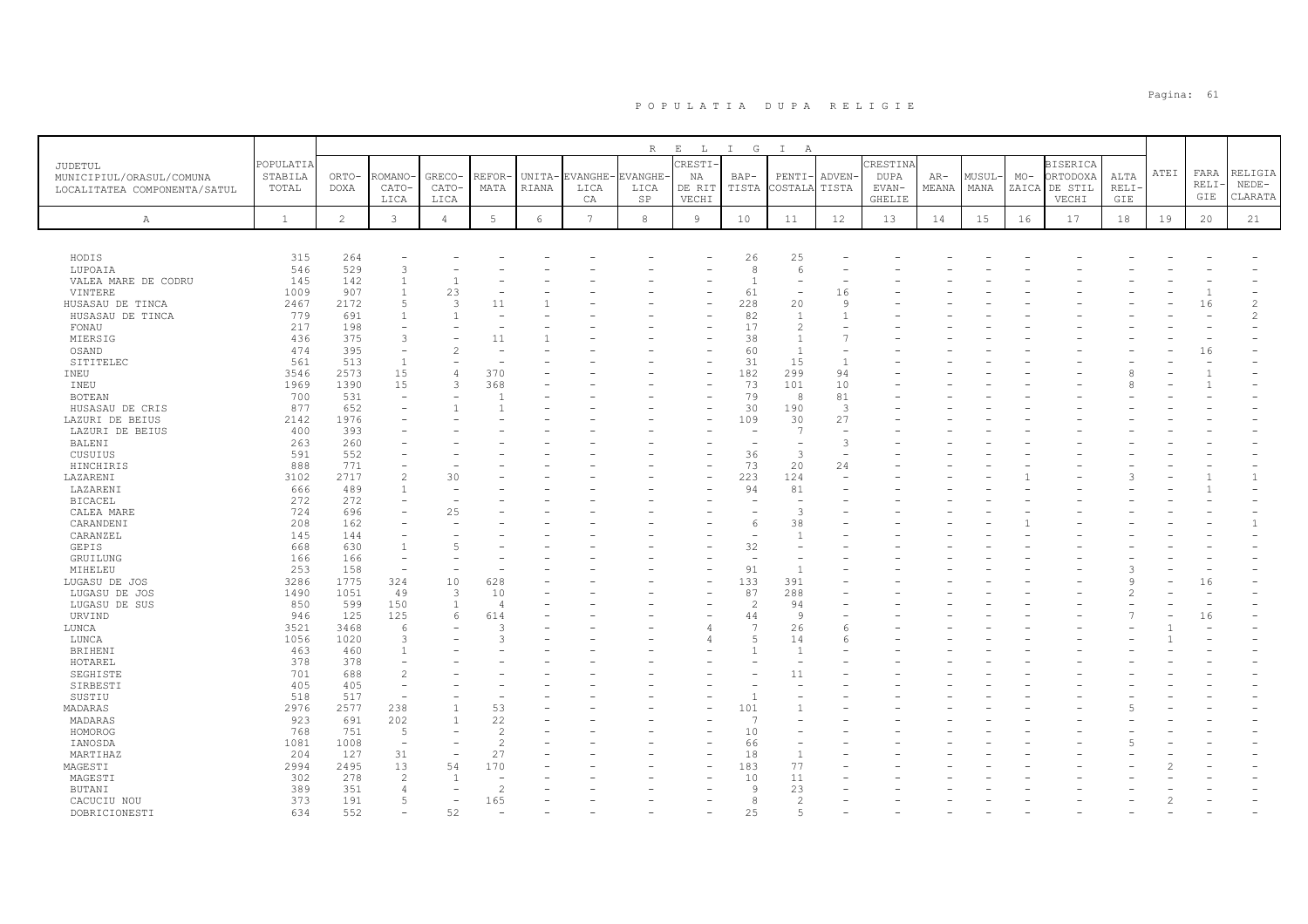|                              |              |                |                |                          |                |        |                 | $\mathbb R$ | $\mathbf{E}$<br>$\mathbb{L}$ | $\mathbb{I}$<br>G        | $\mathbb{I}$<br>A        |                                |               |       |       |       |                 |       |      |       |         |
|------------------------------|--------------|----------------|----------------|--------------------------|----------------|--------|-----------------|-------------|------------------------------|--------------------------|--------------------------|--------------------------------|---------------|-------|-------|-------|-----------------|-------|------|-------|---------|
| JUDETUL                      | POPULATIA    |                |                |                          |                |        |                 |             | RESTI                        |                          |                          |                                | CRESTINA      |       |       |       | <b>BISERICA</b> |       |      |       |         |
| MUNICIPIUL/ORASUL/COMUNA     | STABILA      | ORTO-          | <b>COMANO</b>  | <b>GRECO</b>             | REFOR·         | UNITA- | <b>EVANGHE</b>  | EVANGHE-    | ΝA                           | $BAP-$                   | PENTI-                   | ADVEN-                         | <b>DUPA</b>   | $AR-$ | MUSUL | $MO-$ | ORTODOXA        | ALTA  | ATEI | FARA  | RELIGIA |
| LOCALITATEA COMPONENTA/SATUL | TOTAL        | <b>DOXA</b>    | CATO-          | CATO-                    | MATA           | RIANA  | LICA            | LICA        | DE RIT                       | TISTA                    | COSTALA                  | TISTA                          | EVAN-         | MEANA | MANA  | ZAICA | DE STIL         | RELI- |      | RELI- | $NEDE-$ |
|                              |              |                | LICA           | LICA                     |                |        | CA              | SP          | VECHI                        |                          |                          |                                | <b>GHELIE</b> |       |       |       | VECHI           | GIE   |      | GIE   | CLARATA |
|                              |              |                |                |                          |                |        |                 |             |                              |                          |                          |                                |               |       |       |       |                 |       |      |       |         |
| Α                            | $\mathbf{1}$ | $\overline{c}$ | $\mathbf{3}$   | 4                        | 5              | 6      | $7\phantom{.0}$ | 8           | 9                            | 10                       | 11                       | 12                             | 13            | 14    | 15    | 16    | 17              | 18    | 19   | 20    | 21      |
|                              |              |                |                |                          |                |        |                 |             |                              |                          |                          |                                |               |       |       |       |                 |       |      |       |         |
|                              |              |                |                |                          |                |        |                 |             |                              |                          |                          |                                |               |       |       |       |                 |       |      |       |         |
| GALASENI                     | 362          | 329            |                |                          |                |        |                 |             |                              | 27                       | 6                        |                                |               |       |       |       |                 |       |      |       |         |
| JOSANI                       | 445          | 401            | $\overline{1}$ |                          |                |        |                 |             |                              | 38                       | $\overline{4}$           |                                |               |       |       |       |                 |       |      |       |         |
| ORTITEAG                     | 489          | 393            | $\overline{1}$ | $\overline{1}$           | $\overline{c}$ |        |                 |             |                              | 66                       | 26                       |                                |               |       |       |       |                 |       |      |       |         |
| NOJORID                      | 4504         | 3948           | 85             | 170                      | 90             |        |                 |             |                              | 17                       | 182                      | 3                              |               |       |       |       |                 |       |      |       |         |
| NOJORID                      | 1542         | 1252           | 7              | 156                      | 16             |        |                 |             |                              | 3                        | 103                      | 3                              |               |       |       |       |                 |       |      |       |         |
| APATEU                       | 288          | 268            | 3              |                          |                |        |                 |             |                              | $\overline{1}$           | 12                       |                                |               |       |       |       |                 |       |      |       |         |
| CHISIRID                     | 147          | 124            | $\overline{4}$ | $\overline{\phantom{a}}$ |                |        |                 |             |                              | $\mathbf{1}$             | 17                       |                                |               |       |       |       |                 |       |      |       |         |
| LES                          | 578          | 469            | 31             | 6                        | 57             |        |                 |             |                              | 10                       | 3                        |                                |               |       |       |       |                 |       |      |       |         |
| LIVADA DE BIHOR              | 1257         | 1176           | 21             | $\overline{7}$           | 10             |        |                 |             |                              | $\overline{c}$           | 41                       |                                |               |       |       |       |                 |       |      |       |         |
| PAUSA                        | 304          | 278            | 13             | $\overline{\phantom{m}}$ | $\overline{7}$ |        |                 |             |                              | $\overline{\phantom{m}}$ | -6                       |                                |               |       |       |       |                 |       |      |       |         |
| SAUAIEU                      | 388          | 381            | 6              |                          |                |        |                 |             |                              |                          |                          |                                |               |       |       |       |                 |       |      |       |         |
| OLCEA                        | 3049         | 2396           | $\mathfrak{D}$ |                          |                |        |                 |             |                              | 608                      | 36                       | $\mathcal{L}$                  |               |       |       |       |                 |       |      |       |         |
| OLCEA                        | 682          | 676            |                |                          |                |        |                 |             |                              | 3                        | $\overline{1}$           |                                |               |       |       |       |                 |       |      |       |         |
| CALACEA                      | 1258         | 808            |                |                          |                |        |                 |             |                              | 447                      | $\overline{1}$           | $\sim$                         |               |       |       |       |                 |       |      |       |         |
| HODISEL                      | 462          | 404            |                |                          |                |        |                 |             |                              | 20                       | 34                       | $\overline{c}$                 |               |       |       |       |                 |       |      |       | -1      |
| UCURIS                       | 647          | 508            |                |                          |                |        |                 |             |                              | 138                      | $\overline{\phantom{a}}$ | $\overline{\phantom{a}}$       |               |       |       |       |                 |       |      |       |         |
| OSORHEI                      | 5369         | 3468           | 392            | 8                        | 768            |        |                 |             |                              | 117                      | 509                      | 85                             | 8             |       |       |       |                 |       |      |       |         |
| OSORHEI                      | 2558         | 1343           | 355            | 6                        | 471            |        | Р               |             |                              | 24                       | 319                      | 24                             | 8             |       |       |       |                 |       |      |       |         |
| ALPAREA                      | 1010         | 921            | -1             |                          |                |        |                 |             |                              | 57                       | 31                       | $\overline{\phantom{a}}$<br>÷, |               |       |       |       |                 |       |      |       |         |
| CHERIU                       | 534          | 519            |                |                          |                |        |                 |             |                              | $\overline{c}$           | 12                       |                                |               |       |       |       |                 |       |      |       |         |
| FELCHERIU                    | 370          | 357            |                |                          |                |        |                 |             |                              |                          | 13                       | $\overline{\phantom{a}}$       |               |       |       |       |                 |       |      |       |         |
| FUGHIU                       | 897          | 328<br>3551    | 36<br>-5       | $\overline{1}$           | 297            |        |                 |             |                              | 34                       | 134                      | 61                             |               |       |       |       |                 |       |      |       | 5       |
| PIETROASA                    | 3772<br>1021 | 983            | $\overline{c}$ |                          |                |        |                 |             |                              | 100<br>14                | 89<br>15                 | 14<br>5                        |               |       |       |       |                 |       |      |       |         |
| PIETROASA<br>CHISCAU         | 794          | 753            |                |                          |                |        |                 |             |                              |                          | 37                       |                                |               |       |       |       |                 |       |      |       |         |
| COCIUBA MICA                 | 449          | 433            |                |                          |                |        |                 |             |                              |                          | 14                       |                                |               |       |       |       |                 |       |      |       |         |
| GIULESTI                     | 183          | 170            |                |                          |                |        |                 |             |                              | $\overline{\phantom{a}}$ | 6                        |                                |               |       |       |       |                 |       |      |       | 5       |
| GURANI                       | 807          | 707            |                |                          |                |        |                 |             |                              | 85                       | 5                        | 9                              |               |       |       |       |                 |       |      |       |         |
| MAGURA                       | 383          | 370            |                |                          |                |        |                 |             |                              | $\overline{1}$           | 12                       |                                |               |       |       |       |                 |       |      |       |         |
| MOTESTI                      | 135          | 135            |                |                          |                |        |                 |             |                              |                          | $\overline{\phantom{a}}$ |                                |               |       |       |       |                 |       |      |       |         |
| POCOLA                       | 1807         | 1647           |                | 134                      |                |        |                 |             |                              | 3                        | 18                       | 3                              |               |       |       |       |                 |       |      |       |         |
| POCOLA                       | 512          | 406            |                | 82                       |                |        |                 |             |                              |                          | 18                       | 3                              |               |       |       |       |                 |       |      |       |         |
| FENERIS                      | 503          | 503            |                |                          |                |        |                 |             |                              |                          |                          |                                |               |       |       |       |                 |       |      |       |         |
| PETRANI                      | 425          | 374            |                | 50                       |                |        |                 |             |                              |                          |                          |                                |               |       |       |       |                 |       |      |       |         |
| POIETARI                     | 114          | 113            |                |                          |                |        |                 |             |                              |                          |                          |                                |               |       |       |       |                 |       |      |       |         |
| SINMARTIN DE BEIUS           | 253          | 251            |                | $\overline{c}$           |                |        |                 |             |                              |                          |                          |                                |               |       |       |       |                 |       |      |       |         |
| POMEZEU                      | 3830         | 3326           |                |                          | F              |        |                 |             |                              | $\overline{4}$           | 496                      |                                |               |       |       |       |                 |       |      |       |         |
| POMEZEU                      | 209          | 201            |                |                          |                |        |                 |             |                              |                          | J.                       |                                |               |       |       |       |                 |       |      |       |         |
| CIMPANI DE POMEZEU           | 577          | 471            |                |                          |                |        |                 |             |                              | ۰                        | 106                      |                                |               |       |       |       |                 |       |      |       |         |
| COSDENI                      | 809          | 800            |                |                          |                |        |                 |             |                              | 3                        | 3                        |                                |               |       |       |       |                 |       |      |       |         |
| HIDIS                        | 504          | 494            |                |                          |                |        |                 |             |                              |                          | 10                       |                                |               |       |       |       |                 |       |      |       |         |
| LACU SARAT                   | 80           | 79             |                |                          |                |        |                 |             |                              |                          | $\overline{1}$           |                                |               |       |       |       |                 |       |      |       |         |
| SITANI                       | 603          | 387            |                |                          |                |        |                 |             |                              |                          | 216                      |                                |               |       |       |       |                 |       |      |       |         |
| SPINUS DE POMEZEU            | 319          | 317            |                |                          |                |        |                 |             |                              |                          | 2                        |                                |               |       |       |       |                 |       |      |       |         |
| VALANI DE POMEZEU            | 729          | 577            |                | ٠                        |                |        |                 |             |                              | $\overline{1}$           | 151                      | $\overline{\phantom{a}}$       |               |       |       |       |                 |       |      |       |         |
| POPESTI                      | 9335         | 6700           | 1684           | 134                      | 361            |        |                 |             |                              | 61                       | 341                      | $\overline{2}$                 |               |       |       |       | $\mathsf{Q}$    | 25    |      |       |         |
| POPESTI                      | 2779         | 1984           | 227            | 115                      | 313            |        |                 |             |                              | 17                       | 103                      | $\overline{2}$                 |               |       |       |       | $\overline{5}$  |       |      |       |         |
| <b>BISTRA</b>                | 1088         | 993            | -5             | $\mathbf{2}$             | 9              |        |                 |             |                              | 19                       | 60                       |                                |               |       |       |       |                 |       |      |       |         |
| <b>BUDOT</b>                 | 1127         | 264            | 844            |                          | $\mathcal{R}$  |        |                 |             |                              | $\mathcal{P}$            | 11                       |                                |               |       |       |       |                 |       |      |       |         |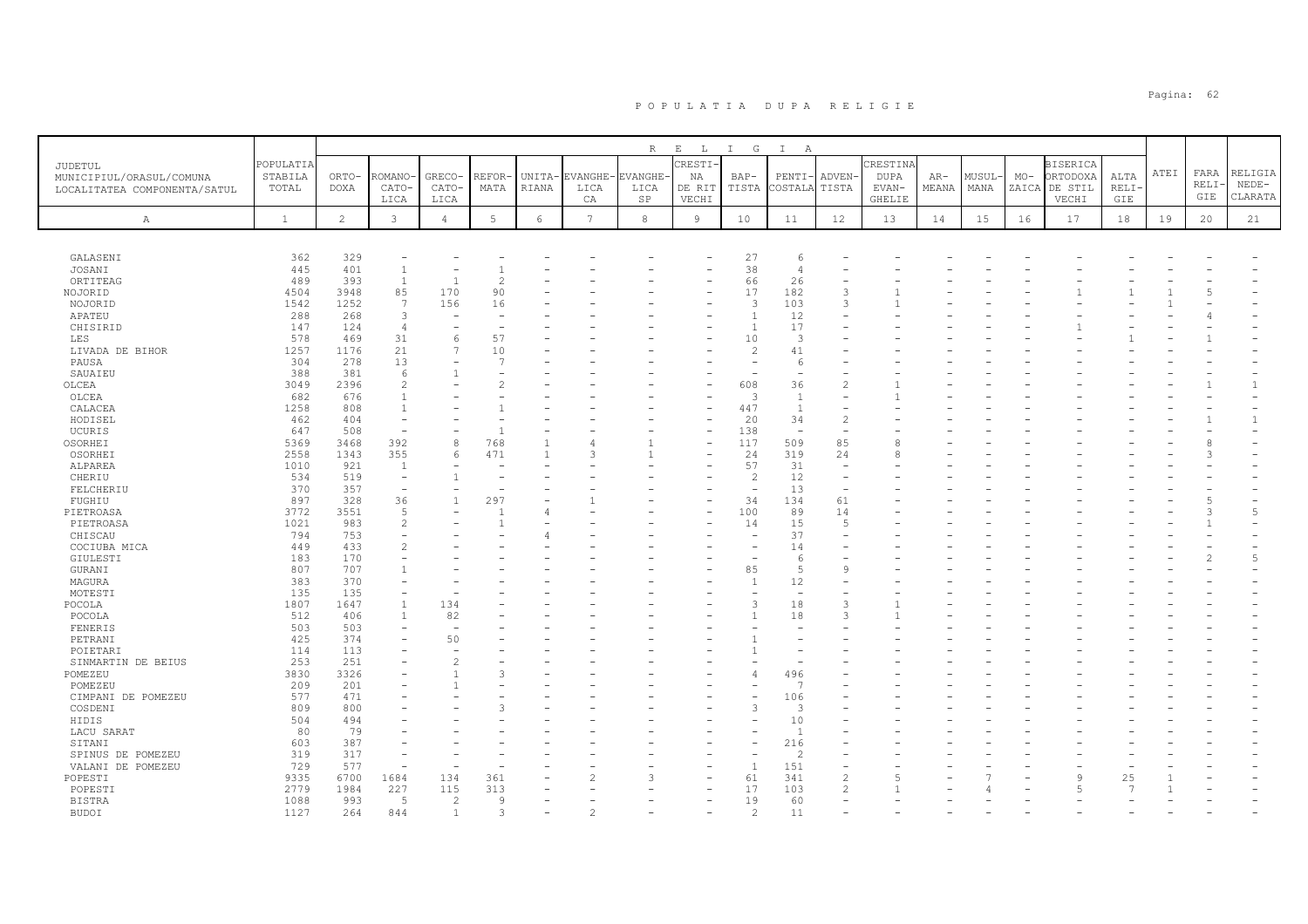|                              |              |                     |                                |                          |             |                                          |                 | $\mathbb R$ | $\mathbf{E}$<br>$\mathbb{L}$ | G<br>$\mathbb{I}$                          | $\mathbb{I}$<br>A   |                          |               |       |       |       |                 |                     |      |       |         |
|------------------------------|--------------|---------------------|--------------------------------|--------------------------|-------------|------------------------------------------|-----------------|-------------|------------------------------|--------------------------------------------|---------------------|--------------------------|---------------|-------|-------|-------|-----------------|---------------------|------|-------|---------|
| JUDETUL                      | POPULATIA    |                     |                                |                          |             |                                          |                 |             | RESTI                        |                                            |                     |                          | CRESTINA      |       |       |       | <b>BISERICA</b> |                     |      |       |         |
| MUNICIPIUL/ORASUL/COMUNA     | STABILA      | ORTO-               | <b>COMANO</b>                  | <b>GRECO</b>             | REFOR·      | UNITA-                                   | EVANGHE         | EVANGHE-    | ΝA                           | $BAP-$                                     | PENTI-              | ADVEN-                   | <b>DUPA</b>   | $AR-$ | MUSUL | $MO-$ | ORTODOXA        | ALTA                | ATEI | FARA  | RELIGIA |
| LOCALITATEA COMPONENTA/SATUL | TOTAL        | <b>DOXA</b>         | CATO-                          | CATO-                    | MATA        | RIANA                                    | LICA            | LICA        | DE RIT                       | TISTA                                      | COSTALA             | TISTA                    | EVAN-         | MEANA | MANA  | ZAICA | DE STIL         | RELI-               |      | RELI- | $NEDE-$ |
|                              |              |                     | LICA                           | LICA                     |             |                                          | CA              | SP          | VECHI                        |                                            |                     |                          | <b>GHELIE</b> |       |       |       | VECHI           | GIE                 |      | GIE   | CLARATA |
| Α                            | $\mathbf{1}$ | $\overline{c}$      | $\mathbf{3}$                   | 4                        | 5           | 6                                        | $7\phantom{.0}$ | 8           | 9                            | 10                                         | 11                  | 12                       | 13            | 14    | 15    | 16    | 17              | $1\,8$              | 19   | 20    | 21      |
|                              |              |                     |                                |                          |             |                                          |                 |             |                              |                                            |                     |                          |               |       |       |       |                 |                     |      |       |         |
|                              |              |                     |                                |                          |             |                                          |                 |             |                              |                                            |                     |                          |               |       |       |       |                 |                     |      |       |         |
| CUZAP                        | 1309         | 1122                | 53                             | ٠                        | -3          |                                          |                 |             |                              | 21                                         | 94                  |                          |               |       |       |       |                 | 15                  |      |       |         |
| VARVIZ                       | 656          | 612                 | $\overline{a}$                 | 2                        |             |                                          |                 |             |                              | $\overline{\phantom{a}}$                   | 38<br>-7            |                          | 3             |       |       |       |                 |                     |      |       |         |
| VARZARI<br>VOIVOZI           | 385<br>1991  | 69<br>1656          | 305<br>250                     | $\overline{1}$<br>13     | 3<br>30     |                                          |                 |             |                              | $\overline{\phantom{a}}$<br>$\overline{c}$ | 28                  |                          |               |       |       |       |                 |                     |      |       |         |
| <b>RABAGANI</b>              | 2596         | 2547                | 3                              |                          |             |                                          |                 |             |                              | 15                                         | 30                  |                          |               |       |       |       |                 |                     |      |       |         |
| RABAGANI                     | 728          | 726                 | $\overline{c}$                 |                          |             |                                          |                 |             |                              |                                            |                     |                          |               |       |       |       |                 |                     |      |       |         |
| ALBESTI                      | 410          | 397                 |                                |                          |             |                                          |                 |             |                              | 11                                         |                     |                          |               |       |       |       |                 |                     |      |       |         |
| <b>BRATESTI</b>              | 160          | 158                 |                                |                          |             |                                          |                 |             |                              |                                            |                     |                          |               |       |       |       |                 |                     |      |       |         |
| SALISTE DE POMEZEU           | 170          | 170                 |                                |                          |             |                                          |                 |             |                              |                                            |                     |                          |               |       |       |       |                 |                     |      |       |         |
| SAUCANI                      | 593          | 593                 |                                |                          |             |                                          |                 |             |                              |                                            |                     |                          |               |       |       |       |                 |                     |      |       |         |
| VARASENI                     | 535          | 503                 |                                |                          |             |                                          |                 |             |                              | $\sqrt{2}$                                 | 28                  |                          |               |       |       |       |                 |                     |      |       |         |
| <b>REMETEA</b>               | 3392         | 2764                | 10                             |                          | 420         |                                          |                 |             |                              | 159                                        | 34                  |                          |               |       |       |       |                 |                     |      |       |         |
| REMETEA<br>DRAGOTENI         | 892<br>535   | 313<br>523          | 10<br>$\overline{\phantom{a}}$ |                          | 420         |                                          |                 |             |                              | 131<br>۰                                   | 18<br>12            |                          |               |       |       |       |                 |                     |      |       |         |
| MEZIAD                       | 1342         | 1309                |                                |                          |             |                                          |                 |             |                              | 25                                         | 3                   |                          |               |       |       |       |                 |                     |      |       |         |
| PETREASA                     | 454          | 451                 |                                |                          |             |                                          |                 |             |                              | 3                                          |                     |                          |               |       |       |       |                 |                     |      |       |         |
| SOIMUS                       | 169          | 168                 |                                |                          |             |                                          |                 |             |                              |                                            | $\overline{1}$      |                          |               |       |       |       |                 |                     |      |       |         |
| RIENI                        | 3417         | 3299                | $\mathcal{R}$                  | $\mathfrak{D}$           |             |                                          |                 |             |                              | 12                                         | 100                 |                          |               |       |       |       |                 |                     |      |       |         |
| RIENI                        | 653          | 647                 |                                |                          |             |                                          |                 |             |                              |                                            | -6                  |                          |               |       |       |       |                 |                     |      |       |         |
| CUCUCENI                     | 102          | 77                  |                                |                          |             |                                          |                 |             |                              |                                            | 25                  |                          |               |       |       |       |                 |                     |      |       |         |
| GHIGHISENI                   | 1024         | 987                 |                                | $\overline{2}$           |             |                                          |                 |             |                              |                                            | 35                  |                          |               |       |       |       |                 |                     |      |       |         |
| PETRILENI                    | 600          | 595                 |                                |                          |             |                                          |                 |             |                              | $\overline{c}$                             | 3<br>$\overline{7}$ |                          |               |       |       |       |                 |                     |      |       |         |
| SUDRIGIU<br>VALEA DE JOS     | 421<br>617   | 404<br>589          | 3                              |                          |             |                                          |                 |             |                              | 10<br>$\overline{\phantom{a}}$             | 24                  |                          |               |       |       |       |                 |                     |      |       |         |
| ROSIA                        | 2863         | 2618                |                                |                          |             |                                          |                 |             |                              | 3                                          | 234                 |                          |               |       |       |       |                 |                     |      |       |         |
| ROSIA                        | 2359         | 2159                |                                |                          |             |                                          |                 |             |                              | 3                                          | 189                 |                          |               |       |       |       |                 |                     |      |       |         |
| LAZURI                       | 504          | 459                 |                                |                          |             |                                          |                 |             |                              | $\overline{\phantom{a}}$                   | 45                  |                          |               |       |       |       |                 |                     |      |       |         |
| SACADAT                      | 1976         | 1811                | 3                              | 4                        | 16          |                                          |                 |             |                              | 19                                         | 122                 |                          |               |       |       |       |                 |                     |      |       |         |
| SACADAT                      | 934          | 886                 | $\mathfrak{D}$                 | 3                        | 3           |                                          |                 |             |                              | 3                                          | 36                  |                          |               |       |       |       |                 |                     |      |       |         |
| <b>BORSA</b>                 | 270          | 265                 | $\overline{\phantom{a}}$       | $\overline{\phantom{a}}$ | ÷           |                                          |                 |             |                              | ۰                                          | $\overline{5}$      |                          |               |       |       |       |                 |                     |      |       |         |
| SABOLCIU                     | 772          | 660                 | $\overline{1}$                 | $\mathbf{1}$             | 13          |                                          |                 |             |                              | 16                                         | 81                  | $\overline{\phantom{a}}$ |               |       |       |       |                 |                     |      |       |         |
| SACUENI                      | 11951        | 855                 | 2770                           | 204                      | 7800        | $\overline{c}$                           |                 |             | $\mathbf{1}$                 | 137                                        | 56                  | 48                       |               |       |       |       |                 | 48                  |      | 12    |         |
| SACUENI                      | 7261<br>1170 | 600<br>118          | 2467<br>155                    | 47<br>5                  | 3873<br>861 | $\mathbf{1}$<br>$\overline{\phantom{a}}$ | Δ               |             | $\overline{1}$               | 112<br>18                                  | 56                  | 38<br>7                  |               |       |       |       |                 | 48                  |      | 6     |         |
| CADEA<br>CIOCAIA             | 905          | 34                  | 30                             | 130                      | 701         | $\overline{\phantom{a}}$                 |                 |             |                              | 6                                          |                     | 3                        |               |       |       |       |                 |                     |      |       |         |
| CUBULCUT                     | 1062         | 71                  | 23                             | 2                        | 963         |                                          | 2               |             |                              |                                            |                     |                          |               |       |       |       |                 |                     |      |       |         |
| OLOSIG                       | 574          | 12                  | 25                             | 20                       | 513         | $\mathbf{1}$                             |                 | 2           |                              | $\mathbf{1}$                               |                     |                          |               |       |       |       |                 |                     |      |       |         |
| SINNICOLAU DE MUNTE          | 979          | 20                  | 70                             | $\overline{\phantom{a}}$ | 889         |                                          |                 |             |                              |                                            |                     |                          |               |       |       |       |                 |                     |      |       |         |
| SALACEA                      | 3287         | 15                  | 1303                           | $\overline{9}$           | 1915        | $\overline{4}$                           |                 |             |                              | 24                                         | 15                  |                          |               |       |       |       |                 |                     |      |       |         |
| SALACEA                      | 2497         | 14                  | 1244                           | 6                        | 1205        | 1                                        |                 |             | 1                            | 11                                         | 14                  |                          |               |       |       |       |                 |                     |      |       |         |
| OTOMANI                      | 790          | $\mathbf{1}$        | 59                             | 3                        | 710         | 3                                        |                 |             |                              | 13                                         | $\overline{1}$      |                          |               |       |       |       |                 |                     |      |       |         |
| SALARD                       | 4088         | 716                 | 369                            | 39                       | 2529        | $\mathbf{2}$                             |                 |             | 3                            | 197                                        | 153                 | 4                        |               |       |       |       |                 | 22                  |      | 51    |         |
| SALARD                       | 2715         | 709                 | 313                            | 28                       | 1338        | $\mathbf{1}$                             |                 |             |                              | 120                                        | 152                 | 3                        |               |       |       |       |                 | 7<br>$\overline{5}$ |      | 42    |         |
| HODOS<br>SINTIMREU           | 744<br>629   | $\overline{4}$<br>3 | 21<br>35                       | 8<br>3                   | 691<br>500  | $\mathbf{1}$                             |                 |             | 3                            | 6<br>71                                    | $\overline{1}$      |                          |               |       |       |       |                 | 10                  |      |       |         |
| SIMBATA                      | 1804         | 1543                | 24                             | 155                      |             |                                          |                 |             |                              | 3                                          | 78                  |                          |               |       |       |       |                 |                     |      |       |         |
| SIMBATA                      | 467          | 333                 | $\overline{1}$                 | 130                      |             |                                          |                 |             |                              |                                            | 2                   |                          |               |       |       |       |                 |                     |      |       |         |
| COPACENI                     | 173          | 173                 |                                |                          |             |                                          |                 |             |                              |                                            |                     |                          |               |       |       |       |                 |                     |      |       |         |
| OGESTI                       | 245          | 200                 |                                |                          |             |                                          |                 |             |                              |                                            | Δ2                  |                          |               |       |       |       |                 |                     |      |       |         |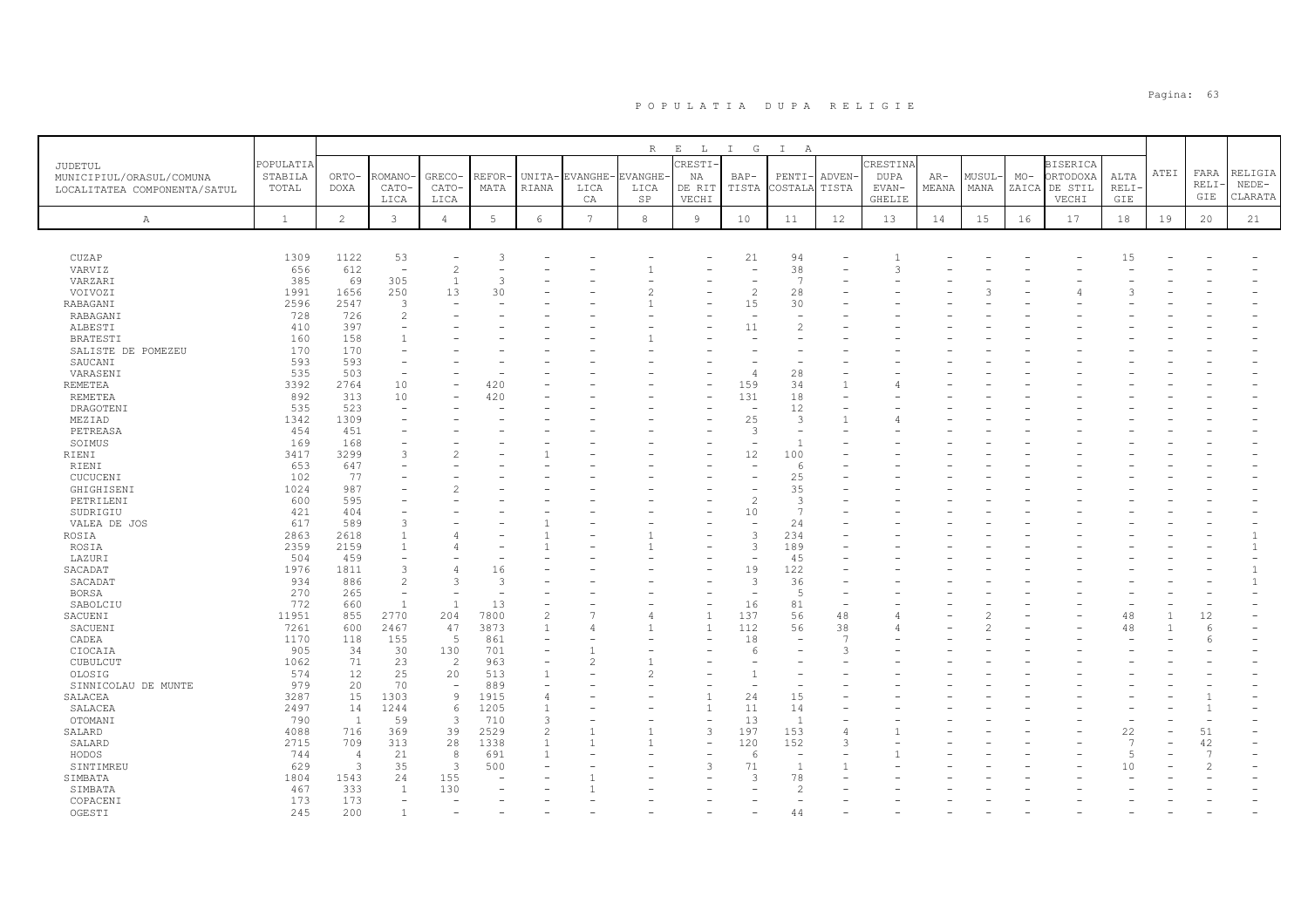|                              |              |                          |                          |                          |                          |            |         | R             | $E$ L  | I G            | $\mathbb{I}$<br>A        |        |          |       |        |       |                 |       |      |       |                |
|------------------------------|--------------|--------------------------|--------------------------|--------------------------|--------------------------|------------|---------|---------------|--------|----------------|--------------------------|--------|----------|-------|--------|-------|-----------------|-------|------|-------|----------------|
| JUDETUL                      | POPULATIA    |                          |                          |                          |                          |            |         |               | CRESTI |                |                          |        | CRESTINA |       |        |       | <b>BISERICA</b> |       |      |       |                |
| MUNICIPIUL/ORASUL/COMUNA     | STABILA      | ORTO-                    | ROMANO                   | GRECO-                   | REFOR                    | UNITA-     | EVANGHE | <b>VANGHE</b> | ΝA     | $BAP-$         | PENTI-                   | ADVEN- | DUPA     | $AR-$ | MUSUL- | $MO-$ | ORTODOXA        | ALTA  | ATEI | FARA  | RELIGIA        |
| LOCALITATEA COMPONENTA/SATUL | TOTAL        | DOXA                     | CATO-                    | CATO-                    | MATA                     | RIANA      | LICA    | LICA          | DE RIT | TISTA          | COSTALA                  | TISTA  | EVAN-    | MEANA | MANA   |       | ZAICA DE STIL   | RELI· |      | RELI· | $NEDE-$        |
|                              |              |                          | LICA                     | LICA                     |                          |            | СA      | SP            | VECHI  |                |                          |        | GHELIE   |       |        |       | VECHI           | GIE   |      | GIE   | CLARATA        |
| А                            | $\mathbf{1}$ | $\overline{c}$           | 3                        | $\overline{4}$           | 5                        | $\epsilon$ | 7       | $^{\rm 8}$    | 9      | 10             | 11                       | 12     | 13       | 14    | 15     | 16    | 17              | 18    | 19   | 20    | 21             |
|                              |              |                          |                          |                          |                          |            |         |               |        |                |                          |        |          |       |        |       |                 |       |      |       |                |
| ROGOZ                        | 409          | 354                      | 19                       | 24                       |                          |            |         |               |        | $\overline{c}$ | 10                       |        |          |       |        |       |                 |       |      |       |                |
| ROTARESTI                    | 211          | 192                      | $\sim$                   |                          |                          |            |         |               |        | $\mathbf{1}$   | 18                       |        |          |       |        |       |                 |       |      |       |                |
| ZAVOIU                       | 299          | 291                      | $\overline{3}$           | $\overline{1}$           |                          |            |         |               |        |                | $\overline{4}$           |        |          |       |        |       |                 |       |      |       |                |
| SINMARTIN                    | 7550         | 6059                     | 267                      | 533                      | 227                      |            |         |               |        | 190            | 234                      | 11     |          |       |        |       |                 | 12    |      |       |                |
| SINMARTIN                    | 3856         | 3089                     | 212                      | 135                      | 206                      |            |         |               | 6      | 114            | 70                       | 7      |          |       |        |       |                 | 8     |      |       |                |
| <b>BETFIA</b>                | 488          | 328                      | $\sim$                   | 154                      |                          |            |         |               |        |                | $\overline{1}$           |        |          |       |        |       |                 |       |      |       |                |
| CIHEI                        | 860          | 716                      | 8                        | 39                       |                          |            |         |               |        | 57             | 36                       | 3      |          |       |        |       |                 |       |      |       |                |
| CORDAU                       | 1113         | 925                      | 6                        | 68                       | $\overline{\mathcal{L}}$ |            |         |               |        | $\overline{4}$ | 108                      |        |          |       |        |       |                 |       |      |       |                |
| HAIEU                        | 844          | 668                      | 30                       | 121                      | 10                       |            |         |               |        | 10             | 3                        |        |          |       |        |       |                 |       |      |       |                |
| RONTAU                       | 389          | 333                      | 11                       | 16                       | $\mathcal{R}$            |            |         |               |        | $\overline{4}$ | 16                       |        |          |       |        |       |                 |       |      |       |                |
| SINTANDREI                   | 3614         | 2300                     | 650                      | 432                      | 84                       |            |         |               |        | 31             | 110                      |        |          |       |        |       |                 |       |      |       |                |
| SINTANDREI                   | 2631         | 1952                     | 112                      | 422                      | 19                       |            |         |               |        | 26<br>5        | 96                       |        |          |       |        |       |                 |       |      |       |                |
| PALOTA<br>SIRBI              | 983<br>3466  | 348<br>2082              | 538<br>268               | 10<br>36                 | 65<br>33                 |            |         |               |        | 166            | 14<br>881                |        |          |       |        |       |                 |       |      |       |                |
| SIRBI                        | 1240         | 732                      | 17                       |                          |                          |            |         |               |        | 55             | 429                      |        |          |       |        |       |                 |       |      |       |                |
| ALMASU MIC                   | 209          | 207                      | $\overline{\phantom{a}}$ |                          |                          |            |         |               |        | ۰              | $\overline{c}$           |        |          |       |        |       |                 |       |      |       |                |
| <b>BURZUC</b>                | 1166         | 667                      | $\overline{\phantom{a}}$ | $\overline{1}$           |                          |            |         |               |        | 69             | 427                      |        |          |       |        |       |                 |       |      |       |                |
| CHIOAG                       | 286          | 178                      | 91                       | 11                       |                          |            |         |               |        | $\overline{1}$ | 3                        |        |          |       |        |       |                 |       |      |       |                |
| FEGERNIC                     | 381          | 171                      | 151                      | 8                        |                          |            |         |               |        | 34             | 10                       |        |          |       |        |       |                 |       |      |       |                |
| FEGERNICU NOU                | 59           | 29                       | 8                        | $\overline{1}$           | 15                       |            |         |               |        | 6              | $\overline{\phantom{a}}$ |        |          |       |        |       |                 |       |      |       |                |
| SARCAU                       | 125          | 98                       | $\overline{1}$           | 15                       |                          |            |         |               |        | -1             | 10                       |        |          |       |        |       |                 |       |      |       |                |
| SPINUS                       | 1572         | 1229                     | 34                       | 39                       | 60                       |            |         |               |        | 74             | 129                      | 2      |          |       |        |       |                 |       |      |       |                |
| SPINUS                       | 542          | 445                      | 24                       | 16                       |                          |            |         |               |        | 35             | 18                       | 2      |          |       |        |       |                 |       |      |       |                |
| CIULESTI                     | 274          | 259                      | $\sim$                   |                          |                          |            |         |               |        | -9             | $\overline{2}$           |        |          |       |        |       |                 |       |      |       |                |
| <b>GURBESTI</b>              | 168          | 105                      | $\overline{3}$           | 9                        |                          |            |         |               |        | 17             | 29                       |        |          |       |        |       |                 |       |      |       |                |
| NADAR                        | 266          | 161                      | $\equiv$                 | 14                       |                          |            |         |               |        | 12             | 79                       |        |          |       |        |       |                 |       |      |       |                |
| SALISTE                      | 322          | 259                      | 7                        | $\overline{\phantom{a}}$ | 53                       |            |         |               |        | $\overline{1}$ | $\overline{1}$           |        |          |       |        |       |                 |       |      |       |                |
| SUPLACU DE BARCAU            | 4905         | 2062                     | 1409                     | 68                       | 1181                     |            |         |               |        | 106            | 54                       | 8      |          |       |        |       |                 |       |      |       | 3              |
| SUPLACU DE BARCAU            | 2791         | 953                      | 434                      | 67                       | 1175                     |            |         |               |        | 99             | 40                       | 8      |          |       |        |       |                 |       |      |       | $\mathbf{1}$   |
| BORUMLACA                    | 962          | 764                      | 178                      |                          |                          |            |         |               |        | 4              | 14                       |        |          |       |        |       |                 |       |      |       |                |
| DOLEA                        | 226          | 38                       | 185                      |                          |                          |            |         |               |        |                |                          |        |          |       |        |       |                 |       |      |       |                |
| FOGLAS                       | 221<br>439   | 216                      | 5<br>434                 |                          |                          |            |         |               |        |                |                          |        |          |       |        |       |                 |       |      |       | $\mathfrak{D}$ |
| VALEA CERULUI<br>VILCELELE   | 266          | $\mathbf{1}$<br>90       | 173                      | $\overline{1}$           |                          |            |         |               |        |                |                          |        |          |       |        |       |                 |       |      |       |                |
| SIMIAN                       | 4202         | 730                      | 1276                     | 519                      | 1605                     |            |         |               |        | 15             | 50                       |        |          |       |        |       |                 |       |      |       |                |
| SIMIAN                       | 2638         | 181                      | 989                      | 20                       | 1394                     |            |         |               |        | 13             | 39                       |        |          |       |        |       |                 |       |      |       |                |
| SILINDRU                     | 1019         | 258                      | 259                      | 318                      | 173                      |            |         |               |        |                | 6                        |        |          |       |        |       |                 |       |      |       |                |
| VOIVOZI                      | 545          | 291                      | 28                       | 181                      | 38                       |            |         |               |        |                | 5                        |        |          |       |        |       |                 |       |      |       |                |
| SINTEU                       | 1537         | 13                       | 1514                     |                          |                          |            |         |               |        |                |                          |        |          |       |        |       |                 |       |      |       |                |
| SINTEU                       | 672          | 7                        | 656                      |                          |                          |            |         |               |        |                |                          |        |          |       |        |       |                 |       |      |       |                |
| HUTA VOIVOZI                 | 236          | $\mathbf{1}$             | 235                      |                          |                          |            |         |               |        |                |                          |        |          |       |        |       |                 |       |      |       |                |
| SOCET                        | 144          | $\overline{\phantom{a}}$ | 144                      |                          |                          |            |         |               |        |                |                          |        |          |       |        |       |                 |       |      |       |                |
| VALEA TIRNEI                 | 485          | $\overline{5}$           | 479                      |                          |                          |            |         |               |        |                |                          |        |          |       |        |       |                 |       |      |       |                |
| SOIMI                        | 3411         | 3137                     | 3                        |                          |                          |            |         |               |        | 65             | 199                      |        |          |       |        |       |                 |       |      |       |                |
| SOIMI                        | 668          | 609                      |                          | $\mathcal{L}$            |                          |            |         |               |        |                | 53                       |        |          |       |        |       |                 |       |      |       |                |
| <b>BORZ</b>                  | 307          | 306                      |                          |                          |                          |            |         |               |        |                |                          |        |          |       |        |       |                 |       |      |       |                |
| CODRU                        | 313          | 174                      |                          |                          |                          |            |         |               |        | 44             | 95                       |        |          |       |        |       |                 |       |      |       |                |
| DUMBRAVITA DE CODRU          | 598          | 586                      |                          |                          |                          |            |         |               |        |                | 9                        |        |          |       |        |       |                 |       |      |       |                |
| POCLUSA DE BEIUS             | 132          | 103                      |                          |                          |                          |            |         |               |        |                | 29                       |        |          |       |        |       |                 |       |      |       |                |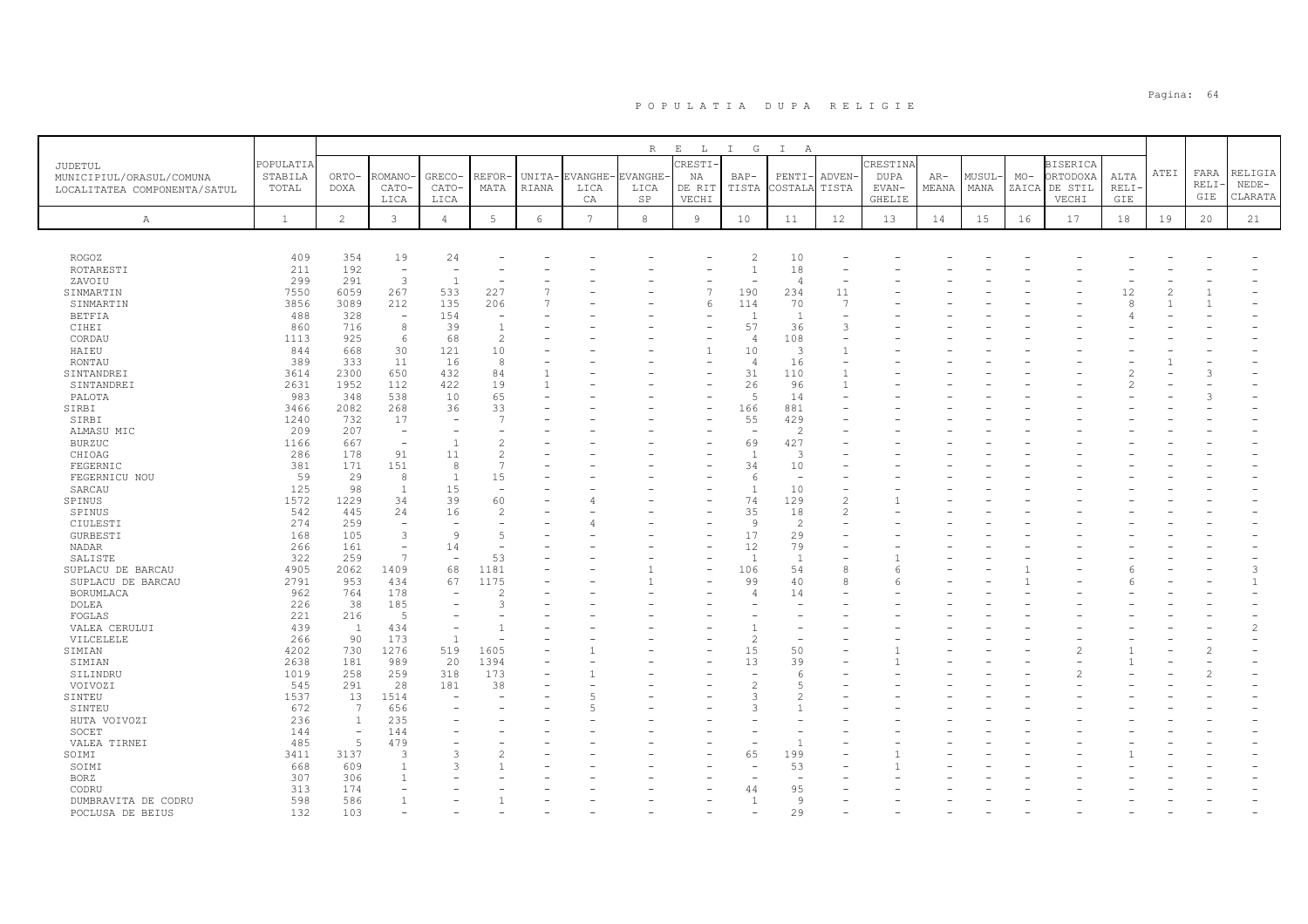|                              |              |                |                          |                          |               |        |                 | $R_{\perp}$    | $\mathbf{E}$<br>L | $\mathbb{I}$<br>G        | $\mathbb{I}$<br>A        |                          |          |       |       |       |                 |          |      |                      |                              |
|------------------------------|--------------|----------------|--------------------------|--------------------------|---------------|--------|-----------------|----------------|-------------------|--------------------------|--------------------------|--------------------------|----------|-------|-------|-------|-----------------|----------|------|----------------------|------------------------------|
| <b>JUDETUL</b>               | POPULATIA    |                |                          |                          |               |        |                 |                | CRESTI            |                          |                          |                          | CRESTINA |       |       |       | <b>BISERICA</b> |          |      |                      |                              |
| MUNICIPIUL/ORASUL/COMUNA     | STABILA      | ORTO-          | ROMANO·                  | GRECO-                   | <b>REFOR-</b> | UNITA- | EVANGHE-        | <b>EVANGHE</b> | ΝA                | BAP-                     | PENTI-                   | <b>ADVEN</b>             | DUPA     | AR-   | MUSUL | $MO-$ | ORTODOXA        | ALTA     | ATEI | FARA                 | RELIGIA                      |
| LOCALITATEA COMPONENTA/SATUL | TOTAL        | DOXA           | CATO-                    | CATO-                    | MATA          | RIANA  | LICA            | LICA           | DE RIT            | TISTA                    | COSTALA                  | TISTA                    | EVAN-    | MEANA | MANA  |       | ZAICA DE STIL   | RELI-    |      | RELI                 | $NEDE-$                      |
|                              |              |                | LICA                     | LICA                     |               |        | CA              | SP             | VECHI             |                          |                          |                          | GHELIE   |       |       |       | VECHI           | GIE      |      | GIE                  | CLARATA                      |
| Α                            | $\mathbf{1}$ | $\overline{2}$ | 3                        | $\overline{4}$           | 5             | 6      | $7\phantom{.0}$ | 8              | 9                 | 10                       | 11                       | 12                       | 13       | 14    | 15    | 16    | 17              | 18       | 19   | 20                   | 21                           |
|                              |              |                |                          |                          |               |        |                 |                |                   |                          |                          |                          |          |       |       |       |                 |          |      |                      |                              |
|                              |              |                |                          |                          |               |        |                 |                |                   |                          |                          |                          |          |       |       |       |                 |          |      |                      |                              |
| SINNICOLAU DE BEIUS          | 217          | 217            |                          |                          |               |        |                 |                |                   |                          |                          |                          |          |       |       |       |                 |          |      |                      |                              |
| URSAD                        | 249          | 231            |                          |                          |               |        |                 |                |                   | 18                       |                          |                          |          |       |       |       |                 |          |      |                      |                              |
| URVIS DE BEIUS               | 927          | 911            | $\overline{\phantom{a}}$ |                          |               |        |                 |                |                   | $\overline{c}$           | 13                       |                          |          |       |       |       |                 |          |      |                      |                              |
| SUNCUIUS                     | 4071         | 3406           | 42                       | 18                       | 79            |        |                 |                |                   | 127                      | 393                      |                          |          |       |       |       |                 |          |      |                      |                              |
| SUNCUIUS<br><b>BALNACA</b>   | 2077<br>1056 | 1655<br>959    | 40<br>$\overline{1}$     | 17<br>$\overline{1}$     | 77            |        |                 |                |                   | 81<br>35                 | 201<br>58                |                          |          |       |       |       |                 |          |      |                      |                              |
| BALNACA-GROSI                | 265          | 207            | $\overline{1}$           |                          |               |        |                 |                |                   | 11                       | 46                       |                          |          |       |       |       |                 |          |      |                      |                              |
| ZECE HOTARE                  | 673          | 585            | $\overline{\phantom{a}}$ |                          |               |        |                 |                |                   | $\overline{\phantom{a}}$ | 88                       |                          |          |       |       |       |                 |          |      |                      |                              |
| TARCEA                       | 2881         | 270            | 547                      | 402                      | 1558          |        |                 |                |                   | 95                       | $\overline{\phantom{0}}$ |                          |          |       |       |       |                 |          |      |                      |                              |
| TARCEA                       | 1001         | 202            | 71                       | 148                      | 512           |        |                 |                |                   | 66                       |                          |                          |          |       |       |       |                 |          |      |                      |                              |
| ADONI                        | 855          | 35             | 416                      | 15                       | 384           |        |                 |                |                   | $\overline{1}$           | $\sim$                   |                          |          |       |       |       |                 |          |      |                      |                              |
| GALOSPETREU                  | 1025         | 33             | 60                       | 239                      | 662           |        |                 |                |                   | 28                       |                          | 3                        |          |       |       |       |                 |          |      |                      |                              |
| TARCAIA                      | 2365         | 1042           | 23                       | $\overline{\phantom{a}}$ | 1043          |        |                 |                |                   | 127                      | 10                       | 3                        | 115      |       |       |       |                 |          |      |                      |                              |
| TARCAIA                      | 1255         | 25             | 22                       |                          | 1043          |        |                 |                |                   | 43                       | 6                        |                          | 115      |       |       |       |                 |          |      |                      |                              |
| MIERAG                       | 270          | 242            | $\overline{\phantom{a}}$ |                          |               |        |                 |                |                   | 26                       | $\mathbf{1}$             |                          |          |       |       |       |                 |          |      |                      |                              |
| TARCAITA                     | 497          | 445            | $\overline{1}$           |                          |               |        |                 |                |                   | 48                       | $\overline{\phantom{a}}$ | 3                        |          |       |       |       |                 |          |      |                      |                              |
| TOTORENI                     | 343          | 330            | ÷,                       |                          |               |        |                 |                |                   | 10                       | 3                        | $\overline{\phantom{a}}$ |          |       |       |       |                 |          |      |                      |                              |
| TAUTEU                       | 4438         | 2709           | 234                      | 48                       | 1015          |        |                 |                |                   | 80                       | 290                      | 27                       |          |       |       |       |                 | 17       |      | 14                   |                              |
| TAUTEU                       | 1123         | 51             | 147                      | 5                        | 882           |        |                 |                |                   | 34                       | $\overline{1}$           | $\overline{1}$           |          |       |       |       |                 |          |      |                      |                              |
| BOGEI                        | 1288         | 1088           | $\overline{c}$           |                          |               |        |                 |                |                   | 26                       | 156                      | $\overline{\phantom{a}}$ |          |       |       |       |                 | 12       |      |                      |                              |
| CHIRIBIS                     | 778          | 640            | 6                        | $\overline{4}$           | 18            |        |                 |                |                   | 9                        | 86                       | $\overline{7}$           |          |       |       |       |                 |          |      | £                    |                              |
| CIUTELEC                     | 1008         | 725            | 73                       | 39                       | 85            |        |                 |                |                   | 11                       | 47                       | 19                       |          |       |       |       |                 | 5        |      |                      |                              |
| POIANA                       | 241          | 205            | 6                        | $\overline{\phantom{a}}$ | 30            |        |                 |                |                   | $\sim$                   | $\overline{\phantom{a}}$ | $\overline{\phantom{a}}$ |          |       |       |       |                 |          |      |                      |                              |
| TILEAGD<br>TILEAGD           | 7342<br>4040 | 4290<br>2378   | 486<br>412               | 23<br>22                 | 1504<br>865   |        |                 |                |                   | 248<br>71                | 641<br>255               | 93<br>$\overline{9}$     |          |       |       |       |                 | 42<br>22 | 2    | 11<br>$\overline{4}$ | $\mathbf{1}$<br>$\mathbf{1}$ |
| BALAIA                       | 831          | 610            | 4                        |                          |               |        |                 |                |                   | 53                       | 84                       | 79                       |          |       |       |       |                 |          |      |                      |                              |
| CALATANI                     | 224          | 170            | $\equiv$                 | $\overline{\phantom{a}}$ |               |        |                 |                |                   | 6                        | 48                       |                          |          |       |       |       |                 |          |      |                      |                              |
| POSOLOACA                    | 373          | 46             | 10                       | $\overline{1}$           | 243           |        |                 |                |                   | 58                       | 11                       |                          |          |       |       |       |                 |          |      |                      |                              |
| TILECUS                      | 970          | 784            | $\mathbf{1}$             |                          | $\mathcal{D}$ |        |                 |                |                   | 1                        | 179                      | $\overline{1}$           |          |       |       |       |                 |          |      |                      |                              |
| UILEACU DE CRIS              | 904          | 302            | 59                       |                          | 394           |        |                 |                |                   | 59                       | 64                       | $\overline{4}$           |          |       |       |       |                 | 16       |      |                      |                              |
| TINCA                        | 7911         | 5563           | 800                      | 34                       | 628           |        |                 |                |                   | 596                      | 208                      | 28                       |          |       |       |       |                 | 45       |      |                      | $\overline{4}$               |
| TINCA                        | 4494         | 3110           | 337                      | 32                       | 603           |        |                 |                |                   | 183                      | 189                      | 28                       |          |       |       |       |                 |          |      |                      |                              |
| <b>BELFIR</b>                | 539          | 101            | 413                      |                          | 21            |        |                 |                |                   |                          | 3                        |                          |          |       |       |       |                 |          |      |                      |                              |
| GIRISU NEGRU                 | 897          | 847            |                          |                          |               |        |                 |                |                   | 48                       | 1                        |                          |          |       |       |       |                 |          |      |                      |                              |
| GURBEDIU                     | 1245         | 947            | 50                       |                          | २             |        |                 |                | ۰                 | 228                      | 14                       |                          |          |       |       |       |                 |          |      |                      | $\mathfrak{D}$               |
| RIPA                         | 736          | 558            |                          |                          |               |        |                 |                |                   | 137                      | $\overline{1}$           |                          |          |       |       |       |                 | 38       |      |                      | $\overline{c}$               |
| TULCA                        | 3100         | 2569           | $\overline{4}$           |                          |               |        |                 |                |                   | 502                      | 11                       |                          |          |       |       |       |                 |          |      |                      | $\overline{5}$               |
| TULCA                        | 2584         | 2073           | $\overline{c}$           |                          |               |        |                 |                |                   | 486                      | 9                        |                          |          |       |       |       |                 |          |      |                      | $\overline{5}$               |
| CAUASD                       | 516          | 496            | $\overline{c}$           |                          |               |        |                 |                |                   | 16                       | $\mathbf{2}$             |                          |          |       |       |       |                 |          |      |                      |                              |
| TETCHEA                      | 3209<br>794  | 2521<br>656    | 43<br>5                  |                          | 437<br>23     |        |                 |                |                   | 66<br>.5                 | 138<br>102               | 2<br>$\mathcal{D}$       |          |       |       |       |                 |          |      |                      |                              |
| TETCHEA<br>HOTAR             | 1091         | 1040           | 9                        |                          | $\mathcal{Q}$ |        |                 |                |                   | 16                       | 17                       |                          |          |       |       |       |                 |          |      |                      |                              |
| SUBPIATRA                    | 640          | 585            | $\overline{\phantom{a}}$ |                          |               |        |                 |                |                   | 36                       | 19                       |                          |          |       |       |       |                 |          |      |                      |                              |
| TELECHIU                     | 684          | 240            | 29                       |                          | 405           |        |                 |                |                   | 9                        |                          |                          |          |       |       |       |                 |          |      |                      |                              |
| UILEACU DE BEIUS             | 2796         | 1997           | 25                       | 234                      | 476           |        |                 |                |                   | 29                       | 35                       |                          |          |       |       |       |                 |          |      |                      |                              |
| UILEACU DE BEIUS             | 789          | 235            | 23                       | 50                       | 476           |        |                 |                |                   | 3                        | $\overline{c}$           |                          |          |       |       |       |                 |          |      |                      |                              |
| FORAU                        | 1133         | 1074           | ÷,                       |                          |               |        |                 |                |                   | 26                       | 33                       |                          |          |       |       |       |                 |          |      |                      |                              |
| PRISACA                      | 545          | 385            | $\mathbf{2}$             | 158                      |               |        |                 |                |                   |                          |                          |                          |          |       |       |       |                 |          |      |                      |                              |
| VALANII DE BEIUS             | 329          | 303            | $\equiv$                 | 26                       |               |        |                 |                |                   |                          |                          |                          |          |       |       |       |                 |          |      |                      |                              |
|                              |              |                |                          |                          |               |        |                 |                |                   |                          |                          |                          |          |       |       |       |                 |          |      |                      |                              |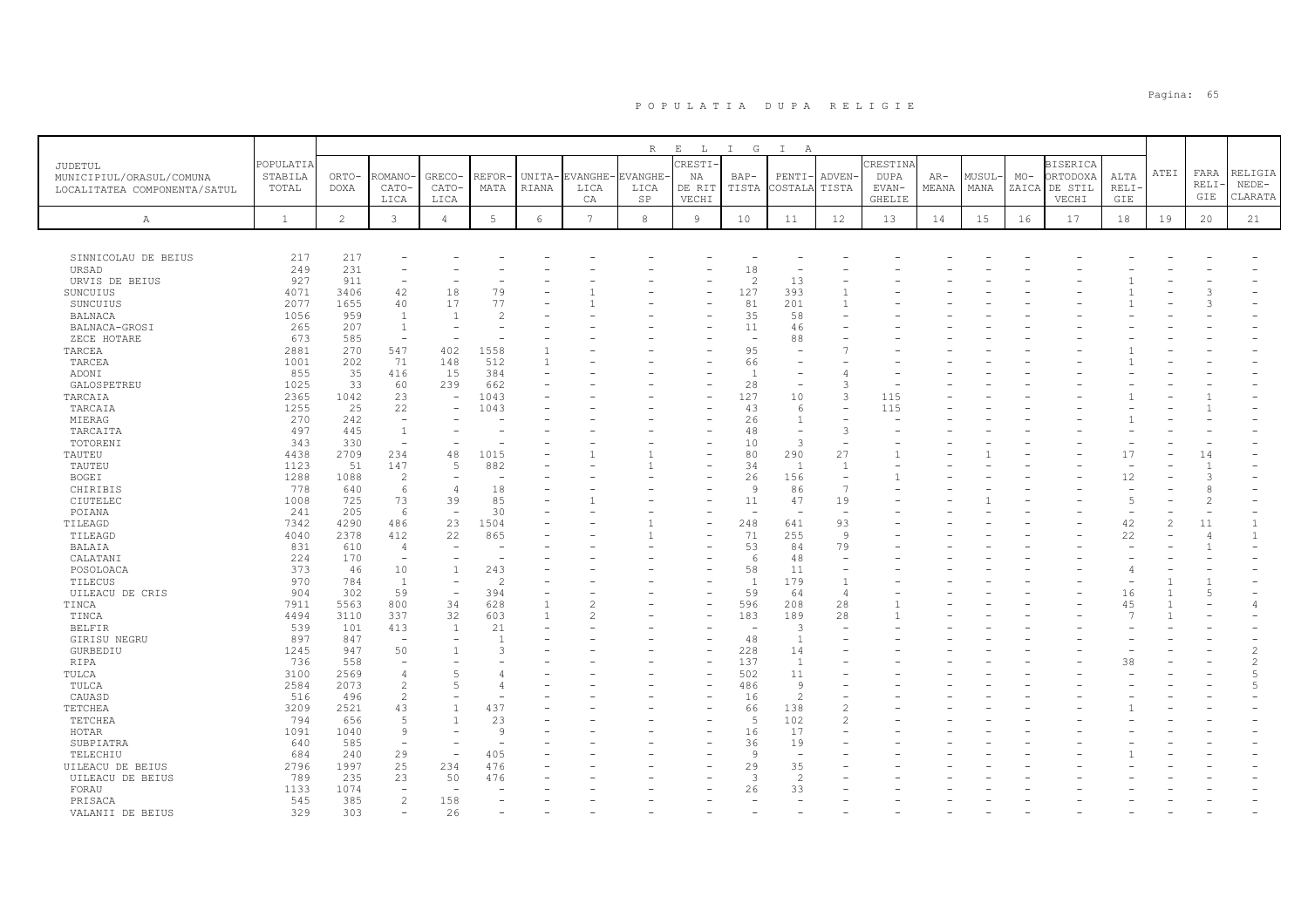|                                                                     |                               |                          |                          |                         |                |       |                              | R                      | E<br>L                           | G    | A                             |        |                                     |                |                |       |                                                       |                        |      |                      |                               |
|---------------------------------------------------------------------|-------------------------------|--------------------------|--------------------------|-------------------------|----------------|-------|------------------------------|------------------------|----------------------------------|------|-------------------------------|--------|-------------------------------------|----------------|----------------|-------|-------------------------------------------------------|------------------------|------|----------------------|-------------------------------|
| JUDETUL<br>MUNICIPIUL/ORASUL/COMUNA<br>LOCALITATEA COMPONENTA/SATUL | POPULATIA<br>STABILA<br>TOTAL | ORTO-<br><b>DOXA</b>     | ROMANO-<br>CATO-<br>LICA | GRECO-<br>CATO-<br>LICA | REFOR-<br>MATA | RIANA | UNITA-EVANGHE-<br>LICA<br>CA | EVANGHE-<br>LICA<br>SP | CRESTI-<br>NA<br>DE RIT<br>VECHI | BAP- | PENTI-<br>TISTA COSTALA TISTA | ADVEN- | CRESTINA<br>DUPA<br>EVAN-<br>GHELIE | $AR-$<br>MEANA | MUSUL-<br>MANA | $MO-$ | <b>BISERICA</b><br>ORTODOXA<br>ZAICA DE STIL<br>VECHI | ALTA<br>$RELI-$<br>GIE | ATEI | FARA<br>RELI-<br>GIE | RELIGIA<br>$NEDE-$<br>CLARATA |
| Α                                                                   |                               | $\sim$<br>$\epsilon$     |                          |                         |                | O     |                              | 8                      | 9                                | 10   | 11                            | 12     | 13                                  | 14             | 15             | 16    | 17                                                    | 18                     | 19   | 20                   | 21                            |
|                                                                     |                               |                          |                          |                         |                |       |                              |                        |                                  |      |                               |        |                                     |                |                |       |                                                       |                        |      |                      |                               |
| VADU CRISULUI                                                       | 4609                          | 2990                     | 33                       | 191                     | 769            |       |                              |                        |                                  | 433  | 183                           |        |                                     |                |                |       |                                                       |                        |      |                      |                               |
| VADU CRISULUI                                                       | 3248                          | 1873                     | 33                       | 177                     | 766            |       |                              |                        | $\overline{\phantom{0}}$         | 267  | 124                           |        |                                     |                |                |       |                                                       |                        |      |                      |                               |
| <b>BIRTIN</b>                                                       | 411                           | 354                      | $\overline{\phantom{0}}$ |                         |                |       |                              |                        |                                  | 56   |                               |        |                                     |                |                |       |                                                       |                        |      |                      |                               |
| TOMNATIC                                                            | 437                           | 380                      | $\overline{\phantom{0}}$ |                         |                |       |                              |                        |                                  |      | 56                            |        |                                     |                |                |       |                                                       |                        |      |                      |                               |
| TOPA DE CRIS                                                        | 513                           | 383                      | $\overline{\phantom{0}}$ | $\perp$ 4               |                |       |                              |                        |                                  | 109  |                               |        |                                     |                |                |       |                                                       |                        |      |                      |                               |
| VIISOARA                                                            | 1423                          | 356                      | 105                      |                         | 798            |       |                              |                        | $\qquad \qquad$                  | 121  | 36                            |        |                                     |                |                |       |                                                       |                        |      |                      |                               |
| VIISOARA                                                            | 1022                          | 121                      | 39                       |                         | 701            |       | $\overline{\phantom{0}}$     |                        | $\overline{\phantom{0}}$         | 121  | 35                            |        |                                     |                |                |       |                                                       |                        |      |                      |                               |
| IZVOARELE                                                           | 296                           | 136                      | 66                       | -                       |                |       |                              |                        |                                  |      |                               |        |                                     |                |                |       |                                                       |                        |      |                      |                               |
| PADURENI                                                            |                               | $\overline{\phantom{0}}$ |                          |                         |                |       |                              |                        |                                  |      |                               |        |                                     |                |                |       |                                                       |                        |      |                      |                               |
| REGHEA                                                              | 103                           | 99                       |                          |                         |                |       |                              |                        |                                  |      |                               |        |                                     |                |                |       |                                                       |                        |      |                      |                               |
| VIRCIOROG                                                           | 2613                          | 2308                     |                          |                         |                |       |                              |                        | -                                |      | 252                           |        |                                     |                |                |       |                                                       |                        |      |                      |                               |
| VIRCIOROG                                                           | 1253                          | 1115                     |                          |                         |                |       |                              |                        |                                  |      | 108                           |        |                                     |                |                |       |                                                       | 28                     |      |                      |                               |
| FISCA                                                               | 600                           | 593                      |                          |                         |                |       |                              |                        |                                  |      |                               |        |                                     |                |                |       |                                                       |                        |      |                      |                               |
| SERGHIS                                                             | 713                           | 554                      |                          |                         |                |       |                              |                        | -                                | 22   | 136                           |        |                                     |                |                |       |                                                       |                        |      |                      |                               |
| SURDUCEL                                                            | 47                            | 46                       |                          |                         |                |       |                              |                        |                                  |      |                               |        |                                     |                |                |       |                                                       |                        |      |                      |                               |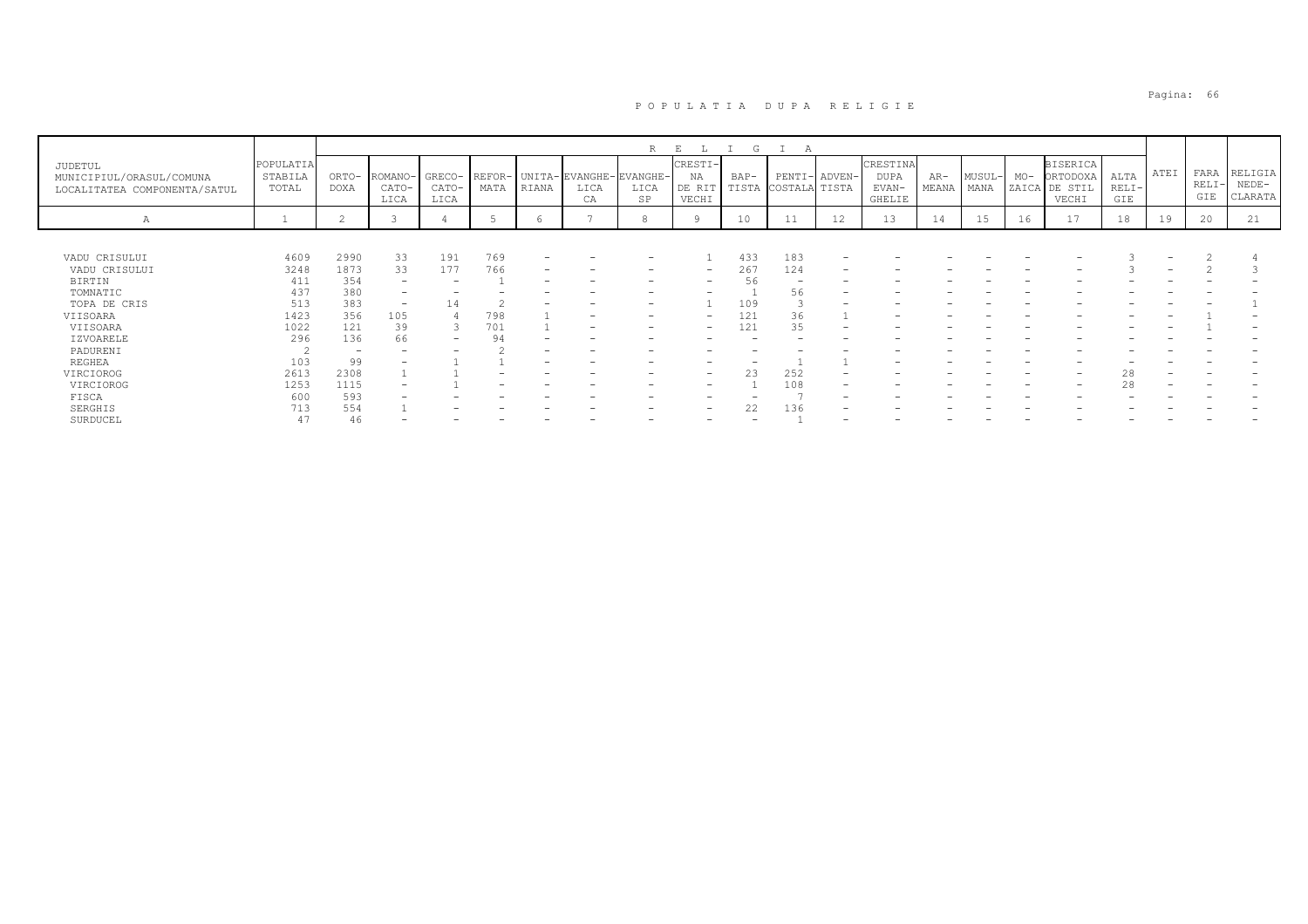|                                |              |                       |                                             |                          |                          |                          |                 | $R_{\perp}$              | $\mathbf{E}^-$<br>$\mathbb{L}$ | I G            | $\mathbb{I}$<br>A        |                          |               |                |        |       |                          |                          |                          |                |                          |
|--------------------------------|--------------|-----------------------|---------------------------------------------|--------------------------|--------------------------|--------------------------|-----------------|--------------------------|--------------------------------|----------------|--------------------------|--------------------------|---------------|----------------|--------|-------|--------------------------|--------------------------|--------------------------|----------------|--------------------------|
| <b>JUDETUL</b>                 | POPULATIA    |                       |                                             |                          |                          |                          |                 |                          | CRESTI                         |                |                          |                          | CRESTINA      |                |        |       | <b>BISERICA</b>          |                          |                          |                |                          |
| MUNICIPIUL/ORASUL/COMUNA       | STABILA      | ORTO-                 | ROMANO                                      | GRECO-                   | REFOR                    | UNITA-                   | EVANGHE-        | EVANGHE                  | NA                             | BAP-           | PENTI-                   | ADVEN-                   | <b>DUPA</b>   | $AR-$          | MUSUL- | $MO-$ | ORTODOXA                 | ALTA                     | ATEI                     | FARA           | RELIGIA                  |
| LOCALITATEA COMPONENTA/SATUL   | TOTAL        | <b>DOXA</b>           | CATO-                                       | CATO-                    | MATA                     | RIANA                    | LICA            | LICA                     | DE RIT                         | TISTA          | COSTALA                  | TISTA                    | EVAN-         | MEANA          | MANA   | ZAICA | DE STIL                  | RELI·                    |                          | RELI           | $NEDE-$                  |
|                                |              |                       | LICA                                        | LICA                     |                          |                          | CA              | SP                       | VECHI                          |                |                          |                          | <b>GHELIE</b> |                |        |       | VECHI                    | GIE                      |                          | GIE            | CLARATA                  |
| А                              | $\mathbf{1}$ | $\overline{2}$        | 3                                           | $\overline{4}$           | 5                        | 6                        | $7\phantom{.0}$ | 8                        | 9                              | 10             | 11                       | 12                       | 13            | 14             | 15     | 16    | 17                       | 18                       | 19                       | 20             | 21                       |
|                                |              |                       |                                             |                          |                          |                          |                 |                          |                                |                |                          |                          |               |                |        |       |                          |                          |                          |                |                          |
| JUDETUL BISTRITA-NASAUD        | 326820       | 272721                | 4500                                        | 9267                     | 16739                    | 146                      | 702             | 87                       | 35                             | 2088           | 16209                    | 1308                     | 204           |                | 6      | 24    | 71                       | 2037                     | 103                      | 347            | 222                      |
| MUNICIPII SI ORASE             | 121772       | 99097                 | 2292                                        | 4955                     | 6529                     | 122                      | 407             | 70                       | 21                             | 854            | 5577                     | 322                      | 168           | 4              | 5      | 21    | 11                       | 882                      | 79                       | 240            | 116                      |
| MUNICIPIUL BISTRITA            | 87710        | 71672                 | 1835                                        | 3834                     | 4636                     | 117                      | 398             | 66                       | 20                             | 714            | 2932                     | 193                      | 152           | $\mathbf{1}$   |        | 21    | $\mathcal{Q}$            | 777                      | 69                       | 187            | 73                       |
| <b>BISTRITA</b>                | 82366        | 67061                 | 1822                                        | 3756                     | 4348                     | 117                      | 395             | 64                       | 19                             | 697            | 2706                     | 149                      | 141           | $\overline{1}$ | 4      | 21    | 9                        | 732                      | 68                       | 185            | 71                       |
| GHINDA                         | 631          | 551                   | $\overline{1}$                              | 8                        | $\overline{\phantom{a}}$ | $\overline{\phantom{a}}$ | 3               |                          |                                | ۰              | 48                       | 12                       |               |                |        |       |                          | $\mathcal{R}$            |                          |                |                          |
| SARATA                         | 894          | 578                   | 4                                           | 10                       | 266                      |                          |                 |                          |                                | 15             | $\overline{c}$           |                          |               |                |        |       |                          | 13                       |                          |                |                          |
| SIGMIR                         | 621          | 608                   |                                             |                          |                          |                          |                 |                          |                                |                | 9                        | 2                        |               |                |        |       |                          |                          |                          |                |                          |
| SLATINITA                      | 609          | 567                   | $\overline{\phantom{a}}$                    | $\overline{1}$           |                          |                          |                 |                          |                                |                | 31                       | 9                        |               |                |        |       |                          |                          |                          |                |                          |
| UNIREA                         | 1469         | 1259                  | 8                                           | 54                       | 11                       |                          |                 | 2                        |                                | $\overline{c}$ | 107                      | $\overline{\phantom{a}}$ |               |                |        |       |                          | 19                       |                          |                | $\mathbf{1}$             |
| VIISOARA                       | 1120         | 1048                  | $\overline{\phantom{a}}$                    | -5                       | 9                        |                          |                 |                          |                                | ۰              | 29                       | 21                       | 2             |                |        |       |                          | $\overline{5}$           |                          |                | $\mathbf{1}$             |
| ORAS BECLEAN                   | 11606        | 8330                  | 233                                         | 426                      | 1760                     | 3                        |                 | $\overline{\mathcal{L}}$ | $\mathbf{1}$                   | 62             | 586                      | 125                      | Ŕ             |                |        |       |                          | 50                       | $\overline{\mathcal{L}}$ | -6             | 9                        |
| <b>BECLEAN</b>                 | 10039        | 7347                  | 187                                         | 278                      | 1434                     | 3                        | 3               | 2                        | $\mathbf{1}$                   | 60             | 579                      | 78                       |               |                |        |       |                          | 49                       |                          |                | 9                        |
| COLDAU                         | 727          | 292                   | 46                                          | 11                       | 326                      |                          |                 |                          |                                | $\overline{1}$ | 5                        | 46                       |               |                |        |       |                          |                          |                          |                |                          |
| FIGA                           | 487          | 473                   | $\overline{\phantom{a}}$                    | $\overline{3}$           | ÷                        |                          |                 |                          |                                |                | $\overline{c}$           |                          |               |                |        |       |                          |                          |                          |                |                          |
| RUSU DE JOS                    | 353          | 218                   | $\equiv$                                    | 134                      |                          |                          |                 |                          |                                |                |                          |                          |               |                |        |       |                          | $\mathbf{1}$             |                          |                |                          |
| ORAS NASAUD                    | 12176        | 10845                 | 175                                         | 413                      | 91                       | $\overline{\mathcal{L}}$ |                 |                          |                                | 74             | 494                      |                          | 3             | 3              |        |       | $\overline{\mathcal{C}}$ | 37                       | 5                        | 16             | 6                        |
| NASAUD                         | 10740        | 9472                  | 175                                         | 371                      | 91                       | $\overline{\mathcal{L}}$ |                 |                          |                                | 73             | 480                      |                          | ς             |                |        |       | 2                        | 32                       | 5                        | 16             | 6                        |
| LIVIU REBREANU                 | 795          | 782                   | $\overline{\phantom{a}}$                    | $\overline{\phantom{a}}$ |                          |                          |                 |                          |                                | ۰              | 13                       |                          |               |                |        |       |                          | $\overline{\phantom{a}}$ |                          |                |                          |
| LUSCA                          | 641          | 591                   | $\qquad \qquad -$                           | 42                       |                          |                          |                 |                          |                                |                | $\overline{1}$           |                          |               |                |        |       |                          | $\overline{5}$           |                          |                |                          |
| ORAS SINGEORZ-BAI              | 10280        | 8250                  | 49                                          | 282                      | 42                       |                          |                 |                          |                                | 4              | 1565                     |                          |               |                |        |       |                          | 18                       | 3                        | 31             | 28                       |
| SINGEORZ-BAI                   | 8244         | 6919                  | 48                                          | 260                      | 42                       |                          |                 |                          |                                | 4              | 893                      |                          | 5             |                |        |       |                          | 12                       | 3                        | 27             | 28                       |
| CORMAIA                        | 732          | 423                   | $\overline{\phantom{a}}$                    | - 7                      | L.                       |                          |                 |                          |                                |                | 295                      | ٠                        |               |                |        |       |                          | $\overline{5}$           |                          | $\overline{c}$ | $\overline{\phantom{m}}$ |
| VALEA BORCUTULUI               | 1304         | 908                   | 1                                           | 15                       |                          |                          |                 |                          |                                |                | 377                      |                          |               |                |        |       |                          | $\overline{1}$           |                          | $\mathcal{L}$  | $\overline{\phantom{a}}$ |
| COMUNE                         | 205048       | 173624                | 2208                                        | 4312                     | 10210                    | 24                       | 295             | 17                       | 14                             | 1234           | 10632                    | 986                      | 36            |                |        | P     | 60                       | 1155                     | 24                       | 107            | 106                      |
| BISTRITA BIRGAULUI             | 4617         | 4206                  | 19                                          | 75                       | 24                       |                          |                 |                          |                                |                | 36                       | 3                        | 3             |                |        |       |                          | 207                      | 3                        | 39             | -1                       |
| BISTRITA BIRGAULUI             | 4002         | 3626                  | 19                                          | 72                       | 17<br>- 7                |                          |                 |                          |                                |                | 16                       | 3                        | 3             |                |        |       |                          | 204                      | 3                        | 37             | 1                        |
| COLIBITA                       | 615          | 580                   | $\overline{\phantom{m}}$                    | -3                       |                          |                          |                 |                          |                                |                | 20                       |                          |               |                |        |       |                          | $\mathcal{A}$            |                          | $\mathcal{L}$  |                          |
| BRANISTEA                      | 3722         | 1220                  | 13                                          | 61                       | 2314                     |                          |                 |                          |                                |                | 28                       | 78                       |               |                |        |       |                          |                          |                          |                |                          |
| BRANISTEA                      | 1290         | 574<br>$\overline{4}$ | 6                                           | 47<br>$\overline{1}$     | 646                      |                          |                 |                          |                                |                | $\overline{\phantom{a}}$ | 12                       |               |                |        |       |                          |                          |                          |                |                          |
| CIRESOAIA                      | 1767         |                       | $7\overline{ }$<br>$\overline{\phantom{a}}$ |                          | 1658                     |                          |                 |                          |                                |                | 28                       | 66                       |               |                |        |       |                          |                          |                          |                |                          |
| MALUT                          | 665<br>2740  | 642<br>2531           | 12                                          | 13<br>9                  | 10<br>15                 |                          |                 |                          |                                | 21             | 123                      | 13                       |               |                |        |       |                          | 13                       |                          |                |                          |
| BUDACU DE JOS<br>BUDACU DE JOS | 856          | 796                   | $\overline{\phantom{0}}$                    | 3                        |                          |                          |                 |                          |                                | ÷              | 52                       |                          |               |                |        |       |                          |                          |                          |                |                          |
| <b>BUDUS</b>                   | 586          | 545                   | $\mathcal{G}$                               | 3                        | 5                        |                          |                 |                          |                                |                | 16                       |                          |               |                |        |       |                          |                          |                          |                |                          |
| JELNA                          | 669          | 662                   | $\overline{\phantom{a}}$                    | -3                       |                          |                          |                 |                          |                                |                | $\overline{\phantom{a}}$ |                          |               |                |        |       |                          |                          |                          |                |                          |
| MONARIU                        | 366          | 273                   | 3                                           |                          | 10                       |                          |                 |                          |                                | 11             | 55                       | 13                       |               |                |        |       |                          |                          |                          |                |                          |
| SIMIONESTI                     | 263          | 255                   | $\equiv$                                    |                          | <b>1</b>                 |                          |                 |                          |                                | 8              | $\overline{\phantom{a}}$ |                          |               |                |        |       |                          |                          |                          |                |                          |
| <b>BUDESTI</b>                 | 2174         | 1594                  | $\overline{7}$                              | 539                      | 22                       |                          |                 |                          |                                |                | $\mathsf{Q}$             |                          |               |                |        |       |                          |                          |                          |                |                          |
| <b>BUDESTI</b>                 | 673          | 542                   | 4                                           | 113                      | 5                        |                          |                 |                          |                                |                | 8                        |                          |               |                |        |       |                          |                          |                          |                |                          |
| BUDESTI-FINATE                 | 423          | 244                   | $\equiv$                                    | 179                      |                          |                          |                 |                          |                                |                |                          |                          |               |                |        |       |                          |                          |                          |                |                          |
| TAGSORU                        | 356          | 239                   | $\overline{\phantom{a}}$                    | 116                      | L.                       |                          |                 |                          |                                |                |                          |                          |               |                |        |       |                          |                          |                          |                |                          |
| TAGU                           | 722          | 569                   | 3                                           | 131                      | 17                       |                          |                 |                          |                                |                |                          |                          |               |                |        |       |                          |                          |                          |                |                          |
| CAIANU MIC                     | 5814         | 4534                  | $\overline{c}$                              | 64                       | $\mathfrak{D}$           |                          |                 |                          |                                | 163            | 1048                     |                          |               |                |        |       |                          |                          |                          |                |                          |
| CAIANU MIC                     | 1552         | 1468                  | $\mathbf{1}$                                | 60                       | $\overline{\mathcal{L}}$ |                          |                 |                          |                                |                | 21                       |                          |               |                |        |       |                          |                          |                          |                |                          |
| CAIANU MARE                    | 718          | 620                   |                                             |                          |                          |                          |                 |                          |                                |                | 98                       |                          |               |                |        |       |                          |                          |                          |                |                          |
| CICEU-POIENI                   | 965          | 624                   |                                             |                          |                          |                          |                 |                          |                                | 163            | 178                      |                          |               |                |        |       |                          |                          |                          |                |                          |
| DOBRIC                         | 1110         | 372                   |                                             |                          |                          |                          |                 |                          |                                |                | 737                      |                          |               |                |        |       |                          |                          |                          |                | $\mathbf{1}$             |
| DOBRICEL                       | 661          | 661                   |                                             |                          |                          |                          |                 |                          |                                |                |                          |                          |               |                |        |       |                          |                          |                          |                |                          |
| DUMBRAVITA                     | 808          | 789                   |                                             |                          |                          |                          |                 |                          |                                |                | 14                       |                          |               |                |        |       |                          |                          |                          |                |                          |
|                                |              |                       |                                             |                          |                          |                          |                 |                          |                                |                |                          |                          |               |                |        |       |                          |                          |                          |                |                          |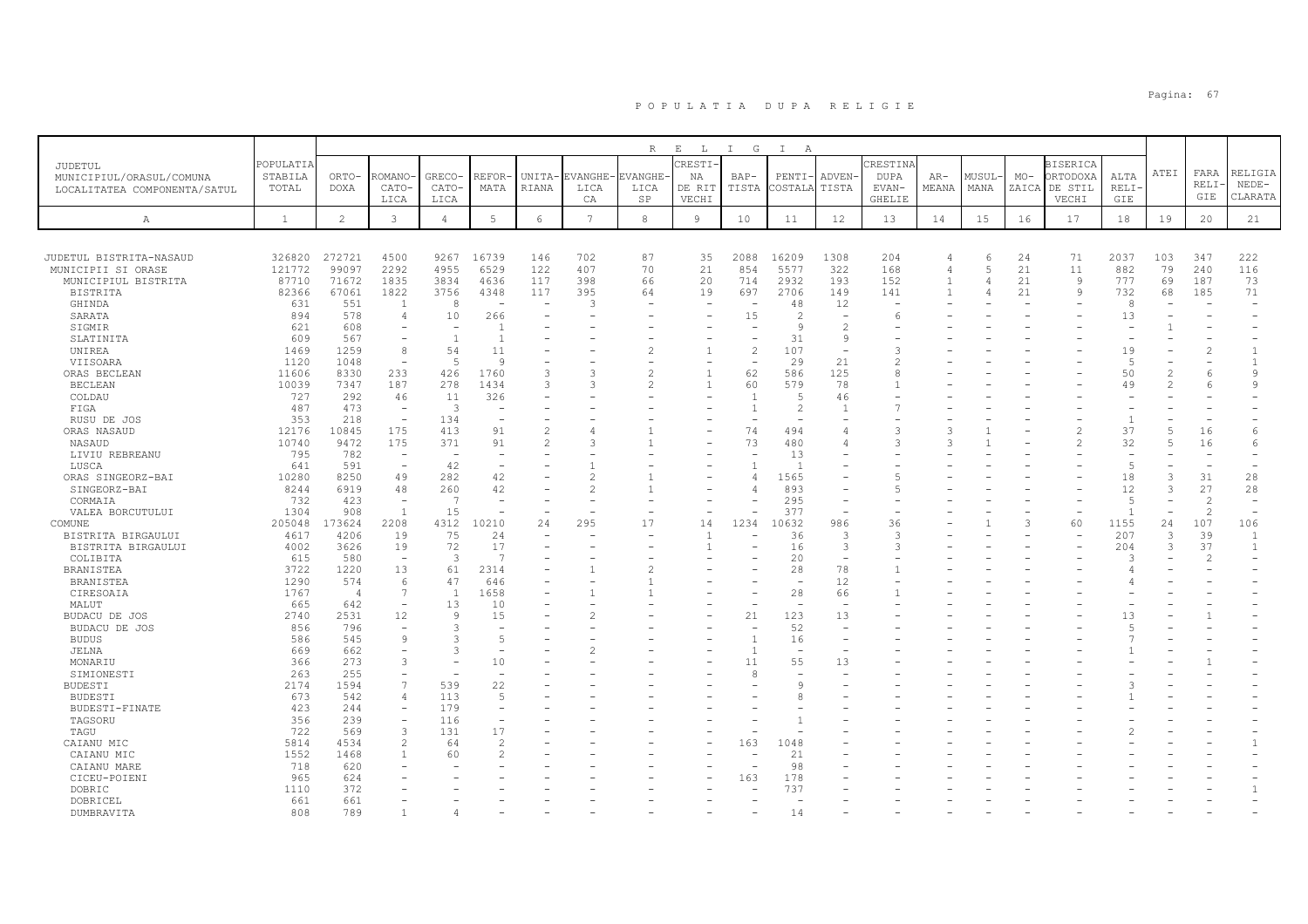|                              |              |                |                |                          |                          |        |                 | R              | $\mathbf{E}$<br>$\mathbb{L}$ | I G                      | $\mathbf{I}$<br>A        |                          |             |       |        |       |                 |             |                |       |                |
|------------------------------|--------------|----------------|----------------|--------------------------|--------------------------|--------|-----------------|----------------|------------------------------|--------------------------|--------------------------|--------------------------|-------------|-------|--------|-------|-----------------|-------------|----------------|-------|----------------|
| JUDETUL                      | POPULATIA    |                |                |                          |                          |        |                 |                | <b>CRESTI-</b>               |                          |                          |                          | CRESTINA    |       |        |       | <b>BISERICA</b> |             |                |       |                |
| MUNICIPIUL/ORASUL/COMUNA     | STABILA      | ORTO-          | ROMANO         | GRECO-                   | REFOR-                   | UNITA- | EVANGHE         | <b>EVANGHE</b> | ΝA                           | $BAP-$                   | PENTI                    | ADVEN-                   | <b>DUPA</b> | $AR-$ | MUSUL· | $MO-$ | ORTODOXA        | ALTA        | ATEI           | FARA  | RELIGIA        |
| LOCALITATEA COMPONENTA/SATUL | TOTAL        | <b>DOXA</b>    | CATO-          | CATO-                    | MATA                     | RIANA  | LICA            | LICA           | DE RIT                       | TISTA                    | COSTALA                  | TISTA                    | EVAN-       | MEANA | MANA   | ZAICA | DE STIL         | <b>RELI</b> |                | RELI· | $NEDE-$        |
|                              |              |                | LICA           | LICA                     |                          |        | CA              | SP             | VECHI                        |                          |                          |                          | GHELIE      |       |        |       | VECHI           | GIE         |                | GIE   | CLARATA        |
|                              |              |                |                |                          |                          |        |                 |                |                              |                          |                          |                          |             |       |        |       |                 |             |                |       |                |
| $\mathbb{A}$                 | $\mathbf{1}$ | $\overline{2}$ | $\mathbf{3}$   | $\overline{4}$           | 5                        | 6      | $7\overline{ }$ | $^{\rm 8}$     | 9                            | 10                       | 11                       | 12                       | 13          | 14    | 15     | 16    | 17              | 18          | 19             | 20    | 21             |
|                              |              |                |                |                          |                          |        |                 |                |                              |                          |                          |                          |             |       |        |       |                 |             |                |       |                |
| CETATE                       | 5020         | 4742           | 6              | 75                       |                          |        |                 |                |                              | 9                        | 127                      | 3                        |             |       |        |       |                 | 34          | $\overline{2}$ | 1     | 10             |
| SATU NOU                     | 698          | 671            | 5              | 10                       | $\overline{c}$           |        |                 |                |                              |                          | 8                        |                          |             |       |        |       |                 |             | $\overline{c}$ |       |                |
| BUDACU DE SUS                | 1565         | 1486           |                | 35                       |                          |        |                 |                |                              |                          | 17                       |                          |             |       |        |       |                 | 27          |                |       |                |
| DUMITRITA                    | 684          | 609            |                | 3                        |                          |        |                 |                |                              | $\overline{\phantom{a}}$ | 70                       |                          |             |       |        |       |                 |             |                |       |                |
| ORHEIU BISTRITEI             | 644          | 611            |                | $\mathbf{1}$             |                          |        |                 |                |                              | 5                        | 12                       | 3                        |             |       |        |       |                 |             |                |       |                |
| PETRIS                       | 1090         | 1055           |                | 7                        |                          |        |                 |                |                              | $\overline{4}$           | 20                       |                          |             |       |        |       |                 |             |                |       |                |
| RAGLA                        | 339          | 310            |                | 19                       |                          |        |                 |                |                              |                          | $\overline{\phantom{a}}$ |                          |             |       |        |       |                 |             |                |       | 10             |
| CICEU-GIURGESTI              | 4777         | 4043           |                | 5                        |                          |        |                 |                |                              | 443                      | 284                      |                          |             |       |        |       |                 |             |                |       |                |
| CICEU-GIURGESTI              | 1102         | 1052           |                |                          |                          |        |                 |                |                              | 41                       | 8                        |                          |             |       |        |       |                 |             |                |       |                |
| <b>BREAZA</b>                | 1131         | 1055           |                | 3                        |                          |        |                 |                |                              | ÷,                       | 73                       |                          |             |       |        |       |                 |             |                |       |                |
| DUMBRAVENI                   | 857          | 748            |                |                          |                          |        |                 |                |                              | 109                      | $\overline{\phantom{a}}$ |                          |             |       |        |       |                 |             |                |       |                |
| NEGRILESTI                   | 1466         | 1078           |                | $\mathfrak{D}$           |                          |        |                 |                |                              | 264                      | 121                      |                          |             |       |        |       |                 |             |                |       |                |
| PURCARETE                    | 221          | 110            |                |                          |                          |        |                 |                |                              | 29                       | 82                       |                          |             |       |        |       |                 |             |                |       |                |
| CHIOCHIS                     | 3807         | 2571           | 9              | 114                      | 878                      |        |                 |                |                              | 69                       | 91                       | $\overline{5}$           |             |       |        |       |                 | 69          |                |       | $\mathbf{1}$   |
| CHIOCHIS                     | 532          | 340            | 3              | 7                        | 181                      |        |                 |                |                              | $\mathbf{1}$             |                          |                          |             |       |        |       |                 |             |                |       |                |
| APATIU                       | 319          | 296            |                | 14                       | -9                       |        |                 |                |                              |                          |                          |                          |             |       |        |       |                 |             |                |       |                |
| <b>BOZIES</b>                | 795          | 409            | 6              | $\mathbf{1}$             | 336                      |        |                 |                |                              |                          | 27                       |                          |             |       |        |       |                 | 16          |                |       |                |
| BUZA CATUN                   | 173          | 160            |                | $\overline{\phantom{a}}$ | 8                        |        |                 |                |                              | 5                        | $\overline{\phantom{a}}$ |                          |             |       |        |       |                 |             |                |       |                |
| CHETIU                       | 365          | 334            |                | $\mathbf{1}$             |                          |        |                 |                |                              |                          | 22                       |                          |             |       |        |       |                 | 8           |                |       |                |
| JIMBOR                       | 615          | 358            |                | 12                       | 98                       |        |                 |                |                              | 57                       | 40                       | $\overline{5}$           |             |       |        |       |                 | 4.5         |                |       |                |
| MANIC                        | 327          | 318            |                | 9                        |                          |        |                 |                |                              |                          |                          |                          |             |       |        |       |                 |             |                |       |                |
| SINNICOARA                   | 189          | 185            |                | 4                        |                          |        |                 |                |                              |                          |                          |                          |             |       |        |       |                 |             |                |       |                |
| STRUGURENI                   | 269          | 17             |                | $\overline{\phantom{0}}$ | 246                      |        |                 |                |                              | 6                        |                          |                          |             |       |        |       |                 |             |                |       |                |
| TENTEA                       | 223          | 154            |                | 66                       | $\overline{\phantom{0}}$ |        |                 |                |                              | $\overline{\phantom{a}}$ | $\overline{2}$           |                          |             |       |        |       |                 |             |                |       |                |
| CHIUZA                       | 2330         | 2031           |                | 114                      | 23                       |        |                 |                |                              | 5                        | 156                      |                          |             |       |        |       |                 |             |                |       |                |
| CHIUZA                       | 870          | 762            |                | 37                       |                          |        |                 |                |                              | $\overline{c}$           | 69                       |                          |             |       |        |       |                 |             |                |       |                |
| MIRES                        | 180          | 177            |                | $\overline{\phantom{a}}$ |                          |        |                 |                |                              |                          | 3                        |                          |             |       |        |       |                 |             |                |       |                |
| PIATRA                       | 551          | 474            |                | 17                       | $\overline{4}$           |        |                 |                |                              |                          | 56                       |                          |             |       |        |       |                 |             |                |       |                |
| SASARM                       | 729<br>3471  | 618<br>3300    | $\mathfrak{D}$ | 60<br>12                 | 19                       |        |                 |                |                              | 3                        | 28<br>143                |                          |             |       |        |       |                 |             |                |       |                |
| COSBUC<br>COSBUC             | 2066         | 1967           | $\mathfrak{D}$ | $\overline{9}$           |                          |        |                 |                |                              |                          | 74                       |                          |             |       |        |       |                 | 14<br>14    |                |       |                |
| BICHIGIU                     | 1405         | 1333           |                | 3                        |                          |        |                 |                |                              |                          | 69                       |                          |             |       |        |       |                 |             |                |       |                |
| <b>DUMITRA</b>               | 4142         | 3654           |                | 6                        |                          |        |                 |                |                              | $\overline{\phantom{a}}$ | 457                      |                          |             |       |        |       |                 |             |                | 13    | 4              |
| DUMITRA                      | 2532         | 2215           |                | 4                        |                          |        |                 |                |                              |                          | 294                      |                          |             |       |        |       |                 |             |                | 13    |                |
| CEPARI                       | 714          | 631            | $\overline{1}$ | $\overline{\phantom{0}}$ |                          |        |                 |                |                              | ۰                        | 79                       |                          |             |       |        |       |                 |             |                |       | $\mathfrak{D}$ |
| TARPIU                       | 896          | 808            | $\equiv$       | $\mathcal{D}$            |                          |        |                 |                |                              |                          | 84                       |                          |             |       |        |       |                 |             |                |       |                |
| FELDRU                       | 7856         | 6189           | 18             | 82                       | $\overline{4}$           |        |                 |                |                              | 60                       | 1451                     |                          |             |       |        |       | 29              | 13          | 3              |       | 6              |
| FELDRU                       | 5937         | 4864           | 17             | 76                       | $\overline{4}$           |        |                 |                |                              | 24                       | 900                      | $\overline{\phantom{a}}$ |             |       |        |       | 29              | 13          | 3              |       |                |
| NEPOS                        | 1919         | 1325           | $\overline{1}$ | 6                        |                          |        |                 |                |                              | 36                       | 551                      | $\overline{\phantom{a}}$ |             |       |        |       |                 |             |                |       |                |
| GALATII BISTRITEI            | 2442         | 2024           | 6              | 46                       | 280                      | 3      |                 | 2              |                              | $\overline{c}$           | 52                       | 15                       | 5           |       |        |       |                 |             |                | 3     |                |
| GALATII BISTRITEI            | 660          | 655            | $\mathfrak{D}$ | $\mathcal{D}$            |                          |        |                 |                |                              | $\overline{\phantom{m}}$ |                          | $\overline{\phantom{a}}$ |             |       |        |       |                 |             |                |       |                |
| ALBESTII BISTRITEI           | 193          | 191            |                |                          |                          |        |                 |                |                              |                          |                          |                          |             |       |        |       |                 |             |                |       |                |
| DIPSA                        | 842          | 781            |                |                          |                          |        |                 |                |                              | $\overline{\phantom{a}}$ | 41                       | 15                       |             |       |        |       |                 |             |                | 3     |                |
| HERINA                       | 468          | 396            |                | 44                       | 3                        | 3      |                 |                |                              | $\overline{c}$           | 11                       | $\overline{\phantom{a}}$ |             |       |        |       |                 |             |                |       |                |
| TONCIU                       | 279          | $\overline{1}$ |                | $\overline{\phantom{a}}$ | 276                      |        |                 |                |                              | $\overline{\phantom{m}}$ | $\overline{\phantom{a}}$ | $\overline{\phantom{a}}$ |             |       |        |       |                 |             |                |       |                |
| ILVA MARE                    | 2581         | 2260           |                | 47                       |                          |        |                 |                |                              | 36                       | 81                       | 38                       |             |       |        |       |                 | 113         |                |       |                |
| ILVA MARE                    | 1972         | 1803           | $\mathcal{R}$  | 34                       |                          |        |                 |                |                              | 12                       | 47                       | 23                       |             |       |        |       |                 | 49          |                |       |                |
| IVANEASA                     | 609          | 457            |                | 13                       |                          |        |                 |                |                              | 24                       | 34                       | 15                       |             |       |        |       | 1               | 64          |                |       |                |
| ILVA MICA                    | 3738         | 3347           | 23             | 30                       |                          |        |                 |                |                              |                          | 318                      |                          |             |       |        |       |                 | $\bigcirc$  |                |       |                |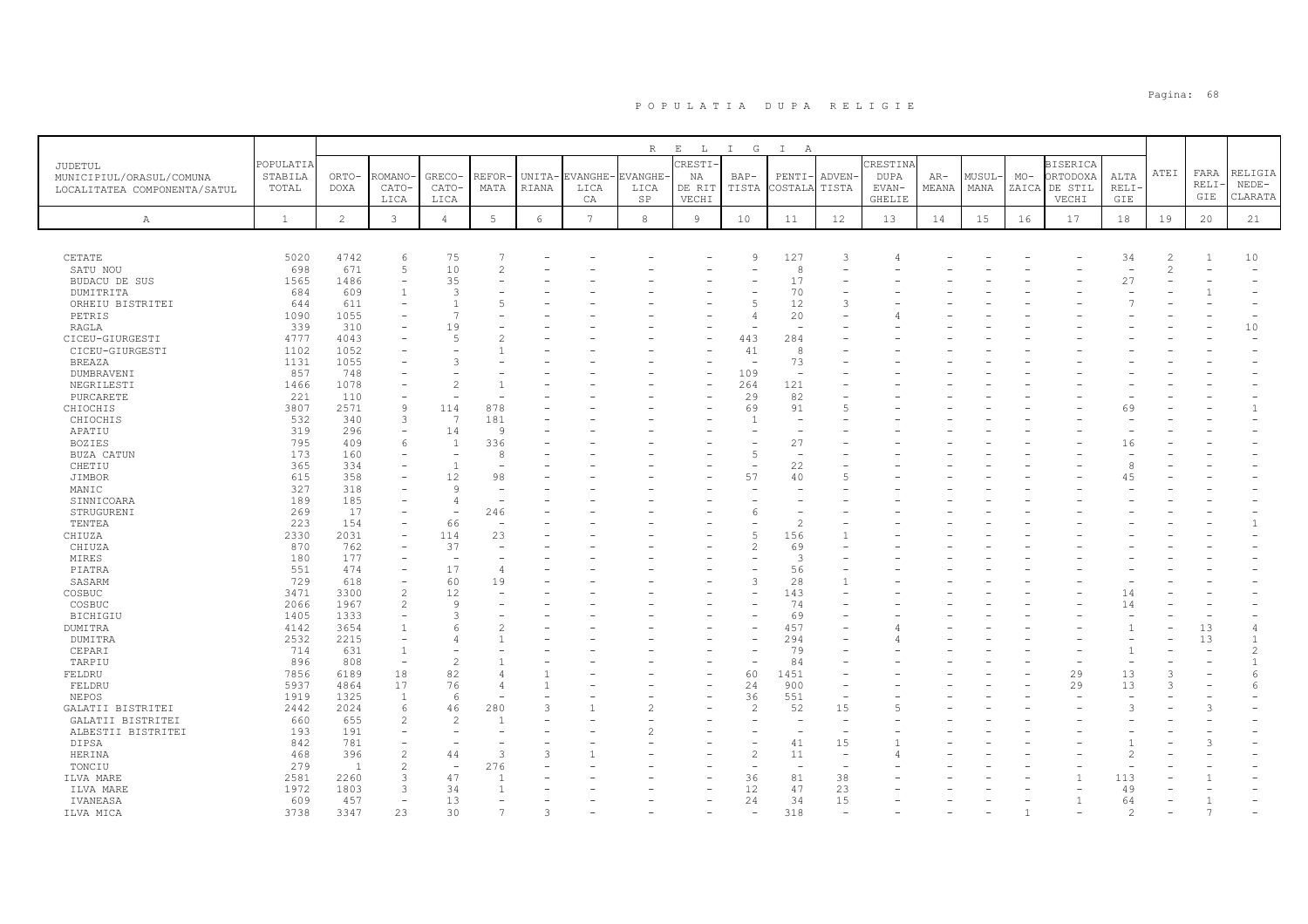|                              |              |                          |                          |                          |                                                                                                                                                               |            |         | R             | $E$ L  | I G            | $\mathbb{I}$<br>A |        |          |       |        |       |                 |                |      |               |                |
|------------------------------|--------------|--------------------------|--------------------------|--------------------------|---------------------------------------------------------------------------------------------------------------------------------------------------------------|------------|---------|---------------|--------|----------------|-------------------|--------|----------|-------|--------|-------|-----------------|----------------|------|---------------|----------------|
| JUDETUL                      | POPULATIA    |                          |                          |                          |                                                                                                                                                               |            |         |               | CRESTI |                |                   |        | CRESTINA |       |        |       | <b>BISERICA</b> |                |      |               |                |
| MUNICIPIUL/ORASUL/COMUNA     | STABILA      | ORTO-                    | ROMANO                   | GRECO-                   | REFOR                                                                                                                                                         | UNITA-     | EVANGHE | <b>VANGHE</b> | ΝA     | $BAP-$         | PENTI-            | ADVEN- | DUPA     | $AR-$ | MUSUL· | $MO-$ | ORTODOXA        | ALTA           | ATEI | FARA          | RELIGIA        |
| LOCALITATEA COMPONENTA/SATUL | TOTAL        | DOXA                     | CATO-                    | CATO-                    | MATA                                                                                                                                                          | RIANA      | LICA    | LICA          | DE RIT | TISTA          | COSTALA           | TISTA  | EVAN-    | MEANA | MANA   |       | ZAICA DE STIL   | RELI-          |      | RELI·         | $NEDE-$        |
|                              |              |                          | LICA                     | LICA                     |                                                                                                                                                               |            | СA      | SP            | VECHI  |                |                   |        | GHELIE   |       |        |       | VECHI           | GIE            |      | GIE           | CLARATA        |
|                              | $\mathbf{1}$ | $\overline{2}$           | 3                        | $\overline{4}$           | 5                                                                                                                                                             | $\epsilon$ | 7       | $^{\rm 8}$    | 9      | 10             | 11                | 12     | 13       | 14    | 15     | 16    | 17              | 18             | 19   | 20            | 21             |
| А                            |              |                          |                          |                          |                                                                                                                                                               |            |         |               |        |                |                   |        |          |       |        |       |                 |                |      |               |                |
|                              |              |                          |                          |                          |                                                                                                                                                               |            |         |               |        |                |                   |        |          |       |        |       |                 |                |      |               |                |
| ILVA MICA                    | 3738         | 3347                     | 23                       | 30                       |                                                                                                                                                               | 3          |         |               |        |                | 318               |        |          |       |        |       |                 | 2              |      |               |                |
| JOSENII BIRGAULUI            | 4922         | 4659                     | $\overline{3}$           | 8                        |                                                                                                                                                               | 10         |         |               |        |                | 195               |        |          |       |        |       |                 | 39             |      |               | $\mathbf{1}$   |
| JOSENII BIRGAULUI            | 1928         | 1873                     | $\mathfrak{D}$           | $\epsilon$               |                                                                                                                                                               | 10         |         |               |        |                | 30                |        |          |       |        |       |                 | 2              |      |               |                |
| MIJLOCENII BIRGAULUI         | 1736         | 1665                     |                          |                          |                                                                                                                                                               |            |         |               |        |                | 51                |        |          |       |        |       |                 | 17             |      |               |                |
| RUSU BIRGAULUI               | 962          | 941                      |                          |                          |                                                                                                                                                               |            |         |               |        |                | $\overline{c}$    |        |          |       |        |       |                 | 16             |      |               | $\mathbf{1}$   |
| STRIMBA                      | 296          | 180                      | $\overline{\phantom{a}}$ |                          |                                                                                                                                                               |            |         |               |        | ÷              | 112               |        |          |       |        |       |                 | $\overline{4}$ |      |               |                |
| LECHINTA                     | 5881         | 5060                     | 20                       | 27                       | 456                                                                                                                                                           |            | 14      |               |        | 66             | 160               |        |          |       |        |       | 3               | 56             |      |               |                |
| LECHINTA                     | 2699         | 2473                     | 10                       | 18                       | 104                                                                                                                                                           |            | 11      |               |        | 27             | 27                |        |          |       |        |       |                 | 14             |      |               |                |
| <b>BUNGARD</b>               | 67           | 67                       | $\overline{\phantom{a}}$ |                          |                                                                                                                                                               |            |         |               |        |                |                   |        |          |       |        |       |                 |                |      |               |                |
| CHIRALES                     | 517          | 504                      | 5                        | 3                        | -2                                                                                                                                                            |            |         |               |        | п              |                   |        |          |       |        |       |                 |                |      |               |                |
| SINGEORZU NOU                | 1009         | 924                      | $\overline{\mathcal{L}}$ |                          |                                                                                                                                                               |            |         |               |        | 5              | 63                |        |          |       |        |       |                 |                |      |               |                |
| SINIACOB                     | 267          | 260                      |                          | $\mathcal{L}$            |                                                                                                                                                               |            |         |               |        |                |                   |        |          |       |        |       |                 |                |      |               |                |
| TIGAU                        | 482          | 77                       | 3                        | $\overline{\phantom{a}}$ | 319                                                                                                                                                           |            |         |               |        | 33             | 49                |        |          |       |        |       |                 |                |      |               |                |
| VERMES                       | 840          | 755                      | $\overline{\phantom{a}}$ |                          | 25                                                                                                                                                            |            |         |               |        |                | 21                |        |          |       |        |       |                 | 39             |      |               |                |
| LESU                         | 3130         | 2895                     | 3                        | 64                       |                                                                                                                                                               |            |         |               |        |                | 87                | 76     |          |       |        |       |                 |                |      |               |                |
| LESU                         | 1791         | 1659                     | 3                        | 47                       |                                                                                                                                                               |            |         |               |        |                | 43                | 34     |          |       |        |       |                 |                |      |               | 4              |
| LUNCA LESULUI                | 1339         | 1236                     | $\overline{\phantom{a}}$ | 17                       |                                                                                                                                                               |            |         |               |        |                | 44                | 42     |          |       |        |       |                 |                |      |               |                |
| LIVEZILE                     | 4004         | 3701                     | 23                       | 13                       |                                                                                                                                                               |            | 36      |               |        |                | 79                | 5      |          |       |        |       |                 | 128            | 11   |               | $\mathbf{1}$   |
| LIVEZILE                     | 2311         | 2096                     | 6                        | 8                        |                                                                                                                                                               |            | 18      |               |        |                | 65                | 5      |          |       |        |       |                 | 98             | 8    |               | $\mathbf{1}$   |
| CUSMA                        | 667          | 643                      | $\overline{\phantom{a}}$ | -5                       |                                                                                                                                                               |            | -8      |               |        |                | 3                 |        |          |       |        |       |                 | -6             |      |               |                |
| DOROLEA                      | 652          | 597                      | 17                       |                          |                                                                                                                                                               |            | 10      |               |        |                | $\mathfrak{D}$    |        |          |       |        |       |                 | 24             |      |               |                |
| DUMBRAVA                     | 213          | 205                      | $\overline{\phantom{a}}$ |                          |                                                                                                                                                               |            |         |               |        |                | 8                 |        |          |       |        |       |                 |                |      |               |                |
| VALEA POENII                 | 161          | 160                      | $\overline{\phantom{a}}$ |                          |                                                                                                                                                               |            |         |               |        |                | $\mathbf{1}$      |        |          |       |        |       |                 |                |      |               |                |
| LUNCA ILVEI                  | 3335         | 2990                     | 13                       | 124                      |                                                                                                                                                               |            |         |               |        |                | 92                | 27     |          |       |        |       |                 | 79             |      | $\mathcal{P}$ |                |
| LUNCA ILVEI                  | 3335         | 2990                     | 13                       | 124                      | $\mathfrak{D}_{1}^{2}(\mathfrak{D}_{1})=\mathfrak{D}_{2}^{2}(\mathfrak{D}_{2})=\mathfrak{D}_{2}^{2}(\mathfrak{D}_{1})=\mathfrak{D}_{2}^{2}(\mathfrak{D}_{2})$ |            |         |               |        | 5              | 92                | 27     |          |       |        |       |                 | 79             |      | $\mathcal{P}$ | $\mathbf{1}$   |
| MAIERU                       | 7186         | 6118                     | 75                       | 134                      |                                                                                                                                                               |            |         |               |        |                | 835               |        |          |       |        |       |                 | 17             |      |               |                |
| MAIERU                       | 5598         | 4634                     | 54                       | 130                      |                                                                                                                                                               |            |         |               |        | $\overline{1}$ | 757               |        |          |       |        |       |                 | 17             |      |               |                |
| ANIES                        | 1588         | 1484                     | 21                       | $\overline{4}$           |                                                                                                                                                               |            |         |               |        |                | 78                |        |          |       |        |       |                 |                |      |               |                |
| MATEI                        | 3224         | 1914                     | 18                       | 108                      | 1001                                                                                                                                                          |            | 38      |               |        | 24             | 81                | 27     |          |       |        |       |                 |                |      |               | 4              |
| MATEI                        | 817          | 153                      | 12                       | 46                       | 597                                                                                                                                                           |            |         |               |        |                |                   | З      |          |       |        |       |                 | $\mathcal{L}$  |      |               | 2              |
| <b>BIDIU</b>                 | 308          | 308                      | $\overline{\phantom{a}}$ | $\overline{\phantom{a}}$ |                                                                                                                                                               |            |         |               |        |                | $\sim$            |        |          |       |        |       |                 |                |      |               |                |
| CORVINESTI                   | 823          | 736                      | $\overline{\phantom{a}}$ | $\overline{5}$           | -5                                                                                                                                                            |            |         |               |        |                | 73                |        |          |       |        |       |                 | 3              |      |               |                |
| ENCIU                        | 323          | 320                      | ۰                        |                          |                                                                                                                                                               |            |         |               |        |                | $\overline{1}$    |        |          |       |        |       |                 | $\mathfrak{D}$ |      |               |                |
| FINTINELE                    | 680          | 218                      | $\mathbf{1}$             | 37                       | 370                                                                                                                                                           |            |         |               |        | 24             | $\overline{c}$    | 24     |          |       |        |       |                 |                |      |               | 2              |
| MORUT                        | 273          | 179                      | 5                        | 20                       | 29                                                                                                                                                            |            | 35      |               |        |                | 5                 |        |          |       |        |       |                 |                |      |               |                |
| MAGURA ILVEI                 | 4039         | 3760                     | 17                       | 58                       | $\mathbf{1}$                                                                                                                                                  |            |         |               | 10     |                | 160               |        |          |       |        |       |                 | 26             |      |               | 6              |
| MAGURA ILVEI                 | 1884         | 1735                     | 12                       | 20                       |                                                                                                                                                               |            |         |               | 5      |                | 88                |        |          |       |        |       |                 | 18             |      |               | 6              |
| ARSITA                       | 521          | 501                      | $\overline{\phantom{a}}$ |                          |                                                                                                                                                               |            |         |               |        |                | 12                |        |          |       |        |       |                 | $\mathcal{R}$  |      |               |                |
| POIANA ILVEI                 | 1634         | 1524                     | 5                        | 38                       |                                                                                                                                                               |            |         |               |        |                | 60                |        |          |       |        |       |                 |                |      |               |                |
| MARISELU                     | 2597         | 2341                     | 9                        | 29                       | 10                                                                                                                                                            |            | 139     |               |        |                | 65                |        |          |       |        |       |                 |                |      |               |                |
| MARISELU                     | 442          | 438                      |                          |                          |                                                                                                                                                               |            |         |               |        |                | 3                 |        |          |       |        |       |                 |                |      |               |                |
| <b>BIRLA</b>                 | 422          | 413                      | $\overline{c}$           |                          |                                                                                                                                                               |            |         |               |        |                |                   |        |          |       |        |       |                 |                |      |               |                |
| DOMNESTI                     | 659          | 581                      |                          | 9                        |                                                                                                                                                               |            |         |               |        |                | 62                |        |          |       |        |       |                 |                |      |               |                |
| JEICA                        | 147          | $\overline{\phantom{a}}$ |                          |                          |                                                                                                                                                               |            | 139     |               |        |                |                   |        |          |       |        |       |                 |                |      |               |                |
| MAGURELE                     | 304          | 295                      | $\mathfrak{D}$           | $\overline{5}$           |                                                                                                                                                               |            |         |               |        |                |                   |        |          |       |        |       |                 |                |      |               |                |
| NETENI                       | 40           | 37                       |                          |                          |                                                                                                                                                               |            |         |               |        |                |                   |        |          |       |        |       |                 |                |      |               |                |
| SINTIOANA                    | 583          | 577                      | ۳                        | $\overline{4}$           |                                                                                                                                                               |            |         |               |        |                |                   |        |          |       |        |       |                 |                |      |               | $\mathfrak{D}$ |
| MICESTII DE CIMPIE           | 1519         | 968                      | 5                        | 176                      | 337                                                                                                                                                           |            |         |               |        |                |                   | 31     |          |       |        |       |                 |                |      |               |                |
| MICESTII DE CIMPIE           | 411          | 373                      | 3                        | 22                       |                                                                                                                                                               |            |         |               |        |                |                   | 6      |          |       |        |       |                 |                |      |               |                |
|                              |              |                          |                          |                          |                                                                                                                                                               |            |         |               |        |                |                   |        |          |       |        |       |                 |                |      |               |                |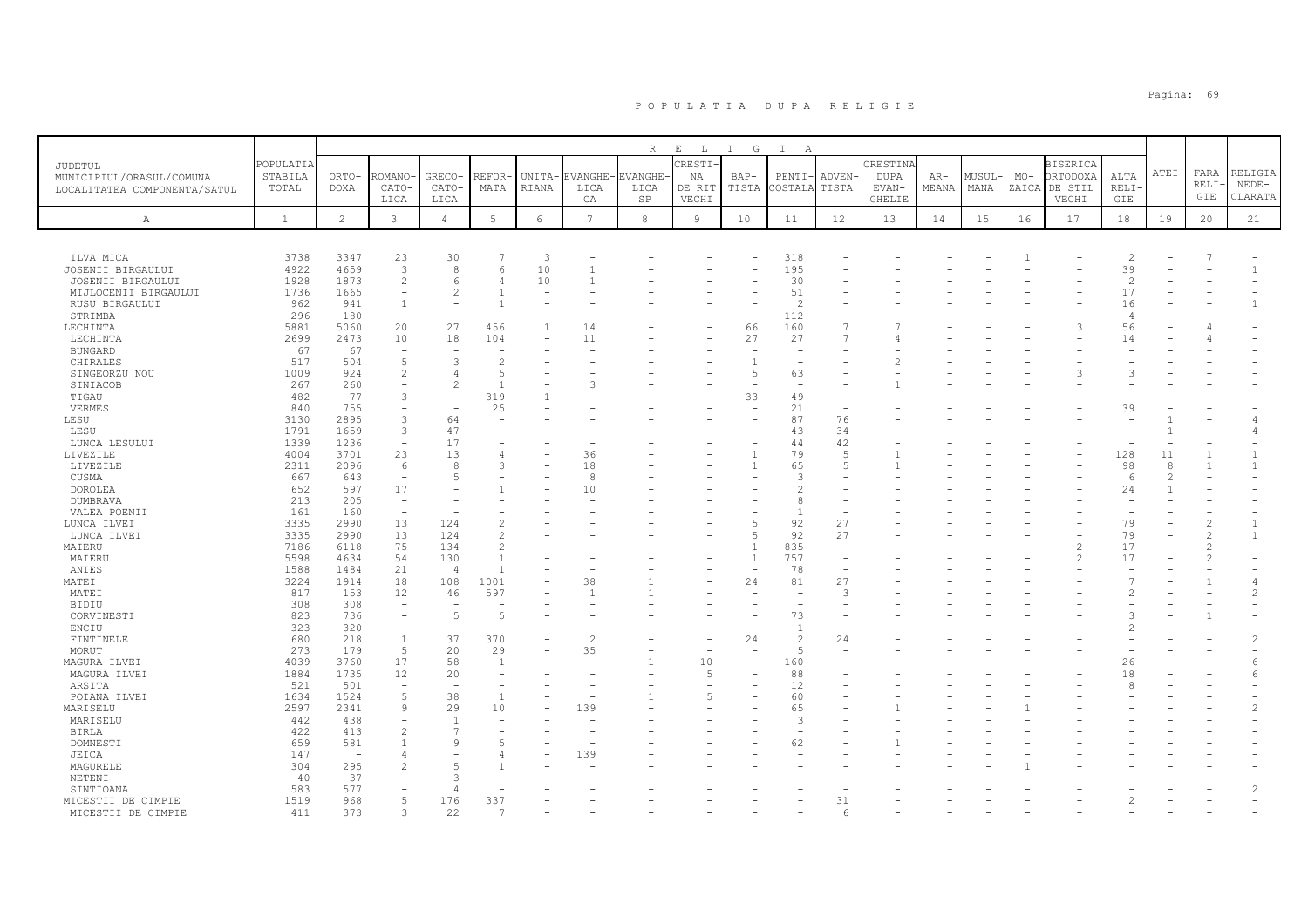|                              |              |                |                                                      |                          |                          |                |                 | R             | $\mathbf{E}=-\mathbf{L}$ . | I G                      | $\mathbb{I}$<br>A        |              |               |       |       |       |                 |                      |      |                |                |
|------------------------------|--------------|----------------|------------------------------------------------------|--------------------------|--------------------------|----------------|-----------------|---------------|----------------------------|--------------------------|--------------------------|--------------|---------------|-------|-------|-------|-----------------|----------------------|------|----------------|----------------|
| JUDETUL                      | POPULATIA    |                |                                                      |                          |                          |                |                 |               | CRESTI-                    |                          |                          |              | CRESTINA      |       |       |       | <b>BISERICA</b> |                      |      |                |                |
| MUNICIPIUL/ORASUL/COMUNA     | STABILA      | ORTO-          | ROMANO                                               | GRECO-                   | REFOR                    | UNITA-         | VANGHE          | <b>VANGHE</b> | ΝA                         | $BAP-$                   | PENTI-                   | <b>ADVEN</b> | <b>DUPA</b>   | $AR-$ | MUSUL | $MO-$ | ORTODOXA        | ALTA                 | ATEI | FARA           | RELIGIA        |
| LOCALITATEA COMPONENTA/SATUL | TOTAL        | <b>DOXA</b>    | CATO-                                                | CATO-                    | MATA                     | RIANA          | LICA            | LICA          | DE RIT                     | TISTA                    | COSTALA                  | TISTA        | EVAN-         | MEANA | MANA  |       | ZAICA DE STIL   | RELI·                |      | RELI·          | $NEDE-$        |
|                              |              |                | LICA                                                 | LICA                     |                          |                | CA              | SP            | VECHI                      |                          |                          |              | <b>GHELIE</b> |       |       |       | VECHI           | GIE                  |      | GIE            | CLARATA        |
|                              |              |                |                                                      |                          |                          |                | $7\overline{ }$ |               |                            |                          |                          |              |               |       |       |       |                 |                      |      |                |                |
| Α                            | $\mathbf{1}$ | $\overline{c}$ | $\mathbf{3}$                                         | $\overline{4}$           | $5\phantom{.0}$          | $\epsilon$     |                 | 8             | $\overline{9}$             | 10                       | 11                       | 12           | 13            | 14    | 15    | 16    | 17              | 18                   | 19   | 20             | 21             |
|                              |              |                |                                                      |                          |                          |                |                 |               |                            |                          |                          |              |               |       |       |       |                 |                      |      |                |                |
| FINTINITA                    | 544          | 185            | $\overline{c}$                                       | $\overline{c}$           | 329                      |                |                 |               |                            |                          |                          | 25           |               |       |       |       |                 |                      |      |                |                |
| VISUIA                       | 564          | 410            | $\qquad \qquad -$                                    | 152                      | $\overline{1}$           |                |                 |               |                            |                          |                          |              |               |       |       |       |                 |                      |      |                |                |
| MILAS                        | 1725         | 1392           | $\overline{c}$                                       | 165                      | 115                      |                |                 |               |                            | 47                       |                          |              |               |       |       |       |                 |                      |      |                | $\overline{c}$ |
| MILAS                        | 722          | 568            | $\overline{\phantom{a}}$                             | 116                      | $\overline{5}$           |                |                 |               |                            | 32                       |                          |              |               |       |       |       |                 |                      |      |                |                |
| COMLOD                       | 195          | 135            | $\mathbf{1}$                                         | $\overline{2}$           | 47                       |                |                 |               |                            | $\mathsf{Q}$             |                          |              |               |       |       |       |                 |                      |      |                |                |
| DUPA DEAL                    | 73           | 71             |                                                      | $\overline{c}$           |                          |                |                 |               |                            |                          |                          |              |               |       |       |       |                 |                      |      |                |                |
| GHEMES                       | 120          | 102            | $\equiv$                                             | 12                       |                          |                |                 |               |                            |                          |                          |              |               |       |       |       |                 |                      |      |                |                |
| HIREAN                       | 102          | 79             | $\overline{\phantom{0}}$                             | 19                       | $\mathcal{L}$            |                |                 |               |                            |                          |                          |              |               |       |       |       |                 |                      |      |                | 2              |
| OROSFAIA                     | 513          | 437            | $\mathbf{1}$                                         | 14                       | 61                       |                |                 |               |                            |                          |                          |              |               |       |       |       |                 |                      |      |                |                |
| <b>MONOR</b>                 | 1836         | 1829           | $\mathbf{1}$                                         | $\overline{1}$           | $\overline{1}$           |                |                 |               |                            |                          |                          | 2            |               |       |       |       |                 |                      |      |                |                |
| MONOR                        | 1109         | 1104           | $\mathbf{1}$                                         |                          |                          |                |                 |               |                            |                          |                          |              |               |       |       |       |                 |                      |      |                |                |
| GLEDIN                       | 727          | 725            | $\overline{\phantom{a}}$                             | $\overline{1}$           |                          |                |                 |               |                            |                          |                          |              |               |       |       |       |                 |                      |      |                |                |
| NIMIGEA                      | 5522         | 4504           | 23                                                   | 41                       | 837                      |                |                 |               |                            |                          | 95                       | Б            |               |       |       |       |                 | 12                   |      |                |                |
| NIMIGEA DE JOS               | 1512         | 625            | 17                                                   | 13                       | 835                      |                |                 |               |                            | $\overline{\mathcal{C}}$ | 10                       |              |               |       |       |       |                 | 7                    |      |                |                |
| FLORESTI                     | 409          | 406            | ÷                                                    |                          |                          |                |                 |               |                            |                          |                          |              |               |       |       |       |                 |                      |      |                |                |
| MINTIU                       | 483          | 462            | ÷                                                    | 15                       |                          |                |                 |               |                            |                          |                          |              |               |       |       |       |                 |                      |      |                |                |
| MITITEI                      | 809          | 792            | 1                                                    |                          |                          |                |                 |               |                            |                          | 16                       |              |               |       |       |       |                 |                      |      |                |                |
| MOCOD                        | 752          | 741            | 4                                                    | $\overline{7}$           |                          |                |                 |               |                            |                          | $\overline{\phantom{a}}$ |              |               |       |       |       |                 |                      |      |                |                |
| MOGOSENI                     | 337          | 336            | ۰                                                    |                          |                          |                |                 |               |                            |                          |                          |              |               |       |       |       |                 |                      |      |                |                |
| NIMIGEA DE SUS               | 640          | 566            | $\overline{\phantom{a}}$                             | $\overline{4}$           |                          |                |                 |               |                            |                          | 69                       |              |               |       |       |       |                 |                      |      |                |                |
| TAURE                        | 580          | 576            | $\overline{1}$                                       | $\overline{2}$           |                          |                |                 |               |                            |                          |                          |              |               |       |       |       |                 |                      |      |                |                |
| NUSENI                       | 3475         | 2412           | 399                                                  | 18                       | 558                      |                |                 |               |                            |                          | 28                       | 58           |               |       |       |       |                 |                      |      |                |                |
| NUSENI                       | 938          | 682            | 32                                                   | 8                        | 165                      |                |                 |               |                            | $\mathbf{1}$             | $\overline{2}$           | 48           |               |       |       |       |                 |                      |      |                |                |
| <b>BEUDIU</b>                | 710          | 681            | $\overline{\phantom{a}}$                             | 6                        | 19                       |                |                 |               |                            |                          | $\overline{c}$           |              |               |       |       |       |                 |                      |      |                |                |
| <b>DUMBRAVA</b>              | 60           | 28             | $\mathbf{1}$                                         | $\overline{1}$           | 31                       |                |                 |               |                            |                          |                          |              |               |       |       |       |                 |                      |      |                |                |
| FELEAC                       | 447          | 417            | $\overline{\phantom{a}}$                             |                          | 20                       |                |                 |               |                            |                          | 9                        |              |               |       |       |       |                 |                      |      |                |                |
| MALIN                        | 534          | 260            | 1<br>÷                                               | $\overline{1}$           | 249                      |                |                 |               |                            |                          | 13                       | S            |               |       |       |       |                 |                      |      |                |                |
| RUSU DE SUS                  | 325          | 324            |                                                      |                          |                          |                |                 |               |                            |                          | $\sim$                   |              |               |       |       |       |                 |                      |      |                |                |
| VITA                         | 461          | 20             | 363                                                  | $\overline{c}$           | 74                       |                |                 |               |                            |                          | $\overline{c}$           |              |               |       |       |       |                 |                      |      |                |                |
| PARVA                        | 2775<br>2775 | 2209<br>2209   | $\overline{\phantom{a}}$<br>$\overline{\phantom{a}}$ |                          |                          |                |                 |               |                            |                          | 565<br>565               |              |               |       |       |       |                 |                      |      |                |                |
| PARVA                        | 4916         | 3759           | 61                                                   | 86                       | 913                      | $\overline{1}$ |                 |               |                            | 31                       |                          |              |               |       |       |       |                 |                      |      |                | $\mathbf{1}$   |
| PETRU RARES                  |              | 2091           |                                                      |                          |                          | $\overline{1}$ |                 |               |                            |                          | 41<br>37                 |              |               |       |       |       |                 | 14                   |      | 3              | $\overline{1}$ |
| RETEAG<br>BATA               | 2758<br>826  | 439            | 46<br>14                                             | 61<br>6                  | 476<br>364               |                |                 |               |                            | 30                       | $\overline{c}$           |              |               |       |       |       |                 | 10<br>$\overline{1}$ |      |                |                |
| CICEU-CORABIA                | 238          | 238            | $\overline{\phantom{m}}$                             | $\overline{\phantom{0}}$ |                          |                |                 |               |                            |                          | ۰                        |              |               |       |       |       |                 |                      |      |                |                |
| CICEU-MIHAIESTI              | 872          | 775            | $\mathbf{1}$                                         | 14                       | 73                       |                |                 |               |                            |                          | $\overline{2}$           |              |               |       |       |       |                 | 3                    |      |                |                |
| LELESTI                      | 222          | 216            | $\overline{\phantom{a}}$                             | $\sqrt{2}$               | $\overline{\phantom{0}}$ |                |                 |               |                            |                          | $\overline{\phantom{a}}$ |              |               |       |       |       |                 |                      |      |                |                |
| PRUNDU BIRGAULUI             | 6389         | 6295           | 18                                                   | 18                       | 15                       |                |                 |               |                            |                          | 10                       |              |               |       |       |       |                 | 27                   |      |                |                |
| PRUNDU BIRGAULUI             | 4893         | 4822           | 18                                                   | 16                       | 15                       |                |                 |               |                            |                          | $\overline{c}$           |              |               |       |       |       |                 | 15                   |      |                |                |
| SUSENII BIRGAULUI            | 1496         | 1473           | $\sim$                                               | $\mathcal{P}$            |                          |                |                 |               |                            |                          | 8                        |              |               |       |       |       |                 | 12                   |      |                |                |
| <b>REBRA</b>                 | 2932         | 2102           | $\mathbf{1}$                                         |                          |                          |                |                 |               |                            | ۰                        | 693                      | 95           |               |       |       |       |                 | 39                   |      |                | $\mathbf{1}$   |
| REBRA                        | 2932         | 2102           | <sup>1</sup>                                         |                          |                          |                |                 |               |                            |                          | 693                      | 95           |               |       |       |       |                 | 39                   |      |                | $\mathbf{1}$   |
| REBRISOARA                   | 4987         | 4259           | 12                                                   | -6                       |                          |                |                 |               |                            |                          | 693                      | 3            |               |       |       |       |                 | $\mathcal{R}$        |      | $\overline{c}$ | $\mathbf{1}$   |
| REBRISOARA                   | 3374         | 2872           | 12                                                   |                          |                          |                |                 |               |                            |                          | 471                      |              |               |       |       |       |                 | 8                    |      | $\mathcal{D}$  |                |
| GERSA I                      | 945          | 875            | $\overline{\phantom{m}}$                             |                          |                          |                |                 |               |                            |                          | 66                       | 3            |               |       |       |       |                 |                      |      |                |                |
| GERSA II                     | 314          | 266            |                                                      |                          |                          |                |                 |               |                            |                          | 48                       |              |               |       |       |       |                 |                      |      |                |                |
| PODEREI                      | 354          | 246            |                                                      |                          |                          |                |                 |               |                            | $\overline{\phantom{m}}$ | 108                      |              |               |       |       |       |                 |                      |      |                |                |
| <b>RODNA</b>                 | 6373         | 4817           | 1029                                                 | 68                       | 43                       |                |                 |               | 3                          | 82                       | 149                      | 47           |               |       |       |       | 1               | 113                  |      | $11\,$         | 8              |
| <b>RODNA</b>                 | 6138         | 4763           | 855                                                  | 67                       | 41                       |                |                 |               | ₹                          | 80                       | 148                      | 47           |               |       |       |       |                 | 113                  |      | 11             | 8              |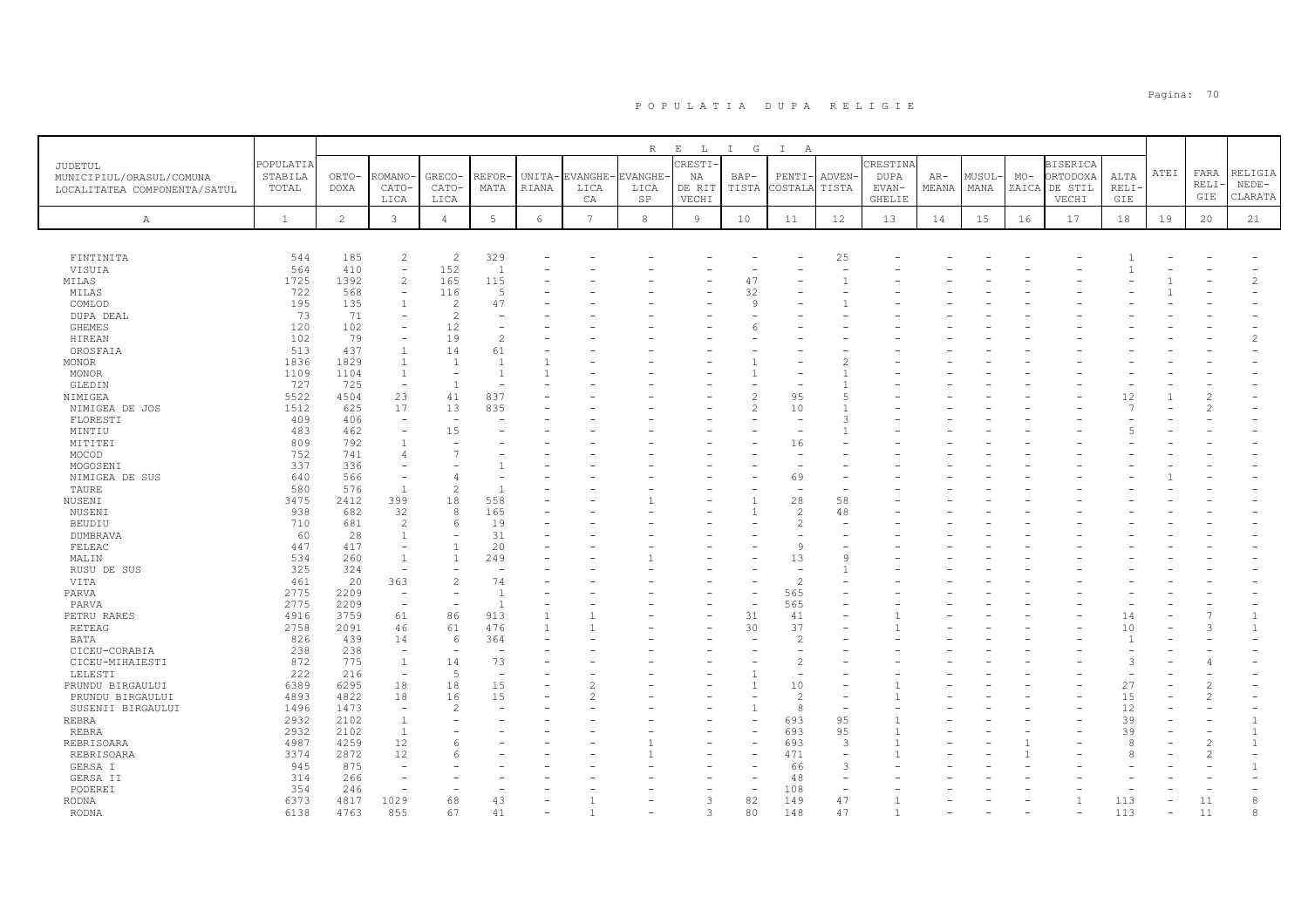|                                    |              |                |                          |                |       |            |         | R             | $\mathbf{E}=-\mathbf{L}$ . | I G            | $\mathbb{I}$<br>A |                          |          |       |        |       |                 |              |      |       |                |
|------------------------------------|--------------|----------------|--------------------------|----------------|-------|------------|---------|---------------|----------------------------|----------------|-------------------|--------------------------|----------|-------|--------|-------|-----------------|--------------|------|-------|----------------|
| JUDETUL                            | POPULATIA    |                |                          |                |       |            |         |               | CRESTI                     |                |                   |                          | CRESTINA |       |        |       | <b>BISERICA</b> |              |      |       |                |
| MUNICIPIUL/ORASUL/COMUNA           | STABILA      | ORTO-          | ROMANC                   | GRECO-         | REFOR | UNITA-     | EVANGHE | <b>VANGHE</b> | ΝA                         | $BAP-$         | PENTI-            | ADVEN-                   | DUPA     | AR-   | MUSUL- | $MO-$ | ORTODOXA        | ALTA         | ATEI | FARA  | RELIGIA        |
| LOCALITATEA COMPONENTA/SATUL       | TOTAL        | <b>DOXA</b>    | CATO-                    | CATO-          | MATA  | RIANA      | LICA    | LICA          | DE RIT                     | TISTA          | COSTALA           | TISTA                    | EVAN-    | MEANA | MANA   |       | ZAICA DE STIL   | RELI         |      | RELI· | $NEDE-$        |
|                                    |              |                | LICA                     | LICA           |       |            | CA      | SP            | VECHI                      |                |                   |                          | GHELIE   |       |        |       | VECHI           | GIE          |      | GIE   | CLARATA        |
|                                    |              |                |                          |                |       |            |         |               |                            |                |                   |                          |          |       |        |       |                 |              |      |       |                |
| A                                  | $\mathbf{1}$ | $\overline{c}$ | $\mathbf{3}$             | $\overline{4}$ | 5     | $\epsilon$ | 7       | 8             | 9                          | 10             | 11                | 12                       | 13       | 14    | 15     | 16    | 17              | 18           | 19   | 20    | 21             |
|                                    |              |                |                          |                |       |            |         |               |                            |                |                   |                          |          |       |        |       |                 |              |      |       |                |
|                                    |              |                |                          |                |       |            |         |               |                            |                |                   |                          |          |       |        |       |                 |              |      |       |                |
| VALEA VINULUI                      | 235          | 54             | 174                      | $\mathbf{1}$   |       |            |         |               |                            | $\overline{c}$ | -1                |                          |          |       |        |       |                 |              |      |       |                |
| ROMULI                             | 1962         | 1806           | 18                       | 31<br>28       |       |            |         |               |                            |                | 107               |                          |          |       |        |       |                 |              |      |       |                |
| ROMULI                             | 1477<br>485  | 1379           | 16                       | 3              |       |            |         |               |                            |                | 54                |                          |          |       |        |       |                 |              |      |       |                |
| DEALU STEFANITEI<br>SALVA          | 4770         | 427<br>4420    | $\overline{2}$<br>15     | 319            |       |            |         |               |                            |                | 53<br>10          |                          |          |       |        |       |                 |              |      |       | $\mathfrak{D}$ |
| SALVA                              | 3105         | 2867           | 13                       | 221            |       |            |         |               |                            |                |                   |                          |          |       |        |       |                 |              |      |       | $\overline{c}$ |
|                                    | 1665         | 1553           | $\overline{c}$           | 98             |       |            |         |               |                            |                | 9                 |                          |          |       |        |       |                 |              |      |       |                |
| RUNCU SALVEI<br>SILIVASU DE CIMPIE | 1287         | 1239           |                          | 31             |       |            |         |               |                            |                | $\mathfrak{D}$    | 8                        |          |       |        |       |                 |              |      |       |                |
| SILIVASU DE CIMPIE                 | 1104         | 1067           |                          | 24             |       |            |         |               |                            |                |                   | F                        |          |       |        |       |                 |              |      |       |                |
| DRAGA                              | 52           | 49             |                          |                |       |            |         |               |                            |                |                   |                          |          |       |        |       |                 |              |      |       |                |
| FINATELE SILIVASULUI               | 114          | 106            |                          | $\epsilon$     |       |            |         |               |                            |                | $\overline{2}$    |                          |          |       |        |       |                 |              |      |       |                |
| PORUMBENII                         | 17           | 17             |                          |                |       |            |         |               |                            |                |                   |                          |          |       |        |       |                 |              |      |       |                |
| SINMIHAIU DE CIMPIE                | 1770         | 1672           | $\Delta$                 | 20             | 47    |            |         |               |                            | 3              | 17                |                          |          |       |        |       |                 |              |      |       |                |
| SINMIHAIU DE CIMPIE                | 748          | 715            | 3                        | $\overline{c}$ | 10    |            |         |               |                            | 2              | 16                |                          |          |       |        |       |                 |              |      |       |                |
| <b>BRATENI</b>                     | 147          | 145            |                          | $\overline{c}$ |       |            |         |               |                            |                |                   |                          |          |       |        |       |                 |              |      |       |                |
| LA CURTE                           | 147          | 143            | $\mathbf{1}$             | 3              |       |            |         |               |                            |                |                   |                          |          |       |        |       |                 |              |      |       |                |
| SALCUTA                            | 195          | 162            |                          | $\mathcal{L}$  | 25    |            |         |               |                            |                |                   |                          |          |       |        |       |                 |              |      |       |                |
| STUPINI                            | 191          | 187            |                          |                |       |            |         |               |                            |                |                   |                          |          |       |        |       |                 |              |      |       |                |
| ZORENI                             | 342          | 320            |                          | $\overline{c}$ | 12    |            |         |               |                            |                | $\overline{1}$    |                          |          |       |        |       |                 |              |      |       |                |
| SPERMEZEU                          | 2955         | 2647           |                          | 26             |       |            |         |               |                            |                | 259               |                          |          |       |        |       |                 |              |      |       | 13             |
| SPERMEZEU                          | 1693         | 1524           |                          | 26             |       |            |         |               |                            |                | 120               |                          |          |       |        |       |                 |              |      |       | 13             |
| HALMASAU                           | 401          | 401            |                          |                |       |            |         |               |                            |                |                   |                          |          |       |        |       |                 |              |      |       |                |
| LUNCA BORLESEI                     | 97           | 71             |                          |                |       |            |         |               |                            |                | 26                |                          |          |       |        |       |                 |              |      |       |                |
| PALTINEASA                         | 174          | 154            |                          |                |       |            |         |               |                            |                | 20                |                          |          |       |        |       |                 |              |      |       |                |
| SESURI SPERMEZEU-VALE              | 153          | 120            |                          |                |       |            |         |               |                            |                | 33                |                          |          |       |        |       |                 |              |      |       |                |
| SITA                               | 437          | 377            |                          |                |       |            |         |               |                            |                | 60                |                          |          |       |        |       |                 |              |      |       |                |
| SANT                               | 3160         | 2817           |                          | 24             |       |            |         |               |                            |                | 252               | 47                       |          |       |        |       |                 |              |      |       |                |
| SANT                               | 2871         | 2547           | $\overline{c}$           | 18             |       |            |         |               |                            |                | 244               | 47                       |          |       |        |       |                 | $\alpha$     |      |       |                |
| VALEA MARE                         | 289          | 270            | 5                        | 6              |       |            |         |               |                            |                | 8                 | $\overline{\phantom{a}}$ |          |       |        |       |                 |              |      |       |                |
| SIEU                               | 3252         | 2936           | 11                       | 42             | 174   |            |         |               |                            | 14             | 29                | 19                       |          |       |        |       |                 | Q            |      |       | $\overline{c}$ |
| SIEU                               | 1431         | 1191           | 11                       | -9             | 172   |            |         |               |                            | 14             | 25                |                          |          |       |        |       |                 |              |      |       |                |
| ARDAN                              | 891          | 882            | $\overline{\phantom{a}}$ |                |       |            |         |               |                            |                |                   |                          |          |       |        |       |                 |              |      |       |                |
| POSMUS                             | 736          | 698            |                          | 26             |       |            |         |               |                            |                |                   | $\overline{1}$           |          |       |        |       |                 |              |      |       |                |
| SOIMUS                             | 194          | 165            |                          | 7              |       |            |         |               |                            |                | 4                 | 18                       |          |       |        |       |                 |              |      |       |                |
| SIEU-MAGHERUS                      | 3507         | 3191           | 3                        | 42             |       |            |         |               |                            | 47             | 202               | $\overline{1}$           |          |       |        |       |                 | 13           |      |       |                |
| SIEU-MAGHERUS                      | 824          | 761            | $\overline{\phantom{a}}$ | 17             |       |            |         |               |                            | 5              | 38                |                          |          |       |        |       |                 | $\mathbf{1}$ |      |       |                |
| ARCALIA                            | 697          | 553            |                          | $\mathcal{R}$  |       |            |         |               |                            | 3              | 129               |                          |          |       |        |       |                 |              |      |       |                |
| CHINTELNIC                         | 544          | 508            |                          | $\overline{1}$ |       |            |         |               |                            | 30             | $\overline{4}$    |                          |          |       |        |       |                 |              |      |       |                |
| CRAINIMAT                          | 753          | 725            |                          |                |       |            |         |               |                            |                | 19                |                          |          |       |        |       |                 |              |      |       |                |
| PODIREI                            | 117          | 105            |                          |                |       |            |         |               |                            | 9              | 3                 |                          |          |       |        |       |                 |              |      |       |                |
| SARATEL                            | 464          | 443            | $\mathbf{1}$             | 11             |       |            |         |               |                            |                | $\overline{7}$    |                          |          |       |        |       |                 |              |      |       |                |
| VALEA MAGHERUSULUI                 | 108          | 96             | $\equiv$                 | 10             |       |            |         |               |                            |                | $\overline{c}$    |                          |          |       |        |       |                 |              |      |       |                |
| SIEU-ODORHEI                       | 2710         | 2185           | 3                        | 172            | 276   |            |         |               |                            | 19             | 26                |                          |          |       |        |       | 23              |              |      |       |                |
| SIEU-ODORHEI                       | 810          | 642            |                          | 79             | 75    |            |         |               |                            | ۰              | 10                |                          |          |       |        |       |                 |              |      |       |                |
| AGRISU DE JOS                      | 402          | 400            |                          |                |       |            |         |               |                            |                |                   |                          |          |       |        |       |                 |              |      |       |                |
| AGRISU DE SUS                      | 221          | 214            |                          |                |       |            |         |               |                            |                |                   |                          |          |       |        |       |                 |              |      |       |                |
| <b>BRETEA</b>                      | 281          | 65             |                          |                | 187   |            |         |               |                            | 19             | 8                 |                          |          |       |        |       |                 |              |      |       |                |
| COASTA                             | 225          | 222            |                          | 3              |       |            |         |               |                            |                |                   |                          |          |       |        |       |                 |              |      |       |                |
| CRISTUR-SIEU                       | 438          | 353            |                          | 70             | 14    |            |         |               |                            |                |                   |                          |          |       |        |       |                 |              |      |       |                |
|                                    |              |                |                          |                |       |            |         |               |                            |                |                   |                          |          |       |        |       |                 |              |      |       |                |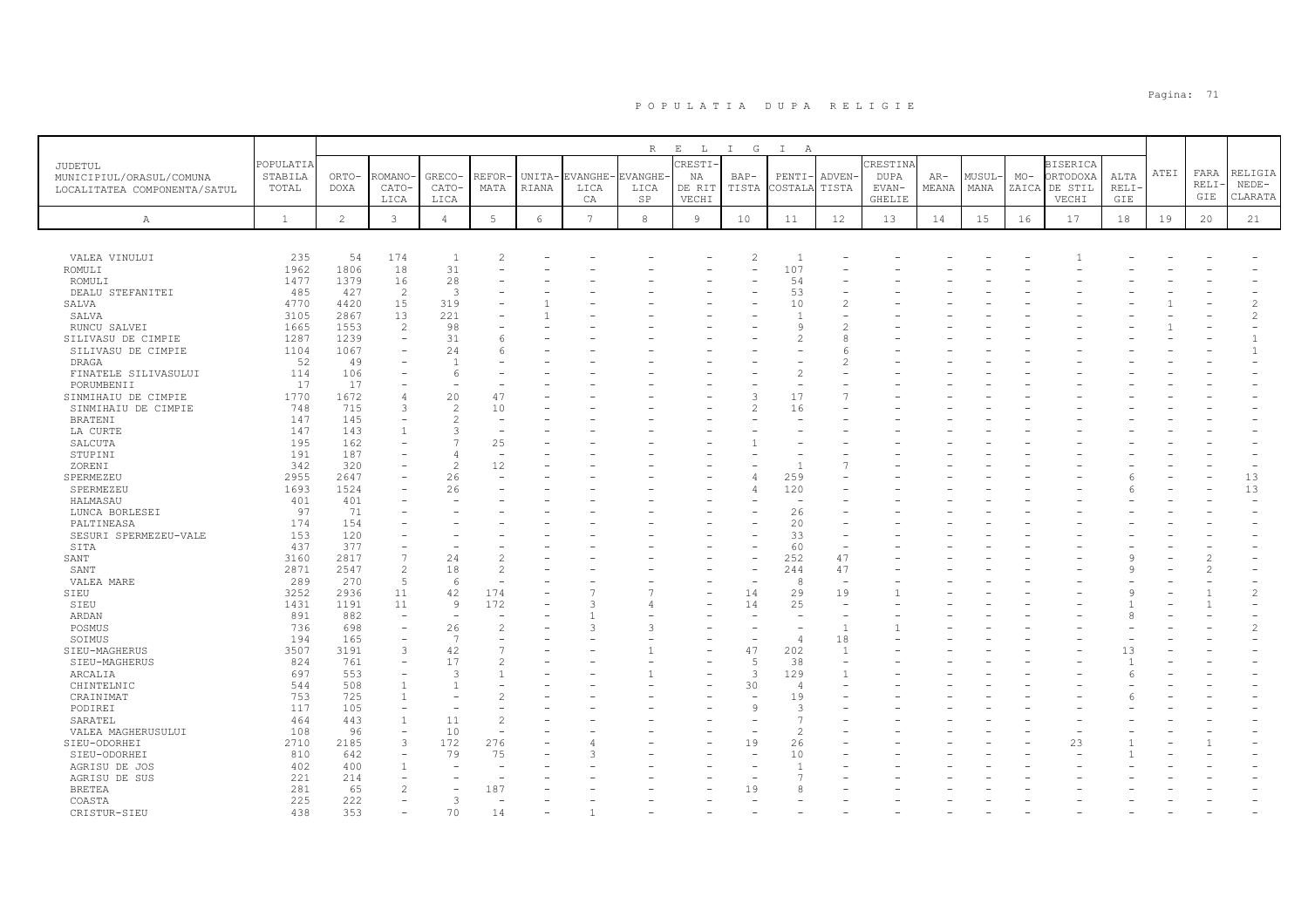|                                                          |              |                |                          |                          |                          |              |                 | $\mathbb R$ | $\mathop{}\mathopen{} E$<br>$\mathbb{L}$ | $I$ G          | $\mathbb{I}$<br>A |                          |               |       |        |       |                 |         |      |       |                |
|----------------------------------------------------------|--------------|----------------|--------------------------|--------------------------|--------------------------|--------------|-----------------|-------------|------------------------------------------|----------------|-------------------|--------------------------|---------------|-------|--------|-------|-----------------|---------|------|-------|----------------|
|                                                          | POPULATIA    |                |                          |                          |                          |              |                 |             | RESTI-                                   |                |                   |                          | CRESTIN       |       |        |       | <b>BISERICA</b> |         |      |       |                |
| <b>JUDETUL</b>                                           | STABILA      | ORTO-          | ROMANO                   | GRECO-                   | REFOR-                   | UNITA-       | <b>EVANGHE</b>  | EVANGHE-    | ΝA                                       | $BAP-$         | PENTI-            | ADVEN-                   | <b>DUPA</b>   | $AR-$ | MUSUL- | $MO-$ | ORTODOXA        | ALTA    | ATEI | FARA  | RELIGIA        |
| MUNICIPIUL/ORASUL/COMUNA<br>LOCALITATEA COMPONENTA/SATUL | TOTAL        | <b>DOXA</b>    | CATO-                    | CATO-                    | MATA                     | RIANA        | LICA            | LICA        | DE RIT                                   | TISTA          | COSTALA           | TISTA                    | EVAN-         | MEANA | MANA   | ZAICA | DE STIL         | RELI-   |      | RELI- | $NEDE-$        |
|                                                          |              |                | LICA                     | LICA                     |                          |              | CA              | SP          | VECHI                                    |                |                   |                          | <b>GHELIE</b> |       |        |       | VECHI           | GIE     |      | GIE   | CLARATA        |
|                                                          |              |                |                          |                          |                          |              |                 |             |                                          |                |                   |                          |               |       |        |       |                 |         |      |       |                |
| $\mathbb{A}$                                             | $\mathbf{1}$ | $\overline{c}$ | $\mathbf{3}$             | $\overline{4}$           | $5\phantom{.0}$          | 6            | $7\overline{ }$ | $^{\rm 8}$  | 9                                        | 10             | 11                | 12                       | 13            | 14    | 15     | 16    | 17              | 18      | 19   | 20    | 21             |
|                                                          |              |                |                          |                          |                          |              |                 |             |                                          |                |                   |                          |               |       |        |       |                 |         |      |       |                |
|                                                          |              |                |                          |                          |                          |              |                 |             |                                          |                |                   |                          |               |       |        |       |                 |         |      |       |                |
| SIRIOARA                                                 | 333          | 289            |                          | 20                       |                          |              |                 |             |                                          |                |                   |                          |               |       |        |       | 23              |         |      |       |                |
| SIEUT                                                    | 2895         | 2772           | $\overline{1}$           | 98                       |                          |              |                 |             |                                          |                |                   | 23                       |               |       |        |       |                 |         |      |       |                |
| SIEUT                                                    | 832          | 750            |                          | 74                       |                          |              |                 |             |                                          |                |                   | 6                        |               |       |        |       |                 |         |      |       |                |
| LUNCA                                                    | 436          | 434            |                          | $\overline{c}$           |                          |              |                 |             |                                          |                |                   |                          |               |       |        |       |                 |         |      |       |                |
| RUSTIOR                                                  | 654          | 622            |                          | 15                       |                          |              |                 |             |                                          |                |                   | 17                       |               |       |        |       |                 |         |      |       |                |
| SEBIS                                                    | 973          | 966            |                          | $\overline{7}$           |                          |              |                 |             |                                          |                |                   |                          |               |       |        |       |                 |         |      |       |                |
| SINTEREAG                                                | 3920         | 3109           | 14                       | 168                      | 357                      |              |                 |             |                                          | $\overline{c}$ | 203               | 56                       |               |       |        |       |                 |         |      |       |                |
| SINTEREAG                                                | 899          | 453            | $\sqrt{2}$               | 165                      | 246                      |              |                 |             |                                          | $\mathbf{1}$   | 26                | $\overline{\phantom{a}}$ |               |       |        |       |                 |         |      |       |                |
| BLAJENII DE JOS                                          | 444          | 443            |                          |                          |                          |              |                 |             |                                          |                |                   |                          |               |       |        |       |                 |         |      |       |                |
| BLAJENII DE SUS                                          | 471          | 470            |                          | $\overline{\phantom{0}}$ |                          |              |                 |             |                                          |                | $\overline{1}$    | $\overline{\phantom{0}}$ |               |       |        |       |                 |         |      |       |                |
| CAILA                                                    | 352          | 301            |                          |                          |                          |              |                 |             |                                          |                |                   | 50                       |               |       |        |       |                 |         |      |       |                |
| COCIU                                                    | 1160         | 1002           |                          | $\overline{c}$           |                          |              |                 |             |                                          |                | 149               | $\overline{c}$           |               |       |        |       |                 |         |      |       |                |
| SIEU-SFINTU                                              | 450          | 336            | $\overline{9}$           | $\sim$                   | 98                       |              |                 |             |                                          |                |                   | 4                        |               |       |        |       |                 |         |      |       |                |
| SINTEREAG-GARA                                           | 144          | 104            | $\overline{\phantom{a}}$ | $\overline{1}$           | 13                       | ٠            |                 |             |                                          | ٠              | 26                | $\overline{\phantom{a}}$ |               |       |        |       |                 |         |      |       |                |
| TEACA                                                    | 6174         | 5186           | 146                      | 37                       | 460                      | $\mathbf{1}$ | 47              |             |                                          | 8              | $\overline{c}$    | 275                      |               |       |        |       |                 |         |      |       |                |
| TEACA                                                    | 2117         | 1410           | 88                       | 28                       | 416                      | $\mathbf{1}$ | 40              |             |                                          | 8              | ÷                 | 114                      | 3             |       |        |       |                 |         |      |       |                |
| ARCHIUD                                                  | 805          | 735            | 53                       | 5                        | 12                       |              |                 |             |                                          |                |                   |                          |               |       |        |       |                 |         |      |       |                |
| <b>BUDURLENI</b>                                         | 176          | 176            | $\overline{\phantom{a}}$ | $\overline{\phantom{a}}$ | $\overline{\phantom{a}}$ |              |                 |             |                                          |                |                   | $\overline{\phantom{0}}$ |               |       |        |       |                 |         |      |       |                |
| OCNITA                                                   | 1285         | 1133           | $\overline{c}$           | $\overline{1}$           | $\overline{c}$           |              |                 |             |                                          |                |                   | 145                      |               |       |        |       |                 |         |      |       |                |
| PINTICU                                                  | 908          | 905            | $\overline{\phantom{a}}$ | 3                        |                          |              |                 |             |                                          |                |                   | $\overline{\phantom{a}}$ |               |       |        |       |                 |         |      |       |                |
| VIILE TECII                                              | 883          | 827            | $\overline{3}$           | $\overline{\phantom{a}}$ | 30                       |              |                 |             |                                          |                |                   | 16                       |               |       |        |       |                 |         |      |       |                |
| TELCIU                                                   | 5730         | 5171           | 12                       | 413                      | 3                        |              |                 |             |                                          | $\overline{c}$ | 125               |                          |               |       |        |       |                 |         |      |       |                |
| TELCIU                                                   | 4024         | 3642           | 12                       | 292                      | 3                        |              |                 |             |                                          | $\overline{c}$ | 70                |                          |               |       |        |       |                 |         |      |       | 3              |
| FIAD                                                     | 411          | 382            | $\overline{\phantom{a}}$ | 11<br>110                |                          |              |                 |             |                                          |                | 18<br>37          |                          |               |       |        |       |                 |         |      |       |                |
| TELCISOR                                                 | 1295         | 1147           |                          |                          |                          |              |                 |             |                                          |                | 87                |                          |               |       |        |       |                 |         |      |       |                |
| TIHA BIRGAULUI                                           | 6245         | 6032           | 14                       | 43                       |                          |              |                 |             |                                          |                | $\overline{1}$    | $\overline{c}$           |               |       |        |       |                 | 64      |      |       |                |
| TIHA BIRGAULUI                                           | 1616<br>244  | 1558<br>243    |                          | 42                       |                          |              |                 |             |                                          |                |                   |                          |               |       |        |       |                 | 15      |      |       |                |
| CIOSA                                                    |              |                | $\overline{1}$           | $\mathbf{1}$             |                          |              |                 |             |                                          |                | 5                 |                          |               |       |        |       |                 | 3       |      |       |                |
| MURESENII BIRGAULUI                                      | 1668         | 1655           | $\overline{3}$           | ÷                        |                          |              |                 |             |                                          |                |                   | $\overline{c}$           |               |       |        |       |                 |         |      |       |                |
| PIATRA FINTINELE<br>TUREAC                               | 248<br>2469  | 237<br>2339    | 10                       |                          |                          |              |                 |             |                                          |                | 81                |                          |               |       |        |       |                 | 6<br>39 |      |       |                |
|                                                          | 4489         | 4006           | 6                        | 297                      |                          |              |                 |             |                                          |                | 156               |                          |               |       |        |       |                 |         |      |       | 20             |
| TIRLISUA<br>TIRLISUA                                     | 1192         | 1112           | $\sqrt{2}$               | 63                       |                          |              |                 |             |                                          |                | 12                |                          |               |       |        |       |                 |         |      |       |                |
| AGRIES                                                   | 1024         | 978            |                          | 41                       |                          |              |                 |             |                                          |                | $\overline{5}$    |                          |               |       |        |       |                 |         |      |       |                |
| AGRIESEL                                                 | 284          | 274            |                          | 9                        |                          |              |                 |             |                                          |                |                   |                          |               |       |        |       |                 |         |      |       |                |
| <b>BORLEASA</b>                                          | 560          | 377            |                          | 45                       |                          |              |                 |             |                                          |                | 138               |                          |               |       |        |       |                 |         |      |       |                |
| CIREASI                                                  | 119          | 114            |                          | $\overline{4}$           |                          |              |                 |             |                                          |                |                   |                          |               |       |        |       |                 |         |      |       |                |
| LUNCA SATEASCA                                           | 163          | 155            |                          | 8                        |                          |              |                 |             |                                          |                |                   |                          |               |       |        |       |                 |         |      |       |                |
| MOLISET                                                  | 332          | 247            |                          | 73                       |                          |              |                 |             |                                          |                |                   |                          |               |       |        |       |                 |         |      |       | 10             |
| OARZINA                                                  | 206          | 180            |                          | 25                       |                          |              |                 |             |                                          |                |                   |                          |               |       |        |       |                 |         |      |       |                |
| RACATESU                                                 | 319          | 319            | $\equiv$                 | $\overline{\phantom{a}}$ |                          |              |                 |             |                                          |                |                   |                          |               |       |        |       |                 |         |      |       |                |
| SENDROAIA                                                | 290          | 250            | $\overline{\phantom{a}}$ | 29                       | $\overline{1}$           |              |                 |             |                                          |                |                   |                          |               |       |        |       |                 |         |      |       | $10$           |
| URIU                                                     | 3540         | 2120           | 77                       | 54                       | 907                      |              |                 |             |                                          |                | 376               |                          |               |       |        |       |                 |         |      |       |                |
| URIU                                                     | 1342         | 422            | 51                       | $\overline{7}$           | 805                      |              |                 |             |                                          |                | 56                |                          |               |       |        |       |                 |         |      |       |                |
| CRISTESTII CICEULUI                                      | 1130         | 795            | 24                       | 19                       | 42                       |              |                 |             |                                          |                | 246               |                          |               |       |        |       |                 |         |      |       |                |
| HASMASU CICEULUI                                         | 330          | 297            |                          | $\overline{2}$           |                          |              |                 |             |                                          |                | 31                |                          |               |       |        |       |                 |         |      |       |                |
| ILISUA                                                   | 738          | 606            | $\overline{c}$           | 26                       | 60                       |              |                 |             |                                          | $\overline{1}$ | 43                |                          |               |       |        |       |                 |         |      |       |                |
| URMENIS                                                  | 2430         | 2194           | 21                       | 60                       | 84                       |              |                 |             |                                          | 64             | $\overline{2}$    | $\mathbf{1}$             |               |       |        |       |                 |         |      |       | $\overline{1}$ |
| URMENIS                                                  | 938          | 834            | 6                        | $\overline{4}$           | 59                       |              |                 |             |                                          | 31             |                   |                          |               |       |        |       |                 |         |      |       |                |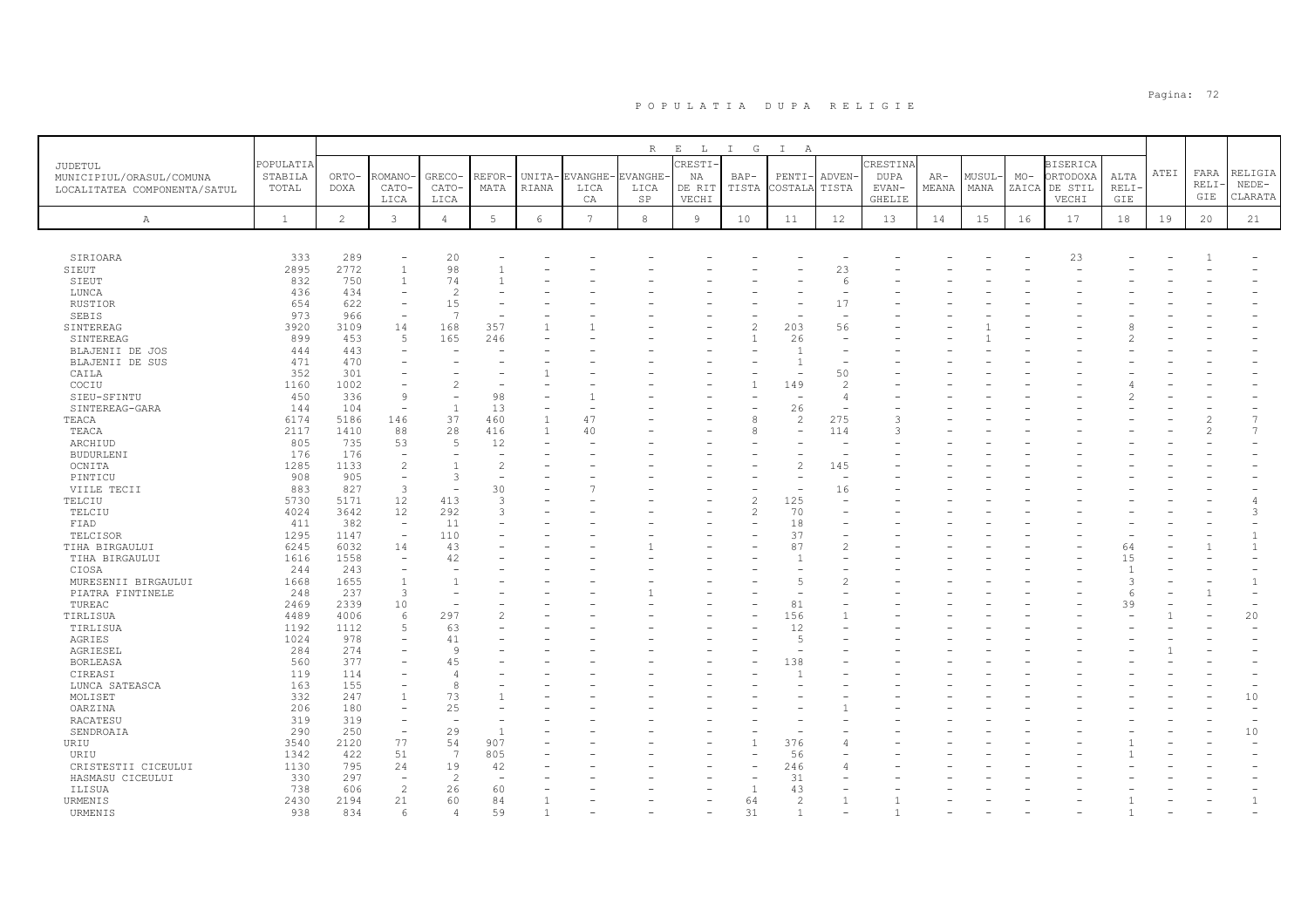|                                                                     |                               |               |                          |                          |                |       |                                        | R          | E                                | G             |               |               |                                                   |                |                |       |                                                       |                        |      |                        |                               |
|---------------------------------------------------------------------|-------------------------------|---------------|--------------------------|--------------------------|----------------|-------|----------------------------------------|------------|----------------------------------|---------------|---------------|---------------|---------------------------------------------------|----------------|----------------|-------|-------------------------------------------------------|------------------------|------|------------------------|-------------------------------|
| JUDETUL<br>MUNICIPIUL/ORASUL/COMUNA<br>LOCALITATEA COMPONENTA/SATUL | POPULATIA<br>STABILA<br>TOTAL | ORTO-<br>DOXA | ROMANO-<br>CATO-<br>LICA | GRECO-<br>CATO-<br>LICA  | REFOR-<br>MATA | RIANA | UNITA- EVANGHE- EVANGHE-<br>LICA<br>CA | LICA<br>SP | CRESTI-<br>NA<br>DE RIT<br>VECHI | BAP-<br>TISTA | COSTALA TISTA | PENTI- ADVEN- | CRESTINA<br><b>DUPA</b><br>EVAN-<br><b>GHELIE</b> | $AR-$<br>MEANA | MUSUL-<br>MANA | $MO-$ | <b>BISERICA</b><br>ORTODOXA<br>ZAICA DE STIL<br>VECHI | ALTA<br>$RELI-$<br>GIE | ATEI | FARA<br>$RELI-$<br>GIE | RELIGIA<br>$NEDE-$<br>CLARATA |
| А                                                                   | <b>+</b>                      | ∠             |                          |                          |                | h     |                                        | 8          |                                  | 10            | 11            | 12            | 13                                                | 14             | 15             | 16    | 17                                                    | 18                     | 19   | 20                     | 21                            |
|                                                                     |                               |               |                          |                          |                |       |                                        |            |                                  |               |               |               |                                                   |                |                |       |                                                       |                        |      |                        |                               |
| CIMP                                                                | 168                           | 165           |                          |                          |                |       |                                        |            |                                  |               |               |               |                                                   |                |                |       |                                                       |                        |      |                        |                               |
| COSERIU                                                             | 99                            | 84            | $\overline{\phantom{a}}$ | 15                       |                |       |                                        |            |                                  |               |               |               |                                                   |                |                |       |                                                       |                        |      |                        |                               |
| DELURENI                                                            | 323                           | 298           | 15                       | $\overline{\phantom{0}}$ |                |       |                                        |            |                                  |               |               |               |                                                   |                |                |       |                                                       |                        |      |                        |                               |
| FINATE                                                              | 241                           | 204           | $\overline{\phantom{a}}$ |                          |                |       |                                        |            |                                  |               |               |               |                                                   |                |                |       |                                                       |                        |      |                        |                               |
| PODENII                                                             | 22                            | 20            | $\overline{\phantom{0}}$ |                          |                |       |                                        |            |                                  |               |               |               |                                                   |                |                |       |                                                       |                        |      |                        |                               |
| SCOABE                                                              | 34                            | 29            |                          |                          |                |       |                                        |            |                                  |               |               |               |                                                   |                |                |       |                                                       |                        |      |                        |                               |
| SOPTERIU                                                            | 503                           | 458           | -                        | 29                       | 14             |       |                                        |            |                                  |               |               |               |                                                   |                |                |       |                                                       |                        |      |                        |                               |
| VALEA                                                               | 41                            | 41            |                          |                          |                |       |                                        |            |                                  |               |               |               |                                                   |                |                |       |                                                       |                        |      |                        |                               |
| VALEA MARE                                                          | 61                            | 61            |                          |                          |                |       |                                        |            |                                  |               |               |               |                                                   |                |                |       |                                                       |                        |      |                        |                               |
| ZAGRA                                                               | 4254                          | 3891          |                          | 12                       |                |       |                                        |            |                                  | -             | 345           |               |                                                   |                |                |       |                                                       |                        |      |                        |                               |
| ZAGRA                                                               | 1236                          | 1108          |                          |                          |                |       |                                        |            | -                                | -             | 122           |               |                                                   |                |                |       |                                                       |                        |      |                        |                               |
| ALUNISUL                                                            | 461                           | 387           |                          |                          |                |       |                                        |            |                                  |               | 74            |               |                                                   |                |                |       |                                                       |                        |      |                        |                               |
| PERISOR                                                             | 785                           | 785           | -                        |                          |                |       |                                        |            |                                  |               |               |               |                                                   |                |                |       |                                                       |                        |      |                        |                               |
| POIENILE ZAGREI                                                     | 887                           | 730           | -                        |                          |                |       |                                        |            |                                  | -             | 145           |               |                                                   |                |                |       |                                                       |                        |      |                        |                               |
| SUPLAI                                                              | 885                           | 881           | $\overline{\phantom{0}}$ |                          |                |       |                                        |            |                                  |               |               |               |                                                   |                |                |       |                                                       |                        |      |                        |                               |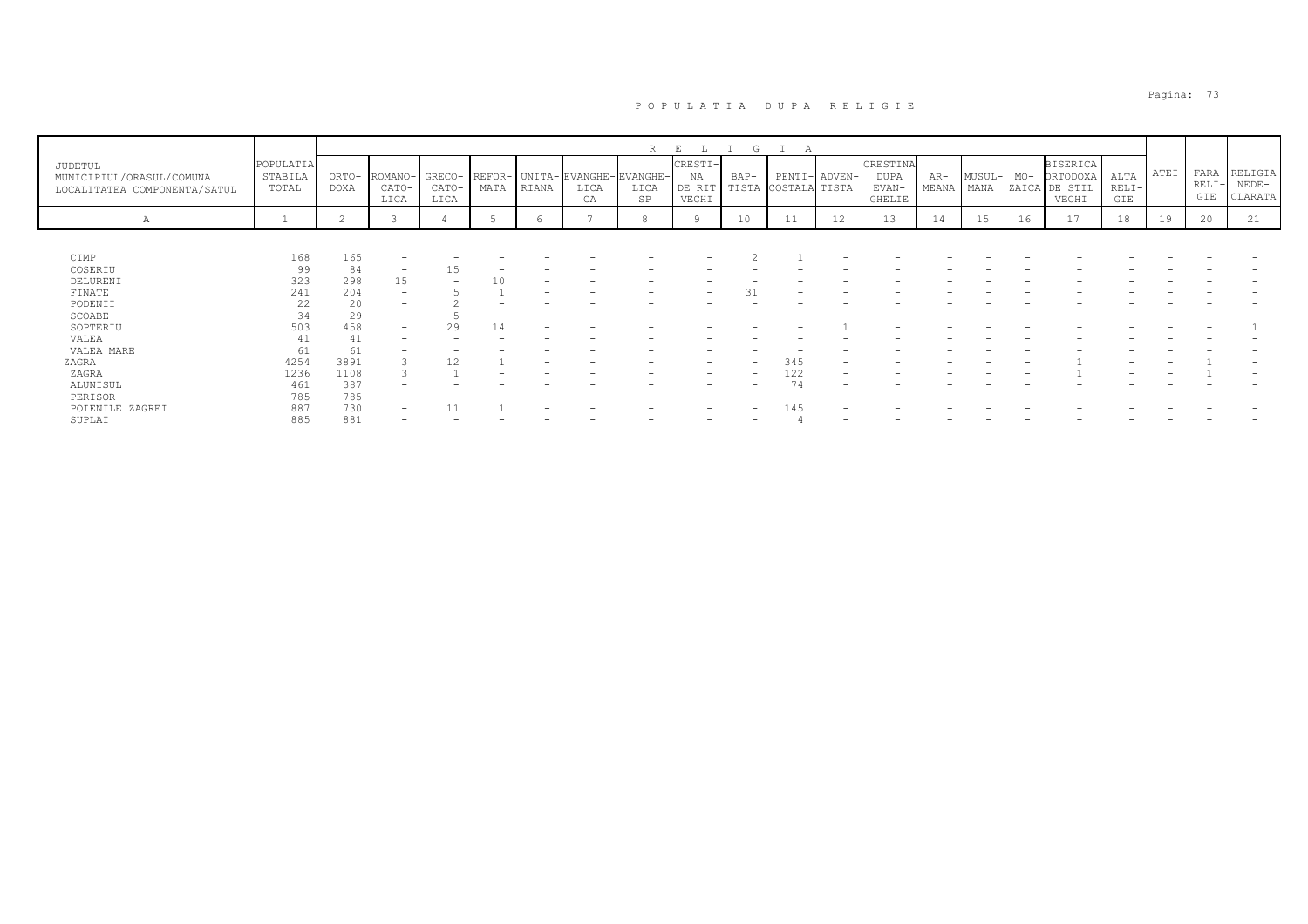|                              |                |                |                          |                |               |                                  |                | $\mathbb R$    | $\mathbf{E}$<br>$\mathbb{L}$ | $\mathbb{I}$<br>G        | $\mathbb{I}$<br>A |                          |                          |                |                          |       |                 |                |                                  |                |                |
|------------------------------|----------------|----------------|--------------------------|----------------|---------------|----------------------------------|----------------|----------------|------------------------------|--------------------------|-------------------|--------------------------|--------------------------|----------------|--------------------------|-------|-----------------|----------------|----------------------------------|----------------|----------------|
| JUDETUL                      | POPULATIA      |                |                          |                |               |                                  |                |                | CRESTI-                      |                          |                   |                          | CRESTINA                 |                |                          |       | <b>BISERICA</b> |                |                                  |                |                |
| MUNICIPIUL/ORASUL/COMUNA     | STABILA        | ORTO-          | ROMANO                   | GRECO-         | REFOR         | UNITA-                           | <b>EVANGHE</b> | <b>EVANGHE</b> | ΝA                           | BAP-                     | PENTI             | ADVEN-                   | <b>DUPA</b>              | $AR-$          | MUSUL-                   | $MO-$ | ORTODOXA        | ALTA           | ATEI                             | FARA           | RELIGIA        |
| LOCALITATEA COMPONENTA/SATUL | TOTAL          | <b>DOXA</b>    | CATO-                    | CATO-          | MATA          | RIANA                            | LICA           | LICA           | DE RIT                       | TISTA                    | COSTALZ           | TISTA                    | EVAN-                    | MEANA          | MANA                     | ZAICA | DE STIL         | <b>RELI</b>    |                                  | RELI-          | $NEDE-$        |
|                              |                |                | LICA                     | LICA           |               |                                  | CA             | SP             | VECHI                        |                          |                   |                          | <b>GHELIE</b>            |                |                          |       | VECHI           | GIE            |                                  | GIE            | CLARATA        |
| А                            | <sup>1</sup>   | $\overline{2}$ | $\mathbf{3}$             | $\overline{4}$ | 5             | 6                                | 7              | 8              | $\overline{9}$               | 10                       | 11                | 12                       | 13                       | 14             | 15                       | 16    | 17              | 18             | 19                               | 20             | 21             |
|                              |                |                |                          |                |               |                                  |                |                |                              |                          |                   |                          |                          |                |                          |       |                 |                |                                  |                |                |
|                              |                |                |                          |                |               |                                  |                |                |                              |                          |                   |                          |                          |                |                          |       |                 |                |                                  |                |                |
| JUDETUL BRASOV               |                | 643261 540049  | 29732                    |                | 7257 18891    | 7874                             | 11333          | 11550          | 154                          | 1229                     | 4918              | 2061                     | 3306                     | 17             | 64                       | 160   | 161             | 2946           | 390                              | 908            | 261            |
| MUNICIPII SI ORASE           | 490018         | 414310         | 26739                    | 5522           | 13468         | 4494                             | 6388           | 6969           | 117                          | 1084                     | 2921              | 1163                     | 2708                     | 17             | 64                       | 160   | 114             | 2507           | 375                              | 724            | 174            |
| MUNICIPIUL BRASOV            | 323736         | 271995         | 20754                    | 4295           | 10153         | 3511                             | 4107           | 1324           | 58                           | 767                      | 1493              | 728                      | 1386                     | 13             | 60                       | 144   | 82              | 1822           | 337                              | 570            | 137            |
| <b>BRASOV</b>                | 323736         | 271995         | 20754                    | 4295           | 10153         | 3511                             | 4107           | 1324           | 58                           | 767                      | 1493              | 728                      | 1386                     | 13             | 60                       | 144   | 82              | 1822           | 337                              | 570            | 137            |
| MUNICIPIUL FAGARAS           | 44931          | 39982          | 977                      | 687            | 1222          | 238                              | 762            | 114            | 13                           | 225                      | 108               | 180                      | 204                      | $\mathcal{L}$  | $\overline{\mathcal{L}}$ | Q     | 3               | 112            | 17                               | 49             | 25             |
| FAGARAS                      | 44931          | 39982          | 977                      | 687            | 1222          | 238                              | 762            | 114            | 13                           | 225                      | 108               | 180                      | 204                      | $\mathfrak{D}$ |                          | Q     | $\overline{3}$  | 112            | 17                               | 49             | 25             |
| ORAS CODLEA                  | 24547          | 21333          | 930                      | 124            | 207           | 68                               | 456            | 236            |                              | -6                       | 355               | 97                       | 592                      |                |                          |       | 5               | 113            | -1                               | 15             | $\overline{c}$ |
| CODLEA                       | 24547          | 21333          | 930                      | 124            | 207           | 68                               | 456            | 236            |                              | -6                       | 355               | 97                       | 592                      |                |                          | -6    | 5               | 113            | -1                               | 15             | 2              |
| ORAS PREDEAL                 | 7302           | 6754           | 331                      | 32             | 59            | 8                                | 28             | 24             |                              | $\mathcal{P}$            |                   | $\mathbf{Q}$             | 11                       |                |                          |       | 17              | $\overline{1}$ | $\overline{1}$                   | $\mathsf{Q}$   | $\mathsf{Q}$   |
| PREDEAL                      | 5861           | 5555           | 151                      | 31             | 31            | 6                                | 17             | 11             |                              | $\mathcal{L}$            | 6                 | Q                        | $\overline{5}$           |                |                          |       | 17              | $\overline{1}$ |                                  | 9              | q              |
| PIRIUL RECE                  | 138            | 132            | $\overline{4}$           |                |               |                                  |                |                |                              |                          |                   |                          |                          |                |                          |       |                 |                |                                  |                |                |
| TIMISU DE JOS                | 777            | 640            | 107                      | $\overline{1}$ | 12            | $\mathcal{L}$                    | -9             |                |                              |                          |                   |                          | $\overline{4}$           |                |                          |       |                 |                |                                  |                |                |
| TIMISU DE SUS                | 526            | 427            | 69                       |                | 16            | $\overline{\phantom{a}}$         |                | 12             |                              |                          |                   |                          |                          |                |                          |       |                 |                |                                  |                |                |
| ORAS RISNOV                  | 16384          | 14914          | 577                      | 44             | 129           | 41                               | 351            | 8              |                              | 18                       | 35                | 23                       | 176                      |                |                          |       |                 | 58             |                                  | 6              |                |
| RISNOV                       | 16384          | 14914          | 577                      | 44             | 129           | 41                               | 351            | 8              |                              | 18                       | 35                | 23                       | 176                      |                |                          |       |                 | 58             |                                  | 6              |                |
| ORAS RUPEA                   | 6326           | 4330           | 588                      | 97             | 411           | 423                              | 199            | 29             |                              | $\overline{1}$           | 233               | $\overline{4}$           | $\mathcal{L}$            |                |                          |       |                 | 7              |                                  | 2              |                |
| <b>RUPEA</b>                 | 5098           | 3607           | 422                      | 94             | 276           | 264                              | 171            | 20             |                              | $\overline{1}$           | 228               | $\overline{4}$           | $\overline{c}$           |                |                          |       |                 |                |                                  | $\overline{2}$ |                |
| FISER                        | 1228           | 723            | 166                      | -3             | 135           | 159                              | 28             | <sup>9</sup>   |                              | $\overline{\phantom{a}}$ | -5                | $\overline{\phantom{a}}$ | $\overline{\phantom{a}}$ |                |                          |       |                 |                |                                  |                |                |
| ORAS SACELE                  | 30226          | 20400          | 1760                     | 127            | 1064          | 196                              | 316<br>316     | 5207           | 45<br>45                     | 14                       | 564               | 61                       | 133                      |                |                          |       | $\overline{7}$  | 271            | 10                               | 48             | 1              |
| SACELE                       | 30226          | 20400          | 1760                     | 127            | 1064          | 196                              |                | 5207           |                              | 14                       | 564               | 61                       | 133                      |                |                          |       |                 | 271            | 10                               | 48             | $\mathbf{1}$   |
| ORAS VICTORIA                | 10247          | 9711<br>9711   | 111                      | 36             | 66            | $\overline{c}$<br>$\overline{c}$ | 110<br>110     | 16             |                              | 43                       | 20                | 47                       | 65<br>65                 |                |                          |       |                 | 13<br>13       | $\overline{1}$<br>$\overline{1}$ | 6<br>6         |                |
| VICTORIA                     | 10247          | 24891          | 111<br>711               | 36<br>80       | 66<br>157     | 7                                | 59             | 16<br>11       |                              | 43<br>8                  | 20<br>106         | 47<br>14                 | 139                      |                |                          |       |                 | 110            | 7                                | 19             |                |
| ORAS ZARNESTI<br>ZARNESTI    | 26319<br>24926 | 23544          | 710                      | 78             | 157           | $\overline{7}$                   | 59             | 11             |                              | $\mathcal{R}$            | 104               | 14                       | 98                       |                |                          |       |                 | 110            | $\overline{7}$                   | 19             |                |
| TOHANU NOU                   | 1393           | 1347           | $\overline{1}$           | $\mathcal{L}$  |               |                                  |                |                |                              |                          | $\mathcal{P}$     | $\overline{\phantom{a}}$ | 41                       |                |                          |       |                 |                |                                  |                |                |
| COMUNE                       | 153243         | 125739         | 2993                     | 1735           | 5423          | 3380                             | 4945           | 4581           | 37                           | 145                      | 1997              | 898                      | 598                      |                |                          |       | 47              | 439            | 15                               | 184            | 87             |
| APATA                        | 2745           | 881            | 39                       | -6             | 30            | 30                               | 159            | 1132           |                              | $\overline{2}$           | 446               | 15                       |                          |                |                          |       |                 |                |                                  | .5             |                |
| APATA                        | 2745           | 881            | 39                       | 6              | 30            | 30                               | 159            | 1132           |                              | $\mathcal{L}$            | 446               | 15                       |                          |                |                          |       |                 |                |                                  | 5              |                |
| <b>BECLEAN</b>               | 1758           | 1737           | ۰                        |                | $\mathcal{L}$ | $\mathcal{D}$                    |                |                |                              | $\mathfrak{D}$           |                   | 10                       |                          |                |                          |       |                 |                |                                  |                |                |
| <b>BECLEAN</b>               | 690            | 682            | ۰                        |                |               |                                  |                |                |                              |                          |                   | -5                       |                          |                |                          |       |                 |                |                                  |                |                |
| <b>BOHOLT</b>                | 249            | 245            |                          |                |               | $\mathcal{P}$                    |                |                |                              |                          |                   |                          |                          |                |                          |       |                 |                |                                  |                |                |
| CALBOR                       | 270            | 269            |                          |                |               |                                  |                |                |                              |                          |                   |                          |                          |                |                          |       |                 |                |                                  |                |                |
| HUREZ                        | 475            | 467            | $\equiv$                 |                |               |                                  |                |                |                              |                          |                   |                          |                          |                |                          |       |                 |                |                                  |                |                |
| LUTA                         | 74             | 74             | $\overline{\phantom{a}}$ |                |               |                                  |                |                |                              |                          |                   |                          |                          |                |                          |       |                 |                |                                  |                |                |
| BOD                          | 4028           | 3146           | 243                      | 27             | 219           | 142                              | 172            |                |                              | $\overline{1}$           | 14                |                          |                          |                |                          |       |                 | 45             |                                  | 6              | $\overline{c}$ |
| <b>BOD</b>                   | 2016           | 1777           | 22                       | 1              | 42            | $\overline{1}$                   | 123            |                |                              |                          | 14                |                          |                          |                |                          |       |                 | 30             |                                  |                | $\overline{c}$ |
| COLONIA BOD                  | 2012           | 1369           | 221                      | 26             | 177           | 141                              | 49             |                |                              |                          |                   |                          | $\overline{7}$           |                |                          |       |                 | 15             |                                  | 6              |                |
| BRAN                         | 5692           | 5487           | $\mathfrak{D}$           | $\overline{4}$ |               |                                  |                |                |                              |                          |                   | 166                      | 24                       |                |                          |       |                 |                |                                  |                |                |
| <b>BRAN</b>                  | 1637           | 1565           | $\overline{c}$           | $\mathcal{L}$  |               |                                  |                |                |                              |                          |                   | 64                       | $\overline{\phantom{a}}$ |                |                          |       |                 |                |                                  |                |                |
| PREDELUT                     | 918            | 882            | $\equiv$                 |                |               |                                  |                |                |                              |                          |                   | 30                       | 3                        |                |                          |       |                 |                |                                  |                |                |
| SIMON                        | 1312           | 1310           | $\overline{\phantom{a}}$ |                |               |                                  |                |                |                              |                          |                   | $\overline{1}$           | $\overline{1}$           |                |                          |       |                 |                |                                  |                |                |
| SOHODOL                      | 1825           | 1730           | $\overline{\phantom{a}}$ |                |               |                                  |                |                |                              |                          |                   | 71                       | 20                       |                |                          |       |                 |                |                                  |                |                |
| BUDILA                       | 3052           | 1982           | 154                      | $\overline{1}$ | 696           | 3                                |                |                |                              |                          | 111               | $\overline{3}$           | $\overline{4}$           |                |                          |       | 22              | 69             |                                  |                |                |
| BUDILA                       | 3052           | 1982           | 154                      | $\overline{1}$ | 696           | 3                                |                |                |                              |                          | 111               | 3                        | $\overline{4}$           |                |                          |       | 22              | 69             |                                  |                |                |
| BUNESTI                      | 2252           | 1884           | 33                       | $\overline{4}$ | 91            | 28                               | 182            |                |                              |                          |                   | 21                       |                          |                |                          |       |                 |                |                                  |                |                |
| <b>BUNESTI</b>               | 647            | 599            | $\sim$                   |                |               | $\overline{\phantom{0}}$         | 25             |                |                              |                          |                   | 21                       |                          |                |                          |       |                 |                |                                  |                |                |
| CRIT                         | 593            | 512            | $\mathbf{1}$             |                | 18            | 17                               | 44             |                |                              |                          |                   |                          |                          |                |                          |       |                 |                |                                  |                |                |
| MESENDORF                    | 331            | 240            | $\overline{\phantom{0}}$ | 3              | 2             | 8                                | 78             |                |                              |                          |                   |                          |                          |                |                          |       |                 |                |                                  |                |                |
| <b>ROADES</b>                | 269            | 196            | 24                       |                | 6             | $\mathcal{A}$                    | 34             |                |                              |                          |                   |                          |                          |                |                          |       |                 |                |                                  |                |                |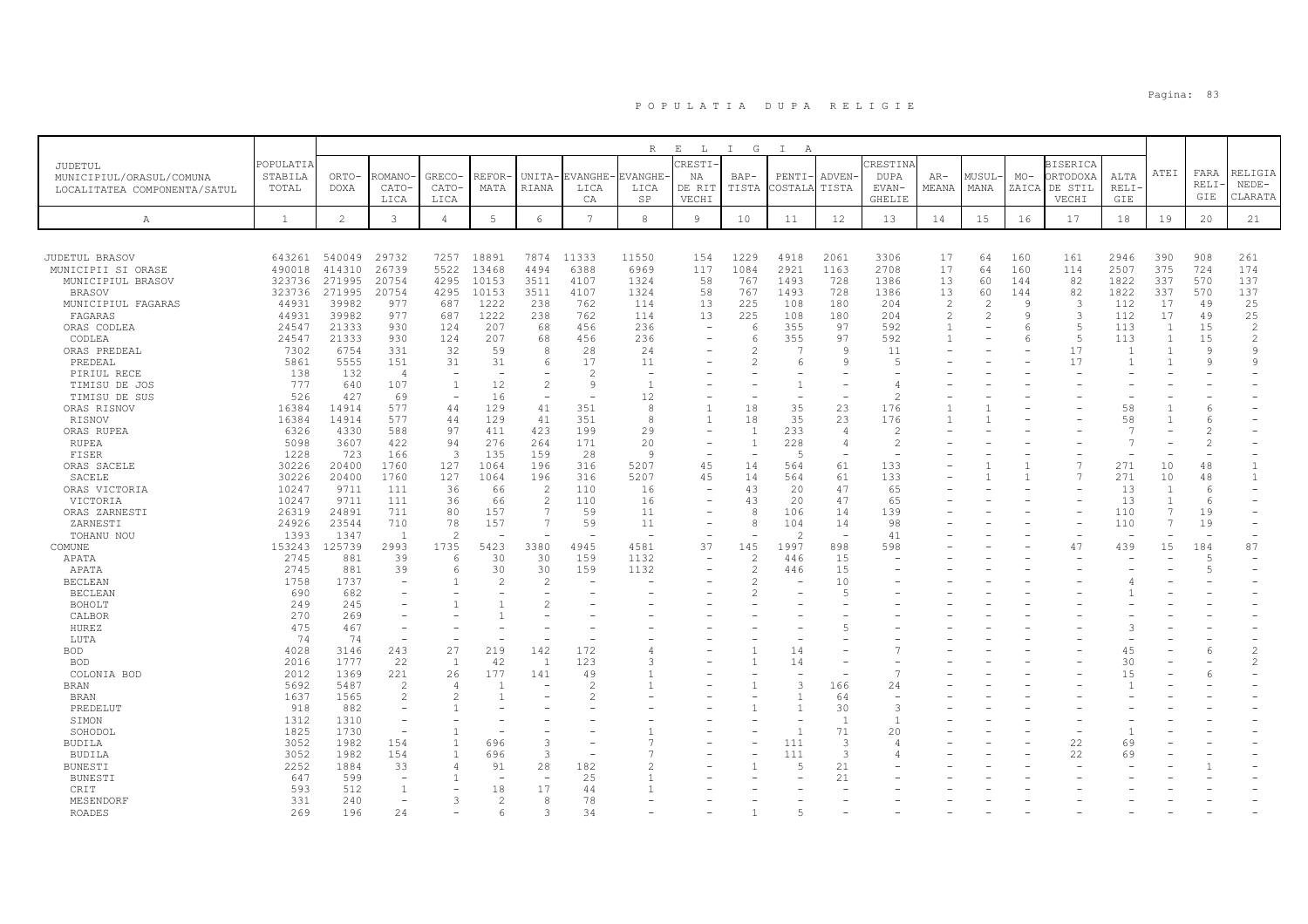|                              |              |                |                                |                               |                                |                                 |                                | R                 | $\,$ E<br>$\mathbb{L}$ | G<br>$\mathbb{I}$ | $\mathbb{I}$<br>A |                                          |               |       |       |       |                 |             |               |       |         |
|------------------------------|--------------|----------------|--------------------------------|-------------------------------|--------------------------------|---------------------------------|--------------------------------|-------------------|------------------------|-------------------|-------------------|------------------------------------------|---------------|-------|-------|-------|-----------------|-------------|---------------|-------|---------|
| JUDETUL                      | POPULATIA    |                |                                |                               |                                |                                 |                                |                   | <b>CRESTI-</b>         |                   |                   |                                          | CRESTINA      |       |       |       | <b>BISERICA</b> |             |               |       |         |
| MUNICIPIUL/ORASUL/COMUNA     | STABILA      | ORTO-          | ROMANO                         | <b>GRECO</b>                  | REFOR-                         | UNITA-                          | <b>EVANGHE</b>                 | <b>EVANGHE</b>    | NA                     | $BAP-$            | PENTI             | ADVEN-                                   | <b>DUPA</b>   | $AR-$ | MUSUL | $MO-$ | ORTODOXA        | ALTA        | ${\tt ATEI}$  | FARA  | RELIGIA |
| LOCALITATEA COMPONENTA/SATUL | TOTAL        | DOXA           | CATO-                          | CATO-                         | MATA                           | <b>RIANA</b>                    | LICA                           | LICA              | DE RIT                 | TISTA             | COSTALA           | TISTA                                    | EVAN-         | MEANA | MANA  | ZAICA | DE STIL         | <b>RELI</b> |               | RELI- | $NEDE-$ |
|                              |              |                | LICA                           | LICA                          |                                |                                 | CA                             | $_{\rm SP}$       | VECHI                  |                   |                   |                                          | GHELIE        |       |       |       | VECHI           | GIE         |               | GIE   | CLARATA |
| Α                            | $\mathbf{1}$ | $\overline{c}$ | 3                              | $\overline{4}$                | $5 -$                          | $\epsilon$                      | $7\phantom{.0}$                | 8                 | $\overline{9}$         | 10                | 11                | 12                                       | 13            | 14    | 15    | 16    | 17              | 18          | 19            | 20    | 21      |
|                              |              |                |                                |                               |                                |                                 |                                |                   |                        |                   |                   |                                          |               |       |       |       |                 |             |               |       |         |
|                              |              |                |                                |                               |                                |                                 |                                |                   |                        |                   |                   |                                          |               |       |       |       |                 |             |               |       |         |
| VISCRI                       | 412          | 337            | 8                              | $\overline{\phantom{a}}$      | 65                             | $\overline{\phantom{a}}$        | $\mathbf{1}$                   |                   |                        |                   |                   |                                          |               |       |       |       |                 |             |               |       |         |
| CATA                         | 2491         | 1458           | 368                            | 12                            | 75                             | 487                             | 55                             | $\overline{1}$    |                        | $\overline{1}$    | 34                |                                          |               |       |       |       |                 |             |               |       |         |
| CATA                         | 1119         | 744            | 100                            | 9                             | 30                             | 180                             | 23                             |                   |                        |                   | 32                |                                          |               |       |       |       |                 |             |               |       |         |
| BEIA                         | 361          | 315            | 3                              | 2                             | 3                              | 15                              | 23                             |                   |                        |                   |                   |                                          |               |       |       |       |                 |             |               |       |         |
| DRAUSENI                     | 509          | 88             | 259                            | 1                             | 33                             | 117                             | 8                              |                   |                        |                   |                   |                                          |               |       |       |       |                 |             |               |       |         |
| IONESTI                      | 187          | $\overline{c}$ | 4<br>$\overline{c}$            |                               | 6<br>3                         | 175<br>$\overline{\phantom{a}}$ |                                |                   |                        |                   |                   |                                          |               |       |       |       |                 |             |               |       |         |
| PALOS<br>CINCU               | 315<br>1866  | 309<br>1553    | 34                             | $\overline{4}$                | 26                             | $\overline{\phantom{a}}$        | 227                            |                   |                        | $\mathfrak{D}$    |                   | 19                                       |               |       |       |       |                 |             |               |       |         |
| CINCU                        | 1518         | 1266           | 34                             | $\overline{4}$                | 26                             | $\overline{\phantom{m}}$        | 166                            |                   |                        |                   |                   | 19                                       |               |       |       |       |                 |             |               |       |         |
| TOARCLA                      | 348          | 287            | $\overline{\phantom{a}}$       | $\overline{\phantom{a}}$      |                                |                                 | 61                             |                   |                        |                   |                   | $\overline{\phantom{a}}$                 |               |       |       |       |                 |             |               |       |         |
| COMANA                       | 2619         | 2334           | 9                              | 226                           |                                |                                 |                                |                   |                        |                   | 26                | 23                                       |               |       |       |       |                 |             |               |       |         |
| COMANA DE JOS                | 1020         | 791            | $\overline{c}$                 | 221                           |                                |                                 |                                |                   |                        |                   | -5                | $\overline{\phantom{a}}$                 |               |       |       |       |                 |             |               |       |         |
| COMANA DE SUS                | 372          | 346            | 3                              | $\overline{4}$                |                                |                                 |                                |                   |                        |                   | 19                |                                          |               |       |       |       |                 |             |               |       |         |
| CRIHALMA                     | 670          | 663            | 4                              | $\overline{1}$                |                                |                                 |                                |                   |                        |                   |                   |                                          |               |       |       |       |                 |             |               |       |         |
| TICUSU NOU                   | 557          | 534            | $\overline{\phantom{a}}$       |                               |                                |                                 |                                |                   |                        |                   |                   | 23                                       |               |       |       |       |                 |             |               |       |         |
| CRISTIAN                     | 3764         | 3353           | 33                             | 10                            | 29                             | 10                              | 221                            |                   |                        |                   |                   | 1                                        | 77            |       |       |       | 14              |             |               |       |         |
| CRISTIAN                     | 3764         | 3353           | 33                             | 10                            | 29                             | 10                              | 221                            |                   |                        |                   |                   | $\overline{1}$                           | 77            |       |       |       | 14              |             |               |       |         |
| DUMBRAVITA                   | 4502         | 4265           | 11                             | 8                             | 9                              | $\overline{\phantom{a}}$        | $\overline{5}$                 |                   |                        |                   |                   | 75                                       | 115           |       |       |       |                 |             |               |       |         |
| DUMBRAVITA                   | 3618         | 3417           | 6                              | 8                             | 7                              | $\overline{\phantom{m}}$        | 2                              |                   |                        |                   |                   | 52                                       | 115           |       |       |       |                 |             |               |       |         |
| VLADENI                      | 884          | 848            | 5                              | $\overline{\phantom{a}}$      | $\overline{\mathcal{L}}$       | $\overline{\phantom{a}}$        | 3                              |                   |                        |                   |                   | 23                                       | $\sim$        |       |       |       |                 | 2           |               |       |         |
| FELDIOARA                    | 6547         | 5505           | 334                            | 26                            | 364                            | 89                              | 154                            |                   |                        |                   | 12                | 8                                        | 26            |       |       |       |                 | 16          |               | 2     |         |
| FELDIOARA                    | 4908         | 4384           | 180                            | 21                            | 143                            | 52                              | 62                             | 5                 |                        |                   | 12                | 8                                        | 24            |       |       |       |                 | 14          | $\mathcal{L}$ |       |         |
| COLONIA RECONSTRUCTIA        | 696          | 350            | 120                            | 1                             | 186                            | 27                              | 10                             |                   |                        |                   |                   |                                          |               |       |       |       |                 |             |               |       |         |
| ROTBAV                       | 943          | 771            | 34                             | $\overline{4}$                | 35                             | 10                              | 82                             |                   |                        |                   |                   |                                          |               |       |       |       |                 |             |               |       |         |
| FUNDATA                      | 1324         | 1324           |                                |                               |                                |                                 |                                |                   |                        |                   |                   |                                          |               |       |       |       |                 |             |               |       |         |
| FUNDATA                      | 642          | 642            |                                |                               |                                |                                 |                                |                   |                        |                   |                   |                                          |               |       |       |       |                 |             |               |       |         |
| FUNDATICA                    | 170          | 170            |                                |                               |                                |                                 |                                |                   |                        |                   |                   |                                          |               |       |       |       |                 |             |               |       |         |
| SIRNEA                       | 512          | 512            | $\overline{\phantom{m}}$       |                               |                                |                                 |                                |                   |                        |                   |                   |                                          |               |       |       |       |                 |             |               |       |         |
| GHIMBAV                      | 5380         | 4763           | 226                            | 13                            | 76                             | 68                              | 135                            |                   |                        | 3                 |                   |                                          | 43            |       |       |       |                 | 33          |               | 8     |         |
| GHIMBAV                      | 5380         | 4763           | 226                            | 13                            | 76                             | 68                              | 135                            |                   |                        | $\mathcal{L}$     | $\alpha$          |                                          | 43            |       |       |       |                 | 33          |               | 8     |         |
| HALCHIU                      | 5683         | 3762           | 106                            | 11                            | 37                             | 15                              | 317                            | 1088              |                        | $\mathsf{Q}$      | 319               | .5                                       | $\mathbf{1}$  |       |       |       |                 | 8           |               |       |         |
| HALCHIU                      | 2752         | 2321           | 60                             | 6                             | 20                             | 8                               | 283                            | 30                |                        | $\mathsf{Q}$      | 19                | $\overline{4}$                           |               |       |       |       |                 |             |               |       |         |
| CRIZBAV                      | 1373         | 667            | 22<br>$\overline{\phantom{a}}$ | 3<br>$\overline{\phantom{a}}$ | -6<br>$\overline{\phantom{a}}$ | $\overline{\phantom{0}}$        | 24<br>$\overline{\phantom{m}}$ | 490<br>$\sqrt{2}$ |                        |                   | 148               | $\mathbf{1}$<br>$\overline{\phantom{a}}$ |               |       |       |       |                 |             |               |       |         |
| <b>CUTUS</b>                 | 525          | 363            |                                |                               |                                | $\overline{\phantom{a}}$        |                                |                   |                        |                   | 152               | $\overline{\phantom{0}}$                 |               |       |       |       |                 |             |               |       |         |
| SATU NOU                     | 1033         | 411<br>3767    | 24<br>75                       | $\overline{c}$<br>13          | 11                             | 7<br>7                          | 10<br>215                      | 562               |                        |                   | 54                |                                          | $\mathcal{D}$ |       |       |       |                 |             |               | 8     |         |
| HARMAN<br>HARMAN             | 4280<br>3749 | 3263           | 68                             | 13                            | 66<br>50                       | 7                               | 215                            | 31<br>29          |                        |                   | 54                | 22<br>22                                 |               |       |       |       |                 |             |               | 8     |         |
| PODU OLTULUI                 | 531          | 504            | 7                              | $\overline{\phantom{a}}$      | 16                             |                                 |                                | $\mathfrak{D}$    |                        |                   |                   | $\sim$                                   |               |       |       |       |                 |             |               |       |         |
| HIRSENI                      | 2613         | 2026           | 11                             | 408                           | $\overline{2}$                 |                                 |                                |                   |                        |                   |                   | 111                                      | 3             |       |       |       |                 |             |               |       | 51      |
| HIRSENI                      | 601          | 575            | $\overline{\phantom{a}}$       | 19                            |                                |                                 |                                |                   |                        |                   |                   | C.                                       |               |       |       |       |                 |             |               |       | $\sim$  |
| COPACEL                      | 761          | 469            | $\overline{\phantom{a}}$       | 241                           |                                |                                 |                                |                   |                        |                   |                   |                                          |               |       |       |       |                 |             |               |       | 50      |
| MALINIS                      | 185          | 174            | 10                             |                               |                                |                                 |                                |                   |                        |                   |                   |                                          |               |       |       |       |                 |             |               |       |         |
| MARGINENI                    | 378          | 235            | <sup>1</sup>                   | 135                           |                                |                                 |                                |                   |                        |                   |                   | $\overline{7}$                           |               |       |       |       |                 |             |               |       |         |
| <b>SEBES</b>                 | 688          | 573            | $\overline{\phantom{a}}$       | 13                            | $\overline{1}$                 |                                 |                                |                   |                        |                   |                   | 97                                       |               |       |       |       |                 |             |               |       |         |
| HOGHIZ                       | 5057         | 3231           | 188                            | 12                            | 495                            | 979                             | 12                             |                   |                        | 6                 | 107               |                                          | 6             |       |       |       |                 | 12          |               |       |         |
| HOGHIZ                       | 2409         | 1120           | 180                            | 12                            | 491                            | 570                             | 11                             |                   |                        |                   |                   |                                          |               |       |       |       |                 | 12          |               |       |         |
| BOGATA OLTEANA               | 369          | 331            | $\overline{1}$                 |                               |                                |                                 |                                |                   |                        |                   | 31                |                                          |               |       |       |       |                 |             |               |       |         |
| CUCIULATA                    | 1230         | 1165           |                                |                               |                                | 2                               |                                |                   |                        | $\overline{4}$    | 59                |                                          |               |       |       |       |                 |             |               |       |         |
| DOPCA                        | 547          | 128            |                                |                               |                                | 405                             |                                |                   |                        |                   | $\hat{ }$         |                                          |               |       |       |       |                 |             |               |       |         |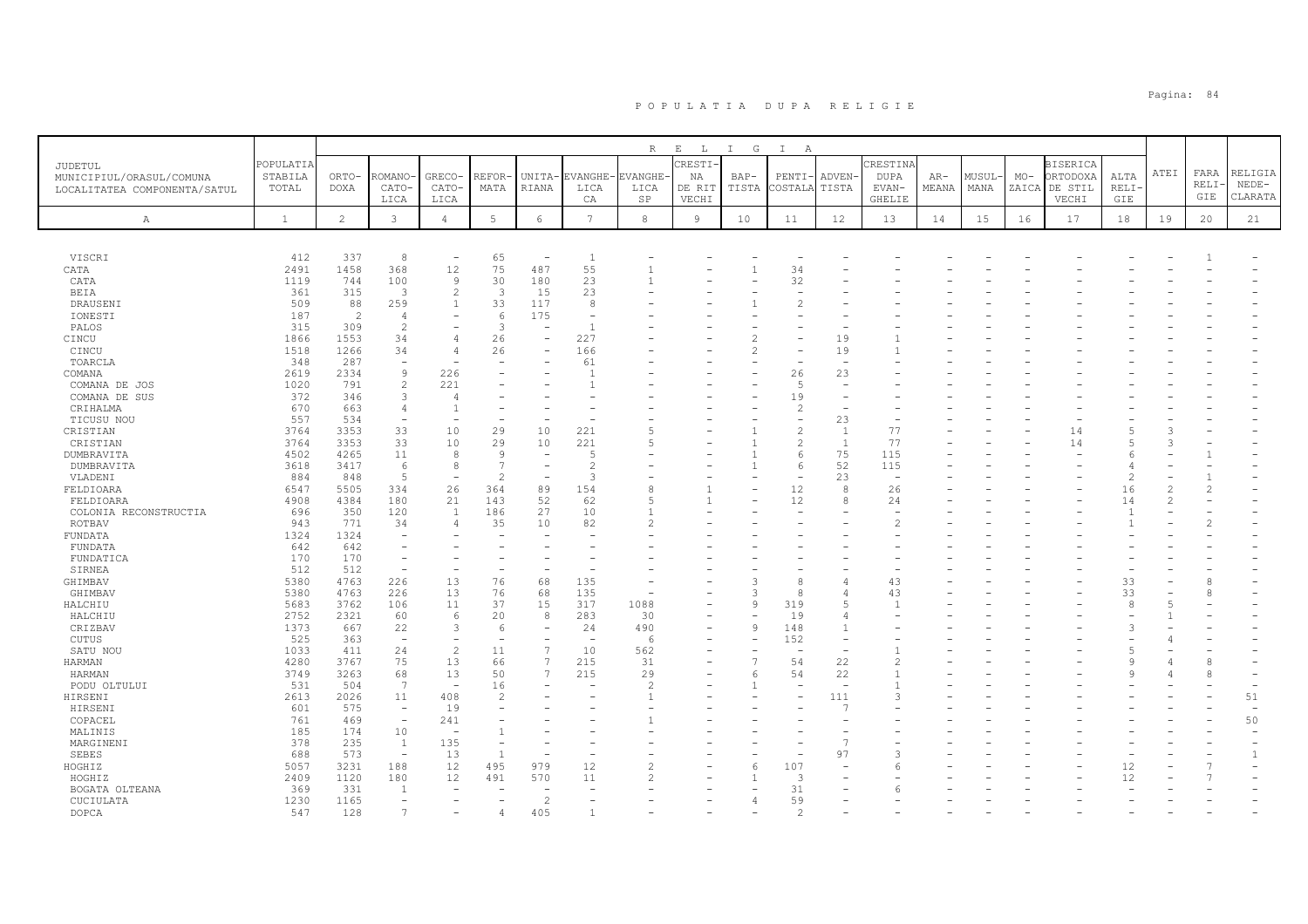|                              |              |              |                          |                          |                 |                          |                 | $R_{\perp}$    | $E$ $L$                  | $\mathbb{I}$<br>G        | $\mathbb{I}$<br>A        |                |               |       |       |       |                 |       |      |         |                |
|------------------------------|--------------|--------------|--------------------------|--------------------------|-----------------|--------------------------|-----------------|----------------|--------------------------|--------------------------|--------------------------|----------------|---------------|-------|-------|-------|-----------------|-------|------|---------|----------------|
| JUDETUL                      | POPULATIA    |              |                          |                          |                 |                          |                 |                | CRESTI                   |                          |                          |                | CRESTINA      |       |       |       | <b>BISERICA</b> |       |      |         |                |
| MUNICIPIUL/ORASUL/COMUNA     | STABILA      | ORTO-        | ROMANO·                  | GRECO-                   | <b>REFOR</b>    | UNITA-                   | EVANGHE-        | <b>EVANGHE</b> | ΝA                       | $BAP-$                   | $PENTI-$                 | <b>ADVEN</b>   | DUPA          | $AR-$ | MUSUL | $MO-$ | ORTODOXA        | ALTA  | ATEI | FARA    | RELIGIA        |
| LOCALITATEA COMPONENTA/SATUL | TOTAL        | DOXA         | CATO-                    | CATO-                    | MATA            | RIANA                    | LICA            | LICA           | DE RIT                   | TISTA                    | COSTALA                  | TISTA          | EVAN-         | MEANA | MANA  |       | ZAICA DE STIL   | RELI- |      | RELI    | $NEDE-$        |
|                              |              |              | LICA                     | LICA                     |                 |                          | CA              | SP             | VECHI                    |                          |                          |                | <b>GHELIE</b> |       |       |       | VECHI           | GIE   |      | GIE     | CLARATA        |
| Α                            | $\mathbf{1}$ | $\mathbf{2}$ | $\mathbf{3}$             | $\overline{4}$           | $5\phantom{.0}$ | $6\overline{6}$          | $7\overline{ }$ | $^{\rm 8}$     | 9                        | 10                       | 11                       | 12             | 13            | 14    | 15    | 16    | 17              | 18    | 19   | 20      | 21             |
|                              |              |              |                          |                          |                 |                          |                 |                |                          |                          |                          |                |               |       |       |       |                 |       |      |         |                |
|                              |              |              |                          |                          |                 |                          |                 |                |                          |                          |                          |                |               |       |       |       |                 |       |      |         |                |
| FINTINA                      | 370          | 357          |                          |                          |                 | -1                       |                 |                |                          |                          | 12                       |                |               |       |       |       |                 |       |      |         |                |
| LUPSA                        | 132          | 130          |                          |                          |                 | $\overline{1}$           |                 |                |                          |                          |                          |                |               |       |       |       |                 |       |      |         |                |
| HOMOROD                      | 2502         | 1527         | 224                      | 35                       | 121             | 176                      | 95              | 308            |                          |                          |                          |                |               |       |       |       |                 | 10    |      |         |                |
| HOMOROD                      | 1452         | 1010         | 135                      | 35                       | 83              | 116                      | 65              | 4              |                          |                          |                          |                |               |       |       |       |                 |       |      |         |                |
| JIMBOR                       | 549          | 62           | 86                       | $\overline{\phantom{a}}$ | 32              | 57                       | 6               | 304            |                          |                          |                          |                |               |       |       |       |                 |       |      |         |                |
| MERCHEASA                    | 501          | 455          | $\mathbf{3}$             |                          | 6               | 3                        | 24              |                |                          |                          |                          |                |               |       |       |       |                 | 10    |      |         |                |
| JIBERT                       | 2811         | 2041         | 43                       | $\overline{4}$           | 392             | 6                        | 323             |                |                          |                          |                          |                |               |       |       |       |                 |       |      |         |                |
| JIBERT                       | 790          | 633          | 20                       | $\overline{\phantom{a}}$ | 3               | -1                       | 133             |                |                          |                          |                          |                |               |       |       |       |                 |       |      |         |                |
| DACIA                        | 724          | 672          | 12                       | $\overline{1}$           | 5               | 3                        | 30              |                |                          |                          |                          |                |               |       |       |       |                 |       |      |         |                |
| GRINARI                      | 525          | 155          | $\overline{9}$           | $\overline{1}$           | 356             | $\overline{c}$           | $\overline{c}$  |                |                          |                          |                          |                |               |       |       |       |                 |       |      |         |                |
| LOVNIC                       | 593          | 428          | $\overline{1}$           | $\overline{1}$           | $\overline{5}$  | $\overline{\phantom{m}}$ | 157             |                |                          |                          |                          |                |               |       |       |       |                 |       |      |         |                |
| VALENI                       | 179          | 153          | $\overline{1}$           | $\mathbf{1}$             | 23              |                          |                 |                |                          |                          |                          |                |               |       |       |       |                 |       |      |         |                |
| LISA                         | 1907         | 1821         | $\overline{4}$           | 36                       | $\overline{1}$  |                          |                 |                |                          |                          | 16                       | 26             |               |       |       |       |                 |       |      |         | $\overline{c}$ |
| LISA                         | 1085         | 1043         | 3                        | 14                       |                 |                          |                 |                |                          |                          | $\overline{\phantom{a}}$ | 24             |               |       |       |       |                 |       |      |         |                |
| <b>BREAZA</b>                | 634          | 612          | $\overline{1}$           | $\overline{\phantom{0}}$ |                 |                          |                 |                |                          |                          | 16                       | 2              |               |       |       |       |                 |       |      |         |                |
| POJORTA                      | 188          | 166          | $\overline{\phantom{a}}$ | 22                       |                 |                          |                 |                |                          |                          | $\sim$                   |                |               |       |       |       |                 |       |      |         |                |
| MAIERUS                      | 2271         | 1857         | 15                       | 1                        | 11              | 5                        | 314             |                |                          |                          | 56                       |                |               |       |       |       |                 |       |      |         |                |
| MAIERUS                      | 1534         | 1178         | 12                       | $\overline{\phantom{a}}$ | 11              | 3                        | 313             |                |                          |                          | $\overline{7}$           |                |               |       |       |       |                 |       |      |         |                |
| ARINI                        | 737          | 679          | $\overline{3}$           | $\overline{1}$           |                 | $\overline{c}$           |                 |                |                          |                          | 49                       |                |               |       |       |       |                 |       |      |         |                |
| MINDRA                       | 3307         | 3027         | 20                       | 178                      | 6               |                          |                 |                |                          | 2                        | 3                        |                | 26            |       |       |       | 3               | 35    |      |         | $\mathbf{1}$   |
| MINDRA                       | 1364         | 1291         | 14                       | $\overline{5}$           | հ               |                          |                 |                |                          |                          | 3                        |                |               |       |       |       |                 | 35    |      |         | $\mathbf{1}$   |
| ILENI                        | 818          | 647          | 6                        | 165                      |                 |                          |                 |                |                          |                          |                          |                |               |       |       |       |                 |       |      |         |                |
| RIUSOR                       | 446          | 437          |                          |                          |                 |                          |                 |                |                          |                          |                          |                | 3             |       |       |       |                 |       |      |         |                |
| SONA                         | 312          | 307          |                          |                          |                 |                          |                 |                |                          |                          |                          |                |               |       |       |       |                 |       |      |         |                |
| TODERITA                     | 367          | 345          |                          |                          |                 |                          |                 |                |                          |                          |                          |                | 22            |       |       |       |                 |       |      |         |                |
| MOIECIU                      | 5171         | 5149         |                          |                          |                 |                          |                 |                |                          |                          |                          | 9              | 11            |       |       |       |                 |       |      |         |                |
| MOIECIU DE JOS               | 2136         | 2124         |                          |                          |                 |                          |                 |                |                          |                          |                          |                | 3             |       |       |       |                 |       |      |         |                |
| CHEIA                        | 530          | 530          |                          |                          |                 |                          |                 |                |                          |                          |                          |                |               |       |       |       |                 |       |      |         |                |
| DRUMUL CARULUI               | 169          | 169          |                          |                          |                 |                          |                 |                |                          |                          |                          |                |               |       |       |       |                 |       |      |         |                |
| MAGURA                       | 691          | 683          |                          |                          |                 |                          |                 |                |                          |                          |                          |                |               |       |       |       |                 |       |      |         |                |
| MOIECIU DE SUS               | 963          | 962          |                          |                          |                 |                          |                 |                |                          |                          |                          |                |               |       |       |       |                 |       |      |         |                |
| PESTERA                      | 682          | 681          | $\overline{\phantom{0}}$ |                          |                 |                          |                 |                |                          |                          |                          |                |               |       |       |       |                 |       |      |         |                |
| ORMENIS                      | 3032         | 1890         | 137                      | 9                        | 28              | 702                      | 19              |                | 36                       | 33                       | 143                      | 6              |               |       |       |       |                 |       |      | 17      |                |
| ORMENIS                      | 1825         | 866          | 128                      | 3                        | Q               | 688                      | 14              | ٦              | $\overline{\phantom{a}}$ | 33                       | 63                       | 6              |               |       |       |       |                 |       |      | $\circ$ |                |
| AUGUSTIN                     | 1207         | 1024         | $\overline{9}$           | 6                        | 19              | 14                       | $\overline{5}$  |                | 36                       | $\overline{\phantom{0}}$ | 80                       |                |               |       |       |       |                 |       |      |         |                |
| PARAU                        | 2213         | 2172         | 11                       | 6                        |                 |                          |                 |                |                          |                          | 7                        |                |               |       |       |       |                 |       |      |         |                |
| PARAU                        | 646          | 640          | $\overline{\phantom{0}}$ |                          |                 |                          |                 |                |                          |                          |                          |                |               |       |       |       |                 |       |      |         |                |
| GRID                         | 375          | 373          | $\overline{\phantom{a}}$ |                          |                 |                          |                 |                |                          |                          |                          |                |               |       |       |       |                 |       |      |         |                |
| VENETIA DE JOS               | 736          | 704          | 11                       |                          |                 |                          |                 |                |                          |                          | $\overline{7}$           |                |               |       |       |       |                 |       |      |         |                |
| VENETIA DE SUS               | 456          | 455          |                          |                          |                 |                          |                 |                |                          |                          |                          |                |               |       |       |       |                 |       |      |         |                |
| POIANA MARULUI               | 5226         | 5146         | 8                        |                          |                 |                          |                 |                |                          |                          | 44                       | $\overline{c}$ | 21            |       |       |       |                 |       |      |         |                |
| POIANA MARULUI               | 3587         | 3513         | 5                        |                          |                 |                          |                 |                |                          |                          | 44                       | $\overline{c}$ | 21            |       |       |       |                 |       |      |         |                |
| PALTIN                       | 173          | 173          | $\overline{\phantom{a}}$ |                          |                 |                          |                 |                |                          |                          |                          |                |               |       |       |       |                 |       |      |         |                |
| SINCA NOUA                   | 1466         | 1460         | $\overline{3}$           |                          |                 |                          |                 |                |                          |                          |                          |                |               |       |       |       |                 |       |      |         | $\mathbf{1}$   |
| PREJMER                      | 8299         | 7703         | 150                      | 11                       | 114             | $\overline{7}$           | 239             | 29             |                          | 13                       | $\overline{4}$           | 8              |               |       |       |       |                 | 19    |      |         |                |
| PREJMER                      | 4841         | 4332         | 113                      | 10                       | 74              | 6                        | 234             | 29             |                          | 12                       |                          |                |               |       |       |       |                 | 18    |      |         |                |
| LUNCA CALNICULUI             | 3071         | 2984         | 37                       |                          | 40              |                          |                 |                |                          |                          |                          |                |               |       |       |       |                 |       |      |         |                |
| STUPINII PREJMERULUI         | 387          | 387          | $\overline{\phantom{a}}$ |                          |                 |                          |                 |                |                          |                          |                          |                |               |       |       |       |                 |       |      |         |                |
| RACOS                        | 2996         | 828          | 126                      | 2                        | 1156            | 573                      | 11              |                |                          |                          | 255                      |                |               |       |       |       |                 |       |      | 29      |                |
|                              |              |              |                          |                          |                 |                          |                 |                |                          |                          |                          |                |               |       |       |       |                 |       |      |         |                |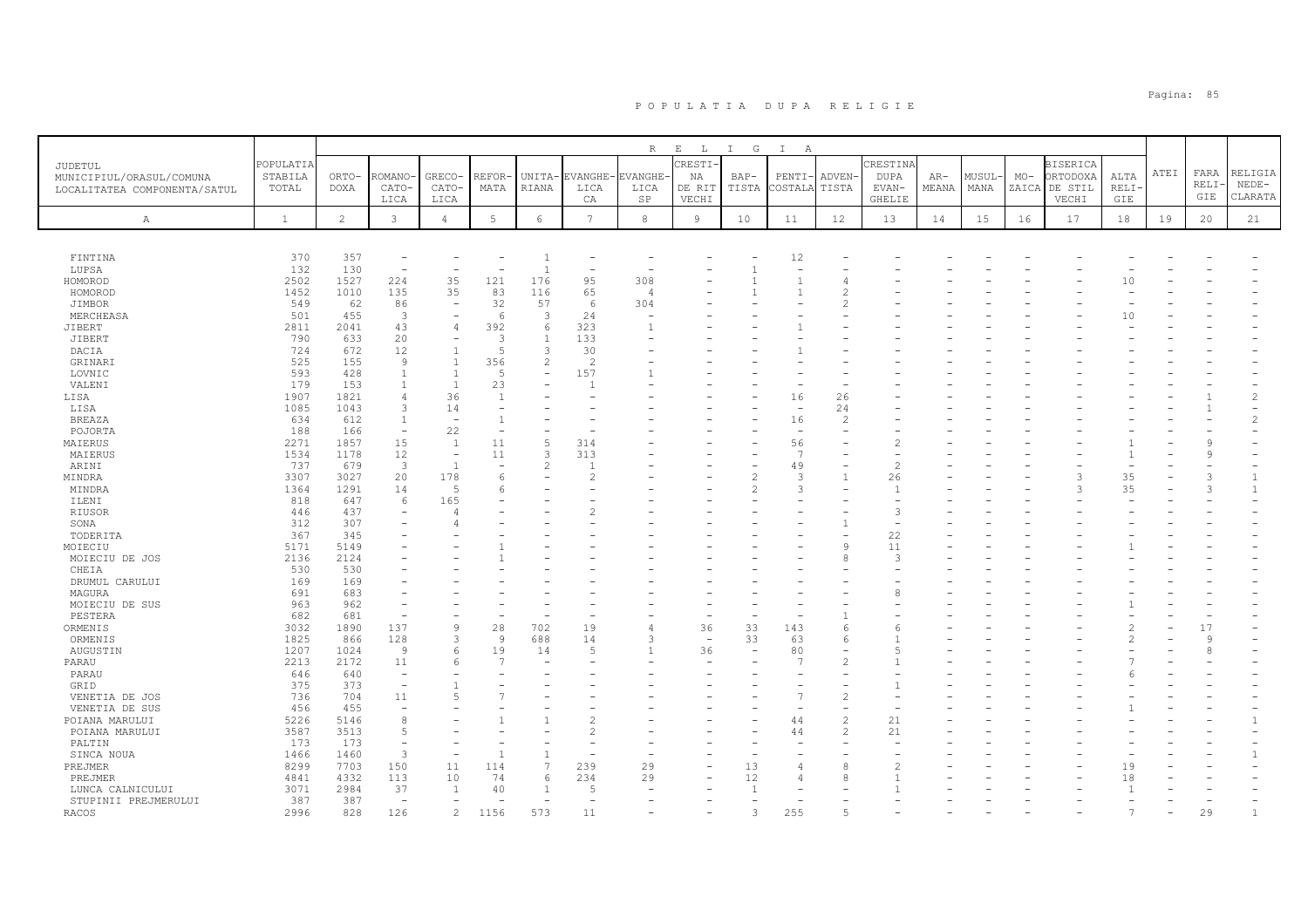|                              |             |                |                                            |                          |                          |                          |                          | R              | $\,$ E<br>$\mathbb{L}$ | G<br>$\mathbb{I}$ | $\mathbb{I}$<br>A |                |               |       |        |       |                 |                |      |              |                                |
|------------------------------|-------------|----------------|--------------------------------------------|--------------------------|--------------------------|--------------------------|--------------------------|----------------|------------------------|-------------------|-------------------|----------------|---------------|-------|--------|-------|-----------------|----------------|------|--------------|--------------------------------|
| JUDETUL                      | POPULATIA   |                |                                            |                          |                          |                          |                          |                | <b>CRESTI-</b>         |                   |                   |                | CRESTINA      |       |        |       | <b>BISERICA</b> |                |      |              |                                |
| MUNICIPIUL/ORASUL/COMUNA     | STABILA     | ORTO-          | ROMANO                                     | GRECO-                   | REFOR-                   |                          | UNITA-EVANGHE-           | <b>EVANGHE</b> | NA                     | $BAP-$            | PENTI·            | ADVEN-         | <b>DUPA</b>   | $AR-$ | MUSUL- | $MO-$ | ORTODOXA        | ALTA           | ATEI | FARA         | RELIGIA                        |
| LOCALITATEA COMPONENTA/SATUL | TOTAL       | DOXA           | CATO-                                      | CATO-                    | MATA                     | RIANA                    | LICA                     | LICA           | DE RIT                 | TISTA             | COSTALA           | TISTA          | EVAN-         | MEANA | MANA   | ZAICA | DE STIL         | <b>RELI</b>    |      | RELI-        | $NEDE-$                        |
|                              |             |                | LICA                                       | LICA                     |                          |                          | CA                       | SP             | VECHI                  |                   |                   |                | <b>GHELIE</b> |       |        |       | VECHI           | GIE            |      | GIE          | CLARATA                        |
| Α                            | $\,$ 1      | $\overline{c}$ | 3                                          | $\overline{4}$           | $5\phantom{.0}$          | $\epsilon$               | $7\overline{ }$          | 8              | $\overline{9}$         | 10                | 11                | 12             | 13            | 14    | 15     | 16    | 17              | 18             | 19   | 20           | 21                             |
|                              |             |                |                                            |                          |                          |                          |                          |                |                        |                   |                   |                |               |       |        |       |                 |                |      |              |                                |
|                              |             |                |                                            |                          |                          |                          |                          |                |                        |                   |                   |                |               |       |        |       |                 |                |      |              |                                |
| RACOS                        | 2590        | 486            | 125                                        | $\overline{\phantom{a}}$ | 1155                     | 570                      | 10                       |                |                        |                   | 206               | $\mathbf{1}$   |               |       |        |       |                 |                |      | 29           | -1                             |
| MATEIAS                      | 406         | 342            | $\mathbf{1}$                               | $\overline{c}$           | $\mathbf{1}$             | 3                        | $\mathbf{1}$             |                |                        | 3                 | 49                | $\overline{4}$ |               |       |        |       |                 |                |      |              | $\overline{\phantom{0}}$       |
| <b>RECEA</b>                 | 3434        | 2910           | 11                                         | 394                      |                          | $\overline{1}$           |                          |                |                        | $\overline{1}$    |                   | 83             |               |       |        |       |                 | 12             |      | $\mathbf{1}$ | 16                             |
| RECEA                        | 1017        | 723            | $\overline{a}$                             | 253                      |                          |                          |                          |                |                        |                   |                   | 23             |               |       |        |       |                 | $\overline{5}$ |      | ٠            | 11                             |
| <b>BERIVOI</b>               | 712<br>459  | 603<br>423     | $\overline{\phantom{a}}$<br>$\overline{1}$ | 89<br>13                 |                          |                          |                          |                |                        |                   |                   | 17<br>16       |               |       |        |       |                 |                |      |              | $\mathbf{1}$<br>$\overline{4}$ |
| DEJANI                       |             | 413            | 10                                         | $\overline{4}$           |                          |                          |                          |                |                        |                   |                   | 21             |               |       |        |       |                 |                |      |              |                                |
| GURA VAII<br>IASI            | 451<br>345  | 327            | $\overline{\phantom{a}}$                   | 15                       |                          |                          |                          |                |                        |                   |                   | 3              |               |       |        |       |                 |                |      |              |                                |
| SASCIORI                     | 247         | 225            | $\equiv$                                   | 19                       |                          |                          |                          |                |                        |                   |                   | 3              |               |       |        |       |                 |                |      |              |                                |
| SAVASTRENI                   | 203         | 196            | $\overline{\phantom{a}}$                   | <sup>1</sup>             |                          |                          |                          |                |                        |                   |                   |                |               |       |        |       |                 |                |      |              |                                |
| SERCAIA                      | 2730        | 2098           | 36                                         | 72                       | 90                       | 11                       | 322                      |                |                        |                   |                   | 89             |               |       |        |       |                 |                |      |              |                                |
| SERCAIA                      | 1478        | 1234           | 30                                         | 34                       | 72                       | 5                        | 82                       |                |                        |                   |                   | 15             |               |       |        |       |                 |                |      |              |                                |
| HALMEAG                      | 659         | 382            | 6                                          | $\overline{4}$           | 17                       | 6                        | 240                      |                |                        |                   |                   | $\sim$         |               |       |        |       |                 |                |      |              |                                |
| VAD                          | 593         | 482            | $\overline{\phantom{a}}$                   | 34                       | $\overline{1}$           |                          |                          |                |                        |                   |                   | 74             |               |       |        |       |                 |                |      |              |                                |
| SINCA                        | 3706        | 3585           |                                            | 83                       | $\mathcal{R}$            |                          |                          |                |                        |                   |                   | 20             |               |       |        |       |                 |                |      |              | $\mathbf{1}$                   |
| SINCA VECHE                  | 1012        | 955            | -                                          | 40                       | $\mathcal{R}$            |                          |                          |                |                        | $\mathcal{D}$     |                   | 6              |               |       |        |       |                 |                |      |              |                                |
| BUCIUM                       | 305         | 262            |                                            | 43                       |                          |                          |                          |                |                        |                   |                   |                |               |       |        |       |                 |                |      |              |                                |
| OHABA                        | 332         | 332            |                                            |                          |                          |                          |                          |                |                        |                   |                   |                |               |       |        |       |                 |                |      |              |                                |
| PERSANI                      | 1104        | 1091           |                                            |                          |                          |                          |                          |                |                        |                   |                   |                |               |       |        |       |                 |                |      |              |                                |
| SERCAITA                     | 739         | 731            |                                            |                          |                          |                          |                          |                |                        |                   |                   | 8              |               |       |        |       |                 |                |      |              |                                |
| VILCEA                       | 214         | 214            |                                            |                          |                          |                          |                          |                |                        |                   |                   |                |               |       |        |       |                 |                |      |              |                                |
| SINPETRU                     | 3309        | 2767           | 41                                         | 18                       | 44                       | 11                       | 319                      |                |                        |                   | 50                |                | 13            |       |        |       |                 | 17             |      | 16           | $\overline{1}$                 |
| SINPETRU                     | 3309        | 2767           | 41                                         | 18                       | 44                       | 11                       | 319                      |                |                        | -5                | 50                |                | 13            |       |        |       |                 | 17             |      | 16           | -1                             |
| SOARS                        | 1950        | 1726           | 14                                         | $\overline{1}$           | $\sqrt{2}$               | 6                        | 167                      |                |                        |                   |                   | 9              | 18            |       |        |       |                 |                |      |              |                                |
| SOARS                        | 555         | 460            | 7                                          | $\mathbf{1}$             | $\mathbf{1}$             | 3                        | 64                       |                |                        |                   |                   |                | 18            |       |        |       |                 |                |      |              |                                |
| <b>BARCUT</b>                | 392         | 337            | $\overline{1}$                             |                          |                          | 3                        | 40                       |                |                        |                   |                   |                |               |       |        |       |                 |                |      |              |                                |
| FELMER                       | 491         | 468            | -1<br>$\overline{5}$                       |                          | $\overline{1}$           | $\overline{\phantom{a}}$ | 19                       |                |                        |                   |                   |                |               |       |        |       |                 |                |      |              |                                |
| RODBAV                       | 295         | 269<br>192     | $\overline{\phantom{a}}$                   |                          |                          | $\overline{\phantom{m}}$ | 20<br>24                 |                |                        |                   |                   | $\mathbf{1}$   |               |       |        |       |                 |                |      |              |                                |
| SELISTAT<br>TARLUNGENI       | 217<br>6913 | 3912           | 114                                        | 12                       | 55                       | 12                       | 643                      | 1934           |                        | 17                | 139               | 52             |               |       |        |       |                 | 20             |      | 2            |                                |
| TARLUNGENI                   | 3096        | 1620           | 48                                         | 6                        | 27                       | 6                        | 62                       | 1245           |                        | $\mathsf{Q}$      | 12                | 46             |               |       |        |       |                 | 13             |      | 2            |                                |
| CARPINIS                     | 383         | 383            | $\overline{\phantom{a}}$                   |                          |                          |                          | $\overline{\phantom{a}}$ |                |                        |                   |                   |                |               |       |        |       |                 |                |      |              |                                |
| PURCARENI                    | 1484        | 860            | 21                                         | 2                        | 5                        | $\mathbf{2}$             | 579                      | $\overline{1}$ |                        | $\overline{7}$    |                   | $\mathcal{L}$  |               |       |        |       |                 |                |      |              |                                |
| ZIZIN                        | 1950        | 1049           | 45                                         | $\overline{4}$           | 23                       | 4                        | 2                        | 688            |                        |                   | 127               |                |               |       |        |       |                 |                |      |              | $\mathbf{1}$                   |
| TELIU                        | 3485        | 2394           | 65                                         | 3                        | 997                      | 2                        | 8                        | -1             |                        |                   |                   | $\mathfrak{D}$ |               |       |        |       |                 |                |      |              |                                |
| TELIU                        | 3485        | 2394           | 65                                         | 3                        | 997                      | $\overline{c}$           | 8                        |                |                        |                   |                   | $\overline{c}$ |               |       |        |       |                 |                |      |              |                                |
| TICUSU                       | 856         | 457            | $\overline{1}$                             | 19                       | 157                      | $\overline{1}$           | 221                      |                |                        |                   |                   |                |               |       |        |       |                 |                |      |              |                                |
| TICUSU VECHI                 | 656         | 414            | $\overline{1}$                             | 19                       | $\overline{\phantom{a}}$ | 1                        | 221                      |                |                        |                   |                   |                |               |       |        |       |                 |                |      |              |                                |
| COBOR                        | 200         | 43             | $\overline{\phantom{a}}$                   | $\overline{\phantom{a}}$ | 157                      |                          |                          |                |                        |                   |                   |                |               |       |        |       |                 |                |      |              |                                |
| UCEA                         | 2222        | 2183           |                                            | $\mathbf{1}$             | -1                       |                          |                          |                |                        |                   | 18                | 9              |               |       |        |       |                 |                |      |              |                                |
| UCEA DE JOS                  | 889         | 857            | 4                                          | $\overline{1}$           |                          |                          |                          |                |                        |                   | 14                | $\mathcal{R}$  |               |       |        |       |                 |                |      |              |                                |
| CORBI                        | 146         | 146            |                                            |                          |                          |                          |                          |                |                        |                   |                   |                |               |       |        |       |                 |                |      |              |                                |
| FELDIOARA                    | 245         | 245            |                                            |                          |                          |                          |                          |                |                        |                   |                   |                |               |       |        |       |                 |                |      |              |                                |
| UCEA DE SUS                  | 942         | 935            | $\equiv$                                   |                          |                          |                          |                          |                |                        |                   |                   |                |               |       |        |       |                 |                |      |              |                                |
| UNGRA                        | 1987        | 1824           | 22                                         | 11                       | 9                        | 5                        | 113                      |                |                        |                   |                   |                |               |       |        |       |                 |                |      |              |                                |
| UNGRA                        | 1257        | 1107           | 22                                         | 2                        | <sup>o</sup>             | 5                        | 112                      |                |                        |                   |                   |                |               |       |        |       |                 |                |      |              |                                |
| DAISOARA                     | 730         | 717            |                                            | $\circ$                  |                          |                          |                          |                |                        |                   |                   |                |               |       |        |       |                 |                |      |              |                                |
| VAMA BUZAULUI                | 3258        | 3117           | 3                                          |                          | $\mathbf{1}$             |                          | 2                        |                |                        |                   |                   | 3              |               |       |        |       |                 | 69             |      | 61           | $\overline{c}$                 |
| VAMA BUZAULUI                | 812         | 794            |                                            |                          |                          |                          |                          |                |                        |                   |                   |                |               |       |        |       |                 | 14             |      |              |                                |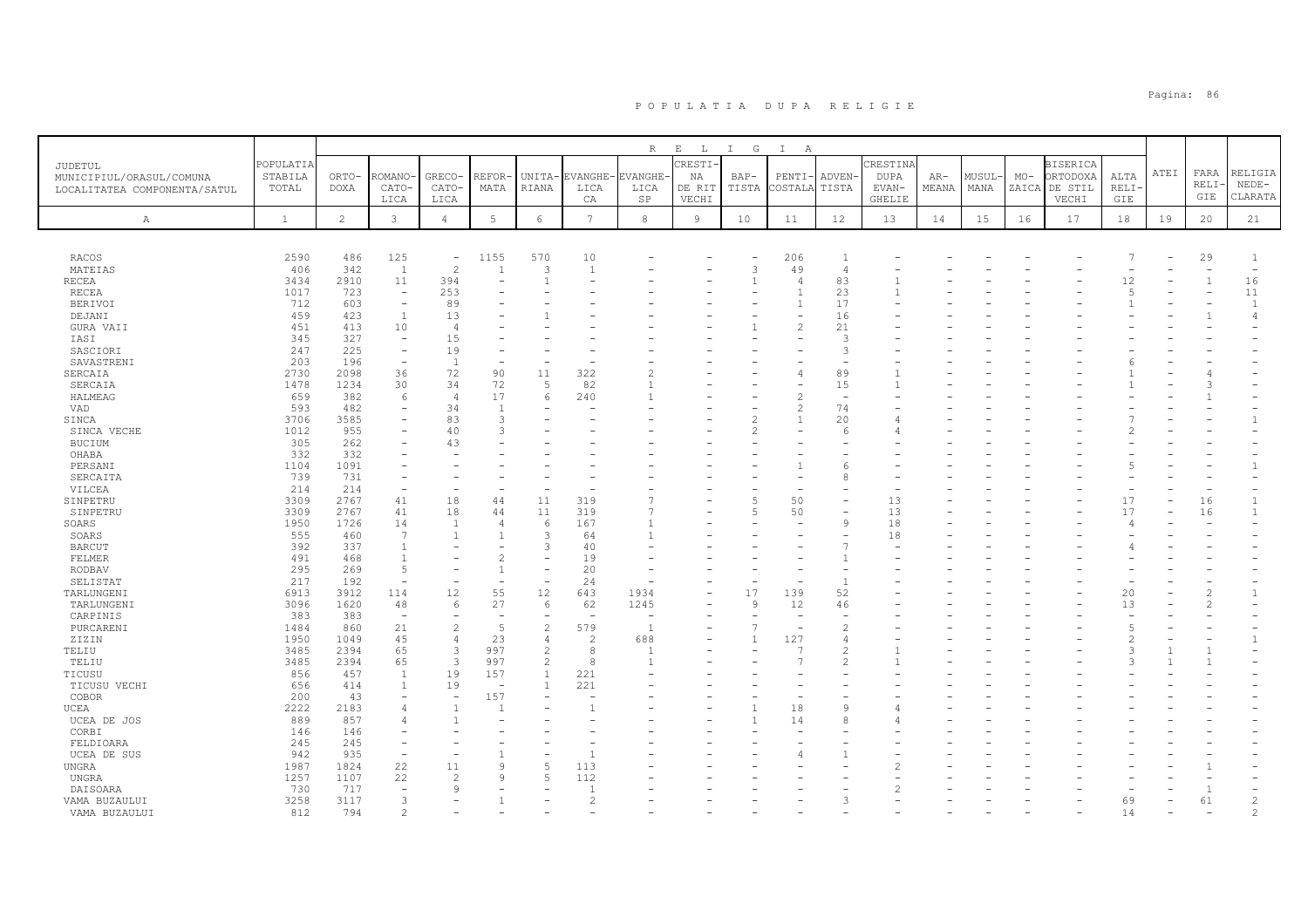|                                                                     |                               |                      |                          |                          |                |                          |                              | R                               | E<br>L                           | G      | А                                   |                          |                                            |                |                      |                |                                                 |                        |      |                     |                               |
|---------------------------------------------------------------------|-------------------------------|----------------------|--------------------------|--------------------------|----------------|--------------------------|------------------------------|---------------------------------|----------------------------------|--------|-------------------------------------|--------------------------|--------------------------------------------|----------------|----------------------|----------------|-------------------------------------------------|------------------------|------|---------------------|-------------------------------|
| JUDETUL<br>MUNICIPIUL/ORASUL/COMUNA<br>LOCALITATEA COMPONENTA/SATUL | POPULATIA<br>STABILA<br>TOTAL | ORTO-<br><b>DOXA</b> | ROMANO-<br>CATO-<br>LICA | GRECO-<br>CATO-<br>LICA  | REFOR-<br>MATA | RIANA                    | UNITA-EVANGHE-<br>LICA<br>CA | EVANGHE-<br>LICA<br>$_{\rm SP}$ | CRESTI-<br>NA<br>DE RIT<br>VECHI | $BAP-$ | PENTI- ADVEN<br>TISTA COSTALA TISTA |                          | CRESTINA<br><b>DUPA</b><br>EVAN-<br>GHELIE | $AR-$<br>MEANA | <b>MUSUL</b><br>MANA | $MO-$<br>ZAICA | <b>BISERICA</b><br>ORTODOXA<br>DE STIL<br>VECHI | ALTA<br>$RELI-$<br>GIE | ATEI | FARA<br>RELI<br>GIE | RELIGIA<br>$NEDE-$<br>CLARATA |
| Α                                                                   |                               | $\overline{c}$       | 3                        |                          |                | 6                        |                              | 8                               | <b>Q</b>                         | 10     | 11                                  | 12                       | 13                                         | 14             | 15                   | 16             | 17                                              | 18                     | 19   | 20                  | 21                            |
|                                                                     |                               |                      |                          |                          |                |                          |                              |                                 |                                  |        |                                     |                          |                                            |                |                      |                |                                                 |                        |      |                     |                               |
| ACRIS                                                               | 1056                          | 1053                 |                          |                          |                |                          |                              |                                 |                                  |        |                                     |                          |                                            |                |                      |                |                                                 |                        |      |                     |                               |
| <b>BUZAIEL</b>                                                      | 512                           | 451                  |                          |                          |                |                          |                              |                                 |                                  |        |                                     |                          |                                            |                |                      |                |                                                 |                        |      | 49                  |                               |
| DALGHIU                                                             | 878                           | 819                  |                          | $\overline{\phantom{0}}$ |                |                          | $\sim$                       |                                 |                                  |        |                                     |                          |                                            |                |                      |                |                                                 | 41                     |      | 12                  |                               |
| VISTEA                                                              | 3792                          | 3682                 | 14                       | 26                       |                |                          |                              |                                 |                                  |        |                                     |                          | 50                                         |                |                      |                |                                                 |                        |      |                     |                               |
| VISTEA DE JOS                                                       | 768                           | 763                  | 2                        |                          |                |                          |                              |                                 |                                  |        |                                     |                          |                                            |                |                      |                |                                                 |                        |      |                     |                               |
| <b>DRAGUS</b>                                                       | 1190                          | 1181                 | $\overline{\phantom{a}}$ |                          |                |                          |                              |                                 |                                  |        |                                     |                          |                                            |                |                      |                |                                                 |                        |      |                     |                               |
| OLTET                                                               | 663                           | 617                  | 12                       | 22                       |                |                          |                              |                                 |                                  |        |                                     |                          |                                            |                |                      |                |                                                 |                        |      |                     |                               |
| <b>RUCAR</b>                                                        | 470                           | 470                  | $\overline{\phantom{0}}$ |                          |                |                          |                              |                                 |                                  |        |                                     |                          |                                            |                |                      |                |                                                 |                        |      |                     |                               |
| VISTEA DE SUS                                                       | 674                           | 625                  | $\overline{\phantom{0}}$ |                          |                |                          |                              |                                 |                                  |        |                                     |                          | 46                                         |                |                      |                |                                                 |                        |      |                     |                               |
| VISTISOARA                                                          | 27                            | 26                   | $\qquad \qquad -$        |                          |                |                          |                              |                                 |                                  |        |                                     | $\overline{\phantom{a}}$ |                                            |                |                      |                |                                                 |                        |      |                     |                               |
| VOILA                                                               | 4794                          | 4553                 | 11                       | 23                       |                |                          | 89                           |                                 |                                  |        |                                     | 79                       | 29                                         |                |                      |                |                                                 |                        |      |                     |                               |
| VOILA                                                               | 763                           | 727                  | 9                        | 20                       |                |                          |                              |                                 |                                  |        |                                     |                          |                                            |                |                      |                |                                                 |                        |      |                     |                               |
| CINCSOR                                                             | 720                           | 595                  |                          |                          |                |                          | $8^{\circ}$                  |                                 |                                  |        |                                     | 35                       |                                            |                |                      |                |                                                 |                        |      |                     |                               |
| DRIDIF                                                              | 442                           | 399                  |                          |                          |                |                          |                              |                                 |                                  |        |                                     | 40                       |                                            |                |                      |                |                                                 |                        |      |                     |                               |
| LUDISOR                                                             | 241                           | 241                  | $\overline{\phantom{0}}$ |                          |                |                          |                              |                                 |                                  |        |                                     |                          |                                            |                |                      |                |                                                 |                        |      |                     |                               |
| SIMBATA DE JOS                                                      | 548                           | 545                  |                          |                          |                |                          |                              |                                 |                                  |        |                                     |                          |                                            |                |                      |                |                                                 |                        |      |                     |                               |
| SIMBATA DE SUS                                                      | 1465                          | 1441                 |                          |                          |                |                          |                              |                                 |                                  |        |                                     |                          | 23                                         |                |                      |                |                                                 |                        |      |                     |                               |
| STATIUNEA CLIMATERICA SIMBATA                                       | 59                            | 52                   |                          |                          |                |                          |                              |                                 |                                  |        |                                     |                          |                                            |                |                      |                |                                                 |                        |      |                     |                               |
| VOIVODENI                                                           | 556                           | 553                  | $\qquad \qquad -$        |                          |                |                          |                              |                                 |                                  |        |                                     |                          |                                            |                |                      |                |                                                 |                        |      |                     |                               |
| VULCAN                                                              | 5419                          | 4912                 | 53                       |                          |                | $\overline{\phantom{a}}$ | 198                          |                                 | $\qquad \qquad$                  | 23     | 95                                  |                          | 97                                         |                |                      |                |                                                 |                        |      |                     |                               |
| VULCAN                                                              | 3224                          | 2950                 | 29                       |                          |                | $\overline{\phantom{a}}$ | 185                          | ი                               | $\overline{\phantom{0}}$         | 23     |                                     |                          |                                            |                |                      |                |                                                 |                        |      |                     |                               |
| COLONIA 1 MAI                                                       | 689                           | 615                  | 24                       |                          |                | $\overline{\phantom{0}}$ | 10                           |                                 | $\overline{\phantom{0}}$         |        | 35                                  |                          |                                            |                |                      |                |                                                 |                        |      |                     |                               |
| HOLBAV                                                              | 1506                          | 1347                 |                          |                          |                |                          |                              |                                 |                                  |        | 53                                  |                          | 95                                         |                |                      |                |                                                 |                        |      |                     |                               |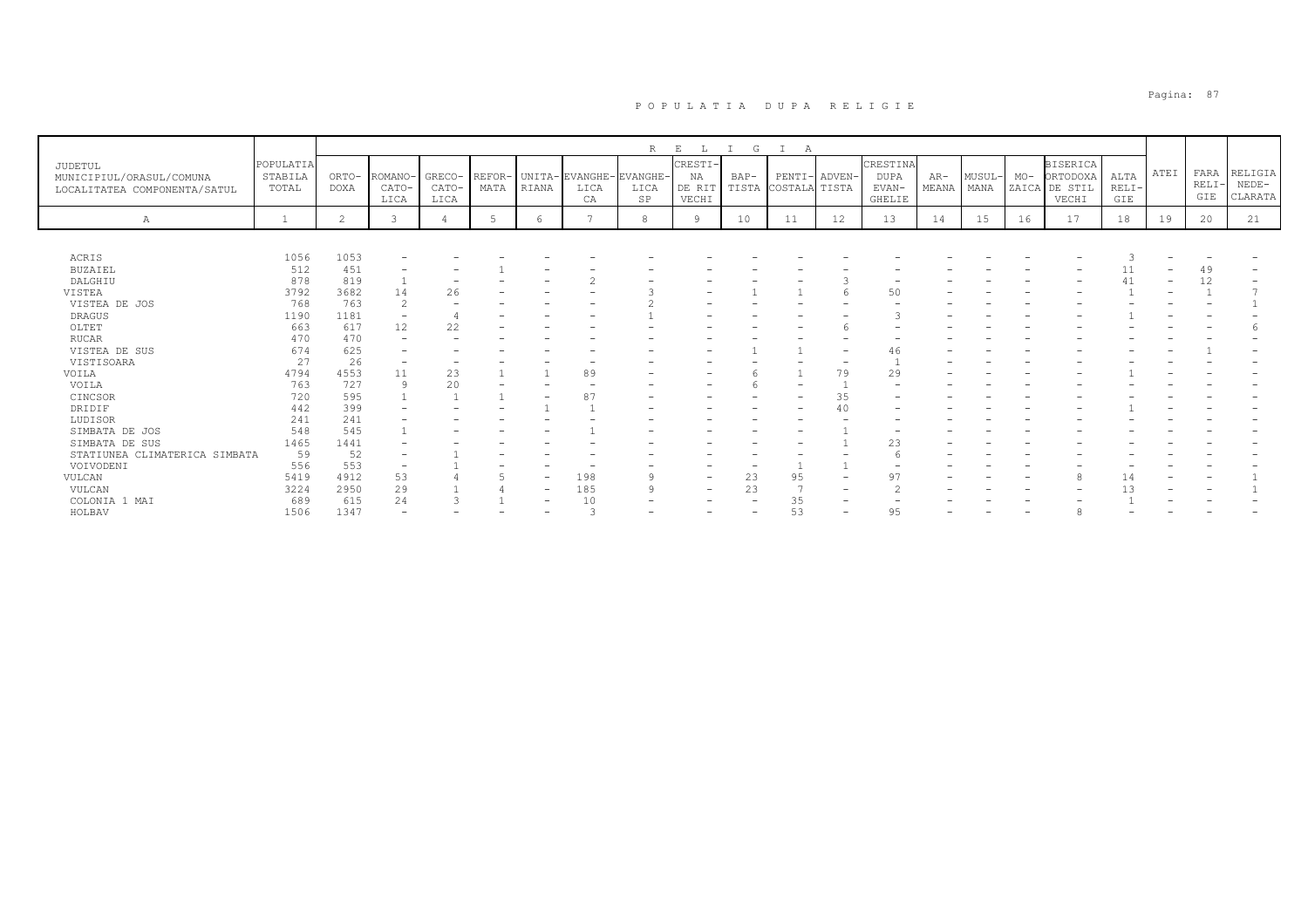|                                 |                       |                      |                               |                          |                |                          |                 | $\mathbb R$    | $\mathbf{E}$<br>$\mathbb{L}$ | I G                      | $\mathbb{I}$<br>$\mathbb{A}$ |                          |               |                |                                 |       |                 |                          |              |                |                |
|---------------------------------|-----------------------|----------------------|-------------------------------|--------------------------|----------------|--------------------------|-----------------|----------------|------------------------------|--------------------------|------------------------------|--------------------------|---------------|----------------|---------------------------------|-------|-----------------|--------------------------|--------------|----------------|----------------|
| JUDETUL                         | POPULATIA             |                      |                               |                          |                |                          |                 |                | CRESTI-                      |                          |                              |                          | CRESTINA      |                |                                 |       | <b>BISERICA</b> |                          |              |                |                |
| MUNICIPIUL/ORASUL/COMUNA        | STABILA               | ORTO-                | ROMANO                        | GRECO-                   | REFOR-         | UNITA-                   | EVANGHE         | EVANGHE        | NA                           | BAP-                     | PENTI                        | <b>ADVEN</b>             | <b>DUPA</b>   | $AR-$          | MUSUL-                          | $MO-$ | <b>DRTODOXA</b> | ALTA                     | ATEI         | FARA           | RELIGIA        |
| LOCALITATEA COMPONENTA/SATUL    | TOTAL                 | <b>DOXA</b>          | CATO-                         | CATO-                    | MATA           | <b>RIANA</b>             | LICA            | LICA           | DE RIT                       | TISTA                    | COSTALA                      | TISTA                    | EVAN-         | MEANA          | MANA                            | ZAICA | DE STIL         | <b>RELI</b>              |              | <b>RELI</b>    | $NEDE-$        |
|                                 |                       |                      | LICA                          | LICA                     |                |                          | CA              | SP             | VECHI                        |                          |                              |                          | <b>GHELIE</b> |                |                                 |       | VECHI           | GIE                      |              | GIE            | CLARATA        |
| А                               | $\mathbf{1}$          | $\overline{c}$       | 3                             | $\overline{4}$           | 5              | 6                        | $7\phantom{.0}$ | 8              | 9                            | 10                       | 11                           | 12                       | 13            | 14             | 15                              | 16    | 17              | 18                       | 19           | 20             | 21             |
|                                 |                       |                      |                               |                          |                |                          |                 |                |                              |                          |                              |                          |               |                |                                 |       |                 |                          |              |                |                |
|                                 |                       |                      |                               |                          |                |                          |                 |                |                              |                          |                              |                          |               |                |                                 |       |                 |                          |              |                |                |
| JUDETUL CARAS-SEVERIN           | 376347                | 316201               | 31896                         | 2704                     | 2486           | 103                      | 319             | 85             | 52                           | 13311                    | 7057                         | 449                      | 269           | $\overline{3}$ | 21                              | 74    | 74              | 429                      | 180          | 458            | 176            |
| MUNICIPII SI ORASE              | 210947                | 176836               | 18898                         | 1502                     | 2319           | 84                       | 290             | 74             | 42                           | 5245                     | 4017                         | 312                      | 179           | $\overline{3}$ | 18                              | 72    | 61              | 291                      | 167          | 368            | 169            |
| MUNICIPIUL RESITA               | 96918                 | 80800                | 9599                          | 904                      | 1520           | 28                       | 129             | 54             | 20                           | 1706                     | 1405                         | 107                      | 61            | $\overline{1}$ | 3                               | 38    | 28              | 171                      | 104          | 210            | 30             |
| RESITA<br>CILNIC                | 92516<br>1687         | 76883<br>1599        | 9249<br>21                    | 886<br>17                | 1511<br>3      | 28                       | 127<br>2        | 54             | 20                           | 1646<br>37               | 1369<br>$\overline{4}$       | 105                      | 61            | $\overline{1}$ | 3                               | 38    | 28              | 168<br>3                 | 103          | 210            | 26<br>-1       |
| CUPTOARE                        | 427                   | 425                  |                               |                          |                |                          |                 |                |                              |                          |                              |                          |               |                |                                 |       |                 |                          |              |                |                |
| <b>DOMAN</b>                    | 813                   | 711                  | 91                            | $\overline{\phantom{a}}$ |                |                          |                 |                |                              | $\epsilon$               | 4                            |                          |               |                |                                 |       |                 |                          |              |                |                |
| SECU                            | 514                   | 275                  | 212                           |                          |                |                          |                 |                |                              | 5                        | 17                           |                          |               |                |                                 |       |                 |                          |              |                | $\overline{c}$ |
| TEROVA                          | 573                   | 548                  | 10                            | $\mathbf{1}$             | $\overline{c}$ |                          |                 |                |                              | $\overline{1}$           | 10                           |                          |               |                |                                 |       |                 |                          |              |                |                |
| MONIOM                          | 388                   | 359                  | 16                            |                          | $\overline{1}$ |                          |                 |                |                              | 11                       |                              |                          |               |                |                                 |       |                 |                          |              |                |                |
| ORAS ANINA                      | 11329                 | 8410                 | 1908                          | 58                       | 78             | 1                        | 49              |                | 8                            | 291                      | 454                          | $\overline{5}$           | 35            |                |                                 |       |                 | ς                        |              | 24             |                |
| ANINA                           | 7705                  | 6233                 | 834                           | 15                       | 43             |                          | 23              |                | -1                           | 206                      | 320                          |                          | 10            |                |                                 |       |                 | 3                        |              | 13             |                |
| STEIERDORF                      | 3624                  | 2177                 | 1074                          | 43                       | 35             | 1                        | 26              |                | $\overline{7}$               | 85                       | 134                          | 5                        | 25            |                |                                 |       |                 |                          |              | 11             |                |
| ORAS BAILE HERCULANE            | 6340                  | 6040                 | 186                           | 11                       | 30             |                          | 6               |                |                              | 28                       | 21                           | 4                        | -1            |                |                                 |       |                 |                          | 6            | -1             |                |
| BAILE HERCULANE                 | 5698                  | 5417                 | 179                           | 11                       | 30             |                          | 6               |                |                              | 28                       | 9                            | 4                        | -1            |                | $\mathcal{D}$                   |       |                 |                          | 6            |                |                |
| PECINISCA                       | 642                   | 623                  | 7                             | ÷.                       |                |                          |                 |                |                              |                          | 12                           |                          |               |                |                                 |       |                 |                          |              |                |                |
| ORAS BOCSA                      | 19152<br>19152        | 15136<br>15136       | 1853<br>1853                  | 134<br>134               | 188<br>188     | $\overline{\phantom{a}}$ | 40<br>40        | 12<br>12       | L,<br>÷                      | 861<br>861               | 783<br>783                   | 34<br>34                 | 17<br>17      |                | $\overline{2}$<br>$\mathcal{D}$ | 3     |                 | 25<br>25                 | 17<br>17     | 34<br>34       | 13<br>13       |
| <b>BOCSA</b><br>ORAS CARANSEBES | 31985                 | 28009                | 1952                          | 125                      | 156            | $\overline{7}$           | 21              | $\sim$         | 5                            | 861                      | 479                          | 66                       | 29            |                | 3                               | 18    | 24              | 44                       | 16           | 48             | 122            |
| CARANSEBES                      | 31389                 | 27530                | 1855                          | 125                      | 155            | 7                        | 21              |                | 5                            | 858                      | 470                          | 59                       | 29            |                | 3                               | 18    | 24              | 44                       | 16           | 48             | 122            |
| JUPA                            | 596                   | 479                  | 97                            | $\overline{\phantom{a}}$ | $\overline{1}$ | $\overline{\phantom{0}}$ |                 |                |                              | 3                        | 9                            | 7                        |               |                |                                 |       |                 |                          |              |                |                |
| ORAS MOLDOVA NOUA               | 16874                 | 14977                | 808                           | 69                       | 80             | 34                       | 5               |                | $\overline{7}$               | 615                      | 203                          | 5                        | 13            |                |                                 |       |                 | 19                       | 11           | 19             | $\overline{c}$ |
| MOLDOVA NOUA                    | 4030                  | 3598                 | 154                           | 15                       | 12             | $\overline{\phantom{a}}$ |                 |                |                              | 239                      | 8                            |                          |               |                |                                 |       |                 | $\overline{\phantom{a}}$ | 3            | $\overline{1}$ |                |
| MACESTI                         | 718                   | 708                  | $\overline{2}$                |                          |                |                          |                 |                |                              | Δ                        |                              |                          |               |                |                                 |       |                 | $\mathcal{L}$            |              |                | -1             |
| MOLDOVA VECHE                   | 11793                 | 10477                | 652                           | 54                       | 68             | 34                       | $\overline{2}$  |                | $\overline{7}$               | 238                      | 195                          | 5                        | 13            |                |                                 |       |                 | 16                       | $\mathsf{R}$ | 13             | $\mathbf{1}$   |
| MOLDOVITA                       | 333                   | 194                  |                               |                          |                |                          |                 |                |                              | 134                      | $\overline{\phantom{a}}$     |                          |               |                |                                 |       |                 |                          |              | $\overline{5}$ |                |
| ORAS ORAVITA                    | 15293                 | 13473                | 839                           | 149                      | 99             | 8                        | 11              | $\overline{5}$ | $\overline{2}$               | 378                      | 214                          | 54                       | 14            |                |                                 |       |                 | $\overline{4}$           | 6            | 24             | $\overline{2}$ |
| ORAVITA                         | 12355                 | 10747                | 802                           | 145                      | 96             | 8                        | 11              | 5              | $\overline{c}$               | 302                      | 162                          | 15                       | 14            |                |                                 |       |                 |                          |              | 24             | $\mathfrak{D}$ |
| CICLOVA MONTANA                 | 713                   | 671                  | 15                            | $\overline{c}$           |                |                          |                 |                |                              | 4                        | 20                           | $\sim$                   |               |                |                                 |       |                 |                          |              |                |                |
| MARILA<br>AGADICI               | 121<br>284            | 112<br>244           | 3<br>$\overline{\phantom{a}}$ |                          | Э              |                          |                 |                |                              | 3<br>31                  | -9                           | $\overline{\phantom{0}}$ |               |                |                                 |       |                 |                          |              |                |                |
| BRADISORU DE JOS                | 654                   | 574                  | 10                            |                          |                |                          |                 |                |                              | 11                       | 20                           | 39                       |               |                |                                 |       |                 |                          |              |                |                |
| <b>BROSTENI</b>                 | 733                   | 724                  | -6                            | $\mathfrak{D}$           |                |                          |                 |                |                              | $\sim$                   | $\overline{1}$               | ÷                        |               |                |                                 |       |                 |                          |              |                |                |
| RACHITOVA                       | 433                   | 401                  | $\mathcal{R}$                 |                          |                |                          |                 |                |                              | 27                       | $\overline{\mathcal{L}}$     |                          |               |                |                                 |       |                 |                          |              |                |                |
| ORAS OTELU ROSU                 | 13056                 | 9991                 | 1753                          | 52                       | 168            | 6                        | 29              | 3              |                              | 505                      | 458                          | 37                       | $\mathsf{Q}$  |                |                                 |       | $\overline{a}$  | 24                       |              |                |                |
| OTELU ROSU                      | 11799                 | 8939                 | 1709                          | 52                       | 167            | 4                        | 28              | 3              |                              | 415                      | 400                          | 33                       | 9             |                |                                 |       | $\overline{c}$  | 19                       |              |                |                |
| CIRESA                          | 835                   | 729                  | 40                            | $\sim$                   | $\overline{1}$ | $\mathfrak{D}$           |                 |                |                              | 39                       | 14                           | $\overline{4}$           |               |                |                                 |       |                 | $\overline{5}$           |              |                |                |
| MAL                             | 422                   | 323                  | $\overline{4}$                |                          | ٠              |                          |                 |                | ۰                            | 51                       | 44                           | $\overline{\phantom{0}}$ |               |                |                                 |       |                 |                          |              |                |                |
| COMUNE                          | 165400                | 139365               | 12998                         | 1202                     | 167            | 19                       | 29              | 11             | 10                           | 8066                     | 3040                         | 137                      | 90            |                |                                 |       | 13              | 138                      | 13           | 90             |                |
| ARMENIS                         | 3223                  | 3026                 | 14                            |                          | 2              |                          |                 |                |                              | 147                      |                              |                          |               |                |                                 |       |                 | 32                       |              |                |                |
| ARMENIS                         | 1519                  | 1478                 | $\overline{2}$                |                          |                |                          |                 |                |                              | 39                       |                              |                          |               |                |                                 |       |                 |                          |              |                |                |
| <b>FENES</b>                    | 856<br>$\overline{5}$ | 749<br>$\mathcal{P}$ | 11                            |                          | 2              |                          |                 |                |                              | 60<br>$\mathcal{R}$      |                              |                          |               |                |                                 |       |                 | 32                       |              |                |                |
| PLOPU<br>SAT BATRIN             | 517                   | 474                  |                               |                          |                |                          |                 |                |                              | 43                       |                              |                          |               |                |                                 |       |                 |                          |              |                |                |
| SUB MARGINE                     | 326                   | 323                  |                               |                          |                |                          |                 |                |                              | $\overline{\mathcal{L}}$ |                              |                          |               |                |                                 |       |                 |                          |              |                |                |
| BANIA                           | 2173                  | 2025                 |                               |                          |                |                          |                 |                |                              | 143                      |                              |                          |               |                |                                 |       |                 |                          |              |                |                |
| BANIA                           | 1400                  | 1339                 |                               |                          |                |                          |                 |                |                              | 60                       |                              |                          |               |                |                                 |       |                 |                          |              |                |                |
| GIRBOVAT                        | 773                   | 686                  |                               |                          |                |                          |                 |                |                              | 83                       |                              |                          |               |                |                                 |       |                 |                          |              |                |                |
| <b>BAUTAR</b>                   | 3109                  | 2700                 | $-5$                          | 19                       |                |                          |                 |                |                              | 335                      | 45                           | 2                        |               |                |                                 |       |                 | $\mathfrak{D}$           |              |                |                |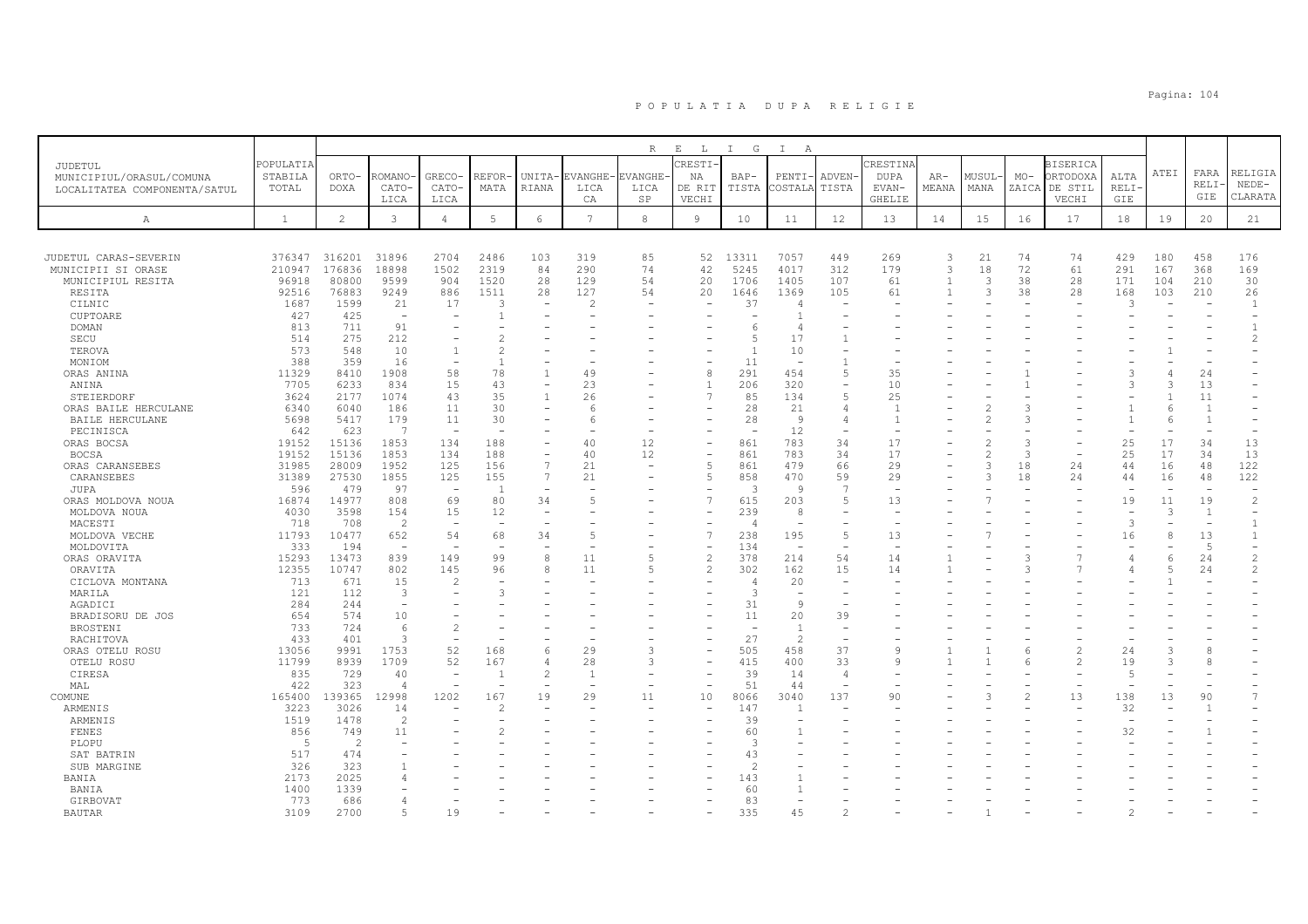|                              |              |                          |                          |                 |       |            |                 | R       | $E$ $L$        | I G            | $\mathbb{I}$<br>$\overline{A}$ |                |               |       |        |       |                 |      |      |       |         |
|------------------------------|--------------|--------------------------|--------------------------|-----------------|-------|------------|-----------------|---------|----------------|----------------|--------------------------------|----------------|---------------|-------|--------|-------|-----------------|------|------|-------|---------|
| JUDETUL                      | POPULATIA    |                          |                          |                 |       |            |                 |         | CRESTI-        |                |                                |                | CRESTINA      |       |        |       | <b>BISERICA</b> |      |      |       |         |
| MUNICIPIUL/ORASUL/COMUNA     | STABILA      | ORTO-                    | <b>ROMANO</b>            | GRECO-          | REFOR | UNITA-     | EVANGHE-        | EVANGHE | ΝA             | BAP-           | PENTI-                         | <b>ADVEN</b>   | DUPA          | AR-   | MUSUL– | $MO-$ | ORTODOXA        | ALTA | ATEI | FARA  | RELIGIA |
| LOCALITATEA COMPONENTA/SATUL | TOTAL        | <b>DOXA</b>              | CATO-                    | CATO-           | MATA  | RIANA      | LICA            | LICA    | DE RIT         | TISTA          | COSTALA                        | TISTA          | EVAN-         | MEANA | MANA   |       | ZAICA DE STIL   | RELI |      | RELI· | $NEDE-$ |
|                              |              |                          | LICA                     | LICA            |       |            | CA              | SP      | VECHI          |                |                                |                | <b>GHELIE</b> |       |        |       | VECHI           | GIE  |      | GIE   | CLARATA |
| Α                            | $\mathbf{1}$ | $\overline{c}$           | 3                        | $\overline{4}$  | 5     | $\epsilon$ | $7\phantom{.0}$ | 8       | $\overline{9}$ | 10             | 11                             | 12             | 13            | 14    | 15     | 16    | 17              | 18   | 19   | 20    | 21      |
|                              |              |                          |                          |                 |       |            |                 |         |                |                |                                |                |               |       |        |       |                 |      |      |       |         |
|                              |              |                          |                          |                 |       |            |                 |         |                |                |                                |                |               |       |        |       |                 |      |      |       |         |
| <b>BAUTAR</b>                | 1667         | 1451                     | 3                        | 3               |       |            |                 |         |                | 201            | 4                              | $\overline{2}$ |               |       |        |       |                 |      |      |       |         |
| <b>BUCOVA</b>                | 1100         | 959                      | $\mathbf{2}$             | 15              |       |            |                 |         |                | 83             | 41                             |                |               |       |        |       |                 |      |      |       |         |
| CORNISORU                    | 323          | 275                      | $\equiv$                 |                 |       |            |                 |         |                | 47             |                                |                |               |       |        |       |                 |      |      |       |         |
| PREVECIORI                   | 19           | 15                       | ۳                        |                 |       |            |                 |         |                | $\overline{4}$ |                                |                |               |       |        |       |                 |      |      |       |         |
| <b>BERLISTE</b>              | 1533         | 1437                     | $\mathbf{1}$             |                 |       |            |                 |         |                | 87             |                                |                |               |       |        |       |                 |      |      |       |         |
| <b>BERLISTE</b>              | 469          | 450                      |                          |                 |       |            |                 |         |                | 12             |                                |                |               |       |        |       |                 |      |      |       |         |
| IAM                          | 487          | 444                      |                          |                 |       |            |                 |         |                | 43             |                                |                |               |       |        |       |                 |      |      |       |         |
| MILCOVENI                    | 341          | 317                      | $\mathbf{1}$             |                 |       |            |                 |         |                | 22             |                                |                |               |       |        |       |                 |      |      |       |         |
| RUSOVA NOUA                  | 147          | 145                      |                          |                 |       |            |                 |         |                | 2              |                                |                |               |       |        |       |                 |      |      |       |         |
| RUSOVA VECHE                 | 89           | 81                       | $\sim$                   |                 |       |            |                 |         |                | 8              |                                |                |               |       |        |       |                 |      |      |       |         |
| <b>BERZASCA</b>              | 3419         | 2830                     | 566                      |                 |       |            |                 |         |                | 12             | $\overline{2}$                 |                |               |       |        |       |                 |      |      |       |         |
| <b>BERZASCA</b>              | 1619         | 1421                     | 189                      | $\overline{5}$  |       |            |                 |         |                | 3              |                                |                |               |       |        |       |                 |      |      |       |         |
| <b>BIGAR</b>                 | 302          | 15                       | 286                      |                 |       |            |                 |         |                |                |                                |                |               |       |        |       |                 |      |      |       |         |
| COZLA                        | 182          | 148                      | 33                       |                 |       |            |                 |         |                |                |                                |                |               |       |        |       |                 |      |      |       |         |
| <b>DRENCOVA</b>              | $\equiv$     | $\overline{\phantom{a}}$ | $\overline{\phantom{a}}$ |                 |       |            |                 |         |                |                |                                |                |               |       |        |       |                 |      |      |       |         |
| LIUBCOVA                     | 1316         | 1246                     | 58                       | $\overline{1}$  |       |            |                 |         |                | 9              |                                |                |               |       |        |       |                 |      |      |       |         |
| <b>BERZOVIA</b>              | 4531         | 3779                     | 444                      | 18              | 26    |            |                 |         |                | 144            | 111                            |                |               |       |        |       |                 |      |      |       |         |
| <b>BERZOVIA</b>              | 2327         | 1918                     | 286                      | $7\overline{ }$ | 10    |            |                 |         | ۳              | 21             | 82                             |                |               |       |        |       |                 |      |      |       |         |
| FIZES                        | 1072         | 847                      | 127                      | <sup>1</sup>    | 10    |            |                 |         |                | 58             | 28                             |                |               |       |        |       |                 |      |      |       |         |
| <b>GHERTENIS</b>             | 1132         | 1014                     | 31                       | 10              | 6     |            |                 |         | ۳              | 65             | $\overline{1}$                 |                |               |       |        |       |                 |      |      |       |         |
| BOLVASNITA                   | 1722         | 1383                     | 2                        |                 |       |            |                 |         |                | 304            | 30                             |                |               |       |        |       |                 |      |      |       |         |
| BOLVASNITA                   | 610          | 475                      | $\overline{\phantom{a}}$ |                 |       |            |                 |         | ۰              | 135            | $\overline{\phantom{a}}$       |                |               |       |        |       |                 |      |      |       |         |
| VIRCIOROVA                   | 1112         | 908                      | $\overline{c}$           |                 |       |            |                 |         |                | 169            | 30                             |                |               |       |        |       |                 |      |      |       |         |
| BOZOVICI                     | 3666         | 3343                     | 125                      | $\overline{2}$  |       |            |                 |         |                | 164            | 20                             |                |               |       |        |       |                 |      |      | 3     |         |
| BOZOVICI                     | 2668         | 2424                     | 122                      | $\overline{c}$  |       |            |                 |         |                | 90             | 20                             |                |               |       |        |       |                 |      |      |       |         |
| PONEASCA                     | 78           | 75                       | $\mathbf{1}$             |                 |       |            |                 |         |                | ٠              | $\overline{\phantom{a}}$       |                |               |       |        |       |                 |      |      |       |         |
| PRILIPET                     | 879          | 804                      | $\overline{1}$           |                 |       |            |                 |         |                | 74             |                                |                |               |       |        |       |                 |      |      |       |         |
| VALEA MINISULUI              | 41           | 40                       | $\overline{1}$           |                 |       |            |                 |         |                |                | ÷.                             |                |               |       |        |       |                 |      |      |       |         |
| <b>BREBU</b>                 | 1311         | 1237                     | 28                       |                 |       |            |                 |         |                |                | 14                             |                |               |       |        |       |                 | 31   |      |       |         |
| <b>BREBU</b>                 | 743          | 716                      | 27                       |                 |       |            |                 |         |                |                | $\overline{\phantom{a}}$       |                |               |       |        |       |                 |      |      |       |         |
| APADIA                       | 320          | 282                      | <sup>1</sup>             |                 |       |            |                 |         |                |                | $\overline{5}$                 |                |               |       |        |       |                 | 31   |      |       |         |
| VALEADENI                    | 248          | 239                      | $\sim$                   |                 |       |            |                 |         |                |                | Q                              |                |               |       |        |       |                 |      |      |       |         |
| BREBU NOU                    | 142          | 20                       | 121                      |                 |       |            |                 |         |                |                |                                |                |               |       |        |       |                 |      |      |       |         |
| BREBU NOU                    | 16           | $\overline{4}$           | 12                       |                 |       |            |                 |         |                |                |                                |                |               |       |        |       |                 |      |      |       |         |
| GARINA                       | 126          | 16                       | 109                      |                 |       |            |                 |         |                |                |                                |                |               |       |        |       |                 |      |      |       |         |
| BUCHIN                       | 2319         | 2159                     | 15                       | $\mathcal{L}$   |       |            |                 |         |                | 128            | 5                              |                |               |       |        |       |                 |      |      |       |         |
| <b>BUCHIN</b>                | 457          | 404                      | 6                        |                 |       |            |                 |         | 1              | 43             |                                |                |               |       |        |       |                 |      |      |       |         |
| LINDENFELD                   | <sup>1</sup> | $\overline{\phantom{0}}$ |                          |                 |       |            |                 |         |                |                |                                |                |               |       |        |       |                 |      |      |       |         |
| POIANA                       | 761          | 753                      |                          |                 |       |            |                 |         |                |                |                                |                |               |       |        |       |                 |      |      |       |         |
| PRISIAN                      | 464          | 392                      | 8                        |                 |       |            |                 |         |                | 63             |                                |                |               |       |        |       |                 |      |      |       |         |
| VALEA TIMISULUI              | 636          | 610                      |                          |                 |       |            |                 |         |                | 21             | $\overline{2}$                 |                |               |       |        |       |                 |      |      |       |         |
| BUCOSNITA                    | 3395         | 2940                     | 5                        |                 |       |            |                 |         |                | 442            | 8                              |                |               |       |        |       |                 |      |      |       |         |
| BUCOSNITA                    | 893          | 860                      |                          |                 |       |            |                 |         |                | 31             |                                |                |               |       |        |       |                 |      |      |       |         |
| GOLET                        | 655          | 464                      | $\mathbf{1}$             |                 |       |            |                 |         |                | 190            |                                |                |               |       |        |       |                 |      |      |       |         |
| PETROSNITA                   | 1050         | 894                      | $\mathbf{1}$             |                 |       |            |                 |         |                | 155            |                                |                |               |       |        |       |                 |      |      |       |         |
| VALISOARA                    | 797          | 722                      | $\mathfrak{D}$           |                 |       |            |                 |         |                | 66             |                                |                |               |       |        |       |                 |      |      |       |         |
| CARASOVA                     | 3550         | 214                      | 3321                     |                 |       |            |                 |         |                |                |                                |                |               |       |        |       |                 |      |      |       |         |
| CARASOVA                     | 2629         | 205                      | 2415                     |                 |       |            |                 |         |                |                |                                |                |               |       |        |       |                 |      |      |       |         |
| IABALCEA                     | 277          | $\overline{4}$           | 268                      |                 |       |            |                 |         |                |                |                                |                |               |       |        |       |                 |      |      |       |         |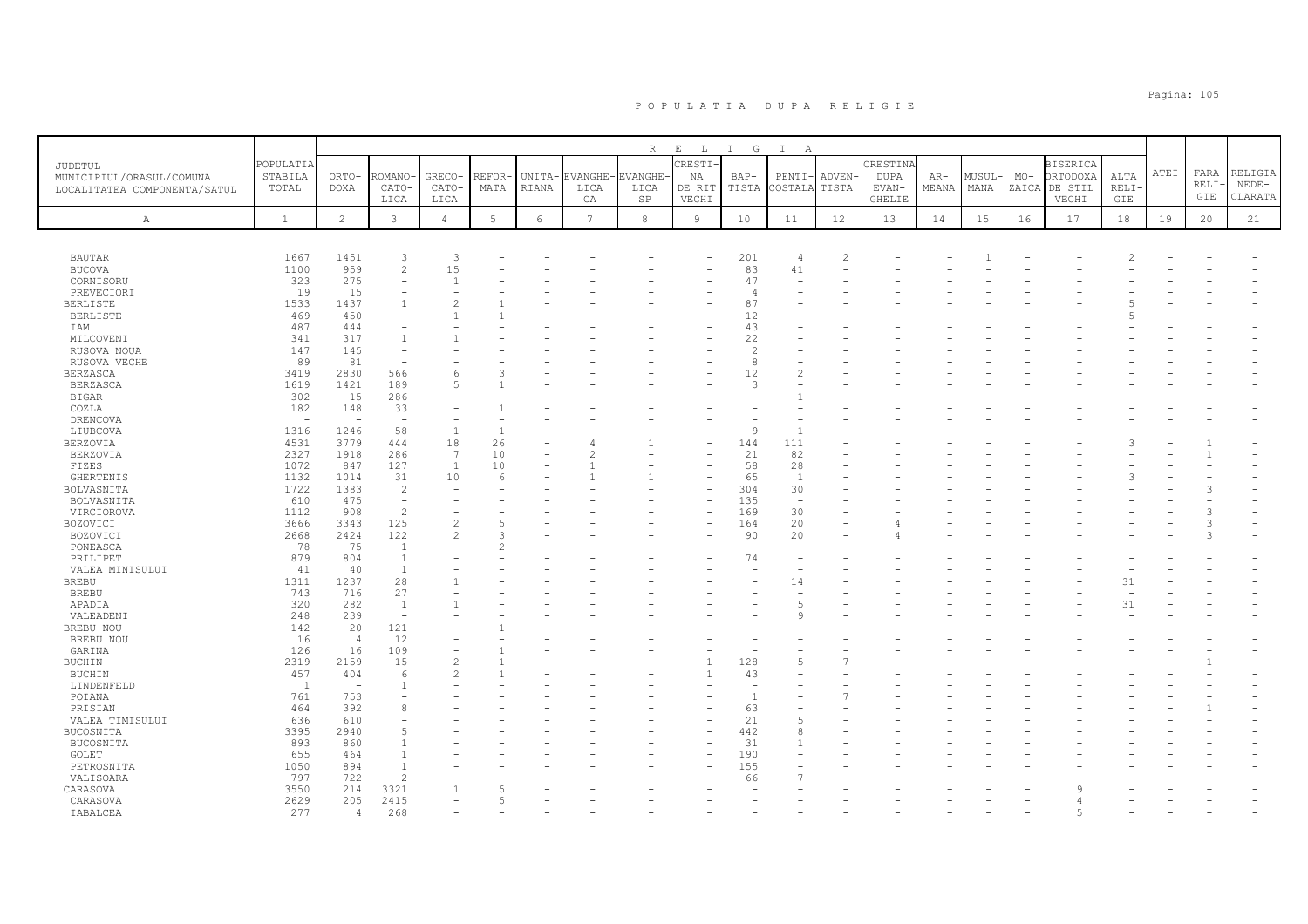|                              |              |             |                |                |        |        |                | $\mathbb R$ | $\mathbf E$<br>L | $\mathbb{I}$<br>G        | $\mathbb{I}$<br>$\overline{A}$ |        |          |       |        |       |                 |       |      |       |         |
|------------------------------|--------------|-------------|----------------|----------------|--------|--------|----------------|-------------|------------------|--------------------------|--------------------------------|--------|----------|-------|--------|-------|-----------------|-------|------|-------|---------|
| JUDETUL                      | POPULATIA    |             |                |                |        |        |                |             | CRESTI-          |                          |                                |        | CRESTINA |       |        |       | <b>BISERICA</b> |       |      |       |         |
| MUNICIPIUL/ORASUL/COMUNA     | STABILA      | ORTO-       | ROMANO         | GRECO-         | REFOR- | UNITA- | <b>EVANGHE</b> | EVANGHE·    | ΝA               | $BAP-$                   | PENTI                          | ADVEN- | DUPA     | AR-   | MUSUL- | $MO-$ | ORTODOXA        | ALTA  | ATEI | FARA  | RELIGIA |
| LOCALITATEA COMPONENTA/SATUL | TOTAL        | <b>DOXA</b> | CATO-          | CATO-          | MATA   | RIANA  | LICA           | LICA        | DE RIT           | TISTA                    | COSTALA                        | TISTA  | EVAN-    | MEANA | MANA   | ZAICA | DE STIL         | RELI- |      | RELI- | $NEDE-$ |
|                              |              |             | LICA           | LICA           |        |        | CA             | SP          | VECHI            |                          |                                |        | GHELIE   |       |        |       | VECHI           | GIE   |      | GIE   | CLARATA |
|                              |              |             |                |                |        |        |                |             |                  |                          |                                |        |          |       |        |       |                 |       |      |       |         |
| $\mathbb{A}$                 | $\mathbf{1}$ | 2           | 3              | 4              | 5      | 6      | 7              | 8           | $\overline{9}$   | 10                       | 11                             | 12     | 13       | 14    | 15     | 16    | 17              | 18    | 19   | 20    | 21      |
|                              |              |             |                |                |        |        |                |             |                  |                          |                                |        |          |       |        |       |                 |       |      |       |         |
| NERMED                       | 644          | 5           | 638            |                |        |        |                |             |                  |                          |                                |        |          |       |        |       |                 |       |      |       |         |
| CARBUNARI                    | 1434         | 1191        | $\overline{5}$ |                |        |        |                |             |                  | 233                      |                                |        |          |       |        |       |                 |       |      |       |         |
| CARBUNARI                    | 915          | 816         | .5             |                |        |        |                |             |                  | 89                       |                                |        |          |       |        |       |                 |       |      |       |         |
| STINAPARI                    | 519          | 375         | $\overline{a}$ |                |        |        |                |             |                  | 144                      |                                |        |          |       |        |       |                 |       |      |       |         |
| CICLOVA ROMANA               | 1949         | 1755        | 12             | 3              |        |        |                |             |                  | 119                      | 54                             |        |          |       |        |       |                 |       |      |       |         |
| CICLOVA ROMANA               | 1289         | 1185        | -5             |                |        |        |                |             |                  | 41                       | 53                             |        |          |       |        |       |                 |       |      |       |         |
| ILIDIA                       | 446          | 424         | 3              | $\mathfrak{D}$ |        |        |                |             |                  | 15                       | $\overline{1}$                 |        |          |       |        |       |                 |       |      |       |         |
| SOCOLARI                     | 214          | 146         | $\overline{4}$ |                |        |        |                |             |                  | 63                       | $\sim$                         |        |          |       |        |       |                 |       |      |       |         |
| CIUCHICI                     | 1404         | 1305        | 3              |                |        |        |                |             |                  | 61                       | 33                             |        |          |       |        |       |                 |       |      |       |         |
| CIUCHICI                     | 639          | 594         |                |                |        |        |                |             |                  | 42                       | $\mathcal{R}$                  |        |          |       |        |       |                 |       |      |       |         |
| MACOVISTE                    | 193          | 180         | 3              |                |        |        |                |             |                  | 9                        |                                |        |          |       |        |       |                 |       |      |       |         |
| NICOLINT                     | 329          | 318         | $\sim$         |                |        |        |                |             |                  | 10                       |                                |        |          |       |        |       |                 |       |      |       |         |
| PETRILOVA                    | 243          | 213         |                |                |        |        |                |             |                  |                          | 30                             |        |          |       |        |       |                 |       |      |       |         |
| CIUDANOVITA                  | 1213         | 1118        | 29             | 8              | 8      |        |                |             |                  | 44                       |                                |        |          |       |        |       |                 |       |      |       |         |
| CIUDANOVITA                  | 990          | 920         | 28             | 8              | 8      |        |                |             |                  | 20                       |                                |        |          |       |        |       |                 |       |      |       |         |
| JITIN                        | 223          | 198         | $\overline{1}$ |                |        |        |                |             |                  | 24                       | $\overline{\phantom{0}}$       |        |          |       |        |       |                 |       |      |       |         |
| CONSTANTIN DAICOVICIU        | 3037         | 2791        | 45             |                | 3      |        |                |             |                  | 123                      | 73                             |        |          |       |        |       |                 |       |      |       |         |
| CAVARAN                      | 760          | 721         | 17             |                |        |        |                |             |                  | 8                        | 13                             |        |          |       |        |       |                 |       |      |       |         |
| MACIOVA                      | 498          | 444         | 5              |                |        |        |                |             |                  | 48                       | $\mathbf{1}$                   |        |          |       |        |       |                 |       |      |       |         |
| MITNICU MARE                 | 464          | 463         | $\sim$         |                |        |        |                |             |                  | $\overline{1}$           |                                |        |          |       |        |       |                 |       |      |       |         |
| PESTERE                      | 298          | 238         | $\overline{5}$ |                |        |        |                |             |                  | 55                       |                                |        |          |       |        |       |                 |       |      |       |         |
| PRISACA                      | 449          | 402         | $\overline{a}$ |                |        |        |                |             |                  | 11                       | 36                             |        |          |       |        |       |                 |       |      |       |         |
| ZAGUJENI                     | 568          | 523         | 18             |                |        |        |                |             |                  | $\overline{\phantom{a}}$ | 23                             |        |          |       |        |       |                 |       |      |       |         |
| COPACELE                     | 1606         | 1575        | $\overline{1}$ |                |        |        |                |             |                  | $\overline{4}$           | 14                             |        |          |       |        |       |                 |       |      |       |         |
| COPACELE                     | 502          | 483         |                | 5              |        |        |                |             |                  | $\Delta$                 | .5                             |        |          |       |        |       |                 |       |      |       |         |
| OHABA-MITNIC                 | 328          | 324         |                |                |        |        |                |             |                  |                          |                                |        |          |       |        |       |                 |       |      |       |         |
| RUGINOSU                     | 144          | 141         |                |                |        |        |                |             |                  |                          |                                |        |          |       |        |       |                 |       |      |       |         |
| ZORILE                       | 632          | 627         |                | 2              |        |        |                |             |                  |                          |                                |        |          |       |        |       |                 |       |      |       |         |
| CORNEA                       | 2453         | 2408        | $\overline{c}$ |                |        |        |                |             |                  | 39                       |                                |        |          |       |        |       |                 |       |      |       |         |
| CORNEA                       | 930          | 926         |                |                |        |        |                |             |                  | 3                        |                                |        |          |       |        |       |                 |       |      |       |         |
| CRUSOVAT                     | 683          | 667         |                |                |        |        |                |             |                  | 15                       |                                |        |          |       |        |       |                 |       |      |       |         |
| CUPTOARE                     | 771          | 746         | $\overline{c}$ |                |        |        |                |             |                  | 21                       |                                |        |          |       |        |       |                 |       |      |       |         |
| MACOVISTE                    | 69           | 69          |                |                |        |        |                |             |                  |                          |                                |        |          |       |        |       |                 |       |      |       |         |
| CORNEREVA                    | 3832         | 3832        |                |                |        |        |                |             |                  |                          |                                |        |          |       |        |       |                 |       |      |       |         |
| CORNEREVA                    | 324          | 324         |                |                |        |        |                |             |                  |                          |                                |        |          |       |        |       |                 |       |      |       |         |
| ARSURI                       | 41           | 41          |                |                |        |        |                |             |                  |                          |                                |        |          |       |        |       |                 |       |      |       |         |
| BOGILTIN                     | 238          | 238         |                |                |        |        |                |             |                  |                          |                                |        |          |       |        |       |                 |       |      |       |         |
| BOJIA                        | 187          | 187         |                |                |        |        |                |             |                  |                          |                                |        |          |       |        |       |                 |       |      |       |         |
| <b>BORUGI</b>                | 51           | 51          |                |                |        |        |                |             |                  |                          |                                |        |          |       |        |       |                 |       |      |       |         |
| CAMENA                       | 131          | 131         |                |                |        |        |                |             |                  |                          |                                |        |          |       |        |       |                 |       |      |       |         |
| CIRESEL                      | 44           | 44          |                |                |        |        |                |             |                  |                          |                                |        |          |       |        |       |                 |       |      |       |         |
| COSTIS                       | 52           | 52          |                |                |        |        |                |             |                  |                          |                                |        |          |       |        |       |                 |       |      |       |         |
| COZIA                        | 166          | 166         |                |                |        |        |                |             |                  |                          |                                |        |          |       |        |       |                 |       |      |       |         |
| CRACU MARE                   | 35           | 35          |                |                |        |        |                |             |                  |                          |                                |        |          |       |        |       |                 |       |      |       |         |
| CRACU TEIULUI                | 80           | 80          |                |                |        |        |                |             |                  |                          |                                |        |          |       |        |       |                 |       |      |       |         |
| DOBRAIA                      | 29           | 29          |                |                |        |        |                |             |                  |                          |                                |        |          |       |        |       |                 |       |      |       |         |
| DOLINA                       | 44           | 44          |                |                |        |        |                |             |                  |                          |                                |        |          |       |        |       |                 |       |      |       |         |
| GRUNI                        | 59           | 59          |                |                |        |        |                |             |                  |                          |                                |        |          |       |        |       |                 |       |      |       |         |
| HORA MARE                    | 97           | 97          |                |                |        |        |                |             |                  |                          |                                |        |          |       |        |       |                 |       |      |       |         |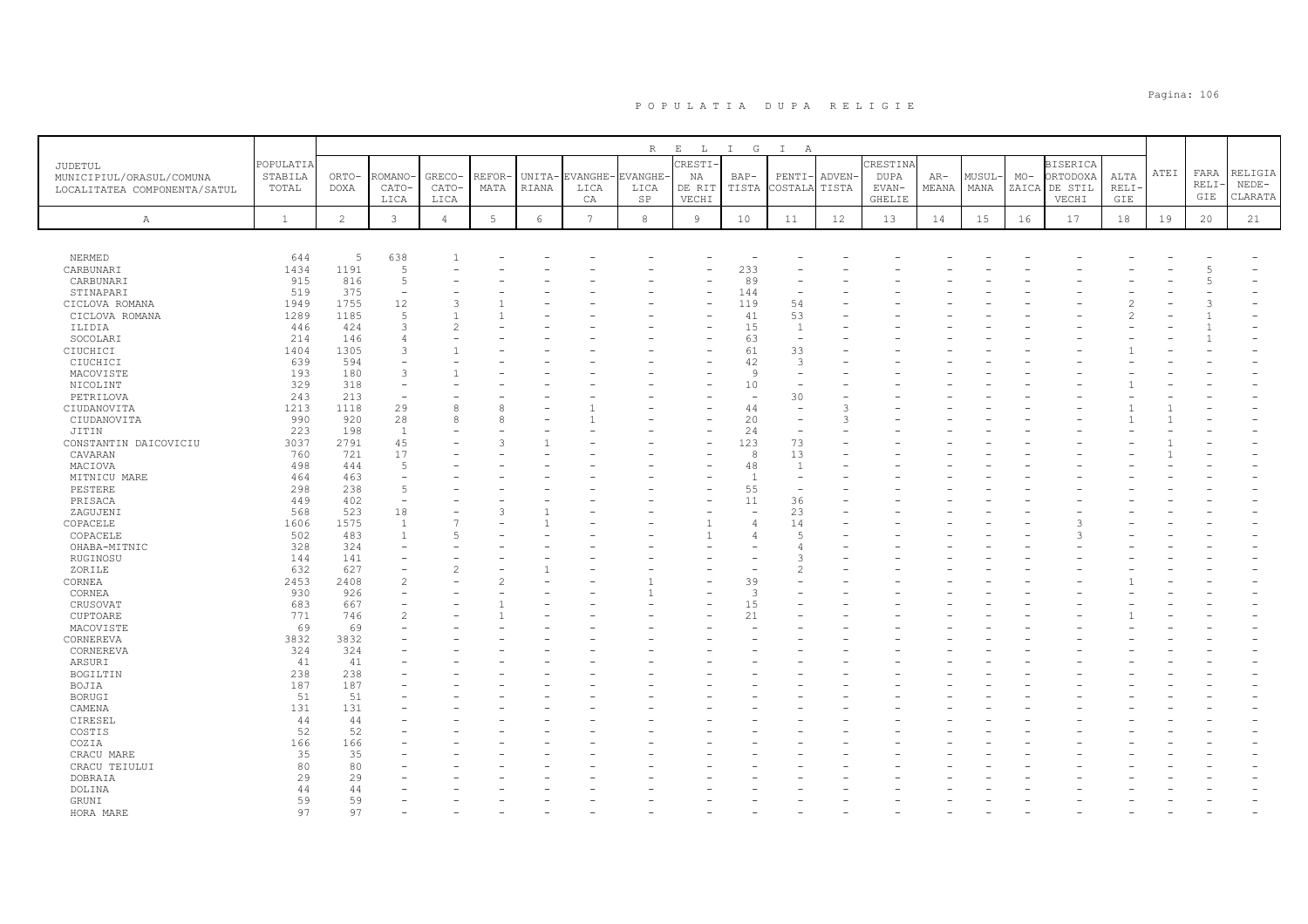|                                                          |                      |                |                |                |                 |              |                 | $\, {\mathbb R}$ | $\mathbf{E}$<br>$\mathbb{L}$ | $I$ G                           | $\mathbb{I}$<br>A               |              |                         |       |        |       |                             |        |      |       |               |
|----------------------------------------------------------|----------------------|----------------|----------------|----------------|-----------------|--------------|-----------------|------------------|------------------------------|---------------------------------|---------------------------------|--------------|-------------------------|-------|--------|-------|-----------------------------|--------|------|-------|---------------|
| <b>JUDETUL</b>                                           | POPULATIA<br>STABILA | ORTO-          | ROMANO         | GRECO-         | REFOR-          | UNITA-       | <b>EVANGHE</b>  | EVANGHE-         | CRESTI-<br>ΝA                | $BAP-$                          | PENTI-                          | ADVEN-       | CRESTINA<br><b>DUPA</b> | $AR-$ | MUSUL- | $MO-$ | <b>BISERICA</b><br>ORTODOXA | ALTA   | ATEI | FARA  | RELIGIA       |
| MUNICIPIUL/ORASUL/COMUNA<br>LOCALITATEA COMPONENTA/SATUL | TOTAL                | <b>DOXA</b>    | CATO-          | CATO-          | MATA            | <b>RIANA</b> | LICA            | LICA             | DE RIT                       | TISTA                           | COSTALA                         | TISTA        | EVAN-                   | MEANA | MANA   | ZAICA | DE STIL                     | RELI-  |      | RELI- | $NEDE-$       |
|                                                          |                      |                | LICA           | LICA           |                 |              | CA              | SP               | VECHI                        |                                 |                                 |              | GHELIE                  |       |        |       | VECHI                       | GIE    |      | GIE   | CLARATA       |
| Α                                                        | $\mathbf{1}$         | $\overline{c}$ | $\mathbf{3}$   | $\overline{4}$ | $5\phantom{.0}$ | 6            | $7\phantom{.0}$ | $^{\rm 8}$       | 9                            | 10                              | 11                              | 12           | 13                      | 14    | 15     | 16    | 17                          | $1\,8$ | 19   | 20    | 21            |
|                                                          |                      |                |                |                |                 |              |                 |                  |                              |                                 |                                 |              |                         |       |        |       |                             |        |      |       |               |
|                                                          |                      |                |                |                |                 |              |                 |                  |                              |                                 |                                 |              |                         |       |        |       |                             |        |      |       |               |
| HORA MICA                                                | 36                   | 36             |                |                |                 |              |                 |                  |                              |                                 |                                 |              |                         |       |        |       |                             |        |      |       |               |
| INELET                                                   | 47                   | 47             |                |                |                 |              |                 |                  |                              |                                 |                                 |              |                         |       |        |       |                             |        |      |       |               |
| IZVOR                                                    | 105                  | 105            |                |                |                 |              |                 |                  |                              |                                 |                                 |              |                         |       |        |       |                             |        |      |       |               |
| LUNCA FLORII<br>LUNCA ZAICII                             | 91<br>88             | 91<br>88       |                |                |                 |              |                 |                  |                              |                                 |                                 |              |                         |       |        |       |                             |        |      |       |               |
| MESTEACAN                                                | 53                   | 53             |                |                |                 |              |                 |                  |                              |                                 |                                 |              |                         |       |        |       |                             |        |      |       |               |
| NEGIUDIN                                                 | 128                  | 128            |                |                |                 |              |                 |                  |                              |                                 |                                 |              |                         |       |        |       |                             |        |      |       |               |
| OBITA                                                    | 62                   | 62             |                |                |                 |              |                 |                  |                              |                                 |                                 |              |                         |       |        |       |                             |        |      |       |               |
| POGARA                                                   | 67                   | 67             |                |                |                 |              |                 |                  |                              |                                 |                                 |              |                         |       |        |       |                             |        |      |       |               |
| POGARA DE SUS                                            | 222                  | 222            |                |                |                 |              |                 |                  |                              |                                 |                                 |              |                         |       |        |       |                             |        |      |       |               |
| POIANA LUNGA                                             | 88                   | 88             |                |                |                 |              |                 |                  |                              |                                 |                                 |              |                         |       |        |       |                             |        |      |       |               |
| PRISACINA                                                | 51                   | 51             |                |                |                 |              |                 |                  |                              |                                 |                                 |              |                         |       |        |       |                             |        |      |       |               |
| PRISLOP                                                  | 74<br>103            | 74<br>103      |                |                |                 |              |                 |                  |                              |                                 |                                 |              |                         |       |        |       |                             |        |      |       |               |
| RUSTIN<br>SCARISOARA                                     | 23                   | 23             |                |                |                 |              |                 |                  |                              |                                 |                                 |              |                         |       |        |       |                             |        |      |       |               |
| STRUGASCA                                                | 61                   | 61             |                |                |                 |              |                 |                  |                              |                                 |                                 |              |                         |       |        |       |                             |        |      |       |               |
| STUDENA                                                  | 72                   | 72             |                |                |                 |              |                 |                  |                              |                                 |                                 |              |                         |       |        |       |                             |        |      |       |               |
| SUB CRING                                                | 61                   | 61             |                |                |                 |              |                 |                  |                              |                                 |                                 |              |                         |       |        |       |                             |        |      |       |               |
| SUB PLAI                                                 | 78                   | 78             |                |                |                 |              |                 |                  |                              |                                 |                                 |              |                         |       |        |       |                             |        |      |       |               |
| TATU                                                     | 52                   | 52             |                |                |                 |              |                 |                  |                              |                                 |                                 |              |                         |       |        |       |                             |        |      |       |               |
| TOPLA                                                    | 171                  | 171            |                |                |                 |              |                 |                  |                              |                                 |                                 |              |                         |       |        |       |                             |        |      |       |               |
| ZANOGI                                                   | 159                  | 159            |                |                |                 |              |                 |                  |                              |                                 |                                 |              |                         |       |        |       |                             |        |      |       |               |
| ZBEGU                                                    | 193                  | 193            |                |                |                 |              |                 |                  |                              |                                 |                                 |              |                         |       |        |       |                             |        |      |       |               |
| ZMOGOTIN                                                 | 94                   | 94             |                |                |                 |              |                 |                  |                              |                                 |                                 |              |                         |       |        |       |                             |        |      |       |               |
| ZOINA<br>DALBOSET                                        | 75<br>2134           | 75<br>2027     | $\mathcal{R}$  |                |                 |              |                 |                  |                              | 99                              |                                 |              |                         |       |        |       |                             |        |      |       | 3             |
| DALBOSET                                                 | 1107                 | 1066           | $\mathfrak{D}$ |                |                 |              |                 |                  |                              | 34                              |                                 |              |                         |       |        |       |                             |        |      |       | $\mathcal{R}$ |
| <b>BIRZ</b>                                              | 59                   | 59             |                |                |                 |              |                 |                  |                              |                                 |                                 |              |                         |       |        |       |                             |        |      |       |               |
| <b>BOINA</b>                                             | 47                   | 47             |                |                |                 |              |                 |                  |                              |                                 |                                 |              |                         |       |        |       |                             |        |      |       |               |
| BOINITA                                                  | 18                   | 18             |                |                |                 |              |                 |                  |                              |                                 |                                 |              |                         |       |        |       |                             |        |      |       |               |
| PRISLOP                                                  | 26                   | 26             |                |                |                 |              |                 |                  |                              |                                 |                                 |              |                         |       |        |       |                             |        |      |       |               |
| RESITA MICA                                              | 23                   | 23             |                |                |                 |              |                 |                  |                              |                                 |                                 |              |                         |       |        |       |                             |        |      |       |               |
| SOPOTU VECHI                                             | 854                  | 788            | $\overline{1}$ |                |                 |              |                 |                  |                              | 65                              |                                 |              |                         |       |        |       |                             |        |      |       |               |
| DOCLIN                                                   | 2242                 | 1734           | 394            |                |                 |              |                 |                  |                              | 42                              | 44                              |              |                         |       |        |       |                             |        |      |       |               |
| DOCLIN                                                   | 607                  | 585            | - 6            |                |                 |              |                 |                  |                              | 15                              | $\overline{\phantom{a}}$        |              |                         |       |        |       |                             |        |      |       |               |
| <b>BINIS</b>                                             | 905                  | 815            | $\overline{3}$ |                |                 |              |                 |                  |                              | 27                              | 44                              |              |                         |       |        |       |                             |        |      |       |               |
| TIROL<br><b>DOGNECEA</b>                                 | 730<br>2281          | 334<br>1707    | 385<br>246     |                | 7<br>3          |              |                 |                  |                              | $\overline{\phantom{a}}$<br>208 | $\overline{\phantom{a}}$<br>113 |              |                         |       |        |       |                             |        |      |       |               |
| DOGNECEA                                                 | 2121                 | 1550           | 244            | $\mathbf{1}$   | 2               |              |                 |                  |                              | 208                             | 113                             |              |                         |       |        |       |                             |        |      |       |               |
| CALINA                                                   | 160                  | 157            | $\overline{2}$ |                |                 |              |                 |                  |                              |                                 |                                 |              |                         |       |        |       |                             |        |      |       |               |
| <b>DOMASNEA</b>                                          | 1703                 | 1699           |                |                |                 |              |                 |                  |                              | 4                               |                                 |              |                         |       |        |       |                             |        |      |       |               |
| DOMASNEA                                                 | 1269                 | 1265           |                |                |                 |              |                 |                  |                              | 4                               |                                 |              |                         |       |        |       |                             |        |      |       |               |
| CANICEA                                                  | 434                  | 434            |                |                |                 |              |                 |                  |                              |                                 |                                 |              |                         |       |        |       |                             |        |      |       |               |
| EFTIMIE MURGU                                            | 1970                 | 1702           |                |                |                 |              |                 |                  |                              | 264                             |                                 |              |                         |       |        |       |                             |        |      |       |               |
| EFTIMIE MURGU                                            | 1970                 | 1702           |                |                |                 |              |                 |                  |                              | 264                             | $\overline{1}$                  |              |                         |       |        |       |                             |        |      |       |               |
| EZERIS                                                   | 1376                 | 1304           |                |                |                 |              |                 |                  |                              | 6                               | 59                              |              |                         |       |        |       |                             |        |      |       |               |
| EZERIS                                                   | 666                  | 634            | $\overline{5}$ |                |                 |              |                 |                  |                              | 6                               | 20                              |              |                         |       |        |       |                             |        |      |       |               |
| SOCENI                                                   | 710                  | 670            |                |                |                 |              |                 |                  |                              |                                 | 39                              |              |                         |       |        |       |                             |        |      |       |               |
| FIRLIUG                                                  | 2379                 | 2098           | 45             | 42             |                 |              |                 |                  |                              | 170                             | 22                              | $\mathbf{1}$ |                         |       |        |       |                             |        |      |       |               |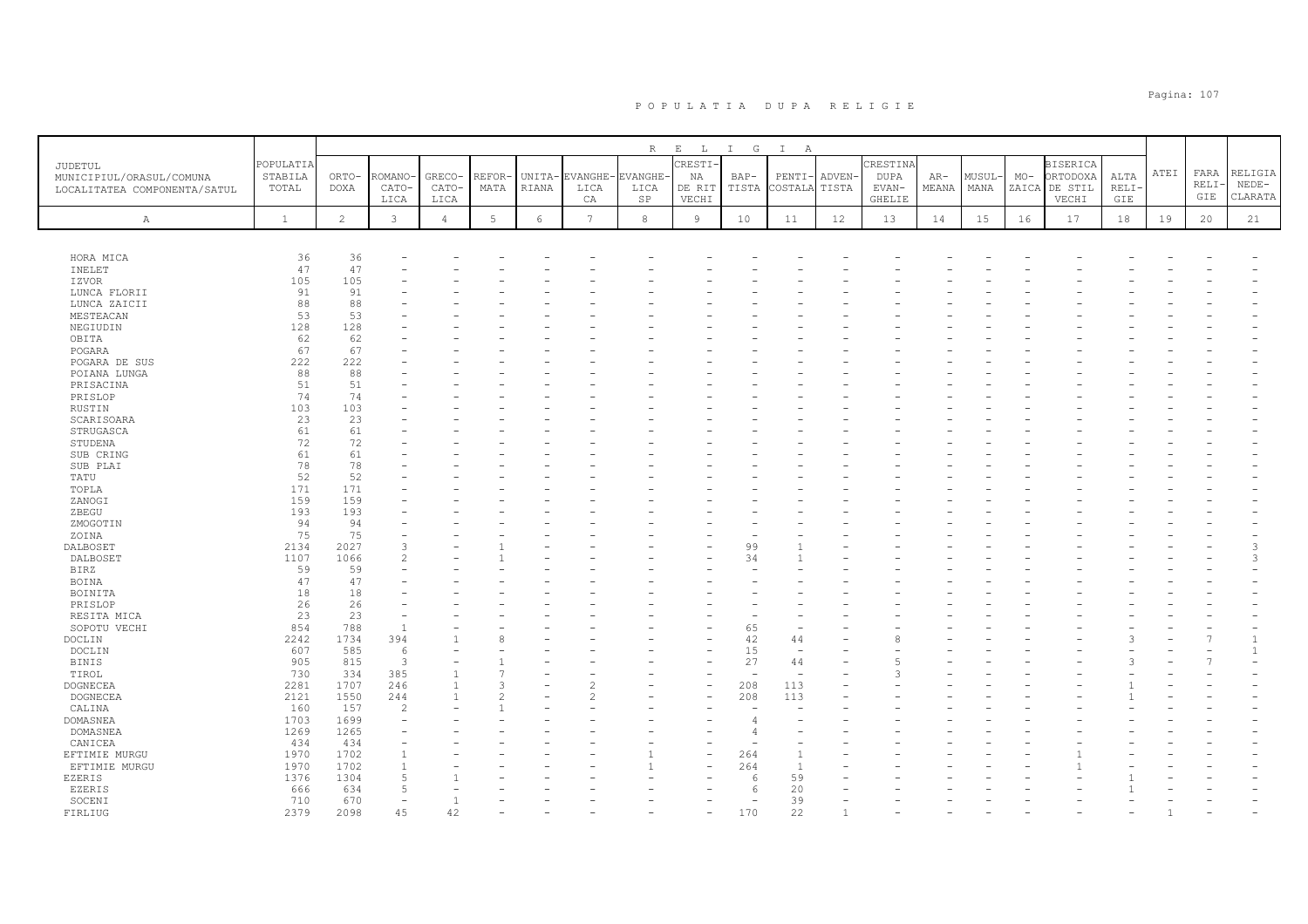|                                                                            |                               |                      |                          |                          |                |                 |                       | R                      | $\mathbf{E}=-\mathbf{L}$ . | I G                      | $\mathbb{I}$<br>A        |                       |                                  |                |                |       |                                              |                     |      |                     |                               |
|----------------------------------------------------------------------------|-------------------------------|----------------------|--------------------------|--------------------------|----------------|-----------------|-----------------------|------------------------|----------------------------|--------------------------|--------------------------|-----------------------|----------------------------------|----------------|----------------|-------|----------------------------------------------|---------------------|------|---------------------|-------------------------------|
| <b>JUDETUL</b><br>MUNICIPIUL/ORASUL/COMUNA<br>LOCALITATEA COMPONENTA/SATUL | POPULATIA<br>STABILA<br>TOTAL | ORTO-<br><b>DOXA</b> | <b>COMANO</b><br>CATO-   | GRECO-<br>CATO-          | REFOR·<br>MATA | UNITA-<br>RIANA | EVANGHE-<br>LICA      | <b>EVANGHE</b><br>LICA | CRESTI-<br>NA<br>DE RIT    | $BAP-$<br>TISTA          | PENTI-<br>COSTALA        | <b>ADVEN</b><br>TISTA | CRESTINA<br><b>DUPA</b><br>EVAN- | $AR-$<br>MEANA | MUSUL-<br>MANA | $MO-$ | <b>BISERICA</b><br>ORTODOXA<br>ZAICA DE STIL | ALTA<br><b>RELI</b> | ATEI | FARA<br>RELI<br>GIE | RELIGIA<br>$NEDE-$<br>CLARATA |
| Α                                                                          | $\mathbf{1}$                  | $\mathbf{2}^{\circ}$ | LICA<br>$\mathbf{3}$     | LICA<br>$\overline{4}$   | 5              | $\epsilon$      | СA<br>$7\overline{ }$ | <b>SP</b><br>8         | VECHI<br>9                 | 10                       | 11                       | 12                    | <b>GHELIE</b><br>13              | 14             | 15             | 16    | VECHI<br>17                                  | GIE<br>18           | 19   | 20                  | 21                            |
|                                                                            |                               |                      |                          |                          |                |                 |                       |                        |                            |                          |                          |                       |                                  |                |                |       |                                              |                     |      |                     |                               |
| FIRLIUG                                                                    | 1019                          | 915                  | 8                        | 19                       |                |                 |                       |                        |                            | 76                       |                          |                       |                                  |                |                |       |                                              |                     |      |                     |                               |
| DEZESTI                                                                    | 223                           | 190                  | 1                        | $\overline{\phantom{a}}$ |                |                 |                       |                        |                            | 30                       |                          |                       |                                  |                |                |       |                                              |                     |      |                     |                               |
| DULEU                                                                      | 293                           | 263                  | 13                       |                          |                |                 |                       |                        |                            | 17                       |                          |                       |                                  |                |                |       |                                              |                     |      |                     |                               |
| REMETEA-POGANICI                                                           | 232                           | 203                  | 2                        |                          |                |                 |                       |                        |                            | 27                       |                          |                       |                                  |                |                |       |                                              |                     |      |                     |                               |
| SCAIUS                                                                     | 451                           | 395                  | 21                       | 22                       |                |                 |                       |                        |                            | $\overline{c}$           | 11                       |                       |                                  |                |                |       |                                              |                     |      |                     |                               |
| VALEA MARE                                                                 | 161                           | 132                  | $\overline{\phantom{a}}$ |                          |                |                 |                       |                        |                            | 18                       | 10                       |                       |                                  |                |                |       |                                              |                     |      |                     |                               |
| FOROTIC                                                                    | 2055                          | 1872                 | 70                       | $\alpha$                 |                |                 |                       |                        |                            | 25                       | 67                       |                       |                                  |                |                |       |                                              |                     |      |                     |                               |
| FOROTIC                                                                    | 672                           | 604                  | 5                        |                          |                |                 |                       |                        |                            | 13                       | 48                       |                       |                                  |                |                |       |                                              |                     |      |                     |                               |
| <b>BREZON</b>                                                              | 110                           | 73                   | 35                       |                          |                |                 |                       |                        |                            | $\overline{c}$           |                          |                       |                                  |                |                |       |                                              |                     |      |                     |                               |
| COMORISTE                                                                  | 759                           | 735                  | $\overline{\mathbf{3}}$  |                          |                |                 |                       |                        |                            | $\overline{\phantom{a}}$ | 19                       |                       |                                  |                |                |       |                                              |                     |      |                     |                               |
| SURDUCU MARE                                                               | 514                           | 460                  | 27                       | 8                        |                | 5               |                       |                        |                            | 10                       |                          |                       |                                  |                |                |       |                                              |                     |      |                     |                               |
| GIRNIC                                                                     | 1904                          | 920                  | 871                      |                          |                |                 |                       |                        |                            | 112                      |                          |                       |                                  |                |                |       |                                              |                     |      |                     |                               |
| GIRNIC                                                                     | 882                           | 11                   | 871                      |                          |                |                 |                       |                        |                            | ÷                        |                          |                       |                                  |                |                |       |                                              |                     |      |                     |                               |
|                                                                            | 1022                          | 909                  | $\overline{\phantom{a}}$ |                          |                |                 |                       |                        | Ĭ.                         | 112                      | $\overline{\phantom{a}}$ |                       |                                  |                |                |       |                                              |                     |      |                     |                               |
| PADINA MATEI                                                               |                               |                      | $\overline{7}$           |                          |                |                 |                       |                        |                            |                          |                          |                       |                                  |                |                |       |                                              |                     |      |                     |                               |
| GLIMBOCA                                                                   | 1931                          | 1573                 |                          |                          |                |                 |                       |                        | $\overline{1}$             | 220                      | 122                      | F                     |                                  |                |                |       |                                              |                     |      |                     |                               |
| GLIMBOCA                                                                   | 1931                          | 1573                 | $\overline{7}$           |                          |                |                 |                       |                        | $\overline{1}$             | 220                      | 122                      | $\overline{2}$        |                                  |                |                |       |                                              |                     |      |                     |                               |
| GORUIA                                                                     | 1096                          | 1073                 | 11                       |                          |                |                 |                       |                        |                            | 3                        | $\overline{4}$           |                       |                                  |                |                |       |                                              |                     |      |                     |                               |
| GORUIA                                                                     | 438                           | 426                  | $\overline{4}$           |                          |                |                 |                       |                        |                            | $\mathbf{1}$             | 4                        |                       |                                  |                |                |       |                                              |                     |      |                     |                               |
| GIRLISTE                                                                   | 474                           | 466                  | 5                        |                          |                |                 |                       |                        |                            |                          |                          |                       |                                  |                |                |       |                                              |                     |      |                     |                               |
| GIURGIOVA                                                                  | 184                           | 181                  | $\overline{c}$           |                          |                |                 |                       |                        |                            |                          |                          |                       |                                  |                |                |       |                                              |                     |      |                     |                               |
| GRADINARI                                                                  | 2301                          | 2201                 | 18                       | 11                       |                |                 |                       |                        |                            | 65                       |                          | $\mathcal{D}$         |                                  |                |                |       |                                              |                     |      |                     |                               |
| GRADINARI                                                                  | 1244                          | 1176                 | 15                       | $\overline{5}$           |                |                 |                       |                        |                            | 47                       |                          |                       |                                  |                |                |       |                                              |                     |      |                     |                               |
| GREONI                                                                     | 1057                          | 1025                 | $\overline{3}$           | 6                        |                |                 |                       |                        |                            | 18                       |                          |                       |                                  |                |                |       |                                              |                     |      |                     |                               |
| IABLANITA                                                                  | 2829                          | 2572                 | 10                       |                          |                |                 |                       |                        |                            | 245                      |                          |                       |                                  |                |                |       |                                              |                     |      |                     |                               |
| IABLANITA                                                                  | 1010                          | 989                  | 9                        |                          |                |                 |                       |                        |                            | 11                       |                          |                       |                                  |                |                |       |                                              |                     |      |                     |                               |
| GLOBU CRAIOVEI                                                             | 882                           | 742                  | $\mathbf{1}$             |                          |                |                 |                       |                        |                            | 138                      |                          |                       |                                  |                |                |       |                                              |                     |      |                     |                               |
| PETNIC                                                                     | 937                           | 841                  | $\overline{\phantom{a}}$ |                          |                |                 |                       |                        |                            | 96                       |                          |                       |                                  |                |                |       |                                              |                     |      |                     |                               |
| LAPUSNICEL                                                                 | 1664                          | 1375                 | 212                      |                          |                |                 |                       |                        |                            | 67                       | 6                        |                       |                                  |                |                |       |                                              |                     |      |                     |                               |
|                                                                            |                               |                      |                          |                          |                |                 |                       |                        |                            |                          |                          |                       |                                  |                |                |       |                                              |                     |      |                     |                               |
| LAPUSNICEL                                                                 | 752                           | 733                  | 3                        |                          |                |                 |                       |                        |                            | 14                       |                          |                       |                                  |                |                |       |                                              |                     |      |                     |                               |
| PIRVOVA                                                                    | 702                           | 641                  | $\overline{\phantom{a}}$ |                          |                |                 |                       |                        |                            | 53                       | $\overline{5}$           |                       |                                  |                |                |       |                                              |                     |      |                     |                               |
| SUMITA                                                                     | 210                           | $\mathbf{1}$         | 209                      |                          |                |                 |                       |                        |                            |                          |                          |                       |                                  |                |                |       |                                              |                     |      |                     |                               |
| LAPUSNICU MARE                                                             | 2202                          | 1862                 | 4                        |                          |                |                 |                       |                        | ۰                          | 330                      |                          |                       |                                  |                |                |       |                                              |                     |      |                     |                               |
| LAPUSNICU MARE                                                             | 1410                          | 1147                 | $\overline{4}$           |                          |                |                 |                       |                        | $\overline{\phantom{0}}$   | 254                      |                          |                       |                                  |                |                |       |                                              |                     |      |                     |                               |
| MOCERIS                                                                    | 792                           | 715                  |                          |                          |                |                 |                       |                        |                            | 76                       |                          |                       |                                  |                |                |       |                                              |                     |      |                     |                               |
| LUNCAVITA                                                                  | 3148                          | 3146                 | $\overline{1}$           |                          |                |                 |                       |                        |                            |                          |                          |                       |                                  |                |                |       |                                              |                     |      |                     |                               |
| LUNCAVITA                                                                  | 1132                          | 1131                 | $\mathbf{1}$             |                          |                |                 |                       |                        |                            |                          |                          |                       |                                  |                |                |       |                                              |                     |      |                     |                               |
| VERENDIN                                                                   | 2016                          | 2015                 | $\sim$                   |                          |                |                 |                       |                        |                            |                          |                          |                       |                                  |                |                |       |                                              |                     |      |                     |                               |
| LUPAC                                                                      | 3221                          | 145                  | 3064                     |                          |                |                 |                       |                        |                            |                          |                          |                       |                                  |                |                |       |                                              |                     |      |                     |                               |
| LUPAC                                                                      | 1084                          | 123                  | 951                      |                          |                |                 |                       |                        |                            |                          |                          |                       |                                  |                |                |       |                                              |                     |      |                     |                               |
| CLOCOTICI                                                                  | 1013                          | 13                   | 998                      |                          |                |                 |                       |                        |                            |                          |                          |                       |                                  |                |                |       |                                              |                     |      |                     |                               |
| RAFNIC                                                                     | 642                           | 6                    | 636                      |                          |                |                 |                       |                        |                            |                          |                          |                       |                                  |                |                |       |                                              |                     |      |                     |                               |
|                                                                            |                               |                      |                          |                          |                |                 |                       |                        |                            |                          |                          |                       |                                  |                |                |       |                                              |                     |      |                     |                               |
| VODNIC                                                                     | 482                           | 3                    | 479                      |                          |                |                 |                       |                        |                            |                          |                          |                       |                                  |                |                |       |                                              |                     |      |                     |                               |
| MARGA                                                                      | 1411                          | 1277                 | $\overline{c}$           |                          |                |                 |                       |                        |                            | 120                      | $\overline{2}$           |                       |                                  |                |                |       |                                              |                     |      |                     |                               |
| MARGA                                                                      | 1311                          | 1182                 | $\overline{c}$           |                          |                |                 |                       |                        |                            | 119                      |                          |                       |                                  |                |                |       |                                              |                     |      |                     |                               |
| VAMA MARGA                                                                 | 100                           | 95                   | ÷,                       |                          |                |                 |                       |                        |                            | $\mathbf{1}$             | $\overline{c}$           |                       |                                  |                |                |       |                                              |                     |      |                     |                               |
| MAURENI                                                                    | 2546                          | 2050                 | 218                      |                          |                |                 |                       |                        | 5                          | $\overline{4}$           | 230                      | 3                     |                                  |                |                |       |                                              |                     |      | 16                  |                               |
| MAURENI                                                                    | 1692                          | 1351                 | 216                      |                          |                |                 |                       |                        | 5                          | $\Delta$                 | 92                       | $\overline{c}$        |                                  |                |                |       |                                              |                     |      | $\overline{c}$      |                               |
| SOSDEA                                                                     | 854                           | 699                  | $\overline{c}$           |                          |                |                 |                       |                        |                            |                          | 138                      | $\overline{1}$        |                                  |                |                |       |                                              |                     |      | 14                  |                               |
| MEHADIA                                                                    | 5264                          | 5121                 | 56                       |                          |                |                 |                       |                        |                            | 60                       | 10                       |                       |                                  |                |                |       |                                              |                     |      |                     |                               |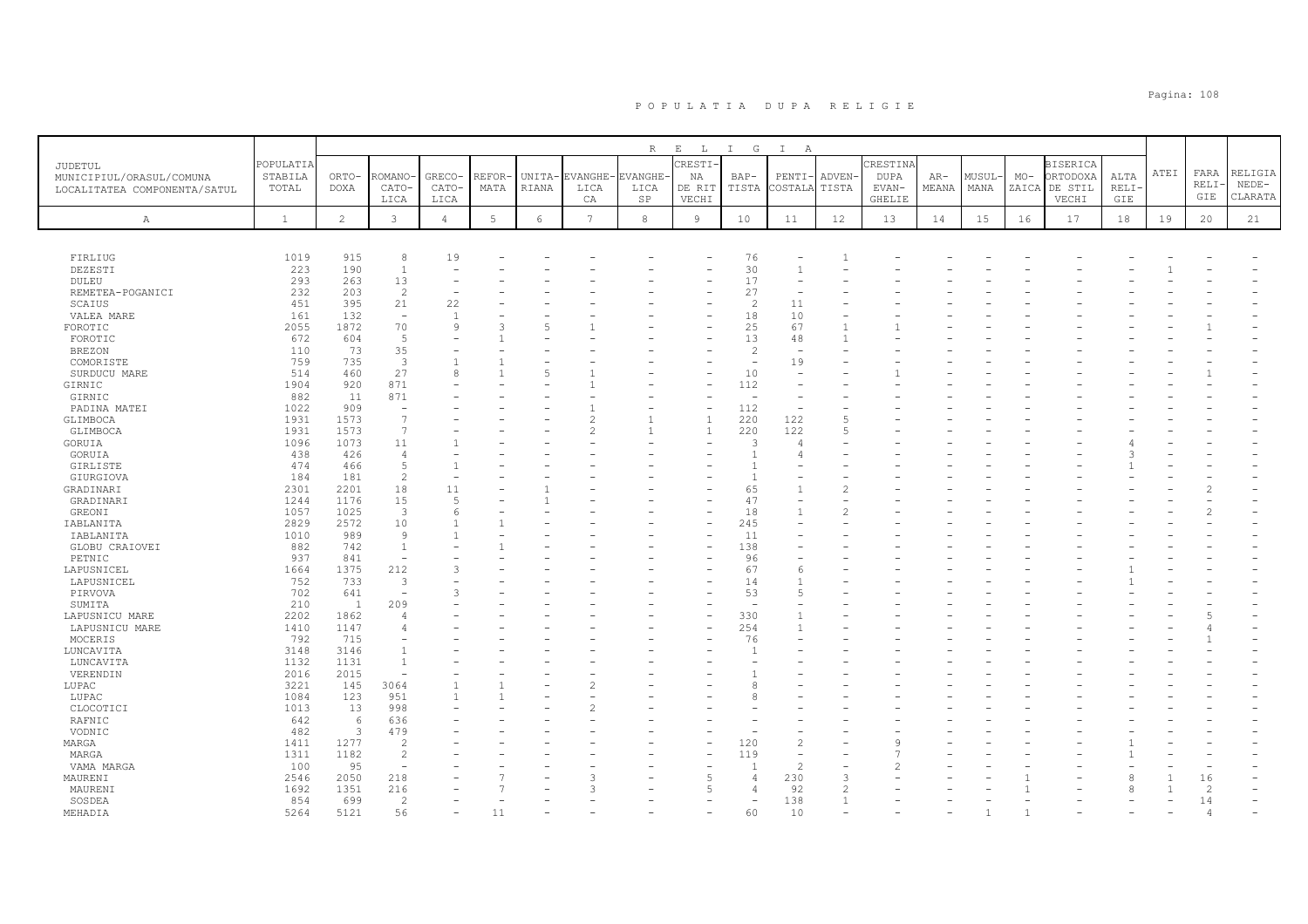|                                     |              |                |                                           |                |       |            |                | $\mathbb R$ | $\mathbf{E}=-\mathbf{L}$ | I G                      | $\mathbb{I}$<br>A        |                |             |       |       |       |                 |             |      |              |         |
|-------------------------------------|--------------|----------------|-------------------------------------------|----------------|-------|------------|----------------|-------------|--------------------------|--------------------------|--------------------------|----------------|-------------|-------|-------|-------|-----------------|-------------|------|--------------|---------|
|                                     | POPULATIA    |                |                                           |                |       |            |                |             | CRESTI-                  |                          |                          |                | CRESTINA    |       |       |       | <b>BISERICA</b> |             |      |              |         |
| JUDETUL<br>MUNICIPIUL/ORASUL/COMUNA | STABILA      | ORTO-          | <b>ROMANO</b>                             | GRECO-         | REFOR | UNITA-     | EVANGHE-       | EVANGHE     | ΝA                       | BAP-                     | PENTI-                   | <b>ADVEN</b>   | <b>DUPA</b> | AR-   | MUSUL | $MO-$ | ORTODOXA        | ALTA        | ATEI | FARA         | RELIGIA |
| LOCALITATEA COMPONENTA/SATUL        | TOTAL        | DOXA           | CATO-                                     | CATO-          | MATA  | RIANA      | LICA           | LICA        | DE RIT                   | TISTA                    | COSTALA                  | TISTA          | EVAN-       | MEANA | MANA  |       | ZAICA DE STIL   | <b>RELI</b> |      | RELI·        | $NEDE-$ |
|                                     |              |                | LICA                                      | LICA           |       |            | CA             | $_{\rm SP}$ | VECHI                    |                          |                          |                | GHELIE      |       |       |       | VECHI           | GIE         |      | GIE          | CLARATA |
|                                     |              |                |                                           |                |       |            |                |             |                          |                          |                          |                |             |       |       |       |                 |             |      |              |         |
| Α                                   | $\mathbf{1}$ | $\overline{2}$ | $\mathbf{3}$                              | $\overline{4}$ | 5     | $\epsilon$ | $\overline{7}$ | $^{\rm 8}$  | 9                        | 10                       | 11                       | 12             | 13          | 14    | 15    | 16    | 17              | 18          | 19   | 20           | 21      |
|                                     |              |                |                                           |                |       |            |                |             |                          |                          |                          |                |             |       |       |       |                 |             |      |              |         |
| MEHADIA                             | 2834         | 2708           | 54                                        |                | 11    |            |                |             |                          | 45                       | 10                       |                |             |       |       |       |                 |             |      |              |         |
| GLOBURAU                            | 311          | 311            | $\overline{\phantom{0}}$                  |                |       |            |                |             |                          |                          |                          |                |             |       |       |       |                 |             |      |              |         |
| PLUGOVA                             | 1101         | 1091           | $\overline{c}$                            |                |       |            |                |             |                          | 8                        |                          |                |             |       |       |       |                 |             |      |              |         |
| VALEA BOLVASNITA                    | 1018         | 1011           |                                           |                |       |            |                |             |                          |                          |                          |                |             |       |       |       |                 |             |      |              |         |
| MEHADICA                            | 1026         | 1026           |                                           |                |       |            |                |             |                          |                          |                          |                |             |       |       |       |                 |             |      |              |         |
| MEHADICA                            | 1026         | 1026           |                                           |                |       |            |                |             |                          |                          |                          |                |             |       |       |       |                 |             |      |              |         |
| NAIDAS                              | 1430         | 1285           | 3                                         |                |       |            |                |             |                          | 85                       | 49                       |                |             |       |       |       |                 |             |      |              |         |
| NAIDAS                              | 998          | 888            | 3                                         |                |       |            |                |             |                          | 50                       | 49                       |                |             |       |       |       |                 |             |      |              |         |
| LESCOVITA                           | 432          | 397            | $\overline{\phantom{a}}$                  |                |       |            |                |             |                          | 35                       | $\overline{\phantom{a}}$ |                |             |       |       |       |                 |             |      |              |         |
| OBREJA                              | 3287         | 2660           | 18                                        |                |       |            |                |             | ۰                        | 256                      | 279                      | 65             |             |       |       |       |                 |             |      |              |         |
| OBREJA                              | 1774         | 1462           | 14                                        |                |       |            |                |             | ۰                        | 165                      | 63                       | 63             |             |       |       |       |                 |             |      |              |         |
| CIUTA                               | 375          | 292            |                                           |                |       |            |                |             |                          | 79                       | 2                        | $\overline{2}$ |             |       |       |       |                 |             |      |              |         |
| IAZ                                 | 700          | 520            | $\overline{4}$                            |                |       |            |                |             |                          | 10                       | 166                      |                |             |       |       |       |                 |             |      |              |         |
| <b>VAR</b>                          | 438          | 386            | $\overline{\phantom{a}}$                  |                |       |            |                |             |                          | $\overline{c}$           | 48                       |                |             |       |       |       |                 |             |      |              |         |
| OCNA DE FIER                        | 907          | 814            | 15                                        | 3              |       |            |                |             |                          | $\overline{\phantom{0}}$ | 71                       |                |             |       |       |       |                 |             |      |              |         |
| OCNA DE FIER                        | 907          | 814            | 15                                        | 3              |       |            |                |             |                          |                          | 71                       |                |             |       |       |       |                 |             |      |              |         |
| PALTINIS                            | 2846         | 2584           | $\mathsf{Q}$                              |                |       |            |                |             |                          | 48                       | 185                      | 3              | ς           |       |       |       |                 |             |      |              |         |
| PALTINIS                            | 673          | 570            | 3                                         |                |       |            |                |             |                          | 12                       | 80                       |                | 2           |       |       |       |                 |             |      |              |         |
| CORNUTEL                            | 1067         | 1016           | $\mathfrak{D}$                            |                |       |            |                |             |                          | $\overline{4}$           | 34                       | 3              |             |       |       |       |                 |             |      |              |         |
| DELINESTI                           | 602          | 527            | $\overline{4}$                            |                |       |            |                |             |                          |                          | 70                       |                |             |       |       |       |                 |             |      |              |         |
| OHABITA                             | 128          | 125            |                                           |                |       |            |                |             |                          | $\overline{c}$           | $\mathbf{1}$             |                |             |       |       |       |                 |             |      |              |         |
| RUGI                                | 376          | 346            | $\overline{\phantom{a}}$                  |                |       |            |                |             |                          | 30                       |                          |                |             |       |       |       |                 |             |      |              |         |
| PESCARI                             | 2068         | 1106           | 474                                       |                |       |            |                |             |                          | 474                      |                          |                | 11          |       |       |       |                 |             |      |              |         |
| PESCARI                             | 1331         | 1094           | 5                                         |                |       |            |                |             |                          | 230                      |                          |                |             |       |       |       |                 |             |      | $\mathbf{1}$ |         |
| SFINTA ELENA                        | 737          | 12             | 469                                       |                |       |            |                |             |                          | 244                      |                          |                | 11          |       |       |       |                 |             |      |              |         |
| POJEJENA                            | 3591         | 3152           | 18                                        | $\overline{2}$ |       |            |                |             |                          | 408                      | $\mathbf{2}$             |                |             |       |       |       |                 |             |      |              |         |
| POJEJENA                            | 1386         | 1143           | 8                                         |                |       |            |                |             | ۰                        | 232                      | $\mathbf{1}$             |                |             |       |       |       |                 |             |      |              |         |
| <b>BELOBRESCA</b>                   | 712          | 708            | $\overline{\phantom{0}}$                  |                |       |            |                |             |                          | $\overline{1}$           |                          |                |             |       |       |       |                 |             |      |              |         |
| DIVICI                              | 382          | 380            | $\mathbf{1}$                              |                |       |            |                |             |                          |                          |                          |                |             |       |       |       |                 |             |      |              |         |
| RADIMNA                             | 602<br>509   | 565<br>356     | $\overline{\phantom{0}}$<br>$\mathcal{G}$ |                |       |            |                |             |                          | 33<br>142                |                          |                |             |       |       |       |                 |             |      |              |         |
| SUSCA                               | 3355         | 3195           | 11                                        |                |       |            |                |             |                          | 144                      |                          |                |             |       |       |       |                 |             |      |              |         |
| PRIGOR<br>PRIGOR                    | 1170         | 1097           | L,                                        |                |       |            |                |             |                          | 73                       |                          |                |             |       |       |       |                 |             |      |              |         |
|                                     | 592          | 589            | $\overline{c}$                            |                |       |            |                |             |                          |                          |                          |                |             |       |       |       |                 |             |      |              |         |
| BORLOVENII NOI<br>BORLOVENII VECHI  | 625          | 561            | $\mathbf{1}$                              |                |       |            |                |             |                          | 60                       |                          |                |             |       |       |       |                 |             |      |              |         |
| PATAS                               | 755          | 741            | $\overline{c}$                            |                |       |            |                |             |                          | 11                       |                          |                |             |       |       |       |                 |             |      |              |         |
| PUTNA                               | 213          | 207            | 6                                         |                |       |            |                |             |                          | ÷                        |                          |                |             |       |       |       |                 |             |      |              |         |
| RAMNA                               | 2022         | 1572           | 12                                        | 134            |       |            |                |             |                          | 171                      | 127                      |                |             |       |       |       |                 |             |      |              |         |
| <b>RAMNA</b>                        | 1389         | 1113           | 11                                        | 134            |       |            |                |             | $\overline{\phantom{0}}$ | $\overline{1}$           | 125                      |                |             |       |       |       |                 |             |      |              |         |
| <b>BARBOSU</b>                      | 63           | 50             | $\overline{\phantom{a}}$                  |                |       |            |                |             |                          | 11                       | 2                        |                |             |       |       |       |                 |             |      |              |         |
| VALEAPAI                            | 570          | 409            | $\mathbf{1}$                              |                |       |            |                |             | ۰                        | 159                      | ÷,                       |                |             |       |       |       |                 |             |      |              |         |
| RACASDIA                            | 2332         | 2178           | 20                                        | $\overline{c}$ | 3     |            |                |             |                          | 123                      | 4                        |                |             |       |       |       |                 |             |      |              |         |
| RACASDIA                            | 1819         | 1684           | 20                                        |                | २     |            |                |             | ۰                        | 107                      | $\overline{4}$           |                |             |       |       |       |                 |             |      |              |         |
| VRANIUT                             | 513          | 494            | ÷,                                        |                |       |            |                |             |                          | 16                       |                          |                |             |       |       |       |                 |             |      |              |         |
| RUSCA MONTANA                       | 2622         | 2211           | 255                                       | $\epsilon$     | Q     |            |                |             | $\mathbf{1}$             | 84                       | 52                       |                |             |       |       |       |                 |             |      |              |         |
| RUSCA MONTANA                       | 1820         | 1510           | 163                                       |                |       |            |                |             | $\mathbf{1}$             | 84                       | 49                       |                |             |       |       |       |                 |             |      |              |         |
| RUSCHITA                            | 802          | 701            | 92                                        |                |       |            |                |             |                          | $\overline{\phantom{a}}$ | 3                        |                |             |       |       |       |                 |             |      |              |         |
| SACU                                | 1653         | 1425           | 35                                        |                | 3     |            |                |             |                          | 53                       | 136                      |                |             |       |       |       |                 |             |      |              |         |
| SACU                                | 951          | 837            | 33                                        |                | 3     |            |                |             | ۰                        | 35                       | 42                       |                |             |       |       |       |                 |             |      |              |         |
|                                     |              |                |                                           |                |       |            |                |             |                          |                          |                          |                |             |       |       |       |                 |             |      |              |         |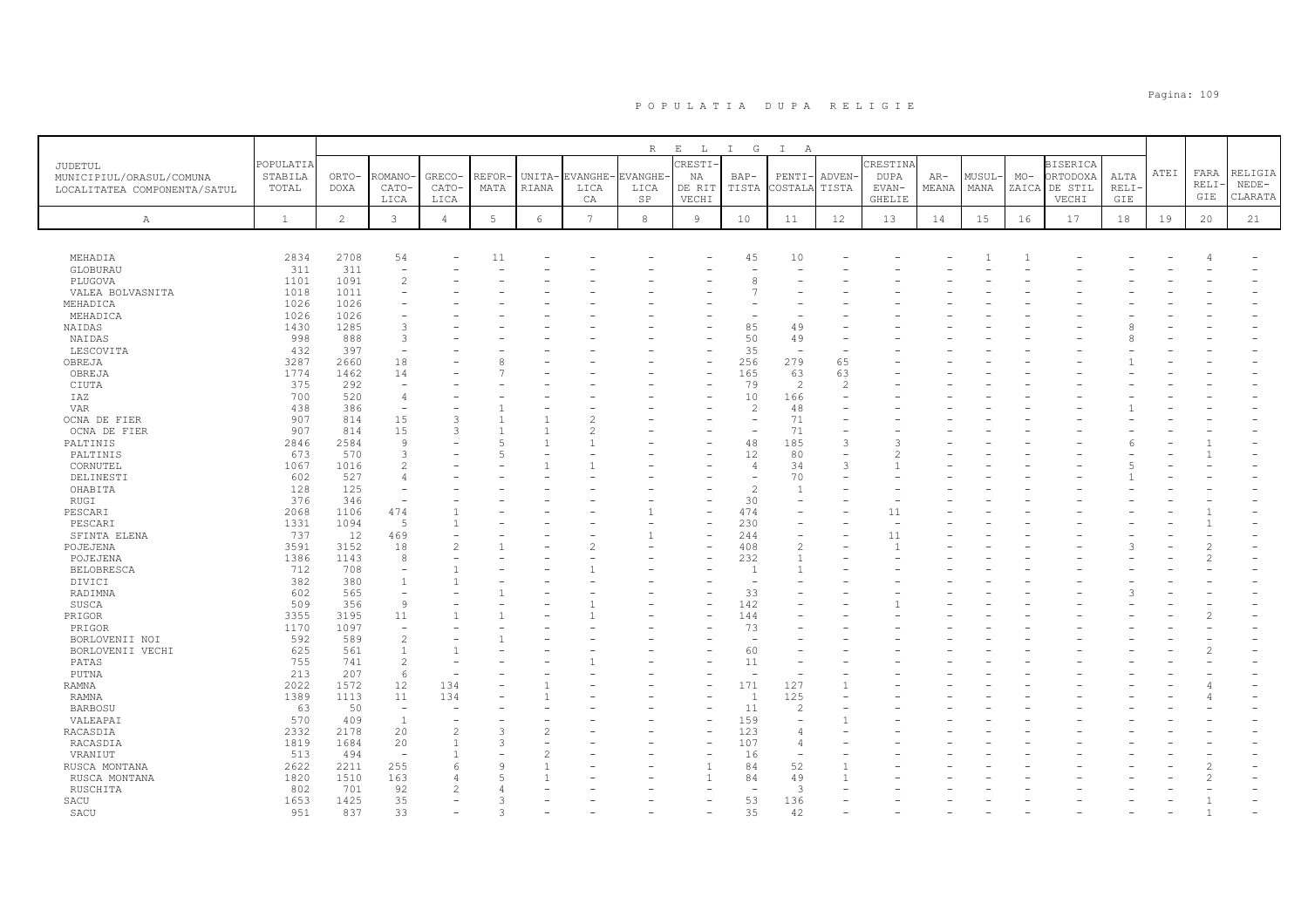|                              |              |                      |                               |                |        |                          |                | R              | $\mathbf{E}=-\mathbf{L}$ . | $I$ G                          | $\mathbb{I}$<br>A        |              |               |       |        |       |                 |       |      |      |                |
|------------------------------|--------------|----------------------|-------------------------------|----------------|--------|--------------------------|----------------|----------------|----------------------------|--------------------------------|--------------------------|--------------|---------------|-------|--------|-------|-----------------|-------|------|------|----------------|
| JUDETUL                      | POPULATIA    |                      |                               |                |        |                          |                |                | CRESTI-                    |                                |                          |              | CRESTINA      |       |        |       | <b>BISERICA</b> |       |      |      |                |
| MUNICIPIUL/ORASUL/COMUNA     | STABILA      | ORTO-                | ROMANO                        | GRECO-         | REFOR· | UNITA-                   | <b>EVANGHE</b> | <b>EVANGHE</b> | NA                         | $BAP-$                         | PENTI-                   | <b>ADVEN</b> | <b>DUPA</b>   | $AR-$ | MUSUL- | $MO-$ | ORTODOXA        | ALTA  | ATEI | FARA | RELIGIA        |
| LOCALITATEA COMPONENTA/SATUL | TOTAL        | DOXA                 | CATO-                         | CATO-          | MATA   | RIANA                    | LICA           | LICA           | DE RIT                     | TISTA                          | COSTALA                  | TISTA        | EVAN-         | MEANA | MANA   |       | ZAICA DE STIL   | RELI· |      | RELI | $NEDE-$        |
|                              |              |                      | LICA                          | LICA           |        |                          | CA             | SP             | VECHI                      |                                |                          |              | <b>GHELIE</b> |       |        |       | VECHI           | GIE   |      | GIE  | CLARATA        |
| Α                            | $\mathbf{1}$ | $\mathbf{2}^{\circ}$ | $\mathbf{3}$                  | $\overline{4}$ | 5      | $\epsilon$               | $\overline{7}$ | $^{\rm 8}$     | $\mathcal{G}$              | 10                             | 11                       | 12           | 13            | 14    | 15     | 16    | 17              | 18    | 19   | 20   | 21             |
|                              |              |                      |                               |                |        |                          |                |                |                            |                                |                          |              |               |       |        |       |                 |       |      |      |                |
|                              |              |                      |                               |                |        |                          |                |                |                            |                                |                          |              |               |       |        |       |                 |       |      |      |                |
| SALBAGELU NOU                | 219          | 125                  | $\overline{c}$<br>÷,          |                |        |                          |                |                |                            | $\overline{\phantom{a}}$<br>18 | 92                       |              |               |       |        |       |                 |       |      |      |                |
| TINCOVA<br>SASCA MONTANA     | 483<br>2300  | 463<br>2042          | 42                            | 3              |        | $\overline{c}$           |                |                |                            | 154                            | 2<br>45                  |              |               |       |        |       |                 |       |      |      | $\overline{c}$ |
| SASCA MONTANA                | 787          | 698                  | 29                            | $\mathcal{L}$  |        | $\mathfrak{D}_{1}^{(1)}$ |                |                |                            | 40                             | 10                       |              |               |       |        |       |                 |       |      |      |                |
| BOGODINT                     | 232          | 185                  | $\sim$                        |                |        |                          |                |                |                            | -8                             | 33                       |              |               |       |        |       |                 |       |      |      | $\mathfrak{D}$ |
| POTOC                        | 350          | 313                  | $\overline{\phantom{0}}$      |                |        |                          |                |                |                            | 36                             | $\mathbf{1}$             |              |               |       |        |       |                 |       |      |      |                |
| SASCA ROMANA                 | 551          | 504                  | $\overline{\phantom{a}}$      |                |        |                          |                |                |                            | 45                             | $\mathbf{1}$             |              |               |       |        |       |                 |       |      |      |                |
| SLATINA-NERA                 | 380          | 342                  | 13                            |                |        |                          |                |                |                            | 25                             |                          |              |               |       |        |       |                 |       |      |      |                |
| SICHEVITA                    | 2804         | 2665                 | $\mathbf{3}$                  |                |        |                          |                |                |                            | 131                            | $\overline{c}$           |              |               |       |        |       |                 |       |      |      |                |
| SICHEVITA                    | 1516         | 1418                 | 3                             |                |        |                          |                |                |                            | 91                             | $\overline{2}$           |              |               |       |        |       |                 |       |      |      |                |
| BRESTELNIC                   | 16           | 14                   |                               |                |        |                          |                |                |                            | $\mathcal{P}$                  |                          |              |               |       |        |       |                 |       |      |      |                |
| CAMENITA                     | 28           | 28                   |                               |                |        |                          |                |                |                            |                                |                          |              |               |       |        |       |                 |       |      |      |                |
| CIRSIE                       | 86           | 85                   |                               |                |        |                          |                |                |                            |                                |                          |              |               |       |        |       |                 |       |      |      |                |
| CRACU ALMAJ                  | 11           | 11                   |                               |                |        |                          |                |                |                            |                                |                          |              |               |       |        |       |                 |       |      |      |                |
| CRUSOVITA                    | 106          | 105                  |                               |                |        |                          |                |                |                            |                                |                          |              |               |       |        |       |                 |       |      |      |                |
| CURMATURA                    | 35           | 35                   |                               |                |        |                          |                |                |                            |                                |                          |              |               |       |        |       |                 |       |      |      |                |
| FRASINIS                     | 52           | 52<br>670            |                               |                |        |                          |                |                |                            |                                |                          |              |               |       |        |       |                 |       |      |      |                |
| GORNEA                       | 700          |                      |                               |                |        |                          |                |                |                            | 30                             |                          |              |               |       |        |       |                 |       |      |      |                |
| LIBORAJDEA<br>LUCACEVAT      | 4<br>43      | $\overline{4}$<br>41 |                               |                |        |                          |                |                |                            |                                |                          |              |               |       |        |       |                 |       |      |      |                |
| MARTINOVAT                   | 22           | 21                   |                               |                |        |                          |                |                |                            |                                |                          |              |               |       |        |       |                 |       |      |      |                |
| OGASU PODULUI                |              | $\mathcal{D}$        |                               |                |        |                          |                |                |                            |                                |                          |              |               |       |        |       |                 |       |      |      |                |
| STRENEAC                     | 8            | 8                    |                               |                |        |                          |                |                |                            |                                |                          |              |               |       |        |       |                 |       |      |      |                |
| VALEA OREVITA                | 7            |                      |                               |                |        |                          |                |                |                            |                                |                          |              |               |       |        |       |                 |       |      |      |                |
| VALEA RAVENSCA               | 43           | 42                   |                               |                |        |                          |                |                |                            |                                |                          |              |               |       |        |       |                 |       |      |      |                |
| VALEA SICHEVITEI             | 29           | 29                   |                               |                |        |                          |                |                |                            |                                |                          |              |               |       |        |       |                 |       |      |      |                |
| ZANOU                        | 36           | 36                   |                               |                |        |                          |                |                |                            |                                |                          |              |               |       |        |       |                 |       |      |      |                |
| ZASLOANE                     | 58           | 57                   |                               |                |        |                          |                |                |                            |                                |                          |              |               |       |        |       |                 |       |      |      |                |
| SLATINA-TIMIS                | 3659         | 2217                 | 1225                          |                |        |                          |                |                |                            | 164                            | 51                       |              |               |       |        |       |                 |       |      |      |                |
| SLATINA-TIMIS                | 1977         | 833                  | 1035                          |                |        |                          |                |                |                            | 57                             | 51                       |              |               |       |        |       |                 |       |      |      |                |
| ILOVA                        | 972          | 887                  | $\overline{\phantom{a}}$      |                |        |                          |                |                |                            | 85                             | $\overline{\phantom{a}}$ |              |               |       |        |       |                 |       |      |      |                |
| SADOVA NOUA                  | 388          | 372                  | $\overline{1}$                |                |        |                          |                |                |                            | 15                             |                          |              |               |       |        |       |                 |       |      |      |                |
| SADOVA VECHE                 | 322          | 125                  | 189                           |                |        |                          |                |                |                            | $\overline{7}$                 |                          |              |               |       |        |       |                 |       |      |      |                |
| SOCOL                        | 2434         | 2117                 | 167                           |                |        |                          |                |                |                            | 77                             | 59                       |              |               |       |        |       |                 |       |      |      |                |
| SOCOL                        | 840          | 812                  | $\overline{4}$                |                | っ      |                          |                |                |                            | 22                             | $\overline{\phantom{a}}$ |              |               |       |        |       |                 |       |      |      |                |
| <b>BAZIAS</b>                | 51           | 46                   | $\overline{c}$                |                |        |                          |                |                |                            | 3                              |                          |              |               |       |        |       |                 |       |      |      |                |
| CIMPIA                       | 690          | 626<br>85            | $\overline{\phantom{a}}$<br>۰ |                |        |                          |                |                |                            | 52                             | $\mathbf{1}$             |              |               |       |        |       |                 |       |      |      |                |
| PIRNEAURA<br>ZLATITA         | 85<br>768    | 548                  | 161                           |                |        |                          |                |                |                            | ÷,                             | 58                       |              |               |       |        |       |                 |       |      |      |                |
| SOPOTU NOU                   | 1659         | 1397                 | 212                           |                |        |                          |                |                |                            | 31                             | 10                       |              |               |       |        |       |                 |       |      |      |                |
| SOPOTU NOU                   | 379          | 343                  |                               |                |        |                          |                |                |                            | 27                             | Q                        |              |               |       |        |       |                 |       |      |      |                |
| CIRSA ROSIE                  | 94           | 94                   |                               |                |        |                          |                |                |                            |                                |                          |              |               |       |        |       |                 |       |      |      |                |
| DRISTIE                      | 35           | 35                   |                               |                |        |                          |                |                |                            |                                |                          |              |               |       |        |       |                 |       |      |      |                |
| POIENILE BOINEI              | 53           | 51                   |                               |                |        |                          |                |                |                            |                                |                          |              |               |       |        |       |                 |       |      |      |                |
| RACHITA                      | 183          | 183                  | L,                            |                |        |                          |                |                |                            |                                |                          |              |               |       |        |       |                 |       |      |      |                |
| RAVENSCA                     | 227          | $\overline{4}$       | 212                           |                |        |                          |                |                |                            |                                |                          |              |               |       |        |       |                 |       |      |      |                |
| STANCILOVA                   | 442          | 441                  |                               |                |        |                          |                |                |                            |                                |                          |              |               |       |        |       |                 |       |      |      |                |
| URCU                         | 52           | 52                   |                               |                |        |                          |                |                |                            |                                |                          |              |               |       |        |       |                 |       |      |      |                |
| VALEA RACHITEI               | 119          | 119                  |                               |                |        |                          |                |                |                            |                                |                          |              |               |       |        |       |                 |       |      |      |                |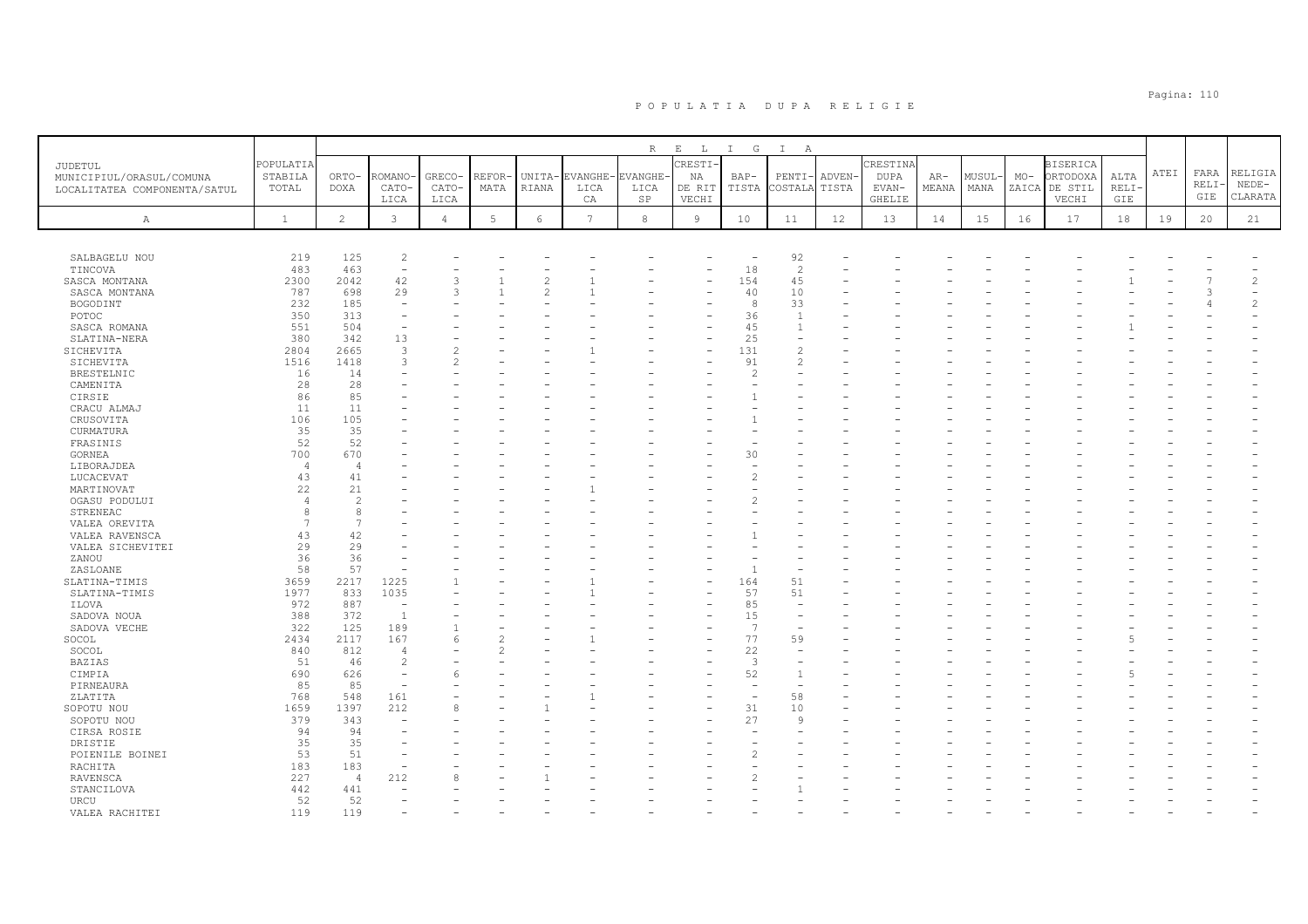|                                                                     |                               |                      |                                |                         |                |                 |                              |                                   | $\mathbf{E}$                                     |                          |                                        |                       |                                            |                |                |                |                                                 |                      |      |                      |                               |
|---------------------------------------------------------------------|-------------------------------|----------------------|--------------------------------|-------------------------|----------------|-----------------|------------------------------|-----------------------------------|--------------------------------------------------|--------------------------|----------------------------------------|-----------------------|--------------------------------------------|----------------|----------------|----------------|-------------------------------------------------|----------------------|------|----------------------|-------------------------------|
| JUDETUL<br>MUNICIPIUL/ORASUL/COMUNA<br>LOCALITATEA COMPONENTA/SATUL | POPULATIA<br>STABILA<br>TOTAL | ORTO-<br><b>DOXA</b> | ROMANO<br>CATO-<br>LICA        | GRECO-<br>CATO-<br>LICA | REFOR-<br>MATA | UNITA-<br>RIANA | <b>VANGHE-</b><br>LICA<br>CA | R<br><b>EVANGHE</b><br>LICA<br>SP | $\mathbb{L}$<br>CRESTI-<br>NA<br>DE RIT<br>VECHI | $I$ G<br>$BAP-$<br>TISTA | $\mathbb{I}$<br>A<br>PENTI-<br>COSTALA | <b>ADVEN</b><br>TISTA | CRESTINA<br><b>DUPA</b><br>EVAN-<br>GHELIE | $AR-$<br>MEANA | MUSUL-<br>MANA | $MO-$<br>ZAICA | <b>BISERICA</b><br>ORTODOXA<br>DE STIL<br>VECHI | ALTA<br>RELI-<br>GIE | ATEI | FARA<br>RELI·<br>GIE | RELIGIA<br>$NEDE-$<br>CLARATA |
| Α                                                                   | $\mathbf{1}$                  | $\overline{c}$       | 3                              | $\overline{4}$          | 5              | 6               | $7\phantom{.0}$              | 8                                 | 9                                                | 10                       | 11                                     | 12                    | 13                                         | 14             | 15             | 16             | 17                                              | 18                   | 19   | 20                   | 21                            |
|                                                                     |                               |                      |                                |                         |                |                 |                              |                                   |                                                  |                          |                                        |                       |                                            |                |                |                |                                                 |                      |      |                      |                               |
|                                                                     |                               |                      |                                |                         |                |                 |                              |                                   |                                                  |                          |                                        |                       |                                            |                |                |                |                                                 |                      |      |                      |                               |
| VALEA ROSIE<br>TEREGOVA                                             | 75<br>4945                    | 75<br>4749           | $\overline{\phantom{a}}$<br>46 |                         |                |                 |                              |                                   |                                                  | 130                      | $\overline{c}$                         | 10                    |                                            |                |                |                |                                                 |                      |      |                      |                               |
| TEREGOVA                                                            | 3464                          | 3336                 | 31                             |                         |                |                 |                              |                                   |                                                  | 79                       | $\overline{2}$                         | 9                     |                                            |                |                |                |                                                 |                      |      |                      |                               |
| <b>RUSCA</b>                                                        | 1481                          | 1413                 | 15                             | ٠                       |                |                 |                              |                                   |                                                  | 51                       |                                        |                       |                                            |                |                |                |                                                 |                      |      |                      |                               |
| TICVANIU MARE                                                       | 1967                          | 1596                 | 16                             | 316                     | 5              |                 |                              |                                   |                                                  | 29                       | 3                                      |                       |                                            |                |                |                |                                                 |                      |      |                      |                               |
| TICVANIU MARE                                                       | 782                           | 610                  | $\overline{4}$                 | 160                     |                |                 |                              |                                   |                                                  | 3                        |                                        |                       |                                            |                |                |                |                                                 |                      |      |                      |                               |
| CIRNECEA                                                            | 422                           | 372                  | $\overline{\phantom{a}}$       | 46                      |                |                 |                              |                                   |                                                  | 2                        |                                        |                       |                                            |                |                |                |                                                 |                      |      |                      |                               |
| SECASENI                                                            | 362                           | 323                  | $\mathcal{L}$                  | 26                      |                |                 |                              |                                   |                                                  | 8                        | 3                                      |                       |                                            |                |                |                |                                                 |                      |      |                      |                               |
| TICVANIU MIC                                                        | 401                           | 291                  | 10                             | 84                      |                |                 |                              |                                   |                                                  | 16                       |                                        |                       |                                            |                |                |                |                                                 |                      |      |                      |                               |
| TIRNOVA                                                             | 2100                          | 1829                 | $\overline{a}$                 | 150                     |                |                 |                              |                                   |                                                  | $\mathbf{1}$             | 112                                    |                       |                                            |                |                |                |                                                 |                      |      |                      |                               |
| TIRNOVA                                                             | 2089                          | 1819                 | $\overline{4}$                 | 150                     |                |                 |                              |                                   |                                                  | ۰                        | 112                                    |                       |                                            |                |                |                |                                                 |                      |      |                      |                               |
| <b>BRATOVA</b>                                                      | 11                            | 10                   |                                |                         |                |                 |                              |                                   |                                                  |                          | $\overline{\phantom{a}}$               |                       |                                            |                |                |                |                                                 |                      |      |                      |                               |
| TOPLET                                                              | 3318                          | 3124                 | 57                             | 3                       | ٩              |                 |                              |                                   |                                                  | 98                       | 20                                     | 3                     |                                            |                |                |                |                                                 |                      |      |                      |                               |
| TOPLET                                                              | 2716                          | 2574                 | 38                             | 3                       |                |                 |                              |                                   |                                                  | 66                       | 19                                     | 3                     |                                            |                |                |                |                                                 |                      |      |                      |                               |
| <b>BIRZA</b>                                                        | 602                           | 550                  | 19                             | $\rightarrow$           |                |                 |                              |                                   |                                                  | 32                       | $\overline{1}$                         |                       |                                            |                |                |                |                                                 |                      |      |                      |                               |
| TURNU RUIENI                                                        | 4436                          | 3407                 | 51                             | 10                      |                |                 |                              |                                   |                                                  | 437                      | 473                                    | -                     | 52                                         |                |                |                |                                                 |                      |      |                      |                               |
| TURNU RUIENI                                                        | 1599                          | 1300                 | 51                             | 8                       |                |                 |                              |                                   |                                                  | 146                      | 89                                     |                       |                                            |                |                |                |                                                 |                      |      |                      |                               |
| BORLOVA                                                             | 1542                          | 1082                 |                                | $\mathfrak{D}$          |                |                 |                              |                                   |                                                  | 193                      | 212                                    |                       | 52                                         |                |                |                |                                                 |                      |      |                      |                               |
| CICLENI                                                             | 33                            | 7                    |                                |                         |                |                 |                              |                                   |                                                  |                          | 26                                     |                       |                                            |                |                |                |                                                 |                      |      |                      |                               |
| DALCI                                                               | 295                           | 266                  |                                |                         |                |                 |                              |                                   |                                                  | $\overline{c}$           | 27                                     |                       |                                            |                |                |                |                                                 |                      |      |                      |                               |
| ZERVESTI                                                            | 581                           | 462                  |                                |                         |                |                 |                              |                                   |                                                  | $\overline{\phantom{a}}$ | 119                                    |                       |                                            |                |                |                |                                                 |                      |      |                      |                               |
| ZLAGNA                                                              | 386                           | 290                  |                                |                         |                |                 |                              |                                   |                                                  | 96                       |                                        |                       |                                            |                |                |                |                                                 |                      |      |                      |                               |
| VALIUG                                                              | 1185                          | 1039                 | 130                            | $\overline{4}$          |                |                 |                              |                                   |                                                  |                          | 3                                      |                       |                                            |                |                |                |                                                 |                      |      |                      |                               |
| VALIUG                                                              | 1185                          | 1039                 | 130                            | $\overline{4}$          |                |                 |                              |                                   |                                                  |                          | 3                                      |                       |                                            |                |                |                |                                                 |                      |      |                      |                               |
| VARADIA                                                             | 1595                          | 1329                 | 22                             | 189                     |                |                 |                              |                                   |                                                  | 33                       | 5                                      |                       |                                            |                |                |                |                                                 |                      |      | 10                   |                               |
| VARADIA                                                             | 963                           | 752                  | 14                             | 174                     | Р              |                 |                              |                                   |                                                  | 13                       |                                        |                       |                                            |                |                |                |                                                 |                      |      |                      |                               |
| MERCINA                                                             | 632                           | 577                  | 8                              | 15                      |                |                 |                              |                                   |                                                  | 20                       | 5                                      |                       |                                            |                |                |                |                                                 |                      |      |                      |                               |
| VERMES                                                              | 1972                          | 1520                 | 74                             | 213                     |                |                 |                              |                                   |                                                  | 149                      |                                        |                       |                                            |                |                |                |                                                 |                      |      |                      |                               |
| VERMES                                                              | 1258                          | 871                  | 17                             | 212                     |                |                 |                              |                                   |                                                  | 144                      |                                        |                       |                                            |                |                |                |                                                 |                      |      |                      |                               |
| ERSIG                                                               | 311                           | 256                  | 49                             | $\overline{1}$          |                |                 |                              |                                   |                                                  | 3                        |                                        |                       |                                            |                |                |                |                                                 |                      |      |                      |                               |
| IZGAR                                                               | 403                           | 393                  |                                |                         |                |                 |                              |                                   |                                                  | $\mathfrak{D}$           |                                        |                       |                                            |                |                |                |                                                 |                      |      |                      |                               |
| VRANI                                                               | 1424                          | 1337                 |                                |                         |                |                 |                              |                                   |                                                  | 81                       |                                        |                       |                                            |                |                |                |                                                 |                      |      |                      |                               |
| VRANI                                                               | 1026                          | 956                  |                                |                         |                |                 |                              |                                   |                                                  | 64                       |                                        |                       |                                            |                |                |                |                                                 |                      |      |                      |                               |
| CIORTEA                                                             | 241                           | 227                  |                                |                         |                |                 |                              |                                   |                                                  | 14                       |                                        |                       |                                            |                |                |                |                                                 |                      |      |                      |                               |
| <b>IERTOF</b>                                                       | 157                           | 154                  |                                |                         |                |                 |                              |                                   |                                                  | 3                        |                                        |                       |                                            |                |                |                |                                                 |                      |      |                      |                               |
| ZAVOI                                                               | 4570                          | 4075                 | 87                             |                         | 19             |                 |                              | 3                                 |                                                  | 99                       | 247                                    | 27                    |                                            |                |                |                |                                                 |                      |      |                      |                               |
| ZAVOI                                                               | 788                           | 689                  | 15                             |                         |                |                 |                              |                                   |                                                  | 3                        | 71                                     | 5                     |                                            |                |                |                |                                                 |                      |      |                      |                               |
| 23 AUGUST                                                           | 674                           | 556                  | 39                             |                         |                |                 |                              | 3                                 |                                                  |                          | 51                                     | 20                    |                                            |                |                |                |                                                 |                      |      |                      |                               |
| MAGURA                                                              | 539                           | 489                  | $\overline{\phantom{a}}$       |                         |                |                 |                              |                                   |                                                  | $\overline{c}$           | 47                                     |                       |                                            |                |                |                |                                                 |                      |      |                      |                               |
| MARU                                                                | 1040                          | 1000                 | $\overline{\phantom{a}}$       |                         |                |                 |                              |                                   |                                                  |                          | 32                                     |                       |                                            |                |                |                |                                                 |                      |      |                      |                               |
| POIANA MARULUI                                                      | 411                           | 394                  | 15                             |                         |                |                 |                              |                                   |                                                  |                          |                                        |                       |                                            |                |                |                |                                                 |                      |      |                      |                               |
| VALEA BISTREI                                                       | 449                           | 405                  | $\overline{1}$                 |                         |                |                 |                              |                                   |                                                  |                          | 43                                     |                       |                                            |                |                |                |                                                 |                      |      |                      |                               |
| VOISLOVA                                                            | 669                           | 542                  | 17                             | 3                       | 14             |                 |                              |                                   |                                                  | 87                       | 3                                      |                       |                                            |                |                |                |                                                 |                      |      |                      |                               |
| ZORLENTU MARE                                                       | 1215                          | 1188                 | $\overline{1}$                 |                         |                |                 |                              |                                   |                                                  | 23                       | $\overline{2}$                         |                       |                                            |                |                |                |                                                 |                      |      |                      |                               |
| ZORLENTU MARE                                                       | 1063                          | 1036                 | $\overline{1}$                 |                         |                |                 |                              |                                   |                                                  | 23                       | $\mathfrak{D}$                         |                       |                                            |                |                |                |                                                 |                      |      |                      |                               |
| ZORLENCIOR                                                          | 152                           | 152                  |                                |                         |                |                 |                              |                                   |                                                  |                          |                                        |                       |                                            |                |                |                |                                                 |                      |      |                      |                               |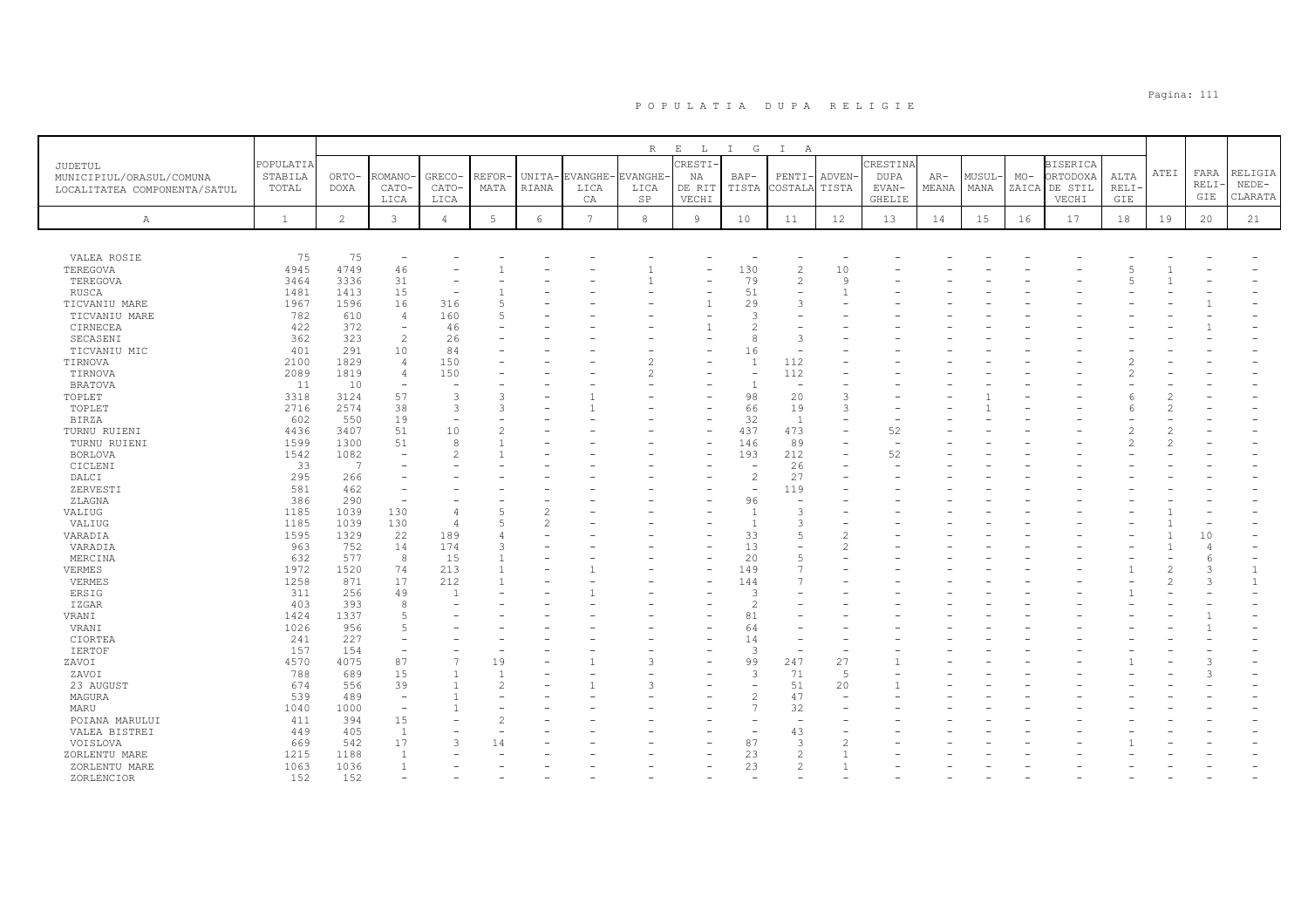|                              |                  |                          |                          |                |                |                          |                 | $\mathbb R$    | $\mathbf{E}$<br>$\mathbb{L}$ | $\mathbb{I}$<br>G | $\mathbb{I}$<br>A        |                          |                |                |        |                          |                         |                          |               |                |                |
|------------------------------|------------------|--------------------------|--------------------------|----------------|----------------|--------------------------|-----------------|----------------|------------------------------|-------------------|--------------------------|--------------------------|----------------|----------------|--------|--------------------------|-------------------------|--------------------------|---------------|----------------|----------------|
| JUDETUL                      | <b>POPULATIA</b> |                          |                          |                |                |                          |                 |                | RESTI-                       |                   |                          |                          | CRESTINA       |                |        |                          | <b>BISERICA</b>         |                          |               |                |                |
| MUNICIPIUL/ORASUL/COMUNA     | STABILA          | ORTO-                    | <b>ROMANO</b>            | <b>GRECO</b>   | REFOR·         | UNITA-                   | EVANGHE         | <b>VANGHE</b>  | ΝA                           | $BAP-$            | PENTI·                   | ADVEN-                   | <b>DUPA</b>    | AR-            | MUSUL· | $MO-$                    | ORTODOXA                | ALTA                     | ATEI          | FARA           | RELIGIA        |
| LOCALITATEA COMPONENTA/SATUL | TOTAL            | <b>DOXA</b>              | CATO-                    | CATO           | MATA           | RIANA                    | LICA            | LICA           | DE RIT                       | TISTA             | COSTALA                  | TISTA                    | EVAN-          | MEANA          | MANA   | ZAICA                    | DE STIL                 | RELI-                    |               | RELI-          | $NEDE-$        |
|                              |                  |                          | LICA                     | LICA           |                |                          | CA              | SP             | VECHI                        |                   |                          |                          | <b>GHELIE</b>  |                |        |                          | VECHI                   | GIE                      |               | GIE            | CLARATA        |
|                              |                  |                          |                          |                |                |                          |                 |                |                              |                   |                          |                          |                |                |        |                          |                         |                          |               |                |                |
| $\mathbb{A}$                 | <sup>1</sup>     | $\mathbf{2}$             | 3                        | $\overline{4}$ | 5              | 6                        | $7\phantom{.0}$ | $\,8\,$        | 9                            | 10                | 11                       | 12                       | 13             | 14             | 15     | 16                       | 17                      | 18                       | 19            | 20             | 21             |
|                              |                  |                          |                          |                |                |                          |                 |                |                              |                   |                          |                          |                |                |        |                          |                         |                          |               |                |                |
| JUDETUL CLUJ                 | 736301           | 514959                   | 32729                    | 37594 103837   |                | 9754                     | 578             | 223            | 151                          | 5967              | 16064                    | 3168                     | 464            | 149            | 87     | 393                      | 110                     | 6571                     | 627           | 2229           | 647            |
| MUNICIPII SI ORASE           | 496563           | 340443                   | 27420                    | 30708          | 68190          | 5541                     | 568             | 209            | 84                           | 3766              | 10537                    | 1203                     | 366            | 149            | 87     | 391                      | 93                      | 3988                     | 569           | 1650           | 601            |
| MUNICIPIUL CLUJ-NAPOCA       | 328602           | 216075                   | 22575                    | 21677          | 48156          | 4049                     | 538             | 194            | 70                           | 2795              | 6663                     | 654                      | 328            | 27             | 76     | 340                      | 52                      | 2261                     | 455           | 1102           | 515            |
| CLUJ-NAPOCA                  | 328602           | 216075                   | 22575                    | 21677          | 48156          | 4049                     | 538             | 194            | 70                           | 2795              | 6663                     | 654                      | 328            | 27             | 76     | 340                      | 52                      | 2261                     | 455           | 1102           | 515            |
| MUNICIPIUL DEJ               | 41216            | 29783                    | 1485                     | 2399           | 5547           | 25                       | 8               | $\mathcal{L}$  | $\overline{1}$               | 286               | 1257                     | 129                      | 12             | <sup>1</sup>   |        | 29                       | 26                      | 151                      | 25            | 29             | 20             |
| DEJ                          | 37745            | 27004                    | 1432                     | 2238           | 5177           | 23                       |                 | $\mathfrak{D}$ | $\overline{1}$               | 286               | 1160                     | 129                      | 11             | $\overline{1}$ |        | 29                       | 26                      | 148                      | 25            | 28             | 18             |
| OCNA DEJULUI                 | 2246             | 1638                     | 53                       | 131            | 370            | 2                        |                 |                |                              |                   | 43                       | $\overline{\phantom{a}}$ | $\overline{1}$ |                |        |                          | $\sim$                  | 3                        |               | $\overline{1}$ | $\overline{c}$ |
| PESTERA                      |                  |                          |                          |                |                |                          |                 |                |                              |                   |                          |                          |                |                |        |                          |                         |                          |               |                |                |
| PINTIC                       | 540              | 472                      |                          | 18             |                |                          |                 |                |                              |                   | 50                       |                          |                |                |        |                          |                         |                          |               |                |                |
| SOMCUTU MIC                  | 685              | 669                      | ۰                        | 12             |                |                          |                 |                |                              |                   | $\angle$                 |                          |                |                |        |                          |                         |                          |               |                |                |
| MUNICIPIUL TURDA             | 61200            | 47207                    | 1545                     | 3364           | 4888           | 1370                     | 11              |                |                              | 247               | 1197                     | 125                      | 21             |                |        | 20                       | 11                      | 828                      | 41            | 261            | 49             |
| TURDA                        | 61200            | 47207                    | 1545                     | 3364           | 4888           | 1370                     | 11              | R              | -5                           | 247               | 1197                     | 125                      | 21             | $\mathcal{P}$  |        | 20                       | 11                      | 828                      | 41            | 261            | 49             |
| ORAS CIMPIA TURZII           | 29307            | 22769                    | 551                      | 1401           | 2421           | 65                       |                 |                |                              | 238               | 824                      | 154                      | $\overline{1}$ |                | 3      |                          | 3                       | 643                      | 33            | 184            | 5              |
| CIMPIA TURZII                | 29307            | 22769                    | 551                      | 1401           | 2421           | 65                       |                 |                |                              | 238               | 824                      | 154                      | $\overline{1}$ |                | 3      | $\overline{\phantom{a}}$ | $\overline{\mathbf{3}}$ | 643                      | 33            | 184            | 5              |
| ORAS GHERLA                  | 26277            | 18853                    | 1041                     | 1697           | 3736           | 24                       |                 |                |                              | 130               | 342                      | 135                      | 4              | 119            | 8      | $\mathcal{D}$            | $\mathbf{1}$            | 86                       | 13            | 67             | 10             |
| <b>GHERLA</b>                | 25284            | 18090                    | 1035                     | 1664           | 3570           | 24                       |                 |                | $\mathcal{P}$                | 130               | 317                      | 135                      | Δ              | 119            | 8      | $\mathcal{D}$            | $\overline{1}$          | 86                       | 13            | 67             | 10             |
| BAITA                        | 461              | 280                      | .5                       | 13             | 145            |                          |                 |                |                              |                   | 18                       |                          |                |                |        |                          |                         |                          |               |                |                |
| HASDATE                      | 309              | 281                      | $\mathbf{1}$             | 19             | -1             |                          |                 |                |                              |                   | -7                       |                          |                |                |        |                          |                         |                          |               |                |                |
| SILIVAS                      | 223              | 202                      | ÷,                       | $\overline{1}$ | 20             |                          |                 |                |                              |                   |                          |                          |                |                |        |                          |                         |                          |               |                |                |
| ORAS HUEDIN                  | 9961             | 5756                     | 223                      | 170            | 3442           | 8                        |                 |                |                              | 70                | 254                      | 6                        |                |                |        |                          |                         | 19                       | $\mathcal{L}$ |                | $\overline{c}$ |
| HUEDIN                       | 9460             | 5754                     | 219                      | 169            | 2954           | 8                        |                 |                |                              | 65                | 254                      | 6                        |                |                |        |                          |                         | 19                       | $\mathcal{L}$ | 6              | $\overline{2}$ |
| <b>BICALATU</b>              | 501              | $\overline{2}$           | $\overline{4}$           | $\overline{1}$ | 488            | $\overline{\phantom{a}}$ |                 |                |                              | $\overline{5}$    |                          |                          |                |                |        |                          |                         | $\overline{\phantom{a}}$ |               |                |                |
| COMUNE                       | 239738           | 174516                   | 5309                     | 6886           | 35647          | 4213                     | 10              | 14             | 67                           | 2201              | 5527                     | 1965                     | 98             |                |        | 2                        | 17                      | 2583                     | 58            | 579            | 46             |
| AGHIRESU                     | 8001             | 4088                     | 875                      | 137            | 2609           | 7                        | $\mathbf{1}$    |                |                              | 70                | 97                       | 60                       |                |                |        |                          |                         | 55                       |               | 1              | $\overline{1}$ |
| AGHIRESU                     | 1375             | 1043                     | 55                       | 114            | 136            | 2                        |                 |                |                              | 3                 | 17                       | $\overline{4}$           |                |                |        |                          |                         | $\overline{1}$           |               |                |                |
| AGHIRESU-FABRICI             | 3422             | 2361                     | 205                      | 16             | 718            | 3                        |                 |                |                              | 29                | 61                       | 3                        |                |                |        |                          |                         | 25                       |               |                | $\mathbf{1}$   |
| ARGHISU                      | 222              | 206                      |                          |                | 8              |                          |                 |                |                              |                   | 7                        |                          |                |                |        |                          |                         |                          |               |                |                |
| <b>BAGARA</b>                | 432              | 32                       | $\mathbf{1}$             |                | 345            |                          |                 |                |                              |                   |                          | 50                       |                |                |        |                          |                         |                          |               |                |                |
| DINCU                        | 183              | 180                      |                          |                |                |                          |                 |                |                              | 3                 |                          |                          |                |                |        |                          |                         |                          |               |                |                |
| DOROLTU                      | 120              | $\overline{\phantom{a}}$ | ۰                        |                | 119            |                          |                 |                |                              |                   |                          |                          |                |                |        |                          |                         |                          |               |                |                |
| INUCU                        | 497              |                          |                          |                | 496            |                          |                 |                |                              |                   |                          |                          |                |                |        |                          |                         |                          |               |                |                |
| LEGHIA                       | 609              | -3                       | 597                      |                | $\mathcal{L}$  |                          |                 |                |                              |                   |                          |                          |                |                |        |                          |                         |                          |               |                |                |
| MACAU                        | 805              | 17                       | 5                        | $\mathbf{1}$   | 733            |                          |                 |                |                              | 20                |                          | $\mathcal{L}$            |                |                |        |                          |                         | 26                       |               |                |                |
| TICU                         | 100              | 95                       | $\mathfrak{D}$           | $\overline{1}$ |                |                          |                 |                |                              |                   |                          |                          |                |                |        |                          |                         |                          |               |                |                |
| TICU-COLONIE                 | 236              | 151                      | 9                        | 3              | 47             |                          |                 |                |                              | 14                | 10                       |                          |                |                |        |                          |                         |                          |               |                |                |
| AITON                        | 1626             | 1330                     | $\equiv$                 | 88             | 173            |                          |                 |                |                              |                   | 23                       |                          |                |                |        |                          |                         | 11                       |               |                |                |
| AITON                        | 831              | 545                      | $\overline{\phantom{a}}$ | 82             | 172            |                          |                 |                |                              |                   | 21                       |                          |                |                |        |                          |                         | 11                       |               |                |                |
| REDIU                        | 795              | 785                      | $\equiv$                 | $\epsilon$     | -1             |                          |                 |                |                              |                   | $\overline{\mathcal{L}}$ |                          |                |                |        |                          |                         |                          |               |                |                |
| ALUNIS                       | 1647             | 1557                     | $\overline{c}$           | 20             | 20             |                          |                 |                |                              | 11                | 36                       |                          |                |                |        |                          |                         |                          |               |                |                |
| ALUNIS                       | 664              | 631                      | $\mathbf{1}$             | 16             |                |                          |                 |                |                              | 10                |                          |                          |                |                |        |                          |                         |                          |               |                |                |
| CORNENI                      | 196              | 194                      | $\overline{\phantom{a}}$ |                |                |                          |                 |                |                              |                   |                          |                          |                |                |        |                          |                         |                          |               |                |                |
| GHIROLT                      | 514              | 462                      | $\mathbf{1}$             | $\overline{1}$ | 14             |                          |                 |                |                              |                   | 35                       |                          |                |                |        |                          |                         |                          |               |                |                |
| PRUNENI                      | 64               | 62                       | $\equiv$                 | $\mathcal{P}$  |                |                          |                 |                |                              |                   |                          |                          |                |                |        |                          |                         |                          |               |                |                |
| VALE                         | 209              | 208                      | $\sim$                   |                |                |                          |                 |                |                              | $\overline{1}$    |                          |                          |                |                |        |                          |                         |                          |               |                |                |
| APAHIDA                      | 7640             | 6459                     | 34                       | 217            | 309            | 25                       |                 |                |                              | 98                | 246                      | 21                       | 6              |                |        |                          | 3                       | 186                      | 3             | 33             |                |
| APAHIDA                      | 3902             | 3440                     | 16                       | 43             | 107            | 18                       |                 |                |                              | 9                 | 68                       | 16                       |                |                |        |                          | $\mathcal{L}$           | 157                      | 3             | 22             |                |
| <b>BODROG</b>                | 81               | $\overline{1}$           |                          | $\mathcal{D}$  | 71             |                          |                 |                |                              |                   |                          |                          |                |                |        |                          |                         |                          |               |                |                |
| CIMPENESTI                   | 10               | 9                        |                          |                | $\overline{1}$ |                          |                 |                |                              |                   |                          |                          |                |                |        |                          |                         |                          |               |                |                |
| CORPADEA                     | 529              | 394                      |                          | 76             |                |                          |                 |                |                              |                   | 4.                       |                          |                |                |        |                          |                         |                          |               |                |                |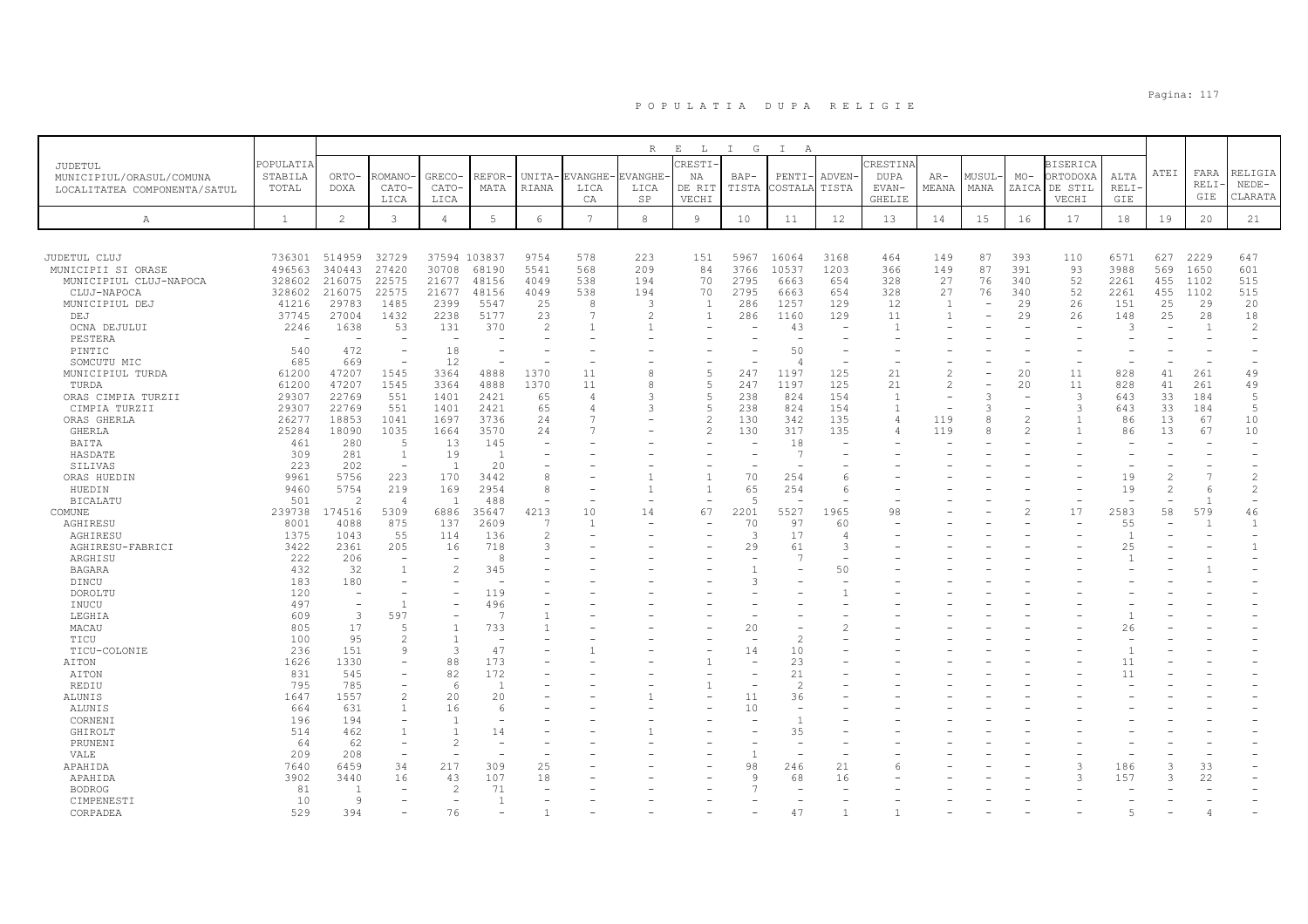|                              |                          |                |                          |                                |                                 |                          |                 | $R_{\odot}$                     | $\mathbf{E}=-\mathbf{L}$ | $\mathbb{I}$<br>G | $\mathbb{I}$<br>A |        |               |       |       |       |                 |                |      |          |         |
|------------------------------|--------------------------|----------------|--------------------------|--------------------------------|---------------------------------|--------------------------|-----------------|---------------------------------|--------------------------|-------------------|-------------------|--------|---------------|-------|-------|-------|-----------------|----------------|------|----------|---------|
| JUDETUL                      | POPULATIA                |                |                          |                                |                                 |                          |                 |                                 | CRESTI                   |                   |                   |        | CRESTINA      |       |       |       | <b>BISERICA</b> |                |      |          |         |
| MUNICIPIUL/ORASUL/COMUNA     | STABILA                  | ORTO-          | ROMANO                   | <b>GRECO</b>                   | <b>REFOR-</b>                   | UNITA-                   | EVANGHE         | VANGHE                          | ΝA                       | BAP-              | PENTI             | ADVEN- | DUPA          | AR-   | MUSUL | $MO-$ | ORTODOXA        | ALTA           | ATEI | FARA     | RELIGIA |
| LOCALITATEA COMPONENTA/SATUL | TOTAL                    | <b>DOXA</b>    | CATO-                    | CATO-                          | MATA                            | RIANA                    | LICA            | LICA                            | DE RIT                   | TISTA             | <b>COSTALA</b>    | TISTA  | EVAN-         | MEANA | MANA  | ZAICA | DE STIL         | <b>RELI</b>    |      | RELI     | $NEDE-$ |
|                              |                          |                | LICA                     | LICA                           |                                 |                          | CA              | SP                              | VECHI                    |                   |                   |        | <b>GHELIE</b> |       |       |       | VECHI           | GIE            |      | GIE      | CLARATA |
|                              |                          |                |                          |                                |                                 |                          |                 |                                 |                          |                   |                   |        |               |       |       |       |                 |                |      |          |         |
| $\mathbb{A}$                 | $\mathbf{1}$             | $\overline{c}$ | $\mathbf{3}$             | $\overline{4}$                 | $5\phantom{.0}$                 | 6                        | $7\phantom{.0}$ | 8                               | $\overline{9}$           | 10                | 11                | 12     | 13            | 14    | 15    | 16    | 17              | 18             | 19   | 20       | 21      |
|                              |                          |                |                          |                                |                                 |                          |                 |                                 |                          |                   |                   |        |               |       |       |       |                 |                |      |          |         |
|                              |                          |                |                          |                                |                                 |                          |                 |                                 |                          |                   |                   |        |               |       |       |       |                 |                |      |          |         |
| DEZMIR                       | 1140                     | 1051           | 6                        | 30                             | 5                               | $\mathbf{1}$             |                 |                                 |                          | 46                |                   |        |               |       |       |       |                 |                |      |          |         |
| PATA                         | 600                      | 473            | $\overline{2}$           | 8                              | 103                             | $\overline{\phantom{a}}$ |                 |                                 |                          | 7                 | 3                 | 4      |               |       |       |       |                 |                |      |          |         |
| SINNICOARA                   | 1309                     | 1043           | 8                        | 50                             | 21                              | 5                        |                 |                                 |                          | 29                | 118               |        |               |       |       |       |                 | 24             |      |          |         |
| SUB COASTA                   | 69                       | 48             | $\overline{c}$           | 8                              | $\overline{1}$                  |                          |                 |                                 |                          |                   | 10                |        |               |       |       |       |                 |                |      |          |         |
| ASCHILEU                     | 1952                     | 1696<br>682    |                          | 26<br>13                       | 217<br>$\overline{\phantom{a}}$ |                          |                 |                                 |                          |                   | 12                |        |               |       |       |       |                 |                |      |          |         |
| <b>ASCHILEU MARE</b>         | 695                      |                |                          | 5                              |                                 |                          |                 |                                 |                          |                   |                   |        |               |       |       |       |                 |                |      |          |         |
| ASCHILEU MIC                 | 388                      | 340            |                          | $\overline{\phantom{a}}$       | 42                              |                          |                 |                                 |                          |                   |                   |        |               |       |       |       |                 |                |      |          |         |
| CRISTOREL                    | 465<br>75                | 375<br>75      |                          |                                | 88                              |                          |                 |                                 |                          |                   |                   |        |               |       |       |       |                 |                |      |          |         |
| <b>DORNA</b>                 |                          |                |                          | 8                              | 87                              |                          |                 |                                 |                          |                   |                   |        |               |       |       |       |                 |                |      |          |         |
| FODORA                       | 329                      | 224            | $\overline{\phantom{0}}$ |                                |                                 | $\overline{\phantom{a}}$ |                 |                                 |                          |                   | 10                |        |               |       |       |       |                 |                |      |          |         |
| BACIU                        | 7770<br>3677             | 4160<br>2246   | 870<br>838               | 191<br>61                      | 2270<br>367                     | 10                       |                 | $\overline{c}$<br>$\mathcal{P}$ | 22<br>22                 | 67<br>38          | 128               |        | 21<br>21      |       |       |       |                 |                |      | 25<br>22 |         |
| <b>BACIU</b>                 |                          | 542            | $\overline{a}$           |                                |                                 | 10                       |                 |                                 |                          |                   | 46<br>75          |        |               |       |       |       |                 |                |      | 3        |         |
| CORUSU                       | 641                      |                |                          | 15<br>$\overline{\phantom{a}}$ | -6                              |                          |                 |                                 |                          |                   |                   |        |               |       |       |       |                 |                |      |          |         |
| MERA                         | 1368                     | 66             | 13                       |                                | 1283                            |                          |                 |                                 |                          | 6                 |                   |        |               |       |       |       |                 |                |      |          |         |
| POPESTI                      | 591                      | 567            | <sup>1</sup>             | 19                             |                                 |                          |                 |                                 |                          |                   |                   |        |               |       |       |       |                 |                |      |          |         |
| RADAIA                       | 125                      | 111            | 6                        | $\overline{\phantom{a}}$       | $\overline{2}$                  |                          |                 |                                 |                          | 6                 |                   |        |               |       |       |       |                 |                |      |          |         |
| SALISTEA NOUA                | 198                      | 92             | $\overline{a}$           | 89<br>7                        |                                 |                          |                 |                                 |                          | 17                |                   |        |               |       |       |       |                 |                |      |          |         |
| SUCEAGU                      | 1170                     | 536            | 12                       |                                | 612                             |                          |                 |                                 |                          |                   |                   |        |               |       |       |       |                 |                |      |          |         |
| <b>BAISOARA</b>              | 2513                     | 2294           | 3                        | 182                            | $\overline{4}$                  |                          |                 |                                 |                          | 22                |                   |        |               |       |       |       |                 |                |      |          |         |
| <b>BAISOARA</b>              | 1146                     | 1005           | 2                        | 125                            | 3                               |                          |                 |                                 |                          | 8                 |                   |        |               |       |       |       |                 |                |      |          |         |
| FRASINET                     | 51                       | 50             |                          | $\mathbf{1}$                   |                                 |                          |                 |                                 |                          |                   |                   |        |               |       |       |       |                 |                |      |          |         |
| MOARA DE PADURE              | 93                       | 87             |                          | $\overline{1}$                 |                                 |                          |                 |                                 |                          |                   |                   |        |               |       |       |       |                 |                |      |          |         |
| MUNTELE BAISORII             | 386                      | 363            |                          | 23                             |                                 |                          |                 |                                 |                          |                   |                   |        |               |       |       |       |                 |                |      |          |         |
| MUNTELE BOCULUI              | 73<br>177                | 65<br>167      |                          | 8<br>9                         |                                 |                          |                 |                                 |                          |                   |                   |        |               |       |       |       |                 |                |      |          |         |
| MUNTELE CACOVEI              |                          | 39             |                          |                                |                                 |                          |                 |                                 |                          |                   |                   |        |               |       |       |       |                 |                |      |          |         |
| MUNTELE FILII                | 40                       |                |                          | 3                              |                                 |                          |                 |                                 |                          |                   |                   |        |               |       |       |       |                 |                |      |          |         |
| MUNTELE SACELULUI            | 94                       | 91<br>427      |                          |                                |                                 |                          |                 |                                 |                          | 10                |                   |        |               |       |       |       |                 |                |      |          |         |
| SACEL                        | 453                      |                |                          | 12                             |                                 |                          |                 |                                 |                          |                   |                   |        |               |       |       |       |                 |                |      |          |         |
| <b>BELIS</b>                 | 1546                     | 1469           |                          |                                |                                 |                          |                 |                                 |                          |                   | 76                |        |               |       |       |       |                 |                |      |          |         |
| <b>BELIS</b><br>BALCESTI     | 600<br>160               | 523<br>160     |                          |                                |                                 |                          |                 |                                 |                          |                   | 76                |        |               |       |       |       |                 |                |      |          |         |
|                              | 62                       | 62             |                          |                                |                                 |                          |                 |                                 |                          |                   |                   |        |               |       |       |       |                 |                |      |          |         |
| DEALU BOTII                  | $\overline{\phantom{a}}$ | $\overline{a}$ |                          |                                |                                 |                          |                 |                                 |                          |                   |                   |        |               |       |       |       |                 |                |      |          |         |
| GIURCUTA DE JOS              | 215                      | 215            |                          |                                |                                 |                          |                 |                                 |                          |                   |                   |        |               |       |       |       |                 |                |      |          |         |
| GIURCUTA DE SUS              | 457                      | 457            |                          |                                |                                 |                          |                 |                                 |                          |                   |                   |        |               |       |       |       |                 |                |      |          |         |
| POIANA HOREA                 | 52                       | 52             |                          |                                |                                 |                          |                 |                                 |                          |                   |                   |        |               |       |       |       |                 |                |      |          |         |
| SMIDA<br><b>BOBILNA</b>      | 2051                     | 1903           | 4                        | 14                             | 24                              |                          |                 |                                 |                          | 5                 | 67                | 10     | 14            |       |       |       |                 |                |      |          |         |
| <b>BOBILNA</b>               | 588                      | 557            |                          | 4                              |                                 |                          |                 |                                 |                          | $\mathfrak{D}$    | Q                 |        | 14            |       |       |       |                 |                |      |          |         |
|                              | 44                       | 43             |                          |                                |                                 |                          |                 |                                 |                          |                   |                   |        |               |       |       |       |                 |                |      |          |         |
| ANTAS                        |                          | 262            |                          |                                |                                 |                          |                 |                                 |                          |                   |                   |        |               |       |       |       |                 |                |      |          |         |
| BABDIU                       | 264                      |                |                          | $\mathfrak{D}_{1}^{(1)}$       |                                 |                          |                 |                                 |                          |                   | P                 |        |               |       |       |       |                 |                |      |          |         |
| BLIDARESTI                   | 22                       | 16             |                          |                                |                                 |                          |                 |                                 |                          |                   |                   |        |               |       |       |       |                 |                |      |          |         |
| CREMENEA                     | 123<br>201               | 108            |                          |                                |                                 |                          |                 |                                 |                          |                   | 14                |        |               |       |       |       |                 |                |      |          |         |
| MAIA<br>OSORHEL              | 113                      | 188<br>106     |                          |                                |                                 |                          |                 |                                 |                          |                   |                   |        |               |       |       |       |                 |                |      |          |         |
| PRUNI                        | 81                       | 74             |                          |                                |                                 |                          |                 |                                 |                          |                   |                   |        |               |       |       |       |                 |                |      |          |         |
| RAZBUNENI                    | 294                      | 254            |                          | $\overline{7}$                 | 22                              |                          |                 |                                 |                          |                   |                   | 10     |               |       |       |       |                 |                |      |          |         |
| SUARAS                       | 176                      | 174            |                          |                                |                                 |                          |                 |                                 |                          |                   |                   |        |               |       |       |       |                 |                |      |          |         |
| VILCELELE                    | 145                      | 121            |                          |                                |                                 |                          |                 |                                 |                          | $\overline{c}$    | 20                |        |               |       |       |       |                 | $\overline{c}$ |      |          |         |
| <b>BONTIDA</b>               | 4447                     | 3052           | 103                      | 44                             | 1082                            |                          |                 |                                 |                          | 38                | 18                |        |               |       |       |       |                 | 72             |      |          |         |
|                              |                          |                |                          |                                |                                 |                          |                 |                                 |                          |                   |                   |        |               |       |       |       |                 |                |      |          |         |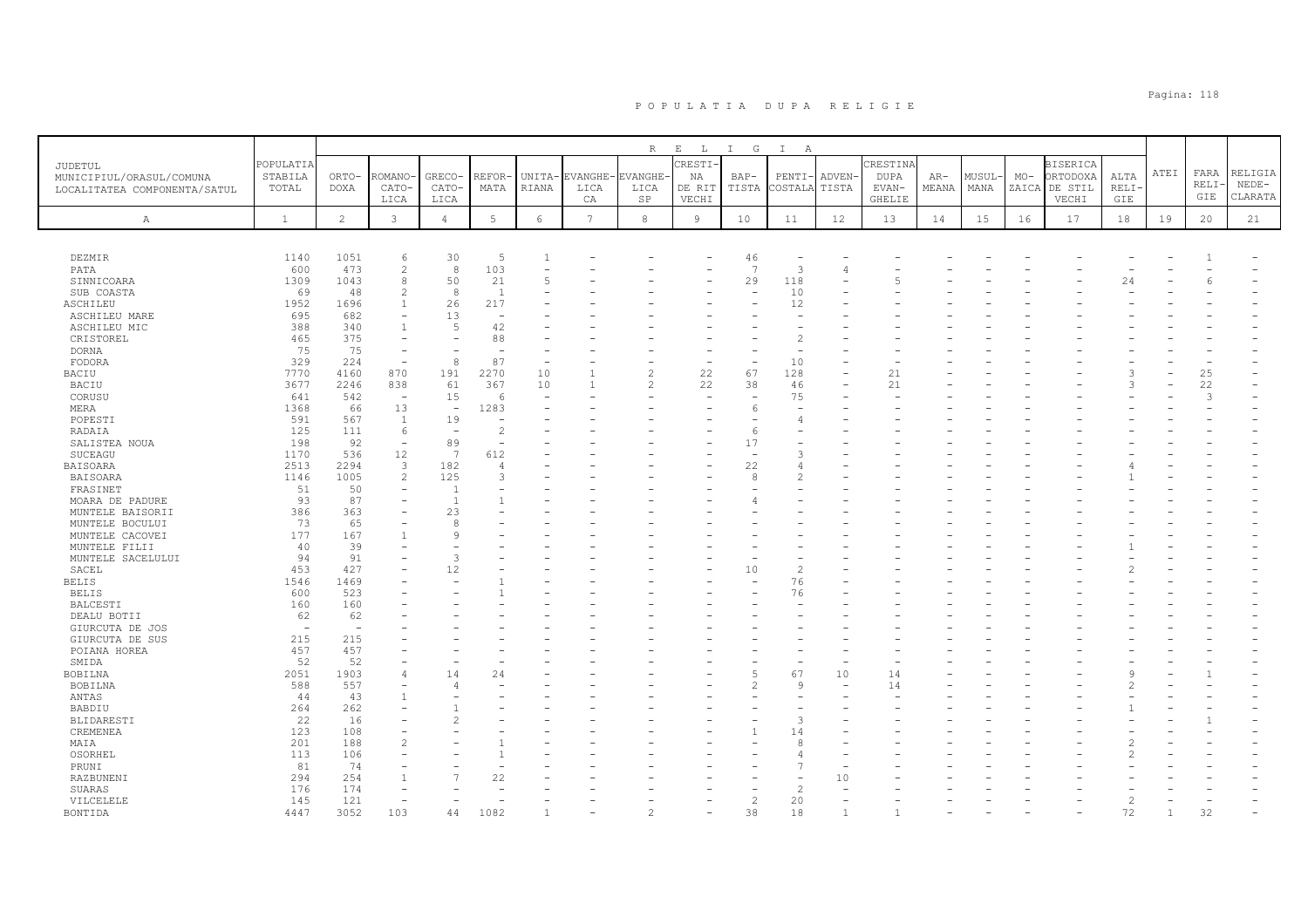|                              |                |                |                          |                                            |                          |                |                 | R              | $\mathbf{E}=-\mathbf{L}$ | $I$ G                    | $\mathbb{I}$<br>A    |                |               |       |       |       |                 |                |                |              |         |
|------------------------------|----------------|----------------|--------------------------|--------------------------------------------|--------------------------|----------------|-----------------|----------------|--------------------------|--------------------------|----------------------|----------------|---------------|-------|-------|-------|-----------------|----------------|----------------|--------------|---------|
| JUDETUL                      | POPULATIA      |                |                          |                                            |                          |                |                 |                | RESTI-                   |                          |                      |                | CRESTINA      |       |       |       | <b>BISERICA</b> |                |                |              |         |
| MUNICIPIUL/ORASUL/COMUNA     | STABILA        | ORTO-          | <b>ROMANO</b>            | <b>GRECO</b>                               | REFOR                    | UNITA-         | <b>EVANGHE</b>  | <b>EVANGHE</b> | NA                       | $BAP-$                   | PENTI                | ADVEN-         | <b>DUPA</b>   | $AR-$ | MUSUL | $MO-$ | ORTODOXA        | ALTA           | ATEI           | FARA         | RELIGIA |
| LOCALITATEA COMPONENTA/SATUL | TOTAL          | DOXA           | CATO-                    | CATO-                                      | MATA                     | RIANA          | LICA            | LICA           | DE RIT                   | TISTA                    | COSTAL               | TISTA          | EVAN-         | MEANA | MANA  | ZAICA | DE STIL         | RELI           |                | RELI         | $NEDE-$ |
|                              |                |                | LICA                     | LICA                                       |                          |                | CA              | SP             | VECHI                    |                          |                      |                | <b>GHELIE</b> |       |       |       | VECHI           | GIE            |                | GIE          | CLARATA |
| Α                            | $\mathbf{1}$   | $\overline{2}$ | 3                        | $\overline{4}$                             | $5 -$                    | $\epsilon$     | $7\phantom{.0}$ | $^{\rm 8}$     | $\overline{9}$           | 10                       | 11                   | 12             | 13            | 14    | 15    | 16    | 17              | 18             | 19             | 20           | 21      |
|                              |                |                |                          |                                            |                          |                |                 |                |                          |                          |                      |                |               |       |       |       |                 |                |                |              |         |
|                              |                |                |                          |                                            |                          |                |                 |                |                          |                          |                      |                |               |       |       |       |                 |                |                |              |         |
| BONTIDA                      | 2573           | 1637           | 89                       | 34                                         | 755                      |                |                 |                |                          | 3                        |                      |                |               |       |       |       |                 | 28             | 1              | 22           |         |
| COASTA                       | 216            | 182            |                          |                                            |                          |                |                 |                |                          |                          |                      |                |               |       |       |       |                 | 24             |                | $\mathbf{1}$ |         |
| RASCRUCI                     | 1522           | 1129           | 14                       | $\kappa$                                   | 327                      |                |                 |                |                          | 35                       | 8                    |                |               |       |       |       |                 | $\overline{c}$ |                |              |         |
| TAUSENI                      | 136            | 104            |                          | $\overline{4}$                             |                          |                |                 |                |                          |                          |                      |                |               |       |       |       |                 | 18             |                | 9            |         |
| <b>BORSA</b>                 | 2119           | 1756           | 7                        | 102                                        | 210                      |                |                 |                |                          | 20                       | 21                   |                |               |       |       |       |                 | $\overline{1}$ |                |              |         |
| <b>BORSA</b>                 | 1586           | 1288           | $\overline{7}$           | 96                                         | 172                      |                |                 |                |                          |                          | 21                   |                |               |       |       |       |                 |                |                |              |         |
| BORSA-CATUN                  | 77             | 76             | $\qquad \qquad -$        | $\overline{\phantom{a}}$                   | $\overline{1}$           |                |                 |                |                          |                          |                      |                |               |       |       |       |                 |                |                |              |         |
| BORSA-CRESTAIA               | $\overline{c}$ | $\overline{2}$ |                          |                                            |                          |                |                 |                |                          |                          |                      |                |               |       |       |       |                 |                |                |              |         |
| CIUMAFAIA                    | 190<br>264     | 164<br>226     |                          | 6                                          | 25<br>12                 |                |                 |                |                          | 20                       |                      |                |               |       |       |       |                 |                |                |              |         |
| GIULA<br><b>BUZA</b>         | 1506           | 767            | 12                       | $\overline{c}$                             | 631                      |                |                 |                |                          | $\overline{5}$           | 30                   | 57             |               |       |       |       |                 |                |                |              |         |
| BUZA                         | 1296           | 645            | 12                       | 2                                          | 547                      |                |                 |                |                          | 5                        | 28                   | 55             |               |       |       |       |                 |                |                |              |         |
| ROTUNDA                      | 210            | 122            | $\overline{\phantom{a}}$ | $\overline{\phantom{a}}$                   | 84                       |                |                 |                |                          | $\overline{\phantom{a}}$ | $\mathcal{L}$        | 2              |               |       |       |       |                 |                |                |              |         |
| CAIANU                       | 2700           | 1379           | 6                        | $\overline{9}$                             | 689                      | 5              |                 |                |                          | 31                       |                      | 412            |               |       |       |       |                 | 152            |                | 9            |         |
| CAIANU                       | 588            | 500            |                          | $\overline{\phantom{a}}$                   | 20                       |                |                 |                |                          |                          | $\hat{z}$            | $\mathbf{1}$   |               |       |       |       |                 | 63             |                |              |         |
| BARAI                        | 370            | 295            |                          | 3                                          | $\overline{1}$           |                |                 |                |                          | 31                       |                      |                |               |       |       |       |                 | 34             |                | 5            |         |
| CAIANU MIC                   | 191            | 98             |                          | $\overline{1}$                             | 59                       |                |                 |                |                          |                          |                      |                |               |       |       |       |                 | 31             |                |              |         |
| CAIANU-VAMA                  | 285            | 205            | 5                        | $\mathbf{2}$                               | 60                       | $\overline{1}$ |                 |                |                          |                          |                      |                |               |       |       |       |                 | 11             |                |              |         |
| VAIDA-CAMARAS                | 1044           | 83             | $\overline{1}$           | 3                                          | 543                      | $\overline{1}$ |                 |                |                          |                          |                      | 411            |               |       |       |       |                 |                |                |              |         |
| VALENI                       | 222            | 198            | $\equiv$                 |                                            | $\epsilon$               | 3              |                 |                |                          |                          |                      |                |               |       |       |       |                 | 13             |                | 2            |         |
| CALARASI                     | 2754           | 1692           | 139                      | 14                                         | 798                      | 47             |                 |                |                          | 10                       | 38                   |                |               |       |       |       |                 | 10             | $\overline{5}$ |              |         |
| CALARASI                     | 1089           | 327            | 100                      | 3                                          | 637                      | 14             |                 |                |                          | $\epsilon$               | $\overline{1}$       |                |               |       |       |       |                 |                |                |              |         |
| <b>BOGATA</b>                | 1283           | 1042           | 25                       | 6                                          | 128                      | 33             |                 |                |                          |                          | 37                   |                |               |       |       |       |                 |                | 5              |              |         |
| CALARASI-GARA                | 382            | 323            | 14                       | 5                                          | 33                       | ٠              |                 |                |                          |                          |                      |                |               |       |       |       |                 |                |                |              |         |
| CALATELE                     | 2906           | 2481           | 8                        | 5                                          | 329                      |                |                 |                |                          | 22                       | 51                   |                |               |       |       |       |                 |                |                |              |         |
| CALATELE                     | 1236           | 1197<br>477    |                          | $\overline{5}$                             |                          |                |                 |                |                          | 15<br>$\overline{5}$     | 17<br>$\overline{1}$ |                |               |       |       |       |                 |                |                |              |         |
| CALATA<br>DEALU NEGRU        | 495<br>506     | 494            |                          |                                            |                          |                |                 |                |                          |                          | 12                   |                |               |       |       |       |                 |                |                |              |         |
| FINCIU                       | 214            | 193            |                          |                                            |                          |                |                 |                |                          | $\overline{\phantom{m}}$ | 21                   |                |               |       |       |       |                 |                |                |              |         |
| VALENI                       | 455            | 120            | $\overline{4}$           | $\overline{\phantom{0}}$                   | 328                      |                |                 |                |                          | $\overline{c}$           |                      |                |               |       |       |       |                 |                |                |              |         |
| CAMARASU                     | 2705           | 2260           | 11                       | 176                                        | 221                      |                |                 |                |                          |                          |                      | 37             |               |       |       |       |                 |                |                |              |         |
| CAMARASU                     | 1385           | 1140           | 8                        | 7                                          | 210                      |                |                 |                |                          |                          |                      | 20             |               |       |       |       |                 |                |                |              |         |
| NAOIU                        | 571            | 510            | $\overline{3}$           | 33                                         | $\mathcal{R}$            |                |                 |                |                          |                          |                      | 17             |               |       |       |       |                 |                |                |              |         |
| SIMBOLENI                    | 749            | 610            |                          | 136                                        | $\mathcal{R}$            |                |                 |                |                          |                          |                      |                |               |       |       |       |                 |                |                |              |         |
| CAPUSU MARE                  | 4178           | 2510           | 14                       | 2                                          | 1400                     | $\overline{2}$ |                 |                |                          | 171                      | 15                   | $\overline{1}$ |               |       |       |       |                 | 57             |                |              |         |
| CAPUSU MARE                  | 940            | 107            | 8                        | $\overline{\phantom{a}}$                   | 818                      | $\overline{c}$ |                 |                |                          |                          |                      | $\mathbf{1}$   |               |       |       |       |                 |                |                |              |         |
| AGIRBICIU                    | 564            | 564            |                          |                                            |                          |                |                 |                |                          |                          |                      |                |               |       |       |       |                 |                |                |              |         |
| BALCESTI                     | 114            | 112            |                          |                                            |                          |                |                 |                |                          | $\mathfrak{D}$           |                      |                |               |       |       |       |                 |                |                |              |         |
| CAPUSU MIC                   | 907            | 375            | 5                        | $\mathbf{1}$                               | 359                      |                |                 |                |                          | 155                      |                      |                |               |       |       |       |                 | 2              |                |              |         |
| DINGAU MARE                  | 382            | 356            |                          |                                            |                          |                |                 |                |                          |                          |                      |                |               |       |       |       |                 | 20             |                |              |         |
| DINGAU MIC                   | 327            | 327            |                          |                                            |                          |                |                 |                |                          |                          |                      |                |               |       |       |       |                 |                |                |              |         |
| DUMBRAVA                     | 419            | 195            | $\mathbf{1}$             |                                            | 223                      |                |                 |                |                          |                          |                      |                |               |       |       |       |                 |                |                |              |         |
| PANICENI                     | 413            | 366            |                          | $\overline{\phantom{0}}$<br>$\overline{1}$ |                          |                |                 |                |                          | $\mathcal{R}$            |                      |                |               |       |       |       |                 | 35             |                |              |         |
| STRAJA                       | 112<br>4767    | 108<br>4220    | 6                        | 281                                        | 18                       |                |                 |                |                          | 41                       | -2<br>195            |                |               |       |       |       |                 |                |                |              |         |
| CASEIU<br>CASEIU             | 1389           | 1160           |                          | 113                                        | $\overline{2}$           |                |                 |                |                          | $\overline{a}$           | 110                  |                |               |       |       |       |                 |                |                |              |         |
| COMORITA                     | 21             | 19             |                          | 2                                          | $\overline{\phantom{0}}$ |                |                 |                |                          |                          |                      |                |               |       |       |       |                 |                |                |              |         |
| COPLEAN                      | 435            | 368            |                          | 33                                         | 15                       |                |                 |                |                          | $\overline{1}$           | 16                   |                |               |       |       |       |                 |                |                |              |         |
| CUSTURA                      | 51             | 42             |                          | $-5$                                       |                          |                |                 |                |                          | $\mathfrak{D}$           | 2                    |                |               |       |       |       |                 |                |                |              |         |
|                              |                |                |                          |                                            |                          |                |                 |                |                          |                          |                      |                |               |       |       |       |                 |                |                |              |         |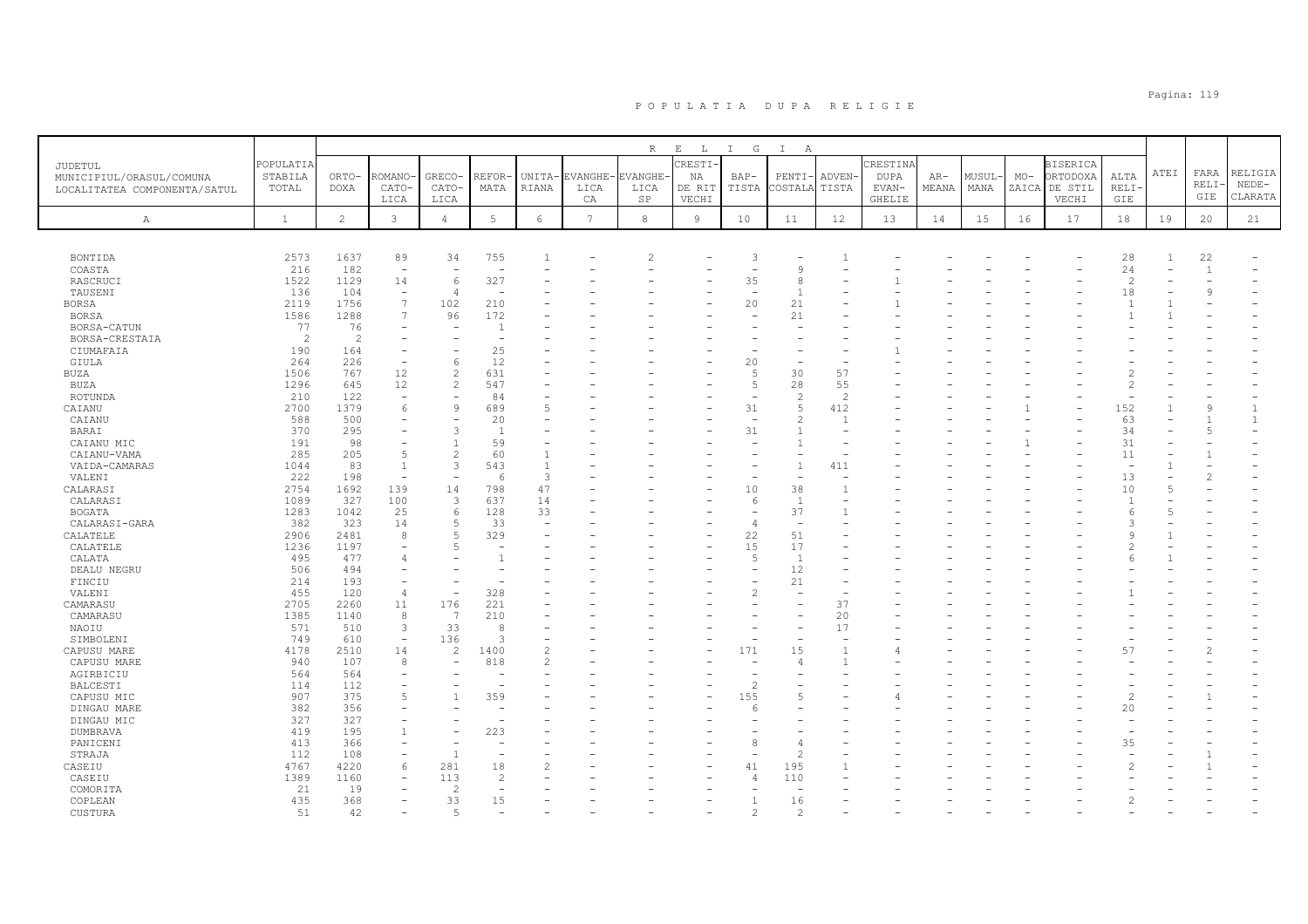|                                                                            |                               |                          |                          |                          |                                                                                                                                                                                                                                                                                                                                                                                                                                                                                   |                 |                        | R                            | $\mathbf{E}=-\mathbf{L}$ .       | I G             | $\mathbb{I}$<br>A        |                       |                                                   |                |                |       |                                                       |                     |      |                      |                               |
|----------------------------------------------------------------------------|-------------------------------|--------------------------|--------------------------|--------------------------|-----------------------------------------------------------------------------------------------------------------------------------------------------------------------------------------------------------------------------------------------------------------------------------------------------------------------------------------------------------------------------------------------------------------------------------------------------------------------------------|-----------------|------------------------|------------------------------|----------------------------------|-----------------|--------------------------|-----------------------|---------------------------------------------------|----------------|----------------|-------|-------------------------------------------------------|---------------------|------|----------------------|-------------------------------|
| <b>JUDETUL</b><br>MUNICIPIUL/ORASUL/COMUNA<br>LOCALITATEA COMPONENTA/SATUL | POPULATIA<br>STABILA<br>TOTAL | ORTO-<br><b>DOXA</b>     | ROMANO<br>CATO-<br>LICA  | GRECO-<br>CATO-<br>LICA  | REFOR·<br>MATA                                                                                                                                                                                                                                                                                                                                                                                                                                                                    | UNITA-<br>RIANA | EVANGHE-<br>LICA<br>СA | <b>EVANGHE</b><br>LICA<br>SP | CRESTI-<br>NA<br>DE RIT<br>VECHI | $BAP-$<br>TISTA | PENTI-<br>COSTALA        | <b>ADVEN</b><br>TISTA | CRESTINA<br><b>DUPA</b><br>EVAN-<br><b>GHELIE</b> | $AR-$<br>MEANA | MUSUL-<br>MANA | $MO-$ | <b>BISERICA</b><br>ORTODOXA<br>ZAICA DE STIL<br>VECHI | ALTA<br>RELI<br>GIE | ATEI | FARA<br>RELI·<br>GIE | RELIGIA<br>$NEDE-$<br>CLARATA |
| Α                                                                          | $\mathbf{1}$                  | $\mathbf{2}^{\circ}$     | $\mathbf{3}$             | $\overline{4}$           | 5                                                                                                                                                                                                                                                                                                                                                                                                                                                                                 | $\epsilon$      | $\overline{7}$         | $^{\rm 8}$                   | 9                                | 10              | 11                       | 12                    | 13                                                | 14             | 15             | 16    | 17                                                    | 18                  | 19   | 20                   | 21                            |
|                                                                            |                               |                          |                          |                          |                                                                                                                                                                                                                                                                                                                                                                                                                                                                                   |                 |                        |                              |                                  |                 |                          |                       |                                                   |                |                |       |                                                       |                     |      |                      |                               |
| GIRBAU DEJULUI                                                             | 307                           | 252                      |                          | 55                       |                                                                                                                                                                                                                                                                                                                                                                                                                                                                                   |                 |                        |                              |                                  |                 |                          |                       |                                                   |                |                |       |                                                       |                     |      |                      |                               |
| GUGA                                                                       | 344                           | 336                      | ۰                        | $\overline{1}$           |                                                                                                                                                                                                                                                                                                                                                                                                                                                                                   |                 |                        |                              |                                  |                 |                          |                       |                                                   |                |                |       |                                                       |                     |      |                      |                               |
| LEURDA                                                                     | 145                           | 145                      | ۳                        |                          |                                                                                                                                                                                                                                                                                                                                                                                                                                                                                   |                 |                        |                              |                                  |                 |                          |                       |                                                   |                |                |       |                                                       |                     |      |                      |                               |
| RUGASESTI                                                                  | 1086                          | 994                      | 6                        | 34                       |                                                                                                                                                                                                                                                                                                                                                                                                                                                                                   |                 |                        |                              |                                  | 34              | 15                       |                       |                                                   |                |                |       |                                                       |                     |      |                      |                               |
| SALATRUC                                                                   | 76                            | 71                       | $\overline{\phantom{a}}$ |                          |                                                                                                                                                                                                                                                                                                                                                                                                                                                                                   |                 |                        |                              |                                  |                 | $\overline{5}$           |                       |                                                   |                |                |       |                                                       |                     |      |                      |                               |
| URISOR                                                                     | 913                           | 833                      | $\sim$                   | 38                       |                                                                                                                                                                                                                                                                                                                                                                                                                                                                                   |                 |                        |                              |                                  |                 | 40                       |                       |                                                   |                |                |       |                                                       |                     |      |                      |                               |
| CATINA                                                                     | 2333                          | 1481                     | 199                      | 316                      | 331                                                                                                                                                                                                                                                                                                                                                                                                                                                                               |                 |                        |                              |                                  |                 |                          |                       |                                                   |                |                |       |                                                       |                     |      |                      |                               |
| CATINA                                                                     | 941                           | 601                      | 116                      | 148                      | 75                                                                                                                                                                                                                                                                                                                                                                                                                                                                                |                 |                        |                              |                                  |                 |                          |                       |                                                   |                |                |       |                                                       |                     |      |                      |                               |
| COPRU                                                                      | 163                           | 147                      | ÷,                       | 16                       |                                                                                                                                                                                                                                                                                                                                                                                                                                                                                   |                 |                        |                              |                                  |                 |                          |                       |                                                   |                |                |       |                                                       |                     |      |                      |                               |
| FELDIOARA                                                                  | 628                           | 348                      | 8                        | 24                       | 248                                                                                                                                                                                                                                                                                                                                                                                                                                                                               |                 |                        |                              |                                  |                 |                          |                       |                                                   |                |                |       |                                                       |                     |      |                      |                               |
| HAGAU                                                                      | 268                           | 163                      | 65                       | 30                       | 6                                                                                                                                                                                                                                                                                                                                                                                                                                                                                 |                 |                        |                              |                                  |                 |                          |                       |                                                   |                |                |       |                                                       |                     |      |                      |                               |
| HODAIE                                                                     | 153                           | 95                       | 2                        | 56                       | $\overline{\phantom{a}}$                                                                                                                                                                                                                                                                                                                                                                                                                                                          |                 |                        |                              |                                  |                 |                          |                       |                                                   |                |                |       |                                                       |                     |      |                      |                               |
| VALEA CALDA                                                                | 180                           | 127                      | 8                        | 42                       | $\overline{c}$                                                                                                                                                                                                                                                                                                                                                                                                                                                                    |                 |                        |                              |                                  |                 |                          |                       |                                                   |                |                |       |                                                       |                     |      |                      |                               |
| CEANU MARE                                                                 | 4472                          | 4069                     | 27                       | 34                       | 90                                                                                                                                                                                                                                                                                                                                                                                                                                                                                |                 |                        |                              |                                  | $\overline{c}$  | 162                      | 48                    |                                                   |                |                |       |                                                       | 20                  |      | 20                   |                               |
| CEANU MARE                                                                 | 1113                          | 1035                     | 13                       | 12                       | 41                                                                                                                                                                                                                                                                                                                                                                                                                                                                                |                 |                        |                              |                                  |                 | 7                        | -1                    |                                                   |                |                |       |                                                       |                     |      |                      |                               |
| ANDICI                                                                     | $\overline{\phantom{a}}$      | $\overline{\phantom{a}}$ | $\overline{\phantom{0}}$ |                          |                                                                                                                                                                                                                                                                                                                                                                                                                                                                                   |                 |                        |                              |                                  |                 |                          |                       |                                                   |                |                |       |                                                       |                     |      |                      |                               |
| BOIAN                                                                      | 810                           | 784                      | $\mathcal{G}$            | 3                        | 3                                                                                                                                                                                                                                                                                                                                                                                                                                                                                 |                 |                        |                              |                                  |                 |                          | Q                     |                                                   |                |                |       |                                                       | $\mathcal{L}$       |      |                      |                               |
| BOLDUT                                                                     | 813                           | 698                      | $\overline{4}$           | $\overline{2}$           | 14                                                                                                                                                                                                                                                                                                                                                                                                                                                                                |                 |                        |                              |                                  |                 | 57                       | 28                    |                                                   |                |                |       |                                                       | 10                  |      |                      |                               |
| CIURGAU                                                                    | 78                            | 71                       |                          |                          | 3                                                                                                                                                                                                                                                                                                                                                                                                                                                                                 |                 |                        |                              |                                  | 2               | $\mathbf{1}$             |                       |                                                   |                |                |       |                                                       |                     |      |                      |                               |
| DOSU NAPULUI                                                               | 159                           | 153                      |                          |                          |                                                                                                                                                                                                                                                                                                                                                                                                                                                                                   |                 |                        |                              |                                  |                 | 5                        |                       |                                                   |                |                |       |                                                       |                     |      |                      |                               |
| FINATE                                                                     | 144                           | 131                      |                          | $\mathcal{L}$            |                                                                                                                                                                                                                                                                                                                                                                                                                                                                                   |                 |                        |                              |                                  |                 | 9                        |                       |                                                   |                |                |       |                                                       |                     |      |                      |                               |
| HODAI BOIAN                                                                | 202                           | 199                      |                          |                          |                                                                                                                                                                                                                                                                                                                                                                                                                                                                                   |                 |                        |                              |                                  |                 | $\sim$                   |                       |                                                   |                |                |       |                                                       |                     |      |                      |                               |
| IACOBENI                                                                   | 783                           | 676                      |                          |                          |                                                                                                                                                                                                                                                                                                                                                                                                                                                                                   |                 |                        |                              |                                  |                 | 73                       | 10                    |                                                   |                |                |       |                                                       |                     |      | 20                   |                               |
| MORTESTI                                                                   | 11                            | 11                       |                          |                          |                                                                                                                                                                                                                                                                                                                                                                                                                                                                                   |                 |                        |                              |                                  |                 |                          |                       |                                                   |                |                |       |                                                       |                     |      |                      |                               |
| STIRCU                                                                     | 17                            | 17                       |                          |                          |                                                                                                                                                                                                                                                                                                                                                                                                                                                                                   |                 |                        |                              |                                  |                 |                          |                       |                                                   |                |                |       |                                                       |                     |      |                      |                               |
| STRUCUT                                                                    | 211                           | 199                      | $\overline{\phantom{0}}$ | 11                       |                                                                                                                                                                                                                                                                                                                                                                                                                                                                                   |                 |                        |                              |                                  |                 |                          |                       |                                                   |                |                |       |                                                       |                     |      |                      |                               |
| VALEA LUI CATI                                                             | 131                           | 95                       | $\mathbf{1}$             | $\overline{\phantom{a}}$ | 26                                                                                                                                                                                                                                                                                                                                                                                                                                                                                |                 |                        |                              |                                  |                 | 9                        |                       |                                                   |                |                |       |                                                       |                     |      |                      |                               |
| CHINTENI                                                                   | 3067                          | 2236                     | 83                       | 48                       | 552                                                                                                                                                                                                                                                                                                                                                                                                                                                                               |                 |                        |                              |                                  | 27              | 119                      |                       |                                                   |                |                |       |                                                       |                     |      |                      |                               |
| CHINTENI                                                                   | 1022                          | 563                      | 72                       | 32                       | 348                                                                                                                                                                                                                                                                                                                                                                                                                                                                               |                 |                        |                              |                                  | $\overline{c}$  | 5                        |                       |                                                   |                |                |       |                                                       |                     |      |                      |                               |
| DEUSU                                                                      | 284                           | 232                      | 3                        | $\overline{4}$           |                                                                                                                                                                                                                                                                                                                                                                                                                                                                                   |                 |                        |                              |                                  | 11              | 32                       |                       |                                                   |                |                |       |                                                       |                     |      |                      |                               |
| FEIURDENI                                                                  | 320                           | 274                      | 5                        | 5                        | 18                                                                                                                                                                                                                                                                                                                                                                                                                                                                                |                 |                        |                              |                                  | $\overline{5}$  | 13                       |                       |                                                   |                |                |       |                                                       |                     |      |                      |                               |
| MACICASU                                                                   | 316                           | 215                      | ÷                        |                          | 61                                                                                                                                                                                                                                                                                                                                                                                                                                                                                |                 |                        |                              |                                  | 5               | 35                       |                       |                                                   |                |                |       |                                                       |                     |      |                      |                               |
| PADURENI                                                                   | 104                           | 103                      | ۰                        |                          |                                                                                                                                                                                                                                                                                                                                                                                                                                                                                   |                 |                        |                              |                                  |                 | $\overline{\phantom{0}}$ |                       |                                                   |                |                |       |                                                       |                     |      |                      |                               |
| SALISTEA VECHE                                                             | 77                            | 69                       |                          | 6                        |                                                                                                                                                                                                                                                                                                                                                                                                                                                                                   |                 |                        |                              |                                  |                 |                          |                       |                                                   |                |                |       |                                                       |                     |      |                      |                               |
| SATU LUNG                                                                  | 129                           | 126                      |                          |                          |                                                                                                                                                                                                                                                                                                                                                                                                                                                                                   |                 |                        |                              |                                  |                 |                          |                       |                                                   |                |                |       |                                                       |                     |      |                      |                               |
| SINMARTIN                                                                  | 249                           | 235                      |                          |                          |                                                                                                                                                                                                                                                                                                                                                                                                                                                                                   |                 |                        |                              |                                  |                 | 14                       |                       |                                                   |                |                |       |                                                       |                     |      |                      |                               |
| VECHEA                                                                     | 566                           | 419                      | 3                        | $\overline{\phantom{a}}$ | 124                                                                                                                                                                                                                                                                                                                                                                                                                                                                               |                 |                        |                              |                                  |                 | 20                       |                       |                                                   |                |                |       |                                                       |                     |      |                      |                               |
| CHIUIESTI                                                                  | 3043                          | 2451                     |                          | 213                      |                                                                                                                                                                                                                                                                                                                                                                                                                                                                                   |                 |                        |                              |                                  | 134             | 234                      | 8                     |                                                   |                |                |       |                                                       |                     |      |                      |                               |
| CHIUIESTI                                                                  | 1714                          | 1186                     |                          | 210                      | $\mathcal{D}_{\mathcal{L}}^{\mathcal{L}}(\mathcal{D}_{\mathcal{L}}^{\mathcal{L}}(\mathcal{D}_{\mathcal{L}}^{\mathcal{L}}(\mathcal{D}_{\mathcal{L}}^{\mathcal{L}}(\mathcal{D}_{\mathcal{L}}^{\mathcal{L}}(\mathcal{D}_{\mathcal{L}}^{\mathcal{L}}(\mathcal{D}_{\mathcal{L}}^{\mathcal{L}}(\mathcal{D}_{\mathcal{L}}^{\mathcal{L}}(\mathcal{D}_{\mathcal{L}}^{\mathcal{L}}(\mathcal{D}_{\mathcal{L}}^{\mathcal{L}}(\mathcal{D}_{\mathcal{L}}^{\mathcal{L}}(\mathcal{D}_{\mathcal{L$ |                 |                        |                              |                                  | 124             | 184                      | 8                     |                                                   |                |                |       |                                                       |                     |      |                      |                               |
| DOSU BRICII                                                                | 30                            | $\mathcal{R}$            |                          |                          |                                                                                                                                                                                                                                                                                                                                                                                                                                                                                   |                 |                        |                              |                                  | $\mathcal{P}$   | 20                       |                       |                                                   |                |                |       |                                                       |                     |      |                      |                               |
| HUTA                                                                       | 168                           | 166                      |                          |                          |                                                                                                                                                                                                                                                                                                                                                                                                                                                                                   |                 |                        |                              |                                  | $\overline{c}$  | ÷,                       |                       |                                                   |                |                |       |                                                       |                     |      |                      |                               |
| MAGOAJA                                                                    | 452                           | 440                      |                          |                          |                                                                                                                                                                                                                                                                                                                                                                                                                                                                                   |                 |                        |                              |                                  |                 | 11                       |                       |                                                   |                |                |       |                                                       |                     |      |                      |                               |
| STRIMBU                                                                    | 497                           | 495                      |                          | $\mathcal{P}$            |                                                                                                                                                                                                                                                                                                                                                                                                                                                                                   |                 |                        |                              |                                  |                 | $\overline{\phantom{a}}$ |                       |                                                   |                |                |       |                                                       |                     |      |                      |                               |
| VALEA CASEIELULUI                                                          | 84                            | 73                       |                          |                          |                                                                                                                                                                                                                                                                                                                                                                                                                                                                                   |                 |                        |                              |                                  |                 | 10                       |                       |                                                   |                |                |       |                                                       |                     |      |                      |                               |
| VALEA LUI OPRIS                                                            | 98                            | 83                       |                          |                          |                                                                                                                                                                                                                                                                                                                                                                                                                                                                                   |                 |                        |                              |                                  | 5               | Q                        |                       |                                                   |                |                |       |                                                       |                     |      |                      |                               |
| CIUCEA                                                                     | 4763                          | 4491                     | 3                        | 27                       | 24                                                                                                                                                                                                                                                                                                                                                                                                                                                                                |                 |                        |                              |                                  | 167             | 8                        |                       |                                                   |                |                |       |                                                       | 17                  | 23   |                      |                               |
| CIUCEA                                                                     | 1396                          | 1285                     | $\overline{c}$           | 24                       | 8                                                                                                                                                                                                                                                                                                                                                                                                                                                                                 |                 |                        |                              |                                  | 41              |                          |                       |                                                   |                |                |       |                                                       | 13                  | 21   |                      |                               |
| <b>BUCEA</b>                                                               | 823                           | 758                      | $\overline{1}$           | 3                        | 15                                                                                                                                                                                                                                                                                                                                                                                                                                                                                |                 |                        |                              |                                  | 45              |                          |                       |                                                   |                |                |       |                                                       |                     |      |                      |                               |
| NEGRENT                                                                    | 1855                          | 1764                     |                          |                          |                                                                                                                                                                                                                                                                                                                                                                                                                                                                                   |                 |                        |                              |                                  | 81              |                          |                       |                                                   |                |                |       |                                                       |                     |      |                      |                               |
|                                                                            |                               |                          |                          |                          |                                                                                                                                                                                                                                                                                                                                                                                                                                                                                   |                 |                        |                              |                                  |                 |                          |                       |                                                   |                |                |       |                                                       |                     |      |                      |                               |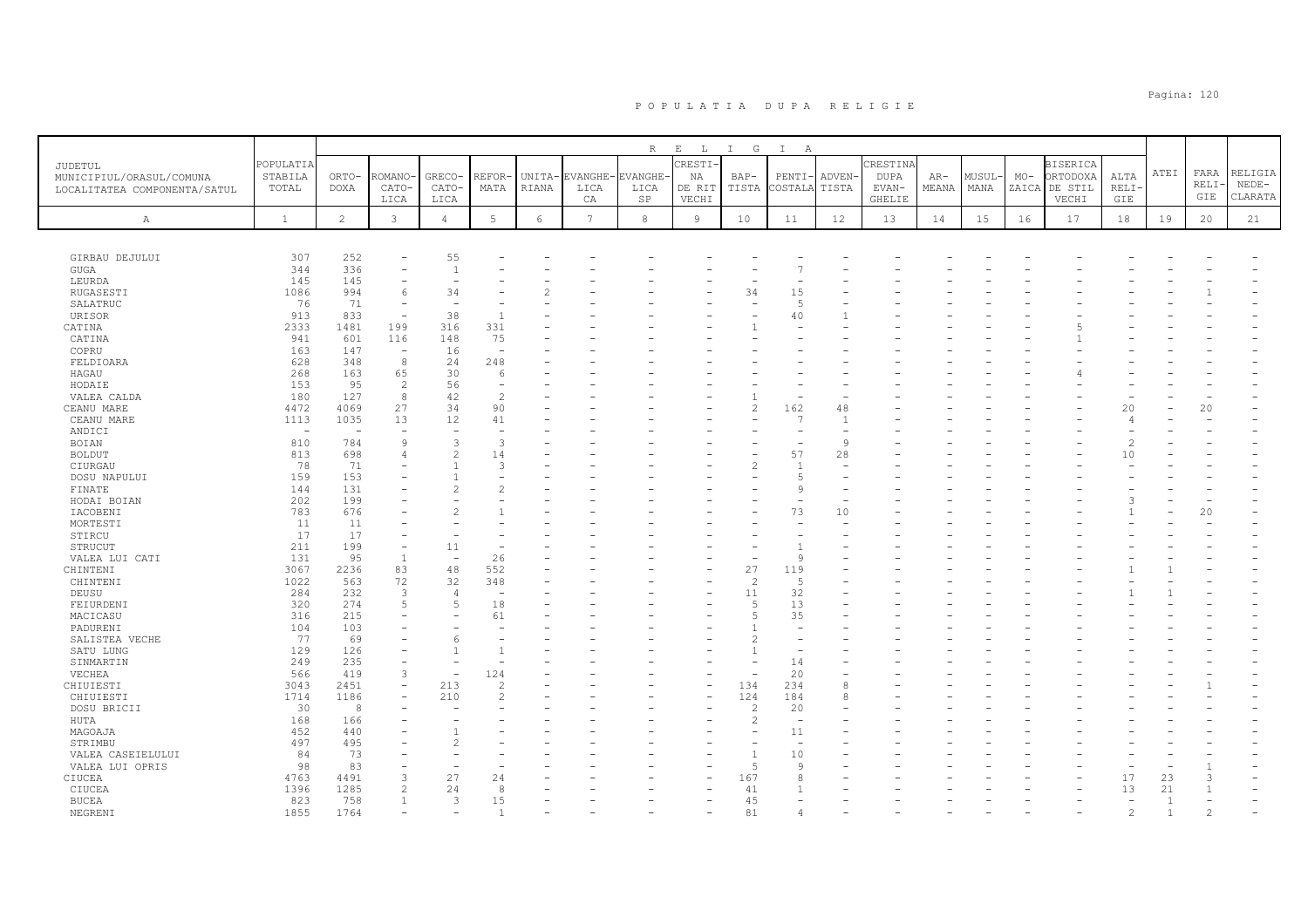|                                                                     |                               |                      |                          |                          |               |                 |                       | $R_{\perp}$                 | $E$ $L$                         | $\mathbb{I}$<br>$\mathbb{G}$ | $\mathbb{I}$<br>A        |                 |                                            |                |                |       |                                                       |                      |      |                      |                               |
|---------------------------------------------------------------------|-------------------------------|----------------------|--------------------------|--------------------------|---------------|-----------------|-----------------------|-----------------------------|---------------------------------|------------------------------|--------------------------|-----------------|--------------------------------------------|----------------|----------------|-------|-------------------------------------------------------|----------------------|------|----------------------|-------------------------------|
| JUDETUL<br>MUNICIPIUL/ORASUL/COMUNA<br>LOCALITATEA COMPONENTA/SATUL | POPULATIA<br>STABILA<br>TOTAL | ORTO-<br><b>DOXA</b> | ROMANO<br>CATO-<br>LICA  | GRECO-<br>CATO-<br>LICA  | REFOR<br>MATA | UNITA-<br>RIANA | EVANGHE<br>LICA<br>CA | <b>VANGHE</b><br>LICA<br>SP | CRESTI<br>ΝA<br>DE RIT<br>VECHI | BAP-<br>TISTA                | PENTI-<br>COSTALA        | ADVEN-<br>TISTA | CRESTINA<br><b>DUPA</b><br>EVAN-<br>GHELIE | $AR-$<br>MEANA | MUSUL·<br>MANA | $MO-$ | <b>BISERICA</b><br>ORTODOXA<br>ZAICA DE STIL<br>VECHI | ALTA<br>RELI·<br>GIE | ATEI | FARA<br>RELI·<br>GIE | RELIGIA<br>$NEDE-$<br>CLARATA |
| A                                                                   | $\mathbf{1}$                  | $\overline{c}$       | $\mathbf{3}$             | $\overline{4}$           | 5             | $\epsilon$      | 7                     | 8                           | 9                               | 10                           | 11                       | 12              | 13                                         | 14             | 15             | 16    | 17                                                    | 18                   | 19   | 20                   | 21                            |
|                                                                     |                               |                      |                          |                          |               |                 |                       |                             |                                 |                              |                          |                 |                                            |                |                |       |                                                       |                      |      |                      |                               |
| PRELUCELE                                                           | 144                           | 141                  |                          |                          |               |                 |                       |                             |                                 |                              | 3                        |                 |                                            |                |                |       |                                                       |                      |      |                      |                               |
| VINATORI                                                            | 545                           | 543                  |                          |                          |               |                 |                       |                             |                                 |                              |                          |                 |                                            |                |                |       |                                                       | $\overline{c}$       |      |                      |                               |
| CIURILA                                                             | 1725                          | 1388                 |                          | 160                      |               |                 |                       |                             |                                 | 1                            | 119                      |                 |                                            |                |                |       |                                                       | 51                   |      |                      | $\overline{c}$                |
| CIURILA                                                             | 233                           | 210                  |                          | 3                        |               |                 |                       |                             |                                 |                              | 16                       |                 |                                            |                |                |       |                                                       | 4                    |      |                      |                               |
| FILEA DE JOS                                                        | 301                           | 239                  |                          | 48                       |               |                 |                       |                             |                                 |                              | 9                        |                 |                                            |                |                |       |                                                       | $\overline{2}$       |      |                      | $\mathbf{1}$                  |
| FILEA DE SUS                                                        | 237                           | 213                  |                          | 21                       |               |                 |                       |                             |                                 |                              | 3                        |                 |                                            |                |                |       |                                                       |                      |      |                      |                               |
| PADURENI                                                            | 186                           | 156                  |                          | $\overline{1}$           |               |                 |                       |                             |                                 |                              |                          |                 |                                            |                |                |       |                                                       | 29                   |      |                      |                               |
| PRUNIS                                                              | 147                           | 113                  |                          | 15                       |               |                 |                       |                             |                                 |                              | $\overline{2}$           |                 |                                            |                |                |       |                                                       | 15                   |      |                      | $\mathbf{1}$                  |
| SALICEA                                                             | 326                           | 240                  |                          | 21                       |               |                 |                       |                             |                                 |                              | 64                       |                 |                                            |                |                |       |                                                       |                      |      |                      |                               |
| SALISTE                                                             | 150                           | 111                  |                          | 14                       |               |                 |                       |                             |                                 |                              | 25                       |                 |                                            |                |                |       |                                                       |                      |      |                      |                               |
| SUTU                                                                | 145                           | 106                  | $\overline{\phantom{a}}$ | 37                       |               |                 |                       |                             |                                 |                              | $\sim$                   |                 |                                            |                |                |       |                                                       |                      |      |                      |                               |
| CITCAU                                                              | 2417                          | 2091                 | 9                        | 36                       | 125           |                 |                       |                             |                                 | 7                            | 144                      | 5               |                                            |                |                |       |                                                       |                      |      |                      |                               |
| CITCAU                                                              | 1547                          | 1353                 | 8                        | 21                       | 53            |                 |                       |                             |                                 | $\overline{7}$               | 105                      |                 |                                            |                |                |       |                                                       |                      |      |                      |                               |
| MUNCEL                                                              | 277                           | 255                  |                          |                          |               |                 |                       |                             |                                 |                              | 22                       |                 |                                            |                |                |       |                                                       |                      |      |                      |                               |
| SALISCA                                                             | 593                           | 483                  | <sup>1</sup>             | 15                       | 72            |                 |                       |                             |                                 | $\overline{\phantom{a}}$     | 17                       | .5              |                                            |                |                |       |                                                       |                      |      |                      |                               |
| COJOCNA                                                             | 4563                          | 2972                 | 734                      | 142                      | 508           | 113             |                       |                             |                                 | 15                           | 12                       | 53              |                                            |                |                |       |                                                       |                      |      |                      |                               |
| COJOCNA                                                             | 2427                          | 972                  | 730                      | 116                      | 447           | 111             |                       |                             |                                 | ۰                            | 5                        | 45              |                                            |                |                |       |                                                       |                      |      |                      |                               |
| BOJ-CATUN                                                           | 147                           | 127                  |                          | 19                       |               |                 |                       |                             |                                 |                              |                          |                 |                                            |                |                |       |                                                       |                      |      |                      |                               |
| BOJU                                                                | 631                           | 624                  | ۰                        | $\mathbf{1}$             |               |                 |                       |                             |                                 |                              | 5                        |                 |                                            |                |                |       |                                                       |                      |      |                      |                               |
| CARA                                                                | 700                           | 620                  |                          |                          | 60            |                 |                       |                             |                                 | 13                           | 1                        |                 |                                            |                |                |       |                                                       |                      |      |                      |                               |
| HUCI                                                                | 175                           | 173                  |                          |                          |               |                 |                       |                             |                                 |                              |                          |                 |                                            |                |                |       |                                                       |                      |      |                      |                               |
| IURIU DE CIMPIE                                                     | 421                           | 397                  |                          | $\mathcal{L}$            |               |                 |                       |                             |                                 | 2                            |                          | 6               |                                            |                |                |       |                                                       |                      |      |                      |                               |
| MORISTI                                                             | 21                            | 18                   |                          | $\mathcal{L}$            |               |                 |                       |                             |                                 |                              |                          |                 |                                            |                |                |       |                                                       |                      |      |                      |                               |
| STRAJA                                                              | 41                            | 41                   | $\overline{\phantom{a}}$ |                          |               |                 |                       |                             |                                 |                              |                          |                 |                                            |                |                |       |                                                       |                      |      |                      |                               |
| CORNESTI                                                            | 1967                          | 1576                 | 55                       | 50                       | 189           |                 |                       |                             |                                 | Р                            | 65                       |                 |                                            |                |                |       |                                                       |                      |      | 28                   |                               |
| CORNESTI                                                            | 301                           | 172                  | 43                       | $\overline{4}$           | 51            |                 |                       |                             |                                 |                              | 17                       |                 |                                            |                |                |       |                                                       |                      |      | 14                   |                               |
| <b>BIRLEA</b>                                                       | 244                           | 234                  | $\overline{1}$           | $\overline{5}$           |               |                 |                       |                             |                                 |                              | 3                        |                 |                                            |                |                |       |                                                       |                      |      |                      |                               |
| IGRITIA                                                             | 80                            | 74                   | $\overline{1}$           |                          |               |                 |                       |                             |                                 |                              |                          |                 |                                            |                |                |       |                                                       |                      |      |                      |                               |
| LUJERDIU                                                            | 442                           | 399                  |                          | 39                       |               |                 |                       |                             |                                 |                              |                          |                 |                                            |                |                |       |                                                       |                      |      |                      |                               |
| MORAU                                                               | 96                            | 84                   | 3                        |                          |               |                 |                       |                             |                                 |                              |                          |                 |                                            |                |                |       |                                                       |                      |      |                      |                               |
| STOIANA                                                             | 180                           | 116                  | 3                        | $\mathcal{L}$            | 44            |                 |                       |                             |                                 |                              |                          |                 |                                            |                |                |       |                                                       |                      |      |                      |                               |
| TIOCU DE JOS                                                        | 191                           | 127                  |                          |                          | 61            |                 |                       |                             |                                 |                              | $\overline{2}$           |                 |                                            |                |                |       |                                                       |                      |      |                      |                               |
| TIOCU DE SUS                                                        | 164                           | 127                  | 3                        |                          | 32            |                 |                       |                             |                                 |                              | $\overline{c}$           |                 |                                            |                |                |       |                                                       |                      |      |                      |                               |
| TIOLTIUR                                                            | 269                           | 243                  |                          |                          |               |                 |                       |                             |                                 |                              | 25                       |                 |                                            |                |                |       |                                                       |                      |      |                      |                               |
| CUZDRIOARA                                                          | 2861                          | 2560                 | $\overline{1}$           | 58                       | 192           |                 |                       |                             |                                 | 5                            | 41                       |                 |                                            |                |                |       |                                                       |                      |      |                      |                               |
| CUZDRIOARA                                                          | 2153                          | 1918                 | $\overline{1}$           | 58                       | 142           |                 |                       |                             |                                 | 5                            | 25                       |                 |                                            |                |                |       |                                                       |                      |      |                      |                               |
| MANASTUREL                                                          | 672                           | 606                  |                          |                          | 50            |                 |                       |                             |                                 |                              | 16                       |                 |                                            |                |                |       |                                                       |                      |      |                      |                               |
| VALEA GIRBOULUI                                                     | 36                            | 36                   |                          | $\overline{\phantom{a}}$ |               |                 |                       |                             |                                 |                              | $\overline{\phantom{a}}$ |                 |                                            |                |                |       |                                                       |                      |      |                      |                               |
| DABICA                                                              | 1925                          | 1732                 | 6                        | 13                       | 138           |                 |                       |                             |                                 |                              | 24                       |                 |                                            |                |                |       |                                                       |                      |      |                      |                               |
| DABICA                                                              | 915                           | 876                  | $\overline{\phantom{a}}$ | 9                        | 10            |                 |                       |                             |                                 |                              | 16                       |                 |                                            |                |                |       |                                                       |                      |      |                      |                               |
| LUNA DE JOS                                                         | 828                           | 683                  | 6                        |                          | 128           |                 |                       |                             |                                 |                              | $\overline{4}$           |                 |                                            |                |                |       |                                                       |                      |      |                      |                               |
| PIGLISA                                                             | 182                           | 173                  | $\overline{\phantom{a}}$ | $\overline{4}$           |               |                 |                       |                             |                                 |                              | $\overline{4}$           |                 |                                            |                |                |       |                                                       |                      |      |                      |                               |
| FELEACU                                                             | 4116                          | 2622                 | 168                      | 36                       | 937           |                 |                       |                             | 34                              | 31                           | 262                      | 15              |                                            |                |                |       |                                                       |                      |      |                      |                               |
| FELEACU                                                             | 1849                          | 1628                 | -1                       | 25                       |               |                 |                       |                             |                                 | ٠                            | 173                      | 12              |                                            |                |                |       |                                                       |                      |      |                      |                               |
| CASELE MICESTI                                                      | $\sim$                        |                      |                          |                          |               |                 |                       |                             |                                 |                              |                          |                 |                                            |                |                |       |                                                       |                      |      |                      |                               |
| GHEORGHIENI                                                         | 1226                          | 87                   | 163                      | 3                        | 937           |                 |                       |                             |                                 | 31                           | $\mathbf{1}$             |                 |                                            |                |                |       |                                                       |                      |      |                      |                               |
| SARADIS                                                             | 102                           | 102                  |                          |                          |               |                 |                       |                             |                                 |                              | $\overline{\phantom{a}}$ |                 |                                            |                |                |       |                                                       |                      |      |                      |                               |
| VILCELE                                                             | 939                           | 805                  | 4                        | 8                        |               |                 |                       |                             | 34                              |                              | 88                       |                 |                                            |                |                |       |                                                       |                      |      |                      |                               |
| FIZESU GHERLII                                                      | 2619                          | 1786                 | $\overline{c}$           | 111                      | 699           |                 |                       |                             |                                 |                              | $\overline{1}$           |                 |                                            |                |                |       |                                                       | 16                   |      |                      |                               |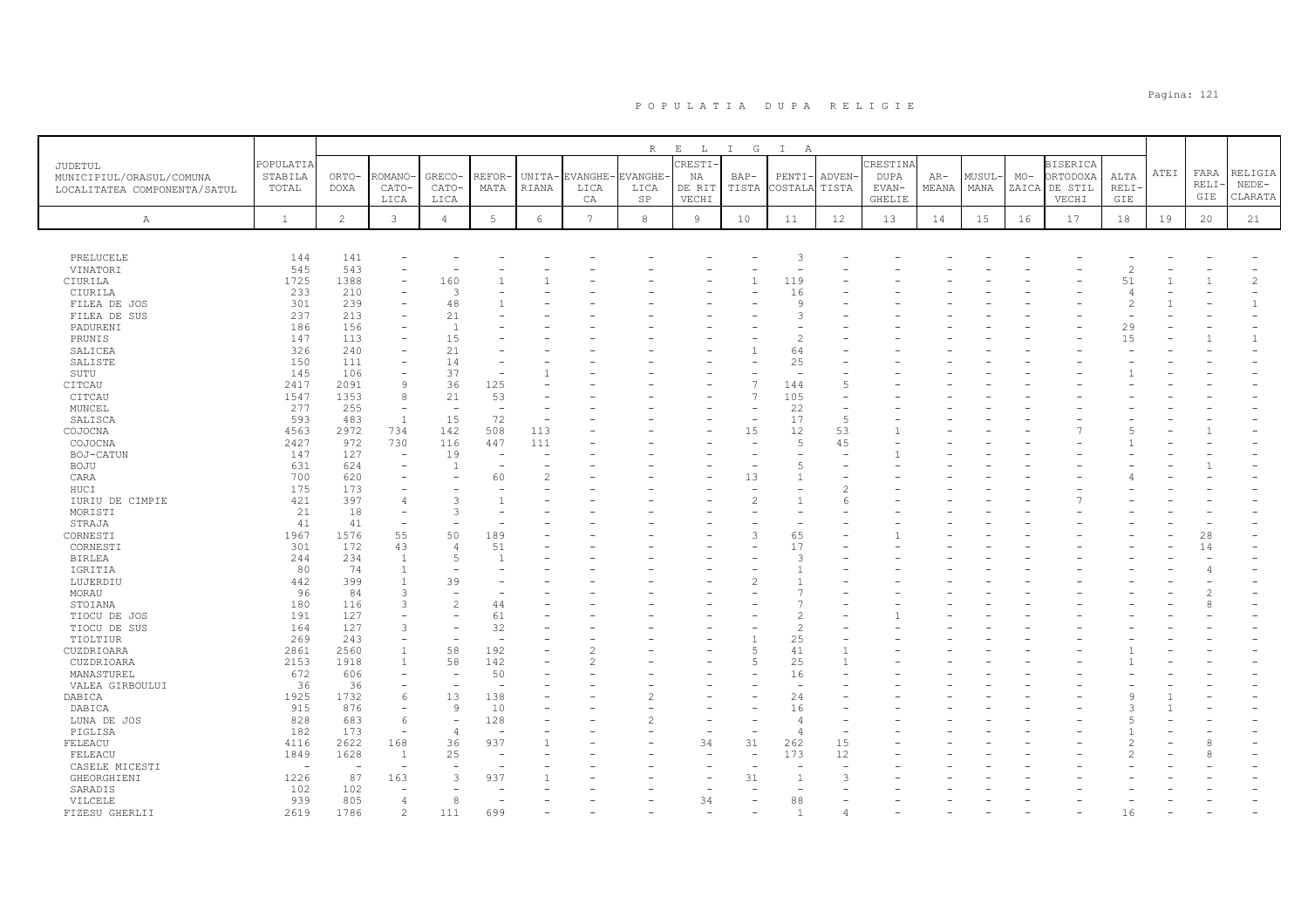|                                                                     |                               |                      |                                |                                |                 |                 |                  | $\mathbb R$     | $\mathbf E$                  | I G             | $\mathbb{I}$             |                                |                                  |                |                |                |                                        |                          |      |               |                    |
|---------------------------------------------------------------------|-------------------------------|----------------------|--------------------------------|--------------------------------|-----------------|-----------------|------------------|-----------------|------------------------------|-----------------|--------------------------|--------------------------------|----------------------------------|----------------|----------------|----------------|----------------------------------------|--------------------------|------|---------------|--------------------|
| JUDETUL<br>MUNICIPIUL/ORASUL/COMUNA<br>LOCALITATEA COMPONENTA/SATUL | POPULATIA<br>STABILA<br>TOTAL | ORTO-<br><b>DOXA</b> | ROMANO<br>CATO-                | GRECO-<br>CATO-                | REFOR-<br>MATA  | UNITA-<br>RIANA | EVANGHE-<br>LICA | EVANGHE<br>LICA | L<br>CRESTI-<br>NA<br>DE RIT | $BAP-$<br>TISTA | A<br>PENTI·<br>COSTALA   | ADVEN-<br>TISTA                | CRESTINA<br><b>DUPA</b><br>EVAN- | $AR-$<br>MEANA | MUSUL-<br>MANA | $MO-$<br>ZAICA | <b>BISERICA</b><br>ORTODOXA<br>DE STIL | ALTA<br>RELI-            | ATEI | FARA<br>RELI- | RELIGIA<br>$NEDE-$ |
|                                                                     |                               |                      | LICA                           | LICA                           |                 |                 | CA               | SP              | VECHI                        |                 |                          |                                | GHELIE                           |                |                |                | VECHI                                  | GIE                      |      | GIE           | CLARATA            |
| A                                                                   | $\mathbf{1}$                  | $\mathbf{2}$         | $\mathbf{3}$                   | $\overline{4}$                 | $5\phantom{.0}$ | 6               | $7\phantom{.0}$  | 8               | 9                            | 10              | 11                       | 12                             | 13                               | 14             | 15             | 16             | 17                                     | $1\,8$                   | 19   | 20            | 21                 |
|                                                                     |                               |                      |                                |                                |                 |                 |                  |                 |                              |                 |                          |                                |                                  |                |                |                |                                        |                          |      |               |                    |
| FIZESU GHERLII                                                      | 1431                          | 682                  | 2                              | 28                             | 698             |                 |                  |                 |                              |                 |                          |                                |                                  |                |                |                |                                        | 16                       |      |               |                    |
| <b>BONT</b>                                                         | 392                           | 386                  |                                | 6                              |                 |                 |                  |                 |                              |                 |                          |                                |                                  |                |                |                |                                        |                          |      |               |                    |
| LUNCA BONTULUI                                                      |                               | ÷,                   |                                |                                |                 |                 |                  |                 |                              |                 |                          |                                |                                  |                |                |                |                                        |                          |      |               |                    |
| NICULA                                                              | 543                           | 506                  |                                | 37                             |                 |                 |                  |                 |                              |                 |                          |                                |                                  |                |                |                |                                        |                          |      |               |                    |
| SACALAIA                                                            | 253                           | 212                  | 591                            | 40<br>176                      | 1356            | 9               |                  |                 |                              | 152             | 120                      | 5                              |                                  |                |                |                |                                        |                          |      |               |                    |
| FLORESTI<br>FLORESTI                                                | 6088<br>3876                  | 3668<br>2838         | 565                            | 175                            | 140             | $\circ$         |                  |                 |                              | 22              | 115                      | 5                              |                                  |                |                |                |                                        |                          |      |               |                    |
| LUNA DE SUS                                                         | 2015                          | 643                  | 25                             | $\sim$                         | 1216            |                 |                  |                 |                              | 122             | 5                        |                                |                                  |                |                |                |                                        |                          |      |               |                    |
| TAUTI                                                               | 197                           | 187                  | $\mathbf{1}$                   | $\overline{1}$                 |                 |                 |                  |                 |                              | 8               | $\overline{\phantom{a}}$ |                                |                                  |                |                |                |                                        |                          |      |               |                    |
| FRATA                                                               | 4594                          | 3102                 | 3                              | 796                            | 146             |                 |                  |                 |                              | 58              | 114                      | 125                            |                                  |                |                |                |                                        | 203                      |      | 45            |                    |
| FRATA                                                               | 1773                          | 982                  | $\overline{c}$                 | 522                            | 75              |                 |                  |                 |                              | $\overline{c}$  | 41                       | 100                            |                                  |                |                |                |                                        | 33                       |      | 16            |                    |
| <b>BERCHIESU</b>                                                    | 787                           | 653                  |                                | 40                             | 63              |                 |                  |                 |                              |                 | 3                        | 19                             |                                  |                |                |                |                                        | 9                        |      |               |                    |
| OAS                                                                 | 124                           | 46                   |                                | 69                             | 3               |                 |                  |                 |                              |                 |                          | 3                              |                                  |                |                |                |                                        |                          |      |               |                    |
| OLARIU                                                              | 198                           | 109                  |                                | 88                             |                 |                 |                  |                 |                              |                 |                          |                                |                                  |                |                |                |                                        |                          |      |               |                    |
| PADUREA IACOBENI                                                    | 44                            | 17                   |                                | 21                             |                 |                 |                  |                 |                              |                 |                          |                                |                                  |                |                |                |                                        | 2                        |      |               |                    |
| POIANA FRATII                                                       | 284<br>28                     | 187                  |                                | 40                             | 3               |                 |                  |                 |                              | ۰               | $\circ$                  | 1<br>÷                         |                                  |                |                |                |                                        | 44<br>$\sim$             |      |               |                    |
| <b>RAZOARE</b><br>SOPORU DE CIMPIE                                  | 1356                          | 12<br>1096           | $\overline{1}$                 | 16<br>$\overline{\phantom{0}}$ |                 |                 |                  |                 |                              | 56              | 60                       |                                |                                  |                |                |                |                                        | 111                      |      | 29            |                    |
| GEACA                                                               | 1884                          | 1392                 | 16                             | 25                             | 374             |                 |                  |                 |                              |                 |                          | 36                             |                                  |                |                |                |                                        | 25                       |      | 15            |                    |
| GEACA                                                               | 682                           | 593                  | 6                              | 6                              | 48              |                 |                  |                 |                              |                 |                          | 28                             |                                  |                |                |                |                                        | $\overline{\phantom{a}}$ |      |               |                    |
| CHIRIS                                                              | 117                           | 99                   | $\overline{\phantom{a}}$       | $\overline{1}$                 |                 |                 |                  |                 |                              |                 |                          |                                |                                  |                |                |                |                                        | 15                       |      |               |                    |
| LACU                                                                | 353                           | 107                  | $\mathbf{1}$                   | 14                             | 230             |                 |                  |                 |                              |                 |                          |                                |                                  |                |                |                |                                        |                          |      |               |                    |
| LEGII                                                               | 209                           | 171                  | $\overline{9}$                 | $\overline{1}$                 | 22              |                 |                  |                 |                              |                 |                          | 6                              |                                  |                |                |                |                                        |                          |      |               |                    |
| PUINI                                                               | 127                           | 58                   | $\overline{\phantom{a}}$       | ۰                              | 68              |                 |                  |                 |                              |                 |                          |                                |                                  |                |                |                |                                        |                          |      |               |                    |
| SUCUTARD                                                            | 396                           | 364                  | $\overline{\phantom{a}}$       | $\overline{3}$                 | -6              |                 |                  |                 |                              |                 |                          |                                |                                  |                |                |                |                                        | 9                        |      | 13            |                    |
| GILAU                                                               | 7966                          | 6447                 | 47                             | 130                            | 875             | 3               |                  |                 |                              | 168             | 273                      |                                |                                  |                |                |                |                                        |                          |      | 11            | 3                  |
| GILAU                                                               | 5719                          | 4506                 | 44                             | 126                            | 851             | 3               |                  |                 |                              | 104             | 66                       |                                |                                  |                |                |                |                                        |                          |      | $\mathbf Q$   | 3                  |
| SOMESU CALD                                                         | 574                           | 506                  | 3                              | $\overline{1}$                 | 23              |                 |                  |                 |                              |                 | 41                       |                                |                                  |                |                |                |                                        |                          |      |               |                    |
| SOMESU RECE<br>GIRBAU                                               | 1673<br>2782                  | 1435<br>1375         | $\overline{\phantom{a}}$<br>10 | $\overline{3}$<br>61           | - 1<br>1243     |                 |                  |                 |                              | 64<br>62        | 166                      | $\overline{\phantom{a}}$<br>29 |                                  |                |                |                |                                        |                          |      |               |                    |
| GIRBAU                                                              | 763                           | 652                  | $\overline{\phantom{a}}$       | 43                             | 6               |                 |                  |                 |                              | 59              |                          |                                |                                  |                |                |                |                                        |                          |      |               |                    |
| CORNESTI                                                            | 169                           | 155                  | $\overline{\phantom{a}}$       | 14                             |                 |                 |                  |                 |                              |                 |                          |                                |                                  |                |                |                |                                        |                          |      |               |                    |
| NADASELU                                                            | 383                           | 378                  | $\overline{c}$                 | <sup>1</sup>                   | $\overline{c}$  |                 |                  |                 |                              |                 |                          |                                |                                  |                |                |                |                                        |                          |      |               |                    |
| TUREA                                                               | 582                           | 177                  | $\mathbf{1}$                   | $\overline{c}$                 | 392             |                 |                  |                 |                              | 3               |                          |                                |                                  |                |                |                |                                        |                          |      |               |                    |
| VISTEA                                                              | 885                           | 13                   | 7                              | $\overline{1}$                 | 843             |                 |                  |                 |                              |                 |                          | 21                             |                                  |                |                |                |                                        |                          |      |               |                    |
| IARA                                                                | 5190                          | 4464                 | 76                             | 90                             | 51              | 59              |                  |                 |                              | 28              | 88                       |                                |                                  |                |                |                |                                        | 245                      |      | 78            |                    |
| IARA                                                                | 2113                          | 1656                 | 69                             | 62                             | 50              | 58              |                  |                 |                              | 15              | 63                       |                                |                                  |                |                |                |                                        | 102                      |      | 33            | 4                  |
| AGRIS                                                               | 608                           | 552                  |                                |                                |                 |                 |                  |                 |                              |                 |                          |                                |                                  |                |                |                |                                        | 51                       |      |               |                    |
| BORZESTI                                                            | 107                           | 89                   |                                | 9                              |                 |                 |                  |                 |                              |                 |                          |                                |                                  |                |                |                |                                        | 9                        |      |               |                    |
| <b>BURU</b>                                                         | 280                           | 272                  |                                |                                |                 |                 |                  |                 |                              |                 |                          |                                |                                  |                |                |                |                                        |                          |      |               |                    |
| CACOVA IERII                                                        | 592<br>346                    | 569<br>261           | 2                              |                                |                 |                 |                  |                 |                              | 3<br>5          | 10<br>Δ                  |                                |                                  |                |                |                |                                        | $\overline{4}$<br>47     |      | 23            |                    |
| FAGETU IERII<br>LUNGESTI                                            | 71                            | 66                   |                                |                                |                 |                 |                  |                 |                              |                 |                          |                                |                                  |                |                |                |                                        | 5                        |      |               |                    |
| MAGURA IERII                                                        | 96                            | 92                   |                                |                                |                 |                 |                  |                 |                              |                 | Р                        |                                |                                  |                |                |                |                                        |                          |      |               |                    |
| MASCA                                                               | 247                           | 233                  | $\overline{5}$                 |                                |                 |                 |                  |                 |                              |                 |                          |                                |                                  |                |                |                |                                        | 8                        |      |               |                    |
| OCOLISEL                                                            | 219                           | 210                  |                                |                                |                 |                 |                  |                 |                              |                 |                          |                                |                                  |                |                |                |                                        | 6                        |      | 3             |                    |
| SURDUC                                                              | 391                           | 347                  |                                | 12                             |                 |                 |                  |                 |                              |                 |                          |                                |                                  |                |                |                |                                        | 12                       |      | 15            |                    |
| VALEA AGRISULUI                                                     | 26                            | 23                   |                                | 3                              |                 |                 |                  |                 |                              |                 |                          |                                |                                  |                |                |                |                                        |                          |      |               |                    |
| VALEA VADULUI                                                       | 94                            | 94                   |                                |                                |                 |                 |                  |                 |                              |                 |                          |                                |                                  |                |                |                |                                        |                          |      |               |                    |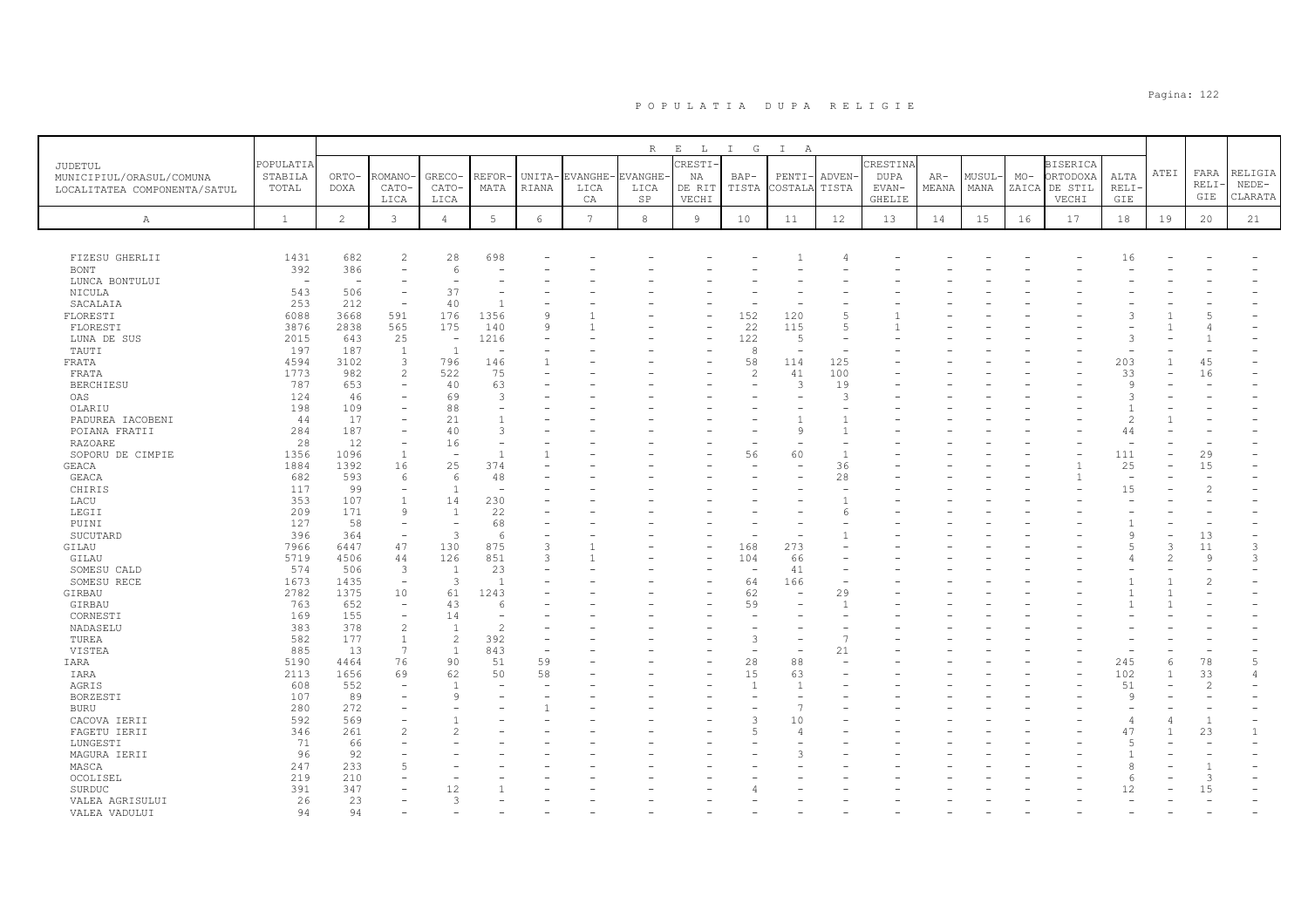|                                                          |                      |                |                          |                          |                          |                |                 | $R_{\perp}$   | $E$ $L$       | I G            | I A                      |                |                  |       |        |       |                             |               |                |                          |                |
|----------------------------------------------------------|----------------------|----------------|--------------------------|--------------------------|--------------------------|----------------|-----------------|---------------|---------------|----------------|--------------------------|----------------|------------------|-------|--------|-------|-----------------------------|---------------|----------------|--------------------------|----------------|
| JUDETUL                                                  | POPULATIA<br>STABILA | ORTO-          | ROMANO                   | GRECO-                   | REFOR                    | UNITA-         | EVANGHE·        | <b>VANGHE</b> | CRESTI-<br>ΝA | BAP-           | PENTI-                   | <b>ADVEN</b>   | CRESTINA<br>DUPA | AR-   | MUSUL· | $MO-$ | <b>BISERICA</b><br>ORTODOXA | ALTA          | ATEI           | FARA                     | RELIGIA        |
| MUNICIPIUL/ORASUL/COMUNA<br>LOCALITATEA COMPONENTA/SATUL | TOTAL                | <b>DOXA</b>    | CATO-                    | CATO-                    | MATA                     | RIANA          | LICA            | LICA          | DE RIT        | TISTA          | COSTALA                  | TISTA          | EVAN-            | MEANA | MANA   |       | ZAICA DE STIL               | <b>RELI</b>   |                | RELI·                    | $NEDE-$        |
|                                                          |                      |                | LICA                     | LICA                     |                          |                | СA              | SP            | VECHI         |                |                          |                | <b>GHELIE</b>    |       |        |       | VECHI                       | GIE           |                | GIE                      | CLARATA        |
| $\mathbb{A}$                                             | $\mathbf{1}$         | $\overline{2}$ | 3                        | $\overline{4}$           | 5                        | $\epsilon$     | $7\phantom{.0}$ | 8             | 9             | 10             | 11                       | 12             | 13               | 14    | 15     | 16    | 17                          | 18            | 19             | 20                       | 21             |
|                                                          |                      |                |                          |                          |                          |                |                 |               |               |                |                          |                |                  |       |        |       |                             |               |                |                          |                |
|                                                          | 4418                 | 3812           | $\overline{9}$           | 195                      |                          |                |                 |               |               | 48             | 237                      |                |                  |       |        |       |                             |               |                | 3                        |                |
| ICLOD<br>ICLOD                                           | 1809                 | 1565           | ۰                        | 166                      | 111<br>27                |                |                 |               |               | 44             | 5                        |                |                  |       |        |       |                             |               |                | $\overline{2}$           |                |
| FUNDATURA                                                | 716                  | 702            | $\mathbf{1}$             | $\overline{5}$           | $\Delta$                 |                |                 |               |               | $\mathbf{1}$   | $\overline{1}$           |                |                  |       |        |       |                             |               |                |                          |                |
| ICLOZEL                                                  | 205                  | 149            | $\overline{\phantom{a}}$ | $\overline{\phantom{a}}$ | 55                       |                |                 |               |               |                |                          |                |                  |       |        |       |                             |               |                |                          |                |
| LIVADA                                                   | 890                  | 749            | $\overline{2}$           | 14                       | 20                       |                |                 |               |               | 3              | 101                      |                |                  |       |        |       |                             |               |                |                          |                |
| ORMAN                                                    | 798                  | 647            | 6                        | 10                       | $\overline{5}$           |                |                 |               |               |                | 129                      |                |                  |       |        |       |                             |               |                |                          |                |
| IZVORU CRISULUI                                          | 1780                 | 385            | 6                        | $\mathbf{1}$             | 1370                     |                |                 |               |               | 11             | 5                        |                |                  |       |        |       |                             |               |                |                          |                |
| IZVORU CRISULUI                                          | 1013                 | 8              | 3                        | $\overline{\phantom{a}}$ | 1001                     |                |                 |               |               | ٠              |                          |                |                  |       |        |       |                             |               |                |                          |                |
| NADASU                                                   | 355                  | 341            |                          | $\overline{1}$           |                          |                |                 |               |               | 11             |                          |                |                  |       |        |       |                             |               |                |                          |                |
| NEARSOVA                                                 | 204                  | 32             |                          | $\overline{\phantom{0}}$ | 168                      |                |                 |               |               |                | $\overline{4}$           |                |                  |       |        |       |                             |               |                |                          |                |
| SAULA                                                    | 208                  | $\overline{4}$ | $\overline{2}$           |                          | 201                      |                |                 |               |               |                |                          |                |                  |       |        |       |                             |               |                |                          |                |
| JICHISU DE JOS                                           | 1366                 | 1228           |                          | 91                       |                          |                |                 |               |               |                | 43                       |                |                  |       |        |       |                             |               |                |                          |                |
| JICHISU DE JOS                                           | 452                  | 443            |                          | -5                       |                          |                |                 |               |               |                | ÷                        |                |                  |       |        |       |                             |               |                |                          |                |
| CODOR                                                    | 387                  | 346            |                          | $\overline{5}$           |                          |                |                 |               |               |                | 36                       |                |                  |       |        |       |                             |               |                |                          |                |
| JICHISU DE SUS                                           | 309                  | 256            |                          | 50                       |                          |                |                 |               |               |                | 3                        |                |                  |       |        |       |                             |               |                |                          |                |
| SIGAU                                                    | 67                   | 38             | ۳                        | 25                       |                          |                |                 |               |               |                | $\overline{4}$           |                |                  |       |        |       |                             |               |                |                          |                |
| TARPIU                                                   | 151                  | 145            | $\overline{\phantom{a}}$ | 6                        |                          |                |                 |               |               |                |                          |                |                  |       |        |       |                             |               |                |                          |                |
| <b>JUCU</b>                                              | 4025                 | 3077           | 10                       | 46                       | 533                      |                |                 |               | 5             | 28             | 94                       | 7              | 10               |       |        |       |                             | 179           |                | 23                       | 3              |
| JUCU DE SUS                                              | 1495                 | 1363           | 3                        | 20                       | 19                       |                |                 |               |               | 25             | 38                       | ٠              |                  |       |        |       |                             | 25            |                | $\overline{\phantom{a}}$ | $\mathfrak{D}$ |
| GADALIN                                                  | 766                  | 615            | $\overline{\phantom{a}}$ | 2                        | $\overline{7}$           |                |                 |               |               | $\overline{1}$ | 42                       | $\overline{1}$ | 10               |       |        |       |                             | 66            | $\overline{1}$ | 13                       | $\mathbf{1}$   |
| JUC-HERGHELIE                                            | 420                  | 352            | 5                        | 13                       | 29                       |                |                 |               |               | 2              |                          | $\overline{c}$ |                  |       |        |       |                             | 11            |                | $\overline{\phantom{a}}$ |                |
| JUCU DE MIJLOC                                           | 697                  | 615            | $\overline{\phantom{a}}$ | $\overline{7}$           | $\overline{\phantom{a}}$ |                |                 |               |               | ۰              | 14                       | 2              |                  |       |        |       |                             | 53            |                | -6                       |                |
| VISEA                                                    | 647                  | 132            | $\overline{c}$           | $\overline{4}$           | 478                      |                |                 |               | 5             |                |                          | 2              |                  |       |        |       |                             | 24            |                |                          |                |
| LUNA                                                     | 4376                 | 3495           | 18                       | 86                       | 523                      | $\overline{1}$ |                 |               |               | 21             | 140                      |                |                  |       |        |       |                             | 86            |                |                          |                |
| LUNA                                                     | 2482                 | 2287           | 14                       | 71                       | 7                        |                |                 |               |               | 7              | -6                       |                |                  |       |        |       |                             | 85            |                | 3                        |                |
| GLIGORESTI                                               | 532                  | 498            | $\mathbf{1}$             | 13                       | $\overline{c}$           |                |                 |               |               | 13             | $\overline{4}$           |                |                  |       |        |       |                             |               |                |                          |                |
| LUNCANI                                                  | 1362                 | 710            | 3                        | $\mathcal{L}$            | 514                      |                |                 |               |               | $\overline{1}$ | 130                      |                |                  |       |        |       |                             |               |                |                          |                |
| MAGURI-RACATAU                                           | 2567                 | 2426           |                          |                          |                          |                |                 |               |               | ÷              | 141                      |                |                  |       |        |       |                             |               |                |                          |                |
| MAGURI-RACATAU                                           | 889                  | 754            |                          |                          |                          |                |                 |               |               |                | 135                      |                |                  |       |        |       |                             |               |                |                          |                |
| MAGURI                                                   | 1033                 | 1027           |                          |                          |                          |                |                 |               |               |                | 6                        |                |                  |       |        |       |                             |               |                |                          |                |
| MUNTELE RECE                                             | 645                  | 645            |                          |                          |                          |                |                 |               |               |                |                          |                |                  |       |        |       |                             |               |                |                          |                |
| MANASTIRENI                                              | 2227                 | 1798           | $\overline{2}$           | $\overline{7}$           | 218                      |                |                 |               |               | 78             | 70                       |                |                  |       |        |       |                             | 52            |                |                          |                |
| MANASTIRENI                                              | 780                  | 553            |                          |                          | 216                      |                |                 |               |               |                | $\overline{4}$           |                |                  |       |        |       |                             | .5            |                |                          |                |
| ARDEOVA                                                  | 123                  | 108            |                          | $\overline{7}$           |                          |                |                 |               |               | $\overline{c}$ | $\overline{\phantom{0}}$ |                |                  |       |        |       |                             | .5            |                |                          |                |
| <b>BEDECIU</b>                                           | 766                  | 639            |                          |                          |                          |                |                 |               |               | 59             | 66                       |                |                  |       |        |       |                             |               |                |                          |                |
| BICA                                                     | 120                  | 104            |                          |                          |                          |                |                 |               |               |                |                          |                |                  |       |        |       |                             | 16            |                |                          |                |
| <b>DRETEA</b>                                            | 155                  | 113            |                          |                          |                          |                |                 |               |               | 17             |                          |                |                  |       |        |       |                             | 24            |                |                          |                |
| MANASTURU ROMANESC                                       | 283                  | 281            | L.                       |                          |                          |                |                 |               |               |                |                          |                |                  |       |        |       |                             | $\mathcal{P}$ |                |                          |                |
| MARGAU                                                   | 2112                 | 1997           | 5                        | 63                       |                          |                |                 |               |               | 32             |                          | 11             |                  |       |        |       |                             |               |                |                          | $\mathbf{1}$   |
| MARGAU                                                   | 608                  | 535            | $\mathbf{1}$             | 34                       |                          |                |                 |               |               | 30             |                          | 7              |                  |       |        |       |                             |               |                |                          | $\mathbf{1}$   |
| <b>BOCIU</b>                                             | 137                  | 126            |                          | 10                       |                          |                |                 |               |               |                |                          |                |                  |       |        |       |                             |               |                |                          |                |
| <b>BUTENI</b>                                            | 88                   | 88             |                          |                          |                          |                |                 |               |               |                |                          |                |                  |       |        |       |                             |               |                |                          |                |
| CIULENI                                                  | 122                  | 100            | 3                        | 18                       |                          |                |                 |               |               |                |                          |                |                  |       |        |       |                             |               |                |                          |                |
| RACHITELE                                                | 909                  | 907            | $\overline{\phantom{a}}$ | -1                       |                          |                |                 |               |               |                |                          |                |                  |       |        |       |                             |               |                |                          |                |
| SCRIND-FRASINET                                          | 248                  | 241            | $\overline{1}$           |                          |                          |                |                 |               |               |                |                          |                |                  |       |        |       |                             |               |                |                          |                |
| MARISEL                                                  | 1951                 | 1857           | $\overline{1}$           |                          |                          |                |                 |               |               |                | 92                       |                |                  |       |        |       |                             |               |                |                          |                |
| MARISEL                                                  | 1951                 | 1857           | 1                        |                          |                          |                |                 |               |               |                | 92                       |                |                  |       |        |       |                             |               |                |                          |                |
| MICA                                                     | 3888                 | 2496           | 26                       | 102                      | 1119                     |                |                 |               |               |                | 18                       | 111            |                  |       |        |       |                             | 15            |                |                          |                |
| MICA                                                     | 746                  | 692            |                          | 45                       |                          |                |                 |               |               |                | $\mathcal{P}$            | 2              |                  |       |        |       |                             |               |                |                          |                |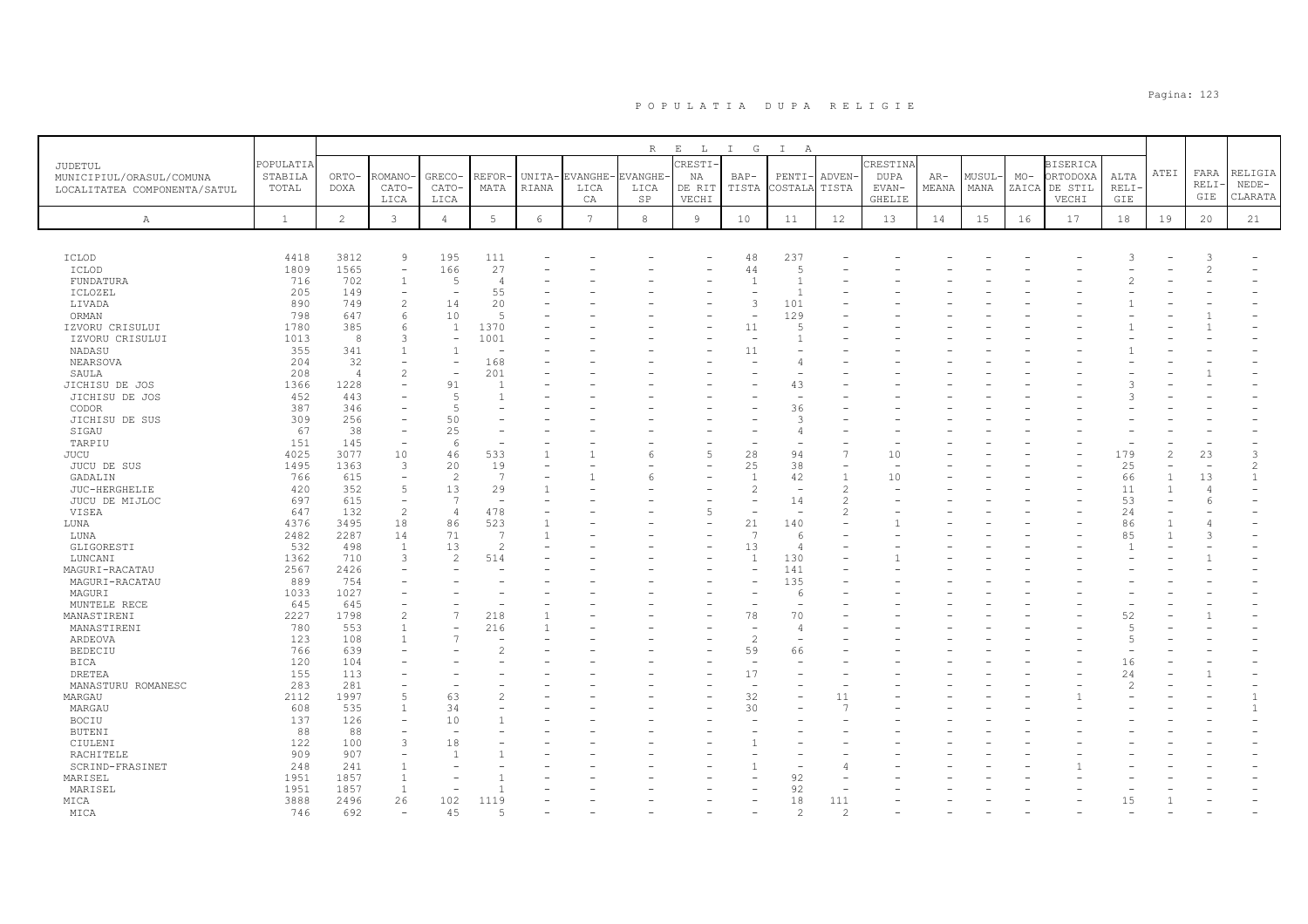|                                  |              |                       |                                            |                                |                                |              |                | R             | $\mathbf{E}$<br>$\mathbb{L}$ | $I$ G              | $\mathbb{I}$<br>A              |                      |               |       |       |       |                 |                          |      |               |         |
|----------------------------------|--------------|-----------------------|--------------------------------------------|--------------------------------|--------------------------------|--------------|----------------|---------------|------------------------------|--------------------|--------------------------------|----------------------|---------------|-------|-------|-------|-----------------|--------------------------|------|---------------|---------|
| JUDETUL                          | POPULATIA    |                       |                                            |                                |                                |              |                |               | <b>RESTI</b>                 |                    |                                |                      | CRESTIN       |       |       |       | <b>BISERICA</b> |                          |      |               |         |
| MUNICIPIUL/ORASUL/COMUNA         | STABILA      | ORTO-                 | <b>ROMANO</b>                              | <b>GRECO</b>                   | REFOR                          | UNITA-       | EVANGHE        | <b>VANGHE</b> | ΝA                           | $BAP-$             | PENTI                          | ADVEN-               | <b>DUPA</b>   | $AR-$ | MUSUL | $MO-$ | ORTODOXA        | ALTA                     | ATEI | FARA          | RELIGIA |
| LOCALITATEA COMPONENTA/SATUL     | TOTAL        | <b>DOXA</b>           | CATO-                                      | CATO-                          | MATA                           | RIANA        | LICA           | LICA          | DE RIT                       | TISTA              | COSTALA                        | TISTA                | EVAN-         | MEANA | MANA  | ZAICA | DE STIL         | RELI-                    |      | RELI          | NEDE-   |
|                                  |              |                       | LICA                                       | LICA                           |                                |              | CA             | SP            | VECHI                        |                    |                                |                      | <b>GHELIE</b> |       |       |       | VECHI           | GIE                      |      | GIE           | CLARATA |
| Α                                | $\mathbf{1}$ | $\overline{c}$        | $\mathbf{3}$                               | $\overline{4}$                 | $5\phantom{.0}$                | $\epsilon$   | $\overline{7}$ | $_{\rm 8}$    | 9                            | 10                 | 11                             | 12                   | 13            | 14    | 15    | 16    | 17              | 18                       | 19   | 20            | 21      |
|                                  |              |                       |                                            |                                |                                |              |                |               |                              |                    |                                |                      |               |       |       |       |                 |                          |      |               |         |
| DIMBU MARE                       | 81           | 72                    |                                            | $\overline{c}$                 | 6                              |              |                |               |                              |                    |                                |                      |               |       |       |       |                 |                          |      |               |         |
| MANASTIREA                       | 648          | 613                   | 4                                          | 6                              | 25                             |              |                |               |                              |                    |                                |                      |               |       |       |       |                 |                          |      |               |         |
| <b>NIRES</b>                     | 1233         | 448                   | 21                                         | 36                             | 689                            |              |                |               |                              |                    |                                | 38                   |               |       |       |       |                 |                          |      |               |         |
| SINMARGHITA                      | 1088<br>19   | 671<br>$\overline{a}$ |                                            | 13<br>$\overline{\phantom{m}}$ | 334<br>17                      |              |                |               |                              |                    | 15                             | 39<br>$\overline{c}$ |               |       |       |       |                 | 15                       |      |               |         |
| VALEA CIRESOII<br>VALEA LUNCII   | 73           |                       |                                            |                                | 43                             |              |                |               |                              |                    |                                | 30                   |               |       |       |       |                 |                          |      |               |         |
| MIHAI VITEAZU                    | 5604         | 3458                  | 228                                        | 104                            | 653                            | 936          |                |               |                              | 28                 | 43                             | 15                   |               |       |       |       |                 | 117                      |      | 20            |         |
| MIHAI VITEAZU                    | 4304         | 2818                  | 106                                        | 65                             | 616                            | 506          | $\mathbf{1}$   |               |                              | 25                 | 33                             | $\overline{5}$       |               |       |       |       |                 | 111                      |      | 17            |         |
| CHEIA                            | 554          | 397                   | - 5                                        | 12                             | 6                              | 130          |                |               |                              | $\overline{1}$     | ÷,                             | ÷,                   |               |       |       |       |                 |                          |      | $\mathcal{D}$ |         |
| CORNESTI                         | 746          | 243                   | 117                                        | 27<br>272                      | 31                             | 300          |                |               |                              | $\overline{c}$     | 10                             | 10<br>$\overline{7}$ |               |       |       |       |                 | Б                        |      |               |         |
| MINTIU GHERLII<br>MINTIU GHERLII | 3693<br>1392 | 3203<br>1324          | 10<br>3                                    | 45                             | 27<br>11                       | $\mathbf{1}$ |                |               |                              | 72<br>$\mathbf{1}$ | 97<br>-6                       | $\overline{2}$       |               |       |       |       |                 |                          |      |               |         |
| <b>BUNESTI</b>                   | 903          | 737                   | $\overline{4}$                             | $\overline{7}$                 | $\overline{4}$                 |              |                |               |                              | 54                 | 91                             | $\overline{c}$       |               |       |       |       |                 |                          |      |               |         |
| NIMA                             | 773          | 734                   | 3                                          | $\Delta$                       | 12                             |              |                |               |                              | 16                 |                                | 3                    |               |       |       |       |                 |                          |      |               |         |
| PADURENII                        | 152          | 44                    | ÷                                          | 107                            |                                |              |                |               |                              | $\overline{1}$     |                                |                      |               |       |       |       |                 |                          |      |               |         |
| PETRESTI                         | 252          | 164                   |                                            | 88                             |                                |              |                |               |                              |                    |                                |                      |               |       |       |       |                 |                          |      |               |         |
| SALATIU<br>MOCIU                 | 221<br>3728  | 200<br>2673           | 37                                         | 21<br>295                      | 569                            |              |                |               |                              |                    |                                | 149                  |               |       |       |       |                 |                          |      |               |         |
| MOCIU                            | 1649         | 1349                  | 20                                         | 127                            | 145                            |              |                |               |                              |                    |                                | 7                    |               |       |       |       |                 |                          |      |               |         |
| BOTENI                           | 326          | 254                   | 12                                         | 23                             | 37                             |              |                |               |                              |                    |                                |                      |               |       |       |       |                 |                          |      |               |         |
| CHESAU                           | 419          | 19                    | $\overline{c}$                             | $\overline{4}$                 | 279                            |              |                |               |                              |                    |                                | 115                  |               |       |       |       |                 |                          |      |               |         |
| CRISENI                          | 328          | 271                   |                                            | 30                             | -6                             |              |                |               |                              |                    |                                | 17                   |               |       |       |       |                 |                          |      |               |         |
| FALCA                            | 12           | 10                    | $\overline{\phantom{a}}$                   | $\overline{\phantom{a}}$       | $\overline{2}$                 |              |                |               |                              |                    |                                |                      |               |       |       |       |                 |                          |      |               |         |
| GHIRISU ROMAN<br>ROSIENI         | 408<br>230   | 361<br>151            | $\overline{1}$                             | 6<br>50                        | 40<br>27                       |              |                |               |                              |                    |                                |                      |               |       |       |       |                 |                          |      |               |         |
| TURMASI                          | 61           | 29                    | $\equiv$                                   | 12                             | 11                             |              |                |               |                              |                    |                                | 9                    |               |       |       |       |                 |                          |      |               |         |
| ZORENII DE VALE                  | 295          | 229                   | $\overline{1}$                             | 43                             | 22                             | ÷,           |                |               |                              |                    |                                |                      |               |       |       |       |                 |                          |      |               |         |
| MOLDOVENESTI                     | 3898         | 1433                  | 41                                         | 74                             | 312                            | 1969         |                |               | -3                           | 19                 |                                | $\overline{2}$       |               |       |       |       |                 | 36                       |      |               |         |
| MOLDOVENESTI                     | 1286         | 249                   | 26                                         | 15                             | 37                             | 943          |                |               |                              | $\overline{c}$     |                                |                      |               |       |       |       |                 | 11                       |      |               |         |
| BADENI<br>PIETROASA              | 755<br>176   | 200<br>114            | .5                                         | 9<br>$\overline{\phantom{a}}$  | 51<br>$\overline{4}$           | 450<br>53    |                |               | $\mathbf{1}$                 | 15                 |                                |                      |               |       |       |       |                 | 23                       |      |               |         |
| PLAIESTI                         | 585          | 34                    | 8                                          | $\mathcal{L}$                  | 14                             | 523          |                |               |                              |                    |                                | $\overline{2}$       |               |       |       |       |                 |                          |      |               |         |
| PODENI                           | 859          | 807                   |                                            | 48                             | ÷,                             |              |                |               |                              | 2                  |                                |                      |               |       |       |       |                 |                          |      |               |         |
| STEJERIS                         | 237          | 29                    | $\overline{1}$                             | ÷,                             | 206                            |              |                |               |                              |                    |                                |                      |               |       |       |       |                 |                          |      |               |         |
| PALATCA                          | 1630         | 1131                  | $\overline{7}$                             | 89                             | 299                            |              |                |               |                              |                    |                                | 90                   |               |       |       |       |                 |                          |      |               |         |
| PALATCA                          | 888          | 514<br>78             | $\overline{7}$                             | 8                              | 274                            |              |                |               |                              |                    |                                | 83                   |               |       |       |       |                 |                          |      |               |         |
| BAGACIU<br>MURESENII DE CIMPIE   | 90<br>147    | 143                   |                                            | $\Delta$                       |                                |              |                |               |                              |                    |                                | 6                    |               |       |       |       |                 |                          |      |               |         |
| PETEA                            | 222          | 147                   | $\overline{\phantom{a}}$                   | 70                             | $\overline{\phantom{a}}$       |              |                |               |                              |                    |                                |                      |               |       |       |       |                 |                          |      |               |         |
| SAVA                             | 283          | 249                   |                                            | $\overline{7}$                 | 25                             |              |                |               |                              |                    | $\overline{1}$                 |                      |               |       |       |       |                 |                          |      |               |         |
| PANTICEU                         | 2017         | 1608                  | 14                                         | 48                             | 73                             |              |                |               |                              | 30                 | 129                            |                      |               |       |       |       |                 | 86                       |      | 12            | 16      |
| PANTICEU                         | 752          | 570                   | 7                                          | 24                             | 8                              |              |                |               |                              | 30                 | 56                             |                      |               |       |       |       |                 | 51                       |      | 6             |         |
| CATALINA<br>CUBLESU SOMESAN      | 105<br>527   | 103<br>342            | $\overline{\phantom{a}}$<br>$\overline{7}$ | $\overline{1}$<br>16           | $\overline{\phantom{a}}$<br>57 |              |                |               |                              |                    | $\overline{\phantom{a}}$<br>60 |                      |               |       |       |       |                 | <sup>1</sup><br>22       |      | 6             | 16      |
| DIRJA                            | 259          | 247                   |                                            | $\overline{1}$                 | -8                             |              |                |               |                              |                    | $\overline{1}$                 |                      |               |       |       |       |                 | $\overline{\mathcal{L}}$ |      |               |         |
| SARATA                           | 374          | 346                   |                                            | 6                              |                                |              |                |               |                              |                    | 12                             |                      |               |       |       |       |                 | 10                       |      |               |         |
| PETRESTII DE JOS                 | 2166         | 1987                  | 19                                         | 38                             | 3                              |              |                |               |                              | 3                  | 18                             |                      |               |       |       |       |                 | 59                       |      | 38            |         |
| PETRESTII DE JOS                 | 811          | 790                   | 7                                          | $\overline{5}$                 | 3                              |              |                |               |                              |                    | 6                              |                      |               |       |       |       |                 |                          |      |               |         |
| CRAESTI                          | 254          | 233                   | 2                                          | $\overline{a}$                 |                                |              |                |               |                              |                    | 10                             |                      |               |       |       |       |                 |                          |      |               |         |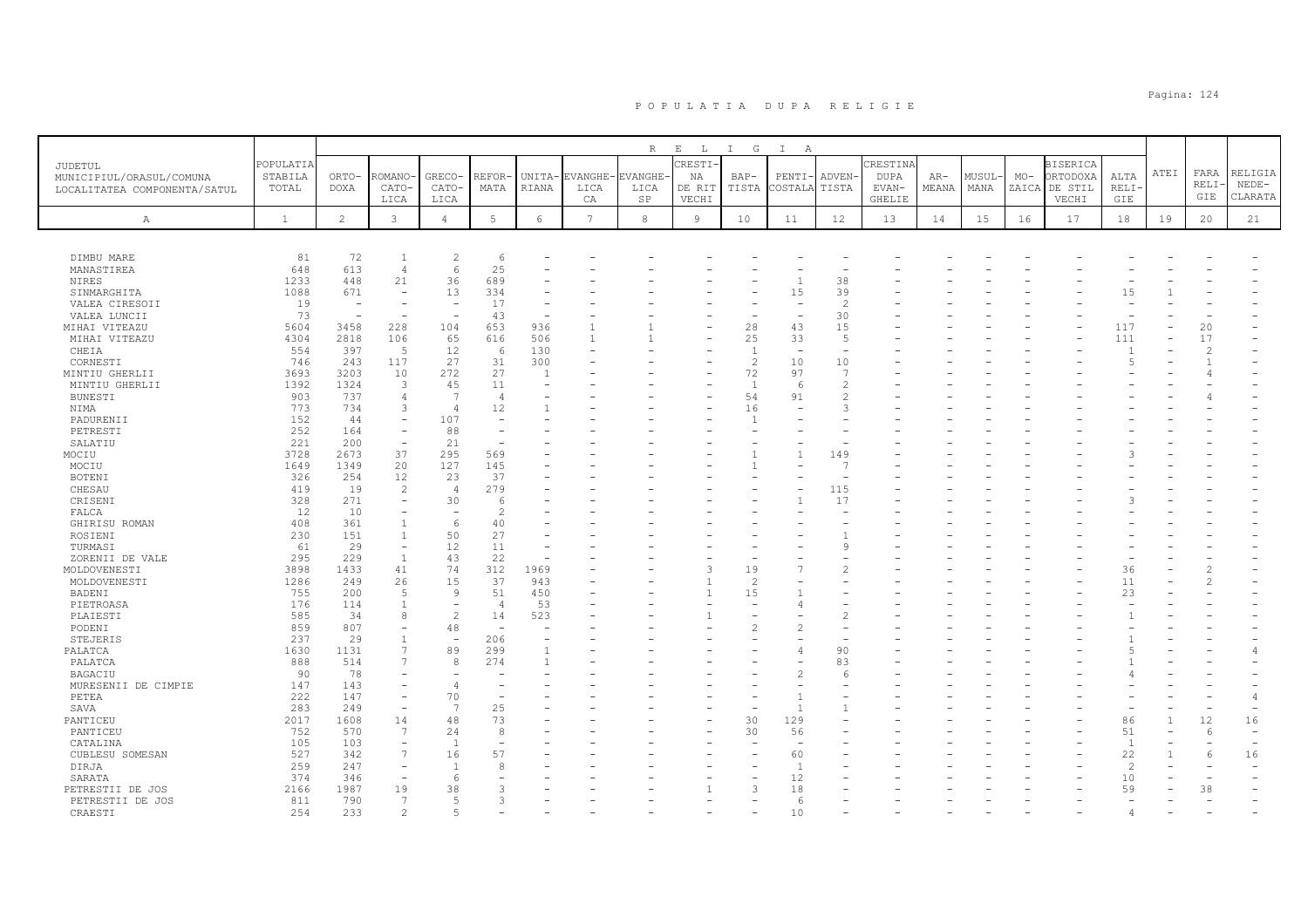|                                            |                      |             |                          |                          |                          |                    |                 | R              | $\,$ E $\,$<br>$\mathbb L$ | $I$ G          | $\mathbb{I}$<br>A        |        |                        |       |       |       |                             |                      |      |                          |         |
|--------------------------------------------|----------------------|-------------|--------------------------|--------------------------|--------------------------|--------------------|-----------------|----------------|----------------------------|----------------|--------------------------|--------|------------------------|-------|-------|-------|-----------------------------|----------------------|------|--------------------------|---------|
| <b>JUDETUL</b><br>MUNICIPIUL/ORASUL/COMUNA | POPULATIA<br>STABILA | ORTO-       | ROMANO                   | GRECO-                   | REFOR·                   | UNITA-             | <b>EVANGHE</b>  | <b>EVANGHE</b> | RESTI-<br>ΝA               | $BAP-$         | PENTI-                   | ADVEN- | CRESTIN<br><b>DUPA</b> | $AR-$ | MUSUL | $MO-$ | <b>BISERICA</b><br>ORTODOXA | ALTA                 | ATEI | FARA                     | RELIGIA |
| LOCALITATEA COMPONENTA/SATUL               | TOTAL                | <b>DOXA</b> | CATO-                    | CATO-                    | MATA                     | RIANA              | LICA            | LICA           | DE RIT                     | TISTA          | COSTALA                  | TISTA  | EVAN-                  | MEANA | MANA  | ZAICA | DE STIL                     | RELI-                |      | RELI·                    | $NEDE-$ |
|                                            |                      |             | LICA                     | LICA                     |                          |                    | CA              | SP             | VECHI                      |                |                          |        | GHELIE                 |       |       |       | VECHI                       | GIE                  |      | GIE                      | CLARATA |
| $\mathbb{A}$                               | $\mathbf{1}$         | 2           | 3                        | $\overline{4}$           | $5\phantom{.0}$          | 6                  | $7\overline{ }$ | $^{\rm 8}$     | 9                          | 10             | 11                       | 12     | 13                     | 14    | 15    | 16    | 17                          | 18                   | 19   | 20                       | 21      |
|                                            |                      |             |                          |                          |                          |                    |                 |                |                            |                |                          |        |                        |       |       |       |                             |                      |      |                          |         |
|                                            |                      |             |                          |                          |                          |                    |                 |                |                            |                |                          |        |                        |       |       |       |                             |                      |      |                          |         |
| DELENI                                     | 317                  | 307         | 3                        | 5                        |                          |                    |                 |                |                            |                |                          |        |                        |       |       |       |                             |                      |      |                          |         |
| LIVADA                                     | 253                  | 196         |                          | $\overline{7}$           |                          |                    |                 |                |                            | $\overline{c}$ |                          |        |                        |       |       |       |                             | 12                   |      | 35                       |         |
| PETRESTII DE MIJLOC                        | 193                  | 149         | $\overline{1}$           | 16                       |                          |                    |                 |                |                            |                |                          |        |                        |       |       |       |                             | 25                   |      | $\overline{c}$           |         |
| PETRESTII DE SUS                           | 119                  | 116<br>196  | 6                        | $\overline{\phantom{0}}$ |                          |                    |                 |                |                            |                |                          |        |                        |       |       |       |                             | $\overline{c}$       |      |                          |         |
| PLAIURI<br>PLOSCOS                         | 219<br>862           | 804         | 10                       | 20                       |                          |                    |                 |                |                            |                | 20                       |        |                        |       |       |       |                             | 16<br>$\overline{5}$ |      | 2                        |         |
| PLOSCOS                                    | 401                  | 371         | $\mathcal{Q}$            | 13                       |                          |                    |                 |                |                            |                | $\mathcal{L}$            |        |                        |       |       |       |                             |                      |      |                          |         |
| CRAIRIT                                    | 116                  | 114         | $\equiv$                 | $\overline{c}$           |                          |                    |                 |                |                            |                |                          |        |                        |       |       |       |                             |                      |      |                          |         |
| LOBODAS                                    | 58                   | 53          | $\overline{\phantom{a}}$ | 5                        |                          |                    |                 |                |                            |                |                          |        |                        |       |       |       |                             |                      |      |                          |         |
| VALEA FLORILOR                             | 287                  | 266         | $\mathbf{1}$             |                          | $\mathbf{1}$             |                    |                 |                |                            |                | 13                       |        |                        |       |       |       |                             | 4                    |      | $\mathfrak{D}$           |         |
| POIENI                                     | 6423                 | 5962        | 11                       | 50                       | 31                       |                    |                 |                |                            | 62             | 235                      | 6      |                        |       |       |       |                             | 56                   |      | 10                       |         |
| POIENI                                     | 1250                 | 1087        | 8                        | 3                        | 29                       |                    |                 |                |                            | 45             | 34                       |        |                        |       |       |       |                             | 43                   |      |                          |         |
| <b>BOLOGA</b>                              | 764                  | 726<br>42   | $\equiv$                 | 36                       | $\overline{1}$           |                    |                 |                |                            | $\overline{1}$ | $\overline{\phantom{a}}$ |        |                        |       |       |       |                             |                      |      |                          |         |
| CERBESTI<br>HODISU                         | 42<br>604            | 481         |                          | $\overline{\phantom{a}}$ |                          |                    |                 |                |                            | ۰              | 117                      | 5      |                        |       |       |       |                             |                      |      |                          |         |
| LUNCA VISAGULUI                            | 363                  | 358         |                          | 5                        |                          |                    |                 |                |                            |                |                          |        |                        |       |       |       |                             |                      |      |                          |         |
| MORLACA                                    | 1014                 | 986         |                          | $\overline{\phantom{a}}$ |                          |                    |                 |                |                            | 14             | 13                       |        |                        |       |       |       |                             |                      |      |                          |         |
| TRANISU                                    | 596                  | 588         |                          | 6                        |                          |                    |                 |                |                            |                | $\overline{c}$           |        |                        |       |       |       |                             |                      |      |                          |         |
| VALEA DRAGANULUI                           | 1790                 | 1694        | 3                        | $\overline{\phantom{a}}$ |                          |                    |                 |                |                            | $\overline{c}$ | 69                       |        |                        |       |       |       |                             | 13                   |      |                          |         |
| RECEA-CRISTUR                              | 1812                 | 1682        |                          | 18                       |                          |                    |                 |                |                            |                | 93                       |        |                        |       |       |       |                             |                      |      |                          |         |
| RECEA-CRISTUR                              | 567                  | 518         | $\overline{1}$           | 11                       |                          |                    |                 |                |                            | ÷              | 26                       |        |                        |       |       |       |                             |                      |      |                          |         |
| CAPRIOARA                                  | 164                  | 137<br>162  |                          | $\mathbf{1}$             |                          |                    |                 |                |                            |                | 27<br>$\overline{7}$     |        |                        |       |       |       |                             |                      |      |                          |         |
| CIUBANCA<br>CIUBANCUTA                     | 173<br>196           | 166         |                          | $\mathcal{D}$            |                          |                    |                 |                |                            |                | 24                       |        |                        |       |       |       |                             |                      |      |                          |         |
| ELCIU                                      | 227                  | 226         |                          |                          |                          |                    |                 |                |                            |                |                          |        |                        |       |       |       |                             |                      |      |                          |         |
| ESCU                                       | 104                  | 101         |                          |                          |                          |                    |                 |                |                            |                | 3                        |        |                        |       |       |       |                             |                      |      |                          |         |
| JURCA                                      | 81                   | 81          |                          |                          |                          |                    |                 |                |                            |                |                          |        |                        |       |       |       |                             |                      |      |                          |         |
| OSOI                                       | 224                  | 215         |                          | 3                        |                          |                    |                 |                |                            |                | 6                        |        |                        |       |       |       |                             |                      |      |                          |         |
| PUSTUTA                                    | 76                   | 76          |                          |                          |                          |                    |                 |                |                            |                |                          |        |                        |       |       |       |                             |                      |      |                          |         |
| <b>RISCA</b>                               | 2109                 | 2004        |                          |                          |                          |                    |                 |                |                            |                | 105                      |        |                        |       |       |       |                             |                      |      |                          |         |
| RISCA                                      | 1233<br>419          | 1196<br>351 |                          |                          |                          |                    |                 |                |                            |                | 37<br>68                 |        |                        |       |       |       |                             |                      |      |                          |         |
| DEALU MARE<br>LAPUSTESTI                   | 135                  | 135         |                          |                          |                          |                    |                 |                |                            |                |                          |        |                        |       |       |       |                             |                      |      |                          |         |
| MARCESTI                                   | 322                  | 322         |                          |                          |                          |                    |                 |                |                            |                |                          |        |                        |       |       |       |                             |                      |      |                          |         |
| SACUIEU                                    | 2017                 | 1973        |                          | 8                        |                          |                    |                 |                |                            | $\overline{c}$ | 32                       |        |                        |       |       |       |                             |                      |      |                          |         |
| SACUIEU                                    | 666                  | 631         |                          | 6                        |                          |                    |                 |                |                            | $\overline{c}$ | 27                       |        |                        |       |       |       |                             |                      |      |                          |         |
| ROGOJEL                                    | 870                  | 863         | $\overline{1}$           | $\sim$                   |                          |                    |                 |                |                            | ۰              | $\sqrt{2}$               |        |                        |       |       |       |                             |                      |      |                          |         |
| VISAGU                                     | 481                  | 479         | $\overline{\phantom{a}}$ | $\overline{c}$           |                          |                    |                 |                |                            |                |                          |        |                        |       |       |       |                             |                      |      |                          |         |
| SANDULESTI                                 | 1751                 | 1540        | 22                       | 53                       | 29                       | 33                 |                 |                |                            | ۰              | 59                       |        |                        |       |       |       |                             | 14                   |      |                          |         |
| SANDULESTI                                 | 631                  | 522<br>1018 | 6<br>16                  | 29<br>24                 | 13<br>16                 | 32<br>$\mathbf{1}$ |                 |                |                            | ۰              | 21<br>38                 |        |                        |       |       |       |                             | 7<br>$\overline{7}$  |      | $\overline{\phantom{0}}$ |         |
| COPACENI<br>SAVADISLA                      | 1120<br>4777         | 1791        | 148                      | 308                      | 2270                     | $\overline{9}$     |                 |                |                            | 23             | 124                      |        |                        |       |       |       |                             | 86                   |      | 15                       |         |
| SAVADISLA                                  | 1117                 | 44          | 18                       | 6                        | 1034                     | $\overline{7}$     |                 |                |                            | ÷              | $\overline{1}$           |        |                        |       |       |       |                             | 6                    |      | $\sim$                   |         |
| FINISEL                                    | 849                  | 722         | $\overline{\phantom{a}}$ | 3                        | $\overline{4}$           |                    |                 |                |                            | $\mathbf{1}$   | 78                       |        |                        |       |       |       |                             | 28                   |      | 11                       |         |
| HASDATE                                    | 653                  | 532         |                          | 76                       |                          |                    |                 |                |                            | $\overline{1}$ | 44                       |        |                        |       |       |       |                             | $\sim$               |      |                          |         |
| LITA                                       | 333                  | 230         |                          | 102                      | $\overline{\phantom{a}}$ |                    |                 |                |                            |                |                          |        |                        |       |       |       |                             |                      |      |                          |         |
| LITENI                                     | 522                  | 10          |                          | $\overline{1}$           | 459                      |                    |                 |                |                            | ۰              |                          |        |                        |       |       |       |                             | 45                   |      |                          |         |
| STOLNA                                     | 255                  | 234         |                          | $\sim$                   |                          |                    |                 |                |                            | 21             |                          |        |                        |       |       |       |                             |                      |      |                          |         |
| VALISOARA                                  | 135                  | 14          |                          | 120                      | $\overline{1}$           |                    |                 |                |                            |                |                          |        |                        |       |       |       |                             |                      |      |                          |         |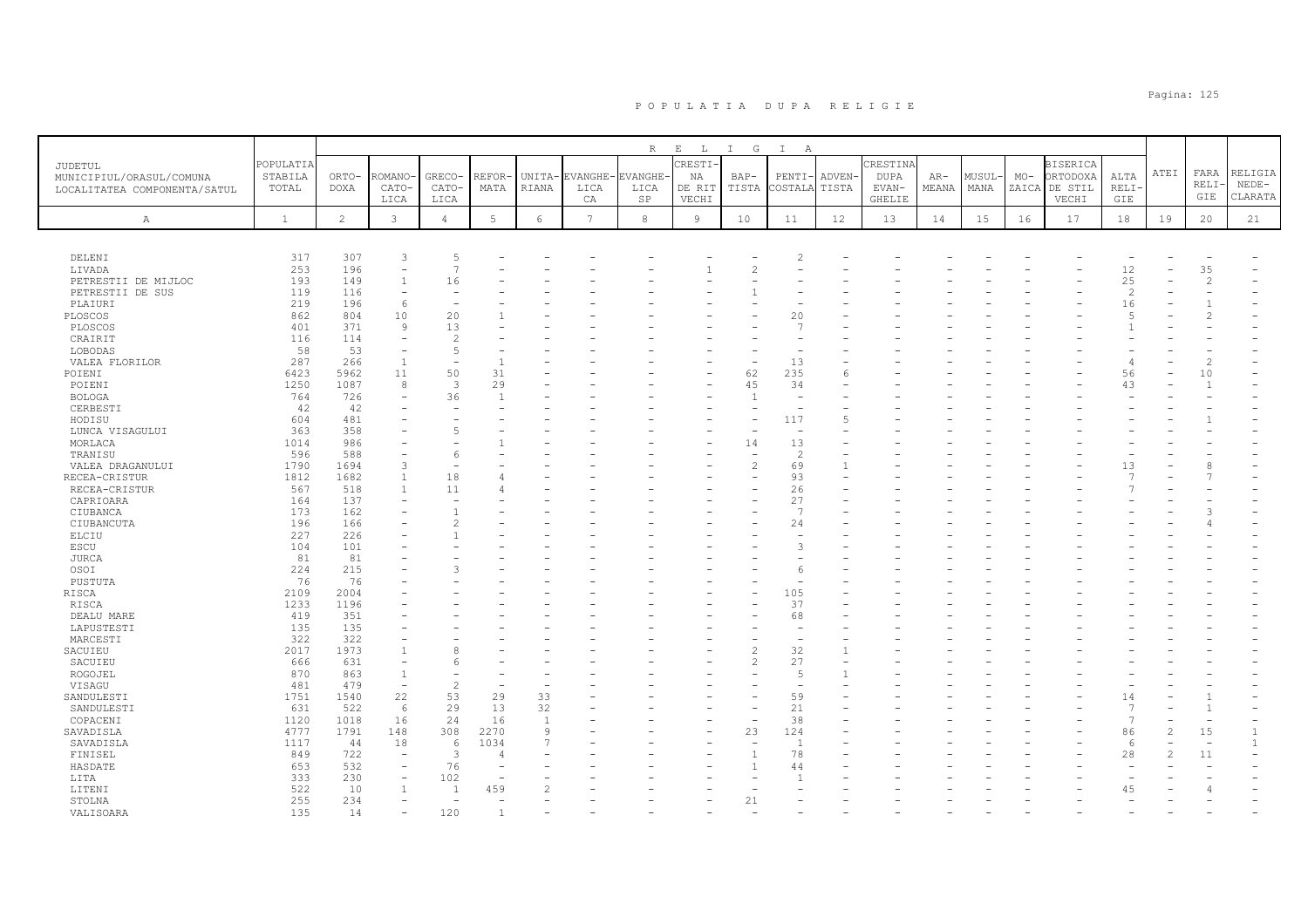|                                     | POPULATIA    |                |                          |                          |                 |                |                 | R       | $\mathbf{E}$<br>$\mathbb{L}$<br>CRESTI | $I$ G                    | $\mathbf{I}$<br>A |                                 | CRESTINA      |       |       |       | <b>BISERICA</b> |                |      |       |              |
|-------------------------------------|--------------|----------------|--------------------------|--------------------------|-----------------|----------------|-----------------|---------|----------------------------------------|--------------------------|-------------------|---------------------------------|---------------|-------|-------|-------|-----------------|----------------|------|-------|--------------|
| JUDETUL<br>MUNICIPIUL/ORASUL/COMUNA | STABILA      | ORTO-          | <b>COMANO</b>            | <b>GRECO</b>             | REFOR           | UNITA-         | EVANGHE         | EVANGHE | ΝA                                     | $BAP-$                   | PENTI             | ADVEN-                          | <b>DUPA</b>   | AR-   | MUSUL | $MO-$ | ORTODOXA        | ALTA           | ATEI | FARA  | RELIGIA      |
| LOCALITATEA COMPONENTA/SATUL        | TOTAL        | <b>DOXA</b>    | CATO-                    | CATO-                    | MATA            | RIANA          | LICA            | LICA    | DE RIT                                 | TISTA                    | COSTALA           | TISTA                           | EVAN-         | MEANA | MANA  | ZAICA | DE STIL         | RELI-          |      | RELI- | $NEDE-$      |
|                                     |              |                | LICA                     | LICA                     |                 |                | CA              | SP      | VECHI                                  |                          |                   |                                 | <b>GHELIE</b> |       |       |       | VECHI           | GIE            |      | GIE   | CLARATA      |
| Α                                   | $\mathbf{1}$ | $\overline{c}$ | $\mathbf{3}$             | $\overline{4}$           | $5\phantom{.0}$ | 6              | $7\overline{ }$ | 8       | 9                                      | 10                       | 11                | 12                              | 13            | 14    | 15    | 16    | 17              | 18             | 19   | 20    | 21           |
|                                     |              |                |                          |                          |                 |                |                 |         |                                        |                          |                   |                                 |               |       |       |       |                 |                |      |       |              |
|                                     |              |                |                          | $\overline{\phantom{a}}$ |                 |                |                 |         |                                        |                          |                   |                                 |               |       |       |       |                 |                |      |       |              |
| VLAHA<br>SIC                        | 913<br>3189  | 5<br>153       | 129<br>221               | $\overline{4}$           | 772<br>2439     |                |                 |         |                                        | $\mathbf{1}$             | 51                | $\overline{\phantom{a}}$<br>285 | 17            |       |       |       |                 | 15             |      |       |              |
| SIC                                 | 3189         | 153            | 221                      | $\overline{4}$           | 2439            |                |                 |         |                                        | $\overline{1}$           | 51                | 285                             | 17            |       |       |       |                 | 15             |      |       |              |
| SINCRAIU                            | 2053         | 470            | 6                        | 77                       | 1443            |                |                 |         |                                        | 54                       | $\overline{1}$    | $\overline{\phantom{0}}$        |               |       |       |       |                 | 2              |      |       |              |
| SINCRAIU                            | 1259         | 173            | 6                        | 12                       | 1019            |                |                 |         |                                        | 46                       |                   |                                 |               |       |       |       |                 |                |      |       |              |
| ALUNISU                             | 210          | 109            | $\overline{\phantom{0}}$ | 8                        | 93              |                |                 |         |                                        |                          |                   |                                 |               |       |       |       |                 |                |      |       |              |
| <b>BRAISORU</b>                     | 166          | 108            |                          | 57                       |                 |                |                 |         |                                        |                          |                   |                                 |               |       |       |       |                 |                |      |       |              |
| DOMOSU                              | 245          | 45             |                          | $\overline{\phantom{a}}$ | 194             |                |                 |         |                                        | 6                        |                   |                                 |               |       |       |       |                 |                |      |       |              |
| HORLACEA                            | 173          | 35             |                          | ÷,                       | 137             |                |                 |         |                                        |                          |                   |                                 |               |       |       |       |                 |                |      |       |              |
| SINMARTIN                           | 2106         | 1841           | 6                        | 46                       | 206             |                |                 |         |                                        |                          |                   |                                 |               |       |       |       |                 |                |      |       |              |
| SINMARTIN                           | 296          | 109            | 6                        | $\overline{1}$           | 178             |                |                 |         |                                        |                          |                   |                                 |               |       |       |       |                 |                |      |       |              |
| CEABA                               | 313          | 281            |                          | 30                       |                 |                |                 |         |                                        |                          |                   |                                 |               |       |       |       |                 |                |      |       |              |
| <b>CUTCA</b>                        | 576          | 576            |                          |                          |                 |                |                 |         |                                        |                          |                   |                                 |               |       |       |       |                 |                |      |       |              |
| DIVICIORII MARI                     | 267          | 243            |                          |                          | 24              |                |                 |         |                                        |                          |                   |                                 |               |       |       |       |                 |                |      |       |              |
| DIVICIORII MICI                     | 134          | 132            |                          |                          |                 |                |                 |         |                                        |                          |                   |                                 |               |       |       |       |                 |                |      |       |              |
| MAHAL                               | 138          | 133            |                          | 5                        |                 |                |                 |         |                                        |                          |                   |                                 |               |       |       |       |                 |                |      |       |              |
| SIMBOIENI                           | 256          | 248            |                          | 7                        |                 |                |                 |         |                                        |                          |                   |                                 |               |       |       |       |                 |                |      |       |              |
| TIRGUSOR                            | 126          | 119            | 3                        | $\mathcal{L}$            |                 |                |                 |         |                                        |                          |                   |                                 |               |       |       |       |                 |                |      |       |              |
| SINPAUL                             | 2693         | 2421           |                          | 106                      |                 |                |                 |         |                                        | 40                       | 81                | $\overline{4}$                  |               |       |       |       |                 | 32             |      |       |              |
| SINPAUL                             | 823<br>544   | 750<br>496     |                          | 49<br>33                 |                 |                |                 |         |                                        | 1                        | 21                |                                 |               |       |       |       |                 |                |      |       |              |
| <b>BERINDU</b><br>MIHAIESTI         | 312          | 266            | $\overline{\phantom{a}}$ | 12                       |                 |                |                 |         |                                        |                          | 15<br>33          |                                 |               |       |       |       |                 |                |      |       |              |
| SARDU                               | 556          | 535            | $\overline{c}$           | 10                       |                 |                |                 |         |                                        |                          | -9                |                                 |               |       |       |       |                 |                |      |       |              |
| SUMURDUCU                           | 137          | 110            | $\overline{\phantom{a}}$ | $\overline{2}$           |                 |                |                 |         |                                        |                          |                   |                                 |               |       |       |       |                 | 24             |      |       |              |
| TOPA MICA                           | 321          | 264            | $\overline{a}$           | ٠                        |                 |                |                 |         |                                        | 39                       | $\overline{2}$    | $\overline{4}$                  |               |       |       |       |                 |                |      |       |              |
| SUATU                               | 2223         | 691            | 29                       | 263                      | 496             | 706            |                 |         |                                        |                          |                   | 36                              |               |       |       |       |                 |                |      |       |              |
| SUATU                               | 1629         | 290            | $\overline{4}$           | 212                      | 473             | 613            |                 |         |                                        |                          |                   | 35                              |               |       |       |       |                 |                |      |       |              |
| <b>ARUNCUTA</b>                     | 473          | 395            | 25                       | 41                       | 12              | $\sim$         |                 |         |                                        |                          |                   |                                 |               |       |       |       |                 |                |      |       |              |
| DIMBURILE                           | 121          | 6              | $\overline{\phantom{a}}$ | 10                       | 11              | 93             |                 |         |                                        |                          |                   | $\overline{1}$                  |               |       |       |       |                 |                |      |       |              |
| TRITENII DE JOS                     | 5358         | 4439           | 13                       | 25                       | 458             |                |                 |         |                                        | $\overline{c}$           | 220               | 41                              |               |       |       |       |                 | 140            |      | 12    |              |
| TRITENII DE JOS                     | 1645         | 1514           | $\overline{\phantom{a}}$ | $\overline{4}$           | 24              |                |                 |         |                                        | $\overline{1}$           | 32                | 32                              |               |       |       |       |                 | 31             |      |       | 6            |
| CLAPA                               | 118          | 117            |                          |                          | ÷.              |                |                 |         |                                        |                          | $\sim$            |                                 |               |       |       |       |                 | $\overline{1}$ |      |       |              |
| COLONIA                             | 519          | 130            | 1                        | $\mathbf{1}$             | 372             |                |                 |         |                                        | $\sim$                   | 3                 | 8                               |               |       |       |       |                 | 3              |      |       |              |
| PADURENI                            | 1428         | 1296           | $\overline{\phantom{0}}$ | 3                        | $\overline{1}$  |                |                 |         |                                        | $\mathbf{1}$             | 31                |                                 |               |       |       |       |                 | 87             |      |       | $\mathbf{1}$ |
| TRITENII DE SUS                     | 1272         | 1017           | 12                       | 11                       | 60              |                |                 |         |                                        | $\overline{\phantom{m}}$ | 152               |                                 |               |       |       |       |                 | 17             |      | 2     |              |
| TRITENII-HOTAR                      | 376          | 365            | $\sim$                   | 6                        | $\overline{1}$  |                |                 |         |                                        |                          | 2                 |                                 |               |       |       |       |                 | $\overline{1}$ |      |       |              |
| TURENI                              | 2735         | 1828           | 101                      | 23                       | 260             | 260            |                 |         |                                        | 16                       | 66                |                                 |               |       |       |       |                 | 172            |      |       |              |
| TURENI                              | 1022         | 468            | 87                       | 3                        | 247             | 173            |                 |         |                                        | 16                       |                   |                                 |               |       |       |       |                 | 25             |      |       |              |
| CEANU MIC                           | 546          | 438            | $\overline{4}$           | 9                        |                 | $\overline{2}$ |                 |         |                                        |                          |                   |                                 |               |       |       |       |                 | 89             |      |       |              |
| COMSESTI                            | 236          | 156            | 8                        | 8                        | 6               | 58             |                 |         |                                        |                          |                   |                                 |               |       |       |       |                 |                |      |       |              |
| MARTINESTI                          | 371          | 332            | $\overline{c}$           | $\overline{\phantom{a}}$ | $\overline{7}$  | 26             |                 |         |                                        |                          | 4                 |                                 |               |       |       |       |                 |                |      |       |              |
| MICESTI                             | 560          | 434            |                          | 3                        |                 | $\mathbf{1}$   |                 |         |                                        |                          | 61                |                                 |               |       |       |       |                 | 58             |      |       |              |
| TAGA<br>TAGA                        | 2313<br>882  | 2038<br>787    | 4                        | 86<br>37                 | 160             |                |                 |         |                                        |                          | 17<br>14          |                                 |               |       |       |       |                 |                |      |       |              |
| NASAL                               | 541          | 421            | 3                        | 23                       | 43<br>93        |                |                 |         |                                        |                          |                   |                                 |               |       |       |       |                 |                |      |       |              |
| SINTEJUDE                           | 227          | 198            |                          | $\overline{2}$           | 23              |                |                 |         |                                        |                          |                   |                                 |               |       |       |       |                 |                |      |       |              |
| SINTEJUDE VALE                      | 114          | 96             |                          | 17                       | $\overline{1}$  |                |                 |         |                                        |                          |                   |                                 |               |       |       |       |                 |                |      |       |              |
| SINTIOANA                           | 549          | 536            |                          | 7                        |                 |                |                 |         |                                        |                          |                   |                                 |               |       |       |       |                 | 6              |      |       |              |
| <b>UNGURAS</b>                      | 3349         | 1193           | 88                       | 173                      | 1642            |                |                 |         |                                        |                          | 19                | $22^{\circ}$                    |               |       |       |       |                 |                |      |       |              |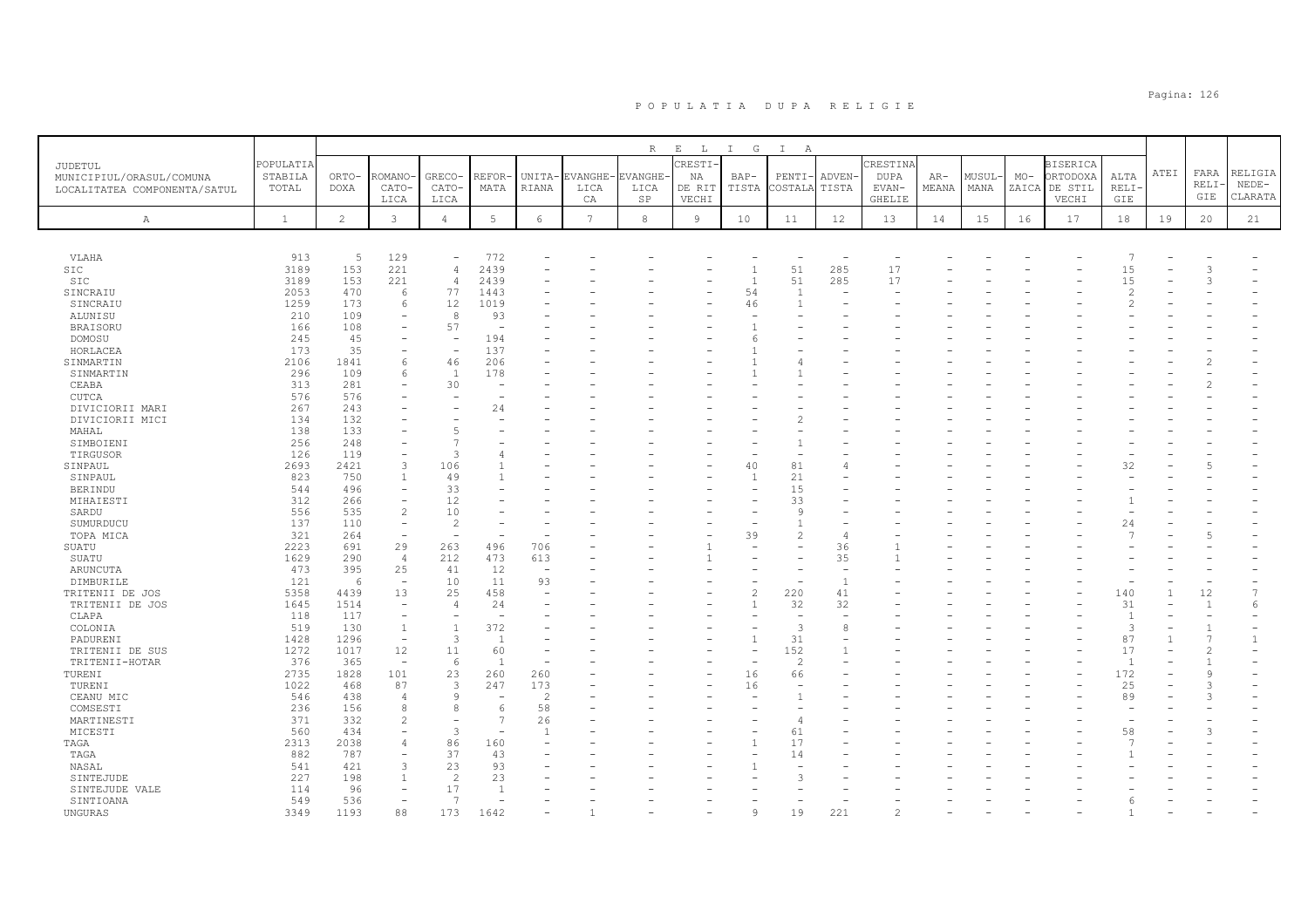|                                                                     |                               |                      |                          |                         |                      |                          |                                      | $R_{\perp}$ | $\mathbb E$<br>L.                | G<br>$\mathbb{I}$ | $\mathbb{I}$<br>А              |                          |                                            |                |                |       |                                                       |                        |                          |                     |                               |
|---------------------------------------------------------------------|-------------------------------|----------------------|--------------------------|-------------------------|----------------------|--------------------------|--------------------------------------|-------------|----------------------------------|-------------------|--------------------------------|--------------------------|--------------------------------------------|----------------|----------------|-------|-------------------------------------------------------|------------------------|--------------------------|---------------------|-------------------------------|
| JUDETUL<br>MUNICIPIUL/ORASUL/COMUNA<br>LOCALITATEA COMPONENTA/SATUL | POPULATIA<br>STABILA<br>TOTAL | ORTO-<br><b>DOXA</b> | ROMANO-<br>CATO-<br>LICA | GRECO-<br>CATO-<br>LICA | <b>REFOR</b><br>MATA | RIANA                    | UNITA-EVANGHE-EVANGHE-<br>LICA<br>CA | LICA<br>SP  | CRESTI-<br>NA<br>DE RIT<br>VECHI | $BAP-$<br>TISTA   | PENTI- ADVEN-<br>COSTALA TISTA |                          | CRESTINA<br>DUPA<br>EVAN-<br><b>GHELIE</b> | $AR-$<br>MEANA | MUSUL-<br>MANA | $MO-$ | <b>BISERICA</b><br>ORTODOXA<br>ZAICA DE STIL<br>VECHI | ALTA<br>$RELI-$<br>GIE | ATEI                     | FARA<br>RELI<br>GIE | RELIGIA<br>$NEDE-$<br>CLARATA |
| Α                                                                   |                               | $\overline{2}$       | 3                        |                         | -5                   | 6                        | $\overline{ }$                       | 8           | 9                                | 10                | 11                             | 12                       | 13                                         | 14             | 15             | 16    | 17                                                    | 18                     | 19                       | 20                  | 21                            |
|                                                                     |                               |                      |                          |                         |                      |                          |                                      |             |                                  |                   |                                |                          |                                            |                |                |       |                                                       |                        |                          |                     |                               |
| UNGURAS                                                             | 2038                          | 144                  | 87                       | 14                      | 1562                 | $\overline{\phantom{a}}$ |                                      |             |                                  |                   | 18                             | 203                      |                                            |                |                |       |                                                       |                        |                          |                     |                               |
| BATIN                                                               | 944                           | 781                  | $\overline{\phantom{0}}$ | 125                     | 25                   |                          |                                      |             |                                  |                   |                                | $\circ$                  |                                            |                |                |       |                                                       |                        |                          |                     |                               |
| DAROT                                                               | 57                            |                      |                          |                         | 48                   |                          |                                      |             |                                  |                   |                                | c                        |                                            |                |                |       |                                                       |                        |                          |                     |                               |
| SICFA                                                               | 22                            | 11                   |                          |                         |                      |                          |                                      |             |                                  |                   |                                |                          |                                            |                |                |       |                                                       |                        |                          |                     |                               |
| VALEA UNGURASULUI                                                   | 288                           | 257                  |                          | 30                      |                      |                          |                                      |             |                                  |                   |                                |                          |                                            |                |                |       |                                                       |                        |                          |                     |                               |
| VAD                                                                 | 2286                          | 2031                 |                          | 22                      |                      |                          |                                      |             |                                  |                   | 203                            | 12                       |                                            |                |                |       |                                                       | -5                     |                          |                     |                               |
| VAD                                                                 | 393                           | 357                  |                          | 13                      |                      |                          |                                      |             |                                  |                   | 20                             |                          |                                            |                |                |       |                                                       |                        |                          |                     |                               |
| BOGATA DE JOS                                                       | 367                           | 359                  |                          |                         |                      |                          |                                      |             |                                  |                   |                                |                          |                                            |                |                |       |                                                       |                        |                          |                     |                               |
| BOGATA DE SUS                                                       | 306                           | 290                  |                          |                         |                      |                          |                                      |             |                                  |                   |                                | 12                       |                                            |                |                |       |                                                       |                        |                          |                     |                               |
| CALNA                                                               | 178                           | 178                  |                          |                         |                      |                          |                                      |             |                                  |                   | ۰                              |                          |                                            |                |                |       |                                                       |                        |                          |                     |                               |
| CETAN                                                               | 555                           | 481                  |                          |                         |                      |                          |                                      |             |                                  |                   | 66                             |                          |                                            |                |                |       |                                                       |                        |                          |                     |                               |
| CURTUIUSU DEJULUI                                                   | 196                           | 139                  |                          |                         |                      |                          |                                      |             |                                  |                   | 57                             |                          |                                            |                |                |       |                                                       |                        |                          |                     |                               |
| VALEA GROSILOR                                                      | 291                           | 227                  | $\overline{\phantom{a}}$ |                         |                      |                          |                                      |             |                                  |                   | 52                             |                          |                                            |                |                |       |                                                       | ١O                     |                          |                     |                               |
| VALEA IERII                                                         | 1172                          | 1070                 | 15                       |                         | 10                   |                          |                                      |             |                                  |                   | 67                             |                          |                                            |                |                |       |                                                       |                        |                          |                     |                               |
| VALEA IERII                                                         | 856                           | 779                  | 15                       |                         | 10                   |                          |                                      |             |                                  |                   | 42                             |                          |                                            |                |                |       |                                                       |                        |                          |                     |                               |
| CERC                                                                | 177                           | 173                  |                          |                         |                      |                          |                                      |             |                                  |                   |                                |                          |                                            |                |                |       |                                                       |                        |                          |                     |                               |
| PLOPI                                                               | 139                           | 118                  | $\overline{\phantom{a}}$ |                         |                      |                          |                                      |             |                                  |                   | 21                             |                          |                                            |                |                |       |                                                       |                        |                          |                     |                               |
| VIISOARA                                                            | 6003                          | 4042                 | 39                       | 20                      | 1369                 | 3                        |                                      |             | $\overline{\phantom{a}}$         | 136               | 67                             | 37                       |                                            |                |                |       |                                                       | 203                    |                          | 82                  | $\overline{c}$                |
| VIISOARA                                                            | 4847                          | 2958                 | 38                       | 17                      | 1369                 | $\mathcal{R}$            |                                      |             | $\overline{\phantom{a}}$         | 136               | 31                             | 37                       |                                            |                |                |       |                                                       | 171                    | $\overline{\phantom{0}}$ | 82                  | $\overline{\mathcal{L}}$      |
| URCA                                                                | 1156                          | 1084                 | -1                       | 3                       |                      |                          |                                      |             |                                  |                   | 36                             | $\overline{\phantom{a}}$ |                                            |                |                |       |                                                       | 32                     |                          |                     |                               |
| VULTURENI                                                           | 1858                          | 1503                 | 33                       | 34                      | 174                  |                          |                                      |             | $\qquad \qquad$                  | 10                | 76                             | ۰                        | 16                                         |                |                |       |                                                       | 3                      |                          | 3                   |                               |
| VULTURENI                                                           | 494                           | 450                  | $\overline{1}$           | 16                      |                      |                          |                                      |             | $\overline{\phantom{a}}$         | $\mathsf{Q}$      | 17                             |                          |                                            |                |                |       |                                                       |                        |                          |                     |                               |
| BABUTIU                                                             | 212                           | 172                  | $\overline{\phantom{0}}$ | $\circ$                 |                      |                          |                                      |             |                                  |                   | 28                             |                          |                                            |                |                |       |                                                       |                        |                          |                     |                               |
| BADESTI                                                             | 181                           | 155                  | $\overline{\phantom{0}}$ |                         | 25                   |                          |                                      |             |                                  |                   |                                |                          |                                            |                |                |       |                                                       |                        |                          |                     |                               |
| CHIDEA                                                              | 225                           | 23                   | 32                       | ۰                       | 148                  |                          |                                      |             |                                  |                   |                                |                          |                                            |                |                |       |                                                       |                        |                          |                     |                               |
| FAURENI                                                             | 296                           | 283                  |                          | 8                       |                      |                          |                                      |             |                                  |                   |                                |                          |                                            |                |                |       |                                                       |                        |                          |                     |                               |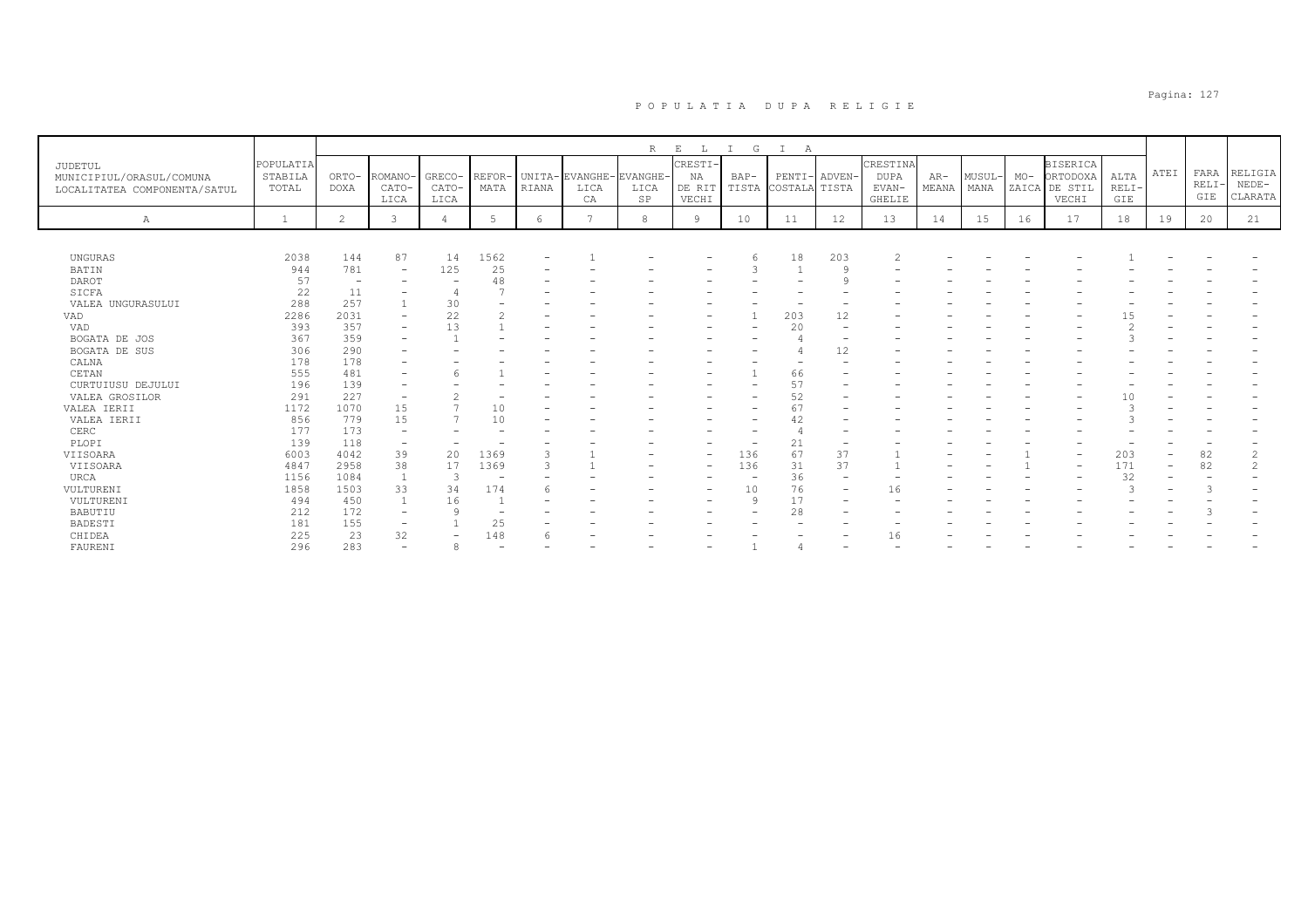|                              |              |                          |                                                      |                                          |                 |                          |                                            | R              | $\,$ E<br>$\mathbb{L}$ | G<br>$\mathbb{I}$ | $\mathbb{I}$<br>A |                          |                          |                |                |               |                 |                |                |                          |                          |
|------------------------------|--------------|--------------------------|------------------------------------------------------|------------------------------------------|-----------------|--------------------------|--------------------------------------------|----------------|------------------------|-------------------|-------------------|--------------------------|--------------------------|----------------|----------------|---------------|-----------------|----------------|----------------|--------------------------|--------------------------|
| JUDETUL                      | POPULATIA    |                          |                                                      |                                          |                 |                          |                                            |                | RESTI-                 |                   |                   |                          | CRESTINA                 |                |                |               | <b>BISERICA</b> |                |                |                          |                          |
| MUNICIPIUL/ORASUL/COMUNA     | STABILA      | ORTO-                    | ROMANO                                               | <b>GRECO</b>                             | REFOR           | UNITA-                   | <b>EVANGHE</b>                             | <b>EVANGHE</b> | ΝA                     | BAP-              | PENTI             | ADVEN-                   | <b>DUPA</b>              | $AR-$          | MUSUL          | $MO-$         | ORTODOXA        | ALTA           | ATEI           | FARA                     | RELIGIA                  |
| LOCALITATEA COMPONENTA/SATUL | TOTAL        | <b>DOXA</b>              | CATO-                                                | CATO-                                    | MATA            | RIANA                    | LICA                                       | LICA           | DE RIT                 | TISTA             | COSTALA           | TISTA                    | EVAN-                    | MEANA          | MANA           | ZAICA         | DE STIL         | <b>RELI</b>    |                | <b>RELI</b>              | $NEDE-$                  |
|                              |              |                          | LICA                                                 | LICA                                     |                 |                          | CA                                         | SP             | VECHI                  |                   |                   |                          | <b>GHELIE</b>            |                |                |               | VECHI           | GIE            |                | GIE                      | CLARATA                  |
| Α                            | <sup>1</sup> | $\overline{2}$           | 3                                                    | $\overline{4}$                           | $5\phantom{.0}$ | 6                        | $\overline{7}$                             | 8              | 9                      | 10                | 11                | 12                       | 13                       | 14             | 15             | 16            | 17              | 18             | 19             | 20                       | 21                       |
|                              |              |                          |                                                      |                                          |                 |                          |                                            |                |                        |                   |                   |                          |                          |                |                |               |                 |                |                |                          |                          |
|                              |              |                          |                                                      |                                          |                 |                          |                                            |                |                        |                   |                   |                          |                          |                |                |               |                 |                |                |                          |                          |
| JUDETUL COVASNA              | 233256       | 50467                    | 85648                                                | 390                                      | 79802           | 10701                    | 840                                        | 388            | 32                     | 428               | 1933              | 573                      | 138                      |                | 3              | 23            | 313             | 1137           | 30             | 271                      | 135                      |
| MUNICIPII SI ORASE           | 122905       | 27671                    | 44986                                                | 275                                      | 41084           | 5864                     | 748                                        | 338            | 6                      | 239               | 84                | 315                      | 101                      | $\overline{1}$ | 3              | 20            | 304             | 577            | 26             | 141                      | 122                      |
| MUNICIPIUL SFINTUL GHEORGHE  | 68359        | 14055                    | 22929                                                | 193                                      | 25349           | 3757                     | 653                                        | 285            | 3                      | 89                | 58                | 277                      | 75                       |                | $\overline{2}$ | 19            | 25              | 373            | 18             | 81                       | 117                      |
| SFINTUL GHEORGHE             | 67220        | 14011                    | 22622                                                | 192                                      | 24613           | 3713                     | 651                                        | 285            | 3                      | 88                | 58                | 274                      | 75                       |                | $\mathfrak{D}$ | 19            | 25              | 372            | 18             | 81                       | 117                      |
| CHILIENI<br>COSENI           | 642<br>497   | 26<br>18                 | 212<br>95                                            | $\overline{\phantom{a}}$<br>$\mathbf{1}$ | 363<br>373      | 36<br>8                  | $\overline{2}$<br>$\overline{\phantom{a}}$ |                |                        | $\overline{1}$    |                   | 3                        |                          |                |                |               |                 | $\overline{1}$ |                | ÷,                       |                          |
| ORAS BARAOLT                 | 10493        | 322                      | 3103                                                 | 12                                       | 4977            | 1859                     | 13                                         | 16             |                        | 103               |                   | 3                        | 6                        |                |                |               |                 | 49             | 5              | 16                       | -1                       |
| BARAOLT                      | 6483         | 288                      | 2410                                                 | 7                                        | 2814            | 789                      | 10                                         | 13             |                        | 78                |                   | 3                        |                          |                |                |               |                 | 41             | $\overline{5}$ | 16                       | $\overline{1}$           |
| <b>BIBORTENI</b>             | 825          | $\sim$                   | 18                                                   | $\overline{1}$                           | 774             | 8                        |                                            |                |                        | 24                |                   |                          |                          |                |                |               |                 |                |                |                          |                          |
| <b>BODOS</b>                 | 435          | $\overline{3}$           | $\overline{4}$                                       | $\overline{\phantom{a}}$                 | 419             | 8                        |                                            |                |                        |                   |                   |                          |                          |                |                |               |                 |                |                |                          |                          |
| CAPENI                       | 1213         | 20                       | 223                                                  | 3                                        | 890             | 71                       |                                            |                |                        |                   |                   |                          |                          |                |                |               |                 |                |                |                          |                          |
| MICLOSOARA                   | 541          | -6                       | 427                                                  | $\overline{1}$                           | 64              | 35                       | $\mathfrak{D}_{1}^{(1)}$                   |                |                        |                   |                   |                          |                          |                |                |               |                 |                |                |                          |                          |
| RACOSUL DE SUS               | 996          | $\overline{5}$           | 21                                                   | $\overline{\phantom{a}}$                 | 16              | 948                      |                                            |                |                        |                   |                   |                          |                          |                |                |               |                 |                |                |                          |                          |
| ORAS COVASNA                 | 12515        | 3423                     | 2661                                                 | 33                                       | 5892            | 66                       | 29                                         | $\mathcal{R}$  |                        | 42                |                   |                          | $\circ$                  |                |                |               | 277             | 66             |                |                          |                          |
| COVASNA                      | 12064        | 3422                     | 2629                                                 | 32                                       | 5481            | 66                       | 29                                         |                |                        | 42                |                   |                          | h                        |                |                |               | 277             | 63             |                | 7                        | 2                        |
| CHIURUS                      | 451          | 1                        | 32                                                   | $\overline{1}$                           | 411             | $\overline{\phantom{m}}$ |                                            |                |                        |                   |                   |                          | 3                        |                |                |               |                 | $\mathcal{F}$  |                |                          |                          |
| ORAS INTORSURA BUZAULUI      | 8626         | 8495                     | 52                                                   | $\overline{4}$                           | 33              | $\mathbf{2}$             |                                            |                |                        |                   |                   |                          |                          |                |                |               |                 | 24             |                | 10                       |                          |
| INTORSURA BUZAULUI           | 6513         | 6386                     | 52                                                   | 4                                        | 29              | 2                        |                                            |                |                        |                   |                   |                          |                          |                |                |               |                 | 24             |                | 10                       |                          |
| <b>BRADET</b>                | 783<br>1148  | 783<br>1147              |                                                      |                                          |                 |                          |                                            |                |                        |                   |                   |                          |                          |                |                |               |                 |                |                |                          |                          |
| FLOROAIA<br>SCRADOASA        | 182          | 179                      |                                                      |                                          | २               |                          |                                            |                |                        |                   |                   |                          |                          |                |                |               |                 |                |                |                          |                          |
| ORAS TIRGU SECUIESC          | 22912        | 1376                     | 16241                                                | 33                                       | 4833            | 180                      | 53                                         | 34             |                        | $\overline{5}$    | 13                | 33                       | 10                       |                |                |               | $\overline{c}$  | 65             |                | 27                       | $\overline{c}$           |
| TIRGU SECUIESC               | 21304        | 1369                     | 14696                                                | 29                                       | 4789            | 173                      | 53                                         | 34             |                        | $\overline{5}$    | 12                | 33                       | 10                       |                |                |               | $\mathcal{D}$   | 65             |                | 27                       | $\overline{c}$           |
| LUNGA                        | 1608         | $\overline{7}$           | 1545                                                 | $\overline{4}$                           | 44              | 7                        | $\overline{\phantom{a}}$                   |                |                        |                   | r.                | $\overline{\phantom{0}}$ | $\overline{\phantom{a}}$ |                |                |               |                 |                |                | $\overline{\phantom{a}}$ | $\overline{\phantom{0}}$ |
| COMUNE                       | 110351       | 22796                    | 40662                                                | 115                                      | 38718           | 4837                     | 92                                         | 50             | 26                     | 189               | 1849              | 258                      | 37                       |                |                | $\mathcal{L}$ | 9               | 560            |                | 130                      | 13                       |
| AITA MARE                    | 1824         | 150                      | 136                                                  | 11                                       | 993             | 510                      | 10                                         | $\mathcal{L}$  |                        |                   |                   | 11                       | $\overline{\phantom{0}}$ |                |                |               |                 |                |                |                          |                          |
| AITA MARE                    | 960          | 70                       | 101                                                  | 3                                        | 280             | 482                      | 10                                         | $\mathcal{R}$  |                        |                   |                   | 11                       |                          |                |                |               |                 |                |                |                          |                          |
| AITA MEDIE                   | 864          | 80                       | 35                                                   | 8                                        | 713             | 28                       |                                            |                |                        |                   |                   |                          |                          |                |                |               |                 |                |                |                          |                          |
| <b>BARCANI</b>               | 4951         | 4809                     | 23                                                   |                                          | Q               | $\overline{1}$           |                                            |                |                        | 3                 | 54                |                          | 2                        |                |                |               |                 | 48             |                |                          |                          |
| <b>BARCANI</b>               | 2391         | 2330                     | 12                                                   |                                          |                 | $\mathbf{1}$             |                                            |                |                        | 3                 | 27                |                          |                          |                |                |               |                 |                |                |                          |                          |
| LADAUTI                      | 732          | 732                      | $\overline{\phantom{a}}$<br>$\overline{\phantom{a}}$ |                                          |                 |                          |                                            |                |                        |                   |                   |                          |                          |                |                |               |                 |                |                |                          |                          |
| SARAMAS                      | 696<br>1132  | 693<br>1054              | 11                                                   |                                          |                 | $\overline{\phantom{m}}$ |                                            |                |                        |                   | 26                |                          |                          |                |                |               |                 | 40             |                | ٠                        |                          |
| VALEA MARE<br>BATANI         | 4405         | 132                      | 247                                                  | 3                                        | 3719            | 25                       | Р                                          |                |                        | 32                | 210               | $\mathcal{L}$            |                          |                |                |               |                 | 10             |                | 19                       |                          |
| BAITANII MARI                | 1863         | 76                       | 139                                                  | $\mathbf{1}$                             | 1598            | 17                       |                                            |                |                        | 18                | $\overline{1}$    | $\mathfrak{D}$           |                          |                |                |               |                 | $\mathcal{P}$  |                | $\overline{5}$           |                          |
| AITA SEACA                   | 883          | 42                       | 39                                                   | 2                                        | 785             | $\mathbf{1}$             |                                            |                |                        | 14                |                   |                          |                          |                |                |               |                 |                |                |                          |                          |
| BATANII MICI                 | 557          | $\overline{\phantom{a}}$ | 25                                                   | $\overline{\phantom{a}}$                 | 528             | $\overline{4}$           |                                            |                |                        |                   |                   |                          |                          |                |                |               |                 |                |                |                          |                          |
| HERCULIAN                    | 1047         | 14                       | 19                                                   |                                          | 800             | 3                        | 2                                          |                |                        |                   | 209               |                          |                          |                |                |               |                 |                |                |                          |                          |
| OZUNCA-BAI                   | 55           | $\overline{\phantom{a}}$ | 25                                                   |                                          | 8               | $\overline{\phantom{a}}$ |                                            |                |                        |                   |                   |                          |                          |                |                |               |                 | 8              |                | 14                       |                          |
| BELIN                        | 2495         | 582                      | 27                                                   |                                          | 274             | 957                      | 10                                         |                |                        | 24                | 594               |                          | 3                        |                |                |               |                 | 14             |                | 10                       |                          |
| BELIN                        | 1482         | 170                      | 27                                                   | $\overline{\phantom{a}}$                 | 272             | 953                      | 10                                         |                |                        | 24                | 16                |                          | $\mathcal{L}$            |                |                |               |                 |                |                |                          |                          |
| BELIN-VALE                   | 1013         | 412                      |                                                      |                                          | 2               | $\overline{4}$           |                                            |                |                        |                   | 578               |                          |                          |                |                |               |                 | 14             |                | 3                        |                          |
| <b>BODOC</b>                 | 2566         | 58                       | 291                                                  | 2                                        | 2143            | 62                       |                                            |                |                        |                   |                   |                          |                          |                |                |               |                 |                |                |                          |                          |
| <b>BODOC</b>                 | 1332         | 53                       | 159                                                  | $\mathbf{1}$                             | 1055            | 55                       | $\mathbf{1}$                               |                |                        |                   |                   |                          |                          |                |                |               |                 |                |                |                          |                          |
| OLTENI                       | 608          | $\overline{2}$           | 71                                                   | $\overline{\phantom{a}}$                 | 531             | $\overline{4}$           |                                            |                |                        |                   |                   |                          |                          |                |                |               |                 |                |                |                          |                          |
| ZALAN<br>BOROSNEU MARE       | 626<br>2925  | -3<br>90                 | 61<br>215                                            | $\overline{1}$<br>$\overline{1}$         | 557<br>2481     | 3<br>3                   |                                            |                |                        |                   |                   |                          |                          |                |                |               |                 | 119            |                | 13                       |                          |
| BOROSNEU MARE                | 1442         | 36                       | 99                                                   |                                          | 1175            | $\overline{2}$           |                                            |                |                        |                   |                   |                          |                          |                |                |               |                 | 119            |                | 10                       |                          |
| BOROSNEU MTC                 | 389          | $\overline{4}$           | 46                                                   |                                          | 338             |                          |                                            |                |                        |                   |                   |                          |                          |                |                |               |                 |                |                |                          |                          |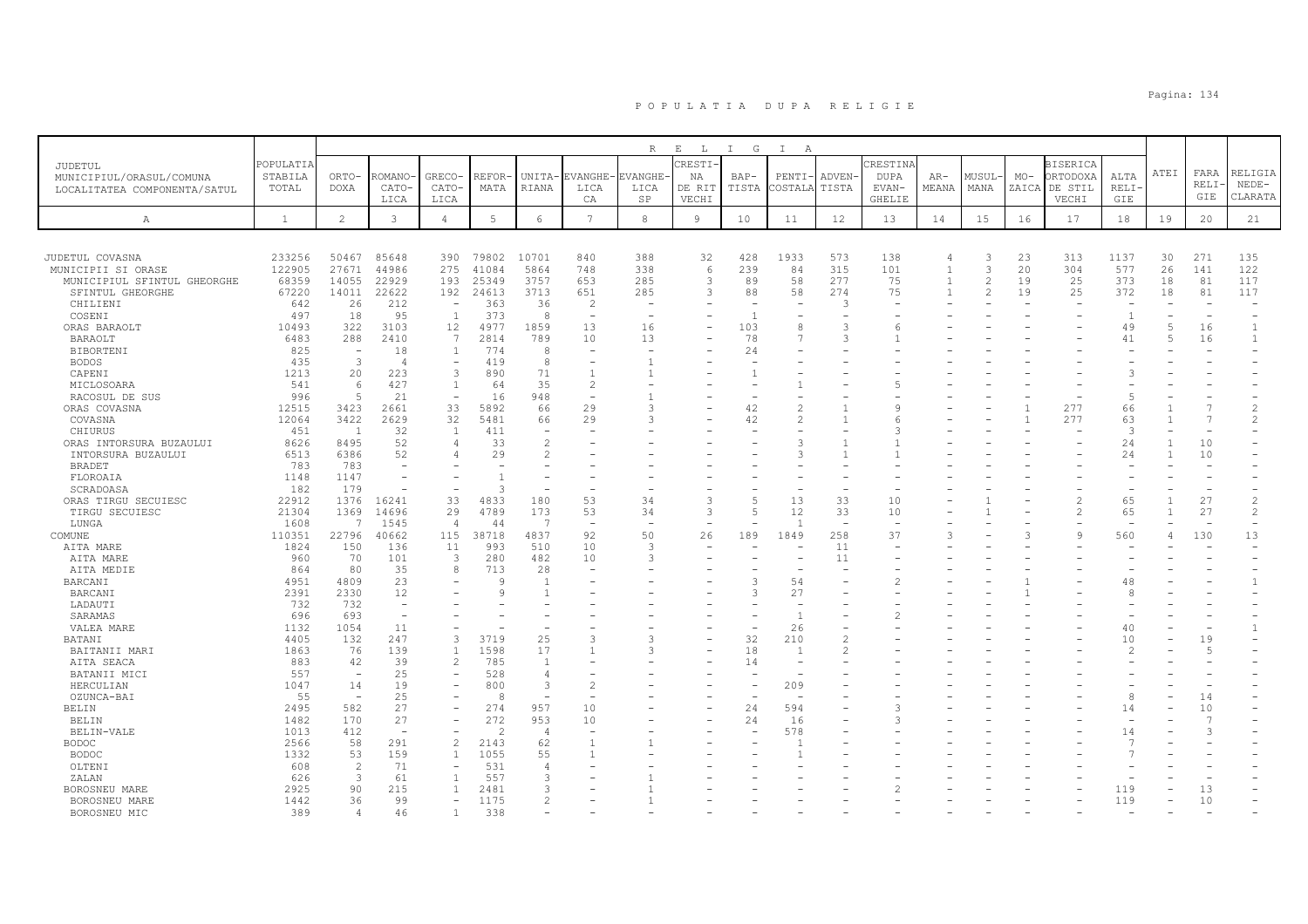|                              |              |                          |                          |                                  |                 |                                |                 | R       | $\mathbb E$ $\qquad$ L $\qquad$ | $\mathbb{I}$<br>G | $\mathbb{I}$<br>A |               |               |               |        |       |                 |               |      |              |                |
|------------------------------|--------------|--------------------------|--------------------------|----------------------------------|-----------------|--------------------------------|-----------------|---------|---------------------------------|-------------------|-------------------|---------------|---------------|---------------|--------|-------|-----------------|---------------|------|--------------|----------------|
| JUDETUL                      | POPULATIA    |                          |                          |                                  |                 |                                |                 |         | CRESTI                          |                   |                   |               | CRESTINA      |               |        |       | <b>BISERICA</b> |               |      |              |                |
| MUNICIPIUL/ORASUL/COMUNA     | STABILA      | ORTO-                    | -ROMANO                  | GRECO-                           | REFOR           | UNITA-                         | EVANGHE-        | EVANGHE | NA                              | BAP-              | PENTI-            | ADVEN-        | <b>DUPA</b>   | $AR-$         | MUSUL- | $MO-$ | ORTODOXA        | ALTA          | ATEI | FARA         | RELIGIA        |
| LOCALITATEA COMPONENTA/SATUL | TOTAL        | <b>DOXA</b>              | CATO-                    | CATO-                            | MATA            | RIANA                          | LICA            | LICA    | DE RIT                          | TISTA             | COSTALA           | TISTA         | EVAN-         | MEANA         | MANA   |       | ZAICA DE STIL   | RELI·         |      | RELI         | $NEDE-$        |
|                              |              |                          | LICA                     | LICA                             |                 |                                | CA              | SP      | VECHI                           |                   |                   |               | <b>GHELIE</b> |               |        |       | VECHI           | GIE           |      | GIE          | CLARATA        |
| $\mathbb{A}$                 | $\mathbf{1}$ | $\overline{2}$           | $\mathbf{3}$             | $\overline{4}$                   | $5\phantom{.0}$ | 6                              | $7\overline{ }$ | 8       | 9                               | 10                | 11                | 12            | 13            | 14            | 15     | 16    | 17              | 18            | 19   | 20           | 21             |
|                              |              |                          |                          |                                  |                 |                                |                 |         |                                 |                   |                   |               |               |               |        |       |                 |               |      |              |                |
|                              |              |                          |                          |                                  |                 |                                |                 |         |                                 |                   |                   |               |               |               |        |       |                 |               |      |              |                |
| DOBOLII DE SUS               | 211          | 3                        | 16                       |                                  | 192             |                                |                 |         |                                 |                   |                   |               |               |               |        |       |                 |               |      |              |                |
| LET                          | 655          | 40                       | 45                       |                                  | 567             | $\overline{1}$                 |                 |         |                                 |                   |                   |               |               |               |        |       |                 |               |      |              |                |
| TUFALAU                      | 201          | 7                        | $\overline{7}$           |                                  | 185             |                                |                 |         |                                 |                   |                   |               |               |               |        |       |                 |               |      |              |                |
| VALEA MICA                   | 27           | 8                        | $\overline{c}$           | L.                               | 24              | $\overline{7}$                 |                 |         |                                 |                   |                   |               |               |               |        |       |                 |               |      |              |                |
| BRATES                       | 1617         | 6                        | 111<br>80                |                                  | 1463<br>549     | 5                              |                 |         |                                 |                   |                   |               |               |               |        |       |                 | 26            |      |              |                |
| <b>BRATES</b>                | 641<br>335   | $\overline{1}$           | 23                       | $\overline{\phantom{0}}$         | 310             | $\overline{\phantom{a}}$       |                 |         |                                 |                   |                   |               |               |               |        |       |                 |               |      |              |                |
| PACHIA<br>TELECHIA           | 641          | $\overline{1}$           | 8                        |                                  | 604             | $\overline{c}$                 |                 |         |                                 |                   |                   |               |               |               |        |       |                 | 26            |      |              |                |
| <b>BRADUT</b>                | 4486         | 126                      | 133                      | 10                               | 3663            | 89                             |                 |         |                                 | 8                 | 430               | 13            |               |               |        |       |                 | $\mathcal{L}$ |      |              |                |
| <b>BRADUT</b>                | 992          | $\overline{2}$           | 15                       | 5                                | 947             | 10                             |                 |         |                                 |                   |                   | 7             |               |               |        |       |                 |               |      |              |                |
| DOBOSENI                     | 1409         | 112                      | 20                       | $\sim$                           | 829             | 16                             |                 |         |                                 | З                 | 424               | $\mathcal{L}$ |               |               |        |       |                 |               |      |              |                |
| FILIA                        | 1312         | 6                        | 39                       | 5                                | 1240            | 7                              | $\overline{2}$  |         |                                 |                   | 6                 | 3             |               | $\mathcal{A}$ |        |       |                 |               |      |              |                |
| TALISOARA                    | 773          | 6                        | 59                       | $\overline{\phantom{a}}$         | 647             | 56                             |                 |         |                                 |                   |                   |               |               |               |        |       |                 |               |      |              |                |
| <b>BRETCU</b>                | 4087         | 961                      | 3031                     | 3                                | 80              | 1                              |                 |         |                                 |                   | $\overline{c}$    |               |               |               |        |       | 3               |               |      |              |                |
| <b>BRETCU</b>                | 2840         | 729                      | 2046                     | $\overline{1}$                   | 58              | L.                             |                 |         |                                 |                   | $\mathbf{1}$      |               |               |               |        |       |                 | $\mathcal{P}$ |      |              |                |
| MARTANUS                     | 848          | 200                      | 640                      | $\overline{c}$                   | $\overline{c}$  |                                |                 |         |                                 |                   |                   |               |               |               |        |       |                 |               |      |              |                |
| OITUZ                        | 399          | 32                       | 345                      | ÷,                               | 20              | $\mathbf{1}$                   |                 |         |                                 |                   |                   |               |               |               |        |       |                 |               |      |              |                |
| CATALINA                     | 3405         | 28                       | 2423                     | Ē,                               | 931             | $\overline{c}$                 |                 | 2       |                                 |                   |                   |               |               |               |        |       |                 |               |      |              |                |
| CATALINA                     | 1435         | 24                       | 1314                     | L.                               | 91              | $\overline{c}$                 | 3               |         |                                 |                   |                   |               |               |               |        |       |                 |               |      |              |                |
| HATUICA                      | 415          | $\sim$                   | 370                      |                                  | 41              |                                |                 |         |                                 |                   |                   |               |               |               |        |       |                 |               |      |              |                |
| IMENI                        | 287          | 3                        | 259                      |                                  | 25              |                                |                 |         |                                 |                   |                   |               |               |               |        |       |                 |               |      |              |                |
| MARCUSA                      | 624          | $\mathbf{1}$             | 118                      | L.                               | 495             |                                |                 |         |                                 |                   |                   |               |               |               |        |       |                 |               |      |              |                |
| MARTINENI                    | 644          | $\overline{\phantom{a}}$ | 362                      | $\overline{\phantom{a}}$         | 279             |                                |                 |         |                                 |                   |                   | Р             |               |               |        |       |                 |               |      |              |                |
| CERNAT                       | 4143<br>3403 | 46<br>44                 | 1584<br>1440             | $\qquad \qquad -$<br>L.          | 2451            | 3<br>$\overline{\phantom{a}}$  |                 |         |                                 | 48<br>48          | $\mathbf{1}$      |               |               |               |        |       |                 |               |      |              |                |
| CERNAT<br>ALBIS              | 434          | $\overline{2}$           | 61                       |                                  | 1860<br>371     |                                |                 |         |                                 |                   |                   |               |               |               |        |       |                 |               |      |              |                |
| ICAFALAU                     | 306          | $\overline{\phantom{a}}$ | 83                       | $\sim$                           | 220             | $\overline{3}$                 |                 |         |                                 |                   |                   |               |               |               |        |       |                 |               |      |              |                |
| CHICHIS                      | 1727         | 797                      | 99                       | 3                                | 576             | 229                            | 3               |         |                                 |                   |                   |               | 5             |               |        |       |                 |               |      |              |                |
| CHICHIS                      | 1067         | 151                      | 96                       | $\overline{3}$                   | 573             | 229                            | ς               |         |                                 |                   |                   |               | ц             |               |        |       |                 |               |      |              |                |
| <b>BACEL</b>                 | 660          | 646                      | 3                        |                                  | $\mathcal{R}$   |                                |                 |         |                                 |                   |                   |               |               |               |        |       |                 |               |      |              |                |
| COMANDAU                     | 1120         | 79                       | 485                      | Ē,                               | 545             | $\overline{c}$                 |                 |         |                                 |                   |                   |               |               |               |        |       |                 | $\mathcal{D}$ |      |              | $\overline{5}$ |
| COMANDAU                     | 1120         | 79                       | 485                      |                                  | 545             | $\mathfrak{D}$                 |                 |         |                                 |                   |                   |               |               |               |        |       |                 |               |      |              | $\overline{5}$ |
| DOBIRLAU                     | 2376         | 2362                     | $\overline{1}$           |                                  | 11              |                                |                 |         |                                 |                   |                   |               |               |               |        |       |                 |               |      |              |                |
| DOBIRLAU                     | 1089         | 1082                     | $\mathbf{1}$             |                                  | 4               |                                |                 |         |                                 |                   |                   |               |               |               |        |       |                 |               |      |              |                |
| LUNCA MARCUSULUI             | 458          | 458                      | $\overline{\phantom{m}}$ |                                  |                 |                                |                 |         |                                 |                   |                   |               |               |               |        |       |                 |               |      |              |                |
| MARCUS                       | 476          | 476                      |                          |                                  |                 |                                |                 |         |                                 |                   |                   |               |               |               |        |       |                 |               |      |              |                |
| VALEA DOBIRLAULUI            | 353          | 346                      |                          |                                  |                 |                                |                 |         |                                 |                   |                   |               |               |               |        |       |                 |               |      |              |                |
| GHELINTA                     | 4654         | 62                       | 4481                     |                                  | 101             |                                |                 |         |                                 |                   |                   |               |               |               |        |       |                 |               |      |              |                |
| GHELINTA                     | 4380         | 60                       | 4218                     |                                  | 93              | $\overline{A}$                 |                 |         |                                 |                   |                   |               |               |               |        |       |                 |               |      |              |                |
| HARALE                       | 274          | $\overline{2}$           | 263                      |                                  | 8               |                                |                 |         |                                 |                   |                   |               |               |               |        |       |                 |               |      |              |                |
| GHIDFALAU                    | 2554         | 13                       | 296                      | $\overline{\phantom{a}}$         | 2186            | 17                             |                 |         |                                 |                   |                   |               |               |               |        |       |                 | 39            |      |              |                |
| GHIDFALAU                    | 1113         | 6                        | 173                      | L.                               | 900             | 9                              |                 |         |                                 |                   |                   |               |               |               |        |       |                 | 22            |      |              |                |
| ANGHELUS                     | 681          | $\overline{c}$           | 34                       | $\qquad \qquad -$                | 625             | $\overline{3}$                 |                 |         |                                 |                   |                   |               |               |               |        |       |                 | 17            |      |              |                |
| FOTOS                        | 380          |                          | 24                       | ۰                                | 356             | $\overline{\phantom{a}}$       |                 |         |                                 |                   |                   |               |               |               |        |       |                 |               |      |              |                |
| ZOLTAN                       | 380          | 5                        | 65                       | $\overline{\phantom{a}}$         | 305             | 5                              |                 |         |                                 |                   |                   |               |               |               |        |       |                 |               |      |              |                |
| HAGHIG                       | 2102         | 1174                     | 119                      | $\overline{3}$<br>$\overline{c}$ | 638             | 34                             |                 | 10      |                                 |                   | 66                |               | 15            |               |        |       |                 | 18            |      | 11           |                |
| HAGHIG                       | 1622         | 740                      | 116                      |                                  | 637             | 34<br>$\overline{\phantom{a}}$ |                 | 10      |                                 |                   | 37                |               | 5             |               |        |       |                 | 16            |      | 11           |                |
| IARAS                        | 480          | 434                      | 3                        | 1                                |                 |                                |                 | 5       |                                 |                   | 29                |               | 10            |               |        |       |                 | 2             |      | $\mathbf{1}$ |                |
| ILIENI                       | 1849         | 216                      | 449                      | $\mathbf{1}$                     | 1095            | 76                             | 6               |         |                                 |                   |                   |               |               |               |        |       |                 |               |      |              |                |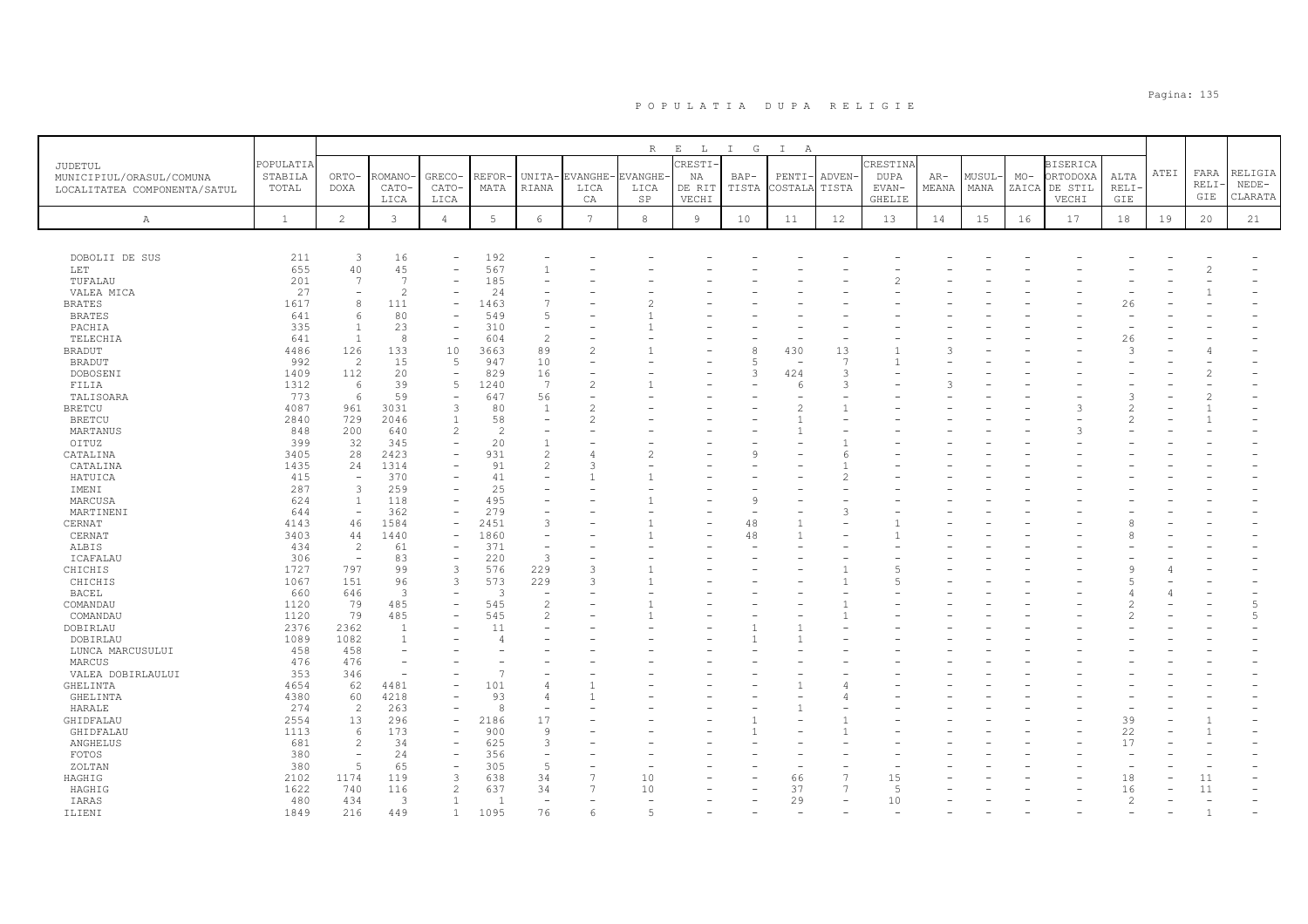|                              |                                 |                          |                          |                          |                          |                          |                | R              | $\mathbf{E}=-\mathbf{L}$ | $\mathbb{I}$<br>G | $\mathbb{I}$<br>A |          |               |       |        |                          |                 |               |      |      |         |
|------------------------------|---------------------------------|--------------------------|--------------------------|--------------------------|--------------------------|--------------------------|----------------|----------------|--------------------------|-------------------|-------------------|----------|---------------|-------|--------|--------------------------|-----------------|---------------|------|------|---------|
| JUDETUL                      | POPULATIA                       |                          |                          |                          |                          |                          |                |                | CRESTI-                  |                   |                   |          | CRESTINA      |       |        |                          | <b>BISERICA</b> |               |      |      |         |
| MUNICIPIUL/ORASUL/COMUNA     | STABILA                         | ORTO-                    | ROMANO                   | <b>GRECO</b>             | REFOR                    | UNITA-                   | EVANGHE-       | <b>EVANGHE</b> | NA                       | $BAP-$            | PENTI             | ADVEN-   | <b>DUPA</b>   | AR-   | MUSUL- | $MO-$                    | ORTODOXA        | ALTA          | ATEI | FARA | RELIGIA |
| LOCALITATEA COMPONENTA/SATUL | TOTAL                           | <b>DOXA</b>              | CATO-                    | CATO-                    | MATA                     | <b>RIANA</b>             | LICA           | LICA           | DE RIT                   | TISTA             | COSTALA           | TISTA    | EVAN-         | MEANA | MANA   | ZAICA                    | DE STIL         | <b>RELI</b>   |      | RELI | $NEDE-$ |
|                              |                                 |                          | LICA                     | LICA                     |                          |                          | CA             | SP             | VECHI                    |                   |                   |          | <b>GHELIE</b> |       |        |                          | VECHI           | GIE           |      | GIE  | CLARATA |
| Α                            | <sup>1</sup>                    | $\overline{c}$           | 3                        | $\overline{4}$           | $5\phantom{.0}$          | 6                        | $\overline{7}$ | $^{\rm 8}$     | 9                        | 10                | 11                | 12       | 13            | 14    | 15     | 16                       | 17              | 18            | 19   | 20   | 21      |
|                              |                                 |                          |                          |                          |                          |                          |                |                |                          |                   |                   |          |               |       |        |                          |                 |               |      |      |         |
|                              |                                 |                          |                          |                          |                          |                          |                |                |                          |                   |                   |          |               |       |        |                          |                 |               |      |      |         |
| ILIENI                       | 996                             | 10                       | 316                      | 1                        | 650                      | 13                       | 2              |                |                          |                   |                   |          |               |       |        |                          |                 |               |      |      |         |
| DOBOLII DE JOS               | 573                             | 200                      | 49                       | $\overline{\phantom{a}}$ | 318                      | 2                        | 4              |                |                          |                   |                   |          |               |       |        |                          |                 |               |      |      |         |
| SINCRAIU                     | 280                             | 6                        | 84                       | $\overline{a}$           | 127                      | 61                       |                |                |                          |                   |                   |          |               |       |        |                          |                 |               |      |      |         |
| LEMNIA                       | 3627                            | 14                       | 3501                     | 2                        | 41                       | 2                        |                |                |                          |                   |                   | 65       |               |       |        |                          |                 |               |      |      |         |
| LEMNIA                       | 2145                            | 10                       | 2036                     | 1                        | 33                       | $\overline{c}$           |                |                |                          |                   |                   | 61       |               |       |        |                          |                 |               |      |      |         |
| LUTOASA                      | 512                             | $\mathbf{1}$             | 509                      | $\overline{\phantom{a}}$ | $\overline{\mathcal{L}}$ | $\overline{\phantom{a}}$ |                |                |                          |                   |                   |          |               |       |        |                          |                 |               |      |      |         |
| MERENI                       | 970                             | $\overline{3}$           | 956                      | $\mathbf{1}$             | 6                        | $\equiv$                 |                |                |                          |                   |                   |          |               |       |        |                          |                 |               |      |      |         |
| MALNAS                       | 5133                            | 201                      | 3795                     | 35<br>30                 | 1040                     | 16                       |                |                |                          | 16                |                   |          |               |       |        |                          |                 | 20            |      |      |         |
| MICFALAU                     | 1975                            | 111<br>34                | 1545<br>1720             | 3                        | 275<br>90                | $\overline{1}$<br>9      |                |                |                          | 16                |                   |          |               |       |        |                          |                 | £<br>Q        |      | 3    |         |
| <b>BIXAD</b>                 | 1883                            | 7                        | 148                      | 1                        |                          | 4                        |                |                |                          |                   |                   |          |               |       |        |                          |                 |               |      |      |         |
| MALNAS<br>MALNAS-BAI         | 600<br>486                      | 42                       | 221                      | $\overline{1}$           | 438<br>216               | 2                        |                |                |                          |                   |                   |          |               |       |        |                          |                 |               |      |      |         |
| VALEA ZALANULUI              | 189                             | 7                        | 161                      | $\overline{\phantom{a}}$ | 21                       | $\overline{\phantom{a}}$ |                |                |                          |                   |                   |          |               |       |        |                          |                 |               |      |      |         |
| MOACSA                       | 2319                            | 27                       | 198                      | $\mathbf{1}$             | 2063                     | 8                        |                |                |                          |                   |                   |          |               |       |        |                          |                 |               |      |      |         |
| MOACSA                       | 932                             | 11                       | 52                       | $\overline{\phantom{a}}$ | 846                      | 5                        |                |                |                          |                   |                   |          |               |       |        |                          |                 |               |      |      |         |
| DALNIC                       | 1045                            | 16                       | 133                      | $\mathbf{1}$             | 889                      | 3                        |                |                |                          |                   |                   |          |               |       |        |                          |                 |               |      |      |         |
| PADURENI                     | 342                             | $\sim$                   | 13                       | $\overline{\phantom{a}}$ | 328                      | $\overline{\phantom{0}}$ |                |                |                          |                   |                   |          |               |       |        |                          |                 |               |      |      |         |
| OJDULA                       | 3579                            | 170                      | 3238                     | $\overline{4}$           | 27                       | 5                        |                |                |                          |                   | 76                | 54       | $\mathcal{D}$ |       |        |                          |                 |               |      |      |         |
| OJDULA                       | 3262                            | 170                      | 2922                     | $\overline{4}$           | 27                       | 5                        | $\overline{1}$ |                |                          |                   | 76                | 54       | $\mathcal{D}$ |       |        |                          |                 |               |      |      |         |
| HILIB                        | 317                             | $\overline{\phantom{a}}$ | 316                      | $\overline{\phantom{a}}$ |                          | $\overline{\phantom{a}}$ |                |                |                          |                   |                   |          |               |       |        |                          |                 |               |      |      |         |
| OZUN                         | 4833                            | 562                      | 1083                     | 12                       | 2966                     | 164                      | 22             |                |                          |                   |                   |          |               |       |        | 2                        |                 | 16            |      | 2    |         |
| OZUN                         | 2714                            | 246                      | 541                      | $\overline{9}$           | 1834                     | 45                       | 21             |                |                          |                   |                   |          |               |       |        | $\mathfrak{D}_{1}^{(1)}$ |                 | 13            |      |      |         |
| <b>BICFALAU</b>              | 429                             | 19                       | 11                       | $\overline{\phantom{a}}$ | 394                      | 2                        |                |                |                          |                   |                   |          |               |       |        |                          |                 | $\mathcal{D}$ |      |      |         |
| LISNAU                       | 471                             | 20                       | 112                      | 3                        | 335                      | $\overline{1}$           |                |                |                          |                   |                   |          |               |       |        |                          |                 |               |      |      |         |
| LISNAU-VALE                  | 97                              | 54                       | 13                       |                          | 29                       |                          |                |                |                          |                   |                   |          |               |       |        |                          |                 |               |      |      |         |
| LUNCA OZUNULUI               | 205                             | 203                      | $\overline{\phantom{0}}$ |                          | $\overline{c}$           | $\overline{\phantom{a}}$ |                |                |                          |                   |                   |          |               |       |        |                          |                 |               |      |      |         |
| MAGHERUS                     | 109                             | $\overline{\phantom{a}}$ | $\overline{7}$           | $\overline{\phantom{a}}$ | 102                      | $\overline{\phantom{m}}$ |                |                |                          |                   |                   |          |               |       |        |                          |                 |               |      |      |         |
| SINTIONLUNCA                 | 808                             | 20                       | 399                      |                          | 270                      | 116                      |                |                |                          |                   |                   |          |               |       |        |                          |                 |               |      |      |         |
| POIAN                        | 2934<br>1371                    | 10<br>$\mathbf{1}$       | 2869<br>1337             | $\overline{\phantom{a}}$ | 34<br>15                 | 3<br>$\overline{c}$      | З              |                |                          |                   |                   | 12<br>12 |               |       |        |                          |                 |               |      |      |         |
| POIAN<br><b>BELANI</b>       | 474                             | <sup>1</sup>             | 468                      |                          | $\overline{4}$           | $\mathbf{1}$             |                |                |                          |                   |                   |          |               |       |        |                          |                 |               |      |      |         |
| CARPINENII                   | $\overline{4}$                  | 3                        | $\overline{1}$           |                          |                          |                          |                |                |                          |                   |                   |          |               |       |        |                          |                 |               |      |      |         |
| ESTELNIC                     | 814                             | $\overline{2}$           | 798                      | $\overline{\phantom{a}}$ | 12                       | $\overline{\phantom{a}}$ |                |                |                          |                   |                   |          |               |       |        |                          |                 |               |      |      |         |
| VALEA SCURTA                 | 271                             | $\overline{3}$           | 265                      |                          | 3                        | ÷,                       |                |                |                          |                   |                   |          |               |       |        |                          |                 |               |      |      |         |
| RECI                         | 2285                            | 34                       | 115                      | $\overline{\phantom{a}}$ | 2121                     | 13                       | $\overline{2}$ |                |                          |                   |                   |          |               |       |        |                          |                 |               |      |      |         |
| RECI                         | 1417                            | 26                       | 92                       |                          | 1286                     | 11                       |                |                |                          |                   |                   |          |               |       |        |                          |                 |               |      |      |         |
| ANINOASA                     | 414                             | 8                        | 12                       | $\overline{\phantom{a}}$ | 392                      | 2                        |                |                |                          |                   |                   |          |               |       |        |                          |                 |               |      |      |         |
| BITA                         | 318                             |                          | 10                       |                          | 308                      |                          |                |                |                          |                   |                   |          |               |       |        |                          |                 |               |      |      |         |
| SACIOVA                      | 136                             | $\overline{\phantom{0}}$ | $\overline{1}$           | $\overline{\phantom{a}}$ | 135                      | $\overline{\phantom{a}}$ |                |                |                          |                   |                   |          |               |       |        |                          |                 |               |      |      |         |
| SINZIENI                     | 4820                            | $\overline{5}$           | 4744                     | 3                        | 51                       | $\overline{5}$           |                |                |                          |                   | 10                |          |               |       |        |                          |                 |               |      |      |         |
| SINZIENI                     | 2862                            | $\overline{4}$           | 2811                     | $\overline{\phantom{a}}$ | 31                       | 5                        |                |                |                          |                   | 10                |          |               |       |        |                          |                 |               |      |      |         |
| CASINU MIC                   | 319                             | $\mathbf{1}$             | 315                      |                          | 3                        |                          |                |                |                          |                   |                   |          |               |       |        |                          |                 |               |      |      |         |
| PETRICENI                    | 952                             | $\sim$                   | 939                      |                          | 13                       |                          |                |                |                          |                   |                   |          |               |       |        |                          |                 |               |      |      |         |
| VALEA SEACA                  | 687                             |                          | 679                      | 3                        | $\overline{4}$           |                          |                |                |                          |                   |                   |          |               |       |        |                          |                 |               |      |      |         |
| SITA BUZAULUI                | 4818                            | 4681                     | 6                        |                          |                          |                          |                |                |                          |                   | 20                |          |               |       |        |                          |                 | 69            |      | 35   |         |
| SITA BUZAULUI                | 3593                            | 3492                     |                          |                          |                          |                          |                |                |                          |                   |                   |          |               |       |        |                          |                 | 59            |      | 32   |         |
| CRASNA                       | 585                             | 580                      |                          |                          |                          |                          |                |                |                          |                   |                   |          |               |       |        |                          |                 |               |      |      |         |
| MERISOR<br>ZABRATAU          | $\overline{\phantom{a}}$<br>640 | 609                      |                          |                          |                          |                          |                |                |                          |                   |                   |          |               |       |        |                          |                 | 10            |      |      |         |
|                              |                                 |                          |                          |                          |                          |                          |                |                |                          |                   |                   |          |               |       |        |                          |                 |               |      |      |         |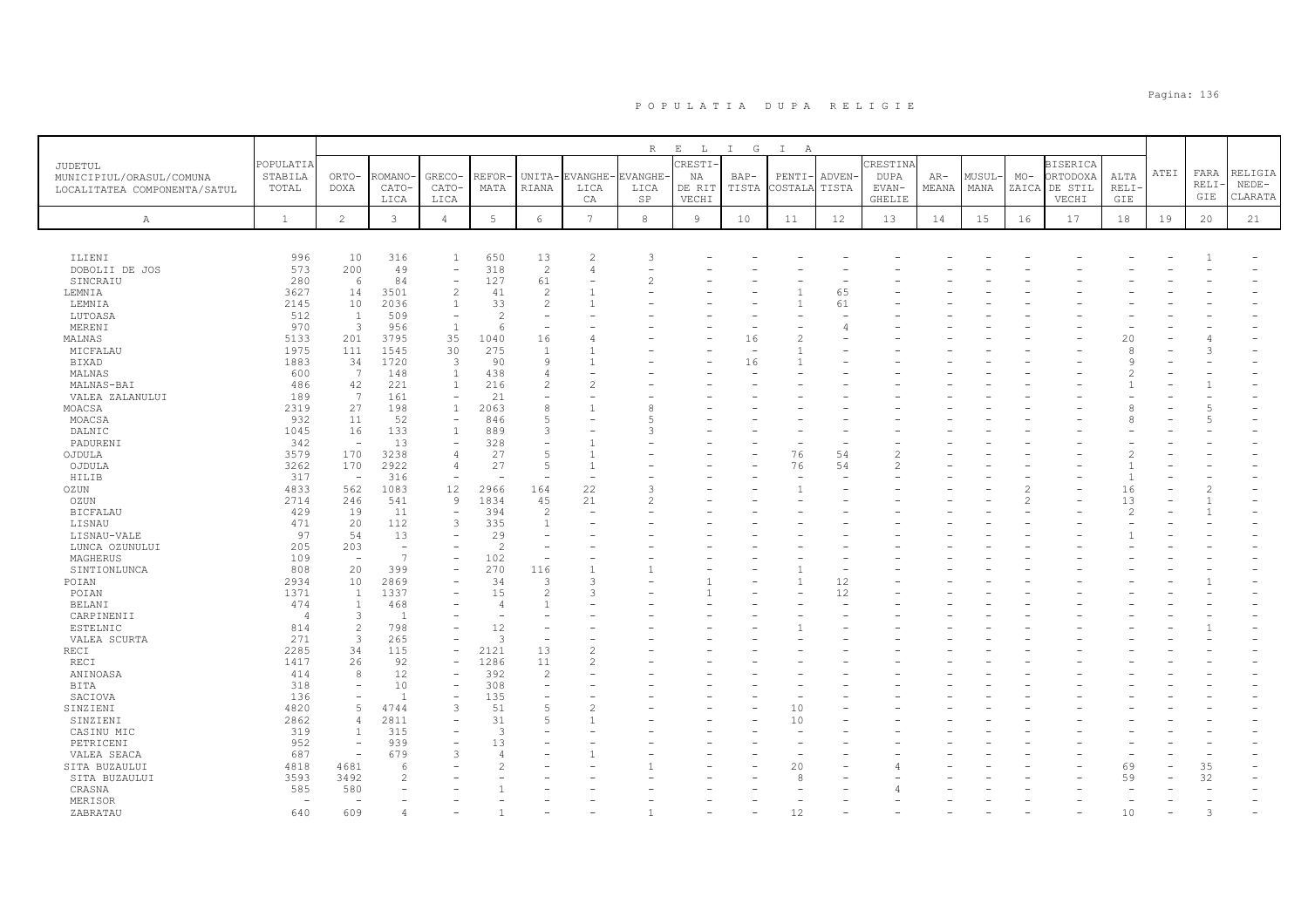|                                                                     |                               |                          |                          |                          |                |                          |                              | R                               | E<br>L                           | G                        | А                             |                          |                                            |                |                |       |                                                       |                        |                          |                            |                               |
|---------------------------------------------------------------------|-------------------------------|--------------------------|--------------------------|--------------------------|----------------|--------------------------|------------------------------|---------------------------------|----------------------------------|--------------------------|-------------------------------|--------------------------|--------------------------------------------|----------------|----------------|-------|-------------------------------------------------------|------------------------|--------------------------|----------------------------|-------------------------------|
| JUDETUL<br>MUNICIPIUL/ORASUL/COMUNA<br>LOCALITATEA COMPONENTA/SATUL | POPULATIA<br>STABILA<br>TOTAL | ORTO-<br><b>DOXA</b>     | ROMANO-<br>CATO-<br>LICA | GRECO-<br>CATO-<br>LICA  | REFOR-<br>MATA | RIANA                    | UNITA-EVANGHE-<br>LICA<br>СA | EVANGHE-<br>LICA<br>$_{\rm SP}$ | CRESTI-<br>NA<br>DE RIT<br>VECHI | BAP-                     | PENTI-<br>TISTA COSTALA TISTA | ADVEN-                   | CRESTINA<br><b>DUPA</b><br>EVAN-<br>GHELIE | $AR-$<br>MEANA | MUSUL-<br>MANA | $MO-$ | <b>BISERICA</b><br>ORTODOXA<br>ZAICA DE STIL<br>VECHI | ALTA<br>$RELI-$<br>GIE | ATEI                     | FARA<br><b>RELI</b><br>GIE | RELIGIA<br>$NEDE-$<br>CLARATA |
| Α                                                                   |                               | $\overline{2}$           | 3                        |                          | -5             | 6                        | $\overline{ }$               | 8                               | <b>q</b>                         | 10                       | 11                            | 12                       | 13                                         | 14             | 15             | 16    | 17                                                    | 18                     | 19                       | 20                         | 21                            |
|                                                                     |                               |                          |                          |                          |                |                          |                              |                                 |                                  |                          |                               |                          |                                            |                |                |       |                                                       |                        |                          |                            |                               |
| TURIA                                                               | 4062                          | 23                       | 3516                     | $\overline{\phantom{0}}$ | 514            | 6                        |                              |                                 |                                  |                          |                               |                          |                                            |                |                |       |                                                       |                        |                          |                            |                               |
| TURIA                                                               | 3675                          | 19                       | 3163                     | $\qquad \qquad -$        | 485            | 5                        |                              |                                 |                                  |                          |                               |                          |                                            |                |                |       |                                                       |                        |                          |                            |                               |
| ALUNGENI                                                            | 387                           |                          | 353                      | $\qquad \qquad -$        | 29             |                          |                              |                                 |                                  |                          |                               |                          |                                            |                |                |       |                                                       |                        |                          |                            |                               |
| VALEA CRISULUI                                                      | 3307                          | 34                       | 1488                     |                          | 837            | 932                      |                              |                                 |                                  |                          |                               |                          |                                            |                |                |       |                                                       |                        |                          |                            |                               |
| VALEA CRISULUI                                                      | 1538                          |                          | 1099                     | $\overline{\phantom{a}}$ | 229            | 196                      |                              |                                 |                                  |                          |                               |                          |                                            |                |                |       |                                                       |                        |                          |                            |                               |
| ARCUS                                                               | 1248                          | 26                       | 313                      |                          | 343            | 559                      |                              |                                 |                                  |                          |                               |                          |                                            |                |                |       |                                                       |                        |                          |                            |                               |
| CALNIC                                                              | 521                           |                          | 76                       | $\overline{\phantom{0}}$ | 265            | 177                      |                              |                                 |                                  |                          |                               |                          |                                            |                |                |       |                                                       |                        |                          |                            |                               |
| VILCELE                                                             | 3027                          | 1845                     | 62                       |                          | 572            | 5                        |                              |                                 | 25                               |                          | 376                           | 76                       |                                            |                |                |       |                                                       | 45                     |                          | 16                         |                               |
| ARACI                                                               | 1373                          | 802                      | 20                       | $\qquad \qquad -$        | 377            | $\overline{2}$           |                              |                                 | $\overline{\phantom{0}}$         | $\overline{\phantom{0}}$ | 123                           |                          |                                            |                |                |       |                                                       | 45                     | $\overline{\phantom{0}}$ |                            |                               |
| ARIUSD                                                              | 498                           | 289                      | 4                        | $\qquad \qquad -$        | 166            |                          |                              |                                 |                                  |                          | 38                            | $\overline{\phantom{0}}$ |                                            |                |                |       |                                                       |                        |                          |                            |                               |
| HETEA                                                               | 168                           | 93                       |                          |                          |                |                          |                              |                                 |                                  | -                        | 66                            | -                        |                                            |                |                |       |                                                       |                        |                          |                            |                               |
| VILCELE                                                             | 988                           | 661                      | 37                       |                          | 22             | $\mathcal{L}$            |                              |                                 | 25                               |                          | 149                           | 76                       |                                            |                |                |       |                                                       |                        |                          | 13                         |                               |
| VIRGHIS                                                             | 1983                          | 92                       | 79                       |                          | 121            | 1652                     |                              |                                 |                                  | 23                       |                               |                          |                                            |                |                |       |                                                       | 10                     |                          |                            |                               |
| VIRGHIS                                                             | 1983                          | 92                       | 79                       |                          | 121            | 1652                     |                              |                                 | $\overline{\phantom{m}}$         | 23                       | $\overline{\phantom{0}}$      |                          |                                            |                |                |       |                                                       | 10                     |                          |                            |                               |
| ZAGON                                                               | 5413                          | 2494                     | 322                      | 3                        | 2553           |                          |                              |                                 | $\qquad \qquad$                  | ۰                        |                               | $\qquad \qquad -$        |                                            |                |                |       |                                                       | 33                     |                          |                            |                               |
| ZAGON                                                               | 4092                          | 1848                     | 274                      | $\mathcal{L}$            | 1945           |                          |                              |                                 |                                  |                          |                               |                          |                                            |                |                |       |                                                       |                        |                          |                            |                               |
| PAPAUTI                                                             | 1321                          | 646                      | 48                       | $\qquad \qquad -$        | 608            | $\overline{\phantom{0}}$ |                              |                                 |                                  |                          |                               | $\overline{\phantom{0}}$ |                                            |                |                |       |                                                       | 16                     | -                        |                            |                               |
| ZABALA                                                              | 4925                          | 911                      | 1495                     | 15                       | 2417           | 3                        |                              |                                 |                                  | 21                       |                               |                          |                                            |                |                |       |                                                       | 45                     | -                        |                            |                               |
| ZABALA                                                              | 3555                          | 908                      | 1158                     | 14                       | 1415           |                          |                              |                                 |                                  |                          |                               |                          |                                            |                |                |       |                                                       | 42                     |                          |                            |                               |
| PETENI                                                              | 160                           | $\overline{\phantom{0}}$ | 147                      |                          | 12             |                          |                              |                                 |                                  |                          |                               |                          |                                            |                |                |       |                                                       |                        |                          |                            |                               |
| SURCEA                                                              | 624                           |                          | 76                       |                          | 528            |                          |                              |                                 |                                  | 12                       |                               |                          |                                            |                |                |       |                                                       |                        |                          |                            |                               |
| TAMASFALAU                                                          | 586                           | $\overline{\phantom{a}}$ | 114                      |                          | 462            |                          |                              |                                 |                                  |                          |                               |                          |                                            |                |                |       |                                                       |                        |                          |                            |                               |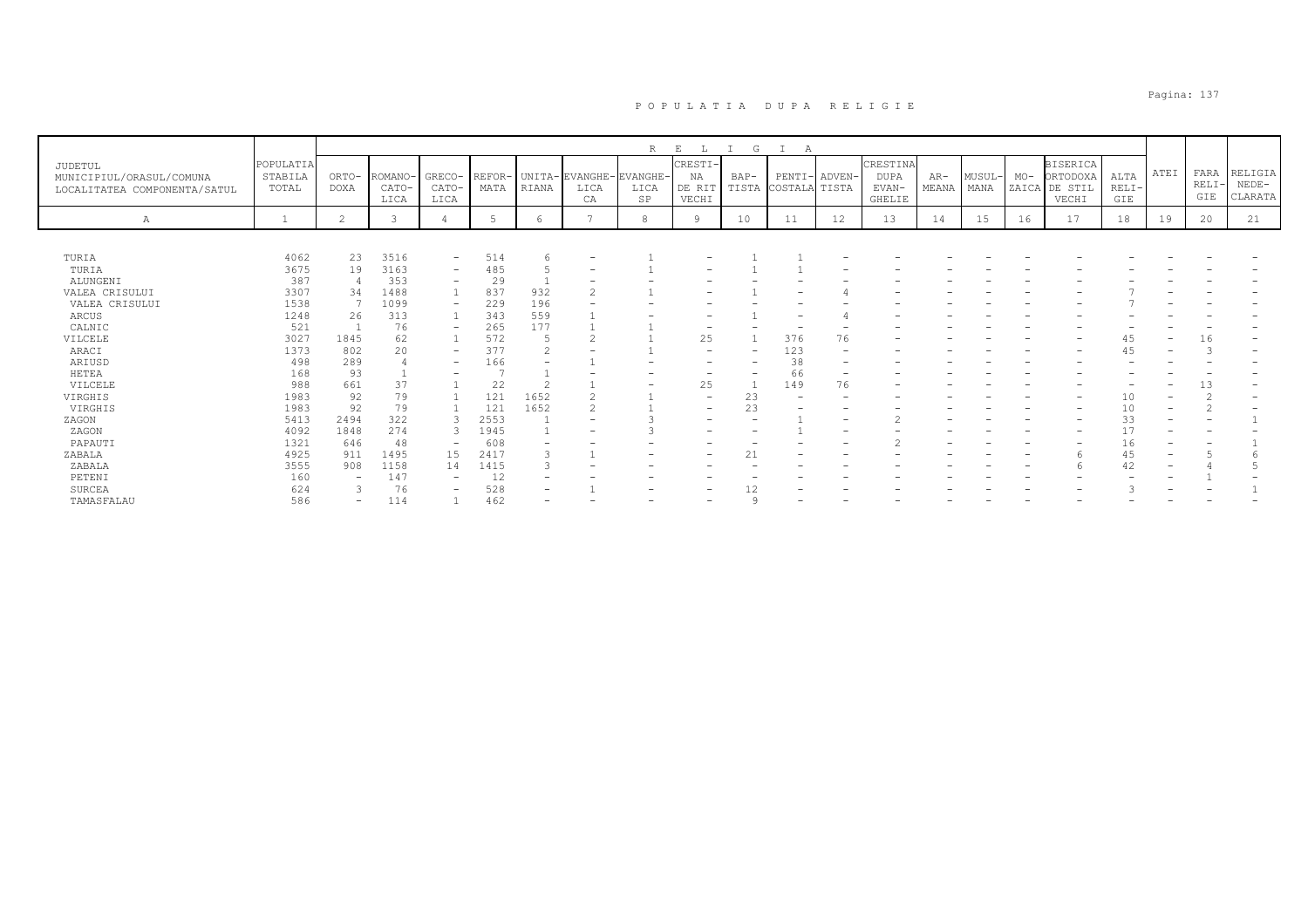|                              |                          |                          |                      |                          |                          |                          |                 | $\mathbb R$   | $\mathbf{E}$<br>L | $I$ G          | $\mathbb{I}$<br>A        |                          |                          |       |                          |               |                          |                          |      |                |                |
|------------------------------|--------------------------|--------------------------|----------------------|--------------------------|--------------------------|--------------------------|-----------------|---------------|-------------------|----------------|--------------------------|--------------------------|--------------------------|-------|--------------------------|---------------|--------------------------|--------------------------|------|----------------|----------------|
| JUDETUL                      | POPULATIA                |                          |                      |                          |                          |                          |                 |               | CRESTI            |                |                          |                          | CRESTINA                 |       |                          |               | <b>BISERICA</b>          |                          |      |                |                |
| MUNICIPIUL/ORASUL/COMUNA     | STABILA                  | ORTO-                    | ROMANO-              | GRECO-                   | REFOR                    | <b>UNITA</b>             | EVANGHE-        | EVANGHE       | ΝA                | BAP-           | PENTI-                   | <b>ADVEN</b>             | DUPA                     | AR-   | MUSUL-                   | $MO-$         | ORTODOXA                 | ALTA                     | ATEI | FARA           | RELIGIA        |
| LOCALITATEA COMPONENTA/SATUL | TOTAL                    | <b>DOXA</b>              | CATO-                | CATO-                    | MATA                     | <b>RIANA</b>             | LICA            | LICA          | DE RIT            | TISTA          | COSTALA                  | TISTA                    | EVAN-                    | MEANA | MANA                     |               | ZAICA DE STIL            | RELI·                    |      | RELI·          | $NEDE-$        |
|                              |                          |                          | LICA                 | LICA                     |                          |                          | CA              | SP            | VECHI             |                |                          |                          | <b>GHELIE</b>            |       |                          |               | VECHI                    | GIE                      |      | GIE            | CLARATA        |
| A                            | $\mathbf{1}$             | $\overline{c}$           | $\mathbf{3}$         | $\overline{4}$           | 5                        | 6                        | $7\phantom{.0}$ | 8             | 9                 | 10             | 11                       | 12                       | 13                       | 14    | 15                       | 16            | 17                       | 18                       | 19   | 20             | 21             |
|                              |                          |                          |                      |                          |                          |                          |                 |               |                   |                |                          |                          |                          |       |                          |               |                          |                          |      |                |                |
| JUDETUL HARGHITA             | 348335                   |                          | 45217 228884         | 694                      | 44558                    | 24937                    | 189             | 56            | 5                 | 593            | 421                      | 343                      | 230                      | 69    | 5                        | 27            | 8                        | 1430                     | 55   | 457            | 157            |
| MUNICIPII SI ORASE           | 159090                   | 28141                    | 92961                | 388                      | 24184                    | 11138                    | 144             | 42            | $\mathbf{1}$      | 253            | 309                      | 214                      | 146                      | 66    | 4                        | 25            | 6                        | 767                      | 45   | 205            | 51             |
| MUNICIPIUL MIERCUREA CIUC    | 46228                    | 6421                     | 34708                | 135                      | 3549                     | 947                      | 56              | 20            |                   | $\overline{7}$ | 13                       | 44                       | 11                       | 6     | 2                        | 3             | $\mathbf{1}$             | 220                      | 26   | 56             | 3              |
| MIERCUREA CIUC               | 45769                    | 6411                     | 34348                | 135                      | 3513                     | 903                      | 56              | 20            |                   | $\overline{7}$ | 13                       | 44                       | 11                       | 6     | $\overline{\phantom{a}}$ | $\mathcal{R}$ | $\overline{1}$           | 211                      | 26   | 56             | 3              |
| CIBA                         | 135                      | $\overline{1}$           | 133                  | $\overline{\phantom{a}}$ | $\overline{1}$           | $\overline{\phantom{a}}$ |                 |               |                   |                |                          |                          |                          |       |                          |               |                          |                          |      |                |                |
| HARGHITA-BAI                 | 324                      | $\mathsf{Q}$             | 227                  | $\overline{\phantom{a}}$ | 35                       | 44                       |                 |               |                   |                |                          |                          |                          |       |                          |               |                          | $\mathcal{Q}$            |      |                |                |
| JIGODIN-BAI                  | $\overline{\phantom{a}}$ |                          |                      | $\overline{\phantom{a}}$ | $\sim$                   | $\sim$                   |                 |               |                   |                | $\overline{\phantom{a}}$ |                          |                          |       |                          |               |                          | $\overline{\phantom{a}}$ |      |                |                |
| MUNICIPIUL ODORHEIU SECUIESC | 39959                    | 763                      | 20484                | 38                       | 12227                    | 5835                     | 49              | 14            |                   | 90             | 16                       | 22                       | 22                       |       |                          | -5            |                          | 341                      | 4    | 46             | 3              |
| ODORHEIU SECUIESC            | 39959                    | 763                      | 20484                | 38                       | 12227                    | 5835                     | 49              | 14            |                   | 90             | 16                       | 22                       | 22                       |       |                          |               |                          | 341                      | 4    | 46             | 3              |
| ORAS BAILE TUSNAD            | 1969                     | 128                      | 1603                 | 2                        | 178                      | 33                       | 4               | 3             |                   |                | $\overline{\phantom{a}}$ |                          | $\overline{\phantom{a}}$ |       |                          |               |                          | 15                       |      | $\mathfrak{D}$ | $\mathbf{1}$   |
| <b>BAILE TUSNAD</b>          | 1941                     | 127                      | 1579                 | $\overline{c}$           | 175                      | 33                       | 4               | 3             |                   |                |                          |                          |                          |       |                          |               |                          | 15                       |      | $\overline{c}$ | $\mathbf{1}$   |
| CARPITUS                     | 28                       | - 1                      | 24                   | $\overline{\phantom{a}}$ | 3                        | $\overline{\phantom{a}}$ |                 |               |                   |                | $\overline{\phantom{a}}$ |                          |                          |       |                          |               |                          | $\overline{\phantom{0}}$ |      |                |                |
| ORAS BALAN                   | 10937                    | 6391                     | 3830                 | 20                       | 473                      | 66                       |                 |               |                   |                | 62                       | $\mathbf{1}$             | 51                       |       |                          |               |                          | 12                       | 4    | 17             | 6              |
| BALAN                        | 10937                    | 6391                     | 3830                 | 20                       | 473                      | 66                       |                 |               |                   |                | 62                       | $\overline{1}$           | 51                       |       |                          |               | $\overline{\mathcal{L}}$ | 12                       | 4    | 17             | 6              |
| ORAS BORSEC                  | 3074                     | 557                      | 2353                 | 22                       | 110                      | -5                       |                 |               |                   |                | 13                       | $\overline{\phantom{a}}$ | $\overline{7}$           |       |                          |               |                          | $\sim$                   |      |                |                |
| <b>BORSEC</b>                | 3074                     | 557                      | 2353                 | 22                       | 110                      | 5                        | $\overline{1}$  |               |                   | 6              | 13                       |                          |                          |       |                          |               |                          | $\overline{\phantom{a}}$ |      |                |                |
| ORAS CRISTURU SECUIESC       | 10611                    | 261                      | 1585                 | $\overline{3}$           | 5054                     | 3617                     | 13              |               |                   |                | $\mathbf{1}$             | 3                        | 6                        |       |                          |               |                          | 20                       | 5    | 31             | 9              |
| CRISTURU SECUIESC            | 9500                     | 256                      | 1539                 | $\overline{3}$           | 4550                     | 3062                     | 13              |               |                   |                | $\mathbf{1}$             | 3                        | 6                        |       |                          |               |                          | 20                       | 5    | 30             | 9              |
| FILIAS                       | 1111                     | 5                        | 46                   | $\overline{\phantom{0}}$ | 504                      | 555                      | $\sim$          |               |                   |                |                          |                          |                          |       |                          |               |                          |                          |      | $\overline{1}$ | $\equiv$       |
| ORAS GHEORGHENI              | 21433                    | 2082                     | 17478                | 73                       | 1335                     | 122                      | 10              |               |                   |                | $\overline{5}$           | 86                       | 9                        | 58    |                          | 15            | 3                        | 91                       |      | 36             | 17             |
| GHEORGHENI                   | 21289                    | 2007                     | 17419                | 71                       | 1333                     | 122                      | 10              |               |                   |                | .5                       | 86                       | q                        | 58    |                          | 15            | 3                        | 88                       |      | 35             | 17             |
| COVACIPETER                  | 15                       | $\overline{\phantom{a}}$ | 15                   | $\overline{\phantom{a}}$ | $\sim$                   |                          |                 |               |                   |                |                          |                          |                          |       |                          |               |                          |                          |      |                |                |
| LACU ROSU                    | 101                      | 72                       | 24                   |                          | $\mathcal{L}$            |                          |                 |               |                   |                |                          |                          |                          |       |                          |               |                          |                          |      | $\overline{1}$ |                |
| VARGATAC                     | 16                       | $\overline{\phantom{a}}$ | 13<br>$\overline{7}$ |                          |                          |                          |                 |               |                   |                |                          |                          |                          |       |                          |               |                          | 3                        |      |                |                |
| VISAFOLIO                    | 12                       | 3                        |                      | $\overline{c}$           |                          |                          |                 |               |                   |                |                          |                          |                          |       |                          |               |                          |                          |      |                |                |
| ORAS TOPLITA                 | 17212<br>11027           | 11486<br>6757            | 4262<br>3152         | 94<br>77                 | 917<br>839               | 23<br>21                 | 2               |               |                   | 104<br>38      | 197<br>84                | 58<br>8                  |                          |       |                          |               |                          | 36<br>20                 | 3    | 15<br>14       | 10<br>10       |
| TOPLITA                      | 989                      | 917                      | 38                   |                          | 3                        | $\sim$                   |                 |               |                   | 6              | 10                       | 15                       |                          |       |                          |               |                          |                          |      |                |                |
| CALIMANEL<br>LUNCANI         | 314                      | 198                      | 27                   | 6                        | 3                        |                          |                 |               |                   |                | 72                       | $\overline{1}$           |                          |       |                          |               |                          |                          |      |                |                |
| MAGHERUS                     | 766                      | 415                      | 300                  | $\overline{c}$           | 19                       |                          |                 |               |                   | r              | 8                        | 3                        |                          |       |                          |               |                          | 12                       |      |                |                |
| MOGLANESTI                   | 751                      | 529                      | 193                  | $\mathfrak{D}_{1}^{(1)}$ | 8                        |                          |                 |               |                   | <b>Q</b>       |                          |                          |                          |       |                          |               |                          | $\mathcal{L}$            |      |                |                |
| SECU                         | 82                       | 11                       | 69                   |                          | $\mathcal{D}$            |                          |                 |               |                   |                |                          |                          |                          |       |                          |               |                          |                          |      |                |                |
| VALE                         | 2033                     | 1706                     | 260                  | $\overline{4}$           | 23                       |                          |                 |               |                   | 21             | 6                        | 11                       |                          |       |                          |               |                          |                          |      |                |                |
| VIGANI                       | 249                      | 227                      | 10                   |                          | $\overline{\phantom{a}}$ | $\overline{\phantom{a}}$ |                 |               |                   | 8              | $\overline{1}$           | $\overline{3}$           |                          |       |                          |               |                          |                          |      |                |                |
| ZENCANI                      | 1001                     | 726                      | 213                  | 3                        | 20                       |                          |                 |               |                   | 9              | 16                       | 12                       |                          |       |                          |               |                          | $\mathcal{L}$            |      |                |                |
| ORAS VLAHITA                 | 7667                     | 52                       | 6658                 | $\mathbf{1}$             | 341                      | 490                      | 8               |               |                   | 38             | 2                        |                          | 40                       |       |                          |               |                          | 32                       |      |                | $\overline{c}$ |
| VLAHITA                      | 7319                     | 47                       | 6364                 | $\mathbf{1}$             | 335                      | 455                      | 8               |               |                   | 37             | $\mathbf{2}$             |                          | 40                       |       |                          |               |                          | 26                       |      |                | $\mathbf{1}$   |
| BAILE HOMOROD                | 73                       | $\overline{1}$           | 52                   | $\overline{\phantom{a}}$ | $\Delta$                 | 16                       |                 | $\rightarrow$ |                   |                | $\overline{\phantom{a}}$ |                          |                          |       |                          |               |                          | $\overline{\phantom{m}}$ |      |                |                |
| MINELE LUETA                 | 275                      | $\overline{4}$           | 242                  | ÷,                       | $\mathcal{D}$            | 19                       |                 |               |                   | $\overline{1}$ |                          |                          |                          |       |                          |               |                          | 6                        |      |                | $\overline{1}$ |
| COMUNE                       | 189245                   |                          | 17076 135923         | 306                      | 20374                    | 13799                    | 45              | 14            |                   | 340            | 112                      | 129                      | 84                       |       |                          |               | $\overline{c}$           | 663                      | 10   | 252            | 106            |
| ATID                         | 3147                     |                          | 493                  | $\overline{\phantom{a}}$ | 2132                     | 428                      | $\mathbf{1}$    |               |                   |                | $\mathbf{1}$             | 20                       |                          |       |                          |               |                          | 54                       |      | 8              | $\overline{c}$ |
| ATID                         | 1268                     | $\overline{c}$           | 427                  | $\overline{\phantom{a}}$ | 809                      | 21                       |                 |               |                   |                | $\mathbf{1}$             | -7                       |                          |       |                          |               |                          | $\overline{1}$           |      |                |                |
| CRISENI                      | 729                      | 5                        | 39                   |                          | 412                      | 204                      |                 |               |                   |                |                          | 11                       |                          |       |                          |               |                          | 47                       |      |                | $\overline{c}$ |
| CUSMED                       | 430                      |                          | 7                    |                          | 418                      | $\overline{\phantom{a}}$ |                 |               |                   |                |                          |                          |                          |       |                          |               |                          | -5                       |      |                |                |
| INLACENI                     | 228                      |                          | 17                   |                          | 8                        | 202                      |                 |               |                   |                |                          |                          |                          |       |                          |               |                          | -1.                      |      |                |                |
| SICLOD                       | 492                      |                          | 3                    |                          | 485                      | $\overline{1}$           |                 |               |                   |                |                          |                          |                          |       |                          |               |                          |                          |      |                |                |
| AVRAMESTI                    | 2574                     | 3                        | 85                   |                          | 503                      | 1913                     |                 |               |                   | 14             | 24                       | 8                        |                          |       |                          |               |                          | 20                       |      |                |                |
| AVRAMESTI                    | 838                      | 2                        | 29                   |                          | 75                       | 718                      |                 |               |                   | 6              |                          |                          |                          |       |                          |               |                          |                          |      |                |                |
| ANDREENI                     | 150                      |                          | 8                    |                          | 21                       | 121                      |                 |               |                   |                |                          |                          |                          |       |                          |               |                          |                          |      |                |                |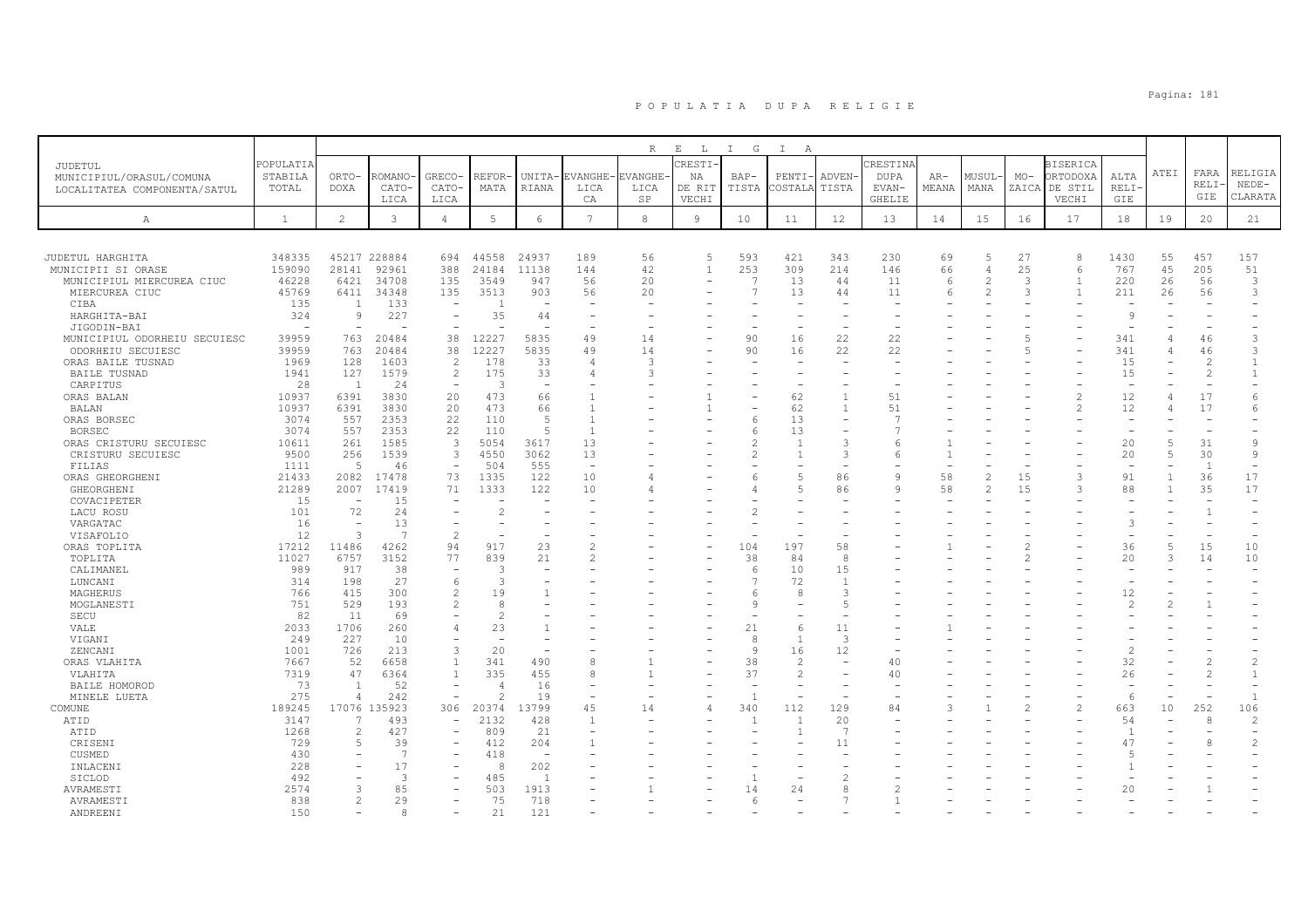|                                  |                  |                                            |                 |                                          |                          |                     |                    | $\mathbb R$            | $\mathbf{E}$<br>$\mathbb{L}$ | $I$ G         | $\mathbb{I}$<br>A |                 |                              |                |                |                |                     |                |      |      |                                |
|----------------------------------|------------------|--------------------------------------------|-----------------|------------------------------------------|--------------------------|---------------------|--------------------|------------------------|------------------------------|---------------|-------------------|-----------------|------------------------------|----------------|----------------|----------------|---------------------|----------------|------|------|--------------------------------|
| <b>JUDETUL</b>                   | POPULATIA        |                                            |                 |                                          |                          |                     |                    |                        | CRESTI-                      |               |                   |                 | CRESTINA                     |                |                |                | <b>BISERICA</b>     |                | ATEI | FARA | RELIGIA                        |
| MUNICIPIUL/ORASUL/COMUNA         | STABILA<br>TOTAL | ORTO-<br><b>DOXA</b>                       | ROMANO<br>CATO- | GRECO-<br>CATO-                          | REFOR-<br>MATA           | UNITA-<br>RIANA     | EVANGHE-<br>LICA   | <b>EVANGHE</b><br>LICA | ΝA<br>DE RIT                 | BAP-<br>TISTA | PENTI<br>COSTALA  | ADVEN-<br>TISTA | <b>DUPA</b><br>${\tt EVAN}-$ | $AR-$<br>MEANA | MUSUL-<br>MANA | $MO-$<br>ZAICA | ORTODOXA<br>DE STIL | ALTA<br>RELI-  |      | RELI | $NEDE-$                        |
| LOCALITATEA COMPONENTA/SATUL     |                  |                                            | LICA            | LICA                                     |                          |                     | CA                 | SP                     | VECHI                        |               |                   |                 | <b>GHELIE</b>                |                |                |                | VECHI               | GIE            |      | GIE  | CLARATA                        |
|                                  |                  |                                            |                 |                                          |                          |                     |                    |                        |                              |               |                   |                 |                              |                |                |                |                     |                |      |      |                                |
| А                                | <sup>1</sup>     | $\overline{2}$                             | $\mathbf{3}$    | $\overline{4}$                           | 5                        | 6                   | $\overline{7}$     | $^{\rm 8}$             | 9                            | 10            | 11                | 12              | 13                           | 14             | 15             | 16             | 17                  | 18             | 19   | 20   | 21                             |
|                                  |                  |                                            |                 |                                          |                          |                     |                    |                        |                              |               |                   |                 |                              |                |                |                |                     |                |      |      |                                |
| CECHESTI                         | 495              |                                            | 15              | $\overline{\phantom{a}}$                 | 229                      | 225                 |                    |                        |                              |               | 24                |                 |                              |                |                |                |                     |                |      |      |                                |
| FIRTANUS                         | 273              |                                            | 5               | $\qquad \qquad -$                        | 15                       | 251                 |                    |                        |                              |               |                   |                 |                              |                |                |                |                     |                |      |      |                                |
| GOAGIU                           | 636              | $\mathbf{1}$                               | 12              | $\overline{\phantom{a}}$                 | 111                      | 493                 |                    |                        |                              | 8             |                   |                 |                              |                |                |                |                     | 11             |      |      |                                |
| LAZ-FIRTANUS                     | 38               |                                            | $\overline{7}$  | ۰                                        | 8                        | 18                  |                    |                        |                              |               |                   |                 |                              |                |                |                |                     | $\overline{5}$ |      |      |                                |
| LAZ-SOIMUS                       | 67               |                                            | $\overline{7}$  | $\overline{\phantom{a}}$                 | 19                       | 40                  |                    |                        |                              |               |                   |                 |                              |                |                |                |                     |                |      |      |                                |
| MEDISORU MIC                     | 77               | $\overline{\phantom{a}}$                   | $\overline{2}$  | $\overline{\phantom{a}}$                 | 25<br>÷,                 | 47                  |                    |                        |                              |               |                   |                 |                              |                |                |                |                     |                |      |      |                                |
| <b>BILBOR</b><br><b>BILBOR</b>   | 2930<br>2395     | 2823<br>2294                               | 73<br>67        | 34<br>34                                 |                          |                     |                    |                        |                              |               |                   |                 |                              |                |                |                |                     |                |      |      |                                |
| RACHITIS                         | 535              | 529                                        | 6               | $\overline{\phantom{a}}$                 | $\overline{\phantom{a}}$ |                     |                    |                        |                              |               |                   |                 |                              |                |                |                |                     |                |      |      |                                |
| <b>BRADESTI</b>                  | 3620             | 13                                         | 3520            | $\overline{\phantom{a}}$                 | 51                       | 13                  | 19                 |                        |                              |               |                   |                 |                              |                |                |                |                     |                |      |      |                                |
| BRADESTI                         | 911              | Q                                          | 865             | $\overline{\phantom{a}}$                 | 28                       | 9                   | $\rightarrow$      |                        |                              |               |                   |                 |                              |                |                |                |                     |                |      |      |                                |
| SATU MARE                        | 2017             | 2                                          | 1978            | $\overline{\phantom{0}}$                 | 12                       | $\overline{c}$      | 19                 |                        |                              |               |                   |                 |                              |                |                |                |                     |                |      |      |                                |
| TIRNOVITA                        | 692              | $\overline{c}$                             | 677             | $\overline{\phantom{a}}$                 | 11                       | $\overline{c}$      |                    |                        |                              |               |                   |                 |                              |                |                |                |                     |                |      |      |                                |
| CAPILNITA                        | 2120             | 5                                          | 2050            | $\qquad \qquad -$                        | 42                       | 21                  |                    |                        |                              |               |                   |                 |                              |                |                |                |                     |                |      |      |                                |
| CAPILNITA                        | 2120             | 5                                          | 2050            | $\qquad \qquad -$                        | 42                       | 21                  |                    |                        |                              |               |                   |                 |                              |                |                |                |                     |                |      |      |                                |
| CIUCSINGEORGIU<br>CIUCSINGEORGIU | 5061<br>1958     | 10<br>$\overline{3}$                       | 5022<br>1938    | $\mathbf{1}$<br>$\overline{\phantom{a}}$ | 23<br>13                 |                     | 3<br>$\mathcal{R}$ |                        |                              |               |                   |                 |                              |                |                |                |                     |                |      |      | $\mathbf{1}$<br>$\overline{1}$ |
| ARMASENI                         | 726              | $\overline{\phantom{a}}$                   | 723             |                                          | $\overline{c}$           |                     |                    |                        |                              |               |                   |                 |                              |                |                |                |                     |                |      |      |                                |
| ARMASENII NOI                    | 334              | $\overline{c}$                             | 332             |                                          |                          |                     |                    |                        |                              |               |                   |                 |                              |                |                |                |                     |                |      |      |                                |
| <b>BANCU</b>                     | 1347             | $\equiv$                                   | 1340            |                                          |                          |                     |                    |                        |                              |               |                   |                 |                              |                |                |                |                     |                |      |      |                                |
| CIOBANIS                         | 31               | $\overline{c}$                             | 29              |                                          |                          |                     |                    |                        |                              |               |                   |                 |                              |                |                |                |                     |                |      |      |                                |
| COTORMANI                        | 69               |                                            | 69              |                                          |                          |                     |                    |                        |                              |               |                   |                 |                              |                |                |                |                     |                |      |      |                                |
| EGHERSEC                         | 320              | $\overline{1}$                             | 318             |                                          |                          |                     |                    |                        |                              |               |                   |                 |                              |                |                |                |                     |                |      |      |                                |
| <b>GHIURCHE</b><br>POTIOND       | 9<br>267         | $\overline{\phantom{m}}$<br>$\overline{c}$ | Q<br>264        |                                          |                          |                     |                    |                        |                              |               |                   |                 |                              |                |                |                |                     |                |      |      |                                |
| CIUMANI                          | 4817             | 17                                         | 4746            | $\mathbf{1}$                             | 41                       |                     |                    |                        |                              |               | 3                 |                 |                              |                |                |                |                     |                |      |      |                                |
| CIUMANI                          | 4817             | 17                                         | 4746            | $\overline{1}$                           | 41                       |                     |                    |                        |                              |               | 3                 |                 |                              |                |                |                |                     |                |      |      |                                |
| CIRTA                            | 5786             | 16                                         | 5732            | 3                                        | 16                       |                     |                    |                        |                              |               |                   |                 |                              |                |                |                |                     | 16             |      |      |                                |
| CIRTA                            | 1084             | 12                                         | 1068            | 1                                        | 3                        |                     |                    |                        |                              |               |                   |                 |                              |                |                |                |                     |                |      |      |                                |
| INEU                             | 1929             | 1                                          | 1919            | 1                                        | 6                        |                     |                    |                        |                              |               |                   |                 |                              |                |                |                |                     |                |      |      |                                |
| TOMESTI                          | 2773             | $\overline{3}$                             | 2745            | $\mathbf{1}$                             |                          |                     |                    |                        |                              |               |                   |                 |                              |                |                |                |                     | 16             |      |      |                                |
| CORBU                            | 1622             | 1373<br>909                                | 228             |                                          | $\mathcal{P}$            |                     |                    |                        |                              |               |                   |                 |                              |                |                |                |                     | 17<br>15       |      |      |                                |
| CORBU<br>CAPU CORBULUI           | 1068<br>554      | 464                                        | 142<br>86       | $\overline{\phantom{0}}$                 |                          |                     |                    |                        |                              |               |                   |                 |                              |                |                |                |                     | $\overline{c}$ |      |      |                                |
| CORUND                           | 6340             | 8                                          | 4963            | $\overline{c}$                           | 105                      | 1143                |                    |                        |                              | 35            |                   | 10              |                              |                |                |                |                     | 68             |      |      |                                |
| CORUND                           | 5088             | 6                                          | 3870            | $\overline{2}$                           | 85                       | 1035                |                    |                        |                              | 35            | $\overline{1}$    | 10              |                              |                |                |                |                     | 43             |      |      |                                |
| ATIA                             | 341              | $\overline{c}$                             | 323             | $\overline{\phantom{a}}$                 | 12                       | $\overline{2}$      |                    |                        |                              |               |                   |                 |                              |                |                |                |                     | $\overline{1}$ |      |      |                                |
| CALONDA                          | 58               |                                            | 55              |                                          | 1                        |                     |                    |                        |                              |               |                   |                 |                              |                |                |                |                     | $\overline{1}$ |      |      |                                |
| FINTINA BRAZILOR                 | 401              | $\bar{\phantom{a}}$                        | 318             | $\overline{\phantom{a}}$                 | ÷,                       | 77                  |                    |                        |                              |               |                   |                 |                              |                |                |                |                     | $\overline{5}$ |      |      |                                |
| VALEA LUI PAVEL                  | 452              | $\overline{a}$                             | 397             | L,                                       | $\overline{7}$           | 29                  |                    |                        |                              |               |                   |                 |                              |                |                |                |                     | 18             |      |      |                                |
| DANESTI                          | 4700             | 14                                         | 4657            | 4                                        | 19<br>13                 | $\overline{4}$<br>3 | $\mathbf{1}$       |                        |                              |               |                   |                 |                              |                |                |                |                     |                |      |      |                                |
| DANESTI<br>MADARAS               | 2403<br>2297     | 6<br>$\mathcal{R}$                         | 2376<br>2281    | 4<br>$\overline{\phantom{a}}$            | 6                        |                     |                    |                        |                              |               |                   |                 |                              |                |                |                |                     |                |      |      |                                |
| DEALU                            | 3895             | $\overline{c}$                             | 3843            |                                          | 24                       | 6                   |                    |                        |                              |               |                   |                 |                              |                |                |                |                     | 1.5            |      |      |                                |
| DEALU                            | 1833             | $\overline{c}$                             | 1823            |                                          | 6                        |                     |                    |                        |                              |               |                   |                 |                              |                |                |                |                     |                |      |      |                                |
| FINCEL                           | 146              | $\overline{\phantom{a}}$                   | 143             |                                          | $\overline{c}$           |                     |                    |                        |                              |               |                   |                 |                              |                |                |                |                     |                |      |      |                                |
| SINCRAI                          | 1079             | $\equiv$                                   | 1063            | $\overline{\phantom{a}}$                 | 11                       |                     |                    |                        |                              |               | 3                 |                 |                              |                |                |                |                     |                |      |      |                                |
| TAMASU                           | 116              |                                            | 116             |                                          |                          |                     |                    |                        |                              |               |                   |                 |                              |                |                |                |                     |                |      |      |                                |
| TIBOD                            | 192              | $\overline{\phantom{a}}$                   | 188             | -                                        | $\overline{c}$           |                     | $\overline{1}$     |                        |                              |               |                   |                 |                              |                |                |                |                     |                |      |      |                                |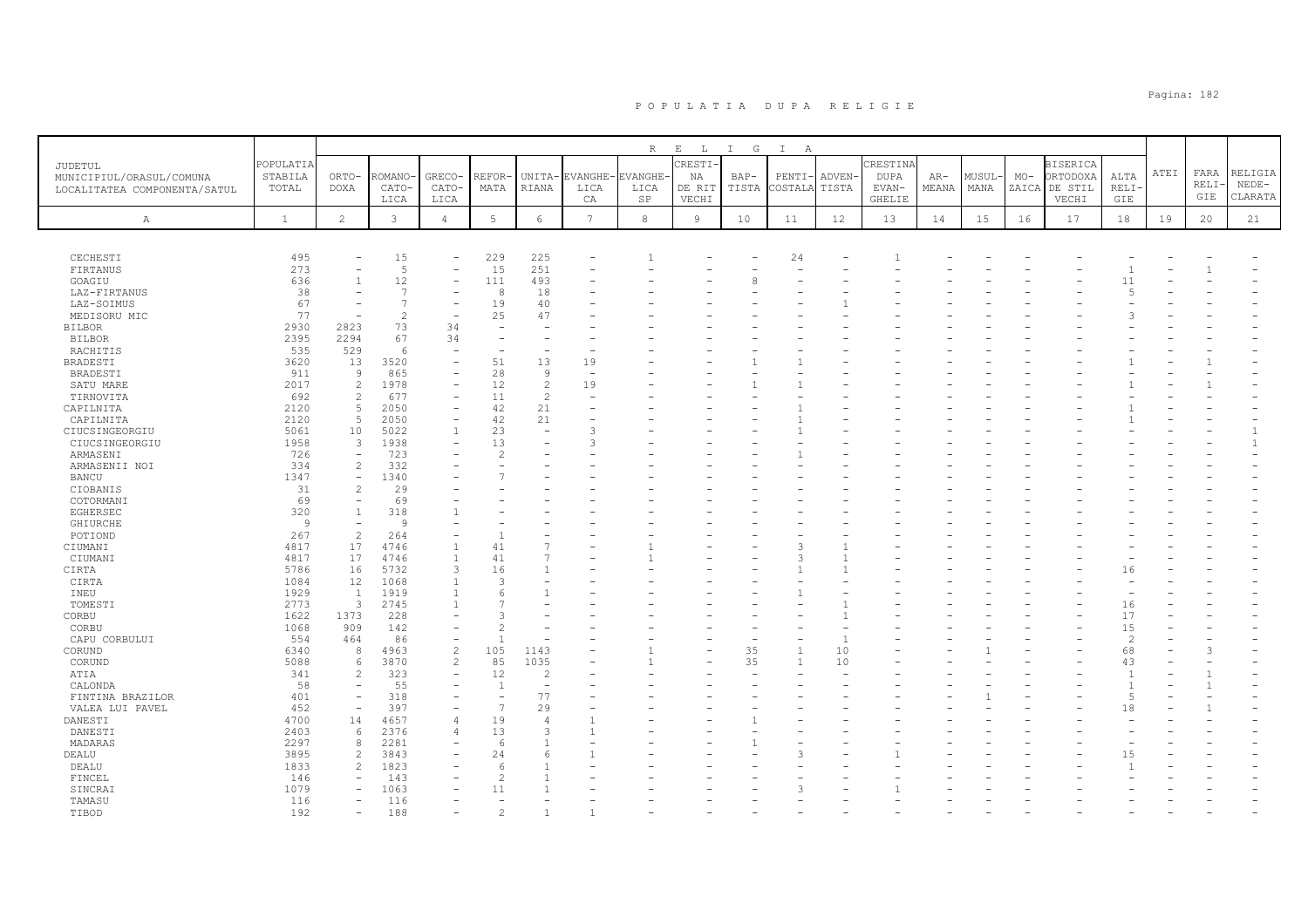|                                                                            |                               |                          |                                  |                                |                      |                     |                        | R                            | $\mathbf{E}=-\mathbf{L}$ .       | I G             | $\mathbb{I}$<br>$\mathbb{A}$     |                       |                                                   |                |                |       |                                                       |                      |      |                      |                               |
|----------------------------------------------------------------------------|-------------------------------|--------------------------|----------------------------------|--------------------------------|----------------------|---------------------|------------------------|------------------------------|----------------------------------|-----------------|----------------------------------|-----------------------|---------------------------------------------------|----------------|----------------|-------|-------------------------------------------------------|----------------------|------|----------------------|-------------------------------|
| <b>JUDETUL</b><br>MUNICIPIUL/ORASUL/COMUNA<br>LOCALITATEA COMPONENTA/SATUL | POPULATIA<br>STABILA<br>TOTAL | ORTO-<br><b>DOXA</b>     | ROMANO<br>CATO-<br>LICA          | GRECO-<br>CATO-<br>LICA        | <b>REFOR</b><br>MATA | UNITA-<br>RIANA     | EVANGHE-<br>LICA<br>СA | <b>EVANGHE</b><br>LICA<br>SP | CRESTI-<br>NA<br>DE RIT<br>VECHI | $BAP-$<br>TISTA | PENTI-<br>COSTALA                | <b>ADVEN</b><br>TISTA | CRESTINA<br><b>DUPA</b><br>EVAN-<br><b>GHELIE</b> | $AR-$<br>MEANA | MUSUL-<br>MANA | $MO-$ | <b>BISERICA</b><br>ORTODOXA<br>ZAICA DE STIL<br>VECHI | ALTA<br>RELI·<br>GIE | ATEI | FARA<br>RELI·<br>GIE | RELIGIA<br>$NEDE-$<br>CLARATA |
| Α                                                                          | $\mathbf{1}$                  | $\mathbf{2}^{\prime}$    | $\mathbf{3}$                     | $\overline{4}$                 | 5                    | $\epsilon$          | $\overline{7}$         | 8                            | 9                                | 10              | 11                               | 12                    | 13                                                | 14             | 15             | 16    | 17                                                    | 18                   | 19   | 20                   | 21                            |
|                                                                            |                               |                          |                                  |                                |                      |                     |                        |                              |                                  |                 |                                  |                       |                                                   |                |                |       |                                                       |                      |      |                      |                               |
| ULCANI                                                                     | 432                           | $\overline{\phantom{0}}$ | 425                              |                                | 3                    | $\overline{2}$      |                        |                              |                                  |                 |                                  |                       |                                                   |                |                |       |                                                       | $\overline{c}$       |      |                      |                               |
| VALEA ROTUNDA                                                              | 97                            | $\overline{\phantom{0}}$ | 85                               |                                |                      |                     |                        |                              |                                  |                 |                                  |                       |                                                   |                |                |       |                                                       | 12                   |      |                      |                               |
| DITRAU                                                                     | 6772                          | 6                        | 6693                             |                                | 45                   | 6                   |                        |                              |                                  |                 | 5                                | 5                     |                                                   |                |                |       |                                                       | 3                    |      |                      |                               |
| DITRAU                                                                     | 6078                          | 6                        | 6001                             |                                | 45                   | 6                   |                        |                              |                                  | 3               | 5                                | 3                     |                                                   |                |                |       |                                                       | 3                    |      |                      |                               |
| JOLOTCA                                                                    | 694                           |                          | 692                              |                                |                      |                     |                        |                              |                                  |                 |                                  |                       |                                                   |                |                |       |                                                       |                      |      |                      |                               |
| TENGHELER                                                                  |                               |                          | ۰                                |                                |                      |                     |                        |                              |                                  |                 |                                  |                       |                                                   |                |                |       |                                                       |                      |      |                      |                               |
| DIRJIU                                                                     | 1334                          | 12                       | 41                               | $\equiv$                       | 344                  | 917                 |                        |                              |                                  | 20              |                                  |                       |                                                   |                |                |       |                                                       |                      |      |                      |                               |
| DIRJIU                                                                     | 847                           | 8                        | 33                               | $\overline{a}$                 | 21                   | 776                 |                        |                              |                                  | 9               |                                  |                       |                                                   |                |                |       |                                                       |                      |      |                      |                               |
| MUJNA                                                                      | 487                           | $\overline{4}$           | 8                                | $\equiv$                       | 323                  | 141                 |                        |                              |                                  | 11              |                                  |                       |                                                   |                |                |       |                                                       |                      |      |                      |                               |
| FELICIENI                                                                  | 3007                          | $\overline{7}$           | 781                              | $\overline{\phantom{a}}$       | 2123                 | 68                  |                        |                              |                                  | $\overline{2}$  |                                  | $\mathcal{D}$         |                                                   |                |                |       |                                                       | 16                   |      |                      |                               |
| FELICIENI                                                                  | 533<br>49                     | $\overline{4}$           | 209                              | $\equiv$                       | 286<br>40            | 25                  |                        |                              |                                  |                 |                                  |                       |                                                   |                |                |       |                                                       | 5                    |      |                      |                               |
| ALEXANDRITA                                                                | 88                            |                          | $\overline{4}$<br>11             |                                | 73                   | 3<br>$\overline{c}$ |                        |                              |                                  |                 |                                  |                       |                                                   |                |                |       |                                                       |                      |      |                      |                               |
| ARVATENI<br>CIRESENI                                                       | 164                           |                          | 25                               | $\overline{\phantom{a}}$       | 136                  | 3                   |                        |                              |                                  |                 |                                  |                       |                                                   |                |                |       |                                                       |                      |      |                      |                               |
| FORTENI                                                                    | 408                           | $\overline{1}$           | 27                               |                                | 372                  | $\overline{4}$      |                        |                              |                                  |                 |                                  |                       |                                                   |                |                |       |                                                       | $\mathcal{A}$        |      |                      |                               |
| HOGHIA                                                                     | 276                           |                          | 23                               | $\overline{\phantom{a}}$       | 249                  | $\overline{4}$      |                        |                              |                                  |                 |                                  |                       |                                                   |                |                |       |                                                       |                      |      |                      |                               |
| OTENI                                                                      | 215                           | $\equiv$                 | 24                               |                                | 189                  |                     |                        |                              |                                  |                 |                                  |                       |                                                   |                |                |       |                                                       |                      |      |                      |                               |
| POLONITA                                                                   | 312                           | $\overline{\phantom{m}}$ | 294                              | $\overline{\phantom{a}}$       | 12                   | -6                  |                        |                              |                                  |                 |                                  |                       |                                                   |                |                |       |                                                       |                      |      |                      |                               |
| TAURENI                                                                    | 431                           | $\overline{\phantom{a}}$ | 91                               |                                | 328                  |                     |                        |                              |                                  |                 |                                  |                       |                                                   |                |                |       |                                                       |                      |      |                      |                               |
| TELEAC                                                                     | 267                           | $\qquad \qquad -$        | 13                               | $\overline{\phantom{a}}$       | 245                  | 3                   |                        |                              |                                  |                 |                                  |                       |                                                   |                |                |       |                                                       |                      |      |                      |                               |
| VALENI                                                                     | 264                           | $\overline{c}$           | 60                               | $\overline{\phantom{a}}$       | 193                  | <sup>o</sup>        |                        |                              |                                  |                 |                                  |                       |                                                   |                |                |       |                                                       |                      |      |                      |                               |
| FRUMOASA                                                                   | 3748                          | 77                       | 3623                             | 11                             | 25                   | 3                   |                        |                              |                                  |                 | 3                                |                       |                                                   |                |                |       |                                                       |                      |      |                      |                               |
| FRUMOASA                                                                   | 1780                          | $\overline{9}$           | 1735                             | $\overline{4}$                 | 24                   | 3                   |                        |                              |                                  |                 | 3                                |                       |                                                   |                |                |       |                                                       |                      |      |                      |                               |
| <b>BIRZAVA</b>                                                             | 697                           | $\overline{\phantom{a}}$ | 696                              | $\overline{\phantom{a}}$       |                      |                     |                        |                              |                                  |                 |                                  |                       |                                                   |                |                |       |                                                       |                      |      |                      |                               |
| FAGETEL                                                                    | 129                           | 68                       | 54                               | $\overline{7}$                 |                      |                     |                        |                              |                                  |                 |                                  |                       |                                                   |                |                |       |                                                       |                      |      |                      |                               |
| NICOLESTI                                                                  | 1142                          | $\sim$                   | 1138                             | $\overline{\phantom{a}}$       |                      |                     |                        |                              |                                  |                 |                                  |                       |                                                   |                |                |       |                                                       |                      |      |                      |                               |
| <b>GALAUTAS</b>                                                            | 2771                          | 1997                     | 628                              | 21                             | 103                  |                     |                        |                              |                                  | 9               |                                  |                       |                                                   |                |                |       |                                                       |                      |      |                      |                               |
| <b>GALAUTAS</b>                                                            | 2012                          | 1274                     | 616                              | 6                              | 103                  |                     |                        |                              |                                  |                 |                                  |                       |                                                   |                |                |       |                                                       |                      |      |                      |                               |
| DEALU ARMANULUI                                                            | 47                            | 47                       | $\overline{\phantom{a}}$         |                                |                      |                     |                        |                              |                                  |                 |                                  |                       |                                                   |                |                |       |                                                       |                      |      |                      |                               |
| GALAUTAS-PIRAU                                                             | 400                           | 393                      | $\overline{7}$                   |                                |                      |                     |                        |                              |                                  |                 |                                  |                       |                                                   |                |                |       |                                                       |                      |      |                      |                               |
| NUTENI                                                                     | 118                           | 114                      | $\overline{4}$                   |                                |                      |                     |                        |                              |                                  |                 |                                  |                       |                                                   |                |                |       |                                                       |                      |      |                      |                               |
| PLOPIS                                                                     | 55                            | 55                       |                                  |                                |                      |                     |                        |                              |                                  |                 |                                  |                       |                                                   |                |                |       |                                                       |                      |      |                      |                               |
| PRELUCA                                                                    | 14                            | 12                       | $\overline{\phantom{a}}$         | $\overline{c}$                 |                      |                     |                        |                              |                                  |                 |                                  |                       |                                                   |                |                |       |                                                       |                      |      |                      |                               |
| TOLESENI                                                                   | 104                           | 81                       | $\overline{1}$                   | 13                             |                      |                     |                        |                              |                                  |                 |                                  |                       |                                                   |                |                |       |                                                       |                      |      |                      |                               |
| ZAPODEA                                                                    | 21<br>6247                    | 21<br>26                 | $\overline{\phantom{a}}$<br>6078 | $\overline{\phantom{a}}$<br>55 |                      |                     |                        |                              |                                  |                 |                                  |                       |                                                   |                |                |       |                                                       |                      |      |                      |                               |
| JOSENI<br>JOSENI                                                           | 5406                          | 19                       | 5262                             | 52                             | 59<br>52             | 10<br>10            |                        |                              |                                  |                 | $\overline{2}$<br>$\mathfrak{D}$ |                       |                                                   |                |                |       |                                                       | 16<br>-9             |      |                      |                               |
| BORZONT                                                                    | 831                           | 7                        | 809                              | $\mathbf{1}$                   | 6                    |                     |                        |                              |                                  |                 |                                  |                       |                                                   |                |                |       |                                                       |                      |      |                      |                               |
| BUCIN                                                                      | 10                            | $\overline{\phantom{a}}$ | $\overline{7}$                   | $\overline{c}$                 |                      |                     |                        |                              |                                  |                 |                                  |                       |                                                   |                |                |       |                                                       |                      |      |                      |                               |
| LAZAREA                                                                    | 3727                          | 35                       | 3650                             | $\overline{c}$                 | 25                   | -5                  |                        |                              |                                  |                 |                                  | ۶                     |                                                   |                |                |       |                                                       |                      |      |                      |                               |
| LAZAREA                                                                    | 3564                          | 35                       | 3488                             | $\overline{c}$                 | 24                   | -5                  |                        |                              |                                  |                 |                                  | ۶                     |                                                   |                |                |       |                                                       |                      |      |                      |                               |
| GHIDUT                                                                     | 163                           | $\overline{\phantom{a}}$ | 162                              |                                | $\overline{1}$       |                     |                        |                              |                                  |                 |                                  |                       |                                                   |                |                |       |                                                       |                      |      |                      |                               |
| LUETA                                                                      | 3841                          | 3                        | 3766                             | $\overline{\phantom{a}}$       | 35                   | 32                  |                        |                              |                                  |                 |                                  |                       |                                                   |                |                |       |                                                       |                      |      |                      |                               |
| LUETA                                                                      | 3716                          | 3                        | 3660                             |                                | 17                   | 31                  |                        |                              |                                  |                 |                                  |                       |                                                   |                |                |       |                                                       |                      |      |                      |                               |
| BAILE CHIRUI                                                               | 125                           | $\overline{\phantom{a}}$ | 106                              | $\overline{\phantom{a}}$       | 18                   | $\overline{1}$      |                        |                              |                                  |                 |                                  |                       |                                                   |                |                |       |                                                       |                      |      |                      |                               |
| LUNCA DE JOS                                                               | 5299                          | 28                       | 5241                             | 3                              | 19                   |                     |                        |                              |                                  |                 |                                  |                       |                                                   |                |                |       |                                                       |                      |      |                      |                               |
| LUNCA DE JOS                                                               | 1172                          | 18                       | 1132                             |                                | 18                   |                     |                        |                              |                                  |                 |                                  |                       |                                                   |                |                |       |                                                       |                      |      |                      |                               |
| <b>BARATCOS</b>                                                            | 255                           | $\overline{\phantom{a}}$ | 255                              |                                |                      |                     |                        |                              |                                  |                 |                                  |                       |                                                   |                |                |       |                                                       |                      |      |                      |                               |
| POTANA FAGULUI                                                             | 271                           | 4                        | 267                              |                                |                      |                     |                        |                              |                                  |                 |                                  |                       |                                                   |                |                |       |                                                       |                      |      |                      |                               |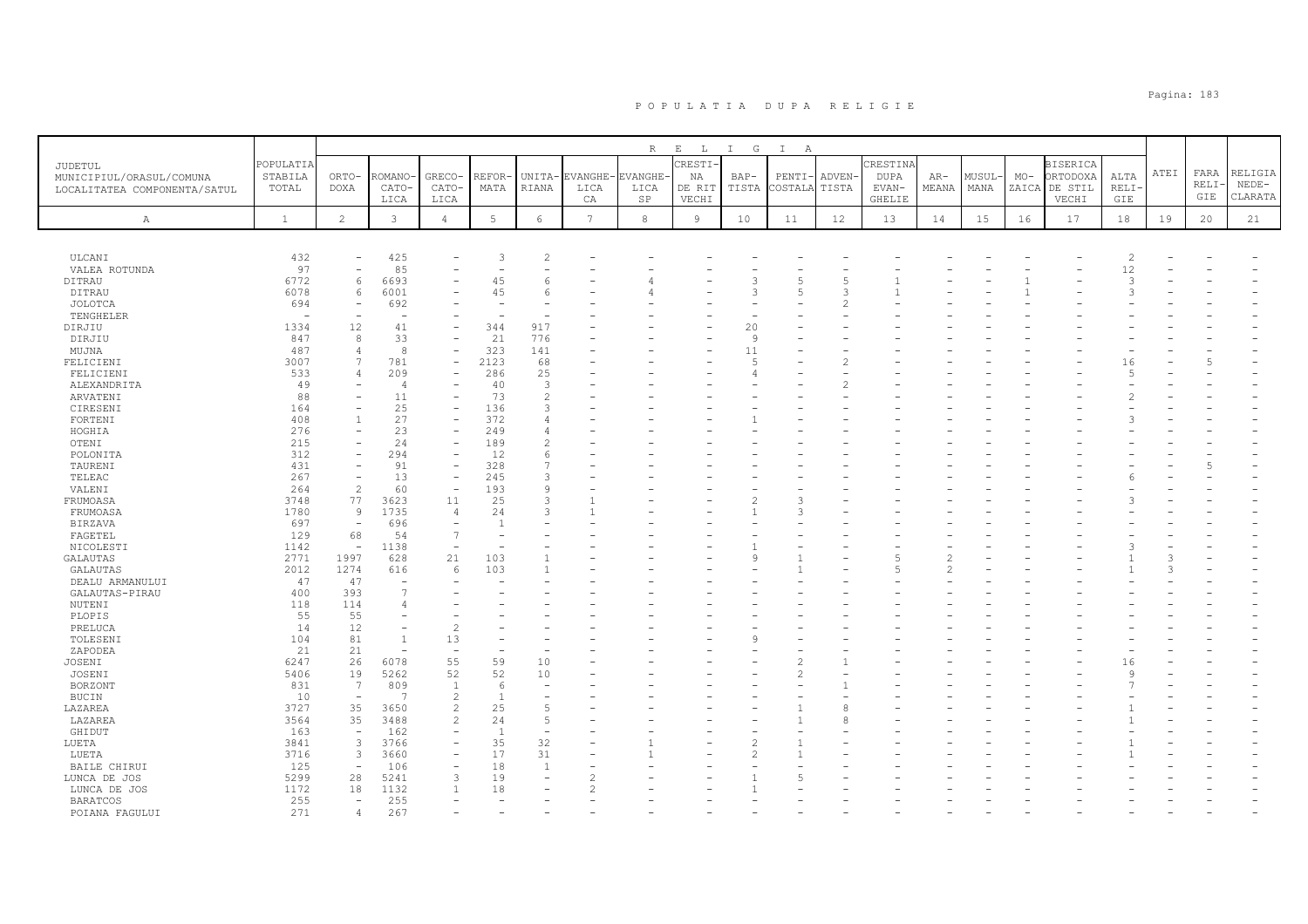|                              |              |                                               |                |                               |                          |                                            |                 | R          | $\begin{tabular}{cccccc} E & L & I & G \end{tabular}$ |               | $\mathbb{I}$<br>A |        |               |       |        |       |                 |       |      |       |         |
|------------------------------|--------------|-----------------------------------------------|----------------|-------------------------------|--------------------------|--------------------------------------------|-----------------|------------|-------------------------------------------------------|---------------|-------------------|--------|---------------|-------|--------|-------|-----------------|-------|------|-------|---------|
| JUDETUL                      | POPULATIA    |                                               |                |                               |                          |                                            |                 |            | CRESTI-                                               |               |                   |        | CRESTINA      |       |        |       | <b>BISERICA</b> |       |      |       |         |
| MUNICIPIUL/ORASUL/COMUNA     | STABILA      | ORTO-                                         | ROMANO-        | GRECO-                        | REFOR·                   | UNITA-                                     | <b>EVANGHE</b>  | VANGHE     | ΝA                                                    | $BAP-$        | PENTI-            | ADVEN- | <b>DUPA</b>   | $AR-$ | MUSUL- | $MO-$ | ORTODOXA        | ALTA  | ATEI | FARA  | RELIGIA |
| LOCALITATEA COMPONENTA/SATUL | TOTAL        | DOXA                                          | CATO-          | CATO-                         | MATA                     | RIANA                                      | LICA            | LICA       | DE RIT                                                | TISTA         | COSTALA           | TISTA  | EVAN-         | MEANA | MANA   | ZAICA | DE STIL         | RELI- |      | RELI- | $NEDE-$ |
|                              |              |                                               | LICA           | LICA                          |                          |                                            | CA              | SP         | VECHI                                                 |               |                   |        | <b>GHELIE</b> |       |        |       | VECHI           | GIE   |      | GIE   | CLARATA |
|                              |              |                                               |                |                               |                          |                                            |                 |            |                                                       |               |                   |        |               |       |        |       |                 |       |      |       |         |
| A                            | $\mathbf{1}$ | $\overline{c}$                                | $\mathbf{3}$   | $\overline{4}$                | 5                        | $\epsilon$                                 | $7\phantom{.0}$ | $^{\rm 8}$ | $\overline{9}$                                        | 10            | 11                | 12     | 13            | 14    | 15     | 16    | 17              | 18    | 19   | 20    | 21      |
|                              |              |                                               |                |                               |                          |                                            |                 |            |                                                       |               |                   |        |               |       |        |       |                 |       |      |       |         |
| PUNTEA LUPULUI               | 158          | $\overline{\phantom{a}}$                      | 158            |                               |                          |                                            |                 |            |                                                       |               |                   |        |               |       |        |       |                 |       |      |       |         |
| VALEA BOROS                  | 432          | $\equiv$                                      | 432            |                               |                          |                                            |                 |            |                                                       |               |                   |        |               |       |        |       |                 |       |      |       |         |
| VALEA CAPELEI                | 313          | $\overline{\phantom{a}}$                      | 313            |                               |                          |                                            |                 |            |                                                       |               |                   |        |               |       |        |       |                 |       |      |       |         |
| VALEA INTUNECOASA            | 240          | $\overline{\phantom{m}}$                      | 239            |                               |                          |                                            |                 |            |                                                       |               |                   |        |               |       |        |       |                 |       |      |       |         |
| VALEA LUI ANTALOC            | 253          | $\overline{\phantom{a}}$                      | 253            |                               |                          |                                            |                 |            |                                                       |               |                   |        |               |       |        |       |                 |       |      |       |         |
| VALEA RECE                   | 2205         | 6                                             | 2192           | $\mathcal{P}$                 |                          |                                            |                 |            |                                                       |               |                   |        |               |       |        |       |                 |       |      |       |         |
| LUNCA DE SUS                 | 3424         | 50                                            | 3366           |                               |                          |                                            |                 |            |                                                       |               |                   |        |               |       |        |       |                 |       |      |       |         |
| LUNCA DE SUS                 | 723          | 8                                             | 712            |                               |                          |                                            |                 |            |                                                       |               |                   |        |               |       |        |       |                 |       |      |       |         |
| COMIAT                       | 386          | $\overline{1}$                                | 385            |                               |                          |                                            |                 |            |                                                       |               |                   |        |               |       |        |       |                 |       |      |       |         |
| IZVORUL TROTUSULUI           | 684          | $\overline{\phantom{0}}$                      | 683            |                               |                          |                                            |                 |            |                                                       |               |                   |        |               |       |        |       |                 |       |      |       |         |
| PALTINIS-CIUC                | 638          | 41                                            | 594            |                               |                          |                                            |                 |            |                                                       |               |                   |        |               |       |        |       |                 |       |      |       |         |
| VALEA GIRBEA                 | 390          | $\overline{\phantom{a}}$                      | 390            |                               |                          |                                            |                 |            |                                                       |               |                   |        |               |       |        |       |                 |       |      |       |         |
| VALEA UGRA                   | 603          | $\overline{\phantom{a}}$                      | 602            |                               |                          | $\overline{1}$                             |                 |            |                                                       |               |                   |        |               |       |        |       |                 |       |      |       |         |
| LUPENI                       | 4513         | 11                                            | 3687           | $\overline{c}$                | 548                      | 228                                        |                 |            |                                                       |               |                   |        |               |       |        |       |                 | 25    |      |       | 5       |
| LUPENI                       | 1871         | 10                                            | 1784           | $\overline{\phantom{a}}$      | 33                       | 10                                         | 3               |            |                                                       |               |                   |        |               |       |        |       |                 | 23    |      |       | 5       |
| BISERICANI                   | 632          | $\overline{\phantom{a}}$                      | 609            |                               | 9                        | 14                                         |                 |            |                                                       |               |                   |        |               |       |        |       |                 |       |      |       |         |
| <b>BULGARENI</b>             | 270          | $\overline{1}$                                | 267<br>30      | $\overline{\phantom{a}}$      | $\overline{1}$           | $\overline{1}$<br>177                      |                 |            |                                                       |               |                   |        |               |       |        |       |                 |       |      |       |         |
| FIRTUSU                      | 210          | $\overline{\phantom{a}}$<br>$\qquad \qquad -$ |                | $\overline{\phantom{a}}$      |                          |                                            |                 |            |                                                       |               |                   |        |               |       |        |       |                 |       |      |       |         |
| MORARENI                     | 733<br>430   |                                               | 702<br>28      | $\overline{c}$<br>$\equiv$    | 18<br>394                | 11<br>8                                    |                 |            |                                                       |               |                   |        |               |       |        |       |                 |       |      |       |         |
| PALTINIS<br>PAULENI          | 238          | $\overline{\phantom{a}}$                      | 228            |                               | $\overline{4}$           | 5                                          |                 |            |                                                       |               |                   |        |               |       |        |       |                 |       |      |       |         |
| SATU MIC                     | 95           | $\overline{\phantom{a}}$                      | 7              |                               | 86                       | $\overline{c}$                             |                 |            |                                                       |               |                   |        |               |       |        |       |                 |       |      |       |         |
| SINCEL                       | 34           | $\overline{\phantom{m}}$                      | 32             |                               | $\overline{\mathcal{L}}$ | $\overline{\phantom{a}}$                   |                 |            |                                                       |               |                   |        |               |       |        |       |                 |       |      |       |         |
| MARTINIS                     | 3101         | 11                                            | 309            | $\mathbf{1}$                  | 497                      | 2243                                       |                 |            |                                                       | 20            |                   |        |               |       |        |       |                 | 16    |      |       |         |
| MARTINIS                     | 599          | 5                                             | 69             | $\overline{\phantom{a}}$      | 168                      | 329                                        | $\mathbf{1}$    |            |                                                       | 17            |                   |        |               |       |        |       |                 |       |      |       |         |
| ALDEA                        | 386          | $\overline{\phantom{a}}$                      | 10             | $\equiv$                      | $\mathcal{L}$            | 371                                        |                 |            |                                                       | $\mathcal{D}$ |                   |        |               |       |        |       |                 |       |      |       |         |
| BADENI                       | 256          |                                               | ٠              |                               | 255                      | 1                                          |                 |            |                                                       |               |                   |        |               |       |        |       |                 |       |      |       |         |
| CALUGARENI                   | 77           | $\overline{\phantom{0}}$                      | 75             |                               |                          | 1                                          |                 |            |                                                       |               |                   |        |               |       |        |       |                 |       |      |       |         |
| CHINUSU                      | 146          | $\equiv$                                      | 17             | $\mathbf{1}$                  | $\epsilon$               | 120                                        |                 |            |                                                       |               |                   |        |               |       |        |       |                 |       |      |       |         |
| COMANESTI                    | 227          | $\overline{c}$                                | 13             | $\equiv$                      |                          | 206                                        |                 |            |                                                       |               |                   |        |               |       |        |       |                 |       |      |       |         |
| GHIPES                       | 176          | $\overline{\phantom{m}}$                      | 20             |                               | $\mathcal{D}$            | 152                                        |                 |            |                                                       |               |                   |        |               |       |        |       |                 |       |      |       |         |
| LOCODENI                     | 31           |                                               | $\sim$         |                               |                          | 30                                         |                 |            |                                                       |               |                   |        |               |       |        |       |                 |       |      |       |         |
| ORASENI                      | 323          | $\overline{1}$                                | 10             | $\overline{\phantom{a}}$      | 14                       | 298                                        |                 |            |                                                       |               |                   |        |               |       |        |       |                 |       |      |       |         |
| PETRENI                      | 210          | $\overline{\phantom{m}}$                      | 32             |                               |                          | 170                                        |                 |            |                                                       |               |                   |        |               |       |        |       |                 |       |      |       |         |
| <b>RARES</b>                 | 174          | $\overline{\phantom{a}}$                      | $\overline{3}$ |                               | $\overline{7}$           | 164                                        |                 |            |                                                       |               |                   |        |               |       |        |       |                 |       |      |       |         |
| SINPAUL                      | 496          | $\overline{3}$                                | 60             | $\overline{\phantom{a}}$      | 30                       | 401                                        |                 |            |                                                       |               |                   |        |               |       |        |       |                 |       |      |       |         |
| MERESTI                      | 1534         | $\mathbf{1}$                                  | 194            | $\overline{\phantom{a}}$      | 19                       | 1313                                       |                 |            |                                                       | 3             |                   |        |               |       |        |       |                 |       |      |       |         |
| MERESTI                      | 1534         | $\mathbf{1}$                                  | 194            | $\overline{\phantom{a}}$      | 19                       | 1313                                       |                 |            |                                                       |               |                   |        |               |       |        |       |                 |       |      |       |         |
| MIHAILENI                    | 2785         | 539                                           | 2229           | 3                             | $\overline{7}$           | 2                                          |                 |            |                                                       |               |                   |        |               |       |        |       |                 |       |      |       |         |
| MIHAILENI                    | 936          | $\overline{3}$                                | 925            | $\mathbf{1}$                  |                          | $\overline{1}$                             |                 |            |                                                       |               |                   |        |               |       |        |       |                 |       |      |       |         |
| LIVEZI                       | 567          | 531                                           | 36             | $\overline{\phantom{a}}$      |                          |                                            |                 |            |                                                       |               |                   |        |               |       |        |       |                 |       |      |       |         |
| NADEJDEA                     | 683          | 5                                             | 671            | 2<br>$\overline{\phantom{a}}$ |                          | $\overline{1}$<br>$\overline{\phantom{a}}$ |                 |            |                                                       |               |                   |        |               |       |        |       |                 |       |      |       |         |
| VACARESTI<br>MUGENI          | 599<br>5836  | $\overline{\phantom{a}}$<br>25                | 597<br>1563    |                               | 4080                     | 80                                         |                 |            | 3                                                     | 31            |                   |        |               |       |        |       |                 | 36    |      |       |         |
| MUGENI                       | 1028         | 15                                            | 166            | $\overline{\phantom{a}}$      | 803                      | 24                                         |                 |            |                                                       |               |                   |        |               |       |        |       |                 | 14    |      |       |         |
| ALUNIS                       | 139          | $\overline{\phantom{a}}$                      | 8              |                               | 128                      | 3                                          |                 |            |                                                       |               |                   |        |               |       |        |       |                 |       |      |       |         |
| <b>BETA</b>                  | 321          |                                               | 300            |                               | 18                       | 3                                          |                 |            |                                                       |               |                   |        |               |       |        |       |                 |       |      |       |         |
| <b>BETESTI</b>               | 659          | $\overline{\phantom{m}}$                      | 32             | $\overline{\phantom{a}}$      | 595                      | 24                                         |                 |            | 3                                                     | $\mathcal{P}$ |                   |        |               |       |        |       |                 |       |      |       |         |
| DEJUTIU                      | 176          | $\overline{\phantom{m}}$                      | 12             | $\overline{\phantom{a}}$      | 157                      | 6                                          |                 |            |                                                       |               |                   |        |               |       |        |       |                 |       |      |       |         |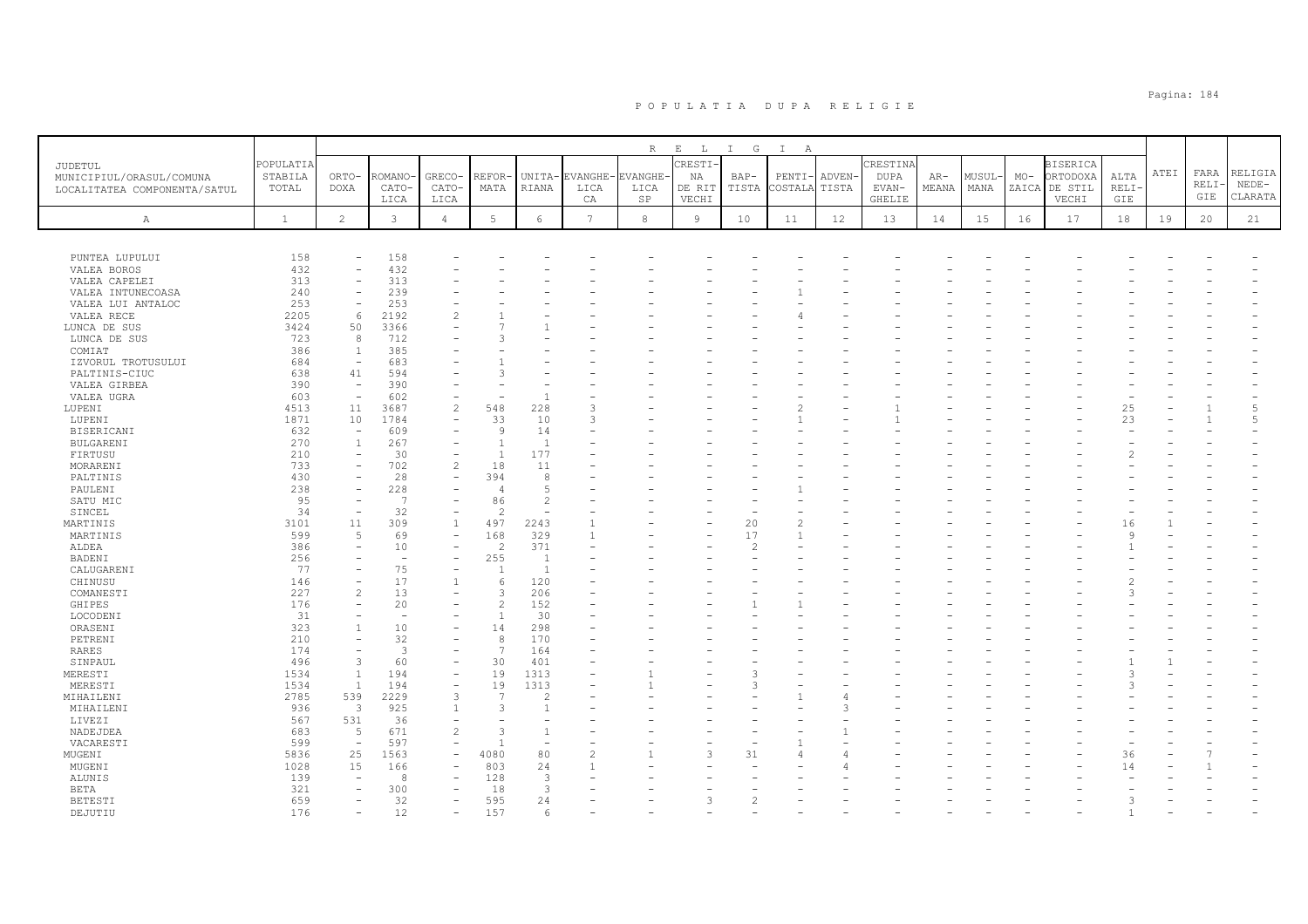|                                    |                                |                                |                          |                          |                |                                |                | $\, {\mathbb R}$ | $\mathbf{E}$<br>L | $\mathbb{I}$<br>G | $\mathbb{I}$<br>A |                                                                                                                                                                                                                                                                                                                                                                                                                            |                |       |        |       |                 |                          |      |         |         |
|------------------------------------|--------------------------------|--------------------------------|--------------------------|--------------------------|----------------|--------------------------------|----------------|------------------|-------------------|-------------------|-------------------|----------------------------------------------------------------------------------------------------------------------------------------------------------------------------------------------------------------------------------------------------------------------------------------------------------------------------------------------------------------------------------------------------------------------------|----------------|-------|--------|-------|-----------------|--------------------------|------|---------|---------|
| JUDETUL                            | POPULATIA                      |                                |                          |                          |                |                                |                |                  | CRESTI-           |                   |                   |                                                                                                                                                                                                                                                                                                                                                                                                                            | CRESTINA       |       |        |       | <b>BISERICA</b> |                          |      |         |         |
| MUNICIPIUL/ORASUL/COMUNA           | STABILA                        | ORTO-                          | ROMANO·                  | GRECO-                   | REFOR-         | UNITA-                         | <b>EVANGHE</b> | EVANGHE-         | ΝA                | $BAP-$            | PENTI             | ADVEN-                                                                                                                                                                                                                                                                                                                                                                                                                     | <b>DUPA</b>    | $AR-$ | MUSUL· | $MO-$ | ORTODOXA        | ALTA                     | ATEI | FARA    | RELIGIA |
| LOCALITATEA COMPONENTA/SATUL       | TOTAL                          | DOXA                           | CATO-                    | CATO-                    | MATA           | <b>RIANA</b>                   | LICA           | LICA             | DE RIT            | TISTA             | COSTALA           | TISTA                                                                                                                                                                                                                                                                                                                                                                                                                      | EVAN-          | MEANA | MANA   | ZAICA | DE STIL         | RELI-                    |      | RELI-   | $NEDE-$ |
|                                    |                                |                                | LICA                     | LICA                     |                |                                | CA             | SP               | VECHI             |                   |                   |                                                                                                                                                                                                                                                                                                                                                                                                                            | <b>GHELIE</b>  |       |        |       | VECHI           | GIE                      |      | GIE     | CLARATA |
|                                    |                                |                                |                          |                          |                |                                |                |                  |                   |                   |                   |                                                                                                                                                                                                                                                                                                                                                                                                                            |                |       |        |       |                 |                          |      |         |         |
| А                                  | <sup>1</sup>                   | $\overline{2}$                 | 3                        | $\overline{4}$           | 5              | 6                              | $\overline{7}$ | 8                | $\overline{9}$    | 10                | 11                | 12                                                                                                                                                                                                                                                                                                                                                                                                                         | 13             | 14    | 15     | 16    | 17              | 18                       | 19   | 20      | 21      |
|                                    |                                |                                |                          |                          |                |                                |                |                  |                   |                   |                   |                                                                                                                                                                                                                                                                                                                                                                                                                            |                |       |        |       |                 |                          |      |         |         |
|                                    |                                |                                |                          |                          |                |                                |                |                  |                   |                   |                   |                                                                                                                                                                                                                                                                                                                                                                                                                            |                |       |        |       |                 |                          |      |         |         |
| <b>DOBENI</b>                      | 599                            | $\overline{\phantom{a}}$       | 587                      |                          | -7             | $\mathbf{1}$<br>$\overline{7}$ |                |                  |                   |                   |                   |                                                                                                                                                                                                                                                                                                                                                                                                                            |                |       |        |       |                 |                          |      |         |         |
| LUTITA                             | 795                            | $\overline{\phantom{a}}$       | 46                       | $\overline{\phantom{a}}$ | 740            |                                |                |                  |                   |                   |                   |                                                                                                                                                                                                                                                                                                                                                                                                                            |                |       |        |       |                 |                          |      |         |         |
| MATISENI                           | 149<br>1203                    | $\overline{\phantom{a}}$<br>10 | 19<br>61                 | $\overline{\phantom{a}}$ | 130<br>1104    | 8                              |                |                  |                   |                   |                   |                                                                                                                                                                                                                                                                                                                                                                                                                            |                |       |        |       |                 | 17                       |      |         |         |
| PORUMBENII MARI<br>PORUMBENII MICI | 470                            | $\sim$                         | 39                       |                          | 396            | $\overline{4}$                 |                |                  |                   | 27                |                   |                                                                                                                                                                                                                                                                                                                                                                                                                            |                |       |        |       |                 |                          |      | 3       |         |
| TAIETURA                           | 297                            | $\overline{\phantom{a}}$       | 293                      | $\overline{\phantom{a}}$ | 2              | $\overline{\phantom{a}}$       |                |                  |                   |                   |                   |                                                                                                                                                                                                                                                                                                                                                                                                                            |                |       |        |       |                 |                          |      | 2       |         |
| OCLAND                             | 1392                           | 9                              | 314                      | $\overline{\phantom{a}}$ | 23             | 1011                           |                |                  |                   |                   |                   |                                                                                                                                                                                                                                                                                                                                                                                                                            |                |       |        |       |                 | 10                       |      | 21      |         |
| OCLAND                             | 566                            | 7                              | 100                      | $\overline{\phantom{a}}$ | 17             | 421                            |                |                  |                   |                   |                   |                                                                                                                                                                                                                                                                                                                                                                                                                            |                |       |        |       |                 | ÷.                       |      | 21      |         |
| CRACIUNEL                          | 527                            | $\overline{1}$                 | 200                      |                          | $\overline{c}$ | 323                            |                |                  |                   |                   |                   |                                                                                                                                                                                                                                                                                                                                                                                                                            |                |       |        |       |                 |                          |      |         |         |
| SATU NOU                           | 299                            | <sup>1</sup>                   | 14                       | $\overline{\phantom{a}}$ | $\overline{4}$ | 267                            | 3              |                  |                   |                   |                   |                                                                                                                                                                                                                                                                                                                                                                                                                            |                |       |        |       |                 | 10                       |      |         |         |
| PAULENI-CIUC                       | 1681                           | 10                             | 1646                     | 6                        | Q              | -7                             |                |                  |                   |                   |                   |                                                                                                                                                                                                                                                                                                                                                                                                                            |                |       |        |       |                 | 2                        |      |         |         |
| PAULENI-CIUC                       | 572                            | $\overline{9}$                 | 554                      |                          | $\mathcal{R}$  | -6                             |                |                  |                   |                   |                   |                                                                                                                                                                                                                                                                                                                                                                                                                            |                |       |        |       |                 |                          |      |         |         |
| DELNITA                            | 593                            | $\mathbf{1}$                   | 585                      |                          |                | $\mathbf{1}$                   |                |                  |                   |                   |                   |                                                                                                                                                                                                                                                                                                                                                                                                                            |                |       |        |       |                 |                          |      |         |         |
| SOIMENI                            | 516                            | $\overline{\phantom{a}}$       | 507                      | 6                        | $\overline{2}$ |                                |                |                  |                   |                   |                   |                                                                                                                                                                                                                                                                                                                                                                                                                            |                |       |        |       |                 |                          |      |         |         |
| PLAIESII DE JOS                    | 3135                           | 252                            | 2839                     | 30                       | 12             |                                |                |                  |                   |                   |                   |                                                                                                                                                                                                                                                                                                                                                                                                                            |                |       |        |       |                 |                          |      |         |         |
| PLAIESII DE JOS                    | 493                            | 26                             | 457                      | 8                        | $\mathcal{D}$  |                                |                |                  |                   |                   |                   |                                                                                                                                                                                                                                                                                                                                                                                                                            |                |       |        |       |                 |                          |      |         |         |
| CASINU NOU                         | 892                            | $\overline{4}$                 | 885                      | $\mathbf{1}$             | $\mathbf{1}$   |                                |                |                  |                   |                   |                   |                                                                                                                                                                                                                                                                                                                                                                                                                            |                |       |        |       |                 |                          |      |         |         |
| IACOBENI                           | 435                            | 58                             | 360                      | 13                       | $\Delta$       |                                |                |                  |                   |                   |                   |                                                                                                                                                                                                                                                                                                                                                                                                                            |                |       |        |       |                 |                          |      |         |         |
| IMPER                              | 465                            | 106                            | 355                      | 2                        | 2              |                                |                |                  |                   |                   |                   |                                                                                                                                                                                                                                                                                                                                                                                                                            |                |       |        |       |                 |                          |      |         |         |
| PLAIESII DE SUS                    | 850                            | 58                             | 782                      | 6                        | $\mathcal{R}$  | $\mathbf{1}$                   |                |                  |                   |                   |                   |                                                                                                                                                                                                                                                                                                                                                                                                                            |                |       |        |       |                 |                          |      |         |         |
| PRAID                              | 7064                           | 65                             | 1704                     | 9                        | 4925           | 31                             | 3              |                  |                   |                   | 16                | 8                                                                                                                                                                                                                                                                                                                                                                                                                          | 66             |       |        |       |                 | 171                      |      | 61      | 3       |
| PRAID                              | 3801                           | 63                             | 1357                     | 8                        | 2197           | 25                             | 3              |                  |                   |                   |                   | $\overline{2}$                                                                                                                                                                                                                                                                                                                                                                                                             | 62             |       |        |       |                 | 72                       |      | $\circ$ |         |
| <b>BECAS</b>                       | 147                            | $\overline{\phantom{a}}$       | 53                       |                          | 66             | $\overline{1}$                 |                |                  |                   |                   |                   |                                                                                                                                                                                                                                                                                                                                                                                                                            |                |       |        |       |                 | 21                       |      | 6       |         |
| BUCIN                              | $\overline{7}$                 |                                | $\overline{2}$           |                          | $\overline{1}$ | $\overline{\phantom{a}}$       |                |                  |                   |                   |                   |                                                                                                                                                                                                                                                                                                                                                                                                                            | 3              |       |        |       |                 | $\overline{\phantom{0}}$ |      |         |         |
| OCNA DE JOS                        | 1685                           | 1                              | 229                      | $\overline{\phantom{a}}$ | 1433           | 3                              |                |                  |                   |                   |                   |                                                                                                                                                                                                                                                                                                                                                                                                                            |                |       |        |       |                 | 17                       |      |         |         |
| OCNA DE SUS                        | 1424                           | $\overline{1}$                 | 63                       | $\overline{1}$           | 1228           | $\overline{2}$                 |                |                  |                   |                   | 16                |                                                                                                                                                                                                                                                                                                                                                                                                                            |                |       |        |       |                 | 61                       |      | 46      |         |
| SASVERES                           | ۰                              | $\overline{\phantom{a}}$       |                          |                          |                |                                |                |                  |                   |                   |                   |                                                                                                                                                                                                                                                                                                                                                                                                                            |                |       |        |       |                 | $\overline{\phantom{a}}$ |      |         |         |
| <b>REMETEA</b>                     | 6582                           | 22                             | 6464                     | 3                        | 48             | 8                              |                |                  |                   |                   |                   |                                                                                                                                                                                                                                                                                                                                                                                                                            |                |       |        |       |                 | 33                       |      | 3       |         |
| REMETEA                            | 6498                           | 22                             | 6380                     | 3                        | 48             | 8                              |                |                  |                   |                   |                   |                                                                                                                                                                                                                                                                                                                                                                                                                            |                |       |        |       |                 | 33                       |      |         |         |
| FAGETEL                            | 19<br>$\overline{\phantom{a}}$ | $\overline{\phantom{a}}$       | 19                       |                          |                |                                |                |                  |                   |                   |                   |                                                                                                                                                                                                                                                                                                                                                                                                                            |                |       |        |       |                 |                          |      |         |         |
| MARTONCA<br>SINEU                  | 65                             | $\overline{\phantom{a}}$       | 65                       |                          |                |                                |                |                  |                   |                   |                   |                                                                                                                                                                                                                                                                                                                                                                                                                            |                |       |        |       |                 |                          |      |         |         |
| SACEL                              | 1460                           | 387                            | 61                       | $\overline{4}$           | 486            | 522                            |                |                  |                   |                   |                   |                                                                                                                                                                                                                                                                                                                                                                                                                            |                |       |        |       |                 |                          |      |         |         |
| SACEL                              | 147                            | 139                            | $\overline{4}$           |                          | $\sqrt{2}$     | $\overline{\phantom{a}}$       |                |                  |                   |                   |                   |                                                                                                                                                                                                                                                                                                                                                                                                                            |                |       |        |       |                 |                          |      |         |         |
| SOIMUSU MARE                       | 425                            | -2                             | $\overline{7}$           | $\overline{\phantom{a}}$ | 369            | 47                             |                |                  |                   |                   |                   |                                                                                                                                                                                                                                                                                                                                                                                                                            |                |       |        |       |                 |                          |      |         |         |
| SOIMUSU MIC                        | 517                            | $\overline{1}$                 | 8                        | $\overline{4}$           | 37             | 467                            |                |                  |                   |                   |                   |                                                                                                                                                                                                                                                                                                                                                                                                                            |                |       |        |       |                 |                          |      |         |         |
| UILAC                              | 29                             | 29                             | $\overline{\phantom{a}}$ | $\overline{\phantom{a}}$ | $\overline{a}$ |                                |                |                  |                   |                   |                   |                                                                                                                                                                                                                                                                                                                                                                                                                            |                |       |        |       |                 |                          |      |         |         |
| VIDACUT                            | 342                            | 216                            | 42                       | $\overline{\phantom{0}}$ | 76             | 8                              |                |                  |                   |                   |                   |                                                                                                                                                                                                                                                                                                                                                                                                                            |                |       |        |       |                 |                          |      |         |         |
| SARMAS                             | 4283                           | 3159                           | 959                      | 22                       | 33             |                                |                |                  |                   | 102               |                   |                                                                                                                                                                                                                                                                                                                                                                                                                            |                |       |        |       |                 |                          |      |         |         |
| SARMAS                             | 777                            | 631                            | 131                      | 2                        | $\mathfrak{D}$ |                                |                |                  |                   | 11                |                   |                                                                                                                                                                                                                                                                                                                                                                                                                            |                |       |        |       |                 |                          |      |         |         |
| FUNDOAIA                           | 658                            | 626                            | 28                       | $\equiv$                 | $\overline{1}$ |                                |                |                  |                   | $\overline{c}$    |                   |                                                                                                                                                                                                                                                                                                                                                                                                                            |                |       |        |       |                 |                          |      |         |         |
| HODOSA                             | 1592                           | 970                            | 581                      | $\overline{9}$           | 30             |                                |                |                  |                   |                   |                   |                                                                                                                                                                                                                                                                                                                                                                                                                            |                |       |        |       |                 |                          |      |         |         |
| PLATONESTI                         | 556                            | 513                            | 13                       | $\overline{\phantom{a}}$ |                |                                |                |                  |                   | 30                |                   |                                                                                                                                                                                                                                                                                                                                                                                                                            |                |       |        |       |                 |                          |      |         |         |
| RUNC                               | 700                            | 419                            | 206                      | 11                       |                |                                |                |                  |                   | 59                |                   |                                                                                                                                                                                                                                                                                                                                                                                                                            |                |       |        |       |                 |                          |      |         |         |
| SECUIENI                           | 2509                           | 31                             | 132                      | 1                        | 1614           | 698                            |                |                  |                   | 20                |                   | $\overline{c}$                                                                                                                                                                                                                                                                                                                                                                                                             | 3              |       |        |       |                 |                          |      |         |         |
| SECUIENI                           | 628                            | 11                             | 88                       | $\overline{\phantom{a}}$ | 223            | 298                            |                |                  |                   | $\mathcal{R}$     |                   | $\mathfrak{D}_{1}^{2}(\mathfrak{D}_{1})=\mathfrak{D}_{2}^{2}(\mathfrak{D}_{2})=\mathfrak{D}_{2}^{2}(\mathfrak{D}_{1})=\mathfrak{D}_{2}^{2}(\mathfrak{D}_{2})=\mathfrak{D}_{2}^{2}(\mathfrak{D}_{1})=\mathfrak{D}_{2}^{2}(\mathfrak{D}_{2})=\mathfrak{D}_{2}^{2}(\mathfrak{D}_{1})=\mathfrak{D}_{2}^{2}(\mathfrak{D}_{2})=\mathfrak{D}_{2}^{2}(\mathfrak{D}_{1})=\mathfrak{D}_{2}^{2}(\mathfrak{D}_{2})=\mathfrak{D}_{2}^{$ | $\mathfrak{D}$ |       |        |       |                 |                          |      |         |         |
| BODOGAIA                           | 777                            | 5                              | 31                       | $\equiv$                 | 351            | 383                            |                |                  |                   |                   |                   |                                                                                                                                                                                                                                                                                                                                                                                                                            |                |       |        |       |                 |                          |      |         |         |
| ELISENI                            | 1104                           | 15                             | 13                       | $\mathbf{1}$             | 1040           | 17                             |                |                  |                   | 17                |                   |                                                                                                                                                                                                                                                                                                                                                                                                                            |                |       |        |       |                 |                          |      |         |         |
| SICULENI                           | 7110                           | 193                            | 6783                     | 3                        | 73             | 10                             |                |                  |                   |                   |                   | 13                                                                                                                                                                                                                                                                                                                                                                                                                         |                |       |        |       |                 | 2.1                      |      |         |         |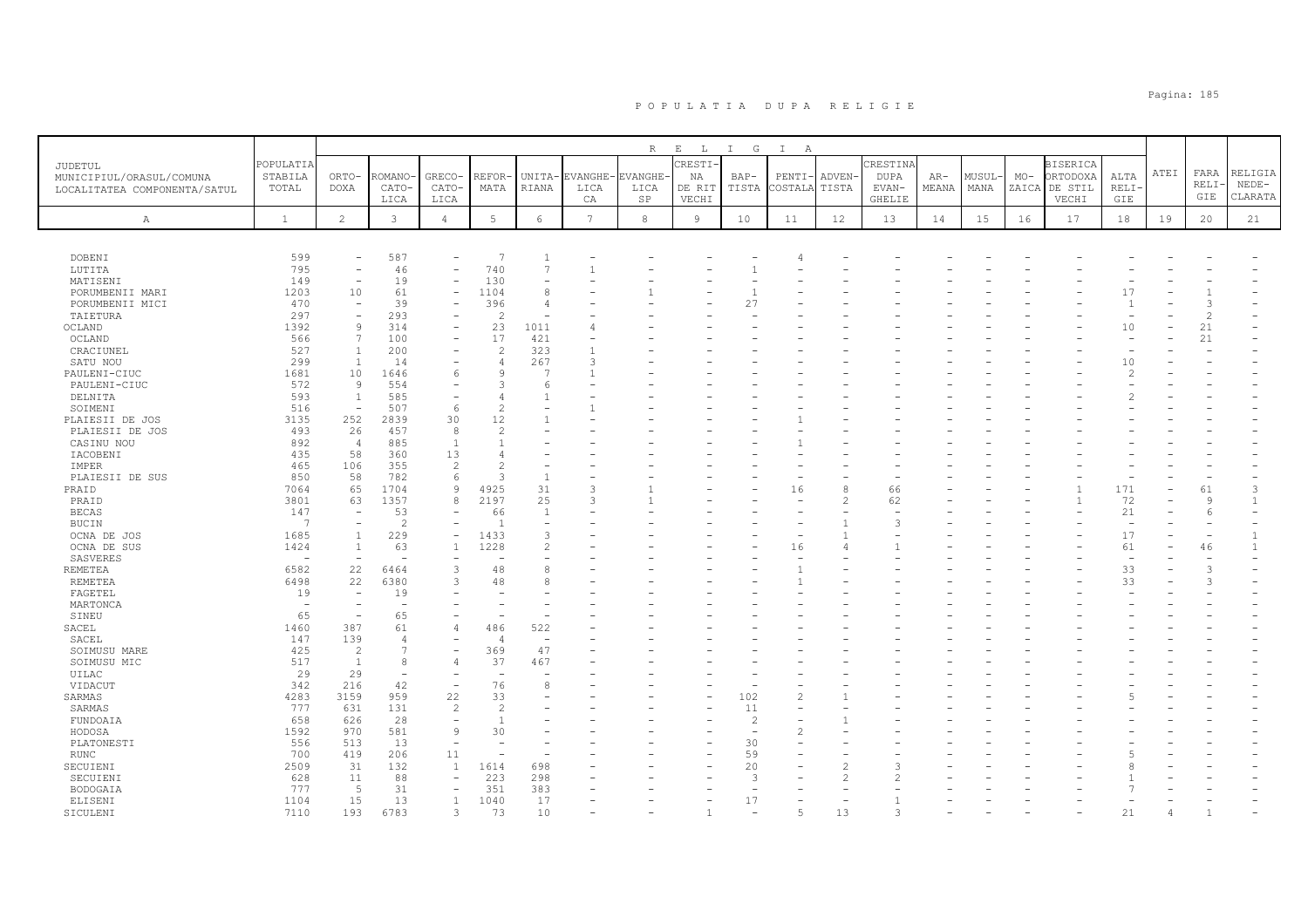|                              |                                  |                                 |                          |                                          |                                |                      |                | $\mathbb R$    | $\mathop{}\mathopen{} E$<br>$\mathbb{L}$ | I G   | $\mathbf{I}$<br>A |        |                          |       |        |       |                  |              |      |      |                |
|------------------------------|----------------------------------|---------------------------------|--------------------------|------------------------------------------|--------------------------------|----------------------|----------------|----------------|------------------------------------------|-------|-------------------|--------|--------------------------|-------|--------|-------|------------------|--------------|------|------|----------------|
| <b>JUDETUL</b>               | POPULATIA                        |                                 |                          |                                          |                                |                      |                |                | CRESTI-                                  |       |                   |        | CRESTINA                 |       |        |       | <b>BISERICA</b>  |              | ATEI | FARA | RELIGIA        |
| MUNICIPIUL/ORASUL/COMUNA     | STABILA                          | ORTO-                           | ROMANO                   | GRECO-                                   | REFOR-                         | UNITA-               | EVANGHE-       | <b>EVANGHE</b> | ΝA                                       | BAP-  | PENTI             | ADVEN- | <b>DUPA</b>              | $AR-$ | MUSUL- | $MO-$ | ORTODOXA         | ALTA         |      | RELI | $NEDE-$        |
| LOCALITATEA COMPONENTA/SATUL | TOTAL                            | <b>DOXA</b>                     | CATO-                    | CATO-                                    | MATA                           | RIANA                | LICA           | LICA<br>SP     | DE RIT<br>VECHI                          | TISTA | COSTALA           | TISTA  | $EVAN-$<br><b>GHELIE</b> | MEANA | MANA   | ZAICA | DE STIL<br>VECHI | RELI-<br>GIE |      | GIE  | CLARATA        |
|                              |                                  |                                 | LICA                     | LICA                                     |                                |                      | CA             |                |                                          |       |                   |        |                          |       |        |       |                  |              |      |      |                |
| $\mathbb{A}$                 | <sup>1</sup>                     | $\overline{2}$                  | $\mathbf{3}$             | $\overline{4}$                           | 5                              | 6                    | $\overline{7}$ | 8              | $\overline{9}$                           | 10    | 11                | 12     | 13                       | 14    | 15     | 16    | 17               | 18           | 19   | 20   | 21             |
|                              |                                  |                                 |                          |                                          |                                |                      |                |                |                                          |       |                   |        |                          |       |        |       |                  |              |      |      |                |
|                              |                                  |                                 |                          |                                          |                                |                      |                |                |                                          |       |                   |        |                          |       |        |       |                  |              |      |      |                |
| SICULENI                     | 2811                             | 154<br>$\overline{\phantom{a}}$ | 2598                     | 1<br>$\overline{\phantom{0}}$            | 42<br>$\overline{\phantom{a}}$ | 9                    |                |                |                                          |       |                   |        | 2                        |       |        |       |                  |              |      |      |                |
| CIARACIO<br>CICEU            | 144<br>2540                      | 33                              | 144<br>2445              | $\mathbf{1}$                             | 25                             |                      |                |                |                                          |       |                   |        |                          |       |        |       |                  | 21           |      |      |                |
| RACU                         | 1166                             | 5                               | 1150                     | 1                                        | 6                              |                      |                |                |                                          |       | $\mathcal{D}$     |        |                          |       |        |       |                  |              |      |      |                |
| SATU NOU                     | 449                              | $\overline{1}$                  | 446                      |                                          |                                |                      |                |                |                                          |       |                   |        |                          |       |        |       |                  |              |      |      |                |
| SINCRAIENI                   | 6208                             | 37                              | 6103                     | 4                                        | 46                             |                      |                |                |                                          |       | 3                 |        |                          |       |        |       |                  |              |      |      |                |
| SINCRAIENI                   | 2423                             | 27                              | 2355                     | $\overline{c}$                           | 28                             |                      |                |                |                                          |       |                   |        |                          |       |        |       |                  |              |      |      |                |
| FITOD                        | 399                              | 1                               | 397                      | 1                                        |                                |                      |                |                |                                          |       |                   |        |                          |       |        |       |                  |              |      |      |                |
| HOSASAU                      | -1                               |                                 | $\overline{1}$           |                                          |                                |                      |                |                |                                          |       |                   |        |                          |       |        |       |                  |              |      |      |                |
| LELICENI                     | 270                              | $\varDelta$                     | 264                      | Ē,                                       | $\mathbf{1}$                   |                      |                |                |                                          |       |                   |        |                          |       |        |       |                  |              |      |      |                |
| MISENTEA                     | 1029                             | $\mathfrak{D}$                  | 1024                     | $\overline{a}$                           |                                |                      |                |                |                                          |       |                   |        |                          |       |        |       |                  |              |      |      |                |
| SINTIMBRU<br>SINTIMBRU-BAI   | 2086<br>$\overline{\phantom{m}}$ | 3<br>$\overline{\phantom{a}}$   | 2062                     | 1                                        | 16<br>$\overline{\phantom{a}}$ | 2                    |                |                |                                          |       |                   |        |                          |       |        |       |                  |              |      |      |                |
| SINDOMINIC                   | 6676                             | 18                              | 6597                     | $\overline{\phantom{0}}$                 | 31                             | 19                   |                |                |                                          |       |                   |        |                          |       |        |       |                  |              |      |      |                |
| SINDOMINIC                   | 6676                             | 18                              | 6597                     | $\qquad \qquad -$                        | 31                             | 19                   |                |                |                                          |       | 3                 |        |                          |       |        |       |                  |              |      |      |                |
| SINMARTIN                    | 4473                             | 26                              | 4274                     | $\mathbf{1}$                             | 58                             | 16                   |                |                |                                          |       |                   |        |                          |       |        |       |                  |              |      |      | 89             |
| SINMARTIN                    | 1313                             | 12                              | 1186                     | $\mathbf{1}$                             | 18                             | 6                    |                |                |                                          |       |                   |        |                          |       |        |       |                  |              |      |      | 89             |
| CIUCANI                      | 1121                             | $7\overline{ }$                 | 1093                     | $\overline{\phantom{a}}$                 | 18                             | $\overline{2}$       |                |                |                                          |       |                   |        |                          |       |        |       |                  |              |      |      |                |
| COZMENI                      | 1407                             | $\overline{4}$                  | 1376                     | $\overline{\phantom{a}}$                 | 16                             | 8                    |                |                |                                          |       |                   |        |                          |       |        |       |                  |              |      |      |                |
| LAZARESTI                    | 620                              | 3                               | 607                      |                                          | 6                              |                      |                |                |                                          |       |                   |        |                          |       |        |       |                  |              |      |      |                |
| VALEA UZULUI                 | 12                               | $\overline{\phantom{a}}$        | 12                       | -                                        | $\overline{\phantom{a}}$       |                      |                |                |                                          |       |                   |        |                          |       |        |       |                  |              |      |      |                |
| SINSIMION                    | 3407                             | 31                              | 3285                     | $\mathbf{1}$                             | 77                             | 11                   |                |                |                                          |       |                   |        |                          |       |        |       |                  |              |      |      |                |
| SINSIMION<br>CETATUIA        | 2415<br>992                      | 29<br>2                         | 2307<br>978              | $\mathbf{1}$<br>$\overline{\phantom{a}}$ | 67<br>10                       | 10<br>$\overline{1}$ |                |                |                                          |       |                   |        |                          |       |        |       |                  |              |      |      |                |
| SUBCETATE                    | 2347                             | 2168                            | 132                      | 36                                       | $\overline{5}$                 |                      |                |                |                                          |       |                   |        |                          |       |        |       |                  |              |      |      | $\overline{c}$ |
| SUBCETATE                    | 1518                             | 1418                            | 63                       | 29                                       | 5                              |                      |                |                |                                          |       |                   |        |                          |       |        |       |                  |              |      |      | $\overline{c}$ |
| CALNACI                      | 342                              | 337                             | $\overline{1}$           | 3                                        |                                |                      |                |                |                                          |       |                   |        |                          |       |        |       |                  |              |      |      |                |
| DUDA                         | 58                               | 58                              | $\overline{\phantom{m}}$ |                                          |                                |                      |                |                |                                          |       |                   |        |                          |       |        |       |                  |              |      |      |                |
| FILPEA                       | 429                              | 355                             | 68                       | 4                                        |                                |                      |                |                |                                          |       |                   |        |                          |       |        |       |                  |              |      |      |                |
| SUSENI                       | 5619                             | 26                              | 5514                     | $\mathbf{1}$                             | 49                             |                      |                |                |                                          |       |                   |        |                          |       |        |       |                  | 17           |      |      |                |
| SUSENI                       | 3220                             | 11                              | 3166                     | 1                                        | 32                             | 5                    |                |                |                                          |       |                   |        |                          |       |        |       |                  |              |      |      |                |
| CHILENI                      | 845                              | 2<br>$\equiv$                   | 838<br>77                |                                          | 5                              |                      |                |                |                                          |       |                   |        |                          |       |        |       |                  |              |      |      |                |
| LIBAN<br>SENETEA             | 82<br>15                         | $\overline{\phantom{a}}$        | 15                       |                                          |                                |                      |                |                |                                          |       |                   |        |                          |       |        |       |                  |              |      |      |                |
| VALEA STRIMBA                | 1457                             | 13                              | 1418                     | $\overline{\phantom{a}}$                 | 8                              |                      |                |                |                                          |       |                   |        |                          |       |        |       |                  | 16           |      |      |                |
| SIMONESTI                    | 3903                             | 27                              | 168                      | $\overline{\phantom{0}}$                 | 750                            | 2931                 |                |                |                                          |       |                   |        |                          |       |        |       |                  | 14           |      |      |                |
| SIMONESTI                    | 1071                             | 17                              | 36                       | $\overline{\phantom{a}}$                 | 124                            | 891                  |                |                |                                          |       |                   |        |                          |       |        |       |                  |              |      |      |                |
| <b>BENTID</b>                | 190                              | $\overline{1}$                  | 15                       |                                          | $\overline{5}$                 | 167                  |                |                |                                          |       |                   |        |                          |       |        |       |                  |              |      |      |                |
| CADACIU MARE                 | 159                              | $\overline{1}$                  | 10                       | $\overline{\phantom{a}}$                 | $\mathbf{1}$                   | 135                  |                |                |                                          |       |                   |        |                          |       |        |       |                  |              |      |      |                |
| CADACIU MIC                  | 84                               |                                 | 2                        |                                          |                                | 81                   |                |                |                                          |       |                   |        |                          |       |        |       |                  |              |      |      |                |
| CEHETEL                      | 200                              |                                 |                          |                                          | $\overline{1}$                 | 193                  |                |                |                                          |       |                   |        |                          |       |        |       |                  |              |      |      |                |
| CHEDIA MARE                  | 29                               |                                 |                          |                                          | $\overline{7}$                 | 22                   |                |                |                                          |       |                   |        |                          |       |        |       |                  |              |      |      |                |
| CHEDIA MICA<br>COBATESTI     | 64<br>404                        | 3                               | 17                       | $\overline{\phantom{0}}$                 | $\overline{1}$<br>11           | 61<br>368            |                |                |                                          |       |                   |        |                          |       |        |       |                  |              |      |      |                |
| MEDISORU MARE                | 181                              |                                 | 12                       |                                          | $\overline{9}$                 | 160                  |                |                |                                          |       |                   |        |                          |       |        |       |                  |              |      |      |                |
| MIHAILENI                    | 453                              |                                 | 35                       |                                          | 31                             | 387                  |                |                |                                          |       |                   |        |                          |       |        |       |                  |              |      |      |                |
| NICOLENI                     | 83                               |                                 | $\overline{1}$           | $\overline{\phantom{a}}$                 | 17                             | 65                   |                |                |                                          |       |                   |        |                          |       |        |       |                  |              |      |      |                |
| RUGANESTI                    | 667                              | 5                               | 25                       | $\overline{\phantom{0}}$                 | 540                            | 95                   |                |                |                                          |       |                   |        |                          |       |        |       |                  |              |      |      |                |
| TARCESTI                     | 200                              |                                 | 7                        | -                                        | $\overline{1}$                 | 192                  |                |                |                                          |       |                   |        |                          |       |        |       |                  |              |      |      |                |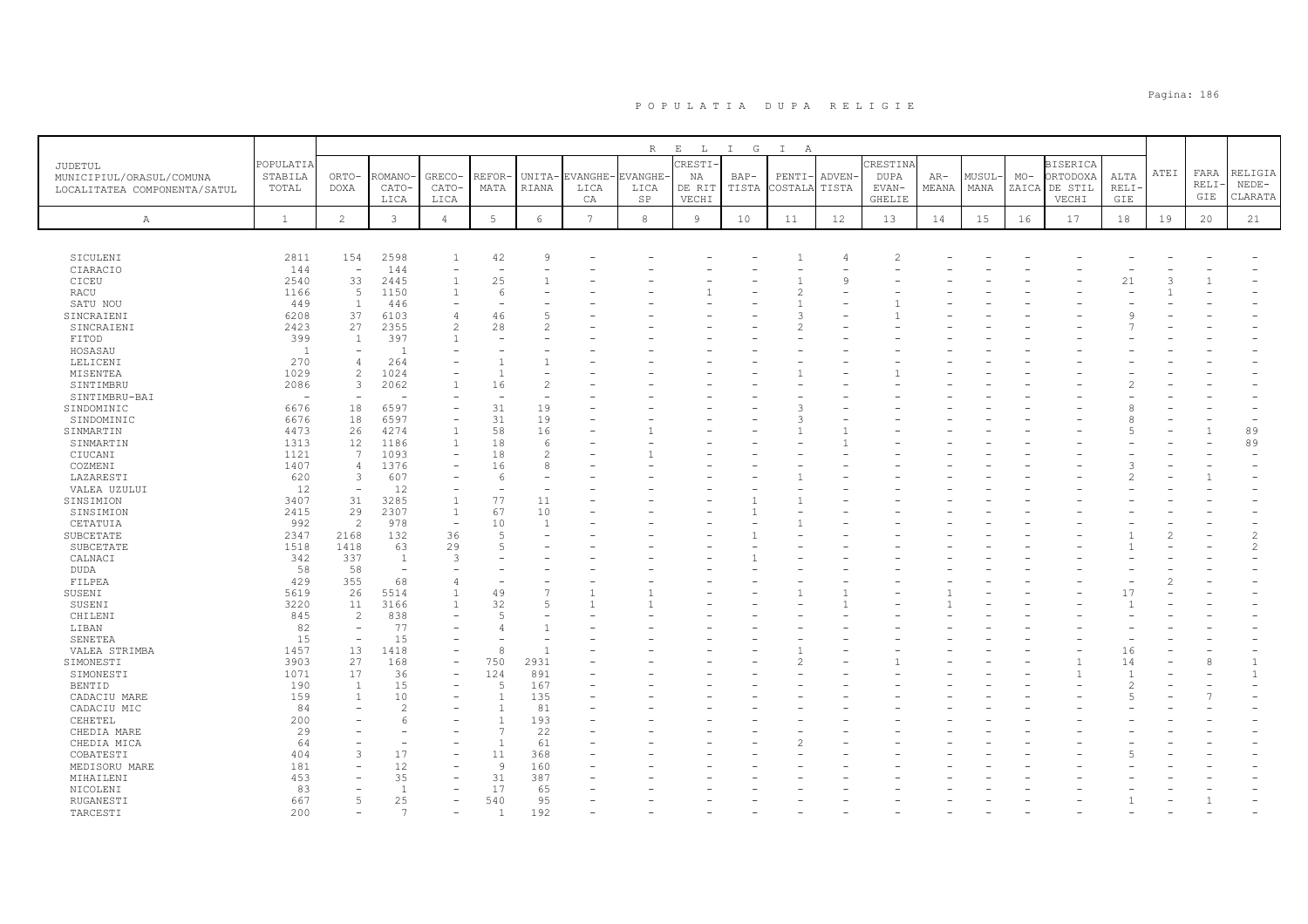| R<br>$\mathbf E$<br>$\mathbb{L}$<br>$\mathbb{I}$<br>G<br>$\mathbb{I}$<br>А<br><b>CRESTI</b><br>CRESTINA<br>POPULATIA<br><b>BISERICA</b><br>JUDETUL<br>ATEI<br>RELIGIA<br>FARA<br>$MO-$<br>ORTODOXA<br>ALTA<br>STABILA<br>ORTO-<br>ROMANO-<br>GRECO-<br><b>REFOR</b><br>UNITA-<br>EVANGHE-<br>EVANGHE-<br>NA<br>PENTI-<br>ADVEN-<br><b>DUPA</b><br>MUSUL<br>$BAP-$<br>$AR-$<br>MUNICIPIUL/ORASUL/COMUNA<br><b>RELI</b><br>$NEDE-$<br>$RELI-$<br>CATO-<br>MATA<br>DE RIT<br>TISTA<br>COSTALA TISTA<br>EVAN-<br>MEANA<br>MANA<br>ZAICA DE STIL<br>TOTAL<br><b>DOXA</b><br>CATO-<br>RIANA<br>LICA<br>LICA<br>LOCALITATEA COMPONENTA/SATUL<br>GIE<br>CLARATA<br>VECHI<br>GIE<br>LICA<br>SP<br>GHELIE<br>VECHI<br>LICA<br>CA<br>$\overline{2}$<br>3<br>6<br>$\overline{7}$<br>8<br>12<br>16<br>17<br>18<br>21<br>Α<br>$\mathbf{1}$<br>$\overline{4}$<br>5<br>9<br>10<br>11<br>13<br>14<br>15<br>19<br>20<br>TURDENI<br>118<br>2<br>114<br>$\overline{\phantom{a}}$<br>$\overline{\phantom{0}}$<br>3780<br>1325<br>33<br>TULGHES<br>2233<br>6<br>38<br>130<br>3<br>4<br>1998<br>1138<br>32<br>130<br>3<br>TULGHES<br>3319<br>175<br>157<br>HAGOTA<br>18<br>123<br>PINTIC<br>89<br>34<br>$\overline{\phantom{a}}$<br>163<br>30<br><b>RECEA</b><br>128<br>2159<br>2089<br>TUSNAD<br>21<br>$\mathcal{L}$<br>35<br>$\mathcal{L}$<br>907<br>TUSNAD<br>18<br>864<br>15<br>994<br>$\overline{2}$<br>19<br>TUSNADU NOU<br>1019<br>$\mathcal{L}$<br>231<br>233<br>VRABIA<br>$\overline{\phantom{a}}$<br>1314<br>154<br>1101<br>33<br>ULIES<br>$\overline{1}$<br>15<br>337<br>39<br>284<br>ULIES<br>10<br>$\overline{\phantom{a}}$<br>33<br>DAIA<br>279<br>232<br>14<br>$\overline{\phantom{0}}$<br>53<br>19<br>IASU<br>34<br>72<br>71<br>IGHIU<br>$\overline{\phantom{a}}$<br>199<br>35<br>142<br>NICOLESTI<br>15<br>$\overline{\phantom{0}}$<br>OBRANESTI<br>16<br>10<br>6<br>۰<br>319<br>13<br>PETECU<br>298<br>39<br>VASILENI<br>Q<br>30<br>1560<br>1538<br>VARSAG<br>$\circ$<br>1538<br>1560<br>VARSAG<br>$\mathsf{Q}$<br>$\overline{4}$<br>2053<br>1199<br>748<br>35<br>17<br>VOSLABENI<br>49<br>$\sim$<br>291<br>30<br>VOSLABENI<br>1253<br>874<br>$\hat{ }$<br>6<br>49<br>800<br>457<br>$\overline{5}$<br>IZVORU MURESULUI<br>325<br>11<br>$\overline{\phantom{a}}$<br>5979<br>5833<br>45<br>32<br>ZETEA<br>35<br>29<br>22<br>4603<br>4524<br>37<br>14<br>ZETEA<br>$\Delta$<br>45<br>45<br>DESAG<br>379<br>356<br><b>IZVOARE</b><br>5<br>15<br>POIANA TIRNAVEI<br>69<br>69<br>149<br>146<br>SICASAU<br>734<br>693<br>SUB CETATE<br>31<br>$\overline{a}$ |  |  |  |  |  |  |  |  |  |  |  |
|------------------------------------------------------------------------------------------------------------------------------------------------------------------------------------------------------------------------------------------------------------------------------------------------------------------------------------------------------------------------------------------------------------------------------------------------------------------------------------------------------------------------------------------------------------------------------------------------------------------------------------------------------------------------------------------------------------------------------------------------------------------------------------------------------------------------------------------------------------------------------------------------------------------------------------------------------------------------------------------------------------------------------------------------------------------------------------------------------------------------------------------------------------------------------------------------------------------------------------------------------------------------------------------------------------------------------------------------------------------------------------------------------------------------------------------------------------------------------------------------------------------------------------------------------------------------------------------------------------------------------------------------------------------------------------------------------------------------------------------------------------------------------------------------------------------------------------------------------------------------------------------------------------------------------------------------------------------------------------------------------------------------------------------------------------------------------------------------------------------------------------------------------------------------------------------------------------------------------------------------------------------------------------------------------------------------------------------------------------------------------------------------------------------------------------------------------------------------------------------------------------------------------------------------|--|--|--|--|--|--|--|--|--|--|--|
|                                                                                                                                                                                                                                                                                                                                                                                                                                                                                                                                                                                                                                                                                                                                                                                                                                                                                                                                                                                                                                                                                                                                                                                                                                                                                                                                                                                                                                                                                                                                                                                                                                                                                                                                                                                                                                                                                                                                                                                                                                                                                                                                                                                                                                                                                                                                                                                                                                                                                                                                                |  |  |  |  |  |  |  |  |  |  |  |
|                                                                                                                                                                                                                                                                                                                                                                                                                                                                                                                                                                                                                                                                                                                                                                                                                                                                                                                                                                                                                                                                                                                                                                                                                                                                                                                                                                                                                                                                                                                                                                                                                                                                                                                                                                                                                                                                                                                                                                                                                                                                                                                                                                                                                                                                                                                                                                                                                                                                                                                                                |  |  |  |  |  |  |  |  |  |  |  |
|                                                                                                                                                                                                                                                                                                                                                                                                                                                                                                                                                                                                                                                                                                                                                                                                                                                                                                                                                                                                                                                                                                                                                                                                                                                                                                                                                                                                                                                                                                                                                                                                                                                                                                                                                                                                                                                                                                                                                                                                                                                                                                                                                                                                                                                                                                                                                                                                                                                                                                                                                |  |  |  |  |  |  |  |  |  |  |  |
|                                                                                                                                                                                                                                                                                                                                                                                                                                                                                                                                                                                                                                                                                                                                                                                                                                                                                                                                                                                                                                                                                                                                                                                                                                                                                                                                                                                                                                                                                                                                                                                                                                                                                                                                                                                                                                                                                                                                                                                                                                                                                                                                                                                                                                                                                                                                                                                                                                                                                                                                                |  |  |  |  |  |  |  |  |  |  |  |
|                                                                                                                                                                                                                                                                                                                                                                                                                                                                                                                                                                                                                                                                                                                                                                                                                                                                                                                                                                                                                                                                                                                                                                                                                                                                                                                                                                                                                                                                                                                                                                                                                                                                                                                                                                                                                                                                                                                                                                                                                                                                                                                                                                                                                                                                                                                                                                                                                                                                                                                                                |  |  |  |  |  |  |  |  |  |  |  |
|                                                                                                                                                                                                                                                                                                                                                                                                                                                                                                                                                                                                                                                                                                                                                                                                                                                                                                                                                                                                                                                                                                                                                                                                                                                                                                                                                                                                                                                                                                                                                                                                                                                                                                                                                                                                                                                                                                                                                                                                                                                                                                                                                                                                                                                                                                                                                                                                                                                                                                                                                |  |  |  |  |  |  |  |  |  |  |  |
|                                                                                                                                                                                                                                                                                                                                                                                                                                                                                                                                                                                                                                                                                                                                                                                                                                                                                                                                                                                                                                                                                                                                                                                                                                                                                                                                                                                                                                                                                                                                                                                                                                                                                                                                                                                                                                                                                                                                                                                                                                                                                                                                                                                                                                                                                                                                                                                                                                                                                                                                                |  |  |  |  |  |  |  |  |  |  |  |
|                                                                                                                                                                                                                                                                                                                                                                                                                                                                                                                                                                                                                                                                                                                                                                                                                                                                                                                                                                                                                                                                                                                                                                                                                                                                                                                                                                                                                                                                                                                                                                                                                                                                                                                                                                                                                                                                                                                                                                                                                                                                                                                                                                                                                                                                                                                                                                                                                                                                                                                                                |  |  |  |  |  |  |  |  |  |  |  |
|                                                                                                                                                                                                                                                                                                                                                                                                                                                                                                                                                                                                                                                                                                                                                                                                                                                                                                                                                                                                                                                                                                                                                                                                                                                                                                                                                                                                                                                                                                                                                                                                                                                                                                                                                                                                                                                                                                                                                                                                                                                                                                                                                                                                                                                                                                                                                                                                                                                                                                                                                |  |  |  |  |  |  |  |  |  |  |  |
|                                                                                                                                                                                                                                                                                                                                                                                                                                                                                                                                                                                                                                                                                                                                                                                                                                                                                                                                                                                                                                                                                                                                                                                                                                                                                                                                                                                                                                                                                                                                                                                                                                                                                                                                                                                                                                                                                                                                                                                                                                                                                                                                                                                                                                                                                                                                                                                                                                                                                                                                                |  |  |  |  |  |  |  |  |  |  |  |
|                                                                                                                                                                                                                                                                                                                                                                                                                                                                                                                                                                                                                                                                                                                                                                                                                                                                                                                                                                                                                                                                                                                                                                                                                                                                                                                                                                                                                                                                                                                                                                                                                                                                                                                                                                                                                                                                                                                                                                                                                                                                                                                                                                                                                                                                                                                                                                                                                                                                                                                                                |  |  |  |  |  |  |  |  |  |  |  |
|                                                                                                                                                                                                                                                                                                                                                                                                                                                                                                                                                                                                                                                                                                                                                                                                                                                                                                                                                                                                                                                                                                                                                                                                                                                                                                                                                                                                                                                                                                                                                                                                                                                                                                                                                                                                                                                                                                                                                                                                                                                                                                                                                                                                                                                                                                                                                                                                                                                                                                                                                |  |  |  |  |  |  |  |  |  |  |  |
|                                                                                                                                                                                                                                                                                                                                                                                                                                                                                                                                                                                                                                                                                                                                                                                                                                                                                                                                                                                                                                                                                                                                                                                                                                                                                                                                                                                                                                                                                                                                                                                                                                                                                                                                                                                                                                                                                                                                                                                                                                                                                                                                                                                                                                                                                                                                                                                                                                                                                                                                                |  |  |  |  |  |  |  |  |  |  |  |
|                                                                                                                                                                                                                                                                                                                                                                                                                                                                                                                                                                                                                                                                                                                                                                                                                                                                                                                                                                                                                                                                                                                                                                                                                                                                                                                                                                                                                                                                                                                                                                                                                                                                                                                                                                                                                                                                                                                                                                                                                                                                                                                                                                                                                                                                                                                                                                                                                                                                                                                                                |  |  |  |  |  |  |  |  |  |  |  |
|                                                                                                                                                                                                                                                                                                                                                                                                                                                                                                                                                                                                                                                                                                                                                                                                                                                                                                                                                                                                                                                                                                                                                                                                                                                                                                                                                                                                                                                                                                                                                                                                                                                                                                                                                                                                                                                                                                                                                                                                                                                                                                                                                                                                                                                                                                                                                                                                                                                                                                                                                |  |  |  |  |  |  |  |  |  |  |  |
|                                                                                                                                                                                                                                                                                                                                                                                                                                                                                                                                                                                                                                                                                                                                                                                                                                                                                                                                                                                                                                                                                                                                                                                                                                                                                                                                                                                                                                                                                                                                                                                                                                                                                                                                                                                                                                                                                                                                                                                                                                                                                                                                                                                                                                                                                                                                                                                                                                                                                                                                                |  |  |  |  |  |  |  |  |  |  |  |
|                                                                                                                                                                                                                                                                                                                                                                                                                                                                                                                                                                                                                                                                                                                                                                                                                                                                                                                                                                                                                                                                                                                                                                                                                                                                                                                                                                                                                                                                                                                                                                                                                                                                                                                                                                                                                                                                                                                                                                                                                                                                                                                                                                                                                                                                                                                                                                                                                                                                                                                                                |  |  |  |  |  |  |  |  |  |  |  |
|                                                                                                                                                                                                                                                                                                                                                                                                                                                                                                                                                                                                                                                                                                                                                                                                                                                                                                                                                                                                                                                                                                                                                                                                                                                                                                                                                                                                                                                                                                                                                                                                                                                                                                                                                                                                                                                                                                                                                                                                                                                                                                                                                                                                                                                                                                                                                                                                                                                                                                                                                |  |  |  |  |  |  |  |  |  |  |  |
|                                                                                                                                                                                                                                                                                                                                                                                                                                                                                                                                                                                                                                                                                                                                                                                                                                                                                                                                                                                                                                                                                                                                                                                                                                                                                                                                                                                                                                                                                                                                                                                                                                                                                                                                                                                                                                                                                                                                                                                                                                                                                                                                                                                                                                                                                                                                                                                                                                                                                                                                                |  |  |  |  |  |  |  |  |  |  |  |
|                                                                                                                                                                                                                                                                                                                                                                                                                                                                                                                                                                                                                                                                                                                                                                                                                                                                                                                                                                                                                                                                                                                                                                                                                                                                                                                                                                                                                                                                                                                                                                                                                                                                                                                                                                                                                                                                                                                                                                                                                                                                                                                                                                                                                                                                                                                                                                                                                                                                                                                                                |  |  |  |  |  |  |  |  |  |  |  |
|                                                                                                                                                                                                                                                                                                                                                                                                                                                                                                                                                                                                                                                                                                                                                                                                                                                                                                                                                                                                                                                                                                                                                                                                                                                                                                                                                                                                                                                                                                                                                                                                                                                                                                                                                                                                                                                                                                                                                                                                                                                                                                                                                                                                                                                                                                                                                                                                                                                                                                                                                |  |  |  |  |  |  |  |  |  |  |  |
|                                                                                                                                                                                                                                                                                                                                                                                                                                                                                                                                                                                                                                                                                                                                                                                                                                                                                                                                                                                                                                                                                                                                                                                                                                                                                                                                                                                                                                                                                                                                                                                                                                                                                                                                                                                                                                                                                                                                                                                                                                                                                                                                                                                                                                                                                                                                                                                                                                                                                                                                                |  |  |  |  |  |  |  |  |  |  |  |
|                                                                                                                                                                                                                                                                                                                                                                                                                                                                                                                                                                                                                                                                                                                                                                                                                                                                                                                                                                                                                                                                                                                                                                                                                                                                                                                                                                                                                                                                                                                                                                                                                                                                                                                                                                                                                                                                                                                                                                                                                                                                                                                                                                                                                                                                                                                                                                                                                                                                                                                                                |  |  |  |  |  |  |  |  |  |  |  |
|                                                                                                                                                                                                                                                                                                                                                                                                                                                                                                                                                                                                                                                                                                                                                                                                                                                                                                                                                                                                                                                                                                                                                                                                                                                                                                                                                                                                                                                                                                                                                                                                                                                                                                                                                                                                                                                                                                                                                                                                                                                                                                                                                                                                                                                                                                                                                                                                                                                                                                                                                |  |  |  |  |  |  |  |  |  |  |  |
|                                                                                                                                                                                                                                                                                                                                                                                                                                                                                                                                                                                                                                                                                                                                                                                                                                                                                                                                                                                                                                                                                                                                                                                                                                                                                                                                                                                                                                                                                                                                                                                                                                                                                                                                                                                                                                                                                                                                                                                                                                                                                                                                                                                                                                                                                                                                                                                                                                                                                                                                                |  |  |  |  |  |  |  |  |  |  |  |
|                                                                                                                                                                                                                                                                                                                                                                                                                                                                                                                                                                                                                                                                                                                                                                                                                                                                                                                                                                                                                                                                                                                                                                                                                                                                                                                                                                                                                                                                                                                                                                                                                                                                                                                                                                                                                                                                                                                                                                                                                                                                                                                                                                                                                                                                                                                                                                                                                                                                                                                                                |  |  |  |  |  |  |  |  |  |  |  |
|                                                                                                                                                                                                                                                                                                                                                                                                                                                                                                                                                                                                                                                                                                                                                                                                                                                                                                                                                                                                                                                                                                                                                                                                                                                                                                                                                                                                                                                                                                                                                                                                                                                                                                                                                                                                                                                                                                                                                                                                                                                                                                                                                                                                                                                                                                                                                                                                                                                                                                                                                |  |  |  |  |  |  |  |  |  |  |  |
|                                                                                                                                                                                                                                                                                                                                                                                                                                                                                                                                                                                                                                                                                                                                                                                                                                                                                                                                                                                                                                                                                                                                                                                                                                                                                                                                                                                                                                                                                                                                                                                                                                                                                                                                                                                                                                                                                                                                                                                                                                                                                                                                                                                                                                                                                                                                                                                                                                                                                                                                                |  |  |  |  |  |  |  |  |  |  |  |
|                                                                                                                                                                                                                                                                                                                                                                                                                                                                                                                                                                                                                                                                                                                                                                                                                                                                                                                                                                                                                                                                                                                                                                                                                                                                                                                                                                                                                                                                                                                                                                                                                                                                                                                                                                                                                                                                                                                                                                                                                                                                                                                                                                                                                                                                                                                                                                                                                                                                                                                                                |  |  |  |  |  |  |  |  |  |  |  |
|                                                                                                                                                                                                                                                                                                                                                                                                                                                                                                                                                                                                                                                                                                                                                                                                                                                                                                                                                                                                                                                                                                                                                                                                                                                                                                                                                                                                                                                                                                                                                                                                                                                                                                                                                                                                                                                                                                                                                                                                                                                                                                                                                                                                                                                                                                                                                                                                                                                                                                                                                |  |  |  |  |  |  |  |  |  |  |  |
|                                                                                                                                                                                                                                                                                                                                                                                                                                                                                                                                                                                                                                                                                                                                                                                                                                                                                                                                                                                                                                                                                                                                                                                                                                                                                                                                                                                                                                                                                                                                                                                                                                                                                                                                                                                                                                                                                                                                                                                                                                                                                                                                                                                                                                                                                                                                                                                                                                                                                                                                                |  |  |  |  |  |  |  |  |  |  |  |
|                                                                                                                                                                                                                                                                                                                                                                                                                                                                                                                                                                                                                                                                                                                                                                                                                                                                                                                                                                                                                                                                                                                                                                                                                                                                                                                                                                                                                                                                                                                                                                                                                                                                                                                                                                                                                                                                                                                                                                                                                                                                                                                                                                                                                                                                                                                                                                                                                                                                                                                                                |  |  |  |  |  |  |  |  |  |  |  |
|                                                                                                                                                                                                                                                                                                                                                                                                                                                                                                                                                                                                                                                                                                                                                                                                                                                                                                                                                                                                                                                                                                                                                                                                                                                                                                                                                                                                                                                                                                                                                                                                                                                                                                                                                                                                                                                                                                                                                                                                                                                                                                                                                                                                                                                                                                                                                                                                                                                                                                                                                |  |  |  |  |  |  |  |  |  |  |  |
|                                                                                                                                                                                                                                                                                                                                                                                                                                                                                                                                                                                                                                                                                                                                                                                                                                                                                                                                                                                                                                                                                                                                                                                                                                                                                                                                                                                                                                                                                                                                                                                                                                                                                                                                                                                                                                                                                                                                                                                                                                                                                                                                                                                                                                                                                                                                                                                                                                                                                                                                                |  |  |  |  |  |  |  |  |  |  |  |
|                                                                                                                                                                                                                                                                                                                                                                                                                                                                                                                                                                                                                                                                                                                                                                                                                                                                                                                                                                                                                                                                                                                                                                                                                                                                                                                                                                                                                                                                                                                                                                                                                                                                                                                                                                                                                                                                                                                                                                                                                                                                                                                                                                                                                                                                                                                                                                                                                                                                                                                                                |  |  |  |  |  |  |  |  |  |  |  |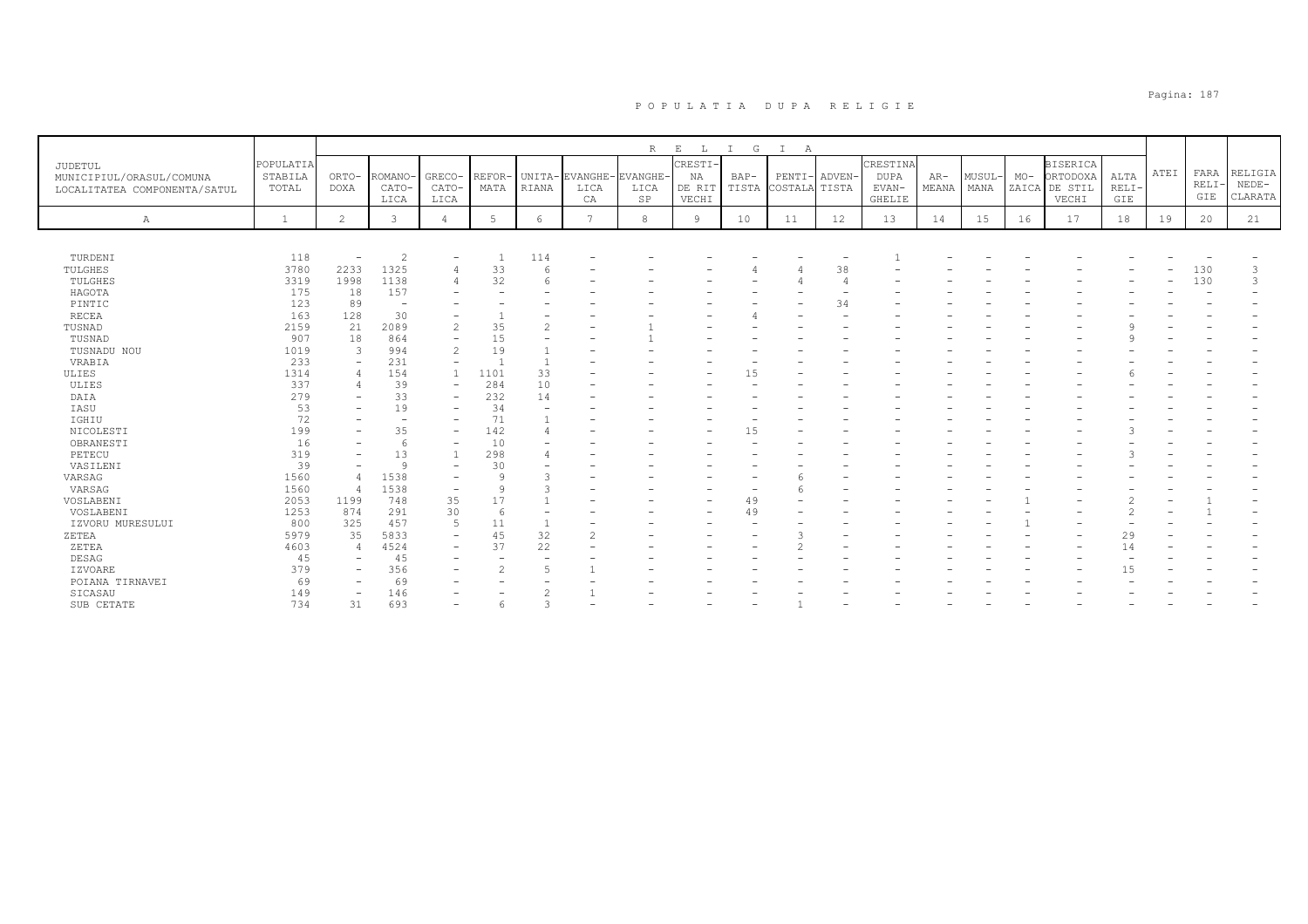|                                     | POPULATIA    |              |                          |                                 |                          |                          |                | R        | $\mathbf{E}$<br>$\mathbb{L}$<br>CRESTI- | I G            | $\mathbb{I}$<br>A |                          | CRESTINA       |       |                          |       | <b>BISERICA</b> |       |      |             |                |
|-------------------------------------|--------------|--------------|--------------------------|---------------------------------|--------------------------|--------------------------|----------------|----------|-----------------------------------------|----------------|-------------------|--------------------------|----------------|-------|--------------------------|-------|-----------------|-------|------|-------------|----------------|
| JUDETUL<br>MUNICIPIUL/ORASUL/COMUNA | STABILA      | ORTO-        | <b>COMANO</b>            | GRECO-                          | REFOR·                   | UNITA-                   | EVANGHE-       | EVANGHE- | ΝA                                      | $BAP-$         | PENTI-            | ADVEN-                   | <b>DUPA</b>    | $AR-$ | MUSUL-                   | $MO-$ | ORTODOXA        | ALTA  | ATEI | FARA        | RELIGIA        |
| LOCALITATEA COMPONENTA/SATUL        | TOTAL        | <b>DOXA</b>  | CATO-                    | CATO-                           | MATA                     | RIANA                    | LICA           | LICA     | DE RIT                                  | TISTA          | COSTALA           | TISTA                    | EVAN-          | MEANA | MANA                     | ZAICA | DE STIL         | RELI- |      | <b>RELI</b> | $NEDE-$        |
|                                     |              |              | LICA                     | LICA                            |                          |                          | CA             | SP       | VECHI                                   |                |                   |                          | <b>GHELIE</b>  |       |                          |       | VECHI           | GIE   |      | GIE         | CLARATA        |
| А                                   | $\mathbf{1}$ | 2            | $\mathbf{3}$             | $\overline{4}$                  | 5                        | 6                        | $\overline{7}$ | 8        | 9                                       | 10             | 11                | 12                       | 13             | 14    | 15                       | 16    | 17              | 18    | 19   | 20          | 21             |
|                                     |              |              |                          |                                 |                          |                          |                |          |                                         |                |                   |                          |                |       |                          |       |                 |       |      |             |                |
| JUDETUL HUNEDOARA                   | 547950       | 472225       | 26981                    | 5798                            | 15534                    | 1251                     | 767            | 156      | 93                                      | 6386           | 13037             | 1014                     | 727            | 21    | 27                       | 143   | 167             | 2315  | 282  | 830         | 196            |
| MUNICIPII SI ORASE                  | 410931       | 346065       | 25912                    | 5077                            | 14667                    | 1222                     | 632            | 151      | 75                                      | 4041           | 8514              | 527                      | 593            | 20    | 25                       | 139   | 147             | 2014  | 273  | 661         | 176            |
| MUNICIPIUL DEVA                     | 78438        | 65229        | 6219                     | 1142                            | 2467                     | 138                      | 131            | 26       | 14                                      | 988            | 1355              | 96                       | 84             | 11    | $\overline{9}$           | 41    | 81              | 154   | 61   | 143         | 49             |
| DEVA                                | 76207        | 63963        | 5470                     | 1132                            | 2278                     | 137                      | 131            | 26       | 14                                      | 983            | 1347              | 94                       | 84             | 11    | 9                        | 40    | 81              | 154   | 61   | 143         | 49             |
| SINTUHALM                           | 549          | 499          | 31                       | 6                               | 9                        |                          |                | $\sim$   |                                         |                | Р                 |                          |                |       |                          |       |                 |       |      |             |                |
| ARCHIA                              | 84           | 84           | $\sim$                   | $\overline{\phantom{m}}$        | $\overline{\phantom{a}}$ | $\overline{\phantom{0}}$ |                |          |                                         |                |                   |                          |                |       |                          |       |                 |       |      |             |                |
| BIRCEA MICA                         | 222          | 188          | 3                        | $\overline{1}$                  | 30                       |                          |                |          |                                         |                |                   |                          |                |       |                          |       |                 |       |      |             |                |
| CRISTUR                             | 1376         | 495          | 715                      | 3                               | 150                      | $\mathbf{1}$             |                |          |                                         | $\overline{5}$ | 5                 | $\mathfrak{D}$           |                |       |                          |       |                 |       |      |             |                |
| MUNICIPIUL HUNEDOARA                | 81337        | 69880        | 3686                     | 732                             | 3341                     | 114                      | 115            | 27       | 39                                      | 923            | 1494              | 70                       | 238            |       | $\overline{\mathcal{L}}$ | 28    | 12              | 467   | 40   | 105         | 24             |
| HUNEDOARA                           | 78551        | 68040        | 3610                     | 719                             | 2746                     | 112                      | 114            | 27       | 39                                      | 862            | 1307              | 70                       | 238            |       | $\mathcal{L}$            | 28    | 12              | 457   | 40   | 105         | 23             |
| RACASTIA                            | 564          | 172          | 40                       | $\overline{4}$                  | 232                      | 2                        | -1             |          |                                         | 6              | 104               |                          |                |       |                          |       |                 | 3     |      |             |                |
| <b>BOS</b>                          | 471          | 459          | $\overline{a}$           | 6                               | $\overline{c}$           |                          |                |          |                                         | $\mathbf{1}$   | 2                 |                          |                |       |                          |       |                 |       |      |             |                |
| GROS                                | 84           | 80           |                          |                                 |                          |                          |                |          |                                         |                |                   |                          |                |       |                          |       |                 |       |      |             |                |
| HASDAT                              | 374          | 231          | 11                       | $\overline{c}$                  | 124                      | $\overline{\phantom{a}}$ |                |          |                                         | 3              | $\overline{1}$    |                          |                |       |                          |       |                 | 2     |      |             |                |
| PESTISU MARE                        | 1293         | 898          | 25                       | $\overline{1}$                  | 237                      | ÷,                       |                |          |                                         | 51             | 80                |                          |                |       |                          |       |                 |       |      |             | $\overline{1}$ |
| MUNICIPIUL PETROSANI                | 52390        | 42914        | 4555                     | 671                             | 2356                     | 319                      | 82             | 32       |                                         | 193            | 696               | 65                       | 56             |       | $\overline{4}$           | 31    | 15              | 265   | 45   | 70          | 15             |
| PETROSANI<br>DILJA MARE             | 51476<br>297 | 42020<br>296 | 4548                     | 670<br>$\overline{\phantom{a}}$ | 2352                     | 319                      | 82             | 32       |                                         | 190            | 692               | 65                       | 56             | 2     | 4                        | 31    | 14              | 265   | 45   | 70          | 15             |
| DILJA MICA                          | 197          | 196          | $\overline{1}$           |                                 |                          |                          |                |          |                                         |                |                   |                          |                |       |                          |       |                 |       |      |             |                |
| PESTERA                             | 123          | 114          | $\overline{1}$           | $\overline{\phantom{m}}$        |                          |                          |                |          |                                         | 3              | З                 |                          |                |       |                          |       |                 |       |      |             |                |
| SLATINIOARA                         | 297          | 288          | -5                       | $\mathbf{1}$                    | 3                        |                          |                |          |                                         |                |                   |                          |                |       |                          |       |                 |       |      |             |                |
| ORAS ANINOASA                       | 5552         | 4668         | 463                      | 96                              | 123                      | 19                       |                |          |                                         | 32             | 71                | 6                        | 10             |       |                          |       |                 | 57    |      |             |                |
| ANINOASA                            | 3565         | 2839         | 383                      | 79                              | 106                      | 19                       | 4              |          |                                         | 31             | 61                | 6                        | 10             |       |                          |       |                 | 24    |      |             |                |
| ISCRONI                             | 1987         | 1829         | 80                       | 17                              | 17                       | $\overline{\phantom{a}}$ |                |          |                                         | $\overline{1}$ | 10                | $\overline{\phantom{0}}$ |                |       |                          |       |                 | 33    |      |             |                |
| ORAS BRAD                           | 18861        | 17950        | 303                      | 76                              | 143                      | 4                        |                | 3        |                                         | 123            | 128               | $\mathbf{1}$             |                |       |                          |       |                 | 69    | 6    | 46          |                |
| <b>BRAD</b>                         | 16180        | 15297        | 291                      | 75                              | 139                      |                          |                | 3        |                                         | 120            | 128               |                          |                |       |                          |       |                 | 68    |      | 43          |                |
| MESTEACAN                           | 693          | 684          | $\overline{4}$           | $\mathbf{1}$                    | -1                       | 3                        |                |          |                                         |                |                   |                          |                |       |                          |       |                 |       |      |             |                |
| POTINGANI                           | 60           | 60           |                          |                                 |                          |                          |                |          |                                         |                |                   |                          |                |       |                          |       |                 |       |      |             |                |
| RUDA-BRAD                           | 236          | 232          | 4                        |                                 |                          |                          |                |          |                                         |                |                   |                          |                |       |                          |       |                 |       |      |             |                |
| TARATEL                             | 785          | 773          | 3                        |                                 | 3                        |                          |                |          |                                         |                |                   |                          |                |       |                          |       |                 |       |      |             |                |
| VALEA BRADULUI                      | 907          | 904          |                          | $\overline{\phantom{a}}$        |                          |                          |                |          |                                         | $\overline{2}$ |                   |                          |                |       |                          |       |                 |       |      |             |                |
| ORAS CALAN                          | 14738        | 12431        | 1322                     | 77                              | 218                      | 5                        | 32             | 3        |                                         | 78             | 480               | 30                       |                |       |                          |       |                 | 39    |      | 10          |                |
| CALAN                               | 10849        | 8906         | 1118                     | 58                              | 203                      | 5                        | 24             | 3        |                                         | 64             | 390               | 28                       |                |       |                          |       |                 | 29    |      | 9           |                |
| STREISINGEORGIU                     | 603          | 393          | 190                      | $\overline{2}$                  | F                        |                          |                |          |                                         | 6              | 6                 |                          |                |       |                          |       |                 |       |      |             |                |
| BATIZ                               | 604          | 574          | $\overline{c}$           |                                 |                          |                          | 6              |          |                                         |                | 8                 |                          |                |       |                          |       |                 |       |      |             |                |
| CALANU MIC                          | 174          | 167          | $\overline{c}$           |                                 |                          |                          |                |          |                                         |                |                   |                          |                |       |                          |       |                 |       |      |             |                |
| GRID                                | 368          | 366<br>274   | $\overline{\phantom{0}}$ |                                 |                          |                          |                |          |                                         |                |                   |                          |                |       |                          |       |                 |       |      |             |                |
| NADASTIA DE JOS                     | 312<br>361   | 358          |                          |                                 |                          |                          |                |          |                                         |                | 33                |                          |                |       |                          |       |                 |       |      |             |                |
| NADASTIA DE SUS<br>OHABA STRAIULUI  | 126          | 126          |                          |                                 |                          |                          |                |          |                                         |                |                   |                          |                |       |                          |       |                 |       |      |             |                |
| SINCRAI                             | 228          | 212          |                          | 16                              |                          |                          |                |          |                                         |                |                   |                          |                |       |                          |       |                 |       |      |             |                |
| SINTAMARIA DE PIATRA                | 200          | 198          |                          |                                 |                          |                          |                |          |                                         |                |                   |                          |                |       |                          |       |                 |       |      |             |                |
| STREI                               | 376          | 344          | $\overline{4}$           |                                 |                          |                          |                |          |                                         | $\overline{c}$ | 19                |                          |                |       |                          |       |                 |       |      |             |                |
| STREI-SACEL                         | 192          | 181          | $\overline{4}$           |                                 |                          |                          |                |          |                                         |                | -6                |                          |                |       |                          |       |                 |       |      |             |                |
| VALEA SINGEORGIULUI                 | 345          | 332          | $\overline{a}$           | $\overline{\phantom{a}}$        |                          |                          |                |          |                                         |                | 13                | $\overline{\phantom{a}}$ |                |       |                          |       |                 |       |      |             |                |
| ORAS HATEG                          | 11616        | 9684         | 421                      | 155                             | 233                      | 14                       |                |          |                                         | 667            | 371               | 17                       | $\mathfrak{D}$ |       |                          |       | 4               | 22    |      |             | 3              |
| HATEG                               | 10393        | 8610         | 392                      | 133                             | 226                      | 14                       |                |          |                                         | 614            | 334               | 17                       |                |       |                          |       | 4               | 22    |      |             | $\mathcal{L}$  |
| NALATVAD                            | 305          | 219          | 18                       | $\overline{\phantom{a}}$        | -7                       |                          |                |          |                                         | 51             | <sup>o</sup>      |                          |                |       |                          |       |                 |       |      |             |                |
| SILVASU DE JOS                      | 490          | 452          | 11                       | 19                              |                          |                          |                |          |                                         |                | 8                 |                          |                |       |                          |       |                 |       |      |             |                |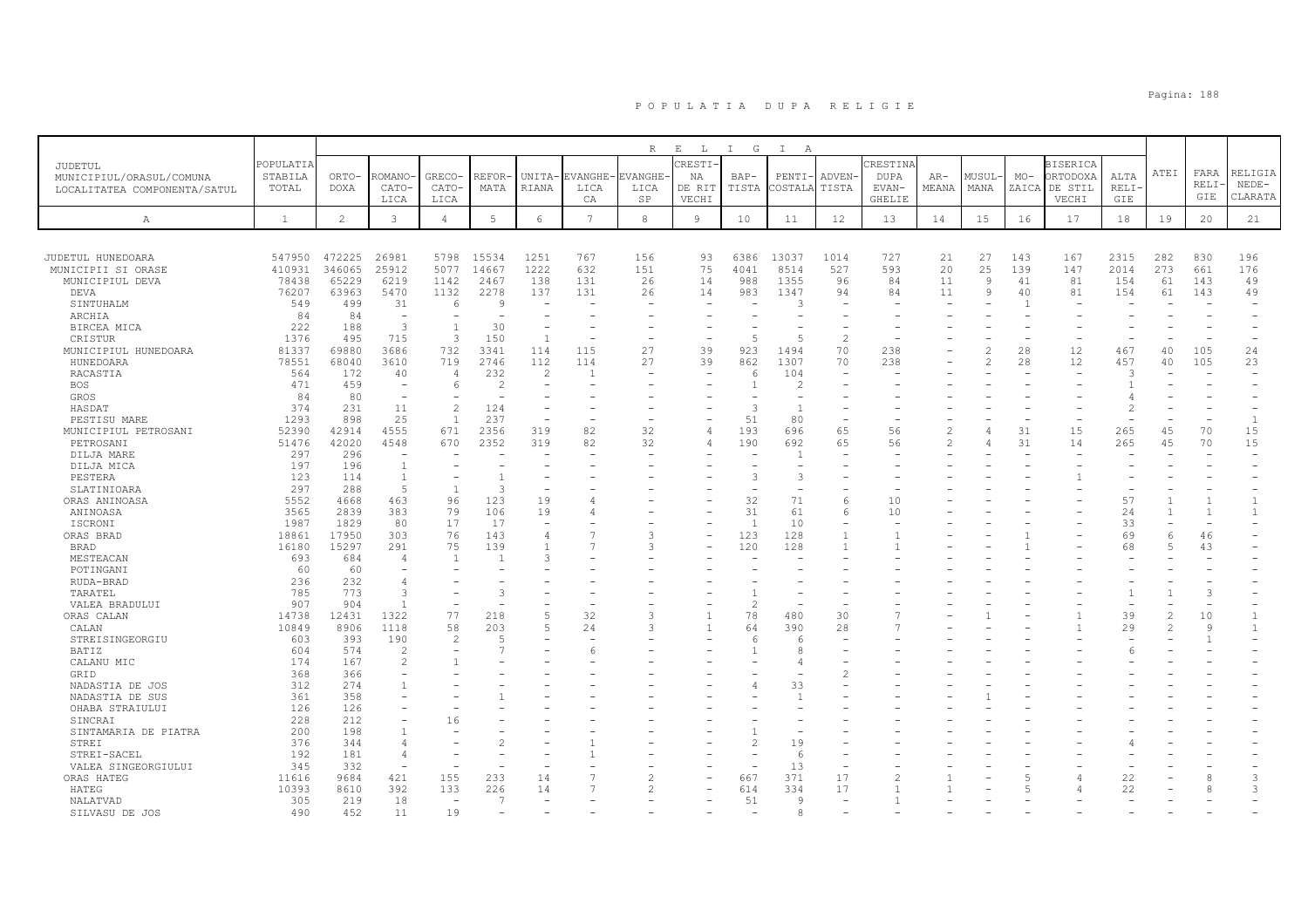|                              |                  |                |                                  |                          |                          |                          |                 | $\, {\mathbb R}$         | $\mathbf{E}$<br>$\mathbb{L}$ | $\mathbb{I}$<br>G | $\mathbb{I}$<br>A                |                          |                          |               |                |               |                          |                |                |          |                |
|------------------------------|------------------|----------------|----------------------------------|--------------------------|--------------------------|--------------------------|-----------------|--------------------------|------------------------------|-------------------|----------------------------------|--------------------------|--------------------------|---------------|----------------|---------------|--------------------------|----------------|----------------|----------|----------------|
| <b>JUDETUL</b>               | <b>POPULATIA</b> |                |                                  |                          |                          |                          |                 |                          | RESTI <sup>.</sup>           |                   |                                  |                          | CRESTINA                 |               |                |               | <b>BISERICA</b>          |                |                |          |                |
| MUNICIPIUL/ORASUL/COMUNA     | STABILA          | ORTO-          | ROMANO                           | <b>GRECO</b>             | REFOR-                   | UNITA-                   | <b>EVANGHE</b>  | EVANGHE-                 | ΝA                           | $BAP-$            | PENTI                            | ADVEN-                   | <b>DUPA</b>              | $AR-$         | MUSUL          | $MO-$         | ORTODOXA                 | ALTA           | ATEI           | FARA     | RELIGIA        |
| LOCALITATEA COMPONENTA/SATUL | TOTAL            | DOXA           | CATO-                            | CATO-                    | MATA                     | RIANA                    | LICA            | LICA                     | DE RIT                       | TISTA             | COSTALA                          | TISTA                    | EVAN-                    | MEANA         | MANA           | ZAICA         | DE STIL                  | RELI-          |                | RELI-    | $NEDE-$        |
|                              |                  |                | LICA                             | LICA                     |                          |                          | CA              | SP                       | VECHI                        |                   |                                  |                          | <b>GHELIE</b>            |               |                |               | VECHI                    | GIE            |                | GIE      | CLARATA        |
| Α                            | $\mathbf{1}$     | $\overline{c}$ | 3                                | $\overline{4}$           | 5                        | $\epsilon$               | $7\overline{ }$ | $^{\rm 8}$               | $\overline{9}$               | 10                | 11                               | 12                       | 13                       | 14            | 15             | 16            | 17                       | 18             | 19             | 20       | 21             |
|                              |                  |                |                                  |                          |                          |                          |                 |                          |                              |                   |                                  |                          |                          |               |                |               |                          |                |                |          |                |
|                              |                  |                |                                  |                          |                          |                          |                 |                          |                              |                   |                                  |                          |                          |               |                |               |                          |                |                |          |                |
| SILVASU DE SUS               | 428              | 403            | $\overline{\phantom{a}}$         | 3                        | $\overline{\phantom{a}}$ | $\overline{\phantom{m}}$ |                 | $\overline{\phantom{a}}$ | $\overline{5}$               | $\overline{c}$    | 20                               | $\overline{\phantom{a}}$ |                          |               |                | $\mathcal{Q}$ |                          |                | 34             |          |                |
| ORAS LUPENI<br>LUPENI        | 32853<br>32853   | 25840<br>25840 | 2507<br>2507                     | 951<br>951               | 2011<br>2011             | 291<br>291               | 41<br>41        | 12<br>12                 | $\overline{5}$               | 410<br>410        | 405<br>405                       | 81<br>81                 | 27<br>27                 |               |                | $\circ$       | $\overline{\phantom{a}}$ | 150<br>150     | 34             | 57<br>57 | 21<br>21       |
| ORAS ORASTIE                 | 24174            | 22046          | 381                              | 148                      | 376                      | 3                        | 129             | 16                       |                              | 67                | 726                              | 49                       | 22                       |               |                |               | 3                        | 147            | 8              | 39       | $\overline{9}$ |
| ORASTIE                      | 24174            | 22046          | 381                              | 148                      | 376                      | 3                        | 129             | 16                       | $\overline{\phantom{a}}$     | 67                | 726                              | 49                       | 22                       |               |                |               | $\mathcal{L}$            | 147            | 8              | 39       | $\mathcal{Q}$  |
| ORAS PETRILA                 | 29302            | 23610          | 2293                             | 299                      | 1049                     | 144                      | 30              | 3                        | $\overline{c}$               | 110               | 1297                             | 37                       | 49                       |               | $\mathcal{R}$  | Я             | 18                       | 263            | 26             | 55       | 6              |
| PETRILA                      | 27610            | 22121          | 2266                             | 298                      | 1030                     | 135                      | 30              | $\overline{c}$           | $\overline{c}$               | 108               | 1165                             | 32                       | 49                       |               | 3              |               | 18                       | 259            | 26             | 52       |                |
| CIMPA                        | 624              | 474            | 17                               | <sup>1</sup>             | 18                       | 7                        |                 |                          |                              | $\overline{2}$    | 101                              | 3                        |                          |               |                |               |                          |                |                |          |                |
| JIET                         | 770              | 750            | 10                               |                          |                          | $\overline{c}$           |                 |                          |                              |                   | -1                               | 2                        |                          |               |                |               |                          | 3              |                |          |                |
| RASCOALA                     | 219              | 186            | $\sim$                           | $\overline{\phantom{a}}$ | $\overline{1}$           | $\overline{\phantom{m}}$ |                 |                          |                              |                   | 30                               | $\overline{\phantom{m}}$ |                          |               |                |               |                          |                |                | 2        |                |
| TIRICI                       | 79               | 79             | $\overline{a}$                   |                          |                          | $\overline{\phantom{a}}$ |                 |                          |                              |                   |                                  |                          |                          |               |                |               |                          |                |                |          |                |
| ORAS SIMERIA                 | 14311            | 12429          | 320                              | 123                      | 378                      | 13                       | 29              | 13                       | $\overline{c}$               | 200               | 621                              | 58                       | 28                       | 3             | $\mathfrak{D}$ |               | 11                       | 42             | $\mathcal{R}$  | 25       | $\mathcal{D}$  |
| SIMERIA                      | 11946            | 10203          | 306                              | 106                      | 362                      | 12                       | 28              | 13                       |                              | 180               | 568                              | 48                       | 27                       |               |                |               | 11                       | 42             |                | 24       | $\mathfrak{D}$ |
| BIRCEA MARE                  | 422              | 390            | $\overline{7}$                   | 14                       | Q                        | $\overline{\phantom{a}}$ |                 |                          |                              |                   | $\overline{1}$                   | $\overline{\phantom{a}}$ |                          |               |                |               |                          |                |                |          |                |
| CARPINIS                     | 212              | 193            | -1                               |                          |                          |                          |                 |                          |                              | $\mathbf{1}$      | 17                               |                          |                          |               |                |               |                          |                |                |          |                |
| SAULESTI                     | 289              | 277            | $\overline{1}$                   |                          |                          |                          |                 |                          |                              |                   | 8                                |                          |                          |               |                |               |                          |                |                |          |                |
| SIMERIA VECHE                | 387<br>665       | 372<br>641     | $\overline{c}$<br>$\overline{1}$ | 2                        | .5                       | $\overline{1}$           |                 |                          |                              | 14                | $\overline{1}$<br>$\overline{1}$ | 10                       |                          |               |                |               |                          |                |                |          |                |
| SINTANDREI<br>UROI           | 390              | 353            | $\overline{c}$                   | $\overline{1}$           |                          |                          |                 |                          |                              | 5                 | 25                               |                          |                          |               |                |               |                          |                |                | 1        |                |
| ORAS URICANI                 | 12835            | 11039          | 781                              | 153                      | 287                      | 28                       |                 |                          | 3                            | 72                | 337                              | 8                        | 34                       |               |                | 3             | $\overline{c}$           | 56             | $\mathcal{L}$  | 21       |                |
| URICANI                      | 11546            | 9869           | 747                              | 106                      | 281                      | 25                       |                 |                          | 3                            | 52                | 336                              | 7                        | 28                       |               |                | 3             |                          | 56             | $\mathcal{L}$  | 21       |                |
| CIMPU LUI NEAG               | 582              | 515            | 29                               | 30                       | $\overline{2}$           | 3                        |                 |                          |                              | $\overline{1}$    | $\overline{\phantom{m}}$         | $\mathbf{1}$             | $\overline{\phantom{m}}$ |               |                |               |                          | ٠              |                |          |                |
| VALEA DE BRAZI               | 707              | 655            | - 5                              | 17                       | $\overline{4}$           | $\overline{\phantom{m}}$ |                 |                          |                              | 19                | $\overline{1}$                   | $\overline{\phantom{a}}$ | 6                        |               |                |               |                          |                |                |          |                |
| ORAS VULCAN                  | 34524            | 28345          | 2661                             | 454                      | 1685                     | 130                      | 24              | 14                       | 5                            | 178               | 533                              | 9                        | 35                       | Э             |                | 5             |                          | 283            | 40             | 81       | 38             |
| VULCAN                       | 32160            | 26257          | 2581                             | 413                      | 1580                     | 121                      | 20              | 13                       | $\overline{5}$               | 164               | 525                              | 6                        | 35                       | $\mathcal{R}$ |                | 5             |                          | 281            | 39             | 73       | 38             |
| DEALU BABII                  | 211              | 208            | $\sim$                           | $\overline{1}$           | ÷,                       | $\overline{\phantom{a}}$ | $\sim$          | $\sim$                   |                              | ÷.                | $\overline{\mathcal{L}}$         | $\overline{\phantom{a}}$ | $\overline{\phantom{a}}$ |               |                |               |                          | $\sim$         |                |          | $\rightarrow$  |
| JIU-PAROSENI                 | 2153             | 1880           | 80                               | 40                       | 105                      | $\overline{9}$           | $\overline{4}$  | $\overline{1}$           | $\overline{\phantom{a}}$     | 14                | 6                                | 3                        |                          |               |                |               |                          | $\overline{c}$ | $\overline{1}$ | 8        | $\rightarrow$  |
| COMUNE                       | 137019           | 126160         | 1069                             | 721                      | 867                      | 29                       | 135             | 5                        | 18                           | 2345              | 4523                             | 487                      | 134                      |               |                |               | 20                       | 301            | $\mathcal{Q}$  | 169      | 20             |
| BAIA DE CRIS                 | 3478             | 3347           | 17                               | 13                       | $\mathcal{D}$            |                          |                 |                          |                              | 86                | 10                               | $\overline{1}$           |                          |               |                |               |                          |                |                |          |                |
| BAIA DE CRIS                 | 914              | 845            | 17                               | 13                       |                          |                          |                 |                          |                              | 26                | 10                               | $\overline{1}$           |                          |               |                |               |                          |                |                |          |                |
| BALDOVIN                     | 151              | 151            | $\overline{\phantom{a}}$         |                          |                          |                          |                 |                          |                              |                   |                                  |                          |                          |               |                |               |                          |                |                |          |                |
| CARACI                       | 77               | 77             |                                  |                          |                          |                          |                 |                          |                              |                   |                                  |                          |                          |               |                |               |                          |                |                |          |                |
| CARASTAU<br>LUNCA            | 284<br>321       | 258<br>321     |                                  |                          |                          |                          |                 |                          |                              | 26                |                                  |                          |                          |               |                |               |                          |                |                |          |                |
| RISCA                        | 311              | 310            |                                  |                          |                          |                          |                 |                          |                              | $\overline{1}$    |                                  |                          |                          |               |                |               |                          |                |                |          |                |
| RISCULITA                    | 551              | 551            |                                  |                          |                          |                          |                 |                          |                              |                   |                                  |                          |                          |               |                |               |                          |                |                |          |                |
| TEBEA                        | 849              | 814            |                                  |                          |                          |                          |                 |                          |                              | 33                |                                  |                          |                          |               |                |               |                          |                |                |          |                |
| VALENI                       | 20               | 20             |                                  |                          |                          |                          |                 |                          |                              |                   |                                  |                          |                          |               |                |               |                          |                |                |          |                |
| <b>BALSA</b>                 | 1643             | 1571           |                                  |                          |                          |                          |                 |                          |                              | 30                | 41                               |                          |                          |               |                |               |                          |                |                |          |                |
| BALSA                        | 361              | 321            |                                  |                          |                          |                          |                 |                          |                              |                   | 40                               |                          |                          |               |                |               |                          |                |                |          |                |
| ALMASU MIC DE MUNTE          | 128              | 128            |                                  |                          |                          |                          |                 |                          |                              |                   |                                  |                          |                          |               |                |               |                          |                |                |          |                |
| ARDEU                        | 74               | 73             |                                  |                          |                          |                          |                 |                          |                              |                   |                                  |                          |                          |               |                |               |                          |                |                |          |                |
| BUNESTI                      | 10               | 10             |                                  |                          |                          |                          |                 |                          |                              |                   |                                  |                          |                          |               |                |               |                          |                |                |          |                |
| GALBINA                      | 52               | 52             |                                  |                          |                          |                          |                 |                          |                              |                   |                                  |                          |                          |               |                |               |                          |                |                |          |                |
| MADA                         | 135              | 134            |                                  |                          |                          |                          |                 |                          |                              |                   |                                  |                          |                          |               |                |               |                          |                |                |          |                |
| OPRISESTI                    | 69               | 69             |                                  |                          |                          |                          |                 |                          |                              |                   |                                  |                          |                          |               |                |               |                          |                |                |          |                |
| POIANA                       | 164              | 164            |                                  |                          |                          |                          |                 |                          |                              |                   |                                  |                          |                          |               |                |               |                          |                |                |          |                |
| POIENITA<br><b>ROSTA</b>     | 99<br>17         | 99<br>17       |                                  |                          |                          |                          |                 |                          |                              |                   |                                  |                          |                          |               |                |               |                          |                |                |          |                |
|                              |                  |                |                                  |                          |                          |                          |                 |                          |                              |                   |                                  |                          |                          |               |                |               |                          |                |                |          |                |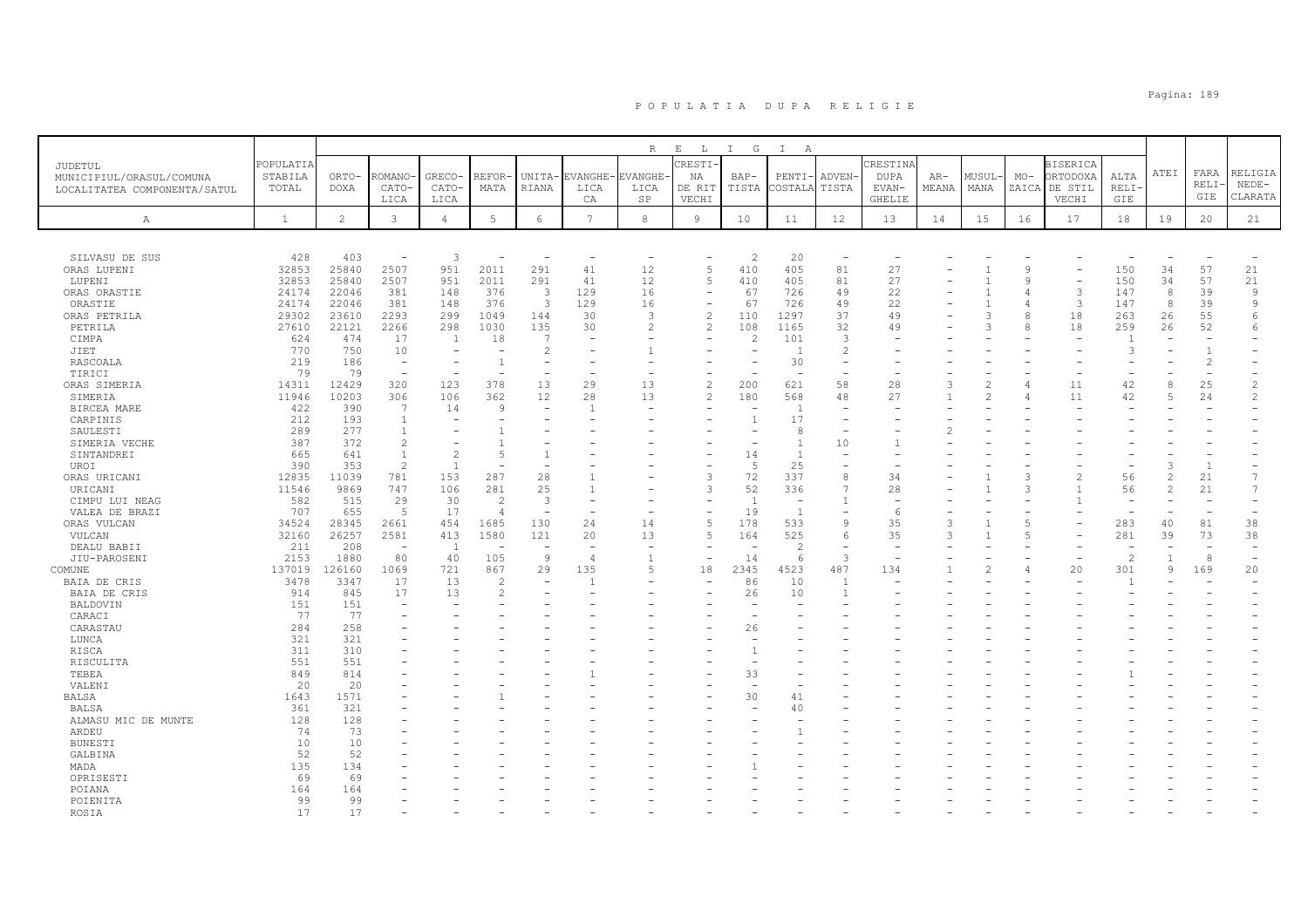|                                  |              |                |                   |                |                 |                |                 | R        | $\mathbf{E}=-\mathbf{L}$ . | $I$ G              | $\mathbb{I}$<br>A |                |               |       |       |       |                 |      |      |       |         |
|----------------------------------|--------------|----------------|-------------------|----------------|-----------------|----------------|-----------------|----------|----------------------------|--------------------|-------------------|----------------|---------------|-------|-------|-------|-----------------|------|------|-------|---------|
| <b>JUDETUL</b>                   | POPULATIA    |                |                   |                |                 |                |                 |          | CRESTI-                    |                    |                   |                | CRESTINA      |       |       |       | <b>BISERICA</b> |      |      |       |         |
| MUNICIPIUL/ORASUL/COMUNA         | STABILA      | ORTO-          | <b>ROMANO</b>     | GRECO-         | REFOR-          | UNITA-         | EVANGHE-        | EVANGHE- | ΝA                         | BAP-               | $PENTI-$          | ADVEN-         | DUPA          | $AR-$ | MUSUL | $MO-$ | ORTODOXA        | ALTA | ATEI | FARA  | RELIGIA |
| LOCALITATEA COMPONENTA/SATUL     | TOTAL        | <b>DOXA</b>    | CATO-             | CATO-          | MATA            | RIANA          | LICA            | LICA     | DE RIT                     | TISTA              | COSTALA TISTA     |                | EVAN-         | MEANA | MANA  |       | ZAICA DE STIL   | RELI |      | RELI· | $NEDE-$ |
|                                  |              |                | LICA              | LICA           |                 |                | CA              | SP       | VECHI                      |                    |                   |                | <b>GHELIE</b> |       |       |       | VECHI           | GIE  |      | GIE   | CLARATA |
|                                  |              |                |                   |                |                 |                |                 |          |                            |                    |                   |                |               |       |       |       |                 |      |      |       |         |
| Α                                | $\mathbf{1}$ | $\overline{c}$ | $\mathbf{3}$      | $\overline{4}$ | $5\phantom{.0}$ | $\epsilon$     | $7\overline{ }$ | 8        | 9                          | 10                 | 11                | 12             | 13            | 14    | 15    | 16    | 17              | 18   | 19   | 20    | 21      |
|                                  |              |                |                   |                |                 |                |                 |          |                            |                    |                   |                |               |       |       |       |                 |      |      |       |         |
| STAUINI                          | 113          | 110            |                   |                |                 |                |                 |          |                            | 3                  |                   |                |               |       |       |       |                 |      |      |       |         |
| TECHEREU                         | 94           | 94             |                   |                |                 |                |                 |          |                            |                    |                   |                |               |       |       |       |                 |      |      |       |         |
| VALISOARA                        | 137          | 137            |                   |                |                 |                |                 |          |                            |                    |                   |                |               |       |       |       |                 |      |      |       |         |
| VOIA                             | 190          | 163            |                   |                |                 |                |                 |          |                            | 26                 |                   |                |               |       |       |       |                 |      |      |       |         |
| BANITA                           | 1397         | 1345           | 26                | 4              |                 |                |                 |          |                            | 6                  | 10                |                |               |       |       |       |                 |      |      |       |         |
| BANITA                           | 836          | 813            | 14                |                |                 |                |                 |          |                            |                    | 3                 |                |               |       |       |       |                 |      |      |       |         |
| CRIVADIA                         | 168          | 158            | $\sim$            |                |                 |                |                 |          |                            | 3                  | $\overline{7}$    |                |               |       |       |       |                 |      |      |       |         |
| MERISOR                          | 393          | 374            | 12                | $\mathfrak{D}$ |                 |                |                 |          |                            | 3                  |                   | $\overline{1}$ |               |       |       |       |                 |      |      |       |         |
| <b>BARU</b>                      | 3344         | 3040           | 18                | 24             | 6               |                |                 |          |                            | 87                 | 132               | 29             |               |       |       |       |                 |      |      |       |         |
| BARU                             | 1333         | 1241           | 7                 | $\overline{9}$ | ς               |                |                 |          |                            | 30                 | 35                |                |               |       |       |       |                 |      |      |       |         |
| LIVADIA                          | 820          | 735            | $\mathbf{1}$      | 12<br>3        |                 |                |                 |          | ۰                          | 37                 | 5                 | 29             |               |       |       |       |                 |      |      |       |         |
| PETROS                           | 902<br>289   | 793<br>271     | 9<br>$\mathbf{1}$ |                | 2               |                |                 |          |                            | 11<br>$\mathsf{Q}$ | 84<br>8           |                |               |       |       |       |                 |      |      |       |         |
| VALEA LUPULUI<br><b>BACIA</b>    | 1968         | 1728           | 28                | 14             | 118             | $\overline{c}$ |                 |          |                            | 4                  | 64                | $\overline{c}$ |               |       |       |       |                 |      |      |       |         |
| BACIA                            | 625          | 487            | 12                | 8              | 107             |                | 3               |          |                            | 3                  | $\sim$            |                |               |       |       |       |                 |      |      |       |         |
| PETRENI                          | 515          | 444            | 15                |                | 2               |                |                 |          |                            |                    | 52                | $\overline{1}$ |               |       |       |       |                 |      |      |       |         |
| TIMPA                            | 699          | 675            | $\mathbf{1}$      | 6              | $\mathcal{Q}$   |                |                 |          |                            |                    | 6                 |                |               |       |       |       |                 |      |      |       |         |
| TOTIA                            | 129          | 122            | ÷,                |                |                 |                |                 |          |                            |                    | 6                 |                |               |       |       |       |                 |      |      |       |         |
| BAITA                            | 4720         | 4646           | 45                |                |                 |                |                 |          |                            |                    | 16                |                |               |       |       |       |                 |      |      |       |         |
| BAITA                            | 477          | 434            | 35                | 3              |                 |                |                 |          |                            |                    | $\mathbf{1}$      |                |               |       |       |       |                 |      |      |       |         |
| <b>BARBURA</b>                   | 200          | 198            | 1                 |                |                 |                |                 |          |                            |                    |                   |                |               |       |       |       |                 |      |      |       |         |
| CAINELU DE SUS                   | 542          | 542            |                   |                |                 |                |                 |          |                            |                    |                   |                |               |       |       |       |                 |      |      |       |         |
| CRACIUNESTI                      | 309          | 300            | 5                 |                |                 |                |                 |          |                            |                    | 3                 |                |               |       |       |       |                 |      |      |       |         |
| FIZES                            | 212          | 211            |                   |                |                 |                |                 |          |                            |                    |                   |                |               |       |       |       |                 |      |      |       |         |
| HARTAGANI                        | 1101         | 1093           |                   |                |                 |                |                 |          |                            |                    |                   |                |               |       |       |       |                 |      |      |       |         |
| LUNCA                            | 369          | 361            | 3                 |                |                 |                |                 |          |                            |                    | 3                 |                |               |       |       |       |                 |      |      |       |         |
| ORMINDEA                         | 691          | 691            |                   |                |                 |                |                 |          |                            |                    |                   |                |               |       |       |       |                 |      |      |       |         |
| PESTERA                          | 104          | 104            |                   |                |                 |                |                 |          |                            |                    |                   |                |               |       |       |       |                 |      |      |       |         |
| SALISTE                          | 338          | 337            |                   |                |                 |                |                 |          |                            |                    |                   |                |               |       |       |       |                 |      |      |       |         |
| TRESTIA                          | 377          | 375            |                   |                |                 |                |                 |          |                            |                    | 2                 |                |               |       |       |       |                 |      |      |       |         |
| <b>BATRINA</b><br><b>BATRINA</b> | 278<br>170   | 248<br>162     |                   |                |                 |                |                 |          |                            |                    | 30<br>8           |                |               |       |       |       |                 |      |      |       |         |
| FATA ROSIE                       | 46           | 39             |                   |                |                 |                |                 |          |                            |                    | $\overline{7}$    |                |               |       |       |       |                 |      |      |       |         |
| PIATRA                           | 27           | 17             |                   |                |                 |                |                 |          |                            |                    | 10                |                |               |       |       |       |                 |      |      |       |         |
| RACHITAUA                        | 35           | 30             |                   |                |                 |                |                 |          |                            |                    | 5                 |                |               |       |       |       |                 |      |      |       |         |
| BERIU                            | 3478         | 3088           | $\overline{7}$    |                |                 |                |                 |          |                            | $\mathfrak{D}$     | 349               |                |               |       |       |       |                 |      |      | 22    |         |
| <b>BERIU</b>                     | 625          | 614            | 3                 |                |                 |                |                 |          |                            |                    | 6                 |                |               |       |       |       |                 |      |      |       |         |
| CASTAU                           | 1202         | 857            |                   |                |                 |                |                 |          |                            | $\overline{c}$     | 317               |                |               |       |       |       |                 |      |      | 22    |         |
| CUCUIS                           | 183          | 183            |                   |                |                 |                |                 |          |                            |                    |                   |                |               |       |       |       |                 |      |      |       |         |
| MAGURENI                         | 21           | 21             |                   |                |                 |                |                 |          |                            |                    |                   |                |               |       |       |       |                 |      |      |       |         |
| ORASTIOARA DE JOS                | 372          | 365            |                   |                |                 |                |                 |          |                            |                    |                   |                |               |       |       |       |                 |      |      |       |         |
| POIENI                           | 46           | 46             |                   |                |                 |                |                 |          |                            |                    |                   |                |               |       |       |       |                 |      |      |       |         |
| SERECA                           | 191          | 189            |                   |                |                 |                |                 |          |                            |                    |                   |                |               |       |       |       |                 |      |      |       |         |
| SIBISEL                          | 838          | 813            | 3                 |                |                 |                |                 |          |                            |                    | 18                |                |               |       |       |       |                 |      |      |       |         |
| BLAJENI                          | 1920         | 1914           | $\mathfrak{D}$    |                |                 |                |                 |          |                            |                    |                   |                |               |       |       |       |                 |      |      |       |         |
| BLAJENI                          | 429          | 427            |                   |                |                 |                |                 |          |                            |                    |                   |                |               |       |       |       |                 |      |      |       |         |
| BLAJENI-VULCAN                   | 297          | 296            |                   |                |                 |                |                 |          |                            |                    |                   |                |               |       |       |       |                 |      |      |       |         |
| CRIS                             | 347          | 347            |                   |                |                 |                |                 |          |                            |                    |                   |                |               |       |       |       |                 |      |      |       |         |
| DRAGU-BRAD                       | 13           | 13             |                   |                |                 |                |                 |          |                            |                    |                   |                |               |       |       |       |                 |      |      |       |         |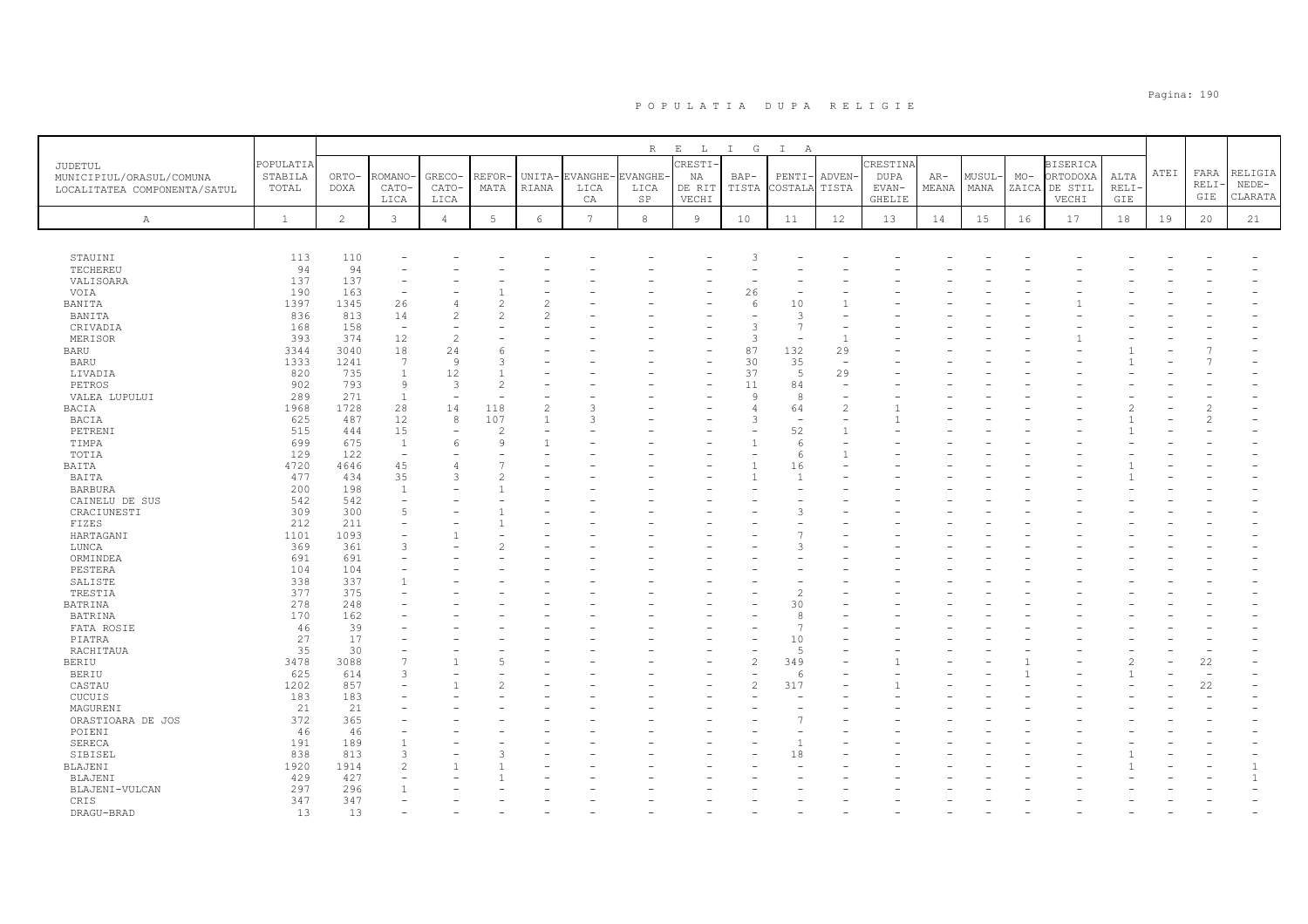|                              |              |                |                |                |                |            |                | R              | $\mathbf{E}=-\mathbf{L}$ . | $I$ G          | $\mathbb{I}$<br>A |               |                        |       |        |       |                        |              |      |       |         |
|------------------------------|--------------|----------------|----------------|----------------|----------------|------------|----------------|----------------|----------------------------|----------------|-------------------|---------------|------------------------|-------|--------|-------|------------------------|--------------|------|-------|---------|
| JUDETUL                      | POPULATIA    |                |                |                |                |            |                |                | CRESTI-                    |                |                   |               | CRESTINA               |       |        |       | <b>BISERICA</b>        |              | ATEI | FARA  | RELIGIA |
| MUNICIPIUL/ORASUL/COMUNA     | STABILA      | ORTO-          | <b>ROMANO</b>  | GRECO-         | <b>REFOR-</b>  | UNITA-     | EVANGHE-       | <b>EVANGHE</b> | NA                         | $BAP-$         | PENTI-            | <b>ADVEN</b>  | <b>DUPA</b>            | $AR-$ | MUSUL- | $MO-$ | ORTODOXA               | ALTA         |      | RELI· | $NEDE-$ |
| LOCALITATEA COMPONENTA/SATUL | TOTAL        | <b>DOXA</b>    | CATO-<br>LICA  | CATO-<br>LICA  | MATA           | RIANA      | LICA<br>CA     | LICA<br>SP     | DE RIT<br>VECHI            | TISTA          | COSTALA           | TISTA         | EVAN-<br><b>GHELIE</b> | MEANA | MANA   |       | ZAICA DE STIL<br>VECHI | RELI·<br>GIE |      | GIE   | CLARATA |
|                              |              |                |                |                |                |            |                |                |                            |                |                   |               |                        |       |        |       |                        |              |      |       |         |
| Α                            | $\mathbf{1}$ | $\overline{c}$ | $\mathbf{3}$   | $\overline{4}$ | $\mathbf 5$    | $\epsilon$ | $\overline{7}$ | $^{\rm 8}$     | 9                          | 10             | 11                | 12            | 13                     | 14    | 15     | 16    | 17                     | $1\,8$       | 19   | 20    | 21      |
|                              |              |                |                |                |                |            |                |                |                            |                |                   |               |                        |       |        |       |                        |              |      |       |         |
| GROSURI                      | 237          | 237            |                |                |                |            |                |                |                            |                |                   |               |                        |       |        |       |                        |              |      |       |         |
| PLAI                         | 230          | 229            | $\overline{1}$ |                |                |            |                |                |                            |                |                   |               |                        |       |        |       |                        |              |      |       |         |
| RET                          | 192          | 192            |                |                |                |            |                |                |                            |                |                   |               |                        |       |        |       |                        |              |      |       |         |
| SALATRUC                     | 175          | 173            |                |                |                |            |                |                |                            |                |                   |               |                        |       |        |       |                        |              |      |       |         |
| <b>BOSOROD</b>               | 2442         | 2228           | 3              |                |                |            |                |                |                            |                | 152               | 22            |                        |       |        |       |                        | 29           |      |       |         |
| <b>BOSOROD</b>               | 854          | 714            | 1              |                |                |            |                |                |                            |                | 133<br>÷,         |               |                        |       |        |       |                        | -6           |      |       |         |
| ALUN                         | 130<br>165   | 130<br>165     |                |                |                |            |                |                |                            |                |                   |               |                        |       |        |       |                        |              |      |       |         |
| BOBAIA<br>CHITID             | 651          | 578            | $\overline{c}$ | $\overline{5}$ |                |            |                |                |                            |                | 18                | 22            |                        |       |        |       |                        | 23           |      |       |         |
| CIOCLOVINA                   | 73           | 73             |                |                |                |            |                |                |                            |                |                   |               |                        |       |        |       |                        |              |      |       |         |
| LUNCANI                      | 89           | 88             |                |                |                |            |                |                |                            |                |                   |               |                        |       |        |       |                        |              |      |       |         |
| PRIHODISTE                   | 47           | 47             |                |                |                |            |                |                |                            |                |                   |               |                        |       |        |       |                        |              |      |       |         |
| TIRSA                        | 282          | 282            |                |                |                |            |                |                |                            |                |                   |               |                        |       |        |       |                        |              |      |       |         |
| URSICI                       | 151          | 151            |                |                |                |            |                |                |                            |                |                   |               |                        |       |        |       |                        |              |      |       |         |
| <b>BRANISCA</b>              | 2015         | 1962           | 10             |                |                |            |                |                |                            | 21             | 14                |               |                        |       |        |       |                        |              |      |       |         |
| <b>BRANISCA</b>              | 700          | 676            | 10             |                |                |            |                |                |                            | $\Delta$       | 3                 |               |                        |       |        |       |                        |              |      |       |         |
| BARASTII ILIEI               | 44           | 44             |                |                |                |            |                |                |                            |                |                   |               |                        |       |        |       |                        |              |      |       |         |
| BOZ                          | 535          | 530            |                |                |                |            |                |                |                            |                | 3                 |               |                        |       |        |       |                        |              |      |       |         |
| CABESTI                      | 36           | 36             |                |                |                |            |                |                |                            |                |                   |               |                        |       |        |       |                        |              |      |       |         |
| FURCSOARA                    | 48           | 48             |                |                |                |            |                |                |                            |                |                   |               |                        |       |        |       |                        |              |      |       |         |
| GIALACUTA                    | 30           | 30             |                |                |                |            |                |                |                            |                |                   |               |                        |       |        |       |                        |              |      |       |         |
| ROVINA                       | 219          | 218            |                |                |                |            |                |                |                            |                |                   |               |                        |       |        |       |                        |              |      |       |         |
| TIRNAVA                      | 232          | 223            |                |                |                |            |                |                |                            | C              |                   |               |                        |       |        |       |                        |              |      |       |         |
| TIRNAVITA                    | 171          | 157            | ۰              |                |                |            |                |                |                            | -6             | 8                 |               |                        |       |        |       |                        |              |      |       |         |
| BRETEA ROMANA                | 3419         | 3197           | 17             | $\overline{c}$ | 10             |            |                |                |                            | 24             | 155               | 12            |                        |       |        |       |                        |              |      |       |         |
| BRETEA ROMANA                | 301          | 287            | 3              |                | $\mathfrak{D}$ |            |                |                |                            | $\overline{1}$ | $\overline{c}$    | -6            |                        |       |        |       |                        |              |      |       |         |
| <b>BATALAR</b>               | 242          | 225<br>22      |                |                |                |            |                |                |                            |                | 16                |               |                        |       |        |       |                        |              |      |       |         |
| <b>BERCU</b>                 | 22<br>282    | 270            |                |                |                |            |                |                |                            |                | 7                 |               |                        |       |        |       |                        |              |      |       |         |
| BRETEA STREIULUI<br>COVRAGIU | 191          | 186            |                |                |                |            |                |                |                            |                | $\sim$            |               |                        |       |        |       |                        |              |      |       |         |
| GINTAGA                      | 358          | 355            |                |                |                |            |                |                |                            |                | $\overline{c}$    |               |                        |       |        |       |                        |              |      |       |         |
| MACEU                        | 401          | 386            |                |                |                |            |                |                |                            | 13             |                   |               |                        |       |        |       |                        |              |      |       |         |
| OCOLISU MARE                 | 270          | 270            |                |                |                |            |                |                |                            |                |                   |               |                        |       |        |       |                        |              |      |       |         |
| PLOPI                        | 302          | 298            |                |                |                |            |                |                |                            |                |                   |               |                        |       |        |       |                        |              |      |       |         |
| RUSI                         | 252          | 237            | 10             |                |                |            |                |                |                            |                | $\mathbf{1}$      |               |                        |       |        |       |                        |              |      |       |         |
| VILCELE                      | 274          | 215            | $\sim$         |                |                |            |                |                |                            |                | 56                | 2             |                        |       |        |       |                        |              |      |       |         |
| VILCELELE BUNE               | 493          | 426            | 4              |                |                |            |                |                |                            | $\overline{c}$ | 59                | $\mathcal{D}$ |                        |       |        |       |                        |              |      |       |         |
| VILCELUTA                    | 31           | 20             |                |                |                |            |                |                |                            |                | 11                |               |                        |       |        |       |                        |              |      |       |         |
| <b>BUCES</b>                 | 2786         | 2745           |                |                |                |            |                |                |                            |                | 35                |               |                        |       |        |       |                        |              |      |       |         |
| <b>BUCES</b>                 | 230          | 230            |                |                |                |            |                |                |                            |                | $\sim$            |               |                        |       |        |       |                        |              |      |       |         |
| BUCES-VULCAN                 | 317          | 317            |                |                |                |            |                |                |                            |                |                   |               |                        |       |        |       |                        |              |      |       |         |
| DUPA PIATRA                  | 359          | 351            |                |                |                |            |                |                |                            |                | 8                 |               |                        |       |        |       |                        |              |      |       |         |
| GROHOTELE                    | 306          | 304            |                |                |                |            |                |                |                            |                | $\overline{c}$    |               |                        |       |        |       |                        |              |      |       |         |
| MIHAILENI                    | 573          | 572            |                |                |                |            |                |                |                            |                |                   |               |                        |       |        |       |                        |              |      |       |         |
| STANIJA                      | 520          | 520            |                |                |                |            |                |                |                            |                |                   |               |                        |       |        |       |                        |              |      |       |         |
| TARNITA                      | 481          | 451            |                |                |                |            |                |                |                            |                | 25                |               |                        |       |        |       |                        |              |      |       |         |
| <b>BUCURESCI</b>             | 2200         | 2196           |                |                |                |            |                |                |                            |                |                   |               |                        |       |        |       |                        |              |      |       |         |
| <b>BUCURESCI</b>             | 773          | 770            |                |                |                |            |                |                |                            |                |                   |               |                        |       |        |       |                        |              |      |       |         |
| CURECHIU                     | 493          | 492            |                |                |                |            |                |                |                            |                |                   |               |                        |       |        |       |                        |              |      |       |         |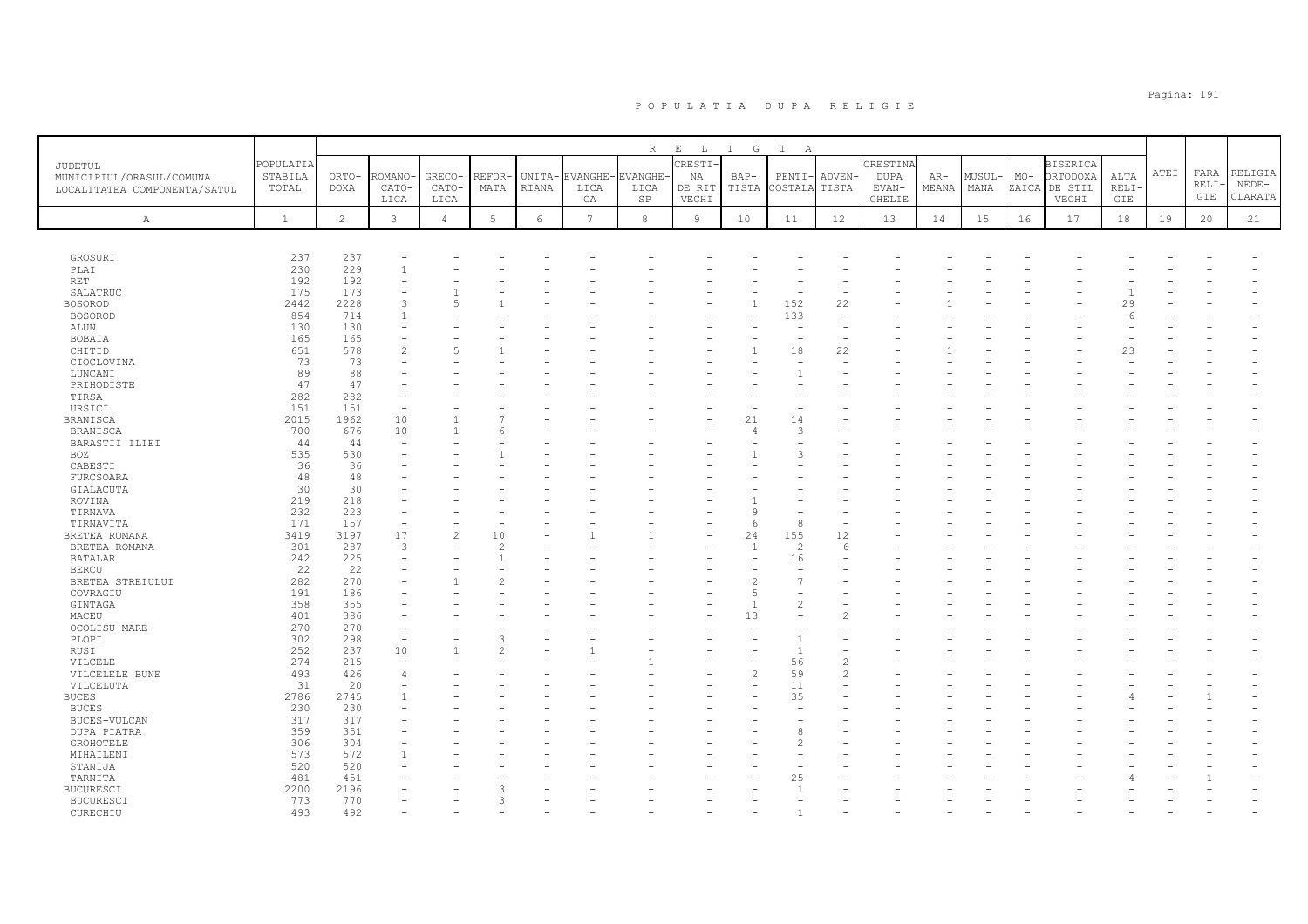| JUDETUL<br>MUNICIPIUL/ORASUL/COMUNA<br>LOCALITATEA COMPONENTA/SATUL | POPULATIA<br>STABILA<br>TOTAL | ORTO-<br><b>DOXA</b> | ROMANO<br>CATO-<br>LICA | GRECO-<br>CATO-<br>LICA | REFOR<br>MATA | UNITA-<br>RIANA | EVANGHE·<br>LICA<br>CA | <b>VANGHE</b><br>LICA<br>SP | $R$ $E$ $L$<br>CRESTI<br>ΝA<br>DE RIT<br>VECHI | I G<br>BAP-<br>TISTA     | $\mathbb{I}$<br>A<br>PENTI-<br>COSTALA | <b>ADVEN</b><br>TISTA | CRESTINA<br><b>DUPA</b><br>EVAN-<br>GHELIE | $AR-$<br>MEANA | MUSUL-<br>MANA | $MO-$ | <b>BISERICA</b><br>ORTODOXA<br>ZAICA DE STIL<br>VECHI | ALTA<br><b>RELI</b><br>GIE | ATEI | FARA<br>RELI·<br>GIE | RELIGIA<br>$NEDE-$<br>CLARATA |
|---------------------------------------------------------------------|-------------------------------|----------------------|-------------------------|-------------------------|---------------|-----------------|------------------------|-----------------------------|------------------------------------------------|--------------------------|----------------------------------------|-----------------------|--------------------------------------------|----------------|----------------|-------|-------------------------------------------------------|----------------------------|------|----------------------|-------------------------------|
| Α                                                                   | $\mathbf{1}$                  | 2                    | $\mathbf{3}$            | $\overline{4}$          | 5             | $6\phantom{.}6$ | $\overline{7}$         | 8                           | $\overline{9}$                                 | 10                       | 11                                     | 12                    | 13                                         | 14             | 15             | 16    | 17                                                    | 18                         | 19   | 20                   | 21                            |
|                                                                     |                               |                      |                         |                         |               |                 |                        |                             |                                                |                          |                                        |                       |                                            |                |                |       |                                                       |                            |      |                      |                               |
| MERISOR                                                             | 152                           | 152                  |                         |                         |               |                 |                        |                             |                                                |                          |                                        |                       |                                            |                |                |       |                                                       |                            |      |                      |                               |
| ROVINA                                                              | 250                           | 250                  |                         |                         |               |                 |                        |                             |                                                |                          |                                        |                       |                                            |                |                |       |                                                       |                            |      |                      |                               |
| SESURI                                                              | 532                           | 532                  |                         |                         |               |                 |                        |                             |                                                |                          |                                        |                       |                                            |                |                |       |                                                       |                            |      |                      |                               |
| BULZESTII DE SUS                                                    | 562                           | 557                  |                         |                         |               |                 |                        |                             |                                                |                          |                                        |                       |                                            |                |                |       |                                                       |                            |      |                      |                               |
| BULZESTII DE SUS                                                    | 79                            | 75                   |                         |                         |               |                 |                        |                             |                                                |                          |                                        |                       |                                            |                |                |       |                                                       |                            |      |                      |                               |
| BULZESTII DE JOS                                                    | 105                           | 105                  |                         |                         |               |                 |                        |                             |                                                |                          |                                        |                       |                                            |                |                |       |                                                       |                            |      |                      |                               |
| GIURGESTI                                                           | 63                            | 63                   |                         |                         |               |                 |                        |                             |                                                |                          |                                        |                       |                                            |                |                |       |                                                       |                            |      |                      |                               |
| GROHOT                                                              | 67                            | 67                   |                         |                         |               |                 |                        |                             |                                                |                          |                                        |                       |                                            |                |                |       |                                                       |                            |      |                      |                               |
| PAULESTI                                                            | 100                           | 99                   |                         |                         |               |                 |                        |                             |                                                |                          |                                        |                       |                                            |                |                |       |                                                       |                            |      |                      |                               |
| RUSESTI                                                             | 45                            | 45                   |                         |                         |               |                 |                        |                             |                                                |                          |                                        |                       |                                            |                |                |       |                                                       |                            |      |                      |                               |
| STANCULESTI                                                         | 40                            | 40                   |                         |                         |               |                 |                        |                             |                                                |                          |                                        |                       |                                            |                |                |       |                                                       |                            |      |                      |                               |
| TICERA                                                              | 13                            | 13                   |                         |                         |               |                 |                        |                             |                                                |                          |                                        |                       |                                            |                |                |       |                                                       |                            |      |                      |                               |
| TOMNATEC                                                            | 50                            | 50                   |                         |                         |               |                 |                        |                             |                                                |                          |                                        |                       |                                            |                |                |       |                                                       |                            |      |                      |                               |
| <b>BUNILA</b>                                                       | 664                           | 590                  |                         |                         |               |                 |                        |                             |                                                |                          | 74                                     |                       |                                            |                |                |       |                                                       |                            |      |                      |                               |
| BUNILA                                                              | 111                           | 111                  |                         |                         |               |                 |                        |                             |                                                |                          |                                        |                       |                                            |                |                |       |                                                       |                            |      |                      |                               |
| ALUN                                                                | 52                            | 52                   |                         |                         |               |                 |                        |                             |                                                |                          |                                        |                       |                                            |                |                |       |                                                       |                            |      |                      |                               |
| CERNISOARA FLORESE                                                  | 251                           | 177                  |                         |                         |               |                 |                        |                             |                                                |                          | 74                                     |                       |                                            |                |                |       |                                                       |                            |      |                      |                               |
| POIENITA VOINII                                                     | 185                           | 185                  |                         |                         |               |                 |                        |                             |                                                |                          |                                        |                       |                                            |                |                |       |                                                       |                            |      |                      |                               |
| VADU DOBRII                                                         | 65                            | 65                   |                         |                         |               |                 |                        |                             |                                                |                          |                                        |                       |                                            |                |                |       |                                                       |                            |      |                      |                               |
| <b>BURJUC</b>                                                       | 1071                          | 990                  |                         |                         |               |                 |                        |                             |                                                |                          | 65                                     | 11                    |                                            |                |                |       |                                                       |                            |      |                      |                               |
| <b>BURJUC</b>                                                       | 189                           | 181                  |                         |                         |               |                 |                        |                             |                                                |                          | $\overline{7}$                         |                       |                                            |                |                |       |                                                       |                            |      |                      |                               |
| <b>BRADATEL</b>                                                     | 177                           | 163                  |                         |                         |               |                 |                        |                             |                                                |                          | $\overline{c}$                         | 11                    |                                            |                |                |       |                                                       |                            |      |                      |                               |
| GLODGHILESTI                                                        | 243                           | 236                  |                         |                         |               |                 |                        |                             |                                                |                          | 6                                      |                       |                                            |                |                |       |                                                       |                            |      |                      |                               |
| PETRESTI                                                            | 72                            | 70                   |                         |                         |               |                 |                        |                             |                                                |                          | $\overline{c}$                         |                       |                                            |                |                |       |                                                       |                            |      |                      |                               |
| TATARASTI                                                           | 202                           | 168                  |                         |                         |               |                 |                        |                             |                                                |                          | 34                                     |                       |                                            |                |                |       |                                                       |                            |      |                      |                               |
| TISA                                                                | 188                           | 172                  |                         |                         |               |                 |                        |                             |                                                |                          | 14                                     |                       |                                            |                |                |       |                                                       |                            |      |                      |                               |
| CERBAL                                                              | 918                           | 842                  |                         |                         |               |                 |                        |                             |                                                |                          | 74                                     |                       |                                            |                |                |       |                                                       |                            |      |                      |                               |
| CERBAL                                                              | 167                           | 165                  |                         |                         |               |                 |                        |                             |                                                |                          | $\overline{\mathcal{L}}$               |                       |                                            |                |                |       |                                                       |                            |      |                      |                               |
| ARANIES                                                             | 64                            | 64                   |                         |                         |               |                 |                        |                             |                                                |                          | ۰                                      |                       |                                            |                |                |       |                                                       |                            |      |                      |                               |
| FEREGI                                                              | 124                           | 123                  |                         |                         |               |                 |                        |                             |                                                |                          | $\mathbf{1}$                           |                       |                                            |                |                |       |                                                       |                            |      |                      |                               |
| MERISORU DE MUNTE                                                   | 51                            | 50                   |                         |                         |               |                 |                        |                             |                                                |                          | $\overline{1}$                         |                       |                                            |                |                |       |                                                       |                            |      |                      |                               |
|                                                                     | 219                           | 194                  |                         |                         |               |                 |                        |                             |                                                |                          | 24                                     |                       |                                            |                |                |       |                                                       |                            |      |                      |                               |
| POIANA RACHITELII                                                   | 127                           | 85                   |                         |                         |               |                 |                        |                             |                                                |                          | 41                                     |                       |                                            |                |                |       |                                                       |                            |      |                      |                               |
| POIENITA TOMII                                                      |                               |                      |                         |                         |               |                 |                        |                             |                                                |                          |                                        |                       |                                            |                |                |       |                                                       |                            |      |                      |                               |
| SOCET                                                               | 112                           | 111                  |                         |                         |               |                 |                        |                             |                                                |                          | $\mathbf{1}$                           |                       |                                            |                |                |       |                                                       |                            |      |                      |                               |
| ULM                                                                 | 54                            | 50                   | ÷,                      |                         |               |                 |                        |                             |                                                |                          | $\overline{4}$                         |                       |                                            |                |                |       |                                                       |                            |      |                      |                               |
| CERTEJU DE SUS                                                      | 3902                          | 3529                 | 80                      | 10                      | 20            |                 |                        |                             |                                                | 134                      | 117                                    |                       |                                            |                |                |       |                                                       |                            |      |                      | $\mathbf{1}$                  |
| CERTEJU DE SUS                                                      | 1795                          | 1674                 | 46                      | $\overline{1}$          | 10            |                 |                        |                             |                                                | 26                       | 32                                     |                       |                                            |                |                |       |                                                       |                            |      |                      |                               |
| BOCSA MARE                                                          | 33                            | 33                   | ۰                       |                         |               |                 |                        |                             |                                                |                          | $\overline{\phantom{a}}$               |                       |                                            |                |                |       |                                                       |                            |      |                      |                               |
| BOCSA MICA                                                          | 121                           | 72                   |                         |                         |               |                 |                        |                             |                                                | 47                       | $\overline{c}$                         |                       |                                            |                |                |       |                                                       |                            |      |                      |                               |
| HONDOL                                                              | 598                           | 524                  | $\overline{7}$          |                         |               |                 |                        |                             |                                                | 21                       | 45                                     |                       |                                            |                |                |       |                                                       |                            |      |                      |                               |
| MAGURA-TOPLITA                                                      | 178                           | 172                  | $\mathbf{1}$            |                         |               |                 |                        |                             |                                                | $\overline{\phantom{a}}$ | $\overline{4}$                         |                       |                                            |                |                |       |                                                       |                            |      |                      |                               |
| NOJAG                                                               | 349                           | 329                  |                         |                         |               |                 |                        |                             |                                                | 19                       | $\mathbf{1}$                           |                       |                                            |                |                |       |                                                       |                            |      |                      |                               |
| SACARIMB                                                            | 242                           | 190                  | 25                      |                         |               |                 |                        |                             |                                                | .5                       | 5                                      |                       |                                            |                |                |       |                                                       |                            |      |                      |                               |
| TOPLITA MURESULUI                                                   | 113                           | 111                  |                         |                         |               |                 |                        |                             |                                                | $\mathbf{1}$             |                                        |                       |                                            |                |                |       |                                                       |                            |      |                      | $\mathbf{1}$                  |
| VARMAGA                                                             | 473                           | 424                  |                         |                         |               |                 |                        |                             |                                                | 15                       | 28                                     |                       |                                            |                |                |       |                                                       |                            |      |                      |                               |
| CIRJITI                                                             | 865                           | 745                  |                         |                         |               |                 |                        |                             |                                                | 25                       | 94                                     |                       |                                            |                |                |       |                                                       |                            |      |                      |                               |
| CIRJITI                                                             | 159                           | 102                  |                         |                         |               |                 |                        |                             |                                                | 23                       | 34                                     |                       |                                            |                |                |       |                                                       |                            |      |                      |                               |
| ALMASU SEC                                                          | 184                           | 174                  |                         |                         |               |                 |                        |                             |                                                | $\overline{1}$           | 9                                      |                       |                                            |                |                |       |                                                       |                            |      |                      |                               |
| <b>CHERGHES</b>                                                     | 114                           | 113                  |                         |                         |               |                 |                        |                             |                                                |                          |                                        |                       |                                            |                |                |       |                                                       |                            |      |                      |                               |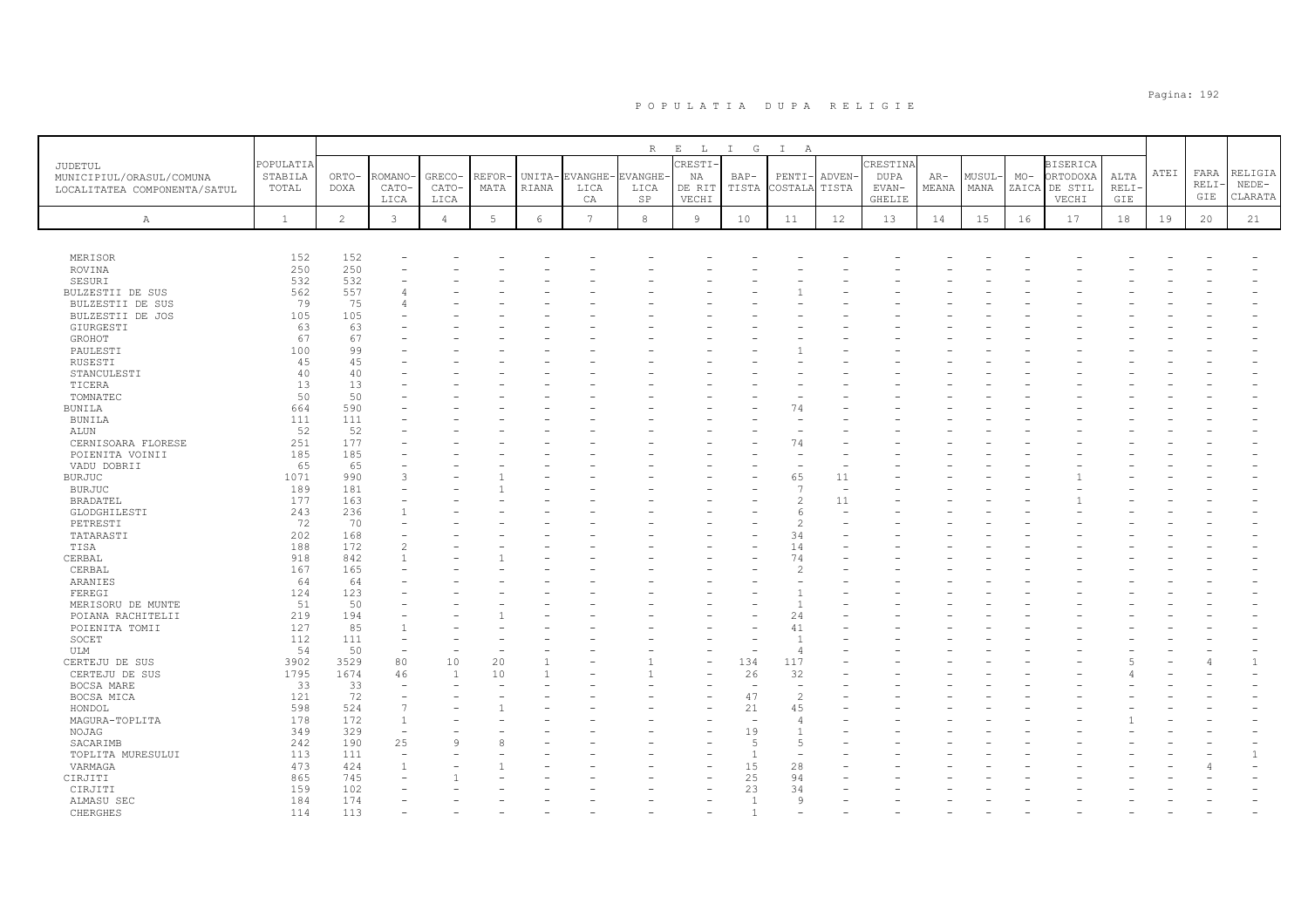|                                                                     |                               |                      |                          |                        |               |                          |                       | $R_{\perp}$            | $\mathbf{E}=-\mathbf{L}$ . | I G                      | $\mathbb{I}$<br>$\overline{A}$ |                       |                           |                |                |       |                                              |                |      |                     |                               |
|---------------------------------------------------------------------|-------------------------------|----------------------|--------------------------|------------------------|---------------|--------------------------|-----------------------|------------------------|----------------------------|--------------------------|--------------------------------|-----------------------|---------------------------|----------------|----------------|-------|----------------------------------------------|----------------|------|---------------------|-------------------------------|
| JUDETUL<br>MUNICIPIUL/ORASUL/COMUNA<br>LOCALITATEA COMPONENTA/SATUL | POPULATIA<br>STABILA<br>TOTAL | ORTO-<br><b>DOXA</b> | <b>COMANO</b><br>CATO-   | GRECO-<br>CATO-        | REFOR<br>MATA | UNITA-<br>RIANA          | EVANGHE-<br>LICA      | <b>EVANGHE</b><br>LICA | CRESTI-<br>NA<br>DE RIT    | $BAP-$<br>TISTA          | $PENTI-$<br>COSTALA            | <b>ADVEN</b><br>TISTA | CRESTINA<br>DUPA<br>EVAN- | $AR-$<br>MEANA | MUSUL-<br>MANA | $MO-$ | <b>BISERICA</b><br>ORTODOXA<br>ZAICA DE STIL | ALTA<br>RELI·  | ATEI | FARA<br>RELI<br>GIE | RELIGIA<br>$NEDE-$<br>CLARATA |
| Α                                                                   | $\mathbf{1}$                  | 2                    | LICA<br>$\mathbf{3}$     | LICA<br>$\overline{4}$ | 5             | 6                        | СA<br>$7\overline{ }$ | SP<br>8                | VECHI<br>$\overline{9}$    | 10                       | 11                             | 12                    | GHELIE<br>13              | 14             | 15             | 16    | VECHI<br>17                                  | GIE<br>18      | 19   | 20                  | 21                            |
|                                                                     |                               |                      |                          |                        |               |                          |                       |                        |                            |                          |                                |                       |                           |                |                |       |                                              |                |      |                     |                               |
| COZIA                                                               | 198                           | 149                  |                          |                        |               |                          |                       |                        |                            |                          | 48                             |                       |                           |                |                |       |                                              |                |      |                     |                               |
| POPESTI                                                             | 210                           | 207                  | $\overline{\phantom{a}}$ |                        |               |                          |                       |                        |                            |                          | 3                              |                       |                           |                |                |       |                                              |                |      |                     |                               |
| CRISCIOR                                                            | 4713                          | 4542                 | 71                       | $\mathsf{R}$           |               |                          |                       |                        |                            | $\overline{2}$           | 8                              |                       |                           |                |                |       |                                              | 54             |      | 18                  |                               |
| CRISCIOR                                                            | 1026                          | 1009                 | 5                        |                        |               |                          |                       |                        |                            |                          |                                |                       |                           |                |                |       |                                              | 8              |      |                     |                               |
| BARZA                                                               | 2314                          | 2203                 | 66                       |                        |               |                          |                       |                        |                            |                          | 6                              |                       |                           |                |                |       |                                              | 17             |      |                     |                               |
| VALEA ARSULUI                                                       | 79                            | 79                   | $\overline{\phantom{a}}$ |                        |               |                          |                       |                        |                            |                          | $\overline{\phantom{0}}$       |                       |                           |                |                |       |                                              |                |      |                     |                               |
| ZDRAPTI                                                             | 1294                          | 1251                 |                          |                        |               |                          |                       |                        | $\mathbf{1}$               | $\overline{1}$           | $\mathbf{1}$                   |                       |                           |                |                |       |                                              | 29             |      | 11                  |                               |
| DENSUS                                                              | 2133                          | 1920                 | 3                        | 4                      | 15            |                          |                       |                        | $\overline{\phantom{0}}$   | 72                       | 119                            |                       |                           |                |                |       |                                              |                |      |                     |                               |
| DENSUS                                                              | 440                           | 399                  |                          |                        |               |                          |                       |                        |                            | 15                       | 26                             |                       |                           |                |                |       |                                              |                |      |                     |                               |
|                                                                     | 58                            | 54                   |                          |                        |               |                          |                       |                        |                            | 3                        | ÷,                             |                       |                           |                |                |       |                                              |                |      |                     |                               |
| CRIVA                                                               |                               |                      |                          |                        |               |                          |                       |                        |                            |                          | $\mathbf{1}$                   |                       |                           |                |                |       |                                              |                |      |                     |                               |
| HATAGEL                                                             | 301                           | 276                  |                          |                        |               |                          |                       |                        |                            | 24                       |                                |                       |                           |                |                |       |                                              |                |      |                     |                               |
| PESTEANA                                                            | 545                           | 515                  | $\mathbf{1}$             |                        | 15            |                          |                       |                        |                            | 3                        | 11                             |                       |                           |                |                |       |                                              |                |      |                     |                               |
| PESTENITA                                                           | 348                           | 266                  |                          |                        |               |                          |                       |                        |                            | 3                        | 79                             |                       |                           |                |                |       |                                              |                |      |                     |                               |
| POIENI                                                              | 142                           | 133                  | ÷,                       |                        |               |                          |                       |                        |                            | 8                        | $\mathbf{1}$                   |                       |                           |                |                |       |                                              |                |      |                     |                               |
| STEI                                                                | 299                           | 277                  | $\overline{c}$           | 3                      |               |                          |                       |                        |                            | 16                       | $\overline{1}$                 |                       |                           |                |                |       |                                              |                |      |                     |                               |
| <b>DOBRA</b>                                                        | 3743                          | 3209                 | 40                       | $\mathcal{R}$          | ς             |                          |                       |                        | ۰                          | 103                      | 377                            | 6                     |                           |                |                |       |                                              |                |      |                     |                               |
| <b>DOBRA</b>                                                        | 1562                          | 1365                 | 30                       |                        |               |                          |                       |                        |                            | 50                       | 110                            | 6                     |                           |                |                |       |                                              |                |      |                     |                               |
| ABUCEA                                                              | 57                            | 55                   | $\overline{\phantom{a}}$ |                        |               |                          |                       |                        |                            | $\overline{\phantom{a}}$ | $\overline{1}$                 |                       |                           |                |                |       |                                              |                |      |                     |                               |
| <b>BUJORU</b>                                                       | 112                           | 94                   |                          |                        |               |                          |                       |                        |                            |                          | 18                             |                       |                           |                |                |       |                                              |                |      |                     |                               |
| FAGETEL                                                             | 41                            | 41                   |                          |                        |               |                          |                       |                        |                            |                          | $\sim$                         |                       |                           |                |                |       |                                              |                |      |                     |                               |
| LAPUSNIC                                                            | 486                           | 451                  | 5                        |                        |               |                          |                       |                        |                            | 8                        | 20                             |                       |                           |                |                |       |                                              |                |      |                     |                               |
| MIHAIESTI                                                           | 320                           | 244                  |                          |                        |               |                          |                       |                        |                            | 40                       | 35                             |                       |                           |                |                |       |                                              |                |      |                     |                               |
| PANC                                                                | 206                           | 194                  |                          |                        |               |                          |                       |                        |                            |                          | 12                             |                       |                           |                |                |       |                                              |                |      |                     |                               |
| PANC-SALISTE                                                        | 101                           | 71                   |                          |                        |               |                          |                       |                        |                            |                          | 30                             |                       |                           |                |                |       |                                              |                |      |                     |                               |
| RADULESTI                                                           | 156                           | 140                  |                          |                        |               |                          |                       |                        |                            |                          | 13                             |                       |                           |                |                |       |                                              |                |      |                     |                               |
| ROSCANI                                                             | 458                           | 352                  |                          |                        |               |                          |                       |                        |                            | $\overline{c}$           | 99                             |                       |                           |                |                |       |                                              |                |      |                     |                               |
| STINCESTI                                                           | 124                           | 88                   |                          |                        |               |                          |                       |                        |                            | ۰                        | 36                             |                       |                           |                |                |       |                                              |                |      |                     |                               |
| STINCESTI-OHABA                                                     | 54                            | 52                   |                          |                        |               |                          |                       |                        |                            |                          | $\overline{c}$                 |                       |                           |                |                |       |                                              |                |      |                     |                               |
| STRETEA                                                             | 66                            | 62                   | $\overline{\phantom{a}}$ |                        |               |                          |                       |                        |                            | 3                        | $\mathbf{1}$                   |                       |                           |                |                |       |                                              |                |      |                     |                               |
|                                                                     | 6527                          | 6130                 | 52                       | 28                     | 47            | 2                        | 34                    |                        |                            | $\overline{4}$           | 105                            | 5                     | 14                        |                |                |       |                                              | 40             |      | 61                  | $\overline{c}$                |
| GEOAGIU<br>GEOAGIU                                                  | 3095                          | 2945                 | 15                       | 24                     | 30            | $\overline{\phantom{a}}$ | $\overline{4}$        |                        |                            | $\overline{c}$           | 13                             | 4                     | 14                        |                |                |       |                                              | 31             |      | 10                  | 2                             |
|                                                                     | 914                           | 774                  | 1                        |                        |               |                          | 25                    |                        |                            |                          | 91                             |                       |                           |                |                |       |                                              | $\mathfrak{D}$ |      | 12                  |                               |
| AUREL VLAICU                                                        |                               |                      |                          |                        | 6             |                          |                       |                        |                            |                          | ÷                              |                       |                           |                |                |       |                                              |                |      |                     |                               |
| BACIIA                                                              | 30                            | 30                   | $\overline{\phantom{a}}$ |                        |               |                          |                       |                        |                            |                          |                                |                       |                           |                |                |       |                                              |                |      |                     |                               |
| <b>BOZES</b>                                                        | 266                           | 265                  | ۰                        |                        |               |                          |                       |                        |                            |                          |                                |                       |                           |                |                |       |                                              |                |      |                     |                               |
| CIGMAU                                                              | 145                           | 145                  | $\overline{\phantom{0}}$ |                        |               |                          |                       |                        |                            |                          |                                |                       |                           |                |                |       |                                              |                |      |                     |                               |
| GELMAR                                                              | 496                           | 433                  | 18                       |                        | 6             |                          |                       |                        |                            |                          |                                |                       |                           |                |                |       |                                              |                |      | 39                  |                               |
| GEOAGIU-BAI                                                         | 627                           | 593                  | 15                       |                        |               | $\mathcal{P}$            |                       |                        |                            |                          |                                |                       |                           |                |                |       |                                              |                |      |                     |                               |
| HOMOROD                                                             | 472                           | 467                  | $\overline{\phantom{a}}$ |                        |               |                          |                       |                        |                            |                          |                                |                       |                           |                |                |       |                                              |                |      |                     |                               |
| MERMEZEU-VALENI                                                     | 31                            | 31                   | $\qquad \qquad -$        |                        |               |                          |                       |                        |                            |                          |                                |                       |                           |                |                |       |                                              |                |      |                     |                               |
| RENGHET                                                             | 356                           | 353                  | $\overline{c}$           |                        |               |                          |                       |                        |                            |                          |                                |                       |                           |                |                |       |                                              |                |      |                     |                               |
| VALENI                                                              | 95                            | 94                   | $\mathbf{1}$             |                        |               |                          |                       |                        |                            |                          |                                |                       |                           |                |                |       |                                              |                |      |                     |                               |
| GHELARI                                                             | 3156                          | 3012                 | 68                       | 20                     | 43            |                          |                       |                        |                            |                          | 9                              |                       |                           |                |                |       |                                              |                |      |                     |                               |
| GHELARI                                                             | 2675                          | 2561                 | 58                       | 10                     | 35            |                          |                       |                        |                            |                          | Q                              |                       |                           |                |                |       |                                              |                |      |                     |                               |
| GOVAJDIA                                                            | 177                           | 148                  | 10                       | 10                     | 8             |                          |                       |                        |                            |                          |                                |                       |                           |                |                |       |                                              |                |      |                     |                               |
| PLOP                                                                | 44                            | 44                   | $\overline{\phantom{a}}$ |                        |               |                          |                       |                        |                            |                          |                                |                       |                           |                |                |       |                                              |                |      |                     |                               |
| <b>RUDA</b>                                                         | 260                           | 259                  |                          |                        |               |                          |                       |                        |                            |                          |                                |                       |                           |                |                |       |                                              |                |      |                     |                               |
| GURASADA                                                            | 2039                          | 1864                 | 3                        | $\mathsf{Q}$           |               |                          |                       |                        |                            | 15                       | 108                            | 27                    |                           |                |                |       |                                              |                |      |                     |                               |
| GURASADA                                                            | 441                           | 417                  | $\overline{1}$           | $\overline{5}$         |               |                          |                       |                        |                            | 11                       | 3                              | 3                     |                           |                |                |       |                                              |                |      |                     |                               |
| BOTU DE JOS                                                         | 80                            | 80                   |                          |                        |               |                          |                       |                        |                            |                          |                                |                       |                           |                |                |       |                                              |                |      |                     |                               |
|                                                                     |                               |                      |                          |                        |               |                          |                       |                        |                            |                          |                                |                       |                           |                |                |       |                                              |                |      |                     |                               |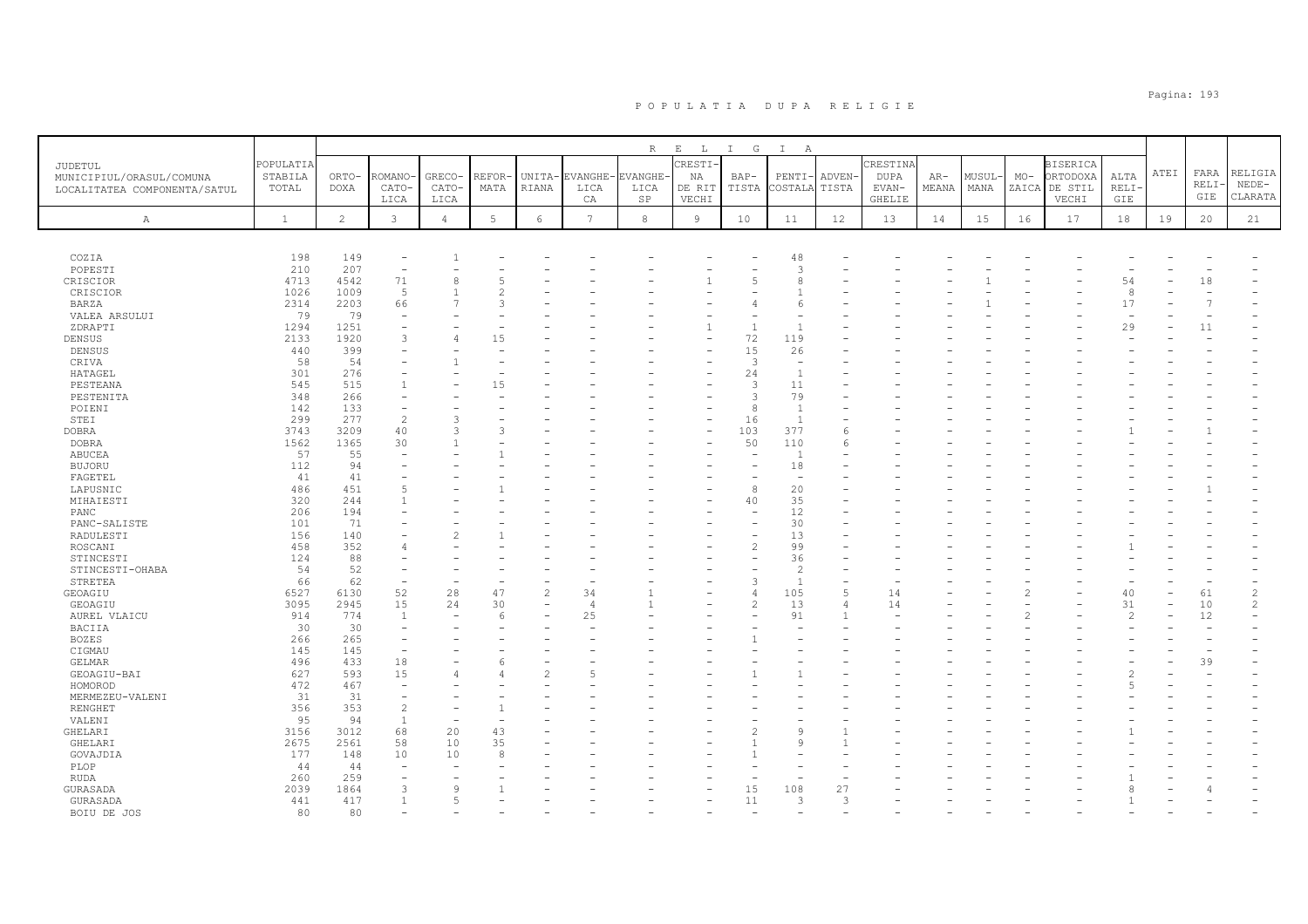|                                                                     |                               |                         |                          |                         |               |                 |                        | R                           | $E$ $L$                          | I G                      | $I$ A                    |                       |                                     |                |                |       |                                                       |                      |             |                      |                               |
|---------------------------------------------------------------------|-------------------------------|-------------------------|--------------------------|-------------------------|---------------|-----------------|------------------------|-----------------------------|----------------------------------|--------------------------|--------------------------|-----------------------|-------------------------------------|----------------|----------------|-------|-------------------------------------------------------|----------------------|-------------|----------------------|-------------------------------|
| JUDETUL<br>MUNICIPIUL/ORASUL/COMUNA<br>LOCALITATEA COMPONENTA/SATUL | POPULATIA<br>STABILA<br>TOTAL | ORTO-<br>DOXA           | ROMANO<br>CATO-<br>LICA  | GRECO-<br>CATO-<br>LICA | REFOR<br>MATA | UNITA-<br>RIANA | EVANGHE-<br>LICA<br>СA | <b>VANGHE</b><br>LICA<br>SP | CRESTI-<br>NA<br>DE RIT<br>VECHI | $BAP-$<br>TISTA          | $PENTI-$<br>COSTALA      | <b>ADVEN</b><br>TISTA | CRESTINA<br>DUPA<br>EVAN-<br>GHELIE | $AR-$<br>MEANA | MUSUL-<br>MANA | $MO-$ | <b>BISERICA</b><br>ORTODOXA<br>ZAICA DE STIL<br>VECHI | ALTA<br>RELI-<br>GIE | <b>ATEI</b> | FARA<br>RELI-<br>GIE | RELIGIA<br>$NEDE-$<br>CLARATA |
| $\mathbb{A}$                                                        | $\mathbf{1}$                  | $\overline{2}$          | 3                        | $\overline{4}$          | 5             | 6               | 7                      | 8                           | 9                                | 10                       | 11                       | 12                    | 13                                  | 14             | 15             | 16    | 17                                                    | 18                   | 19          | 20                   | 21                            |
|                                                                     |                               |                         |                          |                         |               |                 |                        |                             |                                  |                          |                          |                       |                                     |                |                |       |                                                       |                      |             |                      |                               |
| BOIU DE SUS                                                         | 180                           | 180                     |                          |                         |               |                 |                        |                             |                                  |                          |                          |                       |                                     |                |                |       |                                                       |                      |             |                      |                               |
| CARMAZANESTI                                                        | 159                           | 159                     |                          |                         |               |                 |                        |                             |                                  |                          |                          |                       |                                     |                |                |       |                                                       |                      |             |                      |                               |
| CIMPURI DE SUS                                                      | 157                           | 150                     |                          |                         |               |                 |                        |                             |                                  |                          | 4                        | 3                     |                                     |                |                |       |                                                       |                      |             |                      |                               |
| CIMPURI-SURDUC                                                      | 376                           | 312                     |                          |                         |               |                 |                        |                             |                                  |                          | 37                       | 21                    |                                     |                |                |       |                                                       |                      |             |                      |                               |
| DANULESTI                                                           | 85                            | 76                      |                          |                         |               |                 |                        |                             |                                  |                          | $\mathcal{D}$            |                       |                                     |                |                |       |                                                       |                      |             |                      |                               |
| GOTHATEA                                                            | 281                           | 272                     |                          |                         |               |                 |                        |                             |                                  |                          | 3                        |                       |                                     |                |                |       |                                                       |                      |             |                      |                               |
| <b>RUNCSOR</b>                                                      | 97                            | 49                      |                          |                         |               |                 |                        |                             |                                  |                          | 47                       |                       |                                     |                |                |       |                                                       |                      |             |                      |                               |
| ULIES                                                               | 103                           | 92                      |                          |                         |               |                 |                        |                             |                                  | $\overline{\mathcal{L}}$ | 9                        |                       |                                     |                |                |       |                                                       |                      |             |                      |                               |
| VICA                                                                | 80                            | 77                      |                          |                         |               |                 |                        |                             |                                  |                          | 3                        |                       |                                     |                |                |       |                                                       |                      |             |                      |                               |
| HARAU                                                               | 2052                          | 1711                    | 25                       |                         | 98            |                 |                        |                             |                                  | 34                       | 94                       | $\overline{c}$        | 83                                  |                |                |       |                                                       |                      |             |                      |                               |
| HARAU                                                               | 613                           | 463                     | 20                       | $\mathbf{1}$            | 83            |                 |                        |                             |                                  | $\overline{9}$           | 27                       | $\overline{1}$        | 6                                   |                |                |       |                                                       |                      |             |                      |                               |
| <b>BANPOTOC</b>                                                     | 541                           | 440                     | $\overline{\phantom{a}}$ |                         | -1            |                 |                        |                             |                                  | $\overline{\phantom{a}}$ | 23                       | $\overline{1}$        | 75                                  |                |                |       |                                                       |                      |             |                      |                               |
| <b>BIRSAU</b>                                                       | 529                           | 480                     | $\overline{c}$           |                         |               |                 |                        |                             |                                  | 25                       | 21                       |                       |                                     |                |                |       |                                                       |                      |             |                      |                               |
| CHIMINDIA                                                           | 369                           | 328                     | $\mathbf{3}$             |                         | 13            |                 |                        |                             |                                  | ÷,                       | 23                       |                       |                                     |                |                |       |                                                       |                      |             |                      |                               |
| ILIA                                                                | 4198                          | 3917                    | 45                       | $\overline{c}$          | 10            |                 |                        |                             |                                  | 6                        | 170                      | 9                     |                                     |                |                |       |                                                       | 28                   |             |                      | 9                             |
| ILIA                                                                | 1800                          | 1609                    | 42                       | $\mathcal{P}$           | $\epsilon$    |                 |                        |                             |                                  | 3                        | 98                       | $\mathbf{1}$          |                                     |                |                |       |                                                       | 28                   |             |                      | $\mathsf{Q}$                  |
| <b>BACEA</b>                                                        | 370                           | 329                     | $\overline{1}$           |                         |               |                 |                        |                             |                                  |                          | 39                       |                       |                                     |                |                |       |                                                       |                      |             |                      |                               |
| BRETEA MURESANA                                                     | 662                           | 658                     |                          |                         |               |                 |                        |                             |                                  |                          | $\overline{4}$           |                       |                                     |                |                |       |                                                       |                      |             |                      |                               |
| BRIZNIC                                                             | 285                           | 282                     |                          |                         |               |                 |                        |                             |                                  |                          | $\mathbf{1}$             |                       |                                     |                |                |       |                                                       |                      |             |                      |                               |
| <b>CUIES</b>                                                        | 91                            | 84                      |                          |                         |               |                 |                        |                             |                                  |                          | 3                        |                       |                                     |                |                |       |                                                       |                      |             |                      |                               |
| DUMBRAVITA                                                          | 66                            | 66                      |                          |                         |               |                 |                        |                             |                                  |                          |                          |                       |                                     |                |                |       |                                                       |                      |             |                      |                               |
| SACAMAS                                                             | 235                           | 220                     |                          |                         |               |                 |                        |                             |                                  |                          | 11                       |                       |                                     |                |                |       |                                                       |                      |             |                      |                               |
| SIRBI                                                               | 503                           | 483                     |                          |                         |               |                 |                        |                             |                                  |                          | 14                       |                       |                                     |                |                |       |                                                       |                      |             |                      |                               |
| VALEA LUNGA                                                         | 186                           | 186                     |                          |                         |               |                 |                        |                             |                                  |                          |                          |                       |                                     |                |                |       |                                                       |                      |             |                      |                               |
| LAPUGIU DE JOS                                                      | 1832                          | 1354                    |                          |                         |               |                 |                        |                             |                                  |                          | 474                      |                       |                                     |                |                |       |                                                       |                      |             |                      |                               |
| LAPUGIU DE JOS                                                      | 158                           | 126                     |                          |                         |               |                 |                        |                             |                                  |                          | 32                       |                       |                                     |                |                |       |                                                       |                      |             |                      |                               |
| <b>BASTEA</b>                                                       | 5                             | 5                       |                          |                         |               |                 |                        |                             |                                  |                          | $\overline{\phantom{a}}$ |                       |                                     |                |                |       |                                                       |                      |             |                      |                               |
| COSESTI                                                             | 87                            | 68                      |                          |                         |               |                 |                        |                             |                                  |                          | 18                       |                       |                                     |                |                |       |                                                       |                      |             |                      |                               |
| FINTOAG                                                             | 275                           | 169                     |                          |                         |               |                 |                        |                             |                                  | $\mathbf{1}$             | 105                      |                       |                                     |                |                |       |                                                       |                      |             |                      |                               |
| GRIND                                                               | 68                            | 67                      |                          |                         |               |                 |                        |                             |                                  |                          | $\overline{1}$           |                       |                                     |                |                |       |                                                       |                      |             |                      |                               |
| HOLDEA                                                              | 73                            | 73                      |                          |                         |               |                 |                        |                             |                                  |                          | $\overline{\phantom{a}}$ |                       |                                     |                |                |       |                                                       |                      |             |                      |                               |
| LAPUGIU DE SUS                                                      | 548                           | 309                     |                          |                         |               |                 |                        |                             |                                  |                          | 239                      |                       |                                     |                |                |       |                                                       |                      |             |                      |                               |
| LASAU                                                               | 203                           | 185                     |                          |                         |               |                 |                        |                             |                                  |                          | 18                       |                       |                                     |                |                |       |                                                       |                      |             |                      |                               |
| OHABA                                                               | 198                           | 161                     |                          |                         |               |                 |                        |                             |                                  |                          | 37                       |                       |                                     |                |                |       |                                                       |                      |             |                      |                               |
| TEIU                                                                | 217                           | 191                     |                          |                         |               |                 |                        |                             |                                  |                          | 24                       |                       |                                     |                |                |       |                                                       |                      |             |                      |                               |
| LELESE                                                              | 635                           | 631                     | $\overline{\mathcal{C}}$ |                         |               |                 |                        |                             |                                  |                          | $\mathcal{L}$            |                       |                                     |                |                |       |                                                       |                      |             |                      |                               |
| LELESE                                                              | 203                           | 200                     |                          |                         |               |                 |                        |                             |                                  |                          | $\mathfrak{D}$           |                       |                                     |                |                |       |                                                       |                      |             |                      |                               |
| CERISOR                                                             | 179                           | 179                     |                          |                         |               |                 |                        |                             |                                  |                          |                          |                       |                                     |                |                |       |                                                       |                      |             |                      |                               |
| RUNCU MARE                                                          | 186                           | 185                     |                          |                         |               |                 |                        |                             |                                  |                          |                          |                       |                                     |                |                |       |                                                       |                      |             |                      |                               |
| SOHODOL                                                             | 67                            | 67                      |                          |                         |               |                 |                        |                             |                                  |                          |                          |                       |                                     |                |                |       |                                                       |                      |             |                      |                               |
| LUNCA CERNII DE JOS                                                 | 1501                          | 1340                    |                          |                         |               |                 |                        |                             |                                  | 58                       | 103                      |                       |                                     |                |                |       |                                                       |                      |             |                      |                               |
| LUNCA CERNII DE JOS                                                 | 225                           | 220                     |                          |                         |               |                 |                        |                             |                                  | 4                        |                          |                       |                                     |                |                |       |                                                       |                      |             |                      |                               |
| CIUMITA                                                             | $\overline{4}$                | $\overline{\mathbf{3}}$ |                          |                         |               |                 |                        |                             |                                  |                          | $\overline{1}$           |                       |                                     |                |                |       |                                                       |                      |             |                      |                               |
| FINTINA                                                             | 50                            | 50                      |                          |                         |               |                 |                        |                             |                                  |                          |                          |                       |                                     |                |                |       |                                                       |                      |             |                      |                               |
| GURA BORDULUI                                                       | 139                           | 86                      |                          |                         |               |                 |                        |                             |                                  |                          | 53                       |                       |                                     |                |                |       |                                                       |                      |             |                      |                               |
| LUNCA CERNII DE SUS                                                 | 344                           | 315                     |                          |                         |               |                 |                        |                             |                                  | $\overline{\mathcal{L}}$ | 27                       |                       |                                     |                |                |       |                                                       |                      |             |                      |                               |
| MERIA                                                               | 350                           | 346                     |                          |                         |               |                 |                        |                             |                                  |                          | $\overline{4}$           |                       |                                     |                |                |       |                                                       |                      |             |                      |                               |
| NEGOIU                                                              | 342                           | 273                     |                          |                         |               |                 |                        |                             |                                  | 52                       | 17                       |                       |                                     |                |                |       |                                                       |                      |             |                      |                               |
| VALEA BABII                                                         | 47                            | 47                      |                          |                         |               |                 |                        |                             |                                  |                          |                          |                       |                                     |                |                |       |                                                       |                      |             |                      |                               |
|                                                                     |                               |                         |                          |                         |               |                 |                        |                             |                                  |                          |                          |                       |                                     |                |                |       |                                                       |                      |             |                      |                               |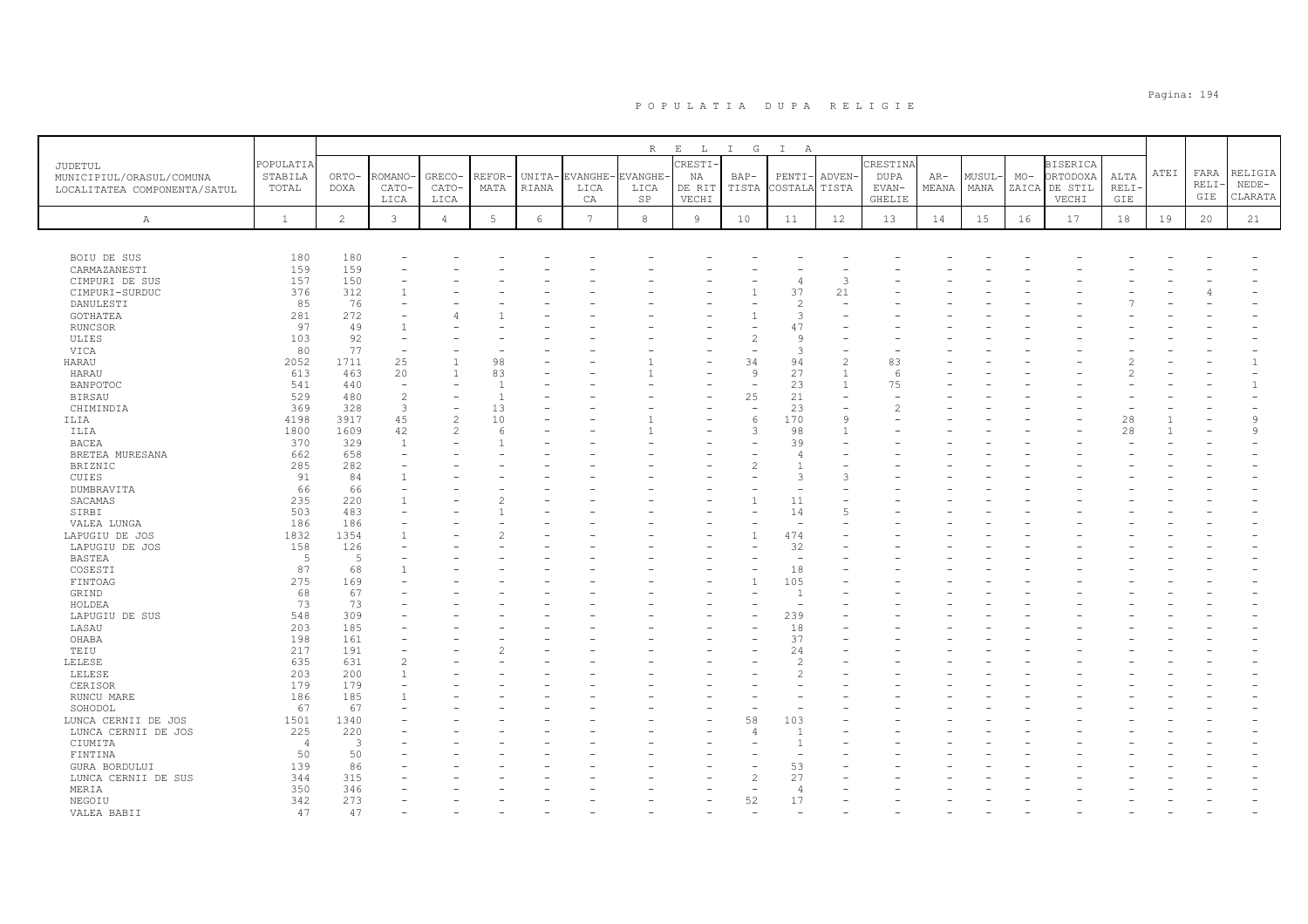|                                                                     |                               |                      |                                |                         |               |                 |                 | R                             | $\mathbf{E}$<br>$\mathbb{L}$    | $\mathbb{I}$<br>$\mathbb{G}$ | $\mathbb{I}$<br>A        |                 |                                     |                |                |       |                                                       |                      |      |                      |                               |
|---------------------------------------------------------------------|-------------------------------|----------------------|--------------------------------|-------------------------|---------------|-----------------|-----------------|-------------------------------|---------------------------------|------------------------------|--------------------------|-----------------|-------------------------------------|----------------|----------------|-------|-------------------------------------------------------|----------------------|------|----------------------|-------------------------------|
| JUDETUL<br>MUNICIPIUL/ORASUL/COMUNA<br>LOCALITATEA COMPONENTA/SATUL | POPULATIA<br>STABILA<br>TOTAL | ORTO-<br><b>DOXA</b> | <b>COMANO</b><br>CATO-<br>LICA | GRECO-<br>CATO-<br>LICA | REFOR<br>MATA | UNITA-<br>RIANA | LICA<br>СA      | EVANGHE-EVANGHE<br>LICA<br>SP | CRESTI<br>ΝA<br>DE RIT<br>VECHI | $BAP-$<br>TISTA              | $PENTI-$<br>COSTALA      | ADVEN-<br>TISTA | CRESTINA<br>DUPA<br>EVAN-<br>GHELIE | $AR-$<br>MEANA | MUSUL·<br>MANA | $MO-$ | <b>BISERICA</b><br>ORTODOXA<br>ZAICA DE STIL<br>VECHI | ALTA<br>RELI·<br>GIE | ATEI | FARA<br>RELI·<br>GIE | RELIGIA<br>$NEDE-$<br>CLARATA |
| $\mathbb{A}$                                                        | $\mathbf{1}$                  | 2                    | $\mathbf{3}$                   | $\overline{4}$          | 5             | 6               | $7\phantom{.0}$ | 8                             | $\overline{9}$                  | 10                           | 11                       | 12              | 13                                  | 14             | 15             | 16    | 17                                                    | 18                   | 19   | 20                   | 21                            |
|                                                                     |                               |                      |                                |                         |               |                 |                 |                               |                                 |                              |                          |                 |                                     |                |                |       |                                                       |                      |      |                      |                               |
| LUNCOIU DE JOS                                                      | 2198                          | 2183                 |                                |                         |               |                 |                 |                               |                                 |                              |                          |                 |                                     |                |                |       |                                                       |                      |      |                      |                               |
| LUNCOIU DE JOS                                                      | 863                           | 856                  |                                |                         |               |                 |                 |                               |                                 |                              | 6                        |                 |                                     |                |                |       |                                                       |                      |      |                      |                               |
| DUDESTI                                                             | 117                           | 109                  |                                |                         |               |                 |                 |                               |                                 |                              |                          |                 |                                     |                |                |       |                                                       |                      |      |                      |                               |
| LUNCOIU DE SUS                                                      | 523                           | 523                  |                                |                         |               |                 |                 |                               |                                 |                              |                          |                 |                                     |                |                |       |                                                       |                      |      |                      |                               |
| PODELE                                                              | 369                           | 369                  |                                |                         |               |                 |                 |                               |                                 |                              |                          |                 |                                     |                |                |       |                                                       |                      |      |                      |                               |
| STEJAREL                                                            | 326                           | 326                  |                                |                         |               |                 |                 |                               |                                 |                              |                          |                 |                                     |                |                |       |                                                       |                      |      |                      |                               |
| MARTINESTI                                                          | 1223                          | 999                  | $\overline{7}$                 | 18                      | 161           |                 |                 |                               |                                 |                              | 21                       |                 |                                     |                |                |       |                                                       | 10                   |      |                      |                               |
| MARTINESTI                                                          | 210                           | 194                  | $\equiv$                       | 14                      |               |                 |                 |                               |                                 |                              | $\overline{\phantom{a}}$ |                 |                                     |                |                |       |                                                       |                      |      |                      | $\mathbf{1}$                  |
| DINCU MARE                                                          | 326                           | 318                  | $\overline{1}$                 |                         |               |                 |                 |                               |                                 |                              | 3                        |                 |                                     |                |                |       |                                                       | 3                    |      |                      |                               |
| DINCU MIC                                                           | 164                           | 152                  |                                |                         |               |                 |                 |                               |                                 |                              | 12                       |                 |                                     |                |                |       |                                                       |                      |      |                      |                               |
| JELEDINTI                                                           | 264                           | 92                   | 3                              | $\mathfrak{D}$          | 161           |                 |                 |                               |                                 |                              |                          |                 |                                     |                |                |       |                                                       |                      |      |                      |                               |
| MAGURA                                                              | 46                            | 46                   |                                |                         |               |                 |                 |                               |                                 |                              |                          |                 |                                     |                |                |       |                                                       |                      |      |                      |                               |
| TAMASASA                                                            | 132                           | 129                  |                                |                         |               |                 |                 |                               |                                 |                              |                          |                 |                                     |                |                |       |                                                       |                      |      |                      |                               |
| TURMAS                                                              | 81                            | 68                   | $\mathcal{R}$                  | $\mathcal{P}$           |               |                 |                 |                               |                                 |                              | 5                        | $\mathcal{R}$   |                                     |                |                |       |                                                       |                      |      |                      |                               |
| ORASTIOARA DE SUS                                                   | 2646                          | 2603                 |                                |                         |               |                 |                 |                               |                                 |                              | 40                       |                 |                                     |                |                |       |                                                       |                      |      |                      |                               |
| ORASTIOARA DE SUS                                                   | 561                           | 551                  |                                |                         |               |                 |                 |                               |                                 |                              | 10                       |                 |                                     |                |                |       |                                                       |                      |      |                      |                               |
| <b>BUCIUM</b>                                                       | 384                           | 370                  |                                |                         |               |                 |                 |                               |                                 | $\overline{1}$               | 12                       |                 |                                     |                |                |       |                                                       |                      |      |                      |                               |
| COSTESTI                                                            | 535                           | 519                  |                                |                         |               |                 |                 |                               |                                 |                              | 15                       |                 |                                     |                |                |       |                                                       |                      |      |                      |                               |
| COSTESTI-DEAL                                                       | 70                            | 70                   |                                |                         |               |                 |                 |                               |                                 |                              |                          |                 |                                     |                |                |       |                                                       |                      |      |                      |                               |
| GRADISTEA DE MUNTE                                                  | 238                           | 235                  |                                |                         |               |                 |                 |                               |                                 |                              | R                        |                 |                                     |                |                |       |                                                       |                      |      |                      |                               |
| LUDESTII DE JOS                                                     | 343                           | 343                  |                                |                         |               |                 |                 |                               |                                 |                              |                          |                 |                                     |                |                |       |                                                       |                      |      |                      |                               |
| LUDESTII DE SUS                                                     | 45                            | 45                   |                                |                         |               |                 |                 |                               |                                 |                              |                          |                 |                                     |                |                |       |                                                       |                      |      |                      |                               |
| OCOLISU MIC                                                         | 470                           | 470                  |                                |                         |               |                 |                 |                               |                                 |                              |                          |                 |                                     |                |                |       |                                                       |                      |      |                      |                               |
| PESTISU MIC                                                         | 1301                          | 1243                 | 10                             |                         |               |                 |                 |                               |                                 |                              | 40                       |                 |                                     |                |                |       |                                                       |                      |      |                      |                               |
| PESTISU MIC                                                         | 176                           | 173                  | $\overline{1}$                 |                         |               |                 |                 |                               |                                 |                              |                          |                 |                                     |                |                |       |                                                       |                      |      |                      |                               |
| ALMASU MIC                                                          | 88                            | 88                   |                                |                         |               |                 |                 |                               |                                 |                              |                          |                 |                                     |                |                |       |                                                       |                      |      |                      |                               |
| CIULPAZ                                                             | 60                            | 58                   |                                |                         |               |                 |                 |                               |                                 |                              |                          |                 |                                     |                |                |       |                                                       |                      |      |                      |                               |
| CUTIN                                                               | 43                            | 43                   |                                |                         |               |                 |                 |                               |                                 |                              |                          |                 |                                     |                |                |       |                                                       |                      |      |                      |                               |
| DUMBRAVA                                                            | 54                            | 54                   |                                |                         |               |                 |                 |                               |                                 |                              |                          |                 |                                     |                |                |       |                                                       |                      |      |                      |                               |
| JOSANI                                                              | 198                           | 196                  |                                |                         |               |                 |                 |                               |                                 |                              |                          |                 |                                     |                |                |       |                                                       |                      |      |                      |                               |
| MANERAU                                                             | 283                           | 282                  |                                |                         |               |                 |                 |                               |                                 |                              |                          |                 |                                     |                |                |       |                                                       |                      |      |                      |                               |
| NANDRU                                                              | 230                           | 188                  | $\overline{1}$                 |                         |               |                 |                 |                               |                                 |                              | 39                       |                 |                                     |                |                |       |                                                       |                      |      |                      |                               |
| VALEA NANDRULUI                                                     | 169                           | 161                  | 8                              |                         |               |                 |                 |                               |                                 |                              | $\equiv$                 |                 |                                     |                |                |       |                                                       |                      |      |                      |                               |
| PUI                                                                 | 5106                          | 4750                 | 31                             | 58                      | 23            |                 |                 |                               | 16                              | 105                          | $\overline{7}$           | 107             |                                     |                |                |       |                                                       |                      |      |                      |                               |
| PUI                                                                 | 887                           | 758                  | 24                             | 30                      | 16            |                 |                 |                               |                                 | 19                           |                          | 38              |                                     |                |                |       |                                                       |                      |      |                      |                               |
| BAIESTI                                                             | 311                           | 298                  | $\overline{2}$                 | 9                       |               |                 |                 |                               |                                 |                              |                          |                 |                                     |                |                |       |                                                       |                      |      |                      |                               |
| FEDERI                                                              | 396                           | 394                  | $\equiv$                       |                         |               |                 |                 |                               |                                 |                              |                          |                 |                                     |                |                |       |                                                       |                      |      |                      |                               |
| FIZESTI                                                             | 523                           | 512                  |                                |                         |               |                 |                 |                               |                                 |                              |                          |                 |                                     |                |                |       |                                                       |                      |      |                      |                               |
| GALATI                                                              | 496                           | 485                  |                                |                         |               |                 |                 |                               |                                 |                              |                          |                 |                                     |                |                |       |                                                       |                      |      |                      |                               |
| HOBITA                                                              | 197                           | 197                  |                                |                         |               |                 |                 |                               |                                 |                              |                          |                 |                                     |                |                |       |                                                       |                      |      |                      |                               |
| OHABA-PONOR                                                         | 353                           | 352                  |                                |                         |               |                 |                 |                               |                                 |                              |                          |                 |                                     |                |                |       |                                                       |                      |      |                      |                               |
| PONOR                                                               | 471                           | 396                  | $\overline{2}$                 |                         |               |                 |                 |                               |                                 |                              |                          | 63              |                                     |                |                |       |                                                       |                      |      |                      |                               |
| RIU BARBAT                                                          | 220                           | 206                  | $\mathcal{D}$                  |                         |               |                 |                 |                               |                                 |                              |                          |                 |                                     |                |                |       |                                                       |                      |      |                      |                               |
| <b>RUSOR</b>                                                        | 332                           | 330                  |                                |                         |               |                 |                 |                               |                                 |                              |                          |                 |                                     |                |                |       |                                                       |                      |      |                      |                               |
|                                                                     | 613                           | 551                  |                                |                         |               |                 |                 |                               |                                 | 45                           |                          |                 |                                     |                |                |       |                                                       |                      |      |                      |                               |
| SEREL                                                               |                               |                      |                                |                         |               |                 |                 |                               | 16                              |                              |                          |                 |                                     |                |                |       |                                                       |                      |      |                      |                               |
| URIC                                                                | 307                           | 271                  |                                |                         |               |                 |                 |                               |                                 | 29<br>$\Delta$               |                          |                 |                                     |                |                |       |                                                       |                      |      |                      |                               |
| RAPOLTU MARE                                                        | 2086                          | 1950                 |                                | 3                       | 14            |                 |                 |                               |                                 |                              | 22                       | 61              | 26                                  |                |                |       |                                                       |                      |      |                      |                               |
| RAPOLTU MARE                                                        | 883                           | 806                  | $\mathfrak{D}$                 |                         | 14            |                 |                 |                               |                                 | 3                            | 20                       | $\overline{9}$  | 26                                  |                |                |       |                                                       |                      |      | $\mathcal{L}$        |                               |
| <b>BOBTINA</b>                                                      | 529                           | 495                  |                                |                         |               |                 |                 |                               |                                 |                              |                          | 32              |                                     |                |                |       |                                                       |                      |      |                      |                               |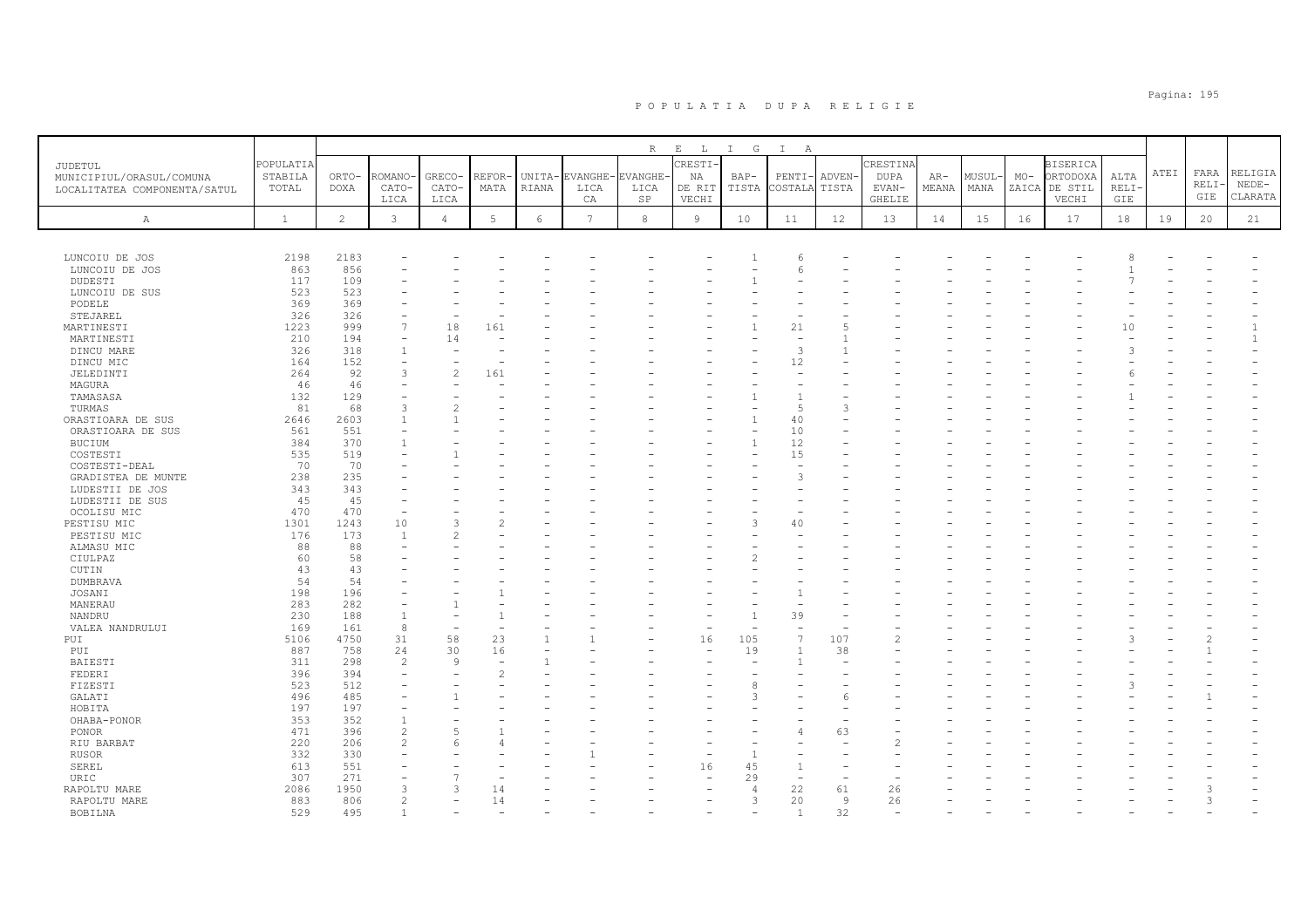|                                    |              |                |                |                |                 |                |               | R             | $\mathbf{E}=-\mathbf{L}$ | I G                      | $\mathbb{I}$<br>A        |               |               |       |        |       |                 |                      |      |      |                |
|------------------------------------|--------------|----------------|----------------|----------------|-----------------|----------------|---------------|---------------|--------------------------|--------------------------|--------------------------|---------------|---------------|-------|--------|-------|-----------------|----------------------|------|------|----------------|
| <b>JUDETUL</b>                     | POPULATIA    |                |                |                |                 |                |               |               | CRESTI                   |                          |                          |               | CRESTINA      |       |        |       | <b>BISERICA</b> |                      |      |      |                |
| MUNICIPIUL/ORASUL/COMUNA           | STABILA      | ORTO-          | ROMANO         | GRECO-         | REFOR           | UNITA-         | <b>VANGHE</b> | <b>VANGHE</b> | ΝA                       | $BAP-$                   | PENTI-                   | <b>ADVEN</b>  | <b>DUPA</b>   | $AR-$ | MUSUL· | $MO-$ | ORTODOXA        | ALTA                 | ATEI | FARA | RELIGIA        |
| LOCALITATEA COMPONENTA/SATUL       | TOTAL        | DOXA           | CATO-          | CATO-          | MATA            | RIANA          | LICA          | LICA          | DE RIT                   | TISTA                    | COSTALA                  | TISTA         | EVAN-         | MEANA | MANA   |       | ZAICA DE STIL   | RELI·                |      | RELI | $NEDE-$        |
|                                    |              |                | LICA           | LICA           |                 |                | СA            | SP            | VECHI                    |                          |                          |               | <b>GHELIE</b> |       |        |       | VECHI           | GIE                  |      | GIE  | CLARATA        |
| $\mathbb{A}$                       | $\mathbf{1}$ | $\overline{2}$ | $\mathbf{3}$   | $\overline{4}$ | $5\phantom{.0}$ | $\epsilon$     | 7             | $^{\rm 8}$    | $\overline{9}$           | 10                       | 11                       | 12            | 13            | 14    | 15     | 16    | 17              | 18                   | 19   | 20   | 21             |
|                                    |              |                |                |                |                 |                |               |               |                          |                          |                          |               |               |       |        |       |                 |                      |      |      |                |
| BOIU                               | 207          | 206            |                |                |                 |                |               |               |                          |                          |                          |               |               |       |        |       |                 |                      |      |      |                |
| FOLT                               | 194          | 171            |                | 3              |                 |                |               |               |                          |                          |                          | 20            |               |       |        |       |                 |                      |      |      |                |
| RAPOLTEL                           | 273          | 272            |                |                |                 |                |               |               |                          | $\mathbf{1}$             | ÷,                       |               |               |       |        |       |                 |                      |      |      |                |
| RACHITOVA                          | 1843         | 1575           |                |                |                 |                |               |               |                          | 193                      | 72                       |               |               |       |        |       |                 |                      |      |      |                |
| RACHITOVA                          | 699          | 538            |                |                |                 |                |               |               |                          | 148                      | 13                       |               |               |       |        |       |                 |                      |      |      |                |
| BOITA                              | 328          | 319            |                |                |                 |                |               |               |                          | $\overline{1}$           | 8                        |               |               |       |        |       |                 |                      |      |      |                |
| CIULA MARE                         | 239          | 204            |                |                |                 |                |               |               |                          | 34                       | $\mathbf{1}$             |               |               |       |        |       |                 |                      |      |      |                |
| CIULA MICA                         | 214          | 198            |                |                |                 |                |               |               |                          | 6                        | 10                       |               |               |       |        |       |                 |                      |      |      |                |
| GOTESTI                            | 10           | - 6            |                |                |                 |                |               |               |                          |                          |                          |               |               |       |        |       |                 |                      |      |      |                |
| MESTEACAN                          | 25           | 25             |                |                |                 |                |               |               |                          |                          |                          |               |               |       |        |       |                 |                      |      |      |                |
| VALIOARA                           | 328          | 285            |                | $\mathcal{L}$  |                 |                |               |               |                          |                          | 40                       |               |               |       |        |       |                 |                      |      |      |                |
| RIBITA                             | 1846         | 1828           |                |                |                 |                |               |               |                          |                          | 8                        |               |               |       |        |       |                 |                      |      |      |                |
| RIBITA                             | 610          | 594            |                |                |                 |                |               |               |                          |                          | 6                        |               |               |       |        |       |                 |                      |      |      | $\mathbf{1}$   |
| CRISAN                             | 555<br>321   | 553<br>321     |                |                |                 |                |               |               |                          |                          | $\mathfrak{D}$           |               |               |       |        |       |                 |                      |      |      |                |
| DUMBRAVA DE JOS<br>DUMBRAVA DE SUS | 141          | 141            |                |                |                 |                |               |               |                          |                          |                          |               |               |       |        |       |                 |                      |      |      |                |
| RIBICIOARA                         | 79           | 79             |                |                |                 |                |               |               |                          |                          |                          |               |               |       |        |       |                 |                      |      |      |                |
| UIBARESTI                          | 140          | 140            |                |                |                 |                |               |               |                          |                          |                          |               |               |       |        |       |                 |                      |      |      |                |
| RIU DE MORI                        | 4402         | 3497           | 51             | 33             | 45              | $\mathfrak{D}$ |               |               |                          | 482                      | 276                      |               |               |       |        |       | 10              |                      |      |      | $\mathfrak{D}$ |
| RIU DE MORI                        | 398          | 299            | 6              |                | $\mathcal{P}$   |                |               |               |                          | 52                       | 39                       |               |               |       |        |       |                 |                      |      |      |                |
| <b>BRAZI</b>                       | 1277         | 1105           | 42             | 30             | 43              |                |               |               |                          | -9                       | 40                       |               |               |       |        |       |                 |                      |      |      |                |
| CLOPOTIVA                          | 888          | 784            | $\overline{1}$ | $\overline{1}$ |                 |                |               |               |                          | 66                       | 36                       |               |               |       |        |       |                 |                      |      |      |                |
| OHABA-SIBISEL                      | 124          | 71             | ÷              |                |                 |                |               |               |                          | 22                       | 31                       |               |               |       |        |       |                 |                      |      |      |                |
| OSTROV                             | 413          | 398            |                |                |                 |                |               |               |                          | 14                       | $\sim$                   |               |               |       |        |       |                 |                      |      |      |                |
| OSTROVEL                           | 197          | 101            |                |                |                 |                |               |               |                          | 79                       | 14                       |               |               |       |        |       |                 |                      |      |      | $\mathfrak{D}$ |
| OSTROVU MIC                        | 118          | 85             |                |                |                 |                |               |               |                          | 29                       | $\overline{4}$           |               |               |       |        |       |                 |                      |      |      |                |
| SIBISEL                            | 270          | 123            |                |                |                 |                |               |               |                          | 91                       | 56                       |               |               |       |        |       |                 |                      |      |      |                |
| SUSENI                             | 219          | 172            |                |                |                 |                |               |               |                          | 42                       | $\overline{5}$           |               |               |       |        |       |                 |                      |      |      |                |
| UNCIUC                             | 214          | 129            |                |                |                 |                |               |               |                          | 26                       | 51                       |               |               |       |        |       |                 |                      |      |      |                |
| VALEA DILJII                       | 284          | 230            |                | $\overline{2}$ |                 |                |               |               |                          | 52                       | $\overline{\phantom{a}}$ |               |               |       |        |       |                 |                      |      |      |                |
| ROMOS                              | 3063         | 2592           | 17             | 143            | 3               |                | 93            |               |                          | $\overline{\phantom{a}}$ | 147                      |               |               |       |        |       |                 | 37                   |      | 30   |                |
| <b>ROMOS</b>                       | 1261         | 853            | $\overline{4}$ | 139            | 3               |                | 93            |               |                          |                          | 122                      |               |               |       |        |       |                 | 27<br>$\overline{1}$ |      | 20   |                |
| CIUNGU MARE                        | 166          | 165            |                |                |                 |                |               |               |                          |                          | L.                       |               |               |       |        |       |                 |                      |      |      |                |
| PISCHINTI<br>ROMOSEL               | 252<br>666   | 247<br>618     | 13             | $\mathcal{D}$  |                 |                |               |               |                          |                          | $\overline{4}$<br>15     |               |               |       |        |       |                 |                      |      | 10   |                |
| VAIDEI                             | 718          | 709            |                |                |                 |                |               |               |                          |                          | 6                        |               |               |       |        |       |                 |                      |      |      |                |
| SARMIZEGETUSA                      | 1544         | 1438           | 9              |                |                 |                |               |               |                          | 20                       | 72                       |               |               |       |        |       |                 |                      |      |      |                |
| SARMIZEGETUSA                      | 715          | 691            | $\mathsf{Q}$   |                |                 |                |               |               |                          | $\overline{1}$           | 12                       |               |               |       |        |       |                 |                      |      |      |                |
| <b>BREAZOVA</b>                    | 183          | 130            |                |                |                 |                |               |               |                          | $\overline{1}$           | 50                       |               |               |       |        |       |                 |                      |      |      |                |
| HOBITA-GRADISTE                    | 180          | 161            |                |                |                 |                |               |               |                          | 15                       | $\overline{4}$           |               |               |       |        |       |                 |                      |      |      |                |
| PAUCINESTI                         | 241          | 235            |                |                |                 |                |               |               |                          | $\overline{\mathcal{L}}$ | $\overline{4}$           |               |               |       |        |       |                 |                      |      |      |                |
| ZEICANI                            | 225          | 221            |                |                |                 |                |               |               |                          | $\overline{1}$           | $\overline{2}$           |               |               |       |        |       |                 |                      |      |      |                |
| SALASU DE SUS                      | 3187         | 2757           |                | 118            |                 |                |               |               |                          | 197                      | 56                       | 41            |               |       |        |       |                 | 16                   |      |      |                |
| SALASU DE SUS                      | 689          | 580            |                |                |                 |                |               |               |                          | 94                       | 5                        |               |               |       |        |       |                 |                      |      |      |                |
| COROIESTI                          | 285          | 267            |                |                |                 |                |               |               |                          | 15                       | L.                       | $\mathcal{D}$ |               |       |        |       |                 |                      |      |      |                |
| MALAIESTI                          | 169          | 144            |                |                |                 |                |               |               |                          | 24                       |                          |               |               |       |        |       |                 |                      |      |      |                |
| NUCSOARA                           | 420          | 335            |                |                |                 |                |               |               |                          | 32                       | 48                       |               |               |       |        |       |                 |                      |      |      |                |
| OHABA DE SUB PIATRA                | 274          | 249            |                |                |                 |                |               |               |                          |                          |                          | 25            |               |       |        |       |                 |                      |      |      |                |
| PAROS                              | 416          | 307            |                | 89             |                 |                |               |               |                          | 14                       | $\overline{c}$           |               |               |       |        |       |                 |                      |      |      |                |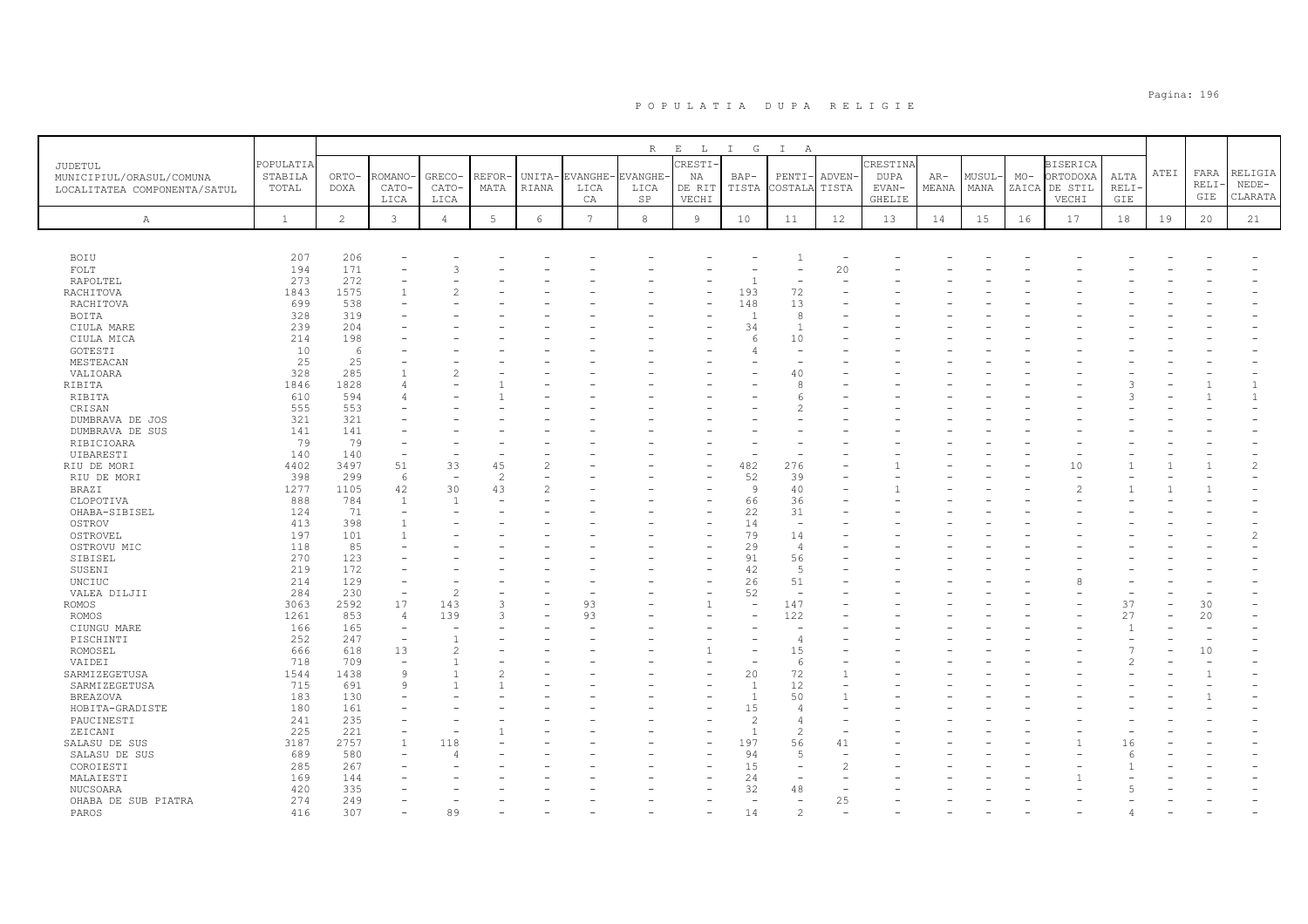|                                                                     |                               |                      |                          |                          |               |                 |                  | $R_{\perp}$            | $\mathbf{E}=-\mathbf{L}$ | I G             | $\mathbb{I}$<br>A        |                          |                           |              |                |       |                                              |                |      |              |                    |
|---------------------------------------------------------------------|-------------------------------|----------------------|--------------------------|--------------------------|---------------|-----------------|------------------|------------------------|--------------------------|-----------------|--------------------------|--------------------------|---------------------------|--------------|----------------|-------|----------------------------------------------|----------------|------|--------------|--------------------|
| JUDETUL<br>MUNICIPIUL/ORASUL/COMUNA<br>LOCALITATEA COMPONENTA/SATUL | POPULATIA<br>STABILA<br>TOTAL | ORTO-<br><b>DOXA</b> | <b>COMANO</b><br>CATO-   | GRECO-<br>CATO-          | REFOR<br>MATA | UNITA-<br>RIANA | EVANGHE-<br>LICA | <b>EVANGHE</b><br>LICA | CRESTI-<br>NA<br>DE RIT  | $BAP-$<br>TISTA | $PENTI-$<br>COSTALA      | <b>ADVEN</b><br>TISTA    | CRESTINA<br>DUPA<br>EVAN- | AR-<br>MEANA | MUSUL-<br>MANA | $MO-$ | <b>BISERICA</b><br>ORTODOXA<br>ZAICA DE STIL | ALTA<br>RELI-  | ATEI | FARA<br>RELI | RELIGIA<br>$NEDE-$ |
|                                                                     |                               |                      | LICA                     | LICA                     |               |                 | CA               | SP                     | VECHI                    |                 |                          |                          | GHELIE                    |              |                |       | VECHI                                        | GIE            |      | GIE          | CLARATA            |
| Α                                                                   | <sup>1</sup>                  | 2                    | $\mathbf{3}$             | $\overline{4}$           | 5             | 6               | $7\overline{ }$  | 8                      | $\overline{9}$           | 10              | 11                       | 12                       | 13                        | 14           | 15             | 16    | 17                                           | 18             | 19   | 20           | 21                 |
|                                                                     |                               |                      |                          |                          |               |                 |                  |                        |                          |                 |                          |                          |                           |              |                |       |                                              |                |      |              |                    |
| PESTERA                                                             | 70                            | 68                   |                          |                          |               |                 |                  |                        |                          |                 |                          |                          |                           |              |                |       |                                              |                |      |              |                    |
| RIU ALB                                                             | 222                           | 216                  | $\mathbf{1}$             | $\overline{c}$           |               |                 |                  |                        |                          | 2               |                          |                          |                           |              |                |       |                                              |                |      |              |                    |
| RIU MIC                                                             | 170                           | 164                  | ÷                        |                          |               |                 |                  |                        |                          | 6               |                          |                          |                           |              |                |       |                                              |                |      |              |                    |
| SALASU DE JOS                                                       | 316                           | 279                  | ÷,                       | 23                       |               |                 |                  |                        |                          | 2               |                          | 12                       |                           |              |                |       |                                              |                |      |              |                    |
| ZAVOI                                                               | 156                           | 148                  | $\overline{\phantom{a}}$ |                          |               |                 |                  |                        |                          | 6               | $\mathbf{1}$             | $\overline{1}$           |                           |              |                |       |                                              |                |      |              |                    |
| SINTAMARIA-ORLEA                                                    | 3996                          | 3178                 | 114                      | $\overline{4}$           | 39            |                 |                  |                        | ۰                        | 326             | 192                      | 128                      |                           |              |                |       |                                              |                |      |              |                    |
| SINTAMARIA-ORLEA                                                    | 974                           | 814                  | 95                       |                          | 27            | $\beta$         |                  |                        |                          | 5               | 12                       | 12                       |                           |              |                |       |                                              |                |      |              |                    |
| <b>BALOMIR</b>                                                      | 369                           | 222                  | $\equiv$                 |                          |               |                 |                  |                        |                          | 41              | 105                      | $\overline{\phantom{a}}$ |                           |              |                |       |                                              |                |      |              |                    |
| BARASTII HATEGULUI                                                  | 480                           | 346                  | $\overline{7}$           |                          |               |                 |                  |                        |                          | 20              | $\mathbf{1}$             | 100                      |                           |              |                |       |                                              |                |      |              |                    |
| BUCIUM-ORLEA                                                        | 211                           | 163                  |                          |                          |               |                 |                  |                        |                          | 47              | $\mathbf{1}$             | ÷,                       |                           |              |                |       |                                              |                |      |              |                    |
| CIOPEIA                                                             | 464                           | 425                  |                          |                          |               |                 |                  |                        |                          | 33              | ÷,                       | $\overline{c}$           |                           |              |                |       |                                              |                |      |              |                    |
| SACEL                                                               | 515                           | 392                  | 5                        |                          |               |                 |                  |                        |                          | 84              | 11                       | 14                       |                           |              |                |       |                                              |                |      |              |                    |
| SINPETRU                                                            | 304                           | 184                  |                          | 2                        |               |                 |                  |                        |                          | 91              | 27                       |                          |                           |              |                |       |                                              |                |      |              |                    |
| SUBCETATE                                                           | 563                           | 522                  | 5                        |                          |               |                 |                  |                        |                          | $\overline{c}$  | 34                       |                          |                           |              |                |       |                                              |                |      |              |                    |
| VADU                                                                | 116                           | 110                  | $\overline{c}$           |                          |               |                 |                  |                        |                          | 3               | $\overline{1}$           |                          |                           |              |                |       |                                              |                |      |              |                    |
| SOIMUS                                                              | 3502                          | 3373                 | 27                       | $\overline{c}$           | 28            | $\overline{5}$  |                  |                        |                          | 37              | 29                       |                          |                           |              |                |       |                                              |                |      |              |                    |
| SOIMUS                                                              | 1095                          | 1021                 | 26                       | $\overline{c}$           | 21            | $\overline{5}$  |                  |                        |                          | 12              | 8                        |                          |                           |              |                |       |                                              |                |      |              |                    |
| BALATA                                                              | 363                           | 347                  | ÷,                       |                          | $\epsilon$    |                 |                  |                        |                          | ÷               | Q                        |                          |                           |              |                |       |                                              |                |      |              |                    |
| BEJAN                                                               | 250                           | 242                  | $\overline{1}$           |                          |               |                 |                  |                        |                          |                 | $\overline{4}$           |                          |                           |              |                |       |                                              |                |      |              |                    |
| BEJAN-TIRNAVITA                                                     | - 5                           | -5                   |                          |                          |               |                 |                  |                        |                          |                 |                          |                          |                           |              |                |       |                                              |                |      |              |                    |
| BOHOLT                                                              | 332                           | 331                  |                          |                          |               |                 |                  |                        |                          |                 |                          |                          |                           |              |                |       |                                              |                |      |              |                    |
| CAINELU DE JOS                                                      | 156                           | 152                  |                          |                          |               |                 |                  |                        |                          |                 |                          |                          |                           |              |                |       |                                              |                |      |              |                    |
| CHISCADAGA                                                          | 398                           | 398                  |                          |                          |               |                 |                  |                        |                          |                 |                          |                          |                           |              |                |       |                                              |                |      |              |                    |
| FORNADIA                                                            | 312                           | 307                  |                          |                          |               |                 |                  |                        |                          |                 |                          |                          |                           |              |                |       |                                              |                |      |              |                    |
| PAULIS                                                              | 248                           | 248                  | ۰                        |                          |               |                 |                  |                        |                          |                 |                          |                          |                           |              |                |       |                                              |                |      |              |                    |
| SULIGHETE                                                           | 343                           | 322                  | $\overline{\phantom{a}}$ |                          |               |                 |                  |                        |                          | 17              | $\overline{4}$           |                          |                           |              |                |       |                                              |                |      |              |                    |
| TELIUCU INFERIOR                                                    | 2877                          | 2562                 | 93                       | 13                       | 31            |                 |                  |                        | ۰                        | 62              | 81                       | $\overline{7}$           |                           |              |                |       |                                              | 15             |      |              | $\mathbf{1}$       |
| TELIUCU INFERIOR                                                    | 1605                          | 1440                 | 43                       | $\overline{1}$           | 29            |                 |                  |                        |                          | 59              | 13                       | 7                        |                           |              |                |       |                                              | $\overline{1}$ |      |              |                    |
| CINCIS-CERNA                                                        | 783                           | 705                  | 10                       | $\overline{\phantom{a}}$ |               |                 |                  |                        |                          | 3               | 54                       |                          |                           |              |                |       |                                              | 10             |      |              | $\mathbf{1}$       |
| <b>IZVOARELE</b>                                                    | 165                           | 119                  | 35                       |                          |               |                 |                  |                        |                          |                 | 11                       |                          |                           |              |                |       |                                              |                |      |              |                    |
| TELIUCU SUPERIOR                                                    | 324                           | 298                  | 5                        | 12                       |               |                 |                  |                        |                          |                 | 3                        |                          |                           |              |                |       |                                              |                |      |              |                    |
| TOMESTI                                                             | 1508                          | 1475                 | $\overline{1}$           |                          |               |                 |                  |                        |                          | 31              |                          |                          |                           |              |                |       |                                              |                |      |              |                    |
| TOMESTI                                                             | 242                           | 215                  | ۳                        |                          |               |                 |                  |                        |                          | 27              |                          |                          |                           |              |                |       |                                              |                |      |              |                    |
| <b>DOBROT</b>                                                       | 179                           | 179                  |                          |                          |               |                 |                  |                        |                          |                 |                          |                          |                           |              |                |       |                                              |                |      |              |                    |
| LEAUT                                                               | 103                           | 102                  |                          |                          |               |                 |                  |                        |                          |                 |                          |                          |                           |              |                |       |                                              |                |      |              |                    |
|                                                                     | 190                           | 189                  |                          |                          |               |                 |                  |                        |                          |                 |                          |                          |                           |              |                |       |                                              |                |      |              |                    |
| LIVADA                                                              | 277                           | 277                  |                          |                          |               |                 |                  |                        |                          |                 |                          |                          |                           |              |                |       |                                              |                |      |              |                    |
| OBIRSA                                                              | 325                           | 321                  |                          |                          |               |                 |                  |                        |                          |                 |                          |                          |                           |              |                |       |                                              |                |      |              |                    |
| STEIA                                                               |                               |                      |                          |                          |               |                 |                  |                        |                          |                 |                          |                          |                           |              |                |       |                                              |                |      |              |                    |
| TIULESTI                                                            | 182                           | 182                  |                          |                          |               |                 |                  |                        |                          |                 |                          |                          |                           |              |                |       |                                              |                |      |              |                    |
| VALEA MARE DE CRIS                                                  | 10                            | 10                   |                          |                          |               |                 |                  |                        |                          |                 |                          |                          |                           |              |                |       |                                              |                |      |              |                    |
| TOPLITA                                                             | 1056                          | 996                  | 6                        |                          |               |                 |                  |                        |                          |                 | 52                       |                          |                           |              |                |       |                                              |                |      |              |                    |
| TOPLITA                                                             | 219                           | 211                  | 6                        |                          |               |                 |                  |                        |                          |                 | 2                        |                          |                           |              |                |       |                                              |                |      |              |                    |
| CURPENII SILVASULUI                                                 | $\overline{\phantom{a}}$      | $\equiv$             |                          |                          |               |                 |                  |                        |                          |                 | $\overline{\phantom{0}}$ |                          |                           |              |                |       |                                              |                |      |              |                    |
| DABICA                                                              | 245                           | 242                  |                          |                          |               |                 |                  |                        |                          |                 | 3                        |                          |                           |              |                |       |                                              |                |      |              |                    |
| DEALU MIC                                                           | 62                            | 62                   |                          |                          |               |                 |                  |                        |                          |                 |                          |                          |                           |              |                |       |                                              |                |      |              |                    |
| GOLES                                                               | 15                            | 15                   |                          |                          |               |                 |                  |                        |                          |                 |                          |                          |                           |              |                |       |                                              |                |      |              |                    |
| HASDAU                                                              | 442                           | 394                  |                          |                          |               |                 |                  |                        |                          |                 | 46                       |                          |                           |              |                |       |                                              |                |      |              |                    |
| MOSORU                                                              | 3                             | 3                    |                          |                          |               |                 |                  |                        |                          |                 |                          |                          |                           |              |                |       |                                              |                |      |              |                    |
| VALART                                                              | 70                            | 69                   |                          |                          |               |                 |                  |                        |                          |                 |                          |                          |                           |              |                |       |                                              |                |      |              |                    |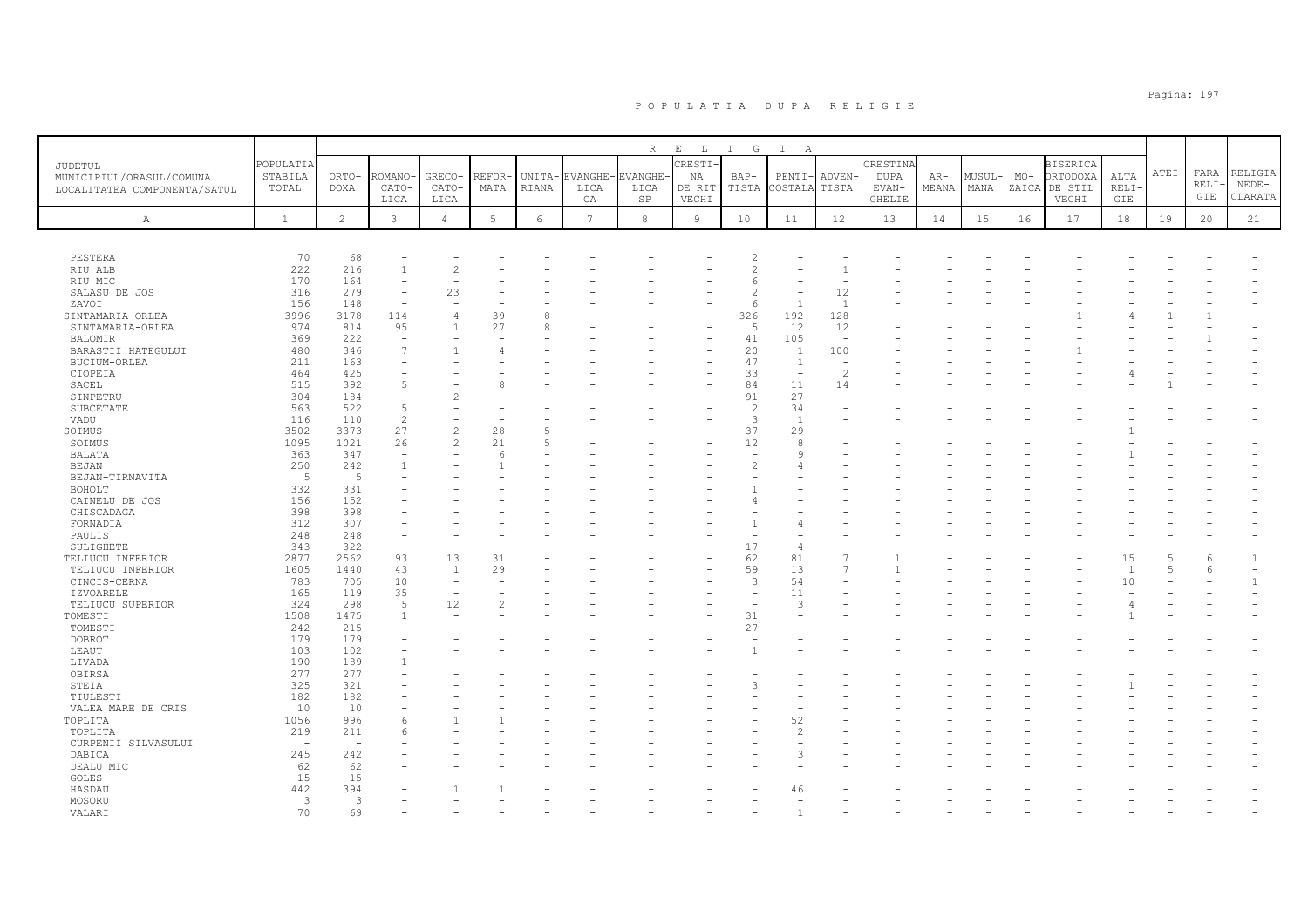|                                                                     |                               |                      |                          |                          |                |                 |                       |                                                    |                                            | $I$ G                | $\mathbb{I}$           |                       |                                                   |                |                |       |                                                       |                             |      |                      |                               |
|---------------------------------------------------------------------|-------------------------------|----------------------|--------------------------|--------------------------|----------------|-----------------|-----------------------|----------------------------------------------------|--------------------------------------------|----------------------|------------------------|-----------------------|---------------------------------------------------|----------------|----------------|-------|-------------------------------------------------------|-----------------------------|------|----------------------|-------------------------------|
| JUDETUL<br>MUNICIPIUL/ORASUL/COMUNA<br>LOCALITATEA COMPONENTA/SATUL | POPULATIA<br>STABILA<br>TOTAL | ORTO-<br><b>DOXA</b> | ROMANO<br>CATO-<br>LICA  | GRECO-<br>CATO-<br>LICA  | REFOR<br>MATA  | UNITA-<br>RIANA | EVANGHE<br>LICA<br>CA | $R_{\perp}$<br><b>VANGHE-</b><br>LICA<br><b>SP</b> | $E$ $L$<br>CRESTI<br>NA<br>DE RIT<br>VECHI | BAP-<br>TISTA        | A<br>PENTI-<br>COSTALA | <b>ADVEN</b><br>TISTA | CRESTINA<br><b>DUPA</b><br>EVAN-<br><b>GHELIE</b> | $AR-$<br>MEANA | MUSUL-<br>MANA | $MO-$ | <b>BISERICA</b><br>ORTODOXA<br>ZAICA DE STIL<br>VECHI | ALTA<br>RELI·<br><b>GIE</b> | ATEI | FARA<br>RELI·<br>GIE | RELIGIA<br>$NEDE-$<br>CLARATA |
| $\mathbb{A}$                                                        | $\mathbf{1}$                  | $\overline{2}$       | 3                        | $\overline{4}$           | 5              | $\epsilon$      | $7\phantom{.0}$       | 8                                                  | $\overline{9}$                             | 10                   | 11                     | 12                    | 13                                                | 14             | 15             | 16    | 17                                                    | 18                          | 19   | 20                   | 21                            |
|                                                                     | 1865                          | 1740                 | $\mathsf{Q}$             | 13                       |                |                 |                       |                                                    |                                            |                      |                        |                       |                                                   |                |                |       |                                                       |                             |      |                      |                               |
| TOTESTI<br>TOTESTI                                                  | 417                           | 392                  | 6                        | 8                        |                |                 |                       |                                                    |                                            | 33<br>$\overline{3}$ | 64<br>8                |                       |                                                   |                |                |       |                                                       |                             |      |                      |                               |
| CIRNESTI                                                            | 560                           | 528                  |                          |                          |                |                 |                       |                                                    |                                            | 22                   | 3                      |                       |                                                   |                |                |       |                                                       |                             |      |                      |                               |
| COPACI                                                              | 5                             | 5                    |                          |                          |                |                 |                       |                                                    |                                            | ÷                    | ٠                      |                       |                                                   |                |                |       |                                                       |                             |      |                      |                               |
| PACLISA                                                             | 509                           | 481                  | 3                        |                          |                |                 |                       |                                                    |                                            | 8                    | 14                     |                       |                                                   |                |                |       |                                                       |                             |      |                      |                               |
| <b>REEA</b>                                                         | 374                           | 334                  | $\overline{\phantom{a}}$ | $\overline{1}$           |                |                 |                       |                                                    |                                            |                      | 39                     |                       |                                                   |                |                |       |                                                       |                             |      |                      |                               |
| TURDAS                                                              | 1975                          | 1839                 | 5                        | 66                       | 42             |                 |                       |                                                    |                                            |                      | 15                     |                       |                                                   |                |                |       |                                                       |                             |      |                      |                               |
| TURDAS                                                              | 513                           | 447                  | 5                        | 21                       | 30             |                 |                       |                                                    |                                            |                      | $\overline{4}$         | $\overline{1}$        |                                                   |                |                |       |                                                       |                             |      |                      |                               |
| PRICAZ                                                              | 1141                          | 1117                 |                          | 6                        |                |                 |                       |                                                    |                                            |                      | 11                     |                       |                                                   |                |                |       |                                                       |                             |      |                      |                               |
| RIPAS                                                               | 55                            | 54                   | $\equiv$                 | $\overline{\phantom{a}}$ |                |                 |                       |                                                    |                                            |                      | $\sim$                 |                       |                                                   |                |                |       |                                                       |                             |      |                      |                               |
| SPINI                                                               | 266                           | 221                  |                          | 39                       |                |                 |                       |                                                    |                                            |                      |                        |                       |                                                   |                |                |       |                                                       |                             |      |                      |                               |
| UNIREA                                                              | 1081                          | 1007                 |                          | 22<br>10                 |                |                 |                       |                                                    |                                            | 10<br>3              | 36<br>6                |                       |                                                   |                |                |       |                                                       |                             |      |                      | $\mathbf{1}$                  |
| UNIREA                                                              | 290<br>106                    | 271<br>102           |                          |                          |                |                 |                       |                                                    |                                            |                      | $\overline{4}$         |                       |                                                   |                |                |       |                                                       |                             |      |                      |                               |
| CRAGUIS                                                             | 248                           | 230                  |                          |                          |                |                 |                       |                                                    |                                            |                      | 12                     |                       |                                                   |                |                |       |                                                       |                             |      |                      |                               |
| FARCADIN<br>LIVEZI                                                  | 132                           | 129                  |                          |                          |                |                 |                       |                                                    |                                            |                      | $\overline{1}$         |                       |                                                   |                |                |       |                                                       |                             |      |                      |                               |
| TUSTEA                                                              | 305                           | 275                  | $\mathbf{1}$             | 11                       |                |                 |                       |                                                    |                                            | $\mathbf{1}$         | 13                     |                       |                                                   |                |                |       |                                                       |                             |      | 3                    | $\mathbf{1}$                  |
| VATA DE JOS                                                         | 4881                          | 4805                 | 13                       | $\mathcal{L}$            |                |                 |                       |                                                    |                                            | 51                   | $\mathbf{1}$           |                       |                                                   |                |                |       |                                                       |                             |      |                      |                               |
| VATA DE JOS                                                         | 632                           | 604                  | 12                       | $\overline{1}$           |                |                 |                       |                                                    |                                            | 8                    |                        |                       |                                                   |                |                |       |                                                       |                             |      |                      |                               |
| BASARABASA                                                          | 313                           | 310                  | $\overline{1}$           |                          |                |                 |                       |                                                    |                                            |                      |                        |                       |                                                   |                |                |       |                                                       |                             |      |                      |                               |
| BIRTIN                                                              | 343                           | 342                  |                          |                          |                |                 |                       |                                                    |                                            |                      |                        |                       |                                                   |                |                |       |                                                       |                             |      |                      |                               |
| <b>BROTUNA</b>                                                      | 312                           | 311                  |                          |                          |                |                 |                       |                                                    |                                            |                      |                        |                       |                                                   |                |                |       |                                                       |                             |      |                      |                               |
| CAZANESTI                                                           | 281                           | 281                  |                          |                          |                |                 |                       |                                                    |                                            |                      |                        |                       |                                                   |                |                |       |                                                       |                             |      |                      |                               |
| CIUNGANI                                                            | 364                           | 363                  |                          |                          |                |                 |                       |                                                    |                                            |                      |                        |                       |                                                   |                |                |       |                                                       |                             |      |                      |                               |
| OCISOR                                                              | 290                           | 290                  |                          |                          |                |                 |                       |                                                    |                                            |                      |                        |                       |                                                   |                |                |       |                                                       |                             |      |                      |                               |
| OCIU                                                                | 370                           | 362                  |                          |                          |                |                 |                       |                                                    |                                            |                      |                        |                       |                                                   |                |                |       |                                                       |                             |      |                      |                               |
| PRAVALENI                                                           | 414                           | 413                  |                          |                          |                |                 |                       |                                                    |                                            |                      |                        |                       |                                                   |                |                |       |                                                       |                             |      |                      |                               |
| PRIHODISTE                                                          | 303                           | 303                  |                          |                          |                |                 |                       |                                                    |                                            |                      |                        |                       |                                                   |                |                |       |                                                       |                             |      |                      |                               |
| TATARASTII DE CRIS                                                  | 191                           | 191                  |                          |                          |                |                 |                       |                                                    |                                            |                      |                        |                       |                                                   |                |                |       |                                                       |                             |      |                      |                               |
| TIRNAVA DE CRIS                                                     | 653                           | 636                  |                          |                          |                |                 |                       |                                                    |                                            | 17                   |                        |                       |                                                   |                |                |       |                                                       |                             |      |                      |                               |
| VATA DE SUS                                                         | 415                           | 399                  |                          |                          |                |                 |                       |                                                    |                                            | 15                   |                        |                       |                                                   |                |                |       |                                                       |                             |      |                      |                               |
| VALISOARA                                                           | 1539                          | 1519                 |                          |                          |                |                 |                       |                                                    |                                            | 8                    | 11                     |                       |                                                   |                |                |       |                                                       |                             |      |                      |                               |
| VALISOARA                                                           | 900                           | 892                  |                          |                          |                |                 |                       |                                                    |                                            |                      | $\mathcal{D}$          |                       |                                                   |                |                |       |                                                       |                             |      |                      |                               |
| DEALU MARE                                                          | 287                           | 286                  |                          |                          |                |                 |                       |                                                    |                                            |                      |                        |                       |                                                   |                |                |       |                                                       |                             |      |                      |                               |
| SALISTIOARA                                                         | 254                           | 245                  |                          |                          |                |                 |                       |                                                    |                                            |                      | $\mathbf{Q}$           |                       |                                                   |                |                |       |                                                       |                             |      |                      |                               |
| STOIENEASA<br>VETEL                                                 | 98<br>2828                    | 96<br>2468           | 80                       | 58                       | 53             |                 |                       |                                                    |                                            | $\overline{c}$<br>43 | 106                    | 3                     |                                                   |                |                |       |                                                       |                             |      |                      |                               |
| VETEL                                                               | 791                           | 737                  | $\mathcal{B}$            | 8                        | $\overline{1}$ |                 |                       |                                                    |                                            | 5                    | 37                     |                       |                                                   |                |                |       |                                                       |                             |      |                      |                               |
| MUNCELU MIC                                                         | 350                           | 296                  | 6                        | $\overline{1}$           | 35             |                 |                       |                                                    |                                            |                      | 12                     |                       |                                                   |                |                |       |                                                       |                             |      |                      |                               |
| BOIA BIRZII                                                         | 63                            | 63                   |                          |                          |                |                 |                       |                                                    |                                            |                      |                        |                       |                                                   |                |                |       |                                                       |                             |      |                      |                               |
| <b>BRETELIN</b>                                                     | 44                            | 37                   |                          |                          |                |                 |                       |                                                    |                                            |                      | $\overline{c}$         |                       |                                                   |                |                |       |                                                       |                             |      |                      |                               |
| CAOI                                                                | 11                            | 8                    |                          |                          |                |                 |                       |                                                    |                                            |                      |                        |                       |                                                   |                |                |       |                                                       |                             |      |                      |                               |
| HEREPEIA                                                            | 128                           | 112                  |                          |                          |                |                 |                       |                                                    |                                            | $\overline{c}$       | 10                     | $\overline{c}$        |                                                   |                |                |       |                                                       |                             |      |                      |                               |
| LESNIC                                                              | 502                           | 471                  |                          |                          |                |                 |                       |                                                    |                                            | 3                    | 25                     |                       |                                                   |                |                |       |                                                       |                             |      |                      |                               |
| MINTIA                                                              | 807                           | 618                  | 71                       | 46                       | 15             |                 |                       |                                                    |                                            | 32                   | 14                     |                       |                                                   |                |                |       |                                                       |                             |      |                      |                               |
| MUNCELU MARE                                                        | 94                            | 91                   |                          |                          |                |                 |                       |                                                    |                                            |                      | 3                      |                       |                                                   |                |                |       |                                                       |                             |      |                      |                               |
| RUNCU MIC                                                           | 38                            | 35                   |                          |                          |                |                 |                       |                                                    |                                            |                      | 3                      |                       |                                                   |                |                |       |                                                       |                             |      |                      |                               |
| VORTA                                                               | 1380                          | 1267                 | $\overline{2}$           |                          |                |                 |                       |                                                    |                                            | 3                    | 96                     |                       |                                                   |                |                |       |                                                       | 11                          |      | $\overline{1}$       |                               |
| <b>VORTA</b>                                                        | 253                           | 2.52                 |                          |                          |                |                 |                       |                                                    |                                            |                      |                        |                       |                                                   |                |                |       |                                                       |                             |      |                      |                               |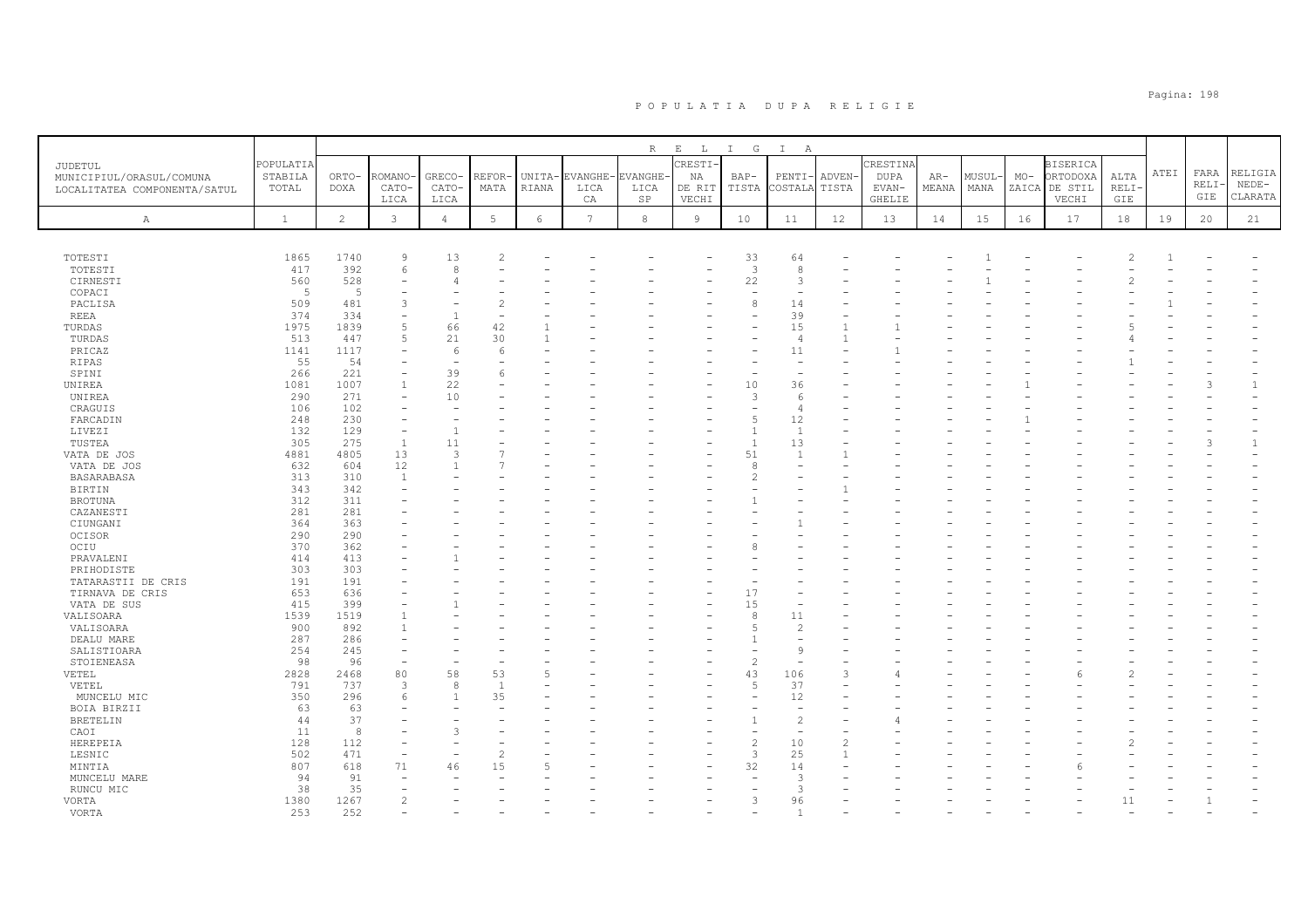|                                                                     |                               |                      |                          |                         |                |                          |                                        | $\mathbb R$ | $\mathbf E$                      | G             | Α                              |    |                                              |                |                |       |                                                       |                        |      |                        |                               |
|---------------------------------------------------------------------|-------------------------------|----------------------|--------------------------|-------------------------|----------------|--------------------------|----------------------------------------|-------------|----------------------------------|---------------|--------------------------------|----|----------------------------------------------|----------------|----------------|-------|-------------------------------------------------------|------------------------|------|------------------------|-------------------------------|
| JUDETUL<br>MUNICIPIUL/ORASUL/COMUNA<br>LOCALITATEA COMPONENTA/SATUL | POPULATIA<br>STABILA<br>TOTAL | ORTO-<br><b>DOXA</b> | ROMANO-<br>CATO-<br>LICA | GRECO-<br>CATO-<br>LICA | REFOR-<br>MATA | RIANA                    | UNITA- EVANGHE- EVANGHE-<br>LICA<br>CA | LICA<br>SP  | CRESTI-<br>NA<br>DE RIT<br>VECHI | BAP-<br>TISTA | PENTI- ADVEN-<br>COSTALA TISTA |    | CRESTINA<br><b>DUPA</b><br>$EVAN-$<br>GHELIE | $AR-$<br>MEANA | MUSUL-<br>MANA | $MO-$ | <b>BISERICA</b><br>ORTODOXA<br>ZAICA DE STIL<br>VECHI | ALTA<br>$RELI-$<br>GIE | ATEI | FARA<br>$RELI-$<br>GIE | RELIGIA<br>$NEDE-$<br>CLARATA |
| Α                                                                   |                               | $\overline{c}$       |                          |                         |                | $\epsilon$               |                                        | 8           | $\Omega$                         | 10            | 11                             | 12 | 13                                           | 14             | 15             | 16    | 17                                                    | 18                     | 19   | 20                     | 21                            |
|                                                                     |                               |                      |                          |                         |                |                          |                                        |             |                                  |               |                                |    |                                              |                |                |       |                                                       |                        |      |                        |                               |
| CERTEJU DE JOS                                                      | 137                           | 137                  |                          |                         |                |                          |                                        |             |                                  |               |                                |    |                                              |                |                |       |                                                       |                        |      |                        |                               |
| COAJA                                                               | 143                           | 143                  |                          |                         |                |                          |                                        |             |                                  |               |                                |    |                                              |                |                |       |                                                       |                        |      |                        |                               |
| DUMESTI                                                             | 24                            | 24                   |                          |                         |                |                          |                                        |             |                                  |               |                                |    |                                              |                |                |       |                                                       |                        |      |                        |                               |
| LUNCSOARA                                                           | 74                            | 74                   |                          |                         |                |                          |                                        |             |                                  |               |                                |    |                                              |                |                |       |                                                       |                        |      |                        |                               |
| VALEA POIENII                                                       | 266                           | 235                  | -                        |                         |                |                          |                                        |             |                                  |               | 16                             |    |                                              |                |                |       |                                                       |                        |      |                        |                               |
| VISCA                                                               | 483                           | 402                  | $\sim$<br>∠              |                         |                |                          |                                        |             |                                  |               | 79                             |    |                                              |                |                |       |                                                       |                        |      |                        |                               |
| ZAM                                                                 | 2487                          | 2378                 | 10                       |                         |                | $\overline{\phantom{0}}$ |                                        |             | $\overline{\phantom{a}}$         | 13            | 70                             |    |                                              |                |                |       |                                                       |                        |      |                        |                               |
| ZAM                                                                 | 763                           | 711                  | 9                        |                         |                |                          |                                        |             |                                  |               | 26                             |    |                                              |                |                |       |                                                       |                        |      |                        |                               |
| ALMAS-SALISTE                                                       | 215                           | 215                  | $\overline{\phantom{0}}$ |                         |                |                          |                                        |             |                                  |               |                                |    |                                              |                |                |       |                                                       |                        |      |                        |                               |
| ALMASEL                                                             | 78                            | 60                   |                          |                         |                |                          |                                        |             |                                  |               | 16                             |    |                                              |                |                |       |                                                       |                        |      |                        |                               |
| <b>BRASEU</b>                                                       | 31                            | 31                   | $\overline{\phantom{0}}$ |                         |                |                          |                                        |             |                                  |               |                                |    |                                              |                |                |       |                                                       |                        |      |                        |                               |
| CERBIA                                                              | 152                           | 152                  |                          |                         |                |                          |                                        |             |                                  |               |                                |    |                                              |                |                |       |                                                       |                        |      |                        |                               |
| DELENI                                                              | 31                            | 30                   | -                        |                         |                |                          |                                        |             |                                  |               |                                |    |                                              |                |                |       |                                                       |                        |      |                        |                               |
| GODINESTI                                                           | 242                           | 242                  |                          |                         |                |                          |                                        |             |                                  |               |                                |    |                                              |                |                |       |                                                       |                        |      |                        |                               |
| MICANESTI                                                           | 146                           | 126                  |                          |                         |                |                          |                                        |             |                                  |               | 1 Q                            |    |                                              |                |                |       |                                                       |                        |      |                        |                               |
| POGANESTI                                                           | 108                           | 107                  |                          |                         |                |                          |                                        |             |                                  |               |                                |    |                                              |                |                |       |                                                       |                        |      |                        |                               |
| POJOGA                                                              | 352                           | 341                  | $\overline{\phantom{a}}$ |                         |                |                          |                                        |             |                                  |               |                                |    |                                              |                |                |       |                                                       |                        |      |                        |                               |
| SALCIVA                                                             | 212                           | 208                  | $\overline{\phantom{0}}$ |                         |                |                          |                                        |             |                                  |               |                                |    |                                              |                |                |       |                                                       |                        |      |                        |                               |
| TAMASESTI                                                           | 112                           | 112                  |                          |                         |                |                          |                                        |             |                                  |               |                                |    |                                              |                |                |       |                                                       |                        |      |                        |                               |
| VALEA                                                               | 45                            | 43                   |                          |                         |                |                          |                                        |             |                                  |               |                                |    |                                              |                |                |       |                                                       |                        |      |                        |                               |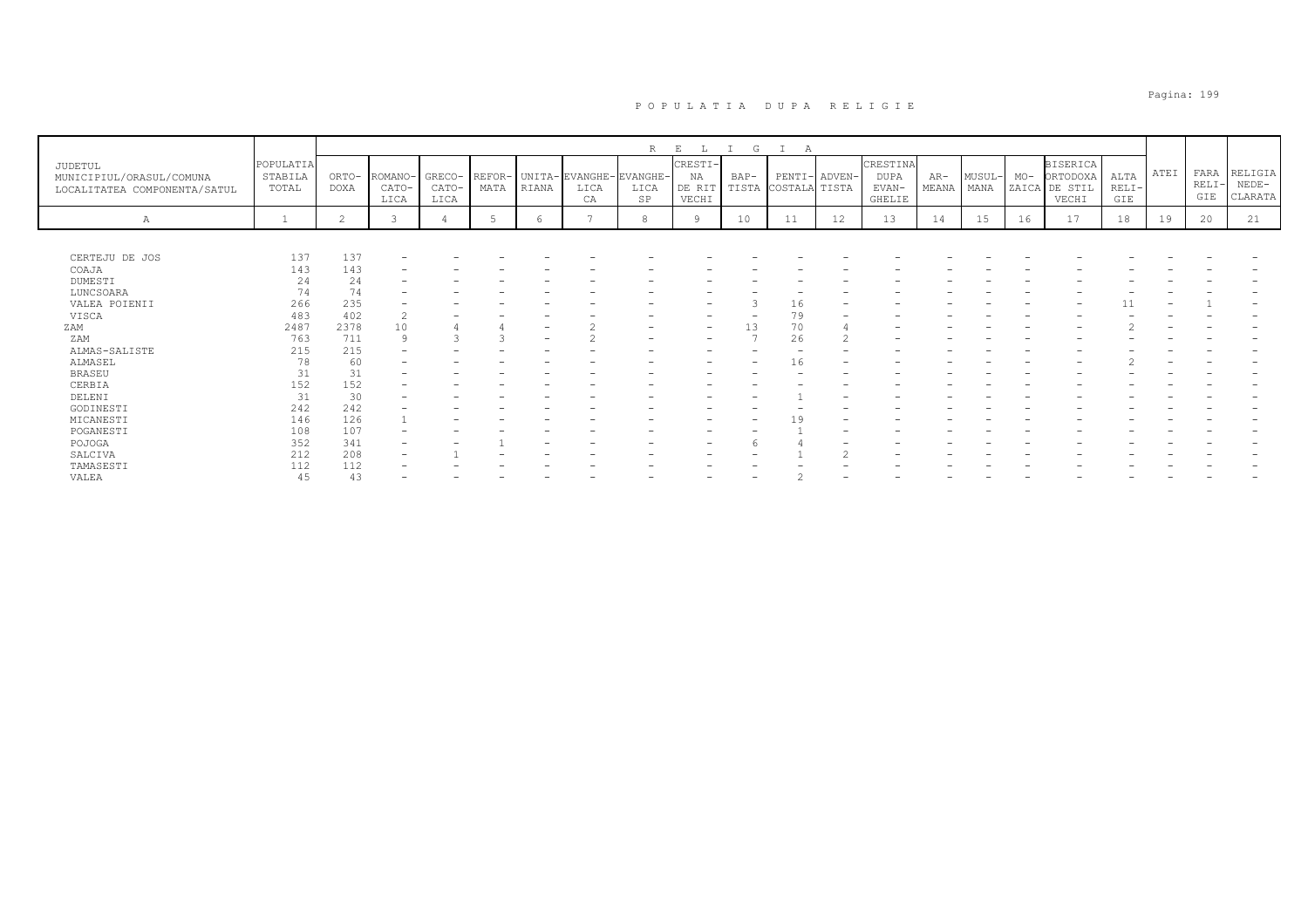|                                |               |                |                          |                          |                          |                                  |                 | R              | $\,$ E $\,$<br>$\mathbb{L}$ | $\mathbb{I}$<br>G | $\mathbb{I}$<br>A |                          |                          |       |                |       |                          |                          |                          |                                |                |
|--------------------------------|---------------|----------------|--------------------------|--------------------------|--------------------------|----------------------------------|-----------------|----------------|-----------------------------|-------------------|-------------------|--------------------------|--------------------------|-------|----------------|-------|--------------------------|--------------------------|--------------------------|--------------------------------|----------------|
| JUDETUL                        | POPULATIA     |                |                          |                          |                          |                                  |                 |                | RESTI <sup>.</sup>          |                   |                   |                          | CRESTINA                 |       |                |       | <b>BISERICA</b>          |                          |                          |                                |                |
| MUNICIPIUL/ORASUL/COMUNA       | STABILA       | ORTO-          | <b>ROMANO</b>            | GRECO-                   | REFOR                    | UNITA-                           | EVANGHE         | <b>EVANGHE</b> | ΝA                          | $BAP-$            | PENTI             | <b>ADVEN</b>             | <b>DUPA</b>              | AR-   | MUSUL          | $MO-$ | ORTODOXA                 | ALTA                     | ATEI                     | FARA                           | RELIGIA        |
| LOCALITATEA COMPONENTA/SATUL   | TOTAL         | <b>DOXA</b>    | CATO-                    | CATO-                    | MATA                     | RIANA                            | LICA            | LICA           | DE RIT                      | TISTA             | COSTALA           | TISTA                    | EVAN-                    | MEANA | MANA           | ZAICA | DE STIL                  | RELI-                    |                          | RELI-                          | $NEDE-$        |
|                                |               |                | LICA                     | LICA                     |                          |                                  | CA              | $_{\rm SP}$    | VECHI                       |                   |                   |                          | GHELIE                   |       |                |       | VECHI                    | GIE                      |                          | GIE                            | CLARATA        |
| Α                              | $\mathbf{1}$  | $\overline{c}$ | 3                        | $\overline{4}$           | 5                        | 6                                | $7\phantom{.0}$ | 8              | 9                           | 10                | 11                | 12                       | 13                       | 14    | 15             | 16    | 17                       | 18                       | 19                       | 20                             | 21             |
|                                |               |                |                          |                          |                          |                                  |                 |                |                             |                   |                   |                          |                          |       |                |       |                          |                          |                          |                                |                |
|                                |               |                |                          |                          |                          |                                  |                 |                |                             |                   |                   |                          |                          |       |                |       |                          |                          |                          |                                |                |
| JUDETUL MARAMURES              | 540099        | 418173         | 36828                    | 30650                    | 24654                    | 208                              | 122             | 94             | 164                         | 1966              | 12296             | 3362                     | 428                      | 18    | 11             | 146   | 417                      | 7611                     | 329                      | 1748                           | 874            |
| MUNICIPII SI ORASE             | 285339        | 206219         | 31921                    | 15239                    | 18572                    | 162                              | 117             | 84             | 94                          | 1419              | 5045              | 601                      | 206                      | 16    | $\overline{9}$ | 136   | 252                      | 3332                     | 285                      | 1287                           | 343            |
| MUNICIPIUL BAIA MARE           | 149205        | 103016         | 16057                    | 9962                     | 12422                    | 107                              | 75              | 76             | 76                          | 856               | 3238              | 115                      | 80                       | 6     | $\overline{7}$ | 90    | 95                       | 1812                     | 217                      | 665                            | 233            |
| <b>BAIA MARE</b>               | 148363        | 102270         | 16055                    | 9962                     | 12421                    | 107                              | 75              | 76             | 76                          | 856               | 3221              | 102                      | 80                       | 6     | $\overline{7}$ | 90    | 95                       | 1762                     | 216                      | 653                            | 233            |
| <b>BLIDARI</b>                 | 291           | 273            | <b>11-</b>               |                          |                          |                                  |                 |                |                             |                   |                   | $\overline{\phantom{a}}$ |                          |       |                |       |                          | $\overline{7}$           | $\overline{\phantom{a}}$ | 11                             | <u>_</u>       |
| FIRIZA                         | 380           | 320            | $\overline{1}$           |                          |                          |                                  |                 |                |                             |                   | 17                | 13                       |                          |       |                |       |                          | 27                       |                          | $\overline{1}$                 |                |
| VALEA NEAGRA                   | 171           | 153            | $\overline{1}$           |                          | $\overline{1}$           | $\equiv$                         |                 |                |                             |                   |                   | $\overline{\phantom{m}}$ |                          |       |                |       | $\overline{\phantom{a}}$ | 16                       |                          | $\sim$                         |                |
| MUNICIPIUL SIGHETU MARMATIEI   | 44185         | 29671          | 6490                     | 3131                     | 2036                     | 38                               | 18              | $\mathcal{L}$  | 15                          | 394               | 215               | 233                      | 62                       |       | $\mathbf{1}$   | 31    | 62                       | 1123                     | 46                       | 520                            | 93             |
| SIGHETU MARMATIEI              | 38162         | 24651          | 6442                     | 2906                     | 2016                     | 38                               | 18              | $\mathcal{P}$  | 10                          | 256               | 197               | 198                      | 39                       |       |                | 31    | 62                       | 808                      | 45                       | 382                            | 56             |
| IAPA                           | 1600          | 1433           | 3<br>$\overline{c}$      | 35                       |                          |                                  |                 |                | $\overline{c}$              | 50                | 3                 |                          | 7                        |       |                |       |                          | 45                       |                          | 22<br>$\overline{\phantom{a}}$ | $\sim$         |
| LAZU BACIULUI<br>SUGAU         | 628<br>762    | 590<br>560     | $\overline{c}$           | 22<br>96                 | -1                       |                                  |                 |                |                             |                   |                   |                          |                          |       |                |       |                          | 14<br>55                 |                          | 47                             | -1             |
| VALEA CUFUNDOASA               | 1411          | 1093           | 37                       | 63                       | 19                       |                                  |                 |                |                             | 20                | $\overline{4}$    | 35                       | 13                       |       |                |       |                          | 101                      |                          | 17                             | 9              |
| VALEA HOTARULUI                | 1622          | 1344           | $\overline{4}$           | $\mathcal{Q}$            |                          |                                  |                 |                | 3                           | 68                | 11                |                          | $\overline{3}$           |       |                |       |                          | 100                      |                          | 52                             | 27             |
| ORAS BAIA SPRIE                | 16059         | 10817          | 2943                     | 635                      | 965                      | 9                                | 14              |                |                             | 73                | 315               | 6                        | 27                       |       |                | 8     |                          | 177                      | 6                        | 55                             | 3              |
| BAIA SPRIE                     | 11735         | 7286           | 2792                     | 482                      | 797                      | 9                                | 12              |                |                             | 43                | 198               | 6                        | 12                       |       |                | 8     |                          | 46                       | 6                        | 34                             | 3              |
| CHIUZBAIA                      | 723           | 681            | -1                       | 16                       | $\overline{\phantom{a}}$ |                                  |                 |                |                             |                   | - 1               | $\overline{\phantom{m}}$ |                          |       |                |       |                          | 24                       |                          |                                |                |
| TAUTII DE SUS                  | 2583          | 1926           | 150                      | 112                      | 165                      |                                  |                 |                |                             | 27                | 113               |                          | 15                       |       |                |       |                          | 48                       |                          | 20                             |                |
| SATU NOU DE SUS                | 1018          | 924            | $\overline{\phantom{a}}$ | 25                       | 3                        |                                  |                 |                |                             | 3                 | -3                | $\overline{\phantom{m}}$ | $\overline{\phantom{a}}$ |       |                |       |                          | 59                       |                          |                                |                |
| ORAS BORSA                     | 27450         | 25200          | 1473                     | 169                      | 144                      |                                  |                 |                |                             | 4                 | 240               | 176                      | $\mathcal{L}$            |       |                |       | 11                       | $\overline{7}$           | 5                        |                                |                |
| <b>BORSA</b>                   | 26275         | 24081          | 1473                     | 169                      | 144                      | Δ                                | 2               |                |                             | $\Delta$          | 187               | 174                      | $\overline{\mathcal{L}}$ |       |                |       | 11                       | $\overline{7}$           | $\overline{5}$           | 4                              | $\mathcal{R}$  |
| <b>BAILE BORSA</b>             | 1175          | 1119           | $\sim$                   | $\sim$                   |                          |                                  |                 |                |                             |                   | 53                | $\mathfrak{D}$           | $\sim$                   |       |                |       |                          |                          |                          |                                |                |
| ORAS CAVNIC                    | 5778          | 4308           | 1021                     | 131                      | 145                      |                                  |                 |                |                             | $\overline{1}$    | 81                | 8                        | 10                       |       |                |       | $\overline{2}$           | 26                       | $\mathcal{R}$            | 30                             | 6              |
| CAVNIC                         | 5778          | 4308           | 1021                     | 131                      | 145                      |                                  |                 |                |                             |                   | 81                | 8                        | 10                       |       |                |       | $\overline{c}$           | 26                       | 8                        | 30                             | 6              |
| ORAS SEINI                     | 9192          | 6538           | 821                      | 413                      | 1240                     | $\mathbf{1}$                     |                 |                |                             | 77                | 21                | 6                        | $\mathcal{L}$            |       |                |       | $\overline{1}$           | 66                       | $\mathcal{P}$            | 3                              |                |
| SEINI                          | 7774          | 5351           | 815                      | 397                      | 1047                     |                                  |                 |                |                             | 77                | 20                | 6                        |                          |       |                |       |                          | 53                       |                          |                                |                |
| SABISA                         | 798<br>620    | 759<br>428     | <b>1920</b><br>6         | 14<br>$\mathcal{D}$      | 10<br>183                |                                  |                 |                |                             |                   | $\overline{1}$    |                          |                          |       |                |       |                          | 12<br>$\overline{1}$     |                          |                                |                |
| VIILE APEI<br>ORAS TIRGU LAPUS | 14303         | 10944          | 396                      | 402                      | 1509                     |                                  |                 |                |                             | $\overline{7}$    | 902               | 17                       |                          |       |                |       | $\overline{7}$           | 110                      |                          |                                | $\overline{1}$ |
| TIRGU LAPUS                    | 6412          | 4857           | 373                      | 203                      | 597                      |                                  |                 |                |                             | 5                 | 329               |                          |                          |       |                |       |                          | 39                       |                          |                                |                |
| <b>BOIERENI</b>                | 572           | 479            | $\overline{\phantom{a}}$ | 93                       | <b>1</b>                 |                                  |                 |                |                             |                   |                   |                          |                          |       |                |       |                          | $\overline{a}$           |                          |                                |                |
| <b>BORCUT</b>                  | 1017          | 936            | $\overline{\phantom{a}}$ | 19                       | -1                       |                                  |                 |                |                             |                   | 40                |                          |                          |       |                |       |                          | 20                       |                          |                                |                |
| CUFOAIA                        | 269           | 269            | $\overline{\phantom{a}}$ |                          |                          |                                  |                 |                |                             |                   |                   |                          |                          |       |                |       |                          |                          |                          |                                |                |
| DAMACUSENI                     | 1017          | 86             | 20                       |                          | 909                      |                                  |                 |                |                             |                   |                   |                          |                          |       |                |       |                          |                          |                          |                                |                |
| DOBRICU LAPUSULUI              | 140           | 137            | $\overline{\phantom{a}}$ | $\mathcal{L}$            |                          |                                  |                 |                |                             |                   |                   |                          |                          |       |                |       |                          |                          |                          |                                |                |
| <b>DUMBRAVA</b>                | 247           | 241            |                          |                          |                          |                                  |                 |                |                             |                   |                   |                          |                          |       |                |       |                          | $\overline{5}$           |                          |                                |                |
| FINTINELE                      | 381           | 299            |                          |                          |                          |                                  |                 |                |                             |                   | 67                |                          |                          |       |                |       |                          | 10                       |                          |                                |                |
| GROAPE                         | 90            | 89             |                          |                          |                          |                                  |                 |                |                             |                   |                   |                          |                          |       |                |       |                          |                          |                          |                                |                |
| INAU                           | 359           | 332            |                          |                          |                          |                                  |                 |                |                             |                   | 21                |                          |                          |       |                |       |                          |                          |                          |                                |                |
| <b>RAZOARE</b>                 | 1131          | 747            |                          | $\mathcal{L}$            |                          |                                  |                 |                |                             |                   | 361               |                          |                          |       |                |       |                          | 20                       |                          |                                |                |
| ROGOZ                          | 1620          | 1461           | $\overline{c}$           | 67                       |                          |                                  |                 |                |                             | $\mathbf{1}$      | 66                | 17                       |                          |       |                |       |                          | $\overline{4}$           |                          |                                |                |
| ROHIA                          | 884           | 847            |                          | 7                        |                          |                                  |                 |                |                             |                   | 18                |                          |                          |       |                |       |                          | 11                       |                          |                                |                |
| STOICENI                       | 164           | 164            | $\equiv$                 | $\overline{\phantom{a}}$ |                          |                                  |                 |                |                             | $\overline{7}$    |                   | $\sim$                   |                          |       |                |       |                          | $\overline{\phantom{a}}$ |                          |                                |                |
| ORAS VISEU DE SUS              | 19167         | 15725          | 2720                     | 396                      | 111                      | $\mathfrak{D}$<br>$\mathfrak{D}$ |                 |                |                             | $\mathfrak{D}$    | 33                | 40                       | 21                       |       |                |       | 74                       | 11<br>5                  |                          | 5                              | 3<br>3         |
| VISEU DE SUS                   | 15944<br>3223 | 12793<br>2932  | 2659                     | 225<br>171               | 111                      |                                  |                 |                |                             | 5                 | 22<br>11          | 3<br>37                  | 21<br>$\sim$             |       |                | 6     | 74                       | 6                        |                          |                                |                |
| VISEU DE MIJLOC<br>COMUNE      | 254760        | 211954         | 61<br>4907               | 15411                    | 6082                     | 46                               |                 | 10             | 70                          | 547               | 7251              | 2761                     | 222                      |       |                | 10    | 165                      | 4279                     | 44                       | 461                            | 531            |
| ARDUSAT                        | 2464          | 2301           | 5                        | 116                      |                          |                                  |                 |                |                             |                   | 23                |                          |                          |       |                |       |                          | 8                        |                          |                                |                |
| ARDUSAT                        | 1762          | 1657           | 5                        | 77                       | -6                       |                                  |                 |                |                             | 3                 | 14                |                          |                          |       |                |       |                          |                          |                          |                                |                |
|                                |               |                |                          |                          |                          |                                  |                 |                |                             |                   |                   |                          |                          |       |                |       |                          |                          |                          |                                |                |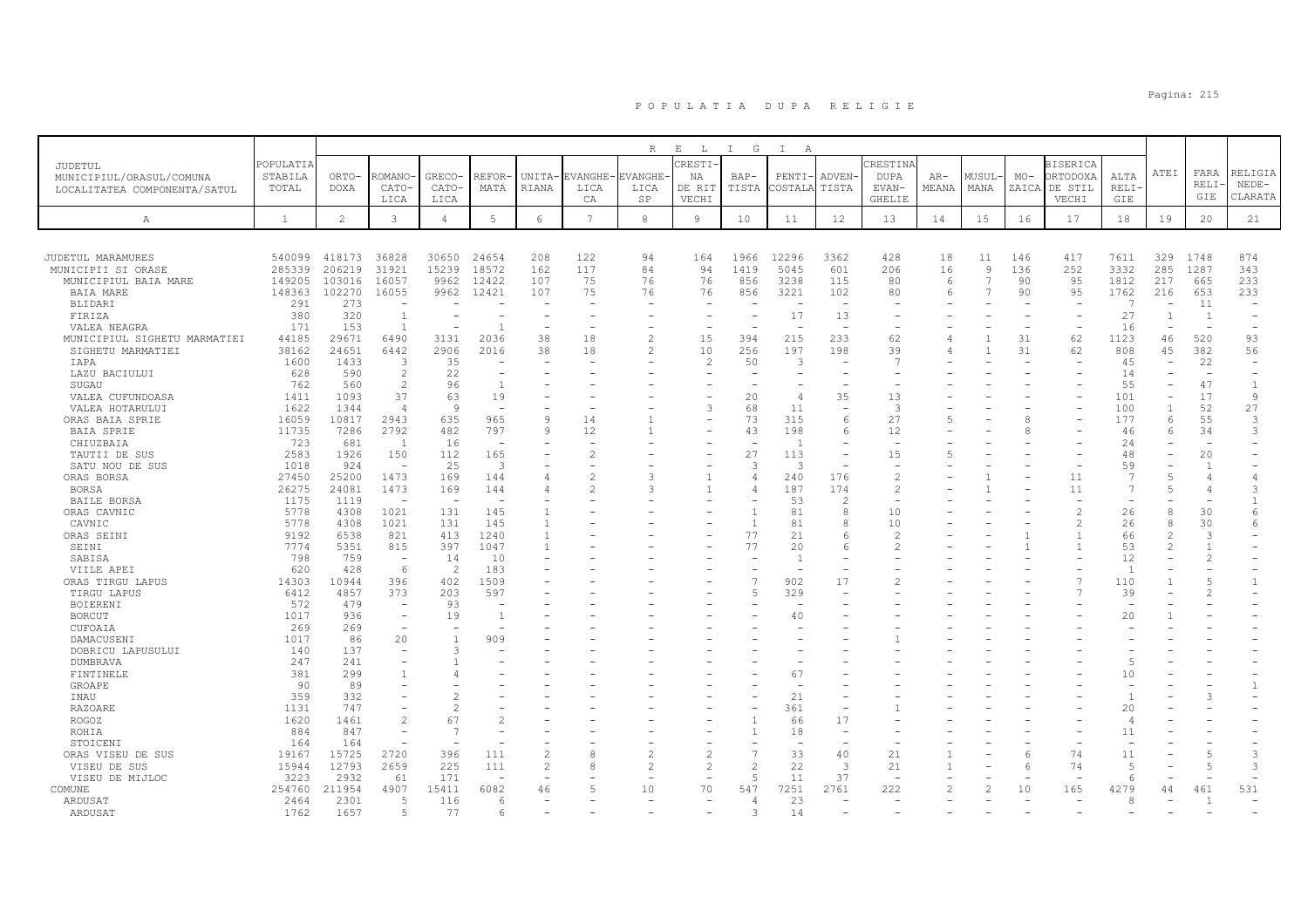|                                                                     |                               |                      |                          |                         |                      |                 |                        | R                            | $E$ $L$                          | I G             | $\mathbb{I}$<br>A             |                          |                                                   |                |                |       |                                                       |                                   |      |                      |                               |
|---------------------------------------------------------------------|-------------------------------|----------------------|--------------------------|-------------------------|----------------------|-----------------|------------------------|------------------------------|----------------------------------|-----------------|-------------------------------|--------------------------|---------------------------------------------------|----------------|----------------|-------|-------------------------------------------------------|-----------------------------------|------|----------------------|-------------------------------|
| JUDETUL<br>MUNICIPIUL/ORASUL/COMUNA<br>LOCALITATEA COMPONENTA/SATUL | POPULATIA<br>STABILA<br>TOTAL | ORTO-<br>DOXA        | ROMANO<br>CATO-<br>LICA  | GRECO-<br>CATO-<br>LICA | <b>REFOR</b><br>MATA | UNITA-<br>RIANA | EVANGHE-<br>LICA<br>СA | EVANGHE<br>LICA<br><b>SP</b> | CRESTI-<br>NA<br>DE RIT<br>VECHI | $BAP-$<br>TISTA | PENTI-<br>COSTALA             | <b>ADVEN</b><br>TISTA    | CRESTINA<br><b>DUPA</b><br>EVAN-<br><b>GHELIE</b> | $AR-$<br>MEANA | MUSUL-<br>MANA | $MO-$ | <b>BISERICA</b><br>ORTODOXA<br>ZAICA DE STIL<br>VECHI | ALTA<br><b>RELI</b><br><b>GIE</b> | ATEI | FARA<br>RELI·<br>GIE | RELIGIA<br>$NEDE-$<br>CLARATA |
| Α                                                                   | $\mathbf{1}$                  | $\mathbf{2}^{\circ}$ | $\mathbf{3}$             | $\overline{4}$          | 5                    | $\epsilon$      | $7\overline{ }$        | 8                            | 9                                | 10              | 11                            | 12                       | 13                                                | 14             | 15             | 16    | 17                                                    | 18                                | 19   | 20                   | 21                            |
|                                                                     |                               |                      |                          |                         |                      |                 |                        |                              |                                  |                 |                               |                          |                                                   |                |                |       |                                                       |                                   |      |                      |                               |
| ARIESU DE CIMP                                                      | 302                           | 269                  |                          | 33                      |                      |                 |                        |                              |                                  |                 |                               |                          |                                                   |                |                |       |                                                       |                                   |      |                      |                               |
| COLTIREA                                                            | 400                           | 375                  | ۰                        | 6                       |                      |                 |                        |                              |                                  |                 | 9                             |                          |                                                   |                |                |       |                                                       | 8                                 |      |                      |                               |
| ARINIS                                                              | 1272                          | 971                  | $\overline{1}$           | 78                      | 120                  |                 |                        |                              |                                  |                 | 87                            |                          |                                                   |                |                |       |                                                       | 12                                |      |                      |                               |
| ARINIS                                                              | 700                           | 520                  | $\mathbf{1}$             | 35                      | 119                  |                 |                        |                              |                                  |                 | 17                            |                          |                                                   |                |                |       |                                                       | $\overline{7}$                    |      |                      |                               |
| RODINA                                                              | 190                           | 153                  | ۰                        | 25                      |                      |                 |                        |                              |                                  |                 | 10                            |                          |                                                   |                |                |       |                                                       |                                   |      |                      |                               |
| TAMASESTI                                                           | 382                           | 298                  | $\sim$                   | 18                      |                      |                 |                        |                              |                                  | $\overline{1}$  | 60                            |                          |                                                   |                |                |       |                                                       |                                   |      |                      |                               |
| ASUAJU DE SUS                                                       | 1793                          | 1571                 | 3                        | 74                      | 8                    |                 |                        |                              |                                  |                 | 132                           |                          |                                                   |                |                |       |                                                       |                                   |      |                      |                               |
| ASUAJU DE SUS                                                       | 1318                          | 1154                 | 3                        | 26                      | 8                    |                 |                        |                              |                                  |                 | 122                           |                          |                                                   |                |                |       |                                                       |                                   |      |                      |                               |
| ASUAJU DE JOS                                                       | 475                           | 417                  | ÷,                       | 48                      |                      |                 |                        |                              |                                  |                 | 10                            |                          |                                                   |                |                |       |                                                       |                                   |      |                      |                               |
| BAITA DE SUB CODRU                                                  | 2639                          | 2145                 | $\mathbf{1}$             | 162                     |                      |                 |                        |                              |                                  |                 | 328                           |                          |                                                   |                |                |       |                                                       |                                   |      |                      |                               |
| BAITA DE SUB CODRU                                                  | 1678                          | 1325                 | $\overline{1}$           | 70                      |                      |                 |                        |                              |                                  |                 | 280                           |                          |                                                   |                |                |       |                                                       |                                   |      |                      |                               |
| ODESTI                                                              | 569                           | 541                  | $\overline{\phantom{a}}$ | $\overline{4}$          |                      |                 |                        |                              |                                  |                 | 23                            |                          |                                                   |                |                |       |                                                       |                                   |      |                      |                               |
| URMENIS                                                             | 392                           | 279                  | ÷,                       | 88                      |                      |                 |                        |                              |                                  |                 | 25                            |                          |                                                   |                |                |       |                                                       |                                   |      |                      |                               |
| BAIUT                                                               | 3100                          | 1740                 | 1172                     | 87                      | 83                   |                 |                        |                              |                                  | 3               | 6                             |                          |                                                   |                |                |       |                                                       | $\overline{c}$                    |      |                      | $\overline{4}$                |
| BAIUT                                                               | 1935                          | 899                  | 885                      | 73                      | 66                   |                 |                        |                              |                                  | ß               |                               |                          |                                                   |                |                |       |                                                       | $\mathfrak{D}$                    |      |                      |                               |
| POIANA BOTIZII                                                      | 374                           | 368                  | $\sim$                   | 6                       |                      |                 |                        |                              |                                  |                 |                               |                          |                                                   |                |                |       |                                                       |                                   |      |                      |                               |
| STRIMBU-BAIUT                                                       | 791                           | 473                  | 287                      | 8                       | 17                   |                 |                        |                              |                                  |                 | 6                             |                          |                                                   |                |                |       |                                                       |                                   |      |                      |                               |
| BASESTI                                                             | 1311                          | 1148                 | $\overline{1}$           | 70                      |                      |                 |                        |                              |                                  | 48              | 19                            |                          |                                                   |                |                |       |                                                       | 15                                |      | 10                   |                               |
| BASESTI                                                             | 705                           | 658                  | 1                        | 17                      |                      |                 |                        |                              |                                  | 10              | 19                            |                          |                                                   |                |                |       |                                                       |                                   |      |                      |                               |
| SALISTE                                                             | 186                           | 144                  | $\overline{\phantom{0}}$ | 30                      |                      |                 |                        |                              |                                  | 12              | $\overline{\phantom{a}}$      |                          |                                                   |                |                |       |                                                       | $\overline{\phantom{a}}$          |      |                      |                               |
| STREMT                                                              | 420                           | 346                  | ۰                        | 23                      |                      |                 |                        |                              |                                  | 26              | $\overline{\phantom{a}}$      |                          |                                                   |                |                |       |                                                       | 15                                |      | 10                   |                               |
| <b>BICAZ</b>                                                        | 1533                          | 1469                 |                          | $\overline{4}$          | 10                   |                 |                        |                              |                                  | 18              | 29                            |                          |                                                   |                |                |       |                                                       | 3                                 |      |                      |                               |
| <b>BICAZ</b>                                                        | 764                           | 751                  |                          | $\overline{c}$          | 10                   |                 |                        |                              |                                  | $\overline{1}$  | $\overline{\phantom{a}}$      |                          |                                                   |                |                |       |                                                       |                                   |      |                      |                               |
| CIUTA                                                               | 284                           | 250                  |                          |                         |                      |                 |                        |                              |                                  | $\overline{4}$  | 27                            |                          |                                                   |                |                |       |                                                       | 3                                 |      |                      |                               |
| CORNI                                                               | 485                           | 468                  |                          | $\overline{c}$          |                      |                 |                        |                              |                                  | 13              | 2                             |                          |                                                   |                |                |       |                                                       |                                   |      |                      |                               |
| <b>BISTRA</b>                                                       | 4902                          | 4653                 | 7                        | 22                      | 6                    |                 |                        |                              |                                  |                 | $\mathbf{1}$                  | 75                       |                                                   |                |                |       | 22                                                    | 107                               |      |                      |                               |
| <b>BISTRA</b>                                                       | 1137                          | 1062                 | $\mathbf{1}$             | $\overline{1}$          |                      |                 |                        |                              |                                  |                 | $\overline{\phantom{0}}$      |                          |                                                   |                |                |       | $\overline{\phantom{a}}$                              | 71                                |      |                      |                               |
| CRASNA VISEULUI                                                     | 2011                          | 1930                 |                          |                         |                      |                 |                        |                              |                                  |                 |                               | 71                       |                                                   |                |                |       |                                                       |                                   |      |                      |                               |
| VALEA VISEULUI                                                      | 1754                          | 1661                 | 5                        | 21                      |                      |                 |                        |                              |                                  |                 | $\overline{1}$                | $\overline{4}$           |                                                   |                |                |       | 22                                                    | 36                                |      | 3                    |                               |
| <b>BIRSANA</b>                                                      | 6968                          | 6206                 | 8                        | 395                     |                      |                 |                        |                              |                                  |                 | 189                           | 6                        |                                                   |                |                |       | $\rightarrow$                                         | 136                               | 3    |                      | 21                            |
| <b>BIRSANA</b>                                                      | 4506                          | 3953                 | $\overline{\phantom{a}}$ | 369                     |                      |                 |                        |                              |                                  |                 | 25                            | 6                        |                                                   |                |                | 2     |                                                       | 129                               |      | $\overline{1}$       | 21                            |
| NANESTI                                                             | 818                           | 804                  | $\overline{1}$           | $\overline{5}$          |                      |                 |                        |                              |                                  |                 | 3                             |                          |                                                   |                |                |       |                                                       | 3                                 |      |                      |                               |
| ONCESTI                                                             | 1644                          | 1449                 | 7                        | 21                      |                      | $\mathcal{R}$   |                        |                              |                                  |                 | 161<br>Q                      |                          |                                                   |                |                |       | $\sim$                                                | 4                                 |      |                      |                               |
| BOCICOIU MARE                                                       | 4681                          | 3889                 | 396                      | 126                     | 14                   |                 |                        |                              |                                  |                 |                               | 13                       |                                                   |                |                |       | 27                                                    | 195<br>$\overline{7}$             |      |                      |                               |
| BOCICOIU MARE                                                       | 804                           | 582                  | 163                      | 21                      | $\overline{4}$       |                 |                        |                              |                                  |                 |                               | $\overline{\phantom{a}}$ |                                                   |                |                |       | 26                                                    |                                   |      |                      |                               |
| CRACIUNESTI                                                         | 1525<br>1030                  | 1425<br>906          | 19<br>2                  | 48<br>11                |                      | $\mathcal{P}$   |                        |                              |                                  |                 | 8<br>$\overline{\phantom{0}}$ | $\angle$                 |                                                   |                |                |       |                                                       | 19<br>100                         |      | $\mathcal{P}$        |                               |
| LUNCA LA TISA                                                       |                               | 976                  |                          | 46                      |                      |                 |                        |                              |                                  |                 |                               | -6<br>3                  |                                                   |                |                |       |                                                       |                                   |      |                      |                               |
| TISA                                                                | 1322                          |                      | 212                      | 311                     |                      |                 |                        |                              |                                  |                 | 5                             | 107                      |                                                   |                |                |       |                                                       | 69<br>$\overline{c}$              |      | 3                    |                               |
| BOGDAN VODA                                                         | 3951                          | 3441                 | 19                       |                         |                      |                 |                        |                              |                                  |                 |                               |                          |                                                   |                |                |       |                                                       |                                   |      |                      | 60                            |
| BOGDAN VODA                                                         | 2827                          | 2414                 | 19                       | 225                     |                      |                 |                        |                              |                                  |                 | $\mathfrak{D}$                | 101                      |                                                   |                |                |       |                                                       | $\mathfrak{D}$                    |      | $\mathcal{R}$        | 59                            |
| <b>BOCICOEL</b>                                                     | 1124                          | 1027                 | $\sim$                   | 86                      |                      |                 |                        |                              |                                  |                 | 3                             | 6                        |                                                   |                |                |       |                                                       |                                   |      |                      | $\mathbf{1}$                  |
| BOIU MARE                                                           | 1455                          | 1386                 |                          | 66                      |                      |                 |                        |                              |                                  |                 |                               |                          |                                                   |                |                |       |                                                       |                                   |      |                      |                               |
| BOIU MARE                                                           | 713                           | 670                  |                          | 43                      |                      |                 |                        |                              |                                  |                 |                               |                          |                                                   |                |                |       |                                                       |                                   |      |                      |                               |
| FRINCENII BOIULUI                                                   | 96                            | 96                   |                          |                         |                      |                 |                        |                              |                                  |                 |                               |                          |                                                   |                |                |       |                                                       |                                   |      |                      |                               |
| PRISLOP                                                             | 528                           | 511                  | $\overline{\phantom{0}}$ | 16                      |                      |                 |                        |                              |                                  |                 |                               |                          |                                                   |                |                |       |                                                       |                                   |      |                      |                               |
| ROMANESTI                                                           | 118                           | 109                  |                          | 7                       |                      |                 |                        |                              |                                  |                 |                               |                          |                                                   |                |                |       |                                                       |                                   |      |                      |                               |
| <b>BOTIZA</b>                                                       | 4118                          | 4033                 | 6                        | 75                      |                      |                 |                        |                              |                                  |                 |                               |                          |                                                   |                |                |       |                                                       |                                   |      |                      |                               |
| BOTIZA                                                              | 2957                          | 2879                 | 6                        | 70                      |                      |                 |                        |                              |                                  |                 |                               |                          |                                                   |                |                |       |                                                       |                                   |      |                      |                               |
| POTENTLE TZET                                                       | 1161                          | 1154                 |                          |                         |                      |                 |                        |                              |                                  |                 |                               |                          |                                                   |                |                |       |                                                       |                                   |      |                      |                               |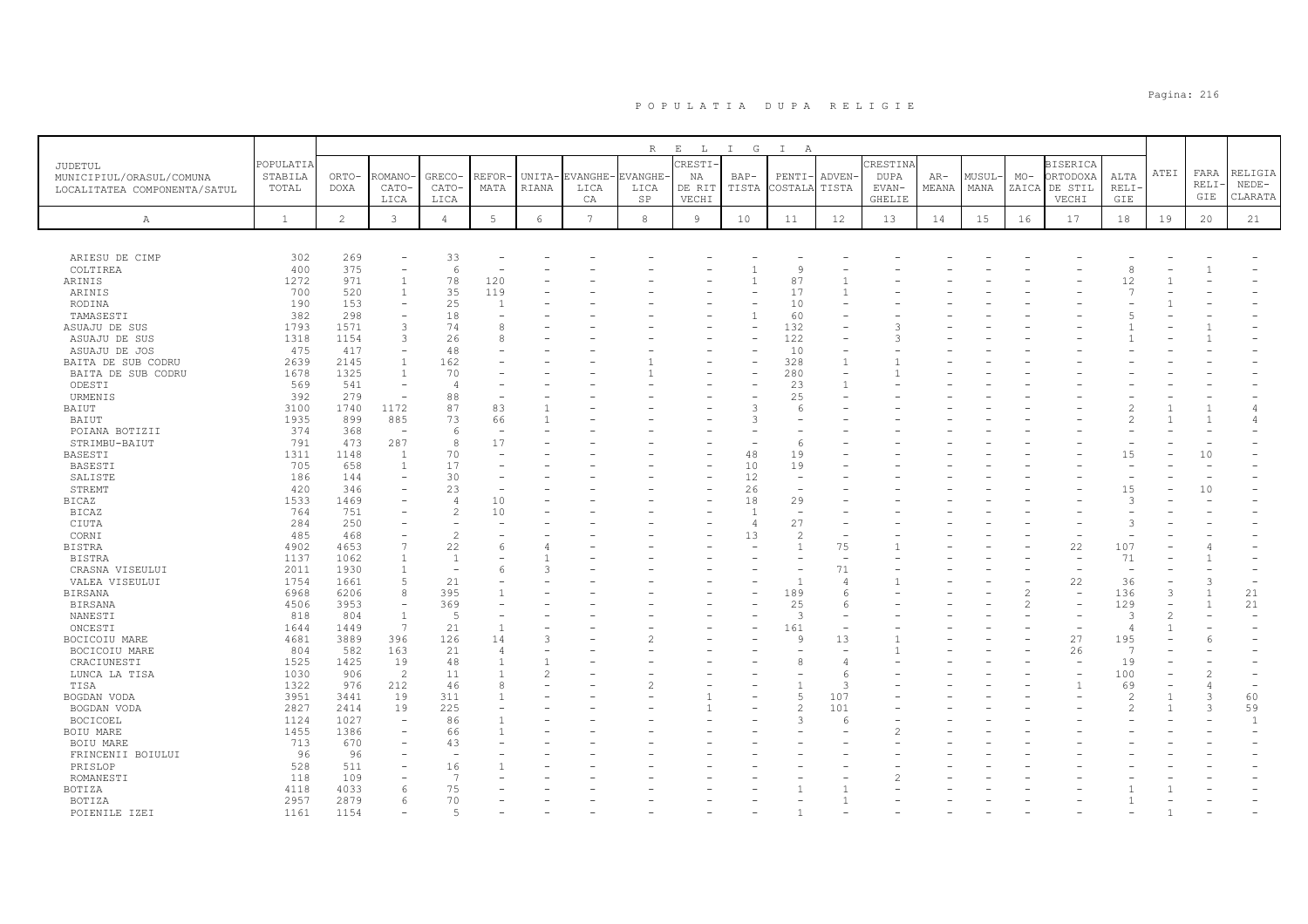|                                |              |                |                          |                          |                |               |                 | R             | $E$ L          | I G          | $\mathbb{I}$<br>A        |        |               |       |        |       |                 |                |      |                |                                            |
|--------------------------------|--------------|----------------|--------------------------|--------------------------|----------------|---------------|-----------------|---------------|----------------|--------------|--------------------------|--------|---------------|-------|--------|-------|-----------------|----------------|------|----------------|--------------------------------------------|
| <b>JUDETUL</b>                 | POPULATIA    |                |                          |                          |                |               |                 |               | CRESTI-        |              |                          |        | CRESTINA      |       |        |       | <b>BISERICA</b> |                |      |                |                                            |
| MUNICIPIUL/ORASUL/COMUNA       | STABILA      | ORTO-          | ROMANC                   | GRECO-                   | REFOR          | UNITA-        | EVANGHE         | <b>VANGHE</b> | ΝA             | BAP-         | PENTI-                   | ADVEN  | <b>DUPA</b>   | $AR-$ | MUSUL· | $MO-$ | ORTODOXA        | ALTA           | ATEI | FARA           | RELIGIA                                    |
| LOCALITATEA COMPONENTA/SATUL   | TOTAL        | <b>DOXA</b>    | CATO-                    | CATO-                    | MATA           | <b>RIANA</b>  | LICA            | LICA          | DE RIT         | TISTA        | COSTALA                  | TISTA  | EVAN-         | MEANA | MANA   |       | ZAICA DE STIL   | <b>RELI</b>    |      | <b>RELI·</b>   | $NEDE-$                                    |
|                                |              |                | LICA                     | LICA                     |                |               | СA              | SP            | VECHI          |              |                          |        | <b>GHELIE</b> |       |        |       | VECHI           | GIE            |      | GIE            | CLARATA                                    |
| $\mathbb{A}$                   | $\mathbf{1}$ | $\overline{2}$ | 3                        | $\overline{4}$           | 5              | $\epsilon$    | $7\phantom{.0}$ | $_{\rm 8}$    | $\overline{9}$ | 10           | 11                       | 12     | 13            | 14    | 15     | 16    | 17              | 18             | 19   | 20             | 21                                         |
|                                |              |                |                          |                          |                |               |                 |               |                |              |                          |        |               |       |        |       |                 |                |      |                |                                            |
|                                |              |                |                          |                          |                |               |                 |               |                |              |                          |        |               |       |        |       |                 |                |      |                |                                            |
| <b>BUDESTI</b>                 | 3988         | 3685           | $\overline{c}$           | 215                      | 3              |               |                 |               |                |              | 6                        |        |               |       |        |       |                 | 73             |      | 3              |                                            |
| <b>BUDESTI</b>                 | 2948         | 2795           | $\overline{c}$           | 131                      | $\mathcal{D}$  |               |                 |               |                |              |                          |        |               |       |        |       |                 | 17             |      | $\overline{1}$ |                                            |
| SIRBI                          | 1040         | 890            | $\overline{\phantom{a}}$ | 84                       |                |               |                 |               |                |              | 6                        |        |               |       |        |       |                 | 56             |      | 2              | $\overline{\phantom{0}}$                   |
| CALINESTI                      | 3666         | 1948           | $\overline{c}$           | 1332                     |                |               |                 |               |                |              | 80                       |        |               |       |        |       |                 | 258            |      | 35             | 11                                         |
| CALINESTI                      | 1616         | 154            |                          | 1262                     |                |               |                 |               |                |              | 8                        |        |               |       |        |       |                 | 163            |      | 18             | 11                                         |
| CORNESTI                       | 537          | 425            | $\overline{c}$           | 53<br>17                 |                |               |                 |               |                |              | 26                       |        |               |       |        |       |                 | 28             |      | $\overline{5}$ |                                            |
| VALENI                         | 1513         | 1369           |                          | 34                       |                |               |                 |               |                |              | 46<br>377                |        |               |       |        |       |                 | 67             |      | 12<br>8        | $\overline{\phantom{a}}$<br>$\overline{5}$ |
| CERNESTI<br>CERNESTI           | 4059<br>1093 | 3584<br>958    | 6<br>5                   | 16                       |                |               |                 |               |                |              | 95                       |        |               |       |        |       |                 | 40<br>12       |      | 2              | 5                                          |
| <b>BREBENI</b>                 | 266          | 264            | $\mathbf{1}$             | $\overline{1}$           |                |               |                 |               |                |              | $\overline{\phantom{a}}$ |        |               |       |        |       |                 |                |      |                |                                            |
| CIOCOTIS                       | 914          | 742            |                          |                          |                |               |                 |               |                |              | 158                      |        |               |       |        |       |                 |                |      |                |                                            |
| FINATE                         | 722          | 694            |                          |                          |                |               |                 |               |                |              | 24                       |        |               |       |        |       |                 | 2              |      |                |                                            |
| <b>IZVOARELE</b>               | 65           | 63             |                          | $\mathcal{L}$            |                |               |                 |               |                |              |                          |        |               |       |        |       |                 |                |      |                |                                            |
| MAGURENI                       | 259          | 245            |                          | 14                       |                |               |                 |               |                |              |                          |        |               |       |        |       |                 |                |      |                |                                            |
| TRESTIA                        | 740          | 618            | $\overline{\phantom{a}}$ | $\overline{\phantom{m}}$ |                |               |                 |               |                |              | 100                      |        |               |       |        |       |                 | 22             |      |                |                                            |
| CICIRLAU                       | 4100         | 3418           | 199                      | 297                      | 44             |               |                 |               | 23             |              | 84                       |        |               |       |        |       |                 | 23             |      | G.             | 6                                          |
| CICIRLAU                       | 1804         | 1568           | 37                       | 107                      | $\overline{5}$ |               |                 |               | 23             |              | 44                       |        |               |       |        |       |                 | 12             |      |                | 6                                          |
| <b>BIRGAU</b>                  | 305          | 240            |                          | 58                       |                |               |                 |               |                |              | -7                       |        |               |       |        |       |                 |                |      |                |                                            |
| HANDALU ILBEI                  | 490          | 355            | 104                      | 10                       |                |               |                 |               |                |              | 19                       |        |               |       |        |       |                 | $\overline{c}$ |      |                |                                            |
| ILBA                           | 1501         | 1255           | 58                       | 122                      | 39             | $\mathcal{L}$ |                 |               |                |              | 14                       |        |               |       |        |       |                 | 9              |      | $\overline{1}$ |                                            |
| CIMPULUNG LA TISA              | 2498         | 360            | 368                      | 544                      | 1105           |               |                 |               |                |              | 16                       | 33     |               |       |        |       |                 | 51             |      | 12             | $\overline{c}$                             |
| CIMPULUNG LA TISA              | 2498         | 360            | 368                      | 544                      | 1105           |               |                 |               |                |              | 16                       | 33     |               |       |        |       | $\overline{2}$  | 51             |      | 12             | 2                                          |
| COPALNIC-MANASTUR              | 6070         | 5200           | $\overline{4}$           | 419                      |                |               |                 |               |                | $\mathbf{1}$ | 107                      | $\sim$ |               |       |        |       |                 | 315            |      | 12             | $\overline{5}$                             |
| COPALNIC-MANASTUR              | 847          | 701            | $\overline{1}$           | 98                       |                |               |                 |               |                |              | 23                       |        |               |       |        |       |                 | 17             |      | $\overline{c}$ |                                            |
| <b>BERINTA</b>                 | 793          | 690            |                          | 58                       |                |               |                 |               |                |              | 15                       |        |               |       |        |       |                 | 25             |      |                |                                            |
| CARPINIS                       | 396          | 392            |                          | 94                       |                |               |                 |               |                |              | $\overline{c}$           |        |               |       |        |       |                 | 2              |      |                | 3                                          |
| COPALNIC                       | 747<br>142   | 481<br>131     |                          | 3                        |                |               |                 |               |                |              | 25                       |        |               |       |        |       |                 | 143<br>7       |      |                | $\mathbf{1}$                               |
| COPALNIC-DEAL<br>CURTUIUSU MIC | 281          | 198            |                          | $\mathcal{D}$            |                |               |                 |               |                |              |                          |        |               |       |        |       |                 | 80             |      |                |                                            |
| FAURESTI                       | 816          | 767            | $\overline{2}$           | $\mathcal{P}$            |                |               |                 |               |                |              | 21                       |        |               |       |        |       |                 | 23             |      |                |                                            |
| LASCHIA                        | 560          | 535            |                          | $\overline{1}$           |                |               |                 |               |                |              | 17                       |        |               |       |        |       |                 | $\overline{7}$ |      |                |                                            |
| PRELUCA NOUA                   | 335          | 298            |                          | 28                       |                |               |                 |               |                |              |                          |        |               |       |        |       |                 | $\mathcal{Q}$  |      |                |                                            |
| PRELUCA VECHE                  | 465          | 421            |                          | 44                       |                |               |                 |               |                |              |                          |        |               |       |        |       |                 |                |      |                |                                            |
| RUSOR                          | 299          | 257            | $\mathbf{1}$             | 33                       |                |               |                 |               |                |              | 3                        |        |               |       |        |       |                 |                |      |                | $\mathbf{1}$                               |
| VAD                            | 389          | 329            | $\overline{\phantom{a}}$ | 56                       |                |               |                 |               |                |              | $\overline{1}$           |        |               |       |        |       |                 | $\overline{c}$ |      |                |                                            |
| COROIENI                       | 2389         | 2289           | 3                        | 30                       |                |               |                 |               |                |              | 51                       |        |               |       |        |       |                 | 13             |      |                |                                            |
| COROIENI                       | 599          | 565            | $\overline{c}$           | 29                       |                |               |                 |               |                |              |                          |        |               |       |        |       |                 | 2              |      |                |                                            |
| <b>BABA</b>                    | 567          | 566            |                          |                          |                |               |                 |               |                |              |                          |        |               |       |        |       |                 |                |      |                |                                            |
| DEALU MARE                     | 403          | 368            |                          |                          |                |               |                 |               |                |              | 24                       |        |               |       |        |       |                 | 11             |      |                |                                            |
| DRAGHIA                        | 264          | 256            | $\overline{1}$           |                          |                |               |                 |               |                |              | $\overline{7}$           |        |               |       |        |       |                 |                |      |                |                                            |
| VALENII LAPUSULUI              | 556          | 534            |                          | $\mathbf{1}$             |                |               |                 |               |                |              | 20                       |        |               |       |        |       |                 |                |      |                |                                            |
| CUPSENI                        | 4408         | 4296           |                          | 69                       |                |               |                 |               |                |              | 1                        |        |               |       |        |       | 39              |                |      |                |                                            |
| CUPSENI                        | 931          | 931            |                          |                          |                |               |                 |               |                |              |                          |        |               |       |        |       |                 |                |      |                |                                            |
| COSTENI                        | 573          | 465            |                          | 68                       |                |               |                 |               |                |              |                          |        |               |       |        |       | 39              |                |      |                |                                            |
| LIBOTIN                        | 1273         | 1269           |                          | $\overline{1}$           |                |               |                 |               |                |              |                          |        |               |       |        |       |                 | $\mathcal{L}$  |      |                |                                            |
| UNGURENI                       | 1631         | 1631           |                          |                          |                |               |                 |               |                |              |                          |        |               |       |        |       |                 |                |      |                |                                            |
| DESESTI                        | 2883         | 2653           | $\overline{2}$           | 112                      |                |               |                 |               |                |              | 20                       |        |               |       |        |       |                 | 81             |      | $\mathcal{R}$  |                                            |
| DESESTI                        | 1057         | 995            |                          | 19                       |                |               |                 |               |                |              | 7                        |        |               |       |        |       |                 | 30             |      | 2              | 3                                          |
| HARNICESTI                     | 709          | 617            |                          | 78                       |                |               |                 |               |                |              | $\mathbf{1}$             |        |               |       |        |       |                 | 12             |      |                | $\mathbf{1}$                               |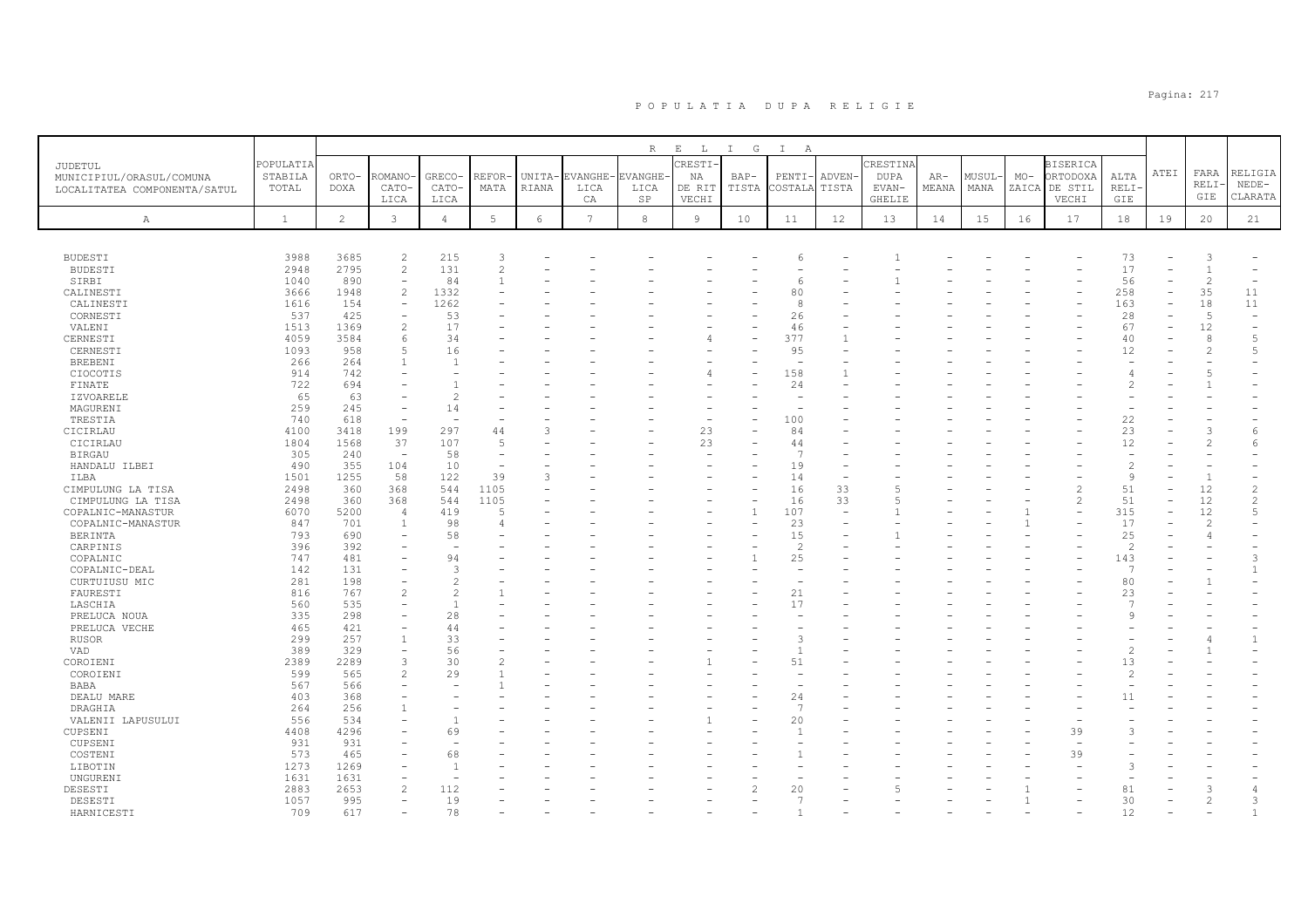| JUDETUL<br>MUNICIPIUL/ORASUL/COMUNA<br>LOCALITATEA COMPONENTA/SATUL | POPULATIA<br>STABILA<br>TOTAL | ORTO-<br><b>DOXA</b> | ROMANO<br>CATO-<br>LICA  | GRECO-<br>CATO-<br>LICA | REFOR<br>MATA | UNITA-<br>RIANA | EVANGHE<br>LICA<br>CA | $R_{\perp}$<br><b>EVANGHE</b><br>LICA<br>SP | $E$ $L$<br>CRESTI<br>ΝA<br>DE RIT<br>VECHI | $\mathbf{I}$<br>G<br>$BAP-$<br>TISTA | $\mathbb{I}$<br>A<br>PENTI-<br>COSTALA | ADVEN-<br>TISTA | CRESTINA<br><b>DUPA</b><br>EVAN-<br><b>GHELIE</b> | $AR-$<br>MEANA | MUSUL<br>MANA | $MO-$ | <b>BISERICA</b><br>ORTODOXA<br>ZAICA DE STIL<br>VECHI | ALTA<br><b>RELI</b><br>GIE | ATEI           | FARA<br><b>RELI</b><br>GIE | RELIGIA<br>$NEDE-$<br>CLARATA |
|---------------------------------------------------------------------|-------------------------------|----------------------|--------------------------|-------------------------|---------------|-----------------|-----------------------|---------------------------------------------|--------------------------------------------|--------------------------------------|----------------------------------------|-----------------|---------------------------------------------------|----------------|---------------|-------|-------------------------------------------------------|----------------------------|----------------|----------------------------|-------------------------------|
| A                                                                   | $\mathbf{1}$                  | $\overline{c}$       | 3                        | $\overline{4}$          | 5             | $\epsilon$      | $7\phantom{.0}$       | 8                                           | $\overline{9}$                             | 10                                   | 11                                     | 12              | 13                                                | 14             | 15            | 16    | 17                                                    | 18                         | 19             | 20                         | 21                            |
|                                                                     |                               |                      |                          |                         |               |                 |                       |                                             |                                            |                                      |                                        |                 |                                                   |                |               |       |                                                       |                            |                |                            |                               |
| MARA                                                                | 1117                          | 1041                 | $\overline{c}$           | 15                      |               |                 |                       |                                             |                                            | $\mathfrak{D}$                       | 12                                     |                 |                                                   |                |               |       |                                                       | 39                         |                |                            |                               |
| DRAGOMIRESTI                                                        | 3510                          | 3259                 | 8                        | 235                     |               |                 |                       |                                             |                                            |                                      |                                        |                 |                                                   |                |               |       |                                                       |                            |                | 3                          |                               |
| DRAGOMIRESTI                                                        | 3510                          | 3259                 | 8                        | 235                     |               |                 |                       |                                             |                                            |                                      |                                        |                 |                                                   |                |               |       |                                                       | $\overline{\phantom{a}}$   |                | 3                          | 4                             |
| DUMBRAVITA                                                          | 4585                          | 4057<br>1097         | 1                        | 490<br>57               |               |                 |                       |                                             |                                            |                                      | 2                                      |                 |                                                   |                |               |       |                                                       | 22<br>$\overline{4}$       |                | .5                         | $\overline{5}$<br>3           |
| DUMBRAVITA<br>CARBUNARI                                             | 1162<br>617                   | 606                  | $\overline{1}$           | $\overline{1}$          |               |                 |                       |                                             |                                            |                                      |                                        |                 |                                                   |                |               |       |                                                       | $\overline{7}$             |                | $\mathbf{1}$               |                               |
| CHECHIS                                                             | 969                           | 952                  |                          | 14                      |               |                 |                       |                                             |                                            |                                      |                                        |                 |                                                   |                |               |       |                                                       |                            |                |                            |                               |
| RUS                                                                 | 712                           | 426                  |                          | 269                     |               |                 |                       |                                             |                                            |                                      |                                        |                 |                                                   |                |               |       |                                                       | 11                         |                |                            | 2                             |
| SINDRESTI                                                           | 636                           | 487                  | $\overline{\phantom{a}}$ | 149                     |               |                 |                       |                                             |                                            |                                      |                                        |                 |                                                   |                |               |       |                                                       |                            |                |                            |                               |
| UNGURAS                                                             | 489                           | 489                  | $\sim$                   |                         |               |                 |                       |                                             |                                            |                                      |                                        |                 |                                                   |                |               |       |                                                       |                            |                |                            |                               |
| FARCASA                                                             | 3833                          | 3383                 | 45                       | 211                     |               |                 |                       |                                             |                                            |                                      | 189                                    |                 |                                                   |                |               |       |                                                       |                            |                |                            |                               |
| FARCASA                                                             | 1693                          | 1598                 | 45                       | 36                      |               |                 |                       |                                             |                                            |                                      | 12                                     |                 |                                                   |                |               |       |                                                       |                            |                |                            |                               |
| <b>BUZESTI</b>                                                      | 600                           | 543                  |                          | $\angle$                |               |                 |                       |                                             |                                            |                                      | 52                                     |                 |                                                   |                |               |       |                                                       |                            |                |                            |                               |
| SIRBI                                                               | 540                           | 388                  | $\overline{\phantom{0}}$ | 27                      |               |                 |                       |                                             |                                            |                                      | 125                                    |                 |                                                   |                |               |       |                                                       |                            |                |                            |                               |
| TAMAIA                                                              | 1000                          | 854                  | $\equiv$                 | 144                     |               |                 |                       |                                             |                                            |                                      | $\equiv$                               |                 |                                                   |                |               |       |                                                       |                            |                |                            |                               |
| GIULESTI                                                            | 3777                          | 2721                 | 4                        | 698                     |               |                 |                       |                                             |                                            | $\overline{\mathcal{L}}$             | 66                                     |                 |                                                   |                |               |       |                                                       | 201                        | $\overline{c}$ | 59                         | 14                            |
| GIULESTI                                                            | 1291                          | 593                  | $\overline{\phantom{0}}$ | 574                     |               |                 |                       |                                             |                                            |                                      | ۰                                      |                 |                                                   |                |               |       |                                                       | 62                         | $\mathbf{1}$   | 47                         | 14                            |
| BERBESTI                                                            | 1771                          | 1576                 |                          | 25                      |               |                 |                       |                                             |                                            |                                      | 46                                     |                 |                                                   |                |               |       |                                                       | 111                        |                | 11                         |                               |
| FERESTI                                                             | 507                           | 453                  | 3                        | 7                       |               |                 |                       |                                             |                                            | $\overline{c}$                       | 20                                     |                 |                                                   |                |               |       |                                                       | 11                         | 1              | $\overline{1}$             |                               |
| MANASTIREA                                                          | 208                           | 99                   |                          | 92                      |               |                 |                       |                                             |                                            |                                      |                                        |                 |                                                   |                |               |       |                                                       | 17                         |                |                            |                               |
| GROSI                                                               | 2479                          | 2224                 | 6                        | 48                      |               |                 |                       |                                             |                                            |                                      | 3                                      |                 |                                                   |                |               |       |                                                       | 190                        |                | P                          |                               |
| GROSI                                                               | 1258                          | 1212                 | 3                        | 32                      |               |                 |                       |                                             |                                            |                                      | 3                                      |                 |                                                   |                |               |       |                                                       | $\overline{7}$             |                |                            |                               |
| OCOLIS                                                              | 469                           | 311                  | $\overline{\phantom{m}}$ | $\overline{4}$          |               |                 |                       |                                             |                                            |                                      |                                        |                 |                                                   |                |               |       |                                                       | 152                        |                |                            |                               |
| SATU NOU DE JOS                                                     | 752                           | 701                  | 3                        | 12                      |               |                 |                       |                                             |                                            |                                      |                                        |                 |                                                   |                |               |       |                                                       | 31                         |                | 3                          |                               |
| IEUD                                                                | 4492                          | 3143                 | 11                       | 1254                    |               |                 |                       |                                             |                                            |                                      |                                        |                 |                                                   |                |               |       |                                                       |                            |                |                            | 80                            |
| IEUD                                                                | 4492                          | 3143                 | 11                       | 1254                    |               |                 |                       |                                             |                                            |                                      |                                        |                 |                                                   |                |               |       |                                                       |                            |                |                            | 80                            |
| LAPUS                                                               | 3876                          | 3581                 | 32                       | 260                     | $\mathcal{L}$ |                 |                       |                                             |                                            |                                      |                                        |                 |                                                   |                |               |       |                                                       |                            |                |                            |                               |
| LAPUS                                                               | 3876                          | 3581                 | 32                       | 260<br>8                |               |                 |                       |                                             |                                            | ۰                                    |                                        | $\overline{1}$  |                                                   |                |               |       |                                                       |                            |                |                            |                               |
| LEORDINA                                                            | 2818                          | 2422                 | 11<br>11                 | 8                       |               |                 |                       |                                             | 14                                         | $\overline{\phantom{a}}$             | 11<br>11                               | 349             |                                                   |                |               |       |                                                       |                            |                |                            |                               |
| LEORDINA<br>MIRESU MARE                                             | 2818<br>5365                  | 2422<br>4447         | 7                        | 114                     |               |                 |                       |                                             | 14                                         | 50                                   | 470                                    | 349             | 30                                                |                |               |       |                                                       | 234                        |                |                            | 5                             |
| MIRESU MARE                                                         | 1535                          | 1273                 | $\overline{c}$           | 60                      |               |                 |                       |                                             |                                            | 42                                   | 88                                     |                 |                                                   |                |               |       |                                                       | 59                         | $\mathfrak{D}$ | $\overline{c}$             | 3                             |
| DANESTII CHIOARULUI                                                 | 500                           | 450                  | $\overline{1}$           | 8                       |               |                 |                       |                                             |                                            |                                      | 6                                      |                 |                                                   |                |               |       |                                                       | 34                         |                |                            |                               |
| IADARA                                                              | 1058                          | 885                  | 3                        | 35                      |               |                 |                       |                                             |                                            |                                      | 118                                    |                 |                                                   |                |               |       |                                                       | 16                         |                |                            |                               |
| LUCACESTI                                                           | 692                           | 538                  |                          | $\overline{1}$          |               |                 |                       |                                             |                                            | 4                                    | 81                                     |                 |                                                   |                |               |       |                                                       | 61                         |                |                            |                               |
| REMETI PE SOMES                                                     | 685                           | 652                  | $\overline{\phantom{0}}$ |                         |               |                 |                       |                                             |                                            |                                      | $\overline{4}$                         |                 |                                                   |                |               |       |                                                       | 27                         |                |                            | $\mathfrak{D}$                |
| STEJERA                                                             | 114                           | 110                  |                          |                         |               |                 |                       |                                             |                                            |                                      |                                        |                 |                                                   |                |               |       |                                                       | $\overline{c}$             |                |                            |                               |
| TULGHIES                                                            | 781                           | 539                  |                          | Q                       |               |                 |                       |                                             |                                            | 4                                    | 172                                    | ٠               | 21                                                |                |               |       |                                                       | 35                         |                |                            |                               |
| MOISEI                                                              | 8961                          | 8302                 | 3                        | 23                      |               |                 |                       |                                             |                                            | ۰                                    | 129                                    | 490             |                                                   |                |               |       |                                                       |                            |                | 14                         |                               |
| MOISEI                                                              | 8961                          | 8302                 | 3                        | 23                      |               |                 |                       |                                             |                                            | $\overline{\phantom{a}}$             | 129                                    | 490             |                                                   |                |               |       |                                                       |                            |                | 14                         |                               |
| OARTA DE JOS                                                        | 1606                          | 1514                 |                          | 36                      |               |                 |                       |                                             |                                            | 55                                   |                                        |                 |                                                   |                |               |       |                                                       |                            |                |                            |                               |
| OARTA DE JOS                                                        | 672                           | 635                  | $\equiv$                 | 36                      |               |                 |                       |                                             |                                            | $\overline{\phantom{a}}$             |                                        |                 |                                                   |                |               |       |                                                       |                            |                |                            |                               |
| OARTA DE SUS                                                        | 726                           | 671                  | $\overline{\phantom{a}}$ |                         |               |                 |                       |                                             |                                            | 55                                   |                                        |                 |                                                   |                |               |       |                                                       |                            |                |                            |                               |
| ORTITA                                                              | 208                           | 208                  | $\overline{\phantom{a}}$ |                         |               |                 |                       |                                             |                                            |                                      |                                        |                 |                                                   |                |               |       |                                                       |                            |                |                            |                               |
| OCNA SUGATAG                                                        | 4566                          | 3324                 | 558                      | 463                     | 13            |                 |                       |                                             |                                            | 75                                   | 11                                     |                 |                                                   |                |               |       |                                                       | 110                        |                |                            | 4                             |
| OCNA SUGATAG                                                        | 1554                          | 825                  | 558                      | 74                      | 13            |                 |                       |                                             |                                            |                                      | 8                                      |                 |                                                   |                |               |       |                                                       | 74                         |                |                            |                               |
| <b>BREB</b>                                                         | 1307                          | 1141                 |                          | 127                     |               |                 |                       |                                             |                                            |                                      | 3                                      |                 |                                                   |                |               |       |                                                       | 25                         |                |                            | $\mathbf{1}$                  |
| HOTENI                                                              | 406                           | 198                  |                          | 202                     |               |                 |                       |                                             |                                            |                                      |                                        |                 |                                                   |                |               |       |                                                       | 2                          |                |                            |                               |
| SAT-SUGATAG                                                         | 1299                          | 1160                 |                          | 60                      |               |                 |                       |                                             |                                            | 68                                   |                                        |                 |                                                   |                |               |       |                                                       | $\mathbf{Q}$               |                |                            | $\mathfrak{D}$                |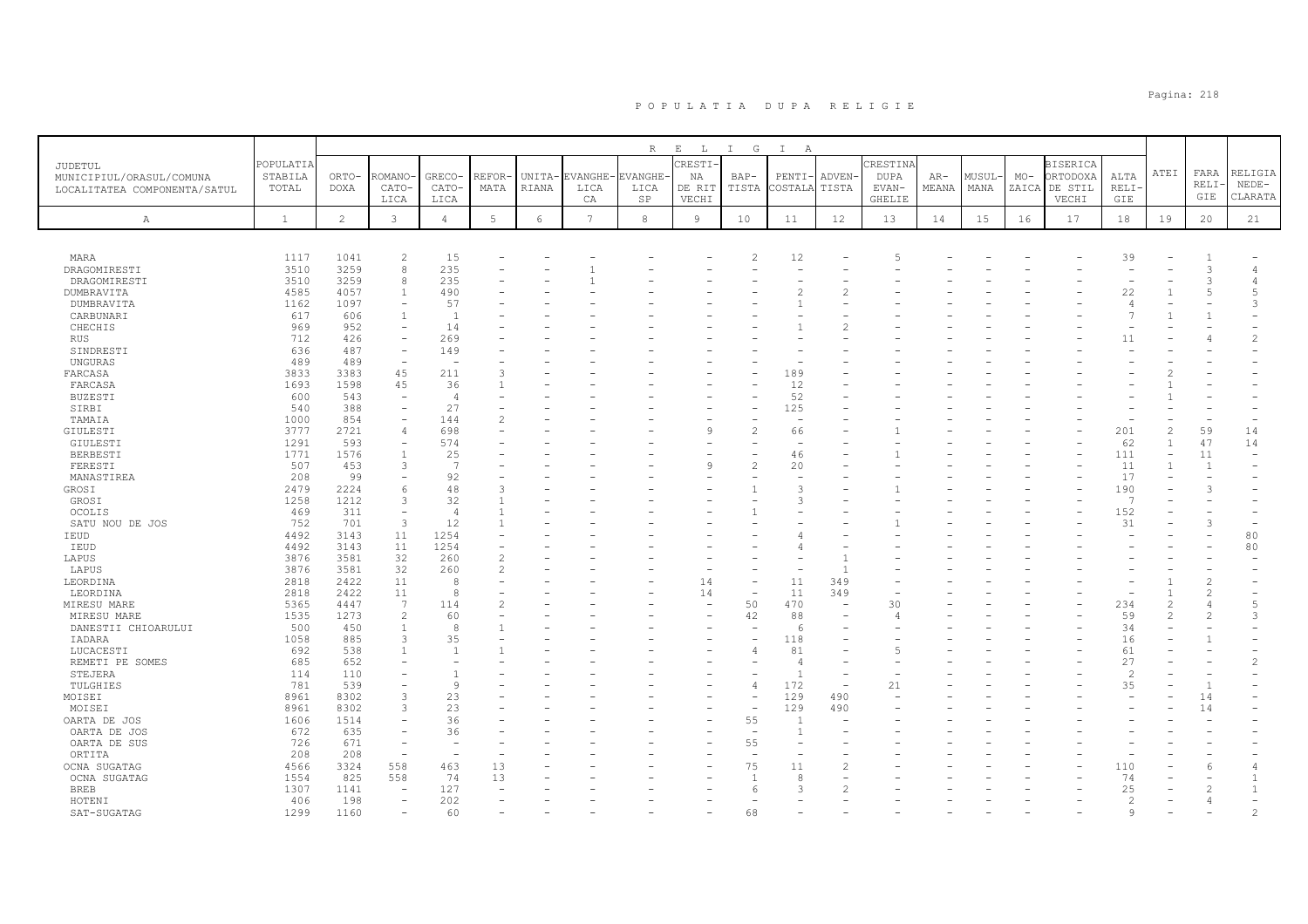|                                                |               |                |                          |                          |                     |                 |                 | R        | $E$ L          | I G                            | $\mathbb{I}$<br>A        |                          |                |       |       |       |                 |                          |              |                          |                |
|------------------------------------------------|---------------|----------------|--------------------------|--------------------------|---------------------|-----------------|-----------------|----------|----------------|--------------------------------|--------------------------|--------------------------|----------------|-------|-------|-------|-----------------|--------------------------|--------------|--------------------------|----------------|
| JUDETUL                                        | POPULATIA     |                |                          |                          |                     |                 |                 |          | CRESTI         |                                |                          |                          | CRESTINA       |       |       |       | <b>BISERICA</b> |                          |              |                          |                |
| MUNICIPIUL/ORASUL/COMUNA                       | STABILA       | ORTO-          | ROMANO                   | GRECO-                   | REFOR               | UNITA-          | <b>VANGHE</b>   | EVANGHE- | ΝA             | $BAP-$                         | PENTI-                   | ADVEN-                   | <b>DUPA</b>    | $AR-$ | MUSUL | $MO-$ | ORTODOXA        | ALTA                     | ATEI         | FARA                     | RELIGIA        |
| LOCALITATEA COMPONENTA/SATUL                   | TOTAL         | <b>DOXA</b>    | CATO-                    | CATO-                    | MATA                | RIANA           | LICA            | LICA     | DE RIT         | TISTA                          | COSTALA                  | TISTA                    | EVAN-          | MEANA | MANA  |       | ZAICA DE STIL   | <b>RELI</b>              |              | RELI                     | $NEDE-$        |
|                                                |               |                | LICA                     | LICA                     |                     |                 | CA              | SP       | VECHI          |                                |                          |                          | <b>GHELIE</b>  |       |       |       | VECHI           | GIE                      |              | GIE                      | CLARATA        |
| Α                                              | $\mathbf{1}$  | $\overline{c}$ | $\mathbf{3}$             | $\overline{4}$           | $5\phantom{.0}$     | $6\overline{6}$ | $7\phantom{.0}$ | 8        | $\overline{9}$ | 10                             | 11                       | 12                       | 13             | 14    | 15    | 16    | 17              | 18                       | 19           | 20                       | 21             |
|                                                |               |                |                          |                          |                     |                 |                 |          |                |                                |                          |                          |                |       |       |       |                 |                          |              |                          |                |
|                                                |               |                |                          |                          |                     |                 |                 |          |                |                                |                          |                          |                |       |       |       |                 |                          |              |                          |                |
| PETROVA                                        | 2956          | 2851           | $\overline{4}$           | 25<br>25                 | $\overline{2}$      |                 |                 |          |                |                                | 9<br>9                   | 43                       |                |       |       |       |                 | 22                       |              |                          |                |
| PETROVA                                        | 2956<br>10561 | 2851<br>8836   | $\overline{4}$<br>22     | 12                       | $\mathcal{L}$<br>7  | 6               |                 |          |                | $\mathbf{1}$                   | 1239                     | 43<br>221                | 2              |       |       | 3     | $\overline{c}$  | 22<br>83                 |              |                          | 126            |
| POIENILE DE SUB MUNTE<br>POIENILE DE SUB MUNTE | 10561         | 8836           | 22                       | 12                       | $\overline{7}$      | 6               |                 |          |                | $\mathbf{1}$                   | 1239                     | 221                      | 2              |       |       | 3     | $\overline{2}$  | 83                       |              |                          | 126            |
| <b>RECEA</b>                                   | 5151          | 4544           | 14                       | 266                      | 209                 |                 |                 |          |                | $\overline{1}$                 | 47                       | 3                        |                |       |       |       |                 | 32                       |              | 30                       | 5              |
| <b>RECEA</b>                                   | 1026          | 952            | $\mathfrak{D}$           | 34                       |                     |                 |                 |          |                |                                |                          | 3                        |                |       |       |       |                 | 16                       |              | 17                       | $\mathbf{1}$   |
| BOZINTA MICA                                   | 388           | 386            | $\mathbf{1}$             | $\overline{1}$           |                     |                 |                 |          |                |                                | $\overline{\phantom{a}}$ |                          |                |       |       |       |                 |                          |              |                          |                |
| LAPUSEL                                        | 1323          | 945            | $\overline{4}$           | 148                      | 207                 |                 |                 |          |                |                                | 18                       |                          |                |       |       |       |                 | $\mathbf{1}$             |              |                          |                |
| MOCIRA                                         | 752           | 684            |                          | 56                       |                     |                 |                 |          |                |                                | Q                        |                          |                |       |       |       |                 | $\overline{\phantom{a}}$ |              | $\overline{1}$           |                |
| SASAR                                          | 1662          | 1577           | $\overline{7}$           | 27                       | $\overline{1}$      |                 |                 |          |                |                                | 19                       |                          |                |       |       |       |                 | 15                       |              | 12                       | $\overline{4}$ |
| REMETEA CHIOARULUI                             | 3022          | 2362           | $\overline{4}$           | 9                        | 384                 |                 |                 |          |                |                                | 110                      | 4                        |                |       |       |       |                 | 139                      |              | 8                        | $\overline{c}$ |
| REMETEA CHIOARULUI                             | 1107          | 1027           | 1                        | $\overline{2}$           |                     |                 |                 |          |                |                                | 62                       | 4                        |                |       |       |       |                 | 9                        |              |                          | $\sqrt{2}$     |
| <b>BERCHEZ</b>                                 | 654           | 205            | $\mathcal{L}$            | $\mathcal{D}$            | 384                 |                 |                 |          |                |                                | 45                       |                          |                |       |       |       |                 | 13                       |              | $\mathcal{P}$            |                |
| <b>BERCHEZOAIA</b>                             | 541           | 430            |                          |                          |                     |                 |                 |          |                |                                |                          |                          |                |       |       |       |                 | 105                      |              | -6                       |                |
| POSTA                                          | 455           | 450            |                          | $\overline{4}$           |                     |                 |                 |          |                |                                |                          |                          |                |       |       |       |                 | $\mathbf{1}$             |              |                          |                |
| REMECIOARA                                     | 265           | 250            |                          | $\overline{1}$           |                     |                 |                 |          |                |                                | 3                        |                          |                |       |       |       |                 | 11                       |              |                          |                |
| <b>REMETI</b>                                  | 3241<br>2599  | 2640           | 185                      | 78<br>11                 | 42<br>$\mathcal{R}$ |                 |                 |          |                | $\mathbf{1}$<br>$\mathbf{1}$   | 24<br>17                 | 127<br>124               | 54<br>51       |       |       |       |                 | 79                       |              | $\overline{c}$           |                |
| <b>REMETI</b><br>PIATRA                        | 417           | 2309<br>200    | 6<br>145                 | 48                       | 10                  |                 |                 |          |                |                                | $\overline{7}$           | $\overline{1}$           | $\mathcal{R}$  |       |       |       | 6               | 68<br>$\mathfrak{D}$     |              |                          |                |
| TECEU MIC                                      | 225           | 131            | 34                       | 19                       | 29                  |                 |                 |          |                |                                |                          | $\overline{c}$           |                |       |       |       |                 | $\mathsf{Q}$             |              |                          |                |
| <b>REPEDEA</b>                                 | 4853          | 3217           | 9                        | 3                        | $\overline{7}$      | 11              |                 |          |                | $\mathbf{1}$                   | 1415                     | 183                      |                |       |       |       | $\overline{c}$  | 3                        |              |                          |                |
| REPEDEA                                        | 4853          | 3217           | 9                        | 3                        | $\overline{7}$      | 11              |                 |          |                | $\overline{1}$                 | 1415                     | 183                      |                |       |       |       | $\mathfrak{D}$  | $\mathcal{L}$            |              | $\overline{1}$           |                |
| RONA DE JOS                                    | 2307          | 2138           | 6                        | 46                       |                     |                 |                 |          |                | $\equiv$                       | 3                        | 6                        | 34             |       |       |       |                 | 50                       |              | 24                       |                |
| RONA DE JOS                                    | 2307          | 2138           | 6                        | 46                       |                     |                 |                 |          |                |                                | 3                        | 6                        | 34             |       |       |       |                 | 50                       | -            | 24                       |                |
| RONA DE SUS                                    | 4982          | 3610           | 404                      | 276                      | $\sqrt{2}$          | $\overline{c}$  |                 |          |                | 33                             | 16                       | $\sim$                   | 2              |       |       |       | 29              | 548                      | 9            | 34                       | 13             |
| RONA DE SUS                                    | 4155          | 3382           | 28                       | 90                       | $\overline{c}$      |                 |                 |          |                | 33                             | 16                       | ۰                        | 2              |       |       |       | 29              | 515                      | 9            | 34                       | 13             |
| COSTIUI                                        | 827           | 228            | 376                      | 186                      | $\mathcal{L}$       |                 |                 |          |                | $\equiv$                       | ÷                        | $\sim$                   |                |       |       |       | $\rightarrow$   | 33                       |              |                          |                |
| <b>ROZAVLEA</b>                                | 6129          | 5461           | 15                       | 430                      |                     |                 |                 |          |                |                                | $\mathbf{1}$             | 212                      |                |       |       |       |                 | $\overline{1}$           |              |                          | $\overline{4}$ |
| ROZAVLEA                                       | 3552          | 3195           | <sup>1</sup>             | 267                      |                     |                 |                 |          |                |                                | $\overline{1}$           | 83                       |                |       |       |       |                 |                          |              |                          | $\overline{4}$ |
| SIEU                                           | 2577          | 2266           | 14                       | 163                      |                     |                 |                 |          |                | ۰                              | ۰                        | 129                      |                |       |       |       |                 | $\overline{1}$           |              |                          |                |
| <b>RUSCOVA</b>                                 | 5183          | 4466           | 6                        | 1 O                      | $\mathcal{L}$       |                 |                 |          |                | $\overline{\phantom{m}}$       | 570                      | 99                       |                |       |       |       |                 | $\mathfrak{D}$           |              | 18                       |                |
| RUSCOVA                                        | 5183          | 4466           | 6                        | 10                       | 2                   | $\overline{7}$  |                 |          |                | ۰                              | 570                      | 99                       | $\mathfrak{D}$ |       |       |       |                 | $\overline{c}$           | $\mathbf{1}$ | 18                       |                |
| SARASAU                                        | 2444          | 1255           | 3                        | 1026                     | $\overline{2}$      |                 |                 |          |                | 92                             | ٠                        | $\overline{c}$           |                |       |       |       |                 | 44                       |              | 17                       | $\overline{c}$ |
| SARASAU                                        | 2444          | 1255           | $\overline{3}$           | 1026                     | $\overline{2}$      |                 |                 |          |                | 92                             | $\sim$                   | 2                        |                |       |       |       |                 | 44                       |              | 17                       | $\overline{c}$ |
| SATULUNG                                       | 5256<br>1437  | 4727<br>1214   | 12<br>7                  | 173                      | 100<br>97           |                 |                 |          |                | 15<br>$\overline{\phantom{a}}$ | 68<br>27                 | ٠                        | 39             |       |       |       |                 | 103                      | 8            | $\overline{\phantom{a}}$ | 6              |
| SATULUNG<br>ARIESU DE PADURE                   | 253           | 243            | 3                        | 43<br>$\overline{1}$     | $\overline{1}$      |                 |                 |          |                | ۰                              | 5                        |                          |                |       |       |       |                 | 44                       |              |                          |                |
| FERSIG                                         | 778           | 683            | $\overline{\phantom{a}}$ | 29                       |                     |                 |                 |          |                | 15                             | 8                        |                          |                |       |       |       |                 | 42                       |              |                          | $\mathbf{1}$   |
| FINTEUSU MIC                                   | 776           | 710            | $\mathbf{1}$             | 20                       |                     |                 |                 |          |                |                                | 6                        |                          | 39             |       |       |       |                 |                          |              |                          |                |
| HIDEAGA                                        | 543           | 488            | $\overline{\phantom{0}}$ | 35                       |                     |                 |                 |          |                |                                | 10                       |                          |                |       |       |       |                 | $\overline{1}$           |              |                          |                |
| MOGOSESTI                                      | 739           | 698            | $\equiv$                 | 30                       |                     |                 |                 |          |                |                                | $\overline{7}$           |                          |                |       |       |       |                 | $\Delta$                 |              |                          |                |
| PRIBILESTI                                     | 730           | 691            | $\overline{1}$           | 15                       |                     |                 |                 |          |                | ۰                              | 5                        | ۰                        |                |       |       |       | $\rightarrow$   | 12                       |              |                          | $\overline{5}$ |
| SACALASENI                                     | 5525          | 3240           | 16                       | 60                       | 1635                |                 |                 |          |                | 58                             | 110                      | 27                       |                |       |       |       | 23              | 326                      |              | 20                       | 3              |
| SACALASENI                                     | 755           | 576            | 1                        | 8                        |                     |                 |                 |          |                |                                | 6                        | $\overline{\phantom{a}}$ |                |       |       |       | 23              | 136                      |              | 4                        |                |
| CATALINA                                       | 279           | - 6            | $\overline{7}$           | $\overline{4}$           | 255                 |                 |                 |          |                |                                |                          | -1                       |                |       |       |       |                 | $\overline{1}$           |              | $5\overline{2}$          |                |
| COAS                                           | 1380          | 1330           | ۰                        | $\overline{\phantom{0}}$ |                     |                 |                 |          |                |                                | ۰                        | ۰                        |                |       |       |       |                 | 49                       |              |                          | $\overline{1}$ |
| COLTAU                                         | 1583          | 14             | 8                        | $\overline{c}$           | 1379                |                 |                 |          |                | 56                             | 97                       | 26                       |                |       |       |       |                 | $\overline{1}$           |              |                          |                |
| CORUIA                                         | 781           | 724            |                          | $\overline{4}$           |                     |                 |                 |          |                | $\overline{c}$                 | $\overline{4}$           |                          |                |       |       |       |                 | 40                       |              |                          |                |
| CULCEA                                         | 639           | 484            |                          | 42                       |                     |                 |                 |          |                |                                | 3                        |                          |                |       |       |       |                 | 97                       |              | 11                       | $\mathfrak{D}$ |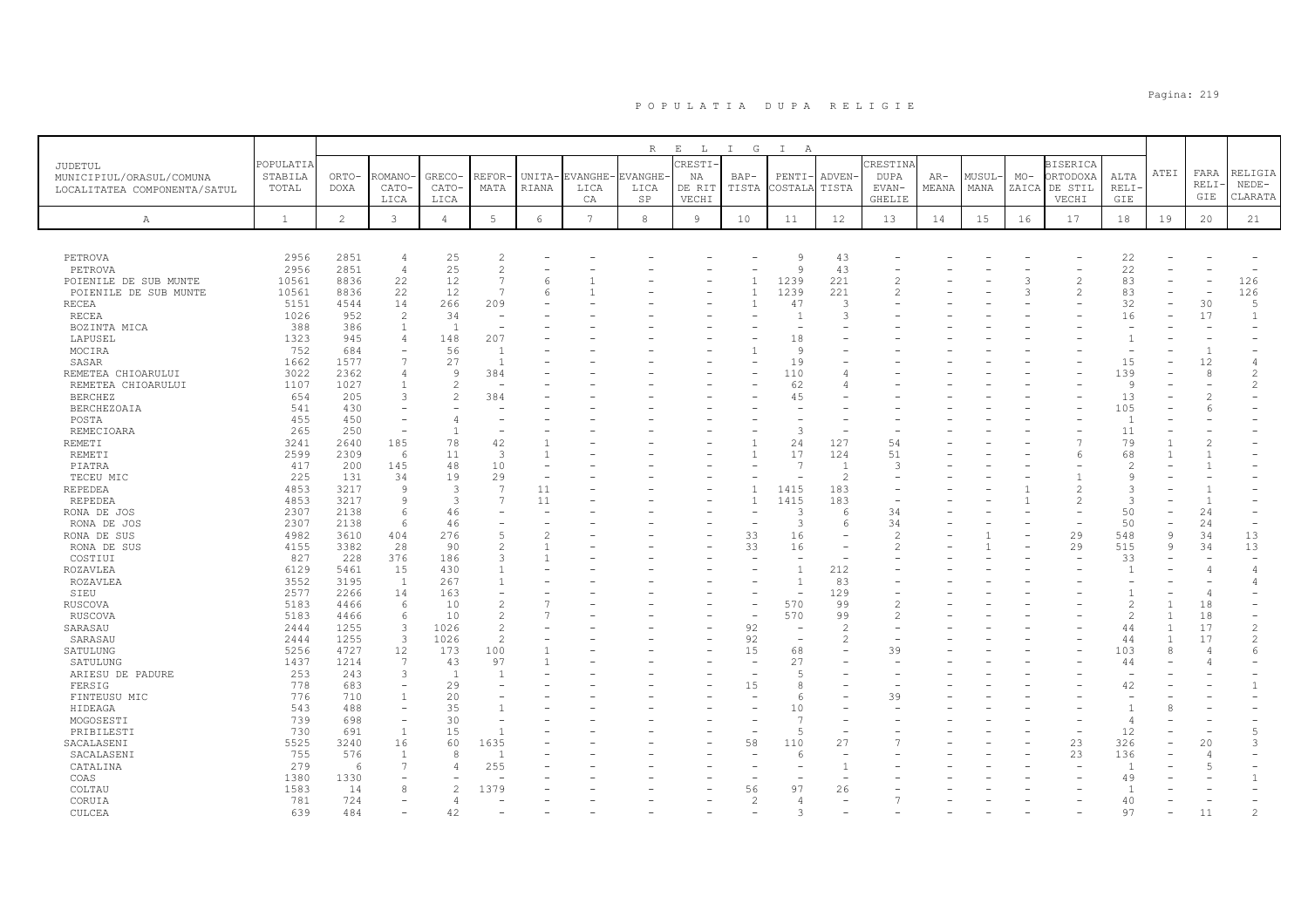|                              |              |                |                                     |                          |                          |                |                 | R              | $E$ $L$        | I G            | $\mathbb{I}$<br>A        |                          |               |       |        |       |                 |                          |      |                |                          |
|------------------------------|--------------|----------------|-------------------------------------|--------------------------|--------------------------|----------------|-----------------|----------------|----------------|----------------|--------------------------|--------------------------|---------------|-------|--------|-------|-----------------|--------------------------|------|----------------|--------------------------|
| JUDETUL                      | POPULATIA    |                |                                     |                          |                          |                |                 |                | CRESTI.        |                |                          |                          | CRESTINA      |       |        |       | <b>BISERICA</b> |                          |      |                | RELIGIA                  |
| MUNICIPIUL/ORASUL/COMUNA     | STABILA      | ORTO-          | ROMANO·                             | GRECO-                   | REFOR                    | UNITA-         | EVANGHE-        | <b>EVANGHE</b> | NA             | $BAP-$         | PENTI-                   | ADVEN-                   | <b>DUPA</b>   | $AR-$ | MUSUL- | $MO-$ | ORTODOXA        | ALTA                     | ATEI | FARA<br>RELI   | $NEDE-$                  |
| LOCALITATEA COMPONENTA/SATUL | TOTAL        | <b>DOXA</b>    | CATO-                               | CATO-                    | MATA                     | RIANA          | LICA            | LICA           | DE RIT         | TISTA          | COSTALA                  | TISTA                    | EVAN-         | MEANA | MANA   |       | ZAICA DE STIL   | RELI                     |      | GIE            | CLARATA                  |
|                              |              |                | LICA                                | LICA                     |                          |                | CA              | SP             | VECHI          |                |                          |                          | <b>GHELIE</b> |       |        |       | VECHI           | <b>GIE</b>               |      |                |                          |
| $\mathbb{A}$                 | $\mathbf{1}$ | $\overline{2}$ | $\mathbf{3}$                        | $\overline{4}$           | 5                        | 6              | $7\phantom{.0}$ | 8              | $\overline{9}$ | 10             | 11                       | 12                       | 13            | 14    | 15     | 16    | 17              | 18                       | 19   | 20             | 21                       |
|                              |              |                |                                     |                          |                          |                |                 |                |                |                |                          |                          |               |       |        |       |                 |                          |      |                |                          |
| INTRERIURI                   | 108          | 106            | $\overline{\phantom{m}}$            |                          |                          |                |                 |                |                |                |                          |                          |               |       |        |       |                 |                          |      |                |                          |
| SACEL                        | 4126         | 3843           | 16                                  | 236                      |                          |                |                 |                |                | 8              | 5                        | 15                       |               |       |        |       |                 |                          |      |                |                          |
| SACEL                        | 4126         | 3843           | 16                                  | 236                      |                          |                |                 |                |                | 8              | $\overline{5}$           | 15                       |               |       |        |       |                 |                          |      |                |                          |
| SALISTEA DE SUS              | 5814         | 5691           | 6                                   | 35                       |                          |                |                 |                |                | 59             | $\overline{c}$           | 18                       |               |       |        |       |                 |                          |      |                | $\mathbf{1}$             |
| SALISTEA DE SUS              | 5814         | 5691           | 6                                   | 35                       |                          |                |                 |                |                | 59             | $\overline{c}$           | 18                       |               |       |        |       |                 |                          |      |                | $\mathbf{1}$             |
| SALSIG                       | 3202         | 2830           | 3                                   | 81                       |                          |                |                 |                |                | $\overline{4}$ | 221                      | $\overline{\phantom{a}}$ |               |       |        |       |                 | 48                       |      |                |                          |
| SALSIG                       | 1531         | 1219           | 3                                   | 68                       | 3                        |                |                 |                |                |                | 198                      | $\sim$                   |               |       |        |       |                 | 34                       |      |                |                          |
| GIRDANI                      | 1671         | 1611           | $\overline{\phantom{a}}$            | 13                       | 4                        |                |                 |                |                | $\overline{4}$ | 23                       | $\overline{\phantom{0}}$ |               |       |        |       |                 | 14                       |      |                |                          |
| SAPINTA                      | 3318         | 3034           | $\overline{1}$                      | 62                       |                          |                |                 |                |                |                | $\overline{c}$           | 215                      |               |       |        |       |                 |                          |      |                |                          |
| SAPINTA                      | 3318<br>4889 | 3034<br>4059   | $\overline{1}$<br>$\qquad \qquad -$ | 62<br>347                |                          |                |                 |                |                |                | $\mathcal{L}$<br>128     | 215<br>92                |               |       |        |       |                 | 4<br>207                 | 5    | 24             | 25                       |
| STRIMTURA<br>STRIMTURA       | 3396         | 2993           | $\overline{\phantom{a}}$            | 341                      |                          |                |                 |                |                |                | 16                       | $\mathbf{3}$             |               |       |        |       |                 | 15                       | 5    | 2              | 21                       |
| GLOD                         | 827          | 552            | $\equiv$                            |                          |                          |                |                 |                |                |                | 103                      | 88                       |               |       |        |       |                 | 82                       |      | $\mathfrak{D}$ |                          |
| SLATIOARA                    | 666          | 514            | $\overline{\phantom{a}}$            | 6                        |                          |                |                 |                |                |                | $\overline{9}$           | $\overline{1}$           |               |       |        |       |                 | 110                      | L.   | 20             | $\overline{4}$           |
| SUCIU DE SUS                 | 6769         | 6242           | 178                                 | 199                      | 2                        |                |                 |                |                | $\overline{1}$ | 142                      |                          |               |       |        |       |                 | .5                       |      |                |                          |
| SUCIU DE SUS                 | 2456         | 2388           | $\overline{\phantom{a}}$            | 31                       |                          |                |                 |                |                | $\overline{1}$ | 35                       |                          |               |       |        |       |                 |                          |      |                |                          |
| GROSII TIBLESULUI            | 2298         | 2096           | 177                                 | 14                       |                          |                |                 |                |                |                | 11                       |                          |               |       |        |       |                 |                          |      |                |                          |
| LARGA                        | 537          | 532            | $\overline{1}$                      | $\overline{4}$           |                          |                |                 |                |                |                | $\overline{\phantom{a}}$ |                          |               |       |        |       |                 |                          |      |                |                          |
| SUCIU DE JOS                 | 1478         | 1226           | $\qquad \qquad -$                   | 150                      |                          |                |                 |                |                |                | 96                       |                          |               |       |        |       |                 | $\overline{5}$           |      |                |                          |
| SISESTI                      | 5716         | 3184           | 6                                   | 2260                     | $\mathcal{L}$            |                |                 |                |                | 3              | 116                      |                          |               |       |        |       |                 | 37                       |      | 14             | 90                       |
| SISESTI                      | 1573         | 953            |                                     | 603                      |                          |                |                 |                |                | 3              |                          |                          |               |       |        |       |                 | 3                        |      | $\overline{1}$ | 9                        |
| BONTAIENI                    | 267          | 221            | $\qquad \qquad -$                   | $\overline{\phantom{a}}$ |                          |                |                 |                |                |                | $\overline{\phantom{0}}$ |                          |               |       |        |       |                 | 33                       |      | 12             | $\overline{\phantom{a}}$ |
| CETATELE                     | 702          | 378            | $\overline{\phantom{a}}$            | 309                      |                          |                |                 |                |                |                |                          |                          |               |       |        |       |                 |                          |      |                | 14                       |
| DANESTI                      | 646          | 440            | $\overline{4}$                      | 191                      |                          |                |                 |                |                |                | $\overline{5}$           |                          |               |       |        |       |                 |                          |      |                | 5                        |
| NEGREIA                      | 565          | 324            | $\overline{\phantom{a}}$            | 240                      |                          |                |                 |                |                |                |                          |                          |               |       |        |       |                 |                          |      |                | $\mathbf{1}$             |
| PLOPIS                       | 512          | 478            | $\bar{\phantom{a}}$                 |                          |                          |                |                 |                |                |                | 33                       |                          |               |       |        |       |                 |                          |      |                | $\overline{\phantom{m}}$ |
| SURDESTI                     | 1451         | 390            | $\overline{c}$                      | 917                      |                          |                |                 |                |                |                | 77                       |                          |               |       |        |       |                 | $\overline{1}$           |      |                | 61                       |
| SOMCUTA MARE                 | 8079         | 7206           | 129                                 | 254                      | 108                      |                |                 |                | 6              | 6              | 220                      |                          |               |       |        |       |                 | 142                      |      | $\mathcal{R}$  | 1                        |
| SOMCUTA MARE                 | 3749         | 3076           | 128                                 | 230                      | 107                      |                |                 |                | 6              | 6              | 158                      |                          |               |       |        |       |                 | 32                       |      |                | $\mathbf{1}$             |
| BUCIUMI                      | 869          | 856            | $\sim$<br>$\overline{1}$            | $\overline{4}$           |                          |                |                 |                |                |                | $\overline{4}$           |                          |               |       |        |       |                 | 3                        |      |                |                          |
| <b>BUTEASA</b>               | 449<br>605   | 448<br>492     |                                     |                          |                          |                |                 |                |                |                |                          |                          |               |       |        |       |                 | $\overline{\phantom{a}}$ |      |                |                          |
| CIOLT<br>CODRU BUTESII       | 313          | 299            | $\overline{\phantom{0}}$            | 14                       |                          |                |                 |                |                |                | 42                       |                          |               |       |        |       |                 | 69                       |      |                |                          |
| FINTEUSU MARE                | 745          | 717            | $\overline{\phantom{a}}$            | $\overline{5}$           |                          |                |                 |                |                |                | 8                        |                          |               |       |        |       |                 | 15                       |      |                |                          |
| HOVRILA                      | 342          | 337            | $\equiv$                            |                          |                          |                |                 |                |                |                |                          |                          |               |       |        |       |                 | 5                        |      |                |                          |
| VALENII SOMCUTEI             | 1007         | 981            | $\sim$                              |                          |                          |                |                 |                |                |                | 8                        |                          |               |       |        |       |                 | 18                       |      |                |                          |
| TAUTII-MAGHERAUS             | 6562         | 5029           | 904                                 | 262                      | 292                      | $\overline{c}$ |                 |                |                | $\mathfrak{D}$ | $\overline{7}$           |                          | 3             |       |        |       |                 | 24                       |      | $\overline{5}$ | 12                       |
| TAUTII-MAGHERAUS             | 1967         | 1527           | 117                                 | 98                       | 177                      |                |                 |                |                |                |                          |                          |               |       |        |       |                 | 20                       |      |                | 8                        |
| BAITA                        | 1870         | 1208           | 600                                 | 25                       | 24                       | $\mathcal{D}$  |                 |                |                |                | $\mathcal{R}$            |                          |               |       |        |       |                 |                          |      |                |                          |
| BOZINTA MARE                 | 606          | 577            | $\sim$                              | 29                       | $\overline{\phantom{a}}$ |                |                 |                |                |                |                          |                          |               |       |        |       |                 |                          |      |                |                          |
| BUSAG                        | 520          | 402            | 15                                  | 83                       | 16                       |                |                 |                |                |                |                          |                          |               |       |        |       |                 |                          |      |                | 3                        |
| MERISOR                      | 235          | 222            | $\overline{1}$                      | 12                       |                          |                |                 |                |                |                |                          |                          |               |       |        |       |                 |                          |      |                |                          |
| NISTRU                       | 1146         | 875            | 171                                 | 15                       | 75                       |                |                 |                |                |                |                          |                          |               |       |        |       |                 | $\mathfrak{D}$           |      | $\overline{5}$ |                          |
| ULMOASA                      | 218          | 218            | $\overline{\phantom{a}}$            |                          |                          |                |                 |                |                |                |                          |                          |               |       |        |       |                 |                          |      |                |                          |
| ULMENI                       | 7444         | 5080           | 52                                  | 227                      | 1834                     |                |                 |                |                |                | 144                      |                          |               |       |        |       |                 | 75                       |      | 12             | 9                        |
| ULMENI                       | 1669         | 1354           | 31                                  | 14                       | 166                      |                |                 |                |                |                | 95                       |                          |               |       |        |       |                 | 3                        |      |                |                          |
| ARDUZEL                      | 980          | 39             | $7\phantom{.0}$                     | $\overline{\phantom{a}}$ | 892                      |                |                 |                |                |                |                          |                          |               |       |        |       |                 | 22                       |      | 11             | 6                        |
| CHELINTA                     | 1279         | 1121           | $\overline{\phantom{a}}$            | 152                      | $\overline{1}$           |                |                 |                |                |                | $\mathbf{1}$             |                          |               |       |        |       |                 | $\overline{1}$           |      |                | 3                        |
| MINAU                        | 1179         | 459            | 5                                   | $\overline{4}$           | 638                      |                |                 |                |                |                | 42                       |                          |               |       |        |       |                 | 31                       |      |                |                          |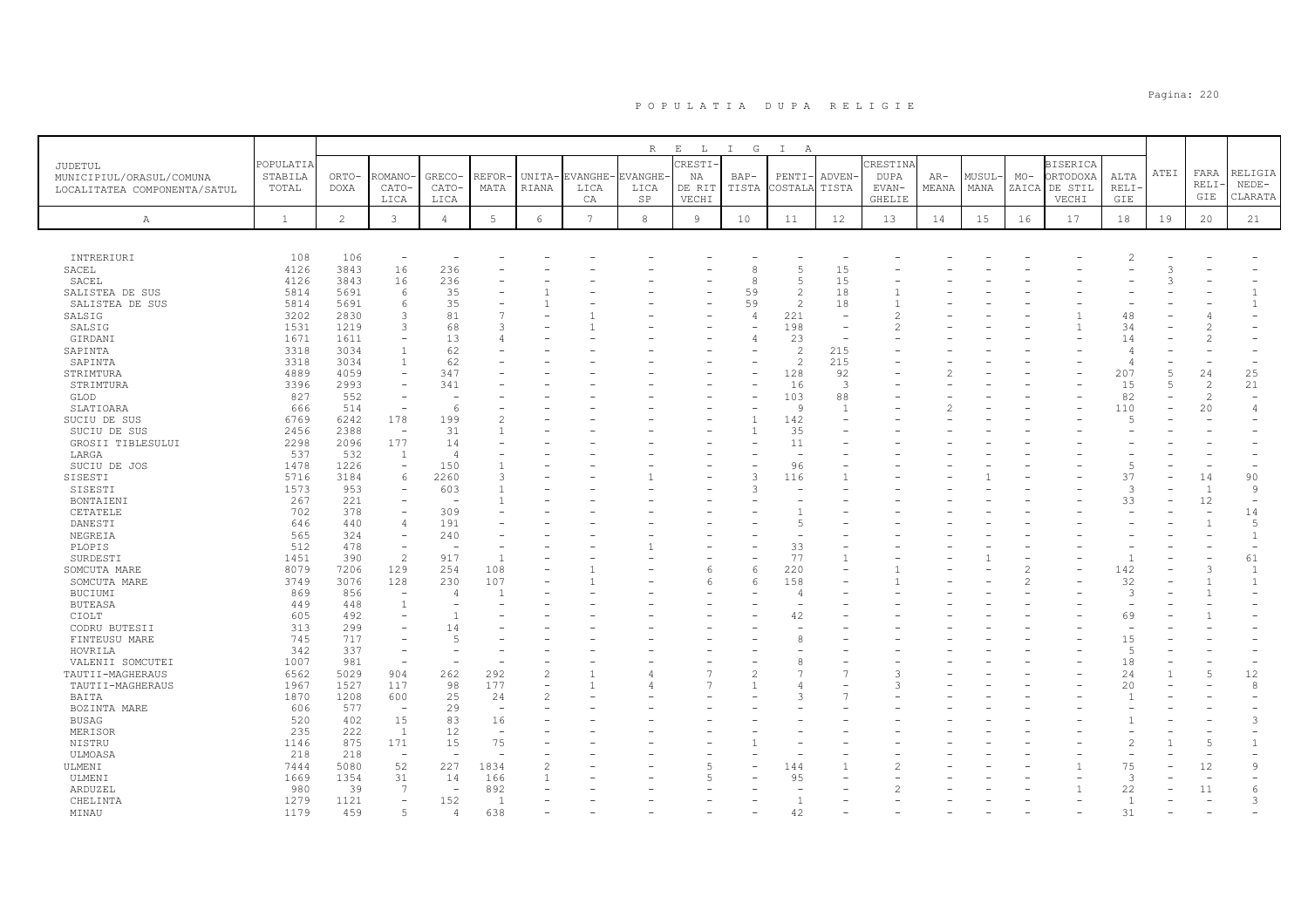|                              |              |                |                          |                |                |        |                | R               | $\mathbf{E}$<br>L | G<br>$\top$ | A                   |                |               |       |       |       |                 |         |      |                |         |
|------------------------------|--------------|----------------|--------------------------|----------------|----------------|--------|----------------|-----------------|-------------------|-------------|---------------------|----------------|---------------|-------|-------|-------|-----------------|---------|------|----------------|---------|
| JUDETUL                      | POPULATIA    |                |                          |                |                |        |                |                 | CRESTI-           |             |                     |                | CRESTINA      |       |       |       | <b>BISERICA</b> |         |      |                |         |
| MUNICIPIUL/ORASUL/COMUNA     | STABILA      | ORTO-          | ROMANO·                  | GRECO-         | REFOR-         |        | UNITA-EVANGHE- | <b>EVANGHE-</b> | NA                | $BAP-$      | PENTI-              | ADVEN-         | <b>DUPA</b>   | $AR-$ | MUSUL | $MO-$ | ORTODOXA        | ALTA    | ATEI | FARA           | RELIGIA |
| LOCALITATEA COMPONENTA/SATUL | TOTAL        | <b>DOXA</b>    | CATO-                    | CATO-          | MATA           | RIANA  | LICA           | LICA            | DE RIT            |             | TISTA COSTALA TISTA |                | EVAN-         | MEANA | MANA  |       | ZAICA DE STIL   | $RELI-$ |      | <b>RELI</b>    | $NEDE-$ |
|                              |              |                | LICA                     | LICA           |                |        | CA             | SP              | VECHI             |             |                     |                | <b>GHELIE</b> |       |       |       | VECHI           | GIE     |      | GIE            | CLARATA |
| Α                            | $\mathbf{1}$ | $\overline{c}$ | $\mathcal{R}$            | $\overline{4}$ | $\overline{5}$ | 6      | 7              | 8               | <b>Q</b>          | 10          | 11                  | 12             | 13            | 14    | 15    | 16    | 17              | 18      | 19   | 20             | 21      |
|                              |              |                |                          |                |                |        |                |                 |                   |             |                     |                |               |       |       |       |                 |         |      |                |         |
|                              |              |                |                          |                |                |        |                |                 |                   |             |                     |                |               |       |       |       |                 |         |      |                |         |
| SOMES-UILEAC                 | 967          | 924            |                          | 11             | 29             |        |                |                 |                   |             |                     |                |               |       |       |       |                 |         |      |                |         |
| TICAU                        | 685          | 560            |                          | 2              | 108            |        |                |                 |                   |             |                     |                |               |       |       |       |                 | 10      |      |                |         |
| TOHAT                        | 266          | 220            |                          | 34             |                |        |                |                 |                   |             |                     |                |               |       |       |       |                 |         |      |                |         |
| VICEA                        | 419          | 403            |                          | 10             |                |        |                |                 |                   |             |                     |                |               |       |       |       |                 |         |      |                |         |
| VADU IZEI                    | 2927         | 2640           |                          | 105            |                |        |                |                 |                   |             |                     |                |               |       |       |       |                 | 142     |      | 26             |         |
| VADU IZEI                    | 2336         | 2116           |                          | 48             |                |        |                |                 |                   |             |                     |                |               |       |       |       |                 | 140     |      | 26             |         |
| VALEA STEJARULUI             | 591          | 524            |                          | 57             |                |        |                |                 |                   |             |                     |                |               |       |       |       |                 |         |      |                |         |
| VALEA CHIOARULUI             | 2600         | 2498           | 10                       | 35             |                |        |                |                 |                   |             |                     |                |               |       |       |       |                 | 36      |      |                |         |
| VALEA CHIOARULUI             | 710          | 671            |                          |                |                |        |                |                 |                   |             |                     |                |               |       |       |       |                 | 24      |      |                |         |
| CURTUIUSU MARE               | 435          | 421            |                          |                |                |        |                |                 |                   |             |                     |                |               |       |       |       |                 |         |      |                |         |
| <b>DURUSA</b>                | 107          | 107            |                          |                |                |        |                |                 |                   |             |                     |                |               |       |       |       |                 |         |      |                |         |
| FERICEA                      | 489          | 480            | $\overline{\phantom{0}}$ |                |                |        |                |                 |                   |             |                     |                |               |       |       |       |                 |         |      |                |         |
| MESTEACAN                    | 447          | 418            | 9                        | 12             |                |        |                |                 |                   |             |                     |                |               |       |       |       |                 |         |      |                |         |
| VARAI                        | 412          | 401            | $\qquad \qquad -$        |                |                |        |                |                 |                   |             |                     |                |               |       |       |       |                 | 10      |      |                |         |
| VIMA MICA                    | 1857         | 1674           | $\qquad \qquad -$        | 23             |                |        |                |                 |                   | ۳           | 104                 | $\overline{2}$ | 21            |       |       |       |                 | 29      |      | $\overline{2}$ |         |
| VIMA MICA                    | 448          | 428            | $\overline{\phantom{0}}$ | $\Omega$       |                |        |                |                 |                   |             | 11                  |                |               |       |       |       |                 |         |      |                |         |
| ASPRA                        | 74           | 70             |                          |                |                |        |                |                 |                   |             |                     |                |               |       |       |       |                 |         |      |                |         |
| DEALU CORBULUI               | 136          | 136            |                          |                |                |        |                |                 |                   |             |                     |                |               |       |       |       |                 |         |      |                |         |
| <b>JUGASTRENI</b>            | 69           | 68             |                          |                |                |        |                |                 |                   |             |                     |                |               |       |       |       |                 |         |      |                |         |
| PETERITEA                    | 320          | 271            |                          |                |                |        |                |                 |                   |             | 24                  |                |               |       |       |       |                 |         |      |                |         |
| SALNITA                      | 312          | 312            |                          |                |                |        |                |                 |                   |             |                     |                |               |       |       |       |                 |         |      |                |         |
| VIMA MARE                    | 498          | 389            | $\overline{\phantom{0}}$ | 13             |                |        |                |                 |                   |             | 69                  | $\overline{c}$ | 21            |       |       |       |                 |         |      |                |         |
| VISEU DE JOS                 | 5731         | 4834           |                          | 393            |                |        |                |                 |                   |             | 65                  | 401            |               |       |       |       | 10              |         |      |                |         |
| VISEU DE JOS                 | 5731         | 4834           |                          | 393            |                | $\sim$ |                |                 |                   |             | 65                  | 401            |               |       |       |       | 10              |         |      |                |         |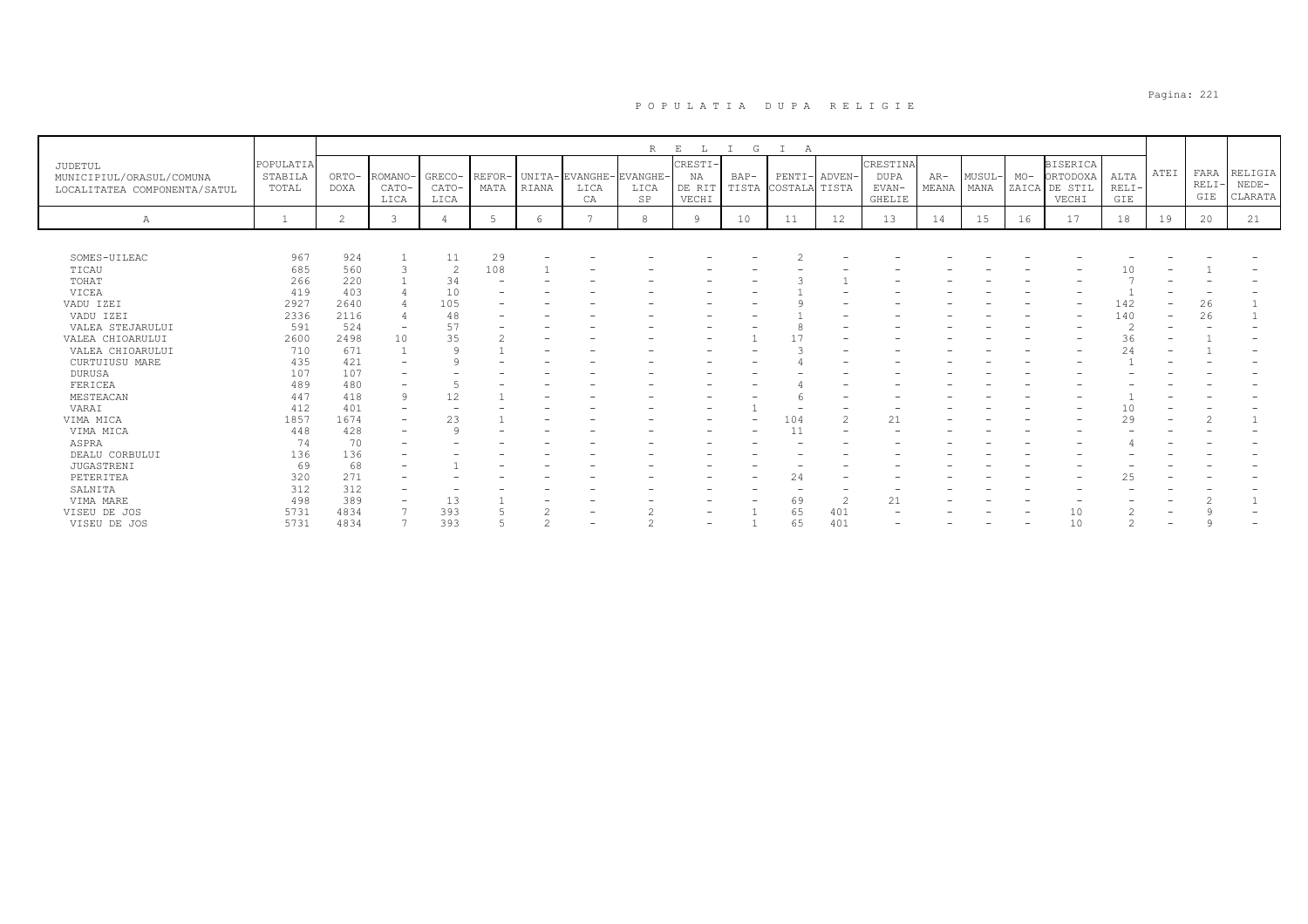|                                                                     |                               |                      |                          |                         |      |       |                                             | R          | E.                               | (7)             |                                |    |                                            |                          |                |       |                                                       |                        |      |                      |                               |
|---------------------------------------------------------------------|-------------------------------|----------------------|--------------------------|-------------------------|------|-------|---------------------------------------------|------------|----------------------------------|-----------------|--------------------------------|----|--------------------------------------------|--------------------------|----------------|-------|-------------------------------------------------------|------------------------|------|----------------------|-------------------------------|
| JUDETUL<br>MUNICIPIUL/ORASUL/COMUNA<br>LOCALITATEA COMPONENTA/SATUL | POPULATIA<br>STABILA<br>TOTAL | ORTO-<br><b>DOXA</b> | ROMANO-<br>CATO-<br>LICA | GRECO-<br>CATO-<br>LICA | MATA | RIANA | REFOR- UNITA-EVANGHE-EVANGHE-<br>LICA<br>CA | LICA<br>SP | CRESTI-<br>ΝA<br>DE RIT<br>VECHI | $BAP-$<br>TISTA | PENTI- ADVEN-<br>COSTALA TISTA |    | CRESTINA<br><b>DUPA</b><br>EVAN-<br>GHELIE | $AR-$<br>MEANA           | MUSUL-<br>MANA | $MO-$ | <b>BISERICA</b><br>ORTODOXA<br>ZAICA DE STIL<br>VECHI | ALTA<br>$RELI-$<br>GIE | ATEI | FARA<br>RELI-<br>GIE | RELIGIA<br>$NEDE-$<br>CLARATA |
| Α                                                                   |                               |                      |                          |                         |      | O     |                                             |            |                                  | 10              | -44                            | 12 | 13                                         | 14                       | 15             | 16    | $\sim$<br>$\perp$ /                                   | 18                     | 19   | 20                   | 21                            |
|                                                                     |                               |                      |                          |                         |      |       |                                             |            |                                  |                 |                                |    |                                            |                          |                |       |                                                       |                        |      |                      |                               |
| JUDETUL MEHEDINTI                                                   |                               |                      |                          |                         |      |       |                                             |            |                                  |                 |                                |    |                                            |                          |                |       |                                                       |                        |      |                      |                               |
| ORAS ORSOVA                                                         | 16009                         | 14730                | 1003                     | 23                      | 27   |       |                                             |            |                                  | 98              | 63                             |    |                                            | $\overline{\phantom{0}}$ |                |       |                                                       |                        |      |                      |                               |
| ORSOVA                                                              | 16009                         | 14730                | 1003                     | 23                      | 27   |       |                                             |            |                                  | 98              | 63                             |    |                                            | $-$                      |                |       |                                                       |                        |      |                      |                               |
| COMUNA DUBOVA                                                       | 1300                          | 753                  | 542                      | -                       |      |       |                                             |            |                                  |                 |                                |    |                                            |                          |                |       |                                                       |                        |      |                      |                               |
| DUBOVA                                                              | 618                           | 602                  | 11                       |                         |      |       |                                             |            |                                  |                 |                                |    |                                            |                          |                |       |                                                       |                        |      |                      |                               |
| <b>BAIA NOUA</b>                                                    | 307                           | 118                  | 189                      |                         |      |       |                                             |            |                                  |                 |                                |    |                                            |                          |                |       |                                                       |                        |      |                      |                               |
| EIBENTHAL                                                           | 375                           | 33                   | 342                      |                         |      |       |                                             |            |                                  |                 |                                |    |                                            |                          |                |       |                                                       |                        |      |                      |                               |
| COMUNA IESELNITA                                                    | 3154                          | 2973                 | 131                      | -                       |      |       |                                             |            | $\overline{\phantom{0}}$         |                 | 35                             |    |                                            |                          |                |       |                                                       |                        |      |                      |                               |
| IESELNITA                                                           | 3154                          | 2973                 | 131                      |                         |      |       |                                             |            | -                                |                 | 35                             |    |                                            |                          |                |       |                                                       |                        |      |                      |                               |
| COMUNA SVINITA                                                      | 1281                          | 107                  |                          |                         |      |       |                                             |            |                                  |                 |                                |    |                                            |                          |                |       | 1169                                                  |                        |      |                      |                               |
| SVINITA                                                             | 1281                          | 107                  |                          |                         |      |       |                                             |            |                                  |                 |                                |    |                                            |                          |                |       | 1169                                                  |                        |      |                      |                               |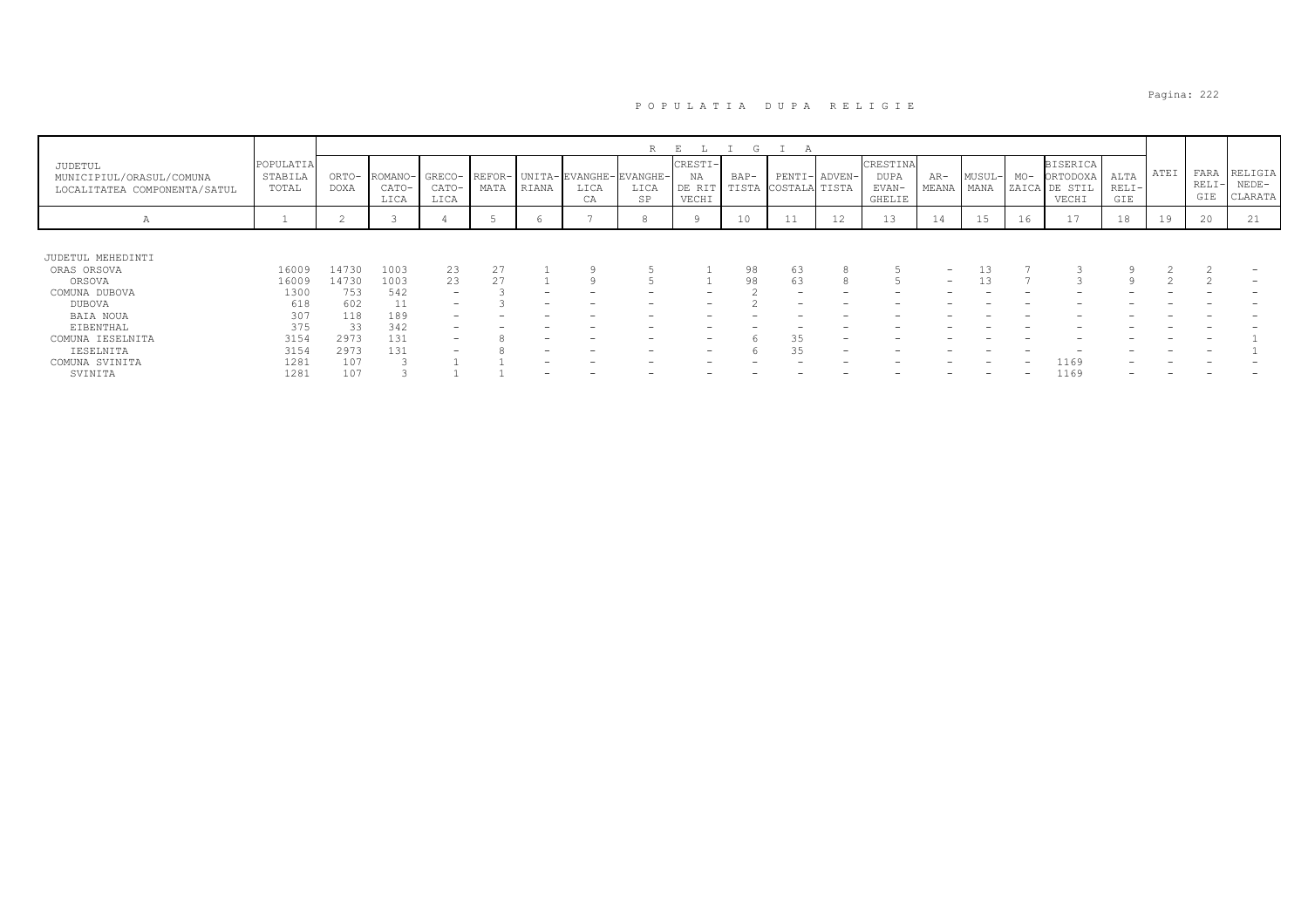|                                    |                  |                |                          |                          |                          |                          |                 | R              | $\mathbf{E}$<br>L. | $\mathbb{I}$<br>G | $\mathbb{I}$<br>A |                          |                          |              |        |              |                          |                          |      |                          |                          |
|------------------------------------|------------------|----------------|--------------------------|--------------------------|--------------------------|--------------------------|-----------------|----------------|--------------------|-------------------|-------------------|--------------------------|--------------------------|--------------|--------|--------------|--------------------------|--------------------------|------|--------------------------|--------------------------|
| JUDETUL                            | <b>POPULATIA</b> |                |                          |                          |                          |                          |                 |                | CRESTI             |                   |                   |                          | CRESTINA                 |              |        |              | <b>BISERICA</b>          |                          |      |                          |                          |
|                                    | STABILA          | ORTO-          | ROMANO-                  | GRECO-                   | REFOR                    | <b>UNITA</b>             | EVANGHE-        | EVANGHE        | ΝA                 | $BAP-$            | PENTI-            | <b>ADVEN</b>             | <b>DUPA</b>              | $AR-$        | MUSUL· | $MO-$        | <b>ORTODOXA</b>          | ALTA                     | ATEI | FARA                     | RELIGIA                  |
| MUNICIPIUL/ORASUL/COMUNA           | TOTAL            | <b>DOXA</b>    | CATO-                    | CATO-                    | MATA                     | <b>RIANA</b>             | LICA            | LICA           | DE RIT             | TISTA             | COSTALA           | TISTA                    | EVAN-                    | MEANA        | MANA   |              | ZAICA DE STIL            | RELI·                    |      | RELI·                    | $NEDE-$                  |
| LOCALITATEA COMPONENTA/SATUL       |                  |                | LICA                     | LICA                     |                          |                          | CA              | SP             | VECHI              |                   |                   |                          | <b>GHELIE</b>            |              |        |              | VECHI                    | GIE                      |      | GIE                      | CLARATA                  |
|                                    |                  |                |                          |                          |                          |                          |                 |                |                    |                   |                   |                          |                          |              |        |              |                          |                          |      |                          |                          |
| $\mathbb{A}$                       | $\mathbf{1}$     | $\overline{c}$ | $\mathbf{3}$             | $\overline{4}$           | $\mathbb 5$              | 6                        | $7\phantom{.0}$ | $_{\rm 8}$     | 9                  | 10                | 11                | 12                       | 13                       | 14           | 15     | 16           | 17                       | 18                       | 19   | 20                       | 21                       |
|                                    |                  |                |                          |                          |                          |                          |                 |                |                    |                   |                   |                          |                          |              |        |              |                          |                          |      |                          |                          |
| JUDETUL MURES                      | 610053           | 312514         | 63933                    |                          | 15228 174616             | 16454                    | 3689            | 391            | 19                 | 1325              | 4321              | 6629                     | 963                      | 13           | 26     | 193          | 305                      | 6842                     | 246  | 2086                     | 260                      |
| MUNICIPII SI ORASE                 | 310995           | 161721         | 40136                    | 9268                     | 79696                    | 7617                     | 1715            | 300            | 16                 | 957               | 1935              | 1909                     | 691                      | 12           | 25     | 186          | 248                      | 2870                     | 227  | 1288                     | 178                      |
| MUNICIPIUL TIRGU MURES             | 164445           | 69700          | 24923                    | 4931                     | 54443                    | 4546                     | 480             | 82             | $\overline{4}$     | 355               | 900               | 1053                     | 97                       | 10           | 20     | 154          | 25                       | 1651                     | 185  | 807                      | 79                       |
| TIRGU MURES                        | 161216           | 68156          | 24643                    | 4822                     | 53483                    | 4508                     | 479             | 80             | 3                  | 350               | 885               | 888                      | 96                       | 10           | 20     | 154          | 25                       | 1610                     | 180  | 747                      | 77                       |
| MURESENI                           | 970              | 656            | 56                       | 22                       | 191                      | $\overline{4}$           |                 | $\overline{c}$ |                    | $\overline{2}$    | $\overline{1}$    | $\overline{\phantom{a}}$ |                          |              |        |              | $\overline{\phantom{a}}$ | 22                       | ٠    | 14                       | $\overline{\phantom{m}}$ |
| <b>REMETEA</b>                     | 2259             | 888            | 224                      | 87                       | 769                      | 34                       | $\overline{1}$  | ٠              | $\overline{1}$     | 3                 | 14                | 165                      | $\overline{1}$           |              |        |              | $\sim$                   | 19                       | 5    | 46                       | $\overline{c}$           |
| MUNICIPIUL SIGHISOARA              | 36170            | 26275          | 2321                     | 291                      | 3378                     | 1558                     | 900             | 163            | 3                  | 206               | 302               | 214                      | 161                      |              |        |              | 161                      | 168                      | 11   | 55                       | 1                        |
| SIGHISOARA                         | 34537            | 24992          | 2230                     | 290                      | 3260                     | 1511                     | 835             | 163            | 3                  | 205               | 298               | 193                      | 160                      |              |        | $\mathbf{1}$ | 161                      | 168                      | 11   | 54                       | $\mathbf{1}$             |
| ANGOFA                             | $\overline{4}$   | $\mathcal{R}$  |                          |                          |                          |                          |                 |                |                    |                   |                   |                          |                          |              |        |              |                          |                          |      |                          |                          |
|                                    | 120              | 109            | 10                       | $\overline{\phantom{0}}$ | $\overline{1}$           | $\overline{\phantom{a}}$ |                 |                |                    |                   |                   |                          |                          |              |        |              |                          |                          |      |                          |                          |
| AUREL VLAICU                       |                  |                | $\overline{1}$           |                          | $\overline{\phantom{a}}$ |                          |                 |                |                    |                   |                   |                          |                          |              |        |              |                          |                          |      |                          |                          |
| <b>RORA</b>                        | 143              | 130            |                          |                          |                          |                          | $\mathfrak{D}$  |                |                    |                   |                   | 10                       |                          |              |        |              |                          |                          |      |                          |                          |
| SOROMICLEA                         | 120              | 37             | 15                       |                          | 33                       | 33<br>9                  |                 |                |                    |                   |                   |                          |                          |              |        |              |                          |                          |      |                          |                          |
| VENCHI                             | 257              | 218            | 8                        |                          | 22                       |                          |                 |                |                    |                   |                   |                          |                          |              |        |              |                          |                          |      |                          |                          |
| VIILOR                             | 124              | 80             | 22                       | $\overline{\phantom{0}}$ | 18                       | $\overline{\phantom{m}}$ |                 |                |                    |                   | 4                 |                          |                          |              |        |              |                          |                          |      |                          |                          |
| HETIUR                             | 865              | 706            | 35                       |                          | 44                       | $\overline{4}$           | 63              |                |                    |                   |                   | 11                       |                          |              |        |              |                          |                          |      |                          |                          |
| ORAS IERNUT                        | 9719             | 7335           | 347                      | 225                      | 1316                     | 31                       | $\mathbf{1}$    |                | $\mathfrak{D}$     | 62                | 172               | $\overline{4}$           | 112                      |              |        |              |                          | 54                       |      | 44                       | 3                        |
| <b>IERNUT</b>                      | 5954             | 4151           | 311                      | 121                      | 1098                     | 28                       |                 | 5              |                    | 61                | 74                | $\overline{c}$           | 43                       |              |        |              |                          | 27                       | 3    | 27                       |                          |
| CIPAU                              | 1015             | 752            | 16                       | 23                       | 202                      | 3                        |                 |                |                    | -1                | 14                | -1                       |                          |              |        |              |                          |                          |      | $\overline{1}$           |                          |
| DEAG                               | 496              | 467            | $\overline{1}$           | $\overline{\mathcal{L}}$ |                          |                          |                 |                |                    |                   | $\overline{5}$    |                          |                          |              |        |              |                          | 10                       |      |                          |                          |
| LECHINTA                           | 742              | 616            | $\overline{7}$           | 79                       | 4                        |                          |                 |                |                    |                   | 5                 |                          |                          |              |        |              |                          | 13                       |      |                          | $\overline{c}$           |
| OARBA DE MURES                     | 198              | 164            |                          |                          |                          |                          |                 |                |                    |                   | 32                |                          |                          |              |        |              |                          |                          |      |                          |                          |
| PORUMBAC                           | 53               | 46             | $\overline{5}$           |                          |                          |                          |                 |                |                    |                   |                   |                          |                          |              |        |              |                          | $\overline{c}$           |      |                          |                          |
| <b>RACAMET</b>                     | 33               | 33             |                          |                          |                          |                          |                 |                |                    |                   |                   |                          |                          |              |        |              |                          |                          |      |                          |                          |
| SALCUD                             | 892              | 886            | 3                        |                          |                          |                          |                 |                |                    |                   |                   |                          |                          |              |        |              |                          | $\overline{c}$           |      |                          |                          |
| SFINTU GHEORGHE                    | 336              | 220            | 3                        |                          | 11                       |                          |                 |                |                    |                   | 42                |                          | 59                       |              |        |              |                          |                          |      |                          |                          |
| ORAS LUDUS                         | 18789            | 12461          | 1151                     | 848                      | 3571                     | 19                       | $\overline{2}$  | 2              | $\overline{5}$     | 37                | 227               | 230                      | 8                        |              |        | 5            | $\overline{c}$           | 170                      |      | 38                       | 12                       |
| LUDUS                              | 16000            | 10761          | 925                      | 780                      | 2880                     | 17                       | $\overline{2}$  | 2              | 3                  | 33                | 222               | 170                      | 5                        |              |        |              | $\overline{c}$           | 153                      | 1    | 34                       | 5                        |
| AVRAMESTI                          | 208              | 56             | 6                        | $\overline{\phantom{m}}$ | 145                      |                          |                 |                |                    |                   |                   |                          |                          |              |        |              |                          |                          |      |                          |                          |
| CIOARGA                            | 209              | 174            | $\overline{c}$           | 12                       | 3                        |                          |                 |                |                    |                   | $\overline{c}$    | 10                       |                          |              |        |              |                          |                          |      |                          |                          |
| CIURGAU                            | 89               | 40             | 9                        | $\overline{\phantom{a}}$ | 32                       |                          |                 |                |                    |                   |                   | $\overline{5}$           |                          |              |        |              |                          |                          |      |                          |                          |
| FUNDATURA                          | -5               |                |                          |                          | $\overline{4}$           |                          |                 |                |                    |                   |                   | $\overline{1}$           |                          |              |        |              |                          |                          |      |                          |                          |
| GHEJA                              | 1429             | 1315           | $\overline{\phantom{a}}$ | 43                       | 41                       | $\overline{c}$           |                 |                |                    |                   | 3                 | $\overline{1}$           | 3                        |              |        |              |                          |                          |      |                          | 7                        |
| ROSIORI                            | 849              | 115            | 209                      | 13                       | 466                      | $\overline{\phantom{a}}$ |                 |                |                    |                   |                   | 43                       | $\overline{\phantom{a}}$ |              |        |              |                          | $\mathcal{L}$            |      | $\overline{1}$           |                          |
| ORAS REGHIN                        | 39240            | 23238          | 4889                     | 1274                     | 8662                     | 87                       | 249             | 26             |                    | 61                | 95                | 244                      | 35                       |              |        | 12           | 58                       | 223                      |      | 60                       | 18                       |
| REGHIN                             | 35004            | 21274          | 3872                     | 1206                     | 7642                     | 82                       | 245             | 26             |                    | 57                | 81                | 207                      | 35                       |              |        | 12           | $\overline{1}$           | 197                      | 7    | 40                       | 18                       |
| APALINA                            | 2863             | 1284           | 795                      | 39                       | 671                      | $\overline{4}$           | $\overline{4}$  |                |                    | $\overline{1}$    |                   | 22                       |                          |              |        |              |                          | 23                       |      | 20                       |                          |
| IERNUTENI                          | 1373             | 680            | 222                      | 29                       | 349                      | $\overline{1}$           |                 |                |                    | 3                 | 14                | 15                       |                          |              |        |              | 57                       | 3                        |      | $\overline{\phantom{a}}$ |                          |
| ORAS SOVATA                        | 12112            | 999            | 5397                     | 65                       | 4845                     | 196                      | 10              | $\mathfrak{D}$ |                    |                   | 14                | 76                       |                          |              |        |              |                          | 389                      | 6    | 94                       | $\overline{4}$           |
| SOVATA                             | 8935             | 872            | 4527                     | 41                       | 2979                     | 191                      | 10              | $\mathfrak{D}$ |                    |                   | 12                | 13                       |                          |              |        |              |                          | 231                      | 6    | 41                       | 3                        |
| CAPETI                             | 178              | 39             | 67                       | $\overline{\phantom{a}}$ | 48                       |                          |                 |                |                    |                   |                   |                          |                          |              |        |              |                          | -4                       |      | 20                       |                          |
| ILIESI                             | 452              | 12             | 282                      | 23                       | 124                      |                          |                 |                |                    |                   | $\mathfrak{D}$    |                          | 6                        |              |        |              |                          | $\overline{\phantom{a}}$ |      | 3                        |                          |
| SACADAT                            | 937              | 62             | 456                      | $\overline{\phantom{a}}$ | 287                      | $\overline{4}$           |                 |                |                    |                   |                   |                          |                          |              |        |              |                          | 103                      |      | 24                       | 1                        |
| SARATENI                           | 1610             | 14             | 65                       | $\overline{1}$           | 1407                     | $\overline{1}$           |                 |                |                    |                   |                   | 63                       |                          |              |        |              |                          | 51                       |      | -6                       |                          |
| ORAS TIRNAVENI                     | 30520            | 21713          | 1108                     | 1634                     | 3481                     | 1180                     | 73              | 20             | $\overline{c}$     | 230               | 225               | 88                       | 271                      |              |        | 13           | $\overline{\mathcal{L}}$ | 215                      | 13   | 190                      | 61                       |
| TIRNAVENI                          | 28634            | 20075          | 1096                     | 1619                     | 3415                     | 1167                     | 73              | 20             | $\overline{2}$     | 160               | 214               | 86                       | 229                      |              |        | 13           | $\overline{c}$           | 201                      | 13   | 188                      | 61                       |
|                                    | 406              | 274            | 11                       |                          |                          |                          |                 |                |                    |                   |                   | -2                       |                          |              |        |              |                          |                          |      |                          |                          |
| <b>BOTORCA</b><br><b>BOBOHALMA</b> | 1480             | 1364           | $\overline{1}$           | 15                       | 66                       | 13                       |                 |                |                    | 70                | 11                |                          | 42                       |              |        |              |                          | 12<br>$\mathcal{P}$      |      | 2                        |                          |
|                                    |                  |                |                          |                          |                          |                          |                 |                |                    |                   |                   |                          |                          |              |        |              |                          |                          |      |                          |                          |
| COMUNE                             | 299058           | 150793         | 23797                    | 5960                     | 94920                    | 8837                     | 1974            | 91             | 3                  | 368               | 2386              | 4720                     | 272                      | $\mathbf{1}$ | 1      |              | 57                       | 3972                     | 19   | 798                      | 82                       |
| ACATARI                            | 4705             | 50             | 373                      | 7                        | 3998                     | 66                       |                 | 2              |                    |                   |                   | 62                       | 8                        |              |        |              |                          | 103                      |      | 29                       |                          |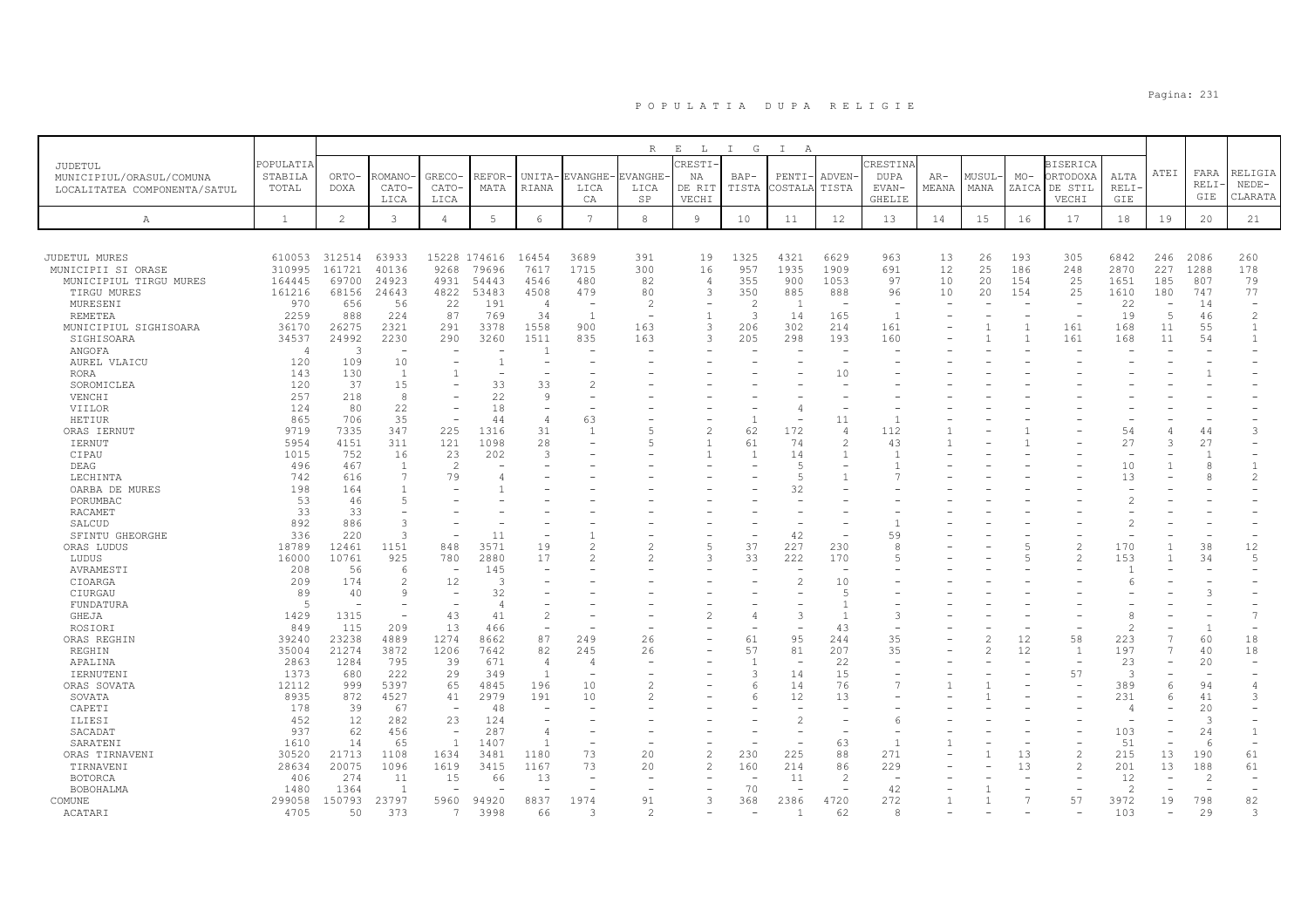|                                                                     |                               |                          |                          |                          |                          |                          |                  | $R_{\perp}$            | $E$ $L$                 | $I$ G         | $\mathbb{I}$<br>$\mathbb{A}$ |                          |                           |                |                |       |                                              |                          |      |                |                    |
|---------------------------------------------------------------------|-------------------------------|--------------------------|--------------------------|--------------------------|--------------------------|--------------------------|------------------|------------------------|-------------------------|---------------|------------------------------|--------------------------|---------------------------|----------------|----------------|-------|----------------------------------------------|--------------------------|------|----------------|--------------------|
| JUDETUL<br>MUNICIPIUL/ORASUL/COMUNA<br>LOCALITATEA COMPONENTA/SATUL | POPULATIA<br>STABILA<br>TOTAL | ORTO-<br>DOXA            | <b>COMANO</b><br>CATO-   | GRECO-<br>CATO-          | REFOR<br>MATA            | UNITA-<br>RIANA          | EVANGHE-<br>LICA | <b>EVANGHE</b><br>LICA | CRESTI-<br>NA<br>DE RIT | BAP-<br>TISTA | $PENTI-$<br>COSTALA          | ADVEN-<br>TISTA          | CRESTINA<br>DUPA<br>EVAN- | $AR-$<br>MEANA | MUSUL-<br>MANA | $MO-$ | <b>BISERICA</b><br>ORTODOXA<br>ZAICA DE STIL | ALTA<br>RELI·            | ATEI | FARA<br>RELI·  | RELIGIA<br>$NEDE-$ |
|                                                                     |                               |                          | LICA                     | LICA                     |                          |                          | СA               | SP                     | VECHI                   |               |                              |                          | GHELIE                    |                |                |       | VECHI                                        | GIE                      |      | GIE            | CLARATA            |
| Α                                                                   | $\mathbf{1}$                  | 2                        | $\mathbf{3}$             | $\overline{4}$           | 5                        | 6                        | $7\overline{ }$  | 8                      | $\overline{9}$          | 10            | 11                           | 12                       | 13                        | 14             | 15             | 16    | 17                                           | 18                       | 19   | 20             | 21                 |
| ACATARI                                                             | 1062                          | 14                       | 253                      | $\overline{a}$           | 747                      | 16                       |                  |                        |                         |               |                              | 12                       |                           |                |                |       |                                              | 15                       |      |                | $\mathbf{1}$       |
| CORBESTI                                                            | 116                           | $\mathbf{1}$             | $\mathbf{1}$             | $\overline{a}$           | 114                      | $\overline{\phantom{a}}$ |                  |                        |                         |               |                              | $\sim$                   |                           |                |                |       |                                              | $\overline{\phantom{a}}$ |      |                |                    |
| GAIESTI                                                             | 446                           | $\overline{4}$           | 9                        | $\overline{\phantom{a}}$ | 396                      | $\mathbf{1}$             |                  |                        |                         |               |                              | 25                       |                           |                |                |       |                                              | 10                       |      |                |                    |
| GRUISOR                                                             | 296                           | $\overline{1}$           | 43                       | $\overline{c}$           | 233                      | $\overline{a}$           |                  |                        |                         |               |                              | ÷                        |                           |                |                |       |                                              | 15                       |      |                | $\mathfrak{D}$     |
| MURGESTI                                                            | 502                           | 15                       | 19                       | 3                        | 405                      | 30                       |                  |                        |                         |               |                              | 8                        |                           |                |                |       |                                              | 3                        |      | 19             |                    |
| ROTENI                                                              | 851                           | 7                        | $\overline{1}$           | $\overline{\phantom{a}}$ | 807                      | 11                       |                  |                        |                         |               |                              | 10                       |                           |                |                |       |                                              | $\overline{\phantom{a}}$ |      | 8              |                    |
| STEJERIS                                                            | 350                           | $\overline{4}$           | 24                       | $\overline{1}$           | 265                      | 3                        |                  |                        |                         |               |                              |                          |                           |                |                |       |                                              | 50                       |      |                |                    |
| SUVEICA                                                             | 296                           | $\mathbf{1}$             | $\overline{c}$           | $\overline{\phantom{a}}$ | 293                      | $\overline{\phantom{a}}$ |                  |                        |                         |               |                              |                          |                           |                |                |       |                                              | $\overline{\phantom{m}}$ |      |                |                    |
| VALENI                                                              | 786                           | 3                        | 21                       | <sup>1</sup>             | 738                      | 5                        |                  |                        |                         |               |                              | E                        |                           |                |                |       |                                              | 10                       |      | $\overline{1}$ |                    |
| ADAMUS                                                              | 6084                          | 2899                     | 91                       | 131                      | 1420                     | 1069                     |                  |                        |                         | 12            | 341                          | 10                       | 15                        |                |                |       |                                              | 64                       |      | 27             |                    |
| ADAMUS                                                              | 2128                          | 1266                     | 50                       | 85                       | 289                      | 381                      | 3                |                        |                         | 12            | 16                           | 8                        |                           |                |                |       |                                              | 14                       |      | 3              |                    |
| CHINCIUS                                                            | 40                            | 40                       | $\overline{\phantom{a}}$ | $\overline{\phantom{0}}$ | $\overline{\phantom{0}}$ | $\overline{a}$           |                  |                        |                         | $\sim$        | $\sim$                       |                          |                           |                |                |       |                                              | $\equiv$                 |      |                |                    |
| CORNESTI                                                            | 1324                          | 700                      | $\sqrt{2}$               | 39                       | 344                      | $\overline{c}$           |                  |                        |                         |               | 234                          |                          |                           |                |                |       |                                              | $\mathbf{1}$             |      |                |                    |
| CRAIESTI                                                            | 1291                          | 393                      | $\overline{\mathbf{3}}$  | $\overline{1}$           | 731                      | $\overline{1}$           |                  |                        |                         |               | 90                           | $\overline{1}$           |                           |                |                |       |                                              | 46                       |      | 24             |                    |
| DIMBAU                                                              | 1229                          | 430                      | 36                       | 6                        | 54                       | 685                      |                  |                        |                         |               | $\mathbf{1}$                 | $\overline{1}$           | 13                        |                |                |       |                                              | 3                        |      |                |                    |
| HEREPEA                                                             | 72                            | 70                       | ÷,                       |                          | $\mathcal{L}$            | $\overline{\phantom{a}}$ |                  |                        |                         |               |                              | $\overline{\phantom{a}}$ |                           |                |                |       |                                              |                          |      |                |                    |
| ALBESTI                                                             | 5494                          | 4029                     | 217                      | 8                        | 1064                     | 78                       | 2                | 6                      |                         | 12            | 8                            | 55                       | 8                         |                |                |       |                                              | 2                        |      |                |                    |
| ALBESTI                                                             | 3080                          | 2266                     | 127                      | $\overline{4}$           | 537                      | 68                       |                  | 6                      |                         | 12            | 8                            | 39                       | 8                         |                |                |       |                                              |                          |      |                |                    |
| <b>BIRLIBASOAIA</b>                                                 |                               |                          |                          |                          |                          |                          |                  |                        |                         |               |                              |                          |                           |                |                |       |                                              |                          |      |                |                    |
| BOIU                                                                | 1544                          | 1074                     | 32                       | 3                        | 420                      | 5                        |                  |                        |                         |               |                              |                          |                           |                |                |       |                                              |                          |      |                |                    |
| <b>JACU</b>                                                         | 22                            | 19                       | 3                        |                          |                          |                          |                  |                        |                         |               |                              |                          |                           |                |                |       |                                              |                          |      |                |                    |
| SAPARTOC                                                            | 55                            | 22                       | 25                       |                          |                          |                          |                  |                        |                         |               |                              |                          |                           |                |                |       |                                              |                          |      |                |                    |
| TOPA                                                                | 383                           | 324                      | 13                       | $\overline{\phantom{a}}$ | 33                       | 4                        |                  |                        |                         |               |                              |                          |                           |                |                |       |                                              |                          |      |                |                    |
| VALEA ALBESTIULUI                                                   | 397                           | 311                      | 17                       |                          | 67                       |                          |                  |                        |                         |               |                              |                          |                           |                |                |       |                                              |                          |      |                |                    |
| VALEA DAII                                                          | -7                            | 7                        | $\overline{\phantom{a}}$ |                          |                          |                          |                  |                        |                         |               |                              |                          |                           |                |                |       |                                              |                          |      |                |                    |
| VALEA SAPARTOCULUI                                                  | 6                             | 6                        | ÷,                       |                          |                          |                          |                  |                        |                         |               |                              |                          |                           |                |                |       |                                              |                          |      |                |                    |
| ALUNIS                                                              | 3367                          | 886                      | 48                       | 3                        | 2343                     |                          |                  |                        |                         |               |                              | 79                       |                           |                |                |       |                                              |                          |      |                | 5                  |
| ALUNIS                                                              | 2154                          | 714                      | 21                       | 2                        | 1382                     |                          |                  |                        |                         |               |                              | 28                       |                           |                |                |       |                                              |                          |      |                | 5                  |
| FITCAU                                                              | 481                           | 49                       | $\overline{2}$           | $\overline{\phantom{a}}$ | 384                      |                          |                  |                        |                         |               |                              | 45                       |                           |                |                |       |                                              |                          |      |                |                    |
| LUNCA MURESULUI                                                     | 732                           | 123                      | 25                       | $\overline{1}$           | 577                      | $\overline{\phantom{a}}$ |                  |                        |                         |               |                              | -6                       |                           |                |                |       |                                              |                          |      |                |                    |
| APOLD                                                               | 2471                          | 2190                     | 37                       | 4                        | 43                       | 10                       | 140              | 2                      |                         | 17            | 8                            | 10                       |                           |                |                |       | 10                                           |                          |      |                |                    |
| APOLD                                                               | 691                           | 603                      | 15                       |                          | 13                       | 6                        | 37               |                        |                         |               | 5                            | 10                       |                           |                |                |       |                                              |                          |      |                |                    |
| DAIA                                                                | 574                           | 531                      | 10                       | $\overline{\phantom{a}}$ |                          | 2                        | 20               |                        |                         |               | $\mathbf{1}$                 |                          |                           |                |                |       | 10                                           |                          |      |                |                    |
| SAES                                                                | 1112                          | 1003                     | 3                        | $\overline{1}$           | 6                        | $\overline{1}$           | 79               |                        |                         | 17            | 2                            |                          |                           |                |                |       |                                              |                          |      |                |                    |
| VULCAN                                                              | 94                            | 53                       | 9                        | 3                        | 24                       |                          |                  |                        |                         |               | $\overline{\phantom{a}}$     |                          |                           |                |                |       |                                              |                          |      |                |                    |
| ATINTIS                                                             | 1621                          | 959                      | 3                        | 39                       | 504                      |                          |                  |                        |                         |               | 53                           | 42                       |                           |                |                |       |                                              | 16                       |      |                | $\overline{4}$     |
| ATINTIS                                                             | 723                           | 656                      | $\overline{c}$           | 36                       | 22                       |                          |                  |                        |                         |               | 2                            | $\overline{\phantom{a}}$ |                           |                |                |       |                                              |                          |      |                | 4                  |
| <b>BOTEZ</b>                                                        | 203                           | 139                      | $\overline{\phantom{0}}$ | $\overline{1}$           |                          |                          |                  |                        |                         |               | 21                           | 42                       |                           |                |                |       |                                              |                          |      |                |                    |
| CECALACA                                                            | 436                           | 113                      |                          | 2                        | 290                      |                          |                  |                        |                         |               | 30                           |                          |                           |                |                |       |                                              |                          |      |                |                    |
| ISTIHAZA                                                            | 223                           | 16                       |                          |                          | 191                      |                          |                  |                        |                         |               |                              |                          |                           |                |                |       |                                              | 16                       |      |                |                    |
| MALDAOCI                                                            | $\overline{\phantom{a}}$      | $\overline{\phantom{0}}$ |                          |                          |                          |                          |                  |                        |                         |               |                              |                          |                           |                |                |       |                                              |                          |      |                |                    |
| SINIACOB                                                            | 36                            | 35                       | $\overline{\phantom{0}}$ |                          |                          |                          |                  |                        |                         |               |                              |                          |                           |                |                |       |                                              |                          |      |                |                    |
| <b>BAHNEA</b>                                                       | 3867                          | 2104                     | 26                       | 23                       | 1469                     | 5                        | 69               |                        |                         | 38            | 98                           | 21                       |                           |                |                |       |                                              |                          |      | £              |                    |
| <b>BAHNEA</b>                                                       | 1850                          | 972                      | 21                       | $\overline{4}$           | 716                      | 3                        |                  |                        |                         | 37            | 67                           | 20                       |                           |                |                |       |                                              | -3                       |      |                |                    |
| <b>BERNADEA</b>                                                     | 194                           | 179                      | $\overline{1}$           | $\overline{1}$           |                          |                          |                  |                        |                         |               | 12                           |                          |                           |                |                |       |                                              |                          |      |                |                    |
| CUND                                                                | 197                           | 71                       | -1                       |                          | 60                       |                          | 63               |                        |                         |               |                              |                          |                           |                |                |       |                                              |                          |      |                |                    |
| DAIA                                                                | 261                           | 65                       | $\overline{c}$           | 16                       | 175                      |                          |                  |                        |                         |               |                              |                          |                           |                |                |       |                                              |                          |      |                |                    |
| GOGAN                                                               | 724                           | 202                      | $\mathbf{1}$             | $\overline{c}$           | 518                      | $\overline{1}$           |                  |                        |                         |               |                              |                          |                           |                |                |       |                                              |                          |      |                |                    |
| IDICIU                                                              | 371                           | 345                      |                          |                          |                          |                          |                  |                        |                         |               | 19                           |                          |                           |                |                |       |                                              |                          |      |                |                    |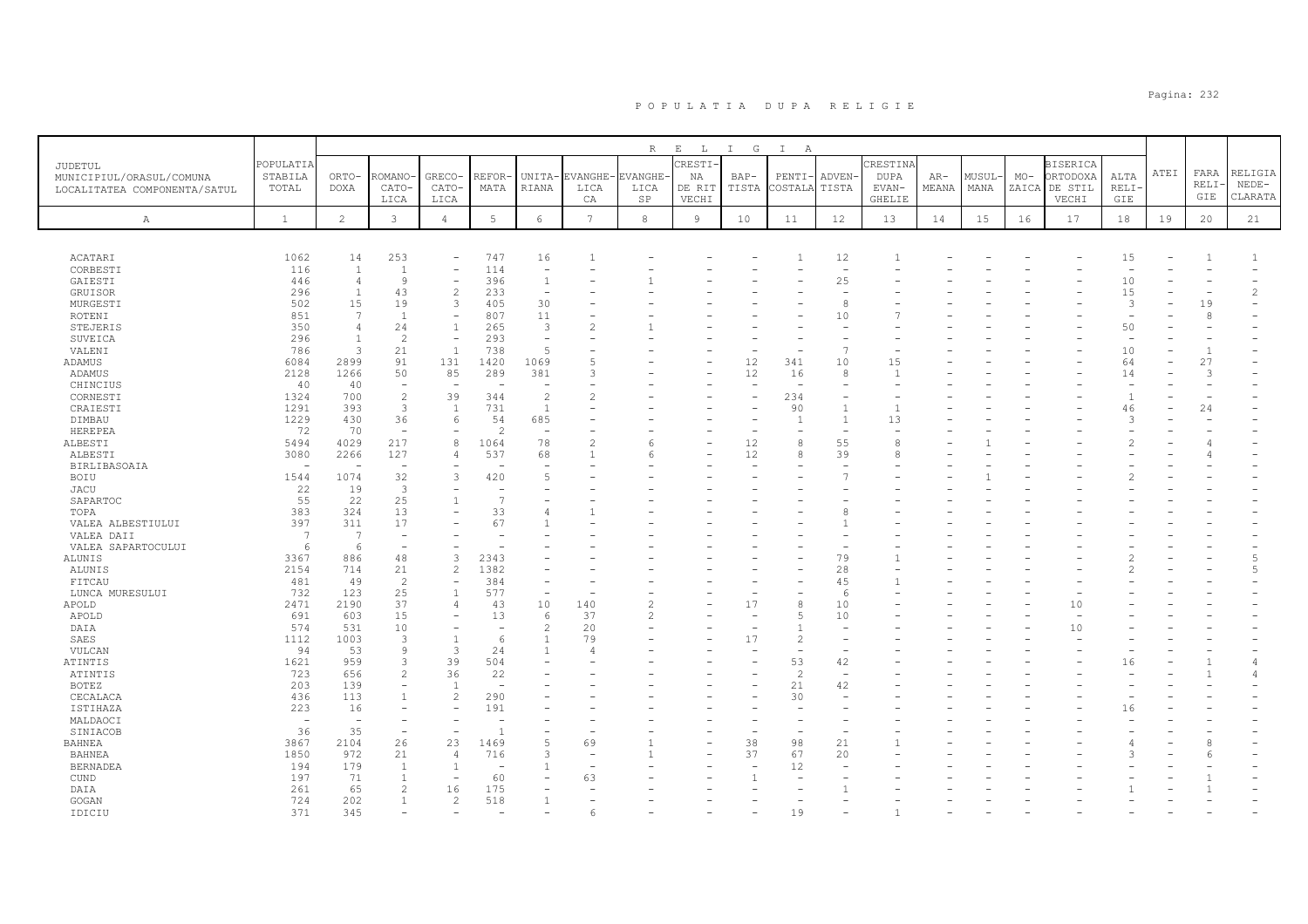|                                                                     |                               |                      |                          |                          |                          |                          |                              | R                            | $\mathbf{E}=-\mathbf{L}$         | I G             | $\mathbb{I}$<br>A        |                          |                                                   |                |                |       |                                                       |                     |      |                     |                               |
|---------------------------------------------------------------------|-------------------------------|----------------------|--------------------------|--------------------------|--------------------------|--------------------------|------------------------------|------------------------------|----------------------------------|-----------------|--------------------------|--------------------------|---------------------------------------------------|----------------|----------------|-------|-------------------------------------------------------|---------------------|------|---------------------|-------------------------------|
| JUDETUL<br>MUNICIPIUL/ORASUL/COMUNA<br>LOCALITATEA COMPONENTA/SATUL | POPULATIA<br>STABILA<br>TOTAL | ORTO-<br><b>DOXA</b> | ROMANO·<br>CATO-<br>LICA | GRECO-<br>CATO-<br>LICA  | REFOR<br>MATA            | UNITA-<br>RIANA          | <b>EVANGHE</b><br>LICA<br>CA | <b>EVANGHE</b><br>LICA<br>SP | CRESTI.<br>NA<br>DE RIT<br>VECHI | $BAP-$<br>TISTA | PENTI-<br>COSTALA        | ADVEN-<br>TISTA          | CRESTINA<br><b>DUPA</b><br>EVAN-<br><b>GHELIE</b> | $AR-$<br>MEANA | MUSUL-<br>MANA | $MO-$ | <b>BISERICA</b><br>ORTODOXA<br>ZAICA DE STIL<br>VECHI | ALTA<br>RELI<br>GIE | ATEI | FARA<br>RELI<br>GIE | RELIGIA<br>$NEDE-$<br>CLARATA |
| $\mathbb{A}$                                                        | <sup>1</sup>                  | $\overline{2}$       | $\mathbf{3}$             | $\overline{4}$           | 5                        | 6                        | $\overline{7}$               | 8                            | $\overline{9}$                   | 10              | 11                       | 12                       | 13                                                | 14             | 15             | 16    | 17                                                    | 18                  | 19   | 20                  | 21                            |
|                                                                     |                               |                      |                          |                          |                          |                          |                              |                              |                                  |                 |                          |                          |                                                   |                |                |       |                                                       |                     |      |                     |                               |
| LEPINDEA                                                            | 270                           | 270                  | $\overline{\phantom{m}}$ |                          |                          |                          |                              |                              |                                  |                 |                          |                          |                                                   |                |                |       |                                                       |                     |      |                     |                               |
| <b>BAND</b>                                                         | 7587                          | 3090                 | 139                      | 136                      | 4106                     | 4                        |                              |                              |                                  |                 | 81                       | 19                       | 6                                                 |                |                |       |                                                       |                     |      |                     |                               |
| <b>BAND</b>                                                         | 3441                          | 833                  | 111                      | 32                       | 2456                     |                          |                              |                              |                                  |                 | $\overline{\phantom{a}}$ | $\overline{1}$           |                                                   |                |                |       |                                                       |                     |      |                     |                               |
| DRACULEA BANDULUI                                                   | 170                           | 112                  | $\overline{4}$           | 9                        | 21                       |                          |                              |                              |                                  |                 | 24                       |                          |                                                   |                |                |       |                                                       |                     |      |                     |                               |
| FINATE                                                              | 312                           | 256                  | $\overline{\phantom{m}}$ | $\overline{4}$           | 16                       |                          |                              |                              |                                  |                 | 36                       |                          |                                                   |                |                |       |                                                       |                     |      |                     |                               |
| FINATELE MADARASULUI                                                | 331                           | 32                   | 3                        | 14                       | 281                      |                          |                              |                              |                                  |                 |                          |                          |                                                   |                |                |       |                                                       |                     |      |                     |                               |
| ISTAN-TAU                                                           | 148                           | 110                  | $\equiv$                 | 23                       | 10                       |                          |                              |                              |                                  |                 | 4                        |                          |                                                   |                |                |       |                                                       |                     |      |                     |                               |
| MADARAS                                                             | 1282                          | 272                  | 11                       | 3                        | 981                      |                          |                              |                              |                                  |                 | $\overline{\phantom{a}}$ | $\overline{1}$           |                                                   |                |                |       |                                                       |                     |      |                     |                               |
| MARASESTI                                                           | 346                           | 209                  | $\equiv$                 | 10                       | 118                      |                          |                              |                              |                                  |                 | $\overline{c}$           |                          |                                                   |                |                |       |                                                       |                     |      |                     |                               |
| NEGRENII DE CIMPIE                                                  | 176                           | 16                   | 3                        | $\overline{\phantom{a}}$ | 143                      |                          |                              |                              |                                  |                 | 12                       |                          |                                                   |                |                |       |                                                       |                     |      |                     |                               |
| OROIU                                                               | 386                           | 382                  | $\equiv$                 |                          |                          |                          |                              |                              |                                  |                 |                          |                          |                                                   |                |                |       |                                                       |                     |      |                     |                               |
| PETEA                                                               | 264                           | 263                  | $\overline{1}$           |                          |                          |                          |                              |                              |                                  |                 |                          |                          |                                                   |                |                |       |                                                       |                     |      |                     |                               |
| TIPTELNIC                                                           | 185                           | 162                  | 3                        |                          | 20                       |                          |                              |                              |                                  |                 |                          |                          |                                                   |                |                |       |                                                       |                     |      |                     |                               |
| VALEA MARE                                                          | 239                           | 221                  | 3                        | $\overline{4}$           | 8                        |                          |                              |                              |                                  |                 | 3                        |                          |                                                   |                |                |       |                                                       |                     |      |                     |                               |
| VALEA RECE                                                          | 307                           | 222                  | $\overline{\phantom{a}}$ | 33                       | 52                       |                          |                              |                              |                                  |                 |                          |                          |                                                   |                |                |       |                                                       |                     |      |                     |                               |
| <b>BATOS</b>                                                        | 4024                          | 2760                 | 521                      | 19                       | 378                      | $\overline{1}$           | 283                          | 6                            |                                  |                 | 11                       | 31                       |                                                   |                |                |       |                                                       | 12                  |      |                     |                               |
| BATOS                                                               | 1001                          | 644                  | 222                      | 2                        | 66                       | $\overline{\phantom{a}}$ | 60                           |                              |                                  |                 |                          | $\overline{4}$           |                                                   |                |                |       |                                                       | 3                   |      |                     |                               |
| DEDRAD                                                              | 1424                          | 1249                 | 46                       | 12                       | $\overline{4}$           | $\overline{1}$           | 71                           | $\mathfrak{D}$               |                                  |                 | 11                       | 18                       |                                                   |                |                |       |                                                       | q                   |      |                     |                               |
| GORENI                                                              | 1040                          | 635                  | 82                       | 2                        | 304                      | $\overline{\phantom{a}}$ | $\overline{7}$               |                              |                                  |                 | $\sim$                   | $\circ$                  |                                                   |                |                |       |                                                       |                     |      |                     |                               |
| UILA                                                                | 559                           | 232                  | 171                      | $\mathbf{3}$             | $\overline{4}$           | $\overline{\phantom{a}}$ | 145                          |                              |                                  |                 | $\overline{\phantom{a}}$ | $\overline{\phantom{a}}$ |                                                   |                |                |       |                                                       |                     |      |                     |                               |
| BAGACIU                                                             | 2301                          | 1226                 | 7                        | 13                       | 73                       | 800                      | 57                           |                              |                                  | $\mathbf{1}$    | 15                       | 76                       | 32                                                |                |                |       |                                                       |                     |      |                     |                               |
| BAGACIU                                                             | 1057                          | 824                  | $\overline{4}$           | 8                        | 48                       | <sup>1</sup>             | 57                           |                              |                                  | $\mathbf{1}$    | 15                       | 69                       | 30                                                |                |                |       |                                                       |                     |      |                     |                               |
| DELENII                                                             | 1244                          | 402                  | 3                        | 5                        | 25                       | 799                      |                              |                              |                                  |                 |                          | $\overline{7}$           | $\overline{2}$                                    |                |                |       |                                                       |                     |      |                     |                               |
| BALA                                                                | 1095                          | 1050                 | $\overline{4}$           | 25                       | 13                       | $\overline{\phantom{m}}$ |                              |                              |                                  |                 |                          |                          |                                                   |                |                |       |                                                       | $\mathcal{A}$       |      |                     |                               |
| BALA                                                                | 853                           | 830                  | $\overline{\phantom{a}}$ | 11                       | -9                       |                          |                              |                              |                                  |                 |                          |                          |                                                   |                |                |       |                                                       | 3                   |      |                     |                               |
| ERCEA                                                               | 242                           | 220                  | $\overline{4}$           | 14                       | $\Delta$                 | $\overline{\phantom{m}}$ |                              |                              |                                  |                 | $\overline{\phantom{a}}$ |                          |                                                   |                |                |       |                                                       |                     |      |                     |                               |
| BALAUSERI                                                           | 5214                          | 1203                 | 890                      | 75                       | 2883                     | 44                       |                              | 29                           |                                  |                 | 17                       | 44                       |                                                   |                |                |       |                                                       | 23                  |      |                     |                               |
| BALAUSERI                                                           | 1290                          | 112                  | 52                       | 65                       | 1011                     | 16                       |                              |                              |                                  |                 | $\mathbf{1}$             | 21                       |                                                   |                |                |       |                                                       | $\overline{7}$      |      |                     |                               |
| AGRISTEU                                                            | 733                           | 224                  | 180                      | $\overline{9}$           | 294                      | 3                        |                              |                              |                                  |                 | $\mathbf{2}$             | 16                       |                                                   |                |                |       |                                                       | $\overline{5}$      |      |                     |                               |
| CHENDU                                                              | 1628                          | 7                    | 47                       | $\equiv$                 | 1553                     | 10                       |                              |                              |                                  |                 | $\equiv$                 |                          |                                                   |                |                |       |                                                       | 11                  |      |                     |                               |
| DUMITRENI                                                           | 613                           | $\mathbf{1}$         | 588                      |                          | 13                       | 10                       |                              |                              |                                  |                 |                          |                          |                                                   |                |                |       |                                                       |                     |      |                     |                               |
| FILITELNIC                                                          | 270                           | 190                  | 23                       | $\overline{1}$           | 12                       | $\overline{5}$           |                              | 19                           |                                  |                 | 14                       | 6                        |                                                   |                |                |       |                                                       |                     |      |                     |                               |
| SENEREUS                                                            | 680                           | 669                  | $\overline{\phantom{a}}$ | $\overline{a}$           |                          |                          |                              | 10                           |                                  |                 |                          |                          |                                                   |                |                |       |                                                       |                     |      |                     |                               |
|                                                                     | 2343                          | 1975                 | 60                       | 58                       | 242                      |                          |                              |                              |                                  |                 | 6                        |                          |                                                   |                |                |       |                                                       |                     |      |                     |                               |
| BEICA DE JOS<br>BEICA DE JOS                                        | 781                           | 476                  | 56                       | 7                        | 240                      |                          |                              |                              |                                  |                 |                          | $\mathcal{D}$            |                                                   |                |                |       |                                                       |                     |      |                     |                               |
| BEICA DE SUS                                                        | 297                           | 270                  | $\mathbf{1}$             | 19                       |                          |                          |                              |                              |                                  |                 |                          |                          |                                                   |                |                |       |                                                       |                     |      |                     |                               |
| CACUCIU                                                             | 161                           | 157                  | $\overline{\phantom{a}}$ | $\overline{4}$           |                          |                          |                              |                              |                                  |                 |                          |                          |                                                   |                |                |       |                                                       |                     |      |                     |                               |
|                                                                     | 319                           | 314                  | $\overline{c}$           | 3                        |                          |                          |                              |                              |                                  |                 |                          |                          |                                                   |                |                |       |                                                       |                     |      |                     |                               |
| NADASA<br>SERBENI                                                   | 451                           | 442                  | $\mathbf{1}$             | $\overline{7}$           |                          |                          |                              |                              |                                  |                 |                          |                          |                                                   |                |                |       |                                                       |                     |      |                     |                               |
|                                                                     | 334                           | 316                  | $\equiv$                 | 18                       |                          |                          |                              |                              |                                  |                 |                          |                          |                                                   |                |                |       |                                                       |                     |      |                     |                               |
| SINMIHAI DE PADURE                                                  |                               |                      |                          |                          |                          |                          |                              |                              |                                  |                 | 3                        |                          |                                                   |                |                |       |                                                       |                     |      |                     |                               |
| <b>BICHIS</b>                                                       | 1081                          | 277                  | 3                        | 96                       | 679                      |                          |                              |                              |                                  |                 |                          |                          |                                                   |                |                |       |                                                       | 20                  |      |                     |                               |
| <b>BICHIS</b>                                                       | 292                           | 6                    | $\mathbf{1}$             | $\overline{a}$           | 273                      |                          |                              |                              |                                  |                 |                          |                          |                                                   |                |                |       |                                                       | 12                  |      |                     |                               |
| GIMBUT                                                              | 210                           | 118                  | $\overline{\phantom{a}}$ | 89                       | $\equiv$                 |                          |                              |                              |                                  |                 | $\mathcal{L}$            |                          |                                                   |                |                |       |                                                       |                     |      |                     |                               |
| NANDRA                                                              | 146                           | 137                  | $\equiv$                 | $\overline{7}$           | $\overline{\mathcal{L}}$ |                          |                              |                              |                                  |                 |                          |                          |                                                   |                |                |       |                                                       |                     |      |                     |                               |
| OZD                                                                 | 433                           | 16                   | $\overline{c}$           | $\overline{\phantom{m}}$ | 404                      |                          |                              |                              |                                  |                 |                          |                          |                                                   |                |                |       |                                                       | 8                   |      |                     |                               |
| <b>BOGATA</b>                                                       | 1862                          | 1096                 | 29                       | 38                       | 646                      | 3                        |                              |                              |                                  |                 | 14                       | 17                       |                                                   |                |                |       |                                                       | 10                  |      |                     |                               |
| <b>BOGATA</b>                                                       | 1567                          | 885                  | 27                       | 36                       | 569                      | $\mathcal{R}$            |                              |                              |                                  |                 | 14                       | 16                       |                                                   |                |                |       |                                                       | 9                   |      |                     |                               |
| RANTA                                                               | 295                           | 211                  | $\overline{c}$           | 2                        | 77                       |                          |                              |                              |                                  |                 |                          | $\overline{1}$           |                                                   |                |                |       |                                                       |                     |      |                     |                               |
| BREAZA                                                              | 2484                          | 1190                 | 43                       | 21                       | 1176                     |                          |                              |                              |                                  | 11              |                          | 11                       |                                                   |                |                |       |                                                       | 16                  |      |                     |                               |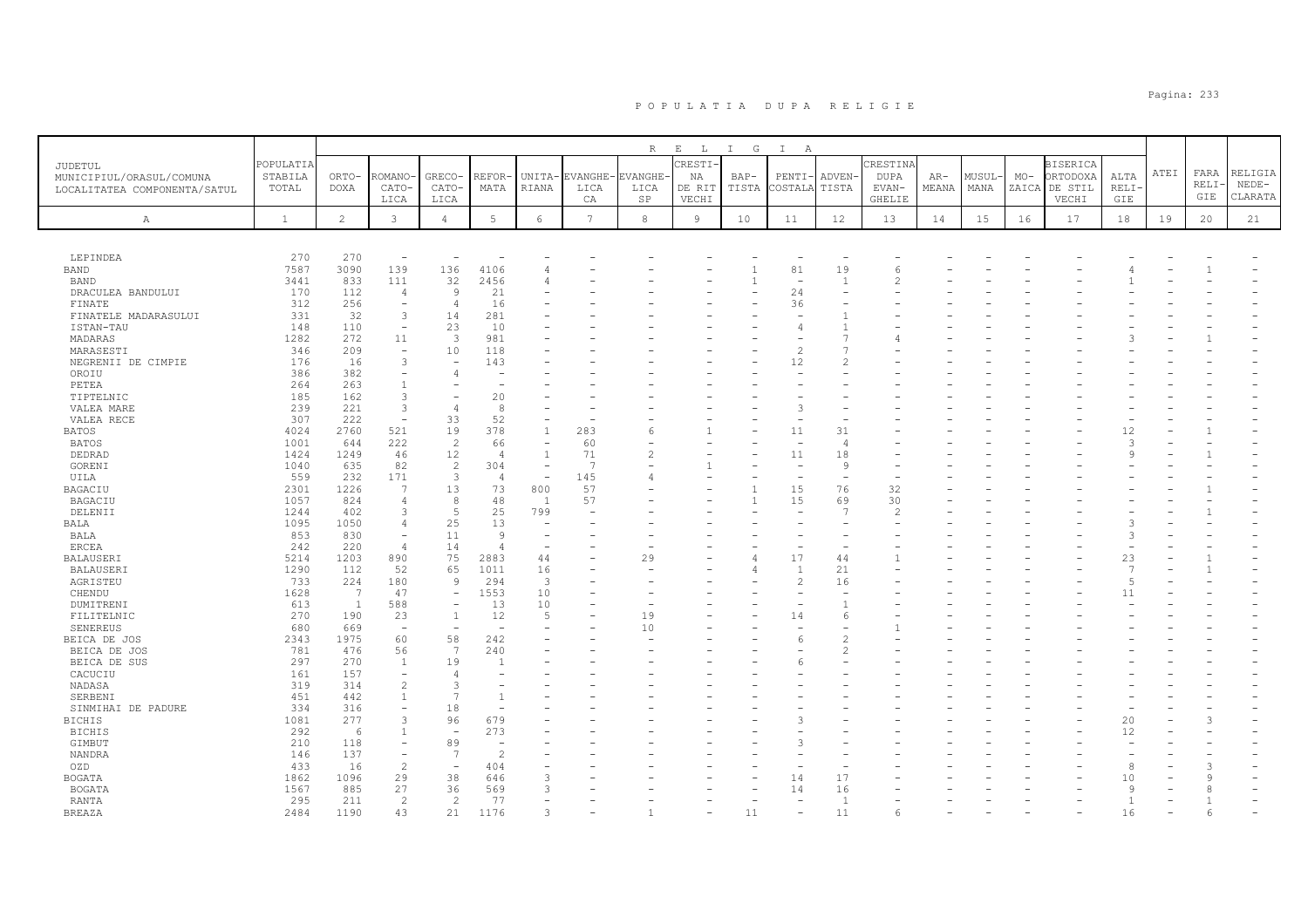| CRESTI-<br>POPULATIA<br>CRESTINA<br><b>BISERICA</b><br>JUDETUL<br>ATEI<br>FARA<br>RELIGIA<br>ORTODOXA<br>STABILA<br>ROMANO<br>GRECO-<br>MUSUL-<br>ORTO-<br>REFOR-<br>UNITA-<br><b>EVANGHE</b><br>EVANGHE-<br>NA<br>$BAP-$<br>PENTI-<br>ADVEN-<br><b>DUPA</b><br>$AR-$<br>$MO-$<br>ALTA<br>MUNICIPIUL/ORASUL/COMUNA<br>RELI-<br>$NEDE-$<br>TISTA<br>COSTALA<br>MEANA<br>ZAICA<br>DE STIL<br>RELI-<br>TOTAL<br><b>DOXA</b><br>CATO-<br>CATO-<br>MATA<br>RIANA<br>LICA<br>DE RIT<br>TISTA<br>EVAN-<br>MANA<br>LICA<br>LOCALITATEA COMPONENTA/SATUL<br>GIE<br>CLARATA<br>SP<br>VECHI<br><b>GHELIE</b><br>VECHI<br>GIE<br>LICA<br>LICA<br>CA<br>$\overline{2}$<br>$\mathfrak{Z}$<br>$5\phantom{.0}$<br>$7\overline{ }$<br>$^{\rm 8}$<br>12<br>6<br>9<br>10<br>11<br>15<br>18<br>20<br>21<br>$\mathbf{1}$<br>$\overline{4}$<br>13<br>14<br>16<br>17<br>19<br>A<br>36<br>11<br>679<br>11<br><b>BREAZA</b><br>1148<br>399<br>3<br>$\overline{c}$<br>$\epsilon$<br>3<br>243<br>857<br>592<br>$\mathbf{3}$<br>10<br>FILPISU MARE<br>$\overline{\phantom{a}}$<br>Б<br>199<br>$\overline{7}$<br>254<br>479<br>$\overline{4}$<br>11<br>FILPISU MIC<br>$\sim$<br>79<br>4776<br>2336<br>107<br>2237<br>BRINCOVENESTI<br>4<br>8<br>1735<br>545<br>80<br>1107<br>$\overline{c}$<br>BRINCOVENESTI<br>505<br>493<br>IDICEL<br>680<br>23<br>703<br>IDICEL-PADURE<br>479<br>13<br>492<br>SACALU DE PADURE<br>27<br>41<br>139<br>VALENII DE MURES<br>1341<br>$\overline{4}$<br>1129<br>$\overline{\phantom{a}}$<br>61<br>52<br>390<br>CEUASU DE CIMPIE<br>5326<br>2268<br>1924<br>558<br>$\overline{5}$<br>27<br>35<br>24<br>83<br>CEUASU DE CIMPIE<br>1423<br>618<br>13<br>679<br>$\overline{2}$<br>P<br>254<br>BOZED<br>261<br>$\overline{4}$<br>$\overline{\phantom{a}}$<br>÷.<br>5<br>19<br>207<br>820<br>$\mathbf{1}$<br>579<br>CIMPENITA<br>4<br>113<br>$\mathbf{2}$<br>410<br>267<br>18<br>CULPIU<br>1<br>322<br>228<br>41<br>48<br>HERGHELIA<br>$\overline{\phantom{a}}$<br>$\overline{\phantom{a}}$<br>$\overline{\phantom{0}}$<br>5<br>129<br>16<br>234<br>33<br>30<br>PORUMBENI<br>454<br>17<br>$\mathbf{1}$<br>712<br>12<br>117<br>552<br>SABED<br>$\overline{4}$<br>924<br>15<br>904<br>VOINICENI<br>$\overline{\phantom{a}}$<br>÷<br>$\angle$<br>82<br>423<br>12<br>2857<br>2267<br>10<br>5<br>CHETANI<br>46<br>6<br>1174<br>60<br>$\overline{c}$<br>12<br>3<br>1309<br>CHETANI<br>46<br>5<br>25<br>20<br>$\overline{1}$<br>COASTA GRINDULUI<br>$\overline{4}$<br>57<br>38<br>18<br>CORDOS<br>$\mathbf{1}$<br>22<br>$\overline{3}$<br>$\mathbf{2}$<br>17<br>GIUNGIS<br>11<br>570<br>311<br>240<br>GRINDENI<br>$\epsilon$<br>2<br>717<br>870<br>145<br>HADARENI<br>$\overline{4}$<br>$\overline{a}$<br>LINT<br>$\overline{4}$<br>$\overline{a}$<br>15<br>69<br>1975<br>1844<br>10<br>CHIHERU DE JOS<br>28<br>4<br>5<br>564<br>541<br>14<br>CHIHERU DE JOS<br>4<br>355<br>399<br>10<br>3<br>28<br>CHIHERU DE SUS<br>361<br>52<br>413<br>URISIU DE JOS<br>$\overline{\phantom{a}}$<br>587<br>$\overline{c}$<br>10<br>599<br>URISIU DE SUS<br>$\overline{\phantom{a}}$<br>$\overline{\phantom{a}}$<br>33<br>47<br>$\overline{c}$<br>33<br>13<br>1617<br>1060<br>376<br>51<br>COROISINMARTIN<br>12<br>5<br>243<br>441<br>178<br>$\overline{1}$<br>COROISINMARTIN<br>$\sim$<br>133<br>27<br>175<br>8<br>$\overline{5}$<br>COROI<br>÷<br>273<br>32<br>514<br>12<br>11<br>126<br>50<br>ODRIHEI<br>9<br>487<br>476<br>SOIMUS<br>1<br>$\mathcal{D}$<br>3<br>$\overline{4}$<br>$\overline{1}$<br>759<br>102<br>3<br>COZMA<br>646<br>$\overline{1}$<br>$\overline{\phantom{a}}$<br>476<br>433<br>35<br>COZMA<br>40<br>18<br>22<br>FINATELE SOCOLULUI<br>167<br>214<br>44<br>SOCOLU DE CIMPIE<br>19<br>18<br>VALEA SASULUI<br>$\mathbf{1}$<br>$\overline{\phantom{a}}$<br>10<br>10<br>VALEA UNGURULUI<br>$\overline{\phantom{a}}$<br>÷<br>339<br>182<br>32<br>3428<br>20<br>27<br>210<br>137<br>51<br>4430<br>3<br>CRACIUNESTI<br>251<br>115<br>25<br>1775<br>19<br>125<br>114<br>33<br>2464<br>$\overline{4}$<br>CRACIUNESTI<br>14<br>317<br>8<br>78<br>8<br>BUDIU MIC<br>439<br>12<br>1<br>$\overline{\phantom{0}}$<br>386<br>29<br>21<br>302<br>15<br>10<br>$\mathbf{1}$<br>CINTA<br>$\angle$<br>23<br>932<br>CORNESTI<br>974<br>1<br>$\overline{c}$<br>5<br>11<br>$\overline{\phantom{a}}$<br>$\overline{a}$<br>5<br>102<br>167<br>46<br>q<br>TIRIMIOARA<br>$\mathbf{1}$<br>3<br>2<br>5<br>$\overline{1}$<br>8 |          |      |      |    |  |             |                              |     |                   |  |  |  |  |  |
|-----------------------------------------------------------------------------------------------------------------------------------------------------------------------------------------------------------------------------------------------------------------------------------------------------------------------------------------------------------------------------------------------------------------------------------------------------------------------------------------------------------------------------------------------------------------------------------------------------------------------------------------------------------------------------------------------------------------------------------------------------------------------------------------------------------------------------------------------------------------------------------------------------------------------------------------------------------------------------------------------------------------------------------------------------------------------------------------------------------------------------------------------------------------------------------------------------------------------------------------------------------------------------------------------------------------------------------------------------------------------------------------------------------------------------------------------------------------------------------------------------------------------------------------------------------------------------------------------------------------------------------------------------------------------------------------------------------------------------------------------------------------------------------------------------------------------------------------------------------------------------------------------------------------------------------------------------------------------------------------------------------------------------------------------------------------------------------------------------------------------------------------------------------------------------------------------------------------------------------------------------------------------------------------------------------------------------------------------------------------------------------------------------------------------------------------------------------------------------------------------------------------------------------------------------------------------------------------------------------------------------------------------------------------------------------------------------------------------------------------------------------------------------------------------------------------------------------------------------------------------------------------------------------------------------------------------------------------------------------------------------------------------------------------------------------------------------------------------------------------------------------------------------------------------------------------------------------------------------------------------------------------------------------------------------------------------------------------------------------------------------------------------------------------------------------------------------------------------------------------------------------------------------------------------------------------------------------------------------------------------------------------------------------------------------------------------------------------------------------------------------------------------------------------------------------------------------------------------------------------------------------------------------------------------------------------------------------------------------------------------------------------------------------------------------------------------------------------------------------------------------------------------------------------------------------------------------------------------------------------------------------------------------------------------------------------------------------------------------------------------------------------------|----------|------|------|----|--|-------------|------------------------------|-----|-------------------|--|--|--|--|--|
|                                                                                                                                                                                                                                                                                                                                                                                                                                                                                                                                                                                                                                                                                                                                                                                                                                                                                                                                                                                                                                                                                                                                                                                                                                                                                                                                                                                                                                                                                                                                                                                                                                                                                                                                                                                                                                                                                                                                                                                                                                                                                                                                                                                                                                                                                                                                                                                                                                                                                                                                                                                                                                                                                                                                                                                                                                                                                                                                                                                                                                                                                                                                                                                                                                                                                                                                                                                                                                                                                                                                                                                                                                                                                                                                                                                                                                                                                                                                                                                                                                                                                                                                                                                                                                                                                                                                                                                               |          |      |      |    |  | $\mathbb R$ | $\mathbf{E}$<br>$\mathbb{L}$ | I G | $\mathbf{I}$<br>A |  |  |  |  |  |
|                                                                                                                                                                                                                                                                                                                                                                                                                                                                                                                                                                                                                                                                                                                                                                                                                                                                                                                                                                                                                                                                                                                                                                                                                                                                                                                                                                                                                                                                                                                                                                                                                                                                                                                                                                                                                                                                                                                                                                                                                                                                                                                                                                                                                                                                                                                                                                                                                                                                                                                                                                                                                                                                                                                                                                                                                                                                                                                                                                                                                                                                                                                                                                                                                                                                                                                                                                                                                                                                                                                                                                                                                                                                                                                                                                                                                                                                                                                                                                                                                                                                                                                                                                                                                                                                                                                                                                                               |          |      |      |    |  |             |                              |     |                   |  |  |  |  |  |
|                                                                                                                                                                                                                                                                                                                                                                                                                                                                                                                                                                                                                                                                                                                                                                                                                                                                                                                                                                                                                                                                                                                                                                                                                                                                                                                                                                                                                                                                                                                                                                                                                                                                                                                                                                                                                                                                                                                                                                                                                                                                                                                                                                                                                                                                                                                                                                                                                                                                                                                                                                                                                                                                                                                                                                                                                                                                                                                                                                                                                                                                                                                                                                                                                                                                                                                                                                                                                                                                                                                                                                                                                                                                                                                                                                                                                                                                                                                                                                                                                                                                                                                                                                                                                                                                                                                                                                                               |          |      |      |    |  |             |                              |     |                   |  |  |  |  |  |
|                                                                                                                                                                                                                                                                                                                                                                                                                                                                                                                                                                                                                                                                                                                                                                                                                                                                                                                                                                                                                                                                                                                                                                                                                                                                                                                                                                                                                                                                                                                                                                                                                                                                                                                                                                                                                                                                                                                                                                                                                                                                                                                                                                                                                                                                                                                                                                                                                                                                                                                                                                                                                                                                                                                                                                                                                                                                                                                                                                                                                                                                                                                                                                                                                                                                                                                                                                                                                                                                                                                                                                                                                                                                                                                                                                                                                                                                                                                                                                                                                                                                                                                                                                                                                                                                                                                                                                                               |          |      |      |    |  |             |                              |     |                   |  |  |  |  |  |
|                                                                                                                                                                                                                                                                                                                                                                                                                                                                                                                                                                                                                                                                                                                                                                                                                                                                                                                                                                                                                                                                                                                                                                                                                                                                                                                                                                                                                                                                                                                                                                                                                                                                                                                                                                                                                                                                                                                                                                                                                                                                                                                                                                                                                                                                                                                                                                                                                                                                                                                                                                                                                                                                                                                                                                                                                                                                                                                                                                                                                                                                                                                                                                                                                                                                                                                                                                                                                                                                                                                                                                                                                                                                                                                                                                                                                                                                                                                                                                                                                                                                                                                                                                                                                                                                                                                                                                                               |          |      |      |    |  |             |                              |     |                   |  |  |  |  |  |
|                                                                                                                                                                                                                                                                                                                                                                                                                                                                                                                                                                                                                                                                                                                                                                                                                                                                                                                                                                                                                                                                                                                                                                                                                                                                                                                                                                                                                                                                                                                                                                                                                                                                                                                                                                                                                                                                                                                                                                                                                                                                                                                                                                                                                                                                                                                                                                                                                                                                                                                                                                                                                                                                                                                                                                                                                                                                                                                                                                                                                                                                                                                                                                                                                                                                                                                                                                                                                                                                                                                                                                                                                                                                                                                                                                                                                                                                                                                                                                                                                                                                                                                                                                                                                                                                                                                                                                                               |          |      |      |    |  |             |                              |     |                   |  |  |  |  |  |
|                                                                                                                                                                                                                                                                                                                                                                                                                                                                                                                                                                                                                                                                                                                                                                                                                                                                                                                                                                                                                                                                                                                                                                                                                                                                                                                                                                                                                                                                                                                                                                                                                                                                                                                                                                                                                                                                                                                                                                                                                                                                                                                                                                                                                                                                                                                                                                                                                                                                                                                                                                                                                                                                                                                                                                                                                                                                                                                                                                                                                                                                                                                                                                                                                                                                                                                                                                                                                                                                                                                                                                                                                                                                                                                                                                                                                                                                                                                                                                                                                                                                                                                                                                                                                                                                                                                                                                                               |          |      |      |    |  |             |                              |     |                   |  |  |  |  |  |
|                                                                                                                                                                                                                                                                                                                                                                                                                                                                                                                                                                                                                                                                                                                                                                                                                                                                                                                                                                                                                                                                                                                                                                                                                                                                                                                                                                                                                                                                                                                                                                                                                                                                                                                                                                                                                                                                                                                                                                                                                                                                                                                                                                                                                                                                                                                                                                                                                                                                                                                                                                                                                                                                                                                                                                                                                                                                                                                                                                                                                                                                                                                                                                                                                                                                                                                                                                                                                                                                                                                                                                                                                                                                                                                                                                                                                                                                                                                                                                                                                                                                                                                                                                                                                                                                                                                                                                                               |          |      |      |    |  |             |                              |     |                   |  |  |  |  |  |
|                                                                                                                                                                                                                                                                                                                                                                                                                                                                                                                                                                                                                                                                                                                                                                                                                                                                                                                                                                                                                                                                                                                                                                                                                                                                                                                                                                                                                                                                                                                                                                                                                                                                                                                                                                                                                                                                                                                                                                                                                                                                                                                                                                                                                                                                                                                                                                                                                                                                                                                                                                                                                                                                                                                                                                                                                                                                                                                                                                                                                                                                                                                                                                                                                                                                                                                                                                                                                                                                                                                                                                                                                                                                                                                                                                                                                                                                                                                                                                                                                                                                                                                                                                                                                                                                                                                                                                                               |          |      |      |    |  |             |                              |     |                   |  |  |  |  |  |
|                                                                                                                                                                                                                                                                                                                                                                                                                                                                                                                                                                                                                                                                                                                                                                                                                                                                                                                                                                                                                                                                                                                                                                                                                                                                                                                                                                                                                                                                                                                                                                                                                                                                                                                                                                                                                                                                                                                                                                                                                                                                                                                                                                                                                                                                                                                                                                                                                                                                                                                                                                                                                                                                                                                                                                                                                                                                                                                                                                                                                                                                                                                                                                                                                                                                                                                                                                                                                                                                                                                                                                                                                                                                                                                                                                                                                                                                                                                                                                                                                                                                                                                                                                                                                                                                                                                                                                                               |          |      |      |    |  |             |                              |     |                   |  |  |  |  |  |
|                                                                                                                                                                                                                                                                                                                                                                                                                                                                                                                                                                                                                                                                                                                                                                                                                                                                                                                                                                                                                                                                                                                                                                                                                                                                                                                                                                                                                                                                                                                                                                                                                                                                                                                                                                                                                                                                                                                                                                                                                                                                                                                                                                                                                                                                                                                                                                                                                                                                                                                                                                                                                                                                                                                                                                                                                                                                                                                                                                                                                                                                                                                                                                                                                                                                                                                                                                                                                                                                                                                                                                                                                                                                                                                                                                                                                                                                                                                                                                                                                                                                                                                                                                                                                                                                                                                                                                                               |          |      |      |    |  |             |                              |     |                   |  |  |  |  |  |
|                                                                                                                                                                                                                                                                                                                                                                                                                                                                                                                                                                                                                                                                                                                                                                                                                                                                                                                                                                                                                                                                                                                                                                                                                                                                                                                                                                                                                                                                                                                                                                                                                                                                                                                                                                                                                                                                                                                                                                                                                                                                                                                                                                                                                                                                                                                                                                                                                                                                                                                                                                                                                                                                                                                                                                                                                                                                                                                                                                                                                                                                                                                                                                                                                                                                                                                                                                                                                                                                                                                                                                                                                                                                                                                                                                                                                                                                                                                                                                                                                                                                                                                                                                                                                                                                                                                                                                                               |          |      |      |    |  |             |                              |     |                   |  |  |  |  |  |
|                                                                                                                                                                                                                                                                                                                                                                                                                                                                                                                                                                                                                                                                                                                                                                                                                                                                                                                                                                                                                                                                                                                                                                                                                                                                                                                                                                                                                                                                                                                                                                                                                                                                                                                                                                                                                                                                                                                                                                                                                                                                                                                                                                                                                                                                                                                                                                                                                                                                                                                                                                                                                                                                                                                                                                                                                                                                                                                                                                                                                                                                                                                                                                                                                                                                                                                                                                                                                                                                                                                                                                                                                                                                                                                                                                                                                                                                                                                                                                                                                                                                                                                                                                                                                                                                                                                                                                                               |          |      |      |    |  |             |                              |     |                   |  |  |  |  |  |
|                                                                                                                                                                                                                                                                                                                                                                                                                                                                                                                                                                                                                                                                                                                                                                                                                                                                                                                                                                                                                                                                                                                                                                                                                                                                                                                                                                                                                                                                                                                                                                                                                                                                                                                                                                                                                                                                                                                                                                                                                                                                                                                                                                                                                                                                                                                                                                                                                                                                                                                                                                                                                                                                                                                                                                                                                                                                                                                                                                                                                                                                                                                                                                                                                                                                                                                                                                                                                                                                                                                                                                                                                                                                                                                                                                                                                                                                                                                                                                                                                                                                                                                                                                                                                                                                                                                                                                                               |          |      |      |    |  |             |                              |     |                   |  |  |  |  |  |
|                                                                                                                                                                                                                                                                                                                                                                                                                                                                                                                                                                                                                                                                                                                                                                                                                                                                                                                                                                                                                                                                                                                                                                                                                                                                                                                                                                                                                                                                                                                                                                                                                                                                                                                                                                                                                                                                                                                                                                                                                                                                                                                                                                                                                                                                                                                                                                                                                                                                                                                                                                                                                                                                                                                                                                                                                                                                                                                                                                                                                                                                                                                                                                                                                                                                                                                                                                                                                                                                                                                                                                                                                                                                                                                                                                                                                                                                                                                                                                                                                                                                                                                                                                                                                                                                                                                                                                                               |          |      |      |    |  |             |                              |     |                   |  |  |  |  |  |
|                                                                                                                                                                                                                                                                                                                                                                                                                                                                                                                                                                                                                                                                                                                                                                                                                                                                                                                                                                                                                                                                                                                                                                                                                                                                                                                                                                                                                                                                                                                                                                                                                                                                                                                                                                                                                                                                                                                                                                                                                                                                                                                                                                                                                                                                                                                                                                                                                                                                                                                                                                                                                                                                                                                                                                                                                                                                                                                                                                                                                                                                                                                                                                                                                                                                                                                                                                                                                                                                                                                                                                                                                                                                                                                                                                                                                                                                                                                                                                                                                                                                                                                                                                                                                                                                                                                                                                                               |          |      |      |    |  |             |                              |     |                   |  |  |  |  |  |
|                                                                                                                                                                                                                                                                                                                                                                                                                                                                                                                                                                                                                                                                                                                                                                                                                                                                                                                                                                                                                                                                                                                                                                                                                                                                                                                                                                                                                                                                                                                                                                                                                                                                                                                                                                                                                                                                                                                                                                                                                                                                                                                                                                                                                                                                                                                                                                                                                                                                                                                                                                                                                                                                                                                                                                                                                                                                                                                                                                                                                                                                                                                                                                                                                                                                                                                                                                                                                                                                                                                                                                                                                                                                                                                                                                                                                                                                                                                                                                                                                                                                                                                                                                                                                                                                                                                                                                                               |          |      |      |    |  |             |                              |     |                   |  |  |  |  |  |
|                                                                                                                                                                                                                                                                                                                                                                                                                                                                                                                                                                                                                                                                                                                                                                                                                                                                                                                                                                                                                                                                                                                                                                                                                                                                                                                                                                                                                                                                                                                                                                                                                                                                                                                                                                                                                                                                                                                                                                                                                                                                                                                                                                                                                                                                                                                                                                                                                                                                                                                                                                                                                                                                                                                                                                                                                                                                                                                                                                                                                                                                                                                                                                                                                                                                                                                                                                                                                                                                                                                                                                                                                                                                                                                                                                                                                                                                                                                                                                                                                                                                                                                                                                                                                                                                                                                                                                                               |          |      |      |    |  |             |                              |     |                   |  |  |  |  |  |
|                                                                                                                                                                                                                                                                                                                                                                                                                                                                                                                                                                                                                                                                                                                                                                                                                                                                                                                                                                                                                                                                                                                                                                                                                                                                                                                                                                                                                                                                                                                                                                                                                                                                                                                                                                                                                                                                                                                                                                                                                                                                                                                                                                                                                                                                                                                                                                                                                                                                                                                                                                                                                                                                                                                                                                                                                                                                                                                                                                                                                                                                                                                                                                                                                                                                                                                                                                                                                                                                                                                                                                                                                                                                                                                                                                                                                                                                                                                                                                                                                                                                                                                                                                                                                                                                                                                                                                                               |          |      |      |    |  |             |                              |     |                   |  |  |  |  |  |
|                                                                                                                                                                                                                                                                                                                                                                                                                                                                                                                                                                                                                                                                                                                                                                                                                                                                                                                                                                                                                                                                                                                                                                                                                                                                                                                                                                                                                                                                                                                                                                                                                                                                                                                                                                                                                                                                                                                                                                                                                                                                                                                                                                                                                                                                                                                                                                                                                                                                                                                                                                                                                                                                                                                                                                                                                                                                                                                                                                                                                                                                                                                                                                                                                                                                                                                                                                                                                                                                                                                                                                                                                                                                                                                                                                                                                                                                                                                                                                                                                                                                                                                                                                                                                                                                                                                                                                                               |          |      |      |    |  |             |                              |     |                   |  |  |  |  |  |
|                                                                                                                                                                                                                                                                                                                                                                                                                                                                                                                                                                                                                                                                                                                                                                                                                                                                                                                                                                                                                                                                                                                                                                                                                                                                                                                                                                                                                                                                                                                                                                                                                                                                                                                                                                                                                                                                                                                                                                                                                                                                                                                                                                                                                                                                                                                                                                                                                                                                                                                                                                                                                                                                                                                                                                                                                                                                                                                                                                                                                                                                                                                                                                                                                                                                                                                                                                                                                                                                                                                                                                                                                                                                                                                                                                                                                                                                                                                                                                                                                                                                                                                                                                                                                                                                                                                                                                                               |          |      |      |    |  |             |                              |     |                   |  |  |  |  |  |
|                                                                                                                                                                                                                                                                                                                                                                                                                                                                                                                                                                                                                                                                                                                                                                                                                                                                                                                                                                                                                                                                                                                                                                                                                                                                                                                                                                                                                                                                                                                                                                                                                                                                                                                                                                                                                                                                                                                                                                                                                                                                                                                                                                                                                                                                                                                                                                                                                                                                                                                                                                                                                                                                                                                                                                                                                                                                                                                                                                                                                                                                                                                                                                                                                                                                                                                                                                                                                                                                                                                                                                                                                                                                                                                                                                                                                                                                                                                                                                                                                                                                                                                                                                                                                                                                                                                                                                                               |          |      |      |    |  |             |                              |     |                   |  |  |  |  |  |
|                                                                                                                                                                                                                                                                                                                                                                                                                                                                                                                                                                                                                                                                                                                                                                                                                                                                                                                                                                                                                                                                                                                                                                                                                                                                                                                                                                                                                                                                                                                                                                                                                                                                                                                                                                                                                                                                                                                                                                                                                                                                                                                                                                                                                                                                                                                                                                                                                                                                                                                                                                                                                                                                                                                                                                                                                                                                                                                                                                                                                                                                                                                                                                                                                                                                                                                                                                                                                                                                                                                                                                                                                                                                                                                                                                                                                                                                                                                                                                                                                                                                                                                                                                                                                                                                                                                                                                                               |          |      |      |    |  |             |                              |     |                   |  |  |  |  |  |
|                                                                                                                                                                                                                                                                                                                                                                                                                                                                                                                                                                                                                                                                                                                                                                                                                                                                                                                                                                                                                                                                                                                                                                                                                                                                                                                                                                                                                                                                                                                                                                                                                                                                                                                                                                                                                                                                                                                                                                                                                                                                                                                                                                                                                                                                                                                                                                                                                                                                                                                                                                                                                                                                                                                                                                                                                                                                                                                                                                                                                                                                                                                                                                                                                                                                                                                                                                                                                                                                                                                                                                                                                                                                                                                                                                                                                                                                                                                                                                                                                                                                                                                                                                                                                                                                                                                                                                                               |          |      |      |    |  |             |                              |     |                   |  |  |  |  |  |
|                                                                                                                                                                                                                                                                                                                                                                                                                                                                                                                                                                                                                                                                                                                                                                                                                                                                                                                                                                                                                                                                                                                                                                                                                                                                                                                                                                                                                                                                                                                                                                                                                                                                                                                                                                                                                                                                                                                                                                                                                                                                                                                                                                                                                                                                                                                                                                                                                                                                                                                                                                                                                                                                                                                                                                                                                                                                                                                                                                                                                                                                                                                                                                                                                                                                                                                                                                                                                                                                                                                                                                                                                                                                                                                                                                                                                                                                                                                                                                                                                                                                                                                                                                                                                                                                                                                                                                                               |          |      |      |    |  |             |                              |     |                   |  |  |  |  |  |
|                                                                                                                                                                                                                                                                                                                                                                                                                                                                                                                                                                                                                                                                                                                                                                                                                                                                                                                                                                                                                                                                                                                                                                                                                                                                                                                                                                                                                                                                                                                                                                                                                                                                                                                                                                                                                                                                                                                                                                                                                                                                                                                                                                                                                                                                                                                                                                                                                                                                                                                                                                                                                                                                                                                                                                                                                                                                                                                                                                                                                                                                                                                                                                                                                                                                                                                                                                                                                                                                                                                                                                                                                                                                                                                                                                                                                                                                                                                                                                                                                                                                                                                                                                                                                                                                                                                                                                                               |          |      |      |    |  |             |                              |     |                   |  |  |  |  |  |
|                                                                                                                                                                                                                                                                                                                                                                                                                                                                                                                                                                                                                                                                                                                                                                                                                                                                                                                                                                                                                                                                                                                                                                                                                                                                                                                                                                                                                                                                                                                                                                                                                                                                                                                                                                                                                                                                                                                                                                                                                                                                                                                                                                                                                                                                                                                                                                                                                                                                                                                                                                                                                                                                                                                                                                                                                                                                                                                                                                                                                                                                                                                                                                                                                                                                                                                                                                                                                                                                                                                                                                                                                                                                                                                                                                                                                                                                                                                                                                                                                                                                                                                                                                                                                                                                                                                                                                                               |          |      |      |    |  |             |                              |     |                   |  |  |  |  |  |
|                                                                                                                                                                                                                                                                                                                                                                                                                                                                                                                                                                                                                                                                                                                                                                                                                                                                                                                                                                                                                                                                                                                                                                                                                                                                                                                                                                                                                                                                                                                                                                                                                                                                                                                                                                                                                                                                                                                                                                                                                                                                                                                                                                                                                                                                                                                                                                                                                                                                                                                                                                                                                                                                                                                                                                                                                                                                                                                                                                                                                                                                                                                                                                                                                                                                                                                                                                                                                                                                                                                                                                                                                                                                                                                                                                                                                                                                                                                                                                                                                                                                                                                                                                                                                                                                                                                                                                                               |          |      |      |    |  |             |                              |     |                   |  |  |  |  |  |
|                                                                                                                                                                                                                                                                                                                                                                                                                                                                                                                                                                                                                                                                                                                                                                                                                                                                                                                                                                                                                                                                                                                                                                                                                                                                                                                                                                                                                                                                                                                                                                                                                                                                                                                                                                                                                                                                                                                                                                                                                                                                                                                                                                                                                                                                                                                                                                                                                                                                                                                                                                                                                                                                                                                                                                                                                                                                                                                                                                                                                                                                                                                                                                                                                                                                                                                                                                                                                                                                                                                                                                                                                                                                                                                                                                                                                                                                                                                                                                                                                                                                                                                                                                                                                                                                                                                                                                                               |          |      |      |    |  |             |                              |     |                   |  |  |  |  |  |
|                                                                                                                                                                                                                                                                                                                                                                                                                                                                                                                                                                                                                                                                                                                                                                                                                                                                                                                                                                                                                                                                                                                                                                                                                                                                                                                                                                                                                                                                                                                                                                                                                                                                                                                                                                                                                                                                                                                                                                                                                                                                                                                                                                                                                                                                                                                                                                                                                                                                                                                                                                                                                                                                                                                                                                                                                                                                                                                                                                                                                                                                                                                                                                                                                                                                                                                                                                                                                                                                                                                                                                                                                                                                                                                                                                                                                                                                                                                                                                                                                                                                                                                                                                                                                                                                                                                                                                                               |          |      |      |    |  |             |                              |     |                   |  |  |  |  |  |
|                                                                                                                                                                                                                                                                                                                                                                                                                                                                                                                                                                                                                                                                                                                                                                                                                                                                                                                                                                                                                                                                                                                                                                                                                                                                                                                                                                                                                                                                                                                                                                                                                                                                                                                                                                                                                                                                                                                                                                                                                                                                                                                                                                                                                                                                                                                                                                                                                                                                                                                                                                                                                                                                                                                                                                                                                                                                                                                                                                                                                                                                                                                                                                                                                                                                                                                                                                                                                                                                                                                                                                                                                                                                                                                                                                                                                                                                                                                                                                                                                                                                                                                                                                                                                                                                                                                                                                                               |          |      |      |    |  |             |                              |     |                   |  |  |  |  |  |
|                                                                                                                                                                                                                                                                                                                                                                                                                                                                                                                                                                                                                                                                                                                                                                                                                                                                                                                                                                                                                                                                                                                                                                                                                                                                                                                                                                                                                                                                                                                                                                                                                                                                                                                                                                                                                                                                                                                                                                                                                                                                                                                                                                                                                                                                                                                                                                                                                                                                                                                                                                                                                                                                                                                                                                                                                                                                                                                                                                                                                                                                                                                                                                                                                                                                                                                                                                                                                                                                                                                                                                                                                                                                                                                                                                                                                                                                                                                                                                                                                                                                                                                                                                                                                                                                                                                                                                                               |          |      |      |    |  |             |                              |     |                   |  |  |  |  |  |
|                                                                                                                                                                                                                                                                                                                                                                                                                                                                                                                                                                                                                                                                                                                                                                                                                                                                                                                                                                                                                                                                                                                                                                                                                                                                                                                                                                                                                                                                                                                                                                                                                                                                                                                                                                                                                                                                                                                                                                                                                                                                                                                                                                                                                                                                                                                                                                                                                                                                                                                                                                                                                                                                                                                                                                                                                                                                                                                                                                                                                                                                                                                                                                                                                                                                                                                                                                                                                                                                                                                                                                                                                                                                                                                                                                                                                                                                                                                                                                                                                                                                                                                                                                                                                                                                                                                                                                                               |          |      |      |    |  |             |                              |     |                   |  |  |  |  |  |
|                                                                                                                                                                                                                                                                                                                                                                                                                                                                                                                                                                                                                                                                                                                                                                                                                                                                                                                                                                                                                                                                                                                                                                                                                                                                                                                                                                                                                                                                                                                                                                                                                                                                                                                                                                                                                                                                                                                                                                                                                                                                                                                                                                                                                                                                                                                                                                                                                                                                                                                                                                                                                                                                                                                                                                                                                                                                                                                                                                                                                                                                                                                                                                                                                                                                                                                                                                                                                                                                                                                                                                                                                                                                                                                                                                                                                                                                                                                                                                                                                                                                                                                                                                                                                                                                                                                                                                                               |          |      |      |    |  |             |                              |     |                   |  |  |  |  |  |
|                                                                                                                                                                                                                                                                                                                                                                                                                                                                                                                                                                                                                                                                                                                                                                                                                                                                                                                                                                                                                                                                                                                                                                                                                                                                                                                                                                                                                                                                                                                                                                                                                                                                                                                                                                                                                                                                                                                                                                                                                                                                                                                                                                                                                                                                                                                                                                                                                                                                                                                                                                                                                                                                                                                                                                                                                                                                                                                                                                                                                                                                                                                                                                                                                                                                                                                                                                                                                                                                                                                                                                                                                                                                                                                                                                                                                                                                                                                                                                                                                                                                                                                                                                                                                                                                                                                                                                                               |          |      |      |    |  |             |                              |     |                   |  |  |  |  |  |
|                                                                                                                                                                                                                                                                                                                                                                                                                                                                                                                                                                                                                                                                                                                                                                                                                                                                                                                                                                                                                                                                                                                                                                                                                                                                                                                                                                                                                                                                                                                                                                                                                                                                                                                                                                                                                                                                                                                                                                                                                                                                                                                                                                                                                                                                                                                                                                                                                                                                                                                                                                                                                                                                                                                                                                                                                                                                                                                                                                                                                                                                                                                                                                                                                                                                                                                                                                                                                                                                                                                                                                                                                                                                                                                                                                                                                                                                                                                                                                                                                                                                                                                                                                                                                                                                                                                                                                                               |          |      |      |    |  |             |                              |     |                   |  |  |  |  |  |
|                                                                                                                                                                                                                                                                                                                                                                                                                                                                                                                                                                                                                                                                                                                                                                                                                                                                                                                                                                                                                                                                                                                                                                                                                                                                                                                                                                                                                                                                                                                                                                                                                                                                                                                                                                                                                                                                                                                                                                                                                                                                                                                                                                                                                                                                                                                                                                                                                                                                                                                                                                                                                                                                                                                                                                                                                                                                                                                                                                                                                                                                                                                                                                                                                                                                                                                                                                                                                                                                                                                                                                                                                                                                                                                                                                                                                                                                                                                                                                                                                                                                                                                                                                                                                                                                                                                                                                                               |          |      |      |    |  |             |                              |     |                   |  |  |  |  |  |
|                                                                                                                                                                                                                                                                                                                                                                                                                                                                                                                                                                                                                                                                                                                                                                                                                                                                                                                                                                                                                                                                                                                                                                                                                                                                                                                                                                                                                                                                                                                                                                                                                                                                                                                                                                                                                                                                                                                                                                                                                                                                                                                                                                                                                                                                                                                                                                                                                                                                                                                                                                                                                                                                                                                                                                                                                                                                                                                                                                                                                                                                                                                                                                                                                                                                                                                                                                                                                                                                                                                                                                                                                                                                                                                                                                                                                                                                                                                                                                                                                                                                                                                                                                                                                                                                                                                                                                                               |          |      |      |    |  |             |                              |     |                   |  |  |  |  |  |
|                                                                                                                                                                                                                                                                                                                                                                                                                                                                                                                                                                                                                                                                                                                                                                                                                                                                                                                                                                                                                                                                                                                                                                                                                                                                                                                                                                                                                                                                                                                                                                                                                                                                                                                                                                                                                                                                                                                                                                                                                                                                                                                                                                                                                                                                                                                                                                                                                                                                                                                                                                                                                                                                                                                                                                                                                                                                                                                                                                                                                                                                                                                                                                                                                                                                                                                                                                                                                                                                                                                                                                                                                                                                                                                                                                                                                                                                                                                                                                                                                                                                                                                                                                                                                                                                                                                                                                                               |          |      |      |    |  |             |                              |     |                   |  |  |  |  |  |
|                                                                                                                                                                                                                                                                                                                                                                                                                                                                                                                                                                                                                                                                                                                                                                                                                                                                                                                                                                                                                                                                                                                                                                                                                                                                                                                                                                                                                                                                                                                                                                                                                                                                                                                                                                                                                                                                                                                                                                                                                                                                                                                                                                                                                                                                                                                                                                                                                                                                                                                                                                                                                                                                                                                                                                                                                                                                                                                                                                                                                                                                                                                                                                                                                                                                                                                                                                                                                                                                                                                                                                                                                                                                                                                                                                                                                                                                                                                                                                                                                                                                                                                                                                                                                                                                                                                                                                                               |          |      |      |    |  |             |                              |     |                   |  |  |  |  |  |
|                                                                                                                                                                                                                                                                                                                                                                                                                                                                                                                                                                                                                                                                                                                                                                                                                                                                                                                                                                                                                                                                                                                                                                                                                                                                                                                                                                                                                                                                                                                                                                                                                                                                                                                                                                                                                                                                                                                                                                                                                                                                                                                                                                                                                                                                                                                                                                                                                                                                                                                                                                                                                                                                                                                                                                                                                                                                                                                                                                                                                                                                                                                                                                                                                                                                                                                                                                                                                                                                                                                                                                                                                                                                                                                                                                                                                                                                                                                                                                                                                                                                                                                                                                                                                                                                                                                                                                                               |          |      |      |    |  |             |                              |     |                   |  |  |  |  |  |
|                                                                                                                                                                                                                                                                                                                                                                                                                                                                                                                                                                                                                                                                                                                                                                                                                                                                                                                                                                                                                                                                                                                                                                                                                                                                                                                                                                                                                                                                                                                                                                                                                                                                                                                                                                                                                                                                                                                                                                                                                                                                                                                                                                                                                                                                                                                                                                                                                                                                                                                                                                                                                                                                                                                                                                                                                                                                                                                                                                                                                                                                                                                                                                                                                                                                                                                                                                                                                                                                                                                                                                                                                                                                                                                                                                                                                                                                                                                                                                                                                                                                                                                                                                                                                                                                                                                                                                                               |          |      |      |    |  |             |                              |     |                   |  |  |  |  |  |
|                                                                                                                                                                                                                                                                                                                                                                                                                                                                                                                                                                                                                                                                                                                                                                                                                                                                                                                                                                                                                                                                                                                                                                                                                                                                                                                                                                                                                                                                                                                                                                                                                                                                                                                                                                                                                                                                                                                                                                                                                                                                                                                                                                                                                                                                                                                                                                                                                                                                                                                                                                                                                                                                                                                                                                                                                                                                                                                                                                                                                                                                                                                                                                                                                                                                                                                                                                                                                                                                                                                                                                                                                                                                                                                                                                                                                                                                                                                                                                                                                                                                                                                                                                                                                                                                                                                                                                                               |          |      |      |    |  |             |                              |     |                   |  |  |  |  |  |
|                                                                                                                                                                                                                                                                                                                                                                                                                                                                                                                                                                                                                                                                                                                                                                                                                                                                                                                                                                                                                                                                                                                                                                                                                                                                                                                                                                                                                                                                                                                                                                                                                                                                                                                                                                                                                                                                                                                                                                                                                                                                                                                                                                                                                                                                                                                                                                                                                                                                                                                                                                                                                                                                                                                                                                                                                                                                                                                                                                                                                                                                                                                                                                                                                                                                                                                                                                                                                                                                                                                                                                                                                                                                                                                                                                                                                                                                                                                                                                                                                                                                                                                                                                                                                                                                                                                                                                                               |          |      |      |    |  |             |                              |     |                   |  |  |  |  |  |
|                                                                                                                                                                                                                                                                                                                                                                                                                                                                                                                                                                                                                                                                                                                                                                                                                                                                                                                                                                                                                                                                                                                                                                                                                                                                                                                                                                                                                                                                                                                                                                                                                                                                                                                                                                                                                                                                                                                                                                                                                                                                                                                                                                                                                                                                                                                                                                                                                                                                                                                                                                                                                                                                                                                                                                                                                                                                                                                                                                                                                                                                                                                                                                                                                                                                                                                                                                                                                                                                                                                                                                                                                                                                                                                                                                                                                                                                                                                                                                                                                                                                                                                                                                                                                                                                                                                                                                                               |          |      |      |    |  |             |                              |     |                   |  |  |  |  |  |
|                                                                                                                                                                                                                                                                                                                                                                                                                                                                                                                                                                                                                                                                                                                                                                                                                                                                                                                                                                                                                                                                                                                                                                                                                                                                                                                                                                                                                                                                                                                                                                                                                                                                                                                                                                                                                                                                                                                                                                                                                                                                                                                                                                                                                                                                                                                                                                                                                                                                                                                                                                                                                                                                                                                                                                                                                                                                                                                                                                                                                                                                                                                                                                                                                                                                                                                                                                                                                                                                                                                                                                                                                                                                                                                                                                                                                                                                                                                                                                                                                                                                                                                                                                                                                                                                                                                                                                                               |          |      |      |    |  |             |                              |     |                   |  |  |  |  |  |
|                                                                                                                                                                                                                                                                                                                                                                                                                                                                                                                                                                                                                                                                                                                                                                                                                                                                                                                                                                                                                                                                                                                                                                                                                                                                                                                                                                                                                                                                                                                                                                                                                                                                                                                                                                                                                                                                                                                                                                                                                                                                                                                                                                                                                                                                                                                                                                                                                                                                                                                                                                                                                                                                                                                                                                                                                                                                                                                                                                                                                                                                                                                                                                                                                                                                                                                                                                                                                                                                                                                                                                                                                                                                                                                                                                                                                                                                                                                                                                                                                                                                                                                                                                                                                                                                                                                                                                                               |          |      |      |    |  |             |                              |     |                   |  |  |  |  |  |
|                                                                                                                                                                                                                                                                                                                                                                                                                                                                                                                                                                                                                                                                                                                                                                                                                                                                                                                                                                                                                                                                                                                                                                                                                                                                                                                                                                                                                                                                                                                                                                                                                                                                                                                                                                                                                                                                                                                                                                                                                                                                                                                                                                                                                                                                                                                                                                                                                                                                                                                                                                                                                                                                                                                                                                                                                                                                                                                                                                                                                                                                                                                                                                                                                                                                                                                                                                                                                                                                                                                                                                                                                                                                                                                                                                                                                                                                                                                                                                                                                                                                                                                                                                                                                                                                                                                                                                                               |          |      |      |    |  |             |                              |     |                   |  |  |  |  |  |
|                                                                                                                                                                                                                                                                                                                                                                                                                                                                                                                                                                                                                                                                                                                                                                                                                                                                                                                                                                                                                                                                                                                                                                                                                                                                                                                                                                                                                                                                                                                                                                                                                                                                                                                                                                                                                                                                                                                                                                                                                                                                                                                                                                                                                                                                                                                                                                                                                                                                                                                                                                                                                                                                                                                                                                                                                                                                                                                                                                                                                                                                                                                                                                                                                                                                                                                                                                                                                                                                                                                                                                                                                                                                                                                                                                                                                                                                                                                                                                                                                                                                                                                                                                                                                                                                                                                                                                                               | CRAIESTI | 1151 | 1076 | 58 |  |             |                              |     |                   |  |  |  |  |  |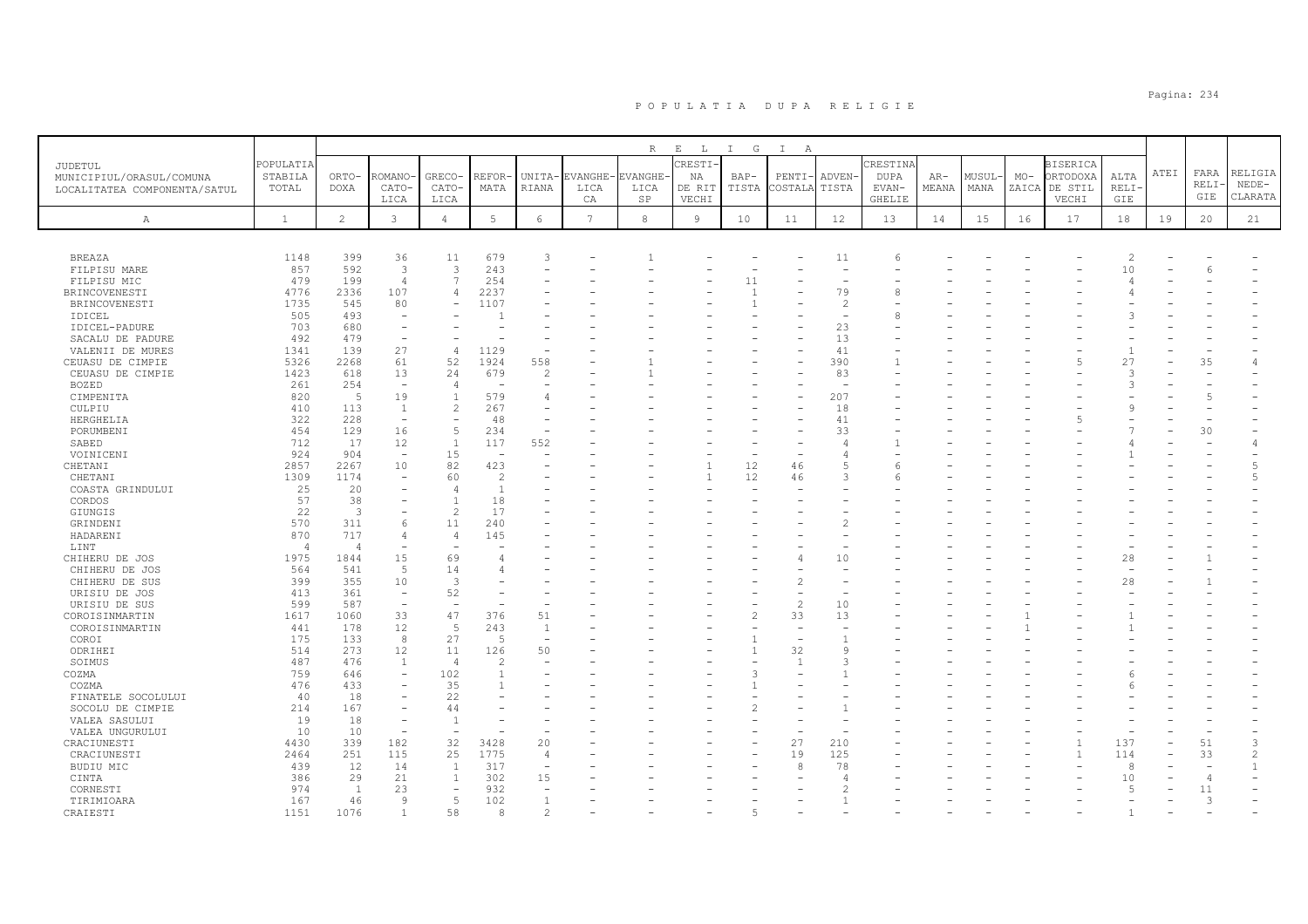|                                                                     |                               |                          |                          |                          |                          |                          |                       | $R_{\perp}$                  | $E$ $L$                         | $\mathbf{I}$<br>G | $\mathbb{I}$<br>A        |                 |                                                   |                |               |       |                                                       |                            |                |                            |                               |
|---------------------------------------------------------------------|-------------------------------|--------------------------|--------------------------|--------------------------|--------------------------|--------------------------|-----------------------|------------------------------|---------------------------------|-------------------|--------------------------|-----------------|---------------------------------------------------|----------------|---------------|-------|-------------------------------------------------------|----------------------------|----------------|----------------------------|-------------------------------|
| JUDETUL<br>MUNICIPIUL/ORASUL/COMUNA<br>LOCALITATEA COMPONENTA/SATUL | POPULATIA<br>STABILA<br>TOTAL | ORTO-<br><b>DOXA</b>     | ROMANO<br>CATO-<br>LICA  | GRECO-<br>CATO-<br>LICA  | REFOR<br>MATA            | UNITA-<br>RIANA          | EVANGHE<br>LICA<br>CA | <b>EVANGHE</b><br>LICA<br>SP | CRESTI<br>ΝA<br>DE RIT<br>VECHI | $BAP-$<br>TISTA   | PENTI-<br>COSTALA        | ADVEN-<br>TISTA | CRESTINA<br><b>DUPA</b><br>EVAN-<br><b>GHELIE</b> | $AR-$<br>MEANA | MUSUL<br>MANA | $MO-$ | <b>BISERICA</b><br>ORTODOXA<br>ZAICA DE STIL<br>VECHI | ALTA<br><b>RELI</b><br>GIE | ATEI           | FARA<br><b>RELI</b><br>GIE | RELIGIA<br>$NEDE-$<br>CLARATA |
| A                                                                   | $\mathbf{1}$                  | $\overline{c}$           | $\mathbf{3}$             | $\overline{4}$           | 5                        | $\epsilon$               | $7\phantom{.0}$       | 8                            | $\overline{9}$                  | 10                | 11                       | 12              | 13                                                | 14             | 15            | 16    | 17                                                    | 18                         | 19             | 20                         | 21                            |
|                                                                     |                               |                          |                          |                          |                          |                          |                       |                              |                                 |                   |                          |                 |                                                   |                |               |       |                                                       |                            |                |                            |                               |
| CRAIESTI                                                            | 774                           | 728                      | $\overline{1}$           | 29                       | 8                        | $\overline{c}$           |                       |                              |                                 |                   |                          |                 |                                                   |                |               |       |                                                       |                            |                |                            |                               |
| LEFAIA                                                              | 107                           | 90                       |                          | 17                       |                          |                          |                       |                              |                                 |                   |                          |                 |                                                   |                |               |       |                                                       |                            |                |                            |                               |
| MILASEL                                                             | 256                           | 247                      | $\overline{\phantom{a}}$ | 9                        |                          |                          |                       |                              |                                 |                   |                          |                 |                                                   |                |               |       |                                                       |                            |                |                            |                               |
| NIMA MILASELULUI                                                    | 14                            | 11                       |                          | 3                        |                          |                          |                       |                              |                                 |                   |                          |                 |                                                   |                |               |       |                                                       |                            |                |                            |                               |
| CRISTESTI                                                           | 5622                          | 2434                     | 425                      | 47                       | 2276                     | 31                       |                       |                              |                                 | 6                 | 78                       | 82              | 3                                                 |                |               |       |                                                       | 218                        |                | 22                         |                               |
| CRISTESTI                                                           | 4690                          | 2426                     | 403                      | 46                       | 1526                     | 31                       |                       |                              |                                 | 6                 | 78                       | 60              |                                                   |                |               |       |                                                       | 97                         |                | 16                         |                               |
| VALURENI                                                            | 932                           | 8                        | 22                       | 1                        | 750                      | $\overline{\phantom{a}}$ |                       |                              |                                 |                   | $\overline{\phantom{a}}$ | 22              |                                                   |                |               |       |                                                       | 121                        |                | -6                         |                               |
| CUCERDEA                                                            | 1950                          | 1800                     | 3                        | 30                       | 3                        |                          |                       |                              |                                 | $\overline{c}$    | 51                       |                 |                                                   |                |               |       |                                                       | 57                         | $\overline{2}$ |                            | $\mathbf{1}$                  |
| CUCERDEA                                                            | 1079                          | 982                      | 3                        | 28                       | 3                        |                          |                       |                              |                                 | $\mathfrak{D}$    | 3                        |                 |                                                   |                |               |       |                                                       | 54                         | $\mathfrak{D}$ |                            | $\mathbf{1}$                  |
| <b>BORD</b>                                                         | 218                           | 215                      | $\equiv$                 | 2                        |                          |                          |                       |                              |                                 |                   |                          |                 |                                                   |                |               |       |                                                       |                            |                |                            |                               |
| SEULIA DE MURES                                                     | 653                           | 603                      | $\overline{\phantom{0}}$ | $\equiv$                 |                          |                          |                       |                              |                                 |                   | 48                       |                 |                                                   |                |               |       |                                                       | $\mathcal{L}$              |                |                            |                               |
| CUCI                                                                | 2207                          | 1754                     | 36                       | 39                       | 301                      |                          |                       |                              |                                 | $\overline{c}$    | 67                       |                 |                                                   |                |               | ß     |                                                       | $\mathcal{L}$              |                |                            | $\mathbf{1}$                  |
| CUCI                                                                | 917                           | 555                      | 34                       | 1                        | 299                      |                          |                       |                              |                                 | $\overline{c}$    | 21                       |                 |                                                   |                |               | 3     |                                                       |                            |                |                            | $\mathbf{1}$                  |
| DATASENI                                                            | 416                           | 404                      |                          | 8                        |                          |                          |                       |                              |                                 |                   | 1                        |                 |                                                   |                |               |       |                                                       | 2                          |                |                            |                               |
| DUPA DEAL                                                           | $\overline{\phantom{0}}$      | $\overline{\phantom{a}}$ |                          |                          |                          |                          |                       |                              |                                 |                   | L.                       |                 |                                                   |                |               |       |                                                       |                            |                |                            |                               |
| OROSIA                                                              | 199                           | 163                      | $\equiv$                 | 30                       |                          |                          |                       |                              |                                 |                   | 5                        |                 |                                                   |                |               |       |                                                       |                            |                |                            |                               |
| PETRILACA                                                           | 675                           | 632                      | $\overline{c}$           |                          | f.                       |                          |                       |                              |                                 |                   | 40                       | ٠               |                                                   |                |               |       |                                                       |                            |                |                            |                               |
| DANES                                                               | 4885                          | 3999                     | 64                       | 5                        | 62                       | 5                        | 502                   |                              |                                 | 5                 | 112                      | 14              | 63                                                |                |               |       | 19                                                    | 21                         |                | 14                         |                               |
| DANES                                                               | 2294                          | 2139                     | 43                       | $\mathbf{2}$             | 19                       | $\overline{\phantom{m}}$ | 64                    |                              |                                 | $\mathcal{R}$     | 10                       | 5               | 9                                                 |                |               |       |                                                       |                            |                |                            |                               |
| CRIS                                                                | 687                           | 478                      | 16                       | $\overline{a}$           | 25                       | $\overline{\phantom{m}}$ | 124                   |                              |                                 |                   | $\overline{\phantom{a}}$ |                 | 37                                                |                |               |       |                                                       | -6                         |                |                            |                               |
| <b>SELEUS</b>                                                       | 1569                          | 1225                     | $\overline{4}$           | 3                        | $\overline{\phantom{a}}$ | 5                        | 164                   |                              |                                 |                   | 99                       | 9               | 12                                                |                |               |       | 19                                                    | 14                         |                | 14                         |                               |
| STEJARENII                                                          | 335                           | 157                      | 1                        |                          | 18                       |                          | 150                   |                              |                                 |                   | 3                        |                 |                                                   |                |               |       |                                                       | $\overline{1}$             |                |                            |                               |
| DEDA                                                                | 4383                          | 4107                     | 31                       | 6                        | 33                       |                          |                       |                              |                                 | $\overline{7}$    | 177                      | $\overline{2}$  |                                                   |                |               |       |                                                       | 20                         |                |                            |                               |
| DEDA                                                                | 1913                          | 1787                     | $\overline{3}$           | 4                        | 12                       |                          |                       |                              |                                 | $\overline{c}$    | 101                      | $\overline{1}$  |                                                   |                |               |       |                                                       | 3                          |                |                            |                               |
| BISTRA MURESULUI                                                    | 1079                          | 950                      | 28                       | $\mathbf{1}$             | 20                       |                          |                       |                              |                                 | 5                 | 57                       |                 |                                                   |                |               |       |                                                       | 17                         |                |                            |                               |
| FILEA                                                               | 840                           | 826                      | $\overline{\phantom{a}}$ | $\mathbf{1}$             | $\overline{1}$           |                          |                       |                              |                                 |                   | 12                       |                 |                                                   |                |               |       |                                                       |                            |                |                            |                               |
| PIETRIS                                                             | 551                           | 544                      | $\overline{\phantom{a}}$ |                          |                          |                          |                       |                              |                                 |                   | -7                       |                 |                                                   |                |               |       |                                                       |                            |                |                            |                               |
| EREMITU                                                             | 3912                          | 131                      | 3427                     | 8                        | 195                      | 21                       |                       |                              |                                 |                   | 10                       |                 |                                                   |                |               |       |                                                       | 98                         |                | 6                          | 12                            |
| EREMITU                                                             | 1769                          | 14                       | 1648                     | 2                        | 66                       | 9                        |                       |                              |                                 |                   | 8                        |                 |                                                   |                |               |       |                                                       | 20                         |                |                            | <sup>1</sup>                  |
| CALUGARENI                                                          | 581                           | 106                      | 390                      | $\overline{1}$           | 59                       | 3                        |                       |                              |                                 |                   |                          |                 |                                                   |                |               |       |                                                       | 11                         |                |                            | 11                            |
| CIMPU CETATII                                                       | 470                           | 6                        | 408                      | 3                        | 37                       | 6                        |                       |                              |                                 |                   | 2                        |                 |                                                   |                |               |       |                                                       | $\overline{7}$             |                |                            |                               |
| DAMIENI                                                             | 297                           | 1                        | 280                      | $\overline{\phantom{a}}$ | 14                       | $\overline{\phantom{m}}$ |                       |                              |                                 |                   |                          |                 |                                                   |                |               |       |                                                       | $\overline{1}$             |                | $\overline{1}$             |                               |
| MATRICI                                                             | 795                           | $\overline{4}$           | 701                      | 2                        | 19                       | 3                        |                       |                              |                                 |                   |                          |                 |                                                   |                |               |       |                                                       | 59                         |                | $\overline{5}$             | $\overline{\phantom{a}}$      |
| <b>ERNEI</b>                                                        | 5180                          | 670                      | 1400                     | 24                       | 2580                     | 359                      |                       |                              |                                 |                   | 18                       | 6               |                                                   |                |               |       |                                                       | 100                        |                | 12                         | $\overline{c}$                |
| ERNEI                                                               | 1946                          | 306                      | 762                      | 10                       | 734                      | 68                       |                       |                              |                                 |                   | 18                       | 3               |                                                   |                |               |       |                                                       | 30                         |                | 8                          | $\mathbf{1}$                  |
| CALUSERI                                                            | 665                           | $\overline{\phantom{a}}$ | 343                      | 3                        | 97                       | 189                      |                       |                              |                                 |                   |                          |                 |                                                   |                |               |       |                                                       | 29                         |                | 2                          | $\equiv$                      |
| DUMBRAVIOARA                                                        | 1692                          | 159                      | 218                      | 8                        | 1280                     | 5                        |                       |                              |                                 |                   |                          |                 |                                                   |                |               |       |                                                       | 18                         |                |                            | $\mathbf{1}$                  |
| ICLAND                                                              | 318                           | $\overline{\phantom{a}}$ | 26                       | $\overline{\phantom{a}}$ | 195                      | 93                       |                       |                              |                                 |                   |                          |                 |                                                   |                |               |       |                                                       | $\overline{1}$             |                |                            |                               |
| SACARENI                                                            | 206                           | <sup>1</sup>             | 23                       | 1                        | 157                      | $\overline{2}$           |                       |                              |                                 |                   |                          |                 |                                                   |                |               |       |                                                       | 22                         |                |                            |                               |
| SINGERU DE PADURE                                                   | 353                           | 204                      | 28                       | 2                        | 117                      | $\mathcal{P}$            |                       |                              |                                 |                   |                          |                 |                                                   |                |               |       |                                                       |                            |                |                            |                               |
| FARAGAU                                                             | 1774                          | 963                      | 6                        | 72                       | 704                      |                          |                       |                              |                                 |                   |                          | 14              |                                                   |                |               |       |                                                       | 12                         |                |                            |                               |
| FARAGAU                                                             | 652                           | 616                      | $\overline{c}$           | 21                       |                          |                          |                       |                              |                                 |                   |                          | 8               |                                                   |                |               |       |                                                       | $\mathfrak{D}$             |                |                            |                               |
| FINATE                                                              | 22                            | 22                       |                          |                          |                          |                          |                       |                              |                                 |                   |                          |                 |                                                   |                |               |       |                                                       |                            |                |                            |                               |
| HODAIA                                                              | <b>11</b>                     | $\overline{\phantom{a}}$ |                          |                          |                          |                          |                       |                              |                                 |                   |                          |                 |                                                   |                |               |       |                                                       |                            |                |                            |                               |
| ONUCA                                                               | 102                           | 33                       |                          |                          | 64                       |                          |                       |                              |                                 |                   |                          |                 |                                                   |                |               |       |                                                       |                            |                |                            |                               |
| POARTA                                                              | 264                           | 215                      | $\overline{\phantom{0}}$ | 48                       |                          |                          |                       |                              |                                 |                   |                          |                 |                                                   |                |               |       |                                                       |                            |                |                            |                               |
| TONCIU                                                              | 734                           | 77                       | $\overline{4}$           | 3                        | 640                      |                          |                       |                              |                                 |                   |                          |                 |                                                   |                |               |       |                                                       | 9                          |                |                            |                               |
| FINTINELE                                                           | 5329                          | 66                       | 859                      | $\overline{4}$           | 3813                     | 521                      |                       |                              |                                 |                   | 14                       |                 |                                                   |                |               |       |                                                       | 38                         |                |                            |                               |
| FINTINELE                                                           | 2518                          | 42                       | 268                      | 3                        | 2113                     | 72                       | $\overline{7}$        |                              |                                 |                   | $\mathcal{L}$            |                 |                                                   |                |               |       |                                                       | 9                          |                |                            |                               |
|                                                                     |                               |                          |                          |                          |                          |                          |                       |                              |                                 |                   |                          |                 |                                                   |                |               |       |                                                       |                            |                |                            |                               |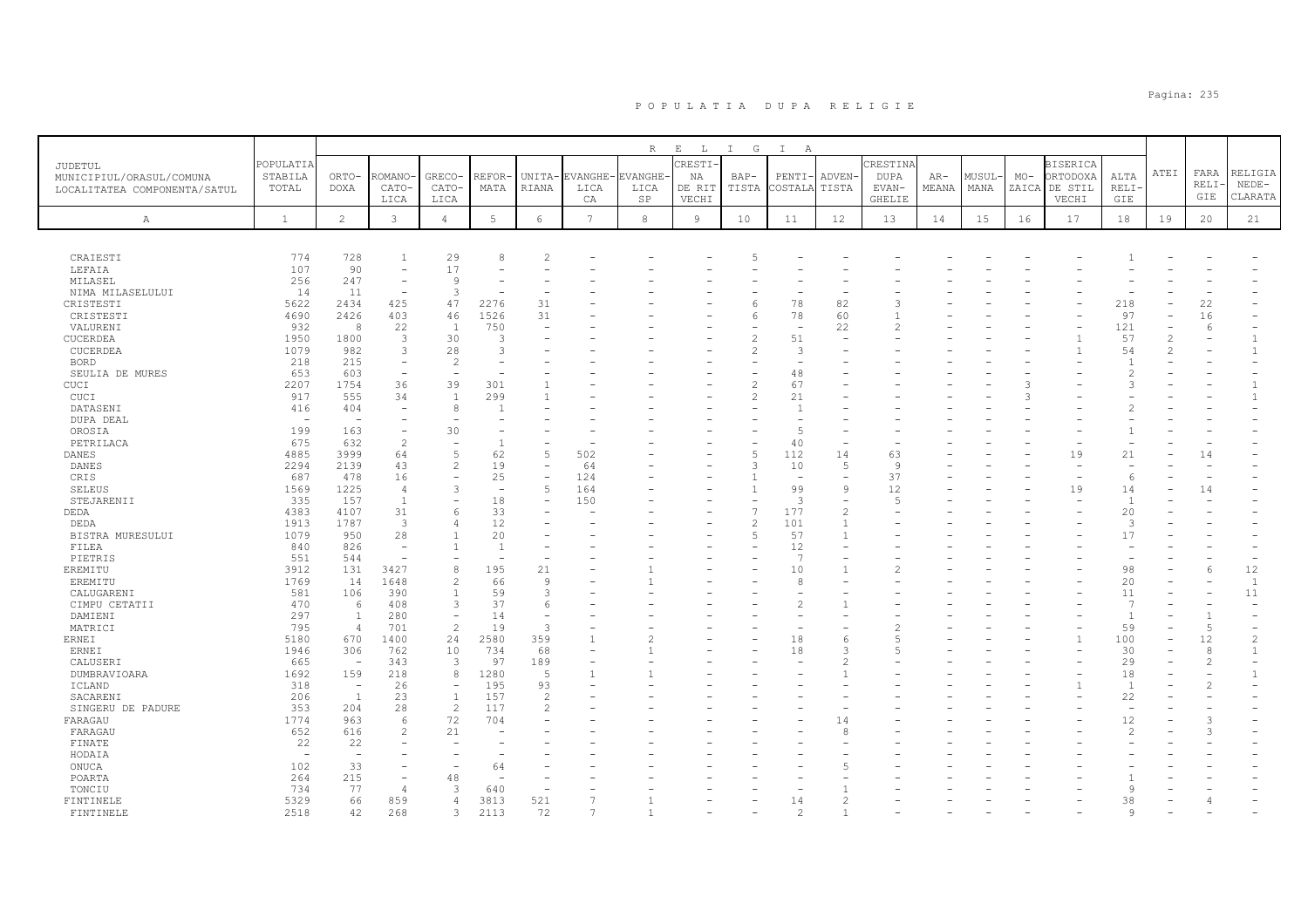|                                                                     |                               |                          |                          |                                          |               |                          |                       | R                     | $E$ $L$                         | $\mathbb{I}$<br>G | $\mathbb{I}$<br>A    |                       |                                                   |                |                |       |                                                       |                                   |      |                     |                               |
|---------------------------------------------------------------------|-------------------------------|--------------------------|--------------------------|------------------------------------------|---------------|--------------------------|-----------------------|-----------------------|---------------------------------|-------------------|----------------------|-----------------------|---------------------------------------------------|----------------|----------------|-------|-------------------------------------------------------|-----------------------------------|------|---------------------|-------------------------------|
| JUDETUL<br>MUNICIPIUL/ORASUL/COMUNA<br>LOCALITATEA COMPONENTA/SATUL | POPULATIA<br>STABILA<br>TOTAL | ORTO-<br><b>DOXA</b>     | ROMANO<br>CATO-<br>LICA  | GRECO-<br>CATO-<br>LICA                  | REFOR<br>MATA | UNITA-<br>RIANA          | EVANGHE<br>LICA<br>СA | VANGHE.<br>LICA<br>SP | CRESTI<br>NA<br>DE RIT<br>VECHI | $BAP-$<br>TISTA   | PENTI-<br>COSTALA    | <b>ADVEN</b><br>TISTA | CRESTINA<br><b>DUPA</b><br>EVAN-<br><b>GHELIE</b> | $AR-$<br>MEANA | MUSUL·<br>MANA | $MO-$ | <b>BISERICA</b><br>ORTODOXA<br>ZAICA DE STIL<br>VECHI | ALTA<br><b>RELI</b><br><b>GIE</b> | ATEI | FARA<br>RELI<br>GIE | RELIGIA<br>$NEDE-$<br>CLARATA |
| А                                                                   | $\mathbf{1}$                  | $\overline{c}$           | 3                        | $\overline{4}$                           | 5             | $\epsilon$               | 7                     | 8                     | 9                               | 10                | 11                   | 12                    | 13                                                | 14             | 15             | 16    | 17                                                    | 18                                | 19   | 20                  | 21                            |
|                                                                     |                               |                          |                          |                                          |               |                          |                       |                       |                                 |                   |                      |                       |                                                   |                |                |       |                                                       |                                   |      |                     |                               |
| BORDOSIU                                                            | 337                           | 3                        | 292                      |                                          | <sup>Q</sup>  | 33                       |                       |                       |                                 |                   |                      |                       |                                                   |                |                |       |                                                       |                                   |      |                     |                               |
| CALIMANESTI                                                         | 925                           | 8                        | 51                       |                                          | 839           | 6                        |                       |                       |                                 |                   |                      |                       |                                                   |                |                |       |                                                       | 17                                |      |                     |                               |
| CIBU                                                                | 205                           | $\sim$                   | 190                      |                                          | Q             | 6                        |                       |                       |                                 |                   |                      |                       |                                                   |                |                |       |                                                       |                                   |      |                     |                               |
| <b>ROUA</b>                                                         | 434                           | 10<br>$\overline{3}$     | 19<br>39                 | $\overline{\phantom{a}}$<br>$\mathbf{1}$ | 16            | 386                      |                       |                       |                                 |                   |                      |                       |                                                   |                |                |       |                                                       | 3<br>$\mathsf{Q}$                 |      |                     |                               |
| VIFOROASA<br>GALESTI                                                | 910<br>2963                   | 28                       | 640                      | 3                                        | 827<br>927    | 18<br>1129               |                       |                       |                                 |                   | 12<br>$\overline{7}$ | 24                    |                                                   |                |                |       |                                                       | 137                               |      | 66                  |                               |
| GALESTI                                                             | 1294                          | 12                       | 118                      | $\mathbf{1}$                             | 354           | 683                      |                       |                       |                                 |                   |                      | 24                    |                                                   |                |                |       |                                                       | 79                                |      | 16                  |                               |
| ADRIANU MARE                                                        | 145                           | $\overline{2}$           | 8                        |                                          | 132           | 2                        |                       |                       |                                 |                   |                      |                       |                                                   |                |                |       |                                                       | $\mathbf{1}$                      |      |                     |                               |
| ADRIANU MIC                                                         | 65                            |                          | $\overline{2}$           |                                          | 23            | 40                       |                       |                       |                                 |                   |                      |                       |                                                   |                |                |       |                                                       |                                   |      |                     |                               |
|                                                                     | 204                           | $\overline{\phantom{a}}$ | 29                       | $\overline{\phantom{a}}$                 | 147           | 10                       |                       |                       |                                 |                   |                      |                       |                                                   |                |                |       |                                                       | 18                                |      |                     |                               |
| <b>BEDENI</b>                                                       |                               |                          |                          | $\overline{\phantom{a}}$                 | 133           |                          |                       |                       |                                 |                   |                      |                       |                                                   |                |                |       |                                                       |                                   |      |                     |                               |
| MAIAD                                                               | 400<br>855                    | 12<br>$\overline{2}$     | 33<br>450                | 2                                        | 138           | 166<br>228               |                       |                       |                                 |                   |                      |                       |                                                   |                |                |       |                                                       | 9<br>30                           |      | 47<br>3             |                               |
| TROITA                                                              |                               |                          | 270                      |                                          |               | 126                      |                       |                       |                                 |                   |                      | 8                     |                                                   |                |                |       |                                                       | 37                                |      |                     | $\mathbf{1}$                  |
| GANESTI                                                             | 4436                          | 1382                     |                          | 88<br>14                                 | 2449<br>2264  | 123                      |                       |                       |                                 | 2                 | 58<br>57             | 3                     |                                                   |                |                |       |                                                       |                                   |      |                     | $\mathbf{1}$                  |
| GANESTI                                                             | 3585                          | 818                      | 266<br>$\overline{2}$    |                                          |               | $\overline{1}$           |                       |                       |                                 |                   |                      | Б                     |                                                   |                |                |       |                                                       | 28                                |      |                     |                               |
| CUSTELNIC                                                           | 536                           | 398                      | $\overline{c}$           | 69                                       | 50            | $\overline{2}$           |                       |                       |                                 |                   |                      |                       |                                                   |                |                |       |                                                       | -6<br>3                           |      |                     |                               |
| PAUCISOARA                                                          | 227                           | 80                       | $\overline{\phantom{a}}$ | 3<br>$\overline{c}$                      | 135           |                          |                       |                       |                                 |                   |                      |                       |                                                   |                |                |       |                                                       |                                   |      |                     |                               |
| SUB PADURE                                                          | 88                            | 86<br>570                |                          |                                          |               |                          |                       |                       |                                 |                   |                      | 11                    |                                                   |                |                |       |                                                       |                                   |      |                     |                               |
| GHEORGHE DOJA                                                       | 2805                          | 23                       | 123<br>13                | 23<br>$\overline{\phantom{m}}$           | 1982          |                          |                       |                       |                                 |                   | 16                   | $\overline{1}$        |                                                   |                |                |       |                                                       | 63                                |      | 14                  |                               |
| GHEORGHE DOJA                                                       | 508                           |                          | 7                        | $\overline{\phantom{m}}$                 | 456           |                          |                       |                       |                                 |                   |                      |                       |                                                   |                |                |       |                                                       | 15                                |      |                     |                               |
| ILIENI                                                              | 418                           | $\overline{c}$           |                          |                                          | 383           | $\mathbf{1}$             |                       |                       |                                 |                   |                      |                       |                                                   |                |                |       |                                                       | 17                                |      | 8                   |                               |
| LEORDENI                                                            | 357                           | $\overline{2}$           | 37                       | $\mathbf{1}$                             | 306           | $\mathbf{1}$             |                       |                       |                                 |                   |                      |                       |                                                   |                |                |       |                                                       | 10                                |      |                     |                               |
| SATU NOU                                                            | 721                           | 30                       | 14                       | 2                                        | 667           |                          |                       |                       |                                 |                   |                      |                       |                                                   |                |                |       |                                                       | 6                                 |      |                     |                               |
| TIRIMIA                                                             | 801                           | 513                      | 52                       | 20                                       | 170           | $\overline{\phantom{0}}$ |                       |                       |                                 |                   | 16                   | 9                     |                                                   |                |                |       |                                                       | 15                                |      |                     |                               |
| GHINDARI                                                            | 5290                          | 23                       | 184                      | 7                                        | 4687          | 178                      |                       |                       |                                 |                   |                      | 116                   |                                                   |                |                |       |                                                       | 82                                |      |                     | $\overline{5}$                |
| GHINDARI                                                            | 1525                          | 20                       | 34                       | $\mathbf{1}$                             | 1457          | 3                        |                       |                       |                                 |                   |                      |                       |                                                   |                |                |       |                                                       |                                   |      |                     |                               |
| ABUD                                                                | 226                           | $\sim$                   | $\overline{\phantom{a}}$ | $\overline{\phantom{a}}$                 | 224           |                          |                       |                       |                                 |                   |                      |                       |                                                   |                |                |       |                                                       | $\overline{c}$                    |      |                     |                               |
| CEIE                                                                | 57                            |                          | $\overline{c}$           |                                          | 35            |                          |                       |                       |                                 |                   |                      | 20                    |                                                   |                |                |       |                                                       |                                   |      |                     |                               |
| CHIBED                                                              | 1854                          | 1                        | 37                       | $\overline{c}$                           | 1702          | 6                        |                       |                       |                                 |                   |                      | 43                    |                                                   |                |                |       |                                                       | 56                                |      |                     |                               |
| SOLOCMA                                                             | 439                           | $\overline{\phantom{a}}$ | 6                        | $\overline{\phantom{a}}$                 | 390           | $\overline{c}$           |                       |                       |                                 |                   |                      | 41                    |                                                   |                |                |       |                                                       | $\overline{a}$                    |      |                     |                               |
| TREI SATE                                                           | 1189                          | $\overline{2}$           | 105                      | $\overline{4}$                           | 879           | 167                      |                       |                       |                                 |                   |                      | 5                     |                                                   |                |                |       |                                                       | 24                                |      |                     | -1                            |
| GLODENI                                                             | 3755                          | 696                      | 100                      | 191                                      | 2586          | 3                        |                       |                       |                                 |                   | 3                    | 60                    |                                                   |                |                |       | 10                                                    | 63                                |      | 24                  | 4                             |
| GLODENI                                                             | 2261                          | 138                      | 87                       | $\overline{7}$                           | 1906          | $\overline{1}$           |                       |                       |                                 |                   | 3                    | 23                    |                                                   |                |                |       |                                                       | 62                                |      | 21                  | $\mathbf{1}$                  |
| MERISOR                                                             | 296                           | 281                      | $\overline{\phantom{a}}$ | 15                                       |               |                          |                       |                       |                                 |                   |                      | ۰                     |                                                   |                |                |       |                                                       |                                   |      |                     |                               |
| MOISA                                                               | 389                           | 218                      | ÷,                       | 168                                      |               |                          |                       |                       |                                 |                   |                      |                       |                                                   |                |                |       |                                                       |                                   |      |                     | 3                             |
| PACURENI                                                            | 302                           | 1                        | 3                        | $\overline{\phantom{a}}$                 | 268           | $\overline{c}$           |                       |                       |                                 | 3                 |                      | 11                    |                                                   |                |                |       | 10                                                    | $\mathbf{1}$                      |      | 3                   |                               |
| PAINGENI                                                            | 507                           | 58                       | 10                       | $\mathbf{1}$                             | 412           | $\overline{\phantom{a}}$ |                       |                       |                                 |                   |                      | 26                    |                                                   |                |                |       |                                                       |                                   |      |                     |                               |
| GORNESTI                                                            | 5893                          | 1063                     | 438                      | 87                                       | 4121          | 56                       |                       |                       |                                 | 21                |                      | 33                    |                                                   |                |                |       |                                                       | 22                                |      | 43                  | 3                             |
| GORNESTI                                                            | 1927                          | 358                      | 65                       | 11                                       | 1441          | 5                        |                       |                       |                                 | 10                |                      | $\mathcal{D}$         |                                                   |                |                |       |                                                       | 12                                |      | 18                  | $\mathbf{1}$                  |
| IARA DE MURES                                                       | 362                           | 1                        | 91                       | $\overline{\phantom{a}}$                 | 252           | 10                       |                       |                       |                                 |                   |                      |                       |                                                   |                |                |       |                                                       |                                   |      | $\overline{4}$      |                               |
| ILIOARA                                                             | 147                           | $\overline{\phantom{a}}$ | 26                       |                                          | 64            | 39                       |                       |                       |                                 |                   |                      |                       |                                                   |                |                |       |                                                       |                                   |      | 17                  |                               |
| MURA MARE                                                           | 80                            | 58                       | $\sim$                   | 21                                       |               |                          |                       |                       |                                 |                   |                      |                       |                                                   |                |                |       |                                                       |                                   |      |                     |                               |
| MURA MICA                                                           | 58                            | 33                       | 12                       | 9                                        |               |                          |                       |                       |                                 |                   |                      |                       |                                                   |                |                |       |                                                       |                                   |      |                     |                               |
| PADURENI                                                            | 466                           | $\overline{\phantom{a}}$ | 44                       | $\overline{\phantom{a}}$                 | 418           |                          |                       |                       |                                 |                   |                      |                       |                                                   |                |                |       |                                                       | $\mathcal{A}$                     |      |                     |                               |
| PERIS                                                               | 1748                          | 182                      | 98                       |                                          | 1450          |                          |                       |                       |                                 | 11                |                      |                       |                                                   |                |                |       |                                                       |                                   |      |                     | 2                             |
| PETRILACA DE MURES                                                  | 679                           | 87                       | 89                       | $\overline{\phantom{a}}$                 | 496           |                          |                       |                       |                                 |                   |                      | $\overline{4}$        |                                                   |                |                |       |                                                       |                                   |      |                     |                               |
| TELEAC                                                              | 426                           | 344                      | 13                       | 46                                       |               |                          |                       |                       |                                 |                   |                      | 23                    |                                                   |                |                |       |                                                       |                                   |      |                     |                               |
| GREBENISU DE CIMPIE                                                 | 1455                          | 1301                     | $\overline{1}$           | -6                                       | 15            |                          |                       |                       |                                 |                   | 60                   | 48                    |                                                   |                |                |       |                                                       | 13                                |      |                     |                               |
| GREBENISU DE CIMPIE                                                 | 873                           | 788                      | $\mathbf{1}$             | 6                                        | 15            |                          |                       |                       |                                 |                   | 26                   | 26                    |                                                   |                |                |       |                                                       | 9                                 |      |                     |                               |
| LEORINTA                                                            | 168                           | 117                      |                          |                                          |               |                          |                       |                       |                                 |                   | 30                   | 11                    |                                                   |                |                |       |                                                       |                                   |      |                     |                               |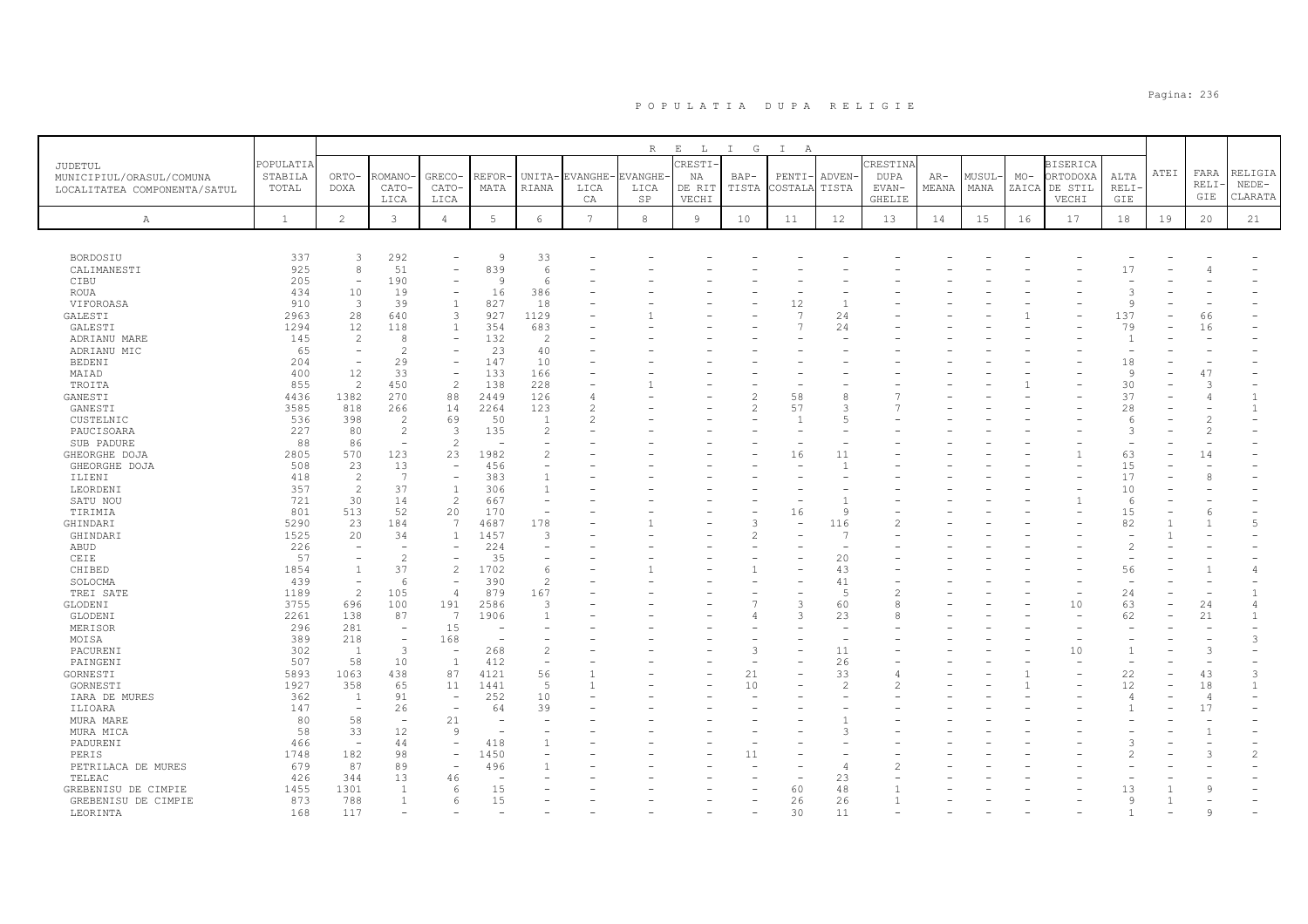|                                                          |                      |                          |                          |                          |            |                |      | R                 | $\mathbf{E}$<br>$\mathbb{L}$ | $\mathbf{I}$<br>$\mathbb{G}$ | $\mathbb{I}$<br>A        |                          |                  |       |       |       |                             |                     |      |       |              |
|----------------------------------------------------------|----------------------|--------------------------|--------------------------|--------------------------|------------|----------------|------|-------------------|------------------------------|------------------------------|--------------------------|--------------------------|------------------|-------|-------|-------|-----------------------------|---------------------|------|-------|--------------|
| JUDETUL                                                  | POPULATIA<br>STABILA | ORTO-                    | <b>ROMANO</b>            | GRECO-                   | REFOR      | UNITA-         |      | EVANGHE- EVANGHE· | CRESTI<br>ΝA                 | BAP-                         | PENTI·                   | ADVEN-                   | CRESTINA<br>DUPA | AR-   | MUSUL | $MO-$ | <b>BISERICA</b><br>ORTODOXA | ALTA                | ATEI | FARA  | RELIGIA      |
| MUNICIPIUL/ORASUL/COMUNA<br>LOCALITATEA COMPONENTA/SATUL | TOTAL                | <b>DOXA</b>              | CATO-                    | CATO-                    | MATA       | RIANA          | LICA | LICA              | DE RIT                       | TISTA                        | COSTALA                  | TISTA                    | EVAN-            | MEANA | MANA  |       | ZAICA DE STIL               | RELI·               |      | RELI· | $NEDE-$      |
|                                                          |                      |                          | LICA                     | LICA                     |            |                | CA   | $_{\rm SP}$       | VECHI                        |                              |                          |                          | <b>GHELIE</b>    |       |       |       | VECHI                       | GIE                 |      | GIE   | CLARATA      |
| $\mathbb{A}$                                             | $\mathbf{1}$         | $\overline{2}$           | $\mathbf{3}$             | $\overline{4}$           | 5          | $\epsilon$     | 7    | 8                 | $\overline{9}$               | 10                           | 11                       | 12                       | 13               | 14    | 15    | 16    | 17                          | 18                  | 19   | 20    | 21           |
|                                                          |                      |                          |                          |                          |            |                |      |                   |                              |                              |                          |                          |                  |       |       |       |                             |                     |      |       |              |
|                                                          |                      |                          |                          |                          |            |                |      |                   |                              |                              |                          |                          |                  |       |       |       |                             |                     |      |       |              |
| VALEA SINPETRULUI                                        | 414                  | 396                      | $\sim$                   |                          |            |                |      |                   |                              |                              | $\overline{4}$<br>55     | 11<br>34                 | $\mathfrak{D}$   |       |       |       |                             | 3<br>$\mathfrak{D}$ |      |       |              |
| GURGHIU                                                  | 6763<br>2062         | 4300<br>1484             | 1898<br>336              | 254<br>74                | 206<br>142 |                |      |                   |                              |                              | 10                       | 13                       |                  |       |       |       |                             |                     |      |       |              |
| GURGHIU<br>ADRIAN                                        | 322                  | 284                      | $\overline{\phantom{a}}$ | 34                       |            |                |      |                   |                              |                              |                          | $\overline{4}$           |                  |       |       |       |                             |                     |      |       |              |
| CASVA                                                    | 642                  | 518                      |                          | 124                      |            |                |      |                   |                              |                              |                          |                          |                  |       |       |       |                             |                     |      |       |              |
| COMORI                                                   | 310                  | 303                      |                          | -6                       |            |                |      |                   |                              |                              |                          |                          |                  |       |       |       |                             |                     |      |       |              |
| FUNDOAIA                                                 | 175                  | 165                      | $\sim$                   |                          |            |                |      |                   |                              |                              | 5                        |                          |                  |       |       |       |                             |                     |      |       |              |
| GLAJARIE                                                 | 1873                 | 237                      | 1557                     | $\overline{5}$           | 64         |                |      |                   |                              |                              |                          | Е                        |                  |       |       |       |                             |                     |      |       |              |
| LARGA                                                    | 119                  | 107                      | 3                        |                          |            |                |      |                   |                              |                              |                          | 9                        |                  |       |       |       |                             |                     |      |       |              |
| ORSOVA                                                   | 811                  | 782                      | $\overline{c}$           |                          |            |                |      |                   |                              |                              | 26                       |                          |                  |       |       |       |                             |                     |      |       |              |
| ORSOVA-PADURE                                            | 169                  | 165                      |                          |                          |            |                |      |                   |                              |                              | $\overline{\phantom{a}}$ |                          |                  |       |       |       |                             |                     |      |       |              |
| PAULOAIA                                                 | 280                  | 255                      |                          | 11                       |            |                |      |                   |                              |                              | 14                       |                          |                  |       |       |       |                             |                     |      |       |              |
| HODAC                                                    | 4925                 | 4308                     |                          | 285                      |            |                |      |                   |                              |                              | 74                       | 254                      |                  |       |       |       |                             |                     |      |       |              |
| HODAC                                                    | 2426                 | 2066                     |                          | 271                      |            |                |      |                   |                              |                              | 74                       | 11                       |                  |       |       |       |                             |                     |      |       |              |
| ARSITA                                                   | 99                   | 99                       |                          |                          |            |                |      |                   |                              |                              |                          | $\overline{\phantom{a}}$ |                  |       |       |       |                             |                     |      |       |              |
| <b>BICASU</b>                                            | 142                  | 132                      |                          |                          |            |                |      |                   |                              |                              |                          | 10                       |                  |       |       |       |                             |                     |      |       |              |
| DUBISTEA DE PADURE                                       | 445                  | 425                      |                          |                          |            |                |      |                   |                              |                              |                          | 14                       |                  |       |       |       |                             |                     |      |       |              |
| MIRIGIOAIA                                               | 45                   | 38                       |                          |                          |            |                |      |                   |                              |                              |                          | -7                       |                  |       |       |       |                             |                     |      |       |              |
| TOACA                                                    | 1696                 | 1477                     |                          |                          |            |                |      |                   |                              |                              |                          | 212                      |                  |       |       |       |                             |                     |      |       |              |
| URICEA                                                   | 72                   | 71                       |                          |                          |            |                |      |                   |                              |                              |                          | $\overline{\phantom{a}}$ |                  |       |       |       |                             |                     |      |       |              |
| HODOSA                                                   | 1604                 | $\overline{4}$           | 1460                     |                          | 35         | 50             |      |                   |                              |                              |                          | 30                       |                  |       |       |       |                             | 10                  |      |       |              |
| HODOSA                                                   | 227                  | $\overline{\phantom{a}}$ | 206                      |                          | -6         | $\mathbf{1}$   |      |                   |                              |                              |                          | 10                       |                  |       |       |       |                             |                     |      |       |              |
| IHOD                                                     | 141                  | $\overline{\phantom{0}}$ | 133                      |                          |            | $\overline{1}$ |      |                   |                              |                              |                          |                          |                  |       |       |       |                             | $\mathcal{L}$       |      |       |              |
| ISLA                                                     | 375                  | $\overline{4}$           | 306                      | $\overline{a}$           | 12         | 44             |      |                   |                              |                              | 5                        |                          |                  |       |       |       |                             |                     |      |       |              |
| SIMBRIAS                                                 | 861                  | $\overline{\phantom{a}}$ | 815                      | $\overline{\phantom{a}}$ | 13         |                |      |                   |                              |                              | $\overline{\phantom{a}}$ | 20                       |                  |       |       |       |                             |                     |      |       |              |
| IBANESTI                                                 | 4728                 | 4291                     | 60                       | 226                      |            |                |      |                   |                              | 20                           | 22                       | 99                       |                  |       |       |       |                             |                     |      |       | $\mathbf{1}$ |
| IBANESTI                                                 | 2392                 | 2052                     | $\overline{4}$           | 226                      |            |                |      |                   |                              | 19                           | 22                       | 63                       |                  |       |       |       |                             |                     |      |       |              |
| <b>BLIDIREASA</b>                                        | 223                  | 217                      |                          |                          |            |                |      |                   |                              |                              |                          | 6                        |                  |       |       |       |                             |                     |      |       |              |
| <b>BRADETELU</b>                                         | 261                  | 253                      | 5                        |                          |            |                |      |                   |                              |                              |                          |                          |                  |       |       |       |                             |                     |      |       |              |
| <b>DULCEA</b>                                            | 336                  | 334                      |                          |                          |            |                |      |                   |                              |                              |                          |                          |                  |       |       |       |                             |                     |      |       |              |
| IBANESTI-PADURE                                          | 492                  | 490                      |                          |                          |            |                |      |                   |                              |                              |                          |                          |                  |       |       |       |                             |                     |      |       |              |
| LAPUSNA                                                  | 71                   | 20                       | 49                       |                          |            |                |      |                   |                              |                              |                          |                          |                  |       |       |       |                             |                     |      |       |              |
| PIRIU MARE                                               | 158                  | 157                      |                          |                          |            |                |      |                   |                              |                              |                          |                          |                  |       |       |       |                             |                     |      |       |              |
| TIREU                                                    | 442                  | 441                      |                          |                          |            |                |      |                   |                              |                              |                          |                          |                  |       |       |       |                             |                     |      |       |              |
| TISIEU                                                   | 297                  | 277                      |                          |                          |            |                |      |                   |                              |                              |                          | 17                       |                  |       |       |       |                             |                     |      |       |              |
| ZIMTI                                                    | 56                   | 50                       | $\overline{\phantom{a}}$ |                          |            |                |      |                   |                              |                              |                          | 6                        |                  |       |       |       |                             |                     |      |       |              |
| ICLANZEL                                                 | 2181                 | 2000                     | 14                       | $\mathcal{Q}$            | 68         |                |      |                   |                              |                              |                          | 72                       | 10               |       |       |       |                             |                     |      |       |              |
| ICLANZEL                                                 | 485                  | 473                      | 4                        |                          |            |                |      |                   |                              |                              |                          | 7                        |                  |       |       |       |                             |                     |      |       |              |
| CAPUSU DE CIMPIE                                         | 708                  | 595                      | 10                       |                          | 65         |                |      |                   |                              |                              |                          | 31                       |                  |       |       |       |                             |                     |      |       |              |
| CHISALITA                                                | 25                   | 22                       |                          |                          |            |                |      |                   |                              |                              |                          |                          |                  |       |       |       |                             |                     |      |       |              |
| DUPA DEAL                                                | 13                   | 13                       |                          |                          |            |                |      |                   |                              |                              |                          |                          |                  |       |       |       |                             |                     |      |       |              |
| FINATE                                                   | $\overline{9}$       | $\overline{9}$           |                          |                          |            |                |      |                   |                              |                              |                          |                          |                  |       |       |       |                             |                     |      |       |              |
| FINATELE CAPUSULUI                                       | 83                   | 71                       |                          |                          |            |                |      |                   |                              |                              |                          | 12                       |                  |       |       |       |                             |                     |      |       |              |
| GHIDASTEU                                                | 28                   | 24                       |                          |                          |            |                |      |                   |                              |                              |                          | $\overline{4}$           |                  |       |       |       |                             |                     |      |       |              |
| <b>ICLANDU MARE</b>                                      | 671                  | 636                      |                          |                          |            |                |      |                   |                              |                              |                          | 18                       | 10               |       |       |       |                             |                     |      |       |              |
| MADARASENI                                               | 115                  | 115                      |                          |                          |            |                |      |                   |                              |                              |                          |                          |                  |       |       |       |                             |                     |      |       |              |
| TABLASENI                                                | 25                   | 23                       |                          |                          |            |                |      |                   |                              |                              |                          |                          |                  |       |       |       |                             |                     |      |       |              |
| VALEA ICLANDULUI                                         | 19                   | 19                       |                          |                          |            |                |      |                   |                              |                              |                          |                          |                  |       |       |       |                             |                     |      |       |              |
| IDECIU DE JOS                                            | 2092                 | 1603                     | 89                       | 13                       | 201        |                | 102  |                   |                              |                              |                          | 75                       |                  |       |       |       |                             |                     |      |       |              |
|                                                          |                      |                          |                          |                          |            |                |      |                   |                              |                              |                          |                          |                  |       |       |       |                             |                     |      |       |              |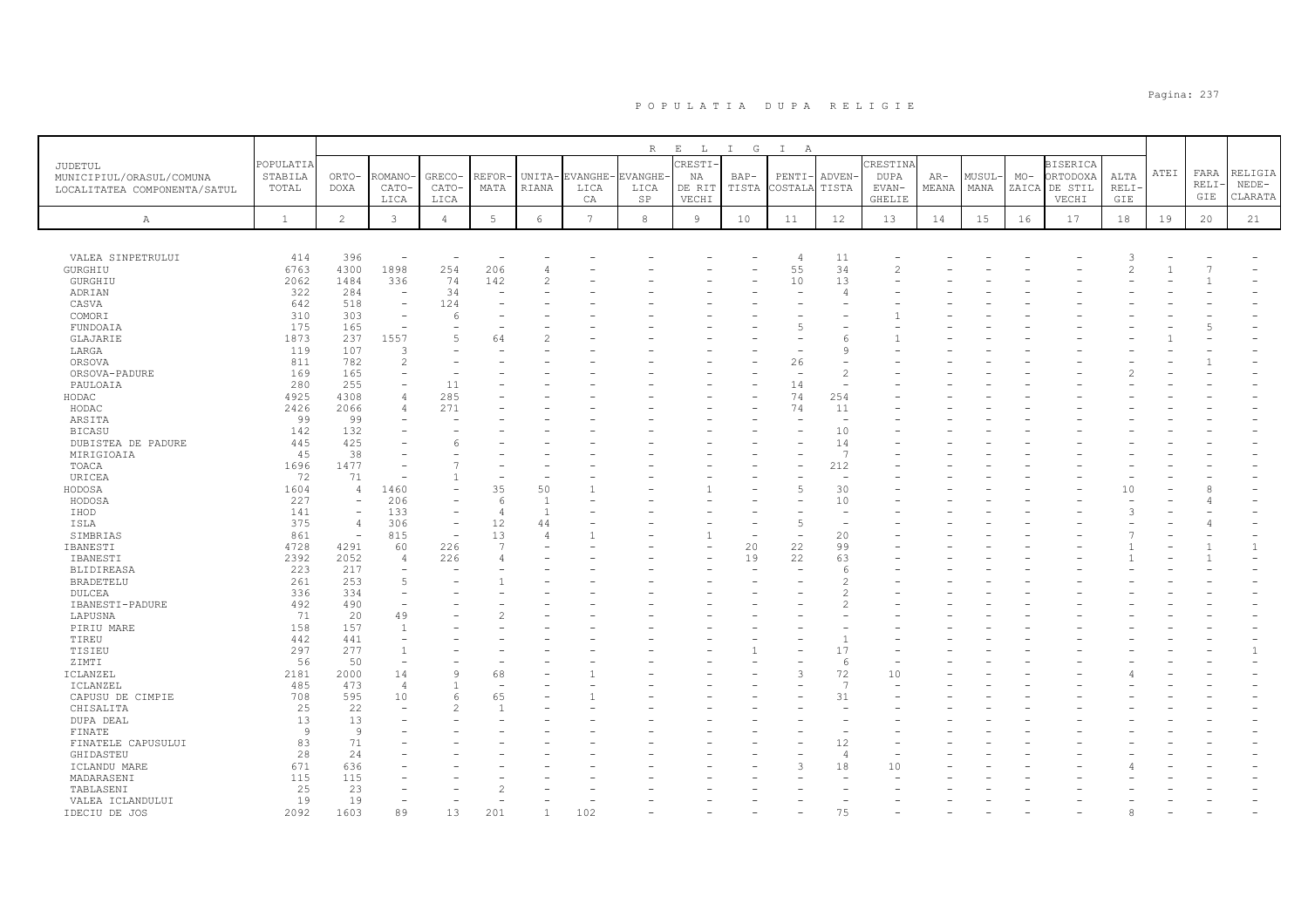|                              |              |                          |                          |                          |       |                          |          | R             | E<br>$\mathbb L$ | $\mathbb{I}$<br>$\mathbb{G}$ | $\mathbb{I}$<br>A |                          |               |       |        |       |                 |                |      |              |                    |
|------------------------------|--------------|--------------------------|--------------------------|--------------------------|-------|--------------------------|----------|---------------|------------------|------------------------------|-------------------|--------------------------|---------------|-------|--------|-------|-----------------|----------------|------|--------------|--------------------|
| JUDETUL                      | POPULATIA    |                          |                          |                          |       |                          |          |               | CRESTI-          |                              |                   |                          | CRESTINA      |       |        |       | <b>BISERICA</b> |                |      |              |                    |
| MUNICIPIUL/ORASUL/COMUNA     | STABILA      | ORTO-                    | ROMANO                   | GRECO-                   | REFOR | UNITA-                   | EVANGHE· | <b>VANGHE</b> | ΝA               | BAP-                         | PENTI-            | <b>ADVEN</b>             | DUPA          | AR-   | MUSUL· | $MO-$ | ORTODOXA        | ALTA           | ATEI | FARA         | RELIGIA            |
| LOCALITATEA COMPONENTA/SATUL | TOTAL        | <b>DOXA</b>              | CATO-                    | CATO-                    | MATA  | RIANA                    | LICA     | LICA          | DE RIT           | TISTA                        | COSTALA           | TISTA                    | EVAN-         | MEANA | MANA   |       | ZAICA DE STIL   | <b>RELI</b>    |      | RELI·<br>GIE | $NEDE-$<br>CLARATA |
|                              |              |                          | LICA                     | LICA                     |       |                          | СA       | $_{\rm SP}$   | VECHI            |                              |                   |                          | <b>GHELIE</b> |       |        |       | VECHI           | GIE            |      |              |                    |
| А                            | $\mathbf{1}$ | $\overline{c}$           | 3                        | $\overline{4}$           | 5     | $\epsilon$               | 7        | 8             | $\overline{9}$   | 10                           | 11                | 12                       | 13            | 14    | 15     | 16    | 17              | 18             | 19   | 20           | 21                 |
|                              |              |                          |                          |                          |       |                          |          |               |                  |                              |                   |                          |               |       |        |       |                 |                |      |              |                    |
|                              |              |                          |                          |                          |       |                          |          |               |                  |                              |                   |                          |               |       |        |       |                 |                |      |              |                    |
| IDECIU DE JOS                | 979          | 644                      | 84                       | 9                        | 137   | 1                        | 35       |               |                  |                              |                   | 62                       |               |       |        |       |                 |                |      |              |                    |
| DELENI                       | 379          | 367                      | $\overline{\phantom{a}}$ | 2                        |       |                          |          |               |                  |                              |                   | 10                       |               |       |        |       |                 |                |      |              |                    |
| IDECIU DE SUS                | 734          | 592                      | 5                        | 2                        | 64    | $\overline{\phantom{a}}$ | 67       |               |                  |                              |                   | 3                        |               |       |        |       |                 | $\mathbf{1}$   |      |              |                    |
| LIVEZENI                     | 3477         | 363                      | 130                      | 279                      | 2592  | 50                       |          |               |                  |                              |                   | 19                       |               |       |        |       |                 | 30             |      | 10           | $\overline{c}$     |
| LIVEZENI                     | 1090         | 43                       | 55                       | 9                        | 920   | 40                       |          |               |                  |                              |                   | -6                       |               |       |        |       |                 | 15             |      |              | 2                  |
| BOZENI                       | 126          | 1                        | 7                        | 2                        | 104   | $\overline{2}$           |          |               |                  |                              |                   |                          |               |       |        |       |                 |                |      |              |                    |
| CORUNCA                      | 1501         | 138                      | 45                       | $\overline{4}$           | 1294  | $\mathcal{L}$            |          |               |                  |                              |                   | Е                        |               |       |        |       |                 |                |      | 8            |                    |
| IVANESTI                     | 296          | 69                       | 7                        | 179                      | 33    | $\overline{1}$           |          |               |                  |                              |                   | Б                        |               |       |        |       |                 |                |      |              |                    |
| POIENITA                     | 268          | 95                       | 9                        | 82                       | 79    | $\overline{1}$           |          |               |                  |                              |                   |                          |               |       |        |       |                 |                |      |              |                    |
| SINISOR                      | 196          | 17                       | 7                        | 3                        | 162   | $\overline{4}$           |          |               |                  |                              |                   |                          |               |       |        |       |                 |                |      |              |                    |
| LUNCA                        | 3140         | 2592                     | 6                        | 396                      | 76    |                          | 61       |               |                  |                              |                   |                          |               |       |        |       |                 |                |      |              | -1                 |
| LUNCA                        | 634          | 592                      |                          | 35                       |       | $\mathcal{P}$            |          |               |                  |                              |                   |                          |               |       |        |       |                 | $\mathcal{L}$  |      |              |                    |
| BAITA                        | 977          | 808                      |                          | 164                      |       |                          |          |               |                  |                              |                   |                          |               |       |        |       |                 |                |      |              |                    |
| FRUNZENI                     | 532          | 466                      | $\overline{\phantom{a}}$ | 66                       |       |                          |          |               |                  |                              |                   |                          |               |       |        |       |                 |                |      |              |                    |
| LOGIG                        | 537          | 385                      | 6                        | 13                       | 72    |                          | 61       |               |                  |                              |                   |                          |               |       |        |       |                 |                |      |              |                    |
| SINTU                        | 460          | 341                      | $\overline{\phantom{a}}$ | 118                      |       |                          |          |               |                  |                              |                   |                          |               |       |        |       |                 |                |      |              | $\mathbf{1}$       |
| LUNCA BRADULUI               | 2431         | 1937                     | 286                      | 8                        | 144   | 3                        |          |               |                  | 17                           | 19                | 16                       |               |       |        |       |                 |                |      |              |                    |
| LUNCA BRADULUI               | 1768         | 1351                     | 262                      | $\overline{5}$           | 140   | $\mathcal{L}$            |          |               |                  | $\overline{c}$               |                   | 5                        |               |       |        |       |                 |                |      |              |                    |
| NEAGRA                       | 528          | 469                      | 24                       | 3                        |       |                          |          |               |                  | ÷                            | 19                | 11                       |               |       |        |       |                 |                |      |              |                    |
| SALARD                       | 135          | 117                      | $\overline{\phantom{a}}$ |                          | 3     |                          |          |               |                  | 15                           |                   |                          |               |       |        |       |                 |                |      |              |                    |
| MAGHERANI                    | 3033         | 3                        | 319                      | $\mathbf{1}$             | 2530  |                          |          |               |                  |                              | $\overline{2}$    | 30                       |               |       |        |       |                 | 129            |      | 10           |                    |
| MAGHERANI                    | 769          | 1                        | 54                       | $\overline{\phantom{a}}$ | 673   | 3                        |          |               |                  |                              | $\overline{2}$    | 18                       |               |       |        |       |                 | 10             |      | 8            |                    |
| <b>BERENI</b>                | 205          |                          |                          |                          | 187   |                          |          |               |                  |                              |                   |                          |               |       |        |       |                 | 10             |      |              |                    |
| <b>BIRA</b>                  | 158          |                          | 6                        |                          | 148   |                          |          |               |                  |                              |                   |                          |               |       |        |       |                 | 3              |      |              |                    |
| CINDU                        | 157          |                          |                          |                          | 138   |                          |          |               |                  |                              |                   |                          |               |       |        |       |                 | 11             |      |              |                    |
| DROJDII                      | 146          | $\overline{1}$           |                          |                          | 140   |                          |          |               |                  |                              |                   |                          |               |       |        |       |                 |                |      |              |                    |
| EREMIENI                     | 265          |                          |                          |                          | 259   |                          |          |               |                  |                              |                   |                          |               |       |        |       |                 |                |      |              |                    |
| MAIA                         | 205          | $\overline{1}$           | $\mathfrak{D}$           |                          | 194   | $\overline{1}$           |          |               |                  |                              |                   |                          |               |       |        |       |                 |                |      |              |                    |
| MARCULENI                    | 316          |                          | 14                       |                          | 302   |                          |          |               |                  |                              |                   |                          |               |       |        |       |                 |                |      |              |                    |
| SILEA NIRAJULUI              | 604          | $\overline{\phantom{a}}$ | 214                      | $\mathbf{1}$             | 301   | $\overline{1}$           |          |               |                  |                              |                   |                          |               |       |        |       |                 | 84             |      |              |                    |
| TORBA                        | 208          | $\overline{\phantom{a}}$ | 10                       | $\overline{\phantom{a}}$ | 188   | $\overline{\phantom{a}}$ |          |               |                  |                              |                   | 10                       |               |       |        |       |                 |                |      |              |                    |
| MICA                         | 4570         | 1421                     | 191                      | 30                       | 2353  | 465                      |          |               |                  |                              | 80                | 6                        |               |       |        |       |                 | 18             |      |              | $\mathbf{1}$       |
| MICA                         | 579          | 62                       | 43                       | $\overline{2}$           | 455   | $\overline{2}$           |          |               |                  |                              |                   |                          |               |       |        |       |                 | 9              |      |              |                    |
| ABUS                         | 358          | 157                      | 120                      | -6                       | 73    | $\overline{1}$           |          |               |                  |                              |                   |                          |               |       |        |       |                 |                |      |              |                    |
| CAPILNA DE SUS               | 157          | 131                      | $\overline{\phantom{a}}$ | $\mathcal{L}$            | 23    | $\overline{\phantom{a}}$ |          |               |                  |                              |                   |                          |               |       |        |       |                 |                |      |              |                    |
| CEUAS                        | 904          | 6                        | 9                        | $\overline{\phantom{a}}$ | 878   | $\overline{4}$           |          |               |                  |                              | 6                 |                          |               |       |        |       |                 |                |      |              |                    |
| DEAJ                         | 1359         | 538                      | 10                       | 9                        | 383   | 347                      |          |               |                  |                              | 70                |                          |               |       |        |       |                 |                |      |              |                    |
| HARANGLAB                    | 866          | 197                      | 8                        | 6                        | 534   | 111                      |          |               |                  |                              |                   |                          |               |       |        |       |                 | 8              |      |              | $\mathbf{1}$       |
| SOMOSTELNIC                  | 347          | 330                      | $\overline{1}$           | -5                       | ×,    | $\overline{\phantom{a}}$ |          |               |                  |                              | $\overline{2}$    |                          |               |       |        |       |                 |                |      |              |                    |
| MIERCUREA NIRAJULUI          | 5865         | 722                      | 1034                     | 58                       | 3213  | 315                      |          |               |                  |                              |                   | 236                      |               |       |        |       |                 | 257            |      | 26           |                    |
| MIERCUREA NIRAJULUI          | 3902         | 157                      | 799                      | 11                       | 2315  | 259                      |          |               |                  |                              |                   | 204                      |               |       |        |       |                 | 138            |      | 16           |                    |
| BEU                          | 136          | $\overline{2}$           | 55                       | $\overline{\phantom{a}}$ | 65    | $\overline{\phantom{a}}$ |          |               |                  |                              |                   | $\overline{\phantom{a}}$ |               |       |        |       |                 | 12             |      |              |                    |
| DUMITRESTII                  | 370          | $\mathbf{1}$             | 60                       | 2                        | 244   | 44                       |          |               |                  |                              |                   | 10                       |               |       |        |       |                 | $\overline{9}$ |      |              |                    |
| LAURENI                      | 271          | 175                      | 12                       | 40                       | 30    | $\mathcal{L}$            |          |               |                  |                              |                   |                          |               |       |        |       |                 | 12             |      |              |                    |
| MOSUNI                       | 316          | 195                      | $\overline{4}$           |                          | 113   |                          |          |               |                  |                              |                   | $\mathcal{D}$            |               |       |        |       |                 | $\overline{2}$ |      |              |                    |
| SARDU NIRAJULUI              | 403          | 120                      | 93                       | 3                        | 126   |                          |          |               |                  |                              |                   | 13                       |               |       |        |       |                 | 41             |      |              |                    |
| TIMPA                        | 406          | 11                       | 11                       | $\overline{c}$           | 320   |                          |          |               |                  |                              |                   |                          |               |       |        |       |                 | 43             |      |              |                    |
| VETA                         | 61           | 61                       |                          |                          |       |                          |          |               |                  |                              |                   |                          |               |       |        |       |                 |                |      |              |                    |
| MIHESU DE CIMPIE             | 2479         | 1975                     | $\overline{c}$           | 160                      | 200   |                          |          |               |                  | 21                           | $\overline{c}$    | 46                       |               |       |        |       | $\mathfrak{D}$  | 68             |      |              |                    |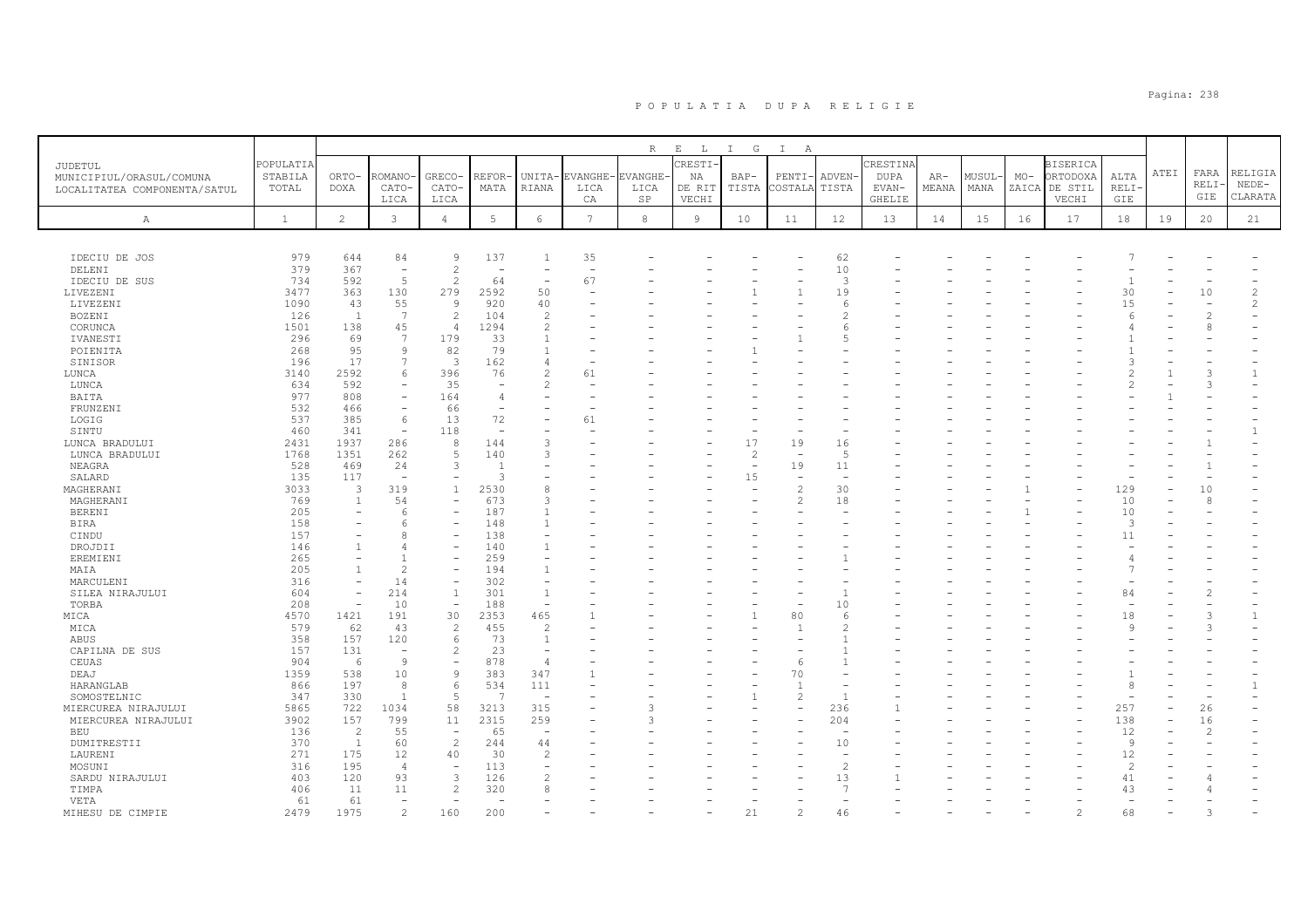|                                                                     |                               |                |                          |                                          |               |                               |                        | R                           | $E$ $L$                          | $\mathbb{I}$<br>$\mathbb{G}$ | $\mathbb{I}$<br>A |                          |                                     |              |                |       |                                                       |                      |             |                      |                               |
|---------------------------------------------------------------------|-------------------------------|----------------|--------------------------|------------------------------------------|---------------|-------------------------------|------------------------|-----------------------------|----------------------------------|------------------------------|-------------------|--------------------------|-------------------------------------|--------------|----------------|-------|-------------------------------------------------------|----------------------|-------------|----------------------|-------------------------------|
| JUDETUL<br>MUNICIPIUL/ORASUL/COMUNA<br>LOCALITATEA COMPONENTA/SATUL | POPULATIA<br>STABILA<br>TOTAL | ORTO-<br>DOXA  | ROMANO<br>CATO-<br>LICA  | GRECO-<br>CATO-<br>LICA                  | REFOR<br>MATA | UNITA-<br>RIANA               | EVANGHE-<br>LICA<br>СA | <b>VANGHE</b><br>LICA<br>SP | CRESTI-<br>NA<br>DE RIT<br>VECHI | BAP-<br>TISTA                | PENTI-<br>COSTALA | <b>ADVEN</b><br>TISTA    | CRESTINA<br>DUPA<br>EVAN-<br>GHELIE | AR-<br>MEANA | MUSUL-<br>MANA | $MO-$ | <b>BISERICA</b><br>ORTODOXA<br>ZAICA DE STIL<br>VECHI | ALTA<br>RELI·<br>GIE | <b>ATEI</b> | FARA<br>RELI·<br>GIE | RELIGIA<br>$NEDE-$<br>CLARATA |
| А                                                                   | $\mathbf{1}$                  | $\overline{c}$ | 3                        | $\overline{4}$                           | 5             | 6                             | 7                      | 8                           | 9                                | 10                           | 11                | 12                       | 13                                  | 14           | 15             | 16    | 17                                                    | 18                   | 19          | 20                   | 21                            |
|                                                                     |                               |                |                          |                                          |               |                               |                        |                             |                                  |                              |                   |                          |                                     |              |                |       |                                                       |                      |             |                      |                               |
| MIHESU DE CIMPIE                                                    | 1407                          | 989            |                          | 124                                      | 195           |                               |                        |                             |                                  | 20                           | $\overline{2}$    | 46                       |                                     |              |                |       |                                                       | 30                   |             |                      |                               |
| <b>BUJOR</b>                                                        | 77                            | 70             |                          |                                          | -5            |                               |                        |                             |                                  |                              |                   |                          |                                     |              |                |       |                                                       | $\overline{c}$       |             |                      |                               |
| CIRHAGAU                                                            | 15                            | 11             |                          |                                          |               |                               |                        |                             |                                  |                              |                   |                          |                                     |              |                |       |                                                       | 3                    |             |                      |                               |
| GROAPA RADAII                                                       | 58<br>31                      | 57<br>25       |                          |                                          |               |                               |                        |                             |                                  |                              |                   |                          |                                     |              |                |       |                                                       |                      |             |                      |                               |
| MOGOAIA<br><b>RAZOARE</b>                                           | 710                           | 653            | $\overline{c}$           | 20                                       |               |                               |                        |                             |                                  |                              |                   |                          |                                     |              |                |       |                                                       | 32                   |             |                      |                               |
| SAULITA                                                             | 126                           | 119            |                          |                                          |               |                               |                        |                             |                                  |                              |                   |                          |                                     |              |                |       |                                                       |                      |             |                      |                               |
| STEFANCA                                                            | 55                            | 51             | L,                       | $\overline{4}$                           |               |                               |                        |                             |                                  |                              |                   |                          |                                     |              |                |       |                                                       |                      |             |                      |                               |
| NADES                                                               | 2238                          | 1654           | 111                      | 22                                       | 59            | 271                           | 78                     | 22                          |                                  |                              |                   | 14                       |                                     |              |                |       |                                                       |                      |             |                      |                               |
| <b>NADES</b>                                                        | 1119                          | 790            | 80                       | $\overline{1}$                           | 36            | 162                           | 33                     | 11                          |                                  |                              | $\mathfrak{D}$    | $\Delta$                 |                                     |              |                |       |                                                       |                      |             |                      |                               |
| MAGHERUS                                                            | 155                           | 146            | 7                        | $\overline{\phantom{m}}$                 | $\mathcal{D}$ | $\overline{\phantom{a}}$      |                        |                             |                                  |                              |                   |                          |                                     |              |                |       |                                                       |                      |             |                      |                               |
| PIPEA                                                               | 105                           | $\overline{4}$ | $\overline{\phantom{a}}$ |                                          | 8             | 90                            |                        |                             |                                  |                              |                   | 3                        |                                     |              |                |       |                                                       |                      |             |                      |                               |
| TIGMANDRU                                                           | 859                           | 714            | 24                       | 21                                       | 13            | 19                            | 45                     | 11                          |                                  |                              | 5                 |                          |                                     |              |                |       |                                                       |                      |             |                      |                               |
| NEAUA                                                               | 1632                          | $\sqrt{2}$     | 19                       | 2                                        | 1584          | 3                             |                        |                             |                                  |                              |                   |                          |                                     |              |                |       |                                                       | 16                   |             |                      |                               |
| NEAUA                                                               | 405                           | 4              | 8                        | $\overline{\phantom{m}}$                 | 385           | $\mathbf{1}$                  |                        |                             |                                  |                              |                   |                          |                                     |              |                |       |                                                       | $\epsilon$           |             |                      |                               |
| GHINESTI                                                            | 434                           | $\overline{1}$ | 2                        |                                          | 422           | $\mathbf{1}$                  |                        |                             |                                  |                              |                   |                          |                                     |              |                |       |                                                       |                      |             |                      |                               |
| RIGMANI                                                             | 300                           |                | 5                        |                                          | 294           |                               |                        |                             |                                  |                              |                   |                          |                                     |              |                |       |                                                       |                      |             |                      |                               |
| SINSIMION                                                           | 104                           |                |                          | $\overline{\phantom{a}}$                 | 104           |                               |                        |                             |                                  |                              |                   |                          |                                     |              |                |       |                                                       |                      |             |                      |                               |
| VADAS                                                               | 389                           |                | 4                        | $\overline{c}$                           | 379           | $\overline{1}$                |                        |                             |                                  |                              |                   |                          |                                     |              |                |       |                                                       |                      |             |                      |                               |
| <b>OGRA</b>                                                         | 2307                          | 1259           | 135                      | 279                                      | 582           | $\overline{1}$                |                        |                             |                                  |                              | 34                | 8                        |                                     |              |                |       |                                                       |                      |             |                      |                               |
| OGRA                                                                | 1431                          | 782            | 132                      | 20                                       | 460           |                               |                        |                             |                                  |                              | 23                | 6                        |                                     |              |                |       |                                                       |                      |             |                      |                               |
| DILEU VECHI                                                         | 256                           | 114            | 3                        | 5                                        | 122           |                               |                        |                             |                                  |                              | 11                |                          |                                     |              |                |       |                                                       |                      |             |                      |                               |
| <b>GIULUS</b>                                                       | 225                           | 224            | $\overline{\phantom{a}}$ |                                          |               |                               |                        |                             |                                  |                              |                   |                          |                                     |              |                |       |                                                       |                      |             |                      |                               |
| LASCUD                                                              | 211                           | 17             | $\overline{\phantom{a}}$ | 193                                      |               |                               |                        |                             |                                  |                              |                   |                          |                                     |              |                |       |                                                       |                      |             |                      |                               |
| VAIDEIU                                                             | 184                           | 122            | $\overline{\phantom{a}}$ | 61                                       |               |                               |                        |                             |                                  |                              |                   | $\overline{1}$           |                                     |              |                |       |                                                       |                      |             |                      |                               |
| PAPIU ILARIAN                                                       | 1024                          | 401            | 12                       |                                          | 535           |                               |                        |                             |                                  |                              |                   | 71                       |                                     |              |                |       |                                                       |                      |             |                      |                               |
| PAPIU ILARIAN                                                       | 728                           | 346            | 7                        |                                          | 327           |                               |                        |                             |                                  |                              |                   | 48                       |                                     |              |                |       |                                                       |                      |             |                      |                               |
| <b>DOBRA</b>                                                        | 69                            | 26             |                          |                                          | 43            |                               |                        |                             |                                  |                              |                   |                          |                                     |              |                |       |                                                       |                      |             |                      |                               |
| MERISORU                                                            | 96                            | 5              | 3                        |                                          | 74            |                               |                        |                             |                                  |                              |                   | 9                        |                                     |              |                |       |                                                       |                      |             |                      |                               |
| SANDRU                                                              | 2                             | $\overline{1}$ |                          |                                          |               |                               |                        |                             |                                  |                              |                   | $\overline{1}$           |                                     |              |                |       |                                                       |                      |             |                      |                               |
| URSOAIA                                                             | 129                           | 23             | $\overline{c}$           |                                          | 91            |                               |                        |                             |                                  |                              |                   | 13                       |                                     |              |                |       |                                                       |                      |             |                      |                               |
| PANET                                                               | 5995                          | 873            | 81                       | 8                                        | 4581          | $\overline{4}$                |                        |                             |                                  |                              |                   | 429                      |                                     |              |                |       |                                                       |                      |             |                      | $\mathbf{1}$                  |
| PANET                                                               | 2383                          | 63<br>345      | 23<br>25                 | $\overline{\phantom{a}}$<br>$\mathbf{1}$ | 2229<br>711   | $\overline{\phantom{a}}$<br>3 |                        |                             |                                  |                              |                   | 67<br>118                |                                     |              |                |       |                                                       |                      |             |                      |                               |
| <b>BERGHIA</b><br>CUIESD                                            | 1209<br>718                   | 275            | $\mathbf{1}$             | $\overline{\phantom{a}}$                 | 431           | $\overline{\phantom{a}}$      |                        |                             |                                  |                              |                   | -9                       |                                     |              |                |       |                                                       |                      |             |                      |                               |
|                                                                     | 315                           | 69             | $\mathcal{B}$            | 6                                        | 179           | $\overline{\phantom{a}}$      |                        |                             |                                  |                              |                   | 57                       |                                     |              |                |       |                                                       |                      |             |                      | $\mathbf{1}$                  |
| HARTAU<br>SINTIOANA DE MURES                                        | 1370                          | 121            | 29                       | $\mathbf{1}$                             | 1031          | $\mathbf{1}$                  |                        |                             |                                  | 4                            |                   | 178                      |                                     |              |                |       |                                                       | 3                    |             |                      |                               |
| PASARENI                                                            | 2073                          | 153            | 81                       | 64                                       | 1269          | 422                           |                        |                             |                                  |                              |                   | 33                       |                                     |              |                |       |                                                       | 43                   |             |                      |                               |
| PASARENI                                                            | 969                           | 13             | 63                       | 1                                        | 860           | 13                            |                        |                             |                                  |                              |                   | 10                       |                                     |              |                |       |                                                       |                      |             |                      |                               |
| BOLINTINENI                                                         | 253                           | 137            | 9                        | 63                                       | 15            | 2                             |                        |                             |                                  |                              |                   | 23                       |                                     |              |                |       |                                                       | $\overline{4}$       |             |                      |                               |
| GALATENI                                                            | 851                           | $\overline{3}$ | $\overline{9}$           | $\overline{\phantom{a}}$                 | 394           | 407                           |                        |                             |                                  |                              |                   | $\overline{\phantom{a}}$ |                                     |              |                |       |                                                       | 32                   |             |                      |                               |
| PETELEA                                                             | 2765                          | 2488           | 55                       | 84                                       | 59            |                               | 55                     |                             |                                  |                              | 7                 | 3                        |                                     |              |                |       |                                                       | 14                   |             |                      |                               |
| PETELEA                                                             | 2372                          | 2103           | 54                       | 77                                       | 59            |                               | 55                     |                             |                                  |                              | 7                 | $\mathcal{R}$            |                                     |              |                |       |                                                       | 14                   |             |                      |                               |
| HABIC                                                               | 393                           | 385            | $\overline{1}$           | 7                                        |               |                               |                        |                             |                                  |                              |                   |                          |                                     |              |                |       |                                                       |                      |             |                      |                               |
| POGACEAUA                                                           | 1879                          | 1761           | $\overline{5}$           | 8                                        | 44            |                               |                        |                             |                                  |                              | 46                |                          |                                     |              |                |       |                                                       | q                    |             |                      |                               |
| POGACEAUA                                                           | 1037                          | 1012           |                          |                                          | 14            |                               |                        |                             |                                  |                              | $\mathcal{D}$     |                          |                                     |              |                |       |                                                       |                      |             |                      |                               |
| <b>BOLOGAIA</b>                                                     | 43                            | 29             |                          |                                          | -6            |                               |                        |                             |                                  |                              |                   |                          |                                     |              |                |       |                                                       |                      |             |                      |                               |
| CIULEA                                                              | 117                           | 103            |                          | $\mathcal{D}$                            | 12            |                               |                        |                             |                                  |                              |                   |                          |                                     |              |                |       |                                                       |                      |             |                      |                               |
| DELENT                                                              | 102                           | 102            |                          |                                          |               |                               |                        |                             |                                  |                              |                   |                          |                                     |              |                |       |                                                       |                      |             |                      |                               |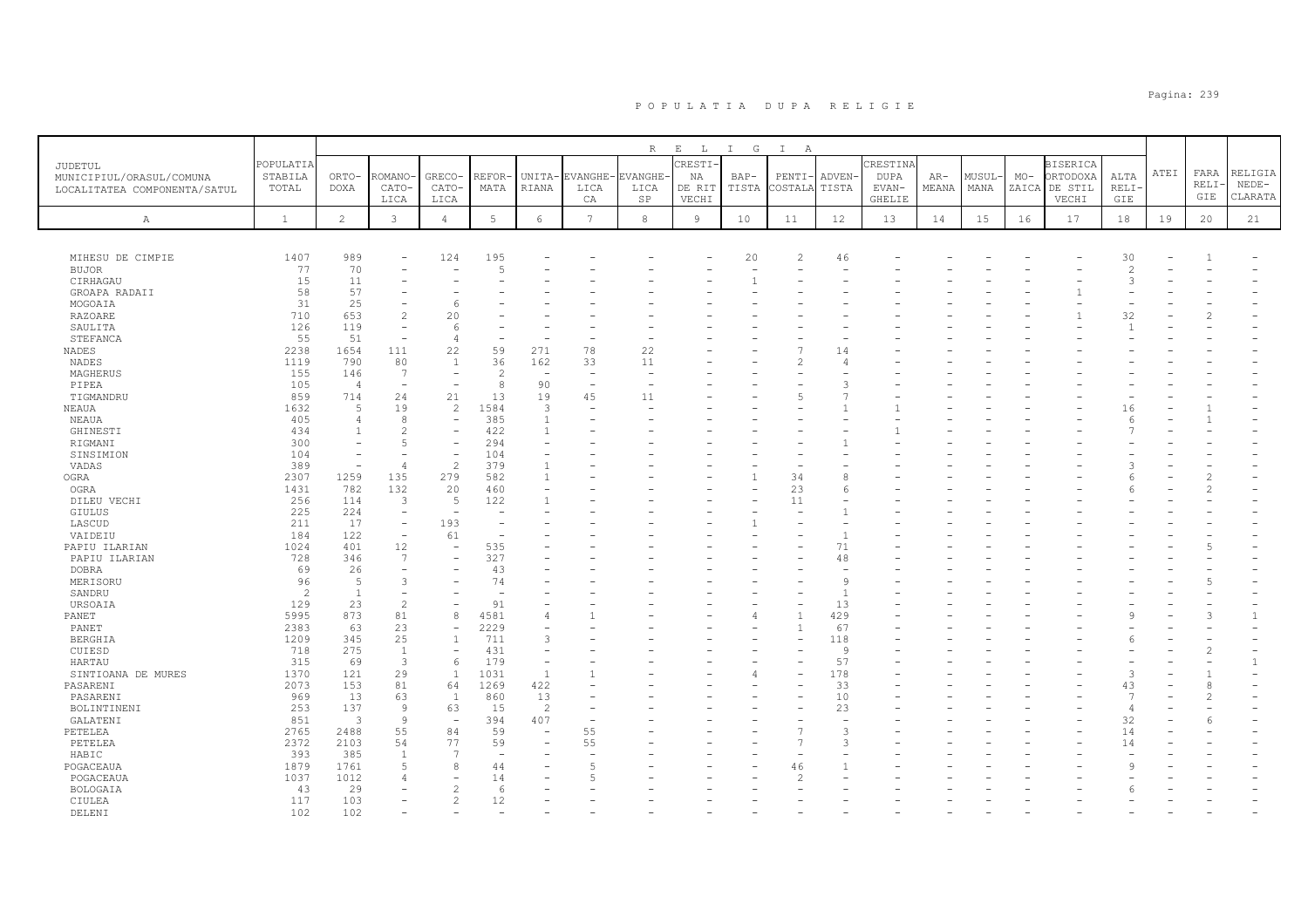|                                                                     |                               |                          |                          |                                |               |                 |                        | R                           | $E$ $L$                          | I G             | $\mathbb{I}$<br>A   |                       |                                     |                |                |       |                                                       |                      |             |                     |                               |
|---------------------------------------------------------------------|-------------------------------|--------------------------|--------------------------|--------------------------------|---------------|-----------------|------------------------|-----------------------------|----------------------------------|-----------------|---------------------|-----------------------|-------------------------------------|----------------|----------------|-------|-------------------------------------------------------|----------------------|-------------|---------------------|-------------------------------|
| JUDETUL<br>MUNICIPIUL/ORASUL/COMUNA<br>LOCALITATEA COMPONENTA/SATUL | POPULATIA<br>STABILA<br>TOTAL | ORTO-<br>DOXA            | ROMANO<br>CATO-<br>LICA  | GRECO-<br>CATO-<br>LICA        | REFOR<br>MATA | UNITA-<br>RIANA | EVANGHE-<br>LICA<br>СA | <b>VANGHE</b><br>LICA<br>SP | CRESTI-<br>NA<br>DE RIT<br>VECHI | $BAP-$<br>TISTA | $PENTI-$<br>COSTALA | <b>ADVEN</b><br>TISTA | CRESTINA<br>DUPA<br>EVAN-<br>GHELIE | $AR-$<br>MEANA | MUSUL-<br>MANA | $MO-$ | <b>BISERICA</b><br>ORTODOXA<br>ZAICA DE STIL<br>VECHI | ALTA<br>RELI·<br>GIE | <b>ATEI</b> | FARA<br>RELI<br>GIE | RELIGIA<br>$NEDE-$<br>CLARATA |
| A                                                                   | $\mathbf{1}$                  | $\overline{2}$           | 3                        | $\overline{4}$                 | 5             | 6               | 7                      | 8                           | 9                                | 10              | 11                  | 12                    | 13                                  | 14             | 15             | 16    | 17                                                    | 18                   | 19          | 20                  | 21                            |
|                                                                     |                               |                          |                          |                                |               |                 |                        |                             |                                  |                 |                     |                       |                                     |                |                |       |                                                       |                      |             |                     |                               |
| FINTINA BABII                                                       | $\overline{c}$                | $\overline{\mathcal{L}}$ |                          |                                |               |                 |                        |                             |                                  |                 |                     |                       |                                     |                |                |       |                                                       |                      |             |                     |                               |
| PIRIU CRUCII                                                        | 112                           | 107                      |                          |                                |               |                 |                        |                             |                                  |                 |                     |                       |                                     |                |                |       |                                                       |                      |             |                     |                               |
| SCURTA                                                              | 20                            | 15                       |                          |                                |               |                 |                        |                             |                                  |                 |                     |                       |                                     |                |                |       |                                                       |                      |             |                     |                               |
| <b>SICELE</b>                                                       | 55                            | 55                       |                          |                                |               |                 |                        |                             |                                  |                 |                     |                       |                                     |                |                |       |                                                       |                      |             |                     |                               |
| VALEA SINPETRULUI                                                   | 55                            | 38                       |                          |                                |               |                 |                        |                             |                                  |                 | 17                  |                       |                                     |                |                |       |                                                       |                      |             |                     |                               |
| VALENI                                                              | 336                           | 298                      |                          | $\overline{4}$                 |               |                 |                        |                             |                                  |                 | 27                  |                       |                                     |                |                |       |                                                       |                      |             |                     |                               |
| RASTOLITA                                                           | 2325                          | 1814                     | 140                      | 3                              | 335           |                 |                        |                             |                                  |                 | 24                  |                       |                                     |                |                |       |                                                       |                      |             |                     |                               |
| RASTOLITA                                                           | 1588                          | 1393                     | 80                       | $\overline{1}$                 | 83            |                 |                        |                             |                                  |                 | 24                  |                       |                                     |                |                |       |                                                       |                      |             |                     |                               |
| ANDRENEASA                                                          | 197                           | 175                      | 5                        | $\overline{c}$                 | 15            |                 |                        |                             |                                  |                 |                     |                       |                                     |                |                |       |                                                       |                      |             |                     |                               |
| BORZIA                                                              | 85                            | 85                       | $\overline{\phantom{a}}$ |                                |               |                 |                        |                             |                                  |                 |                     |                       |                                     |                |                |       |                                                       |                      |             |                     |                               |
| GALAOAIA                                                            | 74                            | 74                       |                          |                                |               |                 |                        |                             |                                  |                 |                     |                       |                                     |                |                |       |                                                       |                      |             |                     |                               |
| IOD                                                                 | 381                           | 87                       | 55                       |                                | 237           |                 |                        |                             |                                  |                 |                     | $\mathcal{D}$         |                                     |                |                |       |                                                       |                      |             |                     |                               |
| RICIU                                                               | 3848                          | 3344                     | 8                        | 247                            | 140           | -6              |                        |                             |                                  |                 | 38                  | 13                    |                                     |                |                |       |                                                       | 45                   |             |                     |                               |
| RICIU                                                               | 1507                          | 1365                     | 3                        | 87                             | 13            |                 |                        |                             |                                  | 2               | 20                  | $\mathbf{1}$          |                                     |                |                |       |                                                       | 16                   |             |                     |                               |
| CACIULATA                                                           | 189                           | 162                      |                          | 21                             | -6            |                 |                        |                             |                                  |                 |                     |                       |                                     |                |                |       |                                                       |                      |             |                     |                               |
| COASTA MARE                                                         | 140                           | 124                      |                          | 2                              | 10            |                 |                        |                             |                                  |                 |                     |                       |                                     |                |                |       |                                                       |                      |             |                     |                               |
| COTORINAU                                                           | 25                            | 11                       |                          | 10                             |               |                 |                        |                             |                                  |                 |                     |                       |                                     |                |                |       |                                                       |                      |             |                     |                               |
| <b>CURETE</b>                                                       | 16                            | 10                       |                          | -1                             |               |                 |                        |                             |                                  |                 |                     |                       |                                     |                |                |       |                                                       |                      |             |                     |                               |
| HAGAU                                                               | 59                            | 50                       |                          | Q                              |               |                 |                        |                             |                                  |                 |                     |                       |                                     |                |                |       |                                                       |                      |             |                     |                               |
| LENIS                                                               | 216                           | 208                      |                          | $\overline{5}$                 |               |                 |                        |                             |                                  |                 |                     |                       |                                     |                |                |       |                                                       |                      |             |                     |                               |
| NIMA RICIULUI                                                       | 266                           | 222                      |                          | 38                             |               |                 |                        |                             |                                  |                 |                     |                       |                                     |                |                |       |                                                       |                      |             |                     |                               |
| OBIRSIE                                                             | $\overline{5}$                | 5                        |                          |                                |               |                 |                        |                             |                                  |                 |                     |                       |                                     |                |                |       |                                                       |                      |             |                     |                               |
| PIRIU CRUCII                                                        | 142                           | 108                      |                          | 3                              | 20            |                 |                        |                             |                                  |                 |                     |                       |                                     |                |                |       |                                                       |                      |             |                     |                               |
| SINMARTINU DE CIMPIE                                                | 463                           | 423                      |                          | 20                             | 3             |                 |                        |                             |                                  |                 |                     | Е                     |                                     |                |                |       |                                                       |                      |             |                     |                               |
| ULIES                                                               | 552                           | 405                      | -1                       | 43                             | 86            |                 |                        |                             |                                  |                 |                     |                       |                                     |                |                |       |                                                       |                      |             |                     |                               |
| VALEA SEACA                                                         | 24                            | 23                       |                          | $\overline{1}$                 |               |                 |                        |                             |                                  |                 |                     |                       |                                     |                |                |       |                                                       |                      |             |                     |                               |
| VALEA SINMARTINULUI                                                 | 206                           | 190                      |                          | $\overline{7}$                 |               |                 |                        |                             |                                  |                 |                     |                       |                                     |                |                |       |                                                       |                      |             |                     |                               |
| VALEA ULIESULUI                                                     | 38                            | 38                       |                          |                                |               |                 |                        |                             |                                  |                 |                     |                       |                                     |                |                |       |                                                       |                      |             |                     |                               |
| RUSII-MUNTI                                                         | 2296                          | 2275                     | $\overline{2}$           | 15                             |               |                 |                        |                             |                                  |                 |                     |                       |                                     |                |                |       |                                                       |                      |             |                     |                               |
| RUSII-MUNTI                                                         | 1420                          | 1403                     | $\overline{2}$           | 12                             |               |                 |                        |                             |                                  |                 |                     |                       |                                     |                |                |       |                                                       |                      |             |                     |                               |
| MAIORESTI                                                           | 262                           | 261                      |                          | $\overline{1}$                 |               |                 |                        |                             |                                  |                 |                     |                       |                                     |                |                |       |                                                       |                      |             |                     |                               |
| MORARENI                                                            | 458                           | 455                      |                          |                                |               |                 |                        |                             |                                  |                 |                     |                       |                                     |                |                |       |                                                       |                      |             |                     |                               |
| <b>SEBES</b>                                                        | 156                           | 156                      | $\overline{\phantom{a}}$ |                                |               |                 |                        |                             |                                  |                 |                     |                       |                                     |                |                |       |                                                       |                      |             |                     |                               |
| SASCHIZ                                                             | 2133                          | 1834                     | 15                       | 3                              | 34            |                 | 240                    |                             |                                  |                 |                     |                       |                                     |                |                |       |                                                       |                      |             |                     |                               |
| SASCHIZ                                                             | 1591                          | 1306                     | 10                       | $\mathcal{L}$                  | 33            |                 | 233                    |                             |                                  |                 |                     |                       |                                     |                |                |       |                                                       |                      |             |                     |                               |
| CLOASTERF                                                           | 187                           | 175                      | $\overline{4}$           |                                | -1            |                 |                        |                             |                                  |                 |                     |                       |                                     |                |                |       |                                                       |                      |             |                     |                               |
| MIHAI VITEAZU                                                       | 355                           | 353                      | <sup>1</sup>             | $\overline{1}$                 |               |                 |                        |                             |                                  |                 |                     |                       |                                     |                |                |       |                                                       |                      |             |                     |                               |
| SARMASU                                                             | 7206                          | 4755                     | 54                       | 295                            | 1506          |                 |                        |                             |                                  | 3               | 31                  | 491                   | a                                   |                |                |       |                                                       | 54                   |             |                     |                               |
| SARMASU                                                             | 3780                          | 1951                     | 30                       | 94                             | 1217          |                 |                        |                             |                                  |                 | $\overline{5}$      | 439                   |                                     |                |                |       |                                                       | 28                   |             |                     | $\Delta$                      |
|                                                                     |                               |                          | 8                        |                                | 92            |                 |                        |                             |                                  |                 | 5                   |                       |                                     |                |                |       |                                                       |                      |             |                     |                               |
| <b>BALDA</b>                                                        | 1171                          | 954                      | $\equiv$                 | 49<br>$\overline{\phantom{m}}$ | 33            |                 |                        |                             |                                  |                 |                     | 42                    |                                     |                |                |       |                                                       | 20                   |             |                     |                               |
| LARGA                                                               | 76                            | 43                       |                          |                                |               |                 |                        |                             |                                  |                 |                     |                       |                                     |                |                |       |                                                       |                      |             |                     |                               |
| MORUT                                                               | 107                           | 43                       | 3                        |                                | 59            |                 |                        |                             |                                  |                 |                     |                       |                                     |                |                |       |                                                       | $\mathcal{L}$        |             |                     |                               |
| SARMASEL                                                            | 724                           | 602                      | $\mathbf{3}$             | 105                            | -9            |                 |                        |                             |                                  |                 |                     |                       |                                     |                |                |       |                                                       |                      |             |                     |                               |
| SARMASEL-GARA                                                       | 755                           | 645                      | 10                       | 7                              | 89            |                 |                        |                             |                                  |                 |                     |                       |                                     |                |                |       |                                                       |                      |             |                     |                               |
| TITIANA                                                             | 45                            | 29                       | $\overline{\phantom{a}}$ | $\overline{4}$                 |               |                 |                        |                             |                                  |                 |                     | $\mathcal{L}$         |                                     |                |                |       |                                                       | 3                    |             |                     |                               |
| VISINELU                                                            | 548                           | 488                      | $\sim$                   | 36                             |               |                 |                        |                             |                                  | 3               | 21                  |                       |                                     |                |                |       |                                                       |                      |             |                     |                               |
| SINCRAIU DE MURES                                                   | 6127                          | 3385                     | 389                      | 109                            | 1767          | 34              |                        |                             |                                  | 16              | 86                  | 260                   |                                     |                |                |       |                                                       | 40                   |             | 33                  |                               |
| SINCRAIU DE MURES                                                   | 4098                          | 1739                     | 356                      | 72                             | 1614          | 33              | $\mathfrak{D}$         |                             |                                  | 15              | 43                  | 152                   |                                     |                |                |       |                                                       | 37                   |             | 33                  |                               |
| NAZNA                                                               | 2029                          | 1646                     | 33                       | 37                             | 153           |                 |                        |                             |                                  |                 | 43                  | 108                   |                                     |                |                |       |                                                       | $\mathcal{R}$        |             |                     |                               |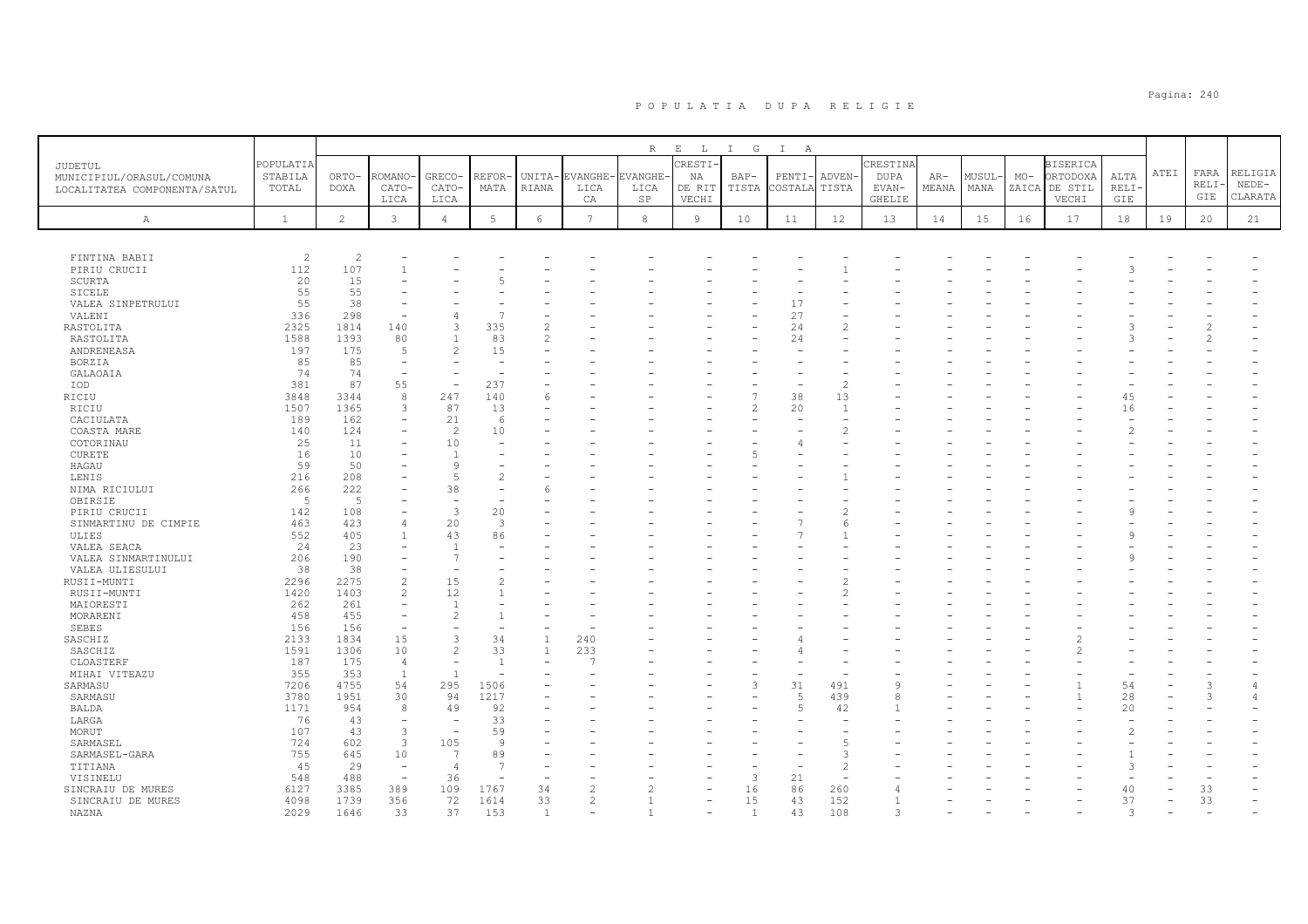|                                     |                      |                |                          |                                  |                      |                          |                | R          | $E$ L           | I G                      | $\mathbb{I}$<br>A                |                          |                         |       |        |       |                             |               |      |                |                    |
|-------------------------------------|----------------------|----------------|--------------------------|----------------------------------|----------------------|--------------------------|----------------|------------|-----------------|--------------------------|----------------------------------|--------------------------|-------------------------|-------|--------|-------|-----------------------------|---------------|------|----------------|--------------------|
| JUDETUL<br>MUNICIPIUL/ORASUL/COMUNA | POPULATIA<br>STABILA | ORTO-          | ROMANO                   | GRECO-                           | REFOR                | UNITA-                   | <b>EVANGHE</b> | EVANGHE-   | CRESTI<br>ΝA    | $BAP-$                   | PENTI-                           | ADVEN-                   | CRESTINA<br><b>DUPA</b> | $AR-$ | MUSUL· | $MO-$ | <b>BISERICA</b><br>ORTODOXA | ALTA          | ATEI | FARA           | RELIGIA            |
| LOCALITATEA COMPONENTA/SATUL        | TOTAL                | DOXA           | CATO-<br>LICA            | CATO-<br>LICA                    | MATA                 | RIANA                    | LICA<br>CA     | LICA<br>SP | DE RIT<br>VECHI | TISTA                    | COSTALA                          | TISTA                    | EVAN-<br><b>GHELIE</b>  | MEANA | MANA   |       | ZAICA DE STIL<br>VECHI      | RELI·<br>GIE  |      | RELI<br>GIE    | $NEDE-$<br>CLARATA |
| Α                                   | <sup>1</sup>         | $\overline{c}$ | $\mathbf{3}$             | $\overline{4}$                   | 5                    | $6\overline{6}$          | 7              | $^{\rm 8}$ | $\overline{9}$  | 10                       | 11                               | 12                       | 13                      | 14    | 15     | 16    | 17                          | 18            | 19   | 20             | 21                 |
|                                     |                      |                |                          |                                  |                      |                          |                |            |                 |                          |                                  |                          |                         |       |        |       |                             |               |      |                |                    |
| SINGEORGIU DE MURES                 | 7442                 | 2411           | 1770                     | 135                              | 2750                 | 168                      |                |            |                 | 6                        | 8                                | 45                       | 3                       |       |        |       | $\mathfrak{D}$              | 121           | -1   | 14             | $\overline{4}$     |
| SINGEORGIU DE MURES                 | 7120                 | 2406           | 1744                     | 135                              | 2474                 | 167                      | 4              |            |                 | F                        | 8                                | 45                       | 3                       |       |        |       | $\overline{c}$              | 108           | 1    | 13             | $\overline{4}$     |
| COTUS                               | 301                  | .5             | 15                       | $\overline{\phantom{a}}$         | 267                  | $\overline{\phantom{a}}$ |                |            |                 |                          | $\overline{\phantom{a}}$         | $\overline{\phantom{a}}$ |                         |       |        |       |                             | 13            |      | $\overline{1}$ |                    |
| TOFALAU                             | 21                   | $\sim$         | 11                       | $\sim$                           | <b>Q</b>             | $\mathbf{1}$             |                |            |                 |                          |                                  |                          |                         |       |        |       |                             |               |      |                |                    |
| SINGEORGIU DE PADURE                | 5715                 | 1138           | 544                      | 16                               | 3091                 | 643                      |                |            |                 | 8                        | 48                               | 14                       |                         |       |        |       |                             | 169           |      | 41             |                    |
| SINGEORGIU DE PADURE                | 4794                 | 1121           | 392                      | 16                               | 2884                 | 171                      |                |            |                 | 8                        | 48                               | 14                       |                         |       |        |       |                             | 108           |      | 30             |                    |
| <b>BEZID</b>                        | 780                  | $\overline{9}$ | 43                       | $\overline{\phantom{a}}$         | 205                  | 464                      |                |            |                 |                          | ÷                                |                          |                         |       |        |       |                             | 53            |      | $\overline{5}$ |                    |
| BEZIDU NOU                          | 126                  | 8              | 109                      | $\overline{\phantom{a}}$         | 2                    | 7                        |                |            |                 |                          |                                  |                          |                         |       |        |       |                             | $\mathcal{R}$ |      |                |                    |
| LOTU                                | 15                   | $\sim$         | ÷                        | $\overline{a}$                   |                      | $\overline{1}$           |                |            |                 | 3                        | $\overline{\phantom{a}}$         |                          |                         |       |        |       |                             |               |      | -6             |                    |
| SINGER                              | 2319<br>1197         | 1951           | 149<br>146               | 85<br>53                         | 28<br>19             |                          |                |            |                 |                          | 36<br>31                         | 52<br>39                 |                         |       |        |       |                             | 3             | 6    | $\mathcal{L}$  |                    |
| SINGER<br><b>BIRZA</b>              | 87                   | 904<br>80      |                          | $\mathcal{L}$                    |                      |                          |                |            |                 |                          | $\mathbf{1}$                     | ÷.                       |                         |       |        |       |                             | $\mathcal{A}$ |      |                |                    |
| CHIMITELNIC                         | 811                  | 759            |                          | 27                               |                      |                          |                |            |                 | $\mathfrak{D}$           | $\mathfrak{D}$                   | 11                       |                         |       |        |       |                             |               |      |                |                    |
| DALU                                | 8                    | $\beta$        |                          |                                  |                      |                          |                |            |                 |                          |                                  |                          |                         |       |        |       |                             |               |      |                |                    |
| PRIPOARE                            | 80                   | 79             |                          |                                  |                      |                          |                |            |                 |                          | ۰                                |                          |                         |       |        |       |                             |               |      |                |                    |
| VALISOARA                           | 3                    | 3              |                          |                                  |                      |                          |                |            |                 |                          |                                  |                          |                         |       |        |       |                             |               |      |                |                    |
| ZAPODEA                             | 133                  | 118            | 3                        | $\mathcal{R}$                    |                      |                          |                |            |                 |                          | $\overline{\mathcal{L}}$         | 2                        |                         |       |        |       |                             |               |      |                |                    |
| SINPAUL                             | 3695                 | 1380           | 1471                     | 149                              | 672                  | $\mathcal{R}$            |                |            |                 |                          | 13                               |                          |                         |       |        |       |                             |               |      |                |                    |
| SINPAUL                             | 1514                 | 409            | 869                      | 35                               | 196                  | 4                        |                |            |                 |                          | $\mathbf{1}$                     |                          |                         |       |        |       |                             |               |      |                |                    |
| CHIRILEU                            | 582                  | 516            | $\sim$                   | 61                               |                      |                          |                |            |                 |                          | $\overline{5}$                   |                          |                         |       |        |       |                             |               |      |                |                    |
| DILEU NOU                           | 203                  | $\overline{4}$ | 36                       | $\overline{\phantom{a}}$         | 160                  | 3                        |                |            |                 |                          |                                  |                          |                         |       |        |       |                             |               |      |                |                    |
| SINMARGHITA                         | 266                  | 254            | $\overline{c}$           | $\overline{4}$                   | - 5                  |                          |                |            |                 |                          |                                  |                          |                         |       |        |       |                             |               |      |                |                    |
| VALEA IZVOARELOR                    | 1130                 | 197            | 564                      | 49                               | 311                  |                          |                |            |                 |                          | $\overline{7}$                   |                          |                         |       |        |       |                             |               |      |                |                    |
| SINPETRU DE CIMPIE                  | 3278                 | 2897           | 3                        | 17                               | 273                  |                          |                |            |                 | 3                        | 20                               | 11                       |                         |       |        |       |                             | 43            |      | 11             |                    |
| SINPETRU DE CIMPIE                  | 1110                 | 876            | 3                        | 3                                | 169                  |                          |                |            |                 | 3                        | 17                               |                          |                         |       |        |       |                             | 28            |      | 11             |                    |
| <b>BIRLIBAS</b>                     | 156                  | 145            |                          | $\sqrt{2}$                       |                      |                          |                |            |                 |                          |                                  |                          |                         |       |        |       |                             |               |      |                |                    |
| DIMBU                               | 617                  | 599            |                          |                                  |                      |                          |                |            |                 |                          |                                  | -6                       |                         |       |        |       |                             |               |      |                |                    |
| SATU NOU                            | 246                  | 241            |                          |                                  |                      |                          |                |            |                 |                          |                                  | 2                        |                         |       |        |       |                             | $\mathcal{A}$ |      |                |                    |
| SINGEORGIU DE CIMPIE                | 433                  | 431            |                          |                                  |                      |                          |                |            |                 |                          | $\mathcal{D}$                    |                          |                         |       |        |       |                             |               |      |                |                    |
| TUSINU                              | 716                  | 605            | $\overline{\phantom{a}}$ | 2                                | 98                   |                          |                |            |                 |                          |                                  | 3                        |                         |       |        |       |                             | 8             |      |                |                    |
| SINTANA DE MURES                    | 3595                 | 1438           | 50                       | 66                               | 1752                 | 3                        |                |            |                 | $\overline{\mathcal{L}}$ | 8                                | 258                      |                         |       |        |       |                             | 14            |      | Э              |                    |
| SINTANA DE MURES                    | 1836                 | 920            | 21                       | 24                               | 691                  | $\mathfrak{D}$           |                |            |                 |                          | 3                                | 168                      |                         |       |        |       |                             | -6            |      |                |                    |
| BARDESTI                            | 311                  | 296            | $\overline{\phantom{0}}$ | 13                               |                      |                          |                |            |                 |                          | $\mathcal{P}$                    | $\overline{\phantom{a}}$ |                         |       |        |       |                             |               |      |                |                    |
| CHINARI                             | 567                  | 211            | 8                        | 28                               | 242                  |                          |                |            |                 |                          |                                  | 72                       |                         |       |        |       |                             |               |      |                |                    |
| CURTENI                             | 881                  | 11             | 21                       | $\overline{1}$                   | 819                  |                          |                |            |                 | $\overline{2}$           | $\mathcal{L}$                    | 18                       |                         |       |        |       |                             |               |      |                |                    |
| SOLOVASTRU                          | 2668                 | 2441           | 11                       | 45                               | 3                    |                          |                |            |                 | $\overline{2}$           | $\mathsf{Q}$                     | 157                      |                         |       |        |       |                             |               |      |                |                    |
| SOLOVASTRU                          | 1540                 | 1388           | <sup>1</sup>             | 44                               | $\mathcal{L}$        |                          |                |            |                 | $\mathfrak{D}$           | 7                                | 96                       |                         |       |        |       |                             |               |      |                |                    |
| JABENITA                            | 1128                 | 1053           | 10                       | $\overline{1}$<br>$\overline{1}$ | $\overline{1}$<br>28 | $\mathfrak{D}$           |                |            |                 |                          | $\overline{2}$<br>$\overline{5}$ | 61                       |                         |       |        |       |                             |               |      | $\mathcal{R}$  |                    |
| STINCENI                            | 1592<br>804          | 1230<br>474    | 280<br>276               |                                  | 28                   | $\mathcal{L}$            |                |            |                 | 14                       | $\overline{2}$                   | 20<br>18                 |                         |       |        |       |                             |               |      | $\mathcal{R}$  | $\mathbf{1}$       |
| STINCENI<br>CIOBOTANI               | 329                  | 317            | $\overline{\phantom{a}}$ |                                  |                      |                          |                |            |                 | $\mathsf{Q}$             | L.                               | $\overline{c}$           |                         |       |        |       |                             |               |      |                |                    |
| MESTERA                             | 459                  | 439            | 4                        | $\overline{1}$                   |                      |                          |                |            |                 | 5                        | 3                                |                          |                         |       |        |       |                             |               |      |                |                    |
| SUPLAC                              | 2548                 | 1101           | 28                       | 6                                | 1208                 | 31                       | 111            |            |                 | 13                       | 13                               | 31                       |                         |       |        |       |                             |               |      |                |                    |
| SUPLAC                              | 844                  | 295            | - 3                      | 6                                | 494                  | 28                       |                |            |                 | 10                       | 1                                | -7                       |                         |       |        |       |                             |               |      |                |                    |
| IDRIFAIA                            | 733                  | $\overline{9}$ | 22                       |                                  | 697                  | $\mathcal{R}$            |                |            |                 | $\mathcal{P}$            |                                  |                          |                         |       |        |       |                             |               |      |                |                    |
| LASLAU MARE                         | 489                  | 459            |                          |                                  |                      |                          |                |            |                 | $\overline{1}$           |                                  | 24                       |                         |       |        |       |                             |               |      |                |                    |
| LASLAU MIC                          | 427                  | 289            | 3                        |                                  |                      |                          | 111            |            |                 |                          | 12                               |                          |                         |       |        |       |                             |               |      |                |                    |
| VAIDACUTA                           | 55                   | 49             |                          |                                  | 6                    |                          |                |            |                 |                          |                                  |                          |                         |       |        |       |                             |               |      |                |                    |
| SUSENI                              | 2287                 | 1484           | 46                       | 21                               | 717                  | $\overline{1}$           |                |            |                 | $\mathbf{1}$             | $\mathbf{1}$                     | $\mathcal{Q}$            |                         |       |        |       |                             |               |      |                |                    |
|                                     |                      |                |                          |                                  |                      |                          |                |            |                 |                          |                                  |                          |                         |       |        |       |                             |               |      |                |                    |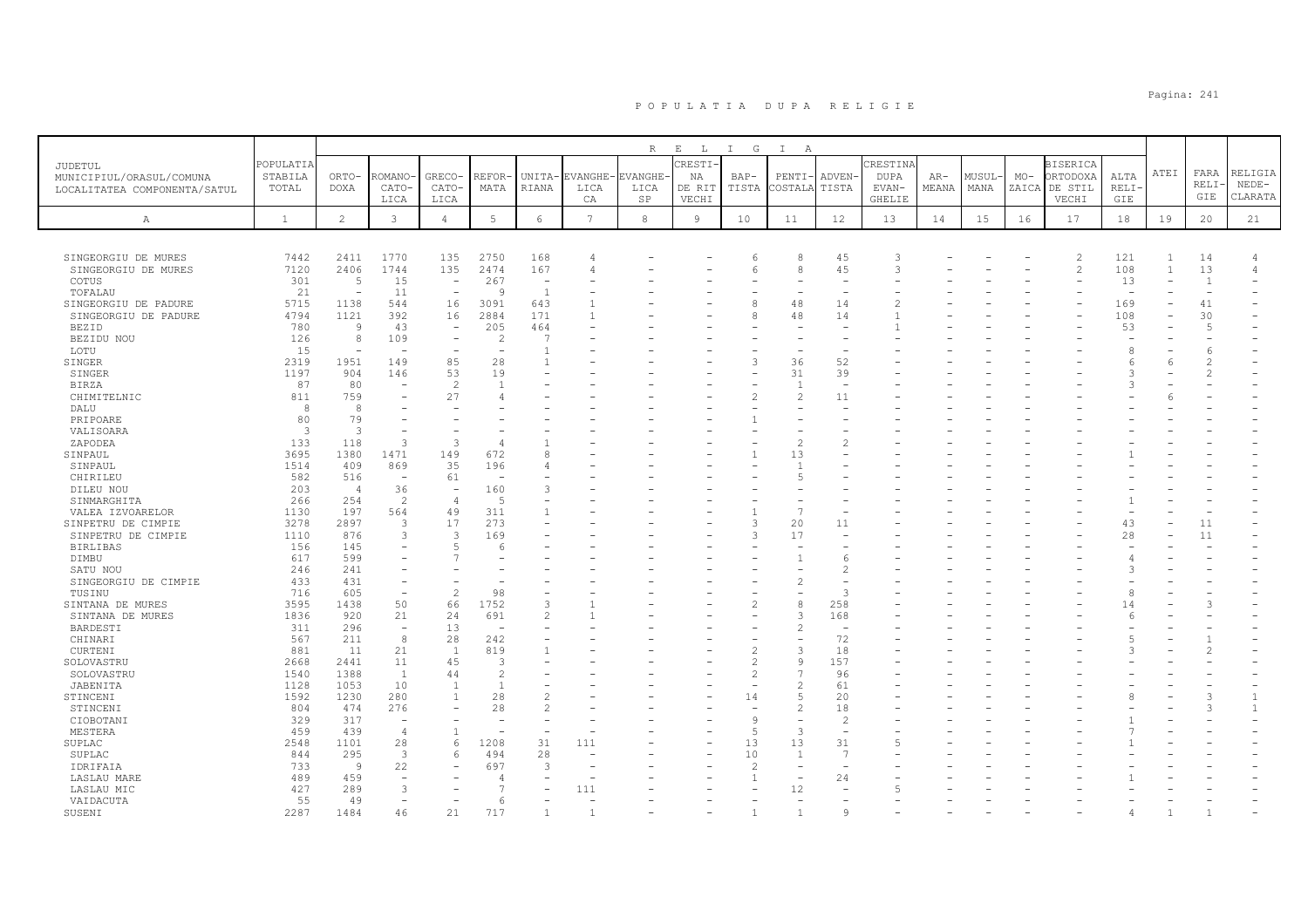|                                |                  |                          |                                  |                                        |                          |                          |                 | R              | $\mathbf{E}$<br>$\mathbb{L}$ | $I$ G                    | $\mathbb{I}$<br>A   |                                |               |       |       |       |                 |                      |      |                |                    |
|--------------------------------|------------------|--------------------------|----------------------------------|----------------------------------------|--------------------------|--------------------------|-----------------|----------------|------------------------------|--------------------------|---------------------|--------------------------------|---------------|-------|-------|-------|-----------------|----------------------|------|----------------|--------------------|
| JUDETUL                        | <b>POPULATIA</b> |                          |                                  |                                        |                          |                          |                 |                | RESTI-                       |                          |                     |                                | CRESTIN       |       |       |       | <b>BISERICA</b> |                      |      |                |                    |
| MUNICIPIUL/ORASUL/COMUNA       | STABILA          | ORTO-                    | ROMANO                           | GRECO-                                 | REFOR                    | UNITA-                   | EVANGHE         | <b>EVANGHE</b> | ΝA                           | $BAP-$                   | PENTI-              | ADVEN-                         | <b>DUPA</b>   | $AR-$ | MUSUL | $MO-$ | ORTODOXA        | ALTA                 | ATEI | FARA<br>RELI-  | RELIGIA            |
| LOCALITATEA COMPONENTA/SATUL   | TOTAL            | <b>DOXA</b>              | CATO-                            | CATO-                                  | MATA                     | RIANA                    | LICA            | LICA           | DE RIT                       | TISTA                    | COSTALA             | TISTA                          | EVAN-         | MEANA | MANA  | ZAICA | DE STIL         | RELI-                |      | GIE            | $NEDE-$<br>CLARATA |
|                                |                  |                          | LICA                             | LICA                                   |                          |                          | CA              | SP             | VECHI                        |                          |                     |                                | <b>GHELIE</b> |       |       |       | VECHI           | GIE                  |      |                |                    |
| $\mathbb{A}$                   | $\mathbf{1}$     | $\overline{2}$           | $\mathfrak{Z}$                   | $\overline{4}$                         | $5\phantom{.0}$          | 6                        | $7\phantom{.0}$ | 8              | 9                            | 10                       | 11                  | 12                             | 13            | 14    | 15    | 16    | 17              | 18                   | 19   | 20             | 21                 |
|                                |                  |                          |                                  |                                        |                          |                          |                 |                |                              |                          |                     |                                |               |       |       |       |                 |                      |      |                |                    |
|                                |                  |                          |                                  |                                        |                          |                          |                 |                |                              |                          |                     |                                |               |       |       |       |                 |                      |      |                |                    |
| SUSENI                         | 1461             | 658                      | 46                               | 21                                     | 717                      | 1                        |                 |                |                              |                          |                     | $\overline{9}$                 |               |       |       |       |                 | 4                    |      |                |                    |
| LUIERIU                        | 826              | 826                      | $\overline{\phantom{a}}$         | $\overline{\phantom{a}}$               | $\overline{\phantom{a}}$ |                          |                 |                |                              |                          | ÷                   |                                |               |       |       |       |                 |                      |      |                |                    |
| SAULIA                         | 2003             | 1624                     | $\overline{c}$                   | 129                                    | 18                       |                          |                 |                |                              | $\mathbf{1}$             | 61                  | $\overline{7}$                 | 24            |       |       |       | $\overline{c}$  | 125                  |      |                | 3                  |
| SAULIA                         | 1543             | 1247                     | $\overline{1}$                   | 91                                     | 17<br>٠                  |                          |                 |                |                              | $\overline{\phantom{0}}$ | 52                  | 4                              | 21            |       |       |       | $\mathcal{L}$   | 100                  |      |                | 3                  |
| LEORINTA-SAULIA<br>MACICASESTI | 162<br>154       | 127<br>130               | $\equiv$                         | 18<br>14                               | $\overline{\phantom{a}}$ |                          |                 |                |                              |                          | $\overline{c}$<br>6 | 3                              |               |       |       |       |                 | 11<br>$\overline{1}$ |      |                |                    |
| PADUREA                        | 144              | 120                      | $\overline{\phantom{a}}$         | 6                                      | $\overline{1}$           |                          |                 |                |                              |                          |                     |                                |               |       |       |       |                 | 13                   |      |                |                    |
| SINCAI                         | 1694             | 876                      | 92                               | 76                                     | 634                      |                          |                 |                |                              |                          |                     |                                |               |       |       |       |                 | 6                    |      |                |                    |
| SINCAI                         | 1142             | 406                      | 89                               | 45                                     | 588                      |                          |                 |                |                              |                          |                     |                                |               |       |       |       |                 | F                    |      |                |                    |
| LECHINCIOARA                   | 116              | 89                       | $\overline{\phantom{a}}$         | 23                                     | $\overline{4}$           |                          |                 |                |                              |                          |                     |                                |               |       |       |       |                 |                      |      |                |                    |
| PUSTA                          | 148              | 142                      |                                  |                                        | $\overline{2}$           |                          |                 |                |                              |                          |                     |                                |               |       |       |       |                 |                      |      |                |                    |
| SINCAI-FINATE                  | 288              | 239                      | 3                                | 8                                      | 37                       |                          |                 |                |                              |                          |                     |                                |               |       |       |       |                 |                      |      |                |                    |
| TAURENI                        | 1054             | 979                      | $\overline{c}$                   | 34                                     | 22                       |                          |                 |                |                              |                          |                     |                                |               |       |       |       |                 |                      |      |                |                    |
| TAURENI                        | 886              | 844                      | $\overline{c}$                   | 10                                     | 22                       |                          |                 |                |                              |                          |                     |                                |               |       |       |       |                 | F                    |      |                |                    |
| FINATE                         | 85               | 66                       | $\equiv$                         | 12                                     | $\sim$                   |                          |                 |                |                              |                          |                     |                                |               |       |       |       |                 |                      |      |                |                    |
| MOARA DE JOS                   | 83               | 69                       | $\overline{\phantom{a}}$         | 12                                     | $\overline{\phantom{a}}$ |                          |                 |                |                              | ۰                        | $\overline{2}$      | $\overline{\phantom{a}}$       |               |       |       |       |                 |                      |      |                |                    |
| UNGHENI                        | 6609             | 5336                     | 267                              | 76                                     | 684                      | 27                       |                 |                |                              | 3                        | 39                  | 122                            |               |       |       |       |                 | 48                   |      |                |                    |
| UNGHENI                        | 3731             | 2844                     | 249                              | 34                                     | 463                      | 27                       |                 |                |                              |                          | 38                  | 34                             |               |       |       |       |                 | 36                   |      |                |                    |
| CERGHID                        | 540              | 507                      | 11                               | 2                                      | -6                       |                          |                 |                |                              |                          | $\overline{1}$      | 3                              |               |       |       |       |                 | 10                   |      |                |                    |
| CERGHIZEL                      | 740              | 658                      | $\overline{\phantom{a}}$         | $\mathbf{2}$                           | 32                       |                          |                 |                |                              |                          |                     | 45                             |               |       |       |       |                 | 2                    |      |                |                    |
| MORESTI                        | 362              | 165                      | $\overline{1}$                   | 2                                      | 176                      |                          |                 |                |                              | $\overline{c}$           |                     | 16                             |               |       |       |       |                 |                      |      |                |                    |
| <b>RECEA</b>                   | 147<br>270       | 139<br>247               | $\overline{4}$<br>$\overline{c}$ | $\mathbf{1}$<br>$\overline{4}$         | 3                        |                          |                 |                |                              |                          |                     | $\overline{\phantom{a}}$<br>17 |               |       |       |       |                 |                      |      |                |                    |
| SAUSA<br>VIDRASAU              | 819              | 776                      |                                  | 31                                     | 4                        |                          |                 |                |                              |                          |                     | 7                              |               |       |       |       |                 |                      |      |                |                    |
| VALEA LARGA                    | 3509             | 2421                     | 6                                | 53                                     | $\overline{c}$           |                          |                 |                |                              |                          | 88                  | 4                              |               |       |       |       |                 | 779                  |      | 145            | 11                 |
| VALEA LARGA                    | 1897             | 1317                     | 6                                | 13                                     | $\mathcal{D}$            |                          |                 |                |                              |                          | 56                  | $\overline{4}$                 |               |       |       |       |                 | 384                  |      | 115            |                    |
| GRADINI                        | 213              | 150                      |                                  | ÷                                      |                          |                          |                 |                |                              |                          | 13                  |                                |               |       |       |       |                 | 49                   |      |                |                    |
| MALAESTI                       | 13               | -5                       |                                  |                                        |                          |                          |                 |                |                              |                          |                     |                                |               |       |       |       |                 | 8                    |      |                |                    |
| PODURI                         | 116              | 94                       |                                  |                                        |                          |                          |                 |                |                              |                          |                     |                                |               |       |       |       |                 | 21                   |      |                |                    |
| VALEA FRATIEI                  | 211              | 148                      |                                  | 18                                     |                          |                          |                 |                |                              |                          |                     |                                |               |       |       |       |                 | 45                   |      |                |                    |
| VALEA GLODULUI                 | 185              | 122                      |                                  | 8                                      |                          |                          |                 |                |                              |                          |                     |                                |               |       |       |       |                 | 39                   |      |                | 11                 |
| VALEA PADURII                  | 233              | 162                      |                                  | 3                                      |                          |                          |                 |                |                              |                          |                     |                                |               |       |       |       |                 | 65                   |      | 3              | $\rightarrow$      |
| VALEA SURII                    | 322              | 238                      | $\equiv$                         | 10                                     |                          |                          |                 |                |                              |                          |                     |                                |               |       |       |       |                 | 69                   |      | 5              |                    |
| VALEA URIESULUI                | 319              | 185                      |                                  | $\mathbf{1}$                           |                          |                          |                 |                |                              |                          | 13                  |                                |               |       |       |       |                 | 99                   |      | 21             |                    |
| VARGATA                        | 2020             | $\overline{4}$           | 646                              | $\overline{c}$                         | 380                      | 862                      |                 |                |                              |                          | $\overline{1}$      | 11                             |               |       |       |       |                 | 109                  |      | $\overline{4}$ |                    |
| VARGATA                        | 472              | $\overline{4}$           | 61                               | $\overline{\phantom{a}}$               | 183                      | 204                      |                 |                |                              |                          |                     |                                |               |       |       |       |                 | 20                   |      |                |                    |
| GRIUSORUL                      | 238<br>371       | $\overline{\phantom{a}}$ | 118<br>29                        | $\overline{\phantom{a}}$               | 62<br>19                 | 49<br>270                |                 |                |                              |                          |                     | 3                              |               |       |       |       |                 | $\overline{4}$       |      |                |                    |
| MITRESTI                       | 283              | $\overline{\phantom{a}}$ | 71                               | $\overline{\phantom{a}}$<br>$\sqrt{2}$ | 29                       | 174                      |                 |                |                              |                          |                     |                                |               |       |       |       |                 | 50<br>$\overline{7}$ |      |                |                    |
| VADU<br>VALEA                  | 656              | $\overline{\phantom{a}}$ | 367                              | $\overline{\phantom{a}}$               | 87                       | 165                      |                 |                |                              |                          |                     | 8                              |               |       |       |       |                 |                      |      |                |                    |
| VATAVA                         | 2368             | 2313                     | $\overline{1}$                   | 23                                     | $\overline{2}$           | $\overline{\phantom{0}}$ |                 |                |                              | 14                       |                     | 11                             |               |       |       |       |                 | 28                   |      |                |                    |
| VATAVA                         | 918              | 917                      | 1                                | $\overline{\phantom{a}}$               |                          |                          |                 |                |                              |                          |                     |                                |               |       |       |       |                 |                      |      |                |                    |
| <b>DUMBRAVA</b>                | 842              | 819                      | $\overline{\phantom{a}}$         | 19                                     | $\overline{c}$           |                          |                 |                |                              | $\overline{1}$           |                     | $\overline{\phantom{0}}$       |               |       |       |       |                 |                      |      |                |                    |
| RIPA DE JOS                    | 608              | 577                      |                                  | 4                                      |                          |                          |                 |                |                              | 13                       | 3                   | 11                             |               |       |       |       |                 |                      |      |                |                    |
| VETCA                          | 972              | 12                       | 751                              | $\overline{\phantom{a}}$               | 11                       | 180                      |                 |                |                              |                          |                     | $\mathcal{L}$                  |               |       |       |       |                 | 13                   |      |                |                    |
| VETCA                          | 462              | 8                        | 424                              | $\overline{\phantom{a}}$               | $\overline{9}$           | 6                        |                 |                |                              |                          |                     |                                |               |       |       |       |                 | 13                   |      |                |                    |
| <b>JACODU</b>                  | 341              | $\overline{4}$           | 161                              | $\overline{\phantom{a}}$               | 1                        | 173                      |                 |                |                              |                          |                     |                                |               |       |       |       |                 |                      |      |                |                    |
| SALASURI                       | 169              | $\overline{\phantom{a}}$ | 166                              | $\overline{\phantom{a}}$               | <sup>1</sup>             | $\mathbf{1}$             |                 |                |                              |                          |                     |                                |               |       |       |       |                 |                      |      |                |                    |
| <b>VTTSOARA</b>                | 1636             | 1430                     |                                  | 68                                     | 11                       |                          | 103             |                |                              |                          |                     |                                |               |       |       |       |                 |                      |      |                |                    |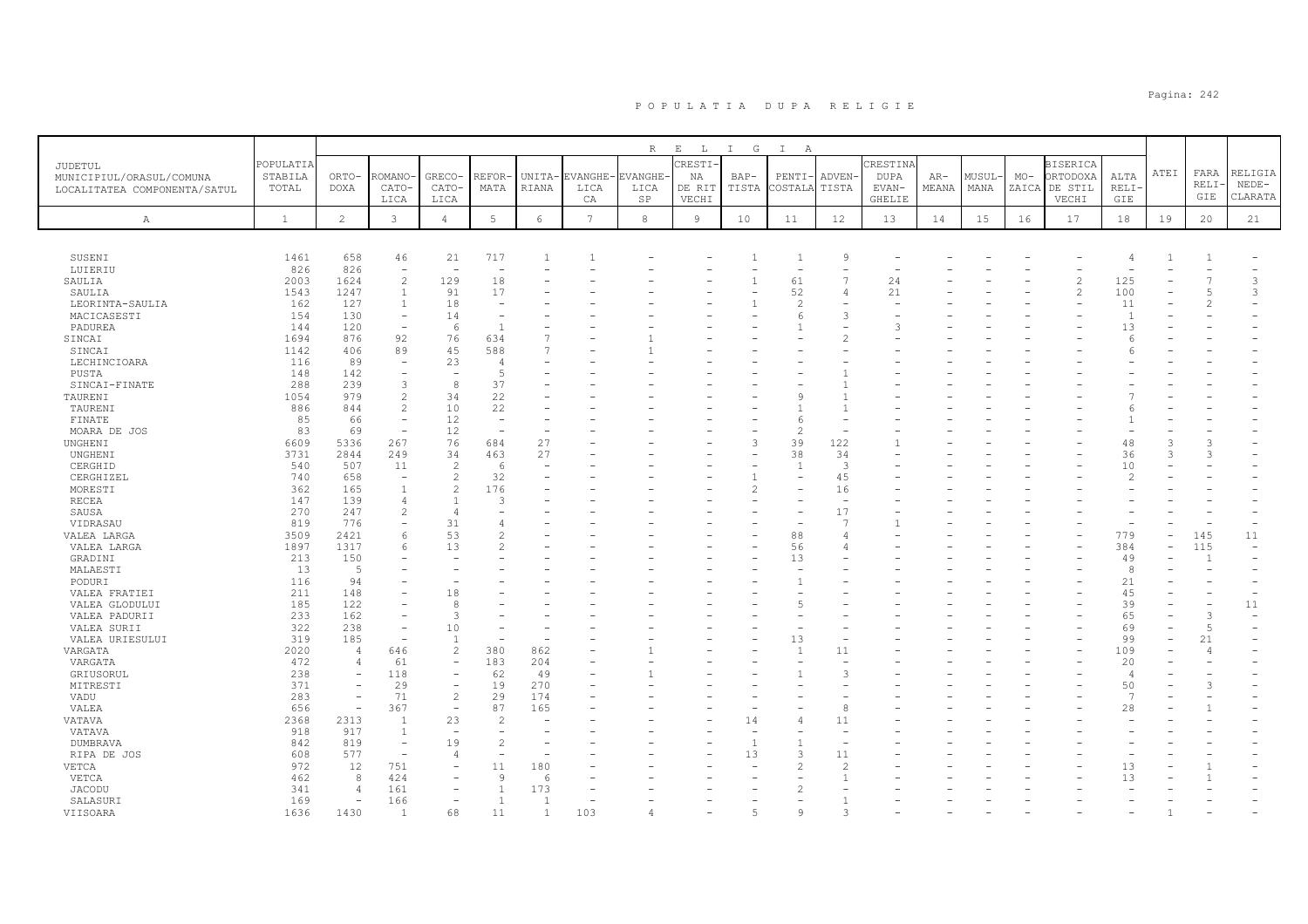|                                                                     |                               |                      |                          |                          |                |                          |                        | R                | E<br>L                                 | G                        | А                             |        |                                            |                |                      |       |                                                       |                        |      |                            |                               |
|---------------------------------------------------------------------|-------------------------------|----------------------|--------------------------|--------------------------|----------------|--------------------------|------------------------|------------------|----------------------------------------|--------------------------|-------------------------------|--------|--------------------------------------------|----------------|----------------------|-------|-------------------------------------------------------|------------------------|------|----------------------------|-------------------------------|
| JUDETUL<br>MUNICIPIUL/ORASUL/COMUNA<br>LOCALITATEA COMPONENTA/SATUL | POPULATIA<br>STABILA<br>TOTAL | ORTO-<br><b>DOXA</b> | ROMANO-<br>CATO-         | GRECO-<br>CATO-<br>LICA  | REFOR-<br>MATA | RIANA                    | UNITA-EVANGHE-<br>LICA | EVANGHE-<br>LICA | <b>CRESTI</b><br>NA<br>DE RIT<br>VECHI | $BAP-$                   | PENTI-<br>TISTA COSTALA TISTA | ADVEN- | CRESTINA<br>DUPA<br>EVAN-<br><b>GHELIE</b> | $AR-$<br>MEANA | <b>MUSUL</b><br>MANA | $MO-$ | <b>BISERICA</b><br>ORTODOXA<br>ZAICA DE STIL<br>VECHI | ALTA<br>$RELI-$<br>GIE | ATEI | FARA<br><b>RELI</b><br>GIE | RELIGIA<br>$NEDE-$<br>CLARATA |
|                                                                     |                               |                      | LICA                     |                          |                |                          | CA                     | SP               |                                        |                          |                               |        |                                            |                |                      |       |                                                       |                        |      |                            |                               |
| Α                                                                   | $\mathbf{1}$                  | $\overline{2}$       | 3                        | $\overline{4}$           | -5             | 6                        | $\mathcal{L}$          | 8                | 9                                      | 10                       | 11                            | 12     | 13                                         | 14             | 15                   | 16    | 17                                                    | 18                     | 19   | 20                         | 21                            |
|                                                                     |                               |                      |                          |                          |                |                          |                        |                  |                                        |                          |                               |        |                                            |                |                      |       |                                                       |                        |      |                            |                               |
| VIISOARA                                                            | 690                           | 569                  |                          | 67                       |                |                          | 41                     |                  |                                        |                          |                               |        |                                            |                |                      |       |                                                       |                        |      |                            |                               |
| ORMENIS                                                             | 398                           | 325                  |                          |                          |                |                          | 62                     |                  |                                        |                          |                               |        |                                            |                |                      |       |                                                       |                        |      |                            |                               |
| SINTIOANA                                                           | 548                           | 536                  | $\overline{\phantom{a}}$ |                          |                |                          |                        |                  |                                        |                          |                               |        |                                            |                |                      |       |                                                       |                        |      |                            |                               |
| VINATORI                                                            | 3647                          | 2556                 | 89                       | 12                       | 852            | 100                      |                        |                  |                                        |                          |                               |        | 17                                         |                |                      |       |                                                       |                        |      |                            |                               |
| VINATORI                                                            | 1595                          | 1058                 | 51                       |                          | 470            | 12                       |                        |                  |                                        |                          |                               |        |                                            |                |                      |       |                                                       |                        |      |                            |                               |
| ARCHITA                                                             | 760                           | 686                  | 3                        |                          | 20             | 7                        |                        |                  |                                        |                          |                               |        | 16                                         |                |                      |       |                                                       |                        |      |                            |                               |
| FELEAG                                                              | 255                           | 251                  | $\overline{\phantom{a}}$ |                          |                | $\overline{\phantom{0}}$ |                        |                  |                                        |                          |                               |        |                                            |                |                      |       |                                                       |                        |      |                            |                               |
| MURENI                                                              | 409                           | 49                   | 33                       |                          | 313            | 13                       |                        |                  |                                        |                          |                               |        |                                            |                |                      |       |                                                       |                        |      |                            |                               |
| SOARD                                                               | 628                           | 512                  | $\overline{2}$           | $\overline{\phantom{a}}$ | 46             | 68                       |                        |                  |                                        |                          |                               |        |                                            |                |                      |       |                                                       |                        |      |                            |                               |
| VOIVODENI                                                           | 2124                          | 740                  | 40                       | 18                       | 1171           | 12                       |                        |                  |                                        |                          |                               | 100    |                                            |                |                      |       |                                                       | 35                     |      |                            |                               |
| VOIVODENI                                                           | 1768                          | 555                  | 37                       | 12                       | 1019           | 12                       |                        |                  |                                        |                          |                               | 100    |                                            |                |                      |       |                                                       | 25                     |      |                            |                               |
| TOLDAL                                                              | 356                           | 185                  | 3                        | 6                        | 152            | $\overline{\phantom{0}}$ |                        |                  |                                        |                          |                               |        |                                            |                |                      |       |                                                       | 10                     |      |                            |                               |
| ZAGAR                                                               | 1255                          | 1076                 | 17                       |                          | 22             |                          | 123                    |                  |                                        |                          | 11                            |        |                                            |                |                      |       |                                                       |                        |      |                            |                               |
| ZAGAR                                                               | 1035                          | 964                  | 11                       |                          | 17             |                          | 27                     |                  |                                        | $\overline{\phantom{0}}$ | 11                            |        |                                            |                |                      |       |                                                       |                        |      |                            |                               |
| <b>SELEUS</b>                                                       | 220                           | 112                  | 6                        | $\overline{\phantom{a}}$ |                |                          | 96                     |                  |                                        |                          |                               |        |                                            |                |                      |       |                                                       |                        |      |                            |                               |
| ZAU DE CIMPIE                                                       | 3562                          | 2628                 | 24                       | 287                      | 295            | $\overline{2}$           |                        |                  | $\overline{\phantom{0}}$               | 27                       | 23                            |        |                                            |                |                      |       |                                                       | 243                    |      | 25                         |                               |
| ZAU DE CIMPIE                                                       | 2706                          | 1876                 | 21                       | 248                      | 279            |                          |                        |                  |                                        | 15                       | 21                            |        |                                            |                |                      |       |                                                       | 212                    |      | 25                         |                               |
| <b>BARBOSI</b>                                                      | 380                           | 354                  | 3                        | $\overline{\phantom{0}}$ | 12             |                          |                        |                  |                                        |                          |                               |        |                                            |                |                      |       |                                                       |                        |      |                            |                               |
| <b>BOTEI</b>                                                        | 133                           | 90                   | $\overline{\phantom{0}}$ | 36                       |                |                          |                        |                  |                                        |                          |                               |        |                                            |                |                      |       |                                                       |                        |      |                            |                               |
| BUJOR-HODAIE                                                        | 26                            | 24                   |                          |                          |                |                          |                        |                  |                                        |                          |                               |        |                                            |                |                      |       |                                                       |                        |      |                            |                               |
| CIRETEA                                                             | 72                            | 59                   |                          |                          |                |                          |                        |                  |                                        |                          |                               |        |                                            |                |                      |       |                                                       | 1 <sub>0</sub>         |      |                            |                               |
| GAURA SINGERULUI                                                    | 119                           | 108                  |                          |                          |                |                          |                        |                  |                                        |                          |                               |        |                                            |                |                      |       |                                                       |                        |      |                            |                               |
| MALEA                                                               | 37                            | 35                   |                          |                          |                |                          |                        |                  |                                        |                          |                               |        |                                            |                |                      |       |                                                       |                        |      |                            |                               |
| STEFANEACA                                                          | 30                            | 24                   | $\overline{\phantom{a}}$ | $\mathcal{L}$            |                |                          |                        |                  |                                        |                          |                               |        |                                            |                |                      |       |                                                       |                        |      |                            |                               |
| TAU                                                                 | 59                            | 58                   |                          |                          |                |                          |                        |                  |                                        |                          |                               |        |                                            |                |                      |       |                                                       |                        |      |                            |                               |
|                                                                     |                               |                      |                          |                          |                |                          |                        |                  |                                        |                          |                               |        |                                            |                |                      |       |                                                       |                        |      |                            |                               |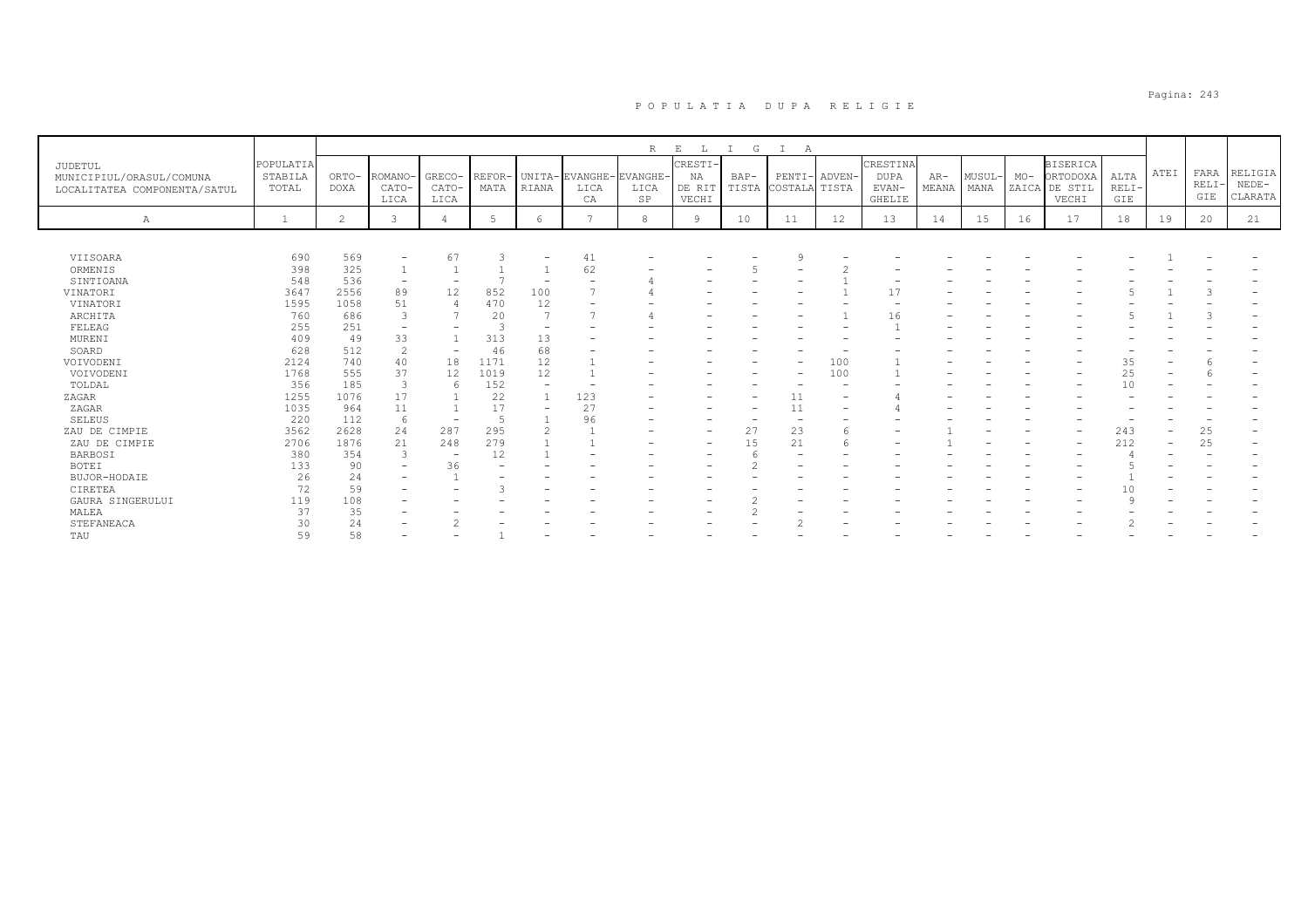|                                                                            |                               |                |                          |                         |      |       |                                             | R          | E<br>L                           | G    | A                   |               |                                     |                |                |       |                                                       |                        |      |                        |                               |
|----------------------------------------------------------------------------|-------------------------------|----------------|--------------------------|-------------------------|------|-------|---------------------------------------------|------------|----------------------------------|------|---------------------|---------------|-------------------------------------|----------------|----------------|-------|-------------------------------------------------------|------------------------|------|------------------------|-------------------------------|
| <b>JUDETUL</b><br>MUNICIPIUL/ORASUL/COMUNA<br>LOCALITATEA COMPONENTA/SATUL | POPULATIA<br>STABILA<br>TOTAL | ORTO-<br>DOXA  | ROMANO-<br>CATO-<br>LICA | GRECO-<br>CATO-<br>LICA | MATA | RIANA | REFOR- UNITA-EVANGHE-EVANGHE-<br>LICA<br>CA | LICA<br>SP | CRESTI-<br>ΝA<br>DE RIT<br>VECHI | BAP- | TISTA COSTALA TISTA | PENTI- ADVEN- | CRESTINA<br>DUPA<br>EVAN-<br>GHELIE | $AR-$<br>MEANA | MUSUL-<br>MANA | $MO-$ | <b>BISERICA</b><br>ORTODOXA<br>ZAICA DE STIL<br>VECHI | ALTA<br>$RELI-$<br>GIE | ATEI | FARA<br>$RELI-$<br>GIE | RELIGIA<br>$NEDE-$<br>CLARATA |
| А                                                                          |                               | $\overline{2}$ |                          |                         |      |       |                                             | 8          |                                  | 10   | 11                  | 12            | 13                                  | 14             | 15             | 16    | 17                                                    | 18                     | 19   | 20                     | 21                            |
|                                                                            |                               |                |                          |                         |      |       |                                             |            |                                  |      |                     |               |                                     |                |                |       |                                                       |                        |      |                        |                               |
| JUDETUL NEAMT                                                              |                               |                |                          |                         |      |       |                                             |            |                                  |      |                     |               |                                     |                |                |       |                                                       |                        |      |                        |                               |
| COMUNA BICAZ-CHEI                                                          | 4414                          | 4220           |                          | 28                      |      |       |                                             |            |                                  | 151  |                     |               |                                     |                |                |       |                                                       |                        |      |                        |                               |
| BICAZ-CHEI                                                                 | 3301                          | 3153           |                          | 19                      |      |       |                                             |            |                                  | 12C  |                     |               |                                     |                |                |       |                                                       |                        |      |                        |                               |
| BIRNADU                                                                    | 105                           | 105            |                          |                         |      |       |                                             |            |                                  |      |                     |               |                                     |                |                |       |                                                       |                        |      |                        |                               |
| GHERMAN                                                                    | 113                           | 110            |                          |                         |      |       |                                             |            |                                  |      |                     |               |                                     |                |                |       |                                                       |                        |      |                        |                               |
| IVANES                                                                     | 895                           | 852            | -                        |                         |      |       |                                             |            |                                  |      |                     |               |                                     |                |                |       |                                                       |                        |      |                        |                               |
| BICAZU ARDELEAN<br>COMUNA                                                  | 4154                          | 3950           | 23                       |                         |      |       |                                             |            |                                  | 78   |                     | 49            |                                     |                |                |       |                                                       |                        |      |                        |                               |
| BICAZU ARDELEAN                                                            | 1683                          | 1574           | 22                       |                         |      |       |                                             |            |                                  |      |                     |               |                                     |                |                |       |                                                       |                        |      |                        |                               |
| TELEC                                                                      | 2123                          | 2028           |                          |                         |      |       |                                             |            |                                  |      |                     |               |                                     |                |                |       |                                                       |                        |      |                        |                               |
| TICOS                                                                      | 348                           | 348            |                          |                         |      |       |                                             |            |                                  |      |                     |               |                                     |                |                |       |                                                       |                        |      |                        |                               |
| COMUNA DAMUC                                                               | 3100                          | 2961           | 17                       |                         |      |       |                                             |            |                                  |      |                     |               |                                     |                |                |       |                                                       |                        |      |                        |                               |
| DAMUC                                                                      | 2375                          | 2239           | 17                       |                         |      |       |                                             |            |                                  |      |                     |               |                                     |                |                |       |                                                       |                        |      |                        |                               |
| HUISUREZ                                                                   | 701                           | 699            |                          |                         |      |       |                                             |            |                                  |      |                     |               |                                     |                |                |       |                                                       |                        |      |                        |                               |
| TREI FINTINI                                                               | 24                            | 23             |                          |                         |      |       | -                                           |            |                                  |      |                     |               |                                     |                |                |       |                                                       |                        |      |                        |                               |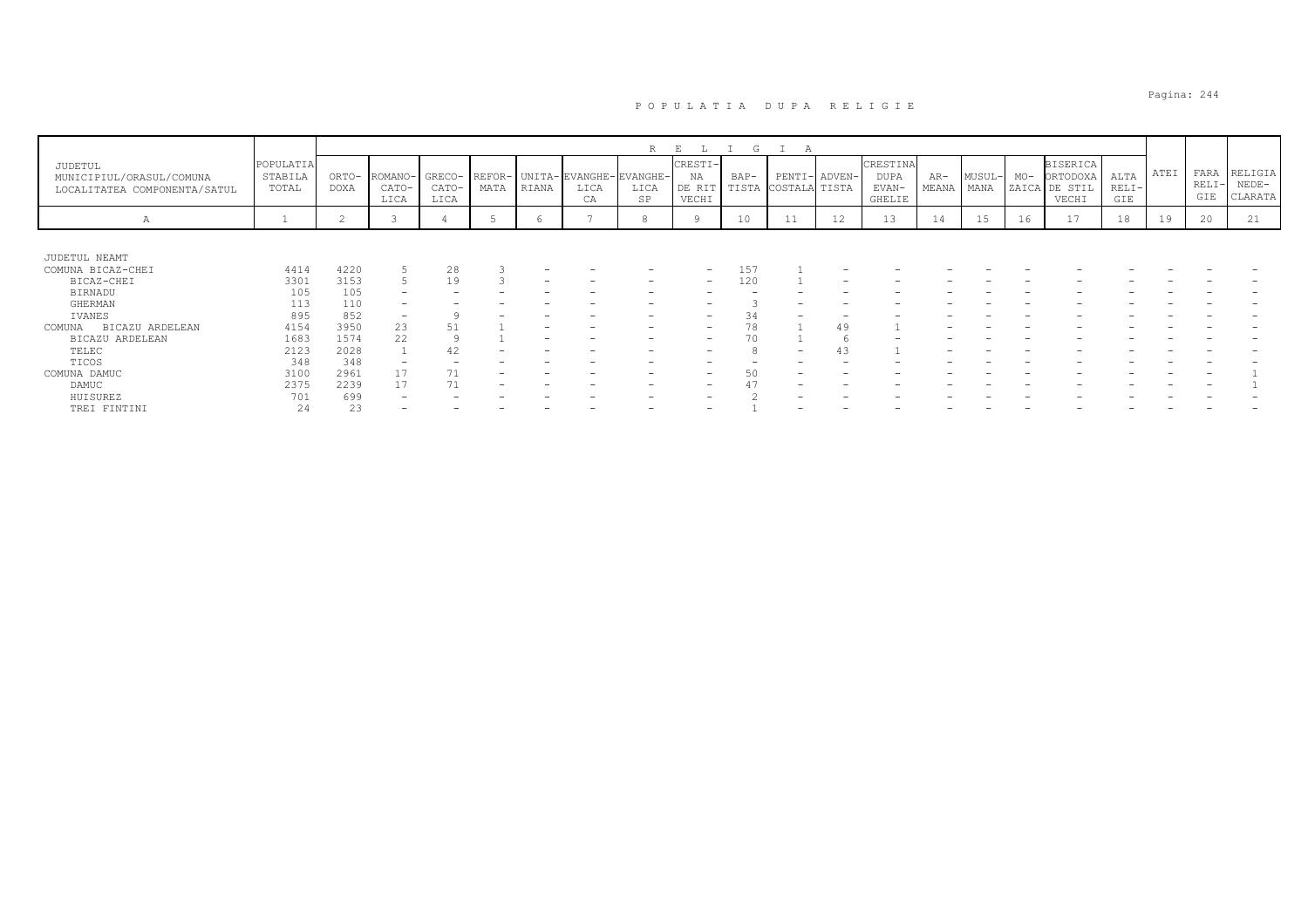|                              |                          |                |                          |                          |                       |                          |                 | R       | $\mathbb E$<br>L | I G            | $\mathbb{I}$<br>$\mathbb{A}$ |                |             |       |        |               |                 |                |                                      |               |                               |
|------------------------------|--------------------------|----------------|--------------------------|--------------------------|-----------------------|--------------------------|-----------------|---------|------------------|----------------|------------------------------|----------------|-------------|-------|--------|---------------|-----------------|----------------|--------------------------------------|---------------|-------------------------------|
| JUDETUL                      | POPULATIA                |                |                          |                          |                       |                          |                 |         | CRESTI           |                |                              |                | CRESTINA    |       |        |               | <b>BISERICA</b> |                |                                      |               |                               |
| MUNICIPIUL/ORASUL/COMUNA     | STABILA                  | ORTO-          | -OMANO                   | GRECO-                   | REFOR                 | UNITA-                   | EVANGHE-        | EVANGHE | NA               | $BAP-$         | PENTI-                       | ADVEN-         | <b>DUPA</b> | AR-   | MUSUL- | $MO-$         | ORTODOXA        | ALTA           | ATEI                                 | FARA          | RELIGIA                       |
| LOCALITATEA COMPONENTA/SATUL | TOTAL                    | <b>DOXA</b>    | CATO-                    | CATO-                    | MATA                  | RIANA                    | LICA            | LICA    | DE RIT           | TISTA          | COSTALA                      | TISTA          | EVAN-       | MEANA | MANA   |               | ZAICA DE STIL   | RELI-          |                                      | RELI-         | $NEDE-$                       |
|                              |                          |                | LICA                     | LICA                     |                       |                          | СA              | SP      | VECHI            |                |                              |                | GHELIE      |       |        |               | VECHI           | GIE            |                                      | GIE           | CLARATA                       |
| А                            | <sup>1</sup>             | $\overline{c}$ | $\mathbf{3}$             | $\overline{4}$           | 5                     | 6                        | $7\overline{ }$ | 8       | 9                | 10             | 11                           | 12             | 13          | 14    | 15     | 16            | 17              | 18             | 19                                   | 20            | 21                            |
|                              |                          |                |                          |                          |                       |                          |                 |         |                  |                |                              |                |             |       |        |               |                 |                |                                      |               |                               |
| JUDETUL SATU MARE            | 400789                   | 199695         | 74862                    | 35429                    | 76614                 | 152                      | 102             | 63      | 24               | 1299           | 6062                         | 513            | 158         | 9     | Δ      | 157           | 86              | 3912           | 131                                  | 1079          | 438                           |
| MUNICIPII SI ORASE           | 185406                   | 86379          | 39527                    | 16660                    | 36412                 | 109                      | 81              | 44      | 15               | 612            | 1817                         | 266            | 99          | 6     | 3      | 79            | 62              | 2475           | 110                                  | 440           | 210                           |
| MUNICIPIUL SATU MARE         | 131987                   | 59611          | 27211                    | 13653                    | 27765                 | 89                       | 55              | 17      | 11               | 558            | 1413                         | 224            | 81          |       | 3      | 58            | 9               | 661            | 91                                   | 289           | 184                           |
| SATU MARE                    | 130584                   | 58398          | 27178                    | 13570                    | 27707                 | 89                       | 55              | 17      | 11               | 557            | 1408                         | 215            | 81          |       | 3      | 58            | 9               | 660            | 91                                   | 289           | 184                           |
| SATMAREL                     | 1403                     | 1213           | 33                       | 83                       | 58                    | $\overline{\phantom{a}}$ |                 |         | ۰                | -1             | $\overline{5}$               | 9              |             |       |        |               |                 |                |                                      |               |                               |
| ORAS CAREI                   | 26372                    | 8649           | 9573                     | 2209                     | 5608                  | 20                       | 21              | 26      | 4                | 40             | 50                           | 39             | 3           |       |        | 11            | 51              | 28             | 10                                   | 21            | 8                             |
| CAREI                        | 25911                    | 8190           | 9571                     | 2209                     | 5608                  | 20                       | 21              | 26      | 4                | 40             | 50                           | 39             | 3           |       |        | 11            | 51              | 28             | 10                                   | 21            | 8                             |
| IANCULESTI                   | 461                      | 459            | $\overline{2}$           | $\overline{\phantom{a}}$ |                       | $\overline{\phantom{a}}$ |                 |         |                  |                |                              |                |             |       |        |               |                 |                |                                      |               | $\overline{\phantom{a}}$      |
| ORAS NEGRESTI-OAS            | 16648                    | 12811          | 712                      | 383                      | 459                   |                          |                 |         |                  | $\overline{c}$ | 339                          | $\overline{c}$ | 15          |       |        | 8             | $\overline{1}$  | 1760           | 8                                    | 127           | 16                            |
| NEGRESTI-OAS                 | 13901                    | 10650          | 672                      | 360                      | 457                   |                          | 3               |         |                  | $\overline{c}$ | 297                          | $\overline{2}$ | 15          |       |        | 8             | $\mathbf{1}$    | 1327           | 8                                    | 84            | 15                            |
| LUNA                         | 734                      | 526<br>1635    | 11                       | 3                        | - 1<br>$\overline{1}$ |                          |                 |         |                  |                | 18<br>24                     |                |             |       |        |               |                 | 138            | $\equiv$<br>$\overline{\phantom{a}}$ | 35<br>8       | 1<br>$\overline{\phantom{a}}$ |
| TUR                          | 2013                     |                | 29                       | 20                       |                       |                          |                 |         |                  |                |                              |                |             |       |        |               |                 | 295            |                                      | 3             | $\overline{c}$                |
| ORAS TASNAD<br>TASNAD        | 10399<br>8260            | 5308<br>3680   | 2031<br>2006             | 415<br>256               | 2580<br>2278          |                          |                 |         |                  | 12<br>.5       | 15<br>9                      |                |             |       |        | $\mathcal{D}$ |                 | 26<br>16       | 1                                    | $\mathcal{L}$ | 2                             |
| BLAJA                        | 264                      | 248            | 4                        | 12                       |                       |                          |                 |         |                  |                |                              |                |             |       |        |               |                 |                |                                      |               |                               |
| CIG                          | 534                      | 405            | 10                       | 97                       | 8                     |                          |                 |         |                  |                | 6                            |                |             |       |        |               |                 |                |                                      |               |                               |
| RATIU                        | 64                       | 51             | $\overline{\phantom{m}}$ | 11                       |                       |                          |                 |         |                  |                |                              |                |             |       |        |               |                 |                |                                      |               |                               |
| SARAUAD                      | 1086                     | 756            | 10                       | 26                       | 294                   |                          |                 |         |                  |                |                              |                |             |       |        |               |                 |                |                                      |               |                               |
| VALEA MORII                  | 191                      | 168            | $\overline{1}$           | 13                       |                       |                          |                 |         |                  |                |                              |                |             |       |        |               |                 | $\mathsf{Q}$   |                                      |               |                               |
| COMUNE                       | 215383                   | 113316         | 35335                    | 18769                    | 40202                 | 43                       | 21              | 19      | $\mathsf{Q}$     | 687            | 4245                         | 247            | 59          |       |        | 78            | 24              | 1437           | 21                                   | 639           | 228                           |
| ACIS                         | 2982                     | 999            | 116                      | 104                      | 1704                  | -7                       |                 |         |                  |                |                              |                |             |       |        |               |                 | 27             |                                      | 24            |                               |
| ACIS                         | 1822                     | 435            | 83                       | 28                       | 1233                  |                          |                 |         |                  |                |                              |                |             |       |        |               |                 | 15             |                                      | 21            |                               |
| GANAS                        |                          |                | $\overline{\phantom{a}}$ |                          |                       |                          |                 |         |                  |                |                              |                |             |       |        |               |                 |                |                                      |               |                               |
| MIHAIENI                     | 554                      | 43             | 23                       | 5                        | 467                   |                          |                 |         |                  |                |                              |                |             |       |        |               |                 | 12             |                                      |               |                               |
| UNIMAT                       | 606                      | 521            | 10                       | 71                       | $\overline{4}$        |                          |                 |         |                  |                |                              |                |             |       |        |               |                 |                |                                      |               |                               |
| ANDRID                       | 2775                     | 1377           | 86                       | 101                      | 1177                  |                          |                 |         |                  | 22             |                              |                |             |       |        |               |                 |                |                                      | 8             | 1                             |
| ANDRID                       | 1351                     | 787            | 50                       | 31                       | 452                   |                          |                 |         |                  | 22             |                              |                |             |       |        |               |                 |                |                                      | 8             | 1                             |
| DINDESTI                     | 837                      | 571            | 6                        | 57                       | 200                   |                          |                 |         |                  |                |                              |                |             |       |        |               |                 |                |                                      |               |                               |
| IRINA                        | 587                      | 19             | 30                       | 13                       | 525                   |                          |                 |         |                  |                |                              |                |             |       |        |               |                 |                |                                      |               |                               |
| APA                          | 3138                     | 2572           | 17                       | 53                       | 492                   |                          |                 |         |                  |                |                              |                |             |       |        |               |                 |                |                                      |               |                               |
| APA                          | 2745                     | 2191           | 16                       | 42                       | 492                   |                          |                 |         |                  |                |                              |                |             |       |        |               |                 |                |                                      |               |                               |
| LUNCA APEI                   | 24                       | 24             | $\overline{\phantom{a}}$ |                          |                       |                          |                 |         |                  |                |                              |                |             |       |        |               |                 |                |                                      |               |                               |
| SOMESENI                     | 369                      | 357            | $\mathbf{1}$             | 11                       | ۰                     |                          |                 |         |                  |                |                              |                |             |       |        |               |                 |                |                                      |               |                               |
| ARDUD                        | 6572                     | 3869           | 1942<br>1808             | 141                      | 268                   | 3                        |                 |         |                  | 118            | 227                          |                |             |       |        |               |                 |                |                                      |               |                               |
| ARDUD                        | 4102<br>123              | 1692<br>8      | 61                       | 96<br>$\overline{7}$     | 211<br>46             |                          |                 |         |                  | 86             | 206                          |                |             |       |        |               |                 |                |                                      |               |                               |
| ARDUD-VII<br>BABA NOVAC      | 648                      | 600            | 3                        | $\overline{4}$           |                       |                          |                 |         |                  | 25             | 15                           |                |             |       |        |               |                 |                |                                      |               |                               |
| GERAUSA                      | 661                      | 646            | $\overline{c}$           |                          |                       |                          |                 |         |                  | 7              | 4                            |                |             |       |        |               |                 |                |                                      |               |                               |
| MADARAS                      | 1038                     | 923            | 68                       | 33                       | $\mathsf{Q}$          | 3                        |                 |         |                  |                | $\mathfrak{D}$               |                |             |       |        |               |                 |                |                                      |               |                               |
| SARATURA                     | $\overline{\phantom{a}}$ |                |                          |                          |                       |                          |                 |         |                  |                |                              |                |             |       |        |               |                 |                |                                      |               |                               |
| <b>BATARCI</b>               | 4058                     | 3476           | 20                       | 11                       | 443                   |                          |                 |         |                  | З              | 61                           |                |             |       |        |               |                 | 42             |                                      |               |                               |
| BATARCI                      | 2341                     | 2280           | 6                        | $\overline{5}$           |                       |                          |                 |         |                  | 3              | 16                           |                |             |       |        |               |                 | 29             |                                      |               |                               |
| COMLAUSA                     | 852                      | 815            | $\overline{\phantom{a}}$ |                          |                       |                          |                 |         |                  |                | 34                           |                |             |       |        |               |                 | $\overline{c}$ |                                      |               |                               |
| SIRLAU                       | 356                      | 345            | $\overline{\phantom{a}}$ |                          |                       |                          |                 |         |                  |                | 11                           |                |             |       |        |               |                 |                |                                      |               |                               |
| TAMASENI                     | 509                      | 36             | 14                       | 6                        | 442                   |                          |                 |         |                  |                |                              |                |             |       |        |               |                 | 11             |                                      |               |                               |
| <b>BELTIUG</b>               | 3683                     | 1346           | 1511                     | 86                       | 734                   |                          |                 |         |                  |                |                              |                |             |       |        |               |                 |                |                                      |               |                               |
| <b>BELTIUG</b>               | 1552                     | 540            | 925                      | 20                       | 64                    |                          |                 |         |                  |                |                              |                |             |       |        |               |                 |                |                                      |               |                               |
| BOLDA                        | 156                      | 156            | $\overline{\phantom{m}}$ |                          |                       |                          |                 |         |                  |                |                              |                |             |       |        |               |                 |                |                                      |               |                               |
| GHIRISA                      | 778                      | 95             | 33                       | 4                        | 644                   |                          |                 |         |                  |                |                              |                |             |       |        |               |                 |                |                                      |               |                               |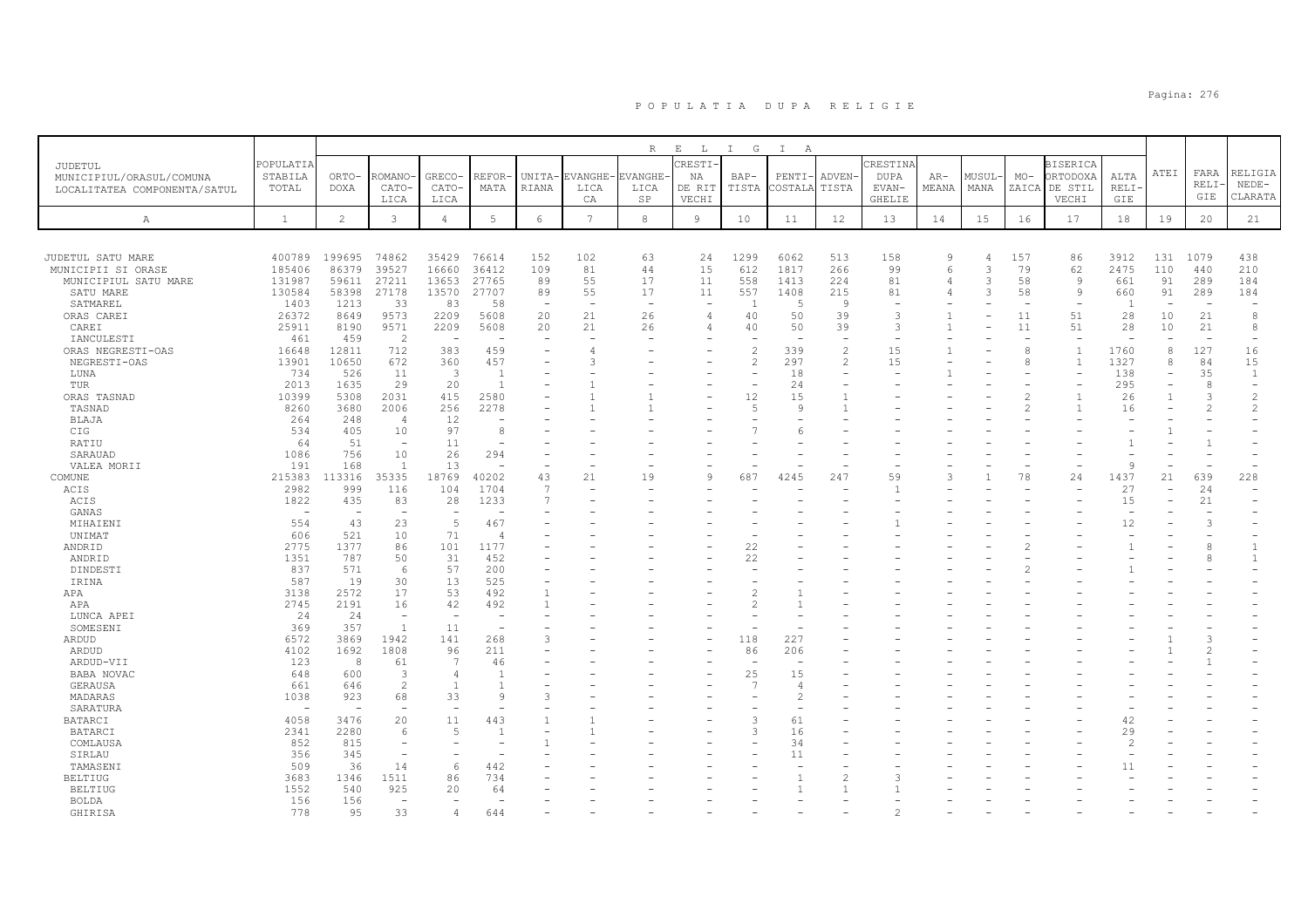|                              |              |                |                                 |                          |                |        |                 | $R_{\odot}$    | $\mathbf{E}=-\mathbf{L}$ | $\mathbb{I}$<br>G | $\mathbb{I}$<br>A             |                                            |                        |       |       |       |                        |                    |      |               |                          |
|------------------------------|--------------|----------------|---------------------------------|--------------------------|----------------|--------|-----------------|----------------|--------------------------|-------------------|-------------------------------|--------------------------------------------|------------------------|-------|-------|-------|------------------------|--------------------|------|---------------|--------------------------|
| JUDETUL                      | POPULATIA    |                |                                 |                          |                |        |                 |                | CRESTI.                  |                   |                               |                                            | CRESTINA               |       |       |       | <b>BISERICA</b>        |                    | ATEI | FARA          | RELIGIA                  |
| MUNICIPIUL/ORASUL/COMUNA     | STABILA      | ORTO-          | ROMANO                          | GRECO-                   | REFOR          | UNITA- | <b>EVANGHE</b>  | <b>EVANGHE</b> | ΝA                       | $BAP-$            | PENTI-                        | ADVEN-                                     | <b>DUPA</b>            | $AR-$ | MUSUL | $MO-$ | ORTODOXA               | ALTA               |      | RELI          | NEDE-                    |
| LOCALITATEA COMPONENTA/SATUL | TOTAL        | DOXA           | CATO-<br>LICA                   | CATO-<br>LICA            | MATA           | RIANA  | LICA<br>CA      | LICA<br>SP     | DE RIT<br>VECHI          | TISTA             | COSTALA                       | TISTA                                      | EVAN-<br><b>GHELIE</b> | MEANA | MANA  |       | ZAICA DE STIL<br>VECHI | RELI·<br>GIE       |      | GIE           | CLARATA                  |
|                              |              |                |                                 |                          |                |        |                 |                |                          |                   |                               |                                            |                        |       |       |       |                        |                    |      |               |                          |
| Α                            | $\mathbf{1}$ | $\overline{2}$ | 3                               | $\overline{4}$           | $\mathbf 5$    | 6      | $7\overline{ }$ | $_{\rm 8}$     | $\overline{9}$           | 10                | 11                            | 12                                         | 13                     | 14    | 15    | 16    | 17                     | 18                 | 19   | 20            | 21                       |
|                              |              |                |                                 |                          |                |        |                 |                |                          |                   |                               |                                            |                        |       |       |       |                        |                    |      |               |                          |
| GIUNGI                       | 220          | 157            | 42                              | 6                        | 14             |        |                 |                |                          |                   |                               |                                            |                        |       |       |       |                        |                    |      |               |                          |
| RATESTI                      | 770          | 249            | 459                             | 56                       | 6              |        |                 |                |                          |                   |                               |                                            |                        |       |       |       |                        |                    |      |               |                          |
| SANDRA                       | 207          | 149            | 52                              | $\overline{\phantom{a}}$ | 6              |        |                 |                |                          |                   |                               |                                            |                        |       |       |       |                        |                    |      |               |                          |
| <b>BERVENI</b>               | 3775         | 1174           | 618                             | 45                       | 1838           |        |                 |                |                          | 25                | 28                            |                                            |                        |       |       |       |                        | 39                 |      |               |                          |
| <b>BERVENI</b>               | 2651         | 146            | 598                             | 27                       | 1827           |        |                 |                |                          | 10                | 25                            |                                            |                        |       |       |       |                        | 16                 |      |               |                          |
| LUCACENI                     | 1124<br>7810 | 1028<br>6126   | 20<br>316                       | 18<br>1298               | 11<br>40       |        |                 |                |                          | 15                | 3<br>$\overline{\phantom{0}}$ |                                            |                        |       |       |       |                        | 23<br>19           |      |               | $\overline{7}$           |
| BIXAD<br>BIXAD               | 4710         | 3990           | 149                             | 516                      | 37             |        |                 |                |                          |                   |                               |                                            |                        |       |       |       |                        | 15                 |      |               |                          |
| BOINESTI                     | 1713         | 1438           | 121                             | 152                      | $\overline{1}$ |        |                 |                |                          |                   |                               |                                            |                        |       |       |       |                        |                    |      |               |                          |
| TRIP                         | 1387         | 698            | 46                              | 630                      | $\overline{c}$ |        |                 |                |                          |                   |                               |                                            |                        |       |       |       |                        |                    |      |               | $\overline{7}$           |
| <b>BIRSAU</b>                | 2796         | 2528           | $\mathbf{1}$                    | 53                       |                |        |                 |                |                          |                   | 210                           |                                            |                        |       |       |       |                        |                    |      |               | 3                        |
| BIRSAU DE SUS                | 1975         | 1771           | $\mathbf{1}$                    | 51                       |                |        |                 |                |                          |                   | 149                           |                                            |                        |       |       |       |                        |                    |      |               | 3                        |
| BIRSAU DE JOS                | 821          | 757            | $\overline{\phantom{a}}$        | $\overline{2}$           |                |        |                 |                |                          | $\overline{1}$    | 61                            |                                            |                        |       |       |       |                        |                    |      |               |                          |
| <b>BOGDAND</b>               | 3773         | 1474           | 21                              | 148                      | 2044           |        |                 |                |                          | 57                | $\overline{2}$                |                                            |                        |       |       |       |                        | 18                 |      |               |                          |
| <b>BOGDAND</b>               | 1272         | 8              | 12                              | $\overline{1}$           | 1225           |        |                 |                |                          | 18                | $\overline{c}$                |                                            |                        |       |       |       |                        | $\kappa$           |      |               |                          |
| BABTA                        | 1053         | 919            | $\overline{\phantom{a}}$        | 113                      |                |        |                 |                |                          |                   |                               |                                            |                        |       |       |       |                        | 12                 |      |               |                          |
| CORUND                       | 541          | 504            | 3                               | 34                       |                |        |                 |                |                          |                   |                               |                                            |                        |       |       |       |                        |                    |      |               |                          |
| SER                          | 907          | 43             | 6                               |                          | 819            |        |                 |                |                          | 39                |                               |                                            |                        |       |       |       |                        |                    |      |               |                          |
| BOTIZ                        | 4818         | 1432           | 1014                            | 1080                     | 1166           |        |                 |                |                          | $\overline{7}$    | 77                            | 10                                         | ٦                      |       |       |       |                        | 13                 |      | q             | $\overline{5}$           |
| BOTIZ                        | 3263         | 1250           | 690                             | 906                      | 356            |        |                 |                |                          | $\overline{7}$    | 27<br>11                      | $\overline{1}$                             |                        |       |       |       |                        | 9<br>$\mathcal{L}$ |      | - Q           | 5                        |
| AGRIS                        | 1058         | 54<br>128      | 132<br>192                      | 90                       | 764            |        |                 |                |                          |                   | 39                            | $\overline{\mathcal{L}}$<br>$\overline{ }$ |                        |       |       |       |                        | $\overline{1}$     |      |               |                          |
| CIUPERCENI<br>CALINESTI-OAS  | 497<br>4748  | 4231           | 16                              | 84<br>358                | 46<br>$\Delta$ |        |                 |                |                          |                   | 104                           |                                            |                        |       |       |       |                        | 31                 |      |               | 3                        |
| CALINESTI-OAS                | 2564         | 2219           | 12                              | 287                      | 3              |        |                 |                |                          |                   | 25                            |                                            |                        |       |       |       |                        | 17                 |      |               |                          |
| COCA                         | 931          | 844            | $\overline{\phantom{a}}$        | 33                       |                |        |                 |                |                          |                   | 42                            |                                            |                        |       |       |       |                        | 12                 |      |               |                          |
| LECHINTA                     | 954          | 934            | $\overline{4}$                  | -8                       |                |        |                 |                |                          |                   | $\overline{5}$                |                                            |                        |       |       |       |                        |                    |      |               | 3                        |
| PASUNEA MARE                 | 299          | 234            | $\overline{\phantom{a}}$        | 30                       |                |        |                 |                |                          |                   | 32                            |                                            |                        |       |       |       |                        | $\overline{2}$     |      |               | $\overline{\phantom{a}}$ |
| CAMARZANA                    | 2860         | 2641           | 10                              | 47                       |                |        |                 |                |                          | 3                 | 126                           |                                            |                        |       |       |       |                        | 11                 |      |               | 14                       |
| CAMARZANA                    | 2860         | 2641           | 10                              | 47                       |                |        |                 |                |                          | 3                 | 126                           |                                            |                        |       |       |       |                        | 11                 |      |               | 14                       |
| CAPLENI                      | 4574         | 73             | 4135                            | 67                       | 294            |        |                 |                |                          |                   | 5                             |                                            |                        |       |       |       |                        |                    |      |               |                          |
| CAPLENI                      | 3129         | 45             | 2741                            | 61                       | 278            |        |                 |                |                          |                   | $\overline{4}$                |                                            |                        |       |       |       |                        |                    |      |               |                          |
| CAMIN                        | 1445         | 28             | 1394                            | 6                        | 16             |        |                 |                |                          |                   |                               |                                            |                        |       |       |       |                        |                    |      |               |                          |
| CAUAS                        | 2768         | 1097           | 174                             | 401                      | 978            |        |                 |                |                          |                   | $\overline{c}$                | 11                                         |                        |       |       |       |                        |                    |      | 103           |                          |
| CAUAS                        | 733          | 418            | 3                               | 152                      | 57             |        |                 |                |                          |                   |                               |                                            |                        |       |       |       |                        |                    |      | 103           |                          |
| ADY ENDRE                    | 175          | 81             | 45                              | 2                        | 46             |        |                 |                |                          |                   |                               |                                            |                        |       |       |       |                        |                    |      |               |                          |
| GHENCI<br>GHILESTI           | 1331<br>148  | 146<br>143     | 123<br>$\overline{\phantom{a}}$ | 193<br>$\overline{4}$    | 866            |        |                 |                |                          |                   |                               |                                            |                        |       |       |       |                        |                    |      |               |                          |
| HOTOAN                       | 233          | 178            | 3                               | 43                       | 8              |        |                 |                |                          |                   |                               |                                            |                        |       |       |       |                        |                    |      |               |                          |
| RADULESTI                    | 148          | 131            | $\overline{\phantom{a}}$        | $\overline{7}$           | $\mathbf{1}$   |        |                 |                |                          |                   |                               | Q                                          |                        |       |       |       |                        |                    |      |               |                          |
| CEHAL                        | 2496         | 1700           | 25                              | 29                       | 701            |        |                 |                |                          |                   |                               |                                            |                        |       |       |       |                        | 32                 |      |               |                          |
| CEHALUT                      | 869          | 122            | 21                              | 12                       | 700            |        |                 |                |                          |                   |                               |                                            |                        |       |       |       |                        | 14                 |      |               |                          |
| CEHAL                        | 1186         | 1171           | $\overline{4}$                  | 10                       |                |        |                 |                |                          |                   |                               |                                            |                        |       |       |       |                        |                    |      |               |                          |
| ORBAU                        | 441          | 407            | $\overline{\phantom{a}}$        | 7                        |                |        |                 |                |                          |                   |                               |                                            |                        |       |       |       |                        | 18                 |      | 8             | $\overline{\phantom{a}}$ |
| CERTEZE                      | 5873         | 4105           | 927                             | 395                      | 9              |        |                 |                |                          |                   | 2                             |                                            |                        |       |       |       |                        | 414                |      | -1            | 10                       |
| CERTEZE                      | 3343         | 2948           | $\overline{c}$                  | $\overline{9}$           |                |        |                 |                |                          |                   |                               |                                            |                        |       |       |       |                        | 374                |      |               | $\overline{\phantom{m}}$ |
| HUTA CERTEZE                 | 1203         | 211            | 909                             | 52                       | 8              |        |                 |                |                          |                   |                               |                                            |                        |       |       |       |                        | 23                 |      |               |                          |
| MOISENI                      | 1327         | 946            | 16                              | 334                      |                |        |                 |                |                          |                   |                               |                                            |                        |       |       |       |                        | 17                 |      |               | 10                       |
| CRAIDOROLT                   | 2305         | 1244           | 426                             | 156                      | 471            |        |                 |                |                          |                   |                               |                                            |                        |       |       |       |                        | 3                  |      | 3             |                          |
| CRAIDOROLT                   | 1088         | 422            | 377                             | 91                       | 191            |        |                 |                |                          |                   |                               |                                            |                        |       |       |       |                        | 3                  |      | $\mathcal{L}$ |                          |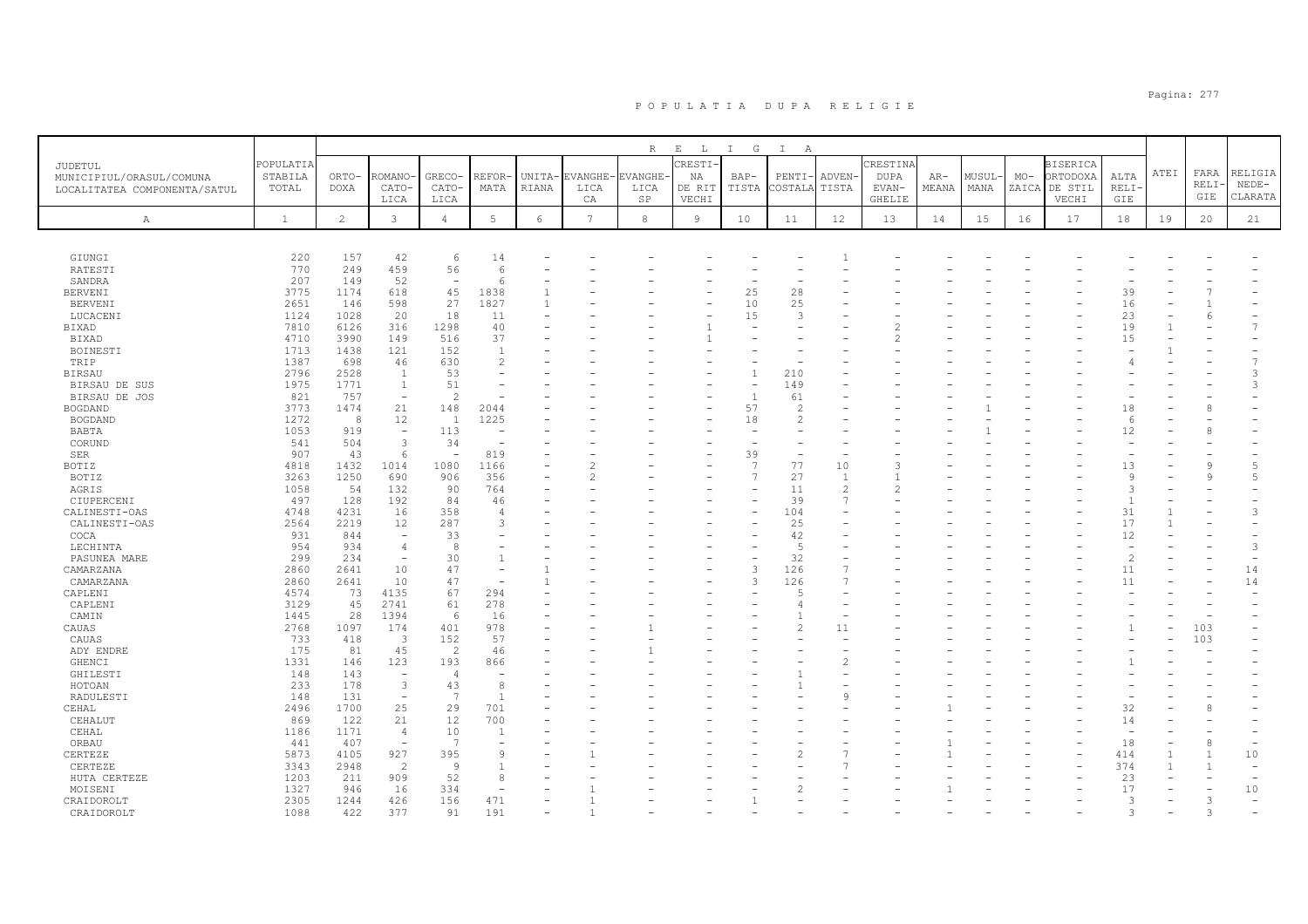|                              |              |                          |                          |                |                          |                |                 | $R_{\perp}$ | $E$ $L$ | I G    | $\mathbb{I}$<br>A        |                          |               |       |        |       |                 |                |      |                |              |
|------------------------------|--------------|--------------------------|--------------------------|----------------|--------------------------|----------------|-----------------|-------------|---------|--------|--------------------------|--------------------------|---------------|-------|--------|-------|-----------------|----------------|------|----------------|--------------|
| JUDETUL                      | POPULATIA    |                          |                          |                |                          |                |                 |             | CRESTI- |        |                          |                          | CRESTINA      |       |        |       | <b>BISERICA</b> |                |      |                |              |
| MUNICIPIUL/ORASUL/COMUNA     | STABILA      | ORTO-                    | ROMANO                   | GRECO-         | REFOR                    | UNITA-         | <b>EVANGHE</b>  | EVANGHE     | NA      | $BAP-$ | $PENTI -$                | <b>ADVEN</b>             | <b>DUPA</b>   | $AR-$ | MUSUL- | $MO-$ | ORTODOXA        | ALTA           | ATEI | FARA           | RELIGIA      |
| LOCALITATEA COMPONENTA/SATUL | TOTAL        | DOXA                     | CATO-                    | CATO-          | MATA                     | RIANA          | LICA            | LICA        | DE RIT  | TISTA  | COSTALA                  | TISTA                    | EVAN-         | MEANA | MANA   |       | ZAICA DE STIL   | <b>RELI</b>    |      | RELI           | $NEDE-$      |
|                              |              |                          | LICA                     | LICA           |                          |                | CA              | SP          | VECHI   |        |                          |                          | <b>GHELIE</b> |       |        |       | VECHI           | GIE            |      | GIE            | CLARATA      |
| Α                            | $\mathbf{1}$ | $\mathbf{2}$             | $\mathbf{3}$             | $\overline{4}$ | $5\phantom{.0}$          | $\epsilon$     | $7\overline{ }$ | 8           | 9       | 10     | 11                       | 12                       | 13            | 14    | 15     | 16    | 17              | 18             | 19   | 20             | 21           |
|                              |              |                          |                          |                |                          |                |                 |             |         |        |                          |                          |               |       |        |       |                 |                |      |                |              |
|                              |              |                          |                          |                |                          |                |                 |             |         |        |                          |                          |               |       |        |       |                 |                |      |                |              |
| CRISENI                      | 256          | 254                      | $\overline{\phantom{a}}$ |                |                          |                |                 |             |         |        |                          |                          |               |       |        |       |                 |                |      |                |              |
| ERIU SINCRAI                 | 700          | 397                      | 22                       | $\overline{9}$ | 272                      |                |                 |             |         |        |                          |                          |               |       |        |       |                 |                |      |                |              |
| SATU MIC                     | 217          | 163                      | $\overline{1}$           | 53             | $\overline{\phantom{a}}$ |                |                 |             |         |        |                          |                          |               |       |        |       |                 |                |      |                |              |
| TEGHEA                       | 44           | 8                        | 26                       | 3              | 7                        |                |                 |             |         |        |                          |                          |               |       |        |       |                 |                |      |                |              |
| CRUCISOR<br>CRUCISOR         | 2921<br>726  | 2550<br>641              | 229<br>$\overline{2}$    | 126<br>83      | 11                       |                |                 |             |         |        |                          |                          |               |       |        |       |                 |                |      |                |              |
| IEGHERISTE                   | 629          | 600                      | 2                        | 23             | $\overline{c}$           |                |                 |             |         |        | $\overline{c}$           |                          |               |       |        |       |                 |                |      |                |              |
| POIANA CODRULUI              | 1566         | 1309                     | 225                      | 20             | 9                        |                |                 |             |         |        | $\overline{2}$           |                          |               |       |        |       |                 |                |      |                |              |
| CULCIU                       | 4103         | 1856                     | 70                       | 165            | 1911                     | $\overline{4}$ |                 |             |         | 5      | 20                       |                          |               |       |        |       |                 | 50             |      | 18             | 1            |
| CULCIU MARE                  | 773          | 463                      | 6                        | 13             | 274                      |                |                 |             |         |        | 3                        |                          |               |       |        |       |                 | 12             |      |                | $\mathbf{1}$ |
| APATEU                       | 315          | 94                       | 20                       | 17             | 165                      |                |                 |             |         |        |                          |                          |               |       |        |       |                 | 11             |      |                |              |
| CARASEU                      | 1205         | 331                      | 20                       | 12             | 837                      |                |                 |             |         |        |                          |                          |               |       |        |       |                 | 2              |      |                |              |
| COROD                        | 475          | 198                      | 10                       | 25             | 207                      |                |                 |             |         |        |                          |                          |               |       |        |       |                 | 17             |      | 10             |              |
| CULCIU MIC                   | 664          | 174                      | 9                        | 38             | 427                      |                |                 |             |         |        | 4                        |                          |               |       |        |       |                 | 8              |      | $\overline{1}$ |              |
| LIPAU                        | 671          | 596                      | 5                        | 60             | $\overline{1}$           |                |                 |             |         |        | Q                        |                          |               |       |        |       |                 |                |      |                |              |
| <b>DOBA</b>                  | 2848         | 1966                     | 28                       | 217            | 580                      |                |                 |             |         |        | 48                       |                          |               |       |        |       |                 |                |      |                |              |
| <b>DOBA</b>                  | 1165         | 772                      | 11                       | 60             | 306                      |                |                 |             |         |        | 12                       |                          |               |       |        |       |                 |                |      |                |              |
| <b>BOGHIS</b>                | 788          | 395                      | 10                       | 108            | 273                      |                |                 |             |         |        | 1                        |                          |               |       |        |       |                 |                |      |                |              |
| DACIA                        | 250          | 241                      | $\overline{\phantom{a}}$ | 9              |                          |                |                 |             |         |        | $\overline{\phantom{a}}$ |                          |               |       |        |       |                 |                |      |                |              |
| PAULIAN                      | 484          | 415                      | 7                        | 33             |                          |                |                 |             |         |        | 25                       |                          |               |       |        |       |                 | $\mathcal{L}$  |      |                |              |
| TRAIAN                       | 161          | 143                      | ÷,                       | $\overline{7}$ |                          |                |                 |             |         |        | 10                       |                          |               |       |        |       |                 |                |      |                |              |
| DOROLT                       | 3408         | 83                       | 998                      | 544            | 1763                     |                |                 |             |         |        |                          |                          |               |       |        |       |                 | 18             |      |                |              |
| DOROLT                       | 1502         | 19                       | 473                      | 214            | 788                      |                |                 |             |         |        |                          |                          |               |       |        |       |                 | $\overline{7}$ |      |                |              |
| ATEA                         | 355          | $\overline{\phantom{m}}$ | 49                       | 44             | 262                      |                |                 |             |         |        |                          |                          |               |       |        |       |                 |                |      |                |              |
| DARA                         | 1239         | $\overline{c}$           | 455                      | 182            | 588                      |                |                 |             |         |        |                          |                          |               |       |        |       |                 | 11             |      |                |              |
| PETEA                        | 312          | 62                       | 21                       | 104            | 125                      |                |                 |             |         |        |                          |                          |               |       |        |       |                 |                |      |                |              |
| FOIENI                       | 2053         | 41                       | 1977                     | $\mathcal{Q}$  | 25                       |                |                 |             |         |        |                          |                          |               |       |        |       |                 |                |      |                |              |
| FOIENI                       | 2053         | 41                       | 1977                     | $\overline{9}$ | 25                       |                |                 |             |         |        |                          |                          |               |       |        |       |                 |                |      |                |              |
| GHERTA MICA                  | 3111         | 2711                     | 17                       | 23             |                          |                |                 |             |         |        | 341                      | 5                        |               |       |        |       |                 | $\mathcal{L}$  |      |                |              |
| GHERTA MICA                  | 3111         | 2711                     | 17                       | 23             | $\overline{4}$           |                |                 |             |         |        | 341                      | 5                        |               |       |        |       |                 | $\mathfrak{D}$ |      |                |              |
| HALMEU                       | 7688         | 1932                     | 1880                     | 1866           | 1337                     |                |                 |             |         | 17     | 484                      | 55                       | ς             |       |        |       | 3               | 33             |      | 71             | $\mathbf{1}$ |
| HALMEU                       | 3753         | 1515                     | 657                      | 354            | 694                      |                |                 |             |         | 17     | 452                      | 36                       | ς             |       |        |       |                 | 11             |      | 7              | $\mathbf{1}$ |
| BABESTI                      | 445          | 28                       | 115                      | $\overline{1}$ | 296                      |                |                 |             |         |        | 5                        |                          |               |       |        |       |                 |                |      |                |              |
| CIDREAG                      | 1066         | 5                        | 495                      | 549            | 16                       |                |                 |             |         |        | $\mathbf{1}$             |                          |               |       |        |       |                 |                |      |                |              |
| DOBOLT                       | 345          | 54                       | 28                       | $\mathcal{L}$  | 261                      |                |                 |             |         |        | ÷                        |                          |               |       |        |       |                 |                |      |                |              |
| HALMEU VII                   | 42           | $\overline{\phantom{a}}$ | $\overline{4}$           | $\overline{5}$ | 17                       |                |                 |             |         |        | $\overline{\phantom{0}}$ |                          |               |       |        |       |                 | 16             |      |                |              |
| MESTEACAN                    | 477          | 303                      | 12                       | 45             | $\overline{1}$           |                |                 |             |         |        | 26                       | 19                       |               |       |        |       |                 |                |      | 63             |              |
| PORUMBESTI                   | 1560         | 27                       | 569                      | 910            | 52                       |                |                 |             |         |        | $\overline{\phantom{a}}$ |                          |               |       |        |       |                 |                |      |                |              |
| HODOD                        | 3452         | 957                      | 61                       | 36             | 2101                     | $\overline{2}$ |                 |             | 1       | 213    | 52                       | -1                       | 18            |       |        |       |                 |                |      |                |              |
| HODOD                        | 1026         | 51                       | 47                       | $\overline{9}$ | 771                      | $\mathcal{P}$  | 3               |             |         | 78     | 45                       | $\overline{\phantom{0}}$ | 18            |       |        |       |                 |                |      |                |              |
| GIURTELECU HODODULUI         | 892          | 880                      | $\overline{\phantom{a}}$ | 10             |                          |                |                 |             |         |        |                          |                          |               |       |        |       |                 |                |      |                |              |
| LELEI                        | 728          | 20                       | 5                        | 17             | 677                      |                |                 | 3           |         | 5      | $\overline{\phantom{a}}$ |                          |               |       |        |       |                 |                |      |                |              |
| NADISU HODODULUI             | 806          | 6                        | 9                        | $\overline{a}$ | 652                      |                |                 |             |         | 130    | $\overline{7}$           |                          |               |       |        |       |                 |                |      |                |              |
| HOMOROADE                    | 2613         | 2230                     | 97                       | 93             | 23                       |                |                 |             |         |        | 168                      |                          |               |       |        |       |                 |                |      |                |              |
| HOMORODU DE MIJLOC           | 658          | 646                      | <sup>1</sup>             | Q              |                          |                |                 |             |         |        | $\mathcal{D}$            |                          |               |       |        |       |                 |                |      |                |              |
| CHILIA                       | 313          | 267                      | $\overline{\phantom{a}}$ | 10             |                          |                |                 |             |         |        | 36                       |                          |               |       |        |       |                 |                |      |                |              |
| HOMORODU DE JOS              | 426          | 283                      | 89                       | 16             | 22                       |                |                 |             |         |        | 16                       |                          |               |       |        |       |                 |                |      |                |              |
| HOMORODU DE SUS              | 397          | 320                      | $\overline{\phantom{a}}$ | $\overline{7}$ |                          |                |                 |             |         |        | 68                       |                          |               |       |        |       |                 |                |      |                |              |
| NECOPOI                      | 339          | 288                      | $\overline{7}$           | 44             |                          |                |                 |             |         |        |                          |                          |               |       |        |       |                 |                |      |                |              |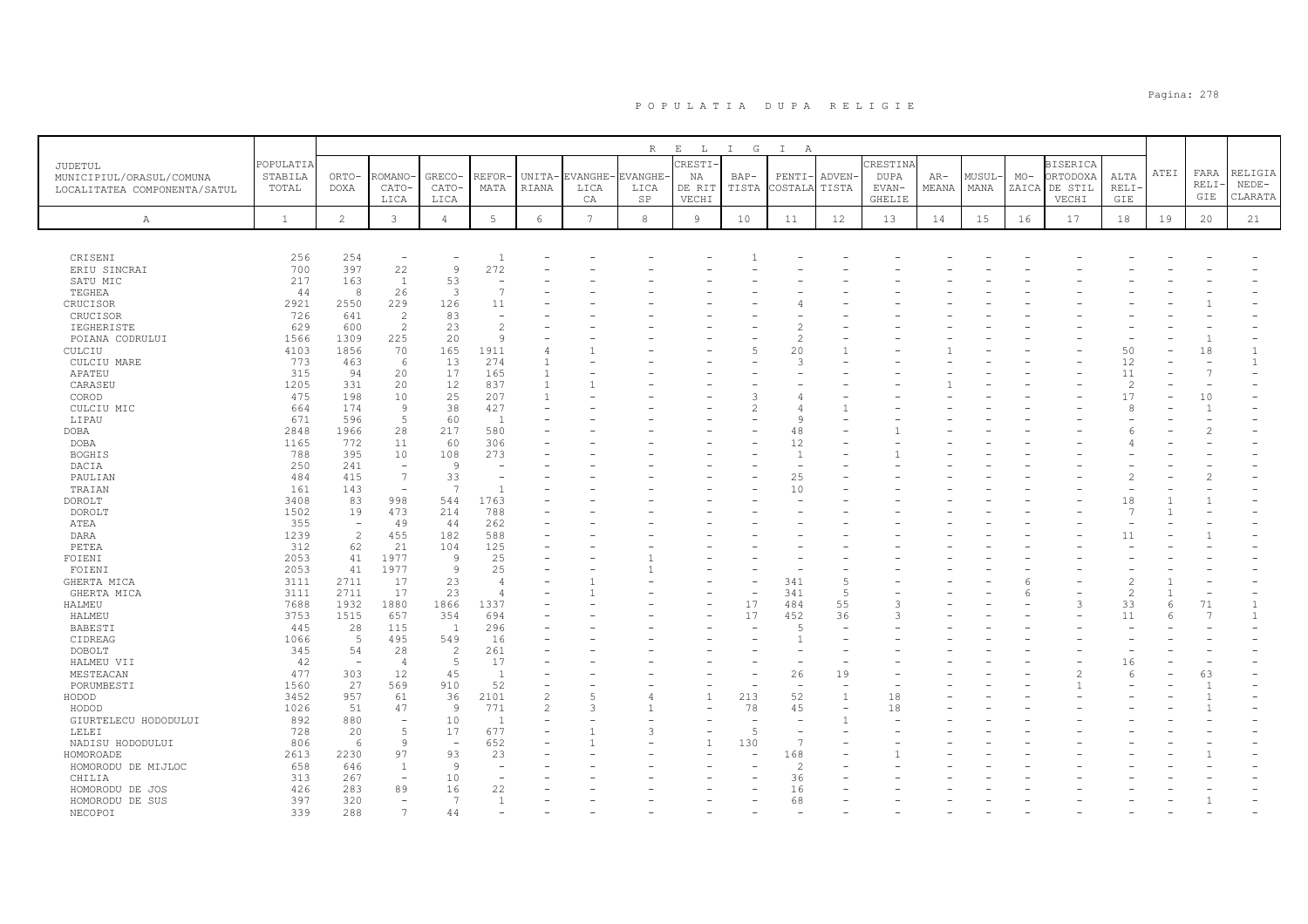|                              |                          |                               |                                 |                          |                                |                          |                 | $R_{\odot}$    | $\mathbf{E}$<br>$\mathbb{L}$ | I G    | $\mathbb{I}$<br>A        |                |               |       |       |         |                 |                                |      |               |                          |
|------------------------------|--------------------------|-------------------------------|---------------------------------|--------------------------|--------------------------------|--------------------------|-----------------|----------------|------------------------------|--------|--------------------------|----------------|---------------|-------|-------|---------|-----------------|--------------------------------|------|---------------|--------------------------|
| JUDETUL                      | POPULATIA                |                               |                                 |                          |                                |                          |                 |                | CRESTI                       |        |                          |                | CRESTINA      |       |       |         | <b>BISERICA</b> |                                |      |               |                          |
| MUNICIPIUL/ORASUL/COMUNA     | STABILA                  | ORTO-                         | -OMANO                          | GRECO-                   | REFOR                          | UNITA-                   | EVANGHE-        | <b>EVANGHE</b> | NA                           | $BAP-$ | PENTI-                   | ADVEN-         | <b>DUPA</b>   | $AR-$ | MUSUL | $MO-$   | <b>ORTODOXA</b> | ALTA                           | ATEI | FARA          | RELIGIA                  |
| LOCALITATEA COMPONENTA/SATUL | TOTAL                    | <b>DOXA</b>                   | CATO-                           | CATO-                    | MATA                           | RIANA                    | LICA            | LICA           | DE RIT                       | TISTA  | COSTALA                  | TISTA          | EVAN-         | MEANA | MANA  |         | ZAICA DE STIL   | RELI·                          |      | RELI·         | $NEDE-$                  |
|                              |                          |                               | LICA                            | LICA                     |                                |                          | CA              | SP             | VECHI                        |        |                          |                | <b>GHELIE</b> |       |       |         | VECHI           | GIE                            |      | GIE           | CLARATA                  |
| Α                            | $\mathbf{1}$             | $\overline{c}$                | $\mathbf{3}$                    | $\overline{4}$           | $5\phantom{.0}$                | 6                        | $7\overline{ }$ | 8              | 9                            | 10     | 11                       | 12             | 13            | 14    | 15    | 16      | 17              | 18                             | 19   | 20            | 21                       |
|                              |                          |                               |                                 |                          |                                |                          |                 |                |                              |        |                          |                |               |       |       |         |                 |                                |      |               |                          |
|                              |                          |                               |                                 |                          |                                |                          |                 |                |                              |        |                          |                |               |       |       |         |                 |                                |      |               |                          |
| SOLDUBA                      | 480                      | 426                           | $\overline{\phantom{a}}$        | -7                       |                                |                          |                 |                |                              |        | 46                       |                |               |       |       |         |                 |                                |      |               |                          |
| LAZURI                       | 5221                     | 458                           | 1671                            | 1387                     | 1628                           |                          |                 |                |                              |        | 13                       | 8              |               |       |       |         |                 | 22                             |      |               | 30                       |
| LAZURI                       | 2336                     | 372                           | 1075                            | 332                      | 548                            |                          |                 |                |                              |        | $\equiv$                 |                |               |       |       |         |                 | $\epsilon$                     |      |               | $\equiv$                 |
| <b>BERCU</b>                 | 593                      | $\overline{1}$                | 152                             | 165                      | 275                            |                          |                 |                |                              |        |                          |                |               |       |       |         |                 |                                |      |               | $\overline{\phantom{a}}$ |
| NISIPENI                     | 892                      | 53                            | 197                             | 222                      | 381                            |                          |                 |                |                              |        | 8<br>$\overline{5}$      |                |               |       |       |         |                 | $\mathcal{L}$                  |      |               | 30                       |
| NOROIENI                     | 316                      | 23                            | 86                              | 181                      | 12                             |                          |                 |                |                              |        |                          |                |               |       |       |         |                 |                                |      |               |                          |
| PELES                        | 809<br>275               | 9<br>$\overline{\phantom{a}}$ | 149<br>12                       | 464<br>23                | 172<br>240                     |                          |                 |                |                              |        |                          |                |               |       |       |         |                 | 13<br>$\overline{\phantom{a}}$ |      |               |                          |
| PELISOR<br>LIVADA            | 7063                     | 2022                          | 2049                            | 1824                     | 1084                           | $\overline{\mathcal{L}}$ |                 |                |                              |        | 14                       | 17             |               |       |       |         |                 | 31                             |      | 10            |                          |
| LIVADA                       | 5187                     | 855                           | 1862                            | 1660                     | 768                            | $\overline{\mathcal{L}}$ |                 |                |                              |        | 13                       |                |               |       |       |         |                 | 15                             |      | 2             |                          |
| ADRIAN                       | 536                      | 32                            | 142                             | 94                       | 268                            |                          |                 |                |                              |        |                          |                |               |       |       |         |                 |                                |      |               |                          |
| DUMBRAVA                     | 1019                     | 836                           | 39                              | 56                       | 46                             |                          |                 |                |                              |        | $\mathbf{1}$             | 17             |               |       |       |         |                 | 16                             |      |               |                          |
| LIVADA MICA                  | 321                      | 299                           | 6                               | 14                       | $\overline{c}$                 |                          |                 |                |                              |        |                          |                |               |       |       |         |                 |                                |      |               |                          |
| MEDIESU AURIT                | 7015                     | 5337                          | 477                             | 208                      | 898                            |                          |                 |                |                              | 49     | 37                       |                |               |       |       |         |                 | $\overline{5}$                 |      |               |                          |
| MEDIESU AURIT                | 2721                     | 2458                          | 66                              | 33                       | 121                            |                          |                 |                |                              | 7      | 33                       |                |               |       |       |         |                 |                                |      |               |                          |
| BABASESTI                    | 695                      | 691                           | $\overline{c}$                  | $\overline{\phantom{a}}$ |                                |                          |                 |                |                              |        | $\overline{\phantom{a}}$ |                |               |       |       |         |                 |                                |      |               |                          |
| IOJIB                        | 1077                     | 490                           | 378                             | 54                       | 153                            |                          |                 |                |                              |        |                          |                |               |       |       |         |                 |                                |      |               |                          |
| MEDIES RITURI                | 276                      | 233                           | $\overline{c}$                  | <b>1</b>                 | <b>1</b>                       |                          |                 |                |                              | 39     | -1                       |                |               |       |       |         |                 |                                |      |               |                          |
| MEDIES VII                   | 316                      | 221                           | $\overline{c}$                  | 13                       | 78                             |                          |                 |                |                              |        | $\mathfrak{D}$           |                |               |       |       |         |                 |                                |      |               |                          |
| POTAU                        | 1098                     | 732                           | 12                              | 27                       | 322                            |                          |                 |                |                              |        |                          |                |               |       |       |         |                 |                                |      |               |                          |
| ROMANESTI                    | 832                      | 512                           | 15                              | 81                       | 224                            |                          |                 |                |                              |        |                          |                |               |       |       |         |                 |                                |      |               |                          |
| MICULA                       | 3606                     | 1290                          | 638                             | 405                      | 622                            | $\overline{1}$           |                 |                |                              | 5      | 497                      | 61             |               |       |       | 33      |                 | 13                             |      | 36            | 3                        |
| MICULA                       | 2883                     | 839                           | 637                             | 377                      | 621                            | $\overline{1}$           |                 |                |                              | 3      | 341                      | 15             |               |       |       | 24      |                 |                                |      | 21            | 3                        |
| BERCU NOU                    | 276                      | 175                           | $\overline{\phantom{a}}$        | -7                       | $\overline{\phantom{a}}$       |                          |                 |                |                              |        | 59                       | 34             |               |       |       |         |                 |                                |      |               |                          |
| MICULA NOUA                  | 447                      | 276                           | <sup>1</sup>                    | 21                       | $\overline{1}$                 |                          |                 |                |                              |        | 97                       | 12             |               |       |       | $\circ$ |                 | 13                             |      | 15            |                          |
| MOFTIN                       | 4327                     | 1642                          | 993                             | 841                      | 826                            |                          |                 |                |                              |        |                          | $\overline{2}$ |               |       |       |         |                 | 6                              |      | $\mathcal{L}$ |                          |
| MOFTINU MIC                  | 1226                     | 648                           | 46                              | 126                      | 399                            |                          |                 |                |                              |        |                          |                |               |       |       |         |                 | 3                              |      | $\mathbf{1}$  |                          |
| DOMANESTI                    | 1066                     | 85                            | 115                             | 556                      | 308                            |                          |                 |                |                              |        | $\mathcal{L}$            |                |               |       |       |         |                 |                                |      |               |                          |
| GHILVACI                     | 399                      | 246                           | 110<br>$\overline{\phantom{a}}$ | 26                       | 12<br>$\overline{\phantom{a}}$ |                          |                 |                |                              |        |                          |                |               |       |       |         |                 |                                |      |               |                          |
| GHIROLT<br><b>ISTRAU</b>     | 144<br>109               | 123<br>83                     | $\equiv$                        | 21<br>26                 |                                |                          |                 |                |                              |        |                          |                |               |       |       |         |                 |                                |      |               |                          |
| MOFTINU MARE                 | 1031                     | 207                           | 722                             | 39                       | 57                             |                          |                 |                |                              |        |                          |                |               |       |       |         |                 |                                |      |               |                          |
| SINMICLAUS                   | 352                      | 250                           | $\overline{\phantom{m}}$        | 47                       | 50                             |                          |                 |                |                              |        | $\overline{c}$           |                |               |       |       |         |                 |                                |      |               |                          |
| ODOREU                       | 4888                     | 2915                          | 350                             | 520                      | 982                            |                          |                 |                |                              |        | $\mathcal{R}$            |                | 13            |       |       |         |                 | 15                             |      |               | 87                       |
| ODOREU                       | 4537                     | 2811                          | 305                             | 471                      | 829                            |                          |                 |                |                              |        | $\mathcal{L}$            |                | 13            |       |       |         |                 | 15                             |      |               | 87                       |
| <b>BERINDAN</b>              | 100                      | 25                            | $\overline{c}$                  | - 1                      | 72                             |                          |                 |                |                              |        |                          |                |               |       |       |         |                 |                                |      |               |                          |
| CUCU                         |                          |                               | $\overline{\phantom{0}}$        |                          | ۰                              |                          |                 |                |                              |        |                          |                |               |       |       |         |                 |                                |      |               |                          |
| ETENI                        | $\overline{\phantom{0}}$ |                               | $\equiv$                        |                          |                                |                          |                 |                |                              |        |                          |                |               |       |       |         |                 |                                |      |               |                          |
| MARTINESTI                   | 208                      | 59                            | 42                              | 27                       | 80                             |                          |                 |                |                              |        |                          |                |               |       |       |         |                 |                                |      |               |                          |
| VINATORESTI                  | 43                       | 20                            | $\overline{1}$                  | 21                       | - 1                            |                          |                 |                |                              |        |                          |                |               |       |       |         |                 |                                |      |               |                          |
| ORASU NOU                    | 7327                     | 4358                          | 145                             | 140                      | 2417                           |                          |                 |                |                              | 53     | 109                      |                |               |       |       |         |                 | 77                             |      | 17            | $\mathfrak{D}$           |
| ORASU NOU                    | 2012                     | 91                            | 59                              | 15                       | 1808                           |                          |                 |                |                              | 34     | 2                        |                |               |       |       |         |                 |                                |      | 3             |                          |
| ORASU NOU-VII                | 458                      | 396                           | 4                               | $\overline{1}$           | 38                             |                          |                 |                |                              |        | 5                        |                |               |       |       |         |                 | 13                             |      |               |                          |
| PRILOG                       | 853                      | 817                           | $\mathbf{1}$                    | 31                       |                                |                          |                 |                |                              |        | $\mathfrak{D}$           |                |               |       |       |         |                 |                                |      |               | $\overline{c}$           |
| PRILOG VII                   | 408                      | 297                           | 58                              | 34                       | 13                             |                          |                 |                |                              |        | 5                        |                |               |       |       |         |                 |                                |      |               |                          |
| RACSA                        | 2650                     | 2433                          | $\overline{2}$                  | 52                       |                                |                          |                 |                |                              |        | 78                       |                |               |       |       |         |                 | 64                             |      | 14            |                          |
| RACSA VII                    | 283                      | 270                           | $\equiv$                        |                          |                                |                          |                 |                |                              |        | 13                       |                |               |       |       |         |                 |                                |      |               |                          |
| REMETEA OASULUI              | 663                      | 54                            | 21                              | 7                        | 558                            |                          |                 |                |                              | 17     | $\overline{4}$           |                |               |       |       |         |                 |                                |      |               |                          |
| PAULESTI                     | 4200                     | 1587                          | 257                             | 272                      | 2010                           |                          |                 |                |                              |        | 50                       |                |               |       |       |         |                 |                                |      |               |                          |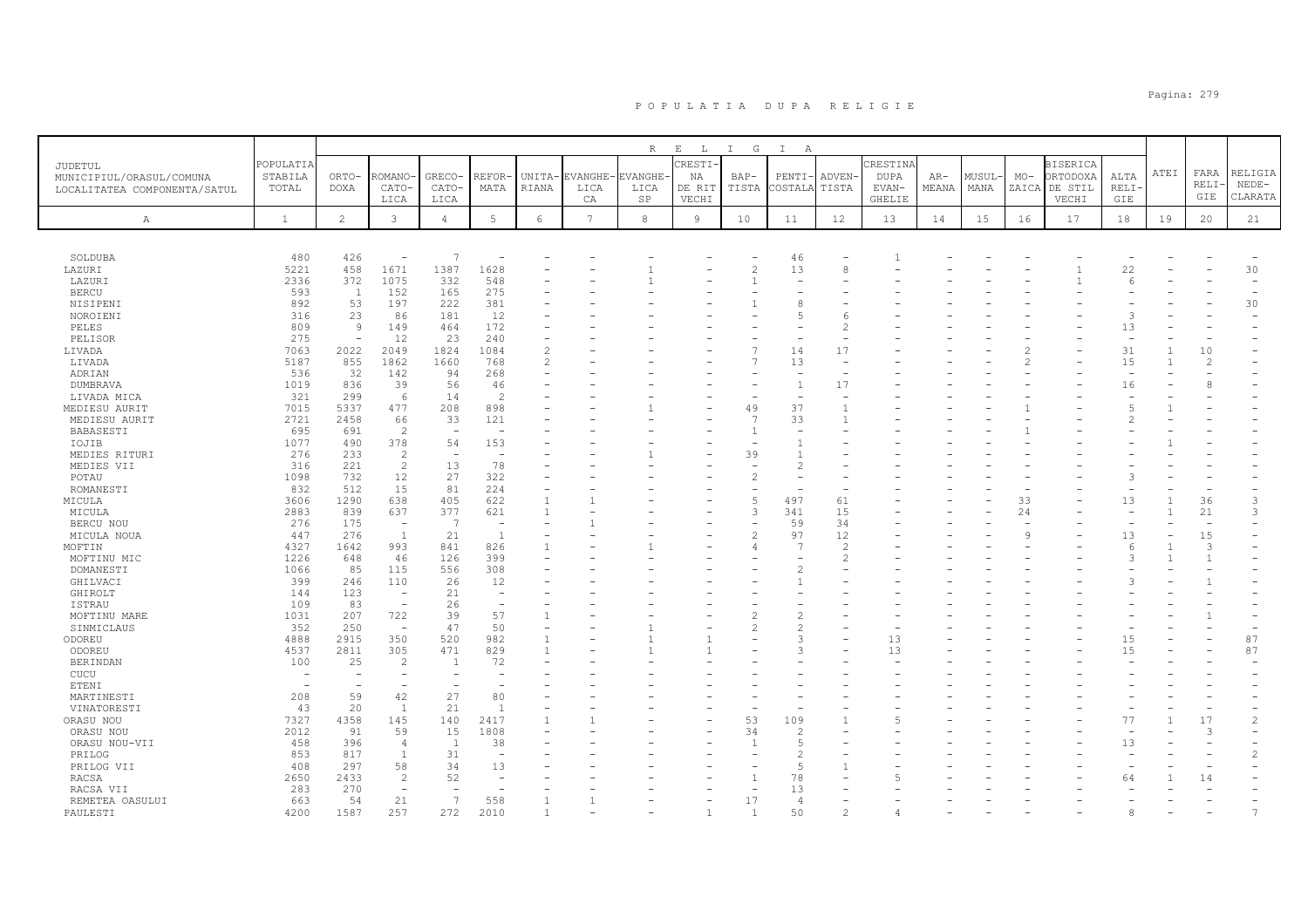|                                                                     |                               |                          |                          |                          |                |                 |                       | $R_{\perp}$            | $E$ $L$                 | I G           | $\mathbb{I}$<br>$\mathbb{A}$ |                       |                           |                |                |       |                                              |              |      |                      |                               |
|---------------------------------------------------------------------|-------------------------------|--------------------------|--------------------------|--------------------------|----------------|-----------------|-----------------------|------------------------|-------------------------|---------------|------------------------------|-----------------------|---------------------------|----------------|----------------|-------|----------------------------------------------|--------------|------|----------------------|-------------------------------|
| JUDETUL<br>MUNICIPIUL/ORASUL/COMUNA<br>LOCALITATEA COMPONENTA/SATUL | POPULATIA<br>STABILA<br>TOTAL | ORTO-<br><b>DOXA</b>     | <b>COMANO</b><br>CATO-   | GRECO-<br>CATO-          | REFOR<br>MATA  | UNITA-<br>RIANA | EVANGHE-<br>LICA      | <b>EVANGHE</b><br>LICA | CRESTI-<br>NA<br>DE RIT | BAP-<br>TISTA | $PENTI-$<br>COSTALA          | <b>ADVEN</b><br>TISTA | CRESTINA<br>DUPA<br>EVAN- | $AR-$<br>MEANA | MUSUL-<br>MANA | $MO-$ | <b>BISERICA</b><br>ORTODOXA<br>ZAICA DE STIL | ALTA<br>RELI | ATEI | FARA<br>RELI·<br>GIE | RELIGIA<br>$NEDE-$<br>CLARATA |
| Α                                                                   | $\mathbf{1}$                  | 2                        | LICA<br>$\mathbf{3}$     | LICA<br>$\overline{4}$   | 5              | 6               | СA<br>$7\overline{ }$ | SP<br>8                | VECHI<br>9              | 10            | 11                           | 12                    | GHELIE<br>13              | 14             | 15             | 16    | VECHI<br>17                                  | GIE<br>18    | 19   | 20                   | 21                            |
|                                                                     |                               |                          |                          |                          |                |                 |                       |                        |                         |               |                              |                       |                           |                |                |       |                                              |              |      |                      |                               |
| PAULESTI                                                            | 780                           | 361                      | 66                       | 79                       | 250            |                 |                       |                        |                         |               | 16                           |                       |                           |                |                |       |                                              |              |      |                      |                               |
| AMATI                                                               | 896                           | 518                      | 96                       | 15                       | 238            |                 |                       |                        |                         |               | 29                           |                       |                           |                |                |       |                                              |              |      |                      |                               |
| AMBUD                                                               | 999                           | 62                       | 43                       | 38                       | 842            |                 |                       |                        |                         |               | $\overline{2}$               | 2                     |                           |                |                |       |                                              |              |      |                      |                               |
| HRIP                                                                | 608                           | 344                      | 27                       | 22                       | 215            |                 |                       |                        |                         |               | $\sim$                       |                       |                           |                |                |       |                                              |              |      |                      |                               |
| PETIN                                                               | 629                           | 35                       | 23                       | 103                      | 464            |                 |                       |                        |                         |               | 3                            |                       |                           |                |                |       |                                              |              |      |                      |                               |
| RUSENI                                                              | 288                           | 267                      | $\overline{2}$           | 15                       | $\overline{1}$ |                 |                       |                        |                         |               |                              |                       |                           |                |                |       |                                              |              |      |                      |                               |
| PETRESTI                                                            | 1929                          | 95                       | 1677                     | 78                       | 74             | 3               |                       |                        |                         |               |                              |                       |                           |                |                |       |                                              |              |      |                      |                               |
| PETRESTI                                                            | 1618                          | 87                       | 1412                     | 54                       | 60             | 3               |                       |                        |                         |               |                              |                       |                           |                |                |       |                                              |              |      |                      |                               |
| DINDESTIU MIC                                                       | 311                           | 8                        | 265                      | 24                       | 14             |                 |                       |                        |                         |               |                              |                       |                           |                |                |       |                                              |              |      |                      |                               |
| PIR                                                                 | 1910                          | 590                      | 154                      | 186                      | 968            |                 |                       |                        |                         |               |                              |                       |                           |                |                |       |                                              |              |      | 5                    |                               |
| PIR                                                                 | 1622                          | 363                      | 139                      | 156                      | 954            |                 |                       |                        |                         |               |                              |                       |                           |                |                |       |                                              |              |      |                      |                               |
| PIRU NOU                                                            | 99                            | 59                       | 15                       | 12                       | 13             |                 |                       |                        |                         |               |                              |                       |                           |                |                |       |                                              |              |      |                      |                               |
| SARVAZEL                                                            | 189                           | 168                      | $\sim$                   | 18                       | <sup>1</sup>   |                 |                       |                        |                         |               | $\overline{c}$               |                       |                           |                |                |       |                                              |              |      |                      |                               |
| PISCOLT                                                             | 3107                          | 2004                     | 208                      | 202                      | 673            |                 |                       |                        |                         |               | 19                           |                       |                           |                |                |       |                                              |              |      |                      |                               |
| PISCOLT                                                             | 2149                          | 1268                     | 143                      | 105                      | 630            |                 |                       |                        |                         |               | $\overline{2}$               |                       |                           |                |                |       |                                              |              |      |                      |                               |
| <b>RESIGHEA</b>                                                     | 464                           | 243                      | 65                       | 97                       | 42             |                 |                       |                        |                         |               | 17                           |                       |                           |                |                |       |                                              |              |      |                      |                               |
| SCARISOARA NOUA                                                     | 494                           | 493                      | $\overline{\phantom{a}}$ |                          |                |                 |                       |                        |                         |               |                              |                       |                           |                |                |       |                                              |              |      |                      |                               |
| POMI                                                                | 2604                          | 1984                     | 67                       | 532                      | 7              |                 |                       |                        | 3                       |               |                              |                       |                           |                |                |       |                                              |              |      |                      | $\overline{5}$                |
| POMI                                                                | 1245                          | 1110                     | $\overline{4}$           | 125                      | $\overline{2}$ |                 |                       |                        | 3                       |               |                              |                       |                           |                |                |       |                                              |              |      |                      |                               |
| ACIUA                                                               | 188                           | 164                      | $\overline{c}$           | 22                       |                |                 |                       |                        |                         |               |                              |                       |                           |                |                |       |                                              |              |      |                      |                               |
| <b>BICAU</b>                                                        | 248                           | 248                      | $\overline{\phantom{a}}$ |                          |                |                 |                       |                        |                         |               |                              |                       |                           |                |                |       |                                              |              |      |                      |                               |
| BORLESTI                                                            | 923                           | 462                      | 61                       | 385                      | $\overline{5}$ |                 |                       |                        |                         |               |                              |                       |                           |                |                |       |                                              |              |      |                      | $\overline{5}$                |
| SANISLAU                                                            | 5607                          | 1991                     | 2835                     | 160                      | 597            |                 |                       |                        |                         |               | $\mathcal{Q}$                |                       |                           |                |                |       |                                              |              |      |                      | 4                             |
| SANISLAU                                                            | 3432                          | 1272                     | 1550                     | 139                      | 457            |                 |                       |                        |                         |               | 5                            |                       |                           |                |                |       |                                              |              |      |                      |                               |
| <b>BEREA</b>                                                        | 191                           | 12                       | 48                       | $\overline{\phantom{a}}$ | 131            |                 |                       |                        |                         |               |                              |                       |                           |                |                |       |                                              |              |      |                      |                               |
| CIUMESTI                                                            | 1378                          | 121                      | 1227                     | 21                       | $\mathsf{Q}$   |                 |                       |                        |                         |               |                              |                       |                           |                |                |       |                                              |              |      |                      |                               |
| HOREA                                                               | 258                           | 249                      | $\overline{\phantom{a}}$ |                          |                |                 |                       |                        |                         |               | 4                            |                       |                           |                |                |       |                                              |              |      |                      |                               |
| MARNA NOUA                                                          | 339                           | 337                      | 1                        |                          |                |                 |                       |                        |                         |               |                              |                       |                           |                |                |       |                                              |              |      |                      |                               |
| VIISOARA                                                            | $\overline{9}$                | $\overline{\phantom{a}}$ | $\overline{9}$           |                          |                |                 |                       |                        |                         |               |                              |                       |                           |                |                |       |                                              |              |      |                      |                               |
| SANTAU                                                              | 2749                          | 1605                     | 549                      | 28                       | 558            |                 |                       |                        |                         |               |                              |                       |                           |                |                |       |                                              |              |      |                      |                               |
| SANTAU                                                              | 1799                          | 1085                     | 500                      | 16                       | 195            |                 |                       |                        |                         |               |                              |                       |                           |                |                |       |                                              |              |      |                      |                               |
| CHEREUSA                                                            | 745                           | 394                      | 41                       | 5                        | 301            |                 |                       |                        |                         |               |                              |                       |                           |                |                |       |                                              |              |      |                      |                               |
| SUDURAU                                                             | 205                           | 126                      | 8                        | $\overline{7}$           | 62             |                 |                       |                        |                         |               | $\mathcal{D}$                |                       |                           |                |                |       |                                              |              |      |                      |                               |
| SACASENI                                                            | 1405                          | 606                      | 171                      | 28                       | 593            |                 |                       |                        |                         |               |                              |                       |                           |                |                |       |                                              |              |      |                      |                               |
| SACASENI                                                            | 1111                          | 330                      | 170                      | 13                       | 591            |                 |                       |                        |                         | Р             |                              |                       |                           |                |                |       |                                              |              |      |                      |                               |
| CHEGEA                                                              | 294                           | 276                      | $\overline{1}$           | 15                       | $\overline{2}$ |                 |                       |                        |                         |               |                              |                       |                           |                |                |       |                                              |              |      |                      |                               |
| SAUCA                                                               | 1576                          | 475                      | 77                       | 391                      | 582            |                 |                       |                        |                         | 20            |                              |                       |                           |                |                |       |                                              | 26           |      |                      |                               |
| SAUCA                                                               | 419                           | 101                      | $\overline{3}$           | 260                      | 49             |                 |                       |                        |                         |               |                              |                       |                           |                |                |       |                                              | 6            |      |                      |                               |
| <b>BECHENI</b>                                                      | 522                           | 13                       | 32                       | 85                       | 392            |                 |                       |                        |                         |               |                              |                       |                           |                |                |       |                                              |              |      |                      |                               |
| CEAN                                                                | 327                           | 206                      | 28                       | 6                        | 42             |                 |                       |                        |                         | 20            |                              |                       |                           |                |                |       |                                              | 20           |      |                      |                               |
| CHISAU                                                              | 131                           | $\overline{c}$           | 14                       | 16                       | 99             |                 |                       |                        |                         |               |                              |                       |                           |                |                |       |                                              |              |      |                      |                               |
| SILVAS                                                              | 177                           | 153                      | $\overline{\phantom{a}}$ | 24                       |                |                 |                       |                        |                         |               |                              |                       |                           |                |                |       |                                              |              |      |                      |                               |
|                                                                     |                               | 2673                     | 217                      | 15                       |                |                 |                       |                        |                         |               | 21                           |                       |                           |                |                |       |                                              |              |      |                      |                               |
| SOCOND<br>SOCOND                                                    | 2936<br>428                   | 208                      | 202                      | 12                       |                |                 |                       |                        |                         |               |                              |                       |                           |                |                |       |                                              |              |      |                      |                               |
|                                                                     | 519                           | 506                      | $\overline{\phantom{a}}$ |                          |                |                 |                       |                        |                         |               | 9                            |                       |                           |                |                |       |                                              |              |      |                      |                               |
| CUTA                                                                | 394                           | 374                      |                          |                          |                |                 |                       |                        |                         |               |                              |                       |                           |                |                |       |                                              |              |      |                      |                               |
| HODISA                                                              | 531                           | 527                      | 15<br>÷,                 |                          |                |                 |                       |                        |                         |               | 2                            |                       |                           |                |                |       |                                              |              |      |                      |                               |
| SOCONZEL                                                            |                               |                          | $\sim$                   |                          |                |                 |                       |                        |                         |               | $\overline{5}$               |                       |                           |                |                |       |                                              |              |      |                      |                               |
| STINA                                                               | 1064                          | 1058                     |                          |                          |                |                 |                       |                        |                         |               |                              |                       |                           |                |                |       |                                              |              |      |                      |                               |
| SUPUR                                                               | 5087                          | 3057                     | 132                      | 211                      | 1185           |                 |                       |                        |                         | 32            | 125                          |                       |                           |                |                |       |                                              | 86           |      | 243                  |                               |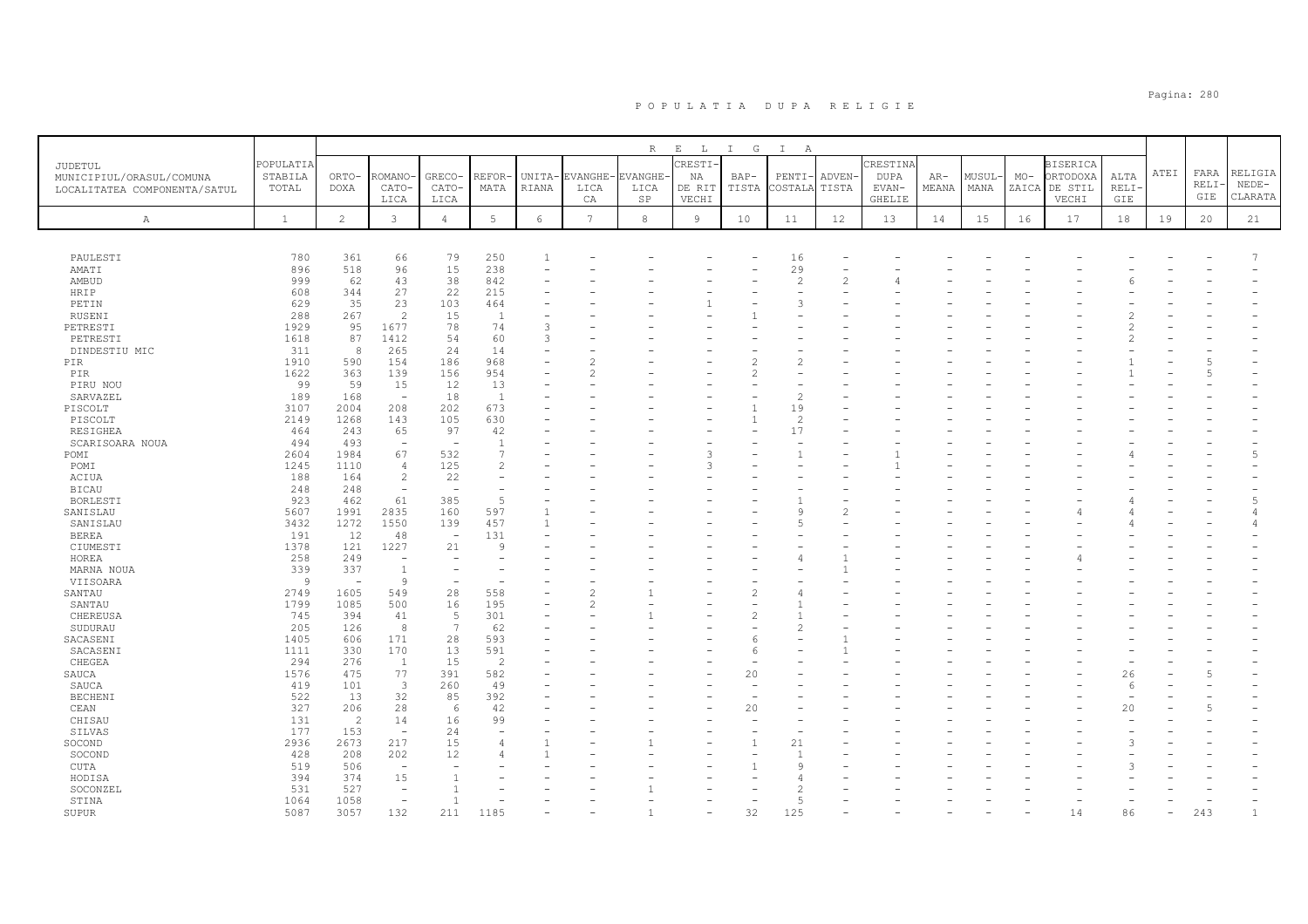|                              |                  |                                 |                                          |                          |                                |                 |                        | $R_{\perp}$     | $E$ $L$        | I G            | $\mathbb{I}$<br>A               |                          |                      |                |                |       |                           |                     |      |                |              |
|------------------------------|------------------|---------------------------------|------------------------------------------|--------------------------|--------------------------------|-----------------|------------------------|-----------------|----------------|----------------|---------------------------------|--------------------------|----------------------|----------------|----------------|-------|---------------------------|---------------------|------|----------------|--------------|
| JUDETUL                      | POPULATIA        |                                 |                                          |                          |                                |                 |                        |                 | CRESTI-        |                |                                 |                          | CRESTINA             |                |                |       | <b>BISERICA</b>           |                     | ATEI | FARA           | RELIGIA      |
| MUNICIPIUL/ORASUL/COMUNA     | STABILA<br>TOTAL | ORTO-<br>DOXA                   | ROMANO<br>CATO-                          | GRECO-<br>CATO-          | REFOR·<br>MATA                 | UNITA-<br>RIANA | <b>EVANGHE</b><br>LICA | EVANGHE<br>LICA | ΝA<br>DE RIT   | BAP-<br>TISTA  | PENTI-<br>COSTALA               | <b>ADVEN</b><br>TISTA    | <b>DUPA</b><br>EVAN- | $AR-$<br>MEANA | MUSUL-<br>MANA | $MO-$ | ORTODOXA<br>ZAICA DE STIL | ALTA<br><b>RELI</b> |      | RELI           | $NEDE-$      |
| LOCALITATEA COMPONENTA/SATUL |                  |                                 | LICA                                     | LICA                     |                                |                 | CA                     | SP              | VECHI          |                |                                 |                          | <b>GHELIE</b>        |                |                |       | VECHI                     | GIE                 |      | GIE            | CLARATA      |
|                              |                  |                                 |                                          |                          |                                |                 |                        |                 |                |                |                                 |                          |                      |                |                |       |                           |                     |      |                |              |
| Α                            | $\mathbf{1}$     | $\mathbf{2}$                    | $\mathbf{3}$                             | $\overline{4}$           | $5\phantom{.0}$                | $\epsilon$      | $7\overline{ }$        | 8               | 9              | 10             | 11                              | 12                       | 13                   | 14             | 15             | 16    | 17                        | 18                  | 19   | 20             | 21           |
|                              |                  |                                 |                                          |                          |                                |                 |                        |                 |                |                |                                 |                          |                      |                |                |       |                           |                     |      |                |              |
| SUPURU DE JOS                | 1367             | 1257                            | 10                                       | 43                       | 42                             |                 |                        |                 |                |                | 3                               |                          |                      |                |                |       |                           | 11                  |      | $\overline{1}$ |              |
| <b>DOBRA</b>                 | 1330             | 8                               | 22                                       | 11                       | 1036                           |                 |                        |                 |                |                |                                 |                          |                      |                |                |       |                           | 37                  |      | 215            |              |
| GIOROCUTA                    | 845              | 648                             | $\overline{1}$                           | $\overline{\phantom{a}}$ |                                |                 |                        |                 |                | 28             | 114                             |                          |                      |                |                |       |                           | 27                  |      | 26             |              |
| HUREZU MARE                  | 603              | 466                             | 88                                       | 26                       | 7                              |                 |                        |                 |                |                |                                 |                          |                      |                |                |       | 14                        |                     |      | 1              |              |
| RACOVA                       | 351              | 231                             | $\overline{\phantom{a}}$                 | 120                      |                                |                 |                        |                 |                |                |                                 |                          |                      |                |                |       |                           |                     |      |                |              |
| SECHERESA                    | 102              |                                 | $\overline{c}$                           | $\overline{c}$           | 96                             |                 |                        |                 |                |                |                                 |                          |                      |                |                |       |                           |                     |      |                |              |
| SUPURU DE SUS                | 489              | 447                             | 9                                        | 9                        | 3                              |                 |                        |                 |                | 2              | $\overline{1}$                  |                          |                      |                |                |       |                           | 11                  |      |                | $\mathbf{1}$ |
| TARNA MARE                   | 4040             | 3582                            | 187                                      | 16                       | 72                             |                 |                        |                 |                | 8              | 110                             |                          |                      |                |                |       |                           | 58                  |      |                | 1            |
| TARNA MARE                   | 2067             | 1697                            | 184                                      | 6                        | 72                             |                 |                        |                 |                | 8              | 68                              |                          |                      |                |                |       |                           | 28                  |      |                | 1            |
| <b>BOCICAU</b>               | 638<br>$\sim$    | 631<br>$\overline{\phantom{0}}$ | 3<br>÷,                                  |                          |                                |                 |                        |                 |                |                | $\mathbf{1}$<br>$\sim$          |                          |                      |                |                |       |                           |                     |      |                |              |
| VAGAS<br>VALEA SEACA         | 1335             | 1254                            | ÷,                                       | 10                       |                                |                 |                        |                 |                |                | 41                              |                          |                      |                |                |       |                           | 30                  |      |                |              |
| TEREBESTI                    | 1748             | 1357                            | 233                                      | 49                       | 10                             |                 |                        |                 |                |                | 98                              |                          |                      |                |                |       |                           |                     |      |                |              |
| TEREBESTI                    | 607              | 343                             | 221                                      | 34                       | -7                             |                 |                        |                 |                |                | 1                               |                          |                      |                |                |       |                           |                     |      |                |              |
| ALIZA                        | 35               | 32                              | $\overline{1}$                           | $\overline{a}$           | $\mathcal{L}$                  |                 |                        |                 |                |                | $\overline{\phantom{a}}$        |                          |                      |                |                |       |                           |                     |      |                |              |
| GELU                         | 550              | 450                             | $\overline{c}$                           |                          |                                |                 |                        |                 |                |                | 97                              |                          |                      |                |                |       |                           |                     |      |                |              |
| PISCARI                      | 556              | 532                             | $\overline{9}$                           | 15                       |                                |                 |                        |                 |                |                |                                 |                          |                      |                |                |       |                           |                     |      |                |              |
| TIREAM                       | 2489             | 1140                            | 1216                                     | 98                       | 28                             | $\overline{2}$  |                        |                 |                |                | $\mathbf{1}$                    |                          |                      |                |                |       |                           |                     |      |                |              |
| TIREAM                       | 1706             | 402                             | 1204                                     | 75                       | 23                             |                 |                        |                 |                |                |                                 |                          |                      |                |                |       |                           |                     |      |                |              |
| PORTITA                      | 248              | 223                             | 5                                        | 14                       | 4                              |                 |                        |                 |                |                | $\mathbf{1}$                    |                          |                      |                |                |       |                           |                     |      |                |              |
| VEZENDIU                     | 535              | 515                             | $\overline{7}$                           | Q                        |                                |                 |                        |                 |                |                | $\overline{\phantom{0}}$        |                          |                      |                |                |       |                           |                     |      |                |              |
| TIRSOLT                      | 3204             | 1486                            | 12                                       | 1664                     | $\overline{2}$                 |                 |                        |                 |                |                | 10                              |                          |                      |                |                |       |                           |                     |      |                | 27           |
| TIRSOLT                      | 2765             | 1264                            | 12                                       | 1467                     | $\overline{2}$                 |                 |                        |                 |                |                | 10                              |                          |                      |                |                |       |                           |                     |      |                | 8            |
| ALICENI                      | 439<br>7520      | 222<br>6642                     | $\overline{\phantom{a}}$<br>108          | 197<br>113               | $\overline{\phantom{a}}$<br>22 |                 |                        |                 | 2              | $\overline{1}$ | $\overline{\phantom{a}}$<br>556 | 17                       |                      |                |                | 34    |                           | 1<br>18             |      |                | 19<br>1      |
| TURT<br>TURT                 | 5816             | 5140                            | 57                                       | 94                       | 21                             |                 |                        |                 | $\overline{c}$ | $\overline{1}$ | 463                             | 5                        |                      |                |                | 12    |                           | 16                  |      |                |              |
| GHERTA MARE                  | 1573             | 1431                            | $\overline{\phantom{a}}$                 | 13                       | $\overline{1}$                 |                 |                        |                 |                | ۰              | 93                              | 12                       |                      |                |                | 22    |                           |                     |      |                | $\mathbf{1}$ |
| TURT BAI                     | 131              | 71                              | 51                                       | 6                        |                                |                 |                        |                 |                |                |                                 |                          |                      |                |                |       |                           | $\mathfrak{D}$      |      |                |              |
| TURULUNG                     | 4142             | 1042                            | 2313                                     | 402                      | 169                            |                 |                        |                 |                | 8              | 174                             |                          |                      |                |                |       |                           | $\mathsf{Q}$        | 2    | 13             |              |
| TURULUNG                     | 2635             | 34                              | 2087                                     | 372                      | 130                            |                 |                        |                 |                |                | $\mathcal{D}$                   |                          |                      |                |                |       |                           |                     |      |                |              |
| DRAGUSENI                    | 1234             | 1006                            | 14                                       | 10                       | $\overline{\phantom{0}}$       |                 |                        |                 |                | 8              | 172                             |                          |                      |                |                |       |                           |                     |      | 13             |              |
| TURULUNG VII                 | 273              | $\overline{c}$                  | 212                                      | 20                       | 39                             |                 |                        |                 |                |                |                                 |                          |                      |                |                |       |                           |                     |      |                |              |
| URZICENI                     | 1607             | 105                             | 1428                                     | 52                       | 20                             |                 |                        |                 |                |                |                                 |                          |                      |                |                |       |                           |                     |      |                |              |
| URZICENI                     | 1366             | 65                              | 1255                                     | 28                       | 16                             |                 |                        |                 |                |                |                                 |                          |                      |                |                |       |                           |                     |      |                |              |
| URZICENI PADURE              | 241              | 40                              | 173                                      | 24                       | $\overline{4}$                 |                 |                        |                 |                |                |                                 |                          |                      |                |                |       |                           |                     |      |                |              |
| VALEA VINULUI                | 2428             | 2107                            | 87                                       | 224                      |                                |                 |                        |                 |                |                |                                 |                          |                      |                |                |       |                           |                     |      |                | $\mathbf{1}$ |
| VALEA VINULUI                | 900              | 864                             | 5                                        | 28                       |                                |                 |                        |                 |                |                |                                 |                          |                      |                |                |       |                           |                     |      |                | $\mathbf{1}$ |
| MARIUS                       | 365<br>617       | 312<br>501                      | $\mathbf{1}$<br>$\overline{\phantom{a}}$ | 52<br>116                |                                |                 |                        |                 |                |                |                                 |                          |                      |                |                |       |                           |                     |      |                |              |
| ROSIORI<br>SII               | 546              | 430                             | 81                                       | 28                       |                                |                 |                        |                 |                |                | $\overline{1}$                  |                          |                      |                |                |       |                           | 6                   |      |                |              |
| VAMA                         | 3866             | 2235                            | 47                                       | 95                       | 969                            |                 |                        |                 |                |                | 220                             |                          |                      |                |                |       |                           | 256                 |      | 28             | 14           |
| VAMA                         | 3866             | 2235                            | 47                                       | 95                       | 969                            |                 |                        |                 |                |                | 220                             | ÷                        |                      |                |                |       |                           | 256                 |      | 28             | 14           |
| VETIS                        | 4537             | 1793                            | 198                                      | 624                      | 1708                           |                 |                        |                 |                | 7              | 155                             | 33                       |                      |                |                |       |                           | 15                  |      | 3              |              |
| VETIS                        | 1933             | 817                             | 132                                      | 213                      | 768                            |                 |                        |                 |                |                | - 1                             | <sup>1</sup>             |                      |                |                |       |                           | $\mathbf{1}$        |      |                |              |
| DECEBAL                      | 1092             | 815                             | $\overline{2}$                           | 70                       | 8                              |                 |                        |                 |                |                | 154                             | 32                       |                      |                |                |       |                           | $\overline{7}$      |      |                |              |
| OAR                          | 1512             | 161                             | 64                                       | 341                      | 932                            |                 |                        |                 |                |                | $\overline{\phantom{a}}$        | $\overline{\phantom{a}}$ |                      |                |                |       |                           | $\overline{7}$      |      |                |              |
| VIILE SATU MARE              | 3244             | 1348                            | 107                                      | 352                      | 1375                           |                 |                        |                 |                | $\overline{c}$ | 44                              | $\overline{c}$           |                      |                |                |       |                           | 10                  |      |                |              |
| VIILE SATU MARE              | 2009             | 210                             | 107                                      | 293                      | 1372                           |                 |                        |                 |                | 2              | 9                               | $\mathcal{D}$            |                      |                |                |       |                           | 10                  |      |                |              |
| CIONCHESTI                   | 182              | 159                             | ۰                                        | 23                       |                                |                 |                        |                 |                |                |                                 |                          |                      |                |                |       |                           |                     |      |                |              |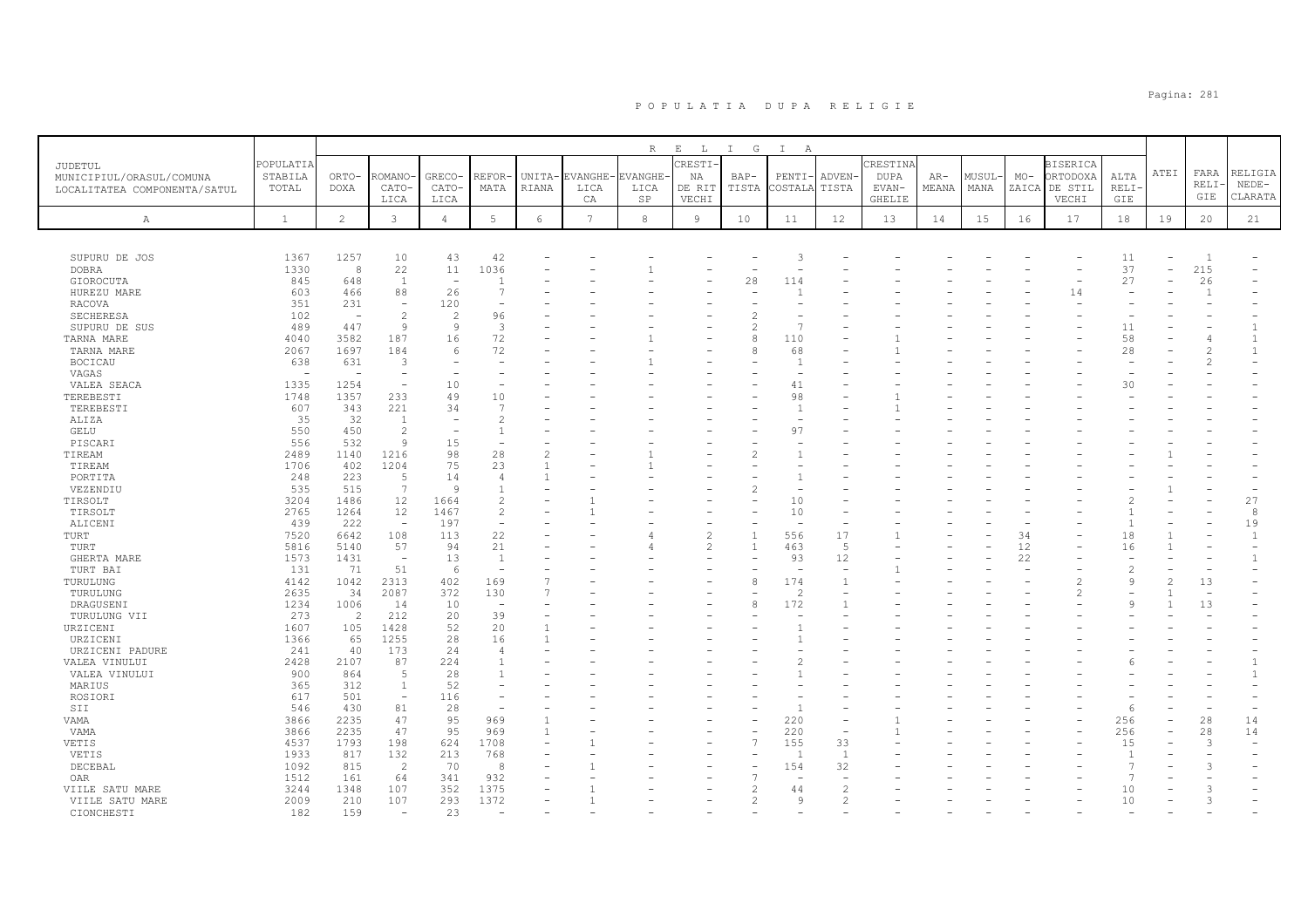| JUDETUL<br>MUNICIPIUL/ORASUL/COMUNA<br>LOCALITATEA COMPONENTA/SATUL | POPULATIA<br><b>STABILI</b><br>TOTAL | ORTO-<br>DOXA     | ROMANO-<br>CATO-<br>LICA | GRECO-<br>CATO-<br>LICA        | MATA                                                 | RIANA    | LICA<br>CA                                           | REFOR- UNITA- EVANGHE-EVANGHE-<br>LICA<br>SP | CRESTI-<br>NA<br>DE RIT<br>VECHI                                                 | BAP-<br>TISTA                                        | PENTI- ADVEN-<br>COSTALA TISTA |         | CRESTINA<br>DUPA<br>EVAN-<br><b>GHELIE</b> | $AR-$<br>MEANA | MUSUL-<br>MANA | $MO-$    | <b>BISERICA</b><br>ORTODOXA<br>ZAICA DE STIL<br>VECHI | ALTA<br>$RELI-$<br>GIE | ATEI | FARA<br>RELI<br>GIE | RELIGIA<br>$NEDE-$<br>CLARATA |
|---------------------------------------------------------------------|--------------------------------------|-------------------|--------------------------|--------------------------------|------------------------------------------------------|----------|------------------------------------------------------|----------------------------------------------|----------------------------------------------------------------------------------|------------------------------------------------------|--------------------------------|---------|--------------------------------------------|----------------|----------------|----------|-------------------------------------------------------|------------------------|------|---------------------|-------------------------------|
|                                                                     |                                      |                   |                          |                                |                                                      |          |                                                      |                                              |                                                                                  |                                                      |                                | 12      |                                            | 14             |                | 16.      |                                                       | 18                     | 19   | 20                  |                               |
| MEDISA<br>TATARESTI<br>TIREAC                                       | 335<br>611<br>107                    | 290<br>582<br>107 | $-$<br>$\sim$<br>$\sim$  | 23<br>$\overline{\phantom{0}}$ | $\overline{\phantom{0}}$<br>$\overline{\phantom{0}}$ | -<br>$-$ | $\overline{\phantom{0}}$<br>$\overline{\phantom{0}}$ | -<br>$\overline{\phantom{0}}$                | $\overline{\phantom{0}}$<br>$\overline{\phantom{0}}$<br>$\overline{\phantom{0}}$ | $\overline{\phantom{0}}$<br>$\overline{\phantom{0}}$ |                                | -<br>-- |                                            |                |                | <u>_</u> | $\overline{\phantom{0}}$                              |                        |      |                     |                               |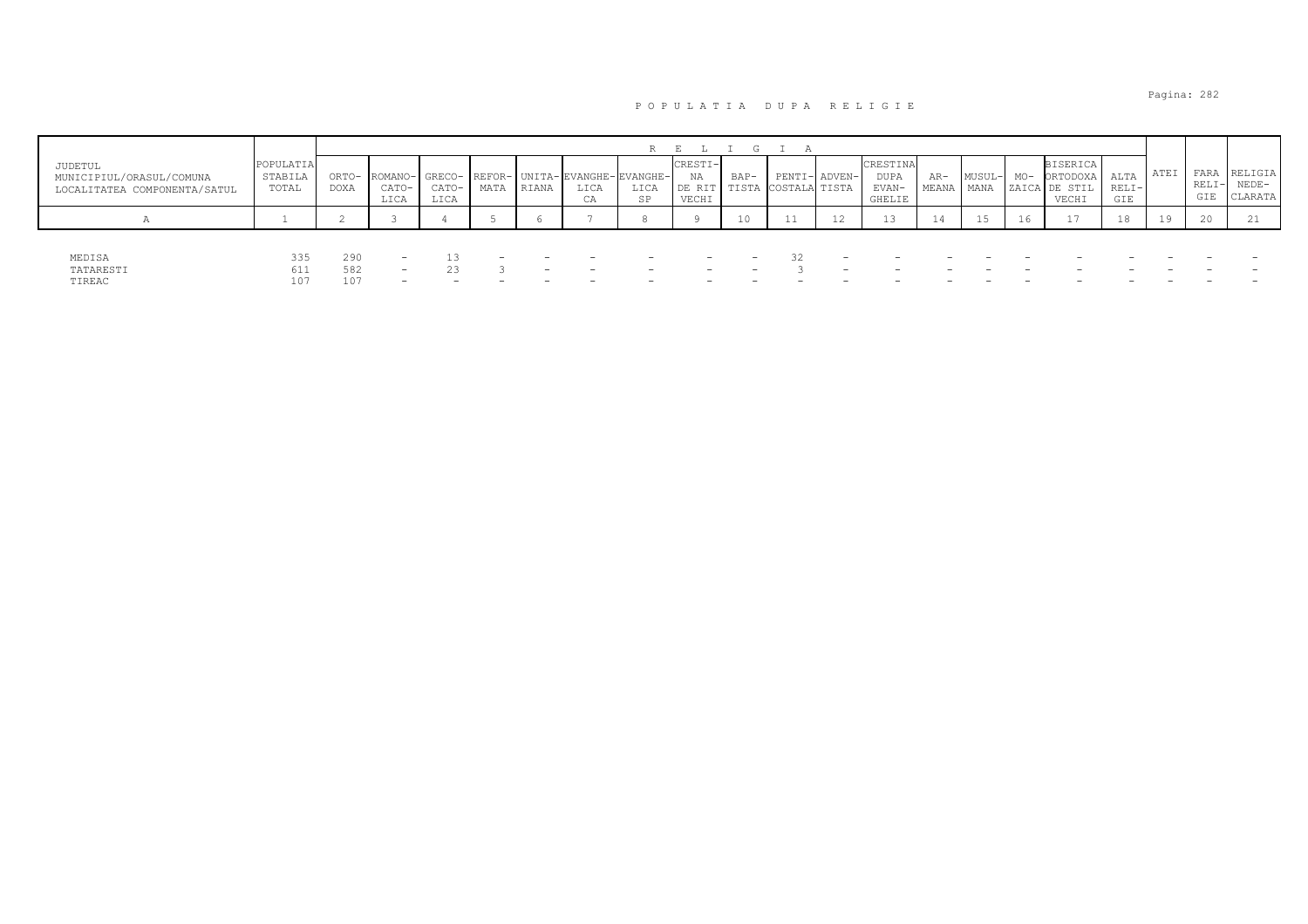|                                 |              |                |                                            |                                  |                |        |                 | $\mathbb R$    | $\mathbf{E}$<br>$\mathbb{L}$ | $\mathbbm{1}$<br>G | $\mathbb{I}$<br>A    |                          |                 |                |                |                |                  |                          |               |             |                |
|---------------------------------|--------------|----------------|--------------------------------------------|----------------------------------|----------------|--------|-----------------|----------------|------------------------------|--------------------|----------------------|--------------------------|-----------------|----------------|----------------|----------------|------------------|--------------------------|---------------|-------------|----------------|
| JUDETUL                         | POPULATIA    |                |                                            |                                  |                |        |                 |                | CRESTI-                      |                    |                      |                          | CRESTINA        |                |                |                | <b>BISERICA</b>  |                          | ATEI          | FARA        | RELIGIA        |
| MUNICIPIUL/ORASUL/COMUNA        | STABILA      | ORTO-          | ROMANO·                                    | GRECO-                           | REFOR-         | UNITA- | <b>EVANGHE</b>  | EVANGHE-       | ΝA                           | $BAP-$             | PENTI                | ADVEN-                   | <b>DUPA</b>     | AR-            | MUSUL·         | $MO-$          | ORTODOXA         | ALTA                     |               | <b>RELI</b> | $NEDE-$        |
| LOCALITATEA COMPONENTA/SATUL    | TOTAL        | DOXA           | CATO-<br>LICA                              | CATO-<br>LICA                    | MATA           | RIANA  | LICA<br>СA      | LICA<br>SP     | DE RIT<br>VECHI              | TISTA              | COSTALA              | TISTA                    | EVAN-<br>GHELIE | MEANA          | MANA           | ZAICA          | DE STIL<br>VECHI | RELI-<br>GIE             |               | GIE         | CLARATA        |
|                                 |              |                |                                            |                                  |                |        |                 |                |                              |                    |                      |                          |                 |                |                |                |                  |                          |               |             |                |
| $\mathbb{A}$                    | <sup>1</sup> | $\overline{2}$ | 3                                          | $\overline{4}$                   | 5              | 6      | $7\overline{ }$ | 8              | $\overline{9}$               | 10                 | 11                   | 12                       | 13              | 14             | 15             | 16             | 17               | 18                       | 19            | 20          | 21             |
|                                 |              |                |                                            |                                  |                |        |                 |                |                              |                    |                      |                          |                 |                |                |                |                  |                          |               |             |                |
| JUDETUL SALAJ                   | 266797       | 178681         | 7786                                       | 9198                             | 54175          | 60     | 26              | 13             | 29                           | 7136               | 5464                 | 858                      | 520             | -1             | 6              | 15             | 24               | 2050                     | 71            | 467         | 217            |
| MUNICIPII SI ORASE              | 106989       | 73321          | 3937                                       | 3572                             | 20967          | 42     | 16              | 9              | 23                           | 2181               | 1691                 | 154                      | 48              | $\overline{1}$ | 6              | $\mathcal{Q}$  | $\overline{9}$   | 709                      | 53            | 171         | 70             |
| MUNICIPIUL ZALAU                | 68404        | 49831          | 1483                                       | 1886                             | 11910          | 27     | 6               | $\overline{7}$ | 15                           | 1267               | 1333                 | 39                       | 30              | $\overline{1}$ | 4              | $\overline{5}$ | 7                | 332                      | 35            | 120         | 66             |
| ZALAU                           | 67977        | 49460          | 1483                                       | 1886                             | 11910          | 27     | 6               | $\overline{7}$ | 15                           | 1266               | 1278                 | 39                       | 30              |                |                | 5              | $\overline{7}$   | 332                      | 35            | 120         | 66             |
| STINA                           | 427          | 371            | <b>.</b>                                   |                                  |                |        |                 |                |                              | -1                 | 55                   | $\overline{a}$           |                 |                |                |                |                  | $\overline{\phantom{a}}$ |               |             |                |
| ORAS CEHU SILVANIEI             | 8954         | 4306           | 352                                        | 39                               | 4023           | 3      |                 | $\overline{c}$ | 6                            | 31                 | 25                   | 27                       |                 |                |                |                |                  | 124                      | 3             | 8           | $\overline{1}$ |
| CEHU SILVANIEI                  | 6160         | 2296           | 344                                        | 32                               | 3360           | 3      |                 |                | .5                           | 28                 | 10                   | 16                       |                 |                |                |                |                  | 56                       | 3             |             |                |
| HOROATU CEHULUI                 | 241          | 236            | $\overline{\phantom{a}}$                   | $\overline{4}$                   | -1             |        |                 |                |                              |                    |                      |                          |                 |                |                |                |                  |                          |               |             |                |
| MOTIS                           | 797          | 773<br>675     | $\overline{c}$<br>$\overline{\phantom{a}}$ | $\overline{c}$<br>$\overline{1}$ | 8<br>-1        |        |                 |                |                              | $\overline{c}$     | 12<br>3              | ÷,                       |                 |                |                |                |                  | $\overline{c}$           |               |             |                |
| NADIS<br>ULCIUG                 | 684<br>1072  | 326            | 6                                          | $\sim$                           | 653            |        |                 |                | $\mathbf{1}$                 | $\mathbf{1}$       |                      | 11                       | $\overline{1}$  |                |                |                |                  | 66                       |               | 6           | $\mathbf{1}$   |
| ORAS JIBOU                      | 11989        | 8664           | 193                                        | 243                              | 1815           | 6      |                 |                | $\mathfrak{D}$               | 429                | 314                  | 14                       | 17              |                |                | Р              |                  | 243                      | 13            | 33          |                |
| JIBOU                           | 10198        | 7049           | 189                                        | 217                              | 1813           | 6      |                 |                | 2                            | 304                | 299                  | 14                       | 17              |                |                | Р              |                  | 239                      | 13            | 33          |                |
| CUCEU                           | 539          | 421            |                                            | $\overline{\phantom{a}}$         |                |        |                 |                |                              | 114                | $\overline{4}$       |                          |                 |                |                |                |                  |                          |               |             |                |
| HUSIA                           | 276          | 272            |                                            | $\overline{2}$                   |                |        |                 |                |                              |                    |                      |                          |                 |                |                |                |                  | $\overline{c}$           |               |             |                |
| RONA                            | 425          | 420            |                                            | $\mathcal{L}$                    |                |        |                 |                |                              |                    | P                    |                          |                 |                |                |                |                  |                          |               |             |                |
| <b>VAR</b>                      | 551          | 502            | 4                                          | 22                               |                |        |                 |                |                              | 11                 | 8                    |                          |                 |                |                |                |                  | $\overline{c}$           |               |             |                |
| ORAS SIMLEU SILVANIEI           | 17642        | 10520          | 1909                                       | 1404                             | 3219           | 6      | 8               |                |                              | 454                | 19                   | 74                       |                 |                |                |                | $\mathcal{L}$    | 10                       | $\mathcal{L}$ | 10          | 3              |
| SIMLEU SILVANIEI                | 15233        | 8374           | 1909                                       | 1345                             | 3211           | 6      | 8               |                |                              | 258                | 19                   | 74                       |                 |                | $\overline{2}$ |                | $\overline{2}$   | 10                       | $\mathcal{L}$ | 10          | 3              |
| <b>BIC</b>                      | 59           | 52             |                                            | $\overline{7}$                   |                |        |                 |                |                              |                    |                      |                          |                 |                |                |                |                  |                          |               |             |                |
| CEHEI                           | 1038         | 839            | $\overline{\phantom{a}}$                   | 12                               | $\overline{5}$ |        |                 |                |                              | 182                |                      |                          |                 |                |                |                |                  |                          |               |             |                |
| PUSTA                           | 1312         | 1255           | $\overline{\phantom{a}}$                   | 40                               | n,             |        |                 |                |                              | 14                 |                      | $\overline{\phantom{a}}$ |                 |                |                |                |                  |                          |               |             |                |
| COMUNE                          | 159808       | 105360         | 3849                                       | 5626                             | 33208          | 18     | 10              |                |                              | 4955               | 3773                 | 704                      | 472             |                |                |                | 15               | 1341                     | 18            | 296         | 147            |
| AGRIJ                           | 2482         | 2330           | 6                                          | 23                               | 5              |        |                 |                |                              | 50                 | 65                   |                          |                 |                |                |                |                  |                          |               |             |                |
| AGRIJ                           | 1030         | 965            | 6                                          | 8<br>13                          |                |        |                 |                |                              | 46                 | $\mathbf{1}$         |                          |                 |                |                |                |                  |                          |               |             |                |
| <b>BOZNA</b><br>RASTOLTU DESERT | 330<br>418   | 291<br>413     | ۳                                          | 2                                |                |        |                 |                |                              | 4                  | 21<br>3              |                          |                 |                |                |                |                  |                          |               |             |                |
| TREZNEA                         | 704          | 661            | $\overline{\phantom{a}}$                   |                                  | 2              |        |                 |                |                              |                    | 40                   |                          |                 |                |                |                |                  |                          |               |             |                |
| ALMASU                          | 3136         | 1899           | 15                                         | 18                               | 1128           |        |                 |                |                              | 22                 | 46                   |                          |                 |                |                |                |                  |                          |               |             |                |
| ALMASU                          | 1160         | 824            | 3                                          | $\overline{4}$                   | 294            |        |                 |                |                              | 21                 | 7                    |                          |                 |                |                |                |                  |                          |               |             |                |
| BABIU                           | 129          | 78             | ۰                                          |                                  | 50             |        |                 |                |                              | $\overline{1}$     |                      |                          |                 |                |                |                |                  |                          |               |             |                |
| CUTIS                           | 94           | 86             |                                            | 7                                |                |        |                 |                |                              |                    |                      |                          |                 |                |                |                |                  |                          |               |             |                |
| JEBUCU                          | 333          | $\overline{3}$ |                                            |                                  | 328            |        |                 |                |                              |                    | -1                   |                          |                 |                |                |                |                  |                          |               |             |                |
| MESTEACANU                      | 491          | 453            |                                            | $\mathbf{1}$                     |                |        |                 |                |                              |                    | 37                   |                          |                 |                |                |                |                  |                          |               |             |                |
| PETRINZEL                       | 228          | 10             | 6                                          | $\overline{\phantom{a}}$         | 212            |        |                 |                |                              |                    |                      |                          |                 |                |                |                |                  |                          |               |             |                |
| <b>SFARAS</b>                   | 180          | 110            | $\mathfrak{D}$                             |                                  | 67             |        |                 |                |                              |                    |                      |                          |                 |                |                |                |                  |                          |               |             |                |
| STANA                           | 255          | 74             | 3                                          | $\mathfrak{D}$                   | 176            |        |                 |                |                              |                    |                      |                          |                 |                |                |                |                  |                          |               |             |                |
| TAUDU                           | 266          | 261            |                                            | $\overline{4}$                   |                |        |                 |                |                              |                    |                      |                          |                 |                |                |                |                  |                          |               |             |                |
| BABENI                          | 2362         | 2104           |                                            | 180                              | 3              |        |                 |                |                              | 6                  | 52                   | 12                       |                 |                |                |                |                  |                          |               |             |                |
| <b>BABENI</b>                   | 791          | 669            |                                            | 92                               |                |        |                 |                |                              | 3                  | 24                   |                          |                 |                |                |                |                  |                          |               |             |                |
| CIOCMANI                        | 748          | 698            |                                            | 32                               |                |        |                 |                |                              | 3                  | 11                   | $\overline{\phantom{a}}$ |                 |                |                |                |                  |                          |               |             |                |
| CLIT                            | 276          | 263            |                                            |                                  |                |        |                 |                |                              |                    | $\overline{1}$       | 12                       |                 |                |                |                |                  |                          |               |             |                |
| PIROSA<br>POIENITA              | 158<br>389   | 139<br>335     | $\mathbf{1}$                               | $\Delta$<br>52                   |                |        |                 |                |                              |                    | 15<br>$\overline{1}$ |                          |                 |                |                |                |                  |                          |               |             |                |
| BALAN                           | 4373         | 3610           |                                            | 10                               |                |        |                 |                |                              | 27                 | 698                  |                          |                 |                |                |                |                  | 20                       |               |             |                |
| BALAN                           | 1097         | 1016           |                                            |                                  |                |        |                 |                |                              |                    | 80                   |                          |                 |                |                |                |                  |                          |               |             |                |
| CHECHIS                         | 705          | 613            |                                            |                                  |                |        |                 |                |                              |                    | 81                   |                          |                 |                |                |                |                  |                          |               |             |                |
| CHENDREA                        | 1001         | 753            |                                            |                                  |                |        |                 |                |                              | $\overline{4}$     | 243                  |                          |                 |                |                |                |                  |                          |               |             |                |
| GALPTTA                         | 607          | 446            |                                            |                                  |                |        |                 |                |                              | 2.3                | 138                  |                          |                 |                |                |                |                  |                          |               |             |                |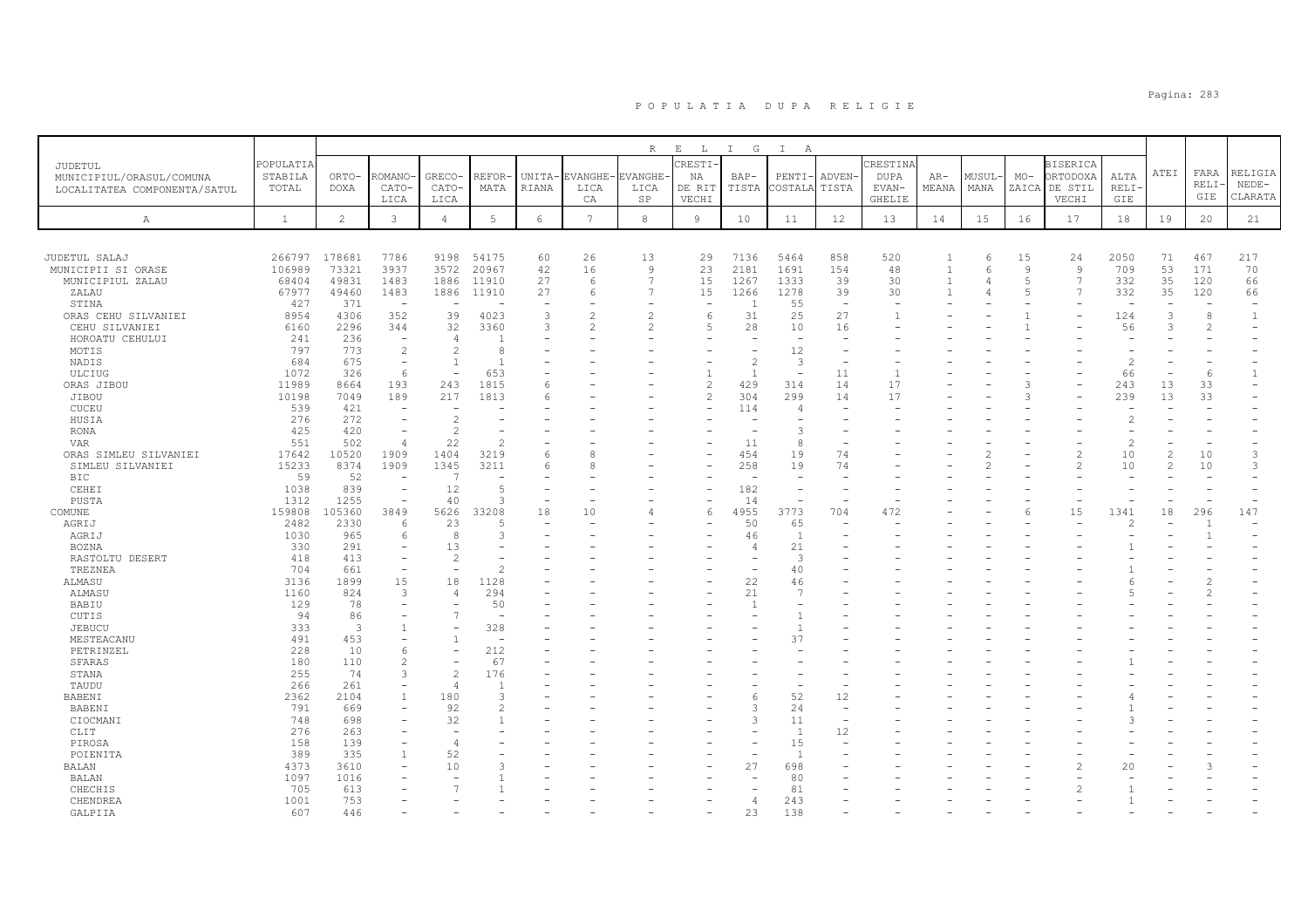|                                                                     |                               |                         |                          |                          |                          |                 |            | $R_{\parallel}$                | $\mathbf E$<br>L                | G<br>$\mathbb{I}$        | $\mathbb{I}$<br>A        |                 |                                            |                |               |       |                                                       |                      |                           |                            |                               |
|---------------------------------------------------------------------|-------------------------------|-------------------------|--------------------------|--------------------------|--------------------------|-----------------|------------|--------------------------------|---------------------------------|--------------------------|--------------------------|-----------------|--------------------------------------------|----------------|---------------|-------|-------------------------------------------------------|----------------------|---------------------------|----------------------------|-------------------------------|
| JUDETUL<br>MUNICIPIUL/ORASUL/COMUNA<br>LOCALITATEA COMPONENTA/SATUL | POPULATIA<br>STABILA<br>TOTAL | ORTO-<br><b>DOXA</b>    | ROMANO<br>CATO-<br>LICA  | GRECO-<br>CATO-<br>LICA  | REFOR-<br>MATA           | UNITA-<br>RIANA | LICA<br>CA | EVANGHE-EVANGHE-<br>LICA<br>SP | CRESTI<br>ΝA<br>DE RIT<br>VECHI | $BAP-$<br>TISTA          | PENTI-<br>COSTALA        | ADVEN-<br>TISTA | CRESTINA<br><b>DUPA</b><br>EVAN-<br>GHELIE | $AR-$<br>MEANA | MUSUL<br>MANA | $MO-$ | <b>BISERICA</b><br>ORTODOXA<br>ZAICA DE STIL<br>VECHI | ALTA<br>RELI-<br>GIE | ATEI                      | FARA<br><b>RELI</b><br>GIE | RELIGIA<br>$NEDE-$<br>CLARATA |
| $\mathbb{A}$                                                        | $\mathbf{1}$                  | $\overline{2}$          | 3                        | $\overline{4}$           | 5                        | $6\overline{6}$ | 7          | 8                              | $\overline{9}$                  | 10                       | 11                       | 12              | 13                                         | 14             | 15            | 16    | 17                                                    | 18                   | 19                        | 20                         | 21                            |
|                                                                     |                               |                         |                          |                          |                          |                 |            |                                |                                 |                          |                          |                 |                                            |                |               |       |                                                       |                      |                           |                            |                               |
|                                                                     |                               |                         |                          |                          |                          |                 |            |                                |                                 |                          |                          |                 |                                            |                |               |       |                                                       |                      |                           |                            |                               |
| GILGAU ALMASULUI                                                    | 963                           | 782                     |                          | 3                        |                          |                 |            |                                |                                 | $\overline{\phantom{0}}$ | 156                      |                 |                                            |                |               |       |                                                       | 18                   |                           | 3                          |                               |
| <b>BANISOR</b>                                                      | 2739                          | 2290                    | ÷                        | 181                      |                          |                 |            |                                |                                 | 218                      | 4                        |                 |                                            |                |               |       |                                                       | 40                   |                           | 3                          | $\overline{c}$                |
| BANISOR                                                             | 857<br>674                    | 849<br>636              |                          | 5<br>11                  |                          |                 |            |                                |                                 |                          | 2                        |                 |                                            |                |               |       |                                                       | 24                   |                           |                            | $\overline{c}$                |
| BAN<br>PECEIU                                                       | 1208                          | 805                     | $\overline{\phantom{0}}$ | 165                      |                          |                 |            |                                |                                 | 218                      | 2                        |                 |                                            |                |               |       |                                                       | 16                   |                           | $\overline{c}$             | $\equiv$                      |
| <b>BENESAT</b>                                                      | 1955                          | 1335                    | 5                        | 29                       | 506                      |                 |            |                                |                                 |                          |                          |                 |                                            |                |               |       |                                                       | 60                   | $\overline{c}$            | 8                          |                               |
| <b>BENESAT</b>                                                      | 550                           | 381                     | $\equiv$                 | 29                       | 92                       |                 |            |                                |                                 |                          |                          |                 |                                            |                |               |       |                                                       | 46                   |                           |                            |                               |
| ALUNIS                                                              | 754                           | 746                     | $\sim$                   |                          |                          |                 |            |                                |                                 |                          |                          |                 |                                            |                |               |       |                                                       | $\overline{1}$       |                           |                            |                               |
| <b>BIUSA</b>                                                        | 651                           | 208                     | 5                        | $\overline{\phantom{a}}$ | 414                      |                 |            |                                |                                 | $\overline{1}$           |                          |                 |                                            |                |               |       |                                                       | 13                   | $\overline{\mathfrak{Z}}$ | 8                          |                               |
| BOBOTA                                                              | 4257                          | 3919                    | 21                       | 193                      | 29                       |                 |            |                                |                                 | 68                       | 25                       |                 |                                            |                |               |       |                                                       | -1                   |                           |                            |                               |
| BOBOTA                                                              | 1622                          | 1426                    | 15                       | 161                      | 16                       |                 |            |                                |                                 | $\overline{1}$           | $\overline{c}$           |                 |                                            |                |               |       |                                                       | -1                   |                           |                            |                               |
| DERSIDA                                                             | 1910                          | 1816                    | 1                        | 3                        | $\overline{\phantom{a}}$ |                 |            |                                |                                 | 67                       | 23                       |                 |                                            |                |               |       |                                                       |                      |                           |                            |                               |
| ZALNOC                                                              | 725                           | 677                     | 5                        | 29                       | 13                       |                 |            |                                |                                 |                          | $\overline{\phantom{a}}$ |                 |                                            |                |               |       |                                                       |                      |                           |                            |                               |
| <b>BOCSA</b>                                                        | 3632                          | 1772                    | 18                       | 206                      | 1242                     |                 |            |                                |                                 | 319                      | 23                       |                 |                                            |                |               |       |                                                       |                      |                           | 44                         | 6                             |
| <b>BOCSA</b>                                                        | 1079                          | 961                     | $\sim$                   | 13                       | 3                        |                 |            |                                |                                 | 29                       | 22                       |                 |                                            |                |               |       |                                                       |                      |                           | 44                         | 6                             |
| <b>BORLA</b>                                                        | 1634                          | 88                      | 17                       | 2                        | 1238                     |                 |            |                                |                                 | 289                      |                          |                 |                                            |                |               |       |                                                       |                      |                           |                            |                               |
| CIMPIA                                                              | 307                           | 204                     | $\overline{\phantom{a}}$ | 103                      |                          |                 |            |                                |                                 |                          |                          |                 |                                            |                |               |       |                                                       |                      |                           |                            |                               |
| SALAJENI                                                            | 612                           | 519                     | $\mathbf{1}$             | 88                       |                          |                 |            |                                |                                 | $\overline{1}$           | $\mathbf{1}$             |                 |                                            |                |               |       |                                                       |                      |                           |                            |                               |
| BUCIUMI                                                             | 3033                          | 2614                    | $\overline{\phantom{a}}$ | 77                       |                          |                 |            |                                |                                 | 80                       | 227                      |                 |                                            |                |               |       |                                                       | 29                   |                           | 3                          | $\overline{1}$                |
| BUCIUMI                                                             | 1435                          | 1286                    |                          | 19                       |                          |                 |            |                                |                                 | 15                       | 101                      |                 |                                            |                |               |       |                                                       | 13                   |                           |                            |                               |
| <b>BODIA</b>                                                        | 339                           | 236                     |                          | $\mathbf{1}$             |                          |                 |            |                                |                                 | 16                       | 76                       |                 |                                            |                |               |       |                                                       | 7                    |                           | $\mathcal{R}$              |                               |
| <b>BOGDANA</b>                                                      | 451                           | 402                     |                          |                          |                          |                 |            |                                |                                 | 20                       | 23                       |                 |                                            |                |               |       |                                                       | -5                   |                           |                            | $\mathbf{1}$                  |
| HUTA                                                                | 39                            | 35                      |                          | $\overline{c}$           |                          |                 |            |                                |                                 | $\overline{c}$           | $\overline{\phantom{a}}$ |                 |                                            |                |               |       |                                                       |                      |                           |                            |                               |
| RASTOLT                                                             | 316                           | 253                     |                          | 55                       |                          |                 |            |                                |                                 | 3                        |                          |                 |                                            |                |               |       |                                                       |                      |                           |                            |                               |
| SINGEORGIU DE MESES                                                 | 453                           | 402                     |                          |                          |                          |                 |            |                                |                                 | 24                       | 27                       | ÷,              |                                            |                |               |       |                                                       |                      |                           |                            |                               |
| CAMAR                                                               | 1999                          | 27                      | 21                       | 93                       | 1408                     |                 |            |                                |                                 | 241                      | 23                       | 92              | 91                                         |                |               |       |                                                       |                      |                           |                            |                               |
| CAMAR                                                               | 1999                          | 27                      | 21                       | 93                       | 1408                     |                 |            |                                |                                 | 241                      | 23                       | 92              | 91                                         |                |               |       |                                                       | $\mathcal{A}$        |                           |                            |                               |
| PADURENI                                                            |                               |                         |                          |                          |                          |                 |            |                                |                                 |                          |                          |                 |                                            |                |               |       |                                                       |                      |                           |                            |                               |
| CARASTELEC                                                          | 1387                          | 170                     | 1188                     | 6                        | 20                       |                 |            |                                |                                 |                          |                          | 2               |                                            |                |               |       |                                                       |                      |                           |                            |                               |
| CARASTELEC                                                          | 1219                          | 8                       | 1188                     |                          | 20                       |                 |            |                                |                                 |                          |                          | 2               |                                            |                |               |       |                                                       |                      |                           |                            |                               |
| DUMUSLAU                                                            | 168                           | 162                     | $\overline{\phantom{m}}$ | 6                        | $\overline{\phantom{a}}$ |                 |            |                                |                                 |                          |                          |                 |                                            |                |               |       |                                                       |                      |                           |                            |                               |
| CHIESD                                                              | 2749                          | 2532                    | $\overline{c}$           | $\overline{\phantom{a}}$ | 113                      |                 |            |                                |                                 | 59<br>57                 | 42                       |                 |                                            |                |               |       |                                                       |                      |                           |                            |                               |
| CHIESD                                                              | 2038                          | 1823                    | $\overline{c}$           |                          | 113                      |                 |            |                                |                                 |                          | 42                       |                 |                                            |                |               |       |                                                       |                      |                           |                            |                               |
| COLONIA SIGHETU SILVANIEI                                           | 111<br>600                    | 111<br>598              | $\overline{\phantom{a}}$ |                          |                          |                 |            |                                |                                 | 2                        |                          |                 |                                            |                |               |       |                                                       |                      |                           |                            |                               |
| SIGHETU SILVANIEI                                                   |                               | 2589                    | $\overline{c}$           | 125                      |                          |                 |            |                                |                                 |                          |                          |                 |                                            |                |               |       |                                                       |                      |                           |                            |                               |
| CIZER<br>CIZER                                                      | 2738<br>1947                  | 1872                    | $\overline{2}$           | 62                       | $\mathcal{L}$            |                 |            |                                |                                 |                          | 6                        |                 |                                            |                |               |       |                                                       | 11<br>R              |                           |                            |                               |
| PLESCA                                                              | 197                           | 194                     | $\equiv$                 | $\overline{1}$           |                          |                 |            |                                |                                 |                          | 2                        |                 |                                            |                |               |       |                                                       |                      |                           |                            |                               |
| PRIA                                                                | 594                           | 523                     | $\overline{\phantom{m}}$ | 62                       |                          |                 |            |                                |                                 |                          |                          |                 |                                            |                |               |       |                                                       | 3                    |                           |                            |                               |
| COSEIU                                                              | 1409                          | 667                     | $\overline{c}$           | 59                       | 465                      |                 |            |                                |                                 | 205                      |                          |                 |                                            |                |               |       |                                                       | 9                    |                           |                            |                               |
| COSEIU                                                              | 498                           | 324                     | $\mathcal{D}$            | 13                       | 150                      |                 |            |                                |                                 |                          |                          |                 |                                            |                |               |       |                                                       | $\mathcal{R}$        |                           |                            |                               |
| ARCHID                                                              | 523                           | $\overline{\mathbf{3}}$ | $\sim$                   | $\sim$                   | 315                      |                 |            |                                |                                 | 205                      | ۰                        |                 |                                            |                |               |       |                                                       |                      |                           |                            |                               |
| CHILIOARA                                                           | 388                           | 340                     | $\overline{\phantom{a}}$ | 46                       |                          |                 |            |                                |                                 |                          |                          | $\overline{1}$  |                                            |                |               |       |                                                       | $\overline{1}$       |                           |                            |                               |
| CRASNA                                                              | 6534                          | 2062                    | 110                      | 208                      | 3500                     |                 |            |                                |                                 | 425                      | 10                       | 140             | 39                                         |                |               |       |                                                       | 36                   |                           |                            |                               |
| CRASNA                                                              | 4401                          | 356                     | 106                      | 39                       | 3318                     |                 |            |                                |                                 | 390                      | 9                        | 105             | 39                                         |                |               |       |                                                       | 36                   |                           |                            |                               |
| HUSENI                                                              | 524                           | 484                     | $\overline{\phantom{a}}$ | 40                       |                          |                 |            |                                |                                 |                          |                          |                 |                                            |                |               |       |                                                       |                      |                           |                            |                               |
| MARIN                                                               | 1199                          | 1071                    |                          | 127                      |                          |                 |            |                                |                                 |                          |                          |                 |                                            |                |               |       |                                                       |                      |                           |                            |                               |
| RATIN                                                               | 410                           | 151                     | 4                        | 2                        | 182                      |                 |            |                                |                                 | 35                       | 1                        | 35              |                                            |                |               |       |                                                       |                      |                           |                            |                               |
| CREACA                                                              | 3278                          | 2370                    |                          | 21                       | $\mathcal{D}$            |                 |            |                                |                                 | 455                      | 372                      |                 |                                            |                |               |       |                                                       | 53                   |                           |                            | $\mathbf{1}$                  |
|                                                                     |                               |                         |                          |                          |                          |                 |            |                                |                                 |                          |                          |                 |                                            |                |               |       |                                                       |                      |                           |                            |                               |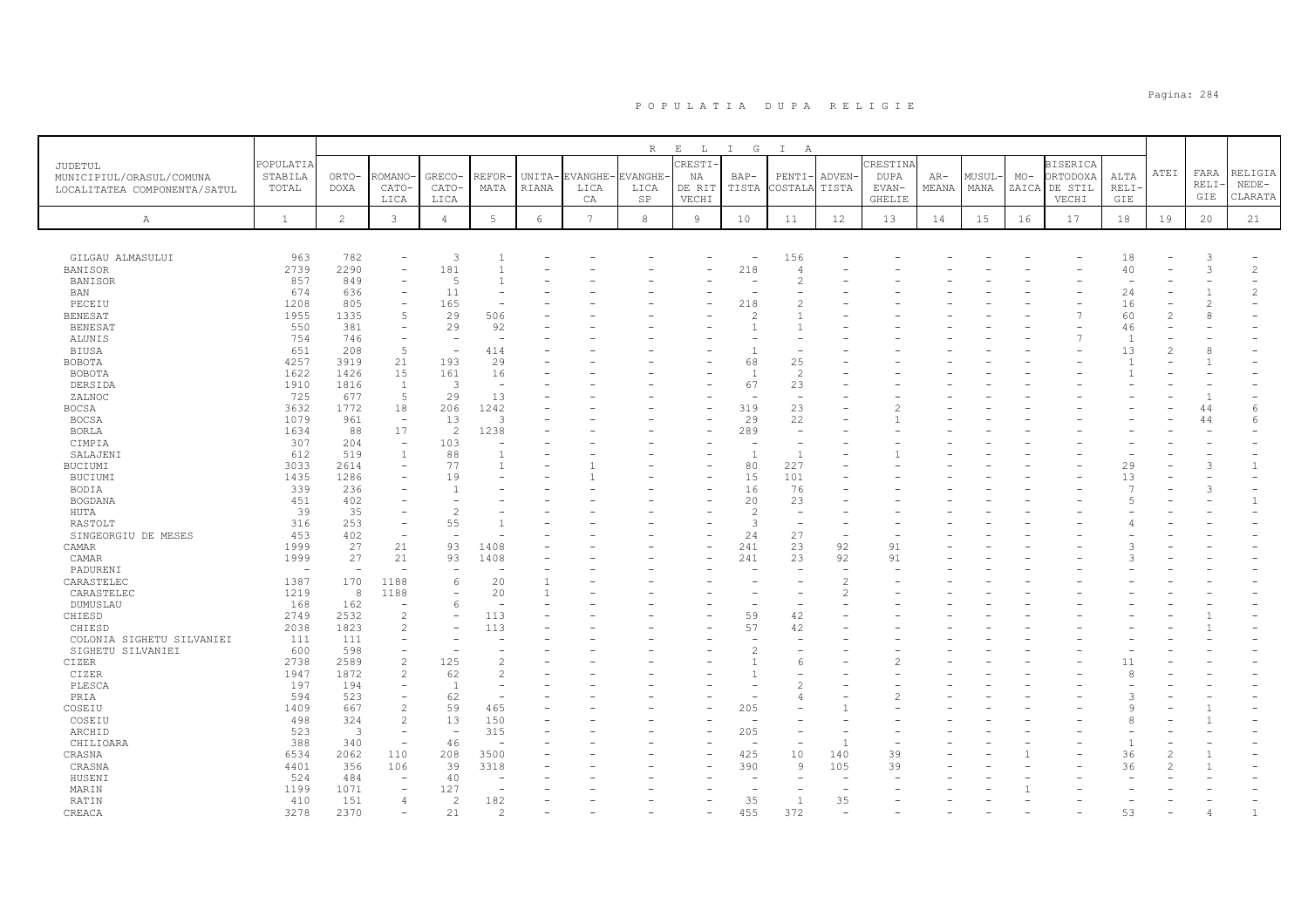|                                                                     |                               |                      |                          |                          |               |                 |                        |                            | $\mathbf{E}=-\mathbf{L}$ . |                          | $\mathbb{I}$             |                       |                                  |                |                |       |                                              |                |      |                      |                               |
|---------------------------------------------------------------------|-------------------------------|----------------------|--------------------------|--------------------------|---------------|-----------------|------------------------|----------------------------|----------------------------|--------------------------|--------------------------|-----------------------|----------------------------------|----------------|----------------|-------|----------------------------------------------|----------------|------|----------------------|-------------------------------|
| JUDETUL<br>MUNICIPIUL/ORASUL/COMUNA<br>LOCALITATEA COMPONENTA/SATUL | POPULATIA<br>STABILA<br>TOTAL | ORTO-<br><b>DOXA</b> | ROMANO-<br>CATO-         | GRECO-<br>CATO-          | REFOR<br>MATA | UNITA-<br>RIANA | <b>EVANGHE</b><br>LICA | R<br><b>VANGHE</b><br>LICA | CRESTI<br>NA<br>DE RIT     | I G<br>$BAP-$<br>TISTA   | A<br>PENTI-<br>COSTALA   | <b>ADVEN</b><br>TISTA | CRESTINA<br><b>DUPA</b><br>EVAN- | $AR-$<br>MEANA | MUSUL-<br>MANA | $MO-$ | <b>BISERICA</b><br>ORTODOXA<br>ZAICA DE STIL | ALTA<br>RELI   | ATEI | FARA<br>RELI·<br>GIE | RELIGIA<br>$NEDE-$<br>CLARATA |
| $\mathbb{A}$                                                        | $\mathbf{1}$                  | $\overline{2}$       | LICA<br>$\mathbf{3}$     | LICA<br>$\overline{4}$   | 5             | $\epsilon$      | CA<br>$\overline{7}$   | <b>SP</b><br>8             | VECHI<br>$\overline{9}$    | 10                       | 11                       | 12                    | <b>GHELIE</b><br>13              | 14             | 15             | 16    | VECHI<br>17                                  | GIE<br>18      | 19   | 20                   | 21                            |
|                                                                     |                               |                      |                          |                          |               |                 |                        |                            |                            |                          |                          |                       |                                  |                |                |       |                                              |                |      |                      |                               |
| CREACA                                                              | 492                           | 426                  |                          |                          |               |                 |                        |                            |                            | 45                       | 16                       |                       |                                  |                |                |       |                                              |                |      |                      |                               |
| <b>BORZA</b>                                                        | 245                           | 222                  |                          |                          |               |                 |                        |                            |                            | $\overline{\phantom{a}}$ | 22                       |                       |                                  |                |                |       |                                              | $\overline{1}$ |      |                      |                               |
| <b>BREBI</b>                                                        | 614                           | 336                  |                          | 3                        |               |                 |                        |                            |                            | 171                      | 65                       |                       |                                  |                |                |       |                                              | 38             |      |                      | $\mathbf{1}$                  |
| <b>BRUSTURI</b>                                                     | 225                           | 162                  |                          | 14                       |               |                 |                        |                            |                            | 49                       | $\sim$                   |                       |                                  |                |                |       |                                              |                |      |                      |                               |
| CIGLEAN                                                             | 210                           | 199                  |                          |                          |               |                 |                        |                            |                            | ۰                        | $\overline{9}$           |                       |                                  |                |                |       |                                              |                |      |                      |                               |
| <b>JAC</b>                                                          | 823                           | 506                  |                          |                          |               |                 |                        |                            | $\equiv$                   | 133                      | 182                      |                       |                                  |                |                |       |                                              |                |      |                      |                               |
| LUPOAIA                                                             | 315                           | 221                  |                          |                          |               |                 |                        |                            |                            | 13                       | 69                       |                       |                                  |                |                |       |                                              |                |      |                      |                               |
| PRODANESTI                                                          | 327                           | 281                  |                          |                          |               |                 |                        |                            |                            | 42                       | $\overline{1}$           |                       |                                  |                |                |       |                                              |                |      |                      |                               |
| VIILE JACULUI                                                       | 27                            | 17                   |                          |                          |               |                 |                        |                            |                            | $\mathfrak{D}$           | 8                        |                       |                                  |                |                |       |                                              |                |      |                      |                               |
| CRISTOLT                                                            | 1768                          | 1751                 |                          |                          |               |                 |                        |                            |                            |                          |                          | Я                     |                                  |                |                |       |                                              |                |      |                      |                               |
|                                                                     |                               |                      |                          |                          |               |                 |                        |                            |                            |                          |                          |                       |                                  |                |                |       |                                              |                |      |                      |                               |
| CRISTOLT                                                            | 817                           | 815                  |                          |                          |               |                 |                        |                            |                            |                          |                          |                       |                                  |                |                |       |                                              |                |      |                      |                               |
| MUNCEL                                                              | 260                           | 256                  |                          |                          |               |                 |                        |                            |                            |                          |                          |                       |                                  |                |                |       |                                              |                |      |                      |                               |
| POIANA ONTII                                                        | 113                           | 113                  |                          |                          |               |                 |                        |                            |                            |                          |                          |                       |                                  |                |                |       |                                              |                |      |                      |                               |
| VALENI                                                              | 578                           | 567                  |                          | $\mathcal{L}$            |               |                 |                        |                            |                            |                          |                          | 8                     |                                  |                |                |       |                                              |                |      |                      |                               |
| CRISENI                                                             | 2116                          | 1302                 |                          | $\overline{4}$           | 767           |                 |                        |                            |                            | 30                       | 5                        |                       |                                  |                |                |       |                                              |                |      |                      |                               |
| CRISENI                                                             | 1044                          | 990                  |                          | $\overline{1}$           | 43            |                 |                        |                            |                            |                          | 5                        |                       |                                  |                |                |       |                                              |                |      |                      |                               |
| CRISTUR CRISENI                                                     | 624                           | 75                   | 2                        | $\overline{1}$           | 531           |                 |                        |                            |                            | 15                       |                          |                       |                                  |                |                |       |                                              |                |      |                      |                               |
| GIRCEIU                                                             | 448                           | 237                  |                          | 2                        | 193           |                 |                        |                            |                            | 15                       |                          |                       |                                  |                |                |       |                                              |                |      |                      |                               |
| CUZAPLAC                                                            | 2429                          | 1861                 | 4                        | 11                       | 488           |                 |                        |                            |                            | 33                       |                          |                       |                                  |                |                |       |                                              | 25             |      |                      |                               |
| CUZAPLAC                                                            | 665                           | 385                  | 2                        | 5                        | 272           |                 |                        |                            |                            |                          |                          |                       |                                  |                |                |       |                                              | $\mathbf{1}$   |      |                      |                               |
| CUBLESU                                                             | 66                            | 66                   |                          |                          |               |                 |                        |                            |                            |                          |                          |                       |                                  |                |                |       |                                              |                |      |                      |                               |
| GALASENI                                                            | 245                           | 243                  |                          |                          |               |                 |                        |                            |                            |                          |                          |                       |                                  |                |                |       |                                              |                |      |                      |                               |
| MIERTA                                                              | 242                           | 223                  |                          | 6                        |               |                 |                        |                            |                            |                          |                          |                       |                                  |                |                |       |                                              | 12             |      |                      |                               |
|                                                                     |                               | 376                  |                          |                          |               |                 |                        |                            |                            |                          |                          |                       |                                  |                |                |       |                                              | $\mathbf{1}$   |      |                      |                               |
| PETRINDU                                                            | 597                           |                      |                          |                          | 210           |                 |                        |                            |                            |                          |                          |                       |                                  |                |                |       |                                              |                |      |                      |                               |
| RUGINOASA                                                           | 147                           | 133                  |                          |                          |               |                 |                        |                            |                            |                          |                          |                       |                                  |                |                |       |                                              |                |      |                      |                               |
| STOBORU                                                             | 43                            | 40                   |                          |                          |               |                 |                        |                            |                            | 3                        |                          |                       |                                  |                |                |       |                                              |                |      |                      |                               |
| TAMASA                                                              | 424                           | 395                  | 1                        |                          | 3             |                 |                        |                            |                            | 15                       | 6                        |                       |                                  |                |                |       |                                              | $\overline{4}$ |      |                      |                               |
| DOBRIN                                                              | 1902                          | 402                  | 36                       | 11                       | 1326          |                 |                        |                            |                            | 67                       | 13                       | 23                    |                                  |                |                |       |                                              | 21             |      |                      | $\mathbf{1}$                  |
| DOBRIN                                                              | 368                           | 313                  | $\overline{a}$           | $\overline{4}$           | 10            |                 |                        |                            |                            | 6                        | 13                       |                       |                                  |                |                |       |                                              | 19             |      |                      | $\mathbf{1}$                  |
| DELENI                                                              | 88                            | 78                   | $\mathbf{1}$             | $\overline{3}$           | 6             |                 |                        |                            |                            |                          |                          |                       |                                  |                |                |       |                                              |                |      |                      |                               |
| <b>DOBA</b>                                                         | 713                           | $\overline{4}$       | $\overline{\mathcal{L}}$ | $\overline{4}$           | 685           |                 |                        |                            |                            | 11                       |                          |                       |                                  |                |                |       |                                              |                |      |                      |                               |
| NAIMON                                                              | 95                            |                      |                          |                          | 91            |                 |                        |                            |                            | $\Delta$                 |                          |                       |                                  |                |                |       |                                              |                |      |                      |                               |
| SINCRAIU SILVANIEI                                                  | 184                           | 4                    | 32                       | $\overline{\phantom{a}}$ | 102           |                 |                        |                            |                            | 44                       | ۰                        |                       |                                  |                |                |       |                                              |                |      |                      |                               |
| VERVEGHIU                                                           | 454                           | 3                    | $\overline{1}$           |                          | 432           |                 |                        |                            |                            | 2                        |                          | 16                    |                                  |                |                |       |                                              |                |      |                      |                               |
| DRAGU                                                               | 1548                          | 1481                 | $\overline{1}$           | 10                       | - 5           |                 |                        |                            |                            | $\overline{\mathcal{L}}$ | 39                       |                       |                                  |                |                |       |                                              | Q              |      |                      |                               |
| DRAGU                                                               | 723                           | 685                  | $\mathbf{1}$             | 10                       |               |                 |                        |                            |                            | $\overline{c}$           | 13                       |                       |                                  |                |                |       |                                              |                |      |                      |                               |
| ADALIN                                                              | 253                           | 232                  |                          |                          |               |                 |                        |                            |                            |                          | 21                       |                       |                                  |                |                |       |                                              |                |      |                      |                               |
| FINTINELE                                                           | 55                            | 55                   |                          |                          |               |                 |                        |                            |                            |                          |                          |                       |                                  |                |                |       |                                              |                |      |                      |                               |
|                                                                     |                               |                      |                          |                          |               |                 |                        |                            |                            |                          | $\overline{2}$           |                       |                                  |                |                |       |                                              |                |      |                      |                               |
| UGRUTIU                                                             | 126                           | 119                  |                          |                          |               |                 |                        |                            |                            |                          |                          |                       |                                  |                |                |       |                                              |                |      |                      |                               |
| VOIVODENI                                                           | 391                           | 390                  |                          |                          |               |                 |                        |                            |                            |                          |                          |                       |                                  |                |                |       |                                              |                |      |                      |                               |
| FILDU DE JOS                                                        | 1764                          | 1374                 |                          |                          | 383           |                 |                        |                            |                            |                          |                          | р                     |                                  |                |                |       |                                              |                |      |                      |                               |
| FILDU DE JOS                                                        | 319                           | 315                  |                          |                          | 3             |                 |                        |                            |                            |                          |                          |                       |                                  |                |                |       |                                              |                |      |                      |                               |
| FILDU DE MIJLOC                                                     | 522                           | 519                  |                          |                          |               |                 |                        |                            |                            |                          |                          |                       |                                  |                |                |       |                                              |                |      |                      |                               |
| FILDU DE SUS                                                        | 525                           | 525                  |                          |                          |               |                 |                        |                            |                            |                          |                          |                       |                                  |                |                |       |                                              |                |      |                      |                               |
| TETISU                                                              | 398                           | 15                   |                          |                          | 380           |                 |                        |                            |                            |                          | $\overline{\phantom{a}}$ | 3                     |                                  |                |                |       |                                              |                |      |                      |                               |
| GILGAU                                                              | 2846                          | 2427                 | 8                        | 94                       | 3             |                 |                        |                            |                            | 68                       | 229                      | 2                     |                                  |                |                |       |                                              | 12             |      |                      |                               |
| GILGAU                                                              | 838                           | 738                  | 5                        | $\sqrt{2}$               |               |                 |                        |                            |                            | $\mathbf{Q}$             | 71                       |                       |                                  |                |                |       |                                              | $\overline{5}$ |      |                      |                               |
| BIRSAU MARE                                                         | 291                           | 268                  | 1                        | 14                       |               |                 |                        |                            |                            |                          | 3                        |                       |                                  |                |                |       |                                              | $\overline{5}$ |      |                      |                               |
| <b>CAPTINA</b>                                                      | 358                           | 307                  |                          |                          |               |                 |                        |                            |                            | 50                       |                          |                       |                                  |                |                |       |                                              |                |      |                      |                               |
|                                                                     |                               |                      |                          |                          |               |                 |                        |                            |                            |                          |                          |                       |                                  |                |                |       |                                              |                |      |                      |                               |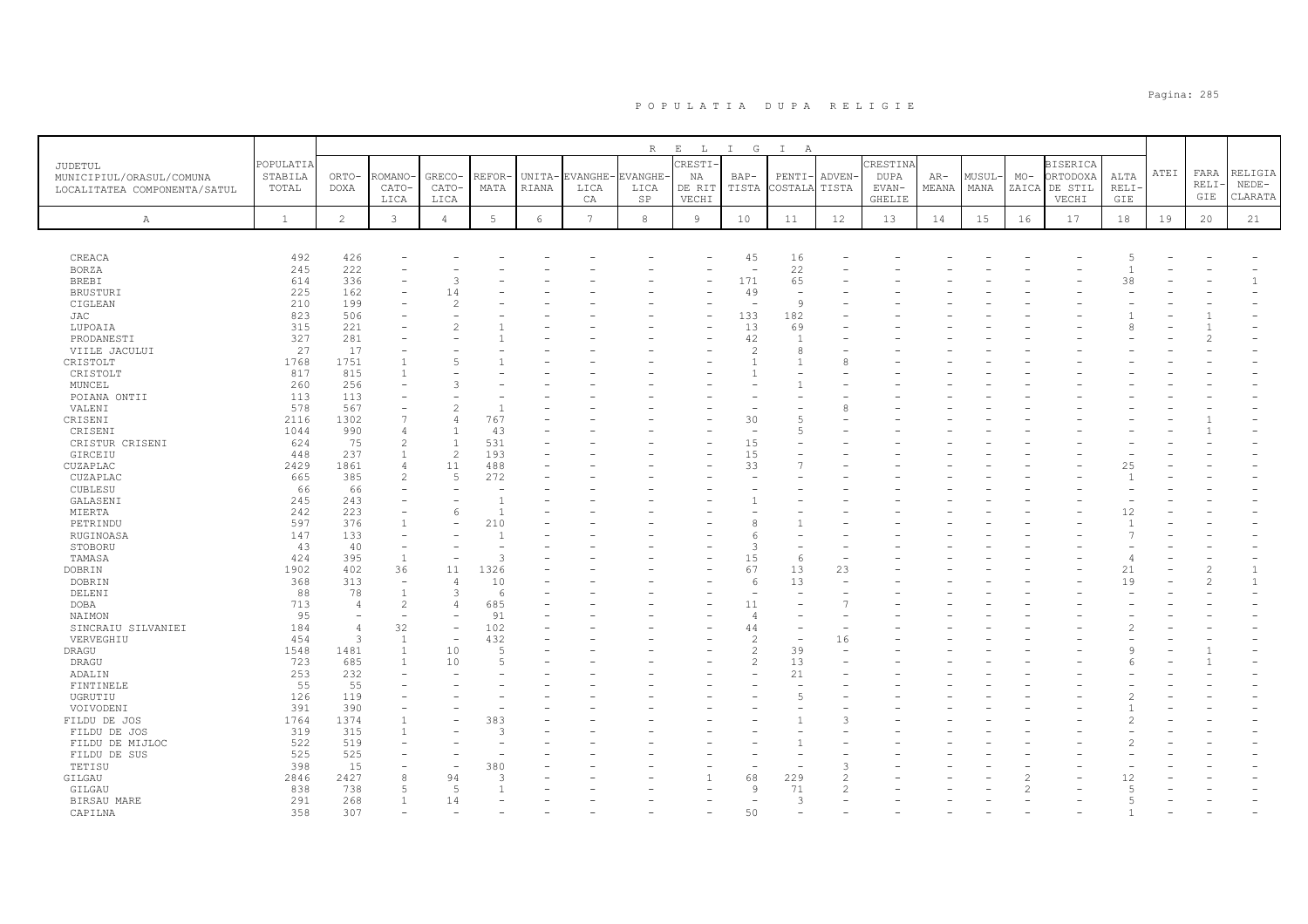|                                                                     |                               |                      |                                |                          |               |                 |                                      | R          | $\mathbf{E}$<br>$\mathbb L$     | $\mathbb{I}$<br>G | $\mathbb{I}$<br>A        |                          |                                     |                |               |       |                                                       |                      |      |                            |                               |
|---------------------------------------------------------------------|-------------------------------|----------------------|--------------------------------|--------------------------|---------------|-----------------|--------------------------------------|------------|---------------------------------|-------------------|--------------------------|--------------------------|-------------------------------------|----------------|---------------|-------|-------------------------------------------------------|----------------------|------|----------------------------|-------------------------------|
| JUDETUL<br>MUNICIPIUL/ORASUL/COMUNA<br>LOCALITATEA COMPONENTA/SATUL | POPULATIA<br>STABILA<br>TOTAL | ORTO-<br><b>DOXA</b> | <b>COMANO</b><br>CATO-<br>LICA | GRECO-<br>CATO-<br>LICA  | REFOR<br>MATA | UNITA-<br>RIANA | <b>EVANGHE-EVANGHE</b><br>LICA<br>СA | LICA<br>SP | CRESTI<br>ΝA<br>DE RIT<br>VECHI | $BAP-$<br>TISTA   | PENTI<br>COSTALA         | ADVEN-<br>TISTA          | CRESTINA<br>DUPA<br>EVAN-<br>GHELIE | $AR-$<br>MEANA | MUSUL<br>MANA | $MO-$ | <b>BISERICA</b><br>ORTODOXA<br>ZAICA DE STIL<br>VECHI | ALTA<br>RELI·<br>GIE | ATEI | FARA<br><b>RELI</b><br>GIE | RELIGIA<br>$NEDE-$<br>CLARATA |
| A                                                                   | $\mathbf{1}$                  | $\overline{c}$       | $\mathbf{3}$                   | $\overline{4}$           | 5             | 6               | 7                                    | 8          | $\overline{9}$                  | 10                | 11                       | 12                       | 13                                  | 14             | 15            | 16    | 17                                                    | 18                   | 19   | 20                         | 21                            |
|                                                                     |                               |                      |                                |                          |               |                 |                                      |            |                                 |                   |                          |                          |                                     |                |               |       |                                                       |                      |      |                            |                               |
| CHIZENI                                                             | 141                           | 131                  |                                |                          |               |                 |                                      |            |                                 |                   | 10                       |                          |                                     |                |               |       |                                                       |                      |      |                            |                               |
| DOBROCINA                                                           | 195                           | 160                  |                                | 27                       |               |                 |                                      |            |                                 |                   | 7                        |                          |                                     |                |               |       |                                                       |                      |      |                            |                               |
| FODORA                                                              | 486                           | 346                  |                                | $\mathbf{1}$             |               |                 |                                      |            |                                 | $\overline{1}$    | 136                      |                          |                                     |                |               |       |                                                       |                      |      |                            |                               |
| FRINCENII DE PIATRA                                                 | 16                            | 16                   |                                |                          |               |                 |                                      |            |                                 |                   | L.                       |                          |                                     |                |               |       |                                                       |                      |      |                            |                               |
| GLOD                                                                | 505                           | 453                  | $\overline{c}$                 | 47                       |               |                 |                                      |            |                                 |                   | $\overline{c}$           |                          |                                     |                |               |       |                                                       |                      |      |                            |                               |
| <b>GURA VLADESEI</b>                                                | 16                            | 8                    |                                |                          |               |                 |                                      |            |                                 | 8                 | ۰                        |                          |                                     |                |               |       |                                                       |                      |      |                            |                               |
| GIRBOU                                                              | 2937                          | 2784                 |                                | 70                       |               |                 |                                      |            |                                 |                   | 66                       |                          |                                     |                |               |       |                                                       |                      |      |                            | $\overline{5}$                |
| GIRBOU                                                              | 765                           | 752                  |                                | 5                        |               |                 |                                      |            |                                 |                   | $\overline{\phantom{a}}$ |                          |                                     |                |               |       |                                                       |                      |      |                            |                               |
| <b>BEZDED</b>                                                       | 302                           | 302                  |                                |                          |               |                 |                                      |            |                                 |                   |                          |                          |                                     |                |               |       |                                                       |                      |      |                            |                               |
| CALACEA                                                             | 478                           | 442                  |                                | $\overline{5}$           |               |                 |                                      |            |                                 |                   | 29                       |                          |                                     |                |               |       |                                                       |                      |      |                            |                               |
| CERNUC                                                              | 316                           | 301                  |                                | 12                       |               |                 |                                      |            |                                 |                   | $\overline{2}$           |                          |                                     |                |               |       |                                                       |                      |      |                            |                               |
| FABRICA                                                             | 101                           | 93                   |                                |                          |               |                 |                                      |            |                                 |                   | 8                        |                          |                                     |                |               |       |                                                       |                      |      |                            |                               |
| POPTELEAC                                                           | 439                           | 384                  |                                | 48                       |               |                 |                                      |            |                                 |                   |                          |                          |                                     |                |               |       |                                                       |                      |      |                            | 5                             |
| SOLOMON                                                             | 536                           | 510                  | $\overline{\phantom{0}}$       |                          |               |                 |                                      |            |                                 |                   | 26                       |                          |                                     |                |               |       |                                                       |                      |      |                            |                               |
| HALMASD                                                             | 2886                          | 2431                 | 80                             | 349                      |               |                 |                                      |            |                                 | 6                 | 4                        |                          |                                     |                |               |       |                                                       |                      |      |                            | 15                            |
|                                                                     |                               |                      |                                | 72                       |               |                 |                                      |            |                                 |                   |                          |                          |                                     |                |               |       |                                                       |                      |      |                            | 3                             |
| HALMASD                                                             | 1285                          | 1190                 | 14                             |                          |               |                 |                                      |            |                                 |                   |                          |                          |                                     |                |               |       |                                                       |                      |      |                            |                               |
| ALEUS                                                               | 400                           | 340                  | 13                             | 45                       |               |                 |                                      |            |                                 |                   |                          |                          |                                     |                |               |       |                                                       |                      |      |                            | $\overline{c}$                |
| CERISA                                                              | 604                           | 574                  | 25                             | ÷,                       |               |                 |                                      |            |                                 |                   | ς                        |                          |                                     |                |               |       |                                                       |                      |      |                            | $\overline{\phantom{0}}$      |
| DRIGHIU                                                             | 567                           | 322                  | $\overline{\mathbf{3}}$        | 232                      |               |                 |                                      |            |                                 |                   |                          |                          |                                     |                |               |       |                                                       |                      |      |                            | $10$                          |
| FUFEZ                                                               | 30                            | - 5                  | 25                             | $\sim$                   |               |                 |                                      |            |                                 |                   |                          |                          |                                     |                |               |       |                                                       |                      |      |                            | $\equiv$                      |
| HERECLEAN                                                           | 3943                          | 1371                 | 7                              | 96                       | 2258          |                 |                                      |            |                                 | 166               | 4                        | C                        |                                     |                |               |       |                                                       | 29                   |      |                            | $\overline{c}$                |
| HERECLEAN                                                           | 468                           | 395                  | $\overline{\phantom{m}}$       | 64                       | D.            |                 |                                      |            |                                 |                   |                          |                          |                                     |                |               |       |                                                       |                      |      |                            | 2                             |
| <b>BADON</b>                                                        | 660                           | 616                  | $\overline{\phantom{0}}$       | 21                       | 20            |                 |                                      |            |                                 |                   | 2                        |                          |                                     |                |               |       |                                                       |                      |      |                            |                               |
| <b>BOCSITA</b>                                                      | 157                           | 145                  |                                | 6                        | $\mathcal{D}$ |                 |                                      |            |                                 |                   |                          |                          |                                     |                |               |       |                                                       |                      |      |                            |                               |
| DIOSOD                                                              | 1129                          | <sup>1</sup>         |                                | $\overline{\phantom{a}}$ | 1083          |                 |                                      |            |                                 | 17                | $\overline{c}$           |                          |                                     |                |               |       |                                                       | 24                   |      |                            |                               |
| GURUSLAU                                                            | 637                           | 72                   |                                | 3                        | 448           |                 |                                      |            |                                 | 113               | ۰                        |                          |                                     |                |               |       |                                                       |                      |      |                            |                               |
| PANIC                                                               | 892                           | 142                  | 6                              | 2                        | 698           |                 |                                      |            |                                 | 36                | $\equiv$                 |                          |                                     |                |               |       |                                                       | $\mathbf{1}$         |      |                            |                               |
| HIDA                                                                | 3576                          | 3356                 | 15                             | 14                       | 43            |                 |                                      |            |                                 | 20                | 53                       |                          |                                     |                |               |       |                                                       | 68                   |      |                            | 3                             |
| HIDA                                                                | 1190                          | 1096                 | 14                             | $\overline{9}$           | 43            |                 |                                      |            |                                 | $\overline{c}$    | 16                       |                          |                                     |                |               |       |                                                       | -6                   |      |                            |                               |
| BAICA                                                               | 173                           | 173                  |                                |                          |               |                 |                                      |            |                                 |                   |                          |                          |                                     |                |               |       |                                                       |                      |      |                            |                               |
| MILUANI                                                             | 136                           | 135                  |                                |                          |               |                 |                                      |            |                                 |                   |                          |                          |                                     |                |               |       |                                                       |                      |      |                            |                               |
| PADURIS                                                             | 56                            | 49                   |                                |                          |               |                 |                                      |            |                                 | 3                 |                          |                          |                                     |                |               |       |                                                       |                      |      |                            |                               |
| RACIS                                                               | 679                           | 641                  |                                |                          |               |                 |                                      |            |                                 | 14                | 23                       |                          |                                     |                |               |       |                                                       | $\mathbf{1}$         |      |                            |                               |
|                                                                     |                               |                      |                                |                          |               |                 |                                      |            |                                 |                   |                          |                          |                                     |                |               |       |                                                       |                      |      |                            |                               |
| SINPETRU ALMASULUI                                                  | 705                           | 644                  |                                |                          |               |                 |                                      |            |                                 |                   |                          |                          |                                     |                |               |       |                                                       | 55                   |      |                            | 3                             |
| STUPINI                                                             | 240                           | 224                  | $\equiv$                       |                          |               |                 |                                      |            |                                 | $\overline{1}$    | 9                        |                          |                                     |                |               |       |                                                       | 2                    |      |                            |                               |
| TRESTIA                                                             | 397                           | 394                  |                                |                          |               |                 |                                      |            |                                 |                   | $\mathcal{R}$            |                          |                                     |                |               |       |                                                       |                      |      |                            |                               |
| HOROATU CRASNEI                                                     | 3135                          | 2238                 | 10                             | 134                      | 366           |                 |                                      |            | 4                               | 46                | 243                      |                          | 78                                  |                |               |       |                                                       | 15                   |      |                            | $\mathbf{1}$                  |
| HOROATU CRASNEI                                                     | 997                           | 514                  | $\overline{c}$                 | 94                       | 361           |                 |                                      |            |                                 | 25                | $\mathbf{1}$             |                          |                                     |                |               |       |                                                       |                      |      |                            |                               |
| HUREZ                                                               | 511                           | 487                  | $\overline{\phantom{m}}$       | 17                       |               |                 |                                      |            |                                 |                   | 3                        |                          |                                     |                |               |       |                                                       |                      |      |                            |                               |
| SEREDEU                                                             | 478                           | 460                  | 1                              |                          |               |                 |                                      |            |                                 |                   | 13                       |                          |                                     |                |               |       |                                                       |                      |      |                            |                               |
| STIRCIU                                                             | 1149                          | 777                  | 7                              | 23                       | $\sqrt{2}$    |                 |                                      |            |                                 | 21                | 226                      | $\overline{\phantom{a}}$ | 77                                  |                |               |       |                                                       | R                    |      |                            | $\mathbf{1}$                  |
| ILEANDA                                                             | 2839                          | 2485                 | 14                             | 143                      | 14            |                 |                                      |            |                                 | $\mathbf{1}$      | 148                      | 26                       |                                     |                |               |       |                                                       |                      |      |                            |                               |
| ILEANDA                                                             | 1235                          | 1061                 | 14                             | 42                       | 11            |                 |                                      |            |                                 | $\overline{1}$    | 73                       | 26                       |                                     |                |               |       |                                                       |                      |      |                            |                               |
| <b>BIRSAUTA</b>                                                     | 25                            | 25                   |                                |                          |               |                 |                                      |            |                                 |                   |                          |                          |                                     |                |               |       |                                                       |                      |      |                            |                               |
| BIZUSA BAI                                                          | 76                            | 66                   |                                | 5                        |               |                 |                                      |            |                                 |                   | 5                        |                          |                                     |                |               |       |                                                       |                      |      |                            |                               |
| DABICENI                                                            | 204                           | 186                  |                                | $\overline{7}$           |               |                 |                                      |            |                                 |                   | 11                       |                          |                                     |                |               |       |                                                       |                      |      |                            |                               |
|                                                                     | 179                           | 163                  |                                | 10                       |               |                 |                                      |            |                                 |                   | 6                        |                          |                                     |                |               |       |                                                       |                      |      |                            |                               |
| DOLHENI                                                             |                               |                      |                                |                          |               |                 |                                      |            |                                 |                   |                          |                          |                                     |                |               |       |                                                       |                      |      |                            |                               |
| LUMINISU                                                            | 132                           | 91                   |                                | 40                       |               |                 |                                      |            |                                 |                   |                          |                          |                                     |                |               |       |                                                       |                      |      |                            |                               |
| MALENT                                                              | 14                            | 14                   |                                |                          |               |                 |                                      |            |                                 |                   |                          |                          |                                     |                |               |       |                                                       |                      |      |                            |                               |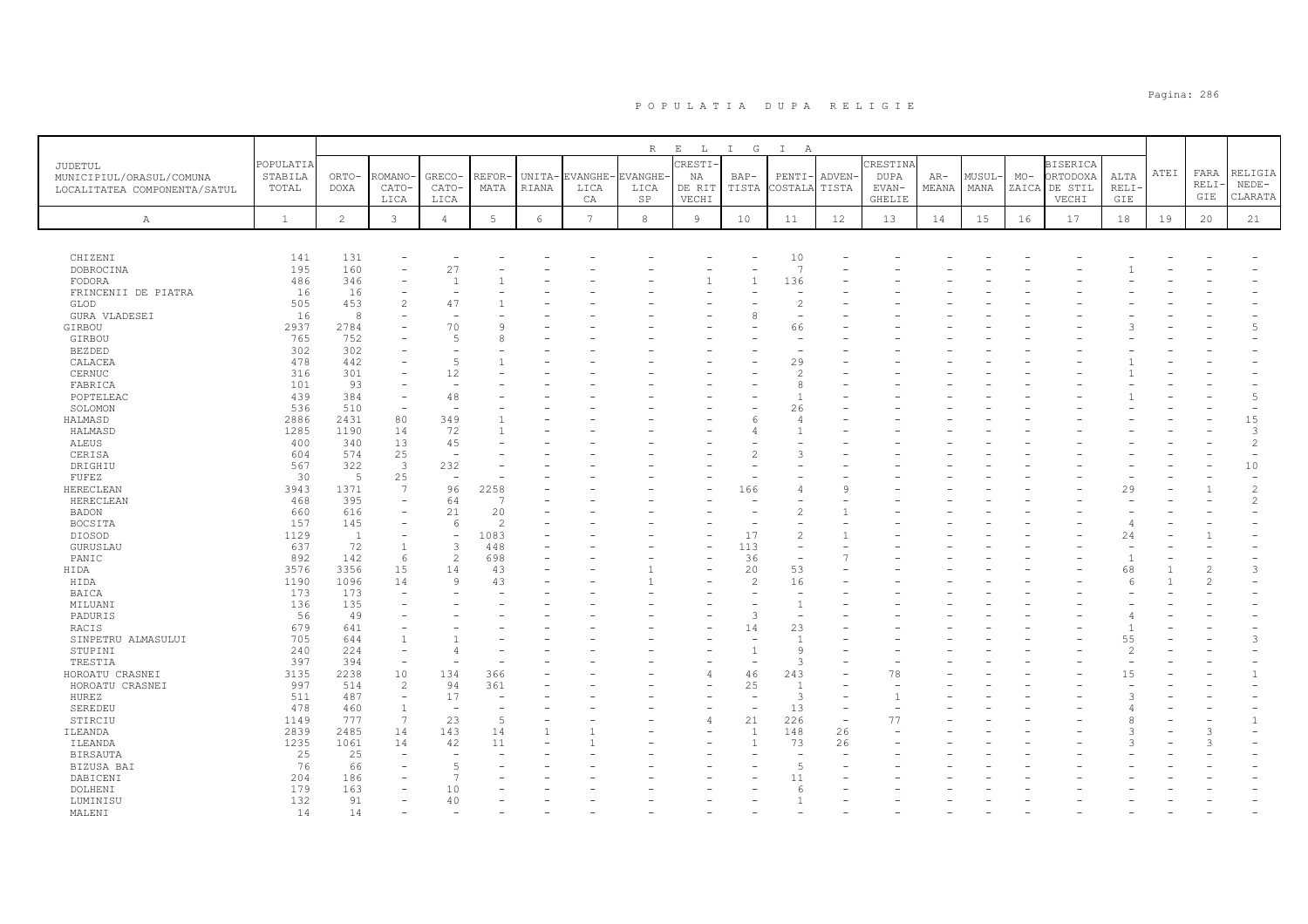|                                                                     |                               |                      |                                          |                          |                |                 |                                      | R          | $\mathbf{E}$<br>$\mathbb{L}$    | $\mathbb{I}$<br>$\mathbb{G}$ | $\mathbb{I}$<br>A        |                          |                                     |                |                |       |                                                       |                      |      |                      |                               |
|---------------------------------------------------------------------|-------------------------------|----------------------|------------------------------------------|--------------------------|----------------|-----------------|--------------------------------------|------------|---------------------------------|------------------------------|--------------------------|--------------------------|-------------------------------------|----------------|----------------|-------|-------------------------------------------------------|----------------------|------|----------------------|-------------------------------|
| JUDETUL<br>MUNICIPIUL/ORASUL/COMUNA<br>LOCALITATEA COMPONENTA/SATUL | POPULATIA<br>STABILA<br>TOTAL | ORTO-<br><b>DOXA</b> | <b>COMANO</b><br>CATO-<br>LICA           | GRECO-<br>CATO-<br>LICA  | REFOR<br>MATA  | UNITA-<br>RIANA | <b>EVANGHE-EVANGHE</b><br>LICA<br>СA | LICA<br>SP | CRESTI<br>ΝA<br>DE RIT<br>VECHI | $BAP-$<br>TISTA              | PENTI-<br>COSTALA        | ADVEN-<br>TISTA          | CRESTINA<br>DUPA<br>EVAN-<br>GHELIE | $AR-$<br>MEANA | MUSUL·<br>MANA | $MO-$ | <b>BISERICA</b><br>ORTODOXA<br>ZAICA DE STIL<br>VECHI | ALTA<br>RELI·<br>GIE | ATEI | FARA<br>RELI·<br>GIE | RELIGIA<br>$NEDE-$<br>CLARATA |
| $\mathbb{A}$                                                        | $\mathbf{1}$                  | $\overline{2}$       | $\mathbf{3}$                             | $\overline{4}$           | 5              | 6               | 7                                    | 8          | $\overline{9}$                  | 10                           | 11                       | 12                       | 13                                  | 14             | 15             | 16    | 17                                                    | 18                   | 19   | 20                   | 21                            |
|                                                                     |                               |                      |                                          |                          |                |                 |                                      |            |                                 |                              |                          |                          |                                     |                |                |       |                                                       |                      |      |                      |                               |
| NEGRENI                                                             | 132                           | 99                   |                                          |                          |                |                 |                                      |            |                                 |                              | 32                       |                          |                                     |                |                |       |                                                       |                      |      |                      |                               |
| PERII VADULUI                                                       | 188                           | 185                  |                                          |                          |                |                 |                                      |            |                                 |                              | $\overline{\phantom{a}}$ |                          |                                     |                |                |       |                                                       |                      |      |                      |                               |
| PODISU                                                              | 198                           | 197                  |                                          |                          |                |                 |                                      |            |                                 |                              |                          |                          |                                     |                |                |       |                                                       |                      |      |                      |                               |
| RASTOCI                                                             | 193                           | 174                  |                                          | Q                        |                |                 |                                      |            |                                 |                              | 10                       |                          |                                     |                |                |       |                                                       |                      |      |                      |                               |
| <b>ROGNA</b><br>SASA                                                | 141<br>122                    | 107<br>117           | $\overline{\phantom{m}}$                 | 24<br>5                  |                |                 |                                      |            |                                 |                              | 10<br>٠                  |                          |                                     |                |                |       |                                                       |                      |      |                      |                               |
| IP                                                                  | 4122                          | 1547                 | 199                                      | 90                       | 2076           |                 |                                      |            |                                 | 159                          | $\mathbf{1}$             | 34                       |                                     |                |                |       |                                                       |                      |      |                      |                               |
| IP                                                                  | 1688                          | 435                  | 61                                       | 24                       | 1016           |                 |                                      |            |                                 | 128                          | $\rightarrow$            | 20                       |                                     |                |                |       |                                                       |                      |      |                      |                               |
|                                                                     | 738                           | 680                  |                                          | 39                       |                |                 |                                      |            |                                 | 18                           |                          |                          |                                     |                |                |       |                                                       |                      |      |                      |                               |
| COSNICIU DE JOS<br>COSNICIU DE SUS                                  | 414                           | 397                  | $\mathbf{1}$<br>$\overline{\phantom{a}}$ | 17                       |                |                 |                                      |            |                                 | ÷                            |                          | $\overline{\phantom{a}}$ |                                     |                |                |       |                                                       |                      |      |                      |                               |
| ZAUAN                                                               | 1163                          | 24                   | 31                                       | 10                       | 1060           |                 |                                      |            |                                 | 13                           | $\mathbf{1}$             | 14                       |                                     |                |                |       |                                                       |                      |      |                      |                               |
| ZAUAN BAI                                                           | 119                           | 11                   | 106                                      | $\overline{\phantom{a}}$ |                |                 |                                      |            |                                 |                              |                          |                          |                                     |                |                |       |                                                       |                      |      |                      |                               |
| LETCA                                                               | 2682                          | 2437                 | 6                                        | 144                      |                |                 |                                      |            |                                 |                              | 88                       |                          |                                     |                |                |       |                                                       |                      |      |                      |                               |
| LETCA                                                               | 716                           | 650                  | $\overline{1}$                           | 54                       |                |                 |                                      |            |                                 |                              | $\Delta$                 |                          |                                     |                |                |       |                                                       |                      |      |                      |                               |
| CIULA                                                               | 186                           | 174                  | 3                                        |                          |                |                 |                                      |            |                                 |                              | 9                        |                          |                                     |                |                |       |                                                       |                      |      |                      |                               |
| COZLA                                                               | 375                           | 349                  |                                          |                          |                |                 |                                      |            |                                 |                              | 26                       |                          |                                     |                |                |       |                                                       |                      |      |                      |                               |
| CUCIULAT                                                            | 278                           | 259                  |                                          | $\overline{1}$           |                |                 |                                      |            |                                 |                              | 18                       |                          |                                     |                |                |       |                                                       |                      |      |                      |                               |
| LEMNIU                                                              | 518                           | 426                  | $\overline{c}$                           | 63                       |                |                 |                                      |            |                                 |                              | 27                       |                          |                                     |                |                |       |                                                       |                      |      |                      |                               |
| PURCARET                                                            | 195                           | 186                  |                                          | 5                        |                |                 |                                      |            |                                 |                              | 4                        |                          |                                     |                |                |       |                                                       |                      |      |                      |                               |
| SOIMUSENI                                                           | 145                           | 135                  |                                          | 10                       |                |                 |                                      |            |                                 |                              |                          |                          |                                     |                |                |       |                                                       |                      |      |                      |                               |
| TOPLITA                                                             | 185                           | 178                  |                                          | $\overline{7}$           |                |                 |                                      |            |                                 |                              |                          |                          |                                     |                |                |       |                                                       |                      |      |                      |                               |
| VALISOARA                                                           | 84                            | 80                   |                                          | $\overline{4}$           |                |                 |                                      |            |                                 |                              |                          |                          |                                     |                |                |       |                                                       |                      |      |                      |                               |
| LOZNA                                                               | 1276                          | 1162                 |                                          | 11                       |                |                 |                                      |            |                                 |                              | 79                       |                          |                                     |                |                |       |                                                       | 20                   |      |                      |                               |
| LOZNA                                                               | 405                           | 391                  |                                          |                          |                |                 |                                      |            |                                 |                              | 4                        |                          |                                     |                |                |       |                                                       | $\overline{1}$       |      |                      |                               |
| CORMENIS                                                            | 244                           | 206                  |                                          |                          |                |                 |                                      |            |                                 |                              | 35                       |                          |                                     |                |                |       |                                                       | 3                    |      |                      |                               |
| PRELUCI                                                             | 232                           | 209                  |                                          |                          |                |                 |                                      |            |                                 |                              | $\overline{7}$           |                          |                                     |                |                |       |                                                       | 15                   |      |                      |                               |
| VALEA LESULUI                                                       | 58                            | 57                   |                                          |                          |                |                 |                                      |            |                                 |                              |                          |                          |                                     |                |                |       |                                                       | $\overline{1}$       |      |                      |                               |
| VALEA LOZNEI                                                        | 337                           | 299                  | $\overline{\phantom{a}}$                 | $\overline{4}$           |                |                 |                                      |            |                                 |                              | 33                       |                          |                                     |                |                |       |                                                       |                      |      |                      |                               |
| MARCA                                                               | 3072                          | 1548                 | 177                                      | 645                      | 330            |                 |                                      |            |                                 | 317                          | 12                       |                          | 19                                  |                |                |       |                                                       | 16                   |      |                      |                               |
| MARCA                                                               | 1510                          | 1183                 | 90                                       | 8                        | $\overline{5}$ |                 |                                      |            |                                 | 210                          |                          |                          |                                     |                |                |       |                                                       | 12                   |      |                      |                               |
| LESMIR                                                              | 491                           | 76                   | 11                                       | 2                        | 319            |                 |                                      |            |                                 | 61                           |                          |                          | 19                                  |                |                |       |                                                       |                      |      |                      |                               |
| MARCA HUTA                                                          | 80                            | $\overline{4}$       | 76                                       |                          |                |                 |                                      |            |                                 |                              |                          |                          |                                     |                |                |       |                                                       |                      |      |                      |                               |
| PORT                                                                | 330                           | 235                  | $\overline{\phantom{a}}$                 | 84                       | 3              |                 |                                      |            |                                 | 3                            |                          |                          |                                     |                |                |       |                                                       |                      |      |                      |                               |
| SUMAL                                                               | 661                           | 50                   | $\overline{\phantom{a}}$                 | 551                      | 3              |                 |                                      |            |                                 | 43                           | 11                       |                          |                                     |                |                |       |                                                       |                      |      |                      |                               |
| MAERISTE                                                            | 3825                          | 3122                 | 10                                       | 122                      | 437            |                 |                                      |            |                                 | $\overline{\phantom{a}}$     | 27                       | 106                      |                                     |                |                |       |                                                       |                      |      |                      | $\mathbf{1}$                  |
| MAERISTE                                                            | 841                           | 807                  | 5                                        | 10                       |                |                 |                                      |            |                                 |                              | 19                       |                          |                                     |                |                |       |                                                       |                      |      |                      |                               |
| CRISTELEC                                                           | 659                           | 547                  | $\overline{\phantom{m}}$                 | $\overline{\phantom{a}}$ | 9              |                 |                                      |            |                                 |                              | L,                       | 102                      |                                     |                |                |       |                                                       |                      |      |                      | $\mathbf{1}$                  |
| DOH                                                                 | 351                           | 338                  |                                          | 5                        |                |                 |                                      |            |                                 |                              |                          |                          |                                     |                |                |       |                                                       |                      |      |                      |                               |
| GIURTELECU SIMLEULUI                                                | 1149                          | 1037                 |                                          | 105                      |                |                 |                                      |            |                                 |                              |                          |                          |                                     |                |                |       |                                                       |                      |      |                      |                               |
| MALADIA                                                             | 309                           | 308                  |                                          | $\mathbf{1}$             |                |                 |                                      |            |                                 |                              |                          |                          |                                     |                |                |       |                                                       |                      |      |                      |                               |
| UILEACU SIMLEULUI                                                   | 516                           | 85                   | $\Delta$                                 | $\overline{1}$           | 422            |                 |                                      |            |                                 |                              |                          |                          |                                     |                |                |       |                                                       |                      |      |                      |                               |
| MESESENII DE JOS                                                    | 3037                          | 1944                 | 9                                        | 25                       | 768            |                 |                                      |            |                                 | 109                          | 174                      |                          |                                     |                |                |       |                                                       |                      |      |                      |                               |
| MESESENII DE JOS                                                    | 729                           | 317                  |                                          | $\overline{1}$           | 386            |                 |                                      |            |                                 | 6                            | 19                       |                          |                                     |                |                |       |                                                       |                      |      |                      |                               |
| AGHIRES                                                             | 1196                          | 608                  | 7                                        | 8                        | 381            |                 |                                      |            |                                 | 101                          | 91                       |                          |                                     |                |                |       |                                                       |                      |      |                      |                               |
| FETINDIA                                                            | 125                           | 113                  |                                          | 10                       |                |                 |                                      |            |                                 | $\overline{c}$               | $\overline{\phantom{a}}$ |                          |                                     |                |                |       |                                                       |                      |      |                      |                               |
| MESESENII DE SUS                                                    | 987                           | 906                  |                                          | 6                        | $\overline{1}$ |                 |                                      |            |                                 |                              | 64                       |                          |                                     |                |                |       |                                                       | -6                   |      |                      |                               |
| MIRSID                                                              | 2274                          | 1900                 |                                          | 2                        | 86             |                 |                                      |            |                                 | 52                           | 87                       |                          |                                     |                |                |       |                                                       | 134                  |      |                      |                               |
| MIRSID                                                              | 636                           | 508                  | 6                                        | $\mathfrak{D}$           | 86             |                 |                                      |            |                                 | $\overline{4}$               | 27                       |                          |                                     |                |                |       |                                                       | 3                    |      |                      |                               |
| <b>FTRMTNTS</b>                                                     | 293                           | 285                  |                                          |                          |                |                 |                                      |            |                                 |                              |                          |                          |                                     |                |                |       |                                                       |                      |      |                      |                               |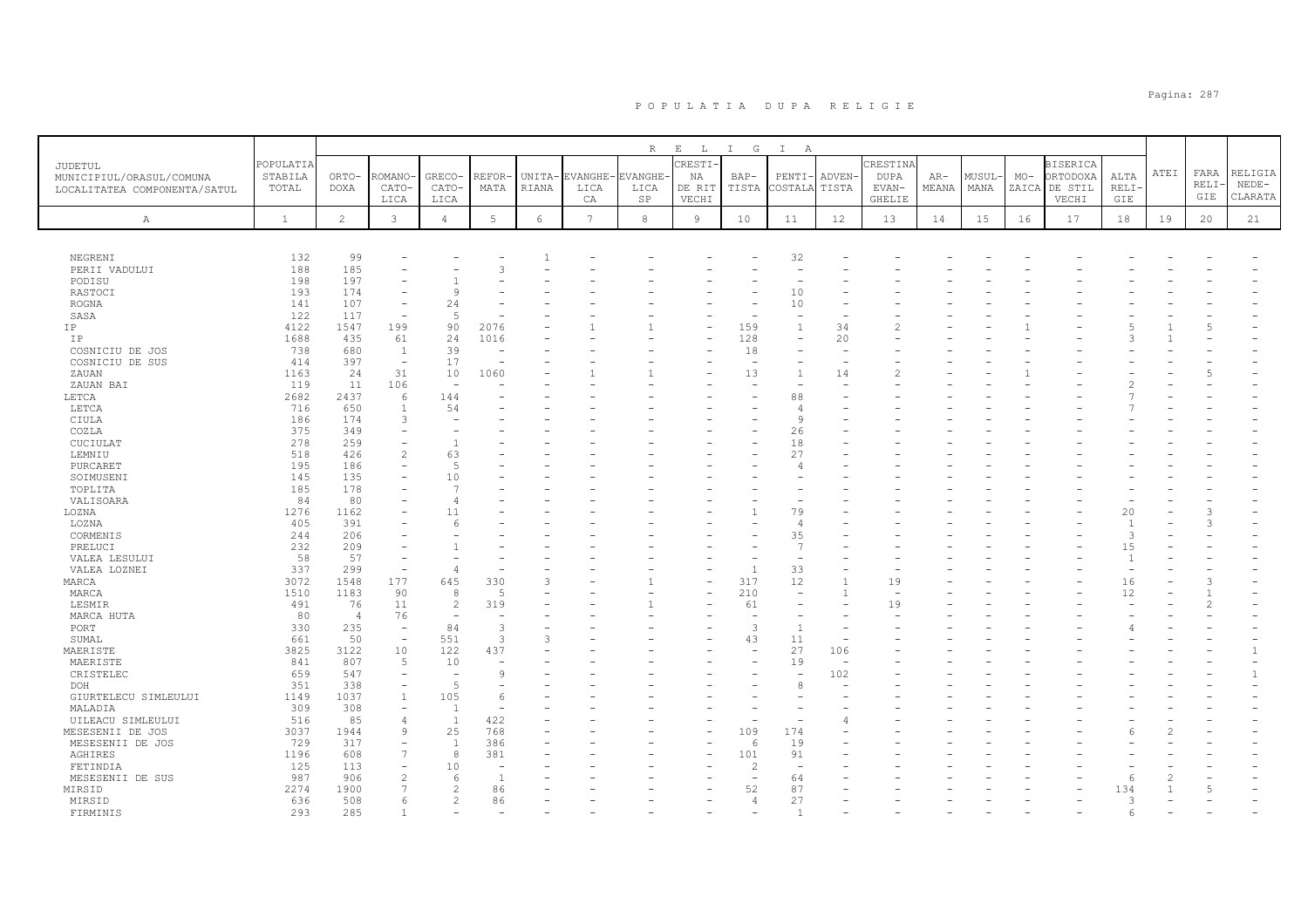| $I$ G<br>$\mathbb{A}$<br><b>CRESTI-</b><br>POPULATIA<br>CRESTIN<br><b>BISERICA</b><br>JUDETUL<br>FARA<br>RELIGIA<br>ATEI<br>ORTODOXA<br>STABILA<br>ORTO-<br>ROMANO<br>GRECO-<br>REFOR<br><b>EVANGHE</b><br><b>DUPA</b><br>MUSUL<br>$MO-$<br>ALTA<br><b>UNITA</b><br>EVANGHE<br>ΝA<br>$BAP-$<br>PENTI-<br><b>ADVEN</b><br>$AR-$<br>MUNICIPIUL/ORASUL/COMUNA<br>RELI·<br>$NEDE-$<br>TOTAL<br>DOXA<br>CATO-<br>CATO-<br>MATA<br>RIANA<br>LICA<br>LICA<br>DE RIT<br>TISTA<br>COSTALA<br>TISTA<br>EVAN-<br>MEANA<br>MANA<br>ZAICA<br>DE STIL<br>RELI-<br>LOCALITATEA COMPONENTA/SATUL<br>GIE<br>CLARATA<br>LICA<br>СA<br>SP<br>VECHI<br><b>GHELIE</b><br>VECHI<br>GIE<br>LICA<br>$\overline{2}$<br>$\mathbf{3}$<br>$5\phantom{.0}$<br>$\overline{7}$<br>$\overline{4}$<br>6<br>$^{\rm 8}$<br>9<br>12<br>$1\,8$<br>$\mathbf{1}$<br>10<br>11<br>13<br>14<br>15<br>16<br>17<br>19<br>20<br>21<br>$\mathbb{A}$<br>516<br>393<br>58<br>65<br>MOIGRAD<br>60<br>829<br>714<br>48<br>$\overline{1}$<br>POPENI<br>5<br>2808<br>165<br>75<br>3095<br>41<br>NAPRADEA<br>2<br>÷<br>910<br>65<br>975<br>NAPRADEA<br>$\overline{\phantom{a}}$<br>920<br>798<br>$\overline{5}$<br>75<br>CHEUD<br>38<br>515<br>525<br>8<br>SOMES GURUSLAU<br>319<br>87<br>409<br>2<br>TRANIS<br>266<br>266<br>VADURELE<br>867<br>20<br>$\overline{c}$<br>162<br>5738<br>133<br>5<br>398<br>8<br>221<br>42<br>NUSFALAU<br>3874<br>F<br>221<br>42<br>3360<br>522<br>93<br>14<br>2215<br>$\overline{c}$<br>NUSFALAU<br>$\mathbf{1}$<br>2<br>246<br>$\mathbf{1}$<br>7<br>95<br>493<br>390<br><b>BILGHEZ</b><br>$\overline{\phantom{a}}$<br>$\overline{\phantom{a}}$<br>$\overline{\phantom{0}}$<br>$\overline{\phantom{a}}$<br>$\overline{\phantom{a}}$<br>1533<br>310<br>32<br>6<br>1018<br>3<br>128<br>$\overline{7}$<br>24<br>1<br><b>BOGHIS</b><br>35<br>24<br>352<br>$\mathbf{1}$<br>251<br>41<br><b>BOZIES</b><br>$\overline{\phantom{a}}$<br>$\overline{\phantom{a}}$<br>20<br>139<br>1909<br>499<br>E<br>31<br>4252<br>1640<br>$\overline{c}$<br>PERICEI<br>2930<br>497<br>16<br>$\overline{9}$<br>1905<br>5<br>30<br>PERICEI<br>464<br>$\overline{2}$<br>842<br>79<br>BADACIN<br>933<br>9<br>$\overline{\phantom{a}}$<br>2<br>$\mathbf{1}$<br>43<br>43<br>PERICEIU MIC<br>$\overline{\phantom{m}}$<br>$\sim$<br>$\overline{\phantom{a}}$<br>51<br>258<br>346<br>$\overline{4}$<br>26<br>SICI<br>3<br>975<br>32<br>2985<br>1519<br>444<br>PLOPIS<br>3<br>9<br>32<br>982<br>67<br>413<br>1496<br>PLOPIS<br>813<br>FAGETU<br>826<br>$\overline{2}$<br>$\circ$<br>$\overline{\phantom{a}}$<br>31<br>663<br>535<br>95<br>IAZ<br>$\overline{c}$<br>12<br>50<br>1491<br>1267<br>149<br>13<br>POIANA BLENCHII<br>$\overline{\phantom{m}}$<br>753<br>663<br>11<br>62<br>13<br>POIANA BLENCHII<br>$\overline{4}$<br>104<br>83<br>21<br>FALCUSA<br>$\overline{\phantom{a}}$<br>39<br>601<br>496<br>66<br>GOSTILA<br>25<br>33<br>8<br>MAGURA<br>÷,<br>÷,<br>11<br>3101<br>2749<br>70<br>179<br>65<br>$\overline{7}$<br>ROMANASI<br>10<br>3<br>917<br>784<br>3<br>92<br>13<br>11<br>ROMANASI<br>6<br>279<br>$\overline{2}$<br>16<br>CHICHISA<br>298<br>$\mathbf{1}$<br>563<br>10<br>576<br>3<br>CIUMARNA<br>$\overline{\phantom{a}}$<br>533<br>455<br>52<br>20<br>$\mathbf{1}$<br>PAUSA<br>429<br>405<br>$\overline{1}$<br>2<br>20<br>POARTA SALAJULUI<br>÷,<br>11<br>348<br>263<br>39<br>32<br>ROMITA<br><b>RUS</b><br>2954<br>2674<br>46<br>5<br>191<br>31<br>2<br>3<br><b>RUS</b><br>858<br>844<br>$\overline{7}$<br>$\overline{4}$<br>22<br>138<br>$\overline{c}$<br><b>BUZAS</b><br>169<br>7<br>17<br>307<br>289<br>FINTINELE RUS<br>51<br>525<br>474<br>HASMAS<br>L,<br>÷<br>L.<br>$\overline{3}$<br>31<br>1095<br>929<br>$\overline{1}$<br>3<br>126<br>SIMISNA<br>2<br>3210<br>1518<br>14<br>12<br>23<br>SALATIG<br>1616<br>$\overline{4}$<br>7<br>12<br>$\mathbf{1}$<br>SALATIG<br>494<br>292<br>3<br>3<br>194<br>$\overline{c}$<br>$\overline{\phantom{a}}$<br>$\overline{c}$<br>300<br>269<br>7<br>21<br><b>BULGARI</b><br>$\overline{\phantom{a}}$<br>٠<br>۰<br>1252<br>8<br>1231<br>DEJA<br>$\overline{1}$<br>2<br>C<br>$\overline{\phantom{a}}$<br>418<br>212<br>$\overline{1}$<br>$\overline{1}$<br>3<br>191<br>7<br>MINEU<br>745<br>NOTIG<br>746<br>$\overline{1}$<br>25<br>3802<br>136<br>432<br>3<br>11<br>$\overline{1}$<br>123<br>3<br>SIG<br>3050<br>3<br>$\mathcal{L}$<br>6<br>25<br>3<br>SIG<br>851<br>594<br>161<br>$\overline{1}$<br>$\overline{1}$<br>64<br>$\overline{1}$<br>206<br>FIZES<br>541<br>328<br>5<br>$\overline{1}$<br>۳ |  |  |  |  |   |                             |              |  |  |  |  |  |
|------------------------------------------------------------------------------------------------------------------------------------------------------------------------------------------------------------------------------------------------------------------------------------------------------------------------------------------------------------------------------------------------------------------------------------------------------------------------------------------------------------------------------------------------------------------------------------------------------------------------------------------------------------------------------------------------------------------------------------------------------------------------------------------------------------------------------------------------------------------------------------------------------------------------------------------------------------------------------------------------------------------------------------------------------------------------------------------------------------------------------------------------------------------------------------------------------------------------------------------------------------------------------------------------------------------------------------------------------------------------------------------------------------------------------------------------------------------------------------------------------------------------------------------------------------------------------------------------------------------------------------------------------------------------------------------------------------------------------------------------------------------------------------------------------------------------------------------------------------------------------------------------------------------------------------------------------------------------------------------------------------------------------------------------------------------------------------------------------------------------------------------------------------------------------------------------------------------------------------------------------------------------------------------------------------------------------------------------------------------------------------------------------------------------------------------------------------------------------------------------------------------------------------------------------------------------------------------------------------------------------------------------------------------------------------------------------------------------------------------------------------------------------------------------------------------------------------------------------------------------------------------------------------------------------------------------------------------------------------------------------------------------------------------------------------------------------------------------------------------------------------------------------------------------------------------------------------------------------------------------------------------------------------------------------------------------------------------------------------------------------------------------------------------------------------------------------------------------------------------------------------------------------------------------------------------------------------------------------------------------------------------------------------------------------------------------------------------------------------------------------------------------------------------------------------------------------------------------------------------------------------------------------------------------------------------------------------------------------------------------------------------------------------------------------------------------------------------------------------------------------------------------------------------------------------------------------------------------------------------------------------------------------------------------------------------------------------------------------------------------------------------------------------------------------------------------------------------------------------------------------------------|--|--|--|--|---|-----------------------------|--------------|--|--|--|--|--|
|                                                                                                                                                                                                                                                                                                                                                                                                                                                                                                                                                                                                                                                                                                                                                                                                                                                                                                                                                                                                                                                                                                                                                                                                                                                                                                                                                                                                                                                                                                                                                                                                                                                                                                                                                                                                                                                                                                                                                                                                                                                                                                                                                                                                                                                                                                                                                                                                                                                                                                                                                                                                                                                                                                                                                                                                                                                                                                                                                                                                                                                                                                                                                                                                                                                                                                                                                                                                                                                                                                                                                                                                                                                                                                                                                                                                                                                                                                                                                                                                                                                                                                                                                                                                                                                                                                                                                                                                                                                                                                                  |  |  |  |  | R | $\mathbf{E}$<br>$\mathbb L$ | $\mathbb{I}$ |  |  |  |  |  |
|                                                                                                                                                                                                                                                                                                                                                                                                                                                                                                                                                                                                                                                                                                                                                                                                                                                                                                                                                                                                                                                                                                                                                                                                                                                                                                                                                                                                                                                                                                                                                                                                                                                                                                                                                                                                                                                                                                                                                                                                                                                                                                                                                                                                                                                                                                                                                                                                                                                                                                                                                                                                                                                                                                                                                                                                                                                                                                                                                                                                                                                                                                                                                                                                                                                                                                                                                                                                                                                                                                                                                                                                                                                                                                                                                                                                                                                                                                                                                                                                                                                                                                                                                                                                                                                                                                                                                                                                                                                                                                                  |  |  |  |  |   |                             |              |  |  |  |  |  |
|                                                                                                                                                                                                                                                                                                                                                                                                                                                                                                                                                                                                                                                                                                                                                                                                                                                                                                                                                                                                                                                                                                                                                                                                                                                                                                                                                                                                                                                                                                                                                                                                                                                                                                                                                                                                                                                                                                                                                                                                                                                                                                                                                                                                                                                                                                                                                                                                                                                                                                                                                                                                                                                                                                                                                                                                                                                                                                                                                                                                                                                                                                                                                                                                                                                                                                                                                                                                                                                                                                                                                                                                                                                                                                                                                                                                                                                                                                                                                                                                                                                                                                                                                                                                                                                                                                                                                                                                                                                                                                                  |  |  |  |  |   |                             |              |  |  |  |  |  |
|                                                                                                                                                                                                                                                                                                                                                                                                                                                                                                                                                                                                                                                                                                                                                                                                                                                                                                                                                                                                                                                                                                                                                                                                                                                                                                                                                                                                                                                                                                                                                                                                                                                                                                                                                                                                                                                                                                                                                                                                                                                                                                                                                                                                                                                                                                                                                                                                                                                                                                                                                                                                                                                                                                                                                                                                                                                                                                                                                                                                                                                                                                                                                                                                                                                                                                                                                                                                                                                                                                                                                                                                                                                                                                                                                                                                                                                                                                                                                                                                                                                                                                                                                                                                                                                                                                                                                                                                                                                                                                                  |  |  |  |  |   |                             |              |  |  |  |  |  |
|                                                                                                                                                                                                                                                                                                                                                                                                                                                                                                                                                                                                                                                                                                                                                                                                                                                                                                                                                                                                                                                                                                                                                                                                                                                                                                                                                                                                                                                                                                                                                                                                                                                                                                                                                                                                                                                                                                                                                                                                                                                                                                                                                                                                                                                                                                                                                                                                                                                                                                                                                                                                                                                                                                                                                                                                                                                                                                                                                                                                                                                                                                                                                                                                                                                                                                                                                                                                                                                                                                                                                                                                                                                                                                                                                                                                                                                                                                                                                                                                                                                                                                                                                                                                                                                                                                                                                                                                                                                                                                                  |  |  |  |  |   |                             |              |  |  |  |  |  |
|                                                                                                                                                                                                                                                                                                                                                                                                                                                                                                                                                                                                                                                                                                                                                                                                                                                                                                                                                                                                                                                                                                                                                                                                                                                                                                                                                                                                                                                                                                                                                                                                                                                                                                                                                                                                                                                                                                                                                                                                                                                                                                                                                                                                                                                                                                                                                                                                                                                                                                                                                                                                                                                                                                                                                                                                                                                                                                                                                                                                                                                                                                                                                                                                                                                                                                                                                                                                                                                                                                                                                                                                                                                                                                                                                                                                                                                                                                                                                                                                                                                                                                                                                                                                                                                                                                                                                                                                                                                                                                                  |  |  |  |  |   |                             |              |  |  |  |  |  |
|                                                                                                                                                                                                                                                                                                                                                                                                                                                                                                                                                                                                                                                                                                                                                                                                                                                                                                                                                                                                                                                                                                                                                                                                                                                                                                                                                                                                                                                                                                                                                                                                                                                                                                                                                                                                                                                                                                                                                                                                                                                                                                                                                                                                                                                                                                                                                                                                                                                                                                                                                                                                                                                                                                                                                                                                                                                                                                                                                                                                                                                                                                                                                                                                                                                                                                                                                                                                                                                                                                                                                                                                                                                                                                                                                                                                                                                                                                                                                                                                                                                                                                                                                                                                                                                                                                                                                                                                                                                                                                                  |  |  |  |  |   |                             |              |  |  |  |  |  |
|                                                                                                                                                                                                                                                                                                                                                                                                                                                                                                                                                                                                                                                                                                                                                                                                                                                                                                                                                                                                                                                                                                                                                                                                                                                                                                                                                                                                                                                                                                                                                                                                                                                                                                                                                                                                                                                                                                                                                                                                                                                                                                                                                                                                                                                                                                                                                                                                                                                                                                                                                                                                                                                                                                                                                                                                                                                                                                                                                                                                                                                                                                                                                                                                                                                                                                                                                                                                                                                                                                                                                                                                                                                                                                                                                                                                                                                                                                                                                                                                                                                                                                                                                                                                                                                                                                                                                                                                                                                                                                                  |  |  |  |  |   |                             |              |  |  |  |  |  |
|                                                                                                                                                                                                                                                                                                                                                                                                                                                                                                                                                                                                                                                                                                                                                                                                                                                                                                                                                                                                                                                                                                                                                                                                                                                                                                                                                                                                                                                                                                                                                                                                                                                                                                                                                                                                                                                                                                                                                                                                                                                                                                                                                                                                                                                                                                                                                                                                                                                                                                                                                                                                                                                                                                                                                                                                                                                                                                                                                                                                                                                                                                                                                                                                                                                                                                                                                                                                                                                                                                                                                                                                                                                                                                                                                                                                                                                                                                                                                                                                                                                                                                                                                                                                                                                                                                                                                                                                                                                                                                                  |  |  |  |  |   |                             |              |  |  |  |  |  |
|                                                                                                                                                                                                                                                                                                                                                                                                                                                                                                                                                                                                                                                                                                                                                                                                                                                                                                                                                                                                                                                                                                                                                                                                                                                                                                                                                                                                                                                                                                                                                                                                                                                                                                                                                                                                                                                                                                                                                                                                                                                                                                                                                                                                                                                                                                                                                                                                                                                                                                                                                                                                                                                                                                                                                                                                                                                                                                                                                                                                                                                                                                                                                                                                                                                                                                                                                                                                                                                                                                                                                                                                                                                                                                                                                                                                                                                                                                                                                                                                                                                                                                                                                                                                                                                                                                                                                                                                                                                                                                                  |  |  |  |  |   |                             |              |  |  |  |  |  |
|                                                                                                                                                                                                                                                                                                                                                                                                                                                                                                                                                                                                                                                                                                                                                                                                                                                                                                                                                                                                                                                                                                                                                                                                                                                                                                                                                                                                                                                                                                                                                                                                                                                                                                                                                                                                                                                                                                                                                                                                                                                                                                                                                                                                                                                                                                                                                                                                                                                                                                                                                                                                                                                                                                                                                                                                                                                                                                                                                                                                                                                                                                                                                                                                                                                                                                                                                                                                                                                                                                                                                                                                                                                                                                                                                                                                                                                                                                                                                                                                                                                                                                                                                                                                                                                                                                                                                                                                                                                                                                                  |  |  |  |  |   |                             |              |  |  |  |  |  |
|                                                                                                                                                                                                                                                                                                                                                                                                                                                                                                                                                                                                                                                                                                                                                                                                                                                                                                                                                                                                                                                                                                                                                                                                                                                                                                                                                                                                                                                                                                                                                                                                                                                                                                                                                                                                                                                                                                                                                                                                                                                                                                                                                                                                                                                                                                                                                                                                                                                                                                                                                                                                                                                                                                                                                                                                                                                                                                                                                                                                                                                                                                                                                                                                                                                                                                                                                                                                                                                                                                                                                                                                                                                                                                                                                                                                                                                                                                                                                                                                                                                                                                                                                                                                                                                                                                                                                                                                                                                                                                                  |  |  |  |  |   |                             |              |  |  |  |  |  |
|                                                                                                                                                                                                                                                                                                                                                                                                                                                                                                                                                                                                                                                                                                                                                                                                                                                                                                                                                                                                                                                                                                                                                                                                                                                                                                                                                                                                                                                                                                                                                                                                                                                                                                                                                                                                                                                                                                                                                                                                                                                                                                                                                                                                                                                                                                                                                                                                                                                                                                                                                                                                                                                                                                                                                                                                                                                                                                                                                                                                                                                                                                                                                                                                                                                                                                                                                                                                                                                                                                                                                                                                                                                                                                                                                                                                                                                                                                                                                                                                                                                                                                                                                                                                                                                                                                                                                                                                                                                                                                                  |  |  |  |  |   |                             |              |  |  |  |  |  |
|                                                                                                                                                                                                                                                                                                                                                                                                                                                                                                                                                                                                                                                                                                                                                                                                                                                                                                                                                                                                                                                                                                                                                                                                                                                                                                                                                                                                                                                                                                                                                                                                                                                                                                                                                                                                                                                                                                                                                                                                                                                                                                                                                                                                                                                                                                                                                                                                                                                                                                                                                                                                                                                                                                                                                                                                                                                                                                                                                                                                                                                                                                                                                                                                                                                                                                                                                                                                                                                                                                                                                                                                                                                                                                                                                                                                                                                                                                                                                                                                                                                                                                                                                                                                                                                                                                                                                                                                                                                                                                                  |  |  |  |  |   |                             |              |  |  |  |  |  |
|                                                                                                                                                                                                                                                                                                                                                                                                                                                                                                                                                                                                                                                                                                                                                                                                                                                                                                                                                                                                                                                                                                                                                                                                                                                                                                                                                                                                                                                                                                                                                                                                                                                                                                                                                                                                                                                                                                                                                                                                                                                                                                                                                                                                                                                                                                                                                                                                                                                                                                                                                                                                                                                                                                                                                                                                                                                                                                                                                                                                                                                                                                                                                                                                                                                                                                                                                                                                                                                                                                                                                                                                                                                                                                                                                                                                                                                                                                                                                                                                                                                                                                                                                                                                                                                                                                                                                                                                                                                                                                                  |  |  |  |  |   |                             |              |  |  |  |  |  |
|                                                                                                                                                                                                                                                                                                                                                                                                                                                                                                                                                                                                                                                                                                                                                                                                                                                                                                                                                                                                                                                                                                                                                                                                                                                                                                                                                                                                                                                                                                                                                                                                                                                                                                                                                                                                                                                                                                                                                                                                                                                                                                                                                                                                                                                                                                                                                                                                                                                                                                                                                                                                                                                                                                                                                                                                                                                                                                                                                                                                                                                                                                                                                                                                                                                                                                                                                                                                                                                                                                                                                                                                                                                                                                                                                                                                                                                                                                                                                                                                                                                                                                                                                                                                                                                                                                                                                                                                                                                                                                                  |  |  |  |  |   |                             |              |  |  |  |  |  |
|                                                                                                                                                                                                                                                                                                                                                                                                                                                                                                                                                                                                                                                                                                                                                                                                                                                                                                                                                                                                                                                                                                                                                                                                                                                                                                                                                                                                                                                                                                                                                                                                                                                                                                                                                                                                                                                                                                                                                                                                                                                                                                                                                                                                                                                                                                                                                                                                                                                                                                                                                                                                                                                                                                                                                                                                                                                                                                                                                                                                                                                                                                                                                                                                                                                                                                                                                                                                                                                                                                                                                                                                                                                                                                                                                                                                                                                                                                                                                                                                                                                                                                                                                                                                                                                                                                                                                                                                                                                                                                                  |  |  |  |  |   |                             |              |  |  |  |  |  |
|                                                                                                                                                                                                                                                                                                                                                                                                                                                                                                                                                                                                                                                                                                                                                                                                                                                                                                                                                                                                                                                                                                                                                                                                                                                                                                                                                                                                                                                                                                                                                                                                                                                                                                                                                                                                                                                                                                                                                                                                                                                                                                                                                                                                                                                                                                                                                                                                                                                                                                                                                                                                                                                                                                                                                                                                                                                                                                                                                                                                                                                                                                                                                                                                                                                                                                                                                                                                                                                                                                                                                                                                                                                                                                                                                                                                                                                                                                                                                                                                                                                                                                                                                                                                                                                                                                                                                                                                                                                                                                                  |  |  |  |  |   |                             |              |  |  |  |  |  |
|                                                                                                                                                                                                                                                                                                                                                                                                                                                                                                                                                                                                                                                                                                                                                                                                                                                                                                                                                                                                                                                                                                                                                                                                                                                                                                                                                                                                                                                                                                                                                                                                                                                                                                                                                                                                                                                                                                                                                                                                                                                                                                                                                                                                                                                                                                                                                                                                                                                                                                                                                                                                                                                                                                                                                                                                                                                                                                                                                                                                                                                                                                                                                                                                                                                                                                                                                                                                                                                                                                                                                                                                                                                                                                                                                                                                                                                                                                                                                                                                                                                                                                                                                                                                                                                                                                                                                                                                                                                                                                                  |  |  |  |  |   |                             |              |  |  |  |  |  |
|                                                                                                                                                                                                                                                                                                                                                                                                                                                                                                                                                                                                                                                                                                                                                                                                                                                                                                                                                                                                                                                                                                                                                                                                                                                                                                                                                                                                                                                                                                                                                                                                                                                                                                                                                                                                                                                                                                                                                                                                                                                                                                                                                                                                                                                                                                                                                                                                                                                                                                                                                                                                                                                                                                                                                                                                                                                                                                                                                                                                                                                                                                                                                                                                                                                                                                                                                                                                                                                                                                                                                                                                                                                                                                                                                                                                                                                                                                                                                                                                                                                                                                                                                                                                                                                                                                                                                                                                                                                                                                                  |  |  |  |  |   |                             |              |  |  |  |  |  |
|                                                                                                                                                                                                                                                                                                                                                                                                                                                                                                                                                                                                                                                                                                                                                                                                                                                                                                                                                                                                                                                                                                                                                                                                                                                                                                                                                                                                                                                                                                                                                                                                                                                                                                                                                                                                                                                                                                                                                                                                                                                                                                                                                                                                                                                                                                                                                                                                                                                                                                                                                                                                                                                                                                                                                                                                                                                                                                                                                                                                                                                                                                                                                                                                                                                                                                                                                                                                                                                                                                                                                                                                                                                                                                                                                                                                                                                                                                                                                                                                                                                                                                                                                                                                                                                                                                                                                                                                                                                                                                                  |  |  |  |  |   |                             |              |  |  |  |  |  |
|                                                                                                                                                                                                                                                                                                                                                                                                                                                                                                                                                                                                                                                                                                                                                                                                                                                                                                                                                                                                                                                                                                                                                                                                                                                                                                                                                                                                                                                                                                                                                                                                                                                                                                                                                                                                                                                                                                                                                                                                                                                                                                                                                                                                                                                                                                                                                                                                                                                                                                                                                                                                                                                                                                                                                                                                                                                                                                                                                                                                                                                                                                                                                                                                                                                                                                                                                                                                                                                                                                                                                                                                                                                                                                                                                                                                                                                                                                                                                                                                                                                                                                                                                                                                                                                                                                                                                                                                                                                                                                                  |  |  |  |  |   |                             |              |  |  |  |  |  |
|                                                                                                                                                                                                                                                                                                                                                                                                                                                                                                                                                                                                                                                                                                                                                                                                                                                                                                                                                                                                                                                                                                                                                                                                                                                                                                                                                                                                                                                                                                                                                                                                                                                                                                                                                                                                                                                                                                                                                                                                                                                                                                                                                                                                                                                                                                                                                                                                                                                                                                                                                                                                                                                                                                                                                                                                                                                                                                                                                                                                                                                                                                                                                                                                                                                                                                                                                                                                                                                                                                                                                                                                                                                                                                                                                                                                                                                                                                                                                                                                                                                                                                                                                                                                                                                                                                                                                                                                                                                                                                                  |  |  |  |  |   |                             |              |  |  |  |  |  |
|                                                                                                                                                                                                                                                                                                                                                                                                                                                                                                                                                                                                                                                                                                                                                                                                                                                                                                                                                                                                                                                                                                                                                                                                                                                                                                                                                                                                                                                                                                                                                                                                                                                                                                                                                                                                                                                                                                                                                                                                                                                                                                                                                                                                                                                                                                                                                                                                                                                                                                                                                                                                                                                                                                                                                                                                                                                                                                                                                                                                                                                                                                                                                                                                                                                                                                                                                                                                                                                                                                                                                                                                                                                                                                                                                                                                                                                                                                                                                                                                                                                                                                                                                                                                                                                                                                                                                                                                                                                                                                                  |  |  |  |  |   |                             |              |  |  |  |  |  |
|                                                                                                                                                                                                                                                                                                                                                                                                                                                                                                                                                                                                                                                                                                                                                                                                                                                                                                                                                                                                                                                                                                                                                                                                                                                                                                                                                                                                                                                                                                                                                                                                                                                                                                                                                                                                                                                                                                                                                                                                                                                                                                                                                                                                                                                                                                                                                                                                                                                                                                                                                                                                                                                                                                                                                                                                                                                                                                                                                                                                                                                                                                                                                                                                                                                                                                                                                                                                                                                                                                                                                                                                                                                                                                                                                                                                                                                                                                                                                                                                                                                                                                                                                                                                                                                                                                                                                                                                                                                                                                                  |  |  |  |  |   |                             |              |  |  |  |  |  |
|                                                                                                                                                                                                                                                                                                                                                                                                                                                                                                                                                                                                                                                                                                                                                                                                                                                                                                                                                                                                                                                                                                                                                                                                                                                                                                                                                                                                                                                                                                                                                                                                                                                                                                                                                                                                                                                                                                                                                                                                                                                                                                                                                                                                                                                                                                                                                                                                                                                                                                                                                                                                                                                                                                                                                                                                                                                                                                                                                                                                                                                                                                                                                                                                                                                                                                                                                                                                                                                                                                                                                                                                                                                                                                                                                                                                                                                                                                                                                                                                                                                                                                                                                                                                                                                                                                                                                                                                                                                                                                                  |  |  |  |  |   |                             |              |  |  |  |  |  |
|                                                                                                                                                                                                                                                                                                                                                                                                                                                                                                                                                                                                                                                                                                                                                                                                                                                                                                                                                                                                                                                                                                                                                                                                                                                                                                                                                                                                                                                                                                                                                                                                                                                                                                                                                                                                                                                                                                                                                                                                                                                                                                                                                                                                                                                                                                                                                                                                                                                                                                                                                                                                                                                                                                                                                                                                                                                                                                                                                                                                                                                                                                                                                                                                                                                                                                                                                                                                                                                                                                                                                                                                                                                                                                                                                                                                                                                                                                                                                                                                                                                                                                                                                                                                                                                                                                                                                                                                                                                                                                                  |  |  |  |  |   |                             |              |  |  |  |  |  |
|                                                                                                                                                                                                                                                                                                                                                                                                                                                                                                                                                                                                                                                                                                                                                                                                                                                                                                                                                                                                                                                                                                                                                                                                                                                                                                                                                                                                                                                                                                                                                                                                                                                                                                                                                                                                                                                                                                                                                                                                                                                                                                                                                                                                                                                                                                                                                                                                                                                                                                                                                                                                                                                                                                                                                                                                                                                                                                                                                                                                                                                                                                                                                                                                                                                                                                                                                                                                                                                                                                                                                                                                                                                                                                                                                                                                                                                                                                                                                                                                                                                                                                                                                                                                                                                                                                                                                                                                                                                                                                                  |  |  |  |  |   |                             |              |  |  |  |  |  |
|                                                                                                                                                                                                                                                                                                                                                                                                                                                                                                                                                                                                                                                                                                                                                                                                                                                                                                                                                                                                                                                                                                                                                                                                                                                                                                                                                                                                                                                                                                                                                                                                                                                                                                                                                                                                                                                                                                                                                                                                                                                                                                                                                                                                                                                                                                                                                                                                                                                                                                                                                                                                                                                                                                                                                                                                                                                                                                                                                                                                                                                                                                                                                                                                                                                                                                                                                                                                                                                                                                                                                                                                                                                                                                                                                                                                                                                                                                                                                                                                                                                                                                                                                                                                                                                                                                                                                                                                                                                                                                                  |  |  |  |  |   |                             |              |  |  |  |  |  |
|                                                                                                                                                                                                                                                                                                                                                                                                                                                                                                                                                                                                                                                                                                                                                                                                                                                                                                                                                                                                                                                                                                                                                                                                                                                                                                                                                                                                                                                                                                                                                                                                                                                                                                                                                                                                                                                                                                                                                                                                                                                                                                                                                                                                                                                                                                                                                                                                                                                                                                                                                                                                                                                                                                                                                                                                                                                                                                                                                                                                                                                                                                                                                                                                                                                                                                                                                                                                                                                                                                                                                                                                                                                                                                                                                                                                                                                                                                                                                                                                                                                                                                                                                                                                                                                                                                                                                                                                                                                                                                                  |  |  |  |  |   |                             |              |  |  |  |  |  |
|                                                                                                                                                                                                                                                                                                                                                                                                                                                                                                                                                                                                                                                                                                                                                                                                                                                                                                                                                                                                                                                                                                                                                                                                                                                                                                                                                                                                                                                                                                                                                                                                                                                                                                                                                                                                                                                                                                                                                                                                                                                                                                                                                                                                                                                                                                                                                                                                                                                                                                                                                                                                                                                                                                                                                                                                                                                                                                                                                                                                                                                                                                                                                                                                                                                                                                                                                                                                                                                                                                                                                                                                                                                                                                                                                                                                                                                                                                                                                                                                                                                                                                                                                                                                                                                                                                                                                                                                                                                                                                                  |  |  |  |  |   |                             |              |  |  |  |  |  |
|                                                                                                                                                                                                                                                                                                                                                                                                                                                                                                                                                                                                                                                                                                                                                                                                                                                                                                                                                                                                                                                                                                                                                                                                                                                                                                                                                                                                                                                                                                                                                                                                                                                                                                                                                                                                                                                                                                                                                                                                                                                                                                                                                                                                                                                                                                                                                                                                                                                                                                                                                                                                                                                                                                                                                                                                                                                                                                                                                                                                                                                                                                                                                                                                                                                                                                                                                                                                                                                                                                                                                                                                                                                                                                                                                                                                                                                                                                                                                                                                                                                                                                                                                                                                                                                                                                                                                                                                                                                                                                                  |  |  |  |  |   |                             |              |  |  |  |  |  |
|                                                                                                                                                                                                                                                                                                                                                                                                                                                                                                                                                                                                                                                                                                                                                                                                                                                                                                                                                                                                                                                                                                                                                                                                                                                                                                                                                                                                                                                                                                                                                                                                                                                                                                                                                                                                                                                                                                                                                                                                                                                                                                                                                                                                                                                                                                                                                                                                                                                                                                                                                                                                                                                                                                                                                                                                                                                                                                                                                                                                                                                                                                                                                                                                                                                                                                                                                                                                                                                                                                                                                                                                                                                                                                                                                                                                                                                                                                                                                                                                                                                                                                                                                                                                                                                                                                                                                                                                                                                                                                                  |  |  |  |  |   |                             |              |  |  |  |  |  |
|                                                                                                                                                                                                                                                                                                                                                                                                                                                                                                                                                                                                                                                                                                                                                                                                                                                                                                                                                                                                                                                                                                                                                                                                                                                                                                                                                                                                                                                                                                                                                                                                                                                                                                                                                                                                                                                                                                                                                                                                                                                                                                                                                                                                                                                                                                                                                                                                                                                                                                                                                                                                                                                                                                                                                                                                                                                                                                                                                                                                                                                                                                                                                                                                                                                                                                                                                                                                                                                                                                                                                                                                                                                                                                                                                                                                                                                                                                                                                                                                                                                                                                                                                                                                                                                                                                                                                                                                                                                                                                                  |  |  |  |  |   |                             |              |  |  |  |  |  |
|                                                                                                                                                                                                                                                                                                                                                                                                                                                                                                                                                                                                                                                                                                                                                                                                                                                                                                                                                                                                                                                                                                                                                                                                                                                                                                                                                                                                                                                                                                                                                                                                                                                                                                                                                                                                                                                                                                                                                                                                                                                                                                                                                                                                                                                                                                                                                                                                                                                                                                                                                                                                                                                                                                                                                                                                                                                                                                                                                                                                                                                                                                                                                                                                                                                                                                                                                                                                                                                                                                                                                                                                                                                                                                                                                                                                                                                                                                                                                                                                                                                                                                                                                                                                                                                                                                                                                                                                                                                                                                                  |  |  |  |  |   |                             |              |  |  |  |  |  |
|                                                                                                                                                                                                                                                                                                                                                                                                                                                                                                                                                                                                                                                                                                                                                                                                                                                                                                                                                                                                                                                                                                                                                                                                                                                                                                                                                                                                                                                                                                                                                                                                                                                                                                                                                                                                                                                                                                                                                                                                                                                                                                                                                                                                                                                                                                                                                                                                                                                                                                                                                                                                                                                                                                                                                                                                                                                                                                                                                                                                                                                                                                                                                                                                                                                                                                                                                                                                                                                                                                                                                                                                                                                                                                                                                                                                                                                                                                                                                                                                                                                                                                                                                                                                                                                                                                                                                                                                                                                                                                                  |  |  |  |  |   |                             |              |  |  |  |  |  |
|                                                                                                                                                                                                                                                                                                                                                                                                                                                                                                                                                                                                                                                                                                                                                                                                                                                                                                                                                                                                                                                                                                                                                                                                                                                                                                                                                                                                                                                                                                                                                                                                                                                                                                                                                                                                                                                                                                                                                                                                                                                                                                                                                                                                                                                                                                                                                                                                                                                                                                                                                                                                                                                                                                                                                                                                                                                                                                                                                                                                                                                                                                                                                                                                                                                                                                                                                                                                                                                                                                                                                                                                                                                                                                                                                                                                                                                                                                                                                                                                                                                                                                                                                                                                                                                                                                                                                                                                                                                                                                                  |  |  |  |  |   |                             |              |  |  |  |  |  |
|                                                                                                                                                                                                                                                                                                                                                                                                                                                                                                                                                                                                                                                                                                                                                                                                                                                                                                                                                                                                                                                                                                                                                                                                                                                                                                                                                                                                                                                                                                                                                                                                                                                                                                                                                                                                                                                                                                                                                                                                                                                                                                                                                                                                                                                                                                                                                                                                                                                                                                                                                                                                                                                                                                                                                                                                                                                                                                                                                                                                                                                                                                                                                                                                                                                                                                                                                                                                                                                                                                                                                                                                                                                                                                                                                                                                                                                                                                                                                                                                                                                                                                                                                                                                                                                                                                                                                                                                                                                                                                                  |  |  |  |  |   |                             |              |  |  |  |  |  |
|                                                                                                                                                                                                                                                                                                                                                                                                                                                                                                                                                                                                                                                                                                                                                                                                                                                                                                                                                                                                                                                                                                                                                                                                                                                                                                                                                                                                                                                                                                                                                                                                                                                                                                                                                                                                                                                                                                                                                                                                                                                                                                                                                                                                                                                                                                                                                                                                                                                                                                                                                                                                                                                                                                                                                                                                                                                                                                                                                                                                                                                                                                                                                                                                                                                                                                                                                                                                                                                                                                                                                                                                                                                                                                                                                                                                                                                                                                                                                                                                                                                                                                                                                                                                                                                                                                                                                                                                                                                                                                                  |  |  |  |  |   |                             |              |  |  |  |  |  |
|                                                                                                                                                                                                                                                                                                                                                                                                                                                                                                                                                                                                                                                                                                                                                                                                                                                                                                                                                                                                                                                                                                                                                                                                                                                                                                                                                                                                                                                                                                                                                                                                                                                                                                                                                                                                                                                                                                                                                                                                                                                                                                                                                                                                                                                                                                                                                                                                                                                                                                                                                                                                                                                                                                                                                                                                                                                                                                                                                                                                                                                                                                                                                                                                                                                                                                                                                                                                                                                                                                                                                                                                                                                                                                                                                                                                                                                                                                                                                                                                                                                                                                                                                                                                                                                                                                                                                                                                                                                                                                                  |  |  |  |  |   |                             |              |  |  |  |  |  |
|                                                                                                                                                                                                                                                                                                                                                                                                                                                                                                                                                                                                                                                                                                                                                                                                                                                                                                                                                                                                                                                                                                                                                                                                                                                                                                                                                                                                                                                                                                                                                                                                                                                                                                                                                                                                                                                                                                                                                                                                                                                                                                                                                                                                                                                                                                                                                                                                                                                                                                                                                                                                                                                                                                                                                                                                                                                                                                                                                                                                                                                                                                                                                                                                                                                                                                                                                                                                                                                                                                                                                                                                                                                                                                                                                                                                                                                                                                                                                                                                                                                                                                                                                                                                                                                                                                                                                                                                                                                                                                                  |  |  |  |  |   |                             |              |  |  |  |  |  |
|                                                                                                                                                                                                                                                                                                                                                                                                                                                                                                                                                                                                                                                                                                                                                                                                                                                                                                                                                                                                                                                                                                                                                                                                                                                                                                                                                                                                                                                                                                                                                                                                                                                                                                                                                                                                                                                                                                                                                                                                                                                                                                                                                                                                                                                                                                                                                                                                                                                                                                                                                                                                                                                                                                                                                                                                                                                                                                                                                                                                                                                                                                                                                                                                                                                                                                                                                                                                                                                                                                                                                                                                                                                                                                                                                                                                                                                                                                                                                                                                                                                                                                                                                                                                                                                                                                                                                                                                                                                                                                                  |  |  |  |  |   |                             |              |  |  |  |  |  |
|                                                                                                                                                                                                                                                                                                                                                                                                                                                                                                                                                                                                                                                                                                                                                                                                                                                                                                                                                                                                                                                                                                                                                                                                                                                                                                                                                                                                                                                                                                                                                                                                                                                                                                                                                                                                                                                                                                                                                                                                                                                                                                                                                                                                                                                                                                                                                                                                                                                                                                                                                                                                                                                                                                                                                                                                                                                                                                                                                                                                                                                                                                                                                                                                                                                                                                                                                                                                                                                                                                                                                                                                                                                                                                                                                                                                                                                                                                                                                                                                                                                                                                                                                                                                                                                                                                                                                                                                                                                                                                                  |  |  |  |  |   |                             |              |  |  |  |  |  |
|                                                                                                                                                                                                                                                                                                                                                                                                                                                                                                                                                                                                                                                                                                                                                                                                                                                                                                                                                                                                                                                                                                                                                                                                                                                                                                                                                                                                                                                                                                                                                                                                                                                                                                                                                                                                                                                                                                                                                                                                                                                                                                                                                                                                                                                                                                                                                                                                                                                                                                                                                                                                                                                                                                                                                                                                                                                                                                                                                                                                                                                                                                                                                                                                                                                                                                                                                                                                                                                                                                                                                                                                                                                                                                                                                                                                                                                                                                                                                                                                                                                                                                                                                                                                                                                                                                                                                                                                                                                                                                                  |  |  |  |  |   |                             |              |  |  |  |  |  |
|                                                                                                                                                                                                                                                                                                                                                                                                                                                                                                                                                                                                                                                                                                                                                                                                                                                                                                                                                                                                                                                                                                                                                                                                                                                                                                                                                                                                                                                                                                                                                                                                                                                                                                                                                                                                                                                                                                                                                                                                                                                                                                                                                                                                                                                                                                                                                                                                                                                                                                                                                                                                                                                                                                                                                                                                                                                                                                                                                                                                                                                                                                                                                                                                                                                                                                                                                                                                                                                                                                                                                                                                                                                                                                                                                                                                                                                                                                                                                                                                                                                                                                                                                                                                                                                                                                                                                                                                                                                                                                                  |  |  |  |  |   |                             |              |  |  |  |  |  |
|                                                                                                                                                                                                                                                                                                                                                                                                                                                                                                                                                                                                                                                                                                                                                                                                                                                                                                                                                                                                                                                                                                                                                                                                                                                                                                                                                                                                                                                                                                                                                                                                                                                                                                                                                                                                                                                                                                                                                                                                                                                                                                                                                                                                                                                                                                                                                                                                                                                                                                                                                                                                                                                                                                                                                                                                                                                                                                                                                                                                                                                                                                                                                                                                                                                                                                                                                                                                                                                                                                                                                                                                                                                                                                                                                                                                                                                                                                                                                                                                                                                                                                                                                                                                                                                                                                                                                                                                                                                                                                                  |  |  |  |  |   |                             |              |  |  |  |  |  |
|                                                                                                                                                                                                                                                                                                                                                                                                                                                                                                                                                                                                                                                                                                                                                                                                                                                                                                                                                                                                                                                                                                                                                                                                                                                                                                                                                                                                                                                                                                                                                                                                                                                                                                                                                                                                                                                                                                                                                                                                                                                                                                                                                                                                                                                                                                                                                                                                                                                                                                                                                                                                                                                                                                                                                                                                                                                                                                                                                                                                                                                                                                                                                                                                                                                                                                                                                                                                                                                                                                                                                                                                                                                                                                                                                                                                                                                                                                                                                                                                                                                                                                                                                                                                                                                                                                                                                                                                                                                                                                                  |  |  |  |  |   |                             |              |  |  |  |  |  |
|                                                                                                                                                                                                                                                                                                                                                                                                                                                                                                                                                                                                                                                                                                                                                                                                                                                                                                                                                                                                                                                                                                                                                                                                                                                                                                                                                                                                                                                                                                                                                                                                                                                                                                                                                                                                                                                                                                                                                                                                                                                                                                                                                                                                                                                                                                                                                                                                                                                                                                                                                                                                                                                                                                                                                                                                                                                                                                                                                                                                                                                                                                                                                                                                                                                                                                                                                                                                                                                                                                                                                                                                                                                                                                                                                                                                                                                                                                                                                                                                                                                                                                                                                                                                                                                                                                                                                                                                                                                                                                                  |  |  |  |  |   |                             |              |  |  |  |  |  |
|                                                                                                                                                                                                                                                                                                                                                                                                                                                                                                                                                                                                                                                                                                                                                                                                                                                                                                                                                                                                                                                                                                                                                                                                                                                                                                                                                                                                                                                                                                                                                                                                                                                                                                                                                                                                                                                                                                                                                                                                                                                                                                                                                                                                                                                                                                                                                                                                                                                                                                                                                                                                                                                                                                                                                                                                                                                                                                                                                                                                                                                                                                                                                                                                                                                                                                                                                                                                                                                                                                                                                                                                                                                                                                                                                                                                                                                                                                                                                                                                                                                                                                                                                                                                                                                                                                                                                                                                                                                                                                                  |  |  |  |  |   |                             |              |  |  |  |  |  |
|                                                                                                                                                                                                                                                                                                                                                                                                                                                                                                                                                                                                                                                                                                                                                                                                                                                                                                                                                                                                                                                                                                                                                                                                                                                                                                                                                                                                                                                                                                                                                                                                                                                                                                                                                                                                                                                                                                                                                                                                                                                                                                                                                                                                                                                                                                                                                                                                                                                                                                                                                                                                                                                                                                                                                                                                                                                                                                                                                                                                                                                                                                                                                                                                                                                                                                                                                                                                                                                                                                                                                                                                                                                                                                                                                                                                                                                                                                                                                                                                                                                                                                                                                                                                                                                                                                                                                                                                                                                                                                                  |  |  |  |  |   |                             |              |  |  |  |  |  |
|                                                                                                                                                                                                                                                                                                                                                                                                                                                                                                                                                                                                                                                                                                                                                                                                                                                                                                                                                                                                                                                                                                                                                                                                                                                                                                                                                                                                                                                                                                                                                                                                                                                                                                                                                                                                                                                                                                                                                                                                                                                                                                                                                                                                                                                                                                                                                                                                                                                                                                                                                                                                                                                                                                                                                                                                                                                                                                                                                                                                                                                                                                                                                                                                                                                                                                                                                                                                                                                                                                                                                                                                                                                                                                                                                                                                                                                                                                                                                                                                                                                                                                                                                                                                                                                                                                                                                                                                                                                                                                                  |  |  |  |  |   |                             |              |  |  |  |  |  |
|                                                                                                                                                                                                                                                                                                                                                                                                                                                                                                                                                                                                                                                                                                                                                                                                                                                                                                                                                                                                                                                                                                                                                                                                                                                                                                                                                                                                                                                                                                                                                                                                                                                                                                                                                                                                                                                                                                                                                                                                                                                                                                                                                                                                                                                                                                                                                                                                                                                                                                                                                                                                                                                                                                                                                                                                                                                                                                                                                                                                                                                                                                                                                                                                                                                                                                                                                                                                                                                                                                                                                                                                                                                                                                                                                                                                                                                                                                                                                                                                                                                                                                                                                                                                                                                                                                                                                                                                                                                                                                                  |  |  |  |  |   |                             |              |  |  |  |  |  |
|                                                                                                                                                                                                                                                                                                                                                                                                                                                                                                                                                                                                                                                                                                                                                                                                                                                                                                                                                                                                                                                                                                                                                                                                                                                                                                                                                                                                                                                                                                                                                                                                                                                                                                                                                                                                                                                                                                                                                                                                                                                                                                                                                                                                                                                                                                                                                                                                                                                                                                                                                                                                                                                                                                                                                                                                                                                                                                                                                                                                                                                                                                                                                                                                                                                                                                                                                                                                                                                                                                                                                                                                                                                                                                                                                                                                                                                                                                                                                                                                                                                                                                                                                                                                                                                                                                                                                                                                                                                                                                                  |  |  |  |  |   |                             |              |  |  |  |  |  |
|                                                                                                                                                                                                                                                                                                                                                                                                                                                                                                                                                                                                                                                                                                                                                                                                                                                                                                                                                                                                                                                                                                                                                                                                                                                                                                                                                                                                                                                                                                                                                                                                                                                                                                                                                                                                                                                                                                                                                                                                                                                                                                                                                                                                                                                                                                                                                                                                                                                                                                                                                                                                                                                                                                                                                                                                                                                                                                                                                                                                                                                                                                                                                                                                                                                                                                                                                                                                                                                                                                                                                                                                                                                                                                                                                                                                                                                                                                                                                                                                                                                                                                                                                                                                                                                                                                                                                                                                                                                                                                                  |  |  |  |  |   |                             |              |  |  |  |  |  |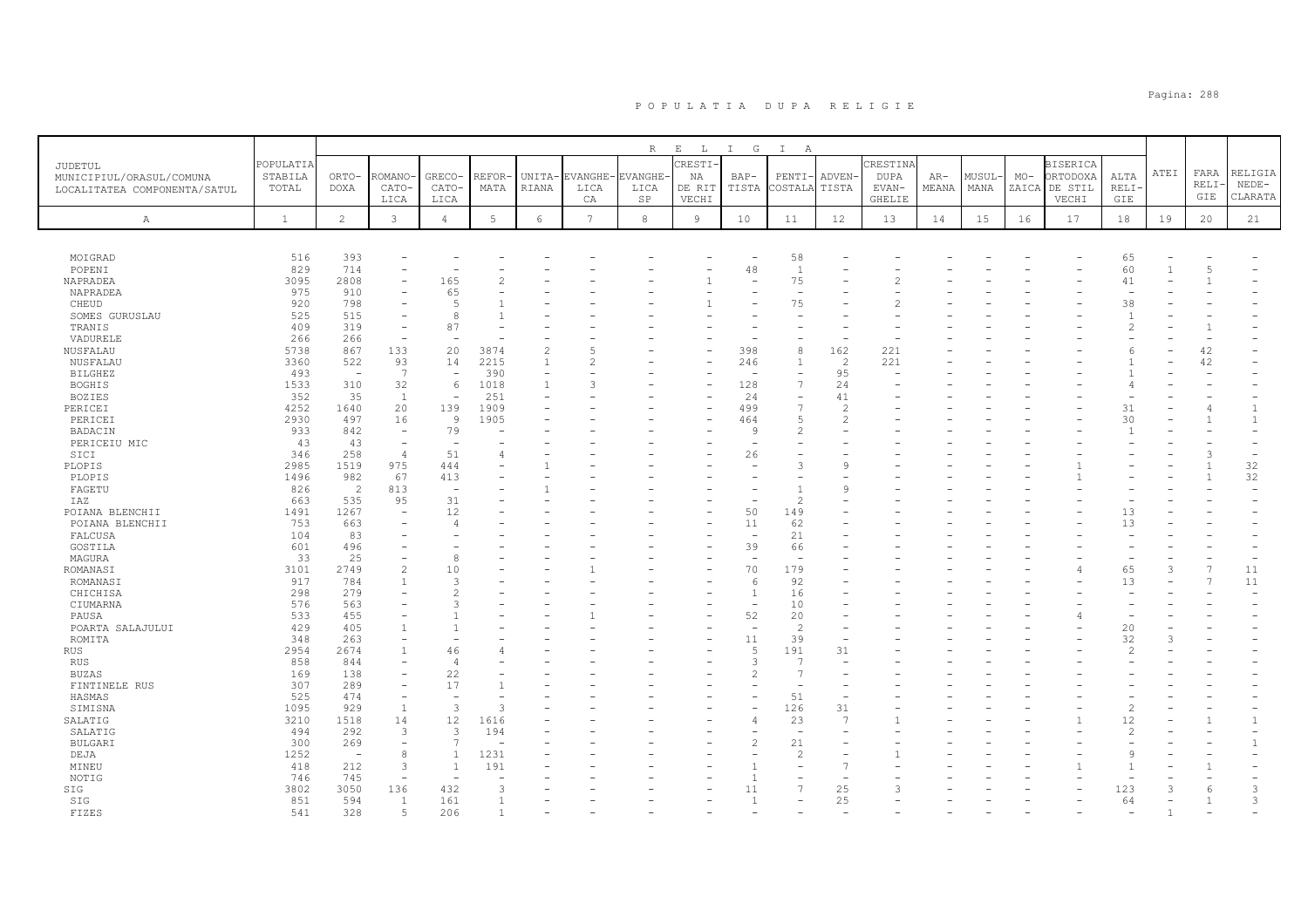|                              |              |                |                          |                          |                 |        |                 | R              | $\mathbf{E}$<br>$\mathbb{L}$ | I G            | $\mathbb{I}$<br>$\mathbb{A}$ |               |               |       |        |       |                 |             |                |                          |                |
|------------------------------|--------------|----------------|--------------------------|--------------------------|-----------------|--------|-----------------|----------------|------------------------------|----------------|------------------------------|---------------|---------------|-------|--------|-------|-----------------|-------------|----------------|--------------------------|----------------|
| JUDETUL                      | POPULATIA    |                |                          |                          |                 |        |                 |                | <b>RESTI</b>                 |                |                              |               | CRESTINA      |       |        |       | <b>BISERICA</b> |             |                |                          |                |
|                              | STABILA      | ORTO-          | ROMANO                   | GRECO-                   | REFOR-          | UNITA- | EVANGHE         | <b>EVANGHE</b> | ΝA                           | $BAP-$         | PENTI                        | ADVEN-        | <b>DUPA</b>   | AR-   | MUSUL· | $MO-$ | ORTODOXA        | ALTA        | ATEI           | FARA                     | RELIGIA        |
| MUNICIPIUL/ORASUL/COMUNA     | TOTAL        | <b>DOXA</b>    | CATO-                    | CATO-                    | MATA            | RIANA  | LICA            | LICA           | DE RIT                       | TISTA          | COSTALA                      | TISTA         | EVAN-         | MEANA | MANA   | ZAICA | DE STIL         | <b>RELI</b> |                | RELI·                    | $NEDE-$        |
| LOCALITATEA COMPONENTA/SATUL |              |                | LICA                     | LICA                     |                 |        | CA              | SP             | VECHI                        |                |                              |               | <b>GHELIE</b> |       |        |       | VECHI           | GIE         |                | GIE                      | CLARATA        |
|                              |              |                |                          |                          |                 |        |                 |                |                              |                |                              |               |               |       |        |       |                 |             |                |                          |                |
| $\mathbb{A}$                 | $\mathbf{1}$ | $\overline{c}$ | $\mathbf{3}$             | $\overline{4}$           | $5\phantom{.0}$ | 6      | $7\overline{ }$ | 8              | 9                            | 10             | 11                           | 12            | 13            | 14    | 15     | 16    | 17              | 18          | 19             | 20                       | 21             |
|                              |              |                |                          |                          |                 |        |                 |                |                              |                |                              |               |               |       |        |       |                 |             |                |                          |                |
| MAL                          | 1150         | 1108           |                          | 8                        |                 |        |                 |                |                              |                |                              |               |               |       |        |       |                 | 23          |                |                          |                |
| SIRBI                        | 357          | 344            | 8                        | $\overline{c}$           |                 |        |                 |                |                              |                |                              |               |               |       |        |       |                 | 3           |                |                          |                |
| TUSA                         | 903          | 676            | 122                      | 55                       |                 |        |                 |                |                              | 9              |                              |               |               |       |        |       |                 | 33          | $\mathfrak{D}$ | 5                        |                |
| SINMIHAIU ALMASULUI          | 1857         | 1543           |                          | 5                        |                 |        |                 |                |                              | 48             |                              |               |               |       |        |       |                 | 136         |                | 85                       | 24             |
| SINMIHAIU ALMASULUI          | 1189         | 927            |                          | 5                        |                 |        |                 |                |                              | 4              |                              |               |               |       |        |       |                 | 129         |                | 85                       | 24             |
| <b>BERCEA</b>                | 229          | 225            |                          | ٠                        |                 |        |                 |                |                              |                |                              |               |               |       |        |       |                 | $\angle$    |                | $\overline{\phantom{0}}$ |                |
| SINTA MARIA                  | 439          | 391            |                          | ٠                        |                 |        |                 |                |                              | 44             | -1                           |               |               |       |        |       |                 | 3           |                | $\overline{\phantom{a}}$ |                |
| SOMES-ODORHEI                | 3247         | 2858           | 6                        | 52                       | 40              |        |                 |                |                              | 143            | 34                           |               |               |       |        |       |                 | 85          |                | 23                       | 6              |
| SOMES-ODORHEI                | 1373         | 1265           |                          | 5                        | 40              |        |                 |                |                              | 27             | 17                           |               |               |       |        |       |                 |             |                | 11                       | $\overline{5}$ |
| <b>BIRSA</b>                 | 200          | 126            |                          | 6                        |                 |        |                 |                |                              | 14             | $\overline{\phantom{m}}$     |               |               |       |        |       |                 | 45          |                | 9                        |                |
| DOMNIN                       | 473          | 336            | 3                        | 19                       |                 |        |                 |                |                              | 81             | 17                           |               |               |       |        |       |                 | 14          |                | 3                        |                |
| INAU                         | 762          | 739            |                          | 17                       |                 |        |                 |                |                              | ۰              |                              |               |               |       |        |       |                 | -6          |                | $\rightarrow$            |                |
| SOIMUS                       | 439          | 392            |                          | 5                        |                 |        |                 |                |                              | 21             |                              |               |               |       |        |       |                 | 20          |                |                          | $\mathbf{1}$   |
| SURDUC                       | 4323         | 3843           | 6                        | 164                      | 10              |        |                 |                |                              | 13             | 122                          | 5             |               |       |        |       |                 | 146         |                | 13                       |                |
| SURDUC                       | 1437         | 1314           | $\mathcal{L}$            | 21                       | 4               |        |                 |                |                              | 8              | 51                           |               |               |       |        |       |                 | 23          |                | 13                       |                |
| <b>BRIGLEZ</b>               | 390          | 379            |                          | 8                        |                 |        |                 |                |                              |                |                              | $\mathcal{R}$ |               |       |        |       |                 |             |                |                          |                |
| CRISTOLTEL                   | 533          | 500            |                          | 27                       |                 |        |                 |                |                              |                | З                            |               |               |       |        |       |                 |             |                |                          |                |
| SOLONA                       | 308          | 300            |                          | $\overline{2}$           |                 |        |                 |                |                              |                |                              |               |               |       |        |       |                 |             |                |                          |                |
| TESTIOARA                    | 105          | 105            |                          |                          |                 |        |                 |                |                              |                |                              |               |               |       |        |       |                 |             |                |                          |                |
| TIHAU                        | 1113         | 910            |                          | 106                      |                 |        |                 |                |                              | $\overline{4}$ | 67                           |               |               |       |        |       |                 | 22          |                |                          |                |
| TURBUTA                      | 437          | 335            |                          |                          | 2               |        |                 |                |                              |                |                              |               |               |       |        |       |                 | 99          |                |                          |                |
| SAMSUD                       | 1697         | 44             | $\epsilon$               | $\overline{\phantom{0}}$ | 1472            |        |                 |                |                              | 147            | 26                           |               |               |       |        |       |                 |             |                |                          |                |
| SAMSUD                       | 1211         | 39             | 3                        | $\overline{\phantom{a}}$ | 1015            |        |                 |                |                              | 128            | 26                           |               |               |       |        |       |                 |             |                |                          |                |
| VALEA POMILOR                | 486          | 5              | $\mathcal{R}$            | $\overline{\phantom{0}}$ | 457             | ٠      |                 |                |                              | 19             | $\overline{\phantom{a}}$     |               |               |       |        |       |                 |             |                |                          |                |
| SARMASAG                     | 6853         | 1295           | 502                      | 37                       | 4821            | 10     |                 |                |                              | 164            | 8                            |               |               |       |        |       |                 |             |                |                          |                |
| SARMASAG                     | 4933         | 918            | 264                      | 19                       | 3583            | 10     |                 |                |                              | 120            | 3                            |               |               |       |        |       |                 |             |                |                          |                |
| ILISUA                       | 783          | $\overline{4}$ | 186                      | 2                        | 547             | ٠      |                 |                |                              | 39             |                              |               |               |       |        |       |                 |             |                |                          |                |
| LOMPIRT                      | 877          | 156            | 50                       | 12                       | 654             |        |                 |                |                              | $\overline{a}$ |                              |               |               |       |        |       |                 |             |                |                          |                |
| MOIAD                        | 222          | 213            | $\overline{\phantom{a}}$ | $\overline{4}$           | 5               |        |                 |                |                              |                |                              |               |               |       |        |       |                 |             |                |                          |                |
| POIANA MAGURA                | 33           | 3              | $\overline{2}$           | ٠                        | 28              |        |                 |                |                              |                |                              |               |               |       |        |       |                 |             |                |                          |                |
| TARMURE                      | 5            | $\overline{1}$ |                          | $\sim$                   | $\overline{4}$  |        |                 |                |                              |                |                              |               |               |       |        |       |                 |             |                |                          |                |
| VALCAU DE JOS                | 3599         | 2899           | 3                        | 453                      | 96              |        |                 |                |                              | 93             | 15                           |               |               |       |        |       |                 |             |                | 8                        | 31             |
| VALCAU DE JOS                | 967          | 641            | $\mathfrak{D}$           | 118                      | 96              |        |                 |                |                              | 91             | 15                           |               |               |       |        |       |                 |             |                |                          | 3              |
| LAZURI                       | 356          | 310            |                          | 46                       |                 |        |                 |                |                              |                |                              |               |               |       |        |       |                 |             |                |                          |                |
| PREOTEASA                    | 768          | 759            |                          | 9                        |                 |        |                 |                |                              |                |                              |               |               |       |        |       |                 |             |                |                          |                |
| <b>RATOVEI</b>               | 106          | 51             | $\overline{1}$           | 52                       |                 |        |                 |                |                              | $\overline{c}$ |                              |               |               |       |        |       |                 |             |                |                          |                |
| SUB CETATE                   | 498          | 491            | $\overline{\phantom{0}}$ | 7                        |                 |        |                 |                |                              |                |                              |               |               |       |        |       |                 |             |                |                          |                |
| VALCAU DE SUS                | 904          | 647            | $\overline{\phantom{a}}$ | 221                      |                 |        |                 |                |                              |                |                              |               |               |       |        |       |                 |             |                | 8                        | 28             |
| VIRSOLT                      | 2655         | 904            | 58                       | 101                      | 1529            |        |                 |                |                              | 44             | 6                            |               | 8             |       |        |       |                 |             |                |                          |                |
| VIRSOLT                      | 1765         | 263            | 14                       | 20                       | 1408            |        |                 |                |                              | 42             |                              |               | 8             |       |        |       |                 |             |                |                          |                |
| <b>RECEA</b>                 | 677          | 496            | 44                       | 13                       | 121             |        |                 |                |                              | $\overline{c}$ |                              |               |               |       |        |       |                 |             |                |                          |                |
| RECEA MICA                   | 213          | 145            |                          | 68                       |                 |        |                 |                |                              |                |                              |               |               |       |        |       |                 |             |                |                          |                |
| ZALHA                        | 1462         | 1379           | $\overline{1}$           | 51                       |                 |        |                 |                |                              |                | 31                           |               |               |       |        |       |                 |             |                |                          |                |
| ZALHA                        | 459          | 430            |                          | 29                       |                 |        |                 |                |                              |                |                              |               |               |       |        |       |                 |             |                |                          |                |
| CEACA                        | 360          | 342            |                          | 17                       |                 |        |                 |                |                              |                |                              |               |               |       |        |       |                 |             |                |                          |                |
| CIURENI                      | 184          | 174            |                          |                          |                 |        |                 |                |                              |                | 10                           |               |               |       |        |       |                 |             |                |                          |                |
| VALEA CIURENILOR             | 38           | 38             |                          |                          |                 |        |                 |                |                              |                |                              |               |               |       |        |       |                 |             |                |                          |                |
| VALEA HRANEI                 | 190          | 185            |                          | 5                        |                 |        |                 |                |                              |                |                              |               |               |       |        |       |                 |             |                |                          |                |
| VALEA LUNGA                  | 142          | 1.35           |                          |                          |                 |        |                 |                |                              |                |                              |               |               |       |        |       |                 |             |                |                          |                |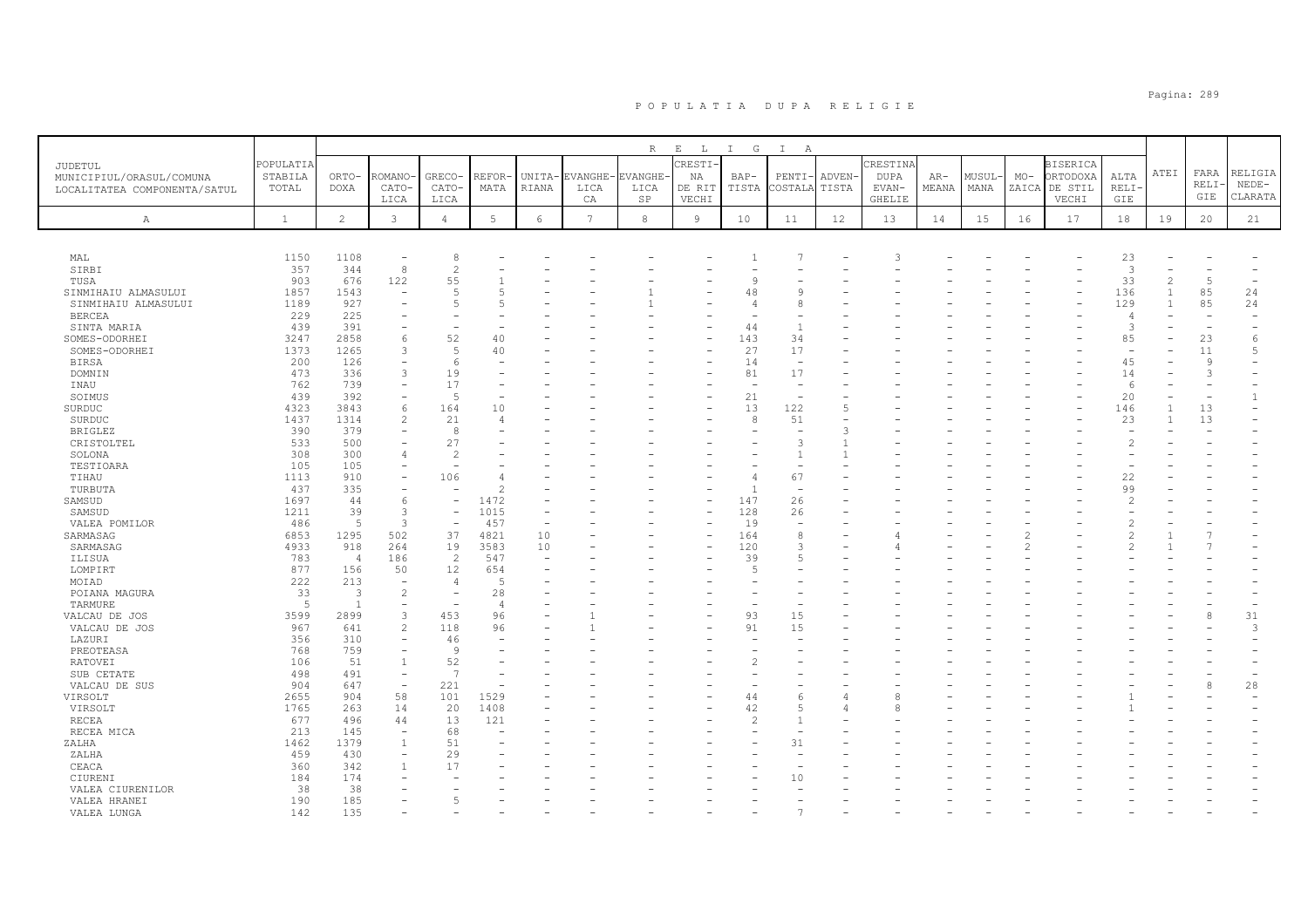|                                                                     |                               |               |               |                          |      |                          |                                                                            | $\mathbb{D}$ |                                  | G               |                   |               |                                     |                     |        |       |                                                       |                        |      |                        |                               |
|---------------------------------------------------------------------|-------------------------------|---------------|---------------|--------------------------|------|--------------------------|----------------------------------------------------------------------------|--------------|----------------------------------|-----------------|-------------------|---------------|-------------------------------------|---------------------|--------|-------|-------------------------------------------------------|------------------------|------|------------------------|-------------------------------|
| JUDETUL<br>MUNICIPIUL/ORASUL/COMUNA<br>LOCALITATEA COMPONENTA/SATUL | POPULATIA<br>STABILA<br>TOTAL | ORTO-<br>DOXA | CATO-<br>LICA | CATO-<br>LICA            | MATA | RIANA                    | ROMANO- GRECO- REFOR- UNITA-EVANGHE-EVANGHE-<br>LICA<br>$\sim$ $\pi$<br>UА | LICA<br>SP   | CRESTI-<br>NA<br>DE RIT<br>VECHI | $BAP-$<br>TISTA | COSTALA TISTA     | PENTI- ADVEN- | CRESTINA<br>DUPA<br>EVAN-<br>GHELIE | $AR-$<br>MEANA MANA | MUSUL- | $MO-$ | <b>BISERICA</b><br>ORTODOXA<br>ZAICA DE STIL<br>VECHI | ALTA<br>$RELI-$<br>GIE | ATEI | FARA<br>$RELI-$<br>GIE | RELIGIA<br>$NEDE-$<br>CLARATA |
| $\mathcal{A}$                                                       |                               |               |               |                          |      |                          |                                                                            |              |                                  | 10              | $-1$<br><b>TT</b> | 12            | ⊥⊃                                  | 14                  |        | 16    | 17                                                    | 18                     | 19   | 20                     |                               |
|                                                                     |                               |               |               |                          |      |                          |                                                                            |              |                                  |                 |                   |               |                                     |                     |        |       |                                                       |                        |      |                        |                               |
| VIRTESCA                                                            | 89                            |               |               |                          |      |                          |                                                                            |              | $\overline{\phantom{0}}$         | -               |                   |               |                                     |                     |        |       |                                                       |                        |      |                        |                               |
| ZIMBOR                                                              | 1447                          | 1290          |               |                          | 38   | $\overline{\phantom{0}}$ |                                                                            |              | -                                |                 |                   |               |                                     |                     |        |       |                                                       |                        |      |                        |                               |
| ZIMBOR                                                              | 596                           | 553           |               |                          |      | $\overline{\phantom{0}}$ |                                                                            |              |                                  |                 |                   |               |                                     |                     |        |       |                                                       |                        |      |                        |                               |
| CHENDREMAL                                                          | 193                           | 186           |               | $\overline{\phantom{0}}$ |      |                          |                                                                            |              |                                  |                 |                   |               |                                     |                     |        |       |                                                       |                        |      |                        |                               |
| DOLU                                                                | 143                           | 125           | -             |                          |      | $\overline{\phantom{0}}$ | $\overline{\phantom{0}}$                                                   |              | -                                |                 |                   |               |                                     |                     |        |       |                                                       |                        |      |                        |                               |
| SINCRAIU ALMASULUI                                                  | 322                           | 238           |               | 73                       |      | $\overline{\phantom{0}}$ |                                                                            |              | $\overline{\phantom{0}}$         |                 |                   | -             |                                     |                     |        |       |                                                       |                        |      |                        |                               |
| SUTORU                                                              | 193                           | 188           |               |                          |      |                          |                                                                            |              |                                  |                 |                   |               |                                     |                     |        |       |                                                       |                        |      |                        |                               |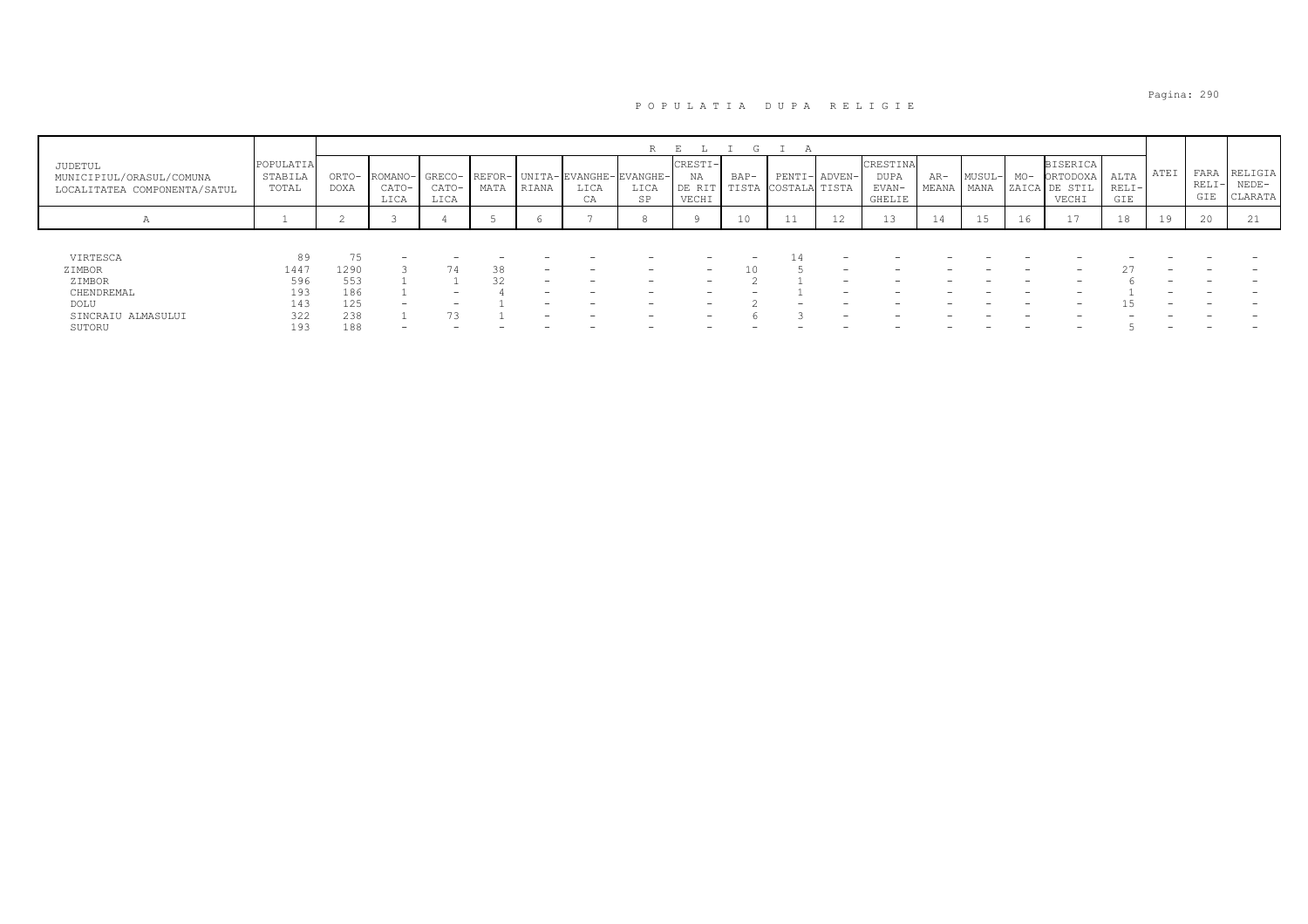|                                     |                  |                  |                          |                                |                          |                                               |                 | $\mathbb{R}$             | $\,$ E<br>$\mathbb{L}$   | I G            | $\mathbb{I}$<br>A        |                          |              |                |                |          |                          |                |                          |             |                  |
|-------------------------------------|------------------|------------------|--------------------------|--------------------------------|--------------------------|-----------------------------------------------|-----------------|--------------------------|--------------------------|----------------|--------------------------|--------------------------|--------------|----------------|----------------|----------|--------------------------|----------------|--------------------------|-------------|------------------|
| JUDETUL                             | POPULATIA        |                  |                          |                                |                          |                                               |                 |                          | CRESTI                   |                |                          |                          | RESTIN       |                |                |          | <b>BISERICA</b>          |                |                          |             |                  |
| MUNICIPIUL/ORASUL/COMUNA            | STABILA          | ORTO-            | ROMANO                   | GRECO-                         | <b>REFOR-</b>            | UNITA-                                        | EVANGHE-        | EVANGHE-                 | ΝA                       | BAP-           | PENTI·                   | <b>ADVEN</b>             | <b>DUPA</b>  | AR-            | MUSUL-         | $MO-$    | <b>RTODOXA</b>           | ALTA           | ATEI                     | FARA        | RELIGIA          |
| LOCALITATEA COMPONENTA/SATUL        | TOTAL            | <b>DOXA</b>      | CATO-                    | CATO-                          | MATA                     | RIANA                                         | LICA            | LICA                     | DE RIT                   | TISTA          | COSTALA TISTA            |                          | EVAN-        | MEANA          | MANA           | ZAICA    | DE STIL                  | RELI           |                          | RELI<br>GIE | NEDE-<br>CLARATA |
|                                     |                  |                  | LICA                     | LICA                           |                          |                                               | CA              | SP                       | VECHI                    |                |                          |                          | GHELIE       |                |                |          | VECHI                    | GIE            |                          |             |                  |
| A                                   | <sup>1</sup>     | $\overline{2}$   | 3                        | $\overline{4}$                 | $5\phantom{.0}$          | 6                                             | $7\phantom{.0}$ | $^{\rm 8}$               | $\overline{9}$           | 10             | 11                       | 12                       | 13           | 14             | 15             | 16       | 17                       | 18             | 19                       | 20          | 21               |
|                                     |                  |                  |                          |                                |                          |                                               |                 |                          |                          |                |                          |                          |              |                |                |          |                          |                |                          |             |                  |
|                                     |                  |                  |                          |                                |                          |                                               |                 |                          |                          |                |                          |                          |              |                |                |          |                          |                |                          |             |                  |
| JUDETUL SIBIU<br>MUNICIPII SI ORASE | 452873<br>307715 | 395906<br>266333 | 8436<br>7673             | 9781<br>6922                   | 10770<br>8884            | 1098<br>1066                                  | 13342<br>7668   | 1343<br>1127             | 51<br>36                 | 2691<br>1932   | 3153<br>1665             | 1377<br>587              | 2697<br>2023 | 18<br>18       | 36<br>32       | 87<br>76 | 63<br>58                 | 1171<br>962    | 172<br>159               | 539<br>407  | 142<br>87        |
| MUNICIPIUL SIBIU                    | 169656           | 153515           | 3302                     | 2850                           | 2035                     | 164                                           | 3882            | 417                      | 18                       | 980            | 644                      | 171                      | 815          | 7              | 26             | 53       | 15                       | 428            | 115                      | 168         | 51               |
| SIBIU                               | 169610           | 153470           | 3301                     | 2850                           | 2035                     | 164                                           | 3882            | 417                      | 18                       | 980            | 644                      | 171                      | 815          | 7              | 26             | 53       | 15                       | 428            | 115                      | 168         | 51               |
| PALTINIS                            | 46               | 45               | - 1                      | $\overline{a}$                 |                          |                                               |                 | $\overline{a}$           | $\overline{\phantom{a}}$ |                | $\overline{a}$           | <b>1</b>                 |              |                |                |          | $\overline{\phantom{a}}$ |                |                          |             |                  |
| MUNICIPIUL MEDIAS                   | 64484            | 47366            | 3106                     | 3297                           | 4944                     | 822                                           | 1751            | 343                      | 3                        | 670            | 731                      | 251                      | 651          | 4              | $\mathbf{1}$   | 20       | 35                       | 240            | 32                       | 190         | 27               |
| MEDIAS                              | 63156            | 46169            | 3101                     | 3293                           | 4943                     | 822                                           | 1667            | 339                      | 3                        | 664            | 731                      | 251                      | 624          | $\overline{4}$ | $\overline{1}$ | 20       | 35                       | 240            | 32                       | 190         | 27               |
| IGHISU NOU                          | 1328             | 1197             | -5                       | 4                              | $\overline{1}$           | $\overline{\phantom{0}}$                      | 84              | $\overline{4}$           |                          | 6              | $\overline{\phantom{a}}$ | $\sim$                   | 27           |                |                |          |                          |                |                          |             |                  |
| ORAS AGNITA                         | 12325            | 11266            | 192                      | 16                             | 268                      | 5                                             | 423             | $\overline{7}$           | 9                        | 5              | 56                       | 37                       | 17           |                |                |          | $\overline{\phantom{a}}$ | 13             |                          | -6          | $\mathbf{1}$     |
| AGNITA                              | 10355            | 9389             | 161                      | 16                             | 254                      | 5                                             | 390             | 6                        | 9                        | 4              | 43<br>.5                 | 37                       | 17           |                |                |          |                          | 13             |                          | -6          | -1               |
| COVES<br>RUJA                       | 835<br>1135      | 788<br>1089      | 27<br>$\overline{4}$     | $\overline{\phantom{a}}$<br>÷, | 14<br>$\sim$             | $\qquad \qquad -$<br>$\overline{\phantom{a}}$ | 33              | $\mathbf{1}$<br>$\sim$   | $\overline{\phantom{a}}$ |                | 8                        | $\overline{\phantom{a}}$ |              |                |                |          |                          |                |                          |             |                  |
| ORAS AVRIG                          | 14965            | 13743            | 167                      | 282                            | 51                       | $\mathbf{1}$                                  | 150             | 172                      | 3                        | 115            | 69                       | 44                       | 17           |                |                |          |                          | 133            | $\overline{\mathcal{L}}$ | 14          | $\mathfrak{D}$   |
| AVRIG                               | 9641             | 9041             | 118                      | 12                             | 22                       |                                               | 118             | 12                       | 3                        | 65             | 66                       | 42                       | 17           |                |                |          |                          | 119            |                          |             |                  |
| <b>BRADU</b>                        | 1108             | 825              | $\overline{1}$           | 226                            | $\overline{\phantom{a}}$ | $\overline{\phantom{0}}$                      | 16              | $\overline{\phantom{a}}$ |                          | 33             | $\overline{1}$           |                          |              |                |                |          |                          | -6             |                          |             |                  |
| GLIMBOACA                           | 266              | 264              | $\overline{\phantom{m}}$ |                                |                          |                                               |                 |                          |                          |                |                          |                          |              |                |                |          |                          | $\overline{2}$ |                          |             |                  |
| MIRSA                               | 3220             | 3087             | 42                       | 23                             | 25                       |                                               | 15              | $\mathfrak{D}$           |                          | 17             | $\overline{2}$           |                          |              |                |                |          |                          | -6             |                          |             |                  |
| SACADATE                            | 730              | 526              | 6                        | 21                             | $\overline{4}$           | $\mathbf{1}$                                  | $\overline{1}$  | 158                      |                          |                |                          | $\overline{\mathcal{L}}$ |              |                |                |          |                          |                |                          | 10          |                  |
| ORAS CISNADIE                       | 17807            | 15786            | 117                      | 39                             | 140                      | $\overline{7}$                                | 920             | 57                       | $\overline{3}$           | 98             | 88                       | 11                       | 402          |                |                |          | 5                        | 106            |                          | 18          | $\overline{5}$   |
| CISNADIE                            | 17373            | 15620            | 115<br>2                 | 37<br>$\overline{c}$           | 134<br>-6                | $7\phantom{.0}$<br>$\overline{\phantom{a}}$   | 666<br>254      | 56<br>$\overline{1}$     | 3                        | 98             | 88                       | 11                       | 399<br>3     |                |                |          | 5                        | 106            |                          | 18          | .5               |
| CISNADIOARA<br>ORAS COPSA MICA      | 434<br>5332      | 166<br>4380      | 433                      | 69                             | 149                      | $7\phantom{.0}$                               | 95              | 126                      |                          | 32             | 3                        | 8                        | 9            |                |                |          | 3                        | 7              | 2                        |             |                  |
| COPSA MICA                          | 5332             | 4380             | 433                      | 69                             | 149                      | 7                                             | 9.5             | 126                      |                          | 32             | 3                        | $\mathsf{R}$             | $\circ$      |                |                |          | 3                        | $\overline{7}$ | $\mathfrak{D}$           |             |                  |
| ORAS DUMBRAVENI                     | 9354             | 7502             | 240                      | 335                            | 851                      | 58                                            | 202             | 3                        |                          | 26             | 68                       | 35                       | 3            | 6              |                |          |                          | 18             | 3                        |             |                  |
| DUMBRAVENI                          | 7203             | 5542             | 226                      | 324                            | 803                      | 28                                            | 163             | 3                        |                          | 25             | 45                       | 22                       |              |                |                |          |                          | Q              |                          |             |                  |
| ERNEA                               | 480              | 447              |                          | $\overline{1}$                 | 31                       | $\overline{\phantom{a}}$                      |                 |                          |                          |                | $\overline{1}$           |                          |              |                |                |          |                          |                |                          |             |                  |
| SAROS PE TIRNAVE                    | 1671             | 1513             | 14                       | 10                             | 17                       | 30                                            | 39              |                          |                          |                | 22                       | 13                       | 3            |                |                |          |                          |                |                          |             |                  |
| ORAS OCNA SIBIULUI                  | 4423             | 3834             | 77                       | 15                             | 407                      | $\overline{1}$                                | 20              |                          |                          | 6              | $\overline{4}$           | -7                       | 44           |                |                |          |                          |                |                          |             |                  |
| OCNA SIBIULUI                       | 4178             | 3607             | 77                       | 15                             | 400                      | $\overline{1}$                                | 20              |                          |                          | $\overline{c}$ | 4                        |                          | 44           |                |                |          |                          |                |                          |             |                  |
| TOPIRCEA                            | 245<br>9369      | 227<br>8941      | 39                       | ٠<br>19                        | $\overline{7}$<br>39     | $\overline{\phantom{0}}$<br>$\mathbf{1}$      | 225             | 2                        |                          | 4              | 2                        | $\overline{7}$<br>23     | 65           |                |                |          |                          |                |                          |             |                  |
| ORAS TALMACIU<br>TALMACIU           | 5849             | 5476             | 39                       | 18                             | 21                       | $\mathbf{1}$                                  | 202             | $\mathfrak{D}$           |                          |                |                          | 17                       | 64           |                |                |          |                          |                |                          |             |                  |
| BOITA                               | 1642             | 1639             |                          |                                |                          |                                               |                 |                          |                          |                |                          |                          |              |                |                |          |                          |                |                          |             |                  |
| COLONIA TALMACIU                    | 197              | 171              |                          | $\mathbf{1}$                   |                          |                                               | 17              |                          |                          |                |                          | 6                        |              |                |                |          |                          |                |                          |             |                  |
| LAZARET                             | 10               | 10               |                          |                                | $\overline{\phantom{a}}$ |                                               |                 |                          |                          |                |                          |                          |              |                |                |          |                          |                |                          |             |                  |
| LOTRIOARA                           | 280              | 257              |                          |                                | 18                       |                                               | 5               |                          |                          |                |                          |                          |              |                |                |          |                          |                |                          |             |                  |
| PALTIN                              | 10               | 10               |                          |                                |                          |                                               |                 |                          |                          |                |                          |                          |              |                |                |          |                          |                |                          |             |                  |
| TALMACEL                            | 1381             | 1378             |                          |                                |                          |                                               |                 |                          |                          |                |                          |                          | $\mathbf{1}$ |                |                |          |                          |                |                          |             |                  |
| COMUNE                              | 145158           | 129573           | 763                      | 2859                           | 1886                     | 32                                            | 5674            | 216                      | 15                       | 759            | 1488                     | 790                      | 674          |                |                | 11       | 5                        | 209            | 13                       | 132         | 55               |
| ALTINA                              | 1782             | 1500             |                          | 13<br>$\overline{1}$           | 12<br>8                  |                                               | 191<br>191      |                          |                          | 2              |                          | 19                       | 31<br>2.4    |                |                |          |                          | -6             |                          | -6          |                  |
| ALTINA<br><b>BENESTI</b>            | 1202<br>292      | 943<br>284       |                          | $\mathbf{1}$                   |                          |                                               |                 |                          |                          | $\overline{c}$ |                          | 19                       | 7            |                |                |          |                          |                |                          |             |                  |
| GHIJASA DE SUS                      | 288              | 273              |                          | 11                             | $\angle$                 |                                               |                 |                          |                          |                |                          |                          |              |                |                |          |                          |                |                          |             |                  |
| APOLDU DE JOS                       | 1585             | 1573             |                          | -1                             | З                        |                                               |                 |                          |                          |                |                          |                          |              |                |                |          |                          |                |                          |             |                  |
| APOLDU DE JOS                       | 1220             | 1212             |                          |                                | $\mathcal{D}$            |                                               |                 |                          |                          |                |                          |                          |              |                |                |          |                          |                |                          |             |                  |
| SINGATIN                            | 365              | 361              |                          | $\overline{1}$                 | $\overline{1}$           |                                               |                 |                          |                          |                |                          |                          |              |                |                |          |                          |                |                          |             |                  |
| ARPASU DE JOS                       | 2862             | 2688             |                          | 11                             | 47                       |                                               |                 |                          |                          |                |                          | 76                       | 37           |                |                |          |                          |                |                          |             |                  |
| ARPASU DE JOS                       | 1131             | 1107             |                          | 7                              | -7                       |                                               |                 |                          |                          |                |                          | $\overline{4}$           | 4            |                |                |          |                          |                |                          |             |                  |
| ARPASU DE SUS                       | 1283             | 1212             |                          | $\overline{c}$                 |                          |                                               |                 |                          |                          | -              | $\mathbf{1}$             | 35                       | 33           |                |                |          |                          |                |                          |             |                  |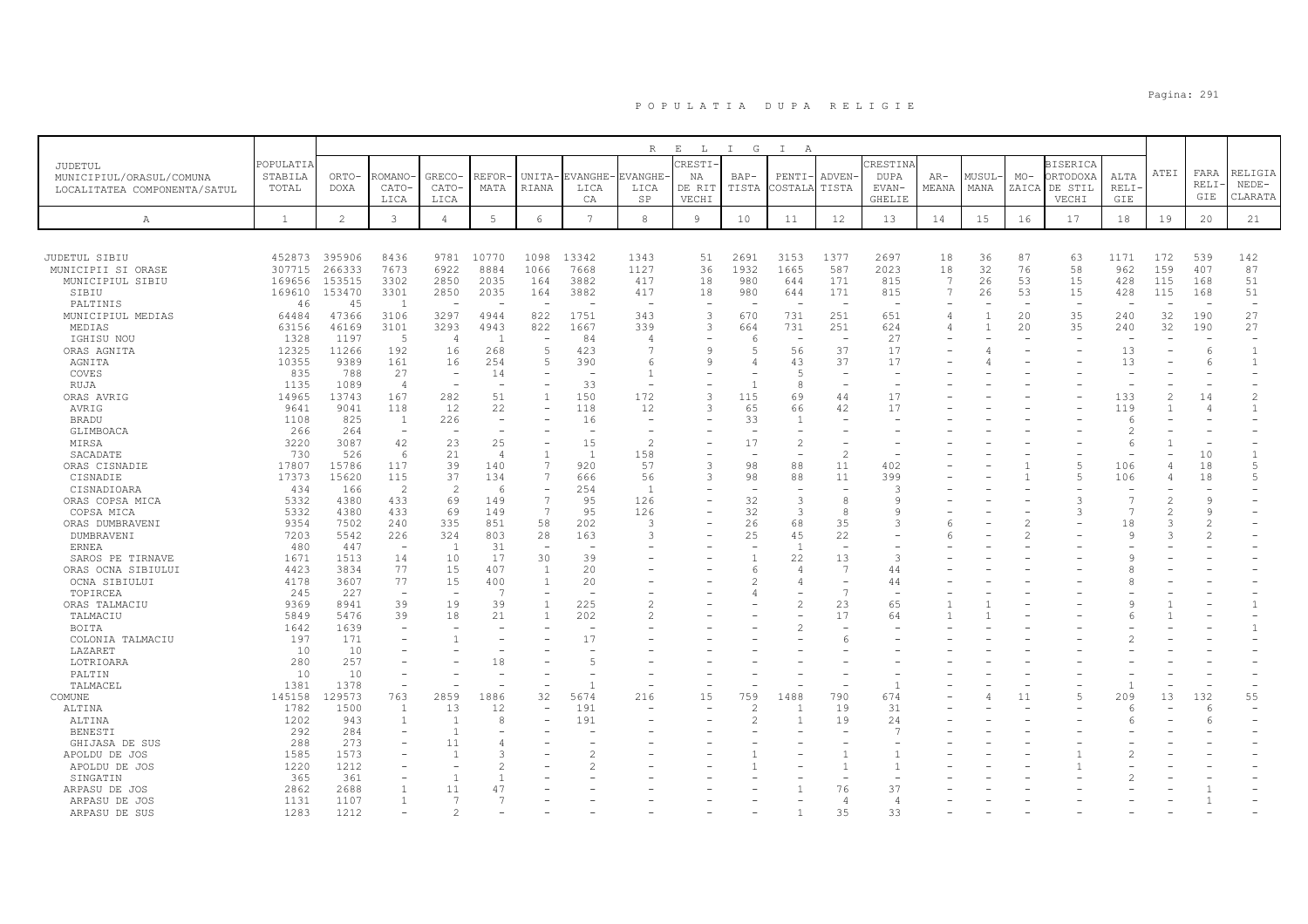|                                                                     |                               |                      |                                    |                                            |                               |                                  |                        | $R_{\perp}$                         | $\mathbf{E}=-\mathbf{L}$ .       | I G             | $\mathbb{I}$<br>A              |                          |                                                   |                |                |       |                                                       |                            |      |                     |                               |
|---------------------------------------------------------------------|-------------------------------|----------------------|------------------------------------|--------------------------------------------|-------------------------------|----------------------------------|------------------------|-------------------------------------|----------------------------------|-----------------|--------------------------------|--------------------------|---------------------------------------------------|----------------|----------------|-------|-------------------------------------------------------|----------------------------|------|---------------------|-------------------------------|
| JUDETUL<br>MUNICIPIUL/ORASUL/COMUNA<br>LOCALITATEA COMPONENTA/SATUL | POPULATIA<br>STABILA<br>TOTAL | ORTO-<br><b>DOXA</b> | <b>COMANO</b><br>CATO-<br>LICA     | GRECO-<br>CATO-<br>LICA                    | <b>REFOR</b><br>MATA          | UNITA-<br>RIANA                  | EVANGHE-<br>LICA<br>СA | <b>EVANGHE</b><br>LICA<br><b>SP</b> | CRESTI-<br>NA<br>DE RIT<br>VECHI | $BAP-$<br>TISTA | PENTI-<br>COSTALA              | <b>ADVEN</b><br>TISTA    | CRESTINA<br><b>DUPA</b><br>EVAN-<br><b>GHELIE</b> | $AR-$<br>MEANA | MUSUL-<br>MANA | $MO-$ | <b>BISERICA</b><br>ORTODOXA<br>ZAICA DE STIL<br>VECHI | ALTA<br><b>RELI</b><br>GIE | ATEI | FARA<br>RELI<br>GIE | RELIGIA<br>$NEDE-$<br>CLARATA |
| Α                                                                   | $\mathbf{1}$                  | $\overline{2}$       | $\mathbf{3}$                       | $\overline{4}$                             | 5                             | $\epsilon$                       | $\overline{7}$         | 8                                   | $\overline{9}$                   | 10              | 11                             | 12                       | 13                                                | 14             | 15             | 16    | 17                                                    | 18                         | 19   | 20                  | 21                            |
|                                                                     |                               |                      |                                    |                                            |                               |                                  |                        |                                     |                                  |                 |                                |                          |                                                   |                |                |       |                                                       |                            |      |                     |                               |
| NOUL ROMIN                                                          | 448                           | 369                  | $\overline{\phantom{a}}$           | $\overline{c}$                             | 40                            |                                  |                        |                                     |                                  |                 | $\overline{\phantom{a}}$       | 37                       |                                                   |                |                |       |                                                       |                            |      |                     |                               |
| ATEL                                                                | 3726                          | 2656                 | 147                                | 68                                         | 402                           | $\overline{\phantom{a}}$         | 214                    | 26                                  |                                  | $\overline{1}$  | 168                            | 39                       |                                                   |                |                |       |                                                       |                            |      |                     |                               |
| ATEL                                                                | 1277                          | 897                  | $\overline{c}$                     | 23                                         | 10                            | $\overline{a}$                   | 199                    | ۰                                   |                                  | ۳               | 129                            | 17                       |                                                   |                |                |       |                                                       |                            |      |                     |                               |
| ALMA                                                                | 884                           | 560                  | $\overline{c}$                     | 21                                         | 279                           | $\overline{\phantom{m}}$         | 10                     |                                     |                                  | ٠               | 12                             | $\overline{\phantom{a}}$ |                                                   |                |                |       |                                                       |                            |      |                     |                               |
| <b>DUPUS</b><br>GIACAS                                              | 250<br>319                    | 166<br>319           | $\overline{\phantom{a}}$<br>$\sim$ | $\overline{1}$<br>$\overline{\phantom{a}}$ | 3<br>$\overline{\phantom{a}}$ |                                  |                        | 26                                  |                                  |                 | 26<br>$\overline{\phantom{0}}$ | 22<br>÷                  |                                                   |                |                |       |                                                       |                            |      |                     |                               |
| SMIG                                                                | 996                           | 714                  | 143                                | 23                                         | 110                           |                                  |                        |                                     |                                  |                 | $\mathbf{1}$                   | $\overline{\phantom{a}}$ |                                                   |                |                |       |                                                       |                            |      |                     |                               |
| AXENTE SEVER                                                        | 4100                          | 3733                 | 33                                 | 118                                        | 15                            | $\overline{\phantom{m}}$         | 160                    |                                     |                                  | 24              | 3                              | 11                       |                                                   |                |                |       |                                                       |                            |      |                     |                               |
| AXENTE SEVER                                                        | 2247                          | 2120                 | 25                                 | 21                                         | 11                            |                                  | 57                     | 2                                   |                                  | $\overline{4}$  | $\overline{c}$                 | 5                        |                                                   |                |                |       |                                                       |                            |      |                     |                               |
| AGIRBICIU                                                           | 1522                          | 1312                 | 8                                  | 97                                         | $\overline{3}$                | $\overline{\phantom{m}}$         | 74                     |                                     |                                  | 20              | $\mathbf{1}$                   | -6                       |                                                   |                |                |       |                                                       |                            |      |                     |                               |
| SOALA                                                               | 331                           | 301                  | $\overline{\phantom{a}}$           |                                            |                               |                                  | 29                     |                                     |                                  |                 | $\overline{\phantom{a}}$       |                          |                                                   |                |                |       |                                                       |                            |      |                     |                               |
| BAZNA                                                               | 3945                          | 3369                 | 14                                 | 63                                         | 101                           | $\overline{\phantom{m}}$         | 221                    | 2                                   |                                  | $\mathfrak{D}$  | 72                             |                          | 26                                                |                |                |       |                                                       | $\mathcal{P}$              |      | 71                  | $\mathbf{1}$                  |
| BAZNA                                                               | 1715                          | 1346                 | 11                                 | 26                                         | 83                            | $\overline{\phantom{a}}$         | 182                    |                                     |                                  | $\overline{c}$  | 63                             |                          |                                                   |                |                |       |                                                       |                            |      |                     |                               |
| BOIAN                                                               | 1622                          | 1562                 | $\overline{\phantom{a}}$           | 3                                          | 10                            | $\overline{\phantom{a}}$         | 27                     |                                     |                                  |                 | $\overline{\phantom{a}}$       |                          | 19                                                |                |                |       |                                                       |                            |      |                     |                               |
| VELT                                                                | 608                           | 461                  | 3                                  | 34                                         | -8                            |                                  | 12                     |                                     |                                  |                 | Q                              |                          | 7                                                 |                |                |       |                                                       | $\mathfrak{D}$             |      | 71                  | $\mathbf{1}$                  |
| <b>BIERTAN</b>                                                      | 2744                          | 2206                 | 19                                 | 25                                         | 91                            | $\overline{\phantom{a}}$         | 282                    |                                     |                                  | $\overline{c}$  | 83                             | 21                       |                                                   |                |                |       |                                                       | $\mathcal{L}$              |      | 8                   | $\overline{4}$                |
| <b>BIERTAN</b>                                                      | 1563                          | 1249                 | 14                                 | 8                                          | 35                            |                                  | 170                    |                                     |                                  | $\mathbf{1}$    | 66                             | 19                       |                                                   |                |                |       |                                                       |                            |      | $\mathbf{1}$        |                               |
| COPSA MARE                                                          | 482                           | 405                  | $\overline{c}$                     | 16                                         | - 5                           | $\overline{\phantom{m}}$         | 39                     |                                     |                                  |                 | 11                             | $\overline{\phantom{a}}$ |                                                   |                |                |       |                                                       |                            |      |                     |                               |
| RICHIS                                                              | 699                           | 552                  | 3                                  | $\overline{1}$                             | 51                            |                                  | 73                     |                                     |                                  | $\overline{1}$  | 6                              | $\overline{c}$           |                                                   |                |                |       |                                                       | $\mathcal{L}$              |      |                     |                               |
| <b>BIRGHIS</b>                                                      | 2328                          | 2059                 | 6                                  | 58                                         | 116                           |                                  | 56                     | 3                                   |                                  |                 | 10                             |                          |                                                   |                |                |       |                                                       | 20                         |      |                     |                               |
| <b>BIRGHIS</b>                                                      | 891                           | 764                  | 3                                  | 3                                          | 114                           |                                  | 6                      |                                     |                                  |                 | $\mathbf{1}$                   |                          |                                                   |                |                |       |                                                       |                            |      |                     |                               |
| APOS                                                                | 246                           | 193                  | $\overline{1}$                     | $\overline{\phantom{a}}$                   |                               |                                  | 27                     |                                     |                                  |                 | 5                              |                          |                                                   |                |                |       |                                                       | 20                         |      |                     |                               |
| IGHISU VECHI                                                        | 378                           | 376                  | $\mathbf{2}$                       |                                            |                               |                                  |                        |                                     |                                  |                 |                                |                          |                                                   |                |                |       |                                                       |                            |      |                     |                               |
| PELISOR                                                             | 479                           | 408                  | $\overline{\phantom{0}}$           | 54                                         |                               |                                  | 9                      |                                     |                                  |                 | 3                              |                          |                                                   |                |                |       |                                                       |                            |      |                     |                               |
| VECERD                                                              | 161                           | 160                  | $\sim$                             |                                            |                               |                                  |                        |                                     |                                  |                 | $\mathbf{1}$                   |                          |                                                   |                |                |       |                                                       |                            |      |                     |                               |
| ZLAGNA                                                              | 173                           | 158                  | $\overline{\phantom{a}}$           | $\overline{1}$                             | $\overline{\phantom{0}}$      | $\overline{\phantom{m}}$         | 14                     |                                     |                                  |                 | $\overline{\phantom{a}}$       |                          |                                                   |                |                |       |                                                       |                            |      |                     |                               |
| BLAJEL                                                              | 2496<br>1866                  | 1836<br>1367         | 16<br>16                           | 107<br>107                                 | 385<br>307                    | $\overline{c}$<br>$\overline{c}$ | 83<br>51               |                                     |                                  |                 | 56<br>5                        |                          | 11<br>11                                          |                |                |       |                                                       |                            |      |                     |                               |
| <b>BLAJEL</b><br>PAUCEA                                             | 521                           | 360                  | $\overline{\phantom{a}}$           |                                            | 78                            | $\overline{a}$                   | 32                     |                                     |                                  |                 | 51                             |                          | $\overline{\phantom{a}}$                          |                |                |       |                                                       |                            |      |                     |                               |
| ROMANESTI                                                           | 109                           | 109                  | $\overline{\phantom{a}}$           |                                            |                               |                                  |                        |                                     |                                  |                 | $\overline{\phantom{a}}$       | $\overline{\phantom{a}}$ |                                                   |                |                |       |                                                       |                            |      |                     |                               |
| <b>BRATEIU</b>                                                      | 2679                          | 2408                 | 11                                 | 45                                         | 21                            |                                  | 46                     |                                     |                                  | $\overline{c}$  | 79                             | 35                       | 27                                                |                |                |       |                                                       |                            |      |                     |                               |
| BRATEIU                                                             | 1956                          | 1724                 | 10                                 | 45                                         | 6                             |                                  | 37                     |                                     |                                  | $\overline{c}$  | 77                             | 25                       | 25                                                |                |                |       |                                                       |                            |      |                     |                               |
| BUZD                                                                | 723                           | 684                  | $\mathbf{1}$                       | $\overline{\phantom{a}}$                   | 15                            |                                  | $\overline{9}$         |                                     |                                  |                 | $\overline{2}$                 | 10                       | $\overline{2}$                                    |                |                |       |                                                       |                            |      |                     |                               |
| <b>BRADENI</b>                                                      | 1520                          | 1436                 | $\overline{4}$                     |                                            | 37                            |                                  | 30                     |                                     |                                  |                 | 6                              | 5                        |                                                   |                |                |       |                                                       |                            |      |                     |                               |
| <b>BRADENI</b>                                                      | 751                           | 695                  | 4                                  |                                            | 22                            |                                  | 23                     |                                     |                                  |                 | $\overline{c}$                 | $\overline{4}$           |                                                   |                |                |       |                                                       |                            |      |                     |                               |
| RETIS                                                               | 587                           | 575                  |                                    |                                            |                               |                                  | - 7                    |                                     |                                  |                 | 3                              | $\mathbf{1}$             |                                                   |                |                |       |                                                       |                            |      |                     |                               |
| TELINE                                                              | 182                           | 166                  |                                    | $\overline{\phantom{0}}$                   | 15                            | $\overline{\phantom{a}}$         | $\sim$                 |                                     |                                  |                 | $\mathbf{1}$                   | $\overline{\phantom{0}}$ |                                                   |                |                |       |                                                       |                            |      |                     |                               |
| BRUIU                                                               | 874                           | 693                  |                                    |                                            | 7                             |                                  | 140                    |                                     |                                  |                 |                                | 33                       |                                                   |                |                |       |                                                       |                            |      |                     |                               |
| BRUIU                                                               | 491                           | 394                  |                                    |                                            |                               |                                  | 56                     |                                     |                                  |                 | $\mathbf{1}$                   | 33                       |                                                   |                |                |       |                                                       |                            |      |                     |                               |
| GHERDEAL                                                            | 59                            | 44                   |                                    |                                            |                               |                                  | 15                     |                                     |                                  |                 |                                |                          |                                                   |                |                |       |                                                       |                            |      |                     |                               |
| SOMARTIN                                                            | 324                           | 255                  | $\overline{\phantom{0}}$           |                                            | $\overline{\phantom{a}}$      |                                  | 69                     |                                     |                                  |                 |                                |                          |                                                   |                |                |       |                                                       |                            |      |                     |                               |
| CHIRPAR                                                             | 1491                          | 1254                 | 3                                  | $\mathbf{1}$                               | 20                            | -1                               | 208                    |                                     |                                  |                 |                                |                          |                                                   |                |                |       |                                                       |                            |      |                     |                               |
| CHIRPAR                                                             | 822                           | 636                  | $\mathbf{1}$                       |                                            | -5                            | $\overline{1}$                   | 178                    |                                     |                                  |                 |                                |                          |                                                   |                |                |       |                                                       |                            |      |                     |                               |
| SASAUS                                                              | 195                           | 195                  |                                    |                                            |                               |                                  |                        |                                     |                                  |                 |                                |                          |                                                   |                |                |       |                                                       |                            |      |                     |                               |
| VARD                                                                | 331                           | 309                  | $\overline{\phantom{0}}$           |                                            | 15                            |                                  | $\overline{5}$         |                                     |                                  |                 |                                |                          |                                                   |                |                |       |                                                       |                            |      |                     |                               |
| VESEUD                                                              | 143                           | 114                  | $\mathfrak{D}$                     |                                            |                               |                                  | 25                     |                                     |                                  |                 |                                |                          |                                                   |                |                |       |                                                       |                            |      |                     |                               |
| CIRTA                                                               | 1116                          | 863                  |                                    |                                            | 3                             |                                  | 205                    |                                     |                                  |                 | 5                              | 14                       |                                                   |                |                |       |                                                       | 21                         |      |                     | $\overline{c}$                |
| CIRTA                                                               | 1084                          | 831                  | $\mathbf{1}$                       |                                            | 3                             | $\overline{\phantom{m}}$         | 205                    |                                     |                                  | $\overline{1}$  | 5                              | 14                       |                                                   |                |                |       |                                                       | 21                         |      |                     | $\overline{c}$                |
| POTENTTA                                                            | 32                            | 32                   |                                    |                                            |                               |                                  |                        |                                     |                                  |                 |                                |                          |                                                   |                |                |       |                                                       |                            |      |                     |                               |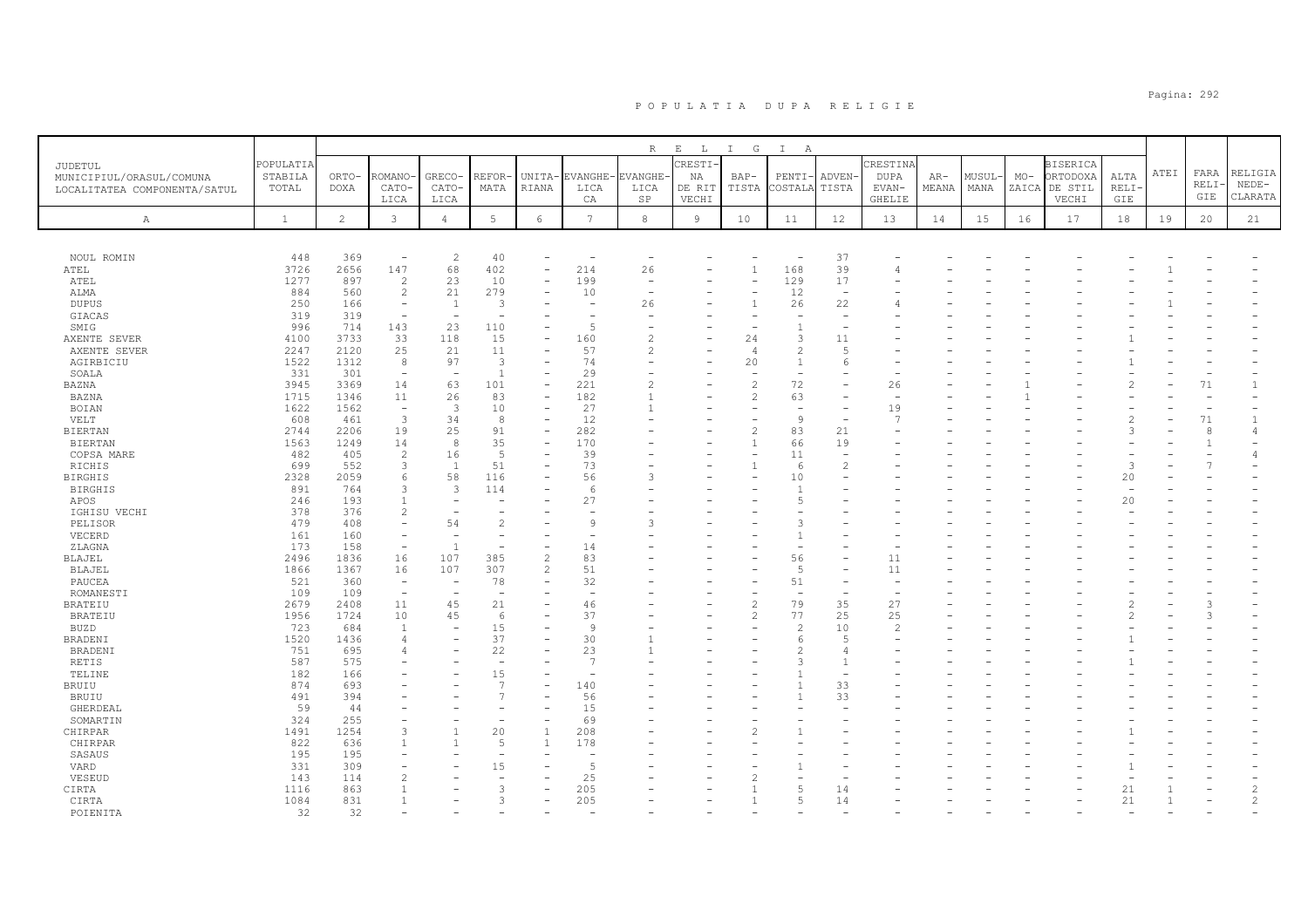|                              |                  |                       |                          |                                  |                      |                               |                        | $R_{\perp}$     | $E$ $L$                  | I G                      | $\mathbb{I}$<br>A        |                          |                                |                |                |       |                           |                     |      |      |                    |
|------------------------------|------------------|-----------------------|--------------------------|----------------------------------|----------------------|-------------------------------|------------------------|-----------------|--------------------------|--------------------------|--------------------------|--------------------------|--------------------------------|----------------|----------------|-------|---------------------------|---------------------|------|------|--------------------|
| JUDETUL                      | POPULATIA        |                       |                          |                                  |                      |                               |                        |                 | CRESTI-                  |                          |                          |                          | CRESTINA                       |                |                |       | <b>BISERICA</b>           |                     | ATEI | FARA | RELIGIA            |
| MUNICIPIUL/ORASUL/COMUNA     | STABILA<br>TOTAL | ORTO-<br><b>DOXA</b>  | <b>COMANO</b><br>CATO-   | GRECO-<br>CATO-                  | <b>REFOR</b><br>MATA | UNITA-<br>RIANA               | <b>EVANGHE</b><br>LICA | EVANGHE<br>LICA | NA<br>DE RIT             | $BAP-$<br>TISTA          | PENTI-<br>COSTALA        | <b>ADVEN</b><br>TISTA    | <b>DUPA</b><br>EVAN-           | $AR-$<br>MEANA | MUSUL-<br>MANA | $MO-$ | ORTODOXA<br>ZAICA DE STIL | ALTA<br><b>RELI</b> |      | RELI | $NEDE-$            |
| LOCALITATEA COMPONENTA/SATUL |                  |                       | LICA                     | LICA                             |                      |                               | CA                     | SP              | VECHI                    |                          |                          |                          | <b>GHELIE</b>                  |                |                |       | VECHI                     | GIE                 |      | GIE  | CLARATA            |
|                              |                  | $\mathbf{2}^{\prime}$ |                          |                                  | 5                    | $\epsilon$                    | $\overline{7}$         |                 |                          |                          |                          |                          |                                |                |                |       |                           |                     |      |      |                    |
| Α                            | $\mathbf{1}$     |                       | $\mathbf{3}$             | $\overline{4}$                   |                      |                               |                        | 8               | 9                        | 10                       | 11                       | 12                       | 13                             | 14             | 15             | 16    | 17                        | 18                  | 19   | 20   | 21                 |
|                              |                  |                       |                          |                                  |                      |                               |                        |                 |                          |                          |                          |                          |                                |                |                |       |                           |                     |      |      |                    |
| CIRTISOARA                   | 1274             | 1215                  | $\overline{c}$           |                                  |                      |                               |                        |                 |                          | 32                       | $\overline{1}$           | 23                       |                                |                |                |       |                           |                     |      |      |                    |
| CIRTISOARA                   | 1274             | 1215                  | $\mathbf{2}$             |                                  |                      |                               |                        |                 |                          | 32                       | $\overline{1}$           | 23                       | $\overline{1}$                 |                |                |       |                           |                     |      |      |                    |
| CRISTIAN                     | 3097             | 2704                  | 15                       | $\overline{5}$<br>$\overline{5}$ |                      |                               | 209                    |                 |                          | 22                       | 52                       | 65                       | 15                             |                |                |       |                           |                     |      |      | $\overline{1}$     |
| CRISTIAN<br><b>DIRLOS</b>    | 3097<br>3140     | 2704<br>2171          | 15<br>22                 | 461                              | 29                   | $\overline{\phantom{0}}$<br>3 | 209<br>168             |                 | $\overline{c}$           | 22<br>$\overline{4}$     | 52<br>250                | 65<br>15                 | 15                             |                |                |       |                           |                     |      |      | $\mathbf{1}$<br>15 |
| <b>DIRLOS</b>                | 2091             | 1419                  | 13                       | 458                              | 26                   | 3                             | 52                     |                 | 2                        | $\overline{4}$           | 99                       | $\overline{\phantom{a}}$ |                                |                |                |       |                           |                     |      |      | 15                 |
| CURCIU                       | 800              | 528                   | $\overline{4}$           | $\overline{3}$                   |                      | $\overline{a}$                | 116                    |                 |                          | ۳                        | 148                      | $\overline{\phantom{a}}$ |                                |                |                |       |                           |                     |      |      |                    |
| VALEA LUNGA                  | 249              | 224                   | 5                        |                                  |                      |                               |                        |                 |                          | ۰                        | 3                        | 15                       |                                |                |                |       |                           |                     |      |      |                    |
| <b>GURA RIULUI</b>           | 3643             | 3441                  | $\overline{\phantom{a}}$ | 15                               |                      |                               |                        |                 |                          | 73                       | $\mathbf{2}$             | 104                      | 3                              |                |                |       |                           |                     |      |      |                    |
| <b>GURA RIULUI</b>           | 3643             | 3441                  | $\equiv$                 | 15                               |                      |                               |                        |                 |                          | 73                       | 2                        | 104                      | ς                              |                |                |       |                           |                     |      |      |                    |
| HOGHILAG                     | 1960             | 1723                  | 49                       | 6                                | 39                   |                               | 11                     | 38              |                          | 12                       | 79                       |                          |                                |                |                |       |                           |                     |      |      |                    |
| HOGHILAG                     | 1068             | 996                   | 8                        | 6                                | 33                   |                               | 8                      | 7               |                          | $\overline{1}$           | $\overline{7}$           |                          |                                |                |                |       |                           |                     |      |      |                    |
| PROD                         | 301              | 282                   | $\sim$                   |                                  |                      |                               |                        |                 |                          | <u>.</u>                 | 17                       |                          |                                |                |                |       |                           |                     |      |      |                    |
| VALCHID                      | 591              | 445                   | 41                       |                                  | $\overline{5}$       |                               | $\mathcal{R}$          | 31              | $\overline{\phantom{0}}$ | 11                       | 55                       |                          |                                |                |                |       |                           |                     |      |      |                    |
| IACOBENI                     | 2417             | 2140                  | $\overline{7}$           |                                  | 2                    |                               | 153                    | -1              |                          | $\mathbf{1}$             | 108                      |                          |                                |                |                |       |                           |                     |      |      |                    |
| IACOBENI                     | 767              | 676                   | 5                        |                                  |                      |                               | 30                     |                 |                          | $\overline{1}$           | 49                       |                          |                                |                |                |       |                           |                     |      |      |                    |
| MOVILE                       | 347              | 325                   |                          |                                  |                      |                               | 21                     |                 |                          |                          |                          |                          |                                |                |                |       |                           |                     |      |      |                    |
| NETUS                        | 405              | 370                   | L,                       |                                  |                      |                               | 12                     |                 |                          |                          | 23                       |                          |                                |                |                |       |                           |                     |      |      |                    |
| NOISTAT                      | 425              | 371                   | $\overline{c}$           |                                  |                      |                               | 34                     |                 |                          |                          | 17                       |                          |                                |                |                |       |                           |                     |      |      |                    |
| STEJARISU                    | 473              | 398                   | L,                       |                                  |                      |                               | 56                     |                 |                          | $\overline{\phantom{0}}$ | 19                       |                          |                                |                |                |       |                           |                     |      |      |                    |
| JINA                         | 4348             | 4191                  | $\overline{1}$           |                                  |                      |                               |                        |                 |                          | 153                      | 3                        |                          |                                |                |                |       |                           |                     |      |      |                    |
| JINA                         | 4348             | 4191                  | 1                        |                                  |                      |                               |                        |                 | ۰                        | 153                      | 3                        | $\sim$                   |                                |                |                |       |                           |                     |      |      |                    |
| LASLEA                       | 3276             | 2326                  | 13                       | 11                               | 15                   | $\overline{7}$                | 479                    | 101             |                          | $\overline{1}$           | 126                      | 164                      | 23                             |                |                |       |                           |                     |      | 8    | $\mathbf{1}$       |
| LASLEA                       | 1368             | 1205                  | $\overline{4}$           | 7                                | 12                   | 6                             | 51<br>- 7              | $\overline{1}$  |                          | $\overline{1}$           | 7                        | 67                       | $\equiv$                       |                |                |       |                           |                     |      |      |                    |
| FLORESTI                     | 150              | 139<br>644            | ۰<br>7                   | 3                                |                      |                               |                        | 99              |                          |                          | 119                      | $\overline{1}$<br>16     |                                |                |                |       |                           |                     |      |      |                    |
| MALINCRAV<br>NOU SASESC      | 1054<br>499      | 245                   | $\overline{\phantom{0}}$ |                                  |                      |                               | 142<br>197             |                 |                          |                          | $\overline{\phantom{a}}$ | 55                       | 22<br>$\overline{\phantom{a}}$ |                |                |       |                           |                     |      |      |                    |
| ROANDOLA                     | 205              | 93                    | $\overline{c}$           |                                  |                      |                               | 82                     |                 |                          |                          | $\overline{\phantom{a}}$ | 25                       |                                |                |                |       |                           |                     |      |      |                    |
| <b>LOAMNES</b>               | 3523             | 2666                  | 11                       | 764                              |                      |                               | 32                     |                 |                          | 5                        | 21                       | $\overline{\phantom{a}}$ | 13                             |                |                |       |                           |                     |      |      |                    |
| LOAMNES                      | 733              | 729                   | $\sim$                   |                                  |                      |                               |                        |                 |                          |                          | 3                        |                          |                                |                |                |       |                           |                     |      |      |                    |
| ALAMOR                       | 1037             | 530                   | $\mathbf{1}$             | 496                              |                      |                               |                        |                 |                          |                          |                          |                          | 10                             |                |                |       |                           |                     |      |      |                    |
| ARMENI                       | 794              | 533                   | $\overline{\phantom{a}}$ | 258                              |                      |                               |                        |                 |                          |                          |                          |                          |                                |                |                |       |                           |                     |      |      |                    |
| HASAG                        | 592              | 533                   | 3                        | 10                               |                      |                               | 32                     |                 |                          | 5                        | $\mathbf{1}$             |                          |                                |                |                |       |                           |                     |      |      |                    |
| MINDRA                       | 352              | 326                   | $\overline{7}$           |                                  |                      |                               |                        |                 |                          |                          | 16                       |                          |                                |                |                |       |                           |                     |      |      |                    |
| SADINCA                      | 15               | 15                    | ۳                        |                                  |                      |                               |                        |                 |                          |                          | $\overline{\phantom{0}}$ |                          |                                |                |                |       |                           |                     |      |      |                    |
| LUDOS                        | 930              | 844                   | 3                        |                                  |                      |                               | 53                     |                 |                          |                          | Q                        | $\overline{2}$           | Q                              |                |                |       |                           |                     |      |      |                    |
| LUDOS                        | 580              | 563                   |                          |                                  |                      |                               |                        |                 |                          |                          | 9                        | $\overline{2}$           |                                |                |                |       |                           |                     |      |      |                    |
| GUSU                         | 350              | 281                   | $\overline{c}$           |                                  |                      |                               | 53                     |                 |                          |                          |                          |                          | $\mathbf{Q}$                   |                |                |       |                           | $\overline{5}$      |      |      |                    |
| MARPOD                       | 785              | 704                   | $\mathbf{1}$             |                                  |                      | $\overline{c}$                | 38                     |                 |                          |                          |                          |                          | 10                             |                |                |       |                           | 17                  |      |      |                    |
| MARPOD                       | 545              | 466                   | ۳                        | $\mathsf{R}$                     |                      | $\overline{c}$                | 38                     |                 |                          |                          |                          |                          | $\circ$                        |                |                |       |                           | 17                  |      |      |                    |
| ILIMBAV                      | 240              | 238                   | $\overline{1}$           |                                  |                      |                               |                        |                 |                          |                          |                          |                          |                                |                |                |       |                           |                     |      |      |                    |
| MIERCUREA SIBIULUI           | 4161             | 3489                  | 8                        | 11                               |                      | 3                             | 555                    |                 |                          | 9                        | 27                       |                          | 47                             |                |                |       |                           | 11                  |      |      |                    |
| MIERCUREA SIBIULUI           | 2021             | 1742                  | 8                        | 8                                |                      | $\overline{\phantom{a}}$      | 218                    |                 |                          |                          | 9                        |                          | 33                             |                |                |       |                           |                     |      |      |                    |
| APOLDU DE SUS                | 1490             | 1157                  |                          |                                  |                      | $\mathbf{3}$                  | 300                    |                 |                          |                          | 14                       |                          | $\overline{4}$                 |                |                |       |                           | 10                  |      |      |                    |
| DOBIRCA                      | 650              | 590                   |                          |                                  |                      |                               | 37                     |                 |                          | 6                        | $\overline{4}$           | $\overline{\phantom{a}}$ | 10                             |                |                |       |                           |                     |      |      |                    |
| MERGHINDEAL                  | 1325             | 1105                  |                          |                                  |                      |                               | 201                    |                 |                          |                          |                          | 16                       |                                |                |                |       |                           |                     |      |      |                    |
| MERGHINDEAL                  | 733              | 639                   |                          |                                  |                      |                               | 77                     |                 |                          |                          |                          | 15                       |                                |                |                |       |                           |                     |      |      |                    |
| DEALU FRUMOS                 | 592              | 466                   |                          |                                  |                      |                               | 124                    |                 |                          |                          |                          | $\overline{1}$           |                                |                |                |       |                           |                     |      |      |                    |
| MICASASA                     | 2559             | 1939                  | 47                       | 290                              | 100                  |                               | 134                    |                 |                          |                          |                          |                          | 44                             |                |                |       |                           |                     |      |      |                    |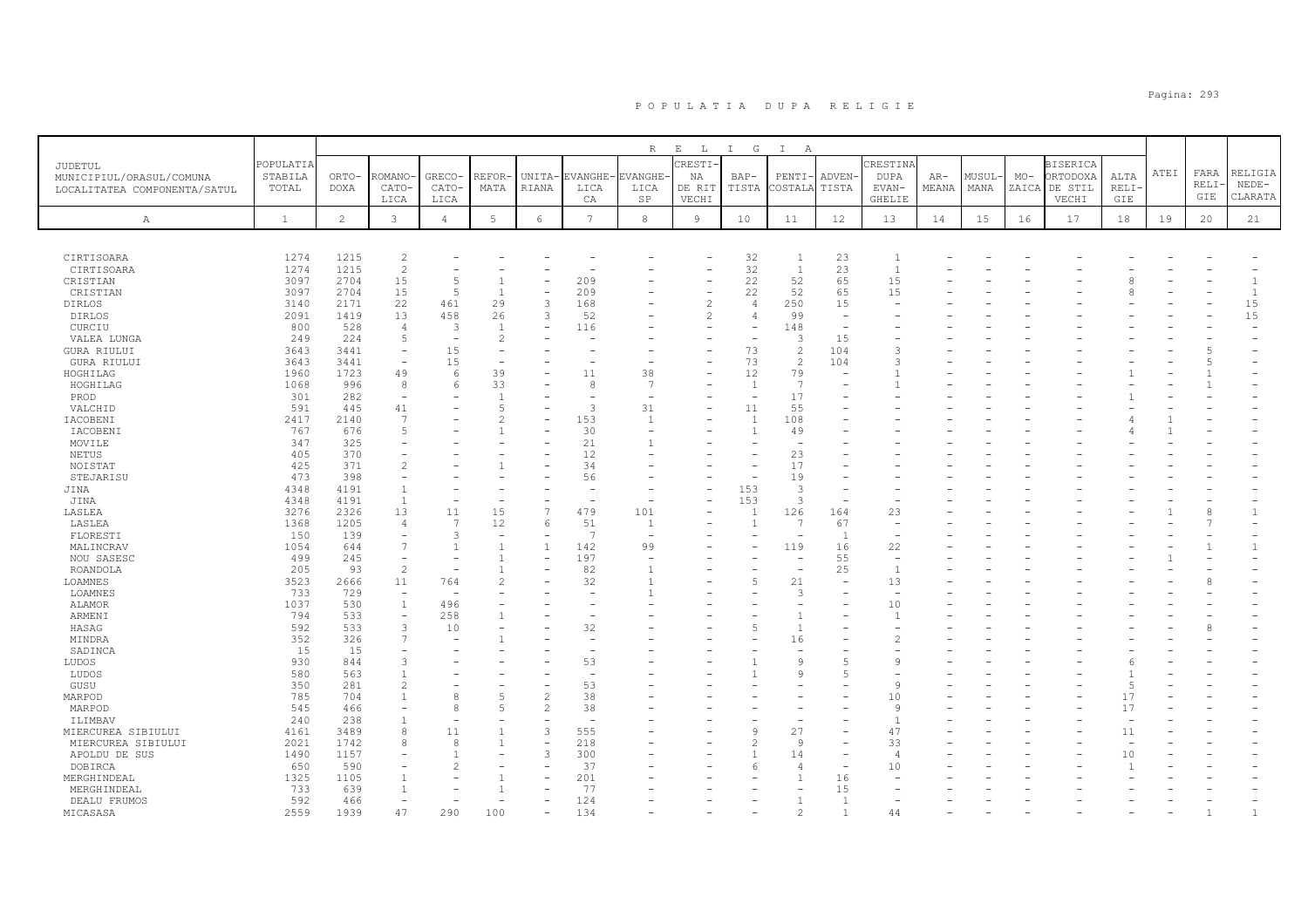|                              |              |                |                          |                          |                          |                          |                | $\mathbb R$ | $\mathbf E$<br>L | $\mathbb{I}$<br>G | $\mathbb{I}$<br>A |                          |                          |       |        |       |                 |       |      |             |                |
|------------------------------|--------------|----------------|--------------------------|--------------------------|--------------------------|--------------------------|----------------|-------------|------------------|-------------------|-------------------|--------------------------|--------------------------|-------|--------|-------|-----------------|-------|------|-------------|----------------|
| JUDETUL                      | POPULATIA    |                |                          |                          |                          |                          |                |             | CRESTI-          |                   |                   |                          | CRESTINA                 |       |        |       | <b>BISERICA</b> |       |      |             |                |
| MUNICIPIUL/ORASUL/COMUNA     | STABILA      | ORTO-          | ROMANO                   | GRECO-                   | REFOR-                   | UNITA-                   | <b>EVANGHE</b> | EVANGHE-    | ΝA               | BAP-              | PENTI             | ADVEN-                   | DUPA                     | AR-   | MUSUL- | $MO-$ | ORTODOXA        | ALTA  | ATEI | FARA        | RELIGIA        |
| LOCALITATEA COMPONENTA/SATUL | TOTAL        | <b>DOXA</b>    | CATO-                    | CATO-                    | MATA                     | RIANA                    | LICA           | LICA        | DE RIT           | TISTA             | COSTALA           | TISTA                    | EVAN-                    | MEANA | MANA   | ZAICA | DE STIL         | RELI- |      | <b>RELI</b> | $NEDE-$        |
|                              |              |                | LICA                     | LICA                     |                          |                          | CA             | SP          | VECHI            |                   |                   |                          | GHELIE                   |       |        |       | VECHI           | GIE   |      | GIE         | CLARATA        |
| $\mathbb{A}$                 | $\mathbf{1}$ | $\overline{c}$ | $\mathbf{3}$             | $\overline{4}$           | $5\phantom{.0}$          | 6                        | 7              | 8           | $\overline{9}$   | 10                | 11                | 12                       | 13                       | 14    | 15     | 16    | 17              | 18    | 19   | 20          | 21             |
|                              |              |                |                          |                          |                          |                          |                |             |                  |                   |                   |                          |                          |       |        |       |                 |       |      |             |                |
|                              |              |                |                          |                          |                          |                          |                |             |                  |                   |                   |                          |                          |       |        |       |                 |       |      |             |                |
| MICASASA                     | 1529         | 1141           | 47                       | 236                      | 63                       |                          |                |             |                  |                   |                   |                          | 39                       |       |        |       |                 |       |      |             |                |
| CHESLER                      | 189          | 160            | $\overline{a}$           | 28                       | $\overline{\phantom{a}}$ |                          |                |             |                  |                   |                   |                          | $\overline{\phantom{a}}$ |       |        |       |                 |       |      |             |                |
| TAPU                         | 815          | 619            |                          | 20                       | 36                       |                          | 134            |             |                  |                   |                   |                          | 5                        |       |        |       |                 |       |      |             |                |
| VALENI                       | 26           | 19             | $\equiv$                 | 6                        | $\overline{1}$           |                          |                |             |                  |                   |                   |                          |                          |       |        |       |                 |       |      |             |                |
| MIHAILENI                    | 1035         | 886            |                          | 69                       |                          |                          | 59             | 19          |                  |                   |                   |                          |                          |       |        |       |                 |       |      |             |                |
| MIHAILENI                    | 305          | 240<br>236     | $\overline{\phantom{a}}$ | 65                       |                          |                          | ÷<br>30        |             |                  |                   |                   |                          |                          |       |        |       |                 |       |      |             |                |
| METIS                        | 285          |                |                          |                          |                          |                          | 9              | 19          |                  |                   |                   |                          |                          |       |        |       |                 |       |      |             |                |
| MOARDAS                      | 165<br>161   | 154            |                          | $\overline{c}$           |                          |                          |                |             |                  |                   |                   |                          |                          |       |        |       |                 |       |      |             |                |
| RAVASEL                      | 119          | 139<br>117     | $\overline{\phantom{0}}$ | $\overline{c}$           |                          |                          | 20<br>÷,       |             |                  |                   |                   |                          |                          |       |        |       |                 |       |      |             |                |
| SALCAU<br>MOSNA              | 2744         | 2536           | 30                       | 32                       | 21                       | 3                        | 100            |             |                  | 10                |                   |                          |                          |       |        |       |                 |       |      |             |                |
| MOSNA                        | 1893         | 1782           | 7                        | 17                       | 14                       | $\overline{c}$           | 54             |             |                  | 7                 |                   |                          |                          |       |        |       |                 |       |      |             |                |
| ALMA VII                     | 336          | 285            | 15                       | 15                       | $\overline{1}$           |                          | 19             |             |                  |                   |                   |                          |                          |       |        |       |                 |       |      |             |                |
| NEMSA                        | 515          | 469            | 8                        | $\overline{\phantom{a}}$ | $\sqrt{2}$               | $\mathbf{1}$             | 27             |             |                  | $\mathcal{L}$     |                   |                          |                          |       |        |       |                 |       |      |             |                |
| NOCRICH                      | 2495         | 2382           | 7                        | 8                        | 2                        | $\overline{\phantom{a}}$ | 72             |             |                  |                   |                   |                          |                          |       |        |       |                 | 21    |      |             |                |
| NOCRICH                      | 1146         | 1089           |                          |                          |                          |                          | 31             |             |                  |                   |                   |                          |                          |       |        |       |                 | 21    |      |             |                |
| FOFELDEA                     | 340          | 338            |                          | $\overline{2}$           |                          |                          |                |             |                  |                   |                   |                          |                          |       |        |       |                 |       |      |             |                |
| GHIJASA DE JOS               | 135          | 135            |                          | $\overline{\phantom{a}}$ |                          |                          |                |             |                  |                   |                   |                          |                          |       |        |       |                 |       |      |             |                |
| HOSMAN                       | 722          | 675            | 5                        |                          |                          |                          | 41             |             |                  |                   |                   |                          |                          |       |        |       |                 |       |      |             |                |
| TICHINDEAL                   | 152          | 145            |                          | 6                        |                          |                          |                |             |                  |                   |                   |                          |                          |       |        |       |                 |       |      |             |                |
| ORLAT                        | 3363         | 3316           | 9                        | 23                       | $\overline{c}$           |                          |                |             |                  | $\mathfrak{D}$    |                   | $\mathcal{R}$            |                          |       |        |       |                 |       |      |             |                |
| ORLAT                        | 3363         | 3316           | $\mathsf{Q}$             | 23                       | $\overline{2}$           |                          |                |             |                  | $\mathfrak{D}$    | 3                 | 3                        |                          |       |        |       |                 |       |      |             | $\mathbf{1}$   |
| PAUCA                        | 2535         | 2120           |                          | 70                       |                          | $\overline{\phantom{0}}$ | 135            |             |                  | $\mathbf{1}$      | 30                | $\overline{\phantom{a}}$ | 178                      |       |        |       |                 |       |      |             |                |
| PAUCA                        | 833          | 572            |                          | $\overline{1}$           |                          |                          | 134            |             |                  |                   | 19                |                          | 106                      |       |        |       |                 |       |      |             |                |
| BOGATU ROMAN                 | 703          | 630            |                          | 23                       |                          |                          |                |             |                  |                   | 11                | $\overline{\phantom{a}}$ | 38                       |       |        |       |                 |       |      |             |                |
| <b>BROSTENI</b>              | 425          | 395            |                          |                          |                          |                          |                |             |                  | $\overline{1}$    |                   |                          | 29                       |       |        |       |                 |       |      |             |                |
| PRESACA                      | 574          | 523            |                          | 46                       |                          |                          |                |             |                  |                   |                   |                          | $\overline{2}$           |       |        |       |                 |       |      |             |                |
| POIANA SIBIULUI              | 3178         | 3148           |                          |                          |                          |                          |                |             |                  | 28                |                   |                          |                          |       |        |       |                 |       |      |             |                |
| POIANA SIBIULUI              | 3178         | 3148           |                          |                          |                          |                          |                |             |                  | 28                | $\mathcal{L}$     | $\overline{\phantom{a}}$ |                          |       |        |       |                 |       |      |             |                |
| PORUMBACU DE JOS             | 3380         | 3214           | 6                        | 68                       |                          |                          |                |             |                  | $\mathbf{1}$      | $\mathfrak{D}$    | 68                       |                          |       |        |       |                 | 14    |      |             | $\mathbf{1}$   |
| PORUMBACU DE JOS             | 1117         | 1064           | $\overline{c}$           | 17                       |                          |                          |                |             |                  |                   |                   | 24                       |                          |       |        |       |                 | 10    |      |             |                |
| COLUN                        | 182          | 181            |                          |                          |                          |                          |                |             |                  |                   |                   |                          |                          |       |        |       |                 |       |      |             |                |
| PORUMBACU DE SUS             | 915          | 909            |                          | 5                        |                          |                          |                |             |                  |                   |                   |                          |                          |       |        |       |                 |       |      |             |                |
| SARATA                       | 436          | 430            |                          |                          |                          |                          |                |             |                  |                   |                   |                          |                          |       |        |       |                 |       |      |             |                |
| SCOREIU                      | 730          | 630            | $\overline{2}$           | 46                       |                          |                          |                |             |                  |                   |                   | 44                       |                          |       |        |       |                 |       |      | 4           | $\overline{1}$ |
| POPLACA                      | 1734         | 1675           | $\mathfrak{D}$           |                          |                          |                          |                |             |                  | 47                | 8                 |                          |                          |       |        |       |                 |       |      |             |                |
| POPLACA                      | 1734         | 1675           | $\overline{c}$           |                          |                          |                          |                |             |                  | 47                | 8                 |                          |                          |       |        |       |                 |       |      |             |                |
| RACOVITA                     | 3155         | 2942           | 25                       | 9                        | 13                       |                          |                |             |                  | 141               | 15                |                          |                          |       |        |       |                 |       |      | 8           | $\mathbf{1}$   |
| RACOVITA                     | 2310         | 2098           | 25                       | 9                        | 13                       |                          |                |             |                  | 140               | 15                |                          |                          |       |        |       |                 |       |      | 8           | $\overline{1}$ |
| SEBESU DE SUS                | 845          | 844            |                          |                          |                          |                          |                |             |                  |                   |                   |                          |                          |       |        |       |                 |       |      |             |                |
| RIU SADULUI                  | 736          | 734            |                          | $\overline{1}$           |                          |                          |                |             |                  |                   |                   |                          |                          |       |        |       |                 |       |      |             |                |
| RIU SADULUI                  | 736          | 734            |                          | $\mathbf{1}$             |                          |                          |                |             |                  |                   | $\mathcal{R}$     |                          |                          |       |        |       |                 |       |      |             |                |
| ROSIA                        | 4700<br>1221 | 4414<br>1128   |                          | 11<br>3                  |                          |                          | 155<br>39      | 13          |                  | 57<br>51          |                   | 23                       |                          |       |        |       |                 | 10    |      |             |                |
| ROSIA<br>CASOLT              | 667          | 595            |                          | $\mathbf{1}$             |                          |                          | 65             |             |                  |                   |                   |                          |                          |       |        |       |                 |       |      |             |                |
| CORNATEL                     | 482          | 476            |                          | 3                        |                          |                          |                |             |                  |                   |                   |                          |                          |       |        |       |                 |       |      |             |                |
| DAIA                         | 753          | 690            |                          | $\overline{2}$           |                          |                          | 49             |             |                  |                   |                   | $\overline{c}$           |                          |       |        |       |                 |       |      |             |                |
| NOU                          | 1443         | 1393           |                          | $\overline{c}$           |                          |                          | $\overline{1}$ | 13          |                  | 5                 |                   | 21                       |                          |       |        |       |                 |       |      |             |                |
| <b>NUCET</b>                 | 1.34         | 132            |                          |                          |                          |                          |                |             |                  |                   |                   |                          |                          |       |        |       |                 |       |      |             |                |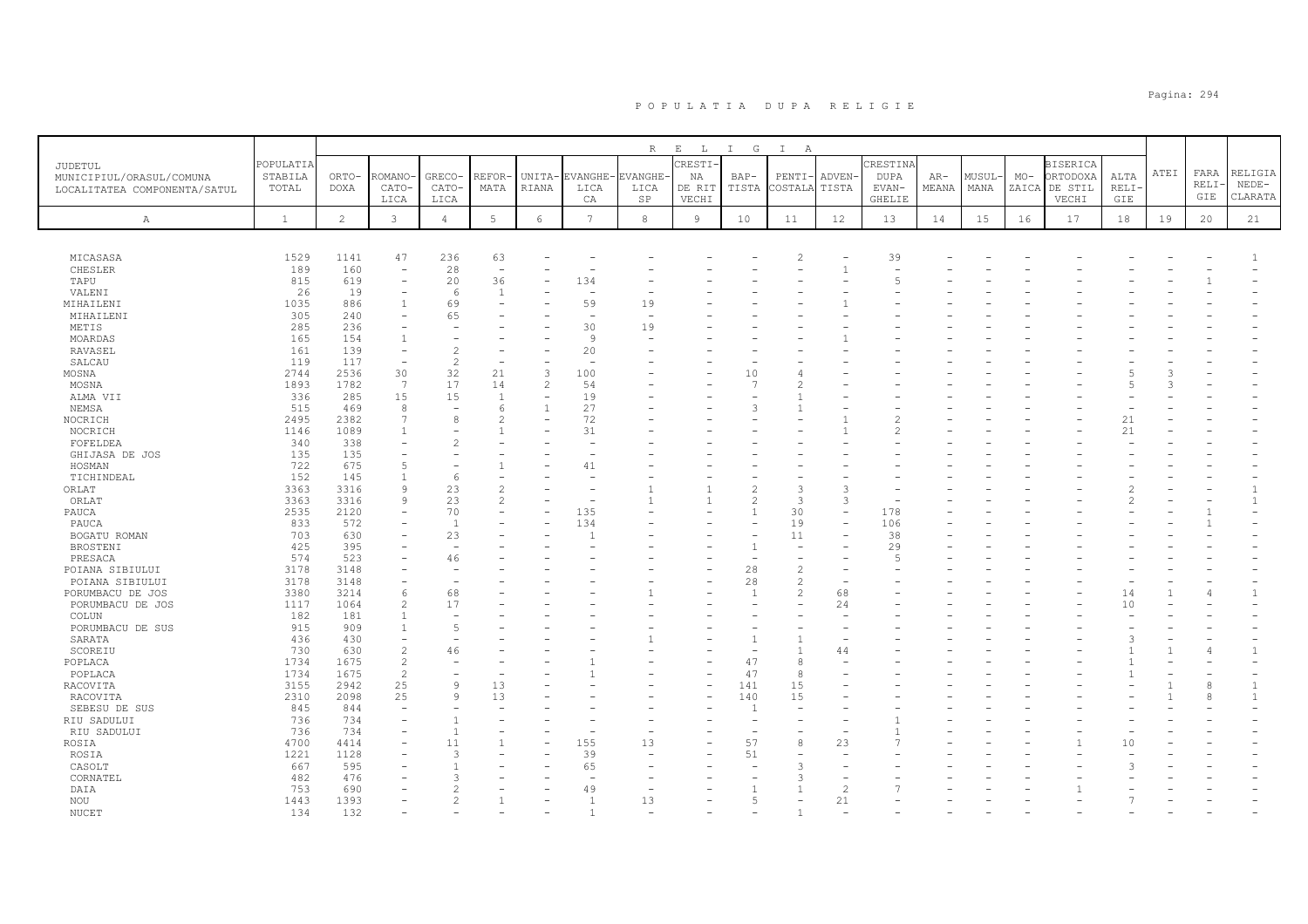|                                                                                                                                                                                                                                                                                                                                                                  |                                                                                                                                                                                                                                                          |                                                                                                                                                                                                                                                                    |                                                                                                                                                                              |                                                                                                                                      |                                                                          |                                |                                                                                                         | $R_{\perp}$                 | $E$ $L$                         | $\mathbb{I}$<br>G                    | $\mathbb{I}$<br>A                                                                                                |                                                                              |                                                                                |                |                |                                        |                                                       |                                                                   |      |                     |                                                              |
|------------------------------------------------------------------------------------------------------------------------------------------------------------------------------------------------------------------------------------------------------------------------------------------------------------------------------------------------------------------|----------------------------------------------------------------------------------------------------------------------------------------------------------------------------------------------------------------------------------------------------------|--------------------------------------------------------------------------------------------------------------------------------------------------------------------------------------------------------------------------------------------------------------------|------------------------------------------------------------------------------------------------------------------------------------------------------------------------------|--------------------------------------------------------------------------------------------------------------------------------------|--------------------------------------------------------------------------|--------------------------------|---------------------------------------------------------------------------------------------------------|-----------------------------|---------------------------------|--------------------------------------|------------------------------------------------------------------------------------------------------------------|------------------------------------------------------------------------------|--------------------------------------------------------------------------------|----------------|----------------|----------------------------------------|-------------------------------------------------------|-------------------------------------------------------------------|------|---------------------|--------------------------------------------------------------|
| JUDETUL<br>MUNICIPIUL/ORASUL/COMUNA<br>LOCALITATEA COMPONENTA/SATUL                                                                                                                                                                                                                                                                                              | POPULATIA<br>STABILA<br>TOTAL                                                                                                                                                                                                                            | ORTO-<br><b>DOXA</b>                                                                                                                                                                                                                                               | ROMANO<br>CATO-<br>LICA                                                                                                                                                      | GRECO-<br>CATO-<br>LICA                                                                                                              | REFOR<br>MATA                                                            | UNITA-<br><b>RIANA</b>         | <b>EVANGHE</b><br>LICA<br>СA                                                                            | <b>VANGHE</b><br>LICA<br>SP | CRESTI<br>ΝA<br>DE RIT<br>VECHI | BAP-<br>TISTA                        | PENTI-<br>COSTALA                                                                                                | <b>ADVEN</b><br>TISTA                                                        | CRESTINA<br><b>DUPA</b><br>EVAN-<br>GHELIE                                     | $AR-$<br>MEANA | MUSUL·<br>MANA | $MO-$                                  | <b>BISERICA</b><br>ORTODOXA<br>ZAICA DE STIL<br>VECHI | ALTA<br>RELI·<br>GIE                                              | ATEI | FARA<br>RELI<br>GIE | RELIGIA<br>$NEDE-$<br>CLARATA                                |
| A                                                                                                                                                                                                                                                                                                                                                                | $\mathbf{1}$                                                                                                                                                                                                                                             | $\overline{c}$                                                                                                                                                                                                                                                     | $\mathbf{3}$                                                                                                                                                                 | $\overline{4}$                                                                                                                       | 5                                                                        | $\epsilon$                     | 7                                                                                                       | 8                           | 9                               | 10                                   | 11                                                                                                               | 12                                                                           | 13                                                                             | 14             | 15             | 16                                     | 17                                                    | 18                                                                | 19   | 20                  | 21                                                           |
| RASINARI<br>RASINARI<br>PRISLOP<br>SADU<br>SADU<br>SALISTE<br>SALISTE<br>ACILIU<br>AMNAS<br>CRINT<br>FINTINELE<br>GALES<br>MAG<br>SACEL<br>SIBIEL<br>VALE<br>SLIMNIC<br>SLIMNIC<br>ALBI<br>PADURENI<br>RUSI<br>VESEUD<br>SEICA MARE<br>SEICA MARE<br>BOARTA<br><b>BUIA</b><br>MIGHINDOALA<br>PETIS<br>STENEA<br>SEICA MICA<br>SEICA MICA<br>SOROSTIN<br>SELIMBAR | 5645<br>5468<br>177<br>2561<br>2561<br>6103<br>2870<br>374<br>389<br>- 1<br>321<br>346<br>393<br>534<br>447<br>428<br>3683<br>2449<br>21<br>$\overline{7}$<br>906<br>300<br>5056<br>3501<br>564<br>664<br>11<br>90<br>226<br>1867<br>1191<br>676<br>4808 | 5546<br>5399<br>147<br>2556<br>2556<br>5853<br>2804<br>370<br>261<br>$\overline{1}$<br>318<br>344<br>364<br>522<br>442<br>427<br>3425<br>2300<br>21<br>7<br>802<br>295<br>4094<br>2978<br>368<br>465<br>$\overline{7}$<br>61<br>215<br>1627<br>1037<br>590<br>4608 | 4<br>$\overline{5}$<br>3<br>1<br>$\overline{c}$<br>۰<br>144<br>$\overline{4}$<br>$\overline{\phantom{a}}$<br>132<br>۰<br>۰<br>8<br>3<br>$\overline{c}$<br>$\mathbf{1}$<br>20 | Q<br>9<br>$\overline{2}$<br>$\mathcal{D}$<br>10<br>9<br>361<br>317<br>11<br>28<br>$\overline{1}$<br>35<br>25<br>10<br>$\overline{4}$ | $\mathcal{P}$<br>Κ<br>15<br>13<br>277<br>109<br>162<br>6<br>3<br>3<br>22 |                                | 114<br>111<br>154<br>87<br>63<br>143<br>62<br>23<br>29<br>$\overline{A}$<br>25<br>147<br>81<br>66<br>72 |                             |                                 | 5<br>61<br>34<br>27<br>12<br>12<br>6 | 40<br>15<br>25<br>٠<br>67<br>30<br>3<br>1<br>24<br>4<br>Δ<br>10<br>$\mathbf{1}$<br>$\mathcal{Q}$<br>6<br>4<br>11 | $\mathcal{Q}$<br>9<br>29<br>29<br>$\overline{\phantom{a}}$<br>$\overline{7}$ | 27<br>25<br>$\overline{2}$<br>16<br>15<br>3<br>11<br>$\overline{5}$<br>6<br>48 |                |                | 10<br>$10$<br>$\overline{\phantom{a}}$ |                                                       | $\mathcal{A}$<br>$\mathcal{L}$<br>$\overline{c}$<br>2<br>23<br>15 |      |                     | $\mathbf{1}$<br>$\mathbf{1}$<br>$\mathsf{Q}$<br>$\mathsf{Q}$ |
| SELIMBAR<br><b>BUNGARD</b><br>MOHU<br>VESTEM<br>SURA MARE<br>SURA MARE<br>HAMBA<br>SURA MICA<br>SURA MICA<br>RUSCIORI<br>TILISCA<br>TILISCA<br><b>ROD</b><br>TURNU ROSU                                                                                                                                                                                          | 1825<br>544<br>724<br>1715<br>2932<br>2287<br>645<br>2130<br>1558<br>572<br>1899<br>1337<br>562<br>2911                                                                                                                                                  | 1656<br>541<br>720<br>1691<br>2757<br>2129<br>628<br>1962<br>1463<br>499<br>1894<br>1335<br>559<br>2907                                                                                                                                                            | 5<br>$\equiv$<br>$\overline{1}$<br>14<br>4<br>$\overline{4}$<br>$\overline{\phantom{a}}$<br>13<br>13                                                                         | $\overline{1}$<br>3<br>17<br>16<br>$\overline{1}$                                                                                    | 21<br>3<br>3<br>11<br>10                                                 | $\overline{1}$<br>$\mathbf{1}$ | 71<br>118<br>102<br>16<br>116<br>58<br>58                                                               |                             |                                 | 6                                    | 10<br>۰<br>26<br>26                                                                                              | 7                                                                            | 42<br>21<br>7<br>14                                                            |                |                |                                        |                                                       |                                                                   |      |                     | 1<br>$\mathbf{1}$                                            |
| TURNU ROSU<br>SEBESU DE JOS                                                                                                                                                                                                                                                                                                                                      | 2072<br>839                                                                                                                                                                                                                                              | 2069<br>838                                                                                                                                                                                                                                                        |                                                                                                                                                                              |                                                                                                                                      |                                                                          |                                |                                                                                                         |                             |                                 |                                      |                                                                                                                  |                                                                              |                                                                                |                |                |                                        |                                                       |                                                                   |      |                     |                                                              |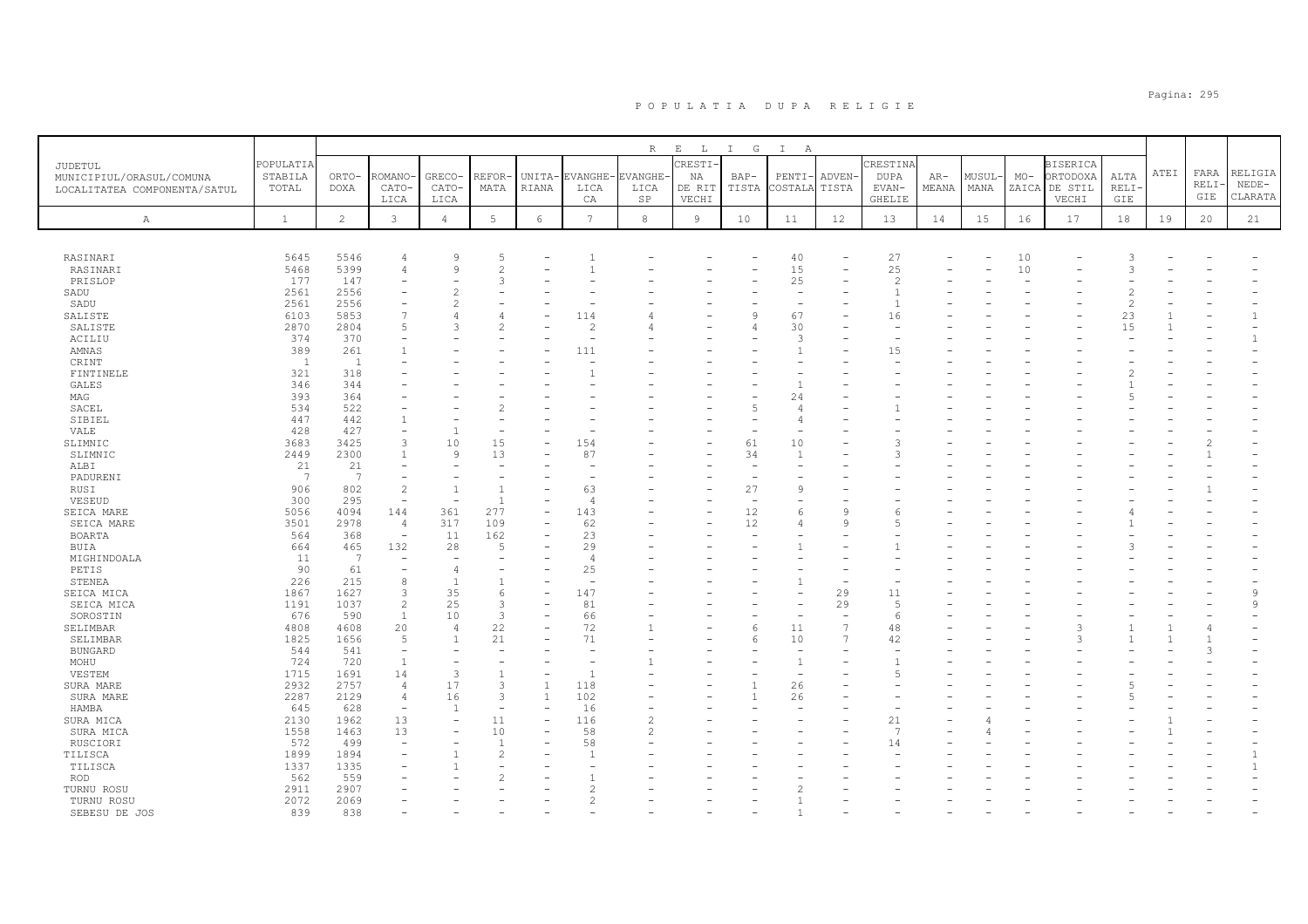#### Pagina: 296

## P O P U L A T I A D U P A R E L I G I E

|                                                                     |                               |               |                          |                          |      |                          |                              | R                                                  | Ε                                | G                        |                          |                          |                                            |                |                |                |                                                 |                        |      |                        |                               |
|---------------------------------------------------------------------|-------------------------------|---------------|--------------------------|--------------------------|------|--------------------------|------------------------------|----------------------------------------------------|----------------------------------|--------------------------|--------------------------|--------------------------|--------------------------------------------|----------------|----------------|----------------|-------------------------------------------------|------------------------|------|------------------------|-------------------------------|
| JUDETUL<br>MUNICIPIUL/ORASUL/COMUNA<br>LOCALITATEA COMPONENTA/SATUL | POPULATIA<br>STABILA<br>TOTAL | ORTO-<br>DOXA | ROMANO-<br>CATO-<br>LICA | CATO-<br>LICA            | MATA | RIANA                    | LICA<br>$\sim$ $\sim$<br>UA. | GRECO- REFOR- UNITA-EVANGHE-EVANGHE-<br>LICA<br>SP | CRESTI-<br>ΝA<br>DE RIT<br>VECHI | $BAP-$<br>TISTA          | COSTALA TISTA            | PENTI- ADVEN-            | CRESTINA<br><b>DUPA</b><br>EVAN-<br>GHELIE | $AR-$<br>MEANA | MUSUL-<br>MANA | $MO-$<br>ZAICA | <b>BISERICA</b><br>ORTODOXA<br>DE STIL<br>VECHI | ALTA<br>$RELI-$<br>GIE | ATEI | FARA<br>$RELI-$<br>GIE | RELIGIA<br>$NEDE-$<br>CLARATA |
| А                                                                   |                               |               |                          |                          |      |                          |                              |                                                    |                                  | 10                       | <b>++</b>                | 12                       |                                            | 14             | ∸              | 16             | 17                                              | 18                     | 19   | 20                     | $4 +$                         |
|                                                                     |                               |               |                          |                          |      |                          |                              |                                                    |                                  |                          |                          |                          |                                            |                |                |                |                                                 |                        |      |                        |                               |
| TIRNAVA                                                             | 2762                          | 2417          | 38                       | 31                       | 36   |                          | 119                          | $\overline{\phantom{0}}$                           | 12                               |                          | 48                       | $\overline{\phantom{0}}$ | 24                                         |                |                |                |                                                 |                        |      |                        |                               |
| TIRNAVA                                                             | 1368                          | 1259          |                          | 14                       |      | $\overline{\phantom{0}}$ | 25                           | -                                                  |                                  | $\overline{\phantom{0}}$ | 36                       | $\overline{\phantom{0}}$ | ᆂᆂ                                         |                |                |                |                                                 |                        |      |                        |                               |
| COLONIA TIRNAVA                                                     | 1394                          | 1158          | 33                       |                          |      |                          |                              | $\overline{\phantom{0}}$                           | ⊥⊥                               |                          | 12                       | $\overline{\phantom{0}}$ | 13                                         |                | -              |                |                                                 |                        |      |                        | $\overline{\phantom{0}}$      |
| VALEA VIILOR                                                        | 1915                          | 1734          |                          |                          | 10   |                          | 115                          | -                                                  | $\overline{\phantom{0}}$         |                          | $\overline{\phantom{0}}$ |                          | 26                                         |                |                |                |                                                 |                        |      |                        |                               |
| VALEA VIILOR                                                        | 1445                          | 1363          |                          |                          |      |                          |                              | -                                                  | $\overline{\phantom{0}}$         |                          | $\overline{\phantom{0}}$ |                          |                                            |                |                |                |                                                 |                        |      |                        |                               |
| MOTIS                                                               | 470                           | 371           |                          | $\overline{\phantom{0}}$ |      | $\overline{\phantom{0}}$ | 51                           | -                                                  | $\overline{\phantom{0}}$         |                          |                          | $\overline{\phantom{0}}$ | 24                                         |                |                |                |                                                 |                        |      |                        |                               |
| VURPAR                                                              | 2145                          | 1894          | -                        |                          |      |                          | 179                          | -                                                  | $\overline{\phantom{0}}$         | 20                       | 39                       | -                        |                                            |                |                |                |                                                 |                        |      |                        |                               |
| VURPAR                                                              | 2145                          | 1894          | -                        |                          |      |                          | 179                          | $\overline{\phantom{0}}$                           | $\overline{\phantom{0}}$         |                          | 39                       |                          |                                            |                |                |                |                                                 |                        |      |                        |                               |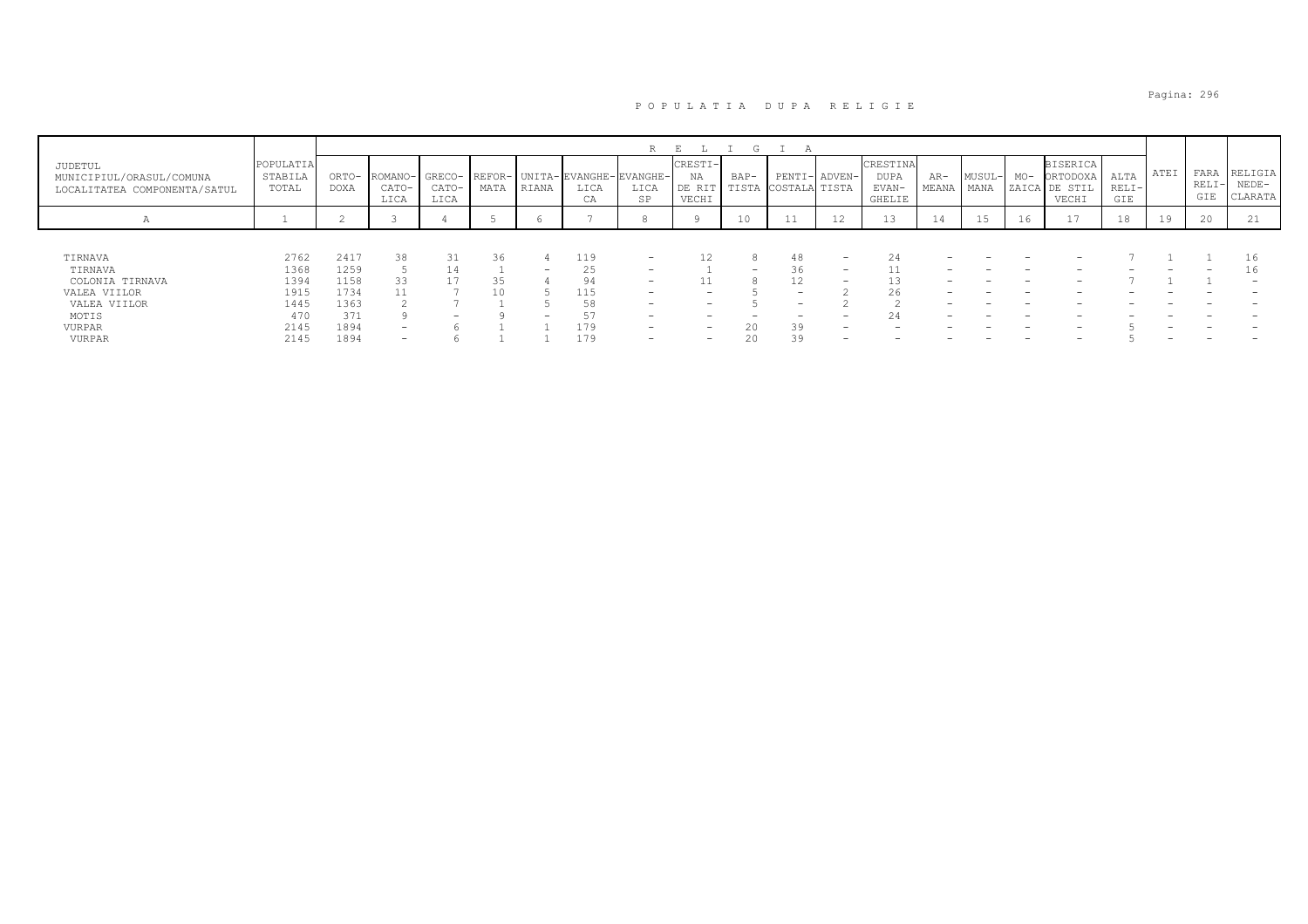|                                                                                   |                               |                      |                          |                         |      |       |                                             | R          | E.                               | G               | $\Delta$                       |    |                                     |              |                |       |                                                       |                        |      |                        |                               |
|-----------------------------------------------------------------------------------|-------------------------------|----------------------|--------------------------|-------------------------|------|-------|---------------------------------------------|------------|----------------------------------|-----------------|--------------------------------|----|-------------------------------------|--------------|----------------|-------|-------------------------------------------------------|------------------------|------|------------------------|-------------------------------|
| JUDETUL<br>MUNICIPIUL/ORASUL/COMUNA<br>LOCALITATEA COMPONENTA/SATUL               | POPULATIA<br>STABILA<br>TOTAL | ORTO-<br><b>DOXA</b> | ROMANO-<br>CATO-<br>LICA | GRECO-<br>CATO-<br>LICA | MATA | RIANA | REFOR- UNITA-EVANGHE-EVANGHE-<br>LICA<br>CA | LICA<br>SP | CRESTI-<br>NA<br>DE RIT<br>VECHI | $BAP-$<br>TISTA | PENTI- ADVEN-<br>COSTALA TISTA |    | CRESTINA<br>DUPA<br>EVAN-<br>GHELIE | AR-<br>MEANA | MUSUL-<br>MANA | $MO-$ | <b>BISERICA</b><br>ORTODOXA<br>ZAICA DE STIL<br>VECHI | ALTA<br>$RELI-$<br>GIE | ATEI | FARA<br>$RELI-$<br>GIE | RELIGIA<br>$NEDE-$<br>CLARATA |
| А                                                                                 |                               | ∼                    |                          |                         |      |       |                                             |            |                                  | 10              | <b>++</b>                      | 12 | IJ                                  | 14           | 15             | 16    | $\perp$ /                                             | 18                     | 19   | 20                     | 21                            |
| JUDETUL SUCEAVA<br>COMUNA CIRLIBABA<br>CIRLIBABA NOUA<br>COMUNA DORNA CANDRENILOR | 433                           | 236                  | 195                      |                         |      |       |                                             |            |                                  |                 |                                |    |                                     |              |                |       |                                                       |                        |      |                        |                               |
| COSNA                                                                             | 555                           | 554                  |                          |                         |      |       |                                             |            |                                  |                 |                                |    |                                     |              |                |       |                                                       |                        |      |                        |                               |
| PODU COSNEI                                                                       | 398                           | 393                  |                          |                         |      |       |                                             |            |                                  |                 |                                |    |                                     |              |                |       |                                                       |                        |      |                        |                               |
| ROMANESTI                                                                         | 76                            |                      |                          |                         |      |       |                                             |            |                                  |                 |                                |    |                                     |              |                |       |                                                       |                        |      |                        |                               |
| TESNA                                                                             | 442                           | 426                  | 12                       |                         |      |       |                                             |            |                                  |                 |                                |    |                                     |              |                |       |                                                       |                        |      |                        |                               |
| VALEA BANCULUI                                                                    | 199                           | 198                  |                          |                         |      |       |                                             |            |                                  | -               |                                |    |                                     |              |                |       |                                                       |                        |      |                        |                               |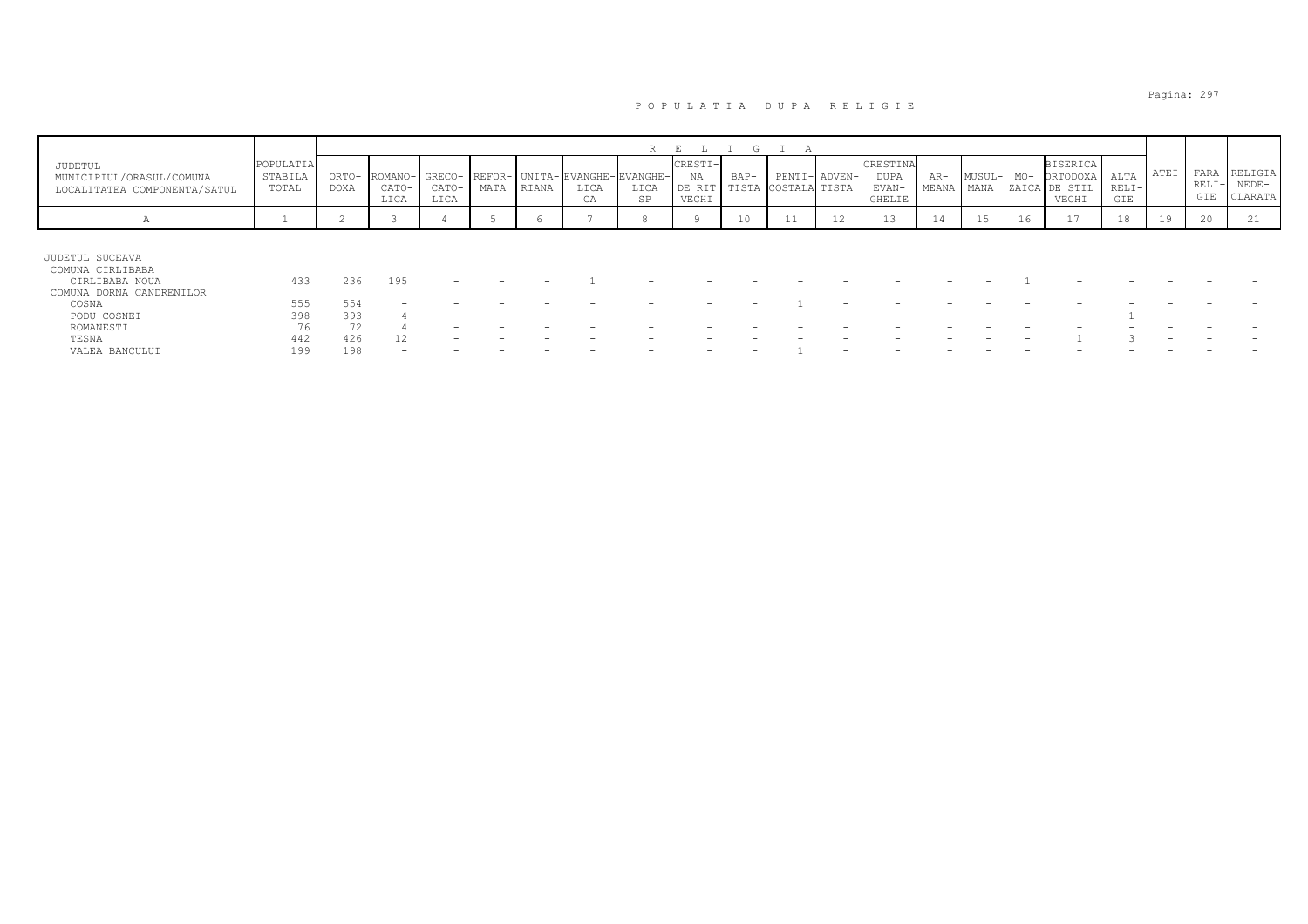|                                                                     |                               |                      |                          |                          |                |                              |                              | R                            | $\mathbf{E}$<br>$\mathbb{L}$    | I G             | $\mathbb{I}$<br>A |                          |                                           |                          |               |                |                                                 |                            |                |                          |                               |
|---------------------------------------------------------------------|-------------------------------|----------------------|--------------------------|--------------------------|----------------|------------------------------|------------------------------|------------------------------|---------------------------------|-----------------|-------------------|--------------------------|-------------------------------------------|--------------------------|---------------|----------------|-------------------------------------------------|----------------------------|----------------|--------------------------|-------------------------------|
| JUDETUL<br>MUNICIPIUL/ORASUL/COMUNA<br>LOCALITATEA COMPONENTA/SATUL | POPULATIA<br>STABILA<br>TOTAL | ORTO-<br><b>DOXA</b> | ROMANO<br>CATO-<br>LICA  | GRECO-<br>CATO-<br>LICA  | REFOR-<br>MATA | <b>UNITA</b><br><b>RIANA</b> | <b>EVANGHE</b><br>LICA<br>CA | <b>CVANGHE</b><br>LICA<br>SP | RESTI-<br>ΝA<br>DE RIT<br>VECHI | $BAP-$<br>TISTA | PENTI-<br>COSTALA | ADVEN<br>TISTA           | RESTINA<br><b>DUPA</b><br>EVAN-<br>GHELIE | $AR-$<br>MEANA           | MUSUL<br>MANA | $MO-$<br>ZAICA | <b>BISERICA</b><br>ORTODOXA<br>DE STIL<br>VECHI | ALTA<br><b>RELI</b><br>GIE | ATEI           | FARA<br>RELI<br>GIE      | RELIGIA<br>$NEDE-$<br>CLARATA |
| Α                                                                   | $\mathbf{1}$                  | $\overline{c}$       | $\mathbf{3}$             | $\overline{4}$           | 5              | 6                            | $7\overline{ }$              | $^{\rm 8}$                   | $\overline{9}$                  | 10              | 11                | 12                       | 13                                        | 14                       | 15            | 16             | 17                                              | 18                         | 19             | 20                       | 21                            |
|                                                                     |                               |                      |                          |                          |                |                              |                              |                              |                                 |                 |                   |                          |                                           |                          |               |                |                                                 |                            |                |                          |                               |
| JUDETUL TIMIS                                                       | 700033                        | 545771               | 93033                    | 7495                     | 16346          | 350                          | 983                          | 477                          | 147                             | 8502            | 19042             | 1350                     | 617                                       | 41                       | 151           | 621            | 1571                                            | 1782                       | 450            | 1010                     | 294                           |
| MUNICIPII SI ORASE                                                  | 425129                        | 328795               | 59478                    | 5608                     | 11145          | 248                          | 704                          | 257                          | 103                             | 5532            | 8309              | 556                      | 419                                       | 27                       | 139           | 613            | 588                                             | 1156                       | 406            | 842                      | 204                           |
| MUNICIPIUL TIMISOARA                                                | 334115                        | 262752               | 42582                    | 4530                     | 8274           | 200                          | 606                          | 216                          | 60                              | 4227            | 6392              | 419                      | 361                                       | 15                       | 131           | 556            | 522                                             | 995                        | 363            | 732                      | 182                           |
| TIMISOARA                                                           | 334115                        | 262752               | 42582                    | 4530                     | 8274           | 200                          | 606                          | 216                          | 60                              | 4227            | 6392              | 419                      | 361                                       | 15                       | 131           | 556            | 522                                             | 995                        | 363            | 732                      | 182                           |
| MUNICIPIUL LUGOJ                                                    | 50939                         | 38655                | 6669                     | 744                      | 2373           | 30                           | 49                           | 35                           | 41                              | 1078            | 868               | 94                       | 33                                        | $\overline{c}$           | $\mathcal{L}$ | 56             | 27                                              | 77                         | 26             | 59                       | 16                            |
| LUGOJ                                                               | 49742                         | 37493                | 6663                     | 741                      | 2372           | 30                           | 49                           | 35                           | 41                              | 1073            | 849               | 94                       | 32                                        | $\overline{c}$           |               | 56             | 27                                              | 77                         | 26             | 59                       | 16                            |
| MAGURI                                                              | 825                           | 805                  | 5                        | $\overline{\phantom{a}}$ | -1             | $\overline{\phantom{a}}$     | ٠                            |                              |                                 |                 | 11                | $\overline{\phantom{a}}$ | $\overline{1}$                            |                          |               |                |                                                 |                            |                | $\overline{\phantom{m}}$ |                               |
| TAPIA                                                               | 372                           | 357                  | $\overline{1}$           | $\overline{3}$           |                |                              |                              |                              |                                 | 3               | 8                 | $\overline{a}$           |                                           |                          |               |                |                                                 |                            |                |                          |                               |
| ORAS BUZIAS                                                         | 8041                          | 6651                 | 941                      | 34                       | 119            | $\mathbf{1}$                 | 10                           |                              |                                 | 49              | 188               | 19                       | $\circ$                                   |                          |               |                |                                                 | $\overline{7}$             | 2              | 9                        | $\mathbf{1}$                  |
| BUZIAS                                                              | 5682                          | 4764                 | 655                      | 18                       | 81             |                              | $\overline{7}$               |                              |                                 | 32              | 95                | -8                       | Q                                         |                          |               |                |                                                 |                            |                | 9                        | $\mathbf{1}$                  |
| SILAGIU                                                             | 935                           | 916                  | $\overline{4}$           | 13                       | -2             | $\overline{\phantom{a}}$     | ۰                            |                              |                                 |                 | <b>.</b>          | $\overline{\phantom{a}}$ |                                           |                          |               |                |                                                 |                            |                |                          |                               |
| <b>BACOVA</b>                                                       | 1424                          | 971                  | 282                      | 3                        | 36             | $\overline{\phantom{a}}$     | 3                            |                              |                                 | 17              | 93                | 11                       |                                           |                          |               |                |                                                 | 6                          |                |                          |                               |
| ORAS DETA                                                           | 7121                          | 4381                 | 2481                     | 39                       | 53             | $\overline{c}$               | 15                           | $\overline{c}$               |                                 | 30              | 76                | $\mathbf{1}$             |                                           | 3                        |               |                | 27                                              | $\overline{c}$             |                |                          | $\overline{c}$                |
| DETA                                                                | 6489                          | 3778                 | 2463                     | 39                       | 52             | $\overline{c}$               | 15                           | $\overline{c}$               |                                 | 30              | 66                | $\mathbf{1}$             |                                           | 3                        |               |                | 27                                              | $\overline{c}$             |                |                          | 2                             |
| OPATITA                                                             | 632                           | 603                  | 18                       | $\sim$                   | $\overline{1}$ | $\sim$                       | $\overline{\phantom{a}}$     |                              |                                 |                 | 10                | $\overline{a}$           |                                           |                          |               |                |                                                 |                            |                |                          |                               |
| ORAS JIMBOLIA                                                       | 11830                         | 7257                 | 3792                     | 109                      | 198            | 13                           | 10                           | 3                            | $\overline{1}$                  | 46              | 318               | 22                       | 8                                         | 7                        |               |                |                                                 | 5                          | $\overline{c}$ | 30                       | 3                             |
| JIMBOLIA                                                            | 11830                         | 7257                 | 3792                     | 109                      | 198            | 13                           | 10                           | 3                            |                                 | 46              | 318               | 22                       | 8                                         |                          |               |                |                                                 | 5                          | $\overline{c}$ | 30                       | 3                             |
| ORAS SINNICOLAU MARE                                                | 13083                         | 9099                 | 3013                     | 152                      | 128            | 2                            | 14                           | $\overline{1}$               |                                 | 102             | 467               | 1                        | $\overline{5}$                            | $\overline{\phantom{a}}$ |               |                | 6                                               | 70                         | 11             | 12                       |                               |
| SINNICOLAU MARE                                                     | 13083                         | 9099                 | 3013                     | 152                      | 128            | $\overline{2}$               | 14                           | $\overline{1}$               | $\overline{\phantom{a}}$        | 102             | 467               | <sup>1</sup>             | $\overline{5}$                            | L.                       |               |                | 6                                               | 70                         | 11             | 12                       | $\equiv$                      |
| COMUNE                                                              | 274904                        | 216976               | 33555                    | 1887                     | 5201           | 102                          | 279                          | 220                          | 44                              | 2970            | 10733             | 794                      | 198                                       | 14                       | 12            | 8              | 983                                             | 626                        | 44             | 168                      | 90                            |
| BALINT                                                              | 1849                          | 1261                 | 95                       | 14                       | 447            | 3                            |                              |                              |                                 | 12              |                   |                          |                                           |                          |               |                |                                                 | 13                         | $\overline{1}$ | $\overline{1}$           |                               |
| BALINT                                                              | 609                           | 527                  | 16                       | 5                        | 49             | $\overline{\phantom{a}}$     |                              |                              |                                 | 10              |                   |                          |                                           |                          |               |                |                                                 | $\sim$                     |                | $\overline{1}$           |                               |
| <b>BODO</b>                                                         | 521                           | 45                   | 78                       | 7                        | 373            | 3                            |                              |                              |                                 |                 |                   |                          |                                           |                          |               |                |                                                 | 13                         |                |                          |                               |
| FADIMAC                                                             | 269                           | 268                  | $\overline{\phantom{a}}$ | $\overline{\phantom{0}}$ |                |                              |                              |                              |                                 |                 |                   |                          |                                           |                          |               |                |                                                 |                            |                |                          |                               |
| TIRGOVISTE                                                          | 450                           | 421                  | 1                        | $\mathfrak{D}$           | 25             |                              |                              |                              |                                 |                 |                   |                          |                                           |                          |               |                |                                                 |                            |                |                          |                               |
| <b>BANLOC</b>                                                       | 4649                          | 4071                 | 536                      | $\overline{\mathcal{L}}$ | $\overline{7}$ | $\overline{\mathcal{L}}$     |                              |                              |                                 |                 | 14                |                          |                                           |                          |               |                |                                                 | 10                         |                |                          |                               |
| <b>BANLOC</b>                                                       | 1636                          | 1579                 | 34                       | $\rightarrow$            |                |                              |                              |                              |                                 |                 | 6                 |                          |                                           |                          |               |                |                                                 | 10                         |                |                          |                               |
| DOLAT                                                               | 528                           | 372                  | 150                      |                          |                |                              |                              |                              |                                 |                 |                   |                          |                                           |                          |               |                |                                                 |                            |                |                          |                               |
| LIVEZILE                                                            | 1128                          | 993                  | 130                      | $\overline{1}$           |                |                              |                              |                              |                                 |                 |                   |                          |                                           |                          |               |                |                                                 |                            |                |                          |                               |
| OFSENITA                                                            | 342                           | 236                  | 100                      |                          | ς              |                              |                              |                              |                                 |                 | 3                 |                          |                                           |                          |               |                |                                                 |                            |                |                          |                               |
| PARTOS                                                              | 480                           | 360                  | 119                      |                          |                |                              |                              |                              |                                 |                 |                   |                          |                                           |                          |               |                |                                                 |                            |                |                          |                               |
| SOCA                                                                | 535                           | 531                  | 3                        |                          |                |                              |                              |                              |                                 |                 |                   |                          |                                           |                          |               |                |                                                 |                            |                |                          |                               |
| <b>BARA</b>                                                         | 427                           | 400                  | 3                        |                          |                |                              |                              |                              |                                 | 3               | 19                |                          |                                           |                          |               |                |                                                 |                            |                |                          |                               |
| BARA                                                                | 216                           | 200                  | 3                        |                          |                |                              |                              |                              |                                 |                 | 10                |                          |                                           |                          |               |                |                                                 |                            |                |                          |                               |
| DOBRESTI                                                            | 44                            | 43                   |                          |                          |                |                              |                              |                              |                                 |                 |                   |                          |                                           |                          |               |                |                                                 |                            |                |                          |                               |
| LAPUSNIC                                                            | 89                            | 83                   |                          |                          |                |                              |                              |                              |                                 |                 | 6                 |                          |                                           |                          |               |                |                                                 |                            |                |                          |                               |
| RADMANESTI                                                          | 66                            | 64                   |                          |                          |                |                              |                              |                              |                                 |                 | 2                 |                          |                                           |                          |               |                |                                                 |                            |                |                          |                               |
| SPATA                                                               | 12                            | 10                   | $\overline{\phantom{a}}$ | $\overline{\phantom{0}}$ |                |                              |                              |                              |                                 |                 |                   |                          |                                           |                          |               |                |                                                 |                            |                |                          |                               |
| BEBA VECHE                                                          | 1625                          | 884                  | 683                      | 18                       | 13             |                              |                              |                              |                                 |                 |                   |                          |                                           |                          |               |                | 19                                              |                            |                |                          |                               |
| BEBA VECHE                                                          | 1018                          | 797                  | 191                      | <sup>1</sup>             | $\overline{3}$ |                              |                              |                              |                                 |                 |                   |                          |                                           |                          |               |                | 19                                              |                            |                |                          |                               |
| CHERESTUR                                                           | 503                           | 65                   | 410                      | 17                       | 10             |                              |                              |                              |                                 |                 |                   |                          |                                           |                          |               |                |                                                 |                            |                |                          |                               |
| PORDEANU                                                            | 104                           | 22                   | 82                       | $\overline{a}$           |                |                              |                              |                              |                                 |                 |                   |                          |                                           |                          |               |                |                                                 |                            |                |                          |                               |
| BECICHERECU MIC                                                     | 4581                          | 4043                 | 352                      | 19                       | 5              |                              | 3                            |                              |                                 | 14              | 106               | 18                       |                                           |                          |               |                |                                                 | $\mathbf{Q}$               |                | 2                        |                               |
| BECICHERECU MIC                                                     | 2316                          | 2035                 | 151                      | 12                       | $\overline{4}$ |                              | 3                            |                              |                                 | 11              | 81                | 6                        |                                           |                          |               |                |                                                 | 8                          |                |                          |                               |
| DUDESTII NOI                                                        | 2265                          | 2008                 | 201                      | 7                        | $\overline{1}$ |                              |                              |                              |                                 | 3               | 25                | 12                       |                                           |                          |               |                |                                                 |                            |                |                          |                               |
| <b>BELINT</b>                                                       | 3055                          | 2897                 | 39                       | 4                        | 20             |                              |                              |                              |                                 | 24              | 58                | $\epsilon$               |                                           |                          |               |                |                                                 |                            |                |                          | -1                            |
| <b>BELINT</b>                                                       | 1495                          | 1424                 | 22                       |                          |                |                              |                              |                              |                                 |                 | 44                |                          |                                           |                          |               |                |                                                 |                            |                |                          | $\overline{1}$                |
| <b>BABSA</b>                                                        | 300                           | 294                  | 3                        |                          |                |                              |                              |                              |                                 |                 | -1                |                          |                                           |                          |               |                |                                                 |                            |                |                          |                               |
| CHIZATAU                                                            | 941                           | 891                  | 14                       |                          | 17             |                              |                              |                              |                                 |                 | 10                |                          |                                           |                          |               |                |                                                 |                            |                |                          |                               |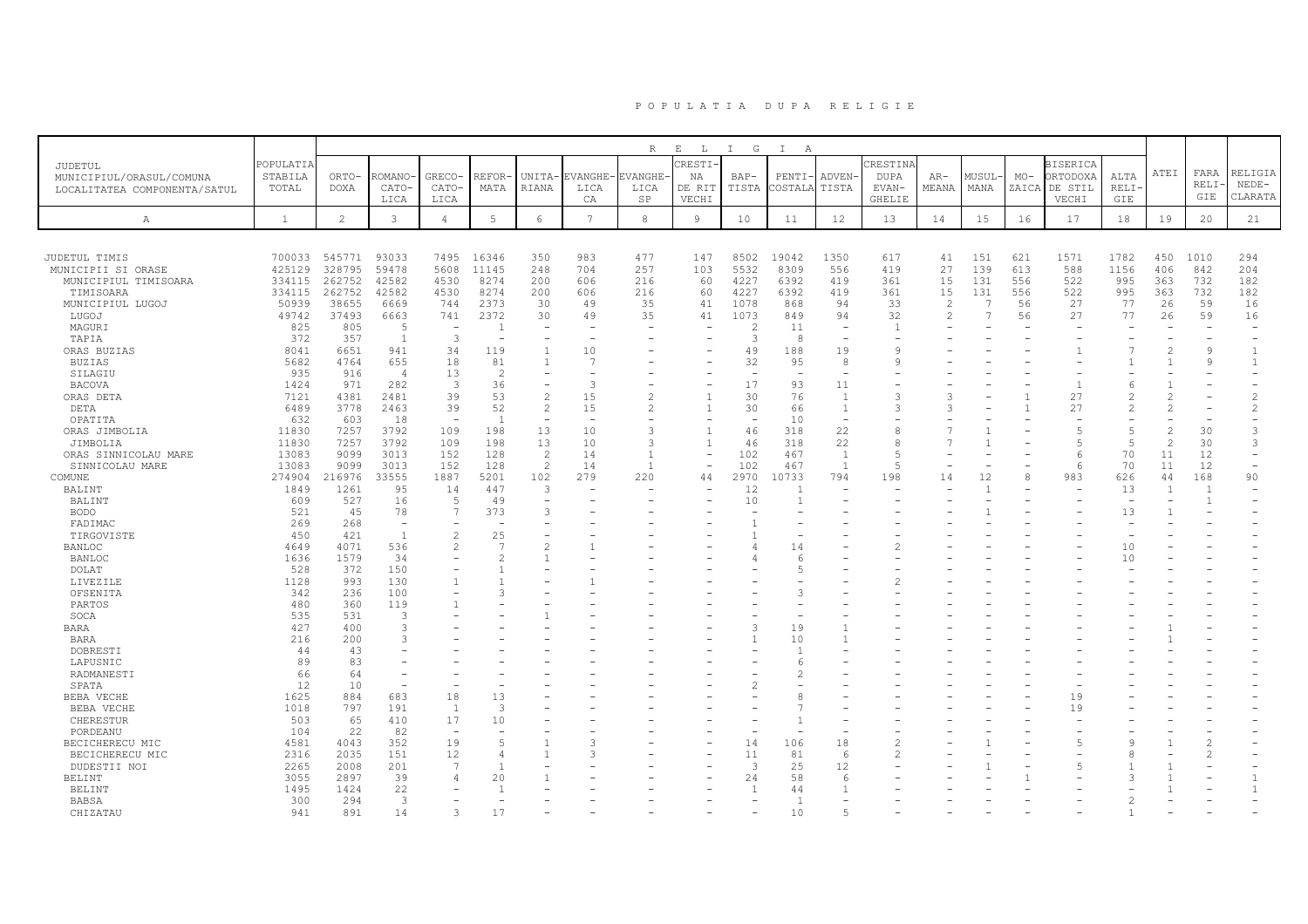|                                |              |                |                          |                          |                |                 |                 | R              | $\mathbf{E}=-\mathbf{L}$       | I G                      | $\mathbb{I}$<br>A        |                          |               |       |        |       |                 |               |      |                |                                |
|--------------------------------|--------------|----------------|--------------------------|--------------------------|----------------|-----------------|-----------------|----------------|--------------------------------|--------------------------|--------------------------|--------------------------|---------------|-------|--------|-------|-----------------|---------------|------|----------------|--------------------------------|
| JUDETUL                        | POPULATIA    |                |                          |                          |                |                 |                 |                | CRESTI.                        |                          |                          |                          | CRESTINA      |       |        |       | <b>BISERICA</b> |               |      |                |                                |
| MUNICIPIUL/ORASUL/COMUNA       | STABILA      | ORTO-          | ROMANO·                  | GRECO-                   | REFOR          | UNITA-          | <b>EVANGHE</b>  | <b>EVANGHE</b> | NA                             | $BAP-$                   | PENTI-                   | ADVEN-                   | <b>DUPA</b>   | $AR-$ | MUSUL- | $MO-$ | ORTODOXA        | ALTA          | ATEI | FARA<br>RELI   | RELIGIA<br>$NEDE-$             |
| LOCALITATEA COMPONENTA/SATUL   | TOTAL        | DOXA           | CATO-                    | CATO-                    | MATA           | RIANA           | LICA            | LICA           | DE RIT                         | TISTA                    | COSTALA                  | TISTA                    | EVAN-         | MEANA | MANA   |       | ZAICA DE STIL   | RELI·         |      | GIE            | CLARATA                        |
|                                |              |                | LICA                     | LICA                     |                |                 | CA              | SP             | VECHI                          |                          |                          |                          | <b>GHELIE</b> |       |        |       | VECHI           | GIE           |      |                |                                |
| $\mathbb{A}$                   | $\mathbf{1}$ | $\overline{2}$ | $\mathbf{3}$             | $\overline{4}$           | $\mathbf 5$    | $6\overline{6}$ | $7\overline{ }$ | $^{\rm 8}$     | $\overline{9}$                 | 10                       | 11                       | 12                       | 13            | 14    | 15     | 16    | 17              | 18            | 19   | 20             | 21                             |
|                                |              |                |                          |                          |                |                 |                 |                |                                |                          |                          |                          |               |       |        |       |                 |               |      |                |                                |
|                                |              |                |                          |                          |                |                 |                 |                |                                |                          |                          |                          |               |       |        |       |                 |               |      |                |                                |
| GRUNI                          | 319          | 288            | $\overline{\phantom{a}}$ | 1                        | $\overline{2}$ | -1              |                 |                |                                | 23                       | 3                        |                          |               |       |        |       |                 |               |      |                |                                |
| <b>BETHAUSEN</b>               | 2909         | 2401           | 162                      | $\overline{\phantom{0}}$ | 15             | $\overline{1}$  |                 |                | $\mathbf{1}$                   | 25<br>÷,                 | 286                      | $\circ$                  |               |       |        |       |                 |               |      |                | 4                              |
| <b>BETHAUSEN</b><br>CLADOVA    | 763<br>537   | 528<br>395     | 104<br>$\overline{4}$    |                          | 12             |                 |                 |                |                                | $\overline{1}$           | 111<br>133               |                          |               |       |        |       |                 |               |      |                |                                |
| CLICIOVA                       | 477          | 443            | $\overline{c}$           |                          |                |                 |                 |                |                                | 19                       | 12                       |                          |               |       |        |       |                 |               |      |                |                                |
| CUTINA                         | 396          | 394            | $\overline{\phantom{a}}$ |                          |                |                 |                 |                |                                | $\overline{1}$           | $\overline{1}$           |                          |               |       |        |       |                 |               |      |                |                                |
| LEUCUSESTI                     | 531          | 500            | $\overline{c}$           |                          |                |                 |                 |                | 1                              | $\overline{c}$           | 23                       | $\overline{c}$           |               |       |        |       |                 |               |      |                |                                |
| NEVRINCEA                      | 205          | 141            | 50                       |                          | $\mathfrak{D}$ |                 |                 |                |                                | $\overline{c}$           | -6                       |                          |               |       |        |       |                 |               |      |                |                                |
| <b>BILED</b>                   | 6108         | 4806           | 822                      | 31                       | 74             | $\overline{1}$  | 3               |                | $\mathbf{1}$                   | 26                       | 303                      | $\mathbf{1}$             |               |       |        |       | 10              |               |      | 17             | $\overline{c}$                 |
| <b>BILED</b>                   | 3458         | 2586           | 659                      | 24                       | 71             |                 | 3               |                | $\overline{1}$                 | 24                       | 51                       | $\overline{1}$           |               |       |        |       | 10              | $\mathcal{L}$ |      | 16             | $\overline{c}$                 |
| SANDRA                         | 2139         | 1842           | 131                      | 6                        | 3              |                 |                 |                |                                | $\overline{c}$           | 152                      | $\overline{\phantom{a}}$ |               |       |        |       |                 |               |      | $\overline{1}$ |                                |
| UIHEI                          | 511          | 378            | 32                       | -1                       |                |                 |                 |                |                                |                          | 100                      |                          |               |       |        |       |                 |               |      |                |                                |
| <b>BIRNA</b>                   | 1691         | 1474           | $\overline{c}$           |                          |                | 3               |                 |                |                                | 13                       | 57                       | 91                       |               |       |        |       |                 | 50            |      |                |                                |
| <b>BIRNA</b>                   | 368          | 310            | 1                        |                          |                |                 |                 |                |                                |                          | $\overline{2}$           | -3                       |               |       |        |       |                 | 50            |      |                |                                |
| BOTESTI                        | 114          | 113<br>209     |                          |                          |                |                 |                 |                |                                | $\overline{1}$           | $\overline{\phantom{a}}$ |                          |               |       |        |       |                 |               |      |                |                                |
| BOTINESTI<br>DRINOVA           | 231<br>234   | 233            |                          |                          |                |                 |                 |                |                                |                          | 22<br>$\mathbf{1}$       |                          |               |       |        |       |                 |               |      |                |                                |
| JURESTI                        | 204          | 181            |                          |                          |                |                 |                 |                |                                |                          |                          | 23                       |               |       |        |       |                 |               |      |                |                                |
| POGANESTI                      | 371          | 273            |                          |                          |                |                 |                 |                |                                |                          | 31                       | 65                       |               |       |        |       |                 |               |      |                |                                |
| SARAZANI                       | 169          | 155            | $\overline{1}$           |                          |                |                 |                 |                |                                | 12                       | -1                       |                          |               |       |        |       |                 |               |      |                |                                |
| <b>BOGDA</b>                   | 578          | 527            | 34                       |                          |                |                 |                 |                |                                | 3                        | $\overline{4}$           |                          |               |       |        |       |                 |               |      |                |                                |
| <b>BOGDA</b>                   | 90           | 84             | $\overline{1}$           | -1                       |                |                 |                 |                |                                |                          |                          |                          |               |       |        |       |                 |               |      |                |                                |
| ALTRINGEN                      | 37           | 29             | 8                        |                          |                |                 |                 |                |                                |                          |                          |                          |               |       |        |       |                 |               |      |                |                                |
| BUZAD                          | 258          | 250            | $\overline{4}$           |                          |                |                 |                 |                |                                |                          |                          |                          |               |       |        |       |                 |               |      |                |                                |
| CHARLOTENBURG                  | 135          | 108            | 19                       |                          |                |                 |                 |                |                                |                          | 3                        |                          |               |       |        |       |                 |               |      |                |                                |
| COMEAT                         | 45           | 45             | ۰                        |                          |                |                 |                 |                |                                |                          |                          |                          |               |       |        |       |                 |               |      |                |                                |
| SINTAR                         | 13           | 11<br>2299     | $\overline{c}$<br>65     |                          |                |                 |                 |                |                                | 18                       | $\overline{\phantom{a}}$ |                          |               |       |        |       |                 |               |      |                |                                |
| <b>BOLDUR</b><br><b>BOLDUR</b> | 2594<br>678  | 671            | $\overline{c}$           | 129                      |                |                 |                 |                |                                | $\overline{\phantom{a}}$ | 41<br>$\overline{4}$     | 32                       |               |       |        |       |                 |               |      |                |                                |
| JABAR                          | 486          | 463            | $\overline{\phantom{a}}$ |                          |                |                 |                 |                |                                | 5                        | 17                       |                          |               |       |        |       |                 |               |      |                |                                |
| OHABA-FORGACI                  | 839          | 693            | $\mathbf{1}$             | 129                      |                |                 |                 |                |                                | -6                       | $\overline{2}$           | -6                       |               |       |        |       |                 |               |      |                |                                |
| SINERSIG                       | 591          | 472            | 62                       |                          | 2              |                 |                 |                |                                |                          | 18                       | 26                       |               |       |        |       |                 |               |      |                |                                |
| <b>BRESTOVAT</b>               | 851          | 555            | 214                      | 59                       | ς              |                 |                 |                |                                | 10                       | $\epsilon$               |                          |               |       |        |       |                 |               |      |                |                                |
| <b>BRESTOVAT</b>               | 310          | 149            | 158                      |                          |                |                 |                 |                |                                |                          |                          |                          |               |       |        |       |                 |               |      |                |                                |
| COSARII                        | 259          | 199            | $\overline{c}$           | 56                       | $\mathfrak{D}$ |                 |                 |                |                                |                          |                          |                          |               |       |        |       |                 |               |      |                |                                |
| HODOS                          | 13           | 12             | 1                        |                          |                |                 |                 |                |                                |                          |                          |                          |               |       |        |       |                 |               |      |                |                                |
| LUCARET                        | 104          | 94             | 6                        |                          |                |                 |                 |                |                                |                          | 3                        |                          |               |       |        |       |                 |               |      |                |                                |
| TES                            | 165          | 101            | 47                       | 3                        |                |                 |                 |                |                                | <sup>o</sup>             | $\overline{c}$           |                          | 3             |       |        |       |                 |               |      |                |                                |
| CARPINIS<br>CARPINIS           | 7089<br>3679 | 5199<br>2528   | 1074<br>594              | 91<br>59                 | 130<br>120     | $\mathbf{1}$    |                 |                | $\mathbf{1}$<br>$\overline{1}$ | 31<br>30                 | 496<br>333               | 55<br>$\overline{4}$     | 3             |       |        |       |                 | $\mathcal{L}$ |      |                | $\overline{1}$<br>$\mathbf{1}$ |
| IECEA MARE                     | 2297         | 1699           | 378                      | 32                       | $\Delta$       |                 |                 |                |                                | $\mathbf{1}$             | 131                      | 50                       |               |       |        |       |                 |               |      |                |                                |
| IECEA MICA                     | 1113         | 972            | 102                      | $\overline{\phantom{a}}$ | 6              |                 |                 |                |                                |                          | 32                       | $\overline{1}$           |               |       |        |       |                 |               |      |                |                                |
| CENAD                          | 3991         | 2898           | 972                      | 37                       | 26             | $\overline{7}$  |                 |                | ۰                              | 10                       | 36                       |                          |               |       |        |       |                 |               |      |                | $\mathbf{1}$                   |
| CENAD                          | 3991         | 2898           | 972                      | 37                       | 26             | 7               |                 |                |                                | 10                       | 36                       |                          |               |       |        |       |                 |               |      |                | -1                             |
| CENEI                          | 4903         | 4021           | 743                      | 25                       | 26             | $\overline{1}$  | 5               |                |                                | 40                       | 22                       |                          |               |       |        |       |                 | 13            |      |                |                                |
| CENEI                          | 2160         | 1643           | 446                      | 13                       | 10             | $\mathbf{1}$    |                 |                |                                | 10                       | 19                       |                          |               |       |        |       |                 |               |      |                |                                |
| <b>BOBDA</b>                   | 931          | 864            | 28                       | 6                        | $\overline{1}$ |                 |                 |                |                                | 28                       | $\overline{\phantom{a}}$ |                          |               |       |        |       |                 |               |      |                |                                |
| CHECEA                         | 1812         | 1514           | 269                      | 6                        | 15             |                 |                 |                |                                | $\overline{2}$           | 3                        |                          |               |       |        |       |                 |               |      |                |                                |
| CHEVERESU MARE                 | 2029         | 1569           | 327                      | $\Delta$                 | $\Delta$       |                 | $\mathsf{Q}$    | 67             |                                | ۰                        | 38                       |                          | 11            |       |        |       |                 |               |      |                |                                |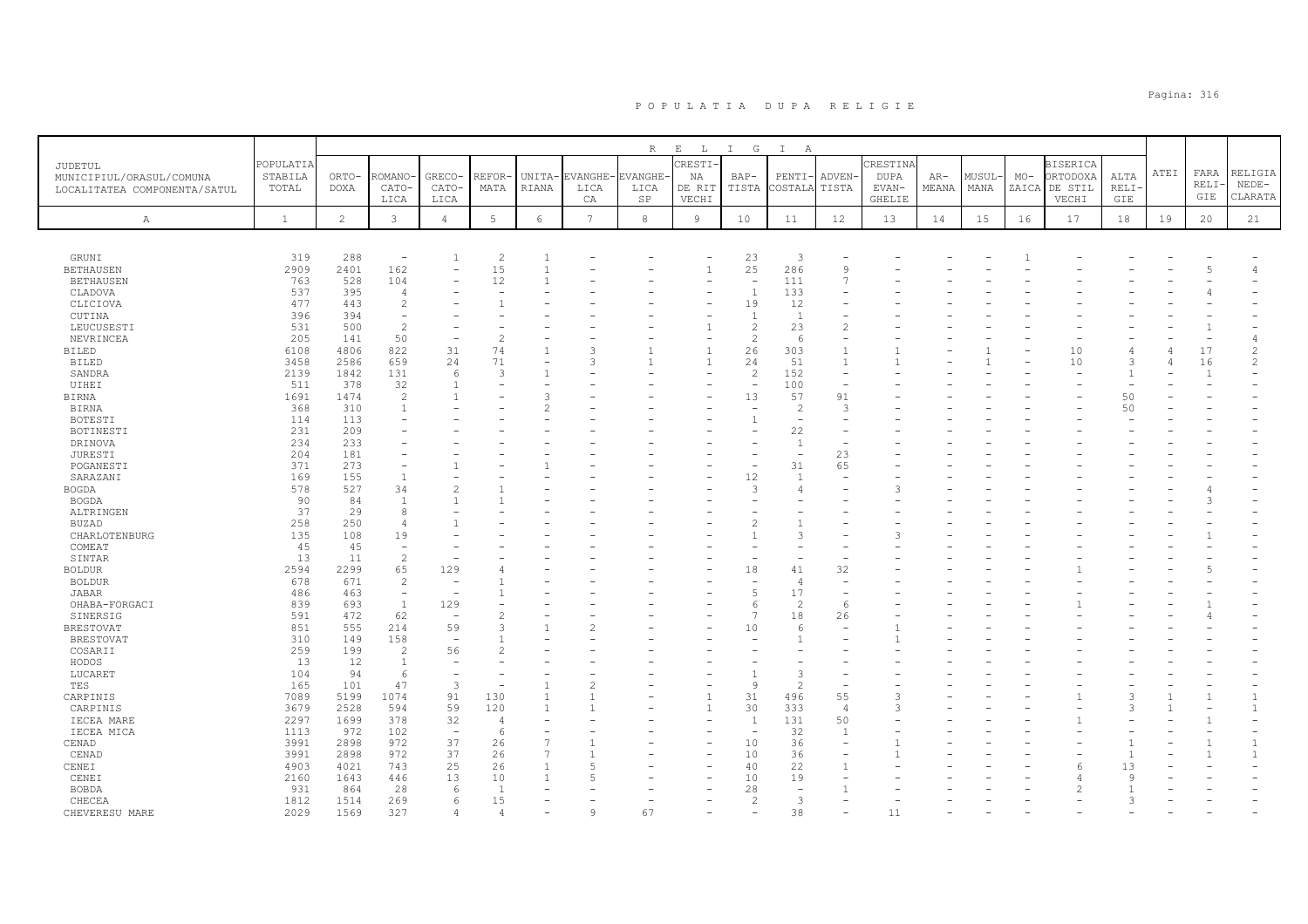|                                                                            |                               |                      |                          |                        |                          |                 |                      | R                        | $E$ $L$                 | I G                      | $\mathbb{I}$<br>A        |                          |                                  |                |                |       |                                              |                     |      |                      |                          |
|----------------------------------------------------------------------------|-------------------------------|----------------------|--------------------------|------------------------|--------------------------|-----------------|----------------------|--------------------------|-------------------------|--------------------------|--------------------------|--------------------------|----------------------------------|----------------|----------------|-------|----------------------------------------------|---------------------|------|----------------------|--------------------------|
| <b>JUDETUL</b><br>MUNICIPIUL/ORASUL/COMUNA<br>LOCALITATEA COMPONENTA/SATUL | POPULATIA<br>STABILA<br>TOTAL | ORTO-<br><b>DOXA</b> | <b>COMANO</b><br>CATO-   | GRECO-<br>CATO-        | REFOR·<br>MATA           | UNITA-<br>RIANA | EVANGHE-<br>LICA     | EVANGHE<br>LICA          | CRESTI-<br>NA<br>DE RIT | $BAP-$<br>TISTA          | PENTI-<br>COSTALA        | <b>ADVEN</b><br>TISTA    | CRESTINA<br><b>DUPA</b><br>EVAN- | $AR-$<br>MEANA | MUSUL-<br>MANA | $MO-$ | <b>BISERICA</b><br>ORTODOXA<br>ZAICA DE STIL | ALTA<br><b>RELI</b> | ATEI | FARA<br>RELI·<br>GIE | RELIGIA<br>$NEDE-$       |
| Α                                                                          | $\mathbf{1}$                  | $\mathbf{2}^{\circ}$ | LICA<br>$\mathbf{3}$     | LICA<br>$\overline{4}$ | $\mathbbm{5}$            | $\epsilon$      | CA<br>$\overline{7}$ | SP<br>8                  | VECHI<br>9              | 10                       | 11                       | 12                       | <b>GHELIE</b><br>13              | 14             | 15             | 16    | VECHI<br>17                                  | GIE<br>18           | 19   | 20                   | CLARATA<br>21            |
|                                                                            |                               |                      |                          |                        |                          |                 |                      |                          |                         |                          |                          |                          |                                  |                |                |       |                                              |                     |      |                      |                          |
| CHEVERESU MARE                                                             | 1131                          | 1096                 | 17                       |                        |                          |                 |                      | $\overline{c}$           |                         |                          | $\overline{4}$           |                          | 11                               |                |                |       |                                              |                     |      |                      |                          |
| DRAGSINA                                                                   | 466                           | 256                  | 202                      | $\overline{4}$         | 3                        |                 |                      |                          |                         |                          | $\mathbf{1}$             |                          |                                  |                |                |       |                                              |                     |      |                      |                          |
| VUCOVA                                                                     | 432                           | 217                  | 108                      |                        |                          |                 | a                    | 65                       |                         | ۰                        | 33                       |                          |                                  |                |                |       |                                              |                     |      |                      |                          |
| CIACOVA                                                                    | 7457                          | 6125                 | 1089                     | 9                      | 35                       |                 |                      | $\overline{\mathcal{L}}$ |                         | 16                       | 159                      |                          | 3                                |                |                |       |                                              | 10                  |      |                      | $\mathbf{1}$             |
| CIACOVA                                                                    | 2949                          | 2143                 | 733                      | 8                      | 22                       |                 |                      |                          |                         | 12                       | 20                       |                          |                                  |                |                |       |                                              | $\mathcal{L}$       |      |                      | $\overline{\phantom{a}}$ |
| CEBZA                                                                      | 760                           | 726                  | $\overline{4}$           |                        |                          |                 |                      |                          |                         | ٠                        | 29                       |                          |                                  |                |                |       |                                              |                     |      |                      | $\mathbf{1}$             |
| GAD                                                                        | 225                           | 211                  | $\overline{7}$           |                        |                          |                 |                      |                          |                         |                          | $\mathfrak{D}$           |                          |                                  |                |                |       |                                              |                     |      |                      |                          |
| GHILAD                                                                     | 1842                          | 1491                 | 315                      |                        | Q                        |                 |                      |                          |                         |                          | 16                       |                          |                                  |                |                |       |                                              |                     |      |                      |                          |
| MACEDONIA                                                                  | 462                           | 445                  | $\overline{3}$           |                        |                          |                 |                      |                          |                         |                          | 14                       |                          |                                  |                |                |       |                                              |                     |      |                      |                          |
| OBAD                                                                       | 522                           | 431                  | 22                       |                        |                          |                 |                      |                          |                         | 3                        | 65                       |                          |                                  |                |                |       |                                              |                     |      |                      |                          |
| PETROMAN                                                                   | 697                           | 678                  | 5                        |                        |                          |                 |                      |                          |                         |                          | 13                       |                          |                                  |                |                |       |                                              |                     |      |                      |                          |
| COMLOSU MARE                                                               | 4664                          | 3968                 | 450                      | 64                     | 11                       |                 |                      |                          |                         | 10                       | 158                      | $\overline{c}$           |                                  |                |                |       |                                              |                     |      |                      |                          |
| COMLOSU MARE                                                               | 3230                          | 2870                 | 220                      | 62                     | $\mathcal{R}$            |                 |                      |                          |                         | 8                        | 64                       | $\overline{c}$           |                                  |                |                |       |                                              |                     |      |                      |                          |
| COMLOSU MIC                                                                | 928                           | 726                  | 191                      | $\overline{1}$         | 8                        |                 |                      |                          |                         | $\overline{1}$           | $\overline{1}$           | ÷.                       |                                  |                |                |       |                                              |                     |      |                      |                          |
| LUNGA                                                                      | 506                           | 372                  | 39                       | $\overline{1}$         |                          |                 |                      |                          |                         | $\overline{1}$           | 93                       |                          |                                  |                |                |       |                                              |                     |      |                      |                          |
| COSTEIU                                                                    | 3762                          | 2888                 | 180                      | 125                    | 395                      | 9               |                      |                          |                         | 25                       | 46                       | 60                       |                                  |                |                |       |                                              | 27                  |      |                      | .5                       |
| COSTEIU                                                                    | 2306                          | 2034                 | 47                       | 120                    | 11                       |                 |                      |                          |                         | 22                       | 37                       | 32                       | 2                                |                |                |       |                                              |                     |      |                      |                          |
| HEZERIS                                                                    | 267                           | 255                  | $\mathbf{3}$             | $\overline{4}$         | $\overline{\phantom{0}}$ |                 |                      |                          |                         | $\overline{\phantom{a}}$ | $\sim$                   | $\overline{\phantom{a}}$ |                                  |                |                |       |                                              |                     |      |                      | $\overline{5}$           |
| PARU                                                                       | 285                           | 281                  | $\mathbf{1}$             |                        |                          |                 |                      |                          |                         | $\overline{c}$           |                          | $\overline{1}$           |                                  |                |                |       |                                              |                     |      |                      |                          |
| TIPARI                                                                     | 752                           | 168                  | 128                      |                        | 384                      | Q               |                      |                          |                         | $\overline{1}$           | 8                        | 27                       |                                  |                |                |       |                                              | 26                  |      |                      |                          |
| VALEA LUNGA ROMANA                                                         | 152                           | 150                  | $\mathbf{1}$             |                        |                          |                 |                      |                          |                         |                          | $\mathbf{1}$             |                          |                                  |                |                |       |                                              |                     |      |                      |                          |
| CRICIOVA                                                                   | 1774                          | 1381                 | 11                       |                        |                          |                 |                      |                          |                         | 141                      | 60                       |                          |                                  |                |                |       | 179                                          |                     |      |                      |                          |
| CRICIOVA                                                                   | 755                           | 478                  | $\overline{c}$           |                        |                          |                 |                      |                          |                         | 89                       | 8                        |                          |                                  |                |                |       | 178                                          |                     |      |                      |                          |
| CIRESU                                                                     | 372                           | 353                  | $\overline{2}$           |                        |                          |                 |                      |                          |                         | 13                       | $\overline{\phantom{0}}$ |                          |                                  |                |                |       |                                              |                     |      |                      |                          |
| CIRESU MIC                                                                 | $\overline{\phantom{a}}$      |                      |                          |                        |                          |                 |                      |                          |                         |                          |                          |                          |                                  |                |                |       |                                              |                     |      |                      |                          |
| JDIOARA                                                                    | 647                           | 550                  |                          |                        |                          |                 |                      |                          |                         | 39                       | 52                       |                          |                                  |                |                |       |                                              |                     |      |                      |                          |
| CURTEA                                                                     | 1459                          | 1298                 | 4                        |                        |                          |                 |                      |                          | $\mathbf{1}$            | 16                       | 133                      | $\overline{1}$           |                                  |                |                |       |                                              |                     |      |                      |                          |
| <b>CURTEA</b>                                                              | 796                           | 724                  | 3                        |                        |                          |                 |                      |                          | $\mathbf{1}$            | 15                       | 53                       |                          |                                  |                |                |       |                                              |                     |      |                      |                          |
| COSAVA                                                                     | 478                           | 453                  | $\mathbf{1}$             |                        |                          |                 |                      |                          |                         | 1                        | 19                       | 4                        |                                  |                |                |       |                                              |                     |      |                      |                          |
| HOMOJDIA                                                                   | 185                           | 121                  | ÷,                       |                        |                          |                 |                      |                          |                         | $\overline{\phantom{a}}$ | 61                       | 3                        |                                  |                |                |       |                                              |                     |      |                      |                          |
| DAROVA                                                                     | 3031                          | 2648                 | 74                       | 14                     |                          | $\mathcal{L}$   |                      | 2                        | ۰                       | 87                       | 162                      | 32                       |                                  |                |                |       |                                              |                     |      |                      | $\overline{7}$           |
|                                                                            |                               | 1060                 | 69                       | 14                     |                          |                 |                      |                          |                         | 76                       | 152                      | 31                       |                                  |                |                |       |                                              |                     |      |                      | $\overline{7}$           |
| DAROVA<br>HODOS                                                            | 1415<br>396                   | 387                  | $\overline{\phantom{a}}$ |                        |                          |                 |                      |                          |                         | $\overline{1}$           | $\overline{7}$           | ÷                        |                                  |                |                |       |                                              |                     |      |                      |                          |
| SACOSU MARE                                                                | 1220                          | 1201                 | 5                        |                        |                          |                 |                      |                          |                         | 10                       | 3                        | $\mathbf{1}$             |                                  |                |                |       |                                              |                     |      |                      |                          |
|                                                                            | 3187                          |                      | 1168                     | 8                      |                          |                 |                      |                          |                         | 47                       | 65                       | 3                        |                                  |                |                |       |                                              |                     |      |                      |                          |
| DENTA                                                                      | 2182                          | 1886<br>1666         | 397                      | $\mathcal{L}$          |                          |                 |                      |                          |                         | 45                       | 60                       | 3                        |                                  |                |                |       |                                              |                     |      |                      |                          |
| DENTA<br><b>BRESTEA</b>                                                    | 589                           | 18                   | 567                      |                        |                          |                 |                      |                          |                         | $\mathfrak{D}$           | $\overline{a}$           |                          |                                  |                |                |       |                                              |                     |      |                      |                          |
|                                                                            | 402                           | 194                  | 203                      |                        |                          |                 |                      |                          |                         |                          | 5                        |                          |                                  |                |                |       |                                              |                     |      |                      |                          |
| ROVINITA MARE                                                              |                               | 8                    | <sup>1</sup>             | $\overline{5}$         |                          |                 |                      |                          |                         |                          | $\overline{\phantom{a}}$ |                          |                                  |                |                |       |                                              |                     |      |                      |                          |
| ROVINITA MICA                                                              | 14                            |                      |                          | $\mathcal{Q}$          |                          | 5               |                      |                          |                         |                          |                          | $\overline{7}$           |                                  |                |                |       |                                              |                     |      |                      |                          |
| DUDESTII VECHI                                                             | 6409                          | 1811                 | 4438                     |                        | 45                       |                 |                      |                          |                         | 14                       | 21                       | $\overline{1}$           | 10                               | 10             |                |       |                                              | 28                  |      |                      |                          |
| DUDESTII VECHI                                                             | 4450                          | 348                  | 4012                     | $\overline{5}$         |                          | .5              |                      |                          |                         | $\overline{1}$           | 11                       |                          | $\mathsf{Q}$                     | 10             |                |       |                                              | 28                  |      |                      |                          |
| CHEGLEVICI                                                                 | 577                           | 283                  | 276                      | $\overline{c}$         |                          |                 |                      |                          |                         |                          | $\overline{5}$           |                          |                                  |                |                |       |                                              |                     |      |                      |                          |
| COLONIA BULGARA                                                            | 103                           | 20                   | 79                       |                        |                          |                 |                      |                          |                         |                          | 3                        |                          |                                  |                |                |       |                                              |                     |      |                      |                          |
| VALCANI                                                                    | 1279                          | 1160                 | 71                       | 2                      | 29                       |                 |                      |                          |                         | 13                       | $\mathfrak{D}$           |                          |                                  |                |                |       |                                              |                     |      |                      |                          |
| DUMBRAVA                                                                   | 2799                          | 1890                 | 100                      | $\overline{4}$         | 513                      |                 |                      |                          |                         | 105                      | 128                      | q                        |                                  |                |                |       |                                              | 20                  |      | 27                   | $\mathbf{1}$             |
| DUMBRAVA                                                                   | 955                           | 279                  | 89                       | 4                      | 512                      |                 |                      |                          |                         | 9                        | -6                       |                          |                                  |                |                |       |                                              | 18                  |      | 27                   | 1                        |
| <b>BUCOVAT</b>                                                             | 615                           | 514                  | $\overline{\phantom{a}}$ |                        |                          |                 |                      |                          |                         | 95                       | $\overline{5}$           |                          |                                  |                |                |       |                                              | $\sim$              |      |                      |                          |
| RACHITA                                                                    | 1229                          | 1097                 | 11                       |                        |                          |                 |                      |                          |                         | $\overline{1}$           | 117                      |                          |                                  |                |                |       |                                              | $\overline{c}$      |      |                      |                          |
| DUMBRAVITA                                                                 | 2400                          | 949                  | 698                      | 28                     | 622                      |                 |                      |                          |                         | 6                        | 62                       |                          |                                  |                |                |       |                                              | 18                  |      |                      |                          |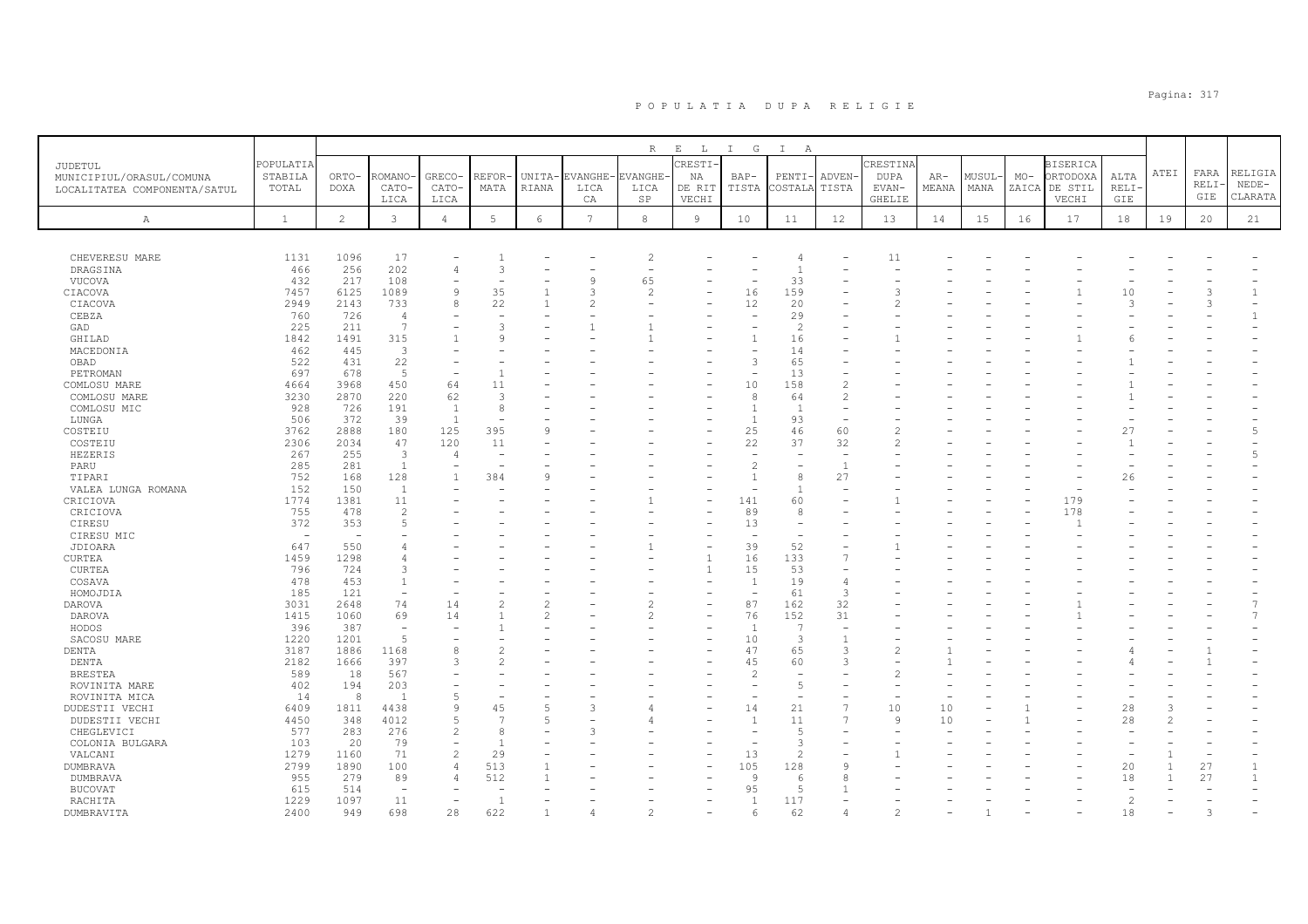|                                     |              |                |                          |                          |                |                   |                                  | $R_{\odot}$    | $\mathbf{E}=-\mathbf{L}$ | $\mathbb{I}$<br>G        | $\mathbb{I}$<br>A |                |                                  |       |       |       |                 |                     |                |                   |         |
|-------------------------------------|--------------|----------------|--------------------------|--------------------------|----------------|-------------------|----------------------------------|----------------|--------------------------|--------------------------|-------------------|----------------|----------------------------------|-------|-------|-------|-----------------|---------------------|----------------|-------------------|---------|
|                                     | POPULATIA    |                |                          |                          |                |                   |                                  |                | RESTI                    |                          |                   |                | CRESTINA                         |       |       |       | <b>BISERICA</b> |                     |                |                   |         |
| JUDETUL<br>MUNICIPIUL/ORASUL/COMUNA | STABILA      | ORTO-          | <b>COMANO</b>            | <b>GRECO</b>             | REFOR          | UNITA-            | EVANGHE                          | VANGHE         | ΝA                       | BAP-                     | PENTI             | ADVEN-         | <b>DUPA</b>                      | AR-   | MUSUL | $MO-$ | ORTODOXA        | ALTA                | ATEI           | FARA              | RELIGIA |
| LOCALITATEA COMPONENTA/SATUL        | TOTAL        | <b>DOXA</b>    | CATO-                    | CATO·                    | MATA           | RIANA             | LICA                             | LICA           | DE RIT                   | TISTA                    | COSTALA           | TISTA          | EVAN-                            | MEANA | MANA  | ZAICA | DE STIL         | <b>RELI</b>         |                | RELI              | $NEDE-$ |
|                                     |              |                | LICA                     | LICA                     |                |                   | CA                               | SP             | VECHI                    |                          |                   |                | <b>GHELIE</b>                    |       |       |       | VECHI           | GIE                 |                | GIE               | CLARATA |
|                                     |              |                |                          |                          |                |                   |                                  |                |                          |                          |                   |                |                                  |       |       |       |                 |                     |                |                   |         |
| $\mathbb{A}$                        | <sup>1</sup> | $\overline{2}$ | 3                        | $\overline{4}$           | 5              | 6                 | 7                                | 8              | $\overline{9}$           | 10                       | 11                | 12             | 13                               | 14    | 15    | 16    | 17              | 18                  | 19             | 20                | 21      |
|                                     |              |                |                          |                          |                |                   |                                  |                |                          |                          |                   |                |                                  |       |       |       |                 |                     |                |                   |         |
|                                     |              |                |                          |                          |                |                   |                                  |                |                          |                          |                   | $\overline{4}$ |                                  |       |       |       |                 |                     |                |                   |         |
| DUMBRAVITA                          | 2400         | 949            | 698                      | 28                       | 622            | $\mathbf{1}$      | $\overline{4}$<br>$\overline{1}$ | $\overline{c}$ |                          | 6                        | 62                |                | $\overline{c}$<br>$\overline{c}$ |       |       |       |                 | 18<br>$\mathcal{L}$ | $\overline{c}$ | 3<br>$\mathbf{1}$ | 3       |
| FAGET                               | 7722         | 5894<br>2961   | 475<br>450               | 17                       | 143<br>142     | 3<br>$\mathbf{1}$ |                                  |                |                          | 241<br>173               | 797<br>249        | 140<br>81      | $\overline{c}$                   |       |       |       |                 | $\mathcal{R}$       |                |                   | 3       |
| FAGET                               | 4085         | 343            | $\overline{c}$           | 17<br>٠                  |                |                   |                                  |                |                          | 8                        | 118               | 14             |                                  |       |       |       |                 |                     |                |                   |         |
| BATESTI<br>BEGHEIU MIC              | 485<br>394   | 375            |                          |                          |                |                   |                                  |                |                          | 3                        | <b>Q</b>          | 7              |                                  |       |       |       |                 |                     |                |                   |         |
| <b>BICHIGI</b>                      | 603          | 446            |                          |                          |                |                   |                                  |                |                          | 32                       | 116               | Q              |                                  |       |       |       |                 |                     |                |                   |         |
| BRANESTI                            | 562          | 491            | $\alpha$                 |                          |                |                   |                                  |                |                          |                          | 55                | 6              |                                  |       |       |       |                 |                     |                |                   |         |
| BUNEA MARE                          | 359          | 307            |                          |                          |                |                   |                                  |                |                          | $\overline{\phantom{a}}$ | 51                |                |                                  |       |       |       |                 |                     |                |                   |         |
| BUNEA MICA                          | $\sim$       |                |                          |                          |                |                   |                                  |                |                          |                          |                   |                |                                  |       |       |       |                 |                     |                |                   |         |
| COLONIA MICA                        | 194          | 49             | 11                       |                          |                |                   |                                  |                |                          | $\overline{1}$           | 110               | 23             |                                  |       |       |       |                 |                     |                |                   |         |
| JUPINESTI                           | 223          | 192            | $\overline{\phantom{a}}$ |                          |                |                   |                                  |                |                          | 12                       | 18                |                |                                  |       |       |       |                 |                     |                |                   |         |
| POVIRGINA                           | 203          | 182            | $\mathfrak{D}$           |                          |                |                   |                                  |                |                          | 10                       | 9                 |                |                                  |       |       |       |                 |                     |                |                   |         |
| TEMERESTI                           | 614          | 548            | $\equiv$                 |                          |                |                   |                                  |                |                          | $\mathcal{L}$            | 62                |                |                                  |       |       |       |                 |                     |                |                   |         |
| FIRDEA                              | 2164         | 1998           | $\overline{7}$           | $\mathcal{L}$            |                |                   |                                  |                |                          | 111                      | 42                |                |                                  |       |       |       |                 |                     |                |                   |         |
| FIRDEA                              | 669          | 608            | 3                        |                          |                |                   |                                  |                |                          | 49                       | 8                 |                |                                  |       |       |       |                 |                     |                |                   |         |
| DRAGSINESTI                         | 190          | 188            |                          |                          |                |                   |                                  |                |                          |                          | $\mathcal{L}$     |                |                                  |       |       |       |                 |                     |                |                   |         |
| GLADNA MONTANA                      | 176          | 163            |                          |                          |                |                   |                                  |                |                          | 11                       | $\mathfrak{D}$    |                |                                  |       |       |       |                 |                     |                |                   |         |
| GLADNA ROMANA                       | 477          | 435            |                          |                          |                |                   |                                  |                |                          | 10                       | 25                |                |                                  |       |       |       |                 |                     |                |                   |         |
| HAUZESTI                            | 169          | 166            |                          |                          |                |                   |                                  |                |                          | 3                        |                   |                |                                  |       |       |       |                 |                     |                |                   |         |
| MITNICU MIC                         | 225          | 195            |                          |                          |                |                   |                                  |                |                          | 28                       |                   |                |                                  |       |       |       |                 |                     |                |                   |         |
| ZOLT                                | 258          | 243            |                          |                          |                |                   |                                  |                |                          | 10                       | $\overline{5}$    |                |                                  |       |       |       |                 |                     |                |                   |         |
| FOENI                               | 1639         | 1252           | 366                      |                          | 10             |                   | 3                                |                |                          |                          | 8                 |                |                                  |       |       |       |                 |                     |                |                   |         |
| FOENI                               | 1175         | 1154           | 15                       |                          |                |                   | 3                                |                |                          |                          |                   |                |                                  |       |       |       |                 |                     |                |                   |         |
| CRUCENI                             | 464          | 98             | 351                      | $\overline{\phantom{a}}$ | 10             |                   |                                  |                |                          |                          | 5                 |                |                                  |       |       |       |                 |                     |                |                   |         |
| GAVOJDIA                            | 3189         | 3030           | 36                       | $\mathbf{1}$             | $\angle$       |                   |                                  |                | $\overline{1}$           | 32                       | 78                |                |                                  |       |       |       |                 |                     |                |                   |         |
| GAVOJDIA                            | 1571         | 1532           | 17                       | $\mathbf{1}$             | 3              |                   |                                  |                |                          | 12                       | -6                |                |                                  |       |       |       |                 |                     |                |                   |         |
| JENA                                | 542          | 518            | -6                       |                          |                |                   |                                  |                | -1                       |                          | 16                |                |                                  |       |       |       |                 |                     |                |                   |         |
| LUGOJEL                             | 719          | 674            | $\overline{4}$           |                          |                |                   |                                  |                |                          | 18                       | 17                |                |                                  |       |       |       |                 |                     |                |                   |         |
| SALBAGEL                            | 357          | 306            | -9                       |                          |                |                   |                                  |                |                          | $\overline{c}$           | 39                |                |                                  |       |       |       |                 |                     |                |                   |         |
| GATAIA                              | 8524         | 5944           | 1675                     | 18                       | 159            | 3                 | 82                               | 102            |                          | 59                       | 413               | 40             | 11                               |       |       |       |                 |                     |                |                   |         |
| GATAIA                              | 4044         | 2364           | 1196                     | 12                       | 101            | 2                 | 12                               |                | -1                       | 33                       | 267               | 40             | 5                                |       |       |       |                 |                     |                |                   | 2       |
| <b>BERECUTA</b>                     | 204          | 195            | $\overline{2}$           | $\overline{\phantom{a}}$ | $\overline{1}$ |                   | ÷,                               |                |                          | 5                        | $\overline{1}$    |                |                                  |       |       |       |                 |                     |                |                   |         |
| <b>BIRDA</b>                        | 1032         | 924            | 24                       | 1                        |                |                   | 53                               |                |                          |                          | 29                |                |                                  |       |       |       |                 |                     |                |                   |         |
| BUTIN                               | 463          | 55             | 267                      |                          |                |                   | $\overline{\phantom{a}}$         | 102            |                          | 13                       | 26                |                |                                  |       |       |       |                 |                     |                |                   |         |
| MINASTIRE                           | 249          | 222            | $\overline{4}$           |                          |                |                   |                                  |                |                          |                          | 22                |                |                                  |       |       |       |                 |                     |                |                   |         |
| PERCOSOVA                           | 304          | 261            | 36                       |                          |                |                   |                                  |                |                          |                          | -7                |                |                                  |       |       |       |                 |                     |                |                   |         |
| SCULIA                              | 1048         | 804            | 122                      | 3                        | 56             |                   | $\mathbf{1}$                     |                |                          | 6                        | 52                |                |                                  |       |       |       |                 |                     |                |                   |         |
| SEMLACU MARE                        | 409          | 367            | 16                       | $\overline{\phantom{a}}$ |                |                   | 10                               |                |                          | $\overline{c}$           | -6                |                |                                  |       |       |       |                 |                     |                |                   |         |
| SEMLACU MIC                         | 195          | 186            | 5                        |                          |                |                   | $\overline{4}$                   |                |                          |                          |                   |                |                                  |       |       |       |                 |                     |                |                   |         |
| SINGEORGE                           | 576          | 566            | 3                        | $\overline{c}$           |                |                   |                                  |                |                          |                          | 3                 |                |                                  |       |       |       |                 |                     |                |                   |         |
| GHIZELA                             | 1311         | 1162           | 86                       | 11                       | 5              | $\overline{2}$    |                                  |                |                          | 12                       | 11                |                |                                  |       |       |       | 20              |                     |                |                   |         |
| GHIZELA                             | 331          | 210            | 80                       | 3                        |                |                   |                                  |                |                          | $\overline{5}$           | $\alpha$          |                |                                  |       |       |       | 20              |                     |                |                   |         |
| HISIAS                              | 115          | 107            | $\overline{1}$           | 6                        |                |                   |                                  |                |                          |                          |                   |                |                                  |       |       |       |                 |                     |                |                   |         |
| PANIOVA                             | 341          | 331            | $\overline{1}$           | $\overline{\phantom{a}}$ |                |                   |                                  |                |                          |                          |                   |                |                                  |       |       |       |                 |                     |                |                   |         |
| SANOVITA                            | 524          | 514            | $\overline{4}$           | $\mathbf{2}$             |                | $\overline{2}$    |                                  |                |                          |                          | $\overline{1}$    |                |                                  |       |       |       |                 |                     |                |                   |         |
| GHIRODA                             | 4908         | 3927           | 388                      | 26                       | 38             |                   |                                  |                |                          | 108                      | 397               |                |                                  |       |       |       | 3               |                     |                |                   |         |
| GHIRODA                             | 3537         | 2684           | 331                      | 11                       | 36             |                   |                                  |                |                          | 104                      | 351               | -6             |                                  |       |       |       | 3               |                     |                |                   |         |
| GIARMATA-VII                        | 1371         | 1243           | 57                       | 15                       | $\mathcal{L}$  |                   |                                  |                |                          | $\overline{4}$           | 46                |                |                                  |       |       |       |                 |                     |                | 3                 |         |
| GIARMATA                            | 5162         | 4593           | 247                      | 22                       | 24             |                   |                                  |                |                          | 16                       | 184               |                | 20                               |       |       |       | 24              | 11                  |                | 16                |         |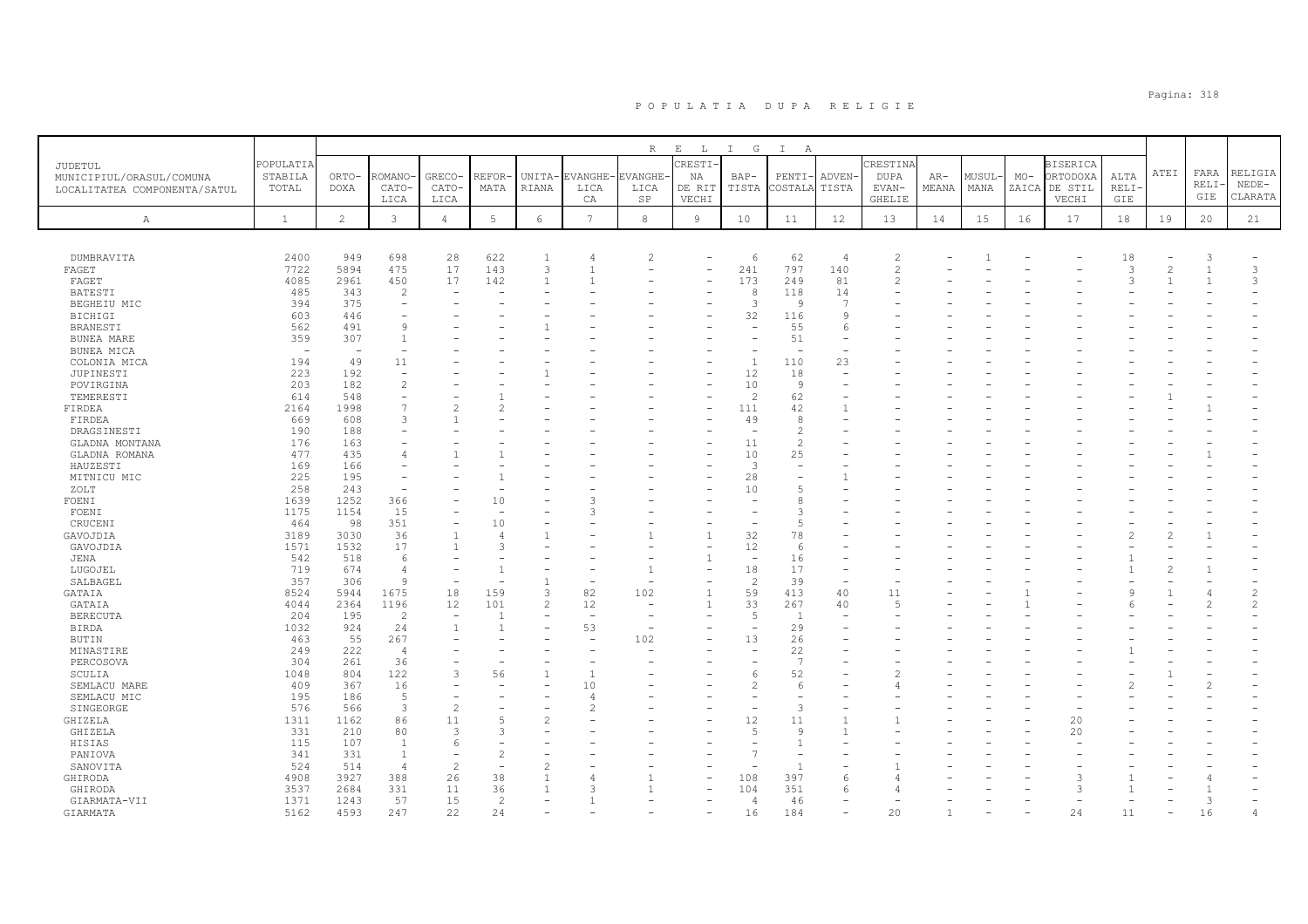|                              |              |                |                |                          |                 |                |                | R              | $\,$ E<br>$\mathbb{L}$ | $\mathbb{I}$<br>G                          | $\mathbb{I}$<br>A |                          |                    |       |                |       |                            |               |                |                |                          |
|------------------------------|--------------|----------------|----------------|--------------------------|-----------------|----------------|----------------|----------------|------------------------|--------------------------------------------|-------------------|--------------------------|--------------------|-------|----------------|-------|----------------------------|---------------|----------------|----------------|--------------------------|
| JUDETUL                      | POPULATIA    |                |                |                          |                 |                |                |                | RESTI-                 |                                            |                   |                          | CRESTINA           |       |                |       | <b>BISERICA</b>            |               |                |                |                          |
| MUNICIPIUL/ORASUL/COMUNA     | STABILA      | ORTO-          | <b>ROMANO</b>  | <b>GRECO</b>             | REFOR           | UNITA-         | <b>EVANGHE</b> | <b>EVANGHE</b> | ΝA                     | BAP-                                       | PENTI             | ADVEN-                   | <b>DUPA</b>        | AR-   | MUSUL          | $MO-$ | ORTODOXA                   | ALTA          | ATEI           | FARA           | RELIGIA                  |
| LOCALITATEA COMPONENTA/SATUL | TOTAL        | <b>DOXA</b>    | CATO-          | CATO-                    | MATA            | <b>RIANA</b>   | LICA           | LICA           | DE RIT                 | TISTA                                      | COSTALA           | TISTA                    | EVAN-              | MEANA | MANA           | ZAICA | DE STIL                    | <b>RELI</b>   |                | RELI           | $NEDE-$                  |
|                              |              |                | LICA           | LICA                     |                 |                | CA             | SP             | VECHI                  |                                            |                   |                          | <b>GHELIE</b>      |       |                |       | VECHI                      | GIE           |                | GIE            | CLARATA                  |
| Α                            | <sup>1</sup> | $\overline{2}$ | 3              | $\overline{4}$           | $5\phantom{.0}$ | 6              | $\overline{7}$ | $^{\rm 8}$     | 9                      | 10                                         | 11                | 12                       | 13                 | 14    | 15             | 16    | 17                         | 18            | 19             | 20             | 21                       |
|                              |              |                |                |                          |                 |                |                |                |                        |                                            |                   |                          |                    |       |                |       |                            |               |                |                |                          |
|                              |              |                |                |                          |                 |                |                |                |                        |                                            |                   |                          |                    |       |                |       |                            |               |                |                |                          |
| GIARMATA                     | 4228         | 3842           | 173            | 22                       | 18              |                |                |                |                        | 13                                         | 122               |                          | 10                 |       |                |       | 24                         |               |                |                |                          |
| CERNETEAZ                    | 934          | 751            | 74             | $\overline{\phantom{a}}$ | 6               |                |                |                |                        | 3                                          | 62                | $\overline{\phantom{a}}$ | 10                 |       |                |       | $\overline{\phantom{a}}$   |               |                | 16             | 4                        |
| GIERA                        | 1228         | 731            | 337            | $\overline{c}$           | 10              |                |                |                |                        |                                            | $\overline{1}$    |                          | $\overline{1}$     |       | $\overline{2}$ |       | 138                        |               |                |                |                          |
| GIERA                        | 678          | 246            | 285            | 2                        | 2               |                |                |                |                        |                                            |                   |                          |                    |       |                |       | 137                        |               |                |                |                          |
| GRANICERII                   | 219          | 160            | 47             |                          | 8               |                |                |                |                        |                                            |                   |                          |                    |       |                |       | -1                         |               |                |                |                          |
| TOAGER                       | 331          | 325            | - 5            |                          |                 |                |                |                |                        |                                            |                   |                          |                    |       |                |       |                            |               |                |                |                          |
| GIROC                        | 3951         | 3437           | 180            | 23                       | 27              |                |                |                |                        | 99                                         | 168               | 10                       |                    |       |                |       |                            |               |                |                |                          |
| GIROC                        | 2122         | 1862           | 56             | 21                       | 9               |                |                |                |                        | 86                                         | 75                | 10                       |                    |       |                |       |                            |               |                |                |                          |
| CHISODA                      | 1829         | 1575           | 124            | 2                        | 18              |                |                |                |                        | 13                                         | 93                |                          |                    |       |                |       |                            |               |                |                |                          |
| GIULVAZ                      | 2813         | 2481           | 160            | 5<br>3                   | $\overline{5}$  |                | 28             |                |                        | $\mathfrak{D}$                             | 114               | 6                        |                    |       |                |       |                            |               |                |                |                          |
| GIULVAZ<br>CRAI NOU          | 1082<br>536  | 892<br>494     | 103<br>-6      | $\mathfrak{D}$           |                 |                | 2              |                |                        | $\overline{c}$<br>$\overline{\phantom{m}}$ | 60<br>33          | 6                        |                    |       |                |       |                            |               |                |                |                          |
| IVANDA                       | 539          | 477            | 21             | $\overline{\phantom{0}}$ |                 |                | 25             |                |                        |                                            | 15                |                          |                    |       |                |       |                            |               |                |                |                          |
| RUDNA                        | 656          | 618            | 30             | $\equiv$                 | -1              |                |                |                |                        |                                            | -6                |                          |                    |       |                |       |                            |               |                |                |                          |
| JAMU MARE                    | 3487         | 2489           | 573            | 238                      | 17              | $\overline{2}$ | 4              | 15             |                        | 104                                        | 11                | 3                        |                    |       |                |       | 5                          | 19            |                | h              |                          |
| JAMU MARE                    | 1412         | 1059           | 279            | 6                        | $\overline{c}$  | 1              | 2              | $\overline{1}$ |                        | 51                                         | 3                 | 3                        |                    |       |                |       | $\overline{c}$             | $\mathcal{L}$ |                |                |                          |
| CLOPODIA                     | 796          | 417            | 234            | 105                      | 14              | 1              | 2              | 13             |                        | 6                                          | $\mathcal{L}$     |                          |                    |       |                |       |                            | -1            |                |                |                          |
| FERENDIA                     | 577          | 492            | 49             | 2                        | $\overline{1}$  |                |                |                |                        | 31                                         | $\mathcal{L}$     |                          |                    |       |                |       |                            |               |                |                |                          |
| GHERMAN                      | 358          | 335            | $\overline{c}$ |                          |                 |                |                |                |                        |                                            |                   |                          |                    |       |                |       |                            | 15            |                | 5              |                          |
| LATUNAS                      | 344          | 186            | $\overline{9}$ | 125                      |                 |                |                |                |                        | 16                                         |                   |                          |                    |       |                |       | 3                          |               |                | ٠              |                          |
| JEBEL                        | 5238         | 4541           | 152            | 35                       | -6              |                |                |                |                        | 107                                        | 342               |                          |                    |       |                |       |                            |               |                | $\overline{c}$ | 42                       |
| JEBEL                        | 3672         | 3068           | 129            | 3                        | $\mathcal{L}$   | $\overline{1}$ |                |                |                        | 96                                         | 319               |                          |                    |       |                |       |                            |               | $\overline{2}$ | $\overline{c}$ | 42                       |
| PADURENI                     | 1566         | 1473           | 23             | 32                       | 3               |                |                |                |                        | 11                                         | 23                |                          |                    |       |                |       |                            |               |                |                | $\overline{\phantom{0}}$ |
| <b>LENAUHEIM</b>             | 5123         | 3879<br>1190   | 996            | 27                       | 34              | 3              |                |                |                        | $12 \overline{ }$<br>$\overline{a}$        | 142               |                          | 11<br>$\mathbf{1}$ |       | 3              |       | $\mathbf Q$<br>$\mathbf Q$ |               |                |                | -1                       |
| LENAUHEIM<br><b>BULGARUS</b> | 1486<br>1754 | 1289           | 228<br>378     | <sup>1</sup><br>6        | 12<br>6         | $\overline{1}$ | 4              |                |                        |                                            | 36<br>62          |                          | $\overline{7}$     |       |                |       |                            |               |                |                | $\mathbf{1}$             |
| GRABAT                       | 1883         | 1400           | 390            | 20                       | 16              | 2              |                |                |                        | 8                                          | 44                | $\overline{\phantom{a}}$ | 3                  |       |                |       |                            |               |                |                |                          |
| LIEBLING                     | 3606         | 3086           | 200            | 36                       | 6               | 3              | 41             |                | 11                     | 54                                         | 151               | 2                        | 11                 |       |                |       |                            |               |                | 3              |                          |
| LIEBLING                     | 3028         | 2684           | 75             | 31                       | -6              | $\overline{2}$ | 40             |                | 11                     | 46                                         | 115               | 2                        | 11                 |       |                |       |                            |               |                | 3              |                          |
| CERNA                        | 295          | 287            | $\sim$         | $\overline{\phantom{a}}$ |                 |                |                |                |                        | 8                                          |                   |                          |                    |       |                |       |                            |               |                |                |                          |
| IOSIF                        | 283          | 115            | 125            | 5                        |                 | $\overline{1}$ |                |                |                        |                                            | 36                |                          |                    |       |                |       |                            |               |                |                |                          |
| LOVRIN                       | 8560         | 6023           | 1826           | 22                       | 61              |                |                |                |                        | 81                                         | 503               | 4                        |                    |       |                |       | 12                         | 11            |                | $\overline{c}$ | $\overline{1}$           |
| LOVRIN                       | 3562         | 2781           | 482            | 12                       | 16              |                |                |                |                        | $\overline{4}$                             | 243               | $\overline{\phantom{a}}$ |                    |       |                |       | 12                         |               |                |                |                          |
| GOTTLOB                      | 1769         | 1135           | 420            | 3                        | 14              |                |                |                |                        | 76                                         | 116               |                          |                    |       |                |       |                            |               |                |                | $\overline{1}$           |
| TOMNATIC                     | 2927         | 1889           | 845            | $\overline{7}$           | 28              |                |                |                |                        | $\overline{1}$                             | 142               | $\overline{4}$           |                    |       |                |       |                            |               |                | $\overline{c}$ |                          |
| VIZEJDIA                     | 302          | 218            | 79             |                          | P               |                |                |                |                        |                                            | $\mathcal{L}$     |                          |                    |       |                |       |                            |               |                |                |                          |
| MARGINA                      | 2469         | 2104           | 74             |                          | -9              |                |                |                |                        | 129                                        | 116               | 29                       |                    |       |                |       |                            |               |                | $\mathfrak{D}$ |                          |
| MARGINA                      | 1031         | 886            | 70             |                          |                 |                |                |                |                        | 19                                         | 33                | 8                        |                    |       |                |       |                            |               |                | 2              |                          |
| <b>BREAZOVA</b>              | 250          | 223            | $\overline{1}$ |                          |                 |                |                |                |                        | 18                                         | -8                |                          |                    |       |                |       |                            |               |                |                |                          |
| BULZA<br>COSEVITA            | 69<br>55     | 69<br>53       |                |                          |                 |                |                |                |                        | $\overline{\phantom{m}}$                   | J.                |                          |                    |       |                |       |                            |               |                |                |                          |
| COSTEIU DE SUS               | 216          | 140            |                |                          |                 |                |                |                |                        | 17                                         | 56                |                          |                    |       |                |       |                            |               |                |                |                          |
| GROSI                        | 152          | 146            |                |                          |                 |                |                |                |                        |                                            | $\overline{1}$    | $\overline{5}$           |                    |       |                |       |                            |               |                |                |                          |
| NEMESESTI                    | 53           | 53             |                |                          |                 |                |                |                |                        |                                            |                   |                          |                    |       |                |       |                            |               |                |                |                          |
| SINTESTI                     | 534          | 441            | $\overline{c}$ |                          |                 |                |                |                |                        | 75                                         | 15                | $\overline{1}$           |                    |       |                |       |                            |               |                |                |                          |
| ZORANI                       | 109          | 93             |                |                          |                 |                |                |                |                        |                                            | $\overline{2}$    | 14                       |                    |       |                |       |                            |               |                |                |                          |
| MASLOC                       | 3913         | 3579           | 223            | 12                       | 14              | $\overline{2}$ |                |                |                        | 33                                         | 32                | 3                        |                    |       |                |       |                            |               |                | 5              | $\mathbf{1}$             |
| MASLOC                       | 836          | 769            | 43             |                          | 8               | $\overline{c}$ |                |                |                        | 5                                          | 7                 | $\mathbf{1}$             |                    |       |                |       |                            |               |                |                |                          |
| ALTOS                        | 960          | 922            | 23             |                          | $\mathcal{L}$   |                |                |                |                        |                                            |                   |                          |                    |       |                |       |                            |               |                |                |                          |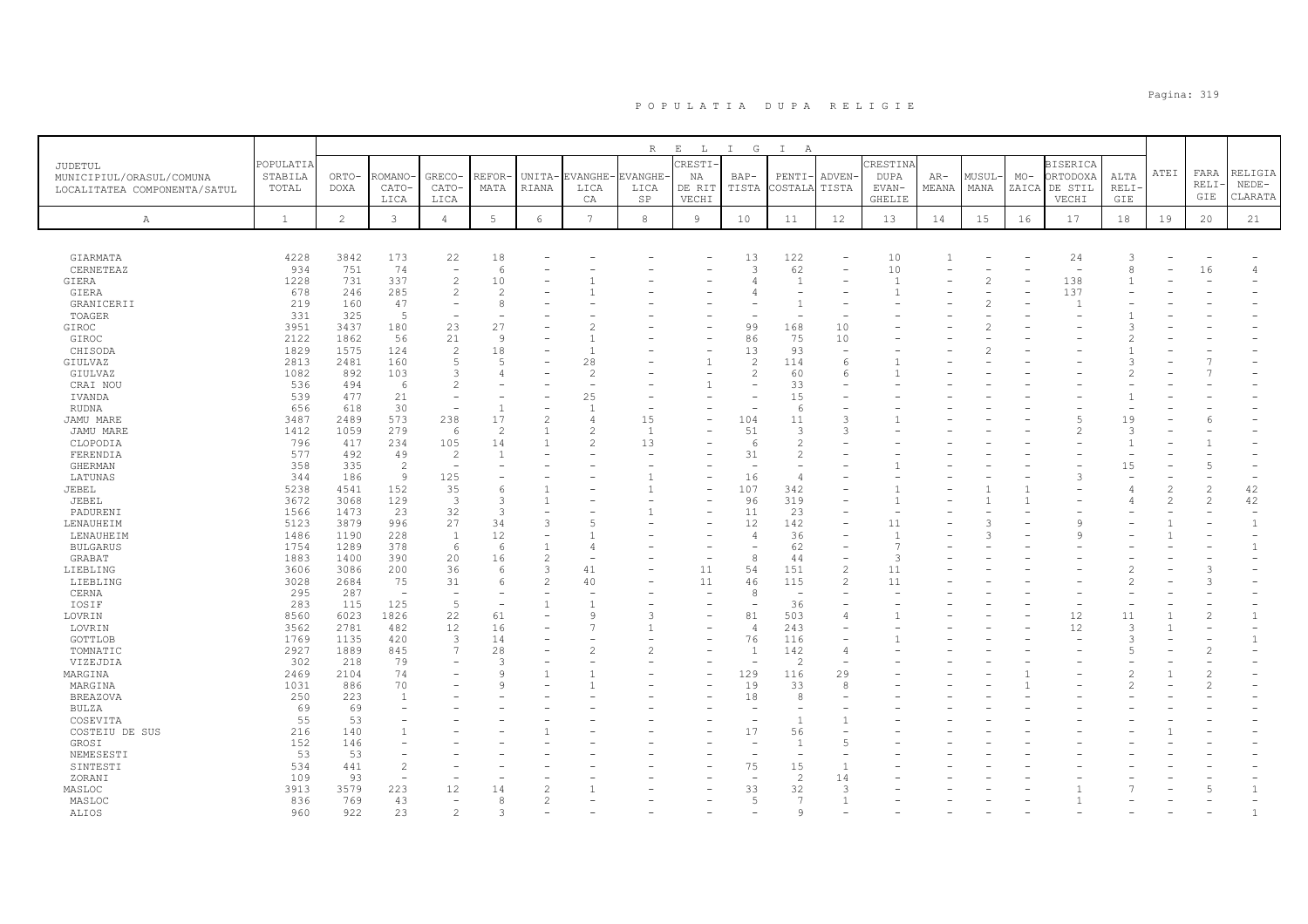|                              |              |                |                          |                                  |                          |              |                | $\, {\mathbb R}$ | $\mathbf{E}$<br>$\mathbb{L}$ | $\mathbb{I}$<br>G              | $\mathbb{I}$<br>A              |                          |                        |              |       |                |                  |                |      |                |                |
|------------------------------|--------------|----------------|--------------------------|----------------------------------|--------------------------|--------------|----------------|------------------|------------------------------|--------------------------------|--------------------------------|--------------------------|------------------------|--------------|-------|----------------|------------------|----------------|------|----------------|----------------|
| JUDETUL                      | POPULATIA    |                |                          |                                  |                          |              |                |                  | CRESTI-                      |                                |                                |                          | CRESTINA               |              |       |                | <b>BISERICA</b>  |                | ATEI | FARA           | RELIGIA        |
| MUNICIPIUL/ORASUL/COMUNA     | STABILA      | ORTO-          | ROMANO                   | GRECO-                           | REFOR-                   | UNITA-       | <b>EVANGHE</b> | <b>EVANGHE</b>   | ΝA                           | $BAP-$                         | PENTI                          | ADVEN-                   | DUPA                   | AR-<br>MEANA | MUSUL | $MO-$<br>ZAICA | ORTODOXA         | ALTA           |      | RELI-          | $NEDE-$        |
| LOCALITATEA COMPONENTA/SATUL | TOTAL        | <b>DOXA</b>    | CATO-<br>LICA            | CATO-<br>LICA                    | MATA                     | <b>RIANA</b> | LICA<br>CA     | LICA<br>SP       | DE RIT<br>VECHI              | TISTA                          | COSTALA                        | TISTA                    | EVAN-<br><b>GHELIE</b> |              | MANA  |                | DE STIL<br>VECHI | RELI-<br>GIE   |      | GIE            | CLARATA        |
|                              |              |                |                          |                                  |                          |              |                |                  |                              |                                |                                |                          |                        |              |       |                |                  |                |      |                |                |
| $\mathbb{A}$                 | $\mathbf{1}$ | $\overline{2}$ | 3                        | $\overline{4}$                   | 5                        | 6            | $\overline{7}$ | 8                | $\overline{9}$               | 10                             | 11                             | 12                       | 13                     | 14           | 15    | 16             | 17               | 18             | 19   | 20             | 21             |
|                              |              |                |                          |                                  |                          |              |                |                  |                              |                                |                                |                          |                        |              |       |                |                  |                |      |                |                |
| <b>FIBIS</b>                 | 1630         | 1465           | 126                      | $\overline{\phantom{0}}$         | $\overline{2}$           |              |                |                  |                              | 28                             | $\overline{2}$                 | $\overline{c}$           |                        |              |       |                |                  |                |      | $\overline{5}$ |                |
| REMETEA MICA                 | 487          | 423            | 31                       | 10                               | $\overline{1}$           |              |                |                  |                              | $\overline{\phantom{a}}$       | 14                             | $\overline{\phantom{m}}$ |                        |              |       |                |                  | $\overline{7}$ |      |                |                |
| MANASTIUR                    | 1741         | 1391           | 54                       | $\overline{\phantom{a}}$         | 130                      |              |                |                  |                              | $\overline{2}$                 | 139                            | $\overline{c}$           |                        |              |       |                |                  | 18             |      |                |                |
| MANASTIUR                    | 1210         | 956            | 54                       | $\overline{\phantom{a}}$         | 130                      |              |                |                  |                              | $\overline{4}$                 | 46                             | $\overline{c}$           |                        |              |       |                |                  | 18             |      |                |                |
| PADURANI                     | 107          | 107            | $\overline{\phantom{a}}$ |                                  |                          |              |                |                  |                              |                                |                                |                          |                        |              |       |                |                  |                |      |                |                |
| REMETEA-LUNCA                | 418          | 322            | $\overline{\phantom{a}}$ |                                  |                          |              |                |                  |                              | $\mathbf{1}$                   | 93                             |                          |                        |              |       |                |                  |                |      |                |                |
| TOPLA                        | 6            | 6<br>1823      | $\sim$<br>458            | 69                               | 27                       |              |                |                  |                              | 12                             | $\overline{\phantom{a}}$<br>65 | $\mathbf{1}$             |                        |              |       |                | 11               |                |      |                |                |
| MORAVITA<br>MORAVITA         | 2470<br>1104 | 770            | 258                      | $\mathfrak{D}$                   |                          |              |                |                  |                              | 12                             | 47                             |                          |                        |              |       |                | 11               |                |      |                |                |
| DEJAN                        | 245          | 179            | 49                       | 1                                | $\mathbf{1}$             |              |                |                  |                              |                                | 15                             |                          |                        |              |       |                |                  |                |      |                |                |
| GAIU MIC                     | 208          | 190            | $\mathbf{1}$             | $\overline{\phantom{0}}$         | 16                       |              |                |                  |                              |                                | $\overline{\phantom{a}}$       |                          |                        |              |       |                |                  |                |      |                |                |
| STAMORA GERMANA              | 913          | 684            | 150                      | 66                               | 10                       |              |                |                  |                              |                                | $\mathcal{R}$                  |                          |                        |              |       |                |                  |                |      |                |                |
| MOSNITA NOUA                 | 3941         | 2829           | 351                      | 2                                | 366                      |              |                |                  |                              | 8                              | 374                            |                          |                        |              |       |                |                  |                |      |                |                |
| MOSNITA NOUA                 | 1146         | 562            | 136                      | 2                                | 345                      |              |                |                  |                              | 3                              | 93                             |                          |                        |              |       |                |                  |                |      |                |                |
| ALBINA                       | 319          | 316            | $\overline{2}$           |                                  |                          |              |                |                  |                              |                                |                                |                          |                        |              |       |                |                  |                |      |                |                |
| MOSNITA VECHE                | 1199         | 936            | 8                        |                                  |                          |              |                |                  |                              | 3                              | 250                            |                          |                        |              |       |                |                  |                |      |                |                |
| RUDICICA<br>URSENI           | 172<br>1105  | 168<br>847     | -3<br>202                | $\overline{\phantom{a}}$         | 19                       |              |                |                  |                              | $\mathbf{1}$<br>$\overline{1}$ | 31                             |                          |                        |              |       |                |                  |                |      |                |                |
| NADRAG                       | 3634         | 2776           | 622                      | 11                               | 53                       |              |                |                  |                              | 85                             | 50                             | $\mathbf{1}$             | 25                     |              |       |                |                  |                |      |                |                |
| NADRAG                       | 3277         | 2474           | 622                      | 10                               | 53                       | $\mathbf{1}$ |                |                  |                              | 36                             | 47                             | $\overline{\phantom{a}}$ | 24                     |              |       |                |                  |                |      |                |                |
| CRIVINA                      | 357          | 302            | $\overline{\phantom{a}}$ | $\overline{1}$                   | $\overline{\phantom{a}}$ |              |                |                  |                              | 49                             | 3                              | $\overline{1}$           |                        |              |       |                |                  |                |      |                |                |
| NITCHIDORF                   | 1555         | 1407           | 99                       | $\mathbf{1}$                     | 11                       |              |                |                  |                              | 6                              | 17                             | 12                       |                        |              |       |                |                  |                |      |                |                |
| NITCHIDORF                   | 1105         | 978            | 94                       | $\overline{1}$                   | 11                       |              |                |                  |                              |                                | $\overline{1}$                 | 12                       |                        |              |       |                |                  |                |      |                |                |
| <b>BLAJOVA</b>               | 189          | 187            | $\overline{1}$           |                                  |                          |              |                |                  |                              |                                | -1                             | $\equiv$                 |                        |              |       |                |                  |                |      |                |                |
| <b>DUBOZ</b>                 | 261          | 242            | 3                        |                                  |                          |              |                |                  |                              | 6                              | $\circ$                        | $\overline{\phantom{a}}$ |                        |              |       |                |                  |                |      |                |                |
| OHABA LUNGA<br>OHABA LUNGA   | 1347<br>418  | 1178<br>368    |                          |                                  |                          |              |                |                  |                              | 43<br>12                       | 111<br>27                      | 11<br>10                 |                        |              |       |                |                  |                |      |                |                |
| DUBESTI                      | 356          | 323            |                          |                                  |                          |              |                |                  |                              | $\overline{\phantom{a}}$       | 31                             | $\overline{1}$           |                        |              |       |                |                  |                |      |                |                |
| IERSNIC                      | 220          | 195            |                          |                                  |                          |              |                |                  |                              | 10                             | 15                             | $\equiv$                 |                        |              |       |                |                  |                |      |                |                |
| OHABA ROMANA                 | 353          | 292            | $\overline{\mathcal{L}}$ |                                  |                          |              |                |                  |                              | 21                             | 38                             | $\equiv$                 |                        |              |       |                |                  |                |      |                |                |
| ORTISOARA                    | 4105         | 3528           | 333                      | 25                               | 37                       |              |                |                  |                              | $\overline{7}$                 | 153                            | 13                       |                        |              |       |                |                  |                |      |                | $\mathfrak{D}$ |
| ORTISOARA                    | 2283         | 1894           | 224                      | 23                               | 20                       |              |                |                  |                              | $\overline{c}$                 | 107                            | $\overline{4}$           |                        |              |       |                |                  |                |      |                | $\mathfrak{D}$ |
| CALACEA                      | 690          | 578            | 96                       | <sup>1</sup>                     | $\overline{1}$           |              |                |                  |                              |                                | 14                             |                          |                        |              |       |                |                  |                |      |                |                |
| CORNESTI<br>SECEANI          | 537<br>595   | 477<br>579     | 6<br>$\overline{7}$      | $\overline{1}$<br>$\overline{a}$ | 16                       |              |                |                  |                              | $\overline{c}$<br>3            | 26<br>-6                       | 9                        |                        |              |       |                |                  |                |      |                |                |
| PECIU NOU                    | 4871         | 4402           | 256                      | 21                               | 47                       |              | 11             |                  |                              | $\overline{c}$                 | 115                            | 5                        |                        |              |       |                |                  |                |      |                |                |
| PECIU NOU                    | 2944         | 2539           | 243                      | 21                               | 42                       |              | $\mathcal{D}$  |                  |                              | $\mathbf{1}$                   | 80                             | 5                        |                        |              |       |                |                  |                |      |                |                |
| DINIAS                       | 959          | 912            | 9                        | $\overline{\phantom{a}}$         | $\overline{1}$           |              |                |                  |                              |                                | 32                             | $\overline{\phantom{m}}$ |                        |              |       |                |                  |                |      |                |                |
| SINMARTINU SIRBESC           | 968          | 951            | $\overline{4}$           | $\sim$                           | $\overline{4}$           |              |                |                  |                              | $\overline{1}$                 | $\mathcal{R}$                  | $\equiv$                 |                        |              |       |                |                  |                |      |                |                |
| PERIAM                       | 6572         | 5515           | 583                      | 37                               | 19                       |              |                |                  |                              | 92                             | 270                            | 29                       | 6                      |              |       |                |                  | 12             |      |                |                |
| PERIAM                       | 4589         | 3834           | 531                      | 34                               | 17                       |              |                |                  |                              | 19                             | 143                            | $\overline{\phantom{a}}$ |                        |              |       |                |                  | $\overline{c}$ |      |                |                |
| PESAC                        | 1983         | 1681           | 52                       | 3                                | 2                        |              |                |                  |                              | 73                             | 127                            | 29                       | 5                      |              |       |                |                  | 10             |      |                |                |
| PIETROASA                    | 1166         | 829<br>315     | $\overline{1}$           |                                  |                          |              |                |                  |                              | 87                             | 248                            | 1                        |                        |              |       |                |                  |                |      |                |                |
| PIETROASA<br>CRIVINA DE SUS  | 357<br>233   | 95             |                          |                                  |                          |              |                |                  |                              | $\overline{\phantom{0}}$       | 41<br>138                      | ٠                        |                        |              |       |                |                  |                |      |                |                |
| FARASESTI                    | 272          | 184            |                          |                                  |                          |              |                |                  |                              | 87                             |                                |                          |                        |              |       |                |                  |                |      |                |                |
| POIENI                       | 304          | 235            |                          |                                  |                          |              |                |                  |                              |                                | 69                             |                          |                        |              |       |                |                  |                |      |                |                |
| PISCHIA                      | 2932         | 2753           | 142                      |                                  |                          |              |                |                  |                              | 5                              | 12                             | 8                        |                        |              |       |                |                  |                |      |                |                |
| PISCHIA                      | 1166         | 1089           | 68                       |                                  |                          |              |                |                  |                              |                                | $\overline{4}$                 |                          |                        |              |       |                |                  |                |      |                |                |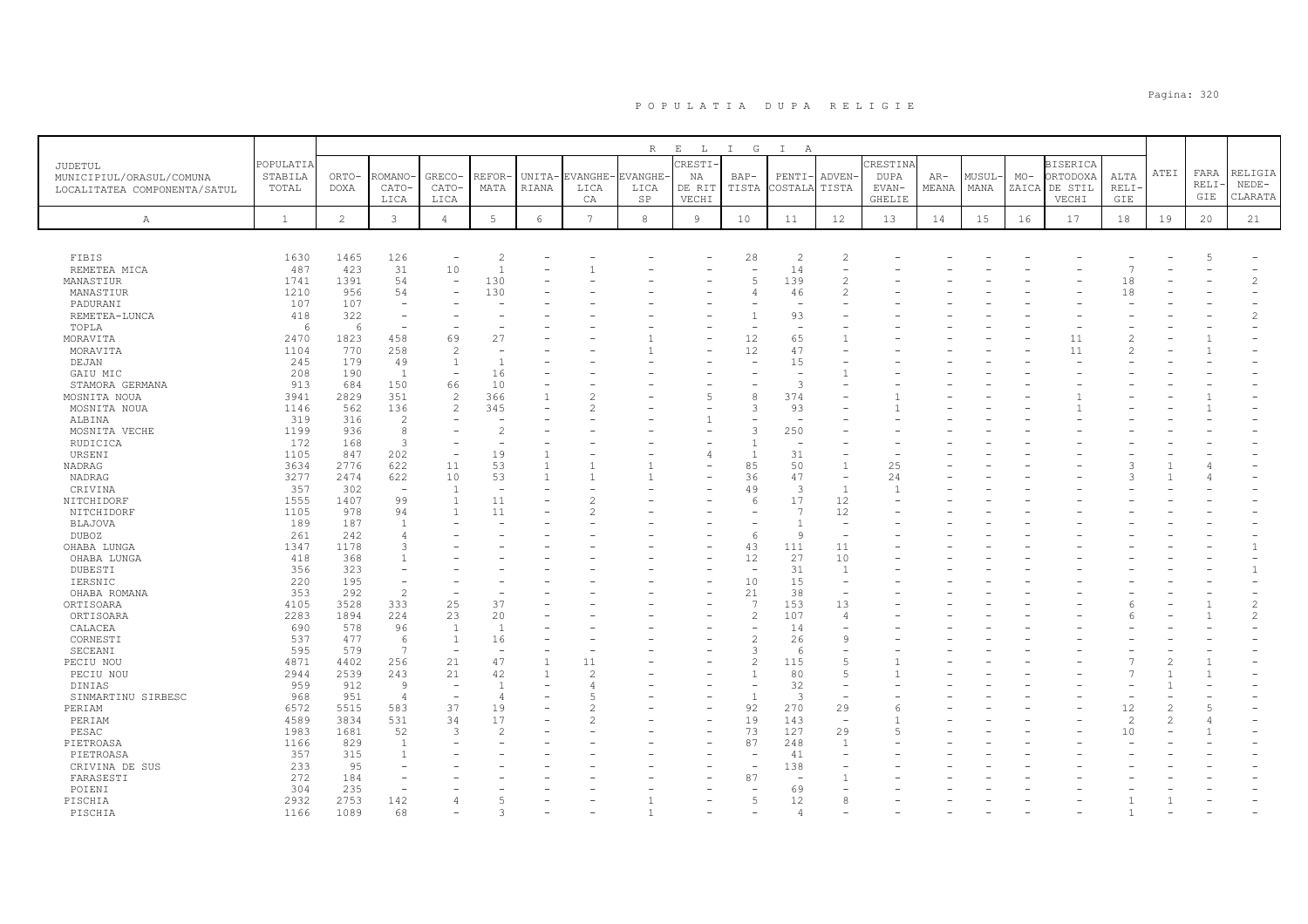|                              |                          |                |                          |                          |               |                        |                 | R                      | $\mathbf{E}^-$<br>L      | I G                      | $\mathbb{I}$<br>A                |                          |                      |                |               |       |                           |                     |      |       |              |
|------------------------------|--------------------------|----------------|--------------------------|--------------------------|---------------|------------------------|-----------------|------------------------|--------------------------|--------------------------|----------------------------------|--------------------------|----------------------|----------------|---------------|-------|---------------------------|---------------------|------|-------|--------------|
| JUDETUL                      | POPULATIA                |                |                          |                          |               |                        |                 |                        | CRESTI-                  |                          |                                  |                          | CRESTINA             |                |               |       | <b>BISERICA</b>           |                     | ATEI | FARA  | RELIGIA      |
| MUNICIPIUL/ORASUL/COMUNA     | STABILA<br>TOTAL         | ORTO-<br>DOXA  | <b>ROMANO</b><br>CATO-   | GRECO-<br>CATO-          | REFOR<br>MATA | UNITA-<br><b>RIANA</b> | EVANGHE<br>LICA | <b>EVANGHE</b><br>LICA | ΝA<br>DE RIT             | $BAP-$<br>TISTA          | PENTI-<br>COSTALA                | ADVEN-<br>TISTA          | <b>DUPA</b><br>EVAN- | $AR-$<br>MEANA | MUSUL<br>MANA | $MO-$ | ORTODOXA<br>ZAICA DE STIL | ALTA<br><b>RELI</b> |      | RELI· | $NEDE-$      |
| LOCALITATEA COMPONENTA/SATUL |                          |                | LICA                     | LICA                     |               |                        | CA              | $_{\rm SP}$            | VECHI                    |                          |                                  |                          | GHELIE               |                |               |       | VECHI                     | ${\tt GIE}$         |      | GIE   | CLARATA      |
|                              |                          |                |                          |                          |               |                        |                 |                        |                          |                          |                                  |                          |                      |                |               |       |                           |                     |      |       |              |
| A                            | $\mathbf{1}$             | $\overline{c}$ | $\mathbf{3}$             | $\overline{4}$           | $\mathbb 5$   | 6                      | $7\phantom{.0}$ | 8                      | 9                        | 10                       | 11                               | 12                       | 13                   | 14             | 15            | 16    | 17                        | 18                  | 19   | 20    | 21           |
|                              |                          |                |                          |                          |               |                        |                 |                        |                          |                          |                                  |                          |                      |                |               |       |                           |                     |      |       |              |
| BENCECU DE JOS               | 356                      | 332            | 9                        |                          |               |                        |                 |                        |                          | 4                        |                                  | -6                       |                      |                |               |       |                           |                     |      |       |              |
| BENCECU DE SUS               | 848                      | 781            | 57                       | 3                        |               |                        |                 |                        |                          |                          | $\overline{4}$                   | $\overline{c}$           |                      |                |               |       |                           |                     |      |       |              |
| MURANI                       | 523                      | 512            | 8                        |                          |               |                        |                 |                        |                          |                          |                                  |                          |                      |                |               |       |                           |                     |      |       |              |
| SALCIUA NOUA                 | 39                       | 39             | $\overline{\phantom{a}}$ |                          |               |                        |                 |                        |                          |                          |                                  |                          |                      |                |               |       |                           |                     |      |       |              |
| RACOVITA                     | 3399                     | 3230           | 88                       | 19                       | 8             |                        |                 |                        |                          | 11                       | 23                               | 17                       |                      |                |               |       |                           |                     |      |       |              |
| RACOVITA                     | 937                      | 867            | 42                       | 10                       |               |                        |                 |                        |                          | 4                        | $\overline{4}$                   |                          |                      |                |               |       |                           |                     |      |       |              |
| CAPAT                        | 324                      | 286<br>455     | 35<br>$7\phantom{.0}$    | -1                       |               |                        |                 |                        |                          |                          |                                  |                          |                      |                |               |       |                           |                     |      |       |              |
| DRAGOIESTI<br>FICATAR        | 464<br>467               | 430            | $\overline{\phantom{a}}$ |                          |               |                        |                 |                        |                          |                          | 16                               | $\mathcal{D}$<br>12      |                      |                |               |       |                           |                     |      |       |              |
| HITIAS                       | 902                      | 891            | $\overline{1}$           | 8                        |               |                        |                 |                        |                          |                          | $\overline{2}$                   |                          |                      |                |               |       |                           |                     |      |       |              |
| SIRBOVA                      | 305                      | 301            | 3                        |                          |               |                        |                 |                        |                          | $\overline{\phantom{a}}$ | $\overline{1}$                   |                          |                      |                |               |       |                           |                     |      |       |              |
| RECAS                        | 8665                     | 6435           | 1525                     | 13                       | 56            | 6                      | 3               | 3                      | $\overline{1}$           | 98                       | 472                              |                          |                      |                |               |       |                           | 42                  |      |       |              |
| RECAS                        | 5085                     | 3433           | 1359                     | 7                        | 45            | 6                      |                 |                        | $\overline{1}$           | 10                       | 216                              |                          | Κ                    |                |               |       |                           | $\overline{1}$      |      |       |              |
| BAZOS                        | 912                      | 769            | 75                       |                          | 3             |                        |                 |                        |                          | 35                       | 18                               |                          |                      |                |               |       |                           | 8                   |      |       |              |
| HERNEACOVA                   | 472                      | 438            | 27                       | 3                        |               |                        |                 |                        |                          | $\overline{\phantom{a}}$ | 1                                |                          |                      |                |               |       |                           |                     |      |       |              |
| IZVIN                        | 1396                     | 1050           | 46                       | $\mathcal{R}$            | Ŕ             |                        |                 |                        |                          | 51                       | 234                              |                          |                      |                |               |       |                           | $\mathcal{L}$       |      |       |              |
| NADAS                        | $\overline{\phantom{a}}$ | ÷,             | $\overline{\phantom{a}}$ |                          |               |                        |                 |                        |                          |                          |                                  |                          |                      |                |               |       |                           |                     |      |       |              |
| PETROVASELO                  | 347                      | 319            | $\overline{\phantom{a}}$ |                          |               |                        |                 |                        |                          |                          |                                  |                          |                      |                |               |       |                           | 27                  |      |       |              |
| STANCIOVA                    | 453                      | 426            | 18                       |                          |               |                        |                 |                        | $\overline{\phantom{a}}$ | $\overline{c}$           | 3                                |                          |                      |                |               |       |                           |                     |      |       |              |
| REMETEA MARE                 | 3289                     | 2976           | 164                      |                          |               |                        |                 |                        | 20                       | 46                       | 57                               | 11                       |                      |                |               |       |                           |                     |      |       |              |
| REMETEA MARE                 | 1124                     | 987            | 60                       |                          |               |                        |                 |                        | 20                       | $\overline{1}$           | 52                               | $\overline{\phantom{a}}$ |                      |                |               |       |                           |                     |      |       |              |
| BAZOSU NOU                   | 270                      | 266            | $\overline{c}$           |                          |               |                        |                 |                        |                          |                          | $\overline{2}$                   |                          |                      |                |               |       |                           |                     |      |       |              |
| <b>BUCOVAT</b>               | 1058                     | 957            | 36                       |                          |               |                        |                 |                        |                          | 43                       | $\overline{c}$<br>$\overline{1}$ | 11                       |                      |                |               |       |                           |                     |      |       |              |
| IANOVA<br>SACOSU TURCESC     | 837<br>3037              | 766<br>2695    | 66<br>237                | -1<br>18                 | 12            |                        |                 |                        |                          | $\overline{2}$<br>12     | 28                               | 24                       |                      |                |               |       |                           |                     |      |       |              |
| SACOSU TURCESC               | 701                      | 657            | $\overline{9}$           | $\mathcal{D}$            |               |                        |                 |                        |                          | 3                        | 8                                | 22                       |                      |                |               |       |                           |                     |      |       |              |
| <b>BERINI</b>                | 495                      | 488            | $\overline{\phantom{a}}$ |                          |               |                        |                 |                        |                          | $\overline{5}$           | $\mathbf{1}$                     |                          |                      |                |               |       |                           |                     |      |       |              |
| ICLODA                       | 268                      | 264            | $\overline{c}$           | $\overline{c}$           |               |                        |                 |                        |                          |                          |                                  |                          |                      |                |               |       |                           |                     |      |       |              |
| OTVESTI                      | 279                      | 43             | 208                      | 6                        | 11            |                        |                 |                        |                          | 3                        | $\overline{c}$                   |                          |                      |                |               |       |                           |                     |      |       |              |
| STAMORA ROMANA               | 356                      | 343            | $\overline{4}$           |                          |               |                        |                 |                        |                          |                          | $\mathbf{1}$                     |                          |                      |                |               |       |                           |                     |      |       |              |
| ULIUC                        | 658                      | 620            | 14                       | 6                        |               |                        |                 |                        |                          | $\overline{1}$           | 16                               |                          |                      |                |               |       |                           |                     |      |       |              |
| UNIP                         | 280                      | 280            | $\overline{\phantom{a}}$ |                          |               |                        |                 |                        |                          |                          |                                  |                          |                      |                |               |       |                           |                     |      |       |              |
| SATCHINEZ                    | 4362                     | 3943           | 157                      | 11                       |               |                        |                 |                        |                          | 66                       | 164                              |                          |                      |                |               |       |                           | 10                  |      |       | $\mathbf{1}$ |
| SATCHINEZ                    | 2670                     | 2427           | 86                       | $\mathcal{R}$            |               |                        |                 |                        |                          | $\mathsf{Q}$             | 136                              |                          |                      |                |               |       |                           |                     |      |       | $\mathbf{1}$ |
| <b>BARATEAZ</b>              | 584                      | 534            | 21                       | $\overline{1}$           |               |                        |                 |                        |                          | $\overline{c}$           | 17                               |                          |                      |                |               |       | 2                         |                     |      |       |              |
| HODONI                       | 1108<br>5926             | 982<br>5232    | 50<br>203                | $\overline{7}$<br>28     | 27            |                        |                 |                        |                          | 55<br>39                 | 11<br>371                        | 10                       |                      |                |               |       |                           |                     |      |       |              |
| SACALAZ<br>SACALAZ           | 3567                     | 3063           | 160                      | 15                       | 23            |                        |                 | 6                      |                          | 6                        | 281                              | 6                        |                      |                |               |       |                           |                     |      |       |              |
| BEREGSAU MARE                | 1571                     | 1404           | 42                       | $\overline{\phantom{a}}$ |               |                        |                 |                        |                          | 33                       | 87                               | $\overline{\mathcal{L}}$ |                      |                |               |       |                           |                     |      |       |              |
| BEREGSAU MIC                 | 788                      | 765            | $\mathbf{1}$             | 13                       |               |                        |                 |                        |                          | $\sim$                   | 3                                |                          |                      |                |               |       |                           |                     |      |       |              |
| SECAS                        | 283                      | 271            | $\overline{1}$           |                          |               |                        |                 |                        |                          | 10                       |                                  |                          |                      |                |               |       |                           |                     |      |       |              |
| SECAS                        | 204                      | 201            |                          |                          |               |                        |                 |                        |                          | 2                        |                                  |                          |                      |                |               |       |                           |                     |      |       |              |
| CHECHES                      | $\overline{\phantom{a}}$ | $\sim$         |                          |                          |               |                        |                 |                        |                          |                          |                                  |                          |                      |                |               |       |                           |                     |      |       |              |
| CRIVOBARA                    | 67                       | 58             |                          |                          |               |                        |                 |                        |                          |                          |                                  |                          |                      |                |               |       |                           |                     |      |       |              |
| VIZMA                        | 12                       | 12             | $\sim$                   |                          |               |                        |                 |                        |                          |                          |                                  |                          |                      |                |               |       |                           |                     |      |       |              |
| SINANDREI                    | 4773                     | 3928           | 451                      | 145                      | 43            |                        |                 |                        |                          | 30                       | 70                               | 30                       |                      |                |               |       |                           | 63                  |      |       |              |
| SINANDREI                    | 2482                     | 2077           | 192                      | 101                      | 15            |                        |                 |                        | $\overline{\phantom{a}}$ | 11                       | 54                               | 21                       |                      |                |               |       |                           | $\overline{4}$      |      |       |              |
| CARANI                       | 1695                     | 1371           | 195                      | 16                       | 17            |                        |                 |                        |                          | 18                       | $\overline{9}$                   | 9                        |                      |                |               |       |                           | 57                  |      |       |              |
| COVACI                       | 596                      | 480            | 64                       | 28                       | 11            |                        |                 |                        |                          | $\overline{1}$           | 7                                |                          | 3                    |                |               |       |                           | $\mathfrak{D}$      |      |       |              |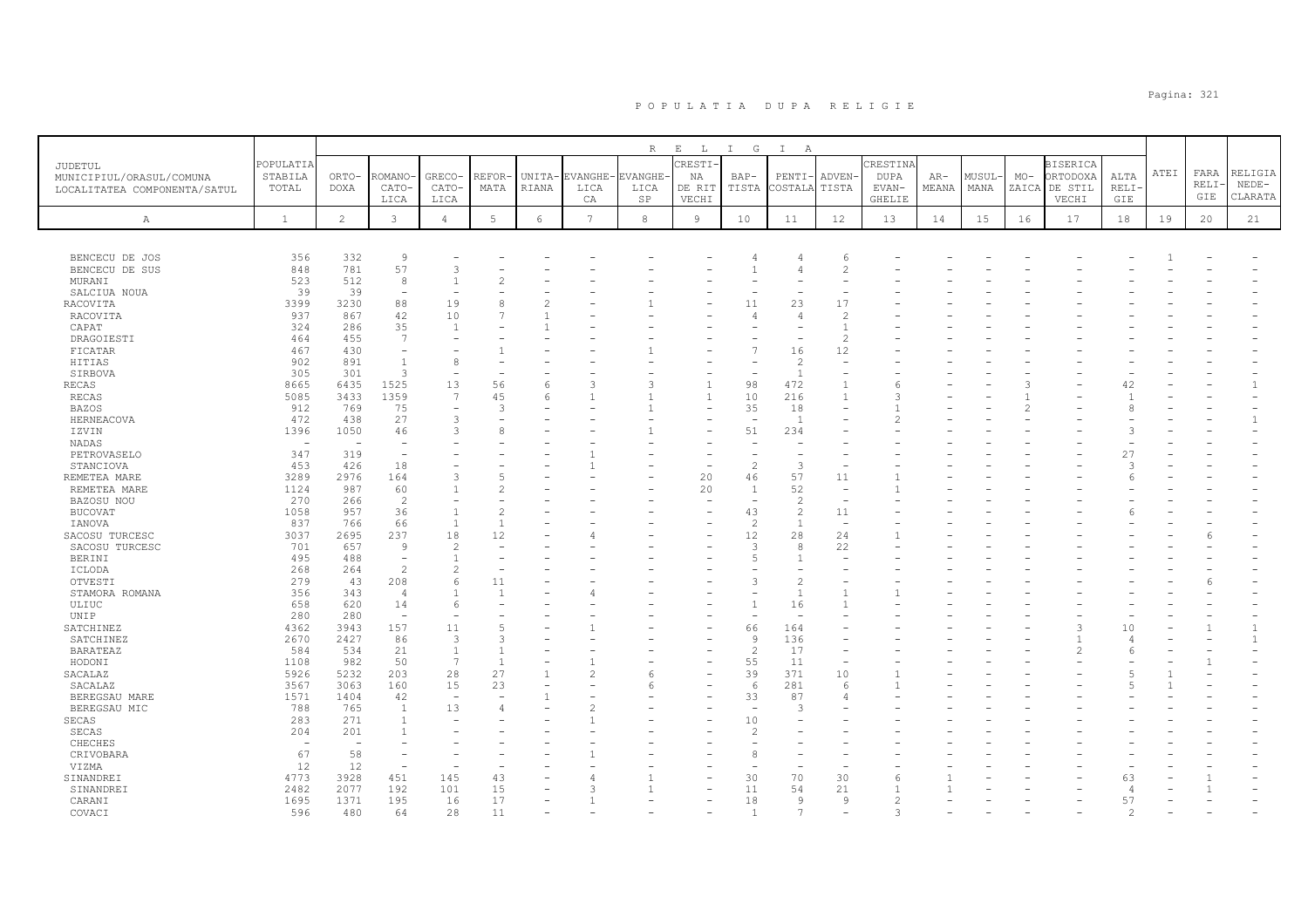|                              |              |                |                          |                               |               |                 |         | $R_{\perp}$   | $E$ $L$ | $\mathbb{I}$<br>$\mathbb{G}$ | $\mathbb{I}$<br>A        |                          |                          |       |        |       |                 |                |      |              |                    |
|------------------------------|--------------|----------------|--------------------------|-------------------------------|---------------|-----------------|---------|---------------|---------|------------------------------|--------------------------|--------------------------|--------------------------|-------|--------|-------|-----------------|----------------|------|--------------|--------------------|
| JUDETUL                      | POPULATIA    |                |                          |                               |               |                 |         |               | CRESTI  |                              |                          |                          | CRESTINA                 |       |        |       | <b>BISERICA</b> |                |      |              |                    |
| MUNICIPIUL/ORASUL/COMUNA     | STABILA      | ORTO-          | ROMANO                   | GRECO-                        | REFOR         | UNITA-          | EVANGHE | <b>VANGHE</b> | ΝA      | BAP-                         | PENTI-                   | <b>ADVEN</b>             | <b>DUPA</b>              | $AR-$ | MUSUL· | $MO-$ | ORTODOXA        | ALTA           | ATEI | FARA<br>RELI | RELIGIA<br>$NEDE-$ |
| LOCALITATEA COMPONENTA/SATUL | TOTAL        | <b>DOXA</b>    | CATO-                    | CATO-                         | MATA          | <b>RIANA</b>    | LICA    | LICA          | DE RIT  | TISTA                        | COSTALA                  | TISTA                    | EVAN-                    | MEANA | MANA   |       | ZAICA DE STIL   | <b>RELI</b>    |      | GIE          | CLARATA            |
|                              |              |                | LICA                     | LICA                          |               |                 | СA      | SP            | VECHI   |                              |                          |                          | GHELIE                   |       |        |       | VECHI           | GIE            |      |              |                    |
| $\mathbb{A}$                 | $\mathbf{1}$ | $\overline{c}$ | 3                        | $\overline{4}$                | 5             | $\epsilon$      | 7       | 8             | 9       | 10                           | 11                       | 12                       | 13                       | 14    | 15     | 16    | 17              | 18             | 19   | 20           | 21                 |
|                              |              |                |                          |                               |               |                 |         |               |         |                              |                          |                          |                          |       |        |       |                 |                |      |              |                    |
| SINMIHAIU ROMAN              | 3911         | 3127           | 214                      | 23                            | 14            |                 | 6       |               |         | 39                           | 441                      | 20                       | 17                       |       |        |       |                 |                |      |              |                    |
| SINMIHAIU ROMAN              | 1581         | 1338           | 95                       | $\overline{4}$                | 3             |                 |         |               |         | $\overline{c}$               | 135                      | $\overline{\phantom{0}}$ |                          |       |        |       |                 |                |      |              |                    |
| SINMIHAIU GERMAN             | 658          | 545            | 68                       | 6                             |               |                 |         |               |         | $\overline{\phantom{a}}$     | 39                       | $\overline{\phantom{a}}$ | $\overline{\phantom{a}}$ |       |        |       |                 |                |      |              |                    |
| UTVIN                        | 1672         | 1244           | 51                       | 13                            | 11            |                 |         |               |         | 37                           | 267                      | 20                       | 17                       |       |        |       |                 | $\overline{5}$ |      |              |                    |
| SINPETRU MARE                | 5724         | 5432           | 86                       | -9                            | 9             |                 |         |               |         | 30                           | 127                      | $\overline{\phantom{0}}$ |                          |       |        |       |                 | 26             |      |              |                    |
| SINPETRU MARE                | 1998         | 1920           | 51                       | 6                             |               |                 |         |               |         | 3                            | $\overline{1}$           |                          |                          |       |        |       |                 | 8              |      |              |                    |
| IGRIS                        | 1269         | 1216           | 7                        | $\overline{\phantom{m}}$      |               |                 |         |               |         | 16                           | 24                       |                          |                          |       |        |       |                 | $\epsilon$     |      |              |                    |
| SARAVALE                     | 2457         | 2296           | 28                       | 3                             | 2             |                 |         |               |         | 11                           | 102                      |                          |                          |       |        |       |                 | 12             |      |              |                    |
| SAG                          | 4006         | 2955           | 762                      | 42                            | 54            |                 |         |               |         | 20                           | 153                      | $\overline{c}$           |                          |       |        |       |                 | $\overline{5}$ |      | G.           | 1                  |
| SAG                          | 2586         | 1886           | 539                      | 18                            | 40            |                 |         |               |         | $\overline{\phantom{a}}$     | 89                       | $\overline{1}$           |                          |       |        |       |                 | $\mathcal{L}$  |      |              | $\mathbf{1}$       |
| PARTA                        | 1420         | 1069           | 223                      | 24                            | 14            |                 |         |               |         | 18                           | 64                       | $\overline{1}$           |                          |       |        |       |                 | $\mathfrak{D}$ |      |              |                    |
| STIUCA                       | 1628         | 692            | 71                       | $\overline{5}$                | $\mathcal{A}$ |                 |         |               |         | 5                            | 315                      |                          |                          |       |        |       | 527             | 2              |      |              |                    |
| STIUCA                       | 640          | 96             | 62                       | $\overline{1}$                |               | $5\overline{2}$ |         |               |         | 3                            | 193                      |                          |                          |       |        |       | 277             | $\mathcal{L}$  |      |              |                    |
| DRAGOMIRESTI                 | 383          | 14             | 4                        | $\overline{2}$                |               |                 |         |               |         |                              | 109                      |                          |                          |       |        |       | 250             |                |      |              |                    |
| OLOSAG                       | 305          | 294            | -3                       | $\mathcal{L}$                 |               |                 |         |               |         |                              | 8                        |                          |                          |       |        |       |                 |                |      |              |                    |
| ZGRIBESTI                    | 300          | 288            | $\overline{c}$           | 10                            |               | $\mathcal{D}$   |         |               |         | $\overline{c}$               | 5                        |                          |                          |       |        |       |                 |                |      |              |                    |
| TEREMIA MARE                 | 3871<br>2321 | 3085<br>1740   | 564<br>396               | 9                             | 77<br>72      | 2               |         |               |         | 26<br>1                      | 56<br>51                 |                          |                          |       |        |       |                 | 49<br>49       |      |              |                    |
| TEREMIA MARE<br>NERAU        | 1018         | 867            | 118                      | $\mathbf{1}$                  | -5            |                 |         |               |         | 25                           | $\overline{1}$           |                          |                          |       |        |       |                 |                |      |              |                    |
| TEREMIA MICA                 | 532          | 478            | 50                       | $\overline{a}$                |               |                 |         |               |         |                              | $\overline{4}$           |                          |                          |       |        |       |                 |                |      |              |                    |
| TOMESTI                      | 2888         | 2472           | 106                      | 22                            | 48            |                 |         |               |         | 48                           | 179                      | Е                        |                          |       |        |       |                 |                |      |              |                    |
| TOMESTI                      | 393          | 326            | 12                       | $\overline{1}$                | -1            |                 |         |               |         | 14                           | 39                       |                          |                          |       |        |       |                 |                |      |              |                    |
| BALOSESTI                    | 178          | 177            | $\overline{\phantom{a}}$ | $\overline{\phantom{a}}$      |               |                 |         |               |         | $\overline{\phantom{a}}$     | 1                        |                          |                          |       |        |       |                 |                |      |              |                    |
| COLONIA FABRICII             | 1133         | 859            | 94                       | 21                            | 46            |                 |         |               |         | 12                           | 101                      |                          |                          |       |        |       |                 |                |      |              |                    |
| LUNCANII DE JOS              | 477          | 474            |                          |                               |               |                 |         |               |         | ۰                            | 3                        |                          |                          |       |        |       |                 |                |      |              |                    |
| LUNCANII DE SUS              | 51           | 48             | $\overline{\phantom{a}}$ |                               |               |                 |         |               |         |                              | 3                        |                          |                          |       |        |       |                 |                |      |              |                    |
| ROMANESTI                    | 656          | 588            | $\overline{\phantom{a}}$ |                               |               |                 |         |               |         | 22                           | 32                       | Е                        |                          |       |        |       |                 |                |      |              |                    |
| TOPOLOVATU MARE              | 3150         | 2702           | 223                      | 69                            | 9             |                 |         |               |         | 5                            | 127                      |                          |                          |       |        |       |                 |                |      |              | $\mathbf{1}$       |
| TOPOLOVATU MARE              | 1190         | 1041           | 75                       | -5                            |               |                 |         |               |         | 4                            | 49                       |                          |                          |       |        |       |                 |                |      |              |                    |
| CRALOVAT                     | 233          | 229            | $\overline{\phantom{a}}$ | $\overline{1}$                |               |                 |         |               |         |                              | $\overline{\phantom{a}}$ |                          |                          |       |        |       |                 |                |      |              |                    |
| ICTAR-BUDINTI                | 580          | 441            | 18                       | 63                            |               |                 |         |               |         |                              | 57                       |                          |                          |       |        |       |                 |                |      |              |                    |
| IOSIFALAU                    | 548          | 414            | 122                      |                               |               |                 |         |               |         |                              | 10                       |                          |                          |       |        |       |                 |                |      |              |                    |
| SUSTRA                       | 451          | 434            | 8                        |                               |               |                 |         |               |         |                              | 9                        |                          |                          |       |        |       |                 |                |      |              |                    |
| TOPOLOVATU MIC               | 148          | 143            | $\overline{\phantom{a}}$ |                               |               |                 |         |               |         |                              | $\overline{2}$           |                          |                          |       |        |       |                 |                |      |              |                    |
| TORMAC                       | 2705         | 1341           | 235                      | 15                            | 1034          |                 |         |               |         | 15                           | 56                       |                          |                          |       |        |       |                 |                |      |              |                    |
| TORMAC                       | 1545         | 299            | 183                      | 11                            | 1031          |                 |         |               |         | $\mathfrak{D}$               | 14                       |                          |                          |       |        |       |                 |                |      |              |                    |
| CADAR                        | 304          | 270            | $\overline{\phantom{a}}$ |                               |               |                 |         |               |         |                              | 33                       |                          |                          |       |        |       |                 |                |      |              |                    |
| SIPET                        | 856          | 772            | 52                       | $\overline{4}$                |               |                 |         |               |         | 13                           | $\overline{9}$           |                          |                          |       |        |       |                 |                |      |              |                    |
| TRAIAN VUIA                  | 2404         | 2005           | 53                       |                               | 14            |                 |         |               |         | 101                          | 226                      |                          |                          |       |        |       |                 |                |      |              |                    |
| SUDRIAS                      | 369          | 330            | <sup>1</sup>             |                               |               |                 |         |               |         | $\overline{1}$               | 37                       |                          |                          |       |        |       |                 |                |      |              |                    |
| JUPANI                       | 526          | 429            | 8                        |                               |               |                 |         |               |         |                              | 89                       |                          |                          |       |        |       |                 |                |      |              |                    |
| SACENI                       | 226          | 160            | 44                       |                               | 13            |                 |         |               |         | ۰                            | 5                        |                          |                          |       |        |       |                 |                |      |              |                    |
| SURDUCU MIC                  | 415          | 335            |                          |                               |               |                 |         |               |         | 26                           | 53                       |                          |                          |       |        |       |                 |                |      |              |                    |
| SUSANI                       | 417          | 357            |                          |                               |               |                 |         |               |         | 48                           | 11                       |                          |                          |       |        |       |                 |                |      |              |                    |
| TRAIAN VUIA                  | 451          | 394            |                          |                               |               |                 |         |               |         | 26                           | 31                       |                          |                          |       |        |       |                 |                |      |              |                    |
| <b>UIVAR</b>                 | 4324         | 2338           | 1699                     | 65                            | 42            | 12              |         |               |         | 3<br>2                       | 102                      |                          |                          |       |        |       |                 | 45             |      |              | 3                  |
| <b>UIVAR</b>                 | 1212         | 832            | 228                      | 61                            | 18            |                 |         |               |         |                              | 39                       |                          |                          |       |        |       |                 | 29             |      |              | $\mathbf{1}$       |
| IOHANISFELD                  | 814          | 692            | 85                       | $\mathcal{D}$<br>$\mathbf{1}$ |               |                 |         |               |         |                              | 22<br>$\overline{5}$     |                          |                          |       |        |       |                 | 13<br>3        |      |              |                    |
| OTELEC                       | 823          | 44             | 756                      |                               |               | $\mathcal{L}$   |         |               |         |                              |                          |                          |                          |       |        |       |                 |                |      |              |                    |